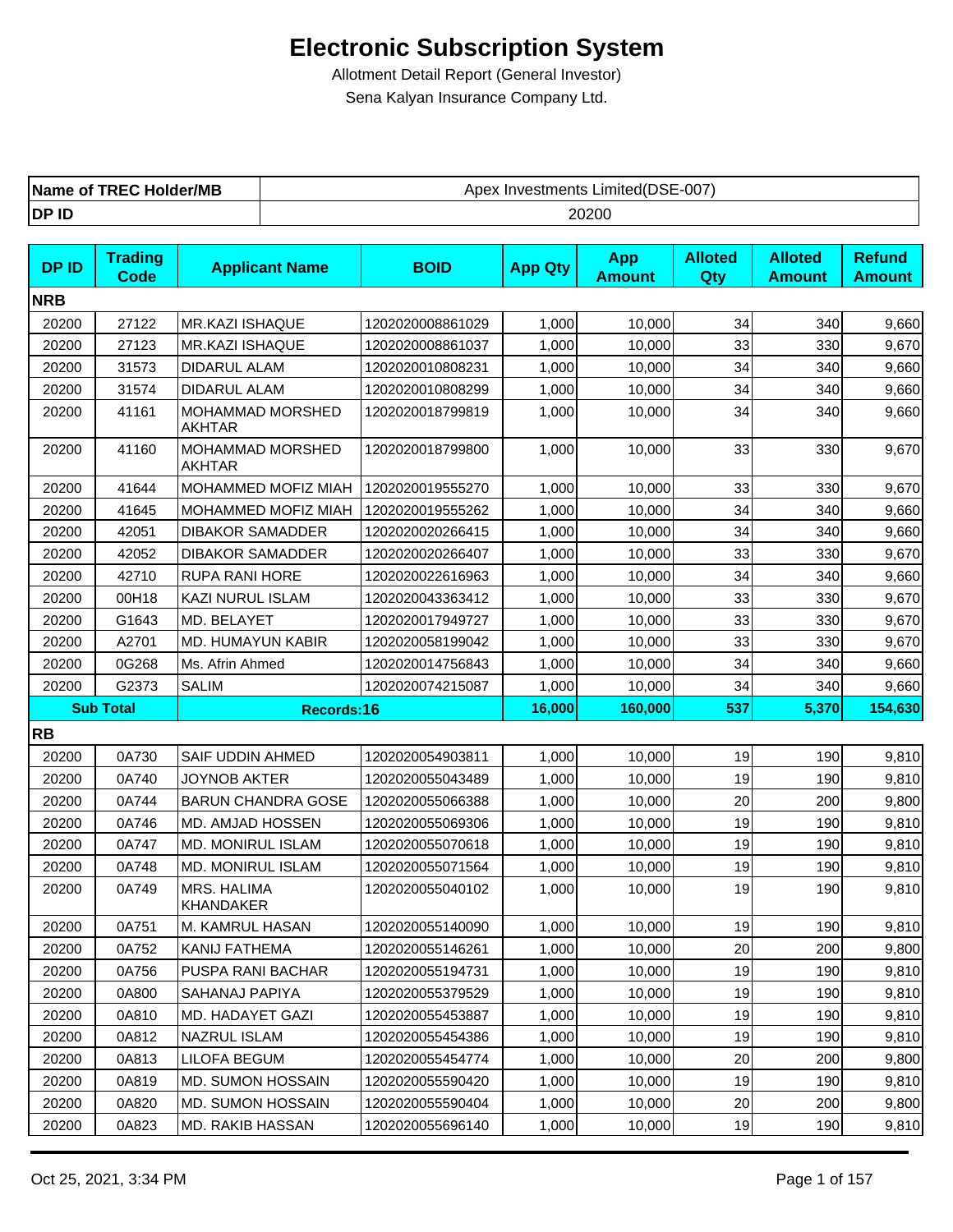| <b>DPID</b> | <b>Trading</b><br><b>Code</b> | <b>Applicant Name</b>               | <b>BOID</b>      | <b>App Qty</b> | <b>App</b><br><b>Amount</b> | <b>Alloted</b><br>Qty | <b>Alloted</b><br><b>Amount</b> | <b>Refund</b><br><b>Amount</b> |
|-------------|-------------------------------|-------------------------------------|------------------|----------------|-----------------------------|-----------------------|---------------------------------|--------------------------------|
| <b>RB</b>   |                               |                                     |                  |                |                             |                       |                                 |                                |
| 20200       | 0A873                         | <b>BALLAL</b>                       | 1202020055986484 | 1,000          | 10,000                      | 20                    | 200                             | 9,800                          |
| 20200       | 0A874                         | <b>MD. SELIM SHIKDER</b>            | 1202020055986730 | 1,000          | 10,000                      | 19                    | 190                             | 9,810                          |
| 20200       | 0A876                         | MD. SOHAG                           | 1202020055986920 | 1,000          | 10,000                      | 19                    | 190                             | 9,810                          |
| 20200       | 0A935                         | NAZIA JABEEN                        | 1202020058146681 | 1,000          | 10,000                      | 19                    | 190                             | 9,810                          |
| 20200       | 0A941                         | KANIJ FATHEMA                       | 1202020056074642 | 1,000          | 10,000                      | 20                    | 200                             | 9,800                          |
| 20200       | 0A942                         | M. KAMRUL HASAN                     | 1202020056075176 | 1,000          | 10,000                      | 19                    | 190                             | 9,810                          |
| 20200       | 0A943                         | <b>LILOFA BEGUM</b>                 | 1202020056075457 | 1,000          | 10,000                      | 19                    | 190                             | 9,810                          |
| 20200       | 0A944                         | <b>MD ALAMGIR HOSSAIN</b>           | 1202020056076261 | 1,000          | 10,000                      | 19                    | 190                             | 9,810                          |
| 20200       | 0A947                         | SAHEDA BAGUM                        | 1202020056077357 | 1,000          | 10,000                      | 19                    | 190                             | 9,810                          |
| 20200       | 0A949                         | JAHANGIR ALAM                       | 1202020056079521 | 1,000          | 10,000                      | 19                    | 190                             | 9,810                          |
| 20200       | 0A985                         | MD. ARIF HOSSAIN                    | 1202020056316201 | 1,000          | 10,000                      | 19                    | 190                             | 9,810                          |
| 20200       | 0A986                         | <b>MD. ARIF HOSSAIN</b>             | 1202020056316100 | 1,000          | 10,000                      | 19                    | 190                             | 9,810                          |
| 20200       | 0G614                         | MD. HASAN                           | 1202020061005811 | 1,000          | 10,000                      | 19                    | 190                             | 9,810                          |
| 20200       | 0G623                         | MD. SHAMIM HOSSAIN                  | 1202020060991266 | 1,000          | 10,000                      | 19                    | 190                             | 9,810                          |
| 20200       | 0G637                         | MD. SHAJU MIA                       | 1202020061017106 | 1,000          | 10,000                      | 19                    | 190                             | 9,810                          |
| 20200       | 0G638                         | UTTAM KUMAR PAUL                    | 1202020061018566 | 1,000          | 10,000                      | 19                    | 190                             | 9,810                          |
| 20200       | 0G639                         | UTTAM KUMAR PAUL                    | 1202020061018622 | 1,000          | 10,000                      | 19                    | 190                             | 9,810                          |
| 20200       | 0G647                         | RAJU PAUL                           | 1202020061019006 | 1,000          | 10,000                      | 19                    | 190                             | 9,810                          |
| 20200       | 0G653                         | <b>KAMRUN NAHAR</b>                 | 1202020061017421 | 1,000          | 10,000                      | 19                    | 190                             | 9,810                          |
| 20200       | 0G654                         | <b>FARID AHMED</b>                  | 1202020061017537 | 1,000          | 10,000                      | 20                    | 200                             | 9,800                          |
| 20200       | 0G655                         | <b>SHAMIMA AKHTER</b>               | 1202020061017700 | 1,000          | 10,000                      | 19                    | 190                             | 9,810                          |
| 20200       | 0G656                         | MD. MIRAZ                           | 1202020061020831 | 1,000          | 10,000                      | 19                    | 190                             | 9,810                          |
| 20200       | 0G657                         | MD. MIRAZ                           | 1202020061020899 | 1,000          | 10,000                      | 19                    | 190                             | 9,810                          |
| 20200       | 0G658                         | MISS. NURANY AKTER                  | 1202020061020301 | 1,000          | 10,000                      | 19                    | 190                             | 9,810                          |
| 20200       | 0G659                         | MISS. NURANY AKTER                  | 1202020061020350 | 1,000          | 10,000                      | 19                    | 190                             | 9,810                          |
| 20200       | 0G660                         | MD. JANE ALAM                       | 1202020061021842 | 1,000          | 10,000                      | 19                    | 190                             | 9,810                          |
| 20200       | 0G662                         | MD. SOMUN BHUIYAN                   | 1202020061063411 | 1,000          | 10,000                      | 19                    | 190                             | 9,810                          |
| 20200       | 0G663                         | KAZI SHAMIMA NASRIN                 | 1202020061063345 | 1,000          | 10,000                      | 19                    | 190                             | 9,810                          |
| 20200       | 0G664                         | KAZI SHAMIMA NASRIN                 | 1202020061063361 | 1,000          | 10,000                      | 19                    | 190                             | 9,810                          |
| 20200       | 0G710                         | <b>ASRAFUL HOQ TITU</b>             | 1202020061313001 | 1,000          | 10,000                      | 19                    | 190                             | 9,810                          |
| 20200       | 0G711                         | <b>LABONI AKTER LOVELY</b>          | 1202020061343201 | 1,000          | 10,000                      | 19                    | 190                             | 9,810                          |
| 20200       | 0G725                         | ECSL EE0921                         | 1202020046990426 | 1,000          | 10,000                      | 19                    | 190                             | 9,810                          |
| 20200       | 0G728                         | MD. SAIFUL ISLAM                    | 1202020061490372 | 1,000          | 10,000                      | 19                    | 190                             | 9,810                          |
| 20200       | 0G729                         | DR. SHAMIM IMAM                     | 1202020061490511 | 1,000          | 10,000                      | 20                    | 200                             | 9,800                          |
| 20200       | 0G745                         | ABDUR RAHIM                         | 1202020061506279 | 1,000          | 10,000                      | 19                    | 190                             | 9,810                          |
| 20200       | 0G752                         | MD. ANWAR HOSSAIN                   | 1202020061548384 | 1,000          | 10,000                      | 19                    | 190                             | 9,810                          |
| 20200       | A1500                         | MD. FAKHRUL ALAM                    | 1202020055186252 | 1,000          | 10,000                      | 19                    | 190                             | 9,810                          |
| 20200       | A1711                         | MOHAMMAD ALAM                       | 1202020058019399 | 1,000          | 10,000                      | 19                    | 190                             | 9,810                          |
| 20200       | A1714                         | RASHEKA SULTANA                     | 1202020058145883 | 1,000          | 10,000                      | 19                    | 190                             | 9,810                          |
| 20200       | A1718                         | <b>MOHAMMED SHAHADAT</b><br>HOSSAIN | 1202020058441688 | 1,000          | 10,000                      | 19                    | 190                             | 9,810                          |
| 20200       | A1751                         | <b>BADRUL ALAM</b>                  | 1202020055369837 | 1,000          | 10,000                      | 19                    | 190                             | 9,810                          |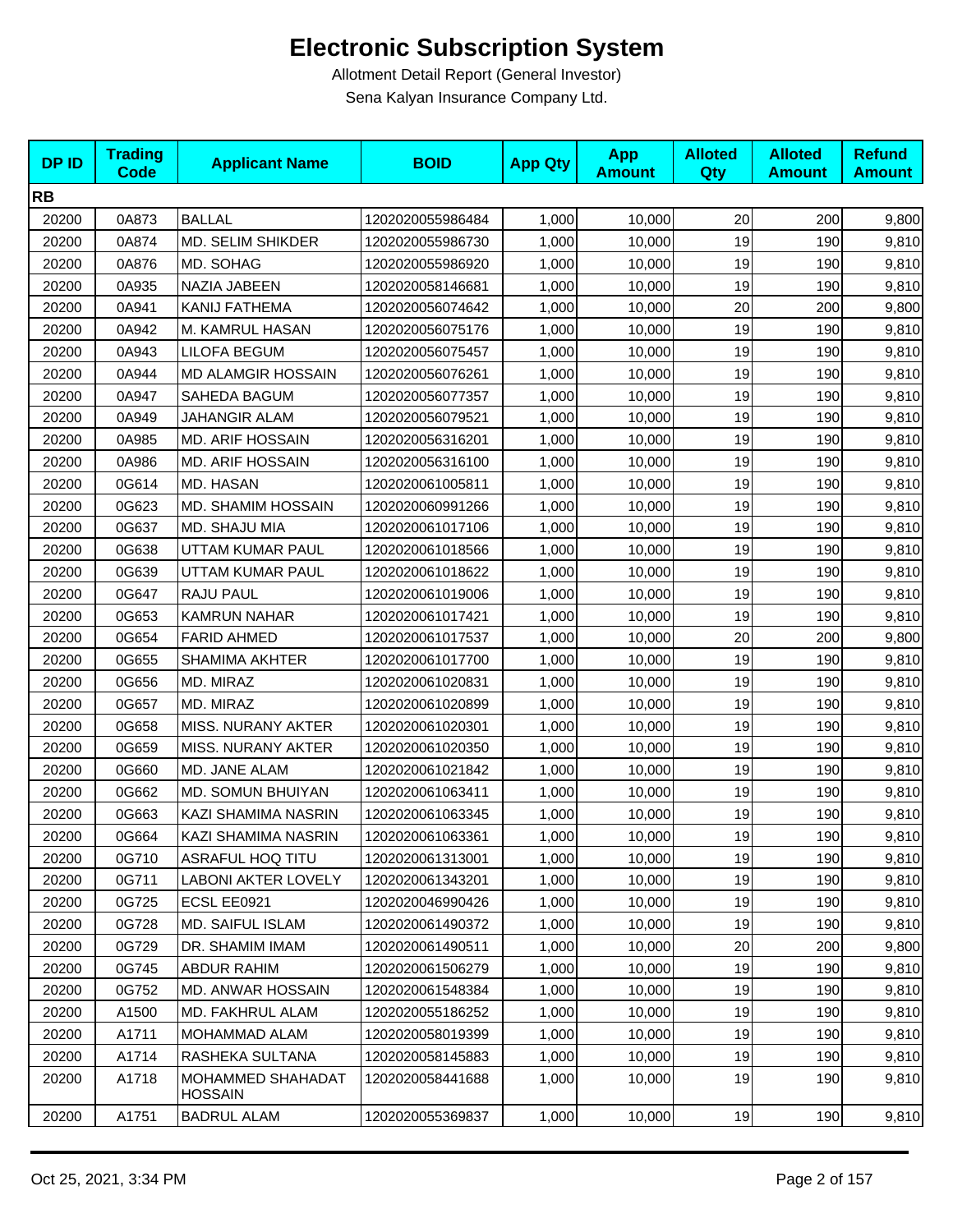| <b>DPID</b> | <b>Trading</b><br><b>Code</b> | <b>Applicant Name</b>                   | <b>BOID</b>      | <b>App Qty</b> | <b>App</b><br><b>Amount</b> | <b>Alloted</b><br>Qty | <b>Alloted</b><br><b>Amount</b> | <b>Refund</b><br><b>Amount</b> |
|-------------|-------------------------------|-----------------------------------------|------------------|----------------|-----------------------------|-----------------------|---------------------------------|--------------------------------|
| <b>RB</b>   |                               |                                         |                  |                |                             |                       |                                 |                                |
| 20200       | A1767                         | MOHAMMAD SHOHIDUL<br><b>ISLAM</b>       | 1202020055991553 | 1,000          | 10,000                      | 20                    | 200                             | 9,800                          |
| 20200       | A1772                         | <b>MD. MOKLASUR RAHMAN</b>              | 1202020056995381 | 1,000          | 10,000                      | 20                    | 200                             | 9,800                          |
| 20200       | A1773                         | MD. MIZANUR RAHMAN<br><b>BOKUL</b>      | 1202020057003898 | 1,000          | 10,000                      | 19                    | 190                             | 9,810                          |
| 20200       | A1774                         | <b>MD. RUHUL QUDDUS</b>                 | 1202020056995446 | 1,000          | 10,000                      | 19                    | 190                             | 9,810                          |
| 20200       | A1775                         | MST. GULSHAN ARA                        | 1202020056995660 | 1,000          | 10,000                      | 19                    | 190                             | 9,810                          |
| 20200       | A1778                         | <b>ASMA BEGUM</b>                       | 1202020057474036 | 1,000          | 10,000                      | 19                    | 190                             | 9,810                          |
| 20200       | A1785                         | SOIYED TIPU SULTAN                      | 1202020057900251 | 1,000          | 10,000                      | 19                    | 190                             | 9,810                          |
| 20200       | A1795                         | MST. GULSHAN ARA                        | 1202020059752947 | 1,000          | 10,000                      | 19                    | 190                             | 9,810                          |
| 20200       | B2452                         | MD. FARID KHAN                          | 1202020060693411 | 1,000          | 10,000                      | 19                    | 190                             | 9,810                          |
| 20200       | B2453                         | MD. FARID KHAN                          | 1202020060711493 | 1,000          | 10,000                      | 19                    | 190                             | 9,810                          |
| 20200       | B2495                         | SHAYMOLI                                | 1202020051159321 | 1,000          | 10,000                      | 20                    | 200                             | 9,800                          |
| 20200       | B2496                         | <b>SHAYMOLI</b>                         | 1202020051159348 | 1,000          | 10,000                      | 19                    | 190                             | 9,810                          |
| 20200       | B2510                         | MD. HADAYET ULLAH<br><b>NOMAN</b>       | 1202020051157231 | 1,000          | 10,000                      | 19                    | 190                             | 9,810                          |
| 20200       | B2532                         | <b>MONOARA ALAM</b>                     | 1202020051601624 | 1,000          | 10,000                      | 19                    | 190                             | 9,810                          |
| 20200       | B2559                         | MD. KHALED HOSSAIN                      | 1202020051334511 | 1,000          | 10,000                      | 19                    | 190                             | 9,810                          |
| 20200       | B2560                         | MR. MD. KHALED<br><b>HOSSAIN</b>        | 1202020051437578 | 1,000          | 10,000                      | 19                    | 190                             | 9,810                          |
| 20200       | B2571                         | AFSANA KHATUN                           | 1202020051361544 | 1,000          | 10,000                      | 19                    | 190                             | 9,810                          |
| 20200       | B2573                         | <b>MD.MOHINUL ISLAM</b>                 | 1202020021673035 | 1,000          | 10,000                      | 20                    | 200                             | 9,800                          |
| 20200       | B2585                         | <b>IMTIAZ AHMED</b>                     | 1202020051403072 | 1,000          | 10,000                      | 19                    | 190                             | 9,810                          |
| 20200       | B2601                         | MD. NAZMUL HAQUE                        | 1202020051540328 | 1,000          | 10,000                      | 19                    | 190                             | 9,810                          |
| 20200       | B2605                         | MD. SHAHAJAL MAGI                       | 1202020051540352 | 1,000          | 10,000                      | 19                    | 190                             | 9,810                          |
| 20200       | B2606                         | MD. SHAHAJAL MAGI                       | 1202020051540360 | 1,000          | 10,000                      | 19                    | 190                             | 9,810                          |
| 20200       | B2607                         | MD. BABU MIA                            | 1202020051540841 | 1,000          | 10,000                      | 20                    | 200                             | 9,800                          |
| 20200       | B2609                         | MD. BABU MIA                            | 1202020051542335 | 1,000          | 10,000                      | 19                    | 190                             | 9,810                          |
| 20200       | B2610                         | <b>MST. KULSUMA AKTER</b>               | 1202020051542343 | 1,000          | 10,000                      | 19                    | 190                             | 9,810                          |
| 20200       | B2611                         | OHIDUJJAMAN                             | 1202020051542378 | 1,000          | 10,000                      | 19                    | 190                             | 9,810                          |
| 20200       | B2613                         | OHIDUJJAMAN                             | 1202020051543795 | 1,000          | 10,000                      | 19                    | 190                             | 9,810                          |
| 20200       | B2629                         | MST. NURJAHAN KHATUN   1202020051587792 |                  | 1,000          | 10,000                      | 19                    | 190                             | 9,810                          |
| 20200       | B2630                         | <b>MST. NURJAHAN KHATUN  </b>           | 1202020051587808 | 1,000          | 10.000                      | 20                    | 200                             | 9,800                          |
| 20200       | B2643                         | <b>BADRUDDIN AHMED</b>                  | 1202020051584898 | 1,000          | 10,000                      | 19                    | 190                             | 9,810                          |
| 20200       | B2693                         | JASHIM UDDIN                            | 1202020053689764 | 1,000          | 10,000                      | 19                    | 190                             | 9,810                          |
| 20200       | B2695                         | KAMRUN NAHAR HOQ                        | 1202020055534591 | 1,000          | 10,000                      | 19                    | 190                             | 9,810                          |
| 20200       | B2706                         | MD. NAZMUL HASAN                        | 1202020052895298 | 1,000          | 10,000                      | 19                    | 190                             | 9,810                          |
| 20200       | B7164                         | CHAINA RANI PAUL                        | 1202020057206417 | 1,000          | 10,000                      | 19                    | 190                             | 9,810                          |
| 20200       | B7165                         | CHAINA RANI PAUL                        | 1202020057226941 | 1,000          | 10,000                      | 19                    | 190                             | 9,810                          |
| 20200       | B7167                         | <b>NEPAL PAUL</b>                       | 1202020057207761 | 1,000          | 10,000                      | 19                    | 190                             | 9,810                          |
| 20200       | 0F294                         | MD. ASHRAFUZZAMAN                       | 1202020037260173 | 1,000          | 10,000                      | 19                    | 190                             | 9,810                          |
| 20200       | 0M192                         | NILUFA MOMTAJ                           | 1202020064978046 | 1,000          | 10,000                      | 20                    | 200                             | 9,800                          |
| 20200       | 15635                         | <b>MD.GOLAM FARUK</b>                   | 1202020005432495 | 1,000          | 10,000                      | 19                    | 190                             | 9,810                          |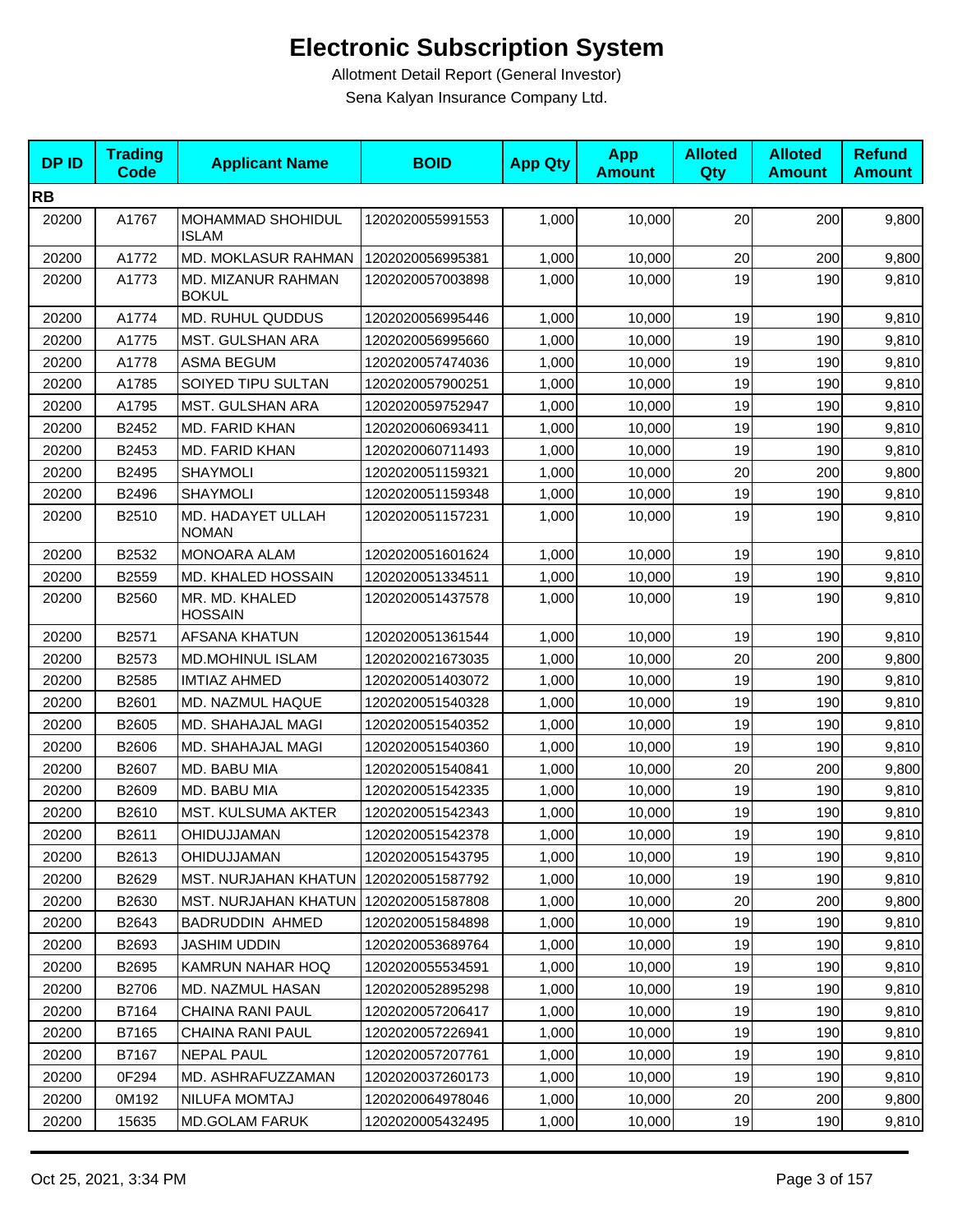| <b>DPID</b> | <b>Trading</b><br><b>Code</b> | <b>Applicant Name</b>                 | <b>BOID</b>      | <b>App Qty</b> | <b>App</b><br><b>Amount</b> | <b>Alloted</b><br><b>Qty</b> | <b>Alloted</b><br><b>Amount</b> | <b>Refund</b><br><b>Amount</b> |
|-------------|-------------------------------|---------------------------------------|------------------|----------------|-----------------------------|------------------------------|---------------------------------|--------------------------------|
| <b>RB</b>   |                               |                                       |                  |                |                             |                              |                                 |                                |
| 20200       | A2330                         | <b>MAJADA BEGUM</b>                   | 1202020072752820 | 1,000          | 10,000                      | 19                           | 190                             | 9,810                          |
| 20200       | A2331                         | MD. MOSHARAF HOSSAIN 1202020072773324 |                  | 1,000          | 10,000                      | 19                           | 190                             | 9,810                          |
| 20200       | A2332                         | MD. MOSHARAF HOSSAIN 1202020072773367 |                  | 1,000          | 10,000                      | 19                           | 190                             | 9,810                          |
| 20200       | A2341                         | MD. SURUZZAMMAN<br><b>SURUZ</b>       | 1202020072932352 | 1,000          | 10,000                      | 19                           | 190                             | 9,810                          |
| 20200       | A2342                         | MD. SURUZZAMMAN<br><b>SURUZ</b>       | 1202020072932344 | 1,000          | 10,000                      | 19                           | 190                             | 9,810                          |
| 20200       | A2344                         | <b>AMINA SULTANA</b>                  | 1202020073205152 | 1,000          | 10,000                      | 19                           | 190                             | 9,810                          |
| 20200       | A2345                         | AMINA SULTANA                         | 1202020073205002 | 1,000          | 10,000                      | 19                           | 190                             | 9,810                          |
| 20200       | A2347                         | MD. HOBIBOR RAHAMAN                   | 1202020073601555 | 1,000          | 10,000                      | 19                           | 190                             | 9,810                          |
| 20200       | A2348                         | <b>ADORI BEGUM</b>                    | 1202020073601638 | 1,000          | 10,000                      | 20                           | 200                             | 9,800                          |
| 20200       | A2349                         | MRS. SABNAZ PARVIN<br><b>JILIK</b>    | 1202020073601697 | 1,000          | 10,000                      | 19                           | 190                             | 9,810                          |
| 20200       | A2350                         | MD. ABDULLAH AL MATIN                 | 1202020073601405 | 1,000          | 10,000                      | 20                           | 200                             | 9,800                          |
| 20200       | A2351                         | MD. MOTIUR RAHMAN                     | 1202020073601215 | 1,000          | 10,000                      | 20                           | 200                             | 9,800                          |
| 20200       | A2352                         | MD. MOZAMMAL HAQUE                    | 1202020073600451 | 1,000          | 10,000                      | 19                           | 190                             | 9,810                          |
| 20200       | A2353                         | MST. MORZINZ BEGUM                    | 1202020073601836 | 1,000          | 10,000                      | 19                           | 190                             | 9,810                          |
| 20200       | A2354                         | MD. THOHIDUL ISLAM<br><b>MONTU</b>    | 1202020073600387 | 1,000          | 10,000                      | 19                           | 190                             | 9,810                          |
| 20200       | A2355                         | MST. TAHOMINA BEGUM                   | 1202020073602188 | 1,000          | 10,000                      | 19                           | 190                             | 9,810                          |
| 20200       | A2356                         | MR. TUHIN ALI                         | 1202020073602319 | 1,000          | 10,000                      | 19                           | 190                             | 9,810                          |
| 20200       | A2357                         | MR. TUSHAR ALI                        | 1202020073602394 | 1,000          | 10,000                      | 19                           | 190                             | 9,810                          |
| 20200       | A2358                         | MRS. JOSNA BEGUM                      | 1202020073602576 | 1,000          | 10,000                      | 20                           | 200                             | 9,800                          |
| 20200       | A2359                         | <b>ABDUR RAHMAN</b>                   | 1202020073602624 | 1,000          | 10,000                      | 19                           | 190                             | 9,810                          |
| 20200       | A2360                         | MD. ABDUL LATIF                       | 1202020073602873 | 1,000          | 10,000                      | 19                           | 190                             | 9,810                          |
| 20200       | A2361                         | <b>MST. SONALI KHATUN</b>             | 1202020073602972 | 1,000          | 10,000                      | 19                           | 190                             | 9,810                          |
| 20200       | A2362                         | SM KHALAKUZZAMAN<br><b>LITON</b>      | 1202020073603040 | 1,000          | 10,000                      | 19                           | 190                             | 9,810                          |
| 20200       | A2363                         | MD. NAZMUL HOSAIN<br><b>CHOWDHURY</b> | 1202020073600991 | 1,000          | 10,000                      | 19                           | 190                             | 9,810                          |
| 20200       | A2364                         | MD. ABDULLAH AL MATIN                 | 1202020073601381 | 1,000          | 10,000                      | 19                           | 190                             | 9,810                          |
| 20200       | A2365                         | MD. MOTIUR RAHMAN                     | 1202020073601231 | 1,000          | 10,000                      | 19                           | 190                             | 9,810                          |
| 20200       | A2366                         | MD. MOZAMMAL HAQUE                    | 1202020073600461 | 1,000          | 10,000                      | 19                           | 190                             | 9,810                          |
| 20200       | A2367                         | ABDUR RAHMAN                          | 1202020073602741 | 1,000          | 10,000                      | 19                           | 190                             | 9,810                          |
| 20200       | A2368                         | MD. ABDUL LATIF                       | 1202020073602830 | 1,000          | 10,000                      | 19                           | 190                             | 9,810                          |
| 20200       | A2369                         | MD. THOHIDUL ISLAM<br><b>MONTU</b>    | 1202020073600395 | 1,000          | 10,000                      | 19                           | 190                             | 9,810                          |
| 20200       | A2370                         | MD. NAZMUL HOSAIN<br><b>CHOWDHURY</b> | 1202020073601017 | 1,000          | 10,000                      | 19                           | 190                             | 9,810                          |
| 20200       | A2371                         | <b>FAHAD KARIM</b>                    | 1202020073690548 | 1,000          | 10,000                      | 19                           | 190                             | 9,810                          |
| 20200       | A2377                         | MD. HOBIBOR RAHAMAN                   | 1202020074181375 | 1,000          | 10,000                      | 19                           | 190                             | 9,810                          |
| 20200       | A2378                         | <b>ADORI BEGUM</b>                    | 1202020074181292 | 1,000          | 10,000                      | 20                           | 200                             | 9,800                          |
| 20200       | A2379                         | S.M. KHALAKUZZAMAN<br><b>LITON</b>    | 1202020074181134 | 1,000          | 10,000                      | 19                           | 190                             | 9,810                          |
| 20200       | A2380                         | <b>TUSHAR ALI</b>                     | 1202020074180595 | 1,000          | 10,000                      | 19                           | 190                             | 9,810                          |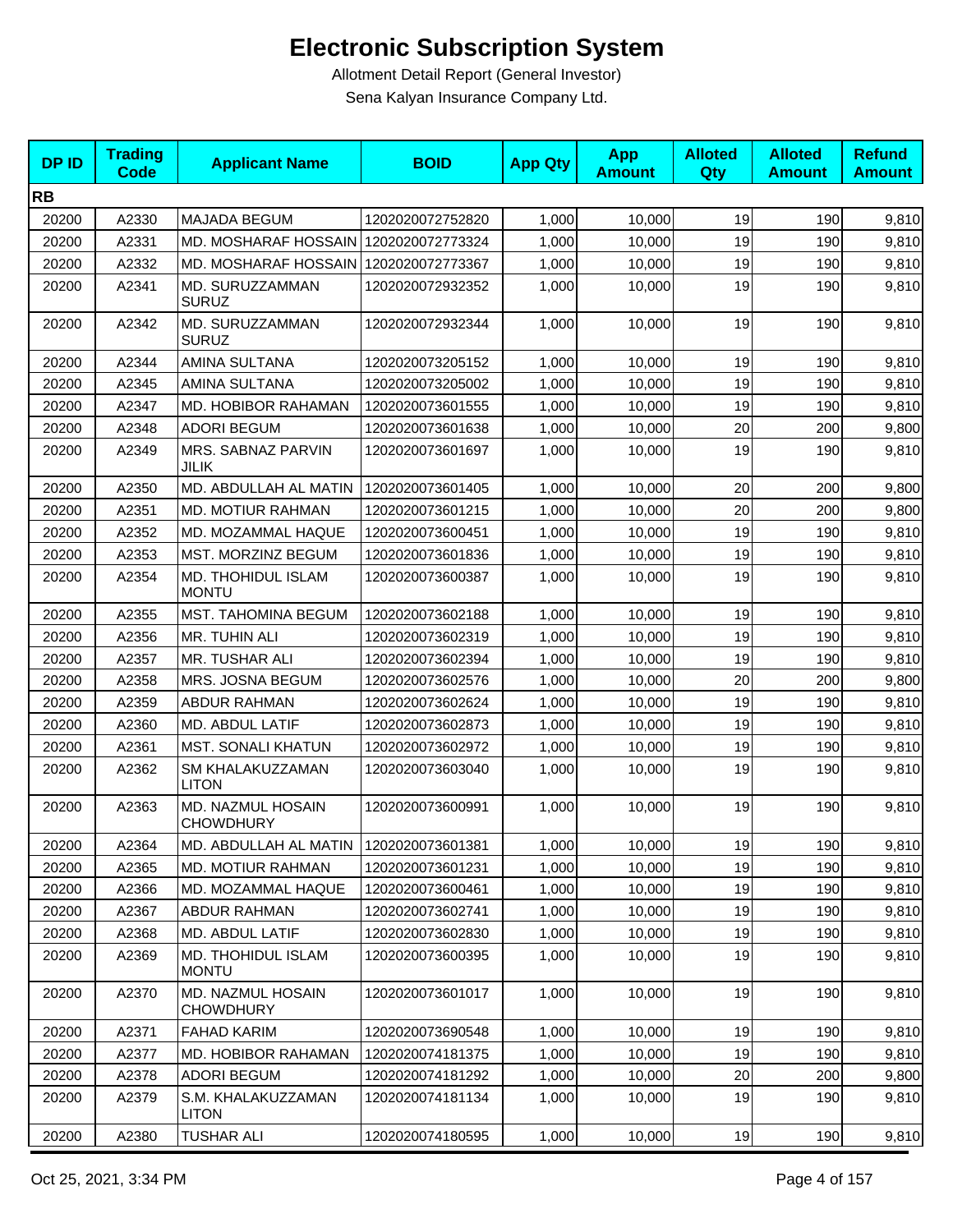| <b>DPID</b> | <b>Trading</b><br><b>Code</b> | <b>Applicant Name</b>           | <b>BOID</b>      | <b>App Qty</b> | <b>App</b><br><b>Amount</b> | <b>Alloted</b><br><b>Qty</b> | <b>Alloted</b><br><b>Amount</b> | <b>Refund</b><br><b>Amount</b> |
|-------------|-------------------------------|---------------------------------|------------------|----------------|-----------------------------|------------------------------|---------------------------------|--------------------------------|
| <b>RB</b>   |                               |                                 |                  |                |                             |                              |                                 |                                |
| 20200       | A2381                         | <b>MST. SHORIFA BEGUM</b>       | 1202020074180263 | 1,000          | 10,000                      | 19                           | 190                             | 9,810                          |
| 20200       | A2382                         | <b>MST. SHORIFA BEGUM</b>       | 1202020074180298 | 1,000          | 10,000                      | 20                           | 200                             | 9,800                          |
| 20200       | A2383                         | MST. POLE BEGUM                 | 1202020074162359 | 1,000          | 10,000                      | 19                           | 190                             | 9,810                          |
| 20200       | A2384                         | MST. POLE BEGUM                 | 1202020074162324 | 1,000          | 10,000                      | 19                           | 190                             | 9,810                          |
| 20200       | A2385                         | SHAKH SHLIM                     | 1202020074162193 | 1,000          | 10,000                      | 19                           | 190                             | 9,810                          |
| 20200       | A2386                         | <b>SHAKH SHLIM</b>              | 1202020074162225 | 1,000          | 10,000                      | 19                           | 190                             | 9,810                          |
| 20200       | A2387                         | MD. JOYNAL ABEDIN               | 1202020074162019 | 1,000          | 10,000                      | 19                           | 190                             | 9,810                          |
| 20200       | A2388                         | MD. JOYNAL ABEDIN               | 1202020074162035 | 1,000          | 10,000                      | 19                           | 190                             | 9,810                          |
| 20200       | B3046                         | MST. ALEA KHATUN                | 1202020052531999 | 1,000          | 10,000                      | 19                           | 190                             | 9,810                          |
| 20200       | B3047                         | <b>ABUL KALAM</b>               | 1202020052532008 | 1,000          | 10,000                      | 19                           | 190                             | 9,810                          |
| 20200       | B3080                         | <b>MD. ATAUR RAHMAN</b>         | 1202020021519573 | 1,000          | 10,000                      | 19                           | 190                             | 9,810                          |
| 20200       | B3150                         | <b>BIPLAB KUMER DATTA</b>       | 1202020052643931 | 1,000          | 10,000                      | 19                           | 190                             | 9,810                          |
| 20200       | B3221                         | <b>TASLIMA BEGUM</b>            | 1202020052812922 | 1,000          | 10,000                      | 19                           | 190                             | 9,810                          |
| 20200       | B3222                         | <b>TASLIMA BEGUM</b>            | 1202020052814485 | 1,000          | 10,000                      | 19                           | 190                             | 9,810                          |
| 20200       | B3223                         | MD. BIDDUT KHAN                 | 1202020052814551 | 1,000          | 10,000                      | 19                           | 190                             | 9,810                          |
| 20200       | B3224                         | MD. BIDDUT KHAN                 | 1202020052814659 | 1,000          | 10,000                      | 20                           | 200                             | 9,800                          |
| 20200       | B3253                         | <b>MD. MONIR HOSSAIN</b>        | 1202020052887886 | 1,000          | 10,000                      | 19                           | 190                             | 9,810                          |
| 20200       | B8102                         | MOHAMMAD AYOUB                  | 1202020057757269 | 1,000          | 10,000                      | 19                           | 190                             | 9,810                          |
| 20200       | B8105                         | MD. KAWSAR ALI                  | 1202020057760571 | 1,000          | 10,000                      | 20                           | 200                             | 9,800                          |
| 20200       | B8107                         | <b>MINTU SHIL</b>               | 1202020057762661 | 1,000          | 10,000                      | 19                           | 190                             | 9,810                          |
| 20200       | B8110                         | <b>ASHIK IKBAL</b>              | 1202020057763656 | 1,000          | 10,000                      | 19                           | 190                             | 9,810                          |
| 20200       | B8111                         | SREEBASH SHIL SUMON             | 1202020057764120 | 1,000          | 10,000                      | 19                           | 190                             | 9,810                          |
| 20200       | B8113                         | SHEIKH SHAHID MIAH              | 1202020057764725 | 1,000          | 10,000                      | 19                           | 190                             | 9,810                          |
| 20200       | B8114                         | SHEIKH SHAHID MIAH              | 1202020057764741 | 1,000          | 10,000                      | 19                           | 190                             | 9,810                          |
| 20200       | B8117                         | <b>LAL MIAH</b>                 | 1202020057756221 | 1,000          | 10,000                      | 19                           | 190                             | 9,810                          |
| 20200       | B8119                         | NITAI CHANDRA SHIL              | 1202020057757333 | 1,000          | 10,000                      | 19                           | 190                             | 9,810                          |
| 20200       | B8120                         | NITAI CHANDRA SHIL              | 1202020057758595 | 1,000          | 10,000                      | 19                           | 190                             | 9,810                          |
| 20200       | B8122                         | <b>MANIK MIAH</b>               | 1202020057760801 | 1,000          | 10,000                      | 19                           | 190                             | 9,810                          |
| 20200       | B8123                         | MD. RAJJAB HAWLADAR             | 1202020057761748 | 1,000          | 10,000                      | 19                           | 190                             | 9,810                          |
| 20200       | B8165                         | <b>MOHAMMAD SAIFUL</b><br>ISLAM | 1202020058784713 | 1,000          | 10.000                      | 19                           | 190                             | 9,810                          |
| 20200       | B8177                         | MST, AKLIMA AKTER               | 1202020057763383 | 1,000          | 10,000                      | 19                           | 190                             | 9,810                          |
| 20200       | B8178                         | AMANA                           | 1202020057766823 | 1,000          | 10,000                      | 19                           | 190                             | 9,810                          |
| 20200       | B8179                         | MST. AKLIMA AKTER               | 1202020057763680 | 1,000          | 10,000                      | 19                           | 190                             | 9,810                          |
| 20200       | B8180                         | AMANA                           | 1202020057767274 | 1,000          | 10,000                      | 19                           | 190                             | 9,810                          |
| 20200       | B8203                         | <b>MST. ANOWARA</b>             | 1202020057772964 | 1,000          | 10,000                      | 19                           | 190                             | 9,810                          |
| 20200       | B8208                         | ABDUL KHALEQUE                  | 1202020057774195 | 1,000          | 10,000                      | 19                           | 190                             | 9,810                          |
| 20200       | B8209                         | <b>ABDUL KHALEQUE</b>           | 1202020057774773 | 1,000          | 10,000                      | 19                           | 190                             | 9,810                          |
| 20200       | B8220                         | <b>DIGON PAUL</b>               | 1202020057800470 | 1,000          | 10,000                      | 19                           | 190                             | 9,810                          |
| 20200       | B8224                         | ABDUS SALAM                     | 1202020020178541 | 1,000          | 10,000                      | 19                           | 190                             | 9,810                          |
| 20200       | B8225                         | FATIMA AKTER                    | 1202020024539929 | 1,000          | 10,000                      | 19                           | 190                             | 9,810                          |
| 20200       | B8226                         | FATIMA AKTER                    | 1202020024539937 | 1,000          | 10,000                      | 19                           | 190                             | 9,810                          |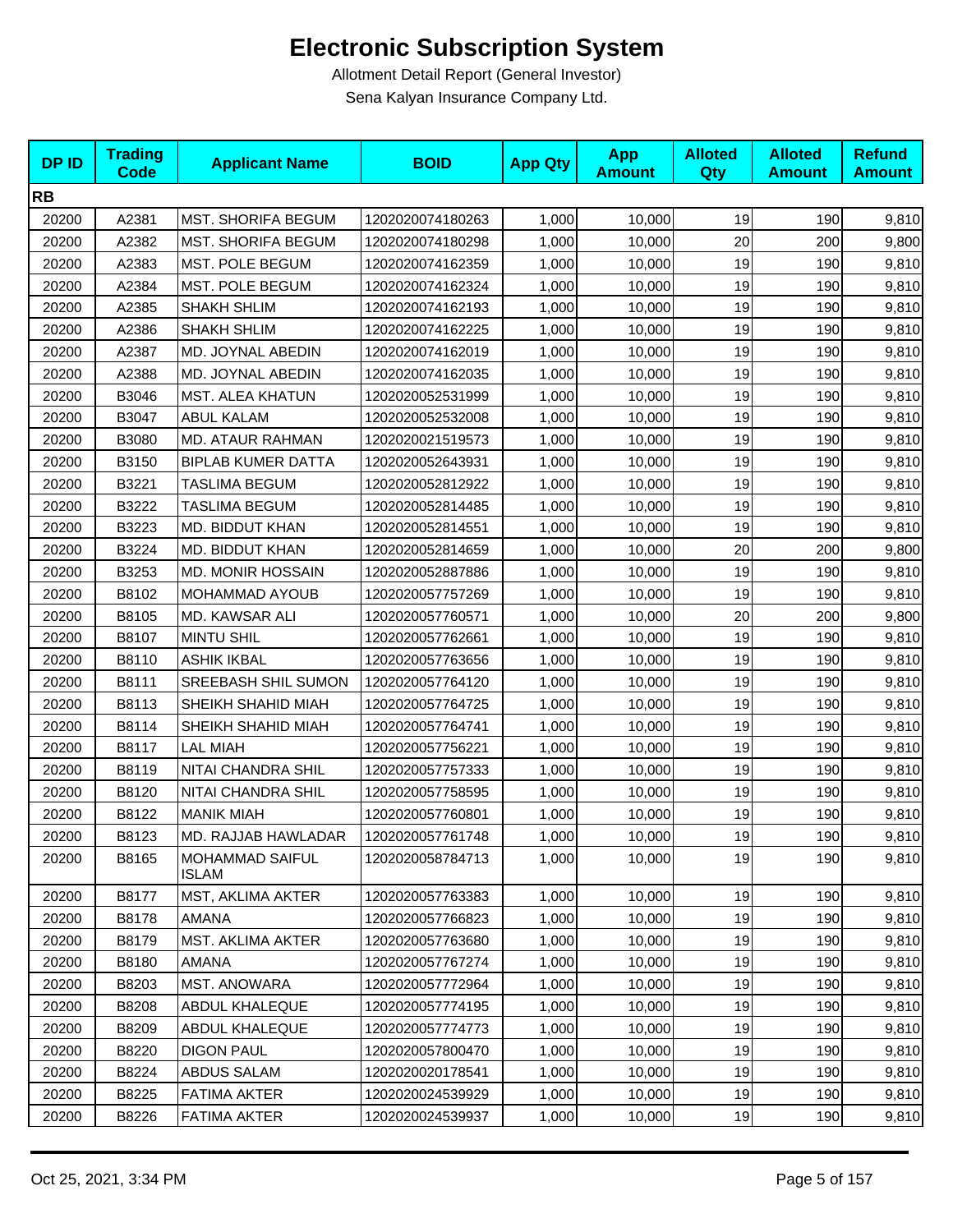| <b>DPID</b> | <b>Trading</b><br><b>Code</b> | <b>Applicant Name</b>             | <b>BOID</b>      | <b>App Qty</b> | <b>App</b><br><b>Amount</b> | <b>Alloted</b><br>Qty | <b>Alloted</b><br><b>Amount</b> | <b>Refund</b><br><b>Amount</b> |
|-------------|-------------------------------|-----------------------------------|------------------|----------------|-----------------------------|-----------------------|---------------------------------|--------------------------------|
| <b>RB</b>   |                               |                                   |                  |                |                             |                       |                                 |                                |
| 20200       | B8231                         | TAPAN CHANDRA DAS                 | 1202020057804337 | 1,000          | 10,000                      | 19                    | 190                             | 9,810                          |
| 20200       | B8232                         | TAPAN CHANDRA DAS                 | 1202020057804601 | 1,000          | 10,000                      | 19                    | 190                             | 9,810                          |
| 20200       | B8252                         | DR. MD. ALAMGIR<br><b>HOSSAIN</b> | 1202020057803035 | 1,000          | 10,000                      | 19                    | 190                             | 9,810                          |
| 20200       | B8255                         | MST. JAMINA BEGUM                 | 1202020057816847 | 1,000          | 10,000                      | 19                    | 190                             | 9,810                          |
| 20200       | B8256                         | MST. JAMINA BEGUM                 | 1202020057816946 | 1,000          | 10,000                      | 20                    | 200                             | 9,800                          |
| 20200       | B8281                         | MD. EMAN HOSSAIN                  | 1202020057894870 | 1,000          | 10,000                      | 19                    | 190                             | 9,810                          |
| 20200       | B8282                         | MD. EMAN HOSSAIN                  | 1202020057895147 | 1,000          | 10,000                      | 19                    | 190                             | 9,810                          |
| 20200       | B8289                         | <b>MERAJUL ISLAM</b>              | 1202020057867160 | 1,000          | 10,000                      | 19                    | 190                             | 9,810                          |
| 20200       | B8386                         | SAZID HOSSAIN UPAM                | 1202020057993141 | 1,000          | 10,000                      | 19                    | 190                             | 9,810                          |
| 20200       | B8387                         | SAZID HOSSAIN UPAM                | 1202020057992677 | 1,000          | 10,000                      | 19                    | 190                             | 9,810                          |
| 20200       | B8388                         | SABIT HOSSAIN                     | 1202020057965644 | 1,000          | 10,000                      | 19                    | 190                             | 9,810                          |
| 20200       | B8389                         | SABIT HOSSAIN                     | 1202020057965869 | 1,000          | 10,000                      | 20                    | 200                             | 9,800                          |
| 20200       | B8406                         | MD. MASUD                         | 1202020058012073 | 1,000          | 10,000                      | 19                    | 190                             | 9,810                          |
| 20200       | B8407                         | MD. MASUD                         | 1202020058012579 | 1,000          | 10,000                      | 19                    | 190                             | 9,810                          |
| 20200       | 01320                         | MOHAMMAD YEASIN<br><b>BHUIYAN</b> | 1202020000270852 | 1,000          | 10,000                      | 19                    | 190                             | 9,810                          |
| 20200       | 0C911                         | MD. MAHBUBUR RAHMAN               | 1202020054779473 | 1,000          | 10,000                      | 19                    | 190                             | 9,810                          |
| 20200       | 0C912                         | MD. MAHBUBUR RAHMAN               | 1202020054779663 | 1,000          | 10,000                      | 19                    | 190                             | 9,810                          |
| 20200       | 0C916                         | RAHELA BEGUM                      | 1202020054951643 | 1,000          | 10,000                      | 19                    | 190                             | 9,810                          |
| 20200       | 0C917                         | JAHEDA BEGUM                      | 1202020054951022 | 1,000          | 10,000                      | 20                    | 200                             | 9,800                          |
| 20200       | 0C935                         | MD. SUJON MIA                     | 1202020055311221 | 1,000          | 10,000                      | 19                    | 190                             | 9,810                          |
| 20200       | 0C938                         | MD. SAHALAM                       | 1202020055400480 | 1,000          | 10,000                      | 19                    | 190                             | 9,810                          |
| 20200       | 0C940                         | MD. HAFIGUL ISLAM                 | 1202020055400598 | 1,000          | 10,000                      | 20                    | 200                             | 9,800                          |
| 20200       | 0C941                         | MD. HAFIGUL ISLAM                 | 1202020055456385 | 1,000          | 10,000                      | 20                    | 200                             | 9,800                          |
| 20200       | 0C946                         | MD. SYFUL ISLAM                   | 1202020055458558 | 1,000          | 10,000                      | 19                    | 190                             | 9,810                          |
| 20200       | 0C947                         | ROKSANA RASHID                    | 1202020055459156 | 1,000          | 10,000                      | 19                    | 190                             | 9,810                          |
| 20200       | 0C965                         | SHAHIDA NASREEN                   | 1202020055669506 | 1,000          | 10,000                      | 20                    | 200                             | 9,800                          |
| 20200       | 0C986                         | <b>GUUSNA ARA BEGUM</b>           | 1202020055859340 | 1,000          | 10,000                      | 20                    | 200                             | 9,800                          |
| 20200       | 0C988                         | <b>GUUSNA ARA BEGUM</b>           | 1202020055860719 | 1,000          | 10,000                      | 19                    | 190                             | 9,810                          |
| 20200       | 0C992                         | MOHAMMAD SIRAJUL<br><b>ISLAM</b>  | 1202020055927153 | 1,000          | 10,000                      | 19                    | 190                             | 9,810                          |
| 20200       | 0C993                         | MOHAMMAD SIRAJUL<br>ISLAM         | 1202020055927790 | 1,000          | 10,000                      | 19                    | 190                             | 9,810                          |
| 20200       | 0D269                         | SHAMAL ROY                        | 1202020036500219 | 1,000          | 10,000                      | 19                    | 190                             | 9,810                          |
| 20200       | 0D270                         | JUWEEL KUMAR SAHA                 | 1202020036500235 | 1,000          | 10,000                      | 19                    | 190                             | 9,810                          |
| 20200       | 0D276                         | MR. SADDAM HOSSAIN                | 1202020045211441 | 1,000          | 10,000                      | 19                    | 190                             | 9,810                          |
| 20200       | 0D277                         | NAZMA BEGUM                       | 1202020045216345 | 1,000          | 10,000                      | 19                    | 190                             | 9,810                          |
| 20200       | 01872                         | <b>DULU AKTER</b>                 | 1202020054226201 | 1,000          | 10,000                      | 19                    | 190                             | 9,810                          |
| 20200       | 01874                         | SHAMOLEE MURMU                    | 1202020054228043 | 1,000          | 10,000                      | 19                    | 190                             | 9,810                          |
| 20200       | 01877                         | SHAMOLEE MURMU                    | 1202020054252329 | 1,000          | 10,000                      | 19                    | 190                             | 9,810                          |
| 20200       | 01931                         | S.K. MAHFUJUR RAHMAN              | 1202020054365663 | 1,000          | 10,000                      | 19                    | 190                             | 9,810                          |
| 20200       | 01932                         | SK. MAHFUJUR RAHMAN               | 1202020054366625 | 1,000          | 10,000                      | 19                    | 190                             | 9,810                          |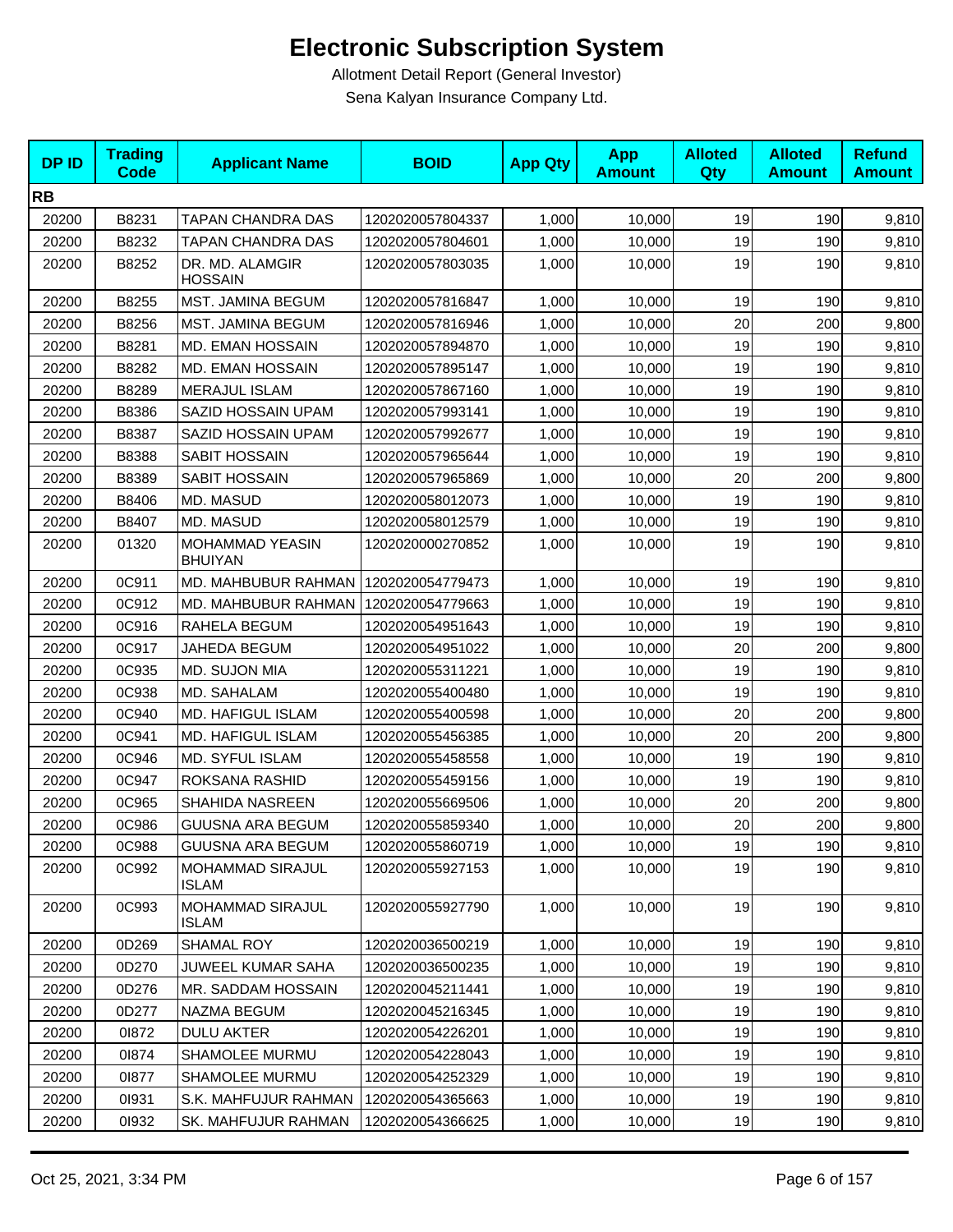| <b>DPID</b> | <b>Trading</b><br><b>Code</b> | <b>Applicant Name</b>                     | <b>BOID</b>      | <b>App Qty</b> | <b>App</b><br><b>Amount</b> | <b>Alloted</b><br>Qty | <b>Alloted</b><br><b>Amount</b> | <b>Refund</b><br><b>Amount</b> |
|-------------|-------------------------------|-------------------------------------------|------------------|----------------|-----------------------------|-----------------------|---------------------------------|--------------------------------|
| <b>RB</b>   |                               |                                           |                  |                |                             |                       |                                 |                                |
| 20200       | 01933                         | MD. FAZLUL HAQUE                          | 1202020054352638 | 1,000          | 10,000                      | 20                    | 200                             | 9,800                          |
| 20200       | 01934                         | MD. FAZLUL HAQUE                          | 1202020054351518 | 1,000          | 10,000                      | 19                    | 190                             | 9,810                          |
| 20200       | 01935                         | JULEKHA BEGUM                             | 1202020054351882 | 1,000          | 10,000                      | 19                    | 190                             | 9,810                          |
| 20200       | 01936                         | <b>JULEKHA BEGUM</b>                      | 1202020054352900 | 1,000          | 10,000                      | 19                    | 190                             | 9,810                          |
| 20200       | 01954                         | MD. RIPON                                 | 1202020054390603 | 1,000          | 10,000                      | 20                    | 200                             | 9,800                          |
| 20200       | 0i955                         | <b>MD.MARUF HOSSAIN</b><br><b>KHAN</b>    | 1202020036978138 | 1,000          | 10,000                      | 19                    | 190                             | 9,810                          |
| 20200       | 01960                         | <b>SHIMA AKTER</b>                        | 1202020054420515 | 1,000          | 10,000                      | 19                    | 190                             | 9,810                          |
| 20200       | 01961                         | <b>SHIMA AKTER</b>                        | 1202020054420606 | 1,000          | 10,000                      | 19                    | 190                             | 9,810                          |
| 20200       | 01983                         | SIDAT AHMED KHAN                          | 1202020054494771 | 1,000          | 10,000                      | 20                    | 200                             | 9,800                          |
| 20200       | 01984                         | SIDAT AHMED KHAN                          | 1202020054491529 | 1,000          | 10,000                      | 19                    | 190                             | 9,810                          |
| 20200       | 01985                         | MST. MANOARA BEGUM                        | 1202020054492194 | 1,000          | 10,000                      | 19                    | 190                             | 9,810                          |
| 20200       | 01986                         | MST. MANOARA BEGUM                        | 1202020054492614 | 1,000          | 10,000                      | 19                    | 190                             | 9,810                          |
| 20200       | 01991                         | <b>BASU DAB SING</b>                      | 1202020054525918 | 1,000          | 10,000                      | 20                    | 200                             | 9,800                          |
| 20200       | 01992                         | <b>BASU DAB SING</b>                      | 1202020054526998 | 1,000          | 10,000                      | 19                    | 190                             | 9,810                          |
| 20200       | 01993                         | ABDUL HANNAN SARDAR                       | 1202020054528475 | 1,000          | 10,000                      | 19                    | 190                             | 9,810                          |
| 20200       | 01994                         | ABDUL HANNAN SARDAR                       | 1202020054529121 | 1,000          | 10,000                      | 20                    | 200                             | 9,800                          |
| 20200       | 01995                         | MD. ARIF SARDAR                           | 1202020054529410 | 1,000          | 10,000                      | 19                    | 190                             | 9,810                          |
| 20200       | 01996                         | <b>MD. ARIF SARDAR</b>                    | 1202020054529916 | 1,000          | 10,000                      | 19                    | 190                             | 9,810                          |
| 20200       | A3142                         | <b>ANWAR HOSSAIN</b>                      | 1202020057827667 | 1,000          | 10,000                      | 19                    | 190                             | 9,810                          |
| 20200       | A3143                         | <b>ANWAR HOSSAIN</b>                      | 1202020057827675 | 1,000          | 10,000                      | 19                    | 190                             | 9,810                          |
| 20200       | A3201                         | K.M. MONIRUL ISLAM                        | 1202020058260902 | 1,000          | 10,000                      | 19                    | 190                             | 9,810                          |
| 20200       | A3254                         | <b>AKHI BEGUM</b>                         | 1202020058315763 | 1,000          | 10,000                      | 19                    | 190                             | 9,810                          |
| 20200       | A3269                         | MD.A.SATTAR<br><b>HOWLADER</b>            | 1202020021165451 | 1,000          | 10,000                      | 19                    | 190                             | 9,810                          |
| 20200       | A3328                         | NAZNEEN SULTANA                           | 1202020058414331 | 1,000          | 10,000                      | 19                    | 190                             | 9,810                          |
| 20200       | A3329                         | NAZNEEN SULTANA                           | 1202020058414810 | 1,000          | 10,000                      | 19                    | 190                             | 9,810                          |
| 20200       | A3330                         | <b>UMME SAKI NAZNEEN</b>                  | 1202020058414414 | 1,000          | 10,000                      | 19                    | 190                             | 9,810                          |
| 20200       | A3331                         | UMME SAKI NAZNEEN                         | 1202020058414639 | 1,000          | 10,000                      | 20                    | 200                             | 9,800                          |
| 20200       | A3332                         | <b>MD. AMIR HOSSAIN</b>                   | 1202020058525784 | 1,000          | 10,000                      | 19                    | 190                             | 9,810                          |
| 20200       | A3336                         | <b>SYED FERHAT ANWAR</b>                  | 1202020058431284 | 1,000          | 10,000                      | 19                    | 190                             | 9,810                          |
| 20200       | A3343                         | JASIM MOHAMMAD MIAH                       | 1202020058511133 | 1,000          | 10,000                      | 20                    | 200                             | 9,800                          |
| 20200       | A3418                         | MD. SHAHIDUR RAHMAN                       | 1202020012475046 | 1,000          | 10,000                      | 19                    | 190                             | 9,810                          |
| 20200       | A3419                         | <b>DINESH CHANDRA</b><br><b>DAKUA</b>     | 1202020058834771 | 1,000          | 10.000                      | 19                    | 190                             | 9,810                          |
| 20200       | A3420                         | <b>DINESH CHANDRA</b><br><b>DAKUA</b>     | 1202020058835137 | 1,000          | 10,000                      | 19                    | 190                             | 9,810                          |
| 20200       | A3427                         | <b>MOMTAJ BEGUM</b>                       | 1202020059810075 | 1,000          | 10,000                      | 19                    | 190                             | 9,810                          |
| 20200       | A3434                         | <b>APEX ENTERPRISES</b><br><b>LIMITED</b> | 1202020059896054 | 1,000          | 10,000                      | 19                    | 190                             | 9,810                          |
| 20200       | A3438                         | PUSPA RANI BACHAR                         | 1202020059119675 | 1,000          | 10,000                      | 19                    | 190                             | 9,810                          |
| 20200       | A3471                         | <b>FATEMA BEGUM</b>                       | 1202020059555852 | 1,000          | 10,000                      | 19                    | 190                             | 9,810                          |
| 20200       | A3483                         | <b>MOHAMMAD HANIF</b>                     | 1202020059567626 | 1,000          | 10,000                      | 19                    | 190                             | 9,810                          |
| 20200       | B4071                         | <b>ANI SAHA</b>                           | 1202020054160738 | 1,000          | 10,000                      | 19                    | 190                             | 9,810                          |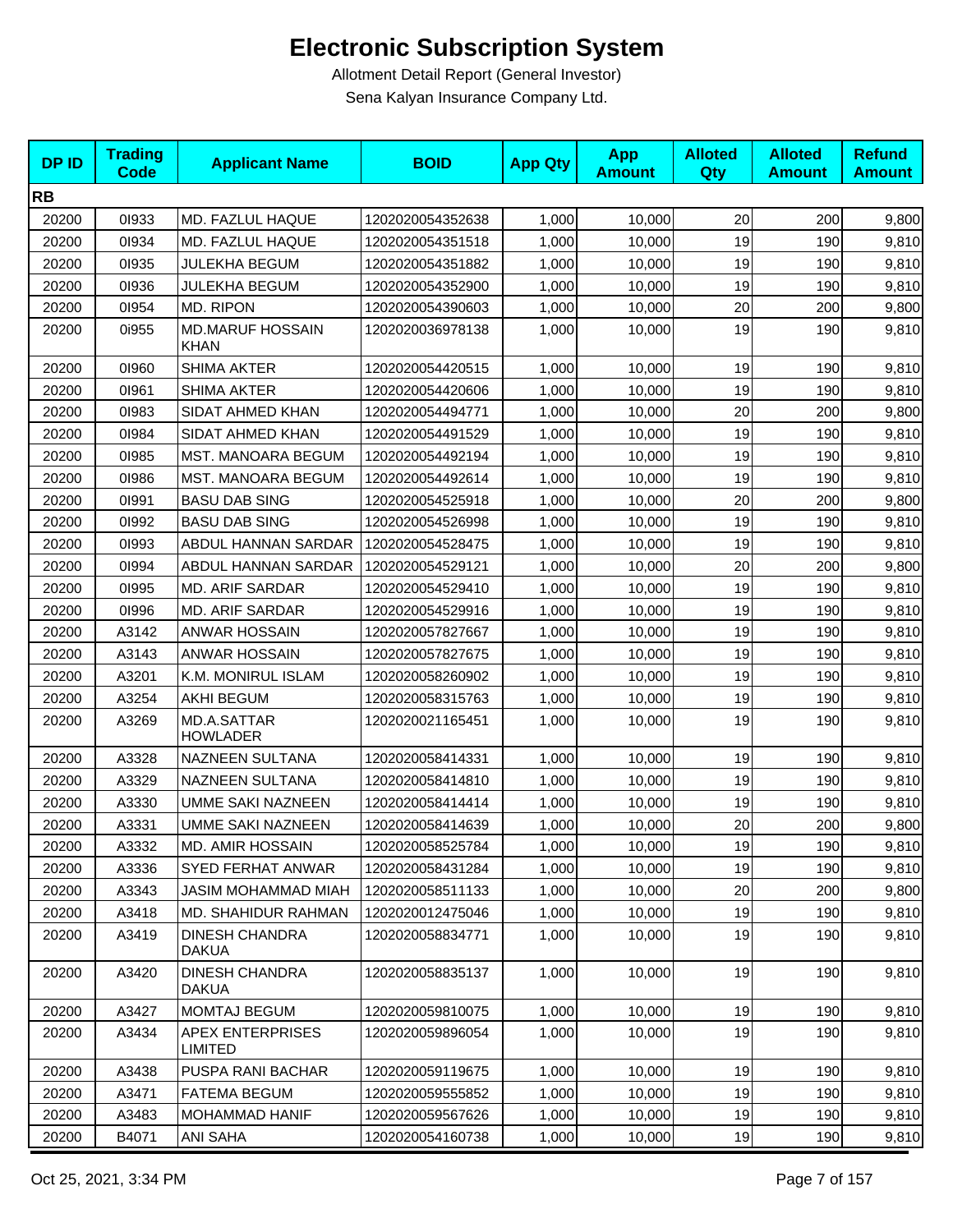| <b>DPID</b> | <b>Trading</b><br><b>Code</b> | <b>Applicant Name</b>              | <b>BOID</b>      | <b>App Qty</b> | <b>App</b><br><b>Amount</b> | <b>Alloted</b><br><b>Qty</b> | <b>Alloted</b><br><b>Amount</b> | <b>Refund</b><br><b>Amount</b> |
|-------------|-------------------------------|------------------------------------|------------------|----------------|-----------------------------|------------------------------|---------------------------------|--------------------------------|
| <b>RB</b>   |                               |                                    |                  |                |                             |                              |                                 |                                |
| 20200       | B4074                         | AKBAR HOSSAIN                      | 1202020054154821 | 1,000          | 10,000                      | 19                           | 190                             | 9,810                          |
| 20200       | B4075                         | AKBAR HOSSAIN                      | 1202020054155966 | 1,000          | 10,000                      | 19                           | 190                             | 9,810                          |
| 20200       | B4088                         | <b>SEMA SARKAR</b>                 | 1202020054193401 | 1,000          | 10,000                      | 19                           | 190                             | 9,810                          |
| 20200       | B4099                         | <b>ITHAR HOSSAIN MRIDHA</b>        | 1202020054153255 | 1,000          | 10,000                      | 19                           | 190                             | 9,810                          |
| 20200       | B4100                         | <b>ITHAR HOSSAIN MRIDHA</b>        | 1202020054153560 | 1,000          | 10,000                      | 19                           | 190                             | 9,810                          |
| 20200       | B4146                         | SHAH MUHAMMAD SANA<br><b>ULLAH</b> | 1202020054912467 | 1,000          | 10,000                      | 19                           | 190                             | 9,810                          |
| 20200       | B4147                         | SHAH MUHAMMAD SANA<br>ULLAH        | 1202020054913022 | 1,000          | 10,000                      | 19                           | 190                             | 9,810                          |
| 20200       | B4191                         | <b>NELI SAHA</b>                   | 1202020054224690 | 1,000          | 10,000                      | 19                           | 190                             | 9,810                          |
| 20200       | B4276                         | SHUBHRA DHAR                       | 1202020054408434 | 1,000          | 10,000                      | 19                           | 190                             | 9,810                          |
| 20200       | B4277                         | SHUBHRA DHAR                       | 1202020054408881 | 1,000          | 10,000                      | 19                           | 190                             | 9,810                          |
| 20200       | B4316                         | TASLIMA AKHTER                     | 1202020054423586 | 1,000          | 10,000                      | 19                           | 190                             | 9,810                          |
| 20200       | B9008                         | SAIFUL HOSSAIN                     | 1202020058639379 | 1,000          | 10,000                      | 19                           | 190                             | 9,810                          |
| 20200       | B9022                         | <b>NUR ALAM</b>                    | 1202020058652611 | 1,000          | 10,000                      | 19                           | 190                             | 9,810                          |
| 20200       | B9037                         | ABUL KALAM AZAD                    | 1202020058672691 | 1,000          | 10,000                      | 19                           | 190                             | 9,810                          |
| 20200       | B9039                         | <b>MD. MONIR HOSSAIN</b>           | 1202020058728975 | 1,000          | 10,000                      | 19                           | 190                             | 9,810                          |
| 20200       | B9040                         | <b>MD. MONIR HOSSAIN</b>           | 1202020058728172 | 1.000          | 10,000                      | 19                           | 190                             | 9,810                          |
| 20200       | B9049                         | MOMTAJ AKTER SONIYA                | 1202020058858325 | 1,000          | 10,000                      | 19                           | 190                             | 9,810                          |
| 20200       | B9050                         | <b>ALAH KHANUM</b>                 | 1202020058807621 | 1,000          | 10,000                      | 19                           | 190                             | 9,810                          |
| 20200       | B9051                         | <b>ALAH KHANUM</b>                 | 1202020058639237 | 1,000          | 10,000                      | 19                           | 190                             | 9,810                          |
| 20200       | B9054                         | RATAN CHANDRA SAHA                 | 1202020058674862 | 1,000          | 10,000                      | 19                           | 190                             | 9,810                          |
| 20200       | B9067                         | <b>BISHAKHA MOLLIK</b>             | 1202020058671601 | 1,000          | 10,000                      | 19                           | 190                             | 9,810                          |
| 20200       | B9071                         | <b>DIPA SORKER</b>                 | 1202020058654552 | 1,000          | 10,000                      | 20                           | 200                             | 9,800                          |
| 20200       | B9072                         | <b>DIPA SORKER</b>                 | 1202020058654429 | 1,000          | 10,000                      | 19                           | 190                             | 9,810                          |
| 20200       | B9086                         | MOHAMMAD MIZANUR<br><b>RAHMAN</b>  | 1202020058672432 | 1,000          | 10,000                      | 20                           | 200                             | 9,800                          |
| 20200       | B9088                         | MD. ABDUL AWAL<br><b>AKANDA</b>    | 1202020058673338 | 1,000          | 10,000                      | 19                           | 190                             | 9,810                          |
| 20200       | B9134                         | MOHAMMAD HASAN                     | 1202020058782920 | 1,000          | 10,000                      | 19                           | 190                             | 9,810                          |
| 20200       | B9136                         | MOHAMMAD MASUDUR<br><b>RAHMAN</b>  | 1202020058781760 | 1,000          | 10,000                      | 19                           | 190                             | 9,810                          |
| 20200       | B9137                         | MOHAMMAD MASUDUR<br><b>RAHMAN</b>  | 1202020058781629 | 1,000          | 10,000                      | 19                           | 190                             | 9,810                          |
| 20200       | B9138                         | <b>MD. KABIR HOSSAIN</b>           | 1202020058782872 | 1,000          | 10,000                      | 19                           | 190                             | 9,810                          |
| 20200       | B9141                         | <b>MD. ARIF HOSSAIN</b>            | 1202020058782045 | 1,000          | 10,000                      | 20                           | 200                             | 9,800                          |
| 20200       | 00G80                         | MR. A. K. M. ZAFOR ULLA            | 1202020001340342 | 1,000          | 10,000                      | 20                           | 200                             | 9,800                          |
| 20200       | 00135                         | MD. ABDUL QUDDUS                   | 1202020051637749 | 1,000          | 10,000                      | 19                           | 190                             | 9,810                          |
| 20200       | 00144                         | MD. ZAHIRUL ISLAM<br>MAJUMDER      | 1202020024453815 | 1,000          | 10,000                      | 19                           | 190                             | 9,810                          |
| 20200       | 00160                         | KAZI YEAKUB                        | 1202020051795712 | 1,000          | 10,000                      | 19                           | 190                             | 9,810                          |
| 20200       | 00166                         | KAZI YEAKUB                        | 1202020051834255 | 1,000          | 10,000                      | 19                           | 190                             | 9,810                          |
| 20200       | 00167                         | MD. NIZAM UDDIN                    | 1202020051834281 | 1,000          | 10,000                      | 19                           | 190                             | 9,810                          |
| 20200       | 00168                         | MD. SABUJ MIA                      | 1202020051970431 | 1,000          | 10,000                      | 19                           | 190                             | 9,810                          |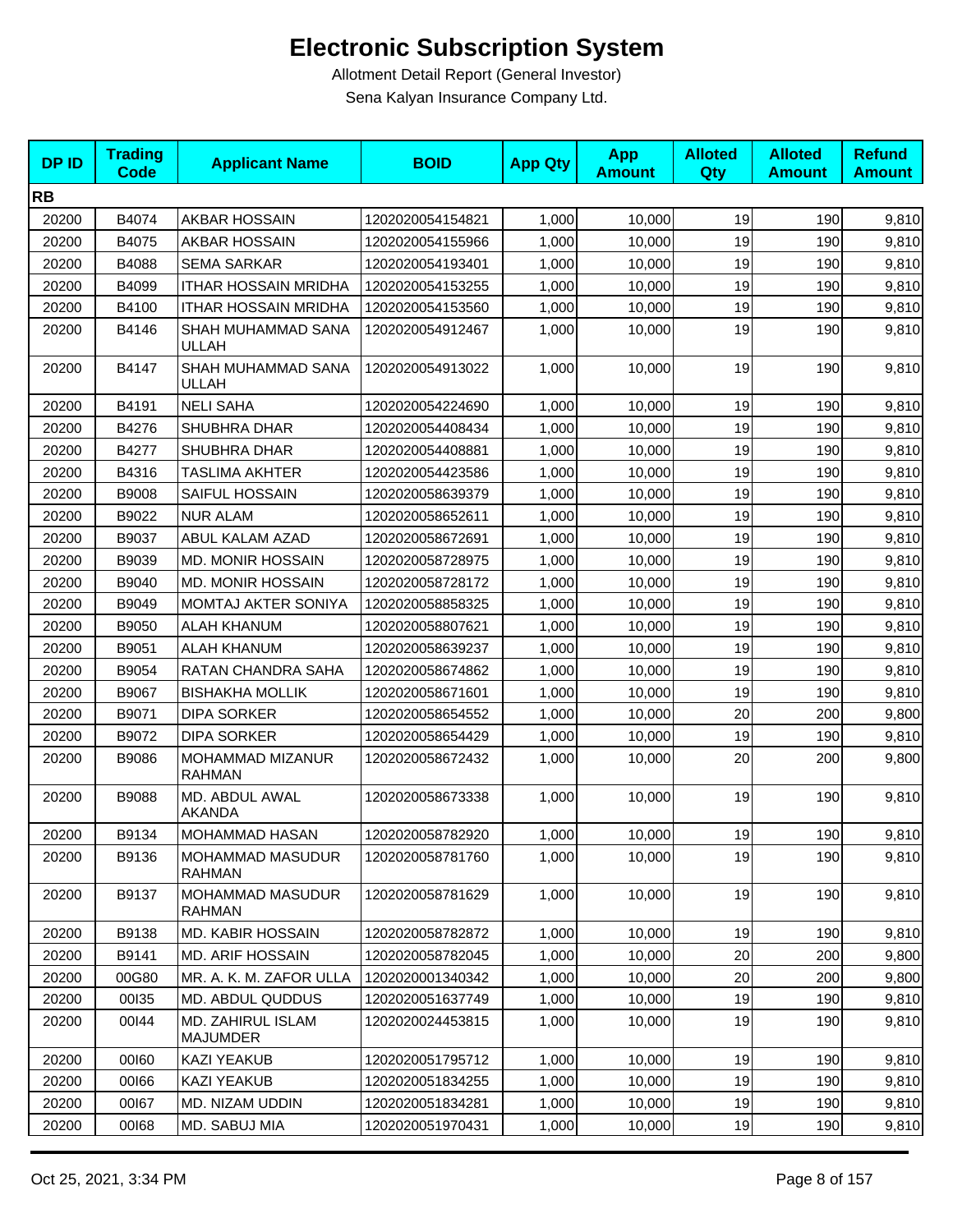| <b>DPID</b> | <b>Trading</b><br><b>Code</b> | <b>Applicant Name</b>                         | <b>BOID</b>      | <b>App Qty</b> | <b>App</b><br><b>Amount</b> | <b>Alloted</b><br>Qty | <b>Alloted</b><br><b>Amount</b> | <b>Refund</b><br><b>Amount</b> |
|-------------|-------------------------------|-----------------------------------------------|------------------|----------------|-----------------------------|-----------------------|---------------------------------|--------------------------------|
| <b>RB</b>   |                               |                                               |                  |                |                             |                       |                                 |                                |
| 20200       | 00169                         | MD. SABUJ MIA                                 | 1202020051970423 | 1,000          | 10,000                      | 19                    | 190                             | 9,810                          |
| 20200       | 00170                         | <b>NAZMUL HUSEN</b>                           | 1202020051874915 | 1,000          | 10,000                      | 19                    | 190                             | 9,810                          |
| 20200       | 00179                         | MD. NIZAM UDDIN                               | 1202020052057248 | 1,000          | 10,000                      | 20                    | 200                             | 9,800                          |
| 20200       | 00186                         | MAHFUZUL HAQUE                                | 1202020051966514 | 1,000          | 10,000                      | 19                    | 190                             | 9,810                          |
| 20200       | 00187                         | MAHFUZUL HAQUE                                | 1202020051964459 | 1,000          | 10,000                      | 20                    | 200                             | 9,800                          |
| 20200       | 0C614                         | MIRZA ABDUL HAI                               | 1202020053176294 | 1,000          | 10,000                      | 19                    | 190                             | 9,810                          |
| 20200       | 0C646                         | DIL AFREZ BEGUM                               | 1202020053322031 | 1,000          | 10,000                      | 19                    | 190                             | 9,810                          |
| 20200       | 0C647                         | ADBUOLLAH AL IMAM                             | 1202020053322561 | 1,000          | 10,000                      | 19                    | 190                             | 9,810                          |
| 20200       | 0C724                         | SHIBANI RANI SAHA                             | 1202020053546495 | 1,000          | 10,000                      | 19                    | 190                             | 9,810                          |
| 20200       | 0C754                         | SHARIF AHMED                                  | 1202020053841188 | 1,000          | 10,000                      | 19                    | 190                             | 9,810                          |
| 20200       | 0C772                         | <b>MAHMUDA AKTER</b>                          | 1202020053895404 | 1,000          | 10,000                      | 19                    | 190                             | 9,810                          |
| 20200       | 0C773                         | MAHBUBA SULTANA                               | 1202020053897438 | 1,000          | 10,000                      | 19                    | 190                             | 9,810                          |
| 20200       | 0C774                         | MAHBUBA SULTANA                               | 1202020053898044 | 1,000          | 10,000                      | 19                    | 190                             | 9,810                          |
| 20200       | 0C776                         | <b>MAHMUDA AKTER</b>                          | 1202020053925391 | 1,000          | 10,000                      | 19                    | 190                             | 9,810                          |
| 20200       | 0C843                         | <b>ATIQUR RAHMAN</b>                          | 1202020054317278 | 1,000          | 10,000                      | 19                    | 190                             | 9,810                          |
| 20200       | 01207                         | <b>HASHI BEGUM</b>                            | 1202020052367974 | 1,000          | 10,000                      | 19                    | 190                             | 9,810                          |
| 20200       | 01221                         | MOHAMMAD BAYAZID<br><b>SIKDER</b>             | 1202020052332846 | 1,000          | 10,000                      | 20                    | 200                             | 9,800                          |
| 20200       | 01230                         | <b>MD. ZAKIR HOSSAIN</b>                      | 1202020052455294 | 1,000          | 10,000                      | 20                    | 200                             | 9,800                          |
| 20200       | 01231                         | <b>MD. ZAKIR HOSSAIN</b>                      | 1202020052455476 | 1,000          | 10,000                      | 19                    | 190                             | 9,810                          |
| 20200       | 01256                         | <b>MD. SHAMSUR RAHMAN</b><br><b>CHOWDHURY</b> | 1202020052592052 | 1,000          | 10,000                      | 19                    | 190                             | 9,810                          |
| 20200       | 01258                         | <b>SULTANA PARVIN</b>                         | 1202020052703091 | 1,000          | 10,000                      | 19                    | 190                             | 9,810                          |
| 20200       | 01259                         | MD. ARIFUR RAHMAN                             | 1202020052592060 | 1,000          | 10,000                      | 19                    | 190                             | 9,810                          |
| 20200       | 01330                         | <b>PARVIN</b>                                 | 1202020052782962 | 1,000          | 10,000                      | 19                    | 190                             | 9,810                          |
| 20200       | 01331                         | <b>PARVIN</b>                                 | 1202020052782946 | 1.000          | 10,000                      | 19                    | 190                             | 9,810                          |
| 20200       | 01332                         | <b>MD. ISMAIL HOSSAIN</b>                     | 1202020052778812 | 1,000          | 10,000                      | 19                    | 190                             | 9,810                          |
| 20200       | 01334                         | <b>MD. ISMAIL HOSSAIN</b>                     | 1202020052778820 | 1,000          | 10,000                      | 19                    | 190                             | 9,810                          |
| 20200       | 01457                         | MD. SHOHAGH                                   | 1202020053019041 | 1,000          | 10,000                      | 19                    | 190                             | 9,810                          |
| 20200       | 01458                         | MD. SHOHAGH                                   | 1202020053019051 | 1,000          | 10,000                      | 19                    | 190                             | 9,810                          |
| 20200       | 01483                         | MAHBUBA AKHTER TULI                           | 1202020053072565 | 1,000          | 10,000                      | 19                    | 190                             | 9,810                          |
| 20200       | 01489                         | <b>IQRA BINTA ZAKIR</b>                       | 1202020053275507 | 1,000          | 10,000                      | 19                    | 190                             | 9,810                          |
| 20200       | 01490                         | <b>IQRA BINTA ZAKIR</b>                       | 1202020053275970 | 1,000          | 10,000                      | 19                    | 190                             | 9,810                          |
| 20200       | 01516                         | MD. ASIR KHA                                  | 1202020053149288 | 1,000          | 10,000                      | 19                    | 190                             | 9,810                          |
| 20200       | 01519                         | MST. ZOSNA BEGUM                              | 1202020053198536 | 1,000          | 10,000                      | 20                    | 200                             | 9,800                          |
| 20200       | 01520                         | MST. ZOSNA BEGUM                              | 1202020053199185 | 1,000          | 10,000                      | 19                    | 190                             | 9,810                          |
| 20200       | 01521                         | MD. AZIZUL HAQUE<br><b>SHOHAG</b>             | 1202020053208245 | 1,000          | 10,000                      | 20                    | 200                             | 9,800                          |
| 20200       | 01522                         | MD. AZIZIUL HAQUE<br><b>SHOHAG</b>            | 1202020053208692 | 1,000          | 10,000                      | 19                    | 190                             | 9,810                          |
| 20200       | 65065                         | <b>MD.SAZIDUR RAHMAN</b>                      | 1202020018461076 | 1,000          | 10,000                      | 19                    | 190                             | 9,810                          |
| 20200       | 65273                         | <b>ABDUL MONNAF</b>                           | 1202020019432980 | 1,000          | 10,000                      | 19                    | 190                             | 9,810                          |
| 20200       | A4317                         | A. M. M. WASHI UDDIN                          | 1202020074175376 | 1,000          | 10,000                      | 19                    | 190                             | 9,810                          |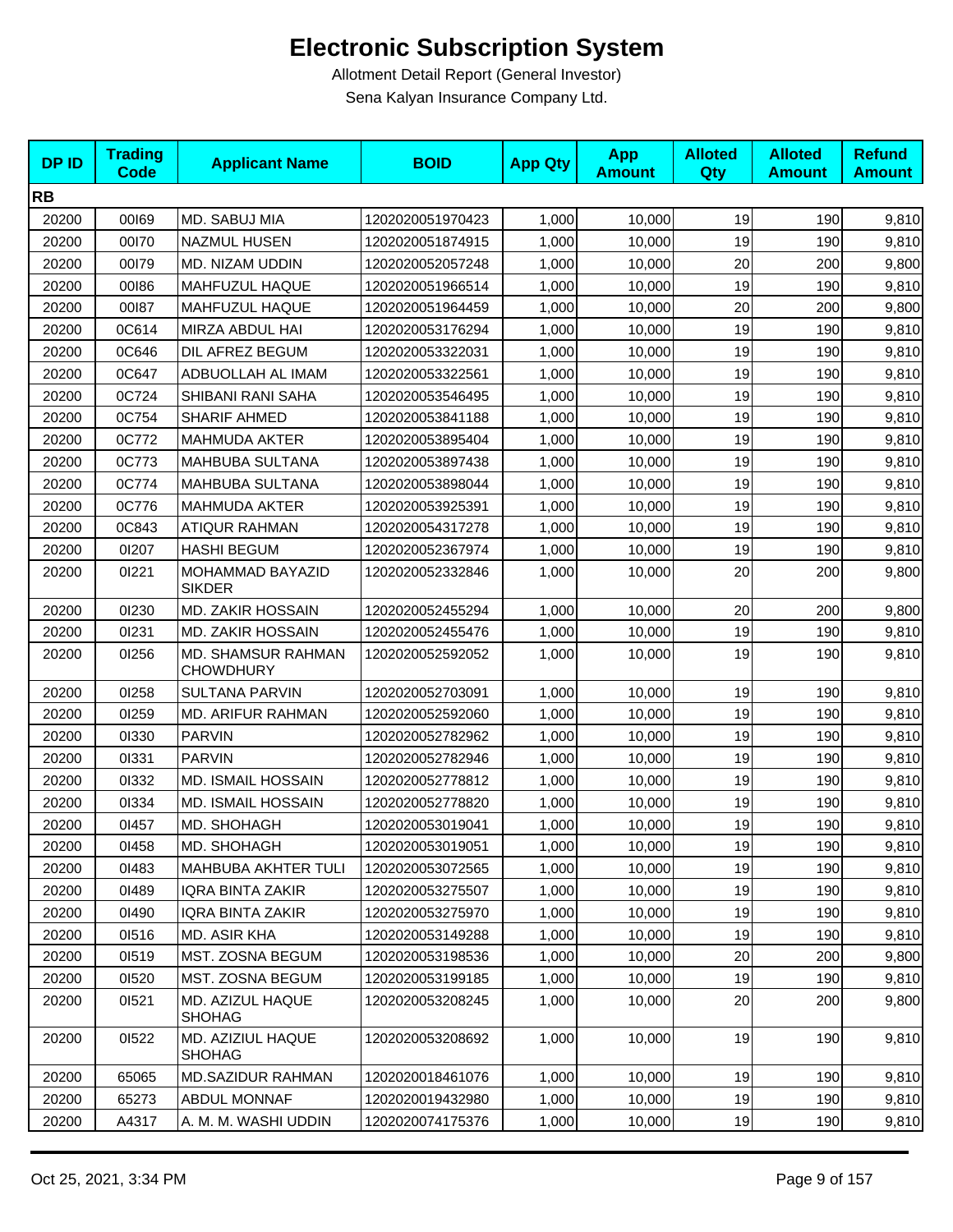| <b>DPID</b> | <b>Trading</b><br>Code | <b>Applicant Name</b>                   | <b>BOID</b>      | <b>App Qty</b> | <b>App</b><br><b>Amount</b> | <b>Alloted</b><br>Qty | <b>Alloted</b><br><b>Amount</b> | <b>Refund</b><br><b>Amount</b> |
|-------------|------------------------|-----------------------------------------|------------------|----------------|-----------------------------|-----------------------|---------------------------------|--------------------------------|
| <b>RB</b>   |                        |                                         |                  |                |                             |                       |                                 |                                |
| 20200       | A4318                  | A. M. M. WASHI UDDIN                    | 1202020074194989 | 1,000          | 10,000                      | 19                    | 190                             | 9,810                          |
| 20200       | A4501                  | <b>DILIP KAJURI</b>                     | 1202020072323366 | 1,000          | 10,000                      | 19                    | 190                             | 9,810                          |
| 20200       | A4502                  | <b>MOUSUMI</b><br>CHATTAPADHAYA         | 1202020072323331 | 1,000          | 10,000                      | 19                    | 190                             | 9,810                          |
| 20200       | A4503                  | <b>IPSHITA KAJURI</b>                   | 1202020072323323 | 1,000          | 10,000                      | 19                    | 190                             | 9,810                          |
| 20200       | A4565                  | MST. LUTFUNNAHER                        | 1202020072455831 | 1,000          | 10,000                      | 19                    | 190                             | 9,810                          |
| 20200       | A4567                  | MD. AHSAN KABIR                         | 1202020065243361 | 1,000          | 10,000                      | 19                    | 190                             | 9,810                          |
| 20200       | 43983                  | TALUKDER ABDUL HAI                      | 1202020027380387 | 1,000          | 10,000                      | 20                    | 200                             | 9,800                          |
| 20200       | 43984                  | TALUKDER ABDUL HAI                      | 1202020027380395 | 1,000          | 10,000                      | 20                    | 200                             | 9,800                          |
| 20200       | 44007                  | <b>SHUDARAM GHOSH</b>                   | 1202020027477641 | 1,000          | 10,000                      | 19                    | 190                             | 9,810                          |
| 20200       | 44019                  | MD.MAHMUD ZAMAN<br><b>HELAL</b>         | 1202020027742603 | 1,000          | 10,000                      | 19                    | 190                             | 9,810                          |
| 20200       | 44038                  | <b>HOSNRARA BEGUM</b>                   | 1202020027742274 | 1,000          | 10,000                      | 19                    | 190                             | 9,810                          |
| 20200       | 44039                  | <b>HOSNEARA BEGUM</b>                   | 1202020027742282 | 1,000          | 10,000                      | 19                    | 190                             | 9,810                          |
| 20200       | 44042                  | <b>MD.HEMAET GHARAMI</b>                | 1202020027742349 | 1,000          | 10,000                      | 19                    | 190                             | 9,810                          |
| 20200       | 44091                  | SAHIDA BEGUM                            | 1202020028006890 | 1,000          | 10,000                      | 19                    | 190                             | 9,810                          |
| 20200       | 44092                  | SAHIDA BEGUM                            | 1202020028006922 | 1,000          | 10,000                      | 19                    | 190                             | 9,810                          |
| 20200       | 44098                  | <b>MR.JONY PAUL</b>                     | 1202020027872301 | 1,000          | 10,000                      | 19                    | 190                             | 9,810                          |
| 20200       | 44100                  | <b>MALLIKA RANI NANDI</b>               | 1202020027872534 | 1,000          | 10,000                      | 19                    | 190                             | 9,810                          |
| 20200       | 44101                  | <b>MALLIKA RANI NANDI</b>               | 1202020027872625 | 1,000          | 10,000                      | 19                    | 190                             | 9,810                          |
| 20200       | 44115                  | PRAKASH BARUA                           | 1202020028071749 | 1,000          | 10,000                      | 19                    | 190                             | 9,810                          |
| 20200       | 44128                  | <b>HARMOHAN KARMAKER</b>                | 1202020028132119 | 1,000          | 10,000                      | 19                    | 190                             | 9,810                          |
| 20200       | 44140                  | <b>MOHAMMED AWLAD</b><br><b>HOSSAIN</b> | 1202020028199272 | 1,000          | 10,000                      | 19                    | 190                             | 9,810                          |
| 20200       | 67086                  | ANJANA RANI SHAH                        | 1202020033363213 | 1,000          | 10,000                      | 19                    | 190                             | 9,810                          |
| 20200       | 67119                  | <b>SANJIT BARMAN</b>                    | 1202020033764370 | 1,000          | 10,000                      | 19                    | 190                             | 9,810                          |
| 20200       | 67120                  | AMINUR RAHMAN                           | 1202020033796173 | 1,000          | 10,000                      | 20                    | 200                             | 9,800                          |
| 20200       | 67121                  | AMINUR RAHMAN                           | 1202020033796191 | 1,000          | 10,000                      | 19                    | 190                             | 9,810                          |
| 20200       | 67126                  | A.K.M RAFIQUL ISLAM                     | 1202020033930442 | 1,000          | 10,000                      | 19                    | 190                             | 9,810                          |
| 20200       | 67127                  | A.K.M RAFIQUL ISLAM                     | 1202020033930450 | 1,000          | 10,000                      | 19                    | 190                             | 9,810                          |
| 20200       | 67130                  | NETAI CHANDRA SAHA                      | 1202020034044206 | 1,000          | 10,000                      | 20                    | 200                             | 9,800                          |
| 20200       | 67170                  | <b>MASUDA AKTER</b>                     | 1202020035034261 | 1,000          | 10,000                      | 19                    | 190                             | 9,810                          |
| 20200       | 67180                  | <b>MD. ANISUR RAHMAN</b>                | 1202020035294921 | 1,000          | 10,000                      | 20                    | 200                             | 9,800                          |
| 20200       | 67181                  | <b>MD.ANISUR RAHMAN</b>                 | 1202020035294551 | 1,000          | 10,000                      | 19                    | 190                             | 9,810                          |
| 20200       | 67185                  | NAZMUN NAHAR                            | 1202020035294948 | 1,000          | 10,000                      | 19                    | 190                             | 9,810                          |
| 20200       | 67186                  | ROKHSANA MOSTARY                        | 1202020035294865 | 1,000          | 10,000                      | 20                    | 200                             | 9,800                          |
| 20200       | 67204                  | <b>MRINAL CHAKRABORTY</b>               | 1202020035548983 | 1,000          | 10,000                      | 19                    | 190                             | 9,810                          |
| 20200       | 67213                  | ZAKIR HOSSAIN                           | 1202020035866939 | 1,000          | 10,000                      | 19                    | 190                             | 9,810                          |
| 20200       | 67214                  | ZAKIR HOSSAIN                           | 1202020035867007 | 1,000          | 10,000                      | 20                    | 200                             | 9,800                          |
| 20200       | 67239                  | NIRANJAN SAHA                           | 1202020036174082 | 1,000          | 10,000                      | 20                    | 200                             | 9,800                          |
| 20200       | 67241                  | MR. NIRANJAN SAHA                       | 1202020036174213 | 1,000          | 10,000                      | 19                    | 190                             | 9,810                          |
| 20200       | 67282                  | MD. AKTERUZZAMAN<br>KHAN                | 1202020042613458 | 1,000          | 10,000                      | 19                    | 190                             | 9,810                          |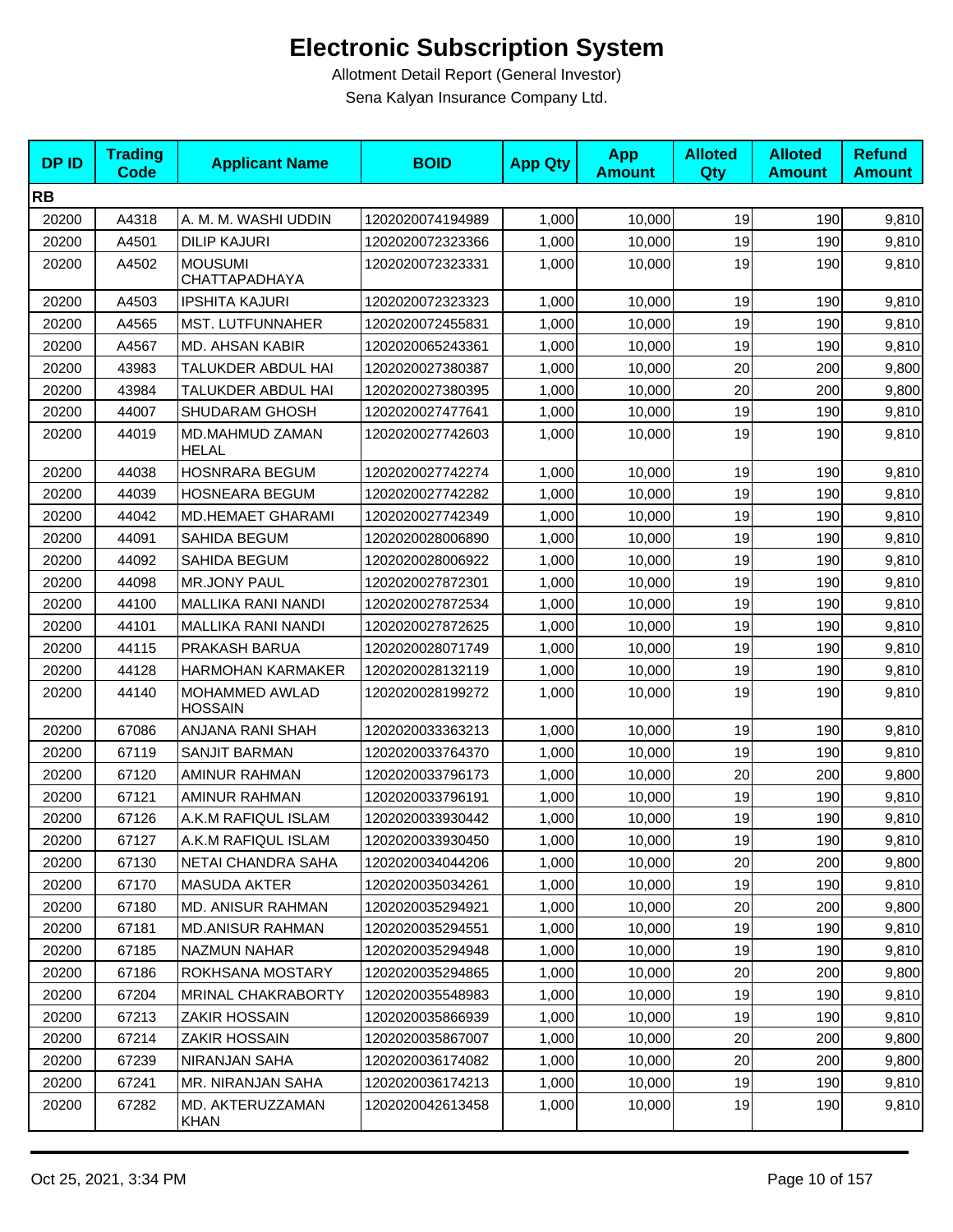| <b>DPID</b> | <b>Trading</b><br><b>Code</b> | <b>Applicant Name</b>                    | <b>BOID</b>      | <b>App Qty</b> | <b>App</b><br><b>Amount</b> | <b>Alloted</b><br>Qty | <b>Alloted</b><br><b>Amount</b> | <b>Refund</b><br><b>Amount</b> |
|-------------|-------------------------------|------------------------------------------|------------------|----------------|-----------------------------|-----------------------|---------------------------------|--------------------------------|
| <b>RB</b>   |                               |                                          |                  |                |                             |                       |                                 |                                |
| 20200       | 45121                         | SALEHA BEGUM                             | 1202020034320362 | 1,000          | 10,000                      | 19                    | 190                             | 9,810                          |
| 20200       | 45122                         | <b>TANIA AKTER</b>                       | 1202020034320389 | 1,000          | 10,000                      | 19                    | 190                             | 9,810                          |
| 20200       | 45136                         | ANITA RANI SUTRA DHAR 1202020034509168   |                  | 1,000          | 10,000                      | 19                    | 190                             | 9,810                          |
| 20200       | 45162                         | <b>JAWHAR BEGUM</b>                      | 1202020034679914 | 1,000          | 10,000                      | 19                    | 190                             | 9,810                          |
| 20200       | 45170                         | <b>MST. TARIKA KHATUN</b>                | 1202020034769781 | 1,000          | 10,000                      | 19                    | 190                             | 9,810                          |
| 20200       | 45171                         | MST. TARIKA KHATUN                       | 1202020034769771 | 1,000          | 10,000                      | 19                    | 190                             | 9,810                          |
| 20200       | 45190                         | <b>TAPAS KUMAR CHANDA</b>                | 1202020035123387 | 1,000          | 10,000                      | 20                    | 200                             | 9,800                          |
| 20200       | 45191                         | TAPAS KUMAR CHANDA                       | 1202020035123451 | 1,000          | 10,000                      | 19                    | 190                             | 9,810                          |
| 20200       | 45192                         | <b>MRINAL KANTI AICH</b>                 | 1202020035123518 | 1,000          | 10,000                      | 19                    | 190                             | 9,810                          |
| 20200       | 45193                         | <b>MRINAL KANTI AICH</b>                 | 1202020035123550 | 1,000          | 10,000                      | 19                    | 190                             | 9,810                          |
| 20200       | 45212                         | <b>MAMATA AHMED</b>                      | 1202020035294683 | 1,000          | 10,000                      | 19                    | 190                             | 9,810                          |
| 20200       | 45230                         | <b>VAROTI RANI DEB</b>                   | 1202020035369653 | 1,000          | 10,000                      | 19                    | 190                             | 9,810                          |
| 20200       | 45231                         | <b>VAROTI RANI DEB</b>                   | 1202020035369637 | 1,000          | 10,000                      | 20                    | 200                             | 9,800                          |
| 20200       | 66403                         | <b>MRS.BANI DAS</b>                      | 1202020025972890 | 1,000          | 10,000                      | 19                    | 190                             | 9,810                          |
| 20200       | 66415                         | <b>MD.MOSARROF HOSSAIN</b>               | 1202020026004293 | 1,000          | 10,000                      | 20                    | 200                             | 9,800                          |
| 20200       | 66416                         | MD.MOSARROF HOSSAIN                      | 1202020026004309 | 1,000          | 10,000                      | 19                    | 190                             | 9,810                          |
| 20200       | 66420                         | MD.SIDDIQUR RAHMAN                       | 1202020026025316 | 1,000          | 10,000                      | 19                    | 190                             | 9,810                          |
| 20200       | 66421                         | <b>MD.SIDDIQUR RAHMAN</b>                | 1202020026025324 | 1,000          | 10,000                      | 19                    | 190                             | 9,810                          |
| 20200       | 66456                         | MD.JOSHIM UDDIN                          | 1202020026305058 | 1,000          | 10,000                      | 19                    | 190                             | 9,810                          |
| 20200       | 66457                         | MD.JOSHIM UDDIN                          | 1202020026305023 | 1,000          | 10,000                      | 19                    | 190                             | 9,810                          |
| 20200       | 66478                         | MRS.SALMA AKTER                          | 1202020026559547 | 1,000          | 10,000                      | 19                    | 190                             | 9,810                          |
| 20200       | 66482                         | <b>MRS.FARJANA AKTAR</b>                 | 1202020026559621 | 1,000          | 10,000                      | 19                    | 190                             | 9,810                          |
| 20200       | 66483                         | <b>MD.SAIFUL ISLAM</b>                   | 1202020026559646 | 1,000          | 10,000                      | 19                    | 190                             | 9,810                          |
| 20200       | 66495                         | MD SOHAG MIA                             | 1202020026621098 | 1,000          | 10,000                      | 20                    | 200                             | 9,800                          |
| 20200       | 66496                         | <b>MD SOHAG MIA</b>                      | 1202020026620960 | 1,000          | 10,000                      | 19                    | 190                             | 9,810                          |
| 20200       | 66505                         | <b>TAHMINA AKTER</b>                     | 1202020026631921 | 1,000          | 10,000                      | 20                    | 200                             | 9,800                          |
| 20200       | 66514                         | <b>MD.MOSARAF MOLLIK</b>                 | 1202020026789942 | 1,000          | 10,000                      | 19                    | 190                             | 9,810                          |
| 20200       | 66518                         | MARUF HOSSION OZZUL                      | 1202020027045191 | 1,000          | 10,000                      | 20                    | 200                             | 9,800                          |
| 20200       | 66526                         | MD.HANNAN MIAH                           | 1202020026872623 | 1,000          | 10,000                      | 19                    | 190                             | 9,810                          |
| 20200       | 66527                         | MD.KAMRUL HASSAN                         | 1202020026872342 | 1,000          | 10,000                      | 20                    | 200                             | 9,800                          |
| 20200       | 66528                         | MD.KAMRUL HASSAN                         | 1202020026872350 | 1,000          | 10,000                      | 19                    | 190                             | 9,810                          |
| 20200       | 66548                         | <b>MD.SHAFIUL AZAM SHAH</b><br>PARVEG    | 1202020027067415 | 1,000          | 10,000                      | 19                    | 190                             | 9,810                          |
| 20200       | 66549                         | MR.MD.SHAFIUL AZAM<br><b>SHAH PARVEG</b> | 1202020027067423 | 1,000          | 10,000                      | 19                    | 190                             | 9,810                          |
| 20200       | 66550                         | <b>HUMAYON KABIR</b>                     | 1202020027067466 | 1,000          | 10,000                      | 19                    | 190                             | 9,810                          |
| 20200       | 66551                         | <b>HUMAYON KABIR</b>                     | 1202020027067490 | 1,000          | 10,000                      | 19                    | 190                             | 9,810                          |
| 20200       | 66566                         | NURZAHAN BEGUM                           | 1202020027275940 | 1,000          | 10,000                      | 19                    | 190                             | 9,810                          |
| 20200       | 66567                         | NURZAHAN BEGUM                           | 1202020027275959 | 1,000          | 10,000                      | 19                    | 190                             | 9,810                          |
| 20200       | 66581                         | TAPAN KUMAR SAHA                         | 1202020027477567 | 1,000          | 10,000                      | 19                    | 190                             | 9,810                          |
| 20200       | 66611                         | S.M.SAHRIAR ARMAN                        | 1202020028015041 | 1,000          | 10,000                      | 19                    | 190                             | 9,810                          |
| 20200       | 66623                         | <b>CHINMON DABNATH</b>                   | 1202020028030381 | 1,000          | 10,000                      | 19                    | 190                             | 9,810                          |
| 20200       | 66696                         | <b>MR.AKTER HOSSAIN</b>                  | 1202020028665958 | 1,000          | 10,000                      | 19                    | 190                             | 9,810                          |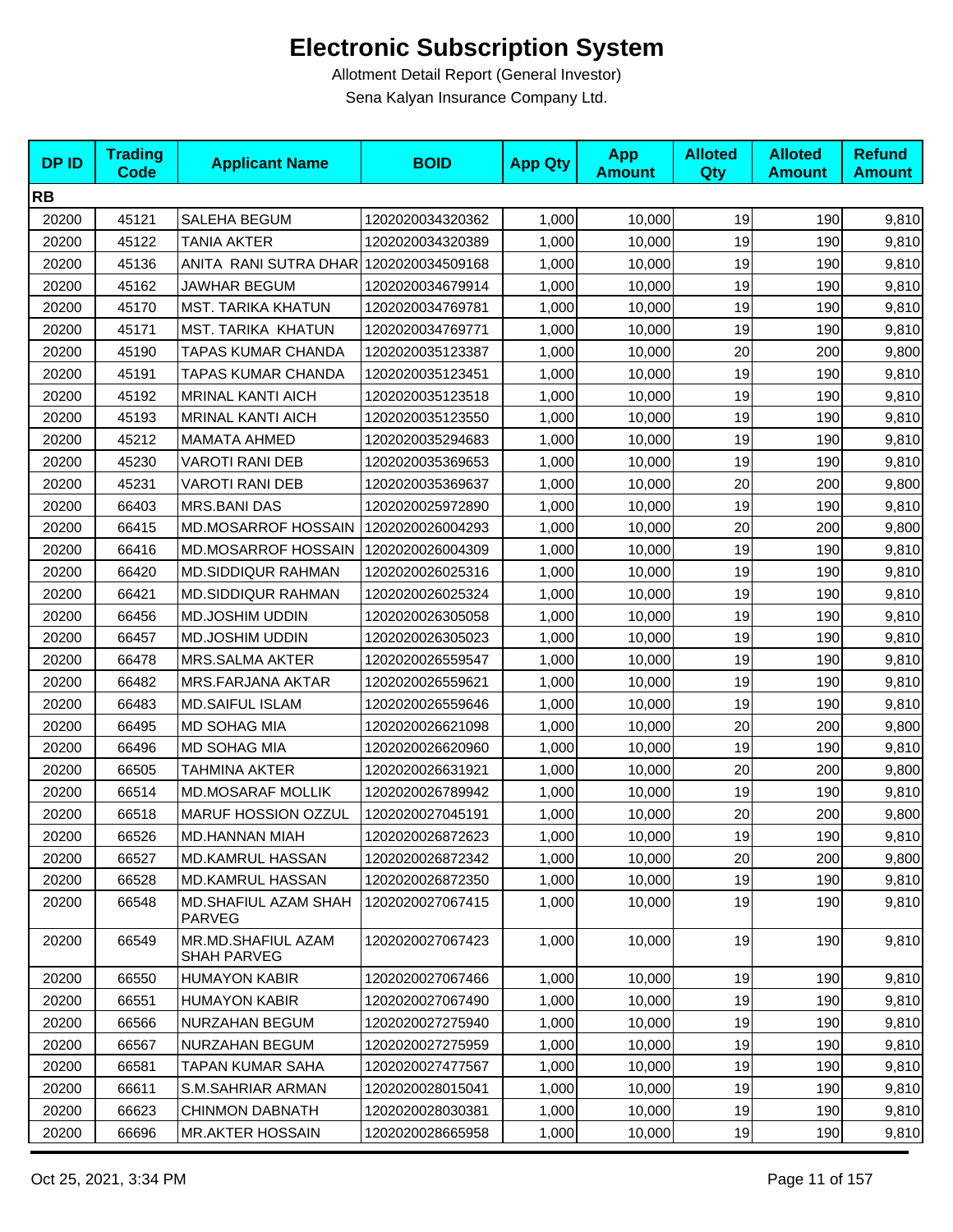| <b>DPID</b> | <b>Trading</b><br><b>Code</b> | <b>Applicant Name</b>                    | <b>BOID</b>      | <b>App Qty</b> | App<br><b>Amount</b> | <b>Alloted</b><br>Qty | <b>Alloted</b><br><b>Amount</b> | <b>Refund</b><br><b>Amount</b> |
|-------------|-------------------------------|------------------------------------------|------------------|----------------|----------------------|-----------------------|---------------------------------|--------------------------------|
| <b>RB</b>   |                               |                                          |                  |                |                      |                       |                                 |                                |
| 20200       | 66697                         | <b>MR.AKETR HOSSAIN</b>                  | 1202020028665941 | 1,000          | 10,000               | 19                    | 190                             | 9,810                          |
| 20200       | 66701                         | ROPON CHANDRA DEY                        | 1202020028725861 | 1,000          | 10,000               | 19                    | 190                             | 9,810                          |
| 20200       | 38247                         | <b>SAMPA PAUL</b>                        | 1202020015313318 | 1,000          | 10,000               | 19                    | 190                             | 9,810                          |
| 20200       | 38248                         | <b>SAMIR KUMAR SAHA</b>                  | 1202020015313821 | 1,000          | 10,000               | 19                    | 190                             | 9,810                          |
| 20200       | 38353                         | PRABIR KUMAR SAHA                        | 1202020015433118 | 1,000          | 10,000               | 20                    | 200                             | 9,800                          |
| 20200       | 43500                         | TASLIMA SIKDER                           | 1202020025335502 | 1,000          | 10,000               | 19                    | 190                             | 9,810                          |
| 20200       | 43501                         | SAJIBUR RAHMAN<br><b>SIKDER</b>          | 1202020025335510 | 1,000          | 10,000               | 19                    | 190                             | 9,810                          |
| 20200       | 43520                         | <b>MAMUN HASAN</b>                       | 1202020025335446 | 1,000          | 10,000               | 20                    | 200                             | 9,800                          |
| 20200       | 43529                         | <b>MD. SATTAR MOLLA</b>                  | 1202020025409628 | 1,000          | 10,000               | 20                    | 200                             | 9,800                          |
| 20200       | 43564                         | PRATAP CHANDRA DAS                       | 1202020025637007 | 1,000          | 10,000               | 19                    | 190                             | 9,810                          |
| 20200       | 43566                         | MOHAMMAD SAFIQUR<br>RAHMAN               | 1202020025666301 | 1,000          | 10,000               | 19                    | 190                             | 9,810                          |
| 20200       | 43567                         | <b>MOHAMMAD SAFIQUR</b><br><b>RAHMAN</b> | 1202020025666311 | 1,000          | 10,000               | 19                    | 190                             | 9,810                          |
| 20200       | 43573                         | PANOWARA BAREK                           | 1202020025642558 | 1,000          | 10,000               | 19                    | 190                             | 9,810                          |
| 20200       | 43574                         | MD.SADIQUR RAHMAN                        | 1202020025642541 | 1,000          | 10,000               | 19                    | 190                             | 9,810                          |
| 20200       | 43585                         | <b>NASIM AL GONI</b>                     | 1202020025716269 | 1,000          | 10,000               | 19                    | 190                             | 9,810                          |
| 20200       | 43608                         | TAHMINA NAZNIN                           | 1202020025790864 | 1,000          | 10,000               | 19                    | 190                             | 9,810                          |
| 20200       | 43609                         | RAIYANA FERDOUS                          | 1202020025790872 | 1,000          | 10,000               | 19                    | 190                             | 9,810                          |
| 20200       | 43623                         | SHAFI ULLAH<br><b>CHOWDHURY</b>          | 1202020025815581 | 1,000          | 10,000               | 19                    | 190                             | 9,810                          |
| 20200       | 43625                         | <b>NASIM ALI GONI</b>                    | 1202020025815664 | 1,000          | 10,000               | 20                    | 200                             | 9,800                          |
| 20200       | 43626                         | SABBIR RAHMAN SHUVO                      | 1202020025815672 | 1,000          | 10,000               | 19                    | 190                             | 9,810                          |
| 20200       | 43639                         | ATAUR RAHMAN KHAN                        | 1202020025873479 | 1,000          | 10,000               | 20                    | 200                             | 9,800                          |
| 20200       | 43682                         | A.M MOSTAFA TAREK                        | 1202020025963467 | 1,000          | 10,000               | 19                    | 190                             | 9,810                          |
| 20200       | 43687                         | <b>SHANGKOR</b><br><b>CHAKRABARTI</b>    | 1202020025972882 | 1,000          | 10,000               | 20                    | 200                             | 9,800                          |
| 20200       | 43723                         | <b>MD.JULEL HOWLADER</b>                 | 1202020026267164 | 1,000          | 10,000               | 19                    | 190                             | 9,810                          |
| 20200       | 43724                         | <b>QUAZI SHAFIQUL ISLAM</b>              | 1202020026267180 | 1,000          | 10,000               | 19                    | 190                             | 9,810                          |
| 20200       | 43725                         | <b>QUAZI SHAFIQUL ISLAM</b>              | 1202020026272383 | 1,000          | 10,000               | 20                    | 200                             | 9,800                          |
| 20200       | 43728                         | <b>MAKSUDA BEGUM</b>                     | 1202020026272415 | 1,000          | 10,000               | 20                    | 200                             | 9,800                          |
| 20200       | 43729                         | MAKSUDA BEGUM                            | 1202020026272423 | 1,000          | 10,000               | 19                    | 190                             | 9,810                          |
| 20200       | 43730                         | TAJMIRA BEGUM                            | 1202020026272431 | 1,000          | 10,000               | 19                    | 190                             | 9,810                          |
| 20200       | 43731                         | TAJMIRA BEGUM                            | 1202020026272340 | 1,000          | 10,000               | 19                    | 190                             | 9,810                          |
| 20200       | 43732                         | KAZI ANOWARA BEGUM                       | 1202020026272359 | 1,000          | 10,000               | 19                    | 190                             | 9,810                          |
| 20200       | 43733                         | KAZI ANOWARA BEGUM                       | 1202020026272367 | 1,000          | 10,000               | 20                    | 200                             | 9,800                          |
| 20200       | 43759                         | <b>FERDOUS ARA</b>                       | 1202020026395508 | 1,000          | 10,000               | 19                    | 190                             | 9,810                          |
| 20200       | 43760                         | MD.RAMJAN ALI BHUIYAN                    | 1202020026395468 | 1,000          | 10,000               | 19                    | 190                             | 9,810                          |
| 20200       | 43771                         | <b>MD.FAZLUR RAHMAN</b>                  | 1202020026438619 | 1,000          | 10,000               | 19                    | 190                             | 9,810                          |
| 20200       | 43772                         | <b>MD.FAZLUR RAHMAN</b>                  | 1202020026441052 | 1,000          | 10,000               | 19                    | 190                             | 9,810                          |
| 20200       | 65052                         | <b>DEB KUMAR MISTRY</b>                  | 1202020018346921 | 1,000          | 10,000               | 19                    | 190                             | 9,810                          |
| 20200       | 65059                         | NUSRAT CHOWDHURY                         | 1202020018440291 | 1,000          | 10,000               | 19                    | 190                             | 9,810                          |
| 20200       | 65075                         | MORSHEDA YEASMIN                         | 1202020018514001 | 1,000          | 10,000               | $20\,$                | 200                             | 9,800                          |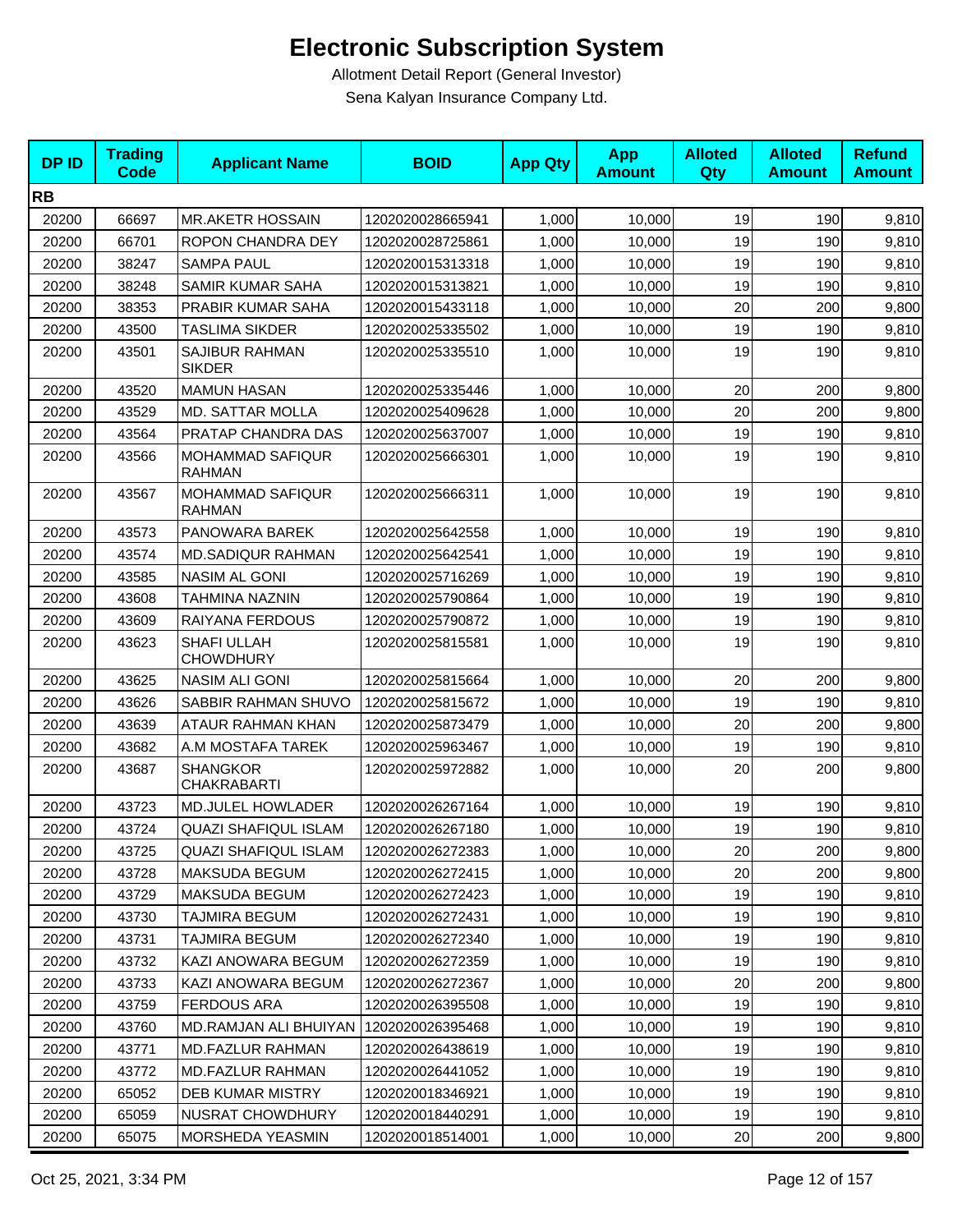| <b>DPID</b> | <b>Trading</b><br><b>Code</b> | <b>Applicant Name</b>                  | <b>BOID</b>      | <b>App Qty</b> | <b>App</b><br><b>Amount</b> | <b>Alloted</b><br>Qty | <b>Alloted</b><br><b>Amount</b> | <b>Refund</b><br><b>Amount</b> |
|-------------|-------------------------------|----------------------------------------|------------------|----------------|-----------------------------|-----------------------|---------------------------------|--------------------------------|
| <b>RB</b>   |                               |                                        |                  |                |                             |                       |                                 |                                |
| 20200       | 65077                         | MORSHEDA YEASMIN                       | 1202020018540873 | 1,000          | 10,000                      | 20                    | 200                             | 9,800                          |
| 20200       | 65087                         | RATAN CHANDRA DAS                      | 1202020018564346 | 1,000          | 10,000                      | 19                    | 190                             | 9,810                          |
| 20200       | 65092                         | HAFIZ MD.SOLAIMAN                      | 1202020018598156 | 1,000          | 10,000                      | 19                    | 190                             | 9,810                          |
| 20200       | 65114                         | JAYA DAS                               | 1202020018655347 | 1,000          | 10,000                      | 20                    | 200                             | 9,800                          |
| 20200       | 65115                         | <b>MD.NAHID SARWAR</b>                 | 1202020018655339 | 1,000          | 10,000                      | 19                    | 190                             | 9,810                          |
| 20200       | 65124                         | SAIKAT SAHA                            | 1202020018673179 | 1,000          | 10,000                      | 19                    | 190                             | 9,810                          |
| 20200       | 65125                         | SWAPAN KUMAR SAHA                      | 1202020018673195 | 1,000          | 10,000                      | 19                    | 190                             | 9,810                          |
| 20200       | 65160                         | <b>SHAMIM AHMED</b>                    | 1202020018833581 | 1,000          | 10,000                      | 20                    | 200                             | 9,800                          |
| 20200       | 65161                         | <b>SHAMIM AHMED</b>                    | 1202020018832884 | 1,000          | 10,000                      | 19                    | 190                             | 9,810                          |
| 20200       | 65165                         | A.K.M.IMAM HOSSAIN                     | 1202020018833375 | 1,000          | 10,000                      | 19                    | 190                             | 9,810                          |
| 20200       | 65166                         | A.K.M.IMAM HOSSAIN                     | 1202020018833383 | 1,000          | 10,000                      | 19                    | 190                             | 9,810                          |
| 20200       | 65169                         | <b>MOHAMMAD HASIBUR</b><br>RAHMAN KHAN | 1202020018850201 | 1,000          | 10,000                      | 19                    | 190                             | 9,810                          |
| 20200       | 65192                         | PROVATI RANI<br><b>BHOWMICK</b>        | 1202020018981151 | 1,000          | 10,000                      | 19                    | 190                             | 9,810                          |
| 20200       | 65193                         | PROVATI RANI<br><b>BHOWMICK</b>        | 1202020018981161 | 1,000          | 10,000                      | 19                    | 190                             | 9,810                          |
| 20200       | 65198                         | MD.ABDUL MANNAN                        | 1202020019007762 | 1,000          | 10,000                      | 19                    | 190                             | 9,810                          |
| 20200       | 65203                         | MD.ASADUL HOQUE<br><b>PANNA</b>        | 1202020019089778 | 1,000          | 10,000                      | 19                    | 190                             | 9,810                          |
| 20200       | 65218                         | <b>SUDARSAN SAHA</b>                   | 1202020019171850 | 1,000          | 10,000                      | 19                    | 190                             | 9,810                          |
| 20200       | 65237                         | <b>ASHOK KUMAR SARMA</b>               | 1202020019223999 | 1,000          | 10,000                      | 19                    | 190                             | 9,810                          |
| 20200       | 65263                         | MD.SHAHJAHAN                           | 1202020019421764 | 1,000          | 10,000                      | 19                    | 190                             | 9,810                          |
| 20200       | 65314                         | MD.ENAMUL HOQUE                        | 1202020019489566 | 1,000          | 10,000                      | 19                    | 190                             | 9,810                          |
| 20200       | 65324                         | ARJU AHAMED                            | 1202020019509421 | 1,000          | 10,000                      | 19                    | 190                             | 9,810                          |
| 20200       | 65325                         | ARJU AHAMED                            | 1202020019509588 | 1,000          | 10,000                      | 19                    | 190                             | 9,810                          |
| 20200       | 65326                         | <b>MD.SELIM MIAH</b>                   | 1202020019509438 | 1,000          | 10,000                      | 19                    | 190                             | 9,810                          |
| 20200       | 65327                         | <b>MD.AMIRUL ISLAM</b>                 | 1202020019509454 | 1,000          | 10,000                      | 20                    | 200                             | 9,800                          |
| 20200       | 65328                         | <b>SHAHNAZ AKTER</b>                   | 1202020019509462 | 1,000          | 10,000                      | 20                    | 200                             | 9,800                          |
| 20200       | 65329                         | MD.AMIRUL ISLAM                        | 1202020019509470 | 1,000          | 10,000                      | 19                    | 190                             | 9,810                          |
| 20200       | 65330                         | MD.SELIM MIAH                          | 1202020019509497 | 1,000          | 10,000                      | 19                    | 190                             | 9,810                          |
| 20200       | 65331                         | SHAHNAZ AKTER                          | 1202020019509502 | 1,000          | 10,000                      | 19                    | 190                             | 9,810                          |
| 20200       | 65333                         | <b>MD.ABDUL MANNAN</b>                 | 1202020019533673 | 1,000          | 10.000                      | 20                    | 200                             | 9,800                          |
| 20200       | 65359                         | PRANAB ADHIKARI                        | 1202020019672936 | 1,000          | 10,000                      | 19                    | 190                             | 9,810                          |
| 20200       | 65364                         | <b>KAZI NAZRUL ISLAM</b>               | 1202020019690915 | 1,000          | 10,000                      | 19                    | 190                             | 9,810                          |
| 20200       | 65375                         | REPON CHANDRA DAY                      | 1202020019795100 | 1,000          | 10,000                      | 19                    | 190                             | 9,810                          |
| 20200       | 65383                         | <b>SREEBASH SAHA</b>                   | 1202020019861444 | 1,000          | 10,000                      | 19                    | 190                             | 9,810                          |
| 20200       | 65387                         | SARBAJIT KUMAR SAHA                    | 1202020019893471 | 1,000          | 10,000                      | 20                    | 200                             | 9,800                          |
| 20200       | 65389                         | MD.KHORSHED ALAM                       | 1202020019893496 | 1,000          | 10,000                      | 19                    | 190                             | 9,810                          |
| 20200       | 45714                         | S. M. OSMAN GONI                       | 1202020039883522 | 1,000          | 10,000                      | 20                    | 200                             | 9,800                          |
| 20200       | 45727                         | SAMSUN NAHAR (MAYA)                    | 1202020040014531 | 1,000          | 10,000                      | 19                    | 190                             | 9,810                          |
| 20200       | 45790                         | MD. ATIQUZZAMAN                        | 1202020040999228 | 1,000          | 10,000                      | 19                    | 190                             | 9,810                          |
| 20200       | 36973                         | MD.FOURKAN AHAMMED                     | 1202020014113300 | 1,000          | 10,000                      | 19                    | 190                             | 9,810                          |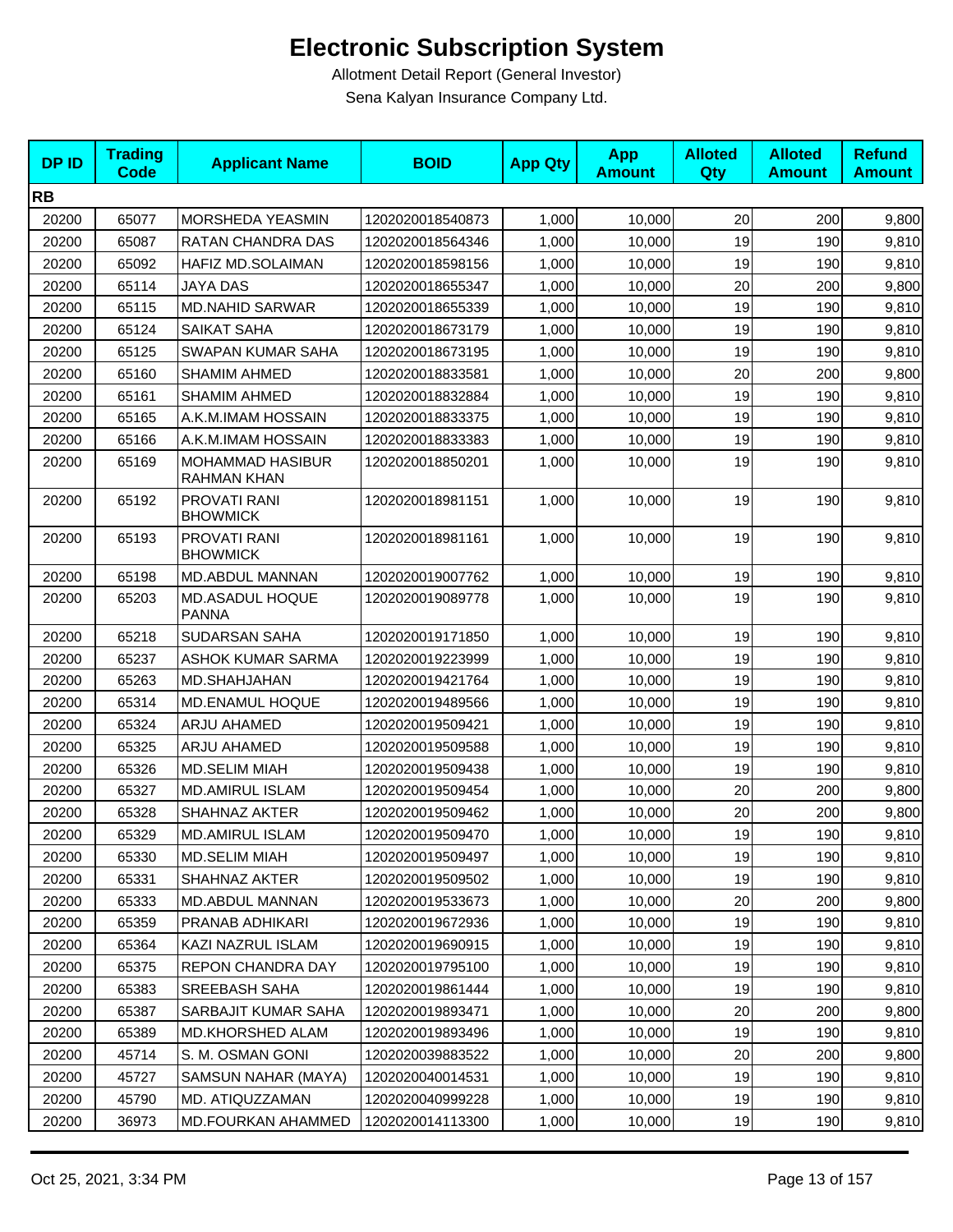| <b>DPID</b> | <b>Trading</b><br><b>Code</b> | <b>Applicant Name</b>                   | <b>BOID</b>      | <b>App Qty</b> | <b>App</b><br><b>Amount</b> | <b>Alloted</b><br><b>Qty</b> | <b>Alloted</b><br><b>Amount</b> | <b>Refund</b><br><b>Amount</b> |
|-------------|-------------------------------|-----------------------------------------|------------------|----------------|-----------------------------|------------------------------|---------------------------------|--------------------------------|
| <b>RB</b>   |                               |                                         |                  |                |                             |                              |                                 |                                |
| 20200       | 36974                         | MD.FOURKAN AHAMMED                      | 1202020014113442 | 1,000          | 10,000                      | 19                           | 190                             | 9,810                          |
| 20200       | 37057                         | <b>LITON KUMAR ROY</b>                  | 1202020014345756 | 1,000          | 10.000                      | 19                           | 190                             | 9,810                          |
| 20200       | 37112                         | MINTU CHANDRA BAROI                     | 1202020014465133 | 1,000          | 10,000                      | 19                           | 190                             | 9,810                          |
| 20200       | 37131                         | <b>SHAMIM AHMED</b>                     | 1202020014453260 | 1,000          | 10,000                      | 19                           | 190                             | 9,810                          |
| 20200       | 42119                         | <b>HUBERT GOMES</b>                     | 1202020020509269 | 1,000          | 10,000                      | 19                           | 190                             | 9,810                          |
| 20200       | 42145                         | <b>KRISHNA RANI DAS</b>                 | 1202020020589829 | 1,000          | 10,000                      | 19                           | 190                             | 9,810                          |
| 20200       | 42146                         | <b>KRISHAN RANI DAS</b>                 | 1202020020589837 | 1,000          | 10,000                      | 20                           | 200                             | 9,800                          |
| 20200       | 42155                         | <b>MRINMAYEE DAS</b>                    | 1202020020797171 | 1,000          | 10,000                      | 19                           | 190                             | 9,810                          |
| 20200       | 42156                         | MRINMAYEE DAS                           | 1202020020797181 | 1,000          | 10,000                      | 19                           | 190                             | 9,810                          |
| 20200       | 42180                         | <b>MD.SHORIOT MIA</b>                   | 1202020020699581 | 1,000          | 10,000                      | 19                           | 190                             | 9,810                          |
| 20200       | 42190                         | <b>MD.SHORIOT MIA</b>                   | 1202020020725642 | 1,000          | 10,000                      | 20                           | 200                             | 9,800                          |
| 20200       | 42193                         | <b>GOPAL CHANDRA PAL</b>                | 1202020020737044 | 1,000          | 10,000                      | 19                           | 190                             | 9,810                          |
| 20200       | 42195                         | JWEL KUMAR SAHA                         | 1202020020754749 | 1,000          | 10,000                      | 19                           | 190                             | 9,810                          |
| 20200       | 42196                         | JWEL KUMAR SAHA                         | 1202020020754757 | 1,000          | 10.000                      | 19                           | 190                             | 9,810                          |
| 20200       | 42215                         | DELOWARA BEGUM                          | 1202020020806373 | 1,000          | 10,000                      | 19                           | 190                             | 9,810                          |
| 20200       | 42216                         | <b>KHONDOKER</b><br>MD.FARIDUDDIN       | 1202020020806357 | 1,000          | 10,000                      | 19                           | 190                             | 9,810                          |
| 20200       | 42217                         | DELOWARA BEGUM                          | 1202020020806349 | 1,000          | 10,000                      | 19                           | 190                             | 9,810                          |
| 20200       | 42227                         | <b>MD.RAFIQUL ISLAM</b>                 | 1202020020848090 | 1,000          | 10,000                      | 19                           | 190                             | 9,810                          |
| 20200       | 42245                         | MD.HASAN MAHMUD                         | 1202020020917419 | 1,000          | 10,000                      | 19                           | 190                             | 9,810                          |
| 20200       | 42247                         | <b>AMINA KHATUN</b>                     | 1202020020917395 | 1,000          | 10,000                      | 20                           | 200                             | 9,800                          |
| 20200       | 42248                         | MD.HASAN MAHMUD                         | 1202020020917387 | 1,000          | 10,000                      | 20                           | 200                             | 9,800                          |
| 20200       | 42250                         | <b>AMINA KHATUN</b>                     | 1202020020917360 | 1,000          | 10,000                      | 19                           | 190                             | 9,810                          |
| 20200       | 42281                         | JHANTU KUMAR PAUL                       | 1202020021013021 | 1,000          | 10,000                      | 19                           | 190                             | 9,810                          |
| 20200       | 42282                         | JHANTU KUMAR PAUL                       | 1202020021013013 | 1,000          | 10,000                      | 20                           | 200                             | 9,800                          |
| 20200       | 42287                         | <b>MR.MINTU LAL</b><br><b>HAOWLADER</b> | 1202020021051337 | 1,000          | 10,000                      | 20                           | 200                             | 9,800                          |
| 20200       | 42289                         | MR.NITYA RANJAN ROY                     | 1202020021051436 | 1,000          | 10,000                      | 19                           | 190                             | 9,810                          |
| 20200       | 42291                         | <b>SUMON CHANDRA</b><br><b>MAJUMDER</b> | 1202020021051479 | 1,000          | 10,000                      | 19                           | 190                             | 9,810                          |
| 20200       | 42292                         | <b>SUMON CHANDRA</b><br><b>MAJUMDER</b> | 1202020021051452 | 1,000          | 10,000                      | 19                           | 190                             | 9,810                          |
| 20200       | 42294                         | MD.SHAHABUDDIN                          | 1202020021097574 | 1,000          | 10,000                      | 20                           | 200                             | 9,800                          |
| 20200       | 42318                         | <b>MD.MAHEDI HASAN</b>                  | 1202020021200250 | 1,000          | 10.000                      | 19                           | 190                             | 9,810                          |
| 20200       | 42321                         | <b>MD.MAHEDI HASAN</b>                  | 1202020021200226 | 1,000          | 10.000                      | 19                           | 190                             | 9,810                          |
| 20200       | 42323                         | ZAKIR MAHMUD                            | 1202020021200325 | 1,000          | 10,000                      | 20                           | 200                             | 9,800                          |
| 20200       | 42324                         | ZAKIR MAHMUD                            | 1202020021200333 | 1,000          | 10.000                      | 19                           | 190                             | 9,810                          |
| 20200       | 42327                         | <b>KHALED HOSSAIN</b>                   | 1202020021265760 | 1,000          | 10,000                      | 19                           | 190                             | 9,810                          |
| 20200       | 42391                         | AMRITA LAL DAS                          | 1202020021491710 | 1,000          | 10,000                      | 19                           | 190                             | 9,810                          |
| 20200       | 42394                         | <b>MD.ENAYET KARIM</b>                  | 1202020021523324 | 1,000          | 10,000                      | 19                           | 190                             | 9,810                          |
| 20200       | 42395                         | MD.ENAYET KARIM                         | 1202020021523332 | 1,000          | 10,000                      | 19                           | 190                             | 9,810                          |
| 20200       | 42400                         | PORITUSH SAHA                           | 1202020021544465 | 1,000          | 10,000                      | 19                           | 190                             | 9,810                          |
| 20200       | 42401                         | PORITUSH SAHA                           | 1202020021544473 | 1,000          | 10,000                      | 19                           | 190                             | 9,810                          |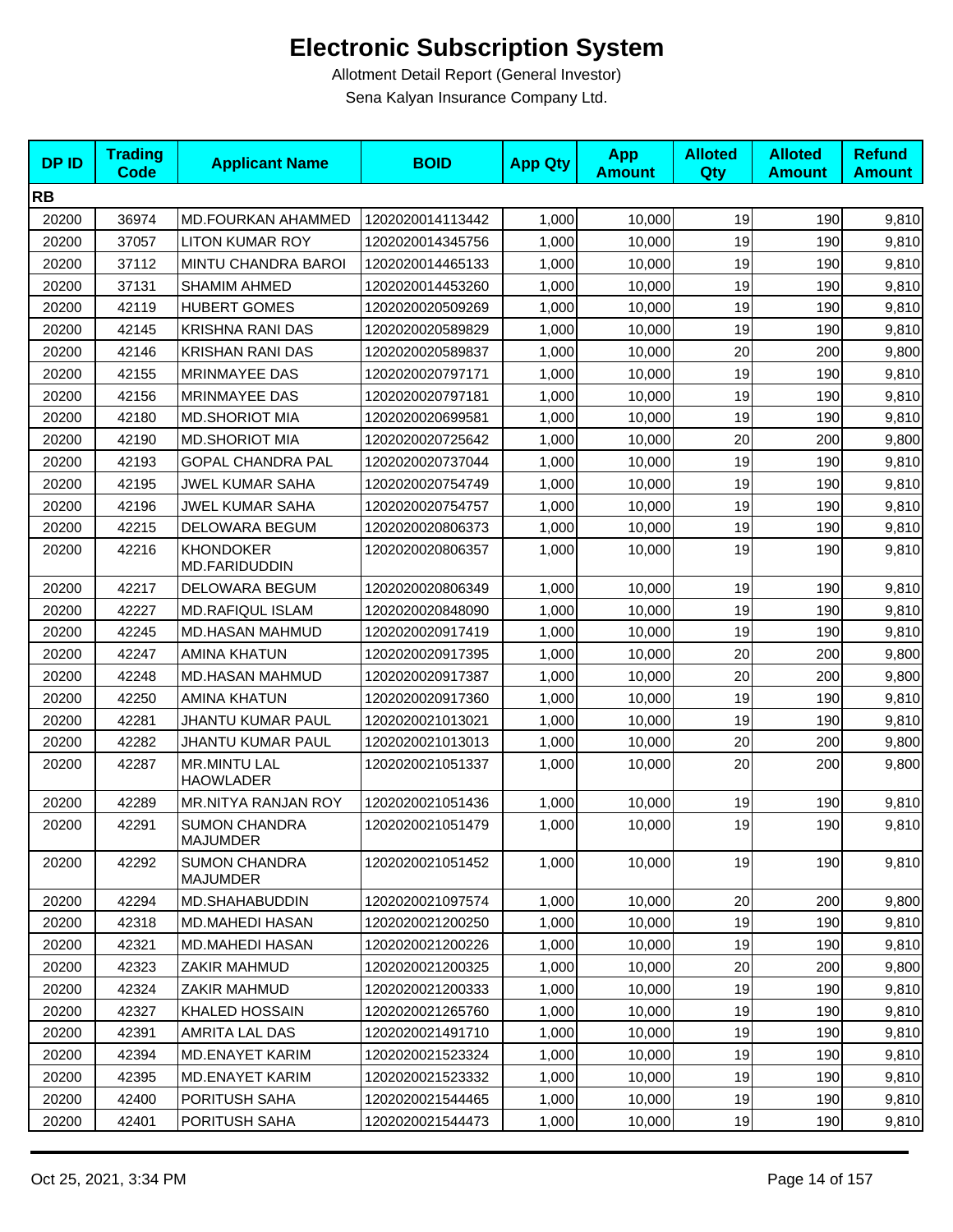| <b>DPID</b> | <b>Trading</b><br><b>Code</b> | <b>Applicant Name</b>            | <b>BOID</b>      | <b>App Qty</b> | <b>App</b><br><b>Amount</b> | <b>Alloted</b><br><b>Qty</b> | <b>Alloted</b><br><b>Amount</b> | <b>Refund</b><br><b>Amount</b> |
|-------------|-------------------------------|----------------------------------|------------------|----------------|-----------------------------|------------------------------|---------------------------------|--------------------------------|
| <b>RB</b>   |                               |                                  |                  |                |                             |                              |                                 |                                |
| 20200       | 42402                         | VAJANA RANI SAHA                 | 1202020021551201 | 1,000          | 10,000                      | 19                           | 190                             | 9,810                          |
| 20200       | 42403                         | VAJANA RANI SAHA                 | 1202020021545111 | 1,000          | 10,000                      | 19                           | 190                             | 9,810                          |
| 20200       | 42404                         | <b>SUMAN SAHA</b>                | 1202020021545138 | 1,000          | 10,000                      | 19                           | 190                             | 9,810                          |
| 20200       | 42448                         | NITYANANDA KUNDU                 | 1202020021555649 | 1,000          | 10,000                      | 19                           | 190                             | 9,810                          |
| 20200       | 42449                         | NITYANANDA KUNDU                 | 1202020021555657 | 1,000          | 10,000                      | 19                           | 190                             | 9,810                          |
| 20200       | 61030                         | <b>MOHAMMAD ERFAN</b>            | 1202020030523639 | 1,000          | 10,000                      | 19                           | 190                             | 9,810                          |
| 20200       | 61055                         | RASHIDA BEGUM                    | 1202020031463611 | 1,000          | 10,000                      | 19                           | 190                             | 9,810                          |
| 20200       | 61077                         | ANJANA MONDAL                    | 1202020032113657 | 1,000          | 10,000                      | 19                           | 190                             | 9,810                          |
| 20200       | 61105                         | <b>MD.NURUL ALIM TOWHID</b>      | 1202020033079961 | 1,000          | 10,000                      | 19                           | 190                             | 9,810                          |
| 20200       | 61106                         | MD.NURUL ALIM TOWHID             | 1202020033079971 | 1,000          | 10,000                      | 19                           | 190                             | 9,810                          |
| 20200       | 61132                         | <b>KULSUM AKTER</b>              | 1202020033637526 | 1,000          | 10,000                      | 19                           | 190                             | 9,810                          |
| 20200       | 61134                         | <b>KULSUM AKTER</b>              | 1202020033637534 | 1,000          | 10,000                      | 19                           | 190                             | 9,810                          |
| 20200       | 61142                         | <b>MD.TAIUM UDDIN</b>            | 1202020034044182 | 1,000          | 10,000                      | 20                           | 200                             | 9,800                          |
| 20200       | 61148                         | MR. KISHOR KUMAR KHA             | 1202020034320501 | 1,000          | 10,000                      | 19                           | 190                             | 9,810                          |
| 20200       | 61156                         | <b>IMRAN RAIHAN</b>              | 1202020034574589 | 1,000          | 10,000                      | 19                           | 190                             | 9,810                          |
| 20200       | 61169                         | <b>MD.TAIUM UDDIN</b>            | 1202020035866805 | 1,000          | 10,000                      | 19                           | 190                             | 9,810                          |
| 20200       | 61175                         | SHAHARA AKTER EKRAM              | 1202020036089948 | 1,000          | 10,000                      | 19                           | 190                             | 9,810                          |
| 20200       | 61176                         | SHAHARA AKTER EKRAM              | 1202020036089980 | 1,000          | 10,000                      | 19                           | 190                             | 9,810                          |
| 20200       | 61193                         | <b>MD.SAFI IMAM</b>              | 1202020037102306 | 1,000          | 10,000                      | 19                           | 190                             | 9,810                          |
| 20200       | 61223                         | MD. SHIBLY SADIK                 | 1202020040642146 | 1,000          | 10,000                      | 20                           | 200                             | 9,800                          |
| 20200       | 61226                         | HOSNEARA BEGUM                   | 1202020000719831 | 1,000          | 10,000                      | 19                           | 190                             | 9,810                          |
| 20200       | 61228                         | SHIBLY SADEQ                     | 1202020041568542 | 1,000          | 10,000                      | 19                           | 190                             | 9,810                          |
| 20200       | 61246                         | <b>HASINA AHKTER</b>             | 1202020043114025 | 1,000          | 10,000                      | 19                           | 190                             | 9,810                          |
| 20200       | 32304                         | SHARABANTI AICH                  | 1202020011112477 | 1,000          | 10,000                      | 19                           | 190                             | 9,810                          |
| 20200       | 32305                         | <b>UPEN BISWAS</b>               | 1202020011110253 | 1,000          | 10,000                      | 19                           | 190                             | 9,810                          |
| 20200       | 32306                         | <b>UPEN BISWAS</b>               | 1202020011110692 | 1,000          | 10,000                      | 19                           | 190                             | 9,810                          |
| 20200       | 32310                         | KANIS FATEMA                     | 1202020011108062 | 1,000          | 10,000                      | 19                           | 190                             | 9,810                          |
| 20200       | 32315                         | RUNU RANI DAS                    | 1202020011105944 | 1,000          | 10,000                      | 19                           | 190                             | 9,810                          |
| 20200       | 32316                         | RUNU RANI DAS                    | 1202020011105703 | 1,000          | 10,000                      | 19                           | 190                             | 9,810                          |
| 20200       | 32319                         | SUBASH DAS                       | 1202020011104495 | 1,000          | 10,000                      | 19                           | 190                             | 9,810                          |
| 20200       | 32320                         | SUBASH DAS                       | 1202020011104915 | 1,000          | 10,000                      | 19                           | 190                             | 9,810                          |
| 20200       | 37530                         | SHAKHAWAT HOSSAIN                | 1202020014820195 | 1,000          | 10,000                      | 19                           | 190                             | 9,810                          |
| 20200       | 37603                         | <b>MD.AMINUL ISLAM</b>           | 1202020014875376 | 1,000          | 10,000                      | 19                           | 190                             | 9,810                          |
| 20200       | 37604                         | <b>MD.AMINUL ISLAM</b>           | 1202020014875351 | 1,000          | 10,000                      | 19                           | 190                             | 9,810                          |
| 20200       | 37607                         | HUMAYUN KABIR KAZAL              | 1202020014875317 | 1,000          | 10,000                      | 19                           | 190                             | 9,810                          |
| 20200       | 37608                         | SALEHA AKHTER                    | 1202020014875309 | 1,000          | 10,000                      | 20                           | 200                             | 9,800                          |
| 20200       | 37628                         | <b>JOHN SHUBRATA</b><br>KARMAKER | 1202020014873278 | 1,000          | 10,000                      | 19                           | 190                             | 9,810                          |
| 20200       | 37629                         | <b>JOHN SHUBRATA</b><br>KARMAKER | 1202020014873261 | 1,000          | 10,000                      | 19                           | 190                             | 9,810                          |
| 20200       | 37662                         | MR.PRITI RANJAN SAHA             | 1202020014904572 | 1,000          | 10,000                      | 19                           | 190                             | 9,810                          |
| 20200       | 37735                         | YESMIN AKTHER                    | 1202020014962906 | 1,000          | 10,000                      | 19                           | 190                             | 9,810                          |
| 20200       | 37736                         | YESMIN AKTHER                    | 1202020014962890 | 1,000          | 10,000                      | 19                           | 190                             | 9,810                          |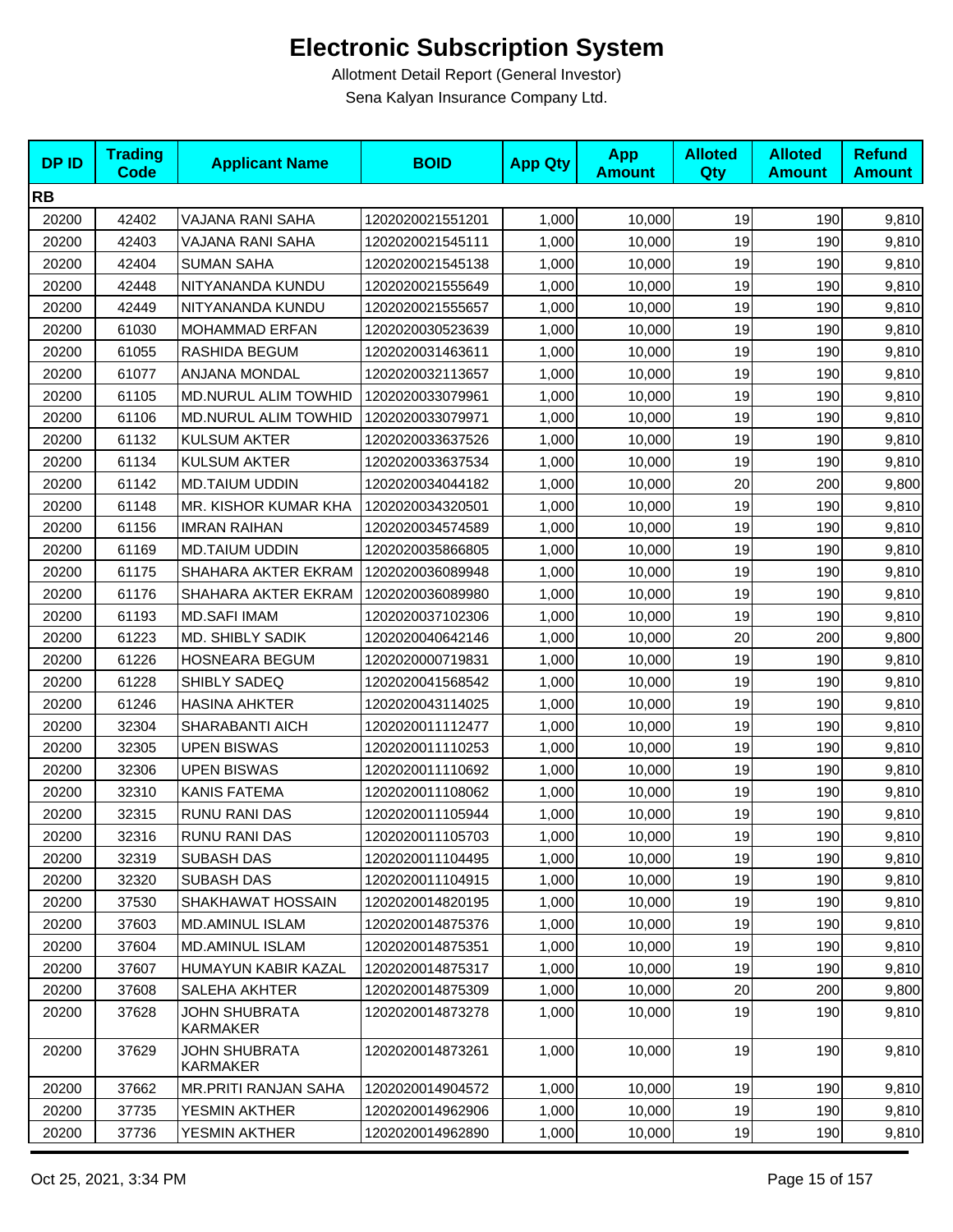| <b>DPID</b> | <b>Trading</b><br>Code | <b>Applicant Name</b>                    | <b>BOID</b>      | <b>App Qty</b> | <b>App</b><br><b>Amount</b> | <b>Alloted</b><br>Qty | <b>Alloted</b><br><b>Amount</b> | <b>Refund</b><br><b>Amount</b> |
|-------------|------------------------|------------------------------------------|------------------|----------------|-----------------------------|-----------------------|---------------------------------|--------------------------------|
| <b>RB</b>   |                        |                                          |                  |                |                             |                       |                                 |                                |
| 20200       | 37747                  | <b>RUP BANI</b>                          | 1202020014972772 | 1,000          | 10,000                      | 20                    | 200                             | 9,800                          |
| 20200       | 37748                  | NAZMA BEGUM                              | 1202020014972764 | 1,000          | 10,000                      | 19                    | 190                             | 9,810                          |
| 20200       | 37749                  | <b>MD.AMIR HOSSAIN</b>                   | 1202020014972748 | 1,000          | 10,000                      | 19                    | 190                             | 9,810                          |
| 20200       | 37750                  | MD. ABDUL BARI                           | 1202020014972731 | 1,000          | 10,000                      | 19                    | 190                             | 9,810                          |
| 20200       | 37752                  | ROZINA PARVIN                            | 1202020014972721 | 1,000          | 10,000                      | 19                    | 190                             | 9,810                          |
| 20200       | 37753                  | <b>HAZERA BEGUM</b>                      | 1202020014972713 | 1,000          | 10,000                      | 19                    | 190                             | 9,810                          |
| 20200       | 37754                  | MD.NIZAM                                 | 1202020014972705 | 1,000          | 10,000                      | 19                    | 190                             | 9,810                          |
| 20200       | 37755                  | MD.MASUM                                 | 1202020014972691 | 1,000          | 10,000                      | 19                    | 190                             | 9,810                          |
| 20200       | 37757                  | NADIRA AKTER                             | 1202020014972376 | 1,000          | 10,000                      | 19                    | 190                             | 9,810                          |
| 20200       | 37775                  | MD.SHAFIQUL ISLAM                        | 1202020014981973 | 1,000          | 10,000                      | 19                    | 190                             | 9,810                          |
| 20200       | 42734                  | <b>MODON KUMAR PAUL</b>                  | 1202020022720619 | 1,000          | 10,000                      | 19                    | 190                             | 9,810                          |
| 20200       | 42803                  | DR.AMITAV SAHA                           | 1202020022963437 | 1,000          | 10,000                      | 19                    | 190                             | 9,810                          |
| 20200       | 42804                  | DR.PRIYANKA SAHA                         | 1202020022963453 | 1,000          | 10,000                      | 20                    | 200                             | 9,800                          |
| 20200       | 42831                  | RABINDRANATH PAUL                        | 1202020023106041 | 1,000          | 10,000                      | 19                    | 190                             | 9,810                          |
| 20200       | 42858                  | TAPOSH KUMAR DAS                         | 1202020023164434 | 1,000          | 10,000                      | 19                    | 190                             | 9,810                          |
| 20200       | 42859                  | TAPOSH KUMAR DAS                         | 1202020023167951 | 1,000          | 10,000                      | 19                    | 190                             | 9,810                          |
| 20200       | 42867                  | MOHD.HUMAYUN KABIR                       | 1202020023289296 | 1,000          | 10,000                      | 19                    | 190                             | 9,810                          |
| 20200       | 42909                  | <b>MOHAMMAD SOHEL</b><br><b>RANA</b>     | 1202020023405353 | 1,000          | 10,000                      | 20                    | 200                             | 9,800                          |
| 20200       | 42914                  | <b>MITHU MISTRI</b>                      | 1202020023434981 | 1,000          | 10,000                      | 19                    | 190                             | 9,810                          |
| 20200       | 42915                  | <b>MITHU MISTRI</b>                      | 1202020023435007 | 1,000          | 10,000                      | 19                    | 190                             | 9,810                          |
| 20200       | 42924                  | MRS.RAHIMA BEGUM                         | 1202020023405371 | 1,000          | 10,000                      | 19                    | 190                             | 9,810                          |
| 20200       | 42925                  | MRS.RAHIMA BEGUM                         | 1202020023405388 | 1,000          | 10,000                      | 19                    | 190                             | 9,810                          |
| 20200       | 42931                  | SABRINA YESMIN                           | 1202020023464732 | 1,000          | 10,000                      | 20                    | 200                             | 9,800                          |
| 20200       | 42985                  | PARTHA PROTIM TARUA                      | 1202020023568281 | 1,000          | 10,000                      | 19                    | 190                             | 9,810                          |
| 20200       | 42986                  | PARTHA PROTIM TARUA                      | 1202020023568389 | 1,000          | 10,000                      | 19                    | 190                             | 9,810                          |
| 20200       | 42995                  | ABU NASER BHUIYAN                        | 1202020023626590 | 1,000          | 10,000                      | 20                    | 200                             | 9,800                          |
| 20200       | 42996                  | ABU NASER BHUIYAN                        | 1202020023626630 | 1,000          | 10,000                      | 19                    | 190                             | 9,810                          |
| 20200       | 43008                  | <b>MR.ASHIS KUMAR</b><br><b>HOWLADAR</b> | 1202020023675972 | 1,000          | 10,000                      | 19                    | 190                             | 9,810                          |
| 20200       | 43011                  | <b>MD.AHIDUR RAHMAN</b>                  | 1202020023739204 | 1,000          | 10,000                      | 19                    | 190                             | 9,810                          |
| 20200       | 43059                  | <b>MAJMUN NAHAR</b>                      | 1202020023850378 | 1,000          | 10,000                      | 19                    | 190                             | 9,810                          |
| 20200       | 43061                  | KANECH FATEMA                            | 1202020023850434 | 1,000          | 10,000                      | 19                    | 190                             | 9,810                          |
| 20200       | 43067                  | TRINATH PODDAR                           | 1202020023791386 | 1,000          | 10,000                      | 19                    | 190                             | 9,810                          |
| 20200       | 43068                  | <b>TRINATH PODDAR</b>                    | 1202020023791401 | 1,000          | 10,000                      | 19                    | 190                             | 9,810                          |
| 20200       | 43069                  | REBA PODDAR FULU                         | 1202020023791418 | 1,000          | 10,000                      | 19                    | 190                             | 9,810                          |
| 20200       | 43070                  | REBA PODDAR FULU                         | 1202020023791434 | 1,000          | 10,000                      | 19                    | 190                             | 9,810                          |
| 20200       | 43085                  | ZINNAT ARA YESMIN                        | 1202020023850295 | 1,000          | 10,000                      | 20                    | 200                             | 9,800                          |
| 20200       | 60438                  | MD.SHOWKAT ALI KHAN                      | 1202020021834062 | 1,000          | 10,000                      | 19                    | 190                             | 9,810                          |
| 20200       | 60506                  | JINNAT ARA YASMIN                        | 1202020022737005 | 1,000          | 10,000                      | 19                    | 190                             | 9,810                          |
| 20200       | 60507                  | KM ABU SAYED KHAN                        | 1202020022736996 | 1,000          | 10,000                      | 19                    | 190                             | 9,810                          |
| 20200       | 60510                  | KM ABU SAYED KHAN                        | 1202020022782961 | 1,000          | 10,000                      | 19                    | 190                             | 9,810                          |
| 20200       | 60546                  | MR.MD.RASEL SHAIK                        | 1202020023626673 | 1,000          | 10,000                      | 19                    | 190                             | 9,810                          |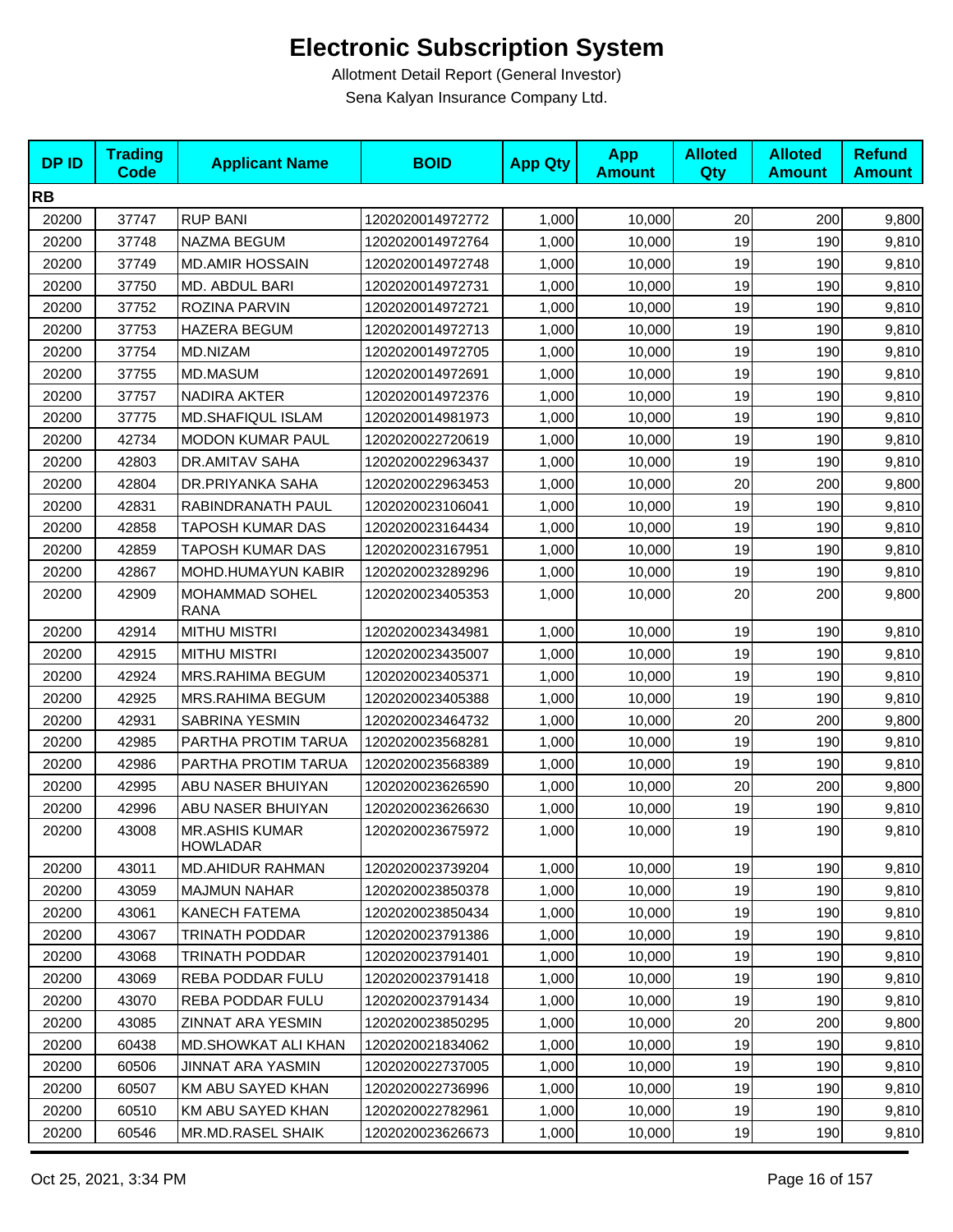| <b>DPID</b> | <b>Trading</b><br><b>Code</b> | <b>Applicant Name</b>       | <b>BOID</b>      | <b>App Qty</b> | <b>App</b><br><b>Amount</b> | <b>Alloted</b><br>Qty | <b>Alloted</b><br><b>Amount</b> | <b>Refund</b><br><b>Amount</b> |
|-------------|-------------------------------|-----------------------------|------------------|----------------|-----------------------------|-----------------------|---------------------------------|--------------------------------|
| <b>RB</b>   |                               |                             |                  |                |                             |                       |                                 |                                |
| 20200       | 60616                         | <b>BIJOY SHEN PAL</b>       | 1202020024341189 | 1,000          | 10,000                      | 20                    | 200                             | 9,800                          |
| 20200       | 60621                         | <b>SHAHIDA AKTER</b>        | 1202020024462601 | 1,000          | 10,000                      | 19                    | 190                             | 9,810                          |
| 20200       | 60635                         | TAHMINA AKTER               | 1202020024570879 | 1,000          | 10,000                      | 19                    | 190                             | 9,810                          |
| 20200       | 60725                         | RABEYA PARVIN               | 1202020025597130 | 1,000          | 10,000                      | 19                    | 190                             | 9,810                          |
| 20200       | 60727                         | NAZMUL HAQUE                | 1202020025597122 | 1,000          | 10,000                      | 19                    | 190                             | 9,810                          |
| 20200       | 60728                         | NAZMUL HAQUE                | 1202020025597106 | 1,000          | 10,000                      | 20                    | 200                             | 9,800                          |
| 20200       | 60747                         | <b>CHITRA BHADRA</b>        | 1202020025822922 | 1,000          | 10,000                      | 19                    | 190                             | 9,810                          |
| 20200       | 60749                         | TRISHNA BHADRA              | 1202020025822949 | 1,000          | 10,000                      | 19                    | 190                             | 9,810                          |
| 20200       | 65778                         | SHANKAR KUMAR SAHA          | 1202020023334710 | 1,000          | 10,000                      | 19                    | 190                             | 9,810                          |
| 20200       | 65821                         | SHIB SHANKAR SAHA           | 1202020023595146 | 1,000          | 10,000                      | 19                    | 190                             | 9,810                          |
| 20200       | 65822                         | SHIB SHANKAR SAHA           | 1202020023595154 | 1,000          | 10,000                      | 20                    | 200                             | 9,800                          |
| 20200       | 65825                         | MRS.DIPIKA SAHA             | 1202020023626341 | 1,000          | 10,000                      | 19                    | 190                             | 9,810                          |
| 20200       | 65826                         | <b>DIPIKA SAHA</b>          | 1202020023626368 | 1,000          | 10,000                      | 19                    | 190                             | 9,810                          |
| 20200       | 65848                         | <b>BIKASH CHANDRA SAHA</b>  | 1202020023739397 | 1,000          | 10,000                      | 19                    | 190                             | 9,810                          |
| 20200       | 65855                         | <b>BIKASH CHANDRA SAHA</b>  | 1202020023791493 | 1,000          | 10,000                      | 19                    | 190                             | 9,810                          |
| 20200       | 65856                         | LIPIKA SAHA                 | 1202020023791533 | 1,000          | 10,000                      | 19                    | 190                             | 9,810                          |
| 20200       | 65857                         | <b>SREDAM KUMAR SAHA</b>    | 1202020023791541 | 1,000          | 10,000                      | 19                    | 190                             | 9,810                          |
| 20200       | 65859                         | <b>ABUL KALAM</b>           | 1202020023791584 | 1,000          | 10,000                      | 19                    | 190                             | 9,810                          |
| 20200       | 65870                         | SAIKAT SAHA                 | 1202020023791426 | 1,000          | 10,000                      | 19                    | 190                             | 9,810                          |
| 20200       | 65871                         | SAIBAL SAHA SUNNY           | 1202020023791450 | 1,000          | 10,000                      | 19                    | 190                             | 9,810                          |
| 20200       | 65882                         | <b>MONI LAL SAHA</b>        | 1202020023870059 | 1,000          | 10,000                      | 19                    | 190                             | 9,810                          |
| 20200       | 65883                         | POLI RANI PODDER            | 1202020023870107 | 1,000          | 10,000                      | 19                    | 190                             | 9,810                          |
| 20200       | 65884                         | <b>JOLLY RANI PODDER</b>    | 1202020023946976 | 1,000          | 10,000                      | 19                    | 190                             | 9,810                          |
| 20200       | 65885                         | <b>BABUL CHANDRA SAHA</b>   | 1202020023946992 | 1,000          | 10,000                      | 19                    | 190                             | 9,810                          |
| 20200       | 65890                         | MD.MAHABUB ALAM             | 1202020023947161 | 1,000          | 10,000                      | 19                    | 190                             | 9,810                          |
| 20200       | 65892                         | MD. MUJIBUR RAHMAN          | 1202020023947242 | 1,000          | 10,000                      | 19                    | 190                             | 9,810                          |
| 20200       | 65895                         | POLI RANI PODDER            | 1202020024101091 | 1,000          | 10,000                      | 19                    | 190                             | 9,810                          |
| 20200       | 65909                         | MD.AMINUL ISLAM             | 1202020024343525 | 1,000          | 10,000                      | 19                    | 190                             | 9,810                          |
| 20200       | 65919                         | <b>SUMON MONDAL</b>         | 1202020024339873 | 1,000          | 10,000                      | 19                    | 190                             | 9,810                          |
| 20200       | 65920                         | <b>SUMON MONDAL</b>         | 1202020024339790 | 1,000          | 10,000                      | 19                    | 190                             | 9,810                          |
| 20200       | 65931                         | SHOVA RANI SAHA             | 1202020024462561 | 1,000          | 10,000                      | 19                    | 190                             | 9,810                          |
| 20200       | 65932                         | RADHA MADHAB SAHA           | 1202020024462588 | 1,000          | 10,000                      | 19                    | 190                             | 9,810                          |
| 20200       | 65981                         | PRABIR KUMAR SAHA           | 1202020024570788 | 1,000          | 10,000                      | 19                    | 190                             | 9,810                          |
| 20200       | 65982                         | PRABIR KUMAR SAHA           | 1202020024570796 | 1,000          | 10,000                      | 19                    | 190                             | 9,810                          |
| 20200       | 65983                         | SANJOY KUMAR SAHA           | 1202020024570828 | 1,000          | 10,000                      | 20                    | 200                             | 9,800                          |
| 20200       | 65984                         | SANJOY KUMAR SAHA           | 1202020024585421 | 1,000          | 10,000                      | 19                    | 190                             | 9,810                          |
| 20200       | 66012                         | <b>MOHAMMAD TIJUL ISLAM</b> | 1202020024656733 | 1,000          | 10,000                      | 19                    | 190                             | 9,810                          |
| 20200       | 66016                         | <b>FARJANA AKTAR</b>        | 1202020024665570 | 1,000          | 10,000                      | 19                    | 190                             | 9,810                          |
| 20200       | 26266                         | MD.BADSHA MIA               | 1202020008478695 | 1,000          | 10,000                      | 19                    | 190                             | 9,810                          |
| 20200       | 26267                         | MD.ABDUL KARIM              | 1202020008478719 | 1,000          | 10,000                      | 19                    | 190                             | 9,810                          |
| 20200       | 26268                         | MD.REZAUL KARIM             | 1202020008478735 | 1,000          | 10,000                      | 19                    | 190                             | 9,810                          |
| 20200       | 26269                         | <b>MD.HUSIAR ALI</b>        | 1202020008479036 | 1,000          | 10,000                      | 19                    | 190                             | 9,810                          |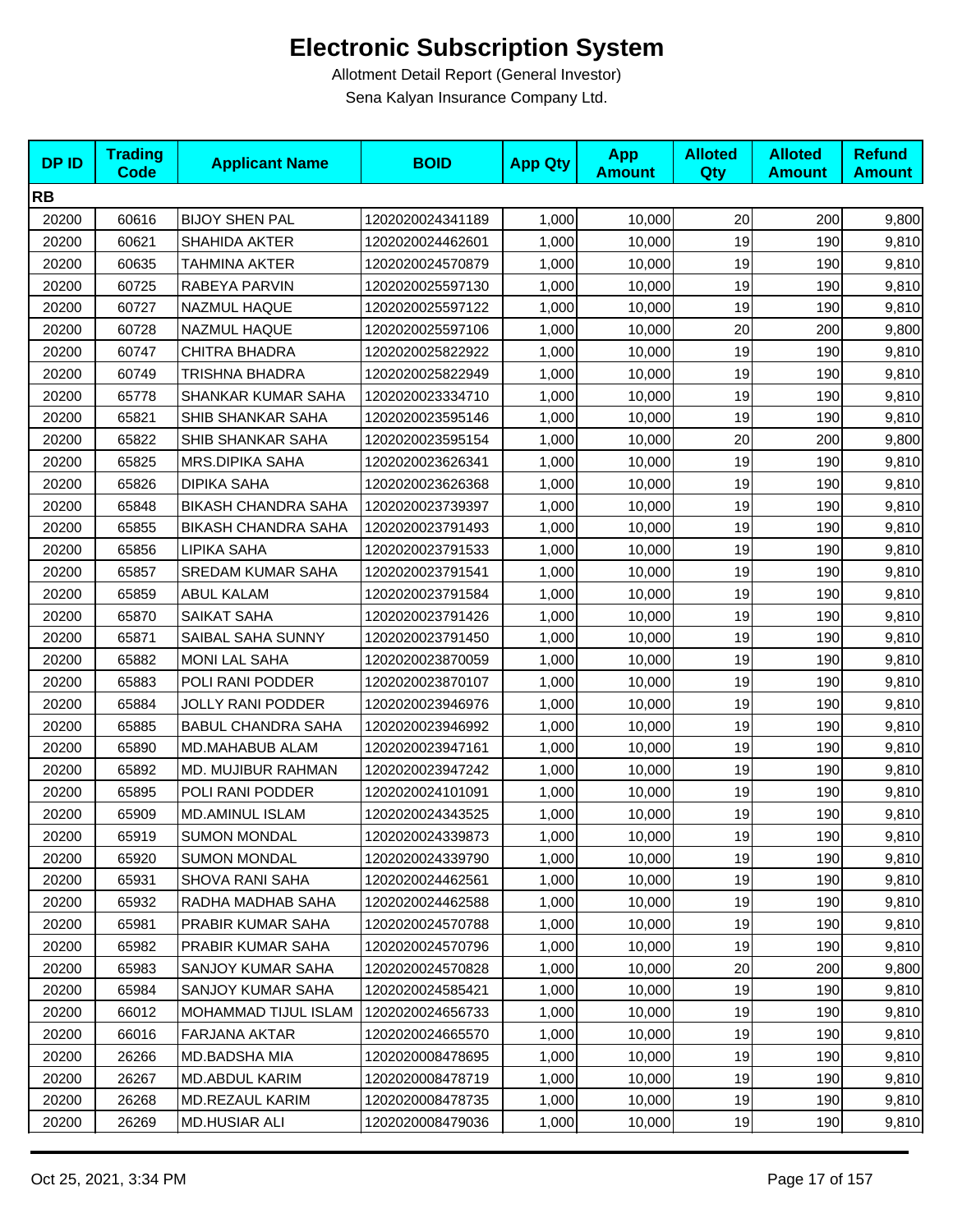| <b>DPID</b> | <b>Trading</b><br><b>Code</b> | <b>Applicant Name</b>                   | <b>BOID</b>      | <b>App Qty</b> | <b>App</b><br><b>Amount</b> | <b>Alloted</b><br><b>Qty</b> | <b>Alloted</b><br><b>Amount</b> | <b>Refund</b><br><b>Amount</b> |
|-------------|-------------------------------|-----------------------------------------|------------------|----------------|-----------------------------|------------------------------|---------------------------------|--------------------------------|
| <b>RB</b>   |                               |                                         |                  |                |                             |                              |                                 |                                |
| 20200       | 26270                         | <b>MD.MONIR HOSSAIN</b>                 | 1202020008480886 | 1,000          | 10,000                      | 19                           | 190                             | 9,810                          |
| 20200       | 26271                         | <b>MD.HAFIZUR RAHMAN</b>                | 1202020008480926 | 1,000          | 10,000                      | 20                           | 200                             | 9,800                          |
| 20200       | 26272                         | MD.ABUL KALAM AZAD                      | 1202020008480950 | 1,000          | 10,000                      | 19                           | 190                             | 9,810                          |
| 20200       | 26273                         | <b>MD.RAKIB UDDIN</b>                   | 1202020008480993 | 1,000          | 10,000                      | 20                           | 200                             | 9,800                          |
| 20200       | 26276                         | <b>MD.SANOWAR HOSSAIN</b>               | 1202020008481029 | 1,000          | 10,000                      | 20                           | 200                             | 9,800                          |
| 20200       | 26277                         | <b>MD.ABDUL HANNAN</b>                  | 1202020008480894 | 1,000          | 10,000                      | 19                           | 190                             | 9,810                          |
| 20200       | 31293                         | <b>MD.MOHSIN SARKER</b>                 | 1202020010364311 | 1,000          | 10,000                      | 19                           | 190                             | 9,810                          |
| 20200       | 31300                         | <b>AKTAR HOSSAIN</b>                    | 1202020010295660 | 1,000          | 10,000                      | 19                           | 190                             | 9,810                          |
| 20200       | 31302                         | ABUL HOSSAIN                            | 1202020010295727 | 1,000          | 10,000                      | 19                           | 190                             | 9,810                          |
| 20200       | 31327                         | <b>BELA ROY</b>                         | 1202020010222805 | 1,000          | 10,000                      | 19                           | 190                             | 9,810                          |
| 20200       | 31364                         | RASHIDA KHAN                            | 1202020010568331 | 1,000          | 10,000                      | 19                           | 190                             | 9,810                          |
| 20200       | 31377                         | <b>HARA KRISHNA ROY</b>                 | 1202020010326542 | 1,000          | 10,000                      | 19                           | 190                             | 9,810                          |
| 20200       | 31437                         | MR.AKHTERUZZAMAN                        | 1202020010393277 | 1,000          | 10,000                      | 19                           | 190                             | 9,810                          |
| 20200       | 31438                         | DR.MD.ZILLUR RAHMAN                     | 1202020010392984 | 1,000          | 10,000                      | 19                           | 190                             | 9,810                          |
| 20200       | 0G753                         | MD. ANWAR HOSSAIN                       | 1202020061549595 | 1,000          | 10,000                      | 20                           | 200                             | 9,800                          |
| 20200       | 0G754                         | <b>HASINA AKTER</b>                     | 1202020061510418 | 1,000          | 10,000                      | 19                           | 190                             | 9,810                          |
| 20200       | 0G755                         | <b>HASINA AKTER</b>                     | 1202020061549908 | 1,000          | 10,000                      | 19                           | 190                             | 9,810                          |
| 20200       | 0G759                         | SAHANAJ                                 | 1202020061600473 | 1,000          | 10,000                      | 19                           | 190                             | 9,810                          |
| 20200       | 0G779                         | <b>RATAN DAS</b>                        | 1202020061627940 | 1,000          | 10,000                      | 19                           | 190                             | 9,810                          |
| 20200       | 0G802                         | <b>SK. MONIRUL ISLAM</b>                | 1202020061652677 | 1,000          | 10,000                      | 19                           | 190                             | 9,810                          |
| 20200       | 0G803                         | SK. MONIRUL ISLAM                       | 1202020061652915 | 1,000          | 10,000                      | 19                           | 190                             | 9,810                          |
| 20200       | 0G804                         | ABUL BASAR MIYA                         | 1202020061653531 | 1,000          | 10,000                      | 19                           | 190                             | 9,810                          |
| 20200       | 0G805                         | ABUL BASAR MIYA                         | 1202020061653829 | 1,000          | 10,000                      | 19                           | 190                             | 9,810                          |
| 20200       | 0G807                         | LUTFAR RAHAMAN                          | 1202020061655689 | 1,000          | 10,000                      | 19                           | 190                             | 9,810                          |
| 20200       | 0G842                         | MD. YEAHIA JONY                         | 1202020061970721 | 1,000          | 10,000                      | 20                           | 200                             | 9,800                          |
| 20200       | 0G852                         | MD. MEHEDI HASAN                        | 1202020062044893 | 1,000          | 10,000                      | 20                           | 200                             | 9,800                          |
| 20200       | 0G862                         | HALIMA AKTHER                           | 1202020062078842 | 1,000          | 10,000                      | 19                           | 190                             | 9,810                          |
| 20200       | 0G863                         | <b>HALIMA AKTHER</b>                    | 1202020062078850 | 1,000          | 10,000                      | 20                           | 200                             | 9,800                          |
| 20200       | 0G865                         | MOHAMMAD ENAMUL<br><b>HOQUE</b>         | 1202020062086452 | 1,000          | 10,000                      | 19                           | 190                             | 9,810                          |
| 20200       | 0G869                         | MD. EKHTEAR UDDIN                       | 1202020062124389 | 1,000          | 10,000                      | 19                           | 190                             | 9,810                          |
| 20200       | 0G870                         | <b>MOHAMMAD RAKIB</b><br><b>HOSSAIN</b> | 1202020062144514 | 1,000          | 10,000                      | 19                           | 190                             | 9,810                          |
| 20200       | 0G879                         | RANJIT KUMAR SHILL                      | 1202020062206585 | 1,000          | 10,000                      | 19                           | 190                             | 9,810                          |
| 20200       | 0G887                         | <b>MD SAIFUL ISLAM</b>                  | 1202020062302754 | 1,000          | 10,000                      | 20                           | 200                             | 9,800                          |
| 20200       | 0G895                         | MIR FATEMA AKTER LIPI                   | 1202020003780240 | 1,000          | 10,000                      | 19                           | 190                             | 9,810                          |
| 20200       | 0G902                         | RAHIMA BEGUM                            | 1202020062376183 | 1,000          | 10,000                      | 20                           | 200                             | 9,800                          |
| 20200       | 0G907                         | CHABI RANI SAHA                         | 1202020062395322 | 1,000          | 10,000                      | 19                           | 190                             | 9,810                          |
| 20200       | 0G920                         | MD. ABUL HOSSAIN SHAH                   | 1202020062455426 | 1,000          | 10,000                      | 19                           | 190                             | 9,810                          |
| 20200       | 0G925                         | Mollah Shamsuddoha                      | 1202020016472834 | 1,000          | 10,000                      | 19                           | 190                             | 9,810                          |
| 20200       | 0G926                         | MOLLAH SHAMSUDDOHA                      | 1202020002456641 | 1,000          | 10,000                      | 19                           | 190                             | 9,810                          |
| 20200       | 0G928                         | ANISUR RAHMAN                           | 1202020062481941 | 1,000          | 10,000                      | 20                           | 200                             | 9,800                          |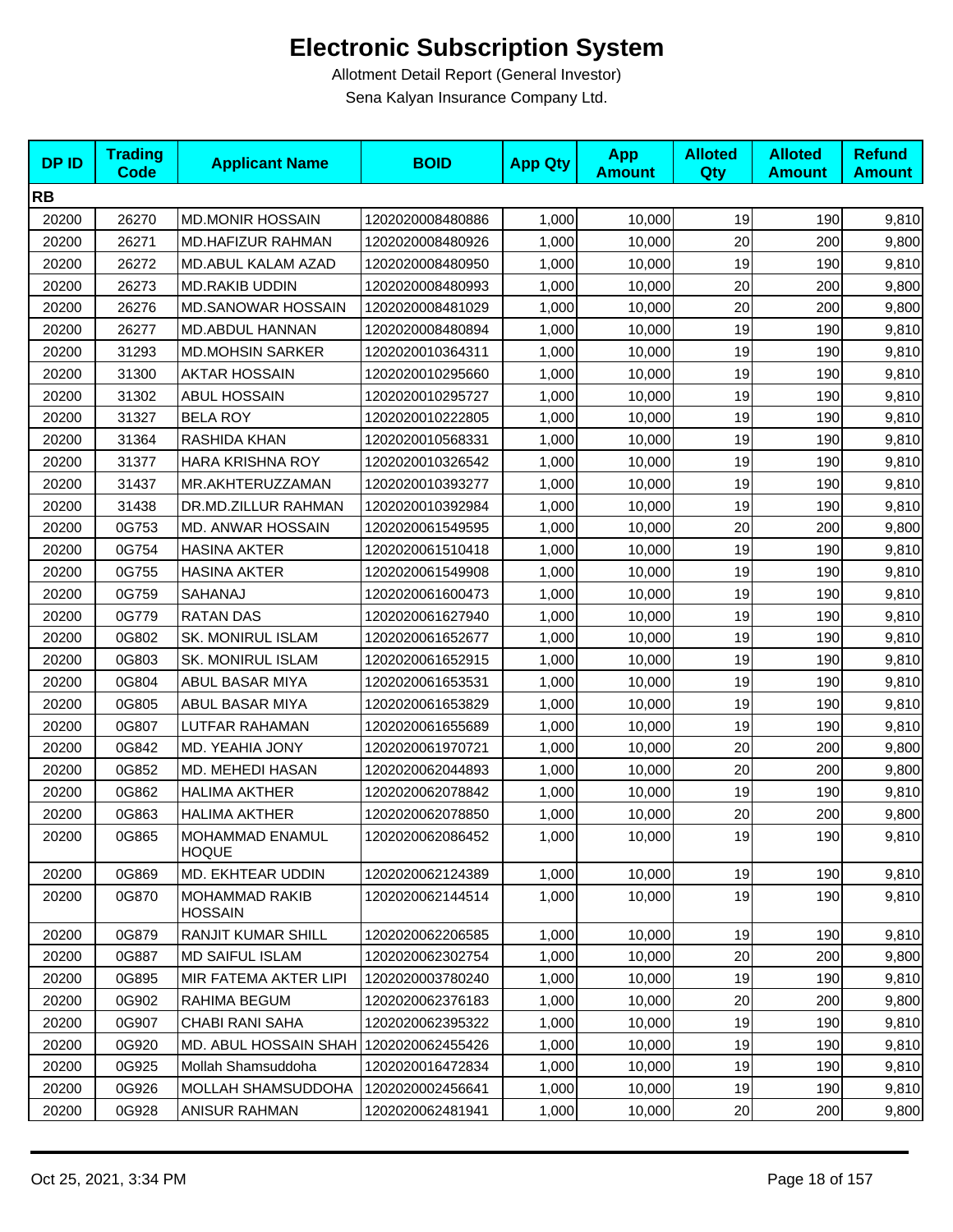| <b>DPID</b> | <b>Trading</b><br><b>Code</b> | <b>Applicant Name</b>                   | <b>BOID</b>      | <b>App Qty</b> | <b>App</b><br><b>Amount</b> | <b>Alloted</b><br><b>Qty</b> | <b>Alloted</b><br><b>Amount</b> | <b>Refund</b><br><b>Amount</b> |
|-------------|-------------------------------|-----------------------------------------|------------------|----------------|-----------------------------|------------------------------|---------------------------------|--------------------------------|
| <b>RB</b>   |                               |                                         |                  |                |                             |                              |                                 |                                |
| 20200       | 41910                         | <b>MOUSUMI</b><br>CHATTAPADHAYA         | 1202020013520647 | 1,000          | 10,000                      | 19                           | 190                             | 9,810                          |
| 20200       | A3494                         | ABU SAYED MD. TAZMUL<br><b>HAQUE</b>    | 1202020059753411 | 1,000          | 10,000                      | 19                           | 190                             | 9,810                          |
| 20200       | A3518                         | <b>MD ANWAR HOSSAIN</b>                 | 1202020060072199 | 1,000          | 10,000                      | 19                           | 190                             | 9,810                          |
| 20200       | A3531                         | <b>MD. JASHIM UDDIN</b>                 | 1202020060434490 | 1,000          | 10,000                      | 19                           | 190                             | 9,810                          |
| 20200       | A3532                         | MD. JASHIM UDDIN                        | 1202020060434324 | 1,000          | 10,000                      | 19                           | 190                             | 9,810                          |
| 20200       | A3537                         | KAZI HABIBUR RAHMAN                     | 1202020060300510 | 1,000          | 10,000                      | 19                           | 190                             | 9,810                          |
| 20200       | A3544                         | RAZIA SULTANA                           | 1202020060342353 | 1,000          | 10,000                      | 19                           | 190                             | 9,810                          |
| 20200       | A3554                         | <b>SHAHIDA MOMEN</b>                    | 1202020060435974 | 1,000          | 10,000                      | 20                           | 200                             | 9,800                          |
| 20200       | A3555                         | <b>SHAHIDA MOMEN</b>                    | 1202020060436077 | 1,000          | 10,000                      | 19                           | 190                             | 9,810                          |
| 20200       | A3557                         | MD. KAMRUL ISLAM                        | 1202020060434846 | 1,000          | 10,000                      | 20                           | 200                             | 9,800                          |
| 20200       | A3558                         | MD. KAMRUL ISLAM                        | 1202020060503878 | 1,000          | 10,000                      | 19                           | 190                             | 9,810                          |
| 20200       | A3580                         | SAROAR KHA                              | 1202020060643897 | 1,000          | 10,000                      | 19                           | 190                             | 9,810                          |
| 20200       | A3584                         | UZZAL KUMAR SAHA                        | 1202020060673781 | 1,000          | 10,000                      | 19                           | 190                             | 9,810                          |
| 20200       | A3596                         | <b>ANUP DATTA</b>                       | 1202020061007491 | 1,000          | 10,000                      | 19                           | 190                             | 9,810                          |
| 20200       | A3638                         | TAMANNA JAHAN TULI                      | 1202020061506260 | 1,000          | 10,000                      | 19                           | 190                             | 9,810                          |
| 20200       | 0B415                         | ABDUR RAHIM                             | 1202020042029956 | 1,000          | 10,000                      | 19                           | 190                             | 9,810                          |
| 20200       | 0B416                         | MD. KAMAL HOSSAIN                       | 1202020045112054 | 1,000          | 10,000                      | 19                           | 190                             | 9,810                          |
| 20200       | 0B421                         | MOLLAH SALAHUDDIN<br><b>AHMED</b>       | 1202020014659206 | 1,000          | 10,000                      | 19                           | 190                             | 9,810                          |
| 20200       | 0b450                         | MD. ALAUDDIN BHUIYA                     | 1202020045145159 | 1,000          | 10,000                      | 19                           | 190                             | 9,810                          |
| 20200       | 0B474                         | <b>FAROQUE HOSSAIN</b>                  | 1202020026604287 | 1,000          | 10,000                      | 19                           | 190                             | 9,810                          |
| 20200       | 0B476                         | <b>MANIK CHANDRA PAUL</b>               | 1202020005205845 | 1,000          | 10,000                      | 19                           | 190                             | 9,810                          |
| 20200       | 0B477                         | SHYMAL CHANDRA PAUL                     | 1202020004352344 | 1,000          | 10,000                      | 19                           | 190                             | 9,810                          |
| 20200       | 0B482                         | TAPAN CHANDRA DEB                       | 1202020011043220 | 1,000          | 10,000                      | 19                           | 190                             | 9,810                          |
| 20200       | 0B483                         | TAPAN CHANDRA DEB                       | 1202020011043833 | 1,000          | 10,000                      | 19                           | 190                             | 9,810                          |
| 20200       | 0B487                         | <b>MRS ASMA BEGUM</b>                   | 1202020004672141 | 1,000          | 10,000                      | 19                           | 190                             | 9,810                          |
| 20200       | 0B489                         | RUMANA AFROZ                            | 1202020004672192 | 1,000          | 10,000                      | 19                           | 190                             | 9,810                          |
| 20200       | 0B490                         | ROKEYA BEGUM                            | 1202020008524983 | 1,000          | 10,000                      | 19                           | 190                             | 9,810                          |
| 20200       | 0G948                         | <b>MOHAMMAD ABDULLAH-</b><br>AL-MAMUN   | 1202020062580131 | 1,000          | 10,000                      | 19                           | 190                             | 9,810                          |
| 20200       | 0G960                         | FAISAL AHMED                            | 1202020062571931 | 1,000          | 10,000                      | 19                           | 190                             | 9,810                          |
| 20200       | 0G970                         | SAIFUL ISLAM                            | 1202020062611632 | 1,000          | 10,000                      | 19                           | 190                             | 9,810                          |
| 20200       | 0G977                         | MOHAMMAD SARIF<br>SARKER                | 1202020062642481 | 1,000          | 10,000                      | 19                           | 190                             | 9,810                          |
| 20200       | 44985                         | <b>KAJAL SARKER</b>                     | 1202020033210806 | 1,000          | 10,000                      | 20                           | 200                             | 9,800                          |
| 20200       | 45006                         | UTTAM KUMAR SAHA                        | 1202020033289966 | 1,000          | 10,000                      | 19                           | 190                             | 9,810                          |
| 20200       | 45020                         | SONIA AKTER                             | 1202020033392170 | 1,000          | 10,000                      | 19                           | 190                             | 9,810                          |
| 20200       | 45021                         | <b>MD.SHAMIM HOSSAIN</b><br><b>BABU</b> | 1202020033392146 | 1,000          | 10,000                      | 19                           | 190                             | 9,810                          |
| 20200       | 45030                         | <b>MD.BILLAL HOSSAIN</b>                | 1202020033405959 | 1,000          | 10,000                      | 19                           | 190                             | 9,810                          |
| 20200       | 45031                         | ROKSANA RASHID                          | 1202020033405932 | 1,000          | 10,000                      | 19                           | 190                             | 9,810                          |
| 20200       | 45034                         | MD.BILLAL HOSSAIN                       | 1202020033440179 | 1,000          | 10,000                      | 19                           | 190                             | 9,810                          |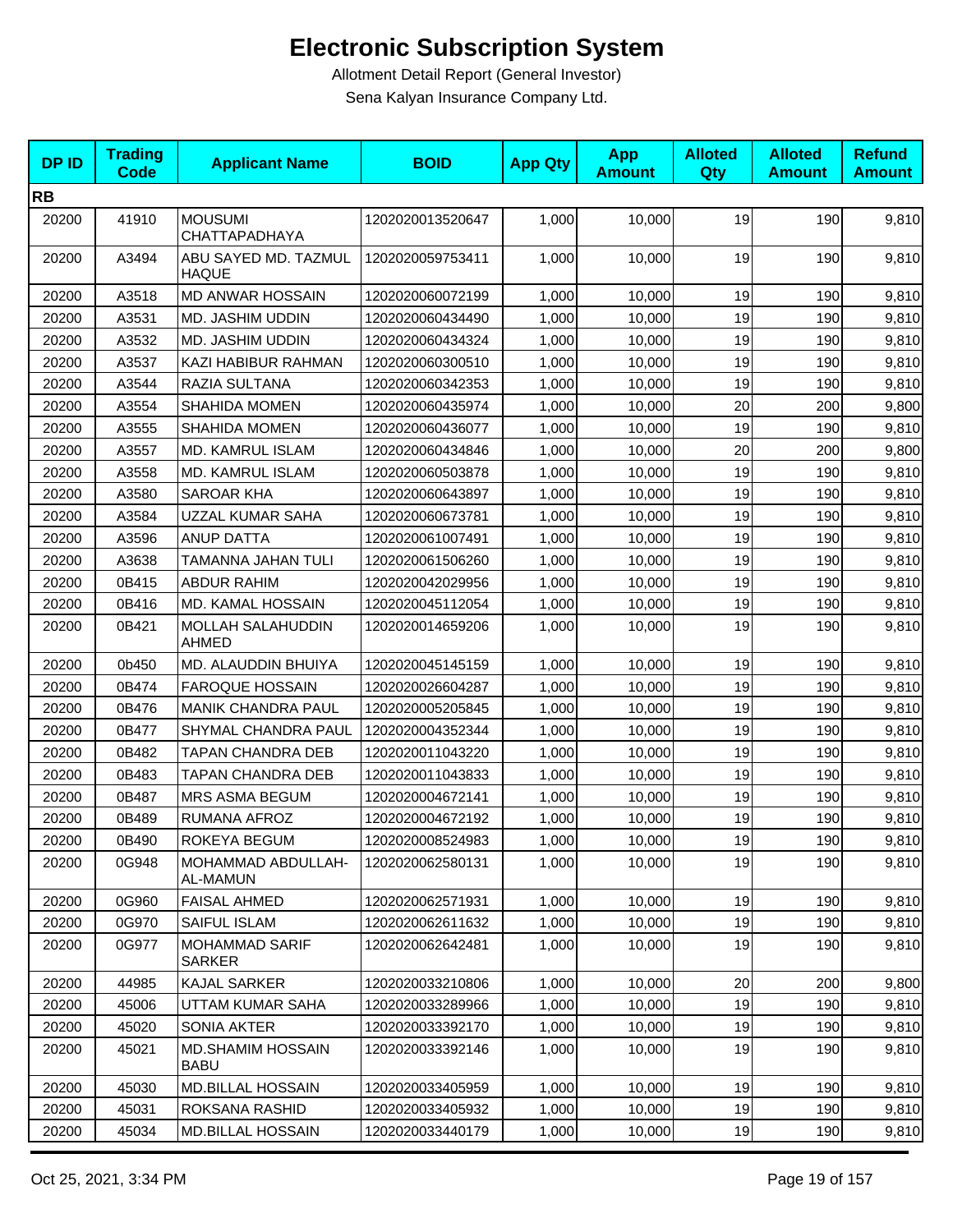| <b>DPID</b> | <b>Trading</b><br><b>Code</b> | <b>Applicant Name</b>             | <b>BOID</b>      | <b>App Qty</b> | <b>App</b><br><b>Amount</b> | <b>Alloted</b><br>Qty | <b>Alloted</b><br><b>Amount</b> | <b>Refund</b><br><b>Amount</b> |
|-------------|-------------------------------|-----------------------------------|------------------|----------------|-----------------------------|-----------------------|---------------------------------|--------------------------------|
| <b>RB</b>   |                               |                                   |                  |                |                             |                       |                                 |                                |
| 20200       | 45077                         | <b>MD.JAHANGIR ALAM</b>           | 1202020033637494 | 1,000          | 10,000                      | 19                    | 190                             | 9,810                          |
| 20200       | 45109                         | <b>ENAMUL KABIR</b>               | 1202020034044214 | 1,000          | 10,000                      | 19                    | 190                             | 9,810                          |
| 20200       | 45111                         | UMME HALIMA                       | 1202020034043972 | 1,000          | 10,000                      | 19                    | 190                             | 9,810                          |
| 20200       | 45113                         | LAILA KHALEDA NEPA                | 1202020034044008 | 1,000          | 10,000                      | 19                    | 190                             | 9,810                          |
| 20200       | 45119                         | TANIA AKTER                       | 1202020034320346 | 1,000          | 10,000                      | 19                    | 190                             | 9,810                          |
| 20200       | 45120                         | <b>SONIA AKTER</b>                | 1202020034320595 | 1,000          | 10,000                      | 19                    | 190                             | 9,810                          |
| 20200       | 19442                         | <b>MD OMAR FARUK</b>              | 1202020006507459 | 1,000          | 10,000                      | 19                    | 190                             | 9,810                          |
| 20200       | 19449                         | <b>MD KAMAL HOSSAIN</b>           | 1202020006507161 | 1,000          | 10,000                      | 19                    | 190                             | 9,810                          |
| 20200       | 19518                         | <b>ABDUL BATEN (SAE)</b>          | 1202020006516890 | 1,000          | 10,000                      | 19                    | 190                             | 9,810                          |
| 20200       | 19519                         | SHAKIA NASRIN                     | 1202020006517092 | 1,000          | 10,000                      | 19                    | 190                             | 9,810                          |
| 20200       | 25167                         | SUBHASH CHANDRA DAS               | 1202020008096546 | 1,000          | 10,000                      | 19                    | 190                             | 9,810                          |
| 20200       | 25219                         | <b>MD.SAIFUL AZAM</b>             | 1202020008118682 | 1,000          | 10,000                      | 19                    | 190                             | 9,810                          |
| 20200       | 0G978                         | MD. MIRAJUL ISLAM<br><b>KAZOL</b> | 1202020062642754 | 1,000          | 10,000                      | 20                    | 200                             | 9,800                          |
| 20200       | 0G989                         | <b>MUNIRA AFROZ</b>               | 1202020062766940 | 1,000          | 10,000                      | 19                    | 190                             | 9,810                          |
| 20200       | 0G990                         | <b>MD.TANVIR AHMED SAIF</b>       | 1202020004954221 | 1,000          | 10,000                      | 19                    | 190                             | 9,810                          |
| 20200       | 0H140                         | MD. HELALUR RAHMAN                | 1202020046024471 | 1,000          | 10,000                      | 19                    | 190                             | 9,810                          |
| 20200       | 0H155                         | <b>MD SHAHANUR ISLAM</b>          | 1202020035163999 | 1,000          | 10,000                      | 19                    | 190                             | 9,810                          |
| 20200       | 0H162                         | TANIA JAHAN                       | 1202020035164016 | 1,000          | 10,000                      | 19                    | 190                             | 9,810                          |
| 20200       | 0H164                         | DR. AJIT KUMAR<br><b>MAJUMDER</b> | 1202020046607745 | 1,000          | 10,000                      | 19                    | 190                             | 9,810                          |
| 20200       | 0H256                         | MRS. KULSUM AKHTAR                | 1202020049760001 | 1,000          | 10,000                      | 19                    | 190                             | 9,810                          |
| 20200       | 0H257                         | MRS. KULSUM AKHTAR                | 1202020049760077 | 1,000          | 10,000                      | 19                    | 190                             | 9,810                          |
| 20200       | 0H302                         | ASHKER IBNA SHAHID                | 1202020033792581 | 1,000          | 10,000                      | 19                    | 190                             | 9,810                          |
| 20200       | 0H308                         | ABU MD. JAKIR HOSSAIN             | 1202020027506142 | 1,000          | 10,000                      | 19                    | 190                             | 9,810                          |
| 20200       | 0H309                         | <b>MD. TAHIR HOSSAIN</b>          | 1202020028310733 | 1,000          | 10,000                      | 19                    | 190                             | 9,810                          |
| 20200       | A3828                         | <b>MAHBOOB PATUARY</b><br>MAZNU   | 1202020063875494 | 1,000          | 10,000                      | 19                    | 190                             | 9,810                          |
| 20200       | A3831                         | MD. MUNEER HUSSAIN                | 1202020020881461 | 1,000          | 10,000                      | 19                    | 190                             | 9,810                          |
| 20200       | A3832                         | CONTINENTAL<br>GARMENTS IND.PVT.  | 1202020063403125 | 1,000          | 10,000                      | 19                    | 190                             | 9,810                          |
| 20200       | A3833                         | MD. MUNEER HUSSAIN                | 1202020045148674 | 1,000          | 10,000                      | 19                    | 190                             | 9,810                          |
| 20200       | A3843                         | RUPALI RANI                       | 1202020064774008 | 1,000          | 10.000                      | 19                    | 190                             | 9,810                          |
| 20200       | A3844                         | <b>RUPALI RANI</b>                | 1202020064774059 | 1,000          | 10,000                      | 19                    | 190                             | 9,810                          |
| 20200       | A3846                         | <b>MD. LIAKAT HOSSAIN</b>         | 1202020064396850 | 1,000          | 10,000                      | 19                    | 190                             | 9,810                          |
| 20200       | A3849                         | <b>MD. NURUL HUDA</b>             | 1202020064418705 | 1,000          | 10,000                      | 19                    | 190                             | 9,810                          |
| 20200       | A3854                         | Nadira Sultana                    | 1202020061456397 | 1,000          | 10,000                      | 19                    | 190                             | 9,810                          |
| 20200       | A3855                         | FARZANA RAHMAN                    | 1202020064439324 | 1,000          | 10,000                      | 20                    | 200                             | 9,800                          |
| 20200       | A3859                         | <b>SAWPNA GHOSH</b>               | 1202020064608001 | 1,000          | 10,000                      | 19                    | 190                             | 9,810                          |
| 20200       | A3860                         | SAWPNA GHOSH                      | 1202020064608250 | 1,000          | 10,000                      | 19                    | 190                             | 9,810                          |
| 20200       | A3863                         | MD. MOKTERUZZAMAN                 | 1202020064649601 | 1,000          | 10,000                      | 19                    | 190                             | 9,810                          |
| 20200       | A3874                         | MD. MOSHIUR RAHMAN                | 1202020064850555 | 1,000          | 10,000                      | 19                    | 190                             | 9,810                          |
| 20200       | A3875                         | MD. MOSHIUR RAHMAN                | 1202020064850670 | 1,000          | 10,000                      | 19                    | 190                             | 9,810                          |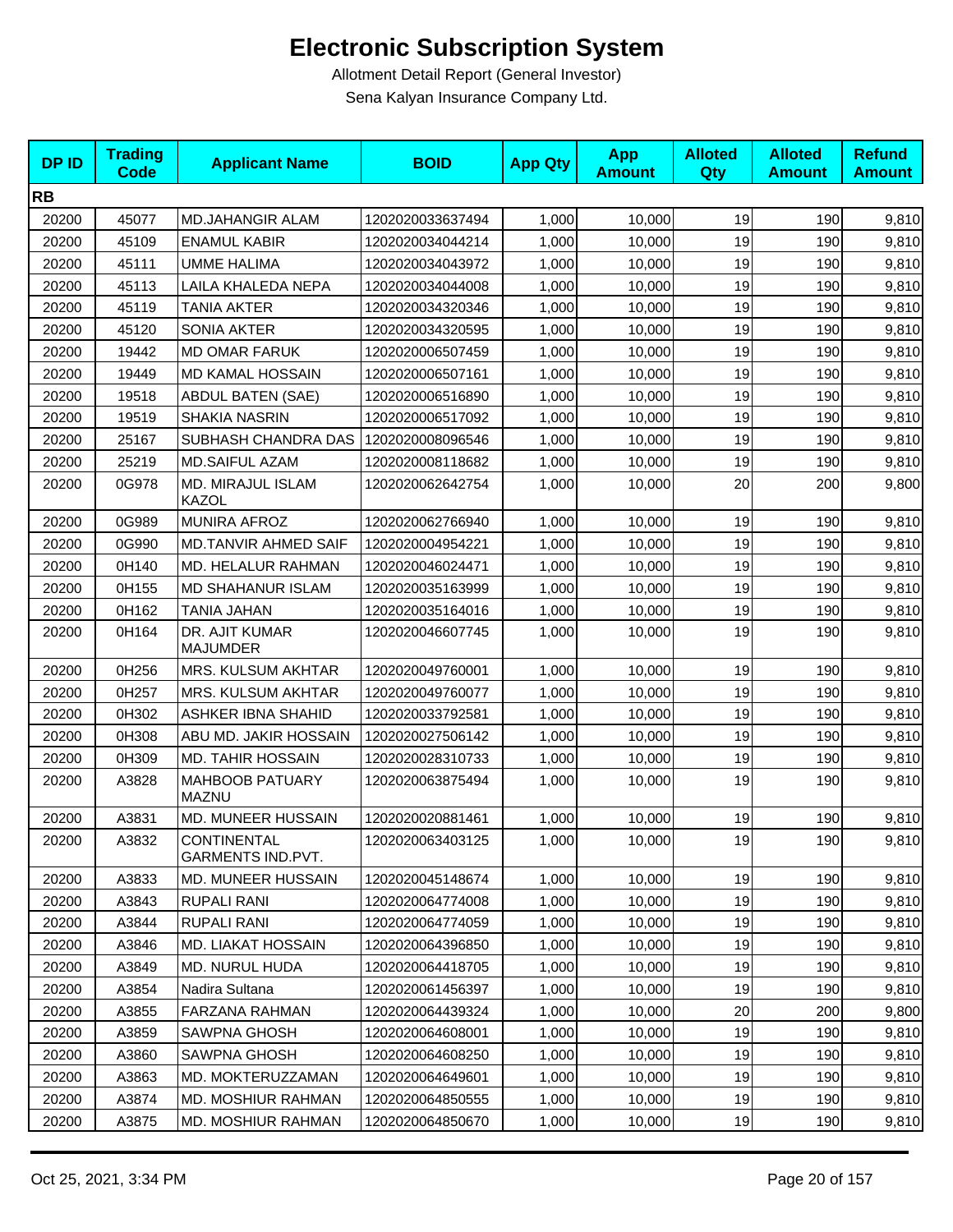| <b>DPID</b> | <b>Trading</b><br><b>Code</b> | <b>Applicant Name</b>                  | <b>BOID</b>      | <b>App Qty</b> | <b>App</b><br><b>Amount</b> | <b>Alloted</b><br>Qty | <b>Alloted</b><br><b>Amount</b> | <b>Refund</b><br><b>Amount</b> |
|-------------|-------------------------------|----------------------------------------|------------------|----------------|-----------------------------|-----------------------|---------------------------------|--------------------------------|
| <b>RB</b>   |                               |                                        |                  |                |                             |                       |                                 |                                |
| 20200       | A3876                         | <b>ARIFA SIDDIKA</b>                   | 1202020064850745 | 1,000          | 10,000                      | 19                    | 190                             | 9,810                          |
| 20200       | A3893                         | SREE SANJIBON GOSH                     | 1202020065021103 | 1,000          | 10,000                      | 19                    | 190                             | 9,810                          |
| 20200       | A3894                         | SREE SANJIBON GOSH                     | 1202020065021138 | 1,000          | 10,000                      | 19                    | 190                             | 9,810                          |
| 20200       | A3897                         | <b>RIFFAT HASAN</b>                    | 1202020065123553 | 1,000          | 10,000                      | 19                    | 190                             | 9,810                          |
| 20200       | A3901                         | MD. BELAYET TALUKDER                   | 1202020065078219 | 1,000          | 10,000                      | 19                    | 190                             | 9,810                          |
| 20200       | A3902                         | MD. BELAYET TALUKDER                   | 1202020065078318 | 1,000          | 10,000                      | 19                    | 190                             | 9,810                          |
| 20200       | A3903                         | MD. MASUM                              | 1202020065078393 | 1,000          | 10,000                      | 19                    | 190                             | 9,810                          |
| 20200       | A3904                         | MD. MASUM                              | 1202020065078484 | 1,000          | 10,000                      | 19                    | 190                             | 9,810                          |
| 20200       | A3906                         | <b>MOST. RAJIA BEGUM</b>               | 1202020065078749 | 1,000          | 10,000                      | 19                    | 190                             | 9,810                          |
| 20200       | A3907                         | MD. MAHAFUJ                            | 1202020065079205 | 1,000          | 10,000                      | 20                    | 200                             | 9,800                          |
| 20200       | A3908                         | MD. MAHAFUJ                            | 1202020065080054 | 1,000          | 10,000                      | 19                    | 190                             | 9,810                          |
| 20200       | A3909                         | MD. HANNAN MIA                         | 1202020065085362 | 1,000          | 10,000                      | 19                    | 190                             | 9,810                          |
| 20200       | A3924                         | SALAUDDIN RANA                         | 1202020065941590 | 1,000          | 10,000                      | 19                    | 190                             | 9,810                          |
| 20200       | A3932                         | MD. MOZZAM HOSSAIN<br><b>GAZI</b>      | 1202020065975839 | 1,000          | 10,000                      | 19                    | 190                             | 9,810                          |
| 20200       | A3935                         | <b>SHANIAN TANEEM</b><br><b>NAVEEN</b> | 1202020066013554 | 1,000          | 10,000                      | 19                    | 190                             | 9,810                          |
| 20200       | A3944                         | <b>MANIK GHOSH</b>                     | 1202020066262173 | 1,000          | 10,000                      | 19                    | 190                             | 9,810                          |
| 20200       | A3945                         | <b>MANIK GHOSH</b>                     | 1202020066262363 | 1,000          | 10,000                      | 19                    | 190                             | 9,810                          |
| 20200       | A3948                         | FARJANA AKTER RATNA                    | 1202020015542114 | 1,000          | 10,000                      | 19                    | 190                             | 9,810                          |
| 20200       | A3952                         | RAWSHONE ARA SUMA                      | 1202020065126680 | 1,000          | 10,000                      | 19                    | 190                             | 9,810                          |
| 20200       | A3958                         | <b>AJAY KUMAR RAY</b>                  | 1202020068690711 | 1,000          | 10,000                      | 19                    | 190                             | 9,810                          |
| 20200       | A3976                         | MUMAIZ UDDIN AHMED                     | 1202020072707950 | 1,000          | 10,000                      | 19                    | 190                             | 9,810                          |
| 20200       | A3985                         | TANJILA AKTER RITU                     | 1202020073978326 | 1,000          | 10,000                      | 20                    | 200                             | 9,800                          |
| 20200       | A4009                         | <b>SUJIT KUMAR PAUL</b>                | 1202020066579909 | 1,000          | 10,000                      | 19                    | 190                             | 9,810                          |
| 20200       | B4612                         | <b>ABUL KASAM</b>                      | 1202020054787380 | 1,000          | 10,000                      | 19                    | 190                             | 9,810                          |
| 20200       | B4613                         | <b>ABUL KASAM</b>                      | 1202020054787404 | 1,000          | 10,000                      | 19                    | 190                             | 9,810                          |
| 20200       | B4614                         | MD. DELWAR HOSSEN                      | 1202020054787481 | 1,000          | 10,000                      | 20                    | 200                             | 9,800                          |
| 20200       | B4615                         | MD. ANAET KARIM                        | 1202020054787498 | 1,000          | 10,000                      | 19                    | 190                             | 9,810                          |
| 20200       | B4666                         | PRASHENJIT DASH                        | 1202020055544457 | 1,000          | 10,000                      | 20                    | 200                             | 9,800                          |
| 20200       | B4671                         | <b>MD. ANAET KARIM</b>                 | 1202020054842703 | 1,000          | 10,000                      | 19                    | 190                             | 9,810                          |
| 20200       | B4672                         | <b>HOSNE ARA</b>                       | 1202020054842845 | 1,000          | 10,000                      | 20                    | 200                             | 9,800                          |
| 20200       | 25231                         | MR.MD.MONIR HOSSAIN                    | 1202020008114451 | 1,000          | 10,000                      | 19                    | 190                             | 9,810                          |
| 20200       | 25232                         | MR.MD.MONIR HOSSAIN                    | 1202020008114461 | 1,000          | 10,000                      | 19                    | 190                             | 9,810                          |
| 20200       | 25238                         | MR.MD.MASUD RANA                       | 1202020008123545 | 1,000          | 10,000                      | 19                    | 190                             | 9,810                          |
| 20200       | 25239                         | MR.MD.MASUD RANA                       | 1202020008123553 | 1,000          | 10,000                      | 19                    | 190                             | 9,810                          |
| 20200       | 25240                         | MD.MOUZZAM HOSSAIN                     | 1202020008120551 | 1,000          | 10,000                      | 19                    | 190                             | 9,810                          |
| 20200       | 25267                         | MR.ABDULLAH AL IMTIAZ<br><b>FAISAL</b> | 1202020008149520 | 1,000          | 10,000                      | 19                    | 190                             | 9,810                          |
| 20200       | 25268                         | MR.ABDULLAH AL IMTIAZ<br><b>FAISAL</b> | 1202020008149654 | 1,000          | 10,000                      | 19                    | 190                             | 9,810                          |
| 20200       | 25269                         | MD.SHAHJALAL                           | 1202020008149702 | 1,000          | 10,000                      | 19                    | 190                             | 9,810                          |
| 20200       | 25270                         | MD.SHAHJALAL                           | 1202020008149689 | 1,000          | 10,000                      | 19                    | 190                             | 9,810                          |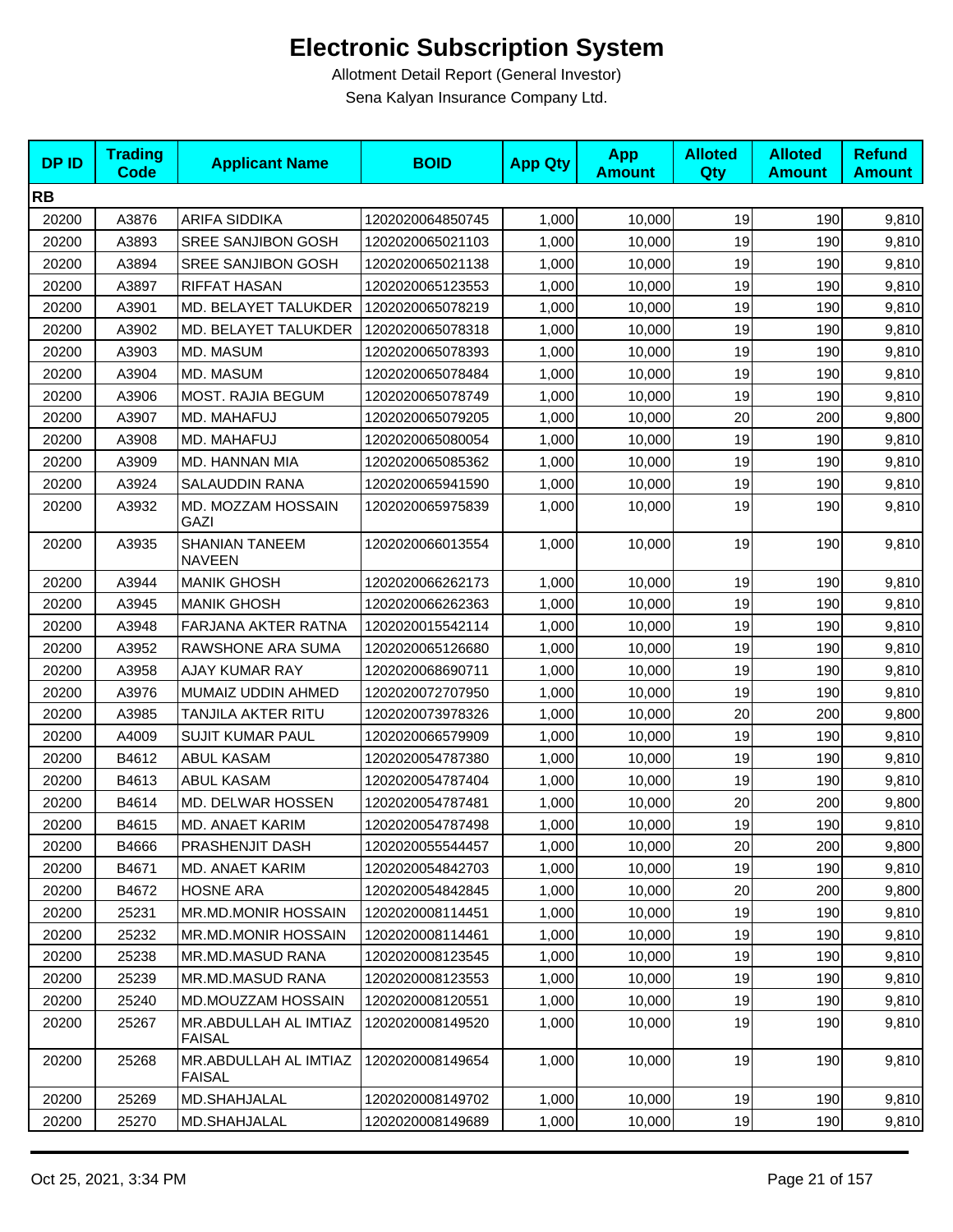| <b>DPID</b> | <b>Trading</b><br><b>Code</b> | <b>Applicant Name</b>                        | <b>BOID</b>      | <b>App Qty</b> | <b>App</b><br><b>Amount</b> | <b>Alloted</b><br>Qty | <b>Alloted</b><br><b>Amount</b> | <b>Refund</b><br><b>Amount</b> |
|-------------|-------------------------------|----------------------------------------------|------------------|----------------|-----------------------------|-----------------------|---------------------------------|--------------------------------|
| <b>RB</b>   |                               |                                              |                  |                |                             |                       |                                 |                                |
| 20200       | 25273                         | ABDULLAH AL REAZ                             | 1202020008149710 | 1,000          | 10,000                      | 20                    | 200                             | 9,800                          |
| 20200       | 25274                         | ABDULLAH AL REAZ                             | 1202020008149745 | 1,000          | 10,000                      | 19                    | 190                             | 9,810                          |
| 20200       | 25275                         | <b>MD.FORMAN ALI</b>                         | 1202020008149563 | 1,000          | 10,000                      | 19                    | 190                             | 9,810                          |
| 20200       | 25276                         | <b>MD.FORMAN ALI</b>                         | 1202020008149547 | 1,000          | 10,000                      | 19                    | 190                             | 9,810                          |
| 20200       | 25277                         | <b>MD.RAFIQUL ISLAM</b><br><b>MONTU</b>      | 1202020008149638 | 1,000          | 10,000                      | 19                    | 190                             | 9,810                          |
| 20200       | 25278                         | <b>MD.RAFIQUL ISLAM</b><br><b>MONTU</b>      | 1202020008149598 | 1,000          | 10,000                      | 20                    | 200                             | 9,800                          |
| 20200       | 25280                         | <b>MD.KAMAL</b>                              | 1202020008150578 | 1,000          | 10,000                      | 19                    | 190                             | 9,810                          |
| 20200       | 25283                         | MR.MD.ROBIUL                                 | 1202020008149737 | 1,000          | 10,000                      | 19                    | 190                             | 9,810                          |
| 20200       | 25284                         | MR.MD.ROBIUL                                 | 1202020008149539 | 1,000          | 10,000                      | 19                    | 190                             | 9,810                          |
| 20200       | 25285                         | JORNA AKTER                                  | 1202020008149571 | 1,000          | 10,000                      | 20                    | 200                             | 9,800                          |
| 20200       | 25288                         | <b>MD.BABUL HOSSAIN</b>                      | 1202020008149611 | 1,000          | 10,000                      | 19                    | 190                             | 9,810                          |
| 20200       | 25289                         | <b>MD.ABUL KALAM</b>                         | 1202020008149662 | 1,000          | 10,000                      | 20                    | 200                             | 9,800                          |
| 20200       | 25290                         | <b>MD.ABUL KALAM</b>                         | 1202020008149670 | 1,000          | 10,000                      | 19                    | 190                             | 9,810                          |
| 20200       | 25295                         | MD.ROJOB ALI (JEWEL)                         | 1202020008152443 | 1,000          | 10,000                      | 19                    | 190                             | 9,810                          |
| 20200       | 25296                         | <b>MD.ROJOB ALI (JEWEL)</b>                  | 1202020008152451 | 1,000          | 10,000                      | 19                    | 190                             | 9,810                          |
| 20200       | 25347                         | <b>MR.BIPLAB KUMAR</b><br><b>CHAKRABORTY</b> | 1202020008171676 | 1,000          | 10,000                      | 19                    | 190                             | 9,810                          |
| 20200       | 25348                         | <b>MR.BIPLAB KUMAR</b><br><b>CHAKRABORTY</b> | 1202020008171684 | 1,000          | 10,000                      | 19                    | 190                             | 9,810                          |
| 20200       | 25396                         | <b>MRTUTON KUMAR SAHA</b>                    | 1202020008194781 | 1,000          | 10,000                      | 19                    | 190                             | 9,810                          |
| 20200       | 25400                         | KAZI SHAMSUL HAQUE                           | 1202020008199479 | 1,000          | 10,000                      | 20                    | 200                             | 9,800                          |
| 20200       | 25404                         | KAZI MAHFUJA KHANAM                          | 1202020008198474 | 1,000          | 10,000                      | 20                    | 200                             | 9,800                          |
| 20200       | 25405                         | KAZI MAHFUJA KHANAM                          | 1202020008198466 | 1,000          | 10,000                      | 19                    | 190                             | 9,810                          |
| 20200       | 29413                         | <b>MD.SHAFIQUL ISLAM</b>                     | 1202020009225863 | 1,000          | 10,000                      | 19                    | 190                             | 9,810                          |
| 20200       | 29500                         | <b>BABUL CHANDRA PAUL</b>                    | 1202020009552945 | 1,000          | 10,000                      | 19                    | 190                             | 9,810                          |
| 20200       | 29501                         | <b>BABUL CHANDRA PAUL</b>                    | 1202020009553056 | 1,000          | 10,000                      | 19                    | 190                             | 9,810                          |
| 20200       | 29503                         | <b>BELAYET HOSSAIN</b>                       | 1202020009179706 | 1,000          | 10,000                      | 19                    | 190                             | 9,810                          |
| 20200       | 29504                         | <b>BELAYET HOSSAIN</b>                       | 1202020009179781 | 1,000          | 10,000                      | 19                    | 190                             | 9,810                          |
| 20200       | 29542                         | ZASHIM UDDIN                                 | 1202020009194569 | 1,000          | 10,000                      | 19                    | 190                             | 9,810                          |
| 20200       | 34397                         | RAJIA JAHANGIR                               | 1202020013031806 | 1,000          | 10,000                      | $20\,$                | 200                             | 9,800                          |
| 20200       | 34398                         | MD.RAJU AHMED<br><b>KHOKAN</b>               | 1202020013014096 | 1,000          | 10,000                      | 20                    | 200                             | 9,800                          |
| 20200       | 34399                         | MD.RAJU AHAMED<br><b>KHOKAN</b>              | 1202020013014111 | 1,000          | 10,000                      | 19                    | 190                             | 9,810                          |
| 20200       | 34436                         | MD.HEFZUR RAHAMAN                            | 1202020012913266 | 1,000          | 10,000                      | 20                    | 200                             | 9,800                          |
| 20200       | 34437                         | MOHAMMED ABDUL<br><b>HALIM</b>               | 1202020012913391 | 1,000          | 10,000                      | 19                    | 190                             | 9,810                          |
| 20200       | 34442                         | <b>MD.ATIKUR RAHAMAN</b>                     | 1202020012912071 | 1,000          | 10,000                      | 19                    | 190                             | 9,810                          |
| 20200       | 34527                         | TAPASI RANI BEPARI                           | 1202020013009372 | 1,000          | 10,000                      | 19                    | 190                             | 9,810                          |
| 20200       | 34715                         | RIZMA ISLAM                                  | 1202020012953174 | 1,000          | 10,000                      | 19                    | 190                             | 9,810                          |
| 20200       | 39477                         | <b>MR.MONI GHARAMI</b>                       | 1202020016704579 | 1,000          | 10,000                      | 19                    | 190                             | 9,810                          |
| 20200       | 39498                         | <b>BISWAJIT DAS</b>                          | 1202020016726275 | 1,000          | 10,000                      | 19                    | 190                             | 9,810                          |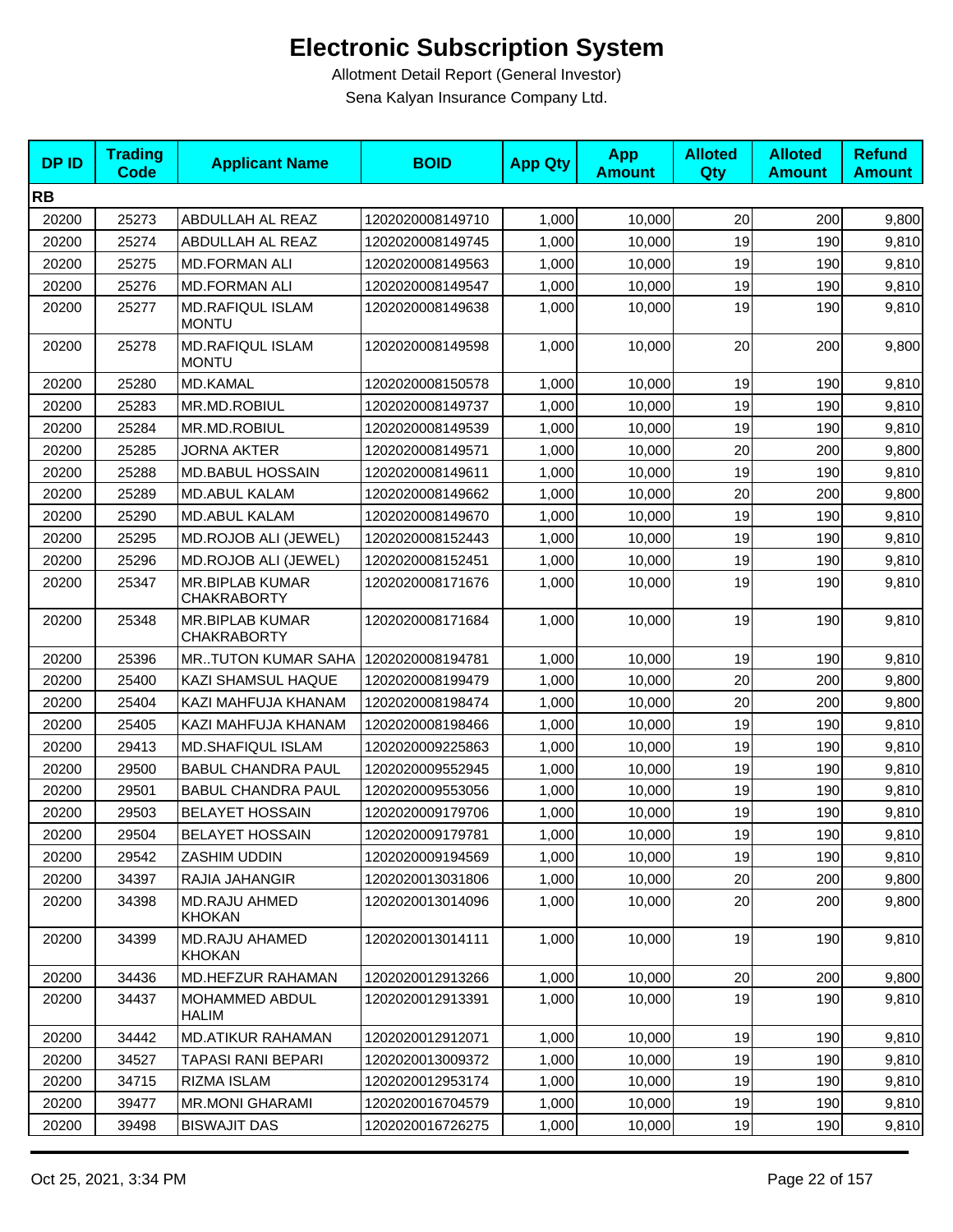| <b>DPID</b> | <b>Trading</b><br><b>Code</b> | <b>Applicant Name</b>                      | <b>BOID</b>      | <b>App Qty</b> | <b>App</b><br><b>Amount</b> | <b>Alloted</b><br>Qty | <b>Alloted</b><br><b>Amount</b> | <b>Refund</b><br><b>Amount</b> |
|-------------|-------------------------------|--------------------------------------------|------------------|----------------|-----------------------------|-----------------------|---------------------------------|--------------------------------|
| <b>RB</b>   |                               |                                            |                  |                |                             |                       |                                 |                                |
| 20200       | 39502                         | PRANOY CHANDRA DAS                         | 1202020016753331 | 1,000          | 10,000                      | 19                    | 190                             | 9,810                          |
| 20200       | 39503                         | PRANOY CHANDRA DAS                         | 1202020016753348 | 1,000          | 10,000                      | 19                    | 190                             | 9,810                          |
| 20200       | 39507                         | <b>MOHAMMAD SAYDUL</b><br>ALAM             | 1202020016726291 | 1,000          | 10,000                      | 19                    | 190                             | 9,810                          |
| 20200       | 39561                         | KANAI CHAKROBORTY                          | 1202020016780742 | 1,000          | 10,000                      | 19                    | 190                             | 9,810                          |
| 20200       | 39648                         | <b>SUMA RANI DEY</b>                       | 1202020016832136 | 1,000          | 10,000                      | 20                    | 200                             | 9,800                          |
| 20200       | 39649                         | <b>SUMA RANI DEY</b>                       | 1202020016832243 | 1,000          | 10,000                      | 20                    | 200                             | 9,800                          |
| 20200       | 39653                         | <b>SHARMIN HAQUE</b>                       | 1202020016832278 | 1,000          | 10,000                      | 19                    | 190                             | 9,810                          |
| 20200       | 39654                         | <b>SHARMIN HAQUE</b>                       | 1202020016832286 | 1,000          | 10,000                      | 19                    | 190                             | 9,810                          |
| 20200       | 39655                         | <b>SALINA AKTER</b>                        | 1202020016832294 | 1,000          | 10,000                      | 20                    | 200                             | 9,800                          |
| 20200       | 39656                         | <b>SALINA AKTER</b>                        | 1202020016832301 | 1,000          | 10,000                      | 19                    | 190                             | 9,810                          |
| 20200       | 39669                         | <b>DEBASIS BISWAS</b>                      | 1202020016889798 | 1,000          | 10,000                      | 19                    | 190                             | 9,810                          |
| 20200       | B4673                         | <b>HOSNE ARA</b>                           | 1202020054842861 | 1,000          | 10,000                      | 19                    | 190                             | 9,810                          |
| 20200       | B4676                         | FAHIMA HAIDER PINU                         | 1202020054843991 | 1,000          | 10,000                      | 19                    | 190                             | 9,810                          |
| 20200       | B4677                         | MD. JAHIR UDDIN JIBON                      | 1202020054844108 | 1,000          | 10,000                      | 19                    | 190                             | 9,810                          |
| 20200       | B4678                         | MD. JAHIR UDDIN JIBON                      | 1202020054844207 | 1,000          | 10,000                      | 19                    | 190                             | 9,810                          |
| 20200       | B4686                         | MD. JASHIM UDDIN                           | 1202020054939404 | 1,000          | 10,000                      | 19                    | 190                             | 9,810                          |
| 20200       | B4768                         | MD KASHEM KHAN                             | 1202020060714984 | 1,000          | 10,000                      | 19                    | 190                             | 9,810                          |
| 20200       | B4769                         | <b>MISSES PARVEEN</b><br><b>AKTER MITU</b> | 1202020060714909 | 1,000          | 10,000                      | 19                    | 190                             | 9,810                          |
| 20200       | B4770                         | <b>ASRAF MIAH</b>                          | 1202020060714761 | 1,000          | 10,000                      | 19                    | 190                             | 9,810                          |
| 20200       | B4771                         | <b>ASRAF MIAH</b>                          | 1202020060714917 | 1,000          | 10,000                      | 19                    | 190                             | 9,810                          |
| 20200       | B4774                         | MD. ROFIQUL ISLAM<br><b>KHAN</b>           | 1202020060716164 | 1,000          | 10,000                      | 19                    | 190                             | 9,810                          |
| 20200       | B4775                         | <b>MD. ROFIQUL ISLAM</b><br><b>KHAN</b>    | 1202020060716057 | 1,000          | 10,000                      | 19                    | 190                             | 9,810                          |
| 20200       | B4782                         | SOPNA BEGUM                                | 1202020060714778 | 1,000          | 10,000                      | 19                    | 190                             | 9,810                          |
| 20200       | B4783                         | SOPNA BEGUM                                | 1202020060714826 | 1,000          | 10,000                      | 19                    | 190                             | 9,810                          |
| 20200       | B4784                         | <b>FEROZA BEGUM</b>                        | 1202020060714893 | 1,000          | 10,000                      | 19                    | 190                             | 9,810                          |
| 20200       | B4785                         | FEROZA BEGUM                               | 1202020060714933 | 1,000          | 10,000                      | 19                    | 190                             | 9,810                          |
| 20200       | B4810                         | <b>BASUDAB MIRDHA</b>                      | 1202020054867596 | 1,000          | 10,000                      | 19                    | 190                             | 9,810                          |
| 20200       | B4825                         | ROKSANA KHATUN                             | 1202020054856479 | 1,000          | 10,000                      | 19                    | 190                             | 9,810                          |
| 20200       | B4827                         | <b>NURUL ISLAM</b>                         | 1202020029548200 | 1,000          | 10,000                      | 19                    | 190                             | 9,810                          |
| 20200       | B4828                         | <b>NURUL ISLAM</b>                         | 1202020028388623 | 1,000          | 10,000                      | 19                    | 190                             | 9,810                          |
| 20200       | B4829                         | ABDULLAH AL ANAM                           | 1202020044990604 | 1,000          | 10,000                      | 19                    | 190                             | 9,810                          |
| 20200       | 00417                         | ABDUS SALAM<br>TALUKDER                    | 1202020000042159 | 1,000          | 10,000                      | 19                    | 190                             | 9,810                          |
| 20200       | 00688                         | MAYA RANI SAHA                             | 1202020014833849 | 1,000          | 10,000                      | 19                    | 190                             | 9,810                          |
| 20200       | 43110                         | <b>MD.SIDDIKUR RAHMAN</b><br>MOLLAH        | 1202020023947234 | 1,000          | 10,000                      | 19                    | 190                             | 9,810                          |
| 20200       | 43111                         | <b>MD.SIDDIKUR RAHMAN</b><br><b>MOLLAH</b> | 1202020023947250 | 1,000          | 10,000                      | 19                    | 190                             | 9,810                          |
| 20200       | 43149                         | RITA RANI PAUL                             | 1202020024109055 | 1,000          | 10,000                      | 19                    | 190                             | 9,810                          |
| 20200       | 43157                         | <b>MUNSUR AHMED</b>                        | 1202020024318716 | 1,000          | 10,000                      | 19                    | 190                             | 9,810                          |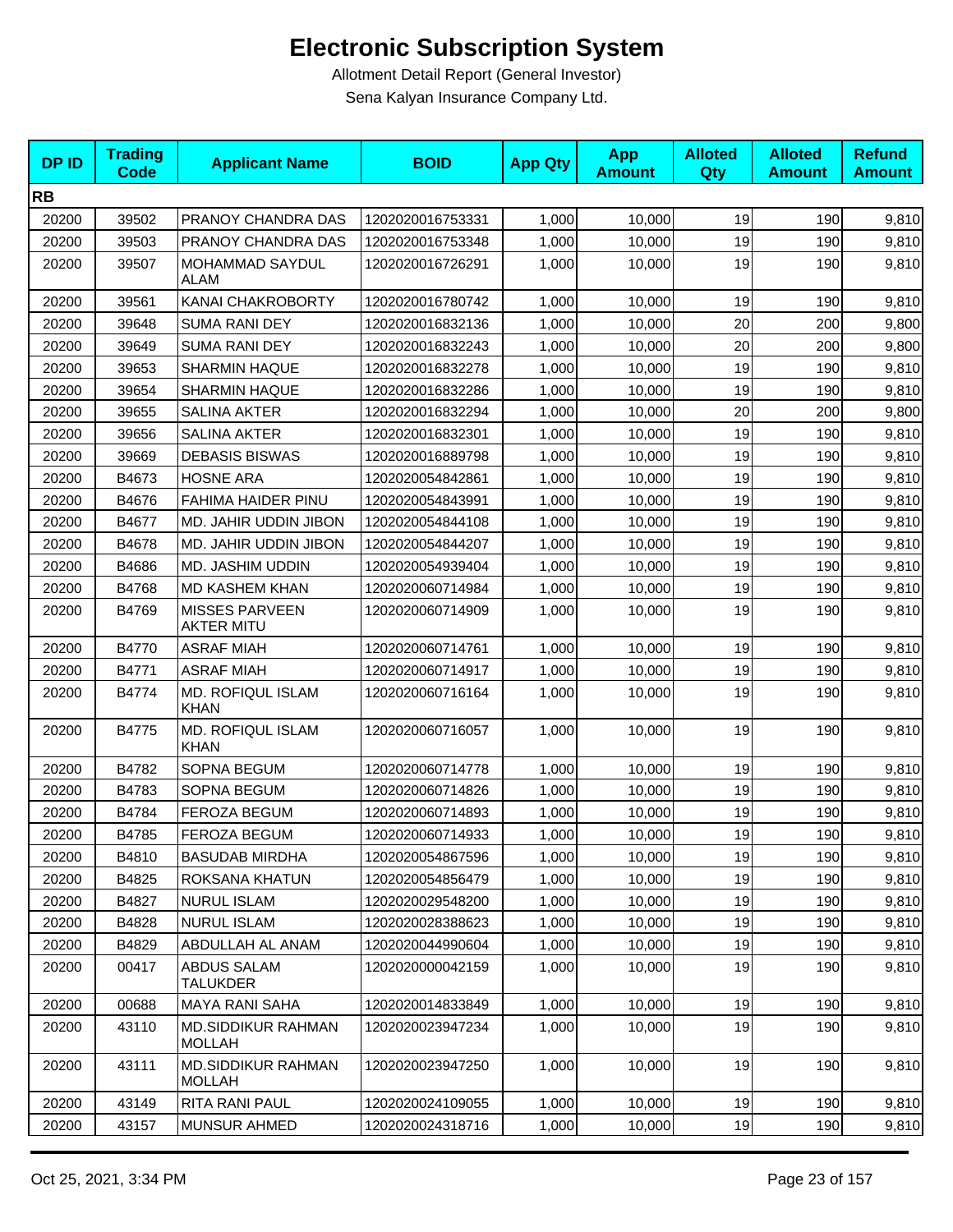| <b>DPID</b> | <b>Trading</b><br>Code | <b>Applicant Name</b>                        | <b>BOID</b>      | <b>App Qty</b> | <b>App</b><br><b>Amount</b> | <b>Alloted</b><br>Qty | <b>Alloted</b><br><b>Amount</b> | <b>Refund</b><br><b>Amount</b> |
|-------------|------------------------|----------------------------------------------|------------------|----------------|-----------------------------|-----------------------|---------------------------------|--------------------------------|
| <b>RB</b>   |                        |                                              |                  |                |                             |                       |                                 |                                |
| 20200       | 43158                  | <b>MUNSUR AHMED</b>                          | 1202020024318732 | 1,000          | 10,000                      | 19                    | 190                             | 9,810                          |
| 20200       | 43159                  | <b>MAHAFUZA AHMED</b>                        | 1202020024318724 | 1,000          | 10,000                      | 19                    | 190                             | 9,810                          |
| 20200       | 43199                  | <b>SUPRIYA BANIK</b>                         | 1202020024462280 | 1,000          | 10,000                      | 19                    | 190                             | 9,810                          |
| 20200       | 43243                  | <b>SYEDA KHAINOOR</b><br><b>AFROJ SHETHE</b> | 1202020024462363 | 1,000          | 10,000                      | 19                    | 190                             | 9,810                          |
| 20200       | 43244                  | RAZIA SULTANA LAKE                           | 1202020024462339 | 1,000          | 10,000                      | 19                    | 190                             | 9,810                          |
| 20200       | 43259                  | KAZI MOHAMMAD<br><b>HOSSAIN</b>              | 1202020024462381 | 1,000          | 10,000                      | 20                    | 200                             | 9,800                          |
| 20200       | 43264                  | <b>MR.KAZI ANOWARUL</b><br>AZIM(SOBUZ)       | 1202020024486647 | 1,000          | 10,000                      | 20                    | 200                             | 9,800                          |
| 20200       | 43288                  | MD.MIZANUR RAHMAN                            | 1202020024655051 | 1,000          | 10,000                      | 19                    | 190                             | 9,810                          |
| 20200       | 43289                  | MD.MIZANUR RAHMAN                            | 1202020024655035 | 1,000          | 10,000                      | 19                    | 190                             | 9,810                          |
| 20200       | 43335                  | MD.ABDUL BAREK<br><b>MOLLAH</b>              | 1202020024801576 | 1,000          | 10,000                      | 19                    | 190                             | 9,810                          |
| 20200       | 43339                  | <b>BISHAWJIT SAHA</b>                        | 1202020024885018 | 1,000          | 10,000                      | 19                    | 190                             | 9,810                          |
| 20200       | 43340                  | <b>MUNMUN SAHA</b>                           | 1202020024884883 | 1,000          | 10,000                      | 19                    | 190                             | 9,810                          |
| 20200       | 43343                  | RABINDRA NATH PAUL                           | 1202020025014066 | 1,000          | 10,000                      | 20                    | 200                             | 9,800                          |
| 20200       | 43379                  | MOHAMMED ABDUL JALIL                         | 1202020025358099 | 1,000          | 10,000                      | 19                    | 190                             | 9,810                          |
| 20200       | 43384                  | <b>HUSNA ARA</b>                             | 1202020025014023 | 1,000          | 10,000                      | 19                    | 190                             | 9,810                          |
| 20200       | 43400                  | <b>BANIBRATA</b><br><b>CHAKRABORTY</b>       | 1202020025152490 | 1,000          | 10,000                      | 19                    | 190                             | 9,810                          |
| 20200       | 43401                  | MD.AKTAR UZZAMAN                             | 1202020025127459 | 1,000          | 10,000                      | 19                    | 190                             | 9,810                          |
| 20200       | 43402                  | MD.AKTAR UZZAMAN                             | 1202020025127440 | 1,000          | 10,000                      | 19                    | 190                             | 9,810                          |
| 20200       | 43422                  | HAFIZA AKTER KHANOM                          | 1202020025152747 | 1,000          | 10,000                      | 19                    | 190                             | 9,810                          |
| 20200       | 43430                  | MD.SAEED HASAN                               | 1202020025175258 | 1,000          | 10,000                      | 19                    | 190                             | 9,810                          |
| 20200       | 43431                  | MUHAMMAD NAZIM<br><b>UDDIN</b>               | 1202020025175241 | 1,000          | 10,000                      | 19                    | 190                             | 9,810                          |
| 20200       | 43432                  | MUHAMMAD NAZIM<br><b>UDDIN</b>               | 1202020025175231 | 1,000          | 10,000                      | 19                    | 190                             | 9,810                          |
| 20200       | 60790                  | ROWSHANARA HOSSAIN<br><b>KHAN</b>            | 1202020026220709 | 1,000          | 10,000                      | 20                    | 200                             | 9,800                          |
| 20200       | 60791                  | ROWSHANARA HOSSAIN<br>KHAN                   | 1202020026220725 | 1,000          | 10,000                      | 20                    | 200                             | 9,800                          |
| 20200       | 60809                  | MD.MEHEDI HASSAN<br><b>AYUB</b>              | 1202020026343264 | 1,000          | 10,000                      | 19                    | 190                             | 9,810                          |
| 20200       | 60819                  | SHARMINOOR AKTER                             | 1202020026559729 | 1,000          | 10,000                      | 19                    | 190                             | 9,810                          |
| 20200       | 60827                  | ASHISH KUMAR BAIRAGI                         | 1202020026613488 | 1,000          | 10,000                      | 19                    | 190                             | 9,810                          |
| 20200       | 60830                  | <b>HASINA AKTHER</b>                         | 1202020026613536 | 1,000          | 10,000                      | 19                    | 190                             | 9,810                          |
| 20200       | 60835                  | MRS.SALEHA KHATUN                            | 1202020026694159 | 1,000          | 10,000                      | 19                    | 190                             | 9,810                          |
| 20200       | 60867                  | MD.KHAIRUL AZAD                              | 1202020027263548 | 1,000          | 10,000                      | 19                    | 190                             | 9,810                          |
| 20200       | 60868                  | MD.KHAIRUL AZAD                              | 1202020027263572 | 1,000          | 10,000                      | 19                    | 190                             | 9,810                          |
| 20200       | 39670                  | <b>DEBASIS BISWAS</b>                        | 1202020016889862 | 1,000          | 10,000                      | 19                    | 190                             | 9,810                          |
| 20200       | 39676                  | ANINDA SAHA                                  | 1202020016897076 | 1,000          | 10,000                      | 19                    | 190                             | 9,810                          |
| 20200       | 39690                  | <b>WAHIDUL ISLAM</b>                         | 1202020016868376 | 1,000          | 10,000                      | 19                    | 190                             | 9,810                          |
| 20200       | 39708                  | SABBIR RAHMAN SHUVO                          | 1202020016889910 | 1,000          | 10,000                      | 20                    | 200                             | 9,800                          |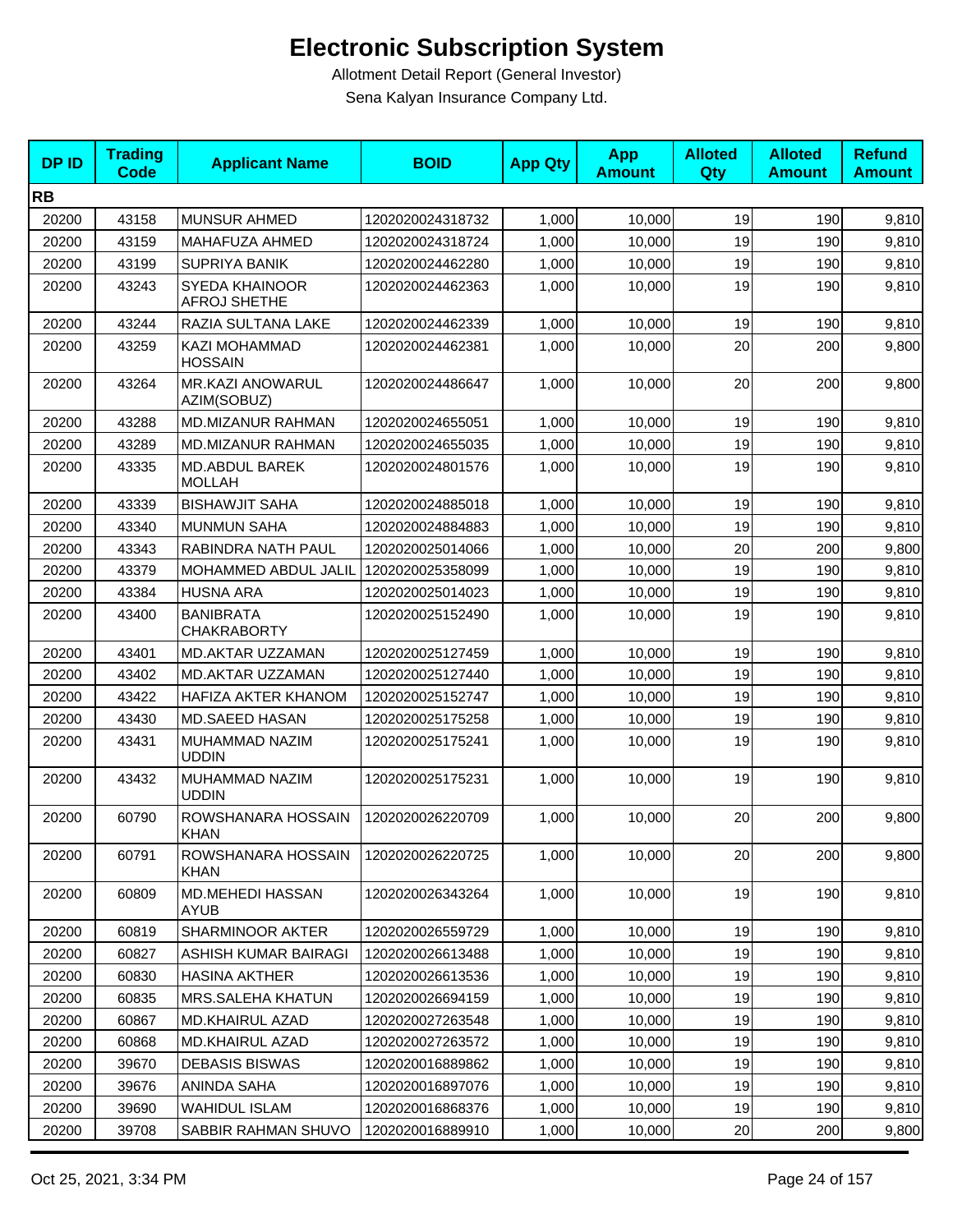| <b>DPID</b> | <b>Trading</b><br><b>Code</b> | <b>Applicant Name</b>                   | <b>BOID</b>      | <b>App Qty</b> | <b>App</b><br><b>Amount</b> | <b>Alloted</b><br>Qty | <b>Alloted</b><br><b>Amount</b> | <b>Refund</b><br><b>Amount</b> |
|-------------|-------------------------------|-----------------------------------------|------------------|----------------|-----------------------------|-----------------------|---------------------------------|--------------------------------|
| <b>RB</b>   |                               |                                         |                  |                |                             |                       |                                 |                                |
| 20200       | 39736                         | <b>GOUTAM KUMAR</b><br><b>JOADDER</b>   | 1202020016889870 | 1,000          | 10,000                      | 19                    | 190                             | 9,810                          |
| 20200       | 39783                         | <b>MILTON NICHOLAS</b><br><b>GOMES</b>  | 1202020017002228 | 1,000          | 10,000                      | 20                    | 200                             | 9,800                          |
| 20200       | 39784                         | <b>MILTON NICHOLAS</b><br><b>GOMES</b>  | 1202020017002211 | 1,000          | 10,000                      | 20                    | 200                             | 9,800                          |
| 20200       | 39809                         | <b>MRS.ASMA PARVIN</b>                  | 1202020016970346 | 1,000          | 10,000                      | 19                    | 190                             | 9,810                          |
| 20200       | 45561                         | PALLAB BHATTACHARJEE 1202020035588982   |                  | 1,000          | 10,000                      | 19                    | 190                             | 9,810                          |
| 20200       | 45582                         | <b>MISS AYSHA SIDDIKA</b>               | 1202020035866947 | 1,000          | 10,000                      | 19                    | 190                             | 9,810                          |
| 20200       | 45590                         | ALPANA RANI SARKER                      | 1202020035867041 | 1,000          | 10,000                      | 20                    | 200                             | 9,800                          |
| 20200       | 45591                         | <b>ANITA MONDOL</b>                     | 1202020035867058 | 1,000          | 10,000                      | 19                    | 190                             | 9,810                          |
| 20200       | 45592                         | PURNIMA MODAK                           | 1202020035867023 | 1,000          | 10,000                      | 20                    | 200                             | 9,800                          |
| 20200       | 45615                         | RINKO RANI DAS                          | 1202020036174256 | 1,000          | 10,000                      | 19                    | 190                             | 9,810                          |
| 20200       | 45627                         | <b>MST.BILKIS PARVIN</b>                | 1202020036393288 | 1,000          | 10,000                      | 19                    | 190                             | 9,810                          |
| 20200       | 45628                         | MST.RASHIDA YESMIN                      | 1202020036393261 | 1,000          | 10,000                      | 19                    | 190                             | 9,810                          |
| 20200       | 45629                         | <b>MST.BILKIS PARVIN</b>                | 1202020036393253 | 1,000          | 10,000                      | 19                    | 190                             | 9,810                          |
| 20200       | 45630                         | MST.RASHIDA YESMIN                      | 1202020036393237 | 1,000          | 10,000                      | 19                    | 190                             | 9,810                          |
| 20200       | 45632                         | SHEKH BORHAN UDDIN                      | 1202020036397179 | 1,000          | 10,000                      | 19                    | 190                             | 9,810                          |
| 20200       | 45633                         | SHEKH BORHAN UDDIN                      | 1202020036393296 | 1,000          | 10,000                      | 19                    | 190                             | 9,810                          |
| 20200       | 45642                         | JOYONTO MITHU GHOSH                     | 1202020036523591 | 1,000          | 10,000                      | 19                    | 190                             | 9,810                          |
| 20200       | 45654                         | <b>MD.HUMAYUN KABIR</b>                 | 1202020036722054 | 1,000          | 10,000                      | 19                    | 190                             | 9,810                          |
| 20200       | 45655                         | <b>MD.HUMAYUN KABIR</b>                 | 1202020036721994 | 1,000          | 10,000                      | 19                    | 190                             | 9,810                          |
| 20200       | 45658                         | MD. MILON                               | 1202020036886464 | 1,000          | 10,000                      | 19                    | 190                             | 9,810                          |
| 20200       | 45659                         | MD. MILON                               | 1202020036886456 | 1,000          | 10,000                      | 19                    | 190                             | 9,810                          |
| 20200       | 45662                         | MD.SADIQUR RAHMAN                       | 1202020036930207 | 1,000          | 10,000                      | 19                    | 190                             | 9,810                          |
| 20200       | 45663                         | ABUL FAIZ MD. HABIBUR<br><b>RAHMAN</b>  | 1202020036930215 | 1,000          | 10,000                      | 19                    | 190                             | 9,810                          |
| 20200       | 45675                         | SHAMIMA ALIM                            | 1202020037169518 | 1,000          | 10,000                      | 19                    | 190                             | 9,810                          |
| 20200       | 45676                         | MD. MONIRUZZAMAN                        | 1202020037169501 | 1,000          | 10,000                      | 19                    | 190                             | 9,810                          |
| 20200       | 30193                         | <b>BABUL CHANDRA SAHA</b>               | 1202020009591832 | 1,000          | 10,000                      | 20                    | 200                             | 9,800                          |
| 20200       | 30194                         | <b>IMTIAZ AHMED</b><br><b>CHOWDHURY</b> | 1202020009591824 | 1,000          | 10,000                      | 19                    | 190                             | 9,810                          |
| 20200       | 30195                         | <b>IMTIAZ AHMED</b><br><b>CHOWDHURY</b> | 1202020009591816 | 1,000          | 10,000                      | 19                    | 190                             | 9,810                          |
| 20200       | 30203                         | <b>HALIMA KHATUN</b>                    | 1202020009607193 | 1,000          | 10,000                      | 19                    | 190                             | 9,810                          |
| 20200       | 34747                         | <b>MD.SHAHADAT HOSSAIN</b>              | 1202020013005797 | 1,000          | 10,000                      | 19                    | 190                             | 9,810                          |
| 20200       | 34748                         | <b>MD.SHAHADAT HOSSAIN</b>              | 1202020013005845 | 1,000          | 10,000                      | 19                    | 190                             | 9,810                          |
| 20200       | 34749                         | <b>MD.SHAHIN HOWLADER</b>               | 1202020013005871 | 1,000          | 10,000                      | 19                    | 190                             | 9,810                          |
| 20200       | 34750                         | <b>MD.SHAHIN HOWLADER</b>               | 1202020013005901 | 1,000          | 10,000                      | 19                    | 190                             | 9,810                          |
| 20200       | 34807                         | MD.OBAIDUR RAHMAN                       | 1202020013067532 | 1,000          | 10,000                      | 19                    | 190                             | 9,810                          |
| 20200       | 34820                         | G.M.AZAD MOLLA                          | 1202020013185341 | 1,000          | 10,000                      | 19                    | 190                             | 9,810                          |
| 20200       | 34831                         | SANDA RANI DEY                          | 1202020013082831 | 1,000          | 10,000                      | 19                    | 190                             | 9,810                          |
| 20200       | 34842                         | <b>S.M SAHRIAR ARMAN</b>                | 1202020013103400 | 1,000          | 10,000                      | 19                    | 190                             | 9,810                          |
| 20200       | 34861                         | <b>LITON PAUL</b>                       | 1202020013164682 | 1,000          | 10,000                      | 19                    | 190                             | 9,810                          |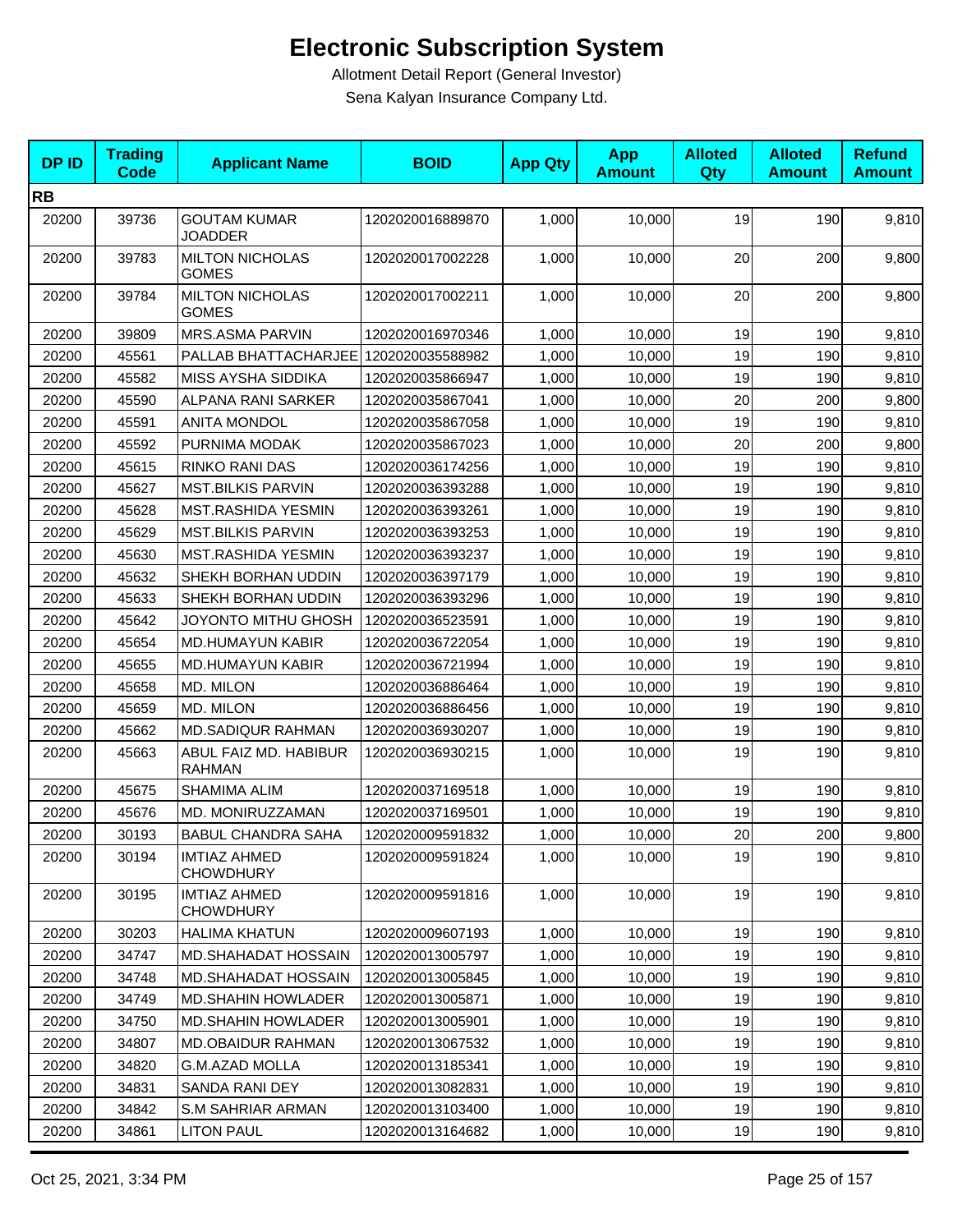| <b>DPID</b> | <b>Trading</b><br><b>Code</b> | <b>Applicant Name</b>                    | <b>BOID</b>      | <b>App Qty</b> | <b>App</b><br><b>Amount</b> | <b>Alloted</b><br>Qty | <b>Alloted</b><br><b>Amount</b> | <b>Refund</b><br><b>Amount</b> |
|-------------|-------------------------------|------------------------------------------|------------------|----------------|-----------------------------|-----------------------|---------------------------------|--------------------------------|
| <b>RB</b>   |                               |                                          |                  |                |                             |                       |                                 |                                |
| 20200       | 34862                         | <b>LITON PAUL</b>                        | 1202020013164690 | 1,000          | 10,000                      | 19                    | 190                             | 9,810                          |
| 20200       | 34881                         | <b>NASIMA BEGUM</b>                      | 1202020013176710 | 1,000          | 10,000                      | 19                    | 190                             | 9,810                          |
| 20200       | 34882                         | <b>MD.ANWAR HOSSAIN</b>                  | 1202020013207991 | 1,000          | 10,000                      | 19                    | 190                             | 9,810                          |
| 20200       | 34883                         | ROKSANA AKHTER IRIN                      | 1202020013176737 | 1,000          | 10,000                      | 19                    | 190                             | 9,810                          |
| 20200       | 34884                         | ROKSANA AKHTER IRIN                      | 1202020013208000 | 1,000          | 10,000                      | 19                    | 190                             | 9,810                          |
| 20200       | 34885                         | <b>MUKTHA AKHTER</b>                     | 1202020013176745 | 1,000          | 10,000                      | 19                    | 190                             | 9,810                          |
| 20200       | 34886                         | <b>MD.EMRAN HOSSAIN</b>                  | 1202020013176761 | 1,000          | 10,000                      | 19                    | 190                             | 9,810                          |
| 20200       | 34923                         | <b>MD.MONIRUL ISLAM</b><br><b>MIZAN</b>  | 1202020013270211 | 1,000          | 10,000                      | 20                    | 200                             | 9,800                          |
| 20200       | 35005                         | MRIDHA SULTAN-A-<br><b>TOYMUR</b>        | 1202020013210440 | 1,000          | 10,000                      | 19                    | 190                             | 9,810                          |
| 20200       | 35006                         | <b>MRIDHA SULTAN-A-</b><br><b>TOYMUR</b> | 1202020013210590 | 1,000          | 10,000                      | 19                    | 190                             | 9,810                          |
| 20200       | 35035                         | <b>MD.JAKIR HOSSAIN</b>                  | 1202020013346435 | 1,000          | 10,000                      | 19                    | 190                             | 9,810                          |
| 20200       | 35036                         | <b>MD.JAKIR HOSSAIN</b>                  | 1202020013346617 | 1,000          | 10,000                      | 19                    | 190                             | 9,810                          |
| 20200       | 35037                         | <b>DOLY AKHTER</b>                       | 1202020013347116 | 1,000          | 10,000                      | 19                    | 190                             | 9,810                          |
| 20200       | 41264                         | <b>MD.SHAMSUL BARI</b>                   | 1202020018958691 | 1,000          | 10,000                      | 19                    | 190                             | 9,810                          |
| 20200       | 41265                         | <b>MD.SHAMSUL BARI</b>                   | 1202020018958673 | 1,000          | 10,000                      | 20                    | 200                             | 9,800                          |
| 20200       | 60936                         | <b>KIRON CHANDRA PAL</b>                 | 1202020028459373 | 1,000          | 10,000                      | 19                    | 190                             | 9,810                          |
| 20200       | 60937                         | <b>KIRON CHANDRA PAL</b>                 | 1202020028459381 | 1,000          | 10,000                      | 19                    | 190                             | 9,810                          |
| 20200       | 60939                         | <b>MAYA RANI PAL</b>                     | 1202020028459421 | 1,000          | 10,000                      | 20                    | 200                             | 9,800                          |
| 20200       | 60949                         | MOHAMMED JEWEL MIAH                      | 1202020028725810 | 1,000          | 10,000                      | 19                    | 190                             | 9,810                          |
| 20200       | 60976                         | <b>BOSHU PAUL</b>                        | 1202020029349085 | 1,000          | 10,000                      | 19                    | 190                             | 9,810                          |
| 20200       | 60977                         | <b>BOSHU PAUL</b>                        | 1202020029349077 | 1,000          | 10,000                      | 19                    | 190                             | 9,810                          |
| 20200       | 66029                         | MOHAMMAD TIJUL ISLAM                     | 1202020024801525 | 1,000          | 10,000                      | 19                    | 190                             | 9,810                          |
| 20200       | 66049                         | KHADIJA TAHERA                           | 1202020024801211 | 1,000          | 10,000                      | 20                    | 200                             | 9,800                          |
| 20200       | 66050                         | KHADIJA TAHERA                           | 1202020024801244 | 1,000          | 10,000                      | 20                    | 200                             | 9,800                          |
| 20200       | 66051                         | <b>SHANKAR SAHA</b>                      | 1202020024801171 | 1,000          | 10,000                      | 20                    | 200                             | 9,800                          |
| 20200       | 66052                         | <b>SHANKAR SAHA</b>                      | 1202020024801188 | 1,000          | 10,000                      | 19                    | 190                             | 9,810                          |
| 20200       | 66068                         | RIPON KUMAR SAHA                         | 1202020025004042 | 1,000          | 10,000                      | 19                    | 190                             | 9,810                          |
| 20200       | 66069                         | <b>RIPON KUMAR SAHA</b>                  | 1202020025004050 | 1,000          | 10,000                      | 19                    | 190                             | 9,810                          |
| 20200       | 66076                         | TAPAN KUMAR SAHA                         | 1202020025027498 | 1,000          | 10,000                      | 19                    | 190                             | 9,810                          |
| 20200       | 66100                         | RONY KUMAR SAHA                          | 1202020025200207 | 1,000          | 10,000                      | 19                    | 190                             | 9,810                          |
| 20200       | 66102                         | <b>ASIA BEGUM</b>                        | 1202020025218200 | 1,000          | 10,000                      | 19                    | 190                             | 9,810                          |
| 20200       | 66103                         | <b>JOLEKA BEGUM</b>                      | 1202020025218227 | 1,000          | 10,000                      | 19                    | 190                             | 9,810                          |
| 20200       | 66104                         | <b>JOLEKA BEGUM</b>                      | 1202020025218219 | 1,000          | 10,000                      | 20                    | 200                             | 9,800                          |
| 20200       | 66122                         | <b>MONORANJAN PODDER</b>                 | 1202020025277001 | 1.000          | 10,000                      | 20                    | 200                             | 9,800                          |
| 20200       | 66123                         | <b>MONORANJAN PODDER</b>                 | 1202020025277095 | 1,000          | 10,000                      | 20                    | 200                             | 9,800                          |
| 20200       | 41861                         | ROKSANA KABIR                            | 1202020019948113 | 1,000          | 10,000                      | 19                    | 190                             | 9,810                          |
| 20200       | 41872                         | ABU NAIM MUHAMMAD<br>NAZMUL BARI         | 1202020019961231 | 1,000          | 10,000                      | 20                    | 200                             | 9,800                          |
| 20200       | 41875                         | MD.SHAJAHAN MAL                          | 1202020019981434 | 1,000          | 10,000                      | 19                    | 190                             | 9,810                          |
| 20200       | 41909                         | MD.HAFIZ                                 | 1202020020084771 | 1,000          | 10,000                      | 19                    | 190                             | 9,810                          |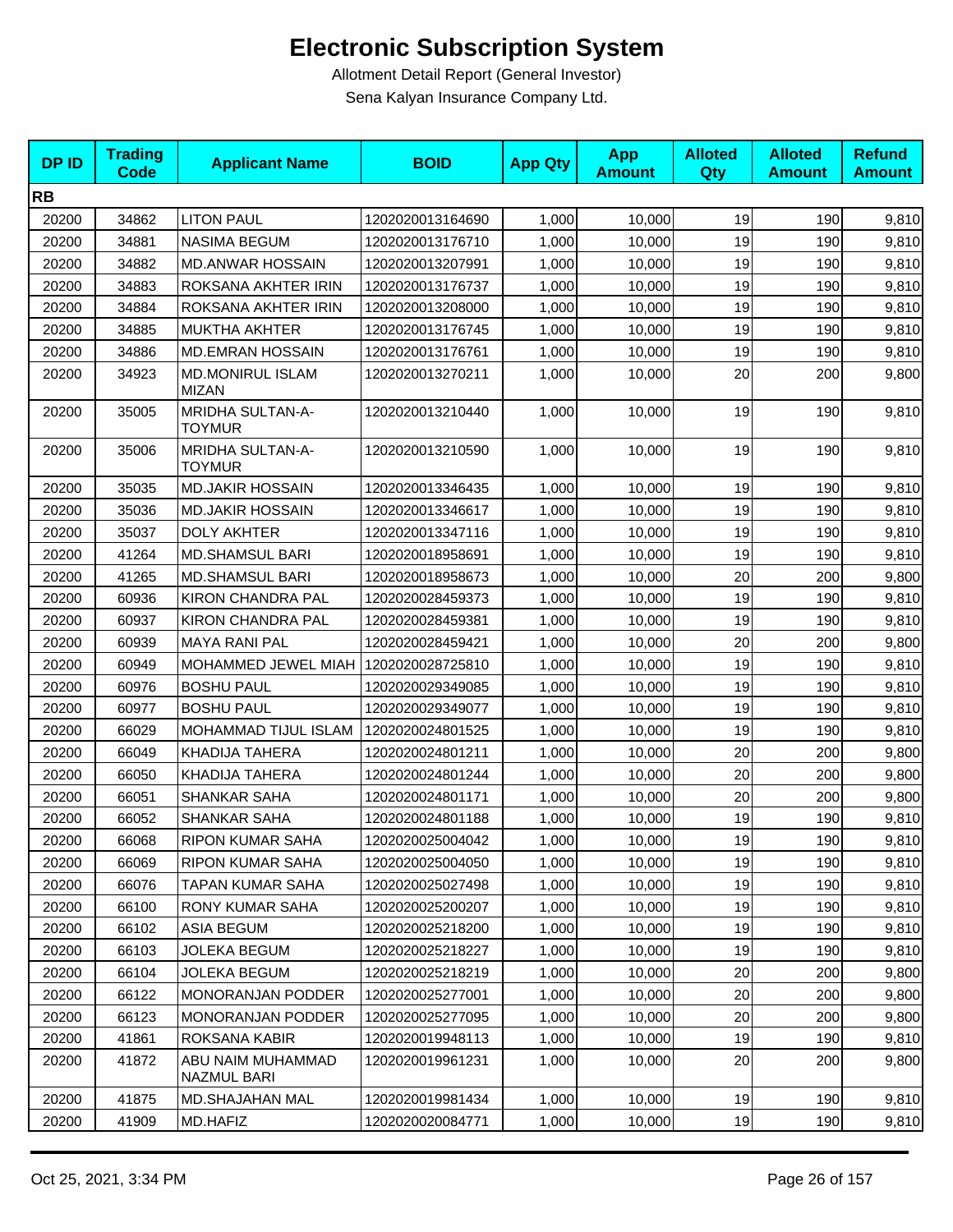| <b>DPID</b> | <b>Trading</b><br><b>Code</b> | <b>Applicant Name</b>                     | <b>BOID</b>      | <b>App Qty</b> | <b>App</b><br><b>Amount</b> | <b>Alloted</b><br>Qty | <b>Alloted</b><br><b>Amount</b> | <b>Refund</b><br><b>Amount</b> |
|-------------|-------------------------------|-------------------------------------------|------------------|----------------|-----------------------------|-----------------------|---------------------------------|--------------------------------|
| <b>RB</b>   |                               |                                           |                  |                |                             |                       |                                 |                                |
| 20200       | 41911                         | MD.HAFIZ                                  | 1202020020084788 | 1,000          | 10,000                      | 19                    | 190                             | 9,810                          |
| 20200       | 41916                         | <b>BABUL CHANDRA DAS</b>                  | 1202020020060281 | 1,000          | 10,000                      | 19                    | 190                             | 9,810                          |
| 20200       | 41917                         | <b>BABUL CHANDRA DAS</b>                  | 1202020020060271 | 1,000          | 10,000                      | 20                    | 200                             | 9,800                          |
| 20200       | 41938                         | <b>MD.ABDUR RAHMAN</b>                    | 1202020020139986 | 1,000          | 10,000                      | 19                    | 190                             | 9,810                          |
| 20200       | 41939                         | MD.KAMAL                                  | 1202020020139978 | 1,000          | 10,000                      | 19                    | 190                             | 9,810                          |
| 20200       | 41940                         | <b>BABUL KHAN</b>                         | 1202020020139961 | 1,000          | 10,000                      | 19                    | 190                             | 9,810                          |
| 20200       | 41941                         | MD.RAMZAN                                 | 1202020020137995 | 1,000          | 10,000                      | 20                    | 200                             | 9,800                          |
| 20200       | 41944                         | <b>MOSSAMAT SHAHINA</b><br><b>BEGUM</b>   | 1202020020137960 | 1,000          | 10,000                      | 19                    | 190                             | 9,810                          |
| 20200       | 41947                         | <b>MONIR HOSSAIN BHUIYA</b>               | 1202020020137944 | 1,000          | 10,000                      | 19                    | 190                             | 9,810                          |
| 20200       | 41968                         | MOHAMMAD MATIUL<br><b>ISLAM</b>           | 1202020020160845 | 1,000          | 10,000                      | 19                    | 190                             | 9,810                          |
| 20200       | 41989                         | BIREN CHANDRA HALDER 1202020020183399     |                  | 1,000          | 10,000                      | 19                    | 190                             | 9,810                          |
| 20200       | 41990                         | BIREN CHANDRA HALDER 1202020020183380     |                  | 1,000          | 10,000                      | 20                    | 200                             | 9,800                          |
| 20200       | 42004                         | SAYED NAJMUL HAQUE                        | 1202020020199433 | 1,000          | 10,000                      | 19                    | 190                             | 9,810                          |
| 20200       | 42009                         | <b>NOOR HOSSAIN</b>                       | 1202020020212156 | 1,000          | 10,000                      | 19                    | 190                             | 9,810                          |
| 20200       | 42010                         | <b>FEROZA BEGUM</b>                       | 1202020020212172 | 1,000          | 10,000                      | 19                    | 190                             | 9,810                          |
| 20200       | 42013                         | <b>GOBINDA CHANDRA</b><br><b>KARMAKER</b> | 1202020020242249 | 1,000          | 10,000                      | 19                    | 190                             | 9,810                          |
| 20200       | 42038                         | LAKI RANI DAS                             | 1202020020266431 | 1,000          | 10,000                      | 19                    | 190                             | 9,810                          |
| 20200       | 42100                         | <b>BEBY KHANOM</b>                        | 1202020020394066 | 1,000          | 10,000                      | 19                    | 190                             | 9,810                          |
| 20200       | 42104                         | <b>SALMA CHOWDHURY</b>                    | 1202020020407598 | 1,000          | 10,000                      | 19                    | 190                             | 9,810                          |
| 20200       | 42109                         | S.M FARHAD HOSSAIN                        | 1202020020440635 | 1,000          | 10,000                      | 19                    | 190                             | 9,810                          |
| 20200       | 42110                         | S.M FARHAD HOSSAIN                        | 1202020020440627 | 1,000          | 10,000                      | 19                    | 190                             | 9,810                          |
| 20200       | 42114                         | SOURAV ROY                                | 1202020020481077 | 1,000          | 10,000                      | 20                    | 200                             | 9,800                          |
| 20200       | 42115                         | <b>MD.NURUL ISLAM</b>                     | 1202020020482336 | 1,000          | 10,000                      | 19                    | 190                             | 9,810                          |
| 20200       | 42116                         | <b>MD.NURUL ISLAM</b>                     | 1202020020482328 | 1,000          | 10,000                      | 19                    | 190                             | 9,810                          |
| 20200       | 42117                         | CHANDRA SEKHAR PAUL                       | 1202020020482311 | 1,000          | 10,000                      | 19                    | 190                             | 9,810                          |
| 20200       | 60063                         | SADHAN CHANDRA SAHA                       | 1202020018496327 | 1,000          | 10,000                      | 19                    | 190                             | 9,810                          |
| 20200       | 60064                         | SUMITA SAHA                               | 1202020018496335 | 1,000          | 10,000                      | 19                    | 190                             | 9,810                          |
| 20200       | 60065                         | LIPIKA RANI SAHA                          | 1202020018496351 | 1,000          | 10,000                      | 19                    | 190                             | 9,810                          |
| 20200       | 60069                         | <b>FARIA HOSSAIN KOLE</b>                 | 1202020018515625 | 1,000          | 10,000                      | 19                    | 190                             | 9,810                          |
| 20200       | 60076                         | SAIFUL ISLAM                              | 1202020018550375 | 1,000          | 10,000                      | 20                    | 200                             | 9,800                          |
| 20200       | 60089                         | <b>SUPARTHO HALDER</b>                    | 1202020018584241 | 1,000          | 10,000                      | 19                    | 190                             | 9,810                          |
| 20200       | 60092                         | <b>MD.MASUD RANA</b>                      | 1202020018628994 | 1,000          | 10,000                      | 19                    | 190                             | 9,810                          |
| 20200       | 60102                         | KRISHNO KANTO SARKER 1202020018629102     |                  | 1,000          | 10,000                      | 19                    | 190                             | 9,810                          |
| 20200       | 60103                         | KRISHNO KANTO SARKER 1202020018629110     |                  | 1,000          | 10,000                      | 19                    | 190                             | 9,810                          |
| 20200       | 41268                         | <b>MD. RAFIQUL ISLAM</b>                  | 1202020018865515 | 1,000          | 10,000                      | 20                    | 200                             | 9,800                          |
| 20200       | 41298                         | SHAMOL KUMAR BASAK                        | 1202020018875986 | 1,000          | 10,000                      | 19                    | 190                             | 9,810                          |
| 20200       | 41299                         | <b>SHAMOL KUMAR BASAK</b>                 | 1202020018875994 | 1,000          | 10,000                      | 19                    | 190                             | 9,810                          |
| 20200       | 41300                         | LOKENATH BASAK                            | 1202020018876003 | 1,000          | 10,000                      | 19                    | 190                             | 9,810                          |
| 20200       | 41301                         | TARUN KUMAR BASAK                         | 1202020018876011 | 1,000          | 10,000                      | 19                    | 190                             | 9,810                          |
| 20200       | 41326                         | <b>MRS.RATNA ROY</b>                      | 1202020019007871 | 1,000          | 10,000                      | 19                    | 190                             | 9,810                          |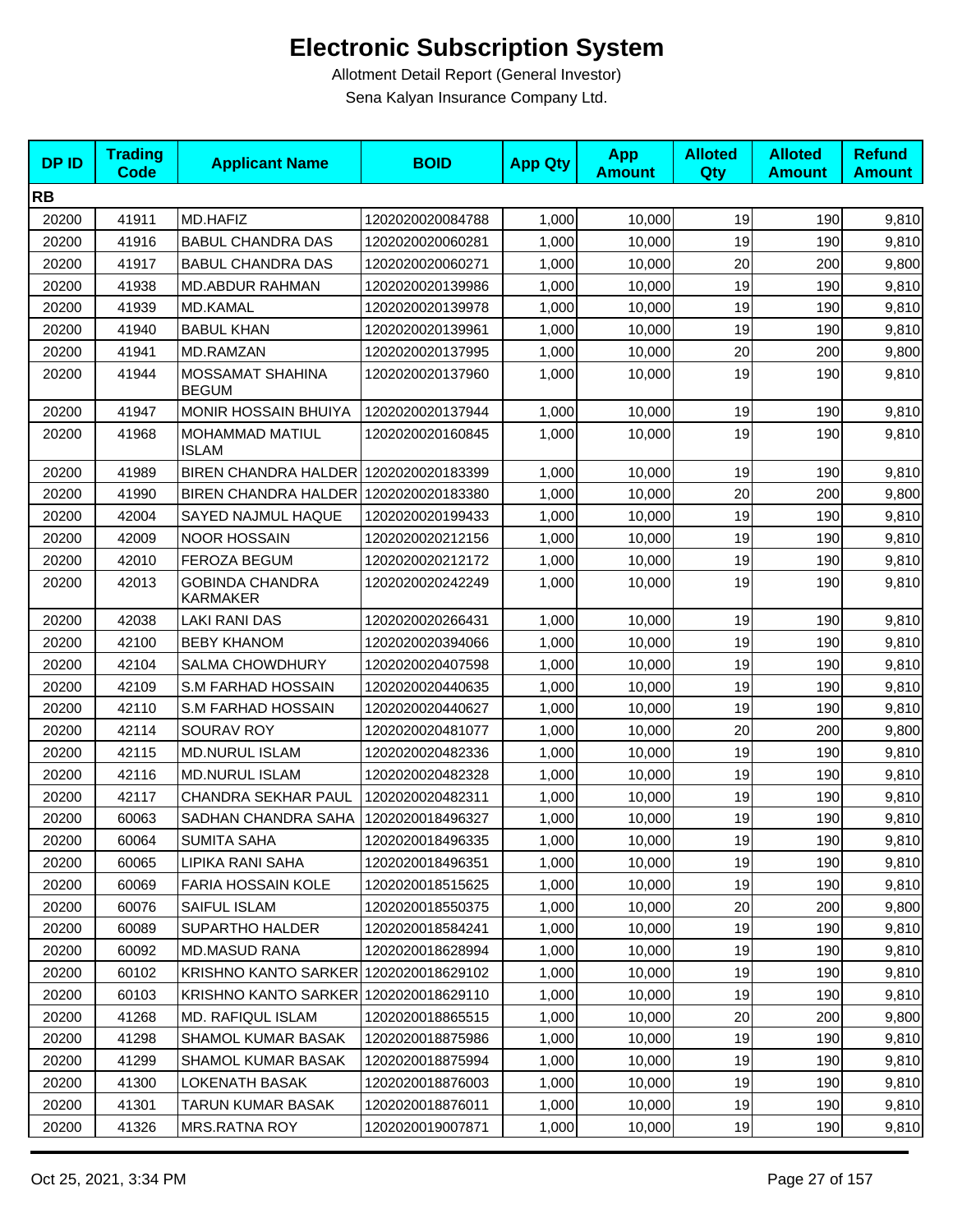| <b>DPID</b> | <b>Trading</b><br><b>Code</b> | <b>Applicant Name</b>                     | <b>BOID</b>      | <b>App Qty</b> | <b>App</b><br><b>Amount</b> | <b>Alloted</b><br>Qty | <b>Alloted</b><br><b>Amount</b> | <b>Refund</b><br><b>Amount</b> |
|-------------|-------------------------------|-------------------------------------------|------------------|----------------|-----------------------------|-----------------------|---------------------------------|--------------------------------|
| <b>RB</b>   |                               |                                           |                  |                |                             |                       |                                 |                                |
| 20200       | 41327                         | <b>MRS.RATNA ROY</b>                      | 1202020019007861 | 1,000          | 10,000                      | 19                    | 190                             | 9,810                          |
| 20200       | 41345                         | <b>MD.KHOKAN MIAH</b>                     | 1202020018954137 | 1,000          | 10,000                      | 19                    | 190                             | 9,810                          |
| 20200       | 41348                         | <b>MD.KHOKAN MIAH</b>                     | 1202020018954228 | 1,000          | 10,000                      | 19                    | 190                             | 9,810                          |
| 20200       | 41354                         | PRAYSH BASAK                              | 1202020018966414 | 1,000          | 10,000                      | 19                    | 190                             | 9,810                          |
| 20200       | 41364                         | <b>MANASH KUMAR DAS</b>                   | 1202020018961066 | 1,000          | 10,000                      | 19                    | 190                             | 9,810                          |
| 20200       | 41373                         | <b>MD.ABDUL BAREK</b><br><b>MOLLAH</b>    | 1202020018999302 | 1,000          | 10,000                      | 19                    | 190                             | 9,810                          |
| 20200       | 41388                         | <b>AJIT KUMAR BASAK</b>                   | 1202020019048089 | 1,000          | 10,000                      | 19                    | 190                             | 9,810                          |
| 20200       | 41389                         | AJIT KUMAR BASAK                          | 1202020019048097 | 1,000          | 10,000                      | 19                    | 190                             | 9,810                          |
| 20200       | 41400                         | <b>MIRA SINGH</b>                         | 1202020018928505 | 1,000          | 10,000                      | 19                    | 190                             | 9,810                          |
| 20200       | 41401                         | <b>MIRA SINGH</b>                         | 1202020018928620 | 1,000          | 10,000                      | 19                    | 190                             | 9,810                          |
| 20200       | 41407                         | <b>MD.AMIR HOSSAIN</b>                    | 1202020019091728 | 1,000          | 10,000                      | 19                    | 190                             | 9,810                          |
| 20200       | 41432                         | <b>MD.KAJAL HOWLADER</b>                  | 1202020019137693 | 1,000          | 10,000                      | 19                    | 190                             | 9,810                          |
| 20200       | 41433                         | KAJAL HOWLADER                            | 1202020019137709 | 1,000          | 10,000                      | 19                    | 190                             | 9,810                          |
| 20200       | 41459                         | ANIL CHANDRA BANIK                        | 1202020019211090 | 1,000          | 10,000                      | 19                    | 190                             | 9,810                          |
| 20200       | 41497                         | <b>MD.TIPU SULTAN</b>                     | 1202020019331221 | 1,000          | 10,000                      | 19                    | 190                             | 9,810                          |
| 20200       | 41504                         | PARUL RANI SAHA                           | 1202020019331072 | 1,000          | 10,000                      | 19                    | 190                             | 9,810                          |
| 20200       | 41505                         | PARUL RANI SAHA                           | 1202020019331112 | 1,000          | 10,000                      | 19                    | 190                             | 9,810                          |
| 20200       | 41506                         | <b>MD.TIPU SULTAN</b>                     | 1202020019331147 | 1,000          | 10,000                      | 19                    | 190                             | 9,810                          |
| 20200       | 41559                         | DEBANSHU<br><b>CHAKROBORTI</b>            | 1202020019382661 | 1,000          | 10,000                      | 19                    | 190                             | 9,810                          |
| 20200       | 41561                         | ANJANA RANI BASAK                         | 1202020019382303 | 1,000          | 10,000                      | 19                    | 190                             | 9,810                          |
| 20200       | 41562                         | ANJANA RANI BASAK                         | 1202020019382298 | 1,000          | 10,000                      | 20                    | 200                             | 9,800                          |
| 20200       | 41563                         | SAMVU NATH PAUL                           | 1202020019418180 | 1,000          | 10,000                      | 19                    | 190                             | 9,810                          |
| 20200       | 41564                         | SAMVUNATH PAUL                            | 1202020019418199 | 1,000          | 10,000                      | 19                    | 190                             | 9,810                          |
| 20200       | 41565                         | <b>MST.BEAUTI KHATUN</b>                  | 1202020019418204 | 1,000          | 10,000                      | 20                    | 200                             | 9,800                          |
| 20200       | 41566                         | MRS.KANAN BALA ROY                        | 1202020019399163 | 1,000          | 10,000                      | 20                    | 200                             | 9,800                          |
| 20200       | 41568                         | <b>MR.NITYA RANJAN ROY</b>                | 1202020019399181 | 1,000          | 10,000                      | 19                    | 190                             | 9,810                          |
| 20200       | 41570                         | <b>MRS.DIPTI RANI</b><br><b>HAOWLADER</b> | 1202020019399203 | 1,000          | 10,000                      | 19                    | 190                             | 9,810                          |
| 20200       | 41581                         | NAMITA RANI DEY                           | 1202020019466948 | 1,000          | 10,000                      | 19                    | 190                             | 9,810                          |
| 20200       | 41582                         | NAMITA RANI DEY                           | 1202020019466931 | 1,000          | 10,000                      | 19                    | 190                             | 9,810                          |
| 20200       | 41583                         | NIPA RANI DEY                             | 1202020019466964 | 1,000          | 10,000                      | 19                    | 190                             | 9,810                          |
| 20200       | 41584                         | NIPA RANI DEY                             | 1202020019466921 | 1,000          | 10,000                      | 19                    | 190                             | 9,810                          |
| 20200       | 55020                         | MD.ABUL HOSSAIN                           | 1202020018914708 | 1,000          | 10,000                      | 19                    | 190                             | 9,810                          |
| 20200       | 55021                         | <b>MD.ABUL HOSSAIN</b>                    | 1202020018914732 | 1,000          | 10,000                      | 20                    | 200                             | 9,800                          |
| 20200       | 55040                         | MAHMUDUR RAHMAN                           | 1202020019165728 | 1,000          | 10,000                      | 19                    | 190                             | 9,810                          |
| 20200       | 55047                         | <b>MD.KAMAL</b>                           | 1202020019468484 | 1,000          | 10,000                      | 19                    | 190                             | 9,810                          |
| 20200       | 55048                         | <b>MD.KAMAL</b>                           | 1202020019468476 | 1,000          | 10,000                      | 19                    | 190                             | 9,810                          |
| 20200       | 55051                         | KHORSHED ALOM                             | 1202020019468441 | 1,000          | 10,000                      | 19                    | 190                             | 9,810                          |
| 20200       | 55052                         | KHORSHED ALOM                             | 1202020019468433 | 1,000          | 10,000                      | 19                    | 190                             | 9,810                          |
| 20200       | 55053                         | <b>BILLAL HOSSAIN</b>                     | 1202020019468425 | 1,000          | 10,000                      | 19                    | 190                             | 9,810                          |
| 20200       | 55054                         | <b>BILLAL HOSSAIN</b>                     | 1202020019468417 | 1,000          | 10,000                      | 20                    | 200                             | 9,800                          |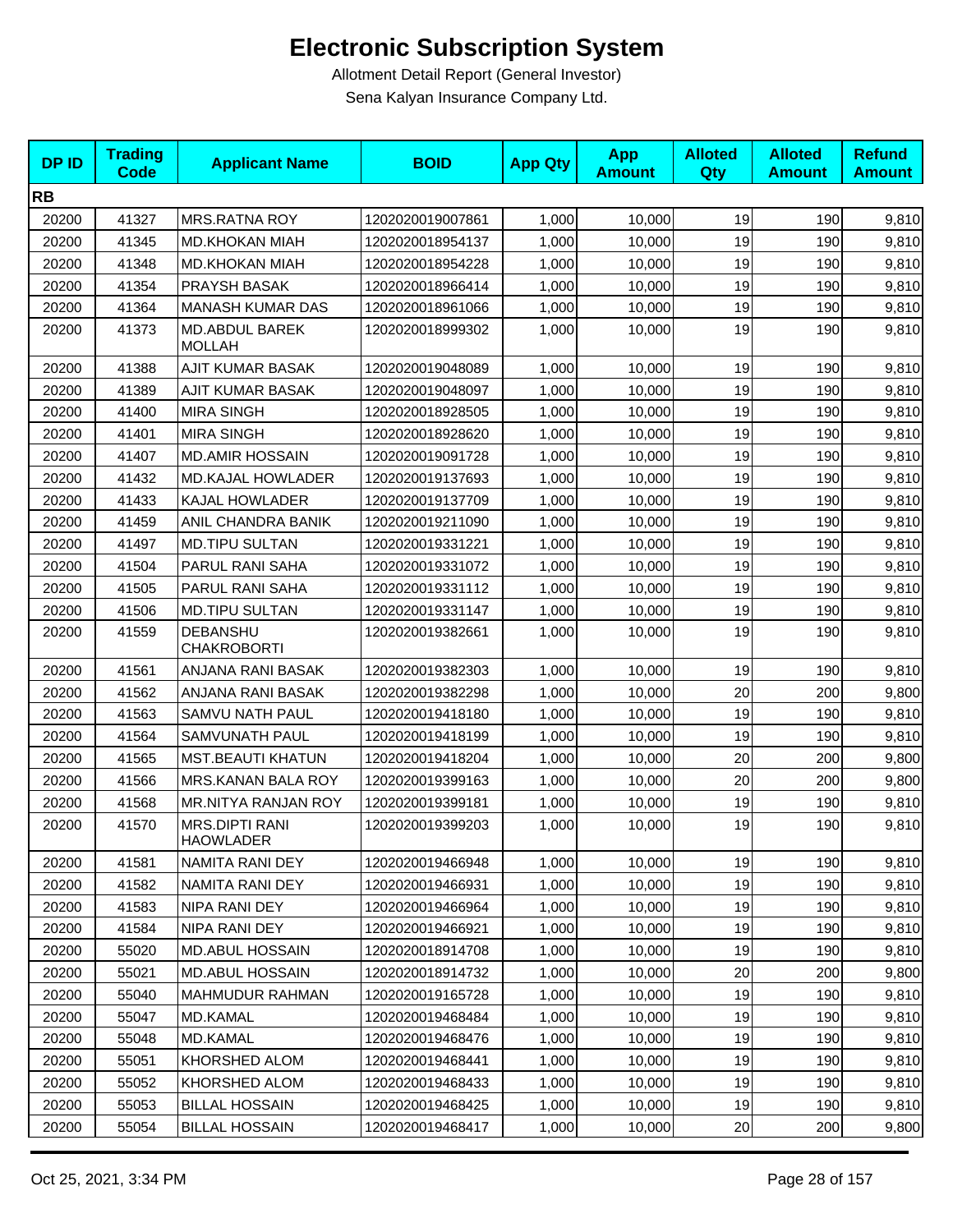| <b>DPID</b> | <b>Trading</b><br><b>Code</b> | <b>Applicant Name</b>                      | <b>BOID</b>      | <b>App Qty</b> | <b>App</b><br><b>Amount</b> | <b>Alloted</b><br>Qty | <b>Alloted</b><br><b>Amount</b> | <b>Refund</b><br><b>Amount</b> |
|-------------|-------------------------------|--------------------------------------------|------------------|----------------|-----------------------------|-----------------------|---------------------------------|--------------------------------|
| <b>RB</b>   |                               |                                            |                  |                |                             |                       |                                 |                                |
| 20200       | 55055                         | ALI AZGAR                                  | 1202020019468393 | 1,000          | 10,000                      | 19                    | 190                             | 9,810                          |
| 20200       | 55057                         | <b>MUHAMMAD</b><br><b>ASHANULLAH BAHAR</b> | 1202020019467016 | 1,000          | 10,000                      | 19                    | 190                             | 9,810                          |
| 20200       | 55058                         | SALEHA AKHTER                              | 1202020019467008 | 1,000          | 10,000                      | 19                    | 190                             | 9,810                          |
| 20200       | 55061                         | TANVIR AHMED                               | 1202020019579701 | 1,000          | 10,000                      | 20                    | 200                             | 9,800                          |
| 20200       | 55062                         | TANVIR AHMED                               | 1202020019579711 | 1,000          | 10,000                      | 19                    | 190                             | 9,810                          |
| 20200       | 55066                         | MOHAMMAD ABDUL<br>AHAD                     | 1202020021051495 | 1,000          | 10,000                      | 19                    | 190                             | 9,810                          |
| 20200       | 55128                         | PURABI CHAKRABORTY                         | 1202020025430942 | 1,000          | 10,000                      | 19                    | 190                             | 9,810                          |
| 20200       | 55141                         | MD.SHAJIBUL HOSSAIN                        | 1202020027045231 | 1,000          | 10,000                      | 19                    | 190                             | 9,810                          |
| 20200       | 55142                         | MD.SHA ALAM                                | 1202020027137872 | 1,000          | 10,000                      | 20                    | 200                             | 9,800                          |
| 20200       | 55143                         | MD.SHA ALAM                                | 1202020027137864 | 1,000          | 10,000                      | 19                    | 190                             | 9,810                          |
| 20200       | 55145                         | MD.NAZRUL ISLAM                            | 1202020027392268 | 1,000          | 10,000                      | 19                    | 190                             | 9,810                          |
| 20200       | 55146                         | MISS FARJANA PARVIN                        | 1202020027380435 | 1,000          | 10,000                      | 19                    | 190                             | 9,810                          |
| 20200       | 60109                         | SADHAN CHANDRA SAHA                        | 1202020018629171 | 1,000          | 10,000                      | 20                    | 200                             | 9,800                          |
| 20200       | 60110                         | <b>GOPAL CHANDRA SAHA</b>                  | 1202020018629188 | 1,000          | 10,000                      | 19                    | 190                             | 9,810                          |
| 20200       | 60114                         | KAMALESH PAUL                              | 1202020018673261 | 1,000          | 10,000                      | 19                    | 190                             | 9,810                          |
| 20200       | 60115                         | KAMALESH PAUL                              | 1202020018673286 | 1,000          | 10,000                      | 19                    | 190                             | 9,810                          |
| 20200       | 60128                         | SM.MAHMUDUL HASAN                          | 1202020018743138 | 1,000          | 10,000                      | 19                    | 190                             | 9,810                          |
| 20200       | 60129                         | SM.MAHMUDUL HASAN                          | 1202020018743146 | 1,000          | 10,000                      | 19                    | 190                             | 9,810                          |
| 20200       | 60256                         | SAJIB CHANDRA DAS                          | 1202020019331211 | 1,000          | 10,000                      | 19                    | 190                             | 9,810                          |
| 20200       | 60257                         | SAJIB CHANDRA DAS                          | 1202020019331099 | 1,000          | 10,000                      | 19                    | 190                             | 9,810                          |
| 20200       | 60318                         | <b>TANIA SULTANA</b>                       | 1202020019911492 | 1,000          | 10,000                      | 19                    | 190                             | 9,810                          |
| 20200       | 60319                         | TANIA SULTANA                              | 1202020019911508 | 1,000          | 10,000                      | 19                    | 190                             | 9,810                          |
| 20200       | 60321                         | DEBASIS BASAK                              | 1202020019924401 | 1,000          | 10,000                      | 19                    | 190                             | 9,810                          |
| 20200       | 60367                         | <b>MD.RASEL SHAIK</b>                      | 1202020020883608 | 1,000          | 10,000                      | 19                    | 190                             | 9,810                          |
| 20200       | 60370                         | MRS.ASMA-UL-<br>HUSNA(MITU)                | 1202020020883592 | 1,000          | 10,000                      | 19                    | 190                             | 9,810                          |
| 20200       | 60371                         | MRS.ASMA-UL-<br>HUSNA(MITU)                | 1202020020883576 | 1,000          | 10,000                      | 19                    | 190                             | 9,810                          |
| 20200       | 60398                         | <b>BIJON KUMAR SAHA</b>                    | 1202020021345221 | 1,000          | 10,000                      | 19                    | 190                             | 9,810                          |
| 20200       | 60408                         | <b>BIJOY SHEN PAL</b>                      | 1202020021523308 | 1,000          | 10,000                      | 19                    | 190                             | 9,810                          |
| 20200       | 55200                         | <b>HOSNE ARA</b>                           | 1202020032957075 | 1,000          | 10,000                      | 20                    | 200                             | 9,800                          |
| 20200       | 55201                         | <b>HOSNE ARA</b>                           | 1202020032957083 | 1,000          | 10.000                      | 19                    | 190                             | 9,810                          |
| 20200       | 55203                         | NAZMI ARA KHAN                             | 1202020034248327 | 1,000          | 10,000                      | 20                    | 200                             | 9,800                          |
| 20200       | 55204                         | MAHMUDUR RAHMAN                            | 1202020034248343 | 1,000          | 10,000                      | 19                    | 190                             | 9,810                          |
| 20200       | 55205                         | NAZMI ARA KHAN                             | 1202020034248361 | 1,000          | 10,000                      | 19                    | 190                             | 9,810                          |
| 20200       | 60010                         | <b>MD.ALAMGIR HOSSAIN</b>                  | 1202020018161835 | 1,000          | 10,000                      | 19                    | 190                             | 9,810                          |
| 20200       | 60015                         | <b>NADIR UDDIN</b>                         | 1202020018169526 | 1,000          | 10,000                      | 20                    | 200                             | 9,800                          |
| 20200       | 60026                         | <b>KANON PAUL</b>                          | 1202020018244763 | 1,000          | 10,000                      | 19                    | 190                             | 9,810                          |
| 20200       | 60046                         | <b>KANON PAUL</b>                          | 1202020018440315 | 1,000          | 10,000                      | 19                    | 190                             | 9,810                          |
| 20200       | 30666                         | MD.WALI ULLAH                              | 1202020009928763 | 1,000          | 10,000                      | 19                    | 190                             | 9,810                          |
| 20200       | 30766                         | SHEIKH HABIBUR<br><b>RAHMAN</b>            | 1202020010248676 | 1,000          | 10,000                      | 19                    | 190                             | 9,810                          |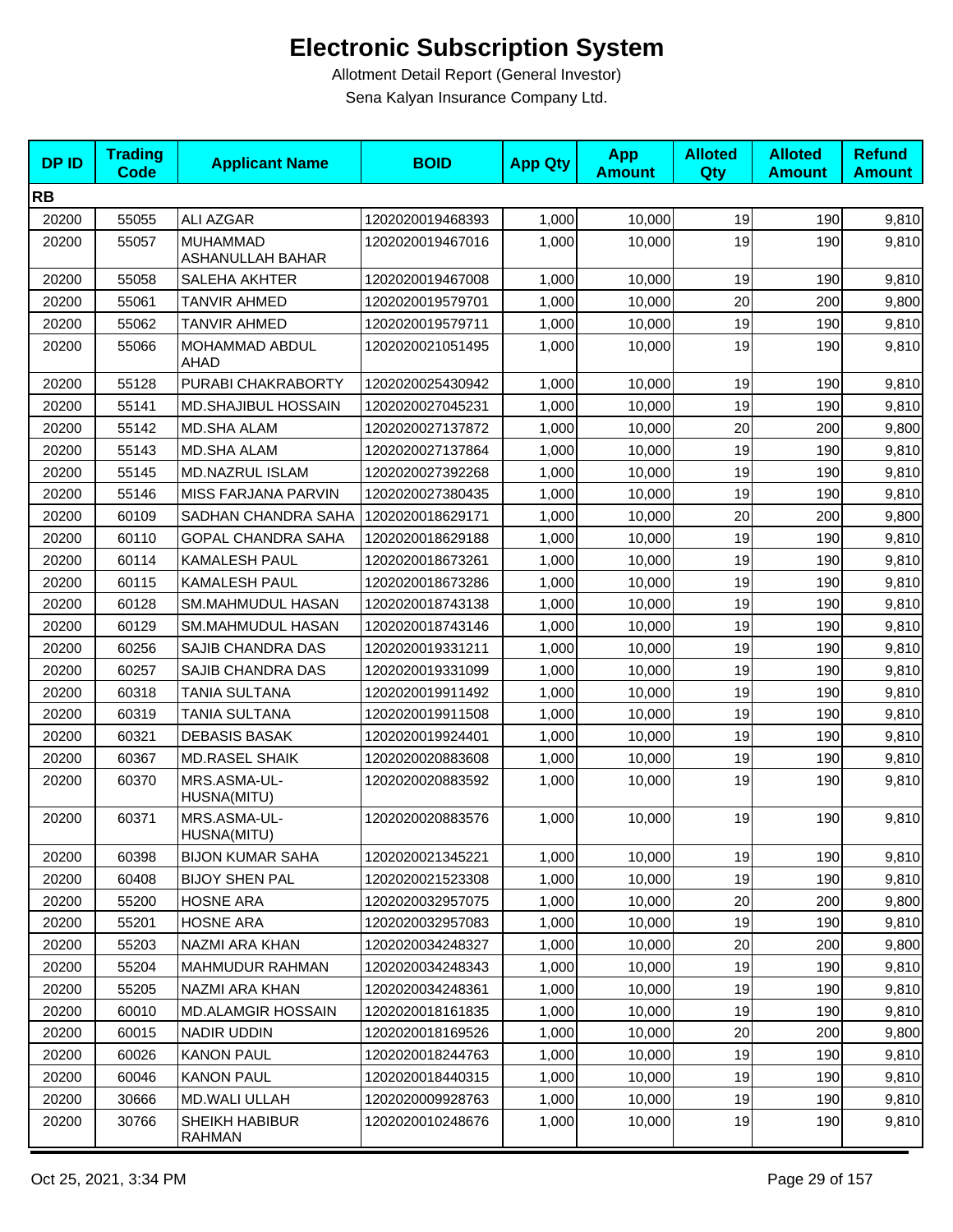| <b>DPID</b> | <b>Trading</b><br><b>Code</b> | <b>Applicant Name</b>                   | <b>BOID</b>      | <b>App Qty</b> | <b>App</b><br><b>Amount</b> | <b>Alloted</b><br>Qty | <b>Alloted</b><br><b>Amount</b> | <b>Refund</b><br><b>Amount</b> |
|-------------|-------------------------------|-----------------------------------------|------------------|----------------|-----------------------------|-----------------------|---------------------------------|--------------------------------|
| <b>RB</b>   |                               |                                         |                  |                |                             |                       |                                 |                                |
| 20200       | 30832                         | MD.MIZANUR RAHMAN                       | 1202020010190704 | 1,000          | 10,000                      | 19                    | 190                             | 9,810                          |
| 20200       | 30833                         | <b>MD.MIZANUR RAHMAN</b>                | 1202020010190680 | 1,000          | 10,000                      | 19                    | 190                             | 9,810                          |
| 20200       | 30836                         | <b>MS.ASMA AKTER</b>                    | 1202020010190763 | 1,000          | 10,000                      | 19                    | 190                             | 9,810                          |
| 20200       | 30837                         | <b>MS.ASMA AKTER</b>                    | 1202020010190781 | 1,000          | 10,000                      | 19                    | 190                             | 9,810                          |
| 20200       | 30905                         | H.M.A HANAN                             | 1202020009955646 | 1,000          | 10,000                      | 19                    | 190                             | 9,810                          |
| 20200       | 30910                         | MD. FAKIR ALI                           | 1202020009960592 | 1,000          | 10,000                      | 19                    | 190                             | 9,810                          |
| 20200       | 30913                         | <b>MD.REZAUL KARIM</b>                  | 1202020009960624 | 1,000          | 10,000                      | 19                    | 190                             | 9,810                          |
| 20200       | 36525                         | KASHINATH MAJUMDER                      | 1202020014022160 | 1,000          | 10,000                      | 19                    | 190                             | 9,810                          |
| 20200       | 36564                         | ABDULLAH AL RAKIBUR<br><b>RAHIM</b>     | 1202020014019489 | 1,000          | 10,000                      | 19                    | 190                             | 9,810                          |
| 20200       | 36617                         | SAIF-AL-ARAFIN                          | 1202020014674275 | 1,000          | 10,000                      | 19                    | 190                             | 9,810                          |
| 20200       | 36618                         | SAIF-AL-ARAFIN                          | 1202020014674323 | 1,000          | 10,000                      | 20                    | 200                             | 9,800                          |
| 20200       | 36727                         | SUBORNA SAHA                            | 1202020014147236 | 1,000          | 10,000                      | 19                    | 190                             | 9,810                          |
| 20200       | 41599                         | <b>MD. RAJIB HASAN</b>                  | 1202020019446290 | 1,000          | 10,000                      | 19                    | 190                             | 9,810                          |
| 20200       | 41646                         | KIRAN CHANDRA SARKER 1202020019563244   |                  | 1,000          | 10,000                      | 19                    | 190                             | 9,810                          |
| 20200       | 41647                         | KIRAN CHANDRA SARKER 1202020019563252   |                  | 1,000          | 10,000                      | 19                    | 190                             | 9,810                          |
| 20200       | 41658                         | <b>HAMIDA AKTER</b>                     | 1202020019600711 | 1,000          | 10,000                      | 19                    | 190                             | 9,810                          |
| 20200       | 41665                         | ANIL CHANDRA BANIK                      | 1202020019600681 | 1,000          | 10,000                      | 19                    | 190                             | 9,810                          |
| 20200       | 41678                         | MD.ASADUJJAMAN                          | 1202020019615358 | 1,000          | 10,000                      | 19                    | 190                             | 9,810                          |
| 20200       | 41679                         | MD.ASADUJJAMAN                          | 1202020019615366 | 1,000          | 10,000                      | 19                    | 190                             | 9,810                          |
| 20200       | 41680                         | MST.MIRAJUNNESA                         | 1202020019615374 | 1,000          | 10,000                      | 19                    | 190                             | 9,810                          |
| 20200       | 41681                         | MST.MIRAJUNNESA                         | 1202020019615382 | 1,000          | 10,000                      | 19                    | 190                             | 9,810                          |
| 20200       | 41687                         | TAHMINA KHANDOKER<br><b>SHIBLY</b>      | 1202020019615457 | 1,000          | 10,000                      | 19                    | 190                             | 9,810                          |
| 20200       | 41688                         | <b>SHAHEEN AKHTER</b>                   | 1202020019615465 | 1,000          | 10,000                      | 19                    | 190                             | 9,810                          |
| 20200       | 41689                         | <b>BIDHAN CHANDRA</b><br><b>SARKER</b>  | 1202020019615406 | 1,000          | 10,000                      | 20                    | 200                             | 9,800                          |
| 20200       | 41690                         | <b>MD.MANJIL HUSSAIN</b>                | 1202020019622295 | 1,000          | 10,000                      | 19                    | 190                             | 9,810                          |
| 20200       | 41694                         | MAHMUDA AKTER                           | 1202020019627164 | 1,000          | 10,000                      | 19                    | 190                             | 9,810                          |
| 20200       | 41706                         | ASHIFA SIDDIKA                          | 1202020019629982 | 1,000          | 10,000                      | 19                    | 190                             | 9,810                          |
| 20200       | 41707                         | <b>MAHMUDA AKTER</b>                    | 1202020019635478 | 1,000          | 10,000                      | 19                    | 190                             | 9,810                          |
| 20200       | 41721                         | MD.SALAM                                | 1202020019660822 | 1,000          | 10,000                      | 19                    | 190                             | 9,810                          |
| 20200       | 41724                         | <b>MD.KAIUM</b>                         | 1202020019660972 | 1,000          | 10,000                      | 19                    | 190                             | 9,810                          |
| 20200       | 41736                         | MUHAMMAD JAHID<br><b>SARKAR</b>         | 1202020019685781 | 1,000          | 10,000                      | 19                    | 190                             | 9,810                          |
| 20200       | 55163                         | <b>MD.NAYEM HOSSAIN</b><br><b>MANIK</b> | 1202020030953346 | 1,000          | 10,000                      | 20                    | 200                             | 9,800                          |
| 20200       | 55164                         | <b>MD.NAYEM HOSSAIN</b><br><b>MANIK</b> | 1202020030953338 | 1,000          | 10,000                      | 19                    | 190                             | 9,810                          |
| 20200       | 55167                         | FATEMA AKTHER                           | 1202020030953429 | 1,000          | 10,000                      | 19                    | 190                             | 9,810                          |
| 20200       | 55168                         | FATEMA AKTHER                           | 1202020030953410 | 1,000          | 10,000                      | 19                    | 190                             | 9,810                          |
| 20200       | 55173                         | MAHFUZA SULTANA                         | 1202020030953321 | 1,000          | 10,000                      | 19                    | 190                             | 9,810                          |
| 20200       | 55184                         | MST.SHAMEMA BEGUM                       | 1202020031267214 | 1,000          | 10,000                      | 19                    | 190                             | 9,810                          |
| 20200       | 25524                         | <b>MD.ABDUR RASHID</b>                  | 1202020008235751 | 1,000          | 10,000                      | 19                    | 190                             | 9,810                          |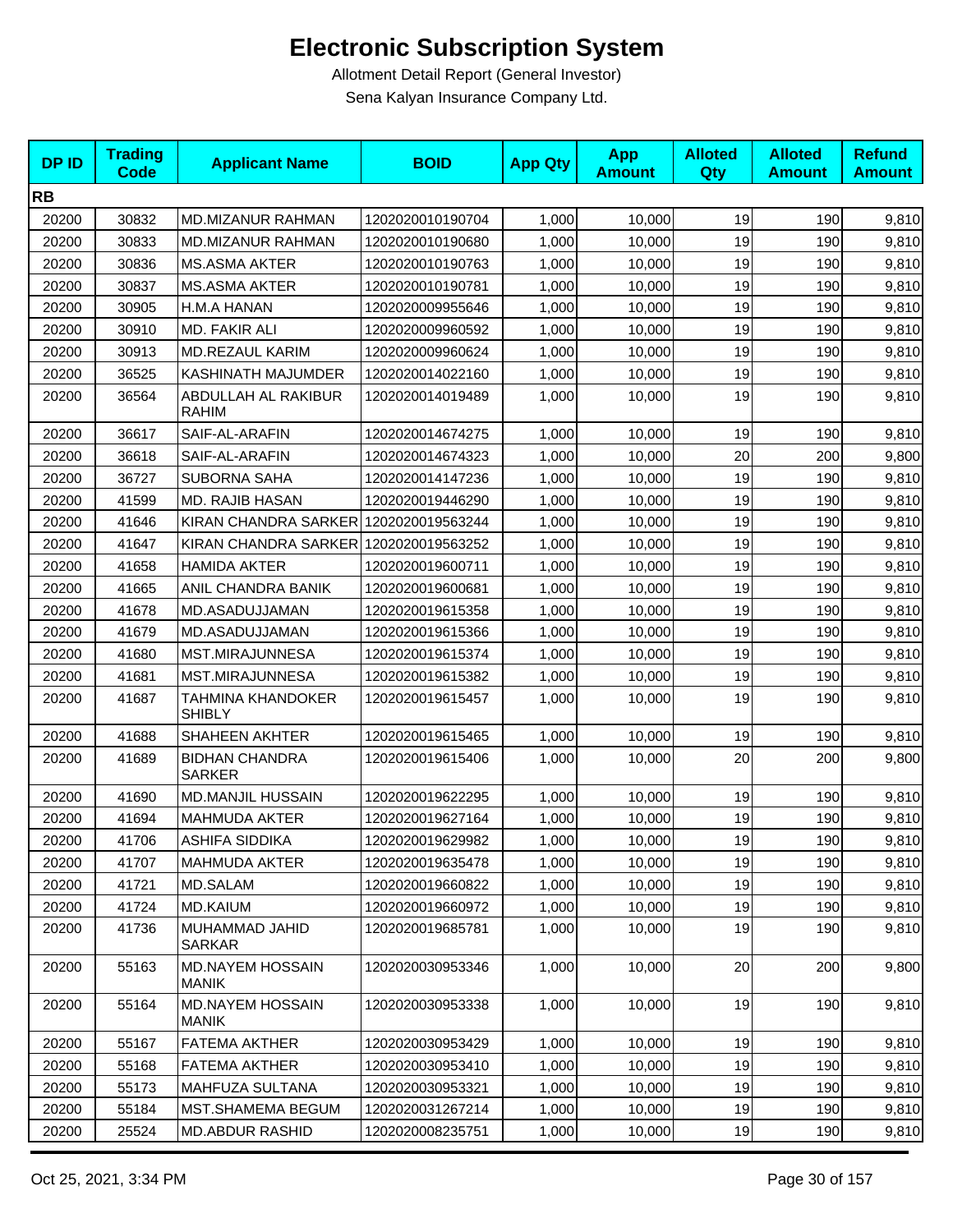| <b>DPID</b> | <b>Trading</b><br><b>Code</b> | <b>Applicant Name</b>                   | <b>BOID</b>      | <b>App Qty</b> | <b>App</b><br><b>Amount</b> | <b>Alloted</b><br>Qty | <b>Alloted</b><br><b>Amount</b> | <b>Refund</b><br><b>Amount</b> |
|-------------|-------------------------------|-----------------------------------------|------------------|----------------|-----------------------------|-----------------------|---------------------------------|--------------------------------|
| <b>RB</b>   |                               |                                         |                  |                |                             |                       |                                 |                                |
| 20200       | 25525                         | <b>MD.ABDUR RASHID</b>                  | 1202020008235761 | 1,000          | 10,000                      | 19                    | 190                             | 9,810                          |
| 20200       | 25543                         | <b>KAMALESH ROY</b>                     | 1202020008243021 | 1,000          | 10,000                      | 19                    | 190                             | 9,810                          |
| 20200       | 25591                         | <b>SARWAR ALAM</b>                      | 1202020000495921 | 1,000          | 10,000                      | 20                    | 200                             | 9,800                          |
| 20200       | 25662                         | SHOHEL AHMED                            | 1202020008374238 | 1,000          | 10,000                      | 19                    | 190                             | 9,810                          |
| 20200       | 25664                         | RABEKA YASMIN                           | 1202020008374262 | 1,000          | 10,000                      | 20                    | 200                             | 9,800                          |
| 20200       | 25665                         | MRS.SHAHNAJ                             | 1202020008374270 | 1,000          | 10,000                      | 19                    | 190                             | 9,810                          |
| 20200       | 25675                         | <b>MS.MANIKA RANI TARUA</b>             | 1202020008336181 | 1,000          | 10,000                      | 19                    | 190                             | 9,810                          |
| 20200       | 25676                         | <b>MS.MANIKA RANI TARUA</b>             | 1202020008336221 | 1,000          | 10,000                      | 19                    | 190                             | 9,810                          |
| 20200       | 29565                         | RAJESH PAUL                             | 1202020009195472 | 1,000          | 10,000                      | 19                    | 190                             | 9,810                          |
| 20200       | 29567                         | <b>MD.JASIM UDDIN</b>                   | 1202020009556084 | 1,000          | 10,000                      | 19                    | 190                             | 9,810                          |
| 20200       | 29568                         | <b>MD.JASIM UDDIN</b>                   | 1202020009564596 | 1,000          | 10,000                      | 19                    | 190                             | 9,810                          |
| 20200       | 29572                         | <b>JANNATUL AFROZ</b>                   | 1202020009316864 | 1,000          | 10,000                      | 19                    | 190                             | 9,810                          |
| 20200       | 29581                         | <b>MD.NABIR MIA</b>                     | 1202020009317636 | 1,000          | 10,000                      | 19                    | 190                             | 9,810                          |
| 20200       | 29587                         | ANWARUL HAQUE                           | 1202020009318234 | 1,000          | 10,000                      | 19                    | 190                             | 9,810                          |
| 20200       | 29621                         | MD.ENAMUL BARI                          | 1202020009536237 | 1,000          | 10,000                      | 19                    | 190                             | 9,810                          |
| 20200       | 29641                         | <b>HASANUL BARI</b>                     | 1202020009589146 | 1,000          | 10,000                      | 19                    | 190                             | 9,810                          |
| 20200       | 29731                         | <b>MANIK PAUL</b>                       | 1202020009468293 | 1,000          | 10,000                      | 19                    | 190                             | 9,810                          |
| 20200       | 29732                         | <b>MANIK PAUL</b>                       | 1202020009468368 | 1,000          | 10,000                      | 19                    | 190                             | 9,810                          |
| 20200       | 29733                         | <b>GOBINDA CHANDRA</b><br><b>BISWAS</b> | 1202020009468440 | 1,000          | 10,000                      | 19                    | 190                             | 9,810                          |
| 20200       | 29734                         | <b>GOBINDA CHANDRA</b><br><b>BISWAS</b> | 1202020009468558 | 1,000          | 10,000                      | 19                    | 190                             | 9,810                          |
| 20200       | 29743                         | <b>MD.HOSSAIN</b>                       | 1202020009384518 | 1,000          | 10,000                      | 19                    | 190                             | 9,810                          |
| 20200       | 29744                         | <b>MR.HOSSAN</b>                        | 1202020009385801 | 1,000          | 10,000                      | 19                    | 190                             | 9,810                          |
| 20200       | 29842                         | <b>SURAJIT ROY</b>                      | 1202020009386972 | 1,000          | 10,000                      | 19                    | 190                             | 9,810                          |
| 20200       | 29843                         | <b>SURAJIT ROY</b>                      | 1202020009387214 | 1,000          | 10,000                      | 19                    | 190                             | 9,810                          |
| 20200       | 29873                         | NIKHIL CHANDRA DEY                      | 1202020009333161 | 1,000          | 10,000                      | 19                    | 190                             | 9,810                          |
| 20200       | 29902                         | <b>MD.IQBAL HOSSAIN</b>                 | 1202020009555518 | 1,000          | 10,000                      | 19                    | 190                             | 9,810                          |
| 20200       | 29918                         | MD.ZIAUL AHSAN                          | 1202020009576137 | 1,000          | 10,000                      | 19                    | 190                             | 9,810                          |
| 20200       | 29919                         | MD.ZIAUL AHSAN                          | 1202020009576201 | 1,000          | 10,000                      | 19                    | 190                             | 9,810                          |
| 20200       | 29921                         | SANJIT PAUL                             | 1202020009576335 | 1,000          | 10,000                      | 19                    | 190                             | 9,810                          |
| 20200       | 35130                         | PARTHA ROY                              | 1202020013295144 | 1,000          | 10,000                      | 19                    | 190                             | 9,810                          |
| 20200       | 35137                         | SAYED MOSTAFA KABIR                     | 1202020013292068 | 1,000          | 10,000                      | 19                    | 190                             | 9,810                          |
| 20200       | 35138                         | SAYED MOSTAFA KABIR                     | 1202020013291585 | 1,000          | 10,000                      | 20                    | 200                             | 9,800                          |
| 20200       | 35156                         | <b>MD.ABUL HOSSAIN</b>                  | 1202020013378990 | 1,000          | 10,000                      | 19                    | 190                             | 9,810                          |
| 20200       | 35157                         | MD.ABUL HOSSAIN                         | 1202020013379042 | 1,000          | 10,000                      | 19                    | 190                             | 9,810                          |
| 20200       | 35190                         | <b>BINA RANI NATH</b>                   | 1202020013295200 | 1,000          | 10,000                      | 19                    | 190                             | 9,810                          |
| 20200       | 35191                         | <b>BINA RANI NATH</b>                   | 1202020013295981 | 1,000          | 10,000                      | 19                    | 190                             | 9,810                          |
| 20200       | 35193                         | JONY BANIK                              | 1202020013347017 | 1,000          | 10,000                      | 19                    | 190                             | 9,810                          |
| 20200       | 35291                         | SHAMEEMA SULTANA                        | 1202020013367551 | 1,000          | 10,000                      | 19                    | 190                             | 9,810                          |
| 20200       | 35348                         | KHONDOKAR KAMRUL<br><b>HOSSAIN</b>      | 1202020013405245 | 1,000          | 10,000                      | 19                    | 190                             | 9,810                          |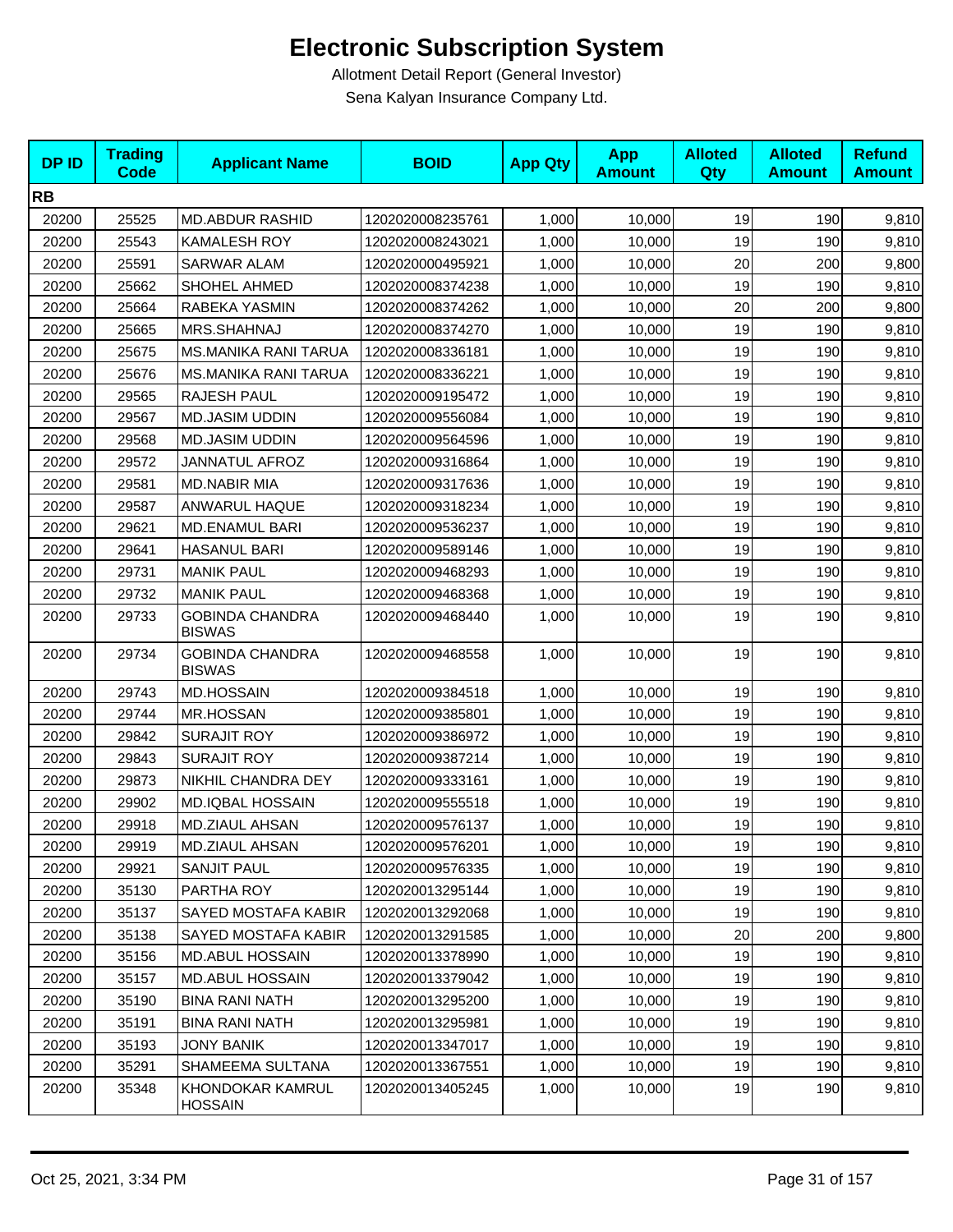| <b>DPID</b> | <b>Trading</b><br><b>Code</b> | <b>Applicant Name</b>                     | <b>BOID</b>      | <b>App Qty</b> | <b>App</b><br><b>Amount</b> | <b>Alloted</b><br>Qty | <b>Alloted</b><br><b>Amount</b> | <b>Refund</b><br><b>Amount</b> |
|-------------|-------------------------------|-------------------------------------------|------------------|----------------|-----------------------------|-----------------------|---------------------------------|--------------------------------|
| <b>RB</b>   |                               |                                           |                  |                |                             |                       |                                 |                                |
| 20200       | 35383                         | <b>MR.SWAPAN CHANDRA</b><br><b>DAS</b>    | 1202020013473560 | 1,000          | 10,000                      | 19                    | 190                             | 9,810                          |
| 20200       | 35384                         | SWAPAN CHANDRA DAS                        | 1202020013473643 | 1,000          | 10,000                      | 19                    | 190                             | 9,810                          |
| 20200       | 35385                         | PROKASH CHANDRA<br><b>PAUL</b>            | 1202020013473726 | 1,000          | 10,000                      | 19                    | 190                             | 9,810                          |
| 20200       | 35386                         | PROKASH CHANDRA<br><b>PAUL</b>            | 1202020013473785 | 1,000          | 10,000                      | 19                    | 190                             | 9,810                          |
| 20200       | 35409                         | RAJKUMAR PAL                              | 1202020013519188 | 1,000          | 10,000                      | 19                    | 190                             | 9,810                          |
| 20200       | 35410                         | <b>RAJKUMAR PAL</b>                       | 1202020013519228 | 1,000          | 10,000                      | 19                    | 190                             | 9,810                          |
| 20200       | 35423                         | MD.IMDADUL HAQUE                          | 1202020013705163 | 1,000          | 10,000                      | 19                    | 190                             | 9,810                          |
| 20200       | 35424                         | <b>SHAFIUL ALAM</b>                       | 1202020013448114 | 1,000          | 10,000                      | 19                    | 190                             | 9,810                          |
| 20200       | 35425                         | <b>SHAFIUL ALAM</b>                       | 1202020013448130 | 1,000          | 10,000                      | 19                    | 190                             | 9,810                          |
| 20200       | 35433                         | SHEFALI RANI<br><b>CHATTERJEE</b>         | 1202020013447939 | 1,000          | 10,000                      | 19                    | 190                             | 9,810                          |
| 20200       | 40537                         | JOY SHANKAR PAUL                          | 1202020017890215 | 1,000          | 10,000                      | 19                    | 190                             | 9,810                          |
| 20200       | 40551                         | ASIT KUMAR ADITYA                         | 1202020017934801 | 1,000          | 10,000                      | 20                    | 200                             | 9,800                          |
| 20200       | 41737                         | <b>RESHMA AKTAR</b>                       | 1202020019685771 | 1,000          | 10,000                      | 19                    | 190                             | 9,810                          |
| 20200       | 41739                         | <b>SHUDARAM GHOSH</b>                     | 1202020019692189 | 1,000          | 10,000                      | 19                    | 190                             | 9,810                          |
| 20200       | 41752                         | <b>MRS.SELINA FERDOUS</b>                 | 1202020019730297 | 1.000          | 10,000                      | 19                    | 190                             | 9,810                          |
| 20200       | 41796                         | ARUP KUMAR SAHA                           | 1202020019802081 | 1,000          | 10,000                      | 19                    | 190                             | 9,810                          |
| 20200       | 41810                         | <b>MD.MOSHARAF HOSSAIN</b><br><b>KHAN</b> | 1202020019835408 | 1,000          | 10,000                      | 19                    | 190                             | 9,810                          |
| 20200       | 50309                         | <b>MD.RAFIQUL ISLAM</b>                   | 1202020018954201 | 1,000          | 10,000                      | 19                    | 190                             | 9,810                          |
| 20200       | 50329                         | <b>SUMON BAPARI</b>                       | 1202020019015969 | 1,000          | 10,000                      | 19                    | 190                             | 9,810                          |
| 20200       | 50377                         | <b>MD.SHAHIDUL ISLAM</b><br><b>BABUL</b>  | 1202020019216845 | 1,000          | 10,000                      | 19                    | 190                             | 9,810                          |
| 20200       | 50384                         | <b>GOLUM SHAHANAZE</b><br><b>BEGUM</b>    | 1202020019216770 | 1,000          | 10,000                      | 20                    | 200                             | 9,800                          |
| 20200       | 50385                         | <b>GOLAM SHAHANAZE</b><br><b>BEGUM</b>    | 1202020019216789 | 1,000          | 10,000                      | 19                    | 190                             | 9,810                          |
| 20200       | 50387                         | PRADIP KUMAR SAHA                         | 1202020019227491 | 1,000          | 10,000                      | 20 <sub>l</sub>       | 200                             | 9,800                          |
| 20200       | 50412                         | <b>MD.KABIR HOSEN</b>                     | 1202020019401272 | 1,000          | 10,000                      | 19                    | 190                             | 9,810                          |
| 20200       | 55006                         | FULKUMAR MODAK                            | 1202020017911456 | 1,000          | 10,000                      | 19                    | 190                             | 9,810                          |
| 20200       | 55007                         | FULKUMAR MODAK                            | 1202020017911499 | 1,000          | 10,000                      | 19                    | 190                             | 9,810                          |
| 20200       | 66137                         | MINA HAFIZUR RAHMAN                       | 1202020025277011 | 1,000          | 10,000                      | 19                    | 190                             | 9,810                          |
| 20200       | 66208                         | <b>SUMON KUMAR SAHA</b>                   | 1202020025409834 | 1,000          | 10,000                      | 19                    | 190                             | 9,810                          |
| 20200       | 66253                         | DIPAK KUMER RAY                           | 1202020025538562 | 1,000          | 10,000                      | 19                    | 190                             | 9,810                          |
| 20200       | 66267                         | MD.SAHATHAT ZAMAN                         | 1202020025666253 | 1,000          | 10,000                      | 19                    | 190                             | 9,810                          |
| 20200       | 66285                         | <b>MD.SALIM MIAH</b>                      | 1202020025651427 | 1,000          | 10,000                      | 19                    | 190                             | 9,810                          |
| 20200       | 66308                         | MRS. MINA RANI DATTA                      | 1202020025714912 | 1,000          | 10,000                      | 19                    | 190                             | 9,810                          |
| 20200       | 66320                         | MR.GANESH CHANDRA<br><b>SAHA</b>          | 1202020025651518 | 1,000          | 10,000                      | 20                    | 200                             | 9,800                          |
| 20200       | 66321                         | MR.GANESH CHANDRA<br>SAHA                 | 1202020025651569 | 1,000          | 10,000                      | 19                    | 190                             | 9,810                          |
| 20200       | 66322                         | KAMALESH SAHA                             | 1202020025651296 | 1,000          | 10,000                      | 19                    | 190                             | 9,810                          |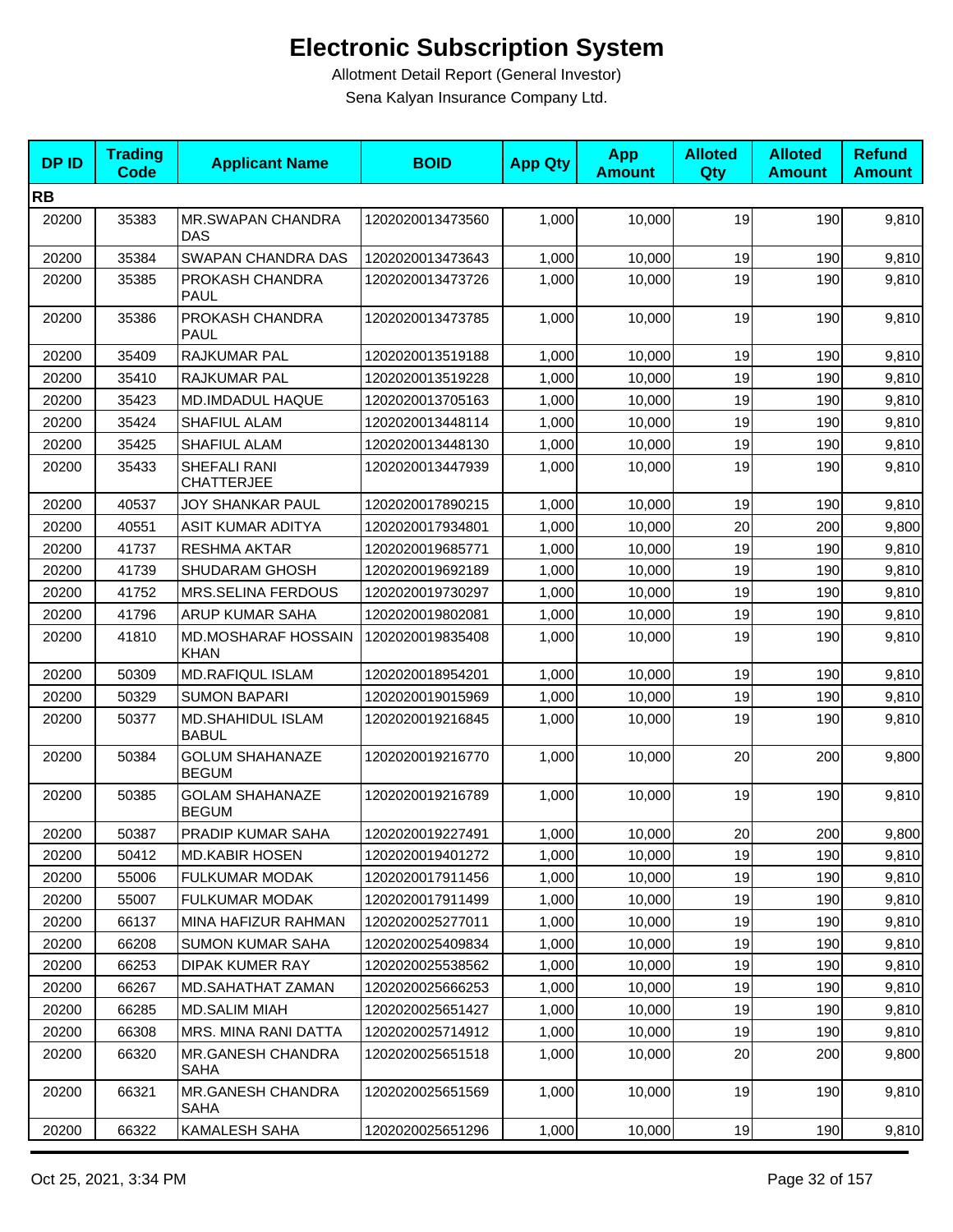| <b>DPID</b> | <b>Trading</b><br><b>Code</b> | <b>Applicant Name</b>            | <b>BOID</b>      | <b>App Qty</b> | <b>App</b><br><b>Amount</b> | <b>Alloted</b><br>Qty | <b>Alloted</b><br><b>Amount</b> | <b>Refund</b><br><b>Amount</b> |
|-------------|-------------------------------|----------------------------------|------------------|----------------|-----------------------------|-----------------------|---------------------------------|--------------------------------|
| <b>RB</b>   |                               |                                  |                  |                |                             |                       |                                 |                                |
| 20200       | 66324                         | KAMALESH SAHA                    | 1202020025651352 | 1,000          | 10,000                      | 19                    | 190                             | 9,810                          |
| 20200       | 26028                         | <b>SEAULY AKTER</b>              | 1202020008470897 | 1,000          | 10,000                      | 20                    | 200                             | 9,800                          |
| 20200       | 30914                         | <b>MD.REZAUL KARIM</b>           | 1202020009960632 | 1,000          | 10,000                      | 19                    | 190                             | 9,810                          |
| 20200       | 30963                         | Md. Nurul Islam                  | 1202020000232638 | 1,000          | 10,000                      | 19                    | 190                             | 9,810                          |
| 20200       | 31005                         | <b>MD.KAMROL HASAN</b>           | 1202020010326501 | 1,000          | 10,000                      | 19                    | 190                             | 9,810                          |
| 20200       | 31006                         | MD.JASHIMUDDIN                   | 1202020010326443 | 1,000          | 10,000                      | 19                    | 190                             | 9,810                          |
| 20200       | 31007                         | MD.JOSHIMUDDIN                   | 1202020010326352 | 1,000          | 10,000                      | 19                    | 190                             | 9,810                          |
| 20200       | 31054                         | <b>MRS.BILKISH AKTER</b>         | 1202020009980471 | 1,000          | 10,000                      | 19                    | 190                             | 9,810                          |
| 20200       | 31056                         | <b>HANNAN SHEIKH</b>             | 1202020009986578 | 1,000          | 10,000                      | 19                    | 190                             | 9,810                          |
| 20200       | 31058                         | <b>MD.ANSAR ALAM</b>             | 1202020009986677 | 1,000          | 10,000                      | 20                    | 200                             | 9,800                          |
| 20200       | 31059                         | RIPA AKHTER                      | 1202020009986487 | 1,000          | 10,000                      | 19                    | 190                             | 9,810                          |
| 20200       | 31060                         | MD.ASADUZZAMAN                   | 1202020009986535 | 1,000          | 10,000                      | 20                    | 200                             | 9,800                          |
| 20200       | 31063                         | <b>RIPON AKTER</b>               | 1202020009991944 | 1,000          | 10,000                      | 20                    | 200                             | 9,800                          |
| 20200       | 31102                         | <b>SURAIYA AKTER</b>             | 1202020009973692 | 1,000          | 10,000                      | 19                    | 190                             | 9,810                          |
| 20200       | 31121                         | MD.SHAHADAT HOSSAIN              | 1202020010594533 | 1,000          | 10,000                      | 19                    | 190                             | 9,810                          |
| 20200       | 31132                         | <b>ALI AKKAS</b>                 | 1202020010049721 | 1,000          | 10,000                      | 19                    | 190                             | 9,810                          |
| 20200       | 31161                         | MD.SHAFIQUL ISLAM                | 1202020010094751 | 1,000          | 10,000                      | 19                    | 190                             | 9,810                          |
| 20200       | 31163                         | <b>PINKY DAS</b>                 | 1202020010094717 | 1,000          | 10,000                      | 20                    | 200                             | 9,800                          |
| 20200       | 31165                         | MD.FEROZE ALAM                   | 1202020010094677 | 1,000          | 10,000                      | 19                    | 190                             | 9,810                          |
| 20200       | 31166                         | MD.FEROZE ALAM                   | 1202020010094634 | 1,000          | 10,000                      | 19                    | 190                             | 9,810                          |
| 20200       | 31199                         | MD. ABDUL HAFIZ<br><b>MOLLAH</b> | 1202020010079715 | 1,000          | 10,000                      | 19                    | 190                             | 9,810                          |
| 20200       | 36118                         | <b>TOPNA MODAK</b>               | 1202020013887156 | 1,000          | 10,000                      | 19                    | 190                             | 9,810                          |
| 20200       | 36154                         | <b>BIKASH BANIK</b>              | 1202020014139601 | 1,000          | 10,000                      | 19                    | 190                             | 9,810                          |
| 20200       | 36170                         | MD.JAHANGIR ALAM                 | 1202020013887635 | 1,000          | 10,000                      | 20                    | 200                             | 9,800                          |
| 20200       | 36264                         | MD.EMDADUL HOQUE                 | 1202020013957380 | 1,000          | 10,000                      | 19                    | 190                             | 9,810                          |
| 20200       | 36266                         | <b>MRS.RAHIMA AKTER</b>          | 1202020013957404 | 1,000          | 10,000                      | 19                    | 190                             | 9,810                          |
| 20200       | 36318                         | LIPIKA SAHA                      | 1202020013957206 | 1,000          | 10,000                      | 19                    | 190                             | 9,810                          |
| 20200       | 36366                         | <b>RUBINA AKTHER</b>             | 1202020014475885 | 1,000          | 10,000                      | 20                    | 200                             | 9,800                          |
| 20200       | 36367                         | RUBINA AKTHER                    | 1202020014475925 | 1,000          | 10,000                      | 19                    | 190                             | 9,810                          |
| 20200       | 36368                         | <b>MD.SHARIFUL ISLAM</b>         | 1202020014475968 | 1,000          | 10,000                      | 19                    | 190                             | 9,810                          |
| 20200       | 40179                         | MRS.ASMA AKTER                   | 1202020017487598 | 1,000          | 10,000                      | 19                    | 190                             | 9,810                          |
| 20200       | 40181                         | KAZI SHAFIQUR RAHMAN             | 1202020017487729 | 1,000          | 10,000                      | 19                    | 190                             | 9,810                          |
| 20200       | 40182                         | KAZI SHAFIQUR RAHMAN             | 1202020017487801 | 1,000          | 10,000                      | 19                    | 190                             | 9,810                          |
| 20200       | 40185                         | PARBATI BARUA                    | 1202020017452807 | 1,000          | 10,000                      | 19                    | 190                             | 9,810                          |
| 20200       | 40575                         | ROFIK MRIDHA                     | 1202020017934925 | 1,000          | 10,000                      | 20                    | 200                             | 9,800                          |
| 20200       | 40598                         | <b>ROFIK MRIDHA</b>              | 1202020017964978 | 1,000          | 10,000                      | 19                    | 190                             | 9,810                          |
| 20200       | 40629                         | S.M REAZ HOSSAIN                 | 1202020018034726 | 1,000          | 10,000                      | 19                    | 190                             | 9,810                          |
| 20200       | 40630                         | S.M REZA HOSSAIN                 | 1202020018034734 | 1,000          | 10,000                      | 19                    | 190                             | 9,810                          |
| 20200       | 40631                         | <b>HELAL SIKDER</b>              | 1202020018034742 | 1,000          | 10,000                      | 19                    | 190                             | 9,810                          |
| 20200       | 40632                         | <b>HELAL SIKDER</b>              | 1202020018034750 | 1,000          | 10,000                      | 19                    | 190                             | 9,810                          |
| 20200       | 40639                         | ZINIA AKTHER                     | 1202020018049651 | 1,000          | 10,000                      | 19                    | 190                             | 9,810                          |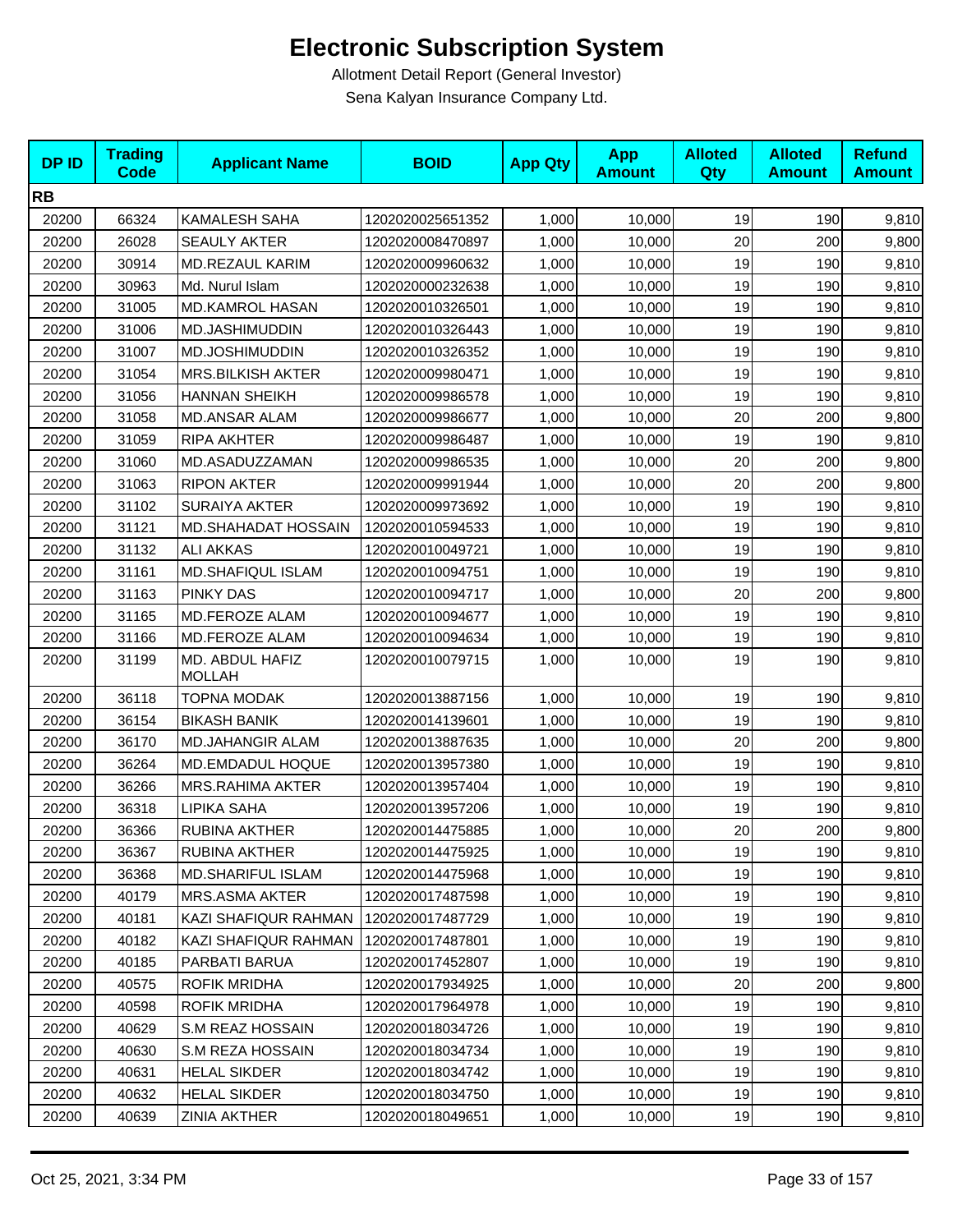| <b>DPID</b> | <b>Trading</b><br><b>Code</b> | <b>Applicant Name</b>                           | <b>BOID</b>      | <b>App Qty</b> | <b>App</b><br><b>Amount</b> | <b>Alloted</b><br>Qty | <b>Alloted</b><br><b>Amount</b> | <b>Refund</b><br><b>Amount</b> |
|-------------|-------------------------------|-------------------------------------------------|------------------|----------------|-----------------------------|-----------------------|---------------------------------|--------------------------------|
| <b>RB</b>   |                               |                                                 |                  |                |                             |                       |                                 |                                |
| 20200       | 40676                         | <b>MEHERUN NESSA</b>                            | 1202020018147086 | 1,000          | 10,000                      | 19                    | 190                             | 9,810                          |
| 20200       | 40691                         | <b>MD.IFTEKHAR TANVEER</b><br><b>AHMED KHAN</b> | 1202020018160972 | 1,000          | 10,000                      | 19                    | 190                             | 9,810                          |
| 20200       | 40707                         | <b>LABONY YEASMIN</b>                           | 1202020018190751 | 1,000          | 10,000                      | 19                    | 190                             | 9,810                          |
| 20200       | 40708                         | MR.SHAMIM AHMED                                 | 1202020018190768 | 1,000          | 10,000                      | 19                    | 190                             | 9,810                          |
| 20200       | 40709                         | MRS.LABONY YEASMIN                              | 1202020018190776 | 1,000          | 10,000                      | 20                    | 200                             | 9,800                          |
| 20200       | 40727                         | <b>DIBAKAR ROY</b>                              | 1202020018227802 | 1,000          | 10,000                      | 19                    | 190                             | 9,810                          |
| 20200       | 40737                         | <b>MD.ANISUL ISLAM</b>                          | 1202020018228461 | 1,000          | 10,000                      | 19                    | 190                             | 9,810                          |
| 20200       | 40738                         | <b>MD.ANISUL ISLAM</b>                          | 1202020018228486 | 1,000          | 10,000                      | 19                    | 190                             | 9,810                          |
| 20200       | 40739                         | MD.MIZANUR RAHMAN                               | 1202020018228451 | 1,000          | 10,000                      | 19                    | 190                             | 9,810                          |
| 20200       | 40740                         | MD.MIZANUR RAHMAN                               | 1202020018227754 | 1,000          | 10,000                      | 19                    | 190                             | 9,810                          |
| 20200       | 40770                         | MOHAMMED ABUL<br>KALAM AZAD                     | 1202020018261459 | 1,000          | 10,000                      | 20                    | 200                             | 9,800                          |
| 20200       | 40775                         | AFRUZA HENA                                     | 1202020018279056 | 1,000          | 10,000                      | 19                    | 190                             | 9,810                          |
| 20200       | 40795                         | SANJOY KUMER DEY                                | 1202020018319112 | 1,000          | 10,000                      | 19                    | 190                             | 9,810                          |
| 20200       | 40796                         | SANJIB KUMER DEY                                | 1202020018319099 | 1,000          | 10,000                      | 19                    | 190                             | 9,810                          |
| 20200       | 40844                         | DEBESH CHANDRA ROY                              | 1202020018368727 | 1,000          | 10,000                      | 19                    | 190                             | 9,810                          |
| 20200       | 40846                         | <b>DIPALI RANI ROY</b>                          | 1202020018368743 | 1,000          | 10,000                      | 19                    | 190                             | 9,810                          |
| 20200       | 40849                         | MD.BELAYET                                      | 1202020018388989 | 1,000          | 10,000                      | 19                    | 190                             | 9,810                          |
| 20200       | 40854                         | <b>DIPAK KUMAR MISTRI</b>                       | 1202020018389014 | 1,000          | 10,000                      | 20                    | 200                             | 9,800                          |
| 20200       | 40855                         | <b>DIPAK KUMAR MISTRI</b>                       | 1202020018389022 | 1,000          | 10,000                      | 20                    | 200                             | 9,800                          |
| 20200       | 40857                         | <b>ETI SAHA</b>                                 | 1202020018438116 | 1,000          | 10,000                      | 19                    | 190                             | 9,810                          |
| 20200       | 40858                         | <b>ETI SAHA</b>                                 | 1202020018438108 | 1,000          | 10,000                      | 19                    | 190                             | 9,810                          |
| 20200       | 40859                         | DEBI ROY                                        | 1202020018438092 | 1,000          | 10,000                      | 19                    | 190                             | 9,810                          |
| 20200       | 40860                         | <b>DEBI ROY</b>                                 | 1202020018438084 | 1,000          | 10,000                      | 19                    | 190                             | 9,810                          |
| 20200       | 45832                         | MOHAMMAD ALI                                    | 1202020042473454 | 1,000          | 10,000                      | 19                    | 190                             | 9,810                          |
| 20200       | 45892                         | <b>MD. TANJIM MORSHED</b><br><b>BHUIYAN</b>     | 1202020042861535 | 1,000          | 10,000                      | 19                    | 190                             | 9,810                          |
| 20200       | 50014                         | RITA RANI BISWAS                                | 1202020017260941 | 1,000          | 10,000                      | 19                    | 190                             | 9,810                          |
| 20200       | 65667                         | MD.SAZIDUR RAHMAN                               | 1202020022429769 | 1,000          | 10,000                      | 19                    | 190                             | 9,810                          |
| 20200       | 65672                         | <b>ABDUL MANNAN</b>                             | 1202020022429967 | 1,000          | 10.000                      | 19                    | 190                             | 9,810                          |
| 20200       | 65685                         | TRINATH CHANDRA SAHA 1202020022555279           |                  | 1,000          | 10,000                      | 19                    | 190                             | 9,810                          |
| 20200       | 65686                         | <b>JOYA RANI SAHA</b>                           | 1202020022555300 | 1,000          | 10,000                      | 19                    | 190                             | 9,810                          |
| 20200       | 65696                         | MD.ASADUL HAQUE<br>PANNA                        | 1202020022570221 | 1,000          | 10,000                      | 19                    | 190                             | 9,810                          |
| 20200       | 65702                         | RAJIB GOSH                                      | 1202020022573330 | 1,000          | 10,000                      | 20                    | 200                             | 9,800                          |
| 20200       | 65705                         | MD. SAIFUL ISLAM                                | 1202020022890094 | 1,000          | 10,000                      | 19                    | 190                             | 9,810                          |
| 20200       | 65756                         | SUSHIL KUMAR DATTA                              | 1202020022983591 | 1,000          | 10,000                      | 19                    | 190                             | 9,810                          |
| 20200       | 65769                         | LITON CHANDRA DAS                               | 1202020023289261 | 1,000          | 10,000                      | 20                    | 200                             | 9,800                          |
| 20200       | 33257                         | RATNA DAS                                       | 1202020012143269 | 1,000          | 10,000                      | 19                    | 190                             | 9,810                          |
| 20200       | 33258                         | <b>RATNA DAS</b>                                | 1202020012143250 | 1,000          | 10,000                      | 19                    | 190                             | 9,810                          |
| 20200       | 33320                         | <b>NURUN NAHAR</b>                              | 1202020012186841 | 1,000          | 10,000                      | 20                    | 200                             | 9,800                          |
| 20200       | 33382                         | <b>MD.MAFIZUL ISLAM</b>                         | 1202020012278936 | 1,000          | 10,000                      | 19                    | 190                             | 9,810                          |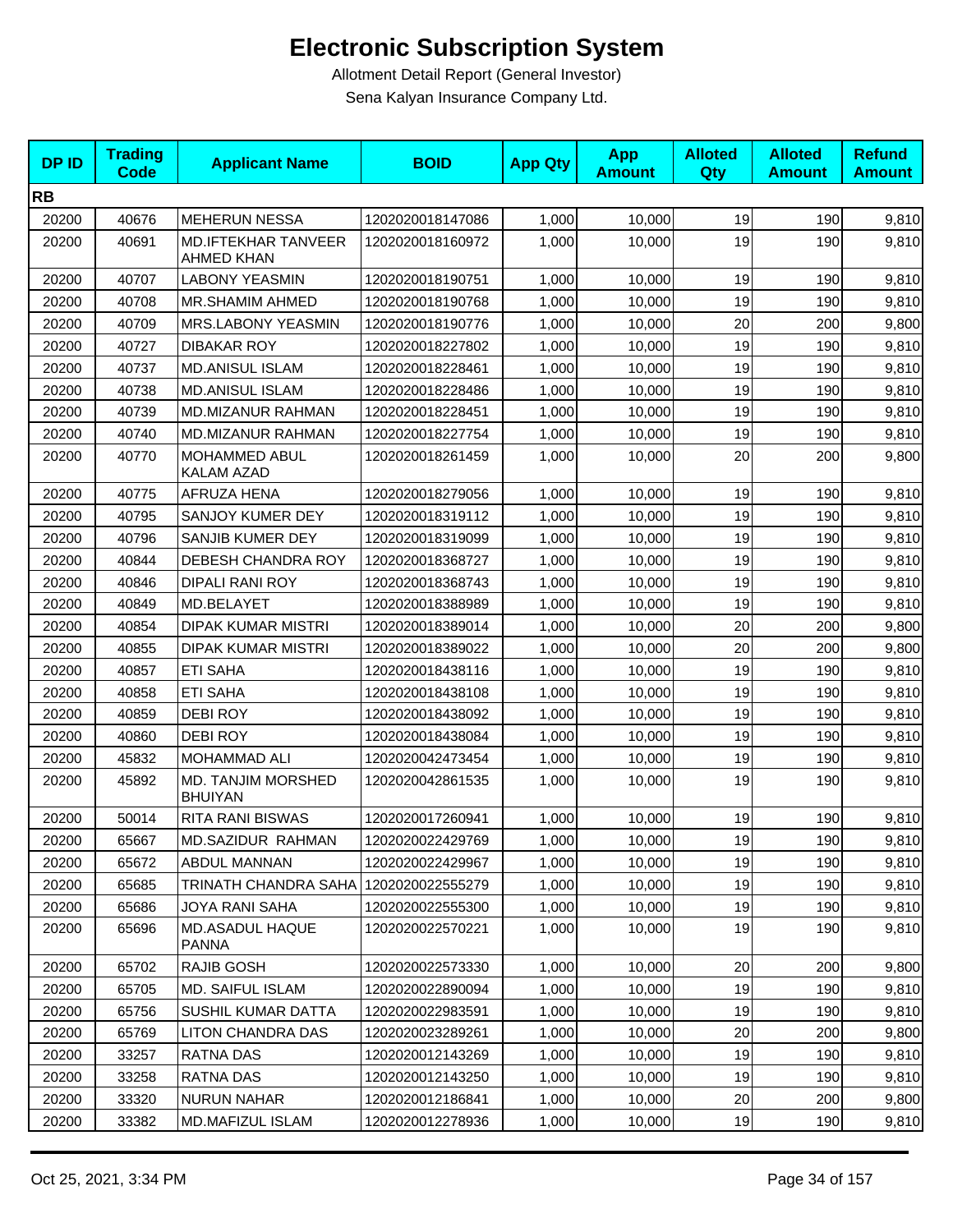| <b>DPID</b> | <b>Trading</b><br><b>Code</b> | <b>Applicant Name</b>                    | <b>BOID</b>      | <b>App Qty</b> | <b>App</b><br><b>Amount</b> | <b>Alloted</b><br><b>Qty</b> | <b>Alloted</b><br><b>Amount</b> | <b>Refund</b><br><b>Amount</b> |
|-------------|-------------------------------|------------------------------------------|------------------|----------------|-----------------------------|------------------------------|---------------------------------|--------------------------------|
| <b>RB</b>   |                               |                                          |                  |                |                             |                              |                                 |                                |
| 20200       | 37803                         | <b>MD.SALIM MIAH</b>                     | 1202020015134815 | 1,000          | 10,000                      | 19                           | 190                             | 9,810                          |
| 20200       | 37804                         | <b>MD.SALIM MIAH</b>                     | 1202020015134783 | 1,000          | 10,000                      | 19                           | 190                             | 9,810                          |
| 20200       | 37844                         | MD.AL-AMIN                               | 1202020015134841 | 1,000          | 10,000                      | 19                           | 190                             | 9,810                          |
| 20200       | 37859                         | <b>ADITI SAHA</b>                        | 1202020015109982 | 1,000          | 10,000                      | 19                           | 190                             | 9,810                          |
| 20200       | 37860                         | ANINDA SAHA                              | 1202020015109990 | 1,000          | 10,000                      | 20                           | 200                             | 9,800                          |
| 20200       | 37866                         | YOUNUS ALI MOLLAH                        | 1202020015169373 | 1,000          | 10,000                      | 20                           | 200                             | 9,800                          |
| 20200       | 37867                         | YOUNIUS ALI MOLLAH                       | 1202020015169413 | 1,000          | 10,000                      | 19                           | 190                             | 9,810                          |
| 20200       | 37890                         | <b>AZAD AHMED</b>                        | 1202020014996668 | 1,000          | 10,000                      | 19                           | 190                             | 9,810                          |
| 20200       | 37904                         | MD.ABDUL SALAM                           | 1202020015189766 | 1,000          | 10,000                      | 19                           | 190                             | 9,810                          |
| 20200       | 37906                         | <b>MD.RAMJAN ALI</b>                     | 1202020015189790 | 1,000          | 10,000                      | 19                           | 190                             | 9,810                          |
| 20200       | 37907                         | MD.RAMJAN ALI                            | 1202020015189806 | 1,000          | 10,000                      | 19                           | 190                             | 9,810                          |
| 20200       | 37917                         | MD.BAHAUDDIN                             | 1202020015107924 | 1,000          | 10,000                      | 19                           | 190                             | 9,810                          |
| 20200       | 40186                         | <b>BIKASH BARUA</b>                      | 1202020017452791 | 1,000          | 10,000                      | 20                           | 200                             | 9,800                          |
| 20200       | 40187                         | <b>UMME HALIMA</b>                       | 1202020017451026 | 1,000          | 10.000                      | 20                           | 200                             | 9,800                          |
| 20200       | 40193                         | <b>WAHIDUL ISLAM</b>                     | 1202020017488300 | 1,000          | 10,000                      | 20                           | 200                             | 9,800                          |
| 20200       | 40195                         | <b>SOBURA KHATUN</b>                     | 1202020017488533 | 1,000          | 10,000                      | 19                           | 190                             | 9,810                          |
| 20200       | 40205                         | <b>BIPLAB CHAKRABORTY</b>                | 1202020017451176 | 1,000          | 10,000                      | 19                           | 190                             | 9,810                          |
| 20200       | 40206                         | <b>BIPLAB CHAKRABORTY</b>                | 1202020017451184 | 1,000          | 10,000                      | 19                           | 190                             | 9,810                          |
| 20200       | 40208                         | <b>FARHANA KHADIGA</b>                   | 1202020017451085 | 1,000          | 10,000                      | 19                           | 190                             | 9,810                          |
| 20200       | 40214                         | <b>SUMON KUMAR DAS</b>                   | 1202020017451141 | 1,000          | 10,000                      | 19                           | 190                             | 9,810                          |
| 20200       | 40256                         | <b>BISSHAJIT KUMAR ROY</b>               | 1202020017545379 | 1,000          | 10,000                      | 19                           | 190                             | 9,810                          |
| 20200       | 40270                         | JHARNA RANI<br><b>HOWLADER</b>           | 1202020017523581 | 1,000          | 10,000                      | 19                           | 190                             | 9,810                          |
| 20200       | 40271                         | JHARNA RANI<br><b>HOWLADER</b>           | 1202020017523177 | 1,000          | 10,000                      | 19                           | 190                             | 9,810                          |
| 20200       | 40285                         | <b>UMME ISLAM</b><br><b>CHOWDHURY</b>    | 1202020017525406 | 1,000          | 10,000                      | 19                           | 190                             | 9,810                          |
| 20200       | 40286                         | MOHMMED MUSLEM<br><b>UDDIN CHOWDHURY</b> | 1202020017525374 | 1,000          | 10,000                      | 19                           | 190                             | 9,810                          |
| 20200       | 40292                         | SWAPAN KUMAR SAHA                        | 1202020017558310 | 1,000          | 10,000                      | 19                           | 190                             | 9,810                          |
| 20200       | 40293                         | SANJITA SAHA                             | 1202020017558112 | 1,000          | 10,000                      | 19                           | 190                             | 9,810                          |
| 20200       | 40301                         | KANIKA BARAL                             | 1202020017551054 | 1,000          | 10,000                      | 19                           | 190                             | 9,810                          |
| 20200       | 40302                         | KANIKA BARAL                             | 1202020017551062 | 1,000          | 10,000                      | 19                           | 190                             | 9,810                          |
| 20200       | 40310                         | <b>GOURANGA SIKDER</b>                   | 1202020017577816 | 1,000          | 10,000                      | 19                           | 190                             | 9,810                          |
| 20200       | 40311                         | <b>GOURANGA SIKDER</b>                   | 1202020017577808 | 1,000          | 10,000                      | 19                           | 190                             | 9,810                          |
| 20200       | 40312                         | PINTU SARKER                             | 1202020017577784 | 1,000          | 10,000                      | 19                           | 190                             | 9,810                          |
| 20200       | 40346                         | NIRMAL KUMAR DAS                         | 1202020017610616 | 1,000          | 10,000                      | 19                           | 190                             | 9,810                          |
| 20200       | 40364                         | <b>SUSHIL CHANDRA SHIL</b>               | 1202020017633657 | 1,000          | 10,000                      | 19                           | 190                             | 9,810                          |
| 20200       | 40373                         | MRS.MOMTAJ BEGUM                         | 1202020017765220 | 1,000          | 10,000                      | 19                           | 190                             | 9,810                          |
| 20200       | 40374                         | ARUNANGSHU DAS                           | 1202020017687303 | 1,000          | 10,000                      | 19                           | 190                             | 9,810                          |
| 20200       | 40375                         | SAJAL KUMAR DAS                          | 1202020017687321 | 1,000          | 10,000                      | 20                           | 200                             | 9,800                          |
| 20200       | 40378                         | SHACAINDRA CHANDRA<br>DAS                | 1202020017687239 | 1,000          | 10,000                      | 19                           | 190                             | 9,810                          |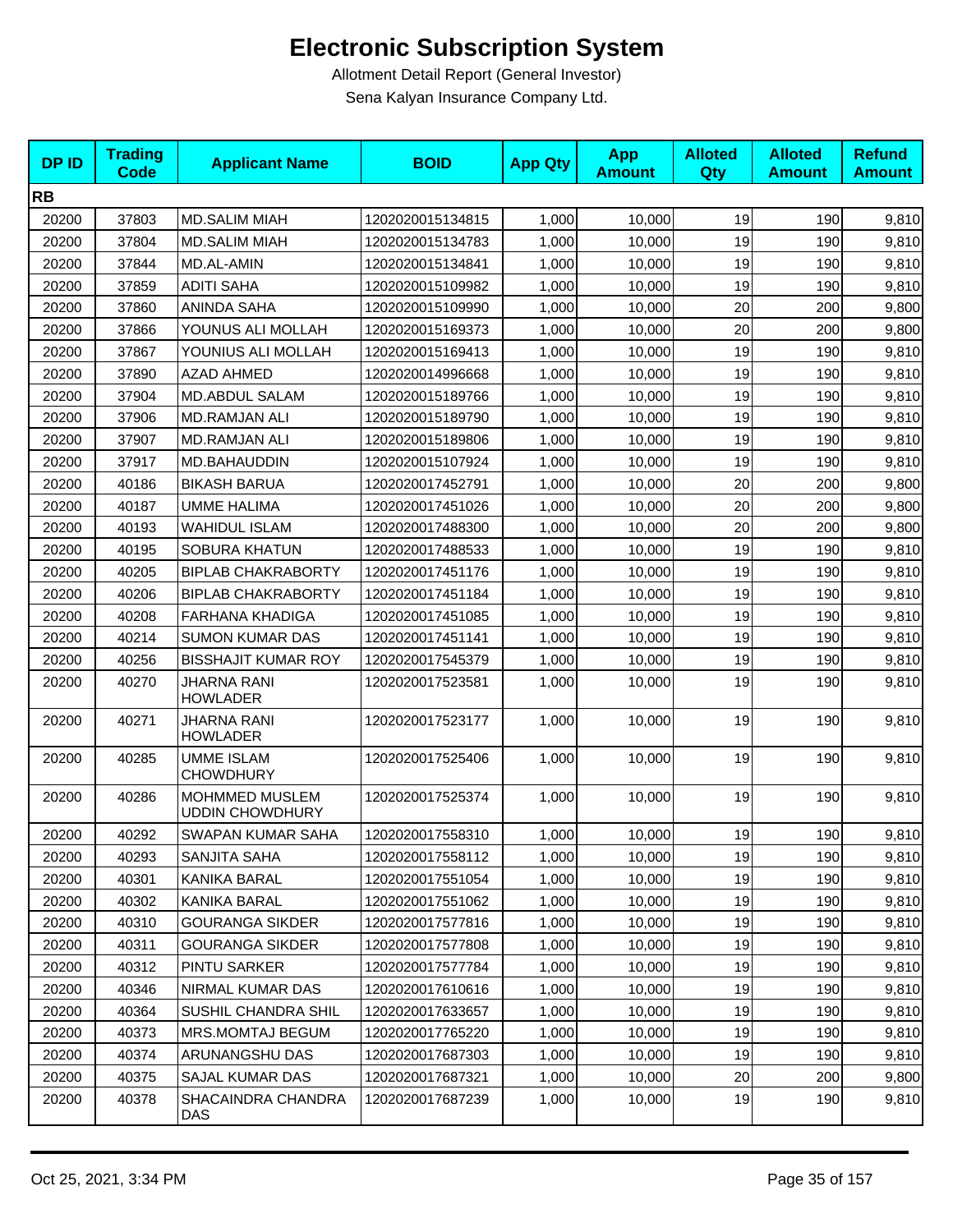| <b>DPID</b> | <b>Trading</b><br><b>Code</b> | <b>Applicant Name</b>                     | <b>BOID</b>      | <b>App Qty</b> | <b>App</b><br><b>Amount</b> | <b>Alloted</b><br>Qty | <b>Alloted</b><br><b>Amount</b> | <b>Refund</b><br><b>Amount</b> |
|-------------|-------------------------------|-------------------------------------------|------------------|----------------|-----------------------------|-----------------------|---------------------------------|--------------------------------|
| <b>RB</b>   |                               |                                           |                  |                |                             |                       |                                 |                                |
| 20200       | 40379                         | SHACHINDRA CHANDRA<br>DAS                 | 1202020017687263 | 1,000          | 10,000                      | 19                    | 190                             | 9,810                          |
| 20200       | 40381                         | PALASH CHANDRA<br><b>PODDER</b>           | 1202020017689561 | 1,000          | 10,000                      | 19                    | 190                             | 9,810                          |
| 20200       | 40382                         | <b>BILASH CHANDRA</b><br><b>PODDER</b>    | 1202020017689578 | 1,000          | 10,000                      | 19                    | 190                             | 9,810                          |
| 20200       | 40383                         | <b>BILASH CHANDRA</b><br><b>PODDER</b>    | 1202020017689594 | 1,000          | 10,000                      | 19                    | 190                             | 9,810                          |
| 20200       | 40384                         | RAJIB PODDER                              | 1202020017675711 | 1,000          | 10,000                      | 19                    | 190                             | 9,810                          |
| 20200       | 40388                         | <b>BISHWAJET DEB</b>                      | 1202020017676210 | 1,000          | 10,000                      | 20                    | 200                             | 9,800                          |
| 20200       | 40389                         | <b>BISWAJIT DEB</b>                       | 1202020017679265 | 1,000          | 10,000                      | 19                    | 190                             | 9,810                          |
| 20200       | 40402                         | SHIULI RANI SAHA                          | 1202020017723364 | 1,000          | 10,000                      | 20                    | 200                             | 9,800                          |
| 20200       | 40408                         | MOHAMMAD ALI SARKER                       | 1202020017734457 | 1,000          | 10.000                      | 19                    | 190                             | 9,810                          |
| 20200       | 40409                         | SAILA TAMANNA                             | 1202020017734465 | 1,000          | 10,000                      | 19                    | 190                             | 9,810                          |
| 20200       | 40420                         | DIN MOHAMMAD DULAL                        | 1202020017723348 | 1,000          | 10,000                      | 19                    | 190                             | 9,810                          |
| 20200       | 40439                         | MD.BAHAUDDIN                              | 1202020017734422 | 1,000          | 10,000                      | 19                    | 190                             | 9,810                          |
| 20200       | 40440                         | MD.BAHAUDDIN                              | 1202020017734430 | 1,000          | 10,000                      | 19                    | 190                             | 9,810                          |
| 20200       | 40447                         | <b>TAYEEB AHMED KHAN</b>                  | 1202020017769387 | 1,000          | 10,000                      | 19                    | 190                             | 9,810                          |
| 20200       | 40448                         | <b>TAYEEB AHMED KHAN</b>                  | 1202020017769823 | 1,000          | 10,000                      | 19                    | 190                             | 9,810                          |
| 20200       | 40449                         | <b>TULI BASAK</b>                         | 1202020017770514 | 1,000          | 10,000                      | 19                    | 190                             | 9,810                          |
| 20200       | 40450                         | <b>TULI BASAK</b>                         | 1202020017771072 | 1,000          | 10,000                      | 19                    | 190                             | 9,810                          |
| 20200       | 40469                         | <b>BAPI ROY</b>                           | 1202020017766276 | 1,000          | 10,000                      | 20                    | 200                             | 9,800                          |
| 20200       | 33778                         | MD.ABDUL WAHAB                            | 1202020012638594 | 1,000          | 10,000                      | 19                    | 190                             | 9,810                          |
| 20200       | 33779                         | MR.DEVDAS                                 | 1202020012634023 | 1,000          | 10,000                      | 19                    | 190                             | 9,810                          |
| 20200       | 33783                         | TRIPTI RANI SHEN                          | 1202020012629773 | 1,000          | 10,000                      | 19                    | 190                             | 9,810                          |
| 20200       | 33784                         | TRIPTI RANI SHEN                          | 1202020012629805 | 1,000          | 10,000                      | 19                    | 190                             | 9,810                          |
| 20200       | 33825                         | <b>CHOWDHURY SHIRIN</b><br><b>SULTANA</b> | 1202020012665675 | 1,000          | 10,000                      | 19                    | 190                             | 9,810                          |
| 20200       | 33826                         | <b>NURUL ISLAM</b><br><b>CHOWDHURY</b>    | 1202020012665822 | 1,000          | 10,000                      | 19                    | 190                             | 9,810                          |
| 20200       | 33827                         | NURUL ISLAM<br><b>CHOWDHURY</b>           | 1202020012665244 | 1,000          | 10,000                      | 20                    | 200                             | 9,800                          |
| 20200       | 33828                         | MUHAMMAD BAHLOL<br><b>MOJNOU</b>          | 1202020012665351 | 1,000          | 10,000                      | 19                    | 190                             | 9,810                          |
| 20200       | 33829                         | MR.MUHAMMAD BAHLOL<br><b>MOJNOU</b>       | 1202020012669483 | 1,000          | 10,000                      | 19                    | 190                             | 9,810                          |
| 20200       | 33830                         | MD.ROBEL SHAKE                            | 1202020012718237 | 1,000          | 10,000                      | 19                    | 190                             | 9,810                          |
| 20200       | 33831                         | MD.ROBEL SHAKE                            | 1202020012718245 | 1,000          | 10,000                      | 19                    | 190                             | 9,810                          |
| 20200       | 33832                         | <b>MD.ROBI HOSSAIN</b>                    | 1202020012718253 | 1,000          | 10,000                      | 19                    | 190                             | 9,810                          |
| 20200       | 33847                         | MD.ATIQUGGAMAN                            | 1202020012724891 | 1,000          | 10,000                      | 19                    | 190                             | 9,810                          |
| 20200       | 37920                         | SHAHEEN AKHTER                            | 1202020015107833 | 1,000          | 10,000                      | 20                    | 200                             | 9,800                          |
| 20200       | 37923                         | NURUN NAHAR SONIA                         | 1202020015108051 | 1,000          | 10,000                      | 19                    | 190                             | 9,810                          |
| 20200       | 37924                         | TAHMINA KAHNDOKER<br><b>SHIBLE</b>        | 1202020015108043 | 1,000          | 10,000                      | 19                    | 190                             | 9,810                          |
| 20200       | 37925                         | NRUN NAHAR SONIA                          | 1202020015107983 | 1,000          | 10,000                      | 19                    | 190                             | 9,810                          |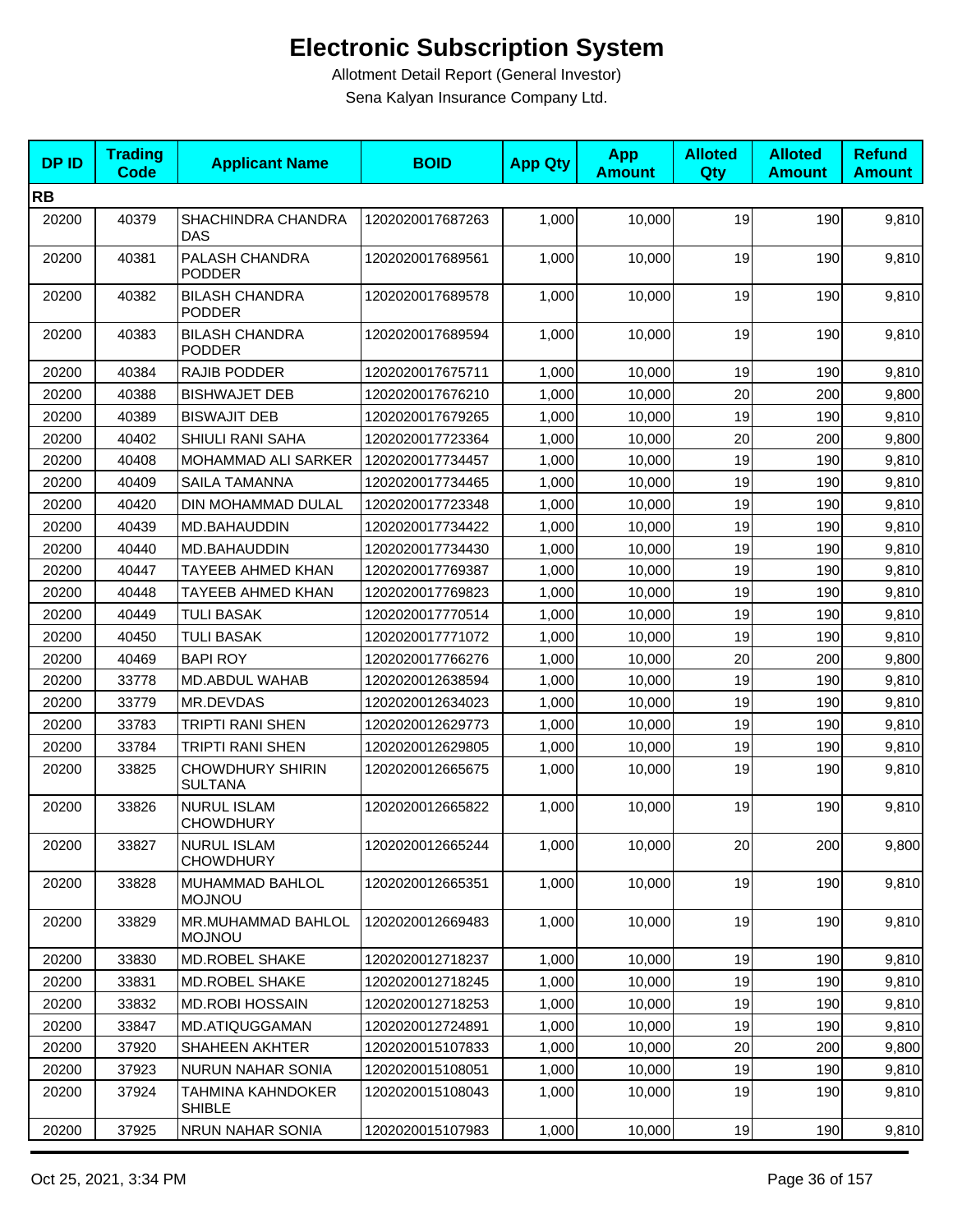| <b>DPID</b> | <b>Trading</b><br>Code | <b>Applicant Name</b>                    | <b>BOID</b>      | <b>App Qty</b> | <b>App</b><br><b>Amount</b> | <b>Alloted</b><br>Qty | <b>Alloted</b><br><b>Amount</b> | <b>Refund</b><br><b>Amount</b> |
|-------------|------------------------|------------------------------------------|------------------|----------------|-----------------------------|-----------------------|---------------------------------|--------------------------------|
| <b>RB</b>   |                        |                                          |                  |                |                             |                       |                                 |                                |
| 20200       | 37928                  | MD.BAHAUDDIN                             | 1202020015107817 | 1,000          | 10,000                      | 19                    | 190                             | 9,810                          |
| 20200       | 37932                  | <b>MD.KAMIL AHMED</b>                    | 1202020015111255 | 1,000          | 10,000                      | 19                    | 190                             | 9,810                          |
| 20200       | 37933                  | <b>MD.KAMIL AHAMED</b>                   | 1202020015111726 | 1,000          | 10,000                      | 20                    | 200                             | 9,800                          |
| 20200       | 37966                  | <b>MD.ABUL HASHAM</b>                    | 1202020015117999 | 1,000          | 10,000                      | 19                    | 190                             | 9,810                          |
| 20200       | 37968                  | <b>MD.ZULFIKAR HOSSAIN</b>               | 1202020015189857 | 1,000          | 10,000                      | 20                    | 200                             | 9,800                          |
| 20200       | 37969                  | <b>MD.ZULFIKAR HOSSAIN</b>               | 1202020015189881 | 1,000          | 10,000                      | 19                    | 190                             | 9,810                          |
| 20200       | 37970                  | <b>HABIB ULLAH</b>                       | 1202020015189913 | 1,000          | 10,000                      | 20                    | 200                             | 9,800                          |
| 20200       | 37971                  | <b>HABIB ULLAH</b>                       | 1202020015189774 | 1,000          | 10,000                      | 19                    | 190                             | 9,810                          |
| 20200       | 37972                  | MD.SADAQUR RAHMAN                        | 1202020015134684 | 1,000          | 10,000                      | 19                    | 190                             | 9,810                          |
| 20200       | 37973                  | <b>MD.SADAQUR RAHMAN</b>                 | 1202020015134759 | 1,000          | 10,000                      | 19                    | 190                             | 9,810                          |
| 20200       | 38063                  | MD.NAZRUL ISLAM                          | 1202020015195476 | 1,000          | 10,000                      | 20                    | 200                             | 9,800                          |
| 20200       | 38095                  | <b>AVIJIT SAHA</b>                       | 1202020015162818 | 1,000          | 10,000                      | 19                    | 190                             | 9,810                          |
| 20200       | 38122                  | MIR ATIKUR RAHMAN                        | 1202020015158933 | 1,000          | 10,000                      | 19                    | 190                             | 9,810                          |
| 20200       | 38125                  | <b>FATIMA AKTER</b>                      | 1202020015186564 | 1,000          | 10,000                      | 19                    | 190                             | 9,810                          |
| 20200       | 38126                  | <b>FATIMA AKTER</b>                      | 1202020015186580 | 1,000          | 10,000                      | 19                    | 190                             | 9,810                          |
| 20200       | 38127                  | <b>HASIA BEGUM</b>                       | 1202020015186599 | 1,000          | 10,000                      | 19                    | 190                             | 9,810                          |
| 20200       | 38134                  | <b>MD.RAFIQUL ISLAM</b>                  | 1202020015186531 | 1,000          | 10,000                      | 19                    | 190                             | 9,810                          |
| 20200       | 38136                  | <b>HASIA BEGUM</b>                       | 1202020015187245 | 1,000          | 10,000                      | 19                    | 190                             | 9,810                          |
| 20200       | 33930                  | <b>DINESH CHANDRA ROY</b>                | 1202020012714311 | 1,000          | 10,000                      | 19                    | 190                             | 9,810                          |
| 20200       | 33931                  | DINESH CHANDRA ROY                       | 1202020012714281 | 1,000          | 10,000                      | 19                    | 190                             | 9,810                          |
| 20200       | 33962                  | MAINUL ISLAM BHUIYA                      | 1202020012647291 | 1,000          | 10,000                      | 19                    | 190                             | 9,810                          |
| 20200       | 33994                  | RATAN SARKER                             | 1202020012714552 | 1,000          | 10,000                      | 19                    | 190                             | 9,810                          |
| 20200       | 33995                  | <b>RATAN SARKER</b>                      | 1202020012714635 | 1,000          | 10,000                      | 19                    | 190                             | 9,810                          |
| 20200       | 39150                  | <b>MD.MONIR HOSSAIN</b>                  | 1202020016335711 | 1,000          | 10,000                      | 20                    | 200                             | 9,800                          |
| 20200       | 39152                  | <b>SHILPY RANI BANIK</b>                 | 1202020016351210 | 1,000          | 10,000                      | 19                    | 190                             | 9,810                          |
| 20200       | 39157                  | RASHEDUL HASSAN                          | 1202020016351253 | 1,000          | 10,000                      | 19                    | 190                             | 9,810                          |
| 20200       | 39159                  | MAHMUDUL HASSAN                          | 1202020016351271 | 1,000          | 10,000                      | 19                    | 190                             | 9,810                          |
| 20200       | 39160                  | MAHMUDUL HASSAN                          | 1202020016351301 | 1,000          | 10,000                      | 19                    | 190                             | 9,810                          |
| 20200       | 39169                  | <b>MAKSUDA KHATUN</b>                    | 1202020016351387 | 1,000          | 10,000                      | 19                    | 190                             | 9,810                          |
| 20200       | 39204                  | EVA BAIDYA                               | 1202020016381445 | 1.000          | 10,000                      | 19                    | 190                             | 9,810                          |
| 20200       | 39205                  | <b>MD.HOSSAIN ALI</b>                    | 1202020016386504 | 1,000          | 10,000                      | 19                    | 190                             | 9,810                          |
| 20200       | 39226                  | ROWSAN ARA BEGUM                         | 1202020016419840 | 1,000          | 10,000                      | 19                    | 190                             | 9,810                          |
| 20200       | 39248                  | <b>BHAKTA DAS ROY</b>                    | 1202020016449363 | 1,000          | 10,000                      | 19                    | 190                             | 9,810                          |
| 20200       | 39250                  | <b>MD.MANJIL HUSSAIN</b>                 | 1202020016453122 | 1,000          | 10,000                      | 20                    | 200                             | 9,800                          |
| 20200       | 39259                  | <b>MR.DULAL PONDIT</b>                   | 1202020016456953 | 1,000          | 10,000                      | 19                    | 190                             | 9,810                          |
| 20200       | 39301                  | MD.HAIDAR ALI                            | 1202020016513242 | 1,000          | 10,000                      | 19                    | 190                             | 9,810                          |
| 20200       | 39309                  | <b>MOSAMMAT FAHMIDA</b><br><b>PARVIN</b> | 1202020016510291 | 1,000          | 10,000                      | 19                    | 190                             | 9,810                          |
| 20200       | 39322                  | <b>MOHAMMAD FAISAL</b><br>AHMED          | 1202020016539401 | 1,000          | 10,000                      | 19                    | 190                             | 9,810                          |
| 20200       | 39344                  | SUKUMAR CHANDRA ROY 1202020016556081     |                  | 1,000          | 10,000                      | 19                    | 190                             | 9,810                          |
| 20200       | 39349                  | MD.MONIRUZZAMAN                          | 1202020016562624 | 1,000          | 10,000                      | 19                    | 190                             | 9,810                          |
| 20200       | 39366                  | <b>SIMA ROY</b>                          | 1202020016591631 | 1,000          | 10,000                      | 19                    | 190                             | 9,810                          |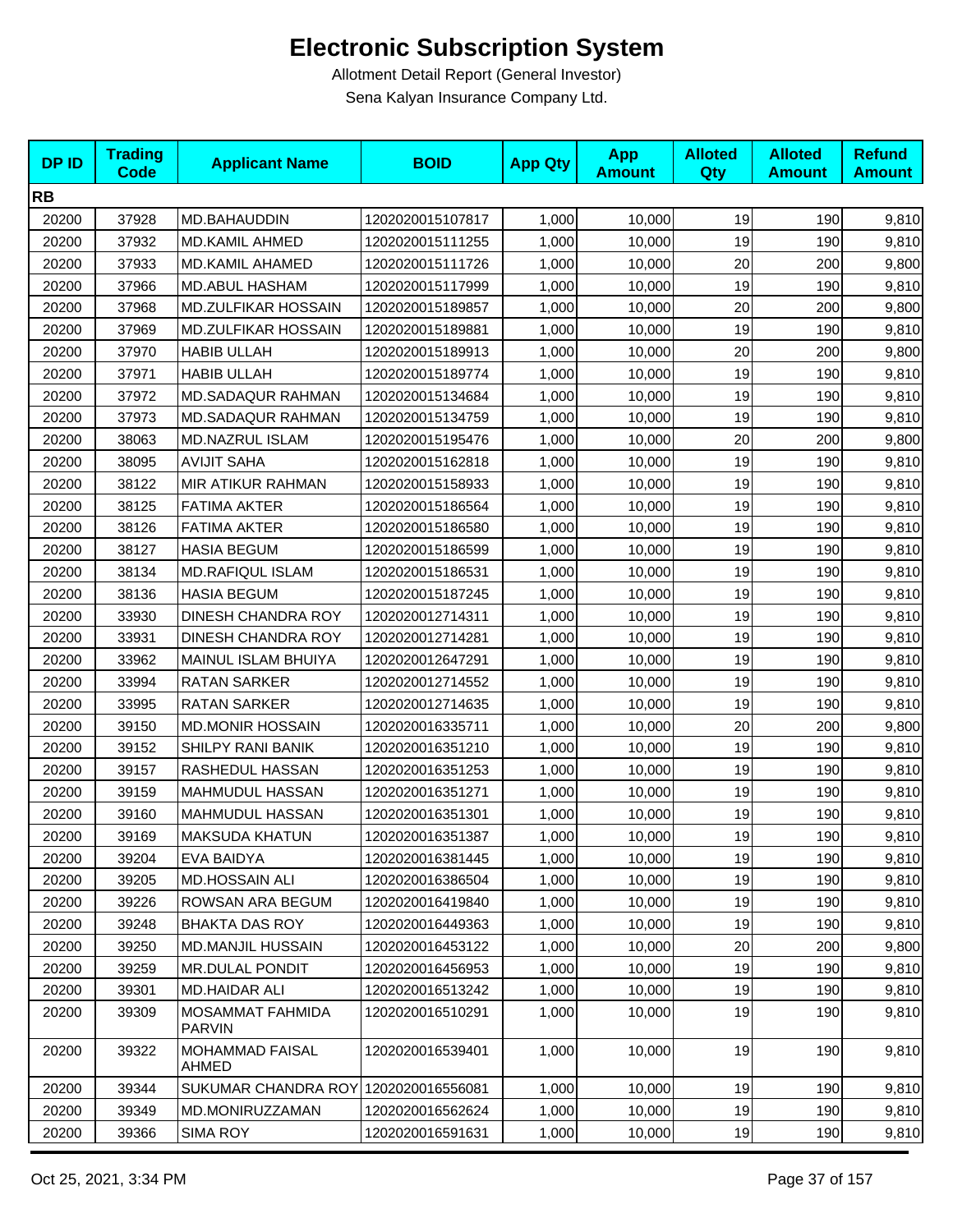| <b>DPID</b> | <b>Trading</b><br><b>Code</b> | <b>Applicant Name</b>                      | <b>BOID</b>      | <b>App Qty</b> | <b>App</b><br><b>Amount</b> | <b>Alloted</b><br><b>Qty</b> | <b>Alloted</b><br><b>Amount</b> | <b>Refund</b><br><b>Amount</b> |
|-------------|-------------------------------|--------------------------------------------|------------------|----------------|-----------------------------|------------------------------|---------------------------------|--------------------------------|
| <b>RB</b>   |                               |                                            |                  |                |                             |                              |                                 |                                |
| 20200       | 39370                         | <b>MD. SATTAR MOLLA</b>                    | 1202020016591672 | 1,000          | 10,000                      | 19                           | 190                             | 9,810                          |
| 20200       | 39401                         | <b>SATTYA RANJAN</b><br><b>CHAKRABORTY</b> | 1202020016618546 | 1,000          | 10,000                      | 19                           | 190                             | 9,810                          |
| 20200       | 39425                         | <b>KAMAL UDDIN</b>                         | 1202020016644226 | 1,000          | 10,000                      | 19                           | 190                             | 9,810                          |
| 20200       | 39432                         | PRIYATOSH SAHA                             | 1202020016642714 | 1,000          | 10,000                      | 19                           | 190                             | 9,810                          |
| 20200       | 39433                         | PRIYATOSH SAHA                             | 1202020016642730 | 1,000          | 10,000                      | 19                           | 190                             | 9,810                          |
| 20200       | 39434                         | SNIGDHA ROY                                | 1202020016642722 | 1,000          | 10,000                      | 20                           | 200                             | 9,800                          |
| 20200       | 39437                         | <b>MRS.BANI DAS</b>                        | 1202020016642706 | 1,000          | 10,000                      | 19                           | 190                             | 9,810                          |
| 20200       | 39455                         | SHEIKH HARUN OR<br><b>RASHID</b>           | 1202020016705506 | 1,000          | 10,000                      | 19                           | 190                             | 9,810                          |
| 20200       | 44516                         | <b>MR.RAJDIP GHOSH</b>                     | 1202020030389525 | 1,000          | 10,000                      | 19                           | 190                             | 9,810                          |
| 20200       | 44552                         | MOSAMMAT HASINA<br><b>KHATUN</b>           | 1202020030632726 | 1,000          | 10,000                      | 19                           | 190                             | 9,810                          |
| 20200       | 44582                         | <b>MD.ZAHIRUL HOQUE</b>                    | 1202020030823862 | 1,000          | 10,000                      | 19                           | 190                             | 9,810                          |
| 20200       | 44600                         | <b>GOPAL CHANDRA</b><br><b>KARMAKER</b>    | 1202020031097451 | 1,000          | 10,000                      | 19                           | 190                             | 9,810                          |
| 20200       | 44601                         | <b>GOPAL CHANDRA</b><br><b>KARMAKER</b>    | 1202020031097516 | 1,000          | 10,000                      | 19                           | 190                             | 9,810                          |
| 20200       | 44627                         | <b>KAZI TARIKUL ISLAM</b>                  | 1202020031369177 | 1,000          | 10,000                      | 19                           | 190                             | 9,810                          |
| 20200       | 44632                         | LABANI ROY TIPU                            | 1202020031463545 | 1,000          | 10,000                      | 19                           | 190                             | 9,810                          |
| 20200       | 44633                         | <b>LABANI ROY TIPU</b>                     | 1202020031463537 | 1,000          | 10,000                      | 20                           | 200                             | 9,800                          |
| 20200       | 44643                         | NARAYAN SARKAR                             | 1202020031463497 | 1,000          | 10,000                      | 19                           | 190                             | 9,810                          |
| 20200       | 44644                         | PINTU CHANDRA DAS                          | 1202020031463553 | 1,000          | 10,000                      | 19                           | 190                             | 9,810                          |
| 20200       | 44661                         | CHANCHAL SAMADDAR                          | 1202020031850209 | 1,000          | 10,000                      | 19                           | 190                             | 9,810                          |
| 20200       | 44666                         | JASHIM UDDIN AHMED                         | 1202020031897333 | 1,000          | 10,000                      | 19                           | 190                             | 9,810                          |
| 20200       | 44693                         | KHODIZA AKHTER<br><b>BEGUM</b>             | 1202020031902850 | 1,000          | 10,000                      | 19                           | 190                             | 9,810                          |
| 20200       | 44786                         | <b>SUKCHAND BARAI</b>                      | 1202020032522357 | 1,000          | 10,000                      | 19                           | 190                             | 9,810                          |
| 20200       | 44787                         | <b>SUNITI RANI BARAI</b>                   | 1202020032522365 | 1,000          | 10,000                      | 19                           | 190                             | 9,810                          |
| 20200       | 44793                         | <b>MD.KAMRUL MIA</b>                       | 1202020032689787 | 1,000          | 10,000                      | 19                           | 190                             | 9,810                          |
| 20200       | 44794                         | <b>MD.KAMRUL MIA</b>                       | 1202020032689795 | 1,000          | 10,000                      | 19                           | 190                             | 9,810                          |
| 20200       | 66729                         | PARESH CHANDRA SING                        | 1202020029191409 | 1,000          | 10,000                      | 19                           | 190                             | 9,810                          |
| 20200       | 66739                         | <b>SAKTI SARKER</b>                        | 1202020029349109 | 1,000          | 10,000                      | 19                           | 190                             | 9,810                          |
| 20200       | 66740                         | PRATIMA RANI DAS                           | 1202020029349117 | 1,000          | 10,000                      | 19                           | 190                             | 9,810                          |
| 20200       | 66819                         | <b>MRS.SUPRITI ROY</b>                     | 1202020030058204 | 1,000          | 10,000                      | 19                           | 190                             | 9,810                          |
| 20200       | 66859                         | <b>MOS.SAHIDA AKTER</b>                    | 1202020030523711 | 1,000          | 10,000                      | 19                           | 190                             | 9,810                          |
| 20200       | 66860                         | MOS.SAHIDA AKTER                           | 1202020030523612 | 1,000          | 10,000                      | 19                           | 190                             | 9,810                          |
| 20200       | 66951                         | <b>SAKTI SARKER</b>                        | 1202020031713863 | 1,000          | 10,000                      | 19                           | 190                             | 9,810                          |
| 20200       | 66968                         | TUTON KUMAR SAHA                           | 1202020031882151 | 1,000          | 10,000                      | 19                           | 190                             | 9,810                          |
| 20200       | 66983                         | <b>SHANTI RANJAN</b><br><b>DEBNATH</b>     | 1202020032197993 | 1,000          | 10,000                      | 19                           | 190                             | 9,810                          |
| 20200       | 67001                         | RAJIB MAZUMDER                             | 1202020032314469 | 1,000          | 10,000                      | 19                           | 190                             | 9,810                          |
| 20200       | 67002                         | RAJIB MAZUMDER                             | 1202020032314477 | 1,000          | 10,000                      | 19                           | 190                             | 9,810                          |
| 20200       | 67057                         | <b>ANITA PODDAR</b>                        | 1202020032951648 | 1,000          | 10,000                      | 19                           | 190                             | 9,810                          |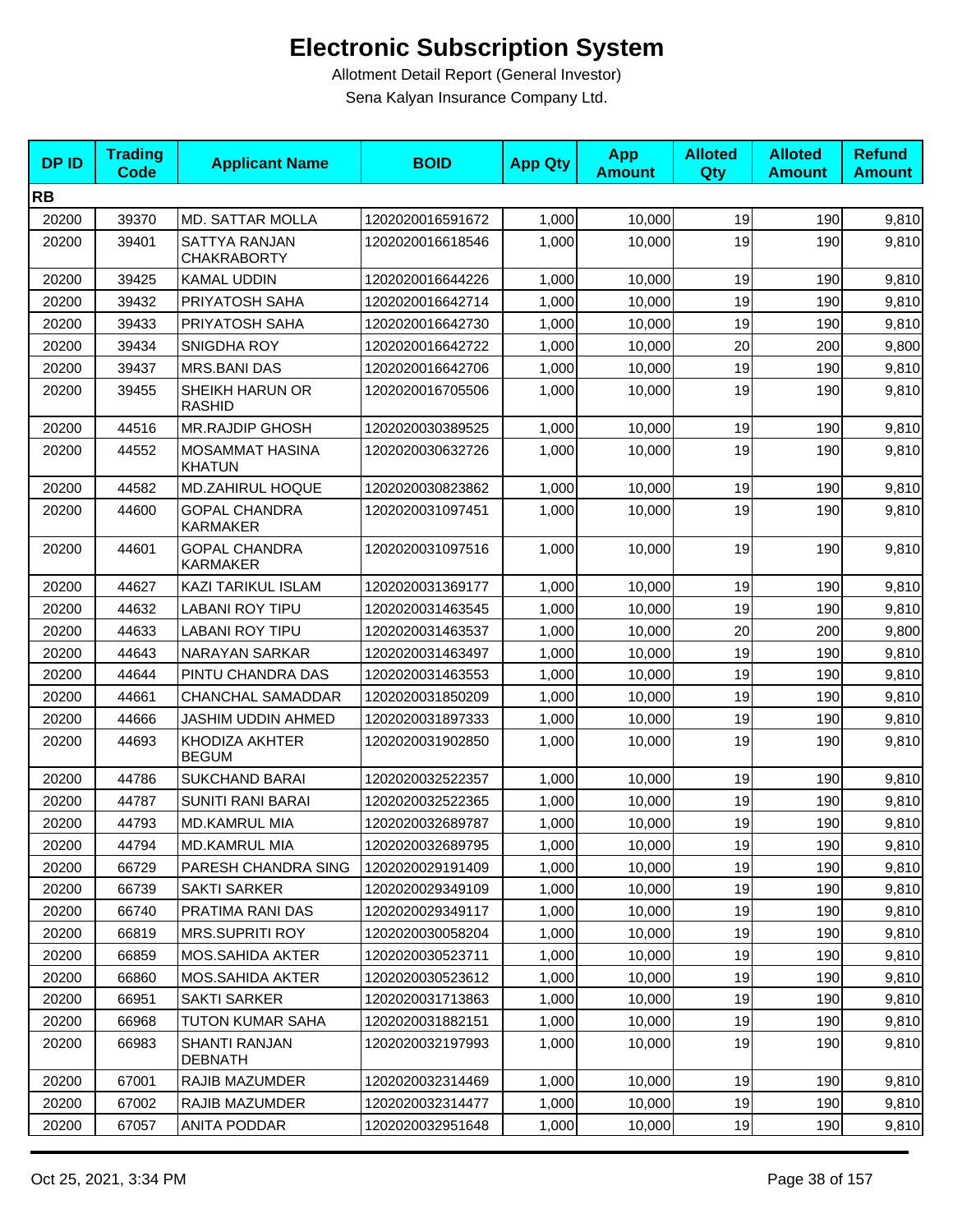| <b>DPID</b> | <b>Trading</b><br><b>Code</b> | <b>Applicant Name</b>                   | <b>BOID</b>      | <b>App Qty</b> | <b>App</b><br><b>Amount</b> | <b>Alloted</b><br>Qty | <b>Alloted</b><br><b>Amount</b> | <b>Refund</b><br><b>Amount</b> |
|-------------|-------------------------------|-----------------------------------------|------------------|----------------|-----------------------------|-----------------------|---------------------------------|--------------------------------|
| <b>RB</b>   |                               |                                         |                  |                |                             |                       |                                 |                                |
| 20200       | 67059                         | PARVIN AKTER                            | 1202020032951664 | 1,000          | 10,000                      | 20                    | 200                             | 9,800                          |
| 20200       | 43972                         | MUMTAJ BEGUM                            | 1202020027418640 | 1,000          | 10,000                      | 19                    | 190                             | 9,810                          |
| 20200       | 43977                         | MRS.ROHIMA AKHTAR                       | 1202020027392251 | 1,000          | 10,000                      | 19                    | 190                             | 9,810                          |
| 20200       | 43981                         | MD.KAMAL TALUKDER                       | 1202020027365385 | 1,000          | 10,000                      | 20                    | 200                             | 9,800                          |
| 20200       | 00710                         | MR.MD. NAZRUL ISLAM                     | 1202020000037949 | 1,000          | 10,000                      | 19                    | 190                             | 9,810                          |
| 20200       | 0A312                         | Mohammad Rakib Uddin<br>Ahammad         | 1202020006218524 | 1,000          | 10,000                      | 19                    | 190                             | 9,810                          |
| 20200       | 0A325                         | K.M. MONIRUL ISLAM                      | 1202020019831211 | 1,000          | 10,000                      | 19                    | 190                             | 9,810                          |
| 20200       | 0A335                         | MD. ANISUR RAHMAN                       | 1202020029775158 | 1,000          | 10,000                      | 19                    | 190                             | 9,810                          |
| 20200       | 0A510                         | MOHAMMAD AROJ MIA                       | 1202020051601675 | 1,000          | 10,000                      | 19                    | 190                             | 9,810                          |
| 20200       | 0A514                         | <b>SYED SHIHAB UDDIN</b>                | 1202020051808278 | 1,000          | 10,000                      | 19                    | 190                             | 9,810                          |
| 20200       | 0A528                         | MR.AHSANUL HAQUE                        | 1202020014969014 | 1,000          | 10,000                      | 19                    | 190                             | 9,810                          |
| 20200       | 0A531                         | RUMANA BINTE NOMAN<br><b>KANTA</b>      | 1202020052363869 | 1,000          | 10,000                      | 19                    | 190                             | 9,810                          |
| 20200       | 0A558                         | A.K.M. ROIS UDDIN                       | 1202020052832464 | 1,000          | 10,000                      | 19                    | 190                             | 9,810                          |
| 20200       | 0A563                         | MOST. SHULY AKTER                       | 1202020053059455 | 1,000          | 10,000                      | 19                    | 190                             | 9,810                          |
| 20200       | 0A564                         | MD. AL AMIN KHAN                        | 1202020053137291 | 1,000          | 10,000                      | 20                    | 200                             | 9,800                          |
| 20200       | 0A567                         | <b>SULTANA AKHTER</b>                   | 1202020053160554 | 1,000          | 10,000                      | 19                    | 190                             | 9,810                          |
| 20200       | 0A568                         | <b>SULTANA AKHTER</b>                   | 1202020053161002 | 1,000          | 10,000                      | 19                    | 190                             | 9,810                          |
| 20200       | 0A584                         | SHAHEEN AKTER                           | 1202020053612729 | 1,000          | 10,000                      | 19                    | 190                             | 9,810                          |
| 20200       | 0A595                         | MD ABDUL MANNAN                         | 1202020043467077 | 1,000          | 10,000                      | 19                    | 190                             | 9,810                          |
| 20200       | 0A605                         | MD.RAFIQUE ULLAH                        | 1202020017240490 | 1,000          | 10,000                      | 19                    | 190                             | 9,810                          |
| 20200       | 0A617                         | <b>HUMAYUN KABIR</b>                    | 1202020054377362 | 1,000          | 10,000                      | 19                    | 190                             | 9,810                          |
| 20200       | 0A673                         | SHAHANAJ PERVIN                         | 1202020054378870 | 1,000          | 10,000                      | 19                    | 190                             | 9,810                          |
| 20200       | 0A674                         | SHAHANAJ PERVIN                         | 1202020054378889 | 1,000          | 10,000                      | 19                    | 190                             | 9,810                          |
| 20200       | 0A680                         | MD. ASHADUZZAMAN<br><b>ARIF</b>         | 1202020054482930 | 1,000          | 10,000                      | 19                    | 190                             | 9,810                          |
| 20200       | 0A682                         | MD. MOHIZUDDIN SHEIKH 1202020054484011  |                  | 1,000          | 10,000                      | 19                    | 190                             | 9,810                          |
| 20200       | 0A683                         | MD. MOHIZUDDIN SHEIKH 1202020054484401  |                  | 1,000          | 10,000                      | 19                    | 190                             | 9,810                          |
| 20200       | 0A685                         | MD. ABUL HASAN<br><b>SARDER</b>         | 1202020054485291 | 1,000          | 10,000                      | 19                    | 190                             | 9,810                          |
| 20200       | 0A686                         | MD. ASHADUZZAMAN<br>ARIF                | 1202020054501500 | 1,000          | 10,000                      | 19                    | 190                             | 9,810                          |
| 20200       | 0A705                         | AHAMED ASHRAF SHARIF   1202020054787399 |                  | 1,000          | 10,000                      | 19                    | 190                             | 9,810                          |
| 20200       | 0G307                         | <b>BILKIS AKTER</b>                     | 1202020045593126 | 1,000          | 10,000                      | 19                    | 190                             | 9,810                          |
| 20200       | 0G308                         | <b>MRS. BILKIS AKTER</b>                | 1202020045593241 | 1,000          | 10,000                      | 19                    | 190                             | 9,810                          |
| 20200       | 0G362                         | <b>GOUTAM KUMAR PAUL</b>                | 1202020048175389 | 1,000          | 10,000                      | 19                    | 190                             | 9,810                          |
| 20200       | 0G386                         | MD. SOFIQUL                             | 1202020049334820 | 1,000          | 10,000                      | 19                    | 190                             | 9,810                          |
| 20200       | 0G387                         | MD. SOFIQUL                             | 1202020049334855 | 1,000          | 10,000                      | 19                    | 190                             | 9,810                          |
| 20200       | 0G388                         | SAH ALAM                                | 1202020049334871 | 1,000          | 10,000                      | 19                    | 190                             | 9,810                          |
| 20200       | 0G409                         | MD. SHAMSUL ALAM                        | 1202020050158242 | 1,000          | 10,000                      | 19                    | 190                             | 9,810                          |
| 20200       | 0G419                         | MD. SHAHE ALAM                          | 1202020050662117 | 1,000          | 10,000                      | 20                    | 200                             | 9,800                          |
| 20200       | 0G427                         | MD. SHAMSUL ALAM                        | 1202020050923199 | 1,000          | 10,000                      | 20                    | 200                             | 9,800                          |
| 20200       | 0G431                         | MD. AL-AMIN                             | 1202020051125851 | 1,000          | 10,000                      | 19                    | 190                             | 9,810                          |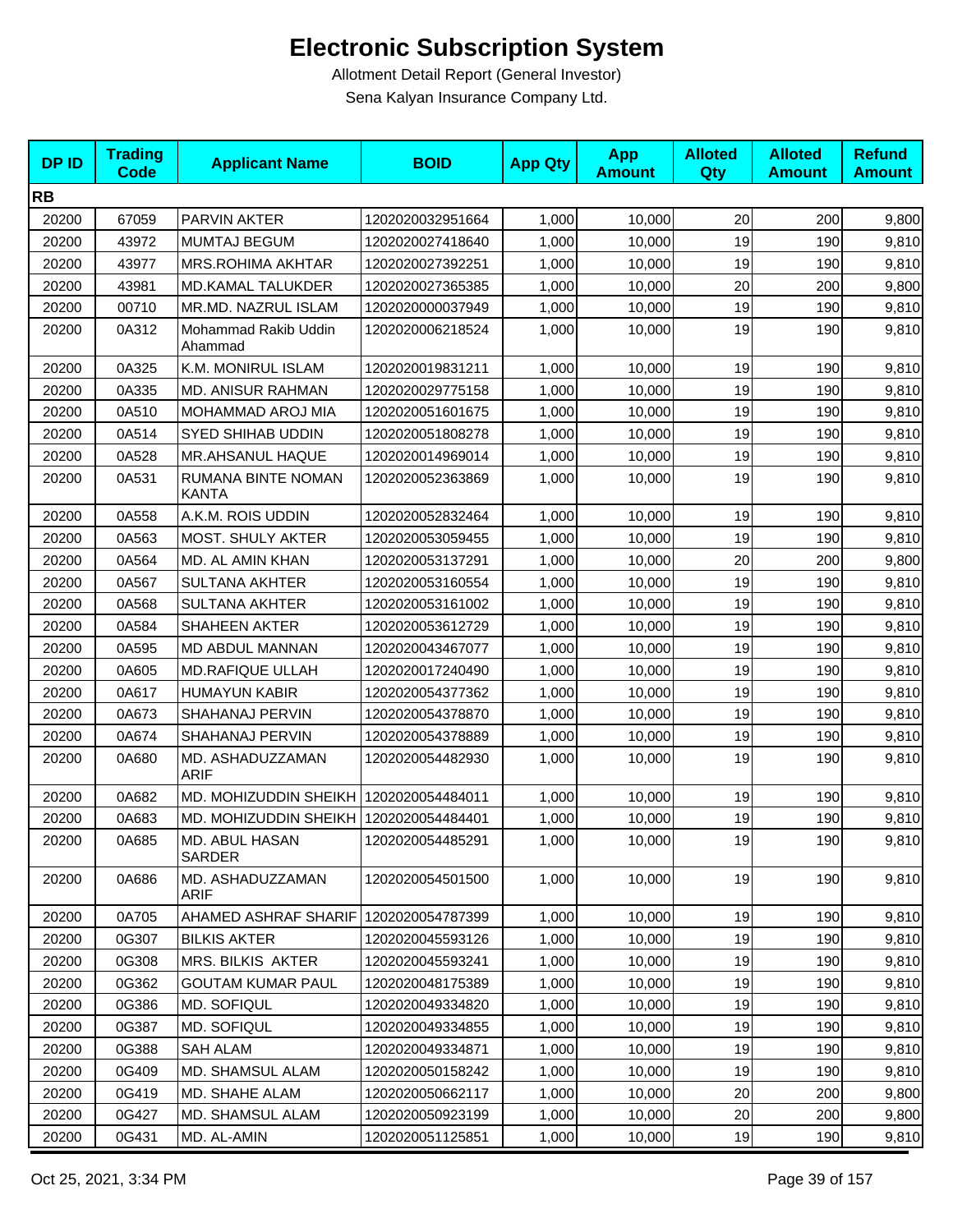| <b>DPID</b> | <b>Trading</b><br><b>Code</b> | <b>Applicant Name</b>                      | <b>BOID</b>      | <b>App Qty</b> | <b>App</b><br><b>Amount</b> | <b>Alloted</b><br><b>Qty</b> | <b>Alloted</b><br><b>Amount</b> | <b>Refund</b><br><b>Amount</b> |
|-------------|-------------------------------|--------------------------------------------|------------------|----------------|-----------------------------|------------------------------|---------------------------------|--------------------------------|
| <b>RB</b>   |                               |                                            |                  |                |                             |                              |                                 |                                |
| 20200       | 0G432                         | MST. SHULY AKTER                           | 1202020051129841 | 1,000          | 10,000                      | 19                           | 190                             | 9,810                          |
| 20200       | 0G433                         | MD. MAMUN AHAMMED                          | 1202020050979430 | 1,000          | 10,000                      | 20                           | 200                             | 9,800                          |
| 20200       | 0G445                         | <b>MD. ROKON MAL</b>                       | 1202020051162873 | 1,000          | 10,000                      | 19                           | 190                             | 9,810                          |
| 20200       | 0G464                         | SHADA NANDA GOSSAME                        | 1202020051371568 | 1,000          | 10,000                      | 19                           | 190                             | 9,810                          |
| 20200       | 0G524                         | MD. SHAMS TABRIZ<br><b>MOZUMDER</b>        | 1202020060759025 | 1,000          | 10,000                      | 19                           | 190                             | 9,810                          |
| 20200       | 0G534                         | <b>MST. RIKTA BEGUM</b>                    | 1202020060775021 | 1,000          | 10,000                      | 19                           | 190                             | 9,810                          |
| 20200       | 0G535                         | SHIRINA BEGUM                              | 1202020060774631 | 1,000          | 10,000                      | 19                           | 190                             | 9,810                          |
| 20200       | 0G551                         | MD. TUKU                                   | 1202020060790687 | 1,000          | 10,000                      | 19                           | 190                             | 9,810                          |
| 20200       | 0G552                         | MD. TUKU                                   | 1202020060790917 | 1,000          | 10,000                      | 19                           | 190                             | 9,810                          |
| 20200       | 0G579                         | <b>FEROZA YASMIN</b>                       | 1202020060829061 | 1,000          | 10,000                      | 20                           | 200                             | 9,800                          |
| 20200       | 0G580                         | <b>FEROZA YASMIN</b>                       | 1202020060828298 | 1,000          | 10,000                      | 19                           | 190                             | 9,810                          |
| 20200       | 0G584                         | <b>MISSES PARVEEN</b><br><b>AKTER MITU</b> | 1202020060831325 | 1,000          | 10,000                      | 19                           | 190                             | 9,810                          |
| 20200       | 0G585                         | <b>MD KASHEM KHAN</b>                      | 1202020060830561 | 1,000          | 10,000                      | 19                           | 190                             | 9,810                          |
| 20200       | A1459                         | <b>APURBA SAHA</b>                         | 1202020042816001 | 1,000          | 10,000                      | 19                           | 190                             | 9,810                          |
| 20200       | C3188                         | KUHINUR BEGUM                              | 1202020061500204 | 1,000          | 10,000                      | 19                           | 190                             | 9,810                          |
| 20200       | C3189                         | MD. EBRAHIM SARDER                         | 1202020061500975 | 1,000          | 10,000                      | 19                           | 190                             | 9,810                          |
| 20200       | C3190                         | MD. EBRAHIM SARDER                         | 1202020061501027 | 1,000          | 10,000                      | 19                           | 190                             | 9,810                          |
| 20200       | C3191                         | HUMAYUN KABIR KHAN                         | 1202020061540238 | 1,000          | 10,000                      | 19                           | 190                             | 9,810                          |
| 20200       | C3192                         | HUMAYUN KABIR KHAN                         | 1202020061540594 | 1,000          | 10,000                      | 19                           | 190                             | 9,810                          |
| 20200       | C3193                         | MAJOR MD. HASMAT<br><b>ULLAH KHAN</b>      | 1202020061496990 | 1,000          | 10,000                      | 19                           | 190                             | 9,810                          |
| 20200       | C3194                         | MD. ROMJAN ALI                             | 1202020061497026 | 1,000          | 10,000                      | 19                           | 190                             | 9,810                          |
| 20200       | C3196                         | <b>HASAN MOLLA</b>                         | 1202020061496982 | 1,000          | 10,000                      | 19                           | 190                             | 9,810                          |
| 20200       | C3226                         | MD. JAMAL UDDIN (JOY)                      | 1202020040638815 | 1,000          | 10,000                      | 19                           | 190                             | 9,810                          |
| 20200       | C3229                         | MOHAMMAD KHAIRUL<br>ANAM                   | 1202020062076894 | 1,000          | 10,000                      | 19                           | 190                             | 9,810                          |
| 20200       | C3232                         | <b>MD KAIUM AKON</b>                       | 1202020038035425 | 1,000          | 10,000                      | 19                           | 190                             | 9,810                          |
| 20200       | C3238                         | ABDUL MALAK<br><b>HOWLADER</b>             | 1202020019314229 | 1,000          | 10,000                      | 19                           | 190                             | 9,810                          |
| 20200       | C3259                         | A.K.M. MEHEDI HASAN                        | 1202020063099230 | 1,000          | 10,000                      | 19                           | 190                             | 9,810                          |
| 20200       | C3269                         | MD. MUFAKKARUL ISLAM                       | 1202020073909298 | 1,000          | 10,000                      | 19                           | 190                             | 9,810                          |
| 20200       | C3279                         | <b>CHAMPA AKTER</b>                        | 1202020062852858 | 1,000          | 10,000                      | 19                           | 190                             | 9,810                          |
| 20200       | C3280                         | <b>CHAMPA AKTER</b>                        | 1202020062429797 | 1,000          | 10,000                      | 19                           | 190                             | 9,810                          |
| 20200       | C3283                         | MD. ABDUL JALIL                            | 1202020062132708 | 1,000          | 10,000                      | 19                           | 190                             | 9,810                          |
| 20200       | C3284                         | <b>MD. ABDUL JALIL</b>                     | 1202020062132724 | 1,000          | 10,000                      | 19                           | 190                             | 9,810                          |
| 20200       | C3286                         | <b>ASMA AKTER</b>                          | 1202020062164586 | 1,000          | 10,000                      | 19                           | 190                             | 9,810                          |
| 20200       | C3287                         | <b>ASMA AKTER</b>                          | 1202020062164601 | 1,000          | 10,000                      | 19                           | 190                             | 9,810                          |
| 20200       | C3289                         | <b>AFSANA AKTER</b>                        | 1202020062202362 | 1,000          | 10,000                      | 20                           | 200                             | 9,800                          |
| 20200       | C3297                         | <b>SHACHINDRA NATH</b><br><b>MONDAL</b>    | 1202020062383912 | 1,000          | 10,000                      | 20                           | 200                             | 9,800                          |
| 20200       | C3317                         | MD. NURUDDIN AL-<br><b>MASUD</b>           | 1202020062443660 | 1,000          | 10,000                      | 19                           | 190                             | 9,810                          |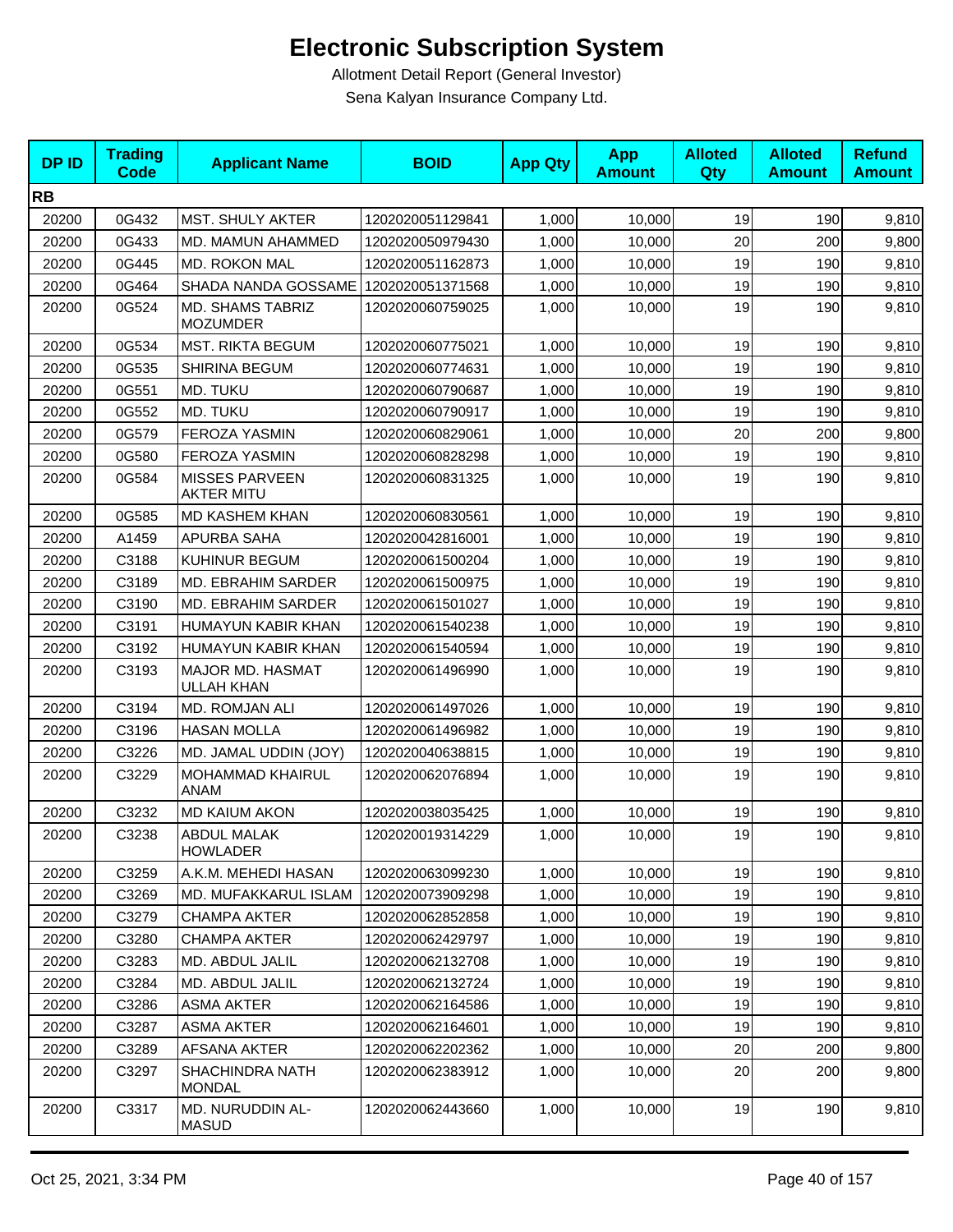| <b>DPID</b> | <b>Trading</b><br><b>Code</b> | <b>Applicant Name</b>                   | <b>BOID</b>      | <b>App Qty</b> | <b>App</b><br><b>Amount</b> | <b>Alloted</b><br>Qty | <b>Alloted</b><br><b>Amount</b> | <b>Refund</b><br><b>Amount</b> |
|-------------|-------------------------------|-----------------------------------------|------------------|----------------|-----------------------------|-----------------------|---------------------------------|--------------------------------|
| <b>RB</b>   |                               |                                         |                  |                |                             |                       |                                 |                                |
| 20200       | C3318                         | Md. Nuruddin Al Masud                   | 1202020009493902 | 1,000          | 10,000                      | 19                    | 190                             | 9,810                          |
| 20200       | C3335                         | <b>FAYES AHAMOD</b>                     | 1202020062559411 | 1,000          | 10,000                      | 20                    | 200                             | 9,800                          |
| 20200       | C3349                         | MONIRUZ ZAMAN KHAN                      | 1202020015227807 | 1,000          | 10,000                      | 19                    | 190                             | 9,810                          |
| 20200       | C3361                         | <b>EKRAMUL KABIR</b>                    | 1202020062690438 | 1,000          | 10,000                      | 19                    | 190                             | 9,810                          |
| 20200       | C3363                         | MD. MAHBUBUR RAHMAN                     | 1202020062707398 | 1,000          | 10,000                      | 19                    | 190                             | 9,810                          |
| 20200       | C3370                         | MOHAMMAD JASHIM<br><b>UDDIN</b>         | 1202020044264316 | 1.000          | 10,000                      | 19                    | 190                             | 9,810                          |
| 20200       | C3373                         | <b>MD. AZAD RAHMAN</b>                  | 1202020062773888 | 1,000          | 10,000                      | 19                    | 190                             | 9,810                          |
| 20200       | D4864                         | <b>HASNAT KHANDAKAR</b>                 | 1202020034637560 | 1,000          | 10,000                      | 19                    | 190                             | 9,810                          |
| 20200       | D4866                         | <b>RAFIKUL ISLAM</b>                    | 1202020071206244 | 1,000          | 10,000                      | 19                    | 190                             | 9,810                          |
| 20200       | D4867                         | SYEAM AL ANAN                           | 1202020071206980 | 1,000          | 10,000                      | 19                    | 190                             | 9,810                          |
| 20200       | D4868                         | <b>SHAMIMA AKTER</b>                    | 1202020071207661 | 1,000          | 10,000                      | 19                    | 190                             | 9,810                          |
| 20200       | D4869                         | FAIZA TASNIM TAMA                       | 1202020071208805 | 1,000          | 10,000                      | 19                    | 190                             | 9,810                          |
| 20200       | D4887                         | <b>HASNAT KHANDAKER</b>                 | 1202020071373724 | 1,000          | 10.000                      | 19                    | 190                             | 9,810                          |
| 20200       | D4892                         | <b>SUMAN SHARKER</b>                    | 1202020071780575 | 1,000          | 10,000                      | 19                    | 190                             | 9,810                          |
| 20200       | D4893                         | <b>REBA SARKER</b>                      | 1202020071781041 | 1,000          | 10,000                      | 19                    | 190                             | 9,810                          |
| 20200       | D4899                         | <b>MOMTAZ BEGUM</b>                     | 1202020072007939 | 1,000          | 10,000                      | 19                    | 190                             | 9,810                          |
| 20200       | D4900                         | MD. SAHIDUL ISLAM                       | 1202020071378191 | 1,000          | 10,000                      | 19                    | 190                             | 9,810                          |
| 20200       | D4903                         | RIMI AKTER MEEM                         | 1202020072032847 | 1,000          | 10,000                      | 19                    | 190                             | 9,810                          |
| 20200       | D4904                         | RIMI AKTER MEEM                         | 1202020072032938 | 1,000          | 10,000                      | 20                    | 200                             | 9,800                          |
| 20200       | D4905                         | MOHAMMED ABDUL<br><b>HALIM</b>          | 1202020072034798 | 1,000          | 10,000                      | 19                    | 190                             | 9,810                          |
| 20200       | D4906                         | MOHAMMAD HASAN<br><b>SAROWAR</b>        | 1202020072044348 | 1,000          | 10,000                      | 19                    | 190                             | 9,810                          |
| 20200       | D4907                         | MOHAMMAD HASAN<br>SAROWAR               | 1202020072044321 | 1,000          | 10,000                      | 19                    | 190                             | 9,810                          |
| 20200       | D4908                         | <b>KHADIJA KHATUN</b>                   | 1202020072045714 | 1,000          | 10,000                      | 19                    | 190                             | 9,810                          |
| 20200       | D4909                         | <b>KHADIJA KHATUN</b>                   | 1202020072045749 | 1,000          | 10,000                      | 19                    | 190                             | 9,810                          |
| 20200       | D4912                         | <b>DIPA SAHA</b>                        | 1202020072271865 | 1,000          | 10,000                      | 20                    | 200                             | 9,800                          |
| 20200       | D4916                         | PARNA ROY                               | 1202020072343111 | 1,000          | 10,000                      | 19                    | 190                             | 9,810                          |
| 20200       | D4917                         | NAGERA AKTER MOLLIKA   1202020072344391 |                  | 1,000          | 10,000                      | 19                    | 190                             | 9,810                          |
| 20200       | D4918                         | MD. NAZRUL ISLAM                        | 1202020072397183 | 1,000          | 10,000                      | 19                    | 190                             | 9,810                          |
| 20200       | D4920                         | SUKANTA SHAHA                           | 1202020072396890 | 1,000          | 10,000                      | 19                    | 190                             | 9,810                          |
| 20200       | D4921                         | MAKSUDA PARVIN                          | 1202020072388471 | 1,000          | 10,000                      | 19                    | 190                             | 9,810                          |
| 20200       | D4927                         | TAPU CHANDRA MONDOL                     | 1202020072467391 | 1,000          | 10,000                      | 19                    | 190                             | 9,810                          |
| 20200       | D4928                         | SAMIA SULTANA KHAN                      | 1202020072466172 | 1,000          | 10,000                      | 19                    | 190                             | 9,810                          |
| 20200       | D4937                         | MD. ANISUR RAHMAN                       | 1202020072498122 | 1,000          | 10,000                      | 19                    | 190                             | 9,810                          |
| 20200       | D4942                         | SHAMOL CHANDRA<br>DATTA                 | 1202020072491915 | 1,000          | 10,000                      | 19                    | 190                             | 9,810                          |
| 20200       | C2043                         | SANKAR KUMAR BHAKTA                     | 1202020058858713 | 1,000          | 10,000                      | 19                    | 190                             | 9,810                          |
| 20200       | C2045                         | ABUL HOSSAIN KHAN                       | 1202020058834895 | 1,000          | 10,000                      | 19                    | 190                             | 9,810                          |
| 20200       | C2111                         | MST. SONIA SIDDIKA                      | 1202020059149064 | 1,000          | 10,000                      | 19                    | 190                             | 9,810                          |
| 20200       | C2112                         | MST. SONIA SIDDIKA                      | 1202020059149072 | 1,000          | 10,000                      | 19                    | 190                             | 9,810                          |
| 20200       | C2113                         | HASIBUL HASAN DIPU                      | 1202020059149479 | 1,000          | 10,000                      | 19                    | 190                             | 9,810                          |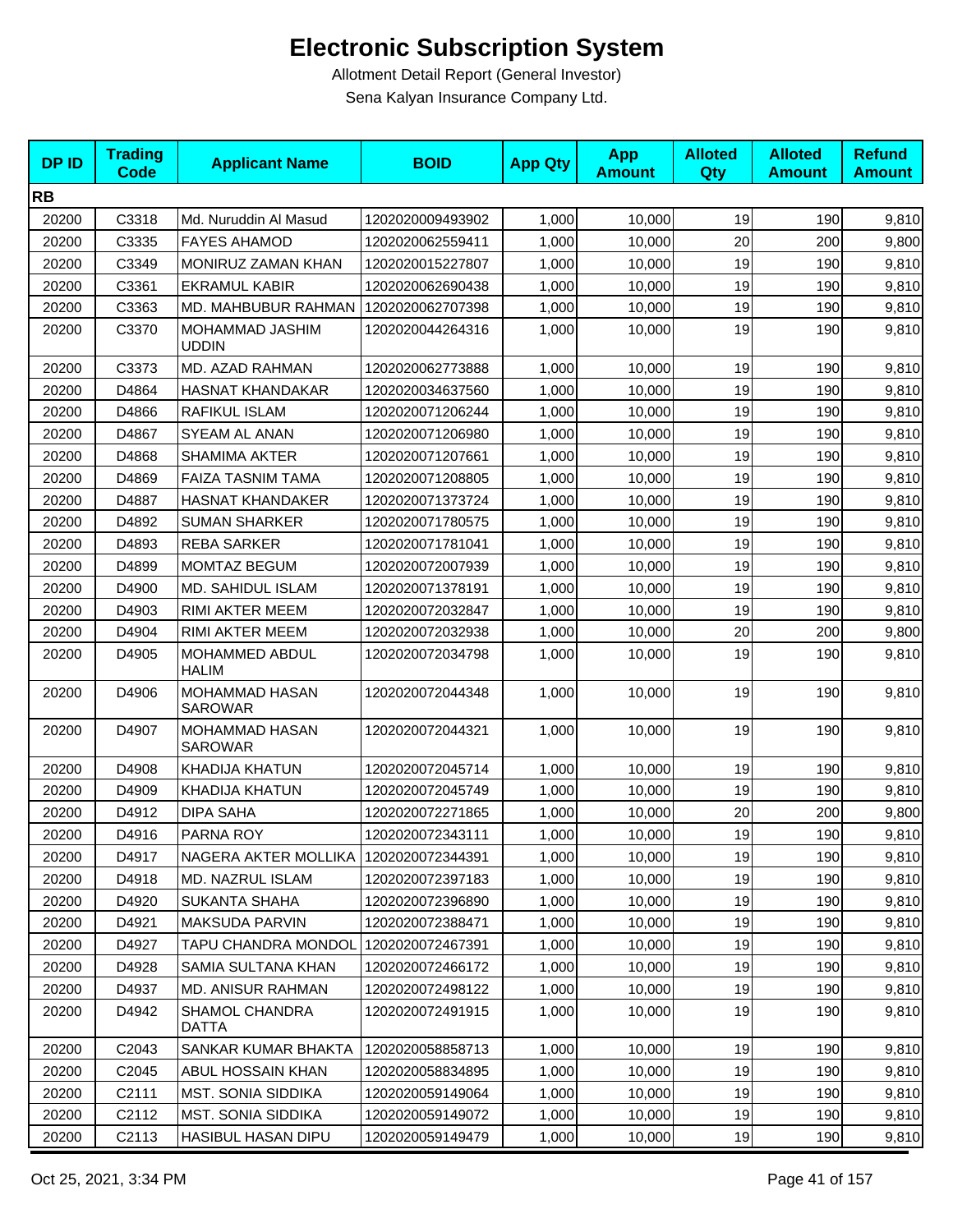| <b>DPID</b> | <b>Trading</b><br><b>Code</b> | <b>Applicant Name</b>                   | <b>BOID</b>      | <b>App Qty</b> | <b>App</b><br><b>Amount</b> | <b>Alloted</b><br>Qty | <b>Alloted</b><br><b>Amount</b> | <b>Refund</b><br><b>Amount</b> |
|-------------|-------------------------------|-----------------------------------------|------------------|----------------|-----------------------------|-----------------------|---------------------------------|--------------------------------|
| <b>RB</b>   |                               |                                         |                  |                |                             |                       |                                 |                                |
| 20200       | C2114                         | HASIBUL HASAN DIPU                      | 1202020059149859 | 1,000          | 10,000                      | 19                    | 190                             | 9,810                          |
| 20200       | C2119                         | <b>MST. SHARMIN AKTER</b>               | 1202020058932707 | 1,000          | 10,000                      | 20                    | 200                             | 9,800                          |
| 20200       | C2120                         | <b>MST. SHARMIN AKTER</b>               | 1202020058933744 | 1,000          | 10,000                      | 19                    | 190                             | 9,810                          |
| 20200       | C2121                         | MD. ARSHAD MIAH                         | 1202020058939444 | 1,000          | 10,000                      | 19                    | 190                             | 9,810                          |
| 20200       | C2122                         | MD. ARSHAD MIAH                         | 1202020058940036 | 1,000          | 10,000                      | 20                    | 200                             | 9,800                          |
| 20200       | C2131                         | MD. SYFUL ISLAM                         | 1202020058952166 | 1,000          | 10,000                      | 19                    | 190                             | 9,810                          |
| 20200       | C2132                         | MD. ABDUR RAHIM MILON 1202020058952554  |                  | 1,000          | 10,000                      | 19                    | 190                             | 9,810                          |
| 20200       | C2134                         | SAHERA BEGUM                            | 1202020058988510 | 1,000          | 10,000                      | 19                    | 190                             | 9,810                          |
| 20200       | C2135                         | SAHERA BEGUM                            | 1202020058988794 | 1,000          | 10,000                      | 19                    | 190                             | 9,810                          |
| 20200       | C2136                         | <b>NASRIN BEGUM</b>                     | 1202020058990115 | 1,000          | 10,000                      | 19                    | 190                             | 9,810                          |
| 20200       | C2137                         | <b>NASRIN BEGUM</b>                     | 1202020059002284 | 1,000          | 10,000                      | 19                    | 190                             | 9,810                          |
| 20200       | C2138                         | <b>MST. LAL BANU</b>                    | 1202020059003401 | 1,000          | 10,000                      | 19                    | 190                             | 9,810                          |
| 20200       | C2139                         | MST. LAL BANU                           | 1202020059003891 | 1,000          | 10,000                      | 19                    | 190                             | 9,810                          |
| 20200       | C2140                         | <b>BANNA</b>                            | 1202020059006887 | 1,000          | 10,000                      | 19                    | 190                             | 9,810                          |
| 20200       | C2141                         | <b>BANNA</b>                            | 1202020059007236 | 1,000          | 10,000                      | 19                    | 190                             | 9,810                          |
| 20200       | C2142                         | MD. SHORIFUL ISLAM                      | 1202020059007921 | 1,000          | 10,000                      | 19                    | 190                             | 9,810                          |
| 20200       | C2143                         | <b>MD. SHORIFUL ISLAM</b>               | 1202020059007632 | 1,000          | 10,000                      | 19                    | 190                             | 9,810                          |
| 20200       | C2144                         | S. M. TANVIR                            | 1202020059010421 | 1,000          | 10,000                      | 19                    | 190                             | 9,810                          |
| 20200       | C2145                         | S.M. TANVIR                             | 1202020059010796 | 1,000          | 10,000                      | 19                    | 190                             | 9,810                          |
| 20200       | C2146                         | <b>RINA</b>                             | 1202020059012305 | 1,000          | 10,000                      | 19                    | 190                             | 9,810                          |
| 20200       | C2147                         | <b>RINA</b>                             | 1202020059012364 | 1,000          | 10,000                      | 19                    | 190                             | 9,810                          |
| 20200       | C2148                         | MD. ANOWAR HOSSEN<br><b>MOLLA</b>       | 1202020059022875 | 1,000          | 10,000                      | 19                    | 190                             | 9,810                          |
| 20200       | C2149                         | MD. ANOWAR HOSSEN<br><b>MOLLA</b>       | 1202020059024577 | 1,000          | 10,000                      | 19                    | 190                             | 9,810                          |
| 20200       | D3647                         | MD. SAYEM                               | 1202020059699762 | 1,000          | 10,000                      | 19                    | 190                             | 9,810                          |
| 20200       | D3648                         | MD. SAYEM                               | 1202020059736726 | 1,000          | 10,000                      | 19                    | 190                             | 9,810                          |
| 20200       | D3658                         | SAFIUDDIN AHAMED                        | 1202020059793769 | 1,000          | 10,000                      | 19                    | 190                             | 9,810                          |
| 20200       | D3659                         | JAHURA PARVIN                           | 1202020059737094 | 1,000          | 10,000                      | 19                    | 190                             | 9,810                          |
| 20200       | D3660                         | <b>JAHURA PARVIN</b>                    | 1202020059737308 | 1,000          | 10,000                      | 19                    | 190                             | 9,810                          |
| 20200       | D3661                         | MD. SOHEL RANA                          | 1202020059737474 | 1,000          | 10,000                      | 20                    | 200                             | 9,800                          |
| 20200       | D3662                         | MD. ANOWAR HOSSAIN                      | 1202020059737656 | 1,000          | 10,000                      | 19                    | 190                             | 9,810                          |
| 20200       | D3765                         | SAFIUDDIN AHAMED                        | 1202020059948406 | 1,000          | 10,000                      | 20                    | 200                             | 9,800                          |
| 20200       | D3820                         | <b>BISHOJIT</b><br><b>BHATTACHARJEE</b> | 1202020060000354 | 1,000          | 10,000                      | 19                    | 190                             | 9,810                          |
| 20200       | G1089                         | MITU RANI SAHA                          | 1202020063925881 | 1,000          | 10,000                      | 20                    | 200                             | 9,800                          |
| 20200       | G1096                         | <b>LUBNA YEASMIN</b>                    | 1202020064224426 | 1,000          | 10,000                      | 19                    | 190                             | 9,810                          |
| 20200       | G1100                         | <b>SWAPAN MIA</b>                       | 1202020062966351 | 1,000          | 10,000                      | 19                    | 190                             | 9,810                          |
| 20200       | G1106                         | ANEE RANI SARKER                        | 1202020064282206 | 1,000          | 10,000                      | 20                    | 200                             | 9,800                          |
| 20200       | G1107                         | ANEE RANI SARKER                        | 1202020064282222 | 1,000          | 10,000                      | 20                    | 200                             | 9,800                          |
| 20200       | G1108                         | MD. MOTIUR RAHMAN<br><b>KHAN</b>        | 1202020064282305 | 1,000          | 10,000                      | 19                    | 190                             | 9,810                          |
| 20200       | G1109                         | MD. MOTIUR RAHMAN<br>KHAN               | 1202020064282819 | 1,000          | 10,000                      | 19                    | 190                             | 9,810                          |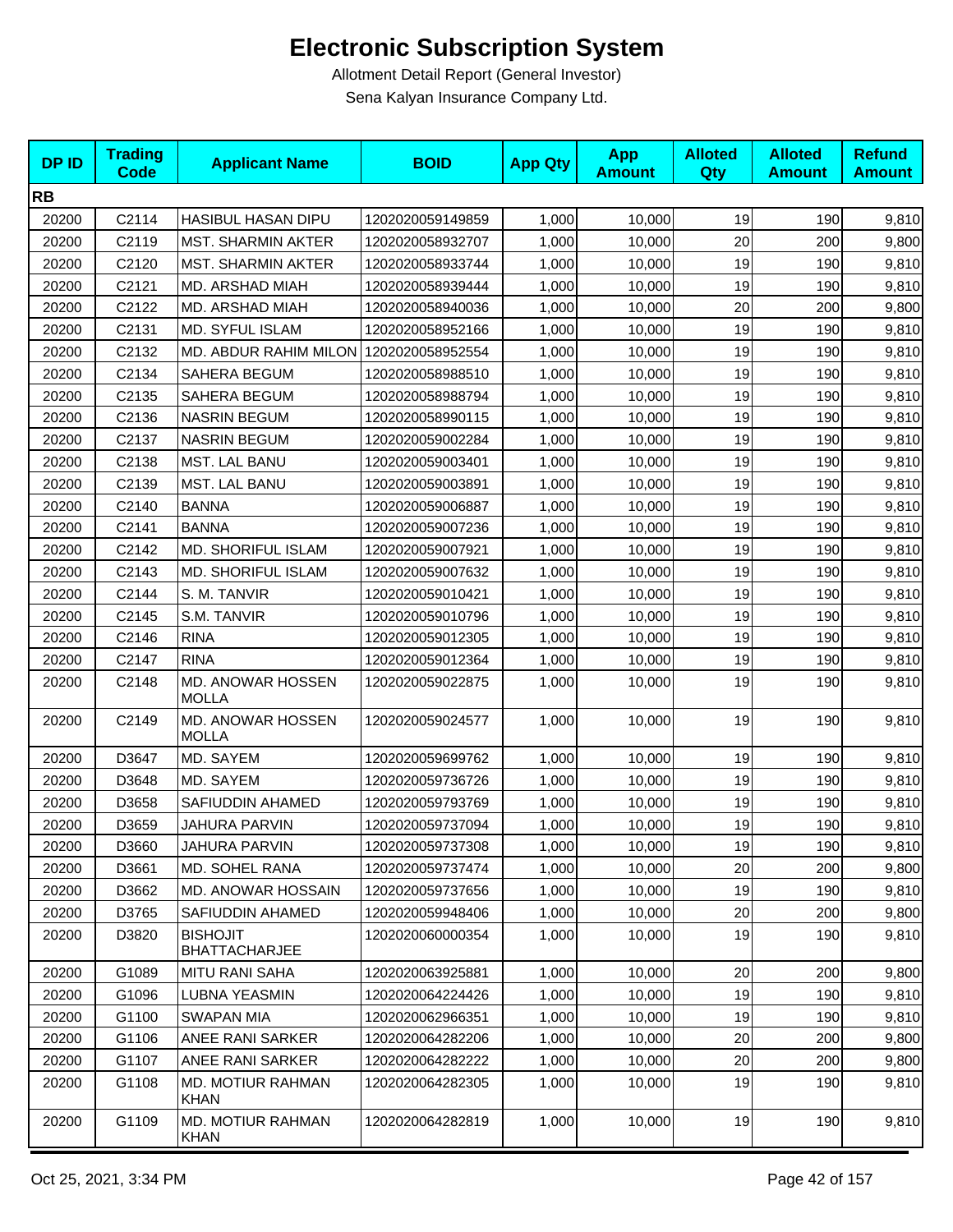| <b>DPID</b> | <b>Trading</b><br><b>Code</b> | <b>Applicant Name</b>               | <b>BOID</b>      | <b>App Qty</b> | <b>App</b><br><b>Amount</b> | <b>Alloted</b><br>Qty | <b>Alloted</b><br><b>Amount</b> | <b>Refund</b><br><b>Amount</b> |
|-------------|-------------------------------|-------------------------------------|------------------|----------------|-----------------------------|-----------------------|---------------------------------|--------------------------------|
| <b>RB</b>   |                               |                                     |                  |                |                             |                       |                                 |                                |
| 20200       | G1110                         | MD. ASHRAF UDDIN                    | 1202020064283096 | 1,000          | 10,000                      | 19                    | 190                             | 9,810                          |
| 20200       | G1111                         | <b>MD. ASHRAF UDDIN</b>             | 1202020064283468 | 1,000          | 10,000                      | 19                    | 190                             | 9,810                          |
| 20200       | G1112                         | MD. ENAMUL HOSSAIN                  | 1202020064283567 | 1,000          | 10,000                      | 19                    | 190                             | 9,810                          |
| 20200       | G1116                         | <b>FEROZA YESMIN</b>                | 1202020064392499 | 1,000          | 10,000                      | 19                    | 190                             | 9,810                          |
| 20200       | G1117                         | ABU SAYED ABDULLAH                  | 1202020064402398 | 1,000          | 10,000                      | 19                    | 190                             | 9,810                          |
| 20200       | G1119                         | MST. MORSHEDA BEGUM                 | 1202020064408311 | 1,000          | 10,000                      | 20                    | 200                             | 9,800                          |
| 20200       | G1120                         | MST. MORSHEDA BEGUM                 | 1202020064408451 | 1,000          | 10,000                      | 19                    | 190                             | 9,810                          |
| 20200       | G1130                         | MD. KAMAL DARZI                     | 1202020064503099 | 1,000          | 10,000                      | 20                    | 200                             | 9,800                          |
| 20200       | G1151                         | <b>MOHAMMAD SHAMIM</b>              | 1202020064602443 | 1,000          | 10,000                      | 19                    | 190                             | 9,810                          |
| 20200       | G1171                         | AJIT LAL PODDER                     | 1202020064748063 | 1,000          | 10,000                      | 19                    | 190                             | 9,810                          |
| 20200       | G1191                         | MD. HAFIZUR RAHMAN                  | 1202020064974751 | 1,000          | 10,000                      | 19                    | 190                             | 9,810                          |
| 20200       | G1216                         | <b>MD. IBNUL HOSSAIN</b>            | 1202020065061252 | 1,000          | 10,000                      | 19                    | 190                             | 9,810                          |
| 20200       | G1222                         | <b>AZIZA FATEMA</b>                 | 1202020065229985 | 1,000          | 10,000                      | 19                    | 190                             | 9,810                          |
| 20200       | G1223                         | <b>AZIZA FATEMA</b>                 | 1202020065230740 | 1,000          | 10,000                      | 19                    | 190                             | 9,810                          |
| 20200       | C1133                         | <b>MOURI TANIA</b>                  | 1202020056904256 | 1,000          | 10,000                      | 20                    | 200                             | 9,800                          |
| 20200       | C1158                         | MD. AMIRUL HAQUE                    | 1202020056913620 | 1,000          | 10,000                      | 19                    | 190                             | 9,810                          |
| 20200       | C1162                         | MD. ASLAM UDDIN                     | 1202020056922540 | 1,000          | 10,000                      | 20                    | 200                             | 9,800                          |
| 20200       | C1192                         | A K M RAFIQUL ISLAM<br><b>BOKUL</b> | 1202020057320054 | 1,000          | 10,000                      | 20                    | 200                             | 9,800                          |
| 20200       | C1193                         | A K M RAFIQUL ISLAM<br><b>BOKUL</b> | 1202020057320913 | 1,000          | 10,000                      | 19                    | 190                             | 9,810                          |
| 20200       | C1198                         | MD. SHAKIL JAFAR<br><b>SARKER</b>   | 1202020057319877 | 1,000          | 10,000                      | 20                    | 200                             | 9,800                          |
| 20200       | C1199                         | MD. SHAKIL JAFAR<br><b>SARKER</b>   | 1202020057320252 | 1,000          | 10,000                      | 19                    | 190                             | 9,810                          |
| 20200       | C1243                         | SHAIKH MD.ASAD ALI                  | 1202020056923381 | 1,000          | 10,000                      | 19                    | 190                             | 9,810                          |
| 20200       | C1246                         | <b>TANIA FERDOUSI</b>               | 1202020056941791 | 1,000          | 10,000                      | 19                    | 190                             | 9,810                          |
| 20200       | C1248                         | MD. MASUM REZA                      | 1202020056944841 | 1,000          | 10,000                      | 19                    | 190                             | 9,810                          |
| 20200       | C1249                         | MD. UMMAT ALI                       | 1202020056943475 | 1,000          | 10,000                      | 19                    | 190                             | 9,810                          |
| 20200       | C1250                         | K M TANVIR ALAM                     | 1202020056939855 | 1,000          | 10,000                      | 19                    | 190                             | 9,810                          |
| 20200       | C1251                         | SHAIKH MD.ASAD ALI                  | 1202020056940265 | 1,000          | 10,000                      | 19                    | 190                             | 9,810                          |
| 20200       | C1260                         | K M TANVIR ALAM                     | 1202020056932192 | 1,000          | 10,000                      | 19                    | 190                             | 9,810                          |
| 20200       | D2796                         | <b>SAJAL CHANDRA SINGHA</b>         | 1202020057290557 | 1,000          | 10,000                      | 19                    | 190                             | 9,810                          |
| 20200       | D3044                         | <b>GOPAL KRISHNA SHOME</b>          | 1202020057740010 | 1,000          | 10,000                      | 19                    | 190                             | 9,810                          |
| 20200       | D3045                         | <b>GOPAL KRISHNA SHOME</b>          | 1202020057740061 | 1,000          | 10,000                      | 20                    | 200                             | 9,800                          |
| 20200       | D3046                         | ARUNA RANI ROY                      | 1202020057750406 | 1,000          | 10,000                      | 19                    | 190                             | 9,810                          |
| 20200       | D3047                         | ARUNA RANI ROY                      | 1202020057750995 | 1,000          | 10,000                      | 19                    | 190                             | 9,810                          |
| 20200       | F3157                         | <b>MD. DALOUR HOSSAN</b>            | 1202020054951916 | 1,000          | 10,000                      | 19                    | 190                             | 9,810                          |
| 20200       | F3158                         | MD. DALOUR HOSSAN                   | 1202020054952251 | 1,000          | 10,000                      | 19                    | 190                             | 9,810                          |
| 20200       | F3159                         | MD. BABUL HOSSEN                    | 1202020054996439 | 1,000          | 10,000                      | 19                    | 190                             | 9,810                          |
| 20200       | F3160                         | MD. BABUL HOSSEN                    | 1202020054956761 | 1,000          | 10,000                      | 19                    | 190                             | 9,810                          |
| 20200       | F3161                         | SOHAILE SULTANA                     | 1202020054955379 | 1,000          | 10,000                      | 20                    | 200                             | 9,800                          |
| 20200       | F3162                         | SOHAILE SULTANA                     | 1202020054955641 | 1,000          | 10,000                      | 19                    | 190                             | 9,810                          |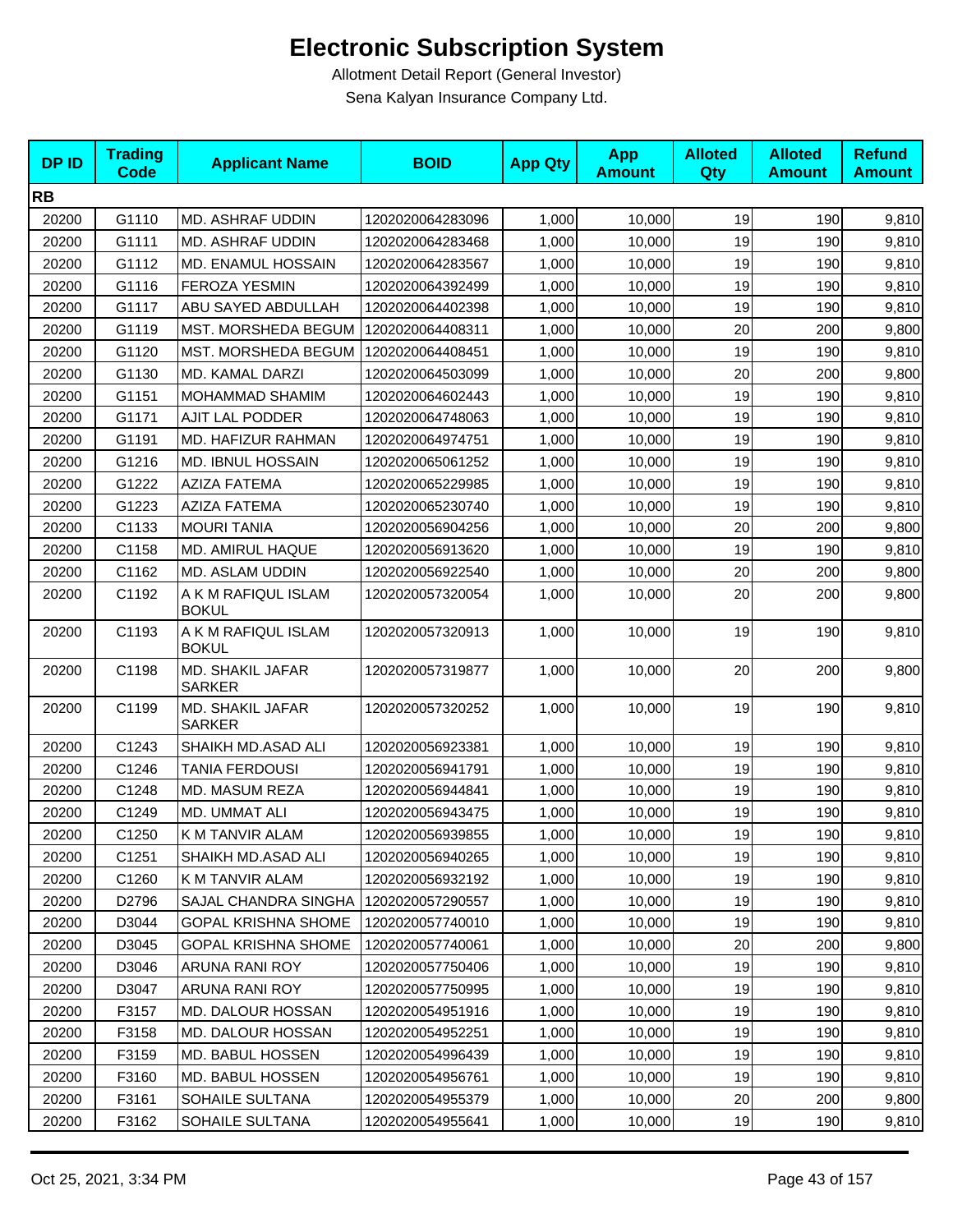| <b>DPID</b> | <b>Trading</b><br><b>Code</b> | <b>Applicant Name</b>                   | <b>BOID</b>      | <b>App Qty</b> | <b>App</b><br><b>Amount</b> | <b>Alloted</b><br>Qty | <b>Alloted</b><br><b>Amount</b> | <b>Refund</b><br><b>Amount</b> |
|-------------|-------------------------------|-----------------------------------------|------------------|----------------|-----------------------------|-----------------------|---------------------------------|--------------------------------|
| <b>RB</b>   |                               |                                         |                  |                |                             |                       |                                 |                                |
| 20200       | F3163                         | ZANAT JAHAN BITHI                       | 1202020054957153 | 1,000          | 10,000                      | 19                    | 190                             | 9,810                          |
| 20200       | F3164                         | ZANAT JAHAN BITHI                       | 1202020054963433 | 1,000          | 10,000                      | 19                    | 190                             | 9,810                          |
| 20200       | F3167                         | <b>MST. MIRANA BEGUM</b>                | 1202020054964751 | 1,000          | 10,000                      | 19                    | 190                             | 9,810                          |
| 20200       | F3168                         | <b>MST. MIRANA BEGUM</b>                | 1202020054964933 | 1,000          | 10,000                      | 19                    | 190                             | 9,810                          |
| 20200       | F3169                         | ILIN JOBAYDA JHILIK                     | 1202020054965341 | 1,000          | 10,000                      | 19                    | 190                             | 9,810                          |
| 20200       | F3170                         | ILIN JOBAYDA JHILIK                     | 1202020054966833 | 1,000          | 10,000                      | 19                    | 190                             | 9,810                          |
| 20200       | F3171                         | APLE MAHAMUD                            | 1202020054966975 | 1,000          | 10,000                      | 19                    | 190                             | 9,810                          |
| 20200       | F3172                         | APLE MAHAMUD                            | 1202020054967169 | 1,000          | 10,000                      | 19                    | 190                             | 9,810                          |
| 20200       | F3199                         | <b>SREE NONI CHANDRO</b>                | 1202020055014663 | 1,000          | 10,000                      | 19                    | 190                             | 9,810                          |
| 20200       | F3200                         | SREE NONI CHANDRO                       | 1202020055014671 | 1,000          | 10,000                      | 19                    | 190                             | 9,810                          |
| 20200       | F3201                         | <b>SREE SUDEN CHONDRA</b><br><b>RAY</b> | 1202020055014829 | 1,000          | 10,000                      | 19                    | 190                             | 9,810                          |
| 20200       | F3202                         | <b>SREE SUDEN CHONDRA</b><br><b>RAY</b> | 1202020055014845 | 1,000          | 10,000                      | 20                    | 200                             | 9,800                          |
| 20200       | F3203                         | A M M MUHAIMIN                          | 1202020055015767 | 1,000          | 10,000                      | 19                    | 190                             | 9,810                          |
| 20200       | F3204                         | A M M MUHAIMIN                          | 1202020055015831 | 1,000          | 10,000                      | 19                    | 190                             | 9,810                          |
| 20200       | F3207                         | MD. SHAKHWAT HOSSAIN 1202020055016836   |                  | 1,000          | 10,000                      | 19                    | 190                             | 9,810                          |
| 20200       | F3208                         | MD. SHAKHWAT HOSSAIN 1202020055016986   |                  | 1,000          | 10,000                      | 19                    | 190                             | 9,810                          |
| 20200       | F3209                         | MD. RAZIBUL ISLAM                       | 1202020055016801 | 1,000          | 10,000                      | 19                    | 190                             | 9,810                          |
| 20200       | F3210                         | MD. RAZIBUL ISLAM                       | 1202020055017062 | 1,000          | 10,000                      | 19                    | 190                             | 9,810                          |
| 20200       | F3211                         | <b>MRS. NEERA NARGIS</b>                | 1202020055017426 | 1,000          | 10,000                      | 19                    | 190                             | 9,810                          |
| 20200       | F3212                         | <b>MRS. NEERA NARGIS</b>                | 1202020055015585 | 1,000          | 10,000                      | 19                    | 190                             | 9,810                          |
| 20200       | F3213                         | MRS. NAZMA KABIR                        | 1202020055015823 | 1,000          | 10,000                      | 19                    | 190                             | 9,810                          |
| 20200       | F3214                         | MRS. NAZMA KABIR                        | 1202020055016421 | 1,000          | 10,000                      | 19                    | 190                             | 9,810                          |
| 20200       | F3223                         | MD. SAEED ANOWER                        | 1202020055032211 | 1,000          | 10,000                      | 19                    | 190                             | 9,810                          |
| 20200       | F3265                         | MD. MINHAZ                              | 1202020055155264 | 1,000          | 10,000                      | 19                    | 190                             | 9,810                          |
| 20200       | F3266                         | MD. MINHAZ                              | 1202020055155529 | 1,000          | 10,000                      | 19                    | 190                             | 9,810                          |
| 20200       | F3325                         | MD. MOSHIN ALI                          | 1202020056114891 | 1,000          | 10,000                      | 19                    | 190                             | 9,810                          |
| 20200       | F3454                         | MD. GOLAM RASHED                        | 1202020055673720 | 1,000          | 10,000                      | 20                    | 200                             | 9,800                          |
| 20200       | i3001                         | MONOARA NEWAJ                           | 1202020057779634 | 1,000          | 10,000                      | 19                    | 190                             | 9,810                          |
| 20200       | i3002                         | MONOARA NEWAJ                           | 1202020057780151 | 1,000          | 10,000                      | 19                    | 190                             | 9,810                          |
| 20200       | i3127                         | <b>SEULY AKTER</b>                      | 1202020058008461 | 1,000          | 10,000                      | 19                    | 190                             | 9,810                          |
| 20200       | i3145                         | MOHAMMAD LUTFAR<br><b>RAHMAN</b>        | 1202020058019439 | 1,000          | 10,000                      | 19                    | 190                             | 9,810                          |
| 20200       | i3146                         | MOHAMMAD LUTFAR<br><b>RAHMAN</b>        | 1202020058037450 | 1,000          | 10,000                      | 19                    | 190                             | 9,810                          |
| 20200       | i3147                         | MOHAMMAD SAIDUR<br><b>RAHMAN</b>        | 1202020058037972 | 1,000          | 10,000                      | 19                    | 190                             | 9,810                          |
| 20200       | i3150                         | RUBANA MEHRAJ                           | 1202020058040654 | 1,000          | 10,000                      | 19                    | 190                             | 9,810                          |
| 20200       | i3212                         | <b>M.A KHALIQUE</b>                     | 1202020037463878 | 1,000          | 10,000                      | 20                    | 200                             | 9,800                          |
| 20200       | 13227                         | <b>TASLIMA AKTER</b>                    | 1202020058275565 | 1,000          | 10,000                      | 19                    | 190                             | 9,810                          |
| 20200       | i3250                         | MD. ALAMGIR HOSSAIN                     | 1202020058343236 | 1,000          | 10,000                      | 19                    | 190                             | 9,810                          |
| 20200       | B9746                         | MD. AL AMIN                             | 1202020059414036 | 1,000          | 10,000                      | 19                    | 190                             | 9,810                          |
| 20200       | B9857                         | MD. JAHANGIR ALAM                       | 1202020059423146 | 1,000          | 10,000                      | 19                    | 190                             | 9,810                          |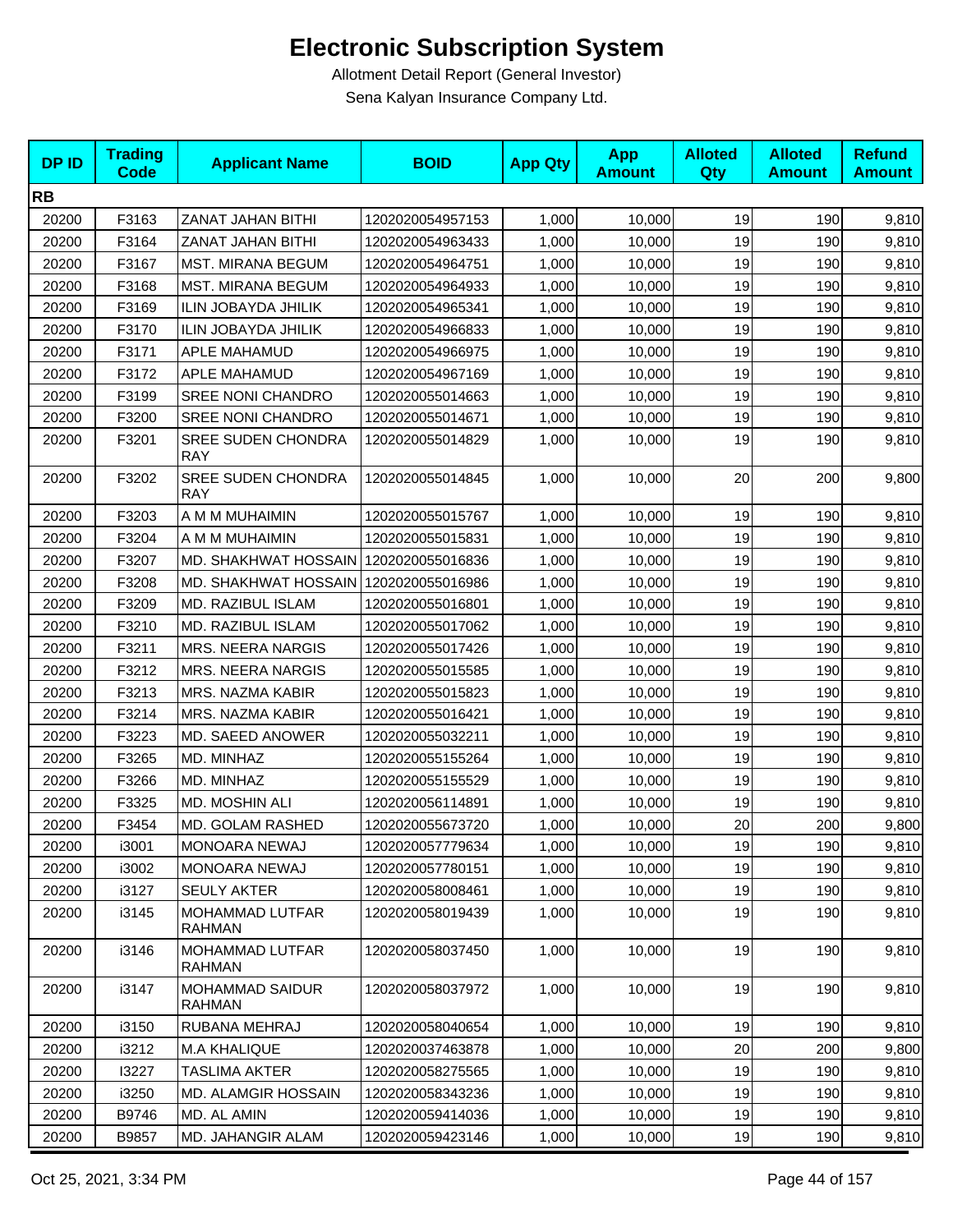| <b>DPID</b> | <b>Trading</b><br><b>Code</b> | <b>Applicant Name</b>                  | <b>BOID</b>      | <b>App Qty</b> | <b>App</b><br><b>Amount</b> | <b>Alloted</b><br>Qty | <b>Alloted</b><br><b>Amount</b> | <b>Refund</b><br><b>Amount</b> |
|-------------|-------------------------------|----------------------------------------|------------------|----------------|-----------------------------|-----------------------|---------------------------------|--------------------------------|
| <b>RB</b>   |                               |                                        |                  |                |                             |                       |                                 |                                |
| 20200       | B9858                         | MD. JAHANGIR ALAM                      | 1202020059423311 | 1,000          | 10,000                      | 19                    | 190                             | 9,810                          |
| 20200       | B9860                         | <b>UMME KULSUMA</b>                    | 1202020059427417 | 1,000          | 10,000                      | 19                    | 190                             | 9,810                          |
| 20200       | B9875                         | <b>MERINA AFROZ</b>                    | 1202020059434212 | 1,000          | 10,000                      | 19                    | 190                             | 9,810                          |
| 20200       | B9876                         | <b>MERINA AFROZ</b>                    | 1202020059434967 | 1,000          | 10,000                      | 19                    | 190                             | 9,810                          |
| 20200       | B9892                         | MD. RAFIQUL ISLAM                      | 1202020059440479 | 1,000          | 10,000                      | 20                    | 200                             | 9,800                          |
| 20200       | B9940                         | MUHAMMAD ZAKIR<br><b>HOSSAIN</b>       | 1202020012214190 | 1,000          | 10,000                      | 19                    | 190                             | 9,810                          |
| 20200       | B9944                         | <b>NILOY BANIK</b>                     | 1202020059626677 | 1,000          | 10,000                      | 19                    | 190                             | 9,810                          |
| 20200       | B9945                         | <b>NILOY BANIK</b>                     | 1202020059626966 | 1,000          | 10,000                      | 19                    | 190                             | 9,810                          |
| 20200       | B9948                         | <b>SUBASH KUNDO</b>                    | 1202020059625929 | 1,000          | 10,000                      | 19                    | 190                             | 9,810                          |
| 20200       | B9949                         | <b>SUBASH KUNDO</b>                    | 1202020059632494 | 1,000          | 10,000                      | 19                    | 190                             | 9,810                          |
| 20200       | B9952                         | <b>BADHON CHANDRA</b><br><b>BARIK</b>  | 1202020059632400 | 1,000          | 10,000                      | 19                    | 190                             | 9,810                          |
| 20200       | D2542                         | NIRPAN CHANDRA DAS                     | 1202020056778697 | 1,000          | 10,000                      | 19                    | 190                             | 9,810                          |
| 20200       | D2543                         | ARUN CHANDRA SAHA                      | 1202020056778961 | 1,000          | 10,000                      | 19                    | 190                             | 9,810                          |
| 20200       | D2747                         | SWARNA PANDIT                          | 1202020057263037 | 1,000          | 10,000                      | 19                    | 190                             | 9,810                          |
| 20200       | D2748                         | <b>SWARNA PANDIT</b>                   | 1202020057263623 | 1,000          | 10,000                      | 19                    | 190                             | 9,810                          |
| 20200       | F2833                         | EATI                                   | 1202020053817084 | 1,000          | 10,000                      | 19                    | 190                             | 9,810                          |
| 20200       | F2834                         | EATI                                   | 1202020053817108 | 1,000          | 10,000                      | 19                    | 190                             | 9,810                          |
| 20200       | F2835                         | MD. AHSAN                              | 1202020053817132 | 1,000          | 10,000                      | 19                    | 190                             | 9,810                          |
| 20200       | F2836                         | MD. AHSAN                              | 1202020053817191 | 1,000          | 10,000                      | 19                    | 190                             | 9,810                          |
| 20200       | F2839                         | <b>SALMA AKTER</b>                     | 1202020053823404 | 1,000          | 10,000                      | 19                    | 190                             | 9,810                          |
| 20200       | F2840                         | <b>SALMA AKTER</b>                     | 1202020053823447 | 1,000          | 10,000                      | 19                    | 190                             | 9,810                          |
| 20200       | F2843                         | <b>MST. SHAHANARA</b><br><b>KHATUN</b> | 1202020053826582 | 1,000          | 10,000                      | 19                    | 190                             | 9,810                          |
| 20200       | F2845                         | <b>SALMA YESMINE</b>                   | 1202020053835146 | 1,000          | 10,000                      | 19                    | 190                             | 9,810                          |
| 20200       | F2846                         | MD. HABIB                              | 1202020053835154 | 1,000          | 10,000                      | 19                    | 190                             | 9,810                          |
| 20200       | F2852                         | <b>SK.HASAN MURSHED</b>                | 1202020002084821 | 1,000          | 10,000                      | 19                    | 190                             | 9,810                          |
| 20200       | F2889                         | SHAFIQUL ISLAM                         | 1202020054033182 | 1,000          | 10,000                      | 19                    | 190                             | 9,810                          |
| 20200       | F2911                         | TAHMINA AKHTER                         | 1202020054162191 | 1,000          | 10,000                      | 19                    | 190                             | 9,810                          |
| 20200       | F2912                         | TAHMINA AKHTER                         | 1202020054162801 | 1,000          | 10,000                      | 19                    | 190                             | 9,810                          |
| 20200       | F2915                         | MD. MASUDUR RAHMAN                     | 1202020054829007 | 1,000          | 10,000                      | 19                    | 190                             | 9,810                          |
| 20200       | F2978                         | TAHMINA KHANAM<br><b>CHOWDURY</b>      | 1202020054382961 | 1,000          | 10,000                      | 19                    | 190                             | 9,810                          |
| 20200       | F2979                         | TAHMINA KHANAM<br><b>CHOWDURY</b>      | 1202020054383139 | 1,000          | 10,000                      | 19                    | 190                             | 9,810                          |
| 20200       | F3000                         | <b>GIAS UDDIN MAHMUD</b>               | 1202020022334454 | 1,000          | 10,000                      | 20                    | 200                             | 9,800                          |
| 20200       | F3039                         | <b>SUMON ALI</b>                       | 1202020054582861 | 1,000          | 10,000                      | 19                    | 190                             | 9,810                          |
| 20200       | F3058                         | MD. MASUM HOSSAIN                      | 1202020054679742 | 1,000          | 10,000                      | 19                    | 190                             | 9,810                          |
| 20200       | F3059                         | <b>MD. MASUM HOSSAIN</b>               | 1202020054681917 | 1,000          | 10,000                      | 19                    | 190                             | 9,810                          |
| 20200       | F3070                         | <b>MST. SUME AKTER</b>                 | 1202020054734894 | 1,000          | 10,000                      | 19                    | 190                             | 9,810                          |
| 20200       | F3071                         | <b>MST. SUME AKTER</b>                 | 1202020054735010 | 1,000          | 10,000                      | 19                    | 190                             | 9,810                          |
| 20200       | F3072                         | MD. SHOHAG                             | 1202020054735227 | 1,000          | 10,000                      | 19                    | 190                             | 9,810                          |
| 20200       | F3073                         | MD. SHOHAG                             | 1202020054735342 | 1,000          | 10,000                      | 19                    | 190                             | 9,810                          |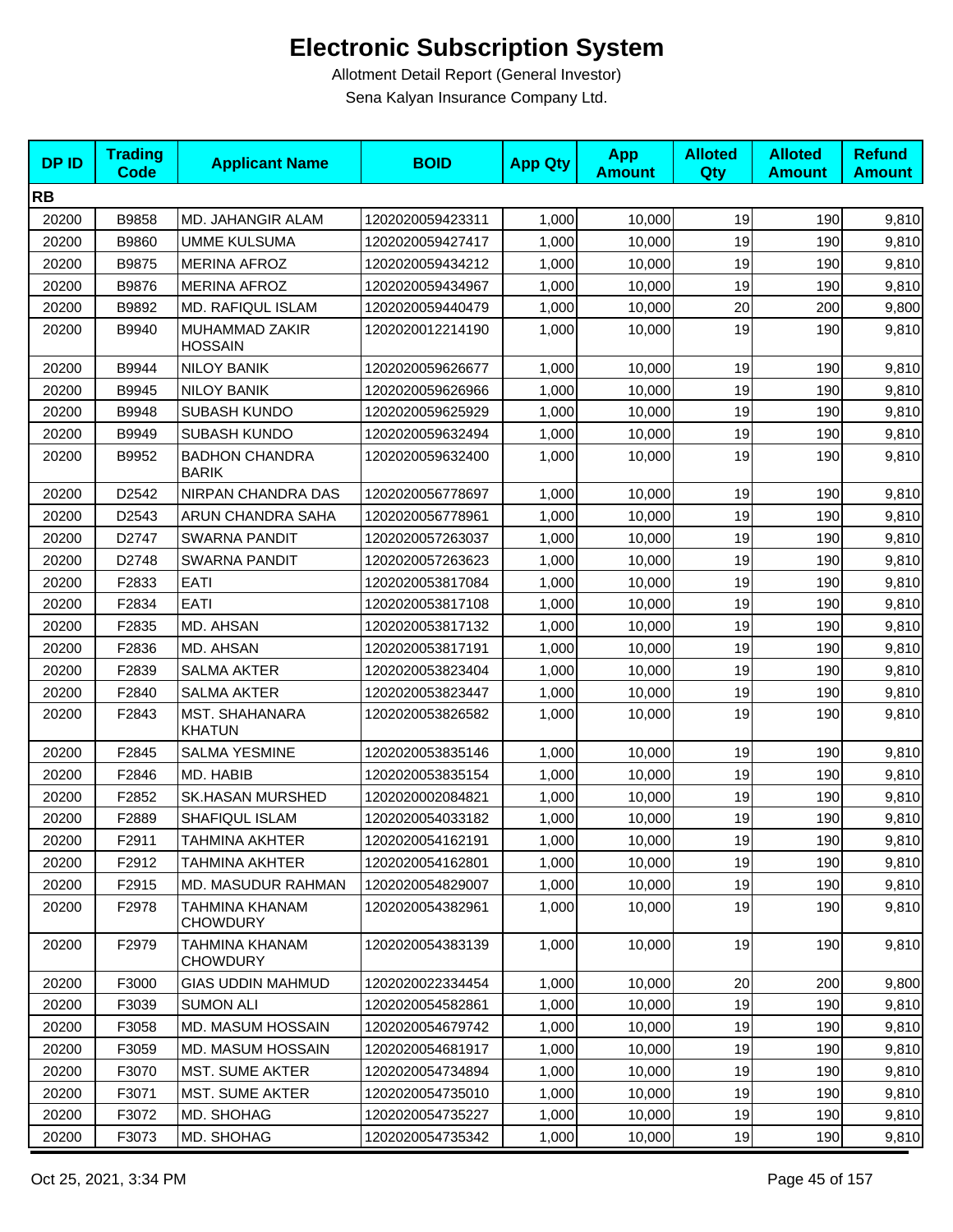| <b>DPID</b> | <b>Trading</b><br><b>Code</b> | <b>Applicant Name</b>             | <b>BOID</b>      | <b>App Qty</b> | <b>App</b><br><b>Amount</b> | <b>Alloted</b><br>Qty | <b>Alloted</b><br><b>Amount</b> | <b>Refund</b><br><b>Amount</b> |
|-------------|-------------------------------|-----------------------------------|------------------|----------------|-----------------------------|-----------------------|---------------------------------|--------------------------------|
| <b>RB</b>   |                               |                                   |                  |                |                             |                       |                                 |                                |
| 20200       | F3076                         | MST. LIZOO BEGUM                  | 1202020054688745 | 1,000          | 10,000                      | 19                    | 190                             | 9,810                          |
| 20200       | F3077                         | MST. LIZOO BEGUM                  | 1202020054688801 | 1,000          | 10,000                      | 19                    | 190                             | 9,810                          |
| 20200       | F3086                         | MD. NURA ALAM                     | 1202020054692076 | 1,000          | 10,000                      | 20                    | 200                             | 9,800                          |
| 20200       | F3087                         | MD. NURA ALAM                     | 1202020054693003 | 1,000          | 10,000                      | 19                    | 190                             | 9,810                          |
| 20200       | F3090                         | <b>DIPTI RANI</b>                 | 1202020054695334 | 1,000          | 10,000                      | 19                    | 190                             | 9,810                          |
| 20200       | F3091                         | <b>DIPTI RANI</b>                 | 1202020054703440 | 1,000          | 10,000                      | 19                    | 190                             | 9,810                          |
| 20200       | F3141                         | <b>MST. ROZINA KHATUN</b>         | 1202020054965997 | 1,000          | 10,000                      | 19                    | 190                             | 9,810                          |
| 20200       | F3142                         | <b>MST. ROZINA KHATUN</b>         | 1202020054966014 | 1,000          | 10,000                      | 20                    | 200                             | 9,800                          |
| 20200       | F3143                         | <b>NASRIN AHAMED</b>              | 1202020054966471 | 1,000          | 10,000                      | 19                    | 190                             | 9,810                          |
| 20200       | F3144                         | <b>NASRIN AHAMED</b>              | 1202020054966501 | 1,000          | 10,000                      | 19                    | 190                             | 9,810                          |
| 20200       | F3145                         | <b>FARUK ISLAM</b>                | 1202020054966587 | 1,000          | 10,000                      | 19                    | 190                             | 9,810                          |
| 20200       | F3146                         | <b>FARUK ISLAM</b>                | 1202020054966600 | 1,000          | 10,000                      | 19                    | 190                             | 9,810                          |
| 20200       | i3329                         | DR. ANOWER FARAZY                 | 1202020058499027 | 1,000          | 10,000                      | 20                    | 200                             | 9,800                          |
| 20200       | i3350                         | <b>MONIR H FARAZY</b>             | 1202020058514361 | 1,000          | 10,000                      | 19                    | 190                             | 9,810                          |
| 20200       | i3357                         | YESMIN HOSSAIN                    | 1202020058573468 | 1,000          | 10,000                      | 19                    | 190                             | 9,810                          |
| 20200       | i3366                         | RIFAT JAHAN SETU                  | 1202020058546138 | 1,000          | 10,000                      | 19                    | 190                             | 9,810                          |
| 20200       | i3369                         | MD. FAZLUR RAHMAN                 | 1202020058610710 | 1,000          | 10,000                      | 19                    | 190                             | 9,810                          |
| 20200       | i3376                         | ANAYET                            | 1202020058600384 | 1,000          | 10,000                      | 19                    | 190                             | 9,810                          |
| 20200       | i3377                         | ANAYET                            | 1202020058601199 | 1,000          | 10,000                      | 20                    | 200                             | 9,800                          |
| 20200       | i3380                         | MD. TULU MATUBBAR                 | 1202020058601825 | 1,000          | 10,000                      | 19                    | 190                             | 9,810                          |
| 20200       | i3381                         | MD. TULU MATUBBAR                 | 1202020058602126 | 1,000          | 10,000                      | 19                    | 190                             | 9,810                          |
| 20200       | i3384                         | NAZRUL ISLAM                      | 1202020058607814 | 1,000          | 10,000                      | 19                    | 190                             | 9,810                          |
| 20200       | i3385                         | <b>NAZRUL ISLAM</b>               | 1202020058619240 | 1,000          | 10,000                      | 20                    | 200                             | 9,800                          |
| 20200       | i3388                         | MD. MILON MATUBBOR                | 1202020058609342 | 1,000          | 10,000                      | 19                    | 190                             | 9,810                          |
| 20200       | i3391                         | <b>MASUM FAKIR</b>                | 1202020058880363 | 1,000          | 10,000                      | 19                    | 190                             | 9,810                          |
| 20200       | i3392                         | <b>MASUM FAKIR</b>                | 1202020058880462 | 1,000          | 10,000                      | 20                    | 200                             | 9,800                          |
| 20200       | i3407                         | <b>HAMIDA BEGUM</b>               | 1202020058618005 | 1,000          | 10,000                      | 19                    | 190                             | 9,810                          |
| 20200       | i3408                         | <b>HAMIDA BEGUM</b>               | 1202020058617781 | 1,000          | 10,000                      | 19                    | 190                             | 9,810                          |
| 20200       | i3422                         | MD. YEASIN                        | 1202020058669496 | 1,000          | 10,000                      | 19                    | 190                             | 9,810                          |
| 20200       | i3437                         | SHAHINA BEGUM                     | 1202020058758894 | 1,000          | 10,000                      | 20                    | 200                             | 9,800                          |
| 20200       | B9142                         | MOHAMMAD MIZANUR<br><b>RAHMAN</b> | 1202020058786747 | 1,000          | 10,000                      | 19                    | 190                             | 9.810                          |
| 20200       | B9144                         | A.K.M. NAZMUZ SYEM<br>AKANDA      | 1202020058788307 | 1,000          | 10,000                      | 19                    | 190                             | 9,810                          |
| 20200       | B9148                         | <b>MOHAMMAD FORHAD</b><br>ALAM    | 1202020058848328 | 1,000          | 10,000                      | 19                    | 190                             | 9,810                          |
| 20200       | B9150                         | MOHAMMAD AMZAD<br><b>HOSSEN</b>   | 1202020058847797 | 1,000          | 10,000                      | 20                    | 200                             | 9,800                          |
| 20200       | B9151                         | MOHAMMAD AMZAD<br><b>HOSSEN</b>   | 1202020058789841 | 1,000          | 10,000                      | 19                    | 190                             | 9,810                          |
| 20200       | B9177                         | MST. DELUARA BEGUM                | 1202020058856096 | 1,000          | 10,000                      | 20                    | 200                             | 9,800                          |
| 20200       | B9184                         | <b>TANJIBA HAQUE</b>              | 1202020058857312 | 1,000          | 10,000                      | 20                    | 200                             | 9,800                          |
| 20200       | B9199                         | MOMTAZ AKTER SONIYA               | 1202020058857992 | 1,000          | 10,000                      | 19                    | 190                             | 9,810                          |
| 20200       | D1955                         | <b>JUMMON SHEIKH</b>              | 1202020055376335 | 1,000          | 10,000                      | 20                    | 200                             | 9,800                          |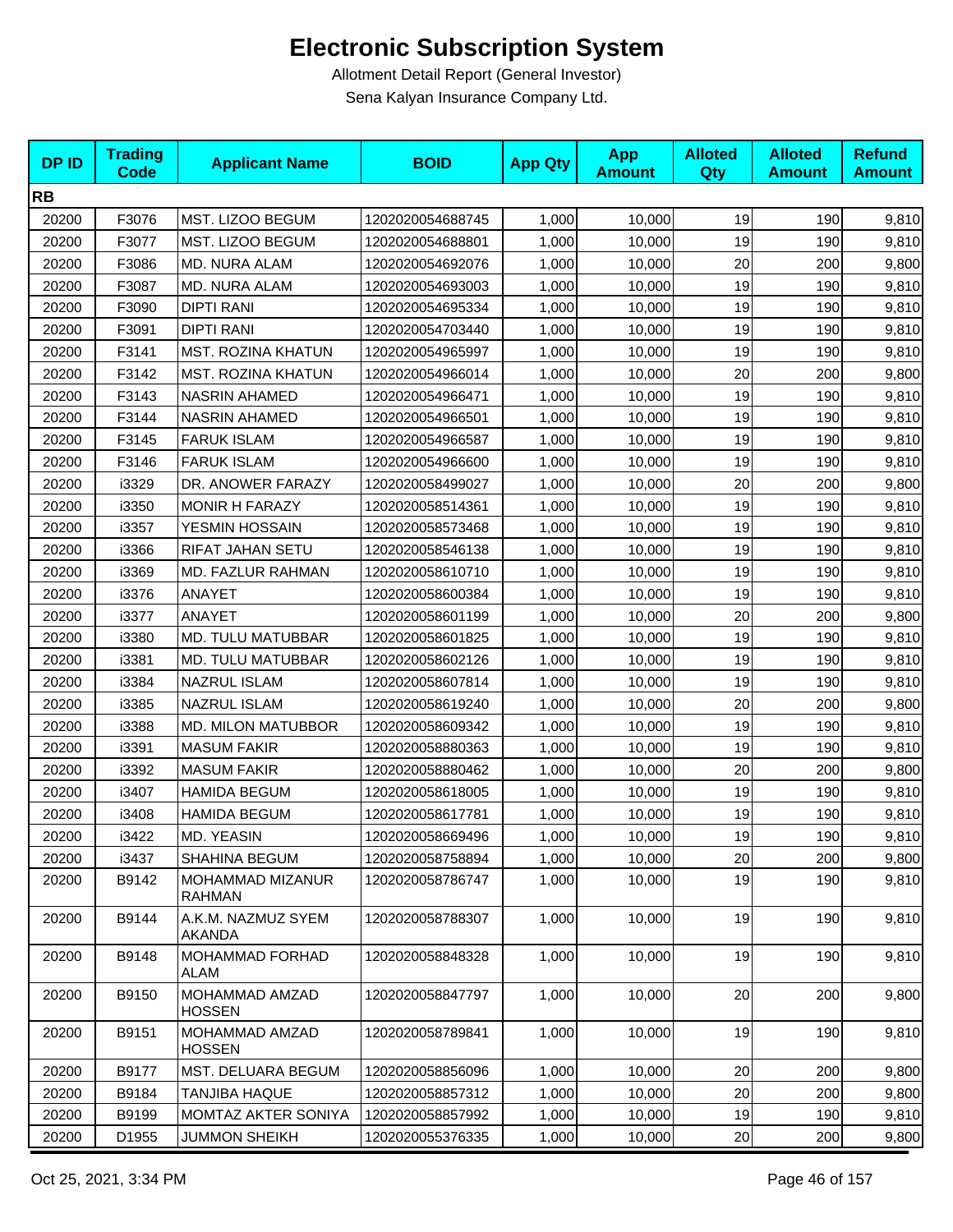| <b>DPID</b> | <b>Trading</b><br><b>Code</b> | <b>Applicant Name</b>             | <b>BOID</b>      | <b>App Qty</b> | <b>App</b><br><b>Amount</b> | <b>Alloted</b><br>Qty | <b>Alloted</b><br><b>Amount</b> | <b>Refund</b><br><b>Amount</b> |
|-------------|-------------------------------|-----------------------------------|------------------|----------------|-----------------------------|-----------------------|---------------------------------|--------------------------------|
| <b>RB</b>   |                               |                                   |                  |                |                             |                       |                                 |                                |
| 20200       | D1956                         | <b>JUMMON SHEIKH</b>              | 1202020055376541 | 1,000          | 10,000                      | 19                    | 190                             | 9,810                          |
| 20200       | D1957                         | <b>BORHAN HOSSAIN</b>             | 1202020055376956 | 1,000          | 10,000                      | 19                    | 190                             | 9,810                          |
| 20200       | D1958                         | <b>BORHAN HOSSAIN</b>             | 1202020055377075 | 1,000          | 10,000                      | 19                    | 190                             | 9,810                          |
| 20200       | D1999                         | MOHAMMAD MONIRUL<br><b>ISLAM</b>  | 1202020055423489 | 1,000          | 10,000                      | 20                    | 200                             | 9,800                          |
| 20200       | D2080                         | <b>AESHA AKTER</b>                | 1202020055858983 | 1,000          | 10,000                      | 19                    | 190                             | 9,810                          |
| 20200       | D2082                         | LATIFA AKTER                      | 1202020055903712 | 1,000          | 10,000                      | 19                    | 190                             | 9,810                          |
| 20200       | D2096                         | SHIPRA RANI ROY                   | 1202020055964448 | 1,000          | 10,000                      | 19                    | 190                             | 9,810                          |
| 20200       | D2097                         | SHIPRA RANI ROY                   | 1202020055964994 | 1,000          | 10,000                      | 19                    | 190                             | 9,810                          |
| 20200       | D2149                         | MD. RAJIB                         | 1202020056161985 | 1,000          | 10,000                      | 19                    | 190                             | 9,810                          |
| 20200       | D2162                         | <b>SHOVAN SAHA</b>                | 1202020056171990 | 1,000          | 10,000                      | 19                    | 190                             | 9,810                          |
| 20200       | F2536                         | <b>MST. MAMOTA KHATUN</b>         | 1202020053490375 | 1,000          | 10,000                      | 19                    | 190                             | 9,810                          |
| 20200       | F2537                         | MST. MAMOTA KHATUN                | 1202020053490407 | 1,000          | 10,000                      | 19                    | 190                             | 9,810                          |
| 20200       | F2539                         | <b>MST. NARGIS</b>                | 1202020053491203 | 1,000          | 10,000                      | 19                    | 190                             | 9,810                          |
| 20200       | F2540                         | MD. REZWAN AHMED                  | 1202020053491221 | 1,000          | 10,000                      | 19                    | 190                             | 9,810                          |
| 20200       | F2558                         | MD. JOBAYER MIA                   | 1202020053495062 | 1,000          | 10,000                      | 19                    | 190                             | 9,810                          |
| 20200       | F2559                         | MD. JOBAYER MIA                   | 1202020053495097 | 1,000          | 10,000                      | 19                    | 190                             | 9,810                          |
| 20200       | F2562                         | MD. A. KUDDUS MIA                 | 1202020053499673 | 1,000          | 10,000                      | 19                    | 190                             | 9,810                          |
| 20200       | F2563                         | MD. GANO MIA                      | 1202020053499681 | 1,000          | 10,000                      | 20                    | 200                             | 9,800                          |
| 20200       | F2647                         | APURBA GHOSH                      | 1202020053611949 | 1,000          | 10,000                      | 19                    | 190                             | 9,810                          |
| 20200       | F2648                         | <b>MONORANJAN GHOSH</b>           | 1202020053611957 | 1,000          | 10,000                      | 19                    | 190                             | 9,810                          |
| 20200       | F2760                         | SHIKHA RANI GHOSH                 | 1202020053680051 | 1,000          | 10,000                      | 19                    | 190                             | 9,810                          |
| 20200       | F2816                         | <b>DULARY</b>                     | 1202020053797873 | 1,000          | 10,000                      | 19                    | 190                             | 9,810                          |
| 20200       | F2822                         | MD. HIRON MIA                     | 1202020053812619 | 1,000          | 10,000                      | 19                    | 190                             | 9,810                          |
| 20200       | F2823                         | MD. HIRON MIA                     | 1202020053812627 | 1,000          | 10,000                      | 19                    | 190                             | 9,810                          |
| 20200       | F2824                         | MD. HAFIZUL ISLAM                 | 1202020053812643 | 1,000          | 10,000                      | 19                    | 190                             | 9,810                          |
| 20200       | F2825                         | MD. HAFIZUL ISLAM                 | 1202020053812661 | 1,000          | 10,000                      | 19                    | 190                             | 9,810                          |
| 20200       | F2826                         | MD. ABDUL HAQUE                   | 1202020053812908 | 1,000          | 10,000                      | 19                    | 190                             | 9,810                          |
| 20200       | F2827                         | MD. ABDUL HAQUE                   | 1202020053812916 | 1,000          | 10,000                      | 19                    | 190                             | 9,810                          |
| 20200       | F2828                         | MD. ASHRAF ALI                    | 1202020053812851 | 1,000          | 10,000                      | 19                    | 190                             | 9,810                          |
| 20200       | F2829                         | MD. ASHRAF ALI                    | 1202020053812876 | 1,000          | 10,000                      | 19                    | 190                             | 9,810                          |
| 20200       | F2830                         | DILARA AKHTER                     | 1202020053812884 | 1,000          | 10,000                      | 19                    | 190                             | 9,810                          |
| 20200       | F2831                         | DILARA AKHTER                     | 1202020053813284 | 1,000          | 10,000                      | 19                    | 190                             | 9,810                          |
| 20200       | i2122                         | ZAHEDA BEGUM                      | 1202020056685986 | 1,000          | 10,000                      | 20                    | 200                             | 9,800                          |
| 20200       | i2123                         | ZAHEDA BEGUM                      | 1202020056686011 | 1,000          | 10,000                      | 20                    | 200                             | 9,800                          |
| 20200       | i2124                         | <b>MD KHABIRUL ISLAM</b>          | 1202020056688002 | 1,000          | 10,000                      | 19                    | 190                             | 9,810                          |
| 20200       | i2125                         | MD KHABIRUL ISLAM                 | 1202020056688591 | 1,000          | 10,000                      | 19                    | 190                             | 9,810                          |
| 20200       | i2126                         | MD AMANAT ULLAH<br><b>PRODHAN</b> | 1202020056689529 | 1,000          | 10,000                      | 19                    | 190                             | 9,810                          |
| 20200       | i2201                         | <b>FARUK HOWLADER</b>             | 1202020056962541 | 1,000          | 10,000                      | 19                    | 190                             | 9,810                          |
| 20200       | i2202                         | <b>FARUK HOWLADER</b>             | 1202020056963131 | 1,000          | 10,000                      | 19                    | 190                             | 9,810                          |
| 20200       | i2255                         | MD. ABDUL WAHAB                   | 1202020057496353 | 1,000          | 10,000                      | 19                    | 190                             | 9,810                          |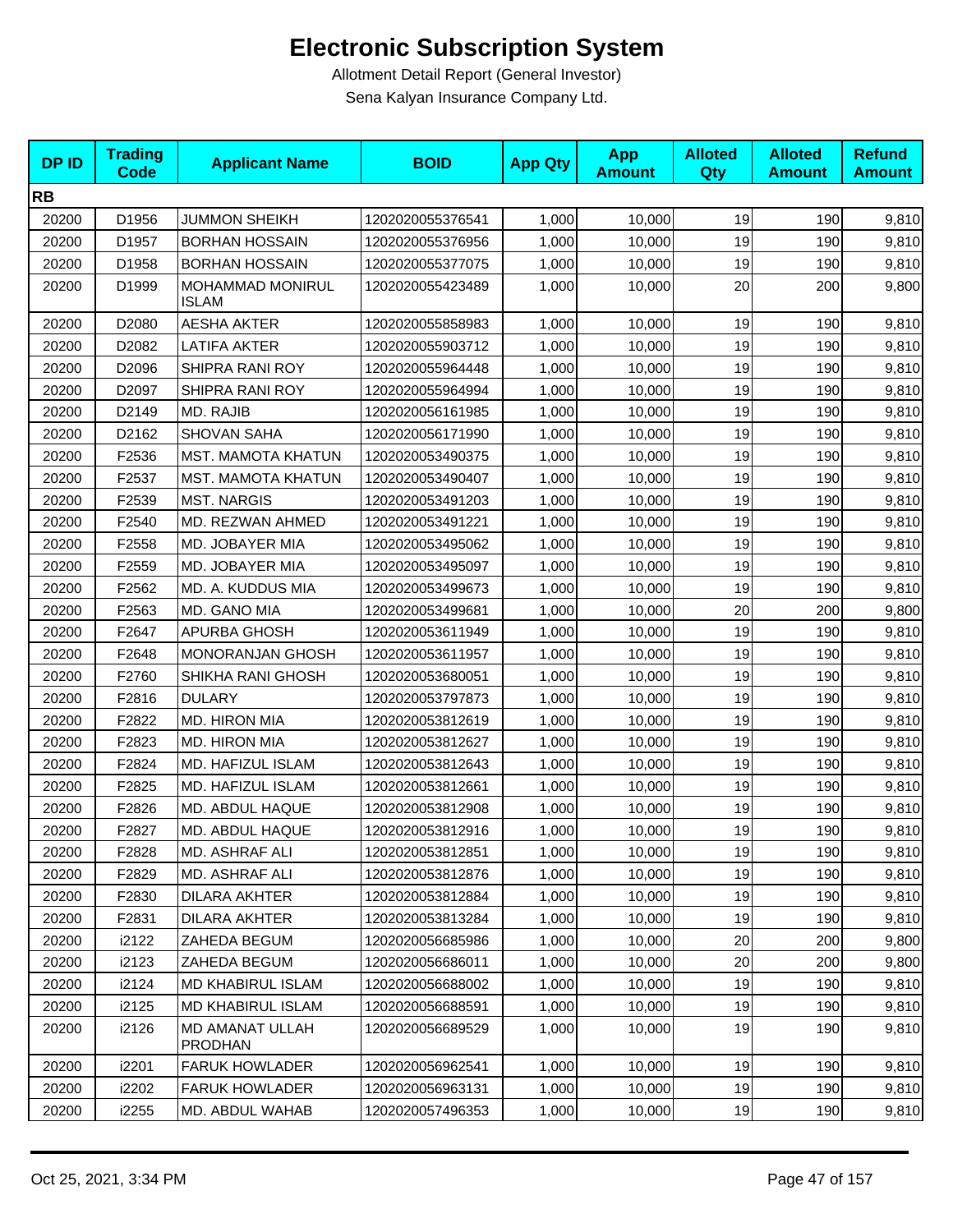| <b>DPID</b> | <b>Trading</b><br><b>Code</b> | <b>Applicant Name</b>                   | <b>BOID</b>      | <b>App Qty</b> | <b>App</b><br><b>Amount</b> | <b>Alloted</b><br>Qty | <b>Alloted</b><br><b>Amount</b> | <b>Refund</b><br><b>Amount</b> |
|-------------|-------------------------------|-----------------------------------------|------------------|----------------|-----------------------------|-----------------------|---------------------------------|--------------------------------|
| <b>RB</b>   |                               |                                         |                  |                |                             |                       |                                 |                                |
| 20200       | i2297                         | MD. ABDUR RAHMAN<br><b>SHEIKH</b>       | 1202020057214268 | 1,000          | 10,000                      | 19                    | 190                             | 9,810                          |
| 20200       | D1394                         | <b>MD SHAHABUDDIN</b><br><b>PATOARY</b> | 1202020053274502 | 1,000          | 10,000                      | 20                    | 200                             | 9,800                          |
| 20200       | D1395                         | MD.KHORSHED ALAM                        | 1202020053275384 | 1,000          | 10,000                      | 19                    | 190                             | 9,810                          |
| 20200       | D1396                         | <b>NARGIS BEGUM</b>                     | 1202020053275713 | 1,000          | 10,000                      | 20                    | 200                             | 9,800                          |
| 20200       | D1397                         | <b>NARGIS BEGUM</b>                     | 1202020053278048 | 1,000          | 10,000                      | 19                    | 190                             | 9,810                          |
| 20200       | D1406                         | <b>GETA SAHA</b>                        | 1202020053361663 | 1,000          | 10,000                      | 20                    | 200                             | 9,800                          |
| 20200       | D1407                         | <b>GETA SAHA</b>                        | 1202020053363183 | 1,000          | 10,000                      | 20                    | 200                             | 9,800                          |
| 20200       | D1428                         | MD. JAKIR HOSSAIN                       | 1202020053417494 | 1,000          | 10,000                      | 19                    | 190                             | 9,810                          |
| 20200       | D1429                         | <b>MD.JAKIR HOSSAIN</b>                 | 1202020053418033 | 1,000          | 10,000                      | 19                    | 190                             | 9,810                          |
| 20200       | D1430                         | AMAR BARDHAN                            | 1202020053419774 | 1,000          | 10,000                      | 19                    | 190                             | 9,810                          |
| 20200       | D1431                         | AMAR BARDHAN                            | 1202020053522451 | 1,000          | 10,000                      | 19                    | 190                             | 9,810                          |
| 20200       | D1467                         | NADIRA AKTER                            | 1202020053492698 | 1,000          | 10,000                      | 19                    | 190                             | 9,810                          |
| 20200       | D1468                         | NADIRA AKTER                            | 1202020053492681 | 1,000          | 10,000                      | 20                    | 200                             | 9,800                          |
| 20200       | D1471                         | SANDHA RANI SAHA                        | 1202020053515499 | 1,000          | 10,000                      | 19                    | 190                             | 9,810                          |
| 20200       | D1472                         | <b>SHAHINA AKTER</b>                    | 1202020053518666 | 1,000          | 10,000                      | 19                    | 190                             | 9,810                          |
| 20200       | D1473                         | <b>SHAH REAR KABIR</b>                  | 1202020053521521 | 1,000          | 10,000                      | 19                    | 190                             | 9,810                          |
| 20200       | D1474                         | MD MIZANUR RAHMAN                       | 1202020053521562 | 1,000          | 10,000                      | 19                    | 190                             | 9,810                          |
| 20200       | D1475                         | SHAHINA AKTER                           | 1202020053499649 | 1,000          | 10,000                      | 19                    | 190                             | 9,810                          |
| 20200       | D1476                         | SHAH REAR KABIR                         | 1202020053499657 | 1,000          | 10,000                      | 19                    | 190                             | 9,810                          |
| 20200       | D1505                         | RANI KUMAR SAHA                         | 1202020053608737 | 1,000          | 10,000                      | 20                    | 200                             | 9,800                          |
| 20200       | D1506                         | RANI KUMAR SAHA                         | 1202020053608753 | 1,000          | 10,000                      | 19                    | 190                             | 9,810                          |
| 20200       | D1518                         | MD. DIDARUL ALAM                        | 1202020053633861 | 1,000          | 10,000                      | 19                    | 190                             | 9,810                          |
| 20200       | D1519                         | MD. DIDARUL ALAM                        | 1202020053633886 | 1,000          | 10,000                      | 19                    | 190                             | 9,810                          |
| 20200       | D1520                         | AMENA AKTER                             | 1202020053633800 | 1,000          | 10,000                      | 19                    | 190                             | 9,810                          |
| 20200       | D1521                         | MRS. SALEHA BEGUM                       | 1202020053635679 | 1,000          | 10,000                      | 19                    | 190                             | 9,810                          |
| 20200       | D1522                         | MRS. SALEHA BEGUM                       | 1202020053635695 | 1,000          | 10,000                      | 19                    | 190                             | 9,810                          |
| 20200       | D1597                         | MD. LOCKMAN HOSSAIN                     | 1202020053940195 | 1,000          | 10,000                      | 19                    | 190                             | 9,810                          |
| 20200       | F2164                         | MD. ARIFUL ISLAM                        | 1202020055163717 | 1,000          | 10,000                      | 19                    | 190                             | 9,810                          |
| 20200       | F2165                         | MD. ARIFUL ISLAM                        | 1202020055163974 | 1,000          | 10,000                      | 20                    | 200                             | 9,800                          |
| 20200       | F2166                         | MD. ASRAFUL ISLAM<br><b>SOBUZ</b>       | 1202020055166504 | 1,000          | 10,000                      | 20                    | 200                             | 9,800                          |
| 20200       | F2167                         | MD. ASRAFUL ISLAM<br>SOBUZ              | 1202020055167021 | 1,000          | 10,000                      | 20                    | 200                             | 9,800                          |
| 20200       | F2170                         | MD. MEHEDI HASAN                        | 1202020055171806 | 1,000          | 10,000                      | 19                    | 190                             | 9,810                          |
| 20200       | F2171                         | MD. MEHEDI HASAN                        | 1202020055172894 | 1,000          | 10,000                      | 20                    | 200                             | 9,800                          |
| 20200       | F2246                         | <b>MD. SAIDUR RAHMAN</b>                | 1202020052896308 | 1,000          | 10,000                      | 19                    | 190                             | 9,810                          |
| 20200       | F2263                         | MUHAMMAD AMIR<br>ABDULLAH               | 1202020052928468 | 1,000          | 10,000                      | 19                    | 190                             | 9,810                          |
| 20200       | F2336                         | <b>MST. SULTANA</b><br>MUSARRAT ZAHAN   | 1202020053290691 | 1,000          | 10,000                      | 19                    | 190                             | 9,810                          |
| 20200       | F2337                         | MD. WOHIDUR RAHMAN                      | 1202020053290782 | 1,000          | 10,000                      | 19                    | 190                             | 9,810                          |
| 20200       | F2338                         | ROKSANA PARVEEN                         | 1202020053291546 | 1,000          | 10,000                      | 19                    | 190                             | 9,810                          |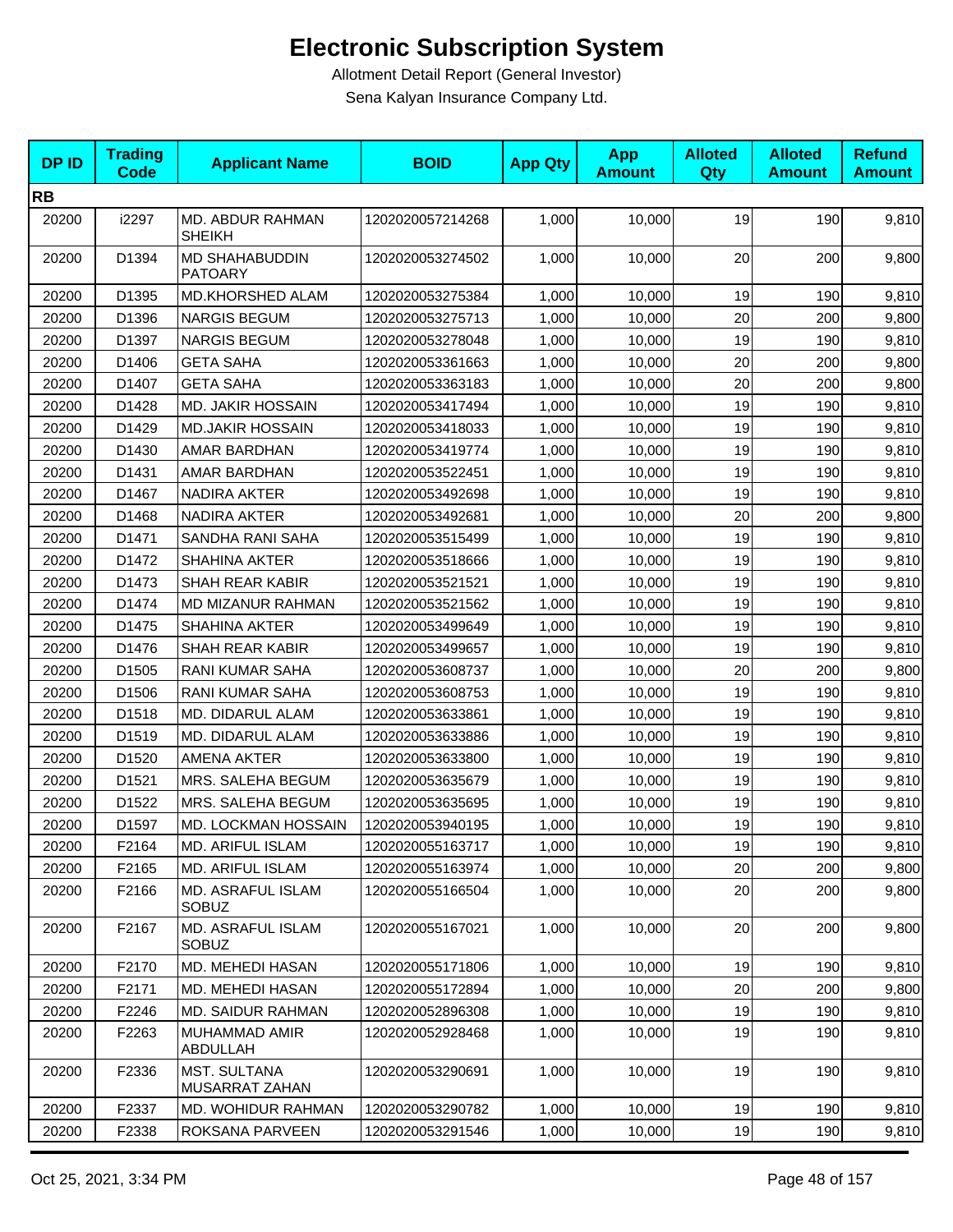| <b>DPID</b> | <b>Trading</b><br><b>Code</b> | <b>Applicant Name</b>                 | <b>BOID</b>      | <b>App Qty</b> | <b>App</b><br><b>Amount</b> | <b>Alloted</b><br>Qty | <b>Alloted</b><br><b>Amount</b> | <b>Refund</b><br><b>Amount</b> |
|-------------|-------------------------------|---------------------------------------|------------------|----------------|-----------------------------|-----------------------|---------------------------------|--------------------------------|
| <b>RB</b>   |                               |                                       |                  |                |                             |                       |                                 |                                |
| 20200       | F2339                         | MD. WOHIDUR RAHMAN                    | 1202020053291554 | 1,000          | 10,000                      | 19                    | 190                             | 9,810                          |
| 20200       | F2351                         | <b>KHORSHIDA</b>                      | 1202020053320298 | 1,000          | 10,000                      | 19                    | 190                             | 9,810                          |
| 20200       | F2352                         | <b>KHORSHIDA</b>                      | 1202020053320686 | 1,000          | 10,000                      | 19                    | 190                             | 9,810                          |
| 20200       | F2353                         | MST. ASMA AKTER                       | 1202020053320694 | 1,000          | 10,000                      | 19                    | 190                             | 9,810                          |
| 20200       | F2354                         | <b>MST. ASMA AKTER</b>                | 1202020053320726 | 1,000          | 10,000                      | 19                    | 190                             | 9,810                          |
| 20200       | F2355                         | MD. ABDUL QUDDUS MIA                  | 1202020053320769 | 1,000          | 10,000                      | 20                    | 200                             | 9,800                          |
| 20200       | F2356                         | MD. ABDUL QUDDUS MIA                  | 1202020053320777 | 1,000          | 10,000                      | 20                    | 200                             | 9,800                          |
| 20200       | F2357                         | MD. TAIZUDDIN                         | 1202020053322436 | 1,000          | 10,000                      | 19                    | 190                             | 9,810                          |
| 20200       | F2358                         | MD. TAIZUDDIN                         | 1202020053322500 | 1,000          | 10,000                      | 19                    | 190                             | 9,810                          |
| 20200       | F2359                         | <b>RAOSHONARA</b>                     | 1202020053322543 | 1,000          | 10,000                      | 19                    | 190                             | 9,810                          |
| 20200       | F2360                         | <b>RAOSHONARA</b>                     | 1202020053323093 | 1,000          | 10,000                      | 19                    | 190                             | 9,810                          |
| 20200       | F2361                         | KHADIZA KHANOM SHETU 1202020053323117 |                  | 1,000          | 10,000                      | 19                    | 190                             | 9,810                          |
| 20200       | F2362                         | KHADIZA KHANOM SHETU 1202020053323125 |                  | 1,000          | 10,000                      | 19                    | 190                             | 9,810                          |
| 20200       | F2365                         | <b>MST. NASHIMA AKTER</b>             | 1202020053338323 | 1,000          | 10,000                      | 19                    | 190                             | 9,810                          |
| 20200       | F2366                         | <b>MST. NASHIMA AKTER</b>             | 1202020053333700 | 1,000          | 10,000                      | 19                    | 190                             | 9,810                          |
| 20200       | F2367                         | <b>RUZINA AKTER MOINA</b>             | 1202020053333719 | 1,000          | 10,000                      | 19                    | 190                             | 9,810                          |
| 20200       | F2368                         | RUZINA AKTER MOINA                    | 1202020053333727 | 1,000          | 10,000                      | 20                    | 200                             | 9,800                          |
| 20200       | F2369                         | <b>MAYA</b>                           | 1202020053333801 | 1,000          | 10,000                      | 19                    | 190                             | 9,810                          |
| 20200       | F2370                         | MAYA                                  | 1202020053333818 | 1,000          | 10,000                      | 19                    | 190                             | 9,810                          |
| 20200       | F2371                         | REZWANUL HAQUE                        | 1202020053338390 | 1,000          | 10,000                      | 19                    | 190                             | 9,810                          |
| 20200       | F2372                         | REZWANUL HAQUE                        | 1202020053338698 | 1,000          | 10,000                      | 19                    | 190                             | 9,810                          |
| 20200       | F2373                         | RAHIMA BEGUM                          | 1202020053338681 | 1,000          | 10,000                      | 19                    | 190                             | 9,810                          |
| 20200       | F2374                         | RAHIMA BEGUM                          | 1202020053338711 | 1,000          | 10,000                      | 19                    | 190                             | 9,810                          |
| 20200       | F2375                         | <b>NAZIFA AKTER</b>                   | 1202020053338671 | 1,000          | 10,000                      | 19                    | 190                             | 9,810                          |
| 20200       | F2376                         | NAZIFA AKTER                          | 1202020053338291 | 1,000          | 10,000                      | 19                    | 190                             | 9,810                          |
| 20200       | F2377                         | <b>TANIA AKTHER</b>                   | 1202020053338414 | 1,000          | 10,000                      | 19                    | 190                             | 9,810                          |
| 20200       | F2378                         | <b>TANIA AKTHER</b>                   | 1202020053338647 | 1,000          | 10,000                      | 19                    | 190                             | 9,810                          |
| 20200       | F2379                         | <b>MONI AKTHER</b>                    | 1202020053338936 | 1,000          | 10,000                      | 19                    | 190                             | 9,810                          |
| 20200       | F2380                         | <b>MONI AKTHER</b>                    | 1202020053339229 | 1,000          | 10,000                      | 20                    | 200                             | 9,800                          |
| 20200       | F2390                         | <b>SHOMPA KARMAKER</b>                | 1202020053352885 | 1,000          | 10,000                      | 19                    | 190                             | 9,810                          |
| 20200       | F <sub>2391</sub>             | MD.REZWAN AHMED                       | 1202020053357176 | 1,000          | 10,000                      | 19                    | 190                             | 9,810                          |
| 20200       | F2392                         | <b>MD.HARUN OR RASHID</b>             | 1202020053357184 | 1,000          | 10,000                      | 19                    | 190                             | 9,810                          |
| 20200       | F2393                         | <b>BILKIS</b>                         | 1202020053357192 | 1,000          | 10,000                      | 19                    | 190                             | 9,810                          |
| 20200       | F2394                         | <b>MD.ALI AKBAR</b>                   | 1202020053357208 | 1,000          | 10,000                      | 19                    | 190                             | 9,810                          |
| 20200       | F2395                         | ABU TAHER                             | 1202020053357224 | 1,000          | 10,000                      | 20                    | 200                             | 9,800                          |
| 20200       | F2396                         | DURJOY NANDI                          | 1202020053357232 | 1,000          | 10,000                      | 19                    | 190                             | 9,810                          |
| 20200       | F <sub>2414</sub>             | <b>ABU TAHER</b>                      | 1202020053406377 | 1,000          | 10,000                      | 19                    | 190                             | 9,810                          |
| 20200       | F <sub>2415</sub>             | MD. ALI AKBAR                         | 1202020053408799 | 1,000          | 10,000                      | 19                    | 190                             | 9,810                          |
| 20200       | F2416                         | SHOMPA KARMAKER                       | 1202020053408847 | 1,000          | 10,000                      | 20                    | 200                             | 9,800                          |
| 20200       | F <sub>2417</sub>             | <b>MD. HARUN OR RASHID</b>            | 1202020053409298 | 1,000          | 10,000                      | 19                    | 190                             | 9,810                          |
| 20200       | F2419                         | MST.ASMA AKTER                        | 1202020053378290 | 1,000          | 10,000                      | 20                    | 200                             | 9,800                          |
| 20200       | F2420                         | BILKIS                                | 1202020053408691 | 1,000          | 10,000                      | 20                    | 200                             | 9,800                          |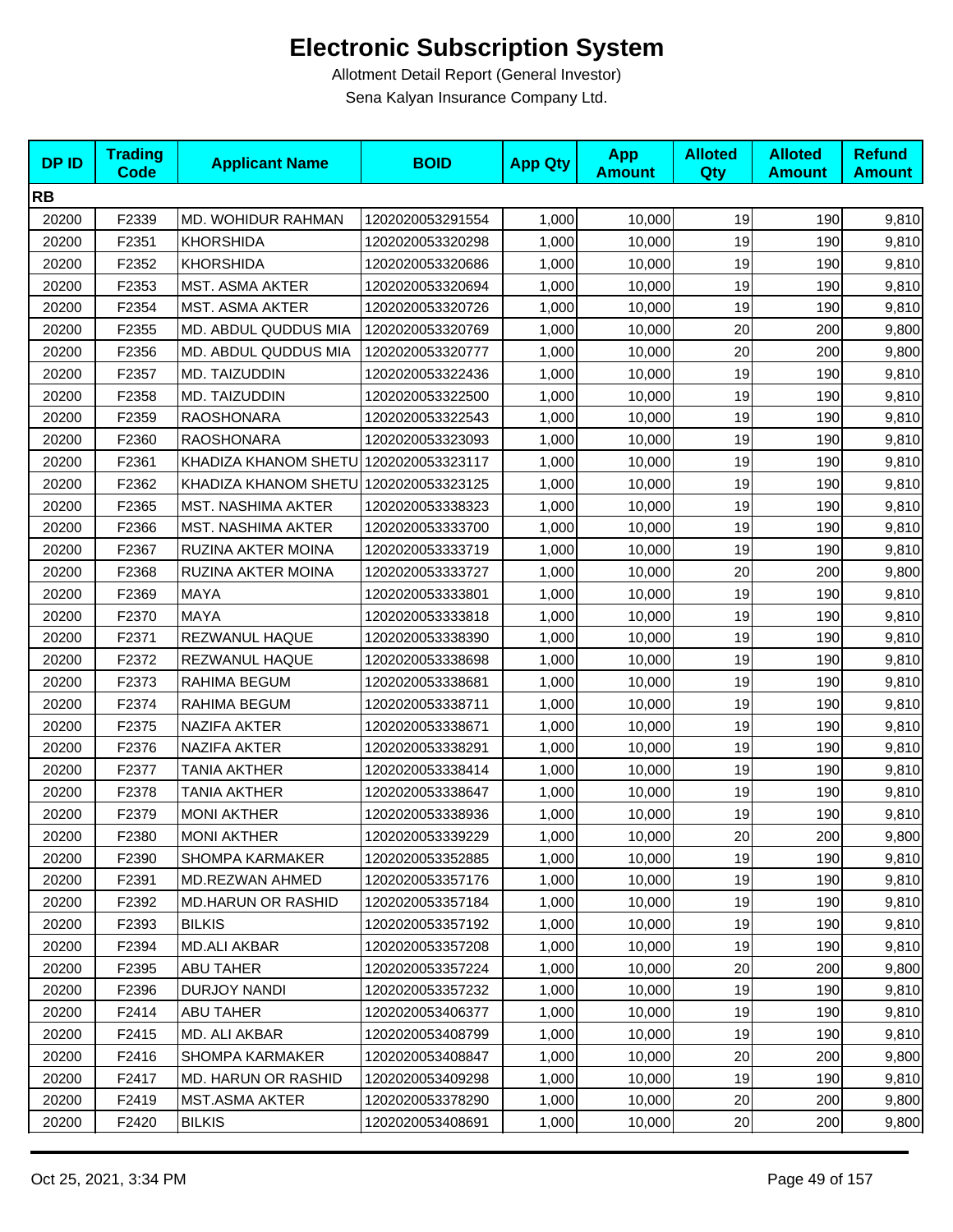| <b>DPID</b> | <b>Trading</b><br><b>Code</b> | <b>Applicant Name</b>                | <b>BOID</b>      | <b>App Qty</b> | <b>App</b><br><b>Amount</b> | <b>Alloted</b><br><b>Qty</b> | <b>Alloted</b><br><b>Amount</b> | <b>Refund</b><br><b>Amount</b> |
|-------------|-------------------------------|--------------------------------------|------------------|----------------|-----------------------------|------------------------------|---------------------------------|--------------------------------|
| <b>RB</b>   |                               |                                      |                  |                |                             |                              |                                 |                                |
| 20200       | F2465                         | <b>MST. NARGIS</b>                   | 1202020053441771 | 1,000          | 10,000                      | 19                           | 190                             | 9,810                          |
| 20200       | F2467                         | MST. ASMA AKTER                      | 1202020053454979 | 1,000          | 10.000                      | 20                           | 200                             | 9,800                          |
| 20200       | F2469                         | <b>DURJOY NANDI</b>                  | 1202020053455170 | 1,000          | 10,000                      | 19                           | 190                             | 9,810                          |
| 20200       | F2477                         | MD. GANO MIA                         | 1202020053449436 | 1,000          | 10,000                      | 19                           | 190                             | 9,810                          |
| 20200       | F2478                         | MD. A. KUDDUS MIA                    | 1202020053450194 | 1,000          | 10,000                      | 19                           | 190                             | 9,810                          |
| 20200       | B8913                         | <b>MITALI RANI PAUL</b>              | 1202020058454373 | 1,000          | 10,000                      | 19                           | 190                             | 9,810                          |
| 20200       | B8932                         | A.F.M NAZRUL ISLAM                   | 1202020058498595 | 1,000          | 10,000                      | 19                           | 190                             | 9,810                          |
| 20200       | B8960                         | MD. ABDUL KHALEQUE<br>SARDAR         | 1202020003090748 | 1,000          | 10,000                      | 19                           | 190                             | 9,810                          |
| 20200       | D1679                         | SHILPEE ROY                          | 1202020054193487 | 1,000          | 10,000                      | 19                           | 190                             | 9,810                          |
| 20200       | D1699                         | PROTIMA RANI BARDHAN<br><b>SHOME</b> | 1202020054383104 | 1,000          | 10,000                      | 19                           | 190                             | 9,810                          |
| 20200       | D1700                         | PROTIMA RANI BARDHAN<br><b>SHOME</b> | 1202020054383289 | 1,000          | 10,000                      | 20                           | 200                             | 9,800                          |
| 20200       | D1729                         | MST. AMINA BEGUM                     | 1202020054509606 | 1,000          | 10,000                      | 19                           | 190                             | 9,810                          |
| 20200       | D1730                         | HAFAZ MD. RAKIB HASAN                | 1202020054509997 | 1,000          | 10,000                      | 20                           | 200                             | 9,800                          |
| 20200       | D1731                         | MD. EANUS MIA                        | 1202020054587811 | 1,000          | 10,000                      | 19                           | 190                             | 9,810                          |
| 20200       | D1823                         | <b>MADHOBI RANI PANDIT</b>           | 1202020055060364 | 1,000          | 10,000                      | 20                           | 200                             | 9,800                          |
| 20200       | D1824                         | <b>DULAL PANDIT</b>                  | 1202020055114774 | 1,000          | 10,000                      | 19                           | 190                             | 9,810                          |
| 20200       | D1825                         | <b>RUBEL SARKER</b>                  | 1202020054945355 | 1,000          | 10,000                      | 20                           | 200                             | 9,800                          |
| 20200       | D1828                         | <b>UMA RANI SAHA</b>                 | 1202020055214066 | 1,000          | 10,000                      | 19                           | 190                             | 9,810                          |
| 20200       | D1913                         | JHORNA DAY                           | 1202020055104868 | 1,000          | 10,000                      | 19                           | 190                             | 9,810                          |
| 20200       | D1915                         | <b>MUKTA RANI SHOME</b>              | 1202020055172878 | 1,000          | 10,000                      | 19                           | 190                             | 9,810                          |
| 20200       | F1547                         | MUNNA PARVEZ                         | 1202020049741604 | 1,000          | 10,000                      | 20                           | 200                             | 9,800                          |
| 20200       | F1548                         | MR. SAIKOT HOSSAIN<br><b>DADON</b>   | 1202020049741620 | 1,000          | 10,000                      | 20                           | 200                             | 9,800                          |
| 20200       | F1556                         | MOST. TOSLIMA HAQUE                  | 1202020049780641 | 1,000          | 10,000                      | 19                           | 190                             | 9,810                          |
| 20200       | F1560                         | MD. MONJU MIAH                       | 1202020049780807 | 1,000          | 10,000                      | 20                           | 200                             | 9,800                          |
| 20200       | F1562                         | MD. SADEQUR RAHMAN                   | 1202020049897320 | 1,000          | 10,000                      | 19                           | 190                             | 9,810                          |
| 20200       | F1563                         | MST. SHARUFA                         | 1202020049816914 | 1,000          | 10,000                      | 19                           | 190                             | 9,810                          |
| 20200       | F1564                         | MST. SHARUFA                         | 1202020049817282 | 1,000          | 10,000                      | 19                           | 190                             | 9,810                          |
| 20200       | F1565                         | RUBEL AHMED                          | 1202020049817900 | 1,000          | 10,000                      | 19                           | 190                             | 9,810                          |
| 20200       | F1566                         | <b>RUBEL AHMED</b>                   | 1202020049844191 | 1,000          | 10,000                      | 19                           | 190                             | 9,810                          |
| 20200       | F1567                         | <b>MD. EMRAN HOSSAIN</b>             | 1202020049845127 | 1,000          | 10,000                      | 19                           | 190                             | 9,810                          |
| 20200       | F1568                         | <b>MD. EMRAN HOSSAIN</b>             | 1202020049845440 | 1,000          | 10,000                      | 19                           | 190                             | 9,810                          |
| 20200       | F1569                         | <b>KALIPAD BISWAS</b>                | 1202020049850701 | 1,000          | 10,000                      | 19                           | 190                             | 9,810                          |
| 20200       | F1570                         | KALIPAD BISWAS                       | 1202020049850734 | 1,000          | 10,000                      | 19                           | 190                             | 9,810                          |
| 20200       | F1571                         | MD. SHAHABUDDIN                      | 1202020049854395 | 1,000          | 10,000                      | 19                           | 190                             | 9,810                          |
| 20200       | F1572                         | MD. SHAHABUDDIN                      | 1202020049878968 | 1,000          | 10,000                      | 19                           | 190                             | 9,810                          |
| 20200       | F1580                         | <b>SHAMEEM AKHTER</b>                | 1202020049891315 | 1,000          | 10,000                      | 19                           | 190                             | 9,810                          |
| 20200       | F1581                         | <b>SHAMEEM AKHTER</b>                | 1202020049891647 | 1,000          | 10,000                      | 19                           | 190                             | 9,810                          |
| 20200       | F1582                         | MD MOHABBAT ALI<br>MONSUR AL HASA    | 1202020049892882 | 1,000          | 10,000                      | 20                           | 200                             | 9,800                          |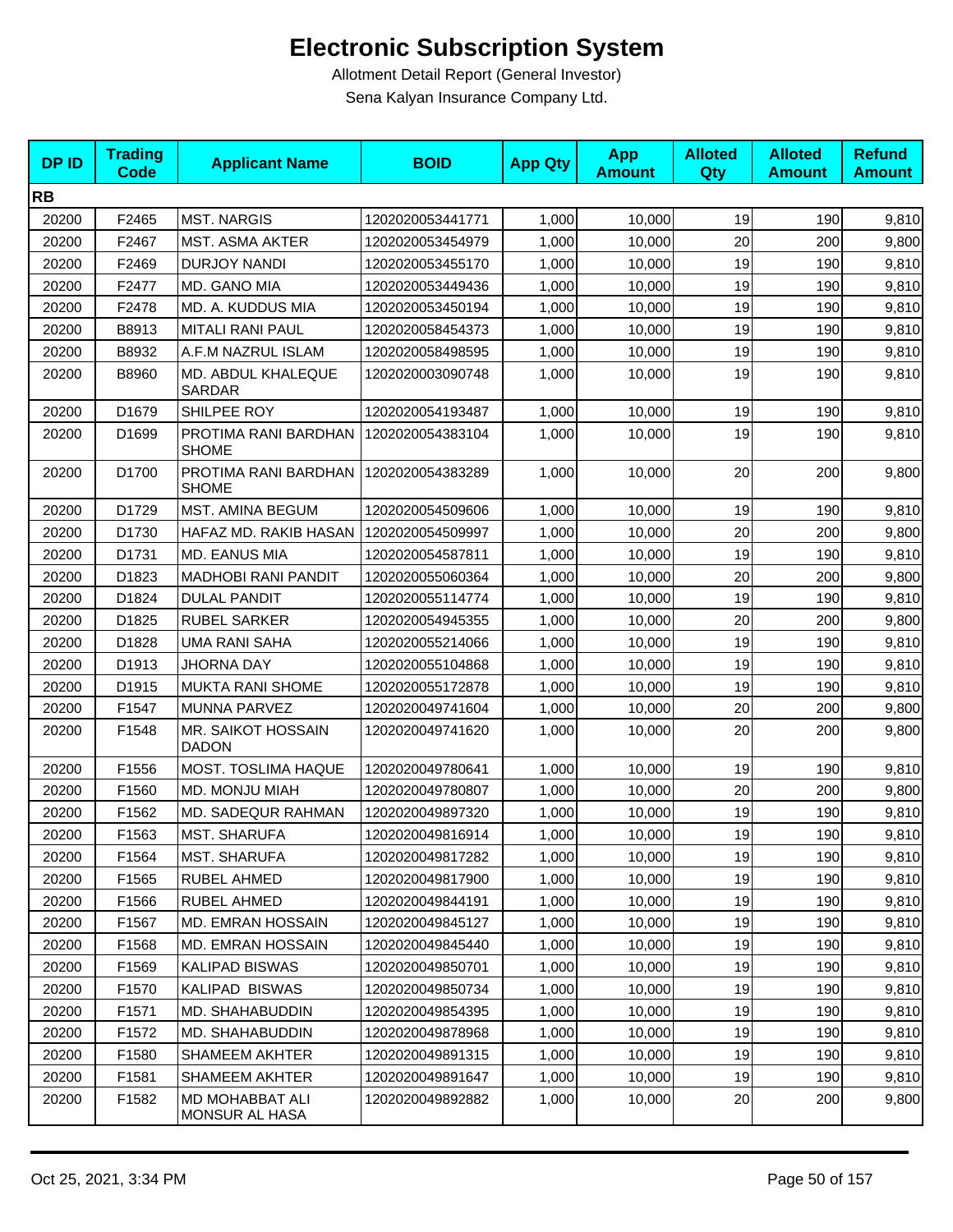| <b>DPID</b> | <b>Trading</b><br>Code | <b>Applicant Name</b>                   | <b>BOID</b>      | <b>App Qty</b> | <b>App</b><br><b>Amount</b> | <b>Alloted</b><br>Qty | <b>Alloted</b><br><b>Amount</b> | <b>Refund</b><br><b>Amount</b> |
|-------------|------------------------|-----------------------------------------|------------------|----------------|-----------------------------|-----------------------|---------------------------------|--------------------------------|
| <b>RB</b>   |                        |                                         |                  |                |                             |                       |                                 |                                |
| 20200       | F1583                  | MD. MOHABBAT ALI<br>MONSUR AL HAS       | 1202020049893611 | 1,000          | 10,000                      | 19                    | 190                             | 9,810                          |
| 20200       | F1584                  | <b>MST. RASIDA BEGUM</b>                | 1202020049896532 | 1,000          | 10,000                      | 20                    | 200                             | 9,800                          |
| 20200       | F1585                  | <b>MST RASIDA BEGUM</b>                 | 1202020049902791 | 1,000          | 10,000                      | 19                    | 190                             | 9,810                          |
| 20200       | F1587                  | <b>MST. FAHIMA BEGUM</b>                | 1202020049886859 | 1,000          | 10,000                      | 19                    | 190                             | 9,810                          |
| 20200       | F1654                  | MST. MOUSHOMI BEGUM                     | 1202020050152103 | 1,000          | 10,000                      | 19                    | 190                             | 9,810                          |
| 20200       | F1655                  | <b>MST. MOUSHOMI BEGUM</b>              | 1202020050155356 | 1,000          | 10,000                      | 19                    | 190                             | 9,810                          |
| 20200       | F1656                  | MD. AZIM AKONDO                         | 1202020050157885 | 1,000          | 10,000                      | 19                    | 190                             | 9,810                          |
| 20200       | F1657                  | MD. AZIM AKONDO                         | 1202020050158731 | 1,000          | 10,000                      | 19                    | 190                             | 9,810                          |
| 20200       | F1658                  | ABDUL BASED                             | 1202020050159461 | 1,000          | 10,000                      | 20                    | 200                             | 9,800                          |
| 20200       | F1659                  | ABDUL BASED                             | 1202020050161529 | 1,000          | 10,000                      | 19                    | 190                             | 9,810                          |
| 20200       | F1660                  | ROJINA AKTER                            | 1202020050162011 | 1,000          | 10,000                      | 19                    | 190                             | 9,810                          |
| 20200       | F1661                  | ROJINA AKTER                            | 1202020050173659 | 1,000          | 10,000                      | 19                    | 190                             | 9,810                          |
| 20200       | F1662                  | <b>KRITTY DAS</b>                       | 1202020050174969 | 1,000          | 10,000                      | 19                    | 190                             | 9,810                          |
| 20200       | F1663                  | <b>KRITTY DAS</b>                       | 1202020050176031 | 1,000          | 10,000                      | 19                    | 190                             | 9,810                          |
| 20200       | F1693                  | MD. SOLAIMAN HOSSAIN                    | 1202020050234334 | 1,000          | 10,000                      | 19                    | 190                             | 9,810                          |
| 20200       | F1729                  | MAHFUZUR RAHMAN                         | 1202020050348459 | 1,000          | 10,000                      | 19                    | 190                             | 9,810                          |
| 20200       | F1740                  | MISS. RUKHSANA BEGUM   1202020050430705 |                  | 1,000          | 10,000                      | 19                    | 190                             | 9,810                          |
| 20200       | F1746                  | MD. NASIR                               | 1202020050444114 | 1,000          | 10,000                      | 19                    | 190                             | 9,810                          |
| 20200       | F1748                  | ABDUL MANNAN                            | 1202020050442950 | 1,000          | 10,000                      | 19                    | 190                             | 9,810                          |
| 20200       | F1768                  | <b>RIAZUR RAHMAN</b>                    | 1202020050593053 | 1,000          | 10,000                      | 19                    | 190                             | 9,810                          |
| 20200       | F1782                  | <b>MASUDA ISLAM</b>                     | 1202020050772251 | 1,000          | 10,000                      | 19                    | 190                             | 9,810                          |
| 20200       | F1783                  | MASUDA ISLAM                            | 1202020050841321 | 1,000          | 10,000                      | 19                    | 190                             | 9,810                          |
| 20200       | F1810                  | <b>TAHMINA BEGUM</b>                    | 1202020050929551 | 1,000          | 10,000                      | 19                    | 190                             | 9,810                          |
| 20200       | F1811                  | <b>TAHMINA BEGUM</b>                    | 1202020050929731 | 1,000          | 10,000                      | 19                    | 190                             | 9,810                          |
| 20200       | i1726                  | <b>MD.SYFUL ISLAM</b>                   | 1202020055873230 | 1,000          | 10,000                      | 19                    | 190                             | 9,810                          |
| 20200       | i1727                  | <b>MD.SYFUL ISLAM</b>                   | 1202020055874781 | 1,000          | 10,000                      | 19                    | 190                             | 9,810                          |
| 20200       | i1728                  | MD.SAMSUDDIN                            | 1202020055879875 | 1,000          | 10,000                      | 19                    | 190                             | 9,810                          |
| 20200       | i1761                  | MD. SAMSUDDIN                           | 1202020055869934 | 1,000          | 10,000                      | 19                    | 190                             | 9,810                          |
| 20200       | i1833                  | <b>LATIFA BEGUM</b>                     | 1202020055970602 | 1,000          | 10,000                      | 19                    | 190                             | 9,810                          |
| 20200       | i1856                  | <b>MST. SALMA BEGUM</b>                 | 1202020056101651 | 1,000          | 10,000                      | 19                    | 190                             | 9,810                          |
| 20200       | D4943                  | SHREE NONDRA DULAL<br><b>CHAKRABOTY</b> | 1202020072491816 | 1,000          | 10,000                      | 19                    | 190                             | 9,810                          |
| 20200       | D4944                  | PROBIR CHANDRA PAUL                     | 1202020072491578 | 1,000          | 10,000                      | 20                    | 200                             | 9,800                          |
| 20200       | D4950                  | <b>HASNARA BEGUM</b>                    | 1202020072579747 | 1,000          | 10,000                      | 19                    | 190                             | 9,810                          |
| 20200       | D4951                  | <b>HASNARA BEGUM</b>                    | 1202020072579763 | 1,000          | 10,000                      | 19                    | 190                             | 9,810                          |
| 20200       | D4952                  | <b>SUMAYA</b>                           | 1202020072579423 | 1,000          | 10,000                      | 19                    | 190                             | 9,810                          |
| 20200       | D4953                  | <b>SUMAYA</b>                           | 1202020072579415 | 1,000          | 10,000                      | 19                    | 190                             | 9,810                          |
| 20200       | D4954                  | KONIKA CHAKRABORTI                      | 1202020072654497 | 1,000          | 10,000                      | 19                    | 190                             | 9,810                          |
| 20200       | D4958                  | AMRAN HOSSAIN                           | 1202020037216795 | 1,000          | 10,000                      | 19                    | 190                             | 9,810                          |
| 20200       | D4959                  | SHAHARIAR HOSSAIN                       | 1202020072706584 | 1,000          | 10,000                      | 19                    | 190                             | 9,810                          |
| 20200       | D4960                  | <b>SHANGKOR MONDAL</b>                  | 1202020072712128 | 1,000          | 10,000                      | 19                    | 190                             | 9,810                          |
| 20200       | D4979                  | SHAMIMA AKTER LIPA                      | 1202020072882561 | 1,000          | 10,000                      | 19                    | 190                             | 9,810                          |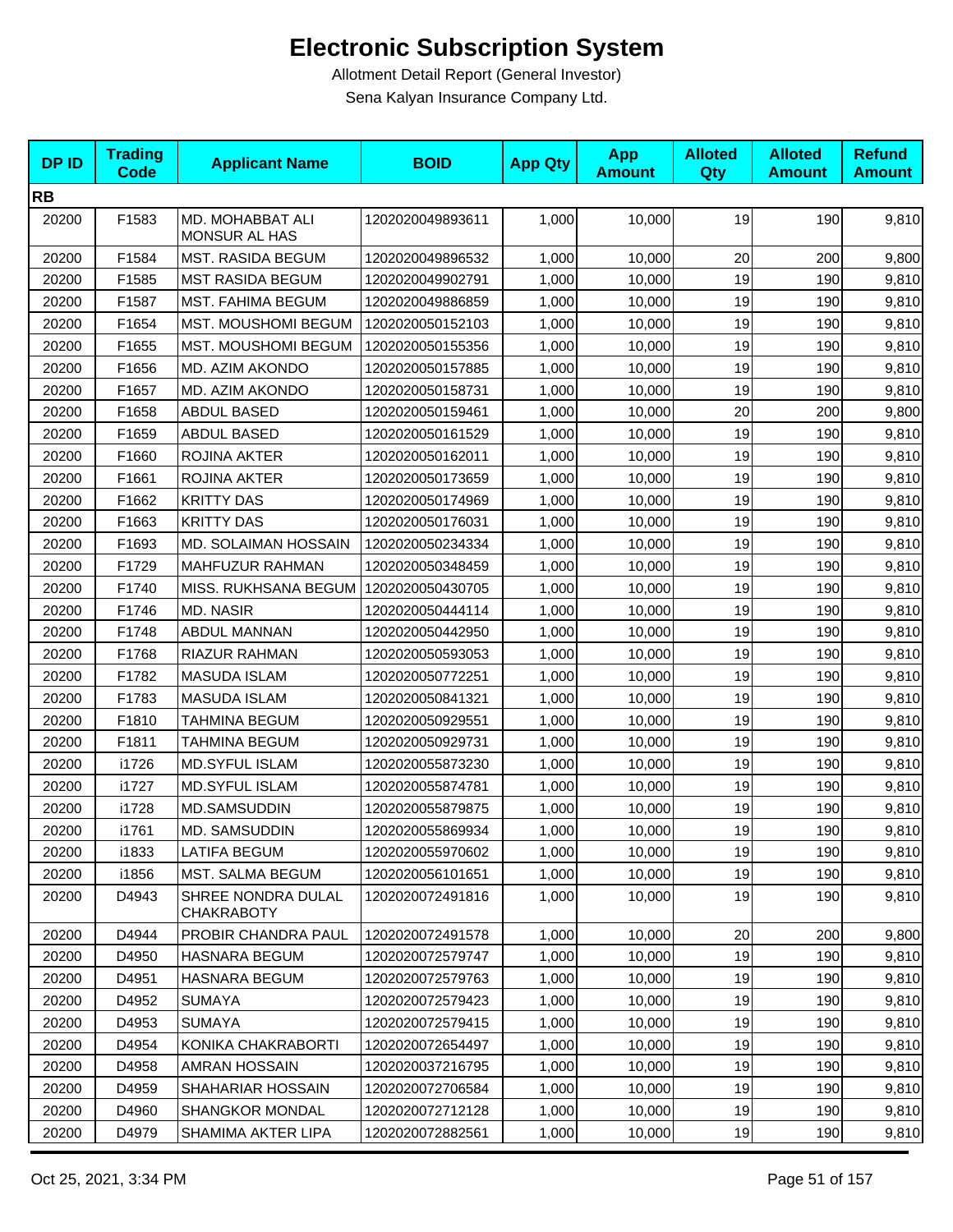| <b>DPID</b> | <b>Trading</b><br><b>Code</b> | <b>Applicant Name</b>              | <b>BOID</b>      | <b>App Qty</b> | <b>App</b><br><b>Amount</b> | <b>Alloted</b><br><b>Qty</b> | <b>Alloted</b><br><b>Amount</b> | <b>Refund</b><br><b>Amount</b> |
|-------------|-------------------------------|------------------------------------|------------------|----------------|-----------------------------|------------------------------|---------------------------------|--------------------------------|
| <b>RB</b>   |                               |                                    |                  |                |                             |                              |                                 |                                |
| 20200       | D4980                         | <b>MOKSHED HOSSAIN</b>             | 1202020072885150 | 1,000          | 10,000                      | 19                           | 190                             | 9,810                          |
| 20200       | D4981                         | MAKSUDA PARVIN                     | 1202020072894279 | 1,000          | 10,000                      | 20                           | 200                             | 9,800                          |
| 20200       | D4999                         | MD. SAHIDUL ISLAM                  | 1202020068926479 | 1,000          | 10,000                      | 19                           | 190                             | 9,810                          |
| 20200       | D5000                         | MOHAMMAD SHAMIM<br><b>SARWAR</b>   | 1202020065433021 | 1,000          | 10,000                      | 19                           | 190                             | 9,810                          |
| 20200       | D5005                         | MOHAMMED KHAIRUL<br><b>BASHAR</b>  | 1202020073435309 | 1,000          | 10,000                      | 19                           | 190                             | 9,810                          |
| 20200       | D5006                         | JOYSREE SAHA LUCKY                 | 1202020073447993 | 1,000          | 10,000                      | 19                           | 190                             | 9,810                          |
| 20200       | D5008                         | <b>QAZI MUSFIQUR RAHMAN</b>        | 1202020073496141 | 1,000          | 10,000                      | 19                           | 190                             | 9,810                          |
| 20200       | D5015                         | <b>MD AWLAD HOSSAIN</b>            | 1202020043764611 | 1,000          | 10,000                      | 20                           | 200                             | 9,800                          |
| 20200       | G2304                         | DEWAN MONIRUZZAMAN                 | 1202020073846886 | 1,000          | 10,000                      | 19                           | 190                             | 9,810                          |
| 20200       | G2308                         | <b>MOUSHUMI AKTAR</b>              | 1202020073869868 | 1,000          | 10,000                      | 19                           | 190                             | 9,810                          |
| 20200       | G2309                         | <b>MOUSHUMI AKTAR</b>              | 1202020073869876 | 1,000          | 10,000                      | 19                           | 190                             | 9,810                          |
| 20200       | G2310                         | DEWAN MONIRUZZAMAN                 | 1202020073889407 | 1,000          | 10,000                      | 19                           | 190                             | 9,810                          |
| 20200       | G2313                         | <b>GOPINATH DEY</b>                | 1202020073907339 | 1,000          | 10,000                      | 20                           | 200                             | 9,800                          |
| 20200       | G2314                         | <b>GOPINATH DEY</b>                | 1202020073907312 | 1,000          | 10,000                      | 19                           | 190                             | 9,810                          |
| 20200       | G2315                         | KALPANA DEY                        | 1202020073907561 | 1,000          | 10,000                      | 19                           | 190                             | 9,810                          |
| 20200       | G2316                         | KALPANA DEY                        | 1202020073907571 | 1,000          | 10,000                      | 19                           | 190                             | 9,810                          |
| 20200       | G2317                         | CHAMPA ROY                         | 1202020073913560 | 1,000          | 10,000                      | 19                           | 190                             | 9,810                          |
| 20200       | G2318                         | <b>CHAMPA ROY</b>                  | 1202020073913595 | 1,000          | 10,000                      | 19                           | 190                             | 9,810                          |
| 20200       | G2319                         | SHAMPA DEY                         | 1202020073913220 | 1,000          | 10,000                      | 19                           | 190                             | 9,810                          |
| 20200       | G2320                         | SHAMPA DEY                         | 1202020073913255 | 1,000          | 10,000                      | 19                           | 190                             | 9,810                          |
| 20200       | C3531                         | MD. ABDUL HAI                      | 1202020065321353 | 1,000          | 10,000                      | 19                           | 190                             | 9,810                          |
| 20200       | C3536                         | SHAHEDA AKTER                      | 1202020065369233 | 1,000          | 10,000                      | 20                           | 200                             | 9,800                          |
| 20200       | C3537                         | SHAHEDA AKTER                      | 1202020065370066 | 1,000          | 10,000                      | 19                           | 190                             | 9,810                          |
| 20200       | C3553                         | <b>SUJOY KUMAR SAHA</b>            | 1202020065925056 | 1,000          | 10,000                      | 19                           | 190                             | 9,810                          |
| 20200       | C3559                         | A.K.M. MORSHED ALAM                | 1202020066216729 | 1,000          | 10,000                      | 20                           | 200                             | 9,800                          |
| 20200       | C3560                         | A.K.M. MORSHED ALAM                | 1202020066216373 | 1,000          | 10,000                      | 19                           | 190                             | 9,810                          |
| 20200       | C3562                         | ABDULLAH AL OMAR                   | 1202020066215569 | 1,000          | 10,000                      | 19                           | 190                             | 9,810                          |
| 20200       | C3563                         | MD. MIZANUR RAHAMAN                | 1202020066214681 | 1,000          | 10,000                      | 19                           | 190                             | 9,810                          |
| 20200       | C3565                         | RAKIBUL ISLAM                      | 1202020066425571 | 1,000          | 10,000                      | 19                           | 190                             | 9,810                          |
| 20200       | C3599                         | MD. NAZRUL ISLAM                   | 1202020067371776 | 1,000          | 10,000                      | 19                           | 190                             | 9,810                          |
| 20200       | C3604                         | SYED MD. MASFAQUL<br><b>ANOWAR</b> | 1202020067726247 | 1,000          | 10,000                      | 19                           | 190                             | 9,810                          |
| 20200       | C3605                         | A B M AHSANUL HOQUE                | 1202020067451841 | 1,000          | 10,000                      | 20                           | 200                             | 9,800                          |
| 20200       | C3611                         | SAJIB HOSSAIN                      | 1202020067920851 | 1,000          | 10,000                      | 20                           | 200                             | 9,800                          |
| 20200       | C3615                         | <b>MAKSUD ALAM</b>                 | 1202020068166302 | 1,000          | 10,000                      | 19                           | 190                             | 9,810                          |
| 20200       | C3618                         | <b>ARIFA</b>                       | 1202020068182119 | 1,000          | 10,000                      | 19                           | 190                             | 9,810                          |
| 20200       | C3624                         | JANNTE MAHBUBA JARIN               | 1202020068203044 | 1,000          | 10,000                      | 19                           | 190                             | 9,810                          |
| 20200       | C3625                         | MUHAMMAD ASHRAF<br>UZZAMAN KHAN    | 1202020068195963 | 1,000          | 10,000                      | 19                           | 190                             | 9,810                          |
| 20200       | C3626                         | MD MAHBUBUR RAHMAN                 | 1202020068173140 | 1,000          | 10,000                      | 19                           | 190                             | 9,810                          |
| 20200       | C3633                         | MD. SHUHAS MUJAHID                 | 1202020068484143 | 1,000          | 10,000                      | 19                           | 190                             | 9,810                          |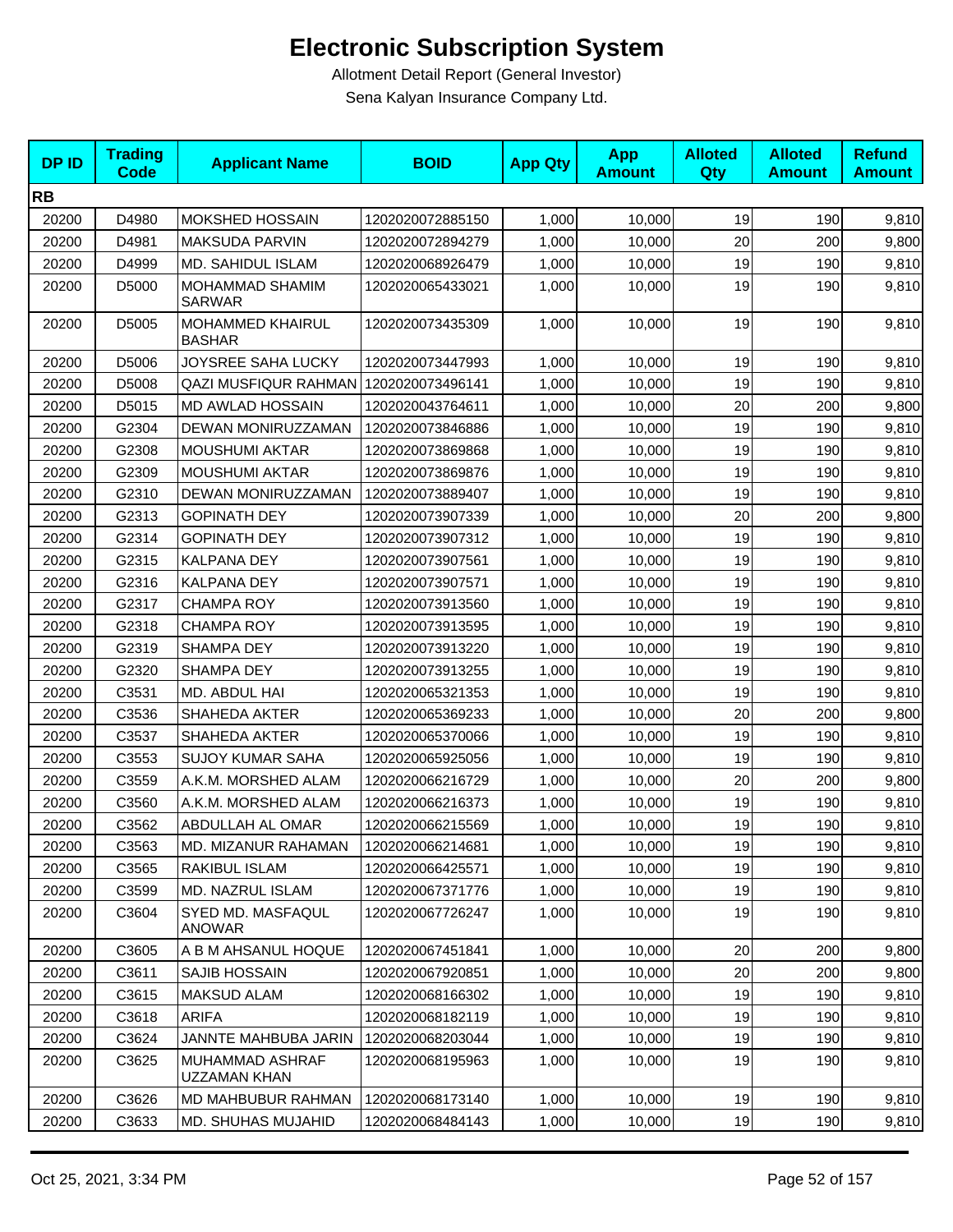| <b>DPID</b> | <b>Trading</b><br><b>Code</b> | <b>Applicant Name</b>                          | <b>BOID</b>      | <b>App Qty</b> | <b>App</b><br><b>Amount</b> | <b>Alloted</b><br><b>Qty</b> | <b>Alloted</b><br><b>Amount</b> | <b>Refund</b><br><b>Amount</b> |
|-------------|-------------------------------|------------------------------------------------|------------------|----------------|-----------------------------|------------------------------|---------------------------------|--------------------------------|
| <b>RB</b>   |                               |                                                |                  |                |                             |                              |                                 |                                |
| 20200       | C3634                         | MD. SHUHAS MUJAHID                             | 1202020068484079 | 1,000          | 10,000                      | 19                           | 190                             | 9,810                          |
| 20200       | C3635                         | <b>NASIMA AKTER</b>                            | 1202020068522096 | 1,000          | 10,000                      | 19                           | 190                             | 9,810                          |
| 20200       | C3636                         | MOSHIUR RAHMAN KHAN                            | 1202020063470339 | 1,000          | 10,000                      | 19                           | 190                             | 9,810                          |
| 20200       | C3637                         | <b>GLOBAL INFORMATION</b><br><b>TECHNOLOGY</b> | 1202020062268850 | 1,000          | 10,000                      | 19                           | 190                             | 9,810                          |
| 20200       | C3638                         | MOSHIUR RAHMAN KHAN                            | 1202020062585365 | 1,000          | 10,000                      | 19                           | 190                             | 9,810                          |
| 20200       | c3641                         | NAZMUL ALAM RIPON                              | 1202020068580371 | 1,000          | 10,000                      | 20                           | 200                             | 9,800                          |
| 20200       | C3646                         | SHANJIDA KHANOM                                | 1202020068687037 | 1,000          | 10,000                      | 19                           | 190                             | 9,810                          |
| 20200       | G1225                         | <b>SALMA ISLAM</b>                             | 1202020065265306 | 1,000          | 10,000                      | 19                           | 190                             | 9,810                          |
| 20200       | G1231                         | RANJIT KUMAR DAS                               | 1202020065268111 | 1,000          | 10,000                      | 19                           | 190                             | 9,810                          |
| 20200       | G1282                         | <b>JANNATUL FERDOUS</b>                        | 1202020066053106 | 1,000          | 10,000                      | 20                           | 200                             | 9,800                          |
| 20200       | G1291                         | DEBABRATA DAS                                  | 1202020066145451 | 1,000          | 10,000                      | 19                           | 190                             | 9,810                          |
| 20200       | G1297                         | ZAHRAH TASNIA AHMED                            | 1202020066364331 | 1,000          | 10,000                      | 19                           | 190                             | 9,810                          |
| 20200       | G1298                         | MD. AMZAD HOSSAIN                              | 1202020066433173 | 1,000          | 10,000                      | 19                           | 190                             | 9,810                          |
| 20200       | G1299                         | NILUFA YEASMIN                                 | 1202020066433933 | 1,000          | 10,000                      | 19                           | 190                             | 9,810                          |
| 20200       | G1301                         | MD. BASHIR UDDIN                               | 1202020066404168 | 1,000          | 10,000                      | 19                           | 190                             | 9,810                          |
| 20200       | G1302                         | MD. FARID UDDIN                                | 1202020066404291 | 1,000          | 10,000                      | 19                           | 190                             | 9,810                          |
| 20200       | G1303                         | MD. SALIM AHMED                                | 1202020066404521 | 1,000          | 10,000                      | 19                           | 190                             | 9,810                          |
| 20200       | G1304                         | MOHAMMAD ILLIAS                                | 1202020066406009 | 1,000          | 10,000                      | 19                           | 190                             | 9,810                          |
| 20200       | G1305                         | MD. JASHIM UDDIN                               | 1202020066448537 | 1,000          | 10,000                      | 19                           | 190                             | 9,810                          |
| 20200       | G1307                         | MD. ENAMUL HAQUE                               | 1202020066447010 | 1,000          | 10,000                      | 19                           | 190                             | 9,810                          |
| 20200       | G1308                         | MD. ENAMUL HAQUE                               | 1202020066447002 | 1,000          | 10,000                      | 19                           | 190                             | 9,810                          |
| 20200       | G1318                         | <b>MOHAMMAD RUBEL</b>                          | 1202020066737247 | 1,000          | 10,000                      | 19                           | 190                             | 9,810                          |
| 20200       | G1319                         | <b>MOHAMMAD RUBEL</b>                          | 1202020066737511 | 1,000          | 10,000                      | 19                           | 190                             | 9,810                          |
| 20200       | G1320                         | MD. FAISAL BIN HAFIZ                           | 1202020066858571 | 1,000          | 10,000                      | 19                           | 190                             | 9,810                          |
| 20200       | G1361                         | <b>HASAN MAHMUD</b>                            | 1202020067091025 | 1,000          | 10,000                      | 19                           | 190                             | 9,810                          |
| 20200       | G1362                         | <b>HASAN MAHMUD</b>                            | 1202020067091183 | 1,000          | 10,000                      | 20                           | 200                             | 9,800                          |
| 20200       | G1374                         | KISHORE KUMAR SAHA                             | 1202020067185624 | 1,000          | 10,000                      | 19                           | 190                             | 9,810                          |
| 20200       | G1387                         | MD. ABDUL KADER                                | 1202020001010770 | 1,000          | 10,000                      | 19                           | 190                             | 9,810                          |
| 20200       | 14891                         | MD. ABDUL MANNAN                               | 1202020069510291 | 1,000          | 10,000                      | 19                           | 190                             | 9,810                          |
| 20200       | 14896                         | <b>MD. SANOWAR HOSSEN</b>                      | 1202020069554064 | 1,000          | 10,000                      | 19                           | 190                             | 9,810                          |
| 20200       | 14905                         | <b>MST. SHAHEN AKTER</b>                       | 1202020069706262 | 1,000          | 10,000                      | 19                           | 190                             | 9,810                          |
| 20200       | 14906                         | <b>SHOMONA AKTER</b>                           | 1202020069713116 | 1,000          | 10,000                      | 19                           | 190                             | 9,810                          |
| 20200       | 14907                         | <b>SHOMONA AKTER</b>                           | 1202020069713108 | 1,000          | 10,000                      | 20                           | 200                             | 9,800                          |
| 20200       | 14909                         | <b>MD. MANIR HOSSAIN</b>                       | 1202020069762051 | 1,000          | 10,000                      | 19                           | 190                             | 9,810                          |
| 20200       | 14910                         | TAHMINA AKTER<br>CHOWDHURANI                   | 1202020069779564 | 1,000          | 10,000                      | 19                           | 190                             | 9,810                          |
| 20200       | G2321                         | PARIMAL DEY                                    | 1202020073913991 | 1,000          | 10,000                      | 19                           | 190                             | 9,810                          |
| 20200       | G2322                         | PARIMAL DEY                                    | 1202020073913983 | 1,000          | 10,000                      | 19                           | 190                             | 9,810                          |
| 20200       | G2323                         | MD. RAHAT KHAN                                 | 1202020073918689 | 1,000          | 10,000                      | 19                           | 190                             | 9,810                          |
| 20200       | G2324                         | <b>SUMON CHANDRA DEY</b>                       | 1202020073906227 | 1,000          | 10,000                      | 19                           | 190                             | 9,810                          |
| 20200       | G2326                         | <b>MOHAMMAD RAQIBUL</b><br>ALAM                | 1202020073912871 | 1,000          | 10,000                      | 19                           | 190                             | 9,810                          |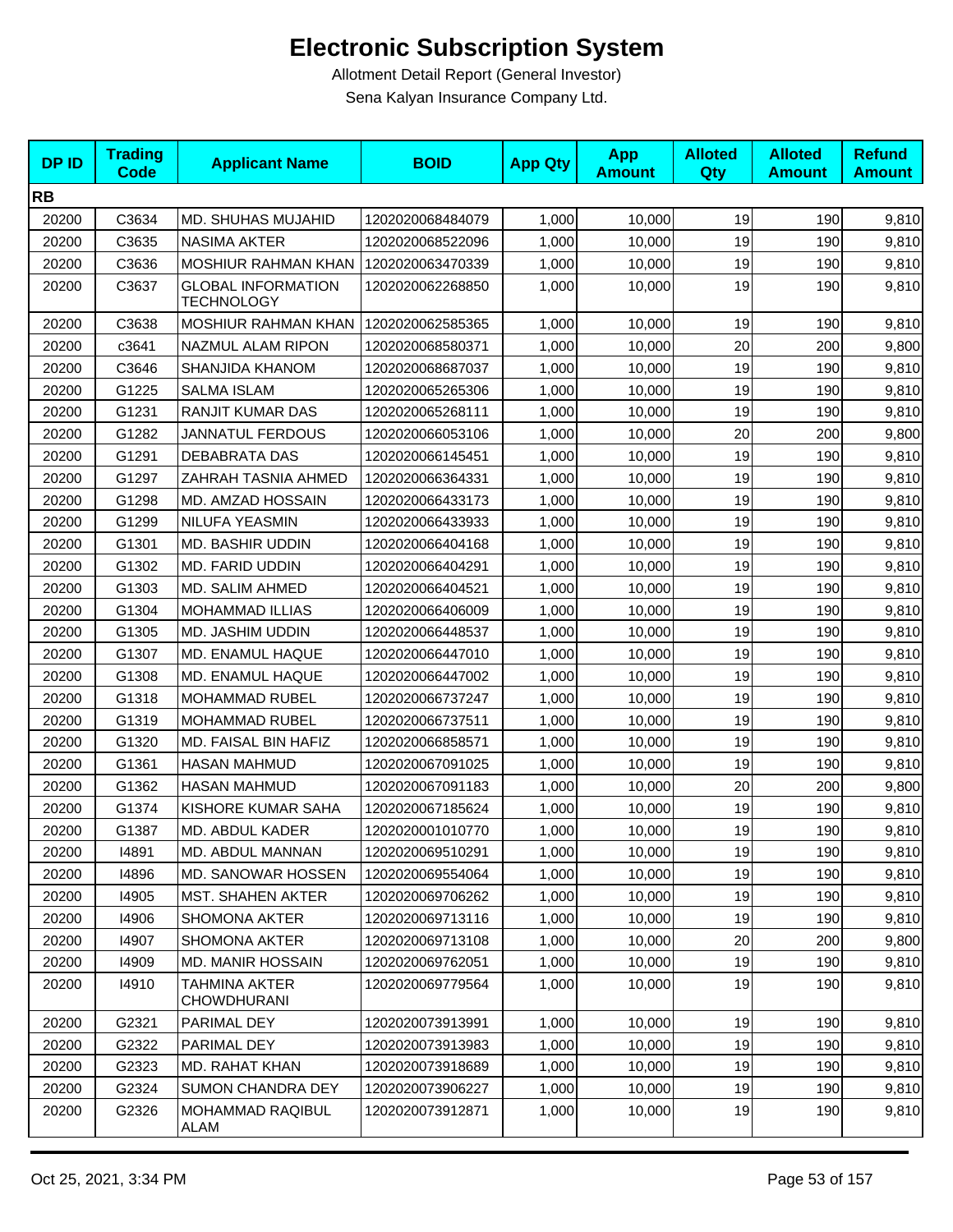| <b>DPID</b> | <b>Trading</b><br><b>Code</b> | <b>Applicant Name</b>                  | <b>BOID</b>      | <b>App Qty</b> | <b>App</b><br><b>Amount</b> | <b>Alloted</b><br><b>Qty</b> | <b>Alloted</b><br><b>Amount</b> | <b>Refund</b><br><b>Amount</b> |
|-------------|-------------------------------|----------------------------------------|------------------|----------------|-----------------------------|------------------------------|---------------------------------|--------------------------------|
| <b>RB</b>   |                               |                                        |                  |                |                             |                              |                                 |                                |
| 20200       | G2329                         | <b>ISRAT JAHAN</b>                     | 1202020073927515 | 1,000          | 10,000                      | 19                           | 190                             | 9,810                          |
| 20200       | G2331                         | <b>TAMANNA AKHTER</b>                  | 1202020073942881 | 1,000          | 10,000                      | 19                           | 190                             | 9,810                          |
| 20200       | G2332                         | S.M.ASHRAFUZZAMAN                      | 1202020073940081 | 1,000          | 10,000                      | 19                           | 190                             | 9,810                          |
| 20200       | G2337                         | <b>BISHONATH PAL</b>                   | 1202020073953594 | 1,000          | 10,000                      | 19                           | 190                             | 9,810                          |
| 20200       | G2353                         | <b>SALIM</b>                           | 1202020074038261 | 1,000          | 10,000                      | 19                           | 190                             | 9,810                          |
| 20200       | G2355                         | <b>NUSRAT ZAHAN</b>                    | 1202020074045065 | 1.000          | 10,000                      | 19                           | 190                             | 9,810                          |
| 20200       | G2357                         | SHUVO DEY                              | 1202020074090853 | 1,000          | 10,000                      | 20                           | 200                             | 9,800                          |
| 20200       | G2358                         | SHUVO DEY                              | 1202020074090861 | 1,000          | 10,000                      | 19                           | 190                             | 9,810                          |
| 20200       | G2359                         | <b>TONMOY DEY</b>                      | 1202020074090721 | 1,000          | 10,000                      | 20                           | 200                             | 9,800                          |
| 20200       | G2360                         | <b>TONMOY DEY</b>                      | 1202020074090746 | 1,000          | 10,000                      | 19                           | 190                             | 9,810                          |
| 20200       | G2364                         | MOHAMMAD SALIM                         | 1202020074126762 | 1,000          | 10,000                      | 19                           | 190                             | 9,810                          |
| 20200       | G2368                         | <b>KAMRUN NAHAR</b><br><b>KHANOM</b>   | 1202020074177699 | 1,000          | 10,000                      | 19                           | 190                             | 9,810                          |
| 20200       | G2369                         | <b>KAMRUN NAHAR</b><br><b>KHANOM</b>   | 1202020074177664 | 1,000          | 10,000                      | 19                           | 190                             | 9,810                          |
| 20200       | G2375                         | <b>SAIFUL</b>                          | 1202020074193165 | 1,000          | 10,000                      | 19                           | 190                             | 9,810                          |
| 20200       | G2377                         | MD. AHSAN HABIB                        | 1202020074224882 | 1,000          | 10,000                      | 20                           | 200                             | 9,800                          |
| 20200       | G2378                         | MD. AHSAN HABIB                        | 1202020074224874 | 1,000          | 10,000                      | 19                           | 190                             | 9,810                          |
| 20200       | G2379                         | MAHMUDUR RAHMAN<br><b>MAJUMDER</b>     | 1202020074229644 | 1,000          | 10,000                      | 19                           | 190                             | 9,810                          |
| 20200       | G2380                         | WAHIDA HASAN                           | 1202020074229941 | 1,000          | 10,000                      | 19                           | 190                             | 9,810                          |
| 20200       | 11001                         | MD. BARREK KHAN                        | 1202020054567678 | 1,000          | 10,000                      | 19                           | 190                             | 9,810                          |
| 20200       | 11002                         | MD. BARREK KHAN                        | 1202020054569072 | 1,000          | 10,000                      | 19                           | 190                             | 9,810                          |
| 20200       | 11003                         | MD. ZAHIRUL ISLAM                      | 1202020054531909 | 1,000          | 10,000                      | 19                           | 190                             | 9,810                          |
| 20200       | 11004                         | MD. ZAHIRUL ISLAM                      | 1202020054532368 | 1,000          | 10,000                      | 19                           | 190                             | 9,810                          |
| 20200       | 11006                         | MD. ABUL BASHAR<br><b>MOLLA</b>        | 1202020054641439 | 1,000          | 10,000                      | 19                           | 190                             | 9,810                          |
| 20200       | 11007                         | <b>MD. ABUL BASHAR</b><br><b>MOLLA</b> | 1202020054641901 | 1,000          | 10,000                      | 19                           | 190                             | 9,810                          |
| 20200       | C3652                         | SHAILA HOSSAIN                         | 1202020068934509 | 1,000          | 10,000                      | 19                           | 190                             | 9,810                          |
| 20200       | C3661                         | MD. SHAKIL HOSSAIN                     | 1202020069198969 | 1,000          | 10,000                      | 19                           | 190                             | 9,810                          |
| 20200       | C3662                         | MD. SHAKIL HOSSAIN                     | 1202020069198950 | 1,000          | 10,000                      | 19                           | 190                             | 9,810                          |
| 20200       | C3665                         | <b>MOMINUR NAHAR</b>                   | 1202020069238503 | 1,000          | 10,000                      | 19                           | 190                             | 9,810                          |
| 20200       | C3666                         | <b>MOMINUR NAHAR</b>                   | 1202020069238498 | 1,000          | 10,000                      | 19                           | 190                             | 9,810                          |
| 20200       | C3667                         | MST. KOHINOOR BEGUM                    | 1202020069238610 | 1,000          | 10,000                      | 19                           | 190                             | 9,810                          |
| 20200       | C3668                         | <b>MST. KOHINOOR BEGUM</b>             | 1202020069238629 | 1,000          | 10,000                      | 20                           | 200                             | 9,800                          |
| 20200       | C3669                         | A M S M SHARFUZZAMAN                   | 1202020069237450 | 1,000          | 10,000                      | 19                           | 190                             | 9,810                          |
| 20200       | C3670                         | MD. HARUN AR RASHID                    | 1202020069366708 | 1,000          | 10,000                      | 19                           | 190                             | 9,810                          |
| 20200       | C3671                         | MD. HARUN AR RASHID                    | 1202020069366724 | 1,000          | 10,000                      | 19                           | 190                             | 9,810                          |
| 20200       | C3673                         | MOHMMAD ALI SARKER                     | 1202020069403798 | 1,000          | 10,000                      | 20                           | 200                             | 9,800                          |
| 20200       | C3675                         | MOHAMMAD LUTFE<br><b>SALIM</b>         | 1202020069321939 | 1,000          | 10,000                      | 19                           | 190                             | 9,810                          |
| 20200       | C3679                         | MD. ZAHIDUL ISLAM                      | 1202020069501163 | 1,000          | 10,000                      | 20                           | 200                             | 9,800                          |
| 20200       | D5056                         | MD. JAHID HASAN                        | 1202020073731609 | 1,000          | 10,000                      | 19                           | 190                             | 9,810                          |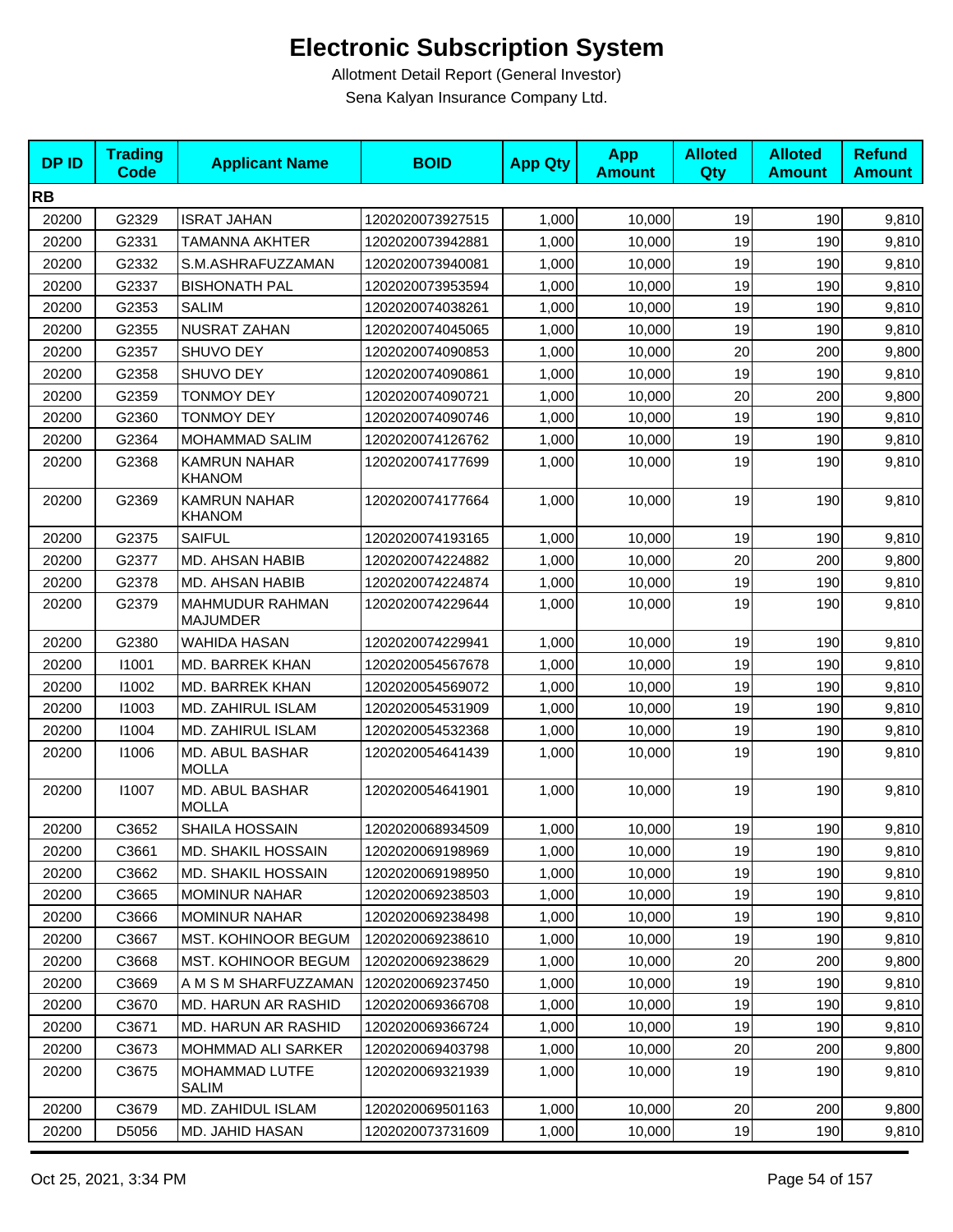| <b>DPID</b> | <b>Trading</b><br>Code | <b>Applicant Name</b>                    | <b>BOID</b>      | <b>App Qty</b> | <b>App</b><br><b>Amount</b> | <b>Alloted</b><br>Qty | <b>Alloted</b><br><b>Amount</b> | <b>Refund</b><br><b>Amount</b> |
|-------------|------------------------|------------------------------------------|------------------|----------------|-----------------------------|-----------------------|---------------------------------|--------------------------------|
| <b>RB</b>   |                        |                                          |                  |                |                             |                       |                                 |                                |
| 20200       | D5057                  | MD. JAHID HASAN                          | 1202020073731617 | 1,000          | 10,000                      | 20                    | 200                             | 9,800                          |
| 20200       | D5058                  | <b>GOWTOM CHANDRA</b><br><b>MOZUMDER</b> | 1202020073740700 | 1,000          | 10,000                      | 19                    | 190                             | 9,810                          |
| 20200       | D5060                  | <b>ZUTHIKA RANI DAS</b>                  | 1202020073749546 | 1,000          | 10,000                      | 19                    | 190                             | 9,810                          |
| 20200       | D5061                  | KAZI NAZIR AHAMED                        | 1202020073816346 | 1,000          | 10,000                      | 19                    | 190                             | 9,810                          |
| 20200       | D5062                  | SAJEDA BEGUM                             | 1202020073816247 | 1,000          | 10,000                      | 19                    | 190                             | 9,810                          |
| 20200       | D5063                  | KAZI SHATIL AHOMMED                      | 1202020073816156 | 1,000          | 10,000                      | 19                    | 190                             | 9,810                          |
| 20200       | D5064                  | RAJ SAHA TURJA                           | 1202020073815855 | 1,000          | 10,000                      | 19                    | 190                             | 9,810                          |
| 20200       | D5069                  | MD. ABDUL BATEN                          | 1202020073869255 | 1,000          | 10,000                      | 19                    | 190                             | 9,810                          |
| 20200       | D5070                  | MD. ABDUL BATEN                          | 1202020073869049 | 1,000          | 10,000                      | 19                    | 190                             | 9,810                          |
| 20200       | D5072                  | <b>BHOLANATH BANIK</b>                   | 1202020073863961 | 1,000          | 10,000                      | 19                    | 190                             | 9,810                          |
| 20200       | D5073                  | SHEULY BANIK                             | 1202020073863978 | 1,000          | 10,000                      | 19                    | 190                             | 9,810                          |
| 20200       | D5074                  | <b>MD. MANIK HOSSAIN</b>                 | 1202020073875021 | 1,000          | 10,000                      | 19                    | 190                             | 9,810                          |
| 20200       | D5075                  | <b>MD. MANIK HOSSAIN</b>                 | 1202020073875048 | 1,000          | 10.000                      | 19                    | 190                             | 9,810                          |
| 20200       | D5076                  | KAZI NAZIR AHAMED                        | 1202020073906813 | 1,000          | 10,000                      | 20                    | 200                             | 9,800                          |
| 20200       | D5077                  | MST. SAJEDA BEGUM                        | 1202020073907041 | 1,000          | 10,000                      | 19                    | 190                             | 9,810                          |
| 20200       | D5078                  | KAZI SHATIL AHUMMED                      | 1202020073907114 | 1,000          | 10,000                      | 19                    | 190                             | 9,810                          |
| 20200       | 11008                  | MST. SHAHINUR BEGUM                      | 1202020054642864 | 1,000          | 10,000                      | 19                    | 190                             | 9,810                          |
| 20200       | 11009                  | <b>MST. SHAHINUR BEGUM</b>               | 1202020054643644 | 1,000          | 10,000                      | 19                    | 190                             | 9,810                          |
| 20200       | 11066                  | S. M. NASIR UDDIN                        | 1202020054737285 | 1,000          | 10,000                      | 19                    | 190                             | 9,810                          |
| 20200       | F1249                  | MD. SHAFIQUL ISLAM                       | 1202020048424164 | 1,000          | 10,000                      | 19                    | 190                             | 9,810                          |
| 20200       | F1250                  | MD. SHAFIQUL ISLAM                       | 1202020048424346 | 1,000          | 10,000                      | 19                    | 190                             | 9,810                          |
| 20200       | F1272                  | MD. MORSHED ALI                          | 1202020048504155 | 1,000          | 10,000                      | 19                    | 190                             | 9,810                          |
| 20200       | F1273                  | MD. MORSHED ALI                          | 1202020048504329 | 1,000          | 10,000                      | 19                    | 190                             | 9,810                          |
| 20200       | F1274                  | SAKERA SAYED                             | 1202020048504460 | 1,000          | 10,000                      | 19                    | 190                             | 9,810                          |
| 20200       | F1275                  | SAKERA SAYED                             | 1202020048504717 | 1,000          | 10,000                      | 20                    | 200                             | 9,800                          |
| 20200       | F1292                  | MD. JAMSED                               | 1202020048537699 | 1,000          | 10,000                      | 19                    | 190                             | 9,810                          |
| 20200       | F1293                  | MD. JAMSED                               | 1202020048537854 | 1,000          | 10,000                      | 19                    | 190                             | 9,810                          |
| 20200       | F1328                  | MD. DULALUR RAHMAN                       | 1202020048560000 | 1,000          | 10,000                      | 19                    | 190                             | 9,810                          |
| 20200       | F1333                  | <b>MD. MIZANUR RAHMAN</b>                | 1202020048584196 | 1,000          | 10,000                      | 19                    | 190                             | 9,810                          |
| 20200       | F1335                  | <b>MONORANJAN GHOSH</b>                  | 1202020048596192 | 1,000          | 10,000                      | 19                    | 190                             | 9,810                          |
| 20200       | f1342                  | <b>SHANTONU SHEEL</b>                    | 1202020048741671 | 1,000          | 10,000                      | 19                    | 190                             | 9,810                          |
| 20200       | F1343                  | ANJAN KUMAR DEY                          | 1202020048744475 | 1,000          | 10,000                      | 19                    | 190                             | 9,810                          |
| 20200       | F1344                  | EITIKA RANI PAUL                         | 1202020048747561 | 1,000          | 10,000                      | 19                    | 190                             | 9,810                          |
| 20200       | F1345                  | <b>PAROMITA DAS</b>                      | 1202020048750101 | 1,000          | 10,000                      | 20                    | 200                             | 9,800                          |
| 20200       | F1346                  | SHOVON KUMAR PAUL                        | 1202020048750897 | 1,000          | 10,000                      | 20                    | 200                             | 9,800                          |
| 20200       | F1350                  | <b>FARIDA RAHMAN</b>                     | 1202020048739842 | 1,000          | 10,000                      | 20                    | 200                             | 9,800                          |
| 20200       | F1370                  | <b>MICHEL EGERDER</b>                    | 1202020049118653 | 1,000          | 10,000                      | 19                    | 190                             | 9,810                          |
| 20200       | F1426                  | <b>KHADIJA BEGUM</b>                     | 1202020049468642 | 1,000          | 10,000                      | 19                    | 190                             | 9,810                          |
| 20200       | F1427                  | KHADIJA BEGUM                            | 1202020049471118 | 1,000          | 10,000                      | 20                    | 200                             | 9,800                          |
| 20200       | F1428                  | JUNIA SHAHED                             | 1202020049471755 | 1,000          | 10,000                      | 20                    | 200                             | 9,800                          |
| 20200       | F1429                  | <b>JUNIA SHAHED</b>                      | 1202020049472203 | 1,000          | 10,000                      | 19                    | 190                             | 9,810                          |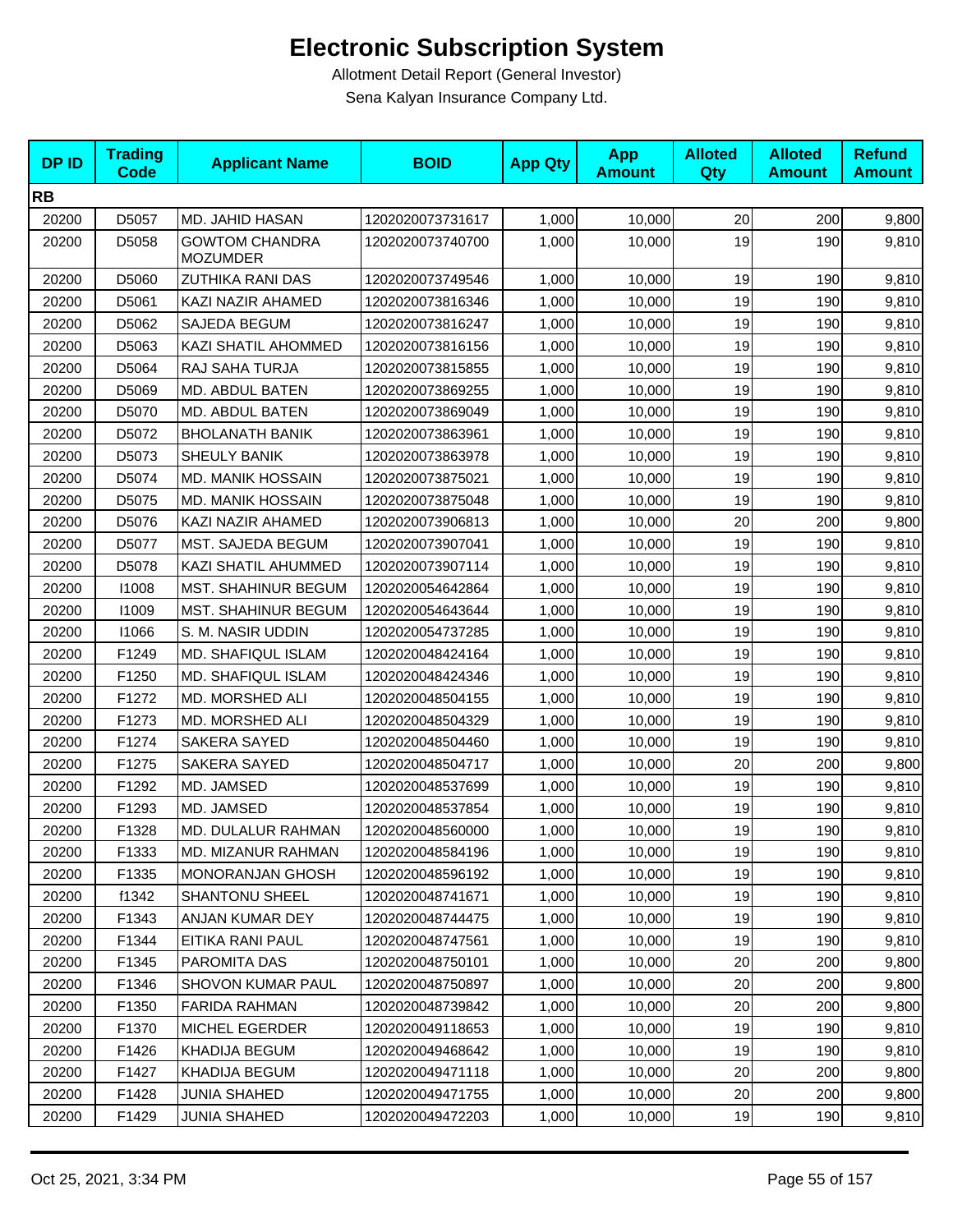| <b>DPID</b> | <b>Trading</b><br><b>Code</b> | <b>Applicant Name</b>                    | <b>BOID</b>      | <b>App Qty</b> | <b>App</b><br><b>Amount</b> | <b>Alloted</b><br>Qty | <b>Alloted</b><br><b>Amount</b> | <b>Refund</b><br><b>Amount</b> |
|-------------|-------------------------------|------------------------------------------|------------------|----------------|-----------------------------|-----------------------|---------------------------------|--------------------------------|
| <b>RB</b>   |                               |                                          |                  |                |                             |                       |                                 |                                |
| 20200       | F1430                         | <b>MD. ISMAIL HOSSAIN</b>                | 1202020049473307 | 1,000          | 10,000                      | 19                    | 190                             | 9,810                          |
| 20200       | F1431                         | <b>MD. ISMAIL HOSSAIN</b>                | 1202020049591761 | 1,000          | 10,000                      | 20                    | 200                             | 9,800                          |
| 20200       | F1432                         | <b>HALIMA BEGUM</b>                      | 1202020049595007 | 1,000          | 10,000                      | 19                    | 190                             | 9,810                          |
| 20200       | F1433                         | <b>HALIMA BEGUM</b>                      | 1202020049617630 | 1,000          | 10,000                      | 20                    | 200                             | 9,800                          |
| 20200       | F1434                         | MD. ABDUR RAHIM                          | 1202020049595984 | 1,000          | 10,000                      | 19                    | 190                             | 9,810                          |
| 20200       | F1435                         | FARJANA AKTHER                           | 1202020049597311 | 1,000          | 10,000                      | 19                    | 190                             | 9,810                          |
| 20200       | F1497                         | <b>BISHAWJIT KUMAR ROY</b>               | 1202020049516921 | 1,000          | 10,000                      | 19                    | 190                             | 9,810                          |
| 20200       | F1498                         | <b>DEBABRATA SIL</b>                     | 1202020049530284 | 1,000          | 10,000                      | 19                    | 190                             | 9,810                          |
| 20200       | i1405                         | MST. MORTUZA ZAMAN                       | 1202020055339787 | 1,000          | 10,000                      | 19                    | 190                             | 9,810                          |
| 20200       | i1406                         | MST. MORTUZZA ZAMAN                      | 1202020055340121 | 1,000          | 10,000                      | 19                    | 190                             | 9,810                          |
| 20200       | i1513                         | RUMA AKTER MUNA                          | 1202020055622639 | 1,000          | 10,000                      | 19                    | 190                             | 9,810                          |
| 20200       | i1514                         | RUMA AKTER MUNA                          | 1202020055622829 | 1,000          | 10,000                      | 19                    | 190                             | 9,810                          |
| 20200       | i1519                         | MD. MAMNUR RASHID                        | 1202020055488691 | 1,000          | 10,000                      | 19                    | 190                             | 9,810                          |
| 20200       | i1592                         | MD. ABU TAHER ALI                        | 1202020055585675 | 1,000          | 10,000                      | 20                    | 200                             | 9,800                          |
| 20200       | i1593                         | MD. ABU TAHER ALI                        | 1202020055586926 | 1,000          | 10,000                      | 19                    | 190                             | 9,810                          |
| 20200       | i1678                         | MD. ANWAR HOSSAIN                        | 1202020055697517 | 1,000          | 10,000                      | 19                    | 190                             | 9,810                          |
| 20200       | i1697                         | SHEREN AKTER SWEETY                      | 1202020055809724 | 1,000          | 10,000                      | 19                    | 190                             | 9,810                          |
| 20200       | i1698                         | SHEREN AKTER SWEETY                      | 1202020055810870 | 1,000          | 10,000                      | 19                    | 190                             | 9,810                          |
| 20200       | i1711                         | <b>MD.MASUD MATUBBER</b>                 | 1202020055857242 | 1,000          | 10,000                      | 19                    | 190                             | 9,810                          |
| 20200       | i1712                         | <b>MD.MASUD MATUBBER</b>                 | 1202020055857764 | 1,000          | 10,000                      | 20                    | 200                             | 9,800                          |
| 20200       | i1713                         | <b>MD.MAMNUR RASHID</b>                  | 1202020055858726 | 1,000          | 10,000                      | 19                    | 190                             | 9,810                          |
| 20200       | B4830                         | ROMANA AFROZ                             | 1202020043952711 | 1,000          | 10,000                      | 20                    | 200                             | 9,800                          |
| 20200       | B4831                         | ROMANA AFROZ                             | 1202020043952728 | 1,000          | 10,000                      | 19                    | 190                             | 9,810                          |
| 20200       | B4833                         | ABDULLAH AL ANAM                         | 1202020029609250 | 1,000          | 10,000                      | 19                    | 190                             | 9,810                          |
| 20200       | B4843                         | MD. ZIAUDDIN                             | 1202020054892750 | 1,000          | 10,000                      | 19                    | 190                             | 9,810                          |
| 20200       | B4844                         | MD. ZIAUDDIN                             | 1202020054892884 | 1,000          | 10,000                      | 19                    | 190                             | 9,810                          |
| 20200       | B4893                         | MOHAMMAD ABUL<br>KALAM AZAD              | 1202020054920240 | 1,000          | 10,000                      | 19                    | 190                             | 9,810                          |
| 20200       | B4911                         | <b>MOHAMMAD SULAIMAN</b><br><b>RUBEL</b> | 1202020054916738 | 1,000          | 10,000                      | 19                    | 190                             | 9,810                          |
| 20200       | B4926                         | YEASMIN TAMANNA                          | 1202020054994598 | 1,000          | 10,000                      | 19                    | 190                             | 9,810                          |
| 20200       | B4927                         | YEASMIN TAMANNA                          | 1202020054995731 | 1,000          | 10,000                      | 20                    | 200                             | 9,800                          |
| 20200       | B9956                         | ZILLUR RAHMAN BACHAR   1202020059621468  |                  | 1,000          | 10,000                      | 19                    | 190                             | 9,810                          |
| 20200       | B9957                         | ZILLUR RAHMAN BACHAR                     | 1202020059622421 | 1,000          | 10,000                      | 19                    | 190                             | 9,810                          |
| 20200       | B9958                         | SONIYA RAHMAN BITHI                      | 1202020059621476 | 1,000          | 10,000                      | 20                    | 200                             | 9,800                          |
| 20200       | B9962                         | SHAH ALAM BASAR                          | 1202020059622347 | 1,000          | 10,000                      | 19                    | 190                             | 9,810                          |
| 20200       | B9978                         | MD. JUYEL SARKER                         | 1202020059647668 | 1,000          | 10,000                      | 19                    | 190                             | 9,810                          |
| 20200       | B9980                         | MD. JUYEL SARKER                         | 1202020059653741 | 1,000          | 10,000                      | 19                    | 190                             | 9,810                          |
| 20200       | B9996                         | MD. FAZLUR RAHMAN                        | 1202020059707480 | 1,000          | 10,000                      | 19                    | 190                             | 9,810                          |
| 20200       | C <sub>1025</sub>             | SAMSUN NAHAR BEGUM                       | 1202020056301921 | 1,000          | 10,000                      | 19                    | 190                             | 9,810                          |
| 20200       | C1026                         | SAMSUN NAHAR BEGUM                       | 1202020056301582 | 1,000          | 10,000                      | 19                    | 190                             | 9,810                          |
| 20200       | C1027                         | MD. ABDUL MANNAN                         | 1202020056301135 | 1,000          | 10,000                      | 19                    | 190                             | 9,810                          |
| 20200       | C1029                         | MOLLAH AZIZUR RAHMAN 1202020056289567    |                  | 1,000          | 10,000                      | 19                    | 190                             | 9,810                          |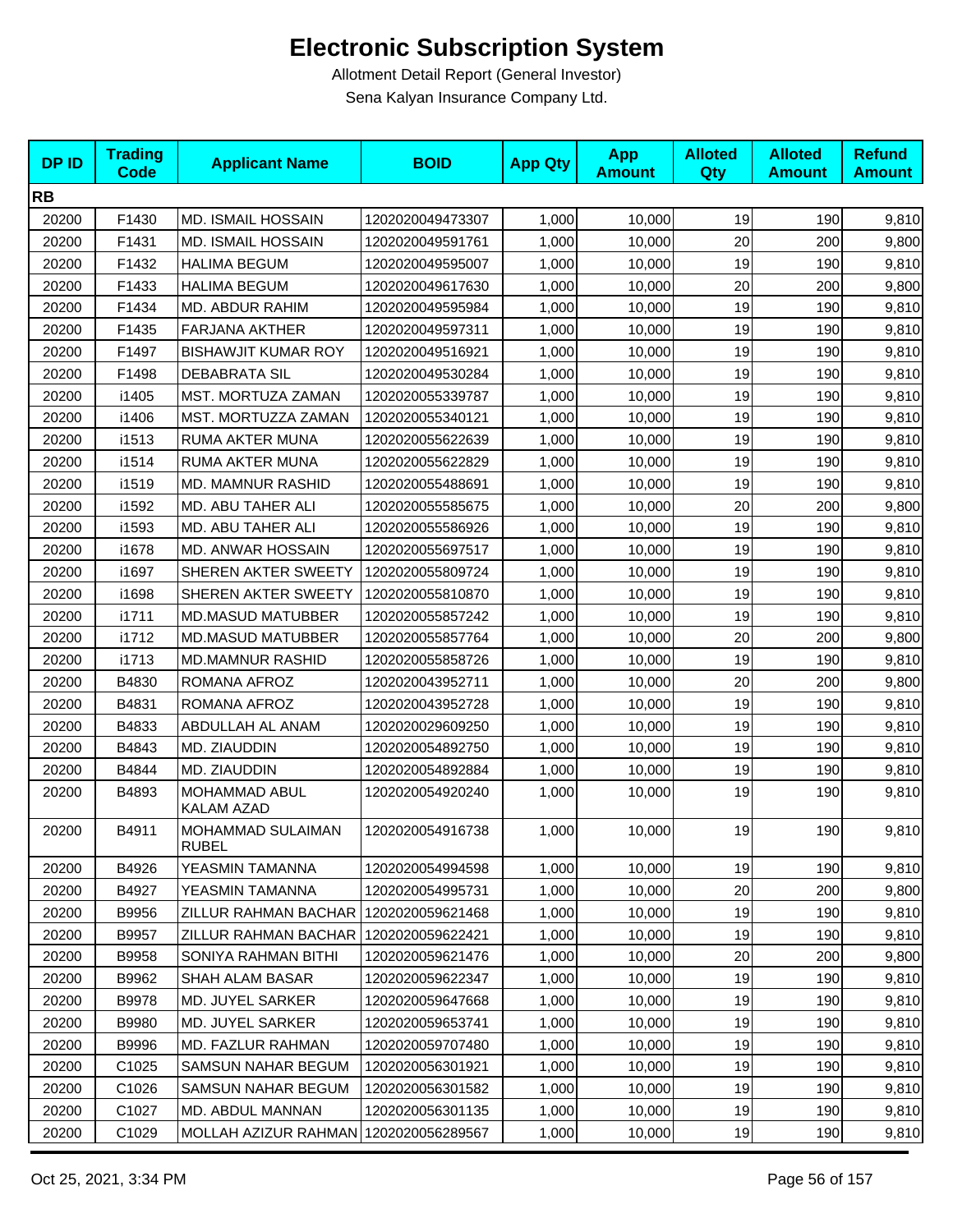| <b>DPID</b> | <b>Trading</b><br><b>Code</b> | <b>Applicant Name</b>                     | <b>BOID</b>      | <b>App Qty</b> | <b>App</b><br><b>Amount</b> | <b>Alloted</b><br>Qty | <b>Alloted</b><br><b>Amount</b> | <b>Refund</b><br><b>Amount</b> |
|-------------|-------------------------------|-------------------------------------------|------------------|----------------|-----------------------------|-----------------------|---------------------------------|--------------------------------|
| <b>RB</b>   |                               |                                           |                  |                |                             |                       |                                 |                                |
| 20200       | C1030                         | MOLLAH AZIZUR RAHMAN 1202020056289524     |                  | 1,000          | 10,000                      | 19                    | 190                             | 9,810                          |
| 20200       | C1043                         | <b>TANBIR LAILA</b>                       | 1202020056522481 | 1,000          | 10,000                      | 19                    | 190                             | 9,810                          |
| 20200       | C1044                         | MOHAMMAD IBNE AL<br><b>HAZEN KABIR</b>    | 1202020056436944 | 1,000          | 10,000                      | 19                    | 190                             | 9,810                          |
| 20200       | C1045                         | <b>ASMA PARVIN</b>                        | 1202020056437991 | 1,000          | 10,000                      | 19                    | 190                             | 9,810                          |
| 20200       | C1131                         | MD. ROMJAN ALI                            | 1202020056874823 | 1,000          | 10,000                      | 19                    | 190                             | 9,810                          |
| 20200       | C1132                         | <b>MOURI TANIA</b>                        | 1202020056875373 | 1,000          | 10,000                      | 19                    | 190                             | 9,810                          |
| 20200       | a3758                         | MOSTAFA JAMAL NASER                       | 1202020062437728 | 1,000          | 10,000                      | 19                    | 190                             | 9,810                          |
| 20200       | A3768                         | MD. ABUL BASHAR                           | 1202020014976224 | 1,000          | 10,000                      | 19                    | 190                             | 9,810                          |
| 20200       | A3771                         | <b>SABINA AKTER</b>                       | 1202020013556472 | 1,000          | 10,000                      | 20                    | 200                             | 9,800                          |
| 20200       | A3782                         | <b>AMENA AKTER</b>                        | 1202020063170429 | 1,000          | 10,000                      | 19                    | 190                             | 9,810                          |
| 20200       | A3786                         | NAYAN KRISHNA TOKDAR 1202020063781671     |                  | 1,000          | 10,000                      | 19                    | 190                             | 9,810                          |
| 20200       | A3789                         | <b>MD. MABIN SARKAR</b>                   | 1202020064146145 | 1,000          | 10,000                      | 19                    | 190                             | 9,810                          |
| 20200       | A3794                         | MD. AHASANUL ISLAM                        | 1202020064872757 | 1,000          | 10,000                      | 20                    | 200                             | 9,800                          |
| 20200       | A3797                         | MOHAMMAD MIZANUR<br><b>RAHMAN</b>         | 1202020064971151 | 1,000          | 10,000                      | 19                    | 190                             | 9,810                          |
| 20200       | B5268                         | SYEDA ALOM                                | 1202020055409449 | 1,000          | 10,000                      | 19                    | 190                             | 9,810                          |
| 20200       | B5269                         | SYEDA ALOM                                | 1202020055409548 | 1,000          | 10,000                      | 20                    | 200                             | 9,800                          |
| 20200       | B5272                         | MD. HASANUZZAMAN                          | 1202020055410255 | 1,000          | 10,000                      | 19                    | 190                             | 9,810                          |
| 20200       | B5273                         | MD. HASANUZZAMAN                          | 1202020055411953 | 1,000          | 10,000                      | 19                    | 190                             | 9,810                          |
| 20200       | B5278                         | MD. MOSTOFA KHAN                          | 1202020055672908 | 1,000          | 10,000                      | 19                    | 190                             | 9,810                          |
| 20200       | B5279                         | MD. MOSTOFA KHAN                          | 1202020055672793 | 1,000          | 10,000                      | 19                    | 190                             | 9,810                          |
| 20200       | B5282                         | ABDUL HAQUE                               | 1202020055707161 | 1,000          | 10,000                      | 19                    | 190                             | 9,810                          |
| 20200       | B5283                         | <b>ABDUL HAQUE</b>                        | 1202020055707475 | 1,000          | 10,000                      | 19                    | 190                             | 9,810                          |
| 20200       | B5300                         | MD. ALI HOSSAIN                           | 1202020055385940 | 1,000          | 10,000                      | 20                    | 200                             | 9,800                          |
| 20200       | B5301                         | MD. ALI HOSSAIN                           | 1202020055386431 | 1,000          | 10.000                      | 19                    | 190                             | 9,810                          |
| 20200       | B5341                         | KOHINUR BEGUM                             | 1202020055522892 | 1,000          | 10,000                      | 19                    | 190                             | 9,810                          |
| 20200       | B5344                         | MD. MUSTAFA HAIDER<br><b>MASUM</b>        | 1202020055556511 | 1,000          | 10,000                      | 19                    | 190                             | 9,810                          |
| 20200       | B5351                         | <b>NUR NAHAR AKTER</b>                    | 1202020055567942 | 1,000          | 10,000                      | 19                    | 190                             | 9,810                          |
| 20200       | B5352                         | <b>ASHRAFUN NASSA</b>                     | 1202020055567985 | 1,000          | 10.000                      | 19                    | 190                             | 9,810                          |
| 20200       | B5353                         | ASHRAFUN NASSA                            | 1202020055568658 | 1,000          | 10,000                      | 19                    | 190                             | 9,810                          |
| 20200       | B5359                         | <b>MOHAMMAD KAMAL</b><br><b>UDDIN</b>     | 1202020055808979 | 1,000          | 10,000                      | 19                    | 190                             | 9,810                          |
| 20200       | B5360                         | <b>MOHAMMAD KAMAL</b><br><b>UDDIN</b>     | 1202020055809866 | 1,000          | 10,000                      | 19                    | 190                             | 9,810                          |
| 20200       | B5376                         | <b>MD. ISMAIL HOSSAIN</b><br><b>MOLLA</b> | 1202020055579716 | 1,000          | 10,000                      | 19                    | 190                             | 9,810                          |
| 20200       | B5413                         | <b>MRS. HASINA AKTER</b>                  | 1202020055552602 | 1,000          | 10,000                      | 19                    | 190                             | 9,810                          |
| 20200       | B5414                         | MRS. HASINA AKTER                         | 1202020055553045 | 1,000          | 10,000                      | 20                    | 200                             | 9,800                          |
| 20200       | B5434                         | S.M.S. ASAD                               | 1202020055588968 | 1,000          | 10,000                      | 19                    | 190                             | 9,810                          |
| 20200       | B5485                         | <b>MD OSMAN HALDER</b>                    | 1202020055848108 | 1,000          | 10,000                      | 20                    | 200                             | 9,800                          |
| 20200       | B5492                         | <b>TABIUL ISLAM</b>                       | 1202020055848124 | 1,000          | 10,000                      | 19                    | 190                             | 9,810                          |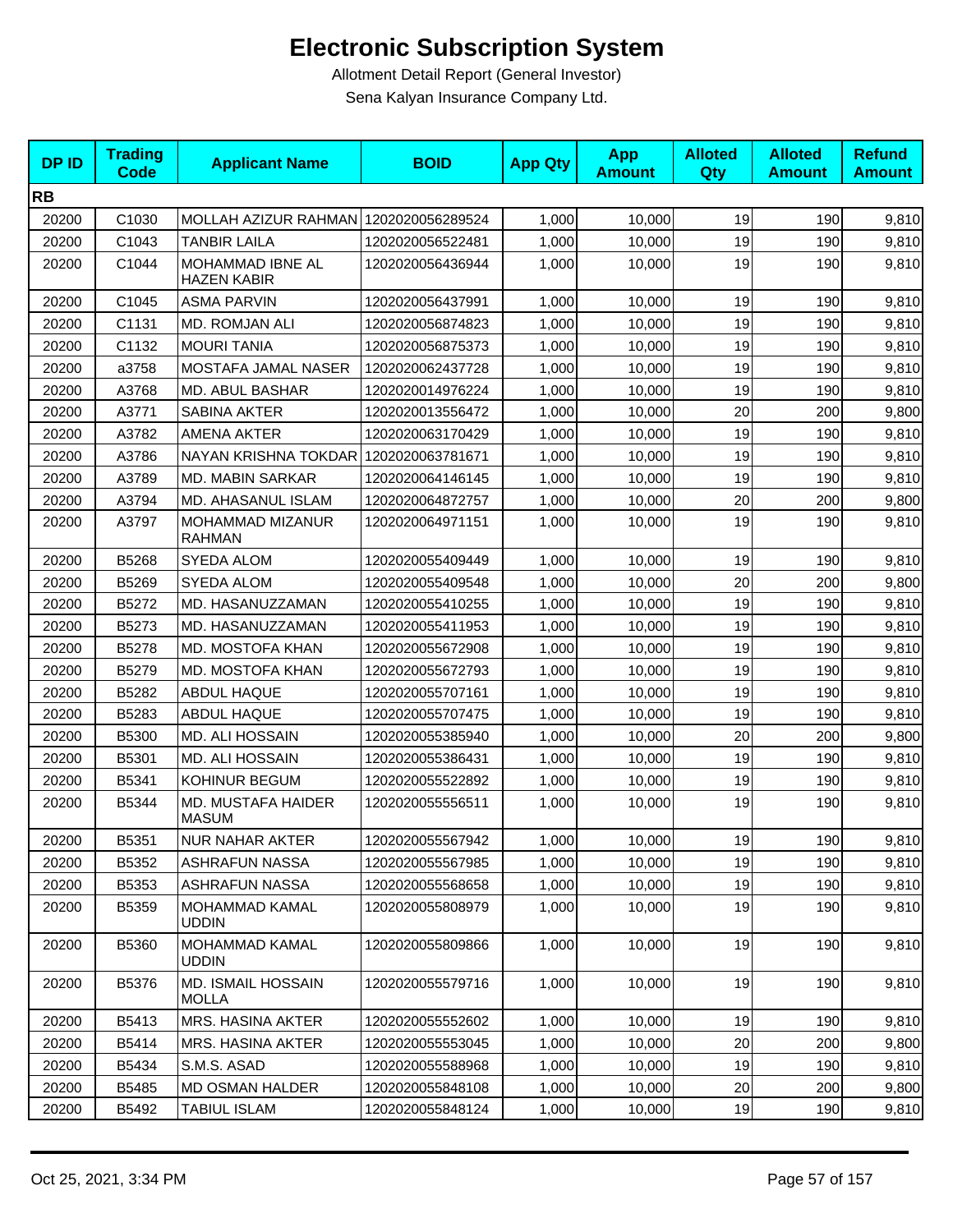| <b>DPID</b> | <b>Trading</b><br>Code | <b>Applicant Name</b>                   | <b>BOID</b>      | <b>App Qty</b> | <b>App</b><br><b>Amount</b> | <b>Alloted</b><br>Qty | <b>Alloted</b><br><b>Amount</b> | <b>Refund</b><br><b>Amount</b> |
|-------------|------------------------|-----------------------------------------|------------------|----------------|-----------------------------|-----------------------|---------------------------------|--------------------------------|
| <b>RB</b>   |                        |                                         |                  |                |                             |                       |                                 |                                |
| 20200       | B5496                  | MOHAMMAD SALIM<br><b>ULLAH</b>          | 1202020055848033 | 1,000          | 10,000                      | 19                    | 190                             | 9,810                          |
| 20200       | B5498                  | MD. KHALILUR RAHAMAN                    | 1202020055848051 | 1,000          | 10,000                      | 19                    | 190                             | 9,810                          |
| 20200       | B5499                  | MD. RASEDUJJAMAN<br><b>RASHED</b>       | 1202020055848068 | 1,000          | 10,000                      | 19                    | 190                             | 9,810                          |
| 20200       | B5500                  | <b>MD. ARIF HOSSAIN</b>                 | 1202020056023039 | 1,000          | 10,000                      | 20                    | 200                             | 9,800                          |
| 20200       | B5523                  | MD. ABDUR RAZZAK                        | 1202020055917635 | 1,000          | 10,000                      | 19                    | 190                             | 9,810                          |
| 20200       | B5524                  | MD. ABDUR RAZZAK                        | 1202020055918284 | 1,000          | 10,000                      | 19                    | 190                             | 9,810                          |
| 20200       | B5536                  | MD. RAQIB                               | 1202020055933088 | 1,000          | 10,000                      | 19                    | 190                             | 9,810                          |
| 20200       | B5542                  | <b>SYAD FARUK</b>                       | 1202020055930322 | 1,000          | 10,000                      | 19                    | 190                             | 9,810                          |
| 20200       | C1357                  | MD. MONGURUL HAQUE                      | 1202020057208001 | 1,000          | 10,000                      | 19                    | 190                             | 9,810                          |
| 20200       | C1358                  | MD. MONJURUL HAQUE                      | 1202020057212721 | 1,000          | 10,000                      | 20                    | 200                             | 9,800                          |
| 20200       | C1369                  | MOHAMMAD LUTFAR<br><b>RAHMAN</b>        | 1202020057202197 | 1,000          | 10,000                      | 20                    | 200                             | 9,800                          |
| 20200       | C1370                  | <b>HAZERA BEGUM</b>                     | 1202020057202253 | 1,000          | 10,000                      | 19                    | 190                             | 9,810                          |
| 20200       | C1371                  | <b>HAZERA BEGUM</b>                     | 1202020057215139 | 1,000          | 10,000                      | 19                    | 190                             | 9,810                          |
| 20200       | C1391                  | <b>MRS. NAHAR AKTER SITA</b>            | 1202020057497853 | 1,000          | 10,000                      | 19                    | 190                             | 9,810                          |
| 20200       | C1512                  | <b>KAMRUN NAHAR</b>                     | 1202020057258570 | 1,000          | 10,000                      | 19                    | 190                             | 9,810                          |
| 20200       | C1513                  | <b>KAMRUN NAHAR</b>                     | 1202020057259029 | 1,000          | 10,000                      | 20                    | 200                             | 9,800                          |
| 20200       | D3124                  | <b>ABDUL KYUM MOLLA</b>                 | 1202020058111401 | 1,000          | 10,000                      | 19                    | 190                             | 9,810                          |
| 20200       | D3131                  | MD. ABUSAYEM MAMUN                      | 1202020058184018 | 1,000          | 10,000                      | 19                    | 190                             | 9,810                          |
| 20200       | D3132                  | <b>BIDYUT KUMAR DAS</b>                 | 1202020058206301 | 1,000          | 10,000                      | 19                    | 190                             | 9,810                          |
| 20200       | D3278                  | Mollika Rani Mazumder                   | 1202020024660677 | 1,000          | 10,000                      | 19                    | 190                             | 9,810                          |
| 20200       | D3298                  | MD. PARVAG HOSSAN                       | 1202020058518881 | 1,000          | 10,000                      | 20                    | 200                             | 9,800                          |
| 20200       | D3299                  | MD. PARVAG HOSSAIN                      | 1202020058518898 | 1,000          | 10,000                      | 20                    | 200                             | 9,800                          |
| 20200       | D3300                  | <b>MAGLA AKTER METU</b>                 | 1202020058523868 | 1,000          | 10,000                      | 19                    | 190                             | 9,810                          |
| 20200       | D3301                  | <b>MAGLA AKTER METU</b>                 | 1202020058518804 | 1,000          | 10,000                      | 19                    | 190                             | 9,810                          |
| 20200       | D3302                  | MD. MAINUDDIN AHMED                     | 1202020058518855 | 1,000          | 10,000                      | 19                    | 190                             | 9,810                          |
| 20200       | D3303                  | MD. MAINUDDIN AHMED                     | 1202020058518863 | 1,000          | 10,000                      | 19                    | 190                             | 9,810                          |
| 20200       | D3304                  | <b>SONIA</b>                            | 1202020058518812 | 1,000          | 10,000                      | 19                    | 190                             | 9,810                          |
| 20200       | D3305                  | <b>SONIA</b>                            | 1202020058518799 | 1,000          | 10,000                      | 19                    | 190                             | 9,810                          |
| 20200       | D3318                  | <b>MD.SHAHADAT HOSSAIN</b>              | 1202020039430916 | 1,000          | 10,000                      | 19                    | 190                             | 9,810                          |
| 20200       | D3320                  | RAHIMA BEGUM                            | 1202020058593588 | 1,000          | 10,000                      | 19                    | 190                             | 9,810                          |
| 20200       | D3321                  | RAHIMA BEGUM                            | 1202020058593778 | 1,000          | 10,000                      | 19                    | 190                             | 9,810                          |
| 20200       | D3322                  | MD. HABIJ UDDIN                         | 1202020058593893 | 1,000          | 10,000                      | 19                    | 190                             | 9,810                          |
| 20200       | D3323                  | MD. HABIJ UDDIN                         | 1202020058593976 | 1,000          | 10,000                      | 19                    | 190                             | 9,810                          |
| 20200       | D3324                  | MD. MESBHAH UDDIN                       | 1202020058594649 | 1,000          | 10,000                      | 19                    | 190                             | 9,810                          |
| 20200       | D3325                  | MD. MESBHAH UDDIN                       | 1202020058594731 | 1,000          | 10,000                      | 19                    | 190                             | 9,810                          |
| 20200       | D3326                  | <b>MOHAMMAD FARUK</b><br><b>HOSSAIN</b> | 1202020058594416 | 1,000          | 10,000                      | 19                    | 190                             | 9,810                          |
| 20200       | D3327                  | <b>MOHAMMAD FARUK</b><br><b>HOSSAIN</b> | 1202020058637535 | 1,000          | 10,000                      | 19                    | 190                             | 9,810                          |
| 20200       | D3328                  | MD. ABUL HASAN                          | 1202020058595354 | 1,000          | 10,000                      | 19                    | 190                             | 9,810                          |
| 20200       | D3329                  | MD. ABUL HASAN                          | 1202020058595370 | 1,000          | 10,000                      | 20                    | 200                             | 9,800                          |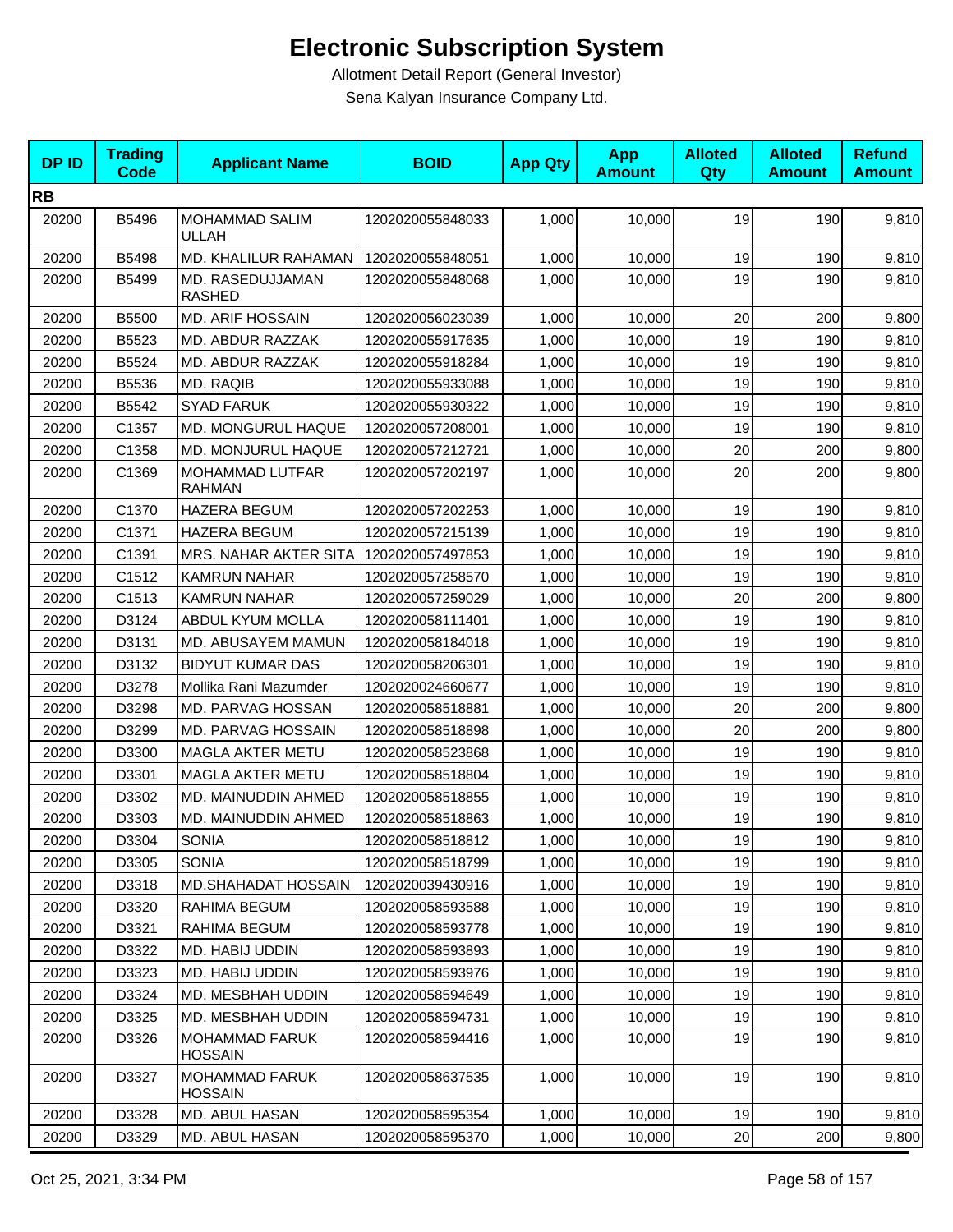| <b>DPID</b> | <b>Trading</b><br><b>Code</b> | <b>Applicant Name</b>                    | <b>BOID</b>      | <b>App Qty</b> | <b>App</b><br><b>Amount</b> | <b>Alloted</b><br>Qty | <b>Alloted</b><br><b>Amount</b> | <b>Refund</b><br><b>Amount</b> |
|-------------|-------------------------------|------------------------------------------|------------------|----------------|-----------------------------|-----------------------|---------------------------------|--------------------------------|
| <b>RB</b>   |                               |                                          |                  |                |                             |                       |                                 |                                |
| 20200       | D5080                         | ABDULLAH HASSAN<br><b>MAZUMDER</b>       | 1202020073919814 | 1,000          | 10,000                      | 19                    | 190                             | 9,810                          |
| 20200       | D5083                         | <b>MAHMUDUL HOSSAIN</b><br><b>MAHIM</b>  | 1202020073919905 | 1,000          | 10,000                      | 19                    | 190                             | 9,810                          |
| 20200       | D5084                         | <b>MAHMUDUL HOSSAIN</b><br><b>MAHIM</b>  | 1202020073920192 | 1,000          | 10,000                      | 19                    | 190                             | 9,810                          |
| 20200       | D5086                         | <b>TAPASHI BHOWMIK</b>                   | 1202020073925864 | 1,000          | 10,000                      | 20                    | 200                             | 9,800                          |
| 20200       | D5090                         | <b>PUJA DAS</b>                          | 1202020041380578 | 1,000          | 10,000                      | 19                    | 190                             | 9,810                          |
| 20200       | D5091                         | MD. MOSTAFA KAMAL                        | 1202020074001373 | 1,000          | 10,000                      | 19                    | 190                             | 9,810                          |
| 20200       | D5095                         | <b>GOLAM HOSSAIN</b>                     | 1202020074043231 | 1,000          | 10,000                      | 19                    | 190                             | 9,810                          |
| 20200       | D5101                         | MOHAMMAD MONIRUL<br><b>ISLAM</b>         | 1202020074109124 | 1,000          | 10,000                      | 19                    | 190                             | 9,810                          |
| 20200       | D5103                         | FARHANA UMMA HONY<br><b>SHANTI</b>       | 1202020074197693 | 1,000          | 10,000                      | 19                    | 190                             | 9,810                          |
| 20200       | D5104                         | FARHANA UMMA HONY<br><b>SHANTI</b>       | 1202020074197669 | 1,000          | 10,000                      | 19                    | 190                             | 9,810                          |
| 20200       | D5105                         | <b>MST. SARMIN AKTER</b><br><b>MUNNI</b> | 1202020074197246 | 1,000          | 10,000                      | 19                    | 190                             | 9,810                          |
| 20200       | D5106                         | <b>MST. SARMIN AKTER</b><br><b>MUNNI</b> | 1202020074197270 | 1,000          | 10,000                      | 19                    | 190                             | 9,810                          |
| 20200       | <b>DSI01</b>                  | Apex Investments Ltd.-St.<br>Inv.        | 1202020066883511 | 1,000          | 10,000                      | 19                    | 190                             | 9,810                          |
| 20200       | F1035                         | MD. RUBEL MIA                            | 1202020046721358 | 1,000          | 10,000                      | 19                    | 190                             | 9,810                          |
| 20200       | F1036                         | MD. RUBEL MIA                            | 1202020046721647 | 1,000          | 10,000                      | 19                    | 190                             | 9,810                          |
| 20200       | F1071                         | <b>HASAN MOLLA</b>                       | 1202020046970761 | 1,000          | 10,000                      | 19                    | 190                             | 9,810                          |
| 20200       | F1076                         | <b>LOKMAN</b>                            | 1202020047111532 | 1,000          | 10,000                      | 19                    | 190                             | 9,810                          |
| 20200       | F1077                         | <b>LOKMAN</b>                            | 1202020047113178 | 1,000          | 10,000                      | 19                    | 190                             | 9,810                          |
| 20200       | F1087                         | <b>FAKRUL ISLAM</b>                      | 1202020047510583 | 1,000          | 10,000                      | 19                    | 190                             | 9,810                          |
| 20200       | F1088                         | <b>FAKRUL ISLAM</b>                      | 1202020047510607 | 1,000          | 10,000                      | 19                    | 190                             | 9,810                          |
| 20200       | F1089                         | <b>SOMA AKTAR</b>                        | 1202020047510615 | 1,000          | 10,000                      | 19                    | 190                             | 9,810                          |
| 20200       | D3330                         | RASHIDA BEGUM                            | 1202020058595311 | 1,000          | 10,000                      | 20                    | 200                             | 9,800                          |
| 20200       | D3331                         | MALAKA BEGUM                             | 1202020058595785 | 1,000          | 10,000                      | 19                    | 190                             | 9,810                          |
| 20200       | D3332                         | RASHIDA BEGUM                            | 1202020058603452 | 1,000          | 10,000                      | 19                    | 190                             | 9,810                          |
| 20200       | D3333                         | <b>RUMA AKTER</b>                        | 1202020058604406 | 1,000          | 10,000                      | 20                    | 200                             | 9,800                          |
| 20200       | D3334                         | RUMA AKTER                               | 1202020058604224 | 1,000          | 10,000                      | 19                    | 190                             | 9,810                          |
| 20200       | D3335                         | <b>OMAR FARUQ</b>                        | 1202020058604762 | 1,000          | 10,000                      | 19                    | 190                             | 9,810                          |
| 20200       | D3336                         | <b>OMAR FARUQ</b>                        | 1202020058604531 | 1,000          | 10,000                      | 19                    | 190                             | 9,810                          |
| 20200       | D3337                         | <b>MD. NURUL ISLAM</b>                   | 1202020058605841 | 1,000          | 10,000                      | 19                    | 190                             | 9,810                          |
| 20200       | D3338                         | <b>MD. NURUL ISLAM</b>                   | 1202020058605676 | 1,000          | 10,000                      | 19                    | 190                             | 9,810                          |
| 20200       | D3339                         | MALAKA BEGUM                             | 1202020058605202 | 1,000          | 10,000                      | 19                    | 190                             | 9,810                          |
| 20200       | D3359                         | SUNTU CHANDRA DATTA                      | 1202020058712839 | 1,000          | 10,000                      | 19                    | 190                             | 9,810                          |
| 20200       | D3360                         | SHILPY DATO                              | 1202020058712376 | 1,000          | 10,000                      | 19                    | 190                             | 9,810                          |
| 20200       | F3832                         | MD. AZAHAR UDDIN                         | 1202020056784736 | 1,000          | 10,000                      | 19                    | 190                             | 9,810                          |
| 20200       | F3845                         | MD.FARIDUL ISLAM                         | 1202020056804351 | 1,000          | 10,000                      | 19                    | 190                             | 9,810                          |
| 20200       | F3859                         | <b>TARIK ULLAH</b>                       | 1202020056617652 | 1,000          | 10,000                      | 20                    | 200                             | 9,800                          |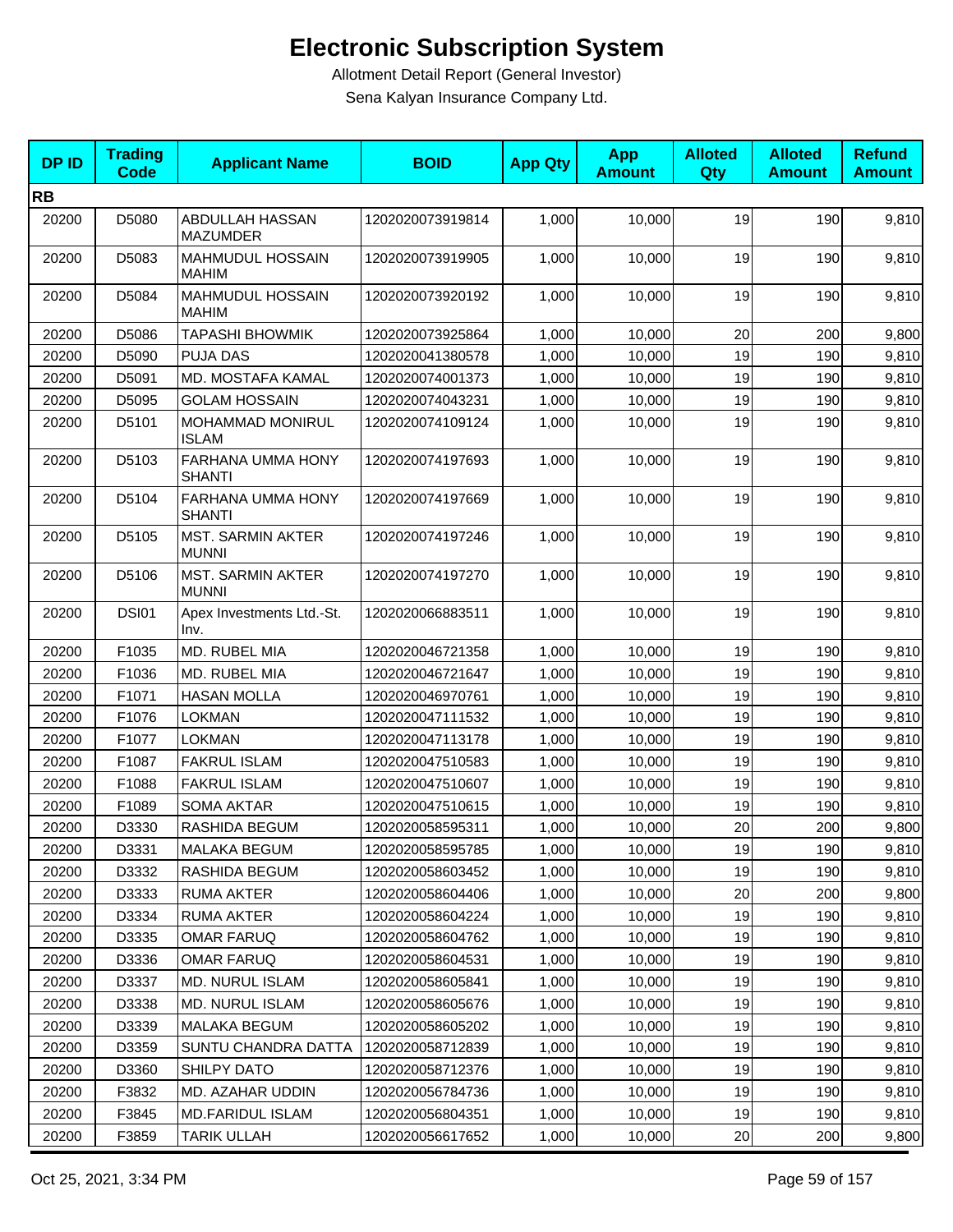| <b>DPID</b> | <b>Trading</b><br><b>Code</b> | <b>Applicant Name</b>                 | <b>BOID</b>      | <b>App Qty</b> | <b>App</b><br><b>Amount</b> | <b>Alloted</b><br><b>Qty</b> | <b>Alloted</b><br><b>Amount</b> | <b>Refund</b><br><b>Amount</b> |
|-------------|-------------------------------|---------------------------------------|------------------|----------------|-----------------------------|------------------------------|---------------------------------|--------------------------------|
| <b>RB</b>   |                               |                                       |                  |                |                             |                              |                                 |                                |
| 20200       | 00007                         | TAPAN KUMAR DEBNATH                   | 1202020014917359 | 1,000          | 10,000                      | 19                           | 190                             | 9,810                          |
| 20200       | 00186                         | MR.MD.FAZLUR RAHMAN                   | 1202020000047269 | 1,000          | 10,000                      | 19                           | 190                             | 9,810                          |
| 20200       | 0E533                         | FAIZ AHMED MONZU                      | 1202020047520521 | 1,000          | 10,000                      | 19                           | 190                             | 9,810                          |
| 20200       | 0E632                         | <b>QUAZI MUSHFIKA NAHER</b>           | 1202020037007420 | 1,000          | 10,000                      | 19                           | 190                             | 9,810                          |
| 20200       | 0E672                         | MD. JAFRUL ISLAM                      | 1202020051192329 | 1,000          | 10,000                      | 19                           | 190                             | 9,810                          |
| 20200       | 0E673                         | <b>MD. JAFRUL ISLAM</b>               | 1202020051192337 | 1,000          | 10,000                      | 19                           | 190                             | 9,810                          |
| 20200       | 0F159                         | SYED MAKSUDUL HAQUE                   | 1202020044063365 | 1,000          | 10,000                      | 19                           | 190                             | 9,810                          |
| 20200       | 0F200                         | <b>JEWEL RANA</b>                     | 1202020044655955 | 1,000          | 10,000                      | 20                           | 200                             | 9,800                          |
| 20200       | B1013                         | MST.SHAHANAZ BEGUM                    | 1202020047517311 | 1,000          | 10,000                      | 19                           | 190                             | 9,810                          |
| 20200       | B1014                         | MST.SHAHANAZ BEGUM                    | 1202020047516331 | 1,000          | 10,000                      | 19                           | 190                             | 9,810                          |
| 20200       | B1022                         | <b>SHIRINA AKTER</b>                  | 1202020047056910 | 1,000          | 10,000                      | 20                           | 200                             | 9,800                          |
| 20200       | B1023                         | <b>SHIRINA AKTER</b>                  | 1202020047060209 | 1,000          | 10,000                      | 19                           | 190                             | 9,810                          |
| 20200       | B1053                         | MRS.MAHFUZA                           | 1202020047569721 | 1,000          | 10,000                      | 20                           | 200                             | 9,800                          |
| 20200       | B1054                         | SHUFIA BEGUM                          | 1202020047570619 | 1,000          | 10,000                      | 19                           | 190                             | 9,810                          |
| 20200       | B1059                         | <b>MD. AKKAS PATWARY</b>              | 1202020047574427 | 1,000          | 10,000                      | 19                           | 190                             | 9,810                          |
| 20200       | B1154                         | <b>RANU MIA</b>                       | 1202020048002222 | 1,000          | 10,000                      | 19                           | 190                             | 9,810                          |
| 20200       | B1158                         | MD. SIDDIK BHUIYAN                    | 1202020048013422 | 1,000          | 10,000                      | 19                           | 190                             | 9,810                          |
| 20200       | B1189                         | <b>AYASHA SIDDIKA</b>                 | 1202020048020624 | 1,000          | 10,000                      | 19                           | 190                             | 9,810                          |
| 20200       | B1190                         | AYASHA SIDDIKA                        | 1202020048270090 | 1,000          | 10,000                      | 19                           | 190                             | 9,810                          |
| 20200       | B1191                         | SADIA SIDDIKA                         | 1202020048178548 | 1,000          | 10,000                      | 19                           | 190                             | 9,810                          |
| 20200       | B1192                         | SADIA SIDDIKA                         | 1202020048180971 | 1,000          | 10,000                      | 19                           | 190                             | 9,810                          |
| 20200       | B1193                         | SHALMA BEGUM                          | 1202020048020533 | 1,000          | 10,000                      | 19                           | 190                             | 9,810                          |
| 20200       | B1194                         | SHALMA BEGUM                          | 1202020048263999 | 1,000          | 10,000                      | 19                           | 190                             | 9,810                          |
| 20200       | b1195                         | <b>SALIM MAHMUD</b>                   | 1202020048026209 | 1,000          | 10,000                      | 19                           | 190                             | 9,810                          |
| 20200       | B1196                         | <b>SALIM MAHMUD</b>                   | 1202020048027013 | 1,000          | 10,000                      | 19                           | 190                             | 9,810                          |
| 20200       | B1197                         | <b>MD. SIDDIQUE MRIDHA</b>            | 1202020048027487 | 1,000          | 10,000                      | 19                           | 190                             | 9,810                          |
| 20200       | B1198                         | MD. SIDDIQUE MRIDHA                   | 1202020048028457 | 1,000          | 10,000                      | 19                           | 190                             | 9,810                          |
| 20200       | B1199                         | <b>RONY RAHMAN</b>                    | 1202020048034978 | 1,000          | 10,000                      | 19                           | 190                             | 9,810                          |
| 20200       | B1200                         | RONY RAHMAN                           | 1202020048058100 | 1,000          | 10,000                      | 20                           | 200                             | 9,800                          |
| 20200       | B1201                         | <b>TASNIM AHMED</b>                   | 1202020048182681 | 1,000          | 10,000                      | 20                           | 200                             | 9,800                          |
| 20200       | B1202                         | <b>TASNIM AHMED</b>                   | 1202020048308022 | 1,000          | 10,000                      | 19                           | 190                             | 9,810                          |
| 20200       | B1203                         | <b>MAHMUD HASAN</b>                   | 1202020048286574 | 1,000          | 10,000                      | 19                           | 190                             | 9,810                          |
| 20200       | B1204                         | <b>MAHMUD HASAN</b>                   | 1202020048282999 | 1,000          | 10,000                      | 19                           | 190                             | 9,810                          |
| 20200       | B5966                         | <b>SHAPON</b>                         | 1202020055957139 | 1,000          | 10,000                      | 20                           | 200                             | 9,800                          |
| 20200       | B5967                         | PANGKAG SAHA                          | 1202020055958888 | 1,000          | 10,000                      | 19                           | 190                             | 9,810                          |
| 20200       | B5968                         | APU CHANDRA SAHA                      | 1202020055957005 | 1,000          | 10,000                      | 19                           | 190                             | 9,810                          |
| 20200       | B5970                         | ASEEM KRISHNA HALDER 1202020055957487 |                  | 1,000          | 10,000                      | 19                           | 190                             | 9,810                          |
| 20200       | B5972                         | SUBRATA KUMAR SAHA                    | 1202020055960086 | 1,000          | 10,000                      | 19                           | 190                             | 9,810                          |
| 20200       | B5983                         | <b>MST. SHATHI KHATUN</b>             | 1202020056076427 | 1,000          | 10,000                      | 19                           | 190                             | 9,810                          |
| 20200       | B5984                         | <b>MST. SHATHI KHATUN</b>             | 1202020056079083 | 1,000          | 10,000                      | 19                           | 190                             | 9,810                          |
| 20200       | B6013                         | <b>RIPON CHANDRA</b><br>SARKER        | 1202020055996069 | 1,000          | 10,000                      | 20                           | 200                             | 9,800                          |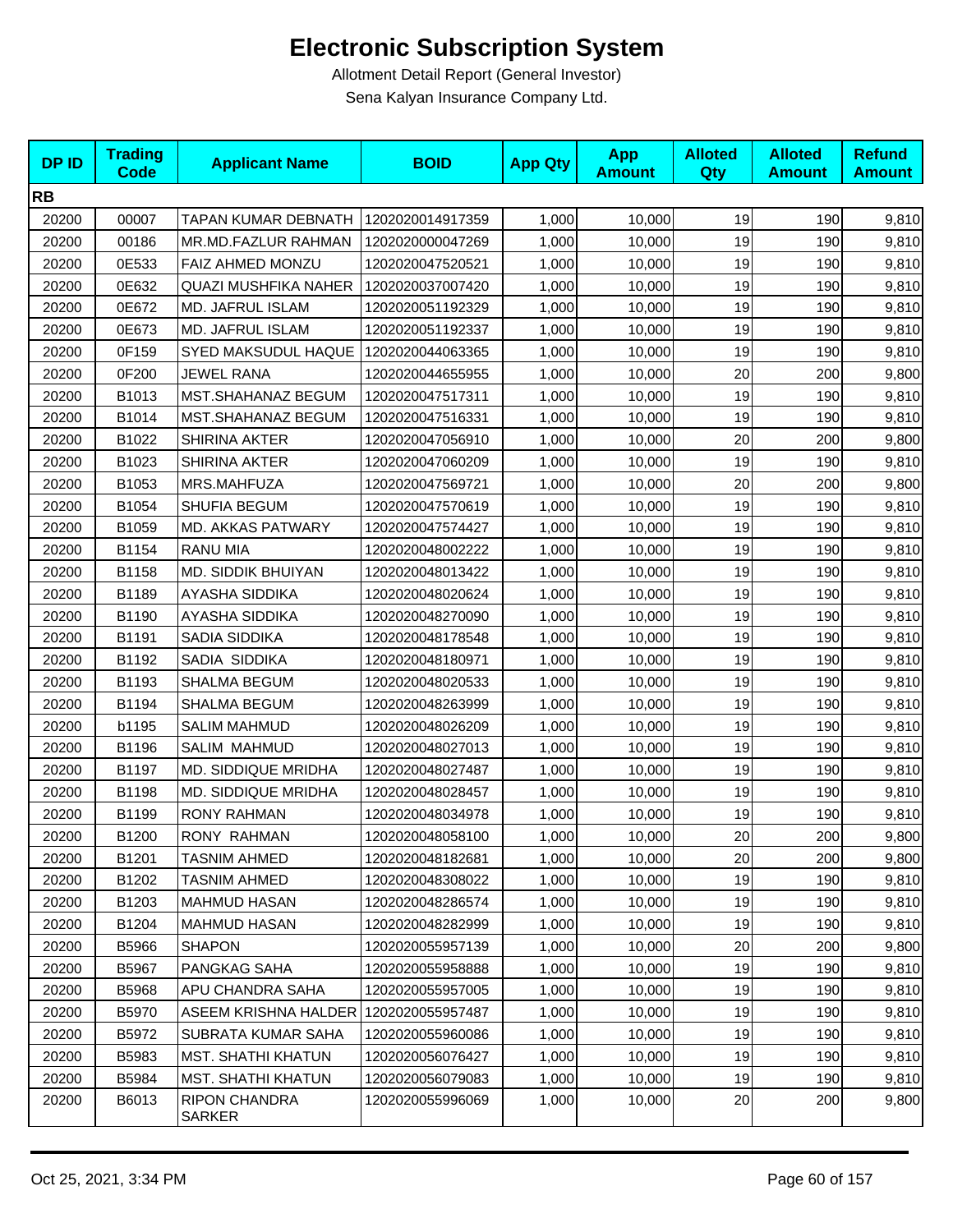| <b>DPID</b> | <b>Trading</b><br><b>Code</b> | <b>Applicant Name</b>                    | <b>BOID</b>      | <b>App Qty</b> | <b>App</b><br><b>Amount</b> | <b>Alloted</b><br>Qty | <b>Alloted</b><br><b>Amount</b> | <b>Refund</b><br><b>Amount</b> |
|-------------|-------------------------------|------------------------------------------|------------------|----------------|-----------------------------|-----------------------|---------------------------------|--------------------------------|
| <b>RB</b>   |                               |                                          |                  |                |                             |                       |                                 |                                |
| 20200       | B6016                         | BADAL CHANDRA BISWAS 1202020055992218    |                  | 1,000          | 10,000                      | 20                    | 200                             | 9,800                          |
| 20200       | B6081                         | <b>MOKREMA KHATUN</b>                    | 1202020056088134 | 1,000          | 10.000                      | 19                    | 190                             | 9,810                          |
| 20200       | F1090                         | <b>SOMA AKTAR</b>                        | 1202020047510524 | 1,000          | 10,000                      | 19                    | 190                             | 9,810                          |
| 20200       | F1091                         | SYED ASIFUR RAHMAN                       | 1202020047510532 | 1,000          | 10,000                      | 19                    | 190                             | 9,810                          |
| 20200       | F1092                         | <b>SYED ASIFUR RAHMAN</b>                | 1202020047510540 | 1,000          | 10,000                      | 19                    | 190                             | 9,810                          |
| 20200       | F1146                         | MD. SAYED ALI                            | 1202020047584143 | 1,000          | 10,000                      | 19                    | 190                             | 9,810                          |
| 20200       | F1147                         | MD. SAYED ALI                            | 1202020047584127 | 1,000          | 10,000                      | 19                    | 190                             | 9,810                          |
| 20200       | F1184                         | MD. JOYNUL ABEDIN                        | 1202020048011383 | 1,000          | 10,000                      | 19                    | 190                             | 9,810                          |
| 20200       | F1185                         | MD. JOYNUL ABEDIN                        | 1202020048011557 | 1,000          | 10,000                      | 19                    | 190                             | 9,810                          |
| 20200       | i1107                         | MD. ABUTALEB                             | 1202020054852058 | 1,000          | 10,000                      | 19                    | 190                             | 9,810                          |
| 20200       | i1172                         | <b>IRFAT ARA SHAPNA</b>                  | 1202020055026651 | 1,000          | 10,000                      | 19                    | 190                             | 9,810                          |
| 20200       | i1173                         | <b>IRFAT ARA SHAPNA</b>                  | 1202020055027781 | 1,000          | 10,000                      | 19                    | 190                             | 9,810                          |
| 20200       | i1177                         | <b>MD. MILON MATUBBOR</b>                | 1202020055068301 | 1,000          | 10,000                      | 19                    | 190                             | 9,810                          |
| 20200       | i1181                         | <b>MOHIT AZAM</b>                        | 1202020055048267 | 1,000          | 10,000                      | 19                    | 190                             | 9,810                          |
| 20200       | C2868                         | <b>RAFIQUL</b>                           | 1202020060651282 | 1,000          | 10,000                      | 19                    | 190                             | 9,810                          |
| 20200       | C2877                         | NAZMUL ALAM RIPON                        | 1202020060632092 | 1,000          | 10,000                      | 19                    | 190                             | 9,810                          |
| 20200       | C2878                         | <b>RINA BEGUM</b>                        | 1202020060652161 | 1,000          | 10,000                      | 19                    | 190                             | 9,810                          |
| 20200       | C2880                         | MD. SELIM REZA                           | 1202020060652287 | 1,000          | 10,000                      | 19                    | 190                             | 9,810                          |
| 20200       | C2890                         | MD. JAMAL UDDIN                          | 1202020060679176 | 1,000          | 10,000                      | 20                    | 200                             | 9,800                          |
| 20200       | C3081                         | MOHAMMED JAMAL<br><b>HOSSAIN</b>         | 1202020061038793 | 1,000          | 10,000                      | 19                    | 190                             | 9,810                          |
| 20200       | C3082                         | MD. MAHFUZUR<br>RAHAMAN PATWARY          | 1202020061038750 | 1,000          | 10,000                      | 19                    | 190                             | 9,810                          |
| 20200       | C3085                         | MOHAMMED JAMAL<br><b>HOSSAIN</b>         | 1202020061039251 | 1,000          | 10,000                      | 20                    | 200                             | 9,800                          |
| 20200       | C3086                         | <b>HALIMA AKTER</b>                      | 1202020061039000 | 1,000          | 10,000                      | 19                    | 190                             | 9,810                          |
| 20200       | D4552                         | PRATIM DATTA                             | 1202020064527752 | 1,000          | 10,000                      | 19                    | 190                             | 9,810                          |
| 20200       | D4554                         | <b>KHOKAN KUNDU</b>                      | 1202020064539882 | 1,000          | 10,000                      | 19                    | 190                             | 9,810                          |
| 20200       | D4555                         | <b>KHOKAN KUNDU</b>                      | 1202020064540019 | 1,000          | 10,000                      | 19                    | 190                             | 9,810                          |
| 20200       | D4556                         | NAZMUL HOSSAIN                           | 1202020064816205 | 1,000          | 10,000                      | 19                    | 190                             | 9,810                          |
| 20200       | D4560                         | PARNA PAUL                               | 1202020065370347 | 1,000          | 10,000                      | 19                    | 190                             | 9,810                          |
| 20200       | D4561                         | MD. ASADUZZAMAN                          | 1202020065179241 | 1,000          | 10,000                      | 19                    | 190                             | 9,810                          |
| 20200       | D4562                         | MD. ASADUZZAMAN                          | 1202020065179889 | 1,000          | 10,000                      | 19                    | 190                             | 9,810                          |
| 20200       | D4569                         | <b>FARZANA AKHTER</b>                    | 1202020065180545 | 1,000          | 10,000                      | 19                    | 190                             | 9,810                          |
| 20200       | D4570                         | FARZANA AKHTER                           | 1202020065179846 | 1,000          | 10,000                      | 19                    | 190                             | 9,810                          |
| 20200       | D4575                         | MUHAMAD ANOWAUL<br><b>HOUE</b>           | 1202020065202748 | 1,000          | 10,000                      | 20                    | 200                             | 9,800                          |
| 20200       | D4576                         | MUHAMAD ANOWAUL<br><b>HOUE</b>           | 1202020065202962 | 1,000          | 10,000                      | 19                    | 190                             | 9,810                          |
| 20200       | D4658                         | MD. ANWAR HAWLADER                       | 1202020065776737 | 1,000          | 10,000                      | 19                    | 190                             | 9,810                          |
| 20200       | D4659                         | MD. ANWAR HAWLADER                       | 1202020065777089 | 1,000          | 10,000                      | 19                    | 190                             | 9,810                          |
| 20200       | D4660                         | MD. HOSSAINU ZAMAN<br><b>BHUYAN MAMU</b> | 1202020065766079 | 1,000          | 10,000                      | 19                    | 190                             | 9,810                          |
| 20200       | D4685                         | <b>SUJAN KUMAR SAHA</b>                  | 1202020066281917 | 1,000          | 10,000                      | 19                    | 190                             | 9,810                          |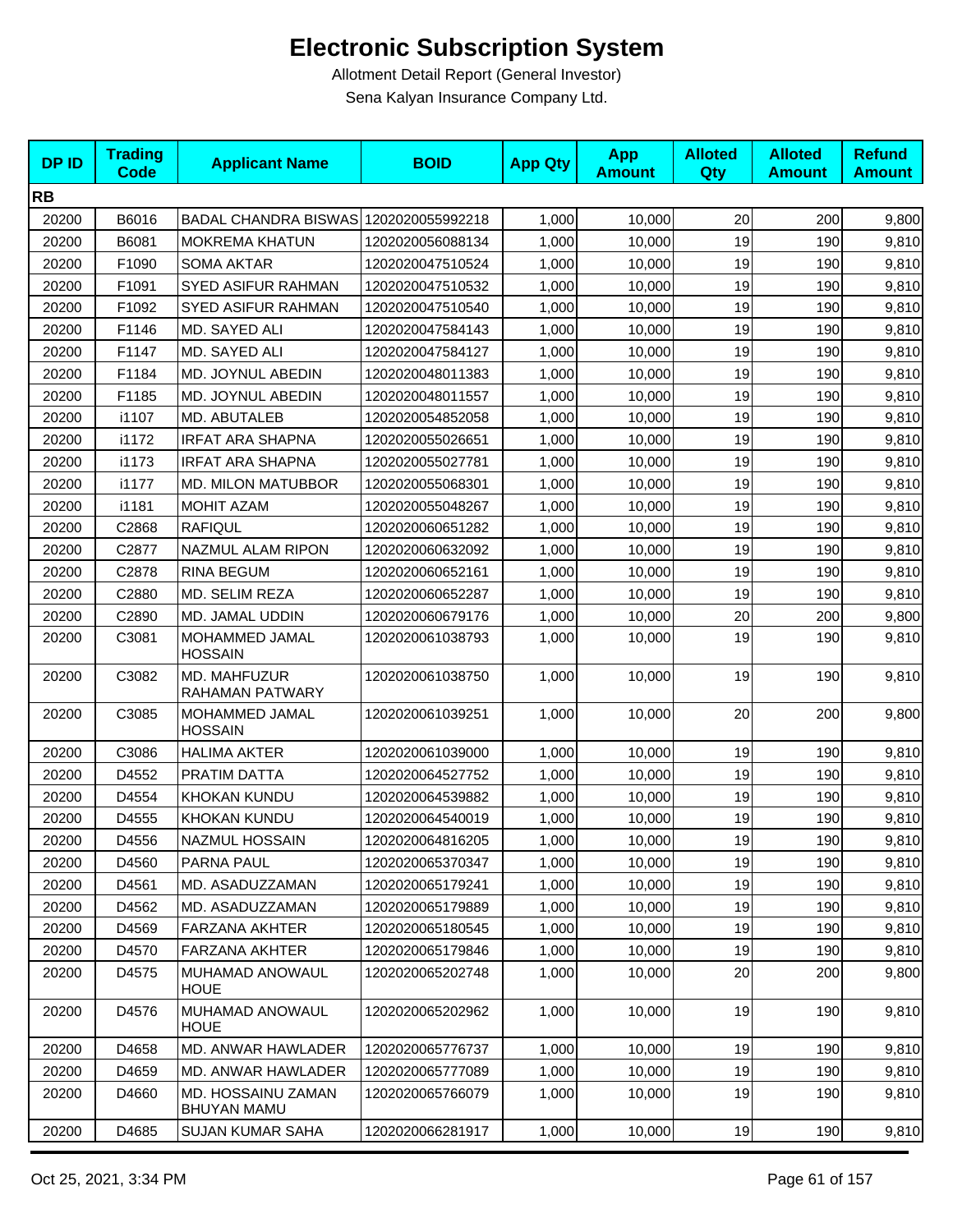| <b>DPID</b> | <b>Trading</b><br><b>Code</b> | <b>Applicant Name</b>                   | <b>BOID</b>      | <b>App Qty</b> | <b>App</b><br><b>Amount</b> | <b>Alloted</b><br>Qty | <b>Alloted</b><br><b>Amount</b> | <b>Refund</b><br><b>Amount</b> |
|-------------|-------------------------------|-----------------------------------------|------------------|----------------|-----------------------------|-----------------------|---------------------------------|--------------------------------|
| <b>RB</b>   |                               |                                         |                  |                |                             |                       |                                 |                                |
| 20200       | D4701                         | MD. NAZMUL HAQUE                        | 1202020066436251 | 1,000          | 10,000                      | 19                    | 190                             | 9,810                          |
| 20200       | D4702                         | MD. NAZMUL HAQUE                        | 1202020066436383 | 1,000          | 10,000                      | 19                    | 190                             | 9,810                          |
| 20200       | D4706                         | JHULAN RANI SAHA                        | 1202020066576715 | 1,000          | 10,000                      | 20                    | 200                             | 9,800                          |
| 20200       | D4707                         | <b>JHULAN RANI SAHA</b>                 | 1202020066577059 | 1,000          | 10,000                      | 19                    | 190                             | 9,810                          |
| 20200       | D4708                         | SAMBU CHANDRA SAHA                      | 1202020066787200 | 1,000          | 10,000                      | 19                    | 190                             | 9,810                          |
| 20200       | D4709                         | SAMBU CHANDRA SAHA                      | 1202020066787730 | 1.000          | 10,000                      | 20                    | 200                             | 9,800                          |
| 20200       | D4710                         | <b>BEAUTY RANI SAHA</b>                 | 1202020066797711 | 1,000          | 10,000                      | 19                    | 190                             | 9,810                          |
| 20200       | D4711                         | SHEDIR CHANDRA SHIL                     | 1202020066790166 | 1,000          | 10,000                      | 19                    | 190                             | 9,810                          |
| 20200       | D4712                         | SHEDIR CHANDRA SHIL                     | 1202020066791425 | 1,000          | 10,000                      | 19                    | 190                             | 9,810                          |
| 20200       | D4731                         | ABDUL JABBAR                            | 1202020067200255 | 1,000          | 10,000                      | 19                    | 190                             | 9,810                          |
| 20200       | D4735                         | MD. MONOWAR HOSSAIN                     | 1202020067300168 | 1,000          | 10,000                      | 19                    | 190                             | 9,810                          |
| 20200       | D4751                         | <b>LUCKY AKTER</b>                      | 1202020067610380 | 1,000          | 10,000                      | 19                    | 190                             | 9,810                          |
| 20200       | D4755                         | <b>AFSANA AKTER</b>                     | 1202020067748861 | 1,000          | 10,000                      | 19                    | 190                             | 9,810                          |
| 20200       | D4756                         | <b>AFSANA AKTER</b>                     | 1202020067748853 | 1,000          | 10,000                      | 19                    | 190                             | 9,810                          |
| 20200       | D4759                         | SADIA SULTANA MITUL                     | 1202020067753981 | 1,000          | 10,000                      | 19                    | 190                             | 9,810                          |
| 20200       | D4761                         | SADIA SULTANA MITUL                     | 1202020067753930 | 1,000          | 10,000                      | 19                    | 190                             | 9,810                          |
| 20200       | D4776                         | SUSHIL CHANDRA SAHA                     | 1202020068311062 | 1,000          | 10,000                      | 19                    | 190                             | 9,810                          |
| 20200       | D4777                         | SUSHIL CHANDRA SAHA                     | 1202020068311097 | 1,000          | 10,000                      | 19                    | 190                             | 9,810                          |
| 20200       | D4787                         | MOHAMMAD ASHRAFUL<br><b>HAQ</b>         | 1202020068706822 | 1,000          | 10,000                      | 19                    | 190                             | 9,810                          |
| 20200       | D4791                         | <b>SAGOR PRODHAN</b>                    | 1202020068878489 | 1,000          | 10,000                      | 19                    | 190                             | 9,810                          |
| 20200       | D4797                         | <b>SUMAN SHARKER</b>                    | 1202020068954222 | 1,000          | 10,000                      | 19                    | 190                             | 9,810                          |
| 20200       | B6126                         | MD.SANAULLAH MIAH                       | 1202020056118361 | 1,000          | 10,000                      | 19                    | 190                             | 9,810                          |
| 20200       | B6133                         | MD. IMANUL ISLAM                        | 1202020056073474 | 1,000          | 10,000                      | 20                    | 200                             | 9,800                          |
| 20200       | B6134                         | SANJOY KUMAR SARKER                     | 1202020056065864 | 1,000          | 10,000                      | 19                    | 190                             | 9,810                          |
| 20200       | B6140                         | SHIKHA RANI GOSH                        | 1202020056074479 | 1,000          | 10,000                      | 19                    | 190                             | 9,810                          |
| 20200       | B6142                         | <b>SREE BIKASH KUMAR</b><br><b>SHIL</b> | 1202020056075871 | 1,000          | 10,000                      | 19                    | 190                             | 9,810                          |
| 20200       | B6234                         | RATAN CHANDRA SAHA                      | 1202020056287442 | 1,000          | 10,000                      | 19                    | 190                             | 9,810                          |
| 20200       | C2180                         | <b>NAYAN TARA</b>                       | 1202020060679481 | 1,000          | 10,000                      | 19                    | 190                             | 9,810                          |
| 20200       | C2181                         | <b>NAYAN TARA</b>                       | 1202020060679639 | 1,000          | 10,000                      | 19                    | 190                             | 9,810                          |
| 20200       | C2293                         | JAHANARA BEGUM                          | 1202020059218128 | 1,000          | 10,000                      | 19                    | 190                             | 9,810                          |
| 20200       | C2294                         | JAHANARA BEGUM                          | 1202020059214039 | 1,000          | 10,000                      | 19                    | 190                             | 9,810                          |
| 20200       | C <sub>2295</sub>             | KAMRUZZAMAN MONTU                       | 1202020059215108 | 1,000          | 10,000                      | 19                    | 190                             | 9,810                          |
| 20200       | C2296                         | KAMRUZZAMAN MONTU                       | 1202020059215796 | 1,000          | 10,000                      | 19                    | 190                             | 9,810                          |
| 20200       | C2297                         | MD. KHOKON MIAH                         | 1202020059216675 | 1,000          | 10,000                      | 19                    | 190                             | 9,810                          |
| 20200       | C2298                         | MD. KHOKON MIAH                         | 1202020059213283 | 1,000          | 10,000                      | 19                    | 190                             | 9,810                          |
| 20200       | C2301                         | MD. FIROZ                               | 1202020059225239 | 1,000          | 10,000                      | 19                    | 190                             | 9,810                          |
| 20200       | C2302                         | MD. FIROZ                               | 1202020059225661 | 1,000          | 10,000                      | 19                    | 190                             | 9,810                          |
| 20200       | C <sub>2307</sub>             | MST. KADIJA AKTER                       | 1202020059231031 | 1,000          | 10,000                      | 20                    | 200                             | 9,800                          |
| 20200       | C2365                         | <b>NASIMA AKTER</b>                     | 1202020059380441 | 1,000          | 10,000                      | 19                    | 190                             | 9,810                          |
| 20200       | C2366                         | <b>MAMUN HOSSEN</b>                     | 1202020059534936 | 1,000          | 10,000                      | 20                    | 200                             | 9,800                          |
| 20200       | C2367                         | <b>MAMUN HOSSEN</b>                     | 1202020059534888 | 1,000          | 10,000                      | 20                    | 200                             | 9,800                          |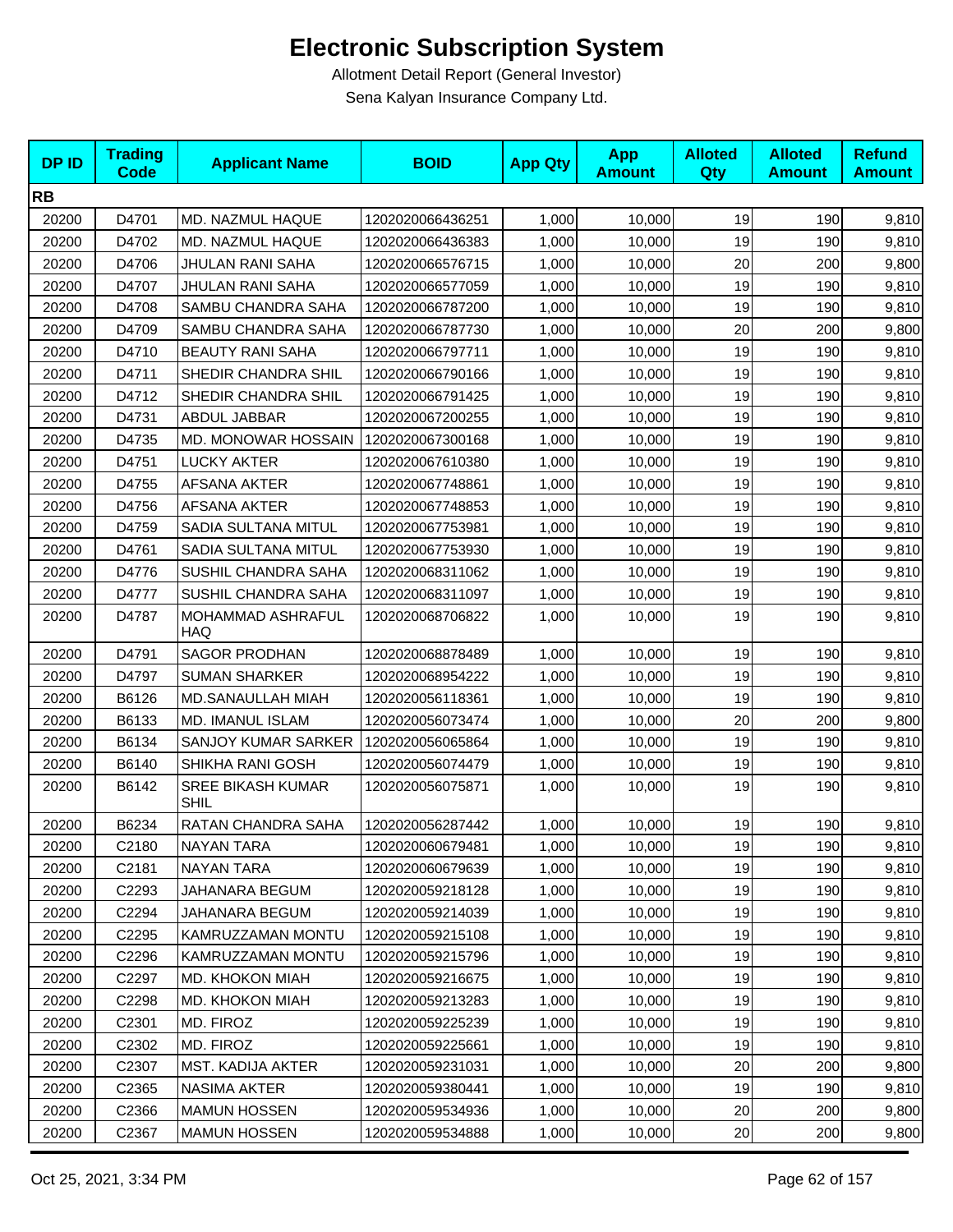| <b>RB</b><br>20200<br>C2371<br>MST. KADIJA AKTAR<br>1,000<br>20<br>200<br>1202020059501708<br>10,000<br>JEWEL BUSINESS LINE<br>19<br>20200<br>C2467<br>1,000<br>190<br>1202020059675280<br>10,000<br>19<br>20200<br>D3945<br>MD. SHAHADAT HOSSAIN<br>1,000<br>190<br>1202020060299837<br>10,000<br>D3946<br>19<br>190<br>20200<br><b>MD. SHAHADAT HOSSAIN</b><br>1202020060299224<br>1,000<br>10,000<br>19<br>D3947<br>MD. JONY<br>190<br>20200<br>1202020060299307<br>1,000<br>10,000<br>19<br>190<br>20200<br>D3948<br>MD. JONY<br>1202020060299184<br>1,000<br>10,000<br>19<br>20200<br>D3949<br><b>SHANAZ</b><br>190<br>1202020060299168<br>1,000<br>10,000<br>20200<br>D3950<br>19<br>190<br><b>SHANAZ</b><br>1202020060306732<br>1,000<br>10,000<br>190<br>20200<br>D3951<br>1202020060305556 | <b>DPID</b> | <b>Trading</b><br><b>Code</b> | <b>Applicant Name</b> | <b>BOID</b> | <b>App Qty</b> | <b>App</b><br><b>Amount</b> | <b>Alloted</b><br>Qty | <b>Alloted</b><br><b>Amount</b> | <b>Refund</b><br><b>Amount</b> |
|-----------------------------------------------------------------------------------------------------------------------------------------------------------------------------------------------------------------------------------------------------------------------------------------------------------------------------------------------------------------------------------------------------------------------------------------------------------------------------------------------------------------------------------------------------------------------------------------------------------------------------------------------------------------------------------------------------------------------------------------------------------------------------------------------------|-------------|-------------------------------|-----------------------|-------------|----------------|-----------------------------|-----------------------|---------------------------------|--------------------------------|
|                                                                                                                                                                                                                                                                                                                                                                                                                                                                                                                                                                                                                                                                                                                                                                                                     |             |                               |                       |             |                |                             |                       |                                 |                                |
|                                                                                                                                                                                                                                                                                                                                                                                                                                                                                                                                                                                                                                                                                                                                                                                                     |             |                               |                       |             |                |                             |                       |                                 | 9,800                          |
|                                                                                                                                                                                                                                                                                                                                                                                                                                                                                                                                                                                                                                                                                                                                                                                                     |             |                               |                       |             |                |                             |                       |                                 | 9,810                          |
|                                                                                                                                                                                                                                                                                                                                                                                                                                                                                                                                                                                                                                                                                                                                                                                                     |             |                               |                       |             |                |                             |                       |                                 | 9,810                          |
|                                                                                                                                                                                                                                                                                                                                                                                                                                                                                                                                                                                                                                                                                                                                                                                                     |             |                               |                       |             |                |                             |                       |                                 | 9,810                          |
|                                                                                                                                                                                                                                                                                                                                                                                                                                                                                                                                                                                                                                                                                                                                                                                                     |             |                               |                       |             |                |                             |                       |                                 | 9,810                          |
|                                                                                                                                                                                                                                                                                                                                                                                                                                                                                                                                                                                                                                                                                                                                                                                                     |             |                               |                       |             |                |                             |                       |                                 | 9,810                          |
|                                                                                                                                                                                                                                                                                                                                                                                                                                                                                                                                                                                                                                                                                                                                                                                                     |             |                               |                       |             |                |                             |                       |                                 | 9,810                          |
|                                                                                                                                                                                                                                                                                                                                                                                                                                                                                                                                                                                                                                                                                                                                                                                                     |             |                               |                       |             |                |                             |                       |                                 | 9,810                          |
|                                                                                                                                                                                                                                                                                                                                                                                                                                                                                                                                                                                                                                                                                                                                                                                                     |             |                               | <b>SULTANA</b>        |             | 1,000          | 10,000                      | 19                    |                                 | 9,810                          |
| <b>SULTANA</b><br>19<br>20200<br>D3952<br>1202020060304816<br>1,000<br>10,000<br>190                                                                                                                                                                                                                                                                                                                                                                                                                                                                                                                                                                                                                                                                                                                |             |                               |                       |             |                |                             |                       |                                 | 9,810                          |
| 19<br>KAZI SHERAJUL HAQUE<br>190<br>20200<br>D3953<br>1202020060306229<br>1,000<br>10,000                                                                                                                                                                                                                                                                                                                                                                                                                                                                                                                                                                                                                                                                                                           |             |                               |                       |             |                |                             |                       |                                 | 9,810                          |
| 19<br>20200<br>D3954<br>KAZI SHERAJUL HAQUE<br>190<br>1202020060305513<br>1,000<br>10,000                                                                                                                                                                                                                                                                                                                                                                                                                                                                                                                                                                                                                                                                                                           |             |                               |                       |             |                |                             |                       |                                 | 9,810                          |
| 19<br>D3955<br><b>ABDUL MALEK</b><br>190<br>20200<br>1202020060852747<br>1,000<br>10,000                                                                                                                                                                                                                                                                                                                                                                                                                                                                                                                                                                                                                                                                                                            |             |                               |                       |             |                |                             |                       |                                 | 9,810                          |
| 19<br>20200<br><b>ABDUL MALEK</b><br>190<br>D3956<br>1202020060852549<br>1,000<br>10,000                                                                                                                                                                                                                                                                                                                                                                                                                                                                                                                                                                                                                                                                                                            |             |                               |                       |             |                |                             |                       |                                 | 9,810                          |
| 19<br>20200<br>D3957<br>MD. ZAMIR<br>190<br>1202020060851694<br>1,000<br>10,000                                                                                                                                                                                                                                                                                                                                                                                                                                                                                                                                                                                                                                                                                                                     |             |                               |                       |             |                |                             |                       |                                 | 9,810                          |
| 19<br>D3958<br>MD. ZAMIR<br>1,000<br>190<br>20200<br>1202020060851587<br>10,000                                                                                                                                                                                                                                                                                                                                                                                                                                                                                                                                                                                                                                                                                                                     |             |                               |                       |             |                |                             |                       |                                 | 9,810                          |
| 19<br>20200<br>D4027<br>MST. SHAHANAJ AKTAR<br>190<br>1202020060557714<br>1,000<br>10,000                                                                                                                                                                                                                                                                                                                                                                                                                                                                                                                                                                                                                                                                                                           |             |                               |                       |             |                |                             |                       |                                 | 9,810                          |
| 20<br>20200<br>D4028<br>MST. SHAHANAJ AKTAR<br>1202020060557749<br>1,000<br>200<br>10,000                                                                                                                                                                                                                                                                                                                                                                                                                                                                                                                                                                                                                                                                                                           |             |                               |                       |             |                |                             |                       |                                 | 9,800                          |
| 20200<br>D4181<br>AFJAL HAMID<br>19<br>190<br>1202020060711003<br>1,000<br>10,000                                                                                                                                                                                                                                                                                                                                                                                                                                                                                                                                                                                                                                                                                                                   |             |                               |                       |             |                |                             |                       |                                 | 9,810                          |
| 19<br>190<br>20200<br>D4182<br>AFJAL HAMID<br>1202020060710978<br>1,000<br>10,000                                                                                                                                                                                                                                                                                                                                                                                                                                                                                                                                                                                                                                                                                                                   |             |                               |                       |             |                |                             |                       |                                 | 9,810                          |
| 19<br>20200<br>D4199<br><b>BIPLAB KUMAR SAHA</b><br>1202020061000083<br>1,000<br>190<br>10,000                                                                                                                                                                                                                                                                                                                                                                                                                                                                                                                                                                                                                                                                                                      |             |                               |                       |             |                |                             |                       |                                 | 9,810                          |
| <b>BINKU BISWAS</b><br>19<br>190<br>20200<br>D4201<br>1,000<br>10,000<br>1202020060995165                                                                                                                                                                                                                                                                                                                                                                                                                                                                                                                                                                                                                                                                                                           |             |                               |                       |             |                |                             |                       |                                 | 9,810                          |
| 20<br>200<br>20200<br>D4205<br>JASO LAL SAHA<br>1202020061026275<br>1,000<br>10,000                                                                                                                                                                                                                                                                                                                                                                                                                                                                                                                                                                                                                                                                                                                 |             |                               |                       |             |                |                             |                       |                                 | 9,800                          |
| 19<br>20200<br>D4206<br><b>JASO LAL SAHA</b><br>1202020061027047<br>1,000<br>190<br>10,000                                                                                                                                                                                                                                                                                                                                                                                                                                                                                                                                                                                                                                                                                                          |             |                               |                       |             |                |                             |                       |                                 | 9,810                          |
| 20200<br>D4207<br><b>GITA RANI SAHA</b><br>19<br>190<br>1202020061027261<br>1,000<br>10,000                                                                                                                                                                                                                                                                                                                                                                                                                                                                                                                                                                                                                                                                                                         |             |                               |                       |             |                |                             |                       |                                 | 9,810                          |
| 19<br>20200<br>D4208<br><b>GITA RANI SAHA</b><br>190<br>1202020061027301<br>1,000<br>10,000                                                                                                                                                                                                                                                                                                                                                                                                                                                                                                                                                                                                                                                                                                         |             |                               |                       |             |                |                             |                       |                                 | 9,810                          |
| 20200<br>G1731<br>PROKASH SARKAR<br>1202020069067546<br>1,000<br>19<br>190<br>10,000                                                                                                                                                                                                                                                                                                                                                                                                                                                                                                                                                                                                                                                                                                                |             |                               |                       |             |                |                             |                       |                                 | 9,810                          |
| 19<br>20200<br>G1732<br>PROKASH SARKAR<br>190<br>1202020069048399<br>1,000<br>10,000                                                                                                                                                                                                                                                                                                                                                                                                                                                                                                                                                                                                                                                                                                                |             |                               |                       |             |                |                             |                       |                                 | 9,810                          |
| 19<br>190<br>20200<br>1,000<br>10,000<br>G1734<br>SOURAV PODDER<br>1202020069060389                                                                                                                                                                                                                                                                                                                                                                                                                                                                                                                                                                                                                                                                                                                 |             |                               |                       |             |                |                             |                       |                                 | 9,810                          |
| 19<br>1,000<br>190<br>20200<br>G1735<br>MD. SHARIF ULLAH KHAN<br>1202020069051335<br>10,000                                                                                                                                                                                                                                                                                                                                                                                                                                                                                                                                                                                                                                                                                                         |             |                               |                       |             |                |                             |                       |                                 | 9,810                          |
| 19<br>20200<br>G1748<br><b>MOHAMMAD BORHAN</b><br>1202020069106956<br>1,000<br>10,000<br>190<br><b>UDDIN BHUIYAN</b>                                                                                                                                                                                                                                                                                                                                                                                                                                                                                                                                                                                                                                                                                |             |                               |                       |             |                |                             |                       |                                 | 9,810                          |
| G1753<br>PROKASH CHANDRA<br>20<br>200<br>20200<br>1202020069188996<br>1,000<br>10,000<br>SARKER                                                                                                                                                                                                                                                                                                                                                                                                                                                                                                                                                                                                                                                                                                     |             |                               |                       |             |                |                             |                       |                                 | 9,800                          |
| 19<br>190<br>20200<br>C3131<br>MD. SOHEL RANA<br>1202020061002280<br>1,000<br>10,000                                                                                                                                                                                                                                                                                                                                                                                                                                                                                                                                                                                                                                                                                                                |             |                               |                       |             |                |                             |                       |                                 | 9,810                          |
| 20200<br>C3132<br>MD. MONZURUL ISLAM<br>19<br>190<br>1202020061620461<br>1,000<br>10,000                                                                                                                                                                                                                                                                                                                                                                                                                                                                                                                                                                                                                                                                                                            |             |                               |                       |             |                |                             |                       |                                 | 9,810                          |
| 1,000<br>19<br>20200<br>C3133<br>MD. MONZURUL ISLAM<br>1202020061620534<br>10,000<br>190                                                                                                                                                                                                                                                                                                                                                                                                                                                                                                                                                                                                                                                                                                            |             |                               |                       |             |                |                             |                       |                                 | 9,810                          |
| C3138<br>MD. JAHID HASAN<br>19<br>190<br>20200<br>1202020061620807<br>1,000<br>10,000                                                                                                                                                                                                                                                                                                                                                                                                                                                                                                                                                                                                                                                                                                               |             |                               |                       |             |                |                             |                       |                                 | 9,810                          |
| 1,000<br>19<br>190<br>20200<br>C3139<br>MD. JAHID HASAN<br>1202020061620957<br>10,000                                                                                                                                                                                                                                                                                                                                                                                                                                                                                                                                                                                                                                                                                                               |             |                               |                       |             |                |                             |                       |                                 | 9,810                          |
| 20<br>1,000<br>10,000<br>200<br>20200<br>C3187<br>KUHINUR BEGUM<br>1202020061500643                                                                                                                                                                                                                                                                                                                                                                                                                                                                                                                                                                                                                                                                                                                 |             |                               |                       |             |                |                             |                       |                                 | 9,800                          |
| D4805<br>1202020039681443<br>19<br>190<br>20200<br><b>MADHAB CHANDRA SAHA</b><br>1,000<br>10,000                                                                                                                                                                                                                                                                                                                                                                                                                                                                                                                                                                                                                                                                                                    |             |                               |                       |             |                |                             |                       |                                 | 9,810                          |
| 20200<br>D4819<br><b>REBA SARKER</b><br>19<br>190<br>1202020069076631<br>1,000<br>10,000                                                                                                                                                                                                                                                                                                                                                                                                                                                                                                                                                                                                                                                                                                            |             |                               |                       |             |                |                             |                       |                                 | 9,810                          |
| 20200<br>D4823<br><b>ASHIS PAL</b><br>1202020044668038<br>1,000<br>10,000<br>19<br>190                                                                                                                                                                                                                                                                                                                                                                                                                                                                                                                                                                                                                                                                                                              |             |                               |                       |             |                |                             |                       |                                 | 9,810                          |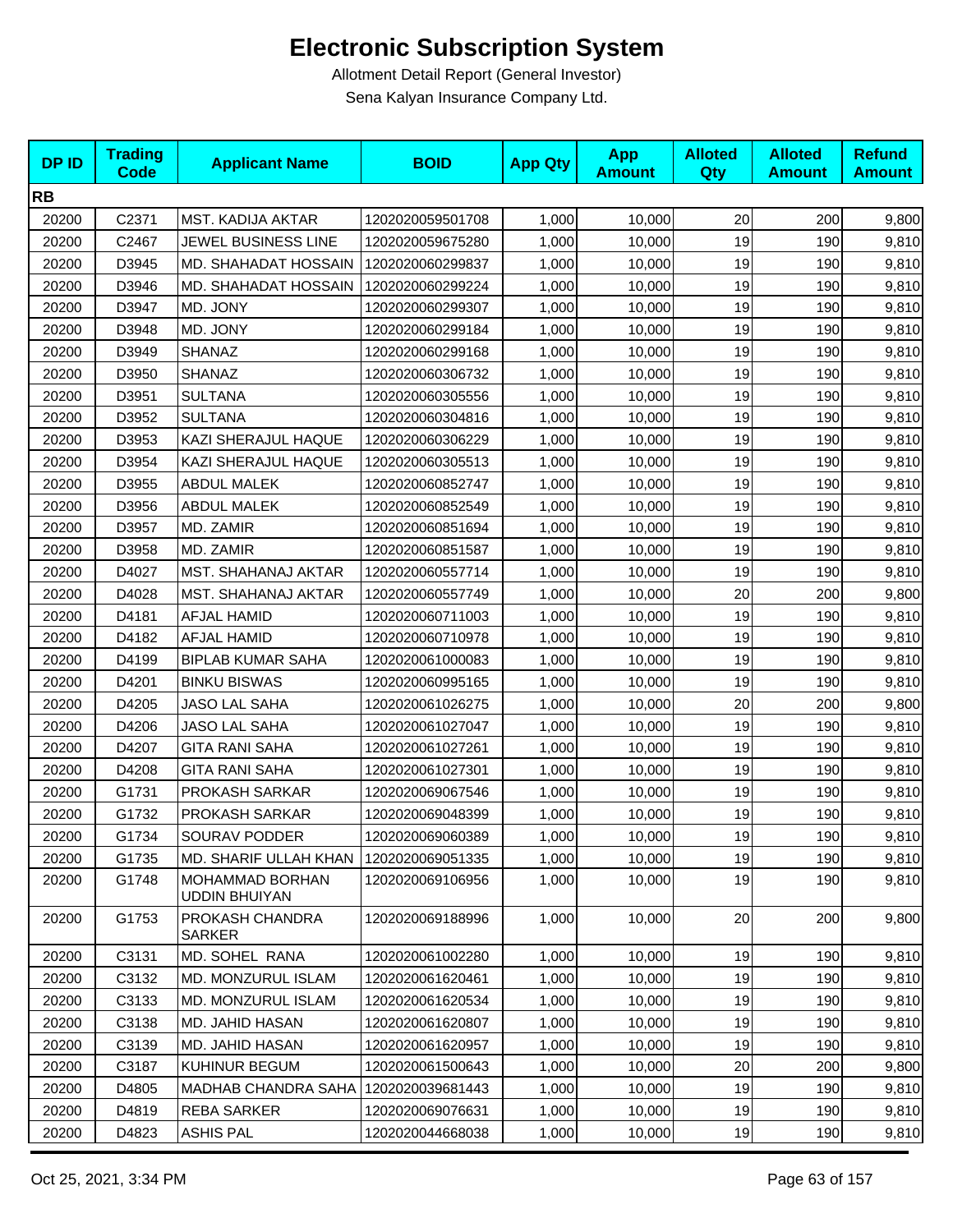| <b>DPID</b> | <b>Trading</b><br><b>Code</b> | <b>Applicant Name</b>              | <b>BOID</b>      | <b>App Qty</b> | <b>App</b><br><b>Amount</b> | <b>Alloted</b><br>Qty | <b>Alloted</b><br><b>Amount</b> | <b>Refund</b><br><b>Amount</b> |
|-------------|-------------------------------|------------------------------------|------------------|----------------|-----------------------------|-----------------------|---------------------------------|--------------------------------|
| <b>RB</b>   |                               |                                    |                  |                |                             |                       |                                 |                                |
| 20200       | D4825                         | SANJEEV KUMER SAHA                 | 1202020040467625 | 1,000          | 10,000                      | 19                    | 190                             | 9,810                          |
| 20200       | D4826                         | <b>NILOY SARMA</b>                 | 1202020033055760 | 1,000          | 10,000                      | 19                    | 190                             | 9,810                          |
| 20200       | D4827                         | PRANATI SARMA                      | 1202020017365392 | 1,000          | 10,000                      | 19                    | 190                             | 9,810                          |
| 20200       | D4829                         | SHAMOL CHAND BISHAS                | 1202020069363821 | 1,000          | 10,000                      | 19                    | 190                             | 9,810                          |
| 20200       | D4833                         | PINKI SAHA                         | 1202020069552057 | 1,000          | 10,000                      | 19                    | 190                             | 9,810                          |
| 20200       | D4834                         | <b>DEBASHISH SAHA</b>              | 1202020069552030 | 1,000          | 10,000                      | 19                    | 190                             | 9,810                          |
| 20200       | D4850                         | <b>JOLY DAS</b>                    | 1202020020970991 | 1,000          | 10,000                      | 19                    | 190                             | 9,810                          |
| 20200       | D4851                         | PROSANTO MANDAL                    | 1202020016666013 | 1,000          | 10,000                      | 19                    | 190                             | 9,810                          |
| 20200       | D4858                         | ARPITA SAHA                        | 1202020070639135 | 1,000          | 10,000                      | 19                    | 190                             | 9,810                          |
| 20200       | D4859                         | PIYAL SAHA                         | 1202020070638058 | 1,000          | 10,000                      | 19                    | 190                             | 9,810                          |
| 20200       | D4860                         | PIYAL SAHA                         | 1202020070638074 | 1,000          | 10,000                      | 19                    | 190                             | 9,810                          |
| 20200       | D4861                         | SMRITY RANI DEBNATH                | 1202020070635766 | 1,000          | 10,000                      | 19                    | 190                             | 9,810                          |
| 20200       | G2097                         | MD. TANVIR AHMED                   | 1202020072857123 | 1,000          | 10,000                      | 19                    | 190                             | 9,810                          |
| 20200       | G2098                         | SNIGHDA RANI BISWAS                | 1202020072858152 | 1,000          | 10,000                      | 20                    | 200                             | 9,800                          |
| 20200       | G2099                         | SNIGHDA RANI BISWAS                | 1202020072858179 | 1,000          | 10,000                      | 19                    | 190                             | 9,810                          |
| 20200       | G2113                         | Subra Paul                         | 1202020049691393 | 1,000          | 10,000                      | 19                    | 190                             | 9,810                          |
| 20200       | G2134                         | PURABI BASAK                       | 1202020073048752 | 1,000          | 10,000                      | 19                    | 190                             | 9,810                          |
| 20200       | G2135                         | <b>LOKENATH BASAK</b>              | 1202020073048498 | 1,000          | 10,000                      | 19                    | 190                             | 9,810                          |
| 20200       | G2138                         | MD. SHAFIQUL ISLAM<br><b>MOLLA</b> | 1202020073128695 | 1,000          | 10,000                      | 19                    | 190                             | 9,810                          |
| 20200       | G2139                         | ABDUR RAHMAN SHEIKH                | 1202020073310458 | 1,000          | 10,000                      | 19                    | 190                             | 9,810                          |
| 20200       | G2140                         | <b>ABDUR RAHMAN SHEIKH</b>         | 1202020073310474 | 1,000          | 10,000                      | 20                    | 200                             | 9,800                          |
| 20200       | G2141                         | RUBIYA ISLAM                       | 1202020073134892 | 1,000          | 10,000                      | 20                    | 200                             | 9,800                          |
| 20200       | G2142                         | RUBIYA ISLAM                       | 1202020073134841 | 1,000          | 10,000                      | 19                    | 190                             | 9,810                          |
| 20200       | G2150                         | H.N. ASHIQUR RAHMAN                | 1202020073301174 | 1,000          | 10,000                      | 19                    | 190                             | 9,810                          |
| 20200       | G2151                         | SHAMIMA NASRIN                     | 1202020073301321 | 1,000          | 10,000                      | 19                    | 190                             | 9,810                          |
| 20200       | G2152                         | <b>MST. SELINA BEGUM</b>           | 1202020073315921 | 1,000          | 10,000                      | 19                    | 190                             | 9,810                          |
| 20200       | G2153                         | MST. SELINA BEGUM                  | 1202020073315956 | 1,000          | 10,000                      | 19                    | 190                             | 9,810                          |
| 20200       | G2156                         | <b>SONIA AKTER</b>                 | 1202020073313991 | 1,000          | 10,000                      | 19                    | 190                             | 9,810                          |
| 20200       | G2157                         | SHAYAMA RANI PAUL                  | 1202020073314729 | 1,000          | 10,000                      | 19                    | 190                             | 9,810                          |
| 20200       | G2158                         | SHAYAMA RANI PAUL                  | 1202020073314710 | 1,000          | 10,000                      | 19                    | 190                             | 9,810                          |
| 20200       | G2159                         | JOY PAUL                           | 1202020073315171 | 1,000          | 10,000                      | 20                    | 200                             | 9,800                          |
| 20200       | G2160                         | <b>JOY PAUL</b>                    | 1202020073315153 | 1,000          | 10,000                      | 19                    | 190                             | 9,810                          |
| 20200       | G2161                         | <b>TUMPA PAUL</b>                  | 1202020073320736 | 1,000          | 10,000                      | 19                    | 190                             | 9,810                          |
| 20200       | G2162                         | <b>TUMPA PAUL</b>                  | 1202020073320760 | 1,000          | 10,000                      | 19                    | 190                             | 9,810                          |
| 20200       | G2163                         | <b>RINA BEGUM</b>                  | 1202020073320439 | 1,000          | 10,000                      | 19                    | 190                             | 9,810                          |
| 20200       | G2164                         | <b>RINA BEGUM</b>                  | 1202020073320447 | 1,000          | 10,000                      | 19                    | 190                             | 9,810                          |
| 20200       | G2171                         | <b>MAYA AKTER</b>                  | 1202020073587101 | 1,000          | 10,000                      | 19                    | 190                             | 9,810                          |
| 20200       | G2174                         | <b>MAYA AKTER</b>                  | 1202020073587118 | 1,000          | 10,000                      | 20                    | 200                             | 9,800                          |
| 20200       | G2184                         | <b>MILTON KUMAR PATHAR</b>         | 1202020073429286 | 1,000          | 10,000                      | 20                    | 200                             | 9,800                          |
| 20200       | G2185                         | <b>MILTON KUMAR PATHAR</b>         | 1202020073429294 | 1,000          | 10,000                      | 19                    | 190                             | 9,810                          |
| 20200       | G2186                         | MONDIRA RANI MALO                  | 1202020073430290 | 1,000          | 10,000                      | 19                    | 190                             | 9,810                          |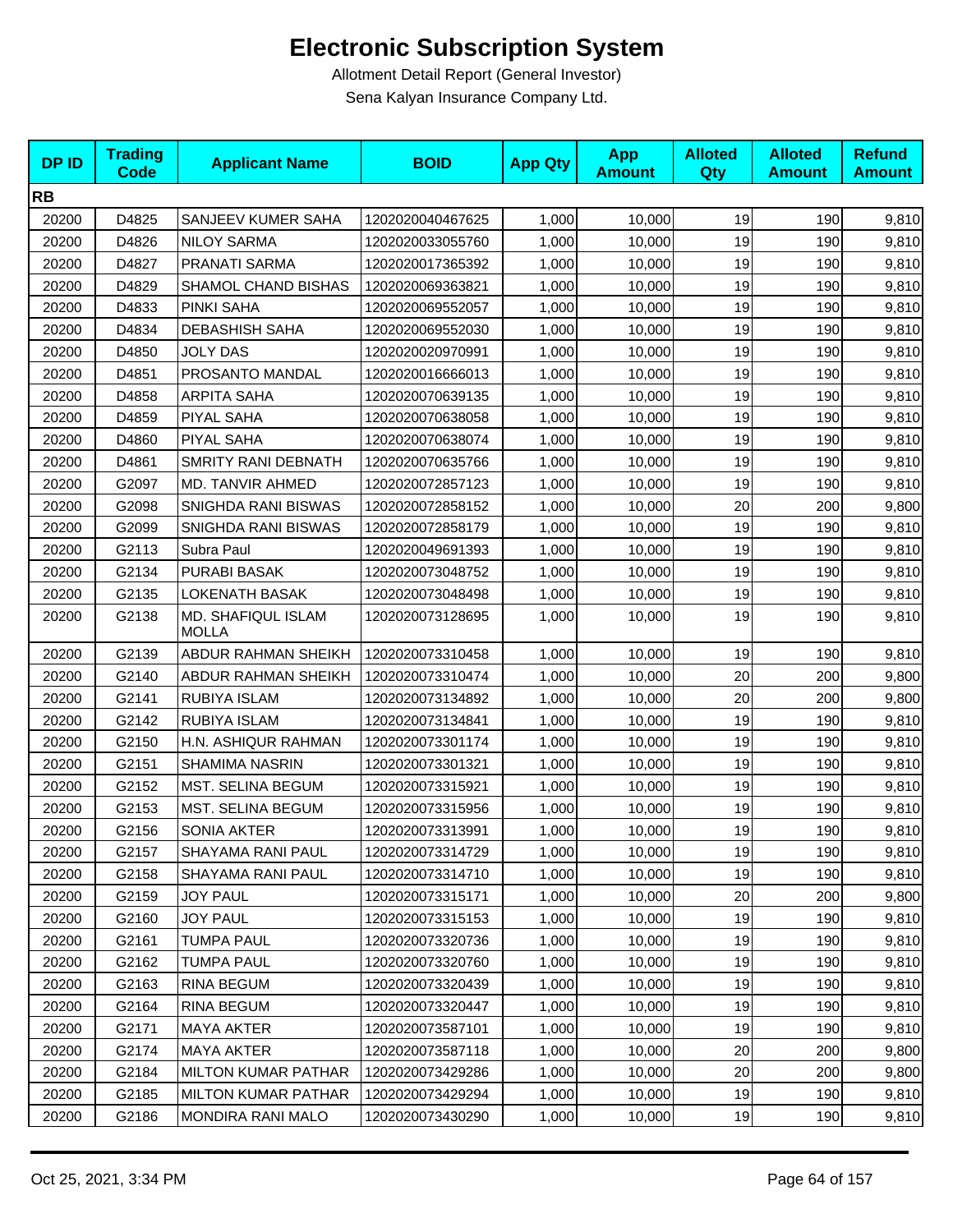| <b>DPID</b> | <b>Trading</b><br><b>Code</b> | <b>Applicant Name</b>                 | <b>BOID</b>      | <b>App Qty</b> | <b>App</b><br><b>Amount</b> | <b>Alloted</b><br>Qty | <b>Alloted</b><br><b>Amount</b> | <b>Refund</b><br><b>Amount</b> |
|-------------|-------------------------------|---------------------------------------|------------------|----------------|-----------------------------|-----------------------|---------------------------------|--------------------------------|
| <b>RB</b>   |                               |                                       |                  |                |                             |                       |                                 |                                |
| 20200       | G2187                         | MONDIRA RANI MALO                     | 1202020073430306 | 1,000          | 10,000                      | 19                    | 190                             | 9,810                          |
| 20200       | G2198                         | <b>MOHOSINA AKHTER</b>                | 1202020073461875 | 1,000          | 10,000                      | 20                    | 200                             | 9,800                          |
| 20200       | G2199                         | <b>MOHOSINA AKHTER</b>                | 1202020073461883 | 1,000          | 10,000                      | 19                    | 190                             | 9,810                          |
| 20200       | G2202                         | <b>SYED MASUMUR</b><br><b>RAHAMAN</b> | 1202020073481513 | 1,000          | 10,000                      | 19                    | 190                             | 9,810                          |
| 20200       | G2203                         | MUKUL RAHMAN                          | 1202020073505244 | 1,000          | 10,000                      | 19                    | 190                             | 9,810                          |
| 20200       | C1962                         | RUMAIYA BINTE LATIF                   | 1202020058604315 | 1,000          | 10,000                      | 19                    | 190                             | 9,810                          |
| 20200       | C1963                         | MST. SHANAZ PARVIN                    | 1202020058603717 | 1,000          | 10,000                      | 19                    | 190                             | 9,810                          |
| 20200       | C1964                         | MST. SHANAZ PARVIN                    | 1202020058604465 | 1,000          | 10,000                      | 19                    | 190                             | 9,810                          |
| 20200       | C1965                         | MD. SALIM MIA                         | 1202020058602458 | 1,000          | 10,000                      | 19                    | 190                             | 9,810                          |
| 20200       | C1966                         | MD. SALIM MIA                         | 1202020058602591 | 1,000          | 10,000                      | 19                    | 190                             | 9,810                          |
| 20200       | C1983                         | MD. ABUL KALAM AZAD                   | 1202020058632706 | 1,000          | 10,000                      | 19                    | 190                             | 9,810                          |
| 20200       | C1984                         | MD. ROBIUL HOSSAIN                    | 1202020058632773 | 1,000          | 10,000                      | 19                    | 190                             | 9,810                          |
| 20200       | C2029                         | NUSRAT JAHAN                          | 1202020033894119 | 1,000          | 10,000                      | 19                    | 190                             | 9,810                          |
| 20200       | C2030                         | NUSRAT JAHNA                          | 1202020034384985 | 1,000          | 10,000                      | 19                    | 190                             | 9,810                          |
| 20200       | 41054                         | MD.ABDUL ALIM                         | 1202020018674398 | 1,000          | 10,000                      | 19                    | 190                             | 9,810                          |
| 20200       | 41055                         | MD.ABDUL ALIM                         | 1202020018674363 | 1,000          | 10,000                      | 19                    | 190                             | 9,810                          |
| 20200       | 41060                         | <b>DIBAKAR ROY</b>                    | 1202020018671806 | 1,000          | 10,000                      | 19                    | 190                             | 9,810                          |
| 20200       | 41117                         | <b>RAKESH PAL</b>                     | 1202020018766805 | 1,000          | 10,000                      | 19                    | 190                             | 9,810                          |
| 20200       | 41118                         | <b>RAKESH PAL</b>                     | 1202020018766631 | 1,000          | 10,000                      | 19                    | 190                             | 9,810                          |
| 20200       | 41136                         | MOHAMMAD ASHRAFUR<br><b>RAHMAN</b>    | 1202020018833474 | 1,000          | 10,000                      | 19                    | 190                             | 9,810                          |
| 20200       | 41139                         | ALI NUR KHAN KAZAL                    | 1202020018833415 | 1,000          | 10,000                      | 19                    | 190                             | 9,810                          |
| 20200       | 41140                         | ALI NUR KHAN KAZAL                    | 1202020018833391 | 1,000          | 10,000                      | 20                    | 200                             | 9,800                          |
| 20200       | 41149                         | <b>BILKIS BEGUM</b>                   | 1202020018833367 | 1,000          | 10,000                      | 19                    | 190                             | 9,810                          |
| 20200       | 41150                         | <b>BILKIS BEGUM</b>                   | 1202020018833324 | 1,000          | 10,000                      | 19                    | 190                             | 9,810                          |
| 20200       | 41151                         | <b>MD.HAZRAT ALI</b>                  | 1202020018833407 | 1,000          | 10,000                      | 19                    | 190                             | 9,810                          |
| 20200       | 41152                         | <b>MD.HAZRAT ALI</b>                  | 1202020018833308 | 1,000          | 10,000                      | 19                    | 190                             | 9,810                          |
| 20200       | 41153                         | MD.NAZRUL ISLAM                       | 1202020018833292 | 1,000          | 10,000                      | 19                    | 190                             | 9,810                          |
| 20200       | 41154                         | MD.NAZRUL ISLAM                       | 1202020018833276 | 1,000          | 10,000                      | 19                    | 190                             | 9,810                          |
| 20200       | 41155                         | <b>MD.JAHANGIR HOSSIN</b>             | 1202020018833490 | 1,000          | 10,000                      | 19                    | 190                             | 9,810                          |
| 20200       | 41165                         | MD.ZAHIR UDDIN                        | 1202020018833522 | 1,000          | 10,000                      | 20                    | 200                             | 9,800                          |
| 20200       | 41166                         | MD.ZAHIR UDDIN                        | 1202020018833530 | 1,000          | 10,000                      | 19                    | 190                             | 9,810                          |
| 20200       | 41175                         | MD.HANIF                              | 1202020018849751 | 1.000          | 10,000                      | 19                    | 190                             | 9,810                          |
| 20200       | 41176                         | <b>MD.HANIF</b>                       | 1202020018850060 | 1,000          | 10,000                      | 19                    | 190                             | 9,810                          |
| 20200       | 41177                         | MD.SELIM                              | 1202020018850036 | 1,000          | 10,000                      | 19                    | 190                             | 9,810                          |
| 20200       | 41178                         | MD.SELIM                              | 1202020018849784 | 1,000          | 10,000                      | 19                    | 190                             | 9,810                          |
| 20200       | A3082                         | SOKKORI BEGUM                         | 1202020057370580 | 1,000          | 10,000                      | 20                    | 200                             | 9,800                          |
| 20200       | A3083                         | SOKKORI BEGUM                         | 1202020057370810 | 1,000          | 10,000                      | 19                    | 190                             | 9,810                          |
| 20200       | B3400                         | <b>MD. TARIKUL ISLAM</b>              | 1202020053056189 | 1,000          | 10,000                      | 19                    | 190                             | 9,810                          |
| 20200       | B3401                         | <b>MD.TARIKUL ISLAM</b>               | 1202020053056210 | 1,000          | 10,000                      | 19                    | 190                             | 9,810                          |
| 20200       | B3402                         | MD. ROKUNUZZAMAN<br><b>KHAN MILON</b> | 1202020053056271 | 1,000          | 10,000                      | 19                    | 190                             | 9,810                          |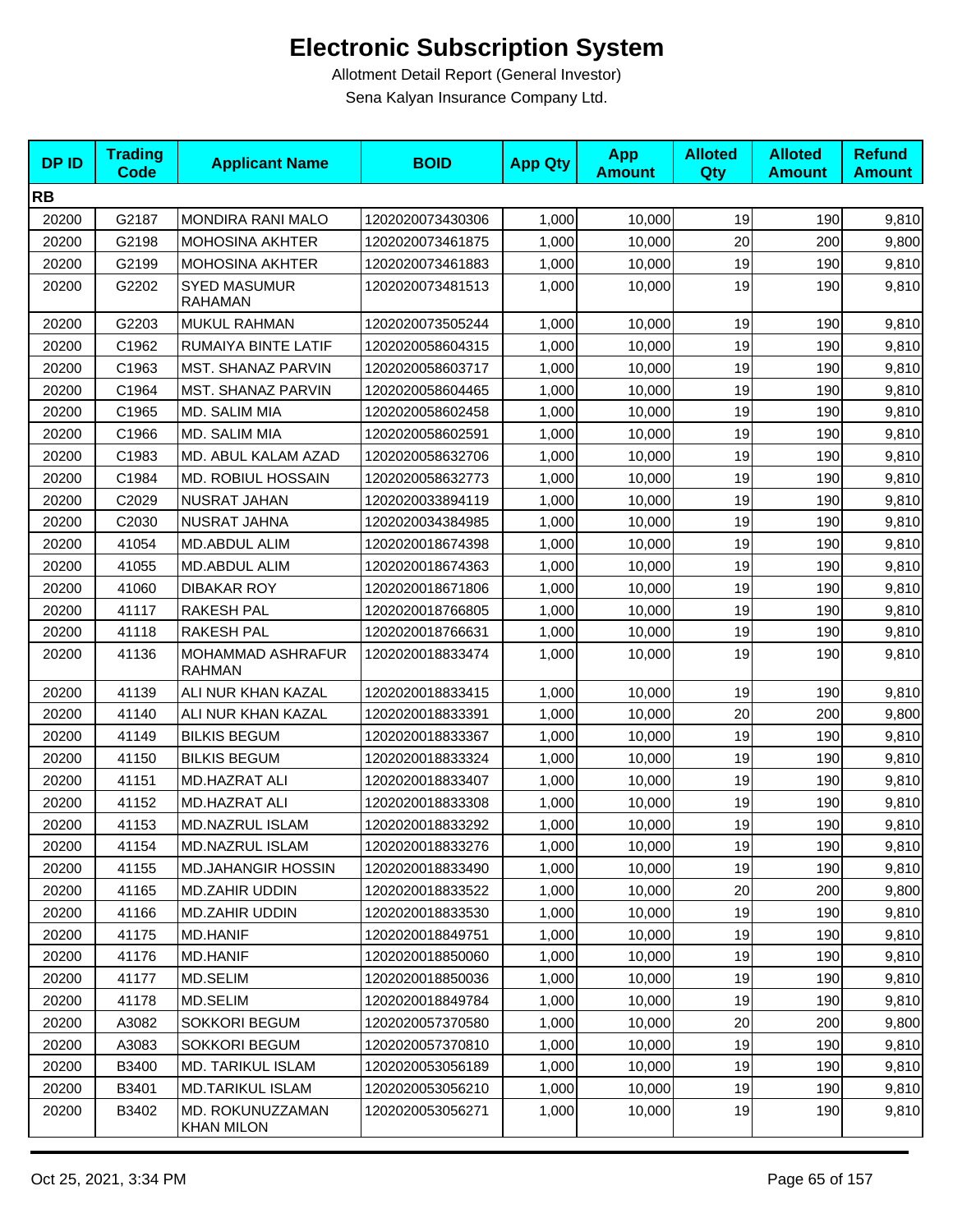| <b>DPID</b> | <b>Trading</b><br><b>Code</b> | <b>Applicant Name</b>                  | <b>BOID</b>      | <b>App Qty</b> | <b>App</b><br><b>Amount</b> | <b>Alloted</b><br>Qty | <b>Alloted</b><br><b>Amount</b> | <b>Refund</b><br><b>Amount</b> |
|-------------|-------------------------------|----------------------------------------|------------------|----------------|-----------------------------|-----------------------|---------------------------------|--------------------------------|
| <b>RB</b>   |                               |                                        |                  |                |                             |                       |                                 |                                |
| 20200       | B3403                         | MD. ROKUNUZZAMAN<br><b>KHAN MILON</b>  | 1202020053056400 | 1,000          | 10,000                      | 19                    | 190                             | 9,810                          |
| 20200       | B3424                         | DIPA RANI SAHA                         | 1202020053110731 | 1,000          | 10,000                      | 19                    | 190                             | 9,810                          |
| 20200       | B3595                         | <b>NAZMA</b>                           | 1202020053296557 | 1,000          | 10,000                      | 19                    | 190                             | 9,810                          |
| 20200       | B3598                         | MD. IBRAHIM KHALIL                     | 1202020053301049 | 1,000          | 10,000                      | 19                    | 190                             | 9,810                          |
| 20200       | B3600                         | <b>TAPOS SEN</b>                       | 1202020053300954 | 1,000          | 10,000                      | 19                    | 190                             | 9,810                          |
| 20200       | B3644                         | <b>TIRTHWA SAHA</b>                    | 1202020053348304 | 1,000          | 10,000                      | 19                    | 190                             | 9,810                          |
| 20200       | B3645                         | <b>TIRTHWA SAHA</b>                    | 1202020053349839 | 1,000          | 10,000                      | 19                    | 190                             | 9,810                          |
| 20200       | B3686                         | A.K.AZAD                               | 1202020053387691 | 1,000          | 10,000                      | 19                    | 190                             | 9,810                          |
| 20200       | B8434                         | <b>DIZON PAUL</b>                      | 1202020058031298 | 1,000          | 10,000                      | 19                    | 190                             | 9,810                          |
| 20200       | B8472                         | TAPAN KUMAR CHANDA                     | 1202020058044173 | 1,000          | 10,000                      | 20                    | 200                             | 9,800                          |
| 20200       | B8473                         | <b>JAKIR HOSAIN</b>                    | 1202020058045898 | 1,000          | 10,000                      | 19                    | 190                             | 9,810                          |
| 20200       | B8474                         | <b>JAKIR HOSAIN</b>                    | 1202020058046255 | 1,000          | 10,000                      | 19                    | 190                             | 9,810                          |
| 20200       | B8475                         | <b>MD SARJAHAN</b>                     | 1202020058046809 | 1,000          | 10,000                      | 20                    | 200                             | 9,800                          |
| 20200       | B8476                         | MD. SARJAHAN                           | 1202020058046991 | 1,000          | 10,000                      | 19                    | 190                             | 9,810                          |
| 20200       | B8527                         | <b>DEBASISH SAMADDER</b>               | 1202020058103130 | 1,000          | 10,000                      | 19                    | 190                             | 9,810                          |
| 20200       | B8551                         | <b>OLI UDDIN</b>                       | 1202020058170047 | 1,000          | 10,000                      | 19                    | 190                             | 9,810                          |
| 20200       | B8552                         | <b>OLI UDDIN</b>                       | 1202020058170823 | 1,000          | 10,000                      | 19                    | 190                             | 9,810                          |
| 20200       | B8554                         | <b>MST. TANIYA PARVIN</b>              | 1202020058170189 | 1,000          | 10,000                      | 20                    | 200                             | 9,800                          |
| 20200       | B8558                         | MD. AMZAD HOSSAIN                      | 1202020058170400 | 1,000          | 10,000                      | 19                    | 190                             | 9,810                          |
| 20200       | B8606                         | POLY AKTER                             | 1202020058332649 | 1,000          | 10,000                      | 20                    | 200                             | 9,800                          |
| 20200       | B8613                         | MD. ANOWAR HOSSAIN                     | 1202020058530422 | 1,000          | 10,000                      | 19                    | 190                             | 9,810                          |
| 20200       | B8619                         | S. M. MORSHED                          | 1202020058656238 | 1,000          | 10,000                      | 19                    | 190                             | 9,810                          |
| 20200       | B8649                         | <b>SUFIA BEGUM</b>                     | 1202020059830301 | 1,000          | 10,000                      | 19                    | 190                             | 9,810                          |
| 20200       | B8650                         | <b>SUFIA BEGUM</b>                     | 1202020059830524 | 1,000          | 10,000                      | 19                    | 190                             | 9,810                          |
| 20200       | B8651                         | SHAHRIAR RAHMAN                        | 1202020059831066 | 1,000          | 10,000                      | 19                    | 190                             | 9,810                          |
| 20200       | B8652                         | SHAHRAR RAHMAN                         | 1202020059831213 | 1,000          | 10,000                      | 19                    | 190                             | 9,810                          |
| 20200       | D1313                         | <b>JHOLEAKA AKTER</b>                  | 1202020052941371 | 1,000          | 10,000                      | 19                    | 190                             | 9,810                          |
| 20200       | D1330                         | MD IMTIAZ AHAMED                       | 1202020053063083 | 1,000          | 10,000                      | 19                    | 190                             | 9,810                          |
| 20200       | D1332                         | AMIT KUMAR SAHA                        | 1202020053066135 | 1,000          | 10,000                      | 20                    | 200                             | 9,800                          |
| 20200       | D1348                         | <b>MD.ANIK ISLAM</b>                   | 1202020053079615 | 1,000          | 10,000                      | 20                    | 200                             | 9,800                          |
| 20200       | D1357                         | UPANANDA DAS                           | 1202020053124130 | 1,000          | 10,000                      | 19                    | 190                             | 9,810                          |
| 20200       | D1363                         | ANJANA RANI SAHA                       | 1202020053128337 | 1,000          | 10,000                      | 19                    | 190                             | 9,810                          |
| 20200       | D1364                         | <b>MONI LAL SAHA</b>                   | 1202020053238940 | 1,000          | 10,000                      | 19                    | 190                             | 9,810                          |
| 20200       | D1393                         | <b>MD SHAH ALAM</b><br><b>MOJUMDER</b> | 1202020053273029 | 1,000          | 10,000                      | 19                    | 190                             | 9,810                          |
| 20200       | 0D300                         | <b>SUMAN SAHA</b>                      | 1202020045530576 | 1,000          | 10,000                      | 19                    | 190                             | 9,810                          |
| 20200       | 0D302                         | <b>MD. MAMUN HOSSAIN</b>               | 1202020045543866 | 1,000          | 10,000                      | 19                    | 190                             | 9,810                          |
| 20200       | 0D307                         | <b>AMIT ROY</b>                        | 1202020045641771 | 1,000          | 10,000                      | 19                    | 190                             | 9,810                          |
| 20200       | 0D319                         | MALY RANI HALDAR                       | 1202020045878077 | 1,000          | 10,000                      | 19                    | 190                             | 9,810                          |
| 20200       | 0d353                         | UMME KULSUM JUMI                       | 1202020046175631 | 1,000          | 10,000                      | 19                    | 190                             | 9,810                          |
| 20200       | 0D355                         | UMME KULSUM JUMI                       | 1202020046175615 | 1,000          | 10,000                      | 19                    | 190                             | 9,810                          |
| 20200       | 0D399                         | ETI RANI SAHA                          | 1202020046522248 | 1,000          | 10,000                      | 20                    | 200                             | 9,800                          |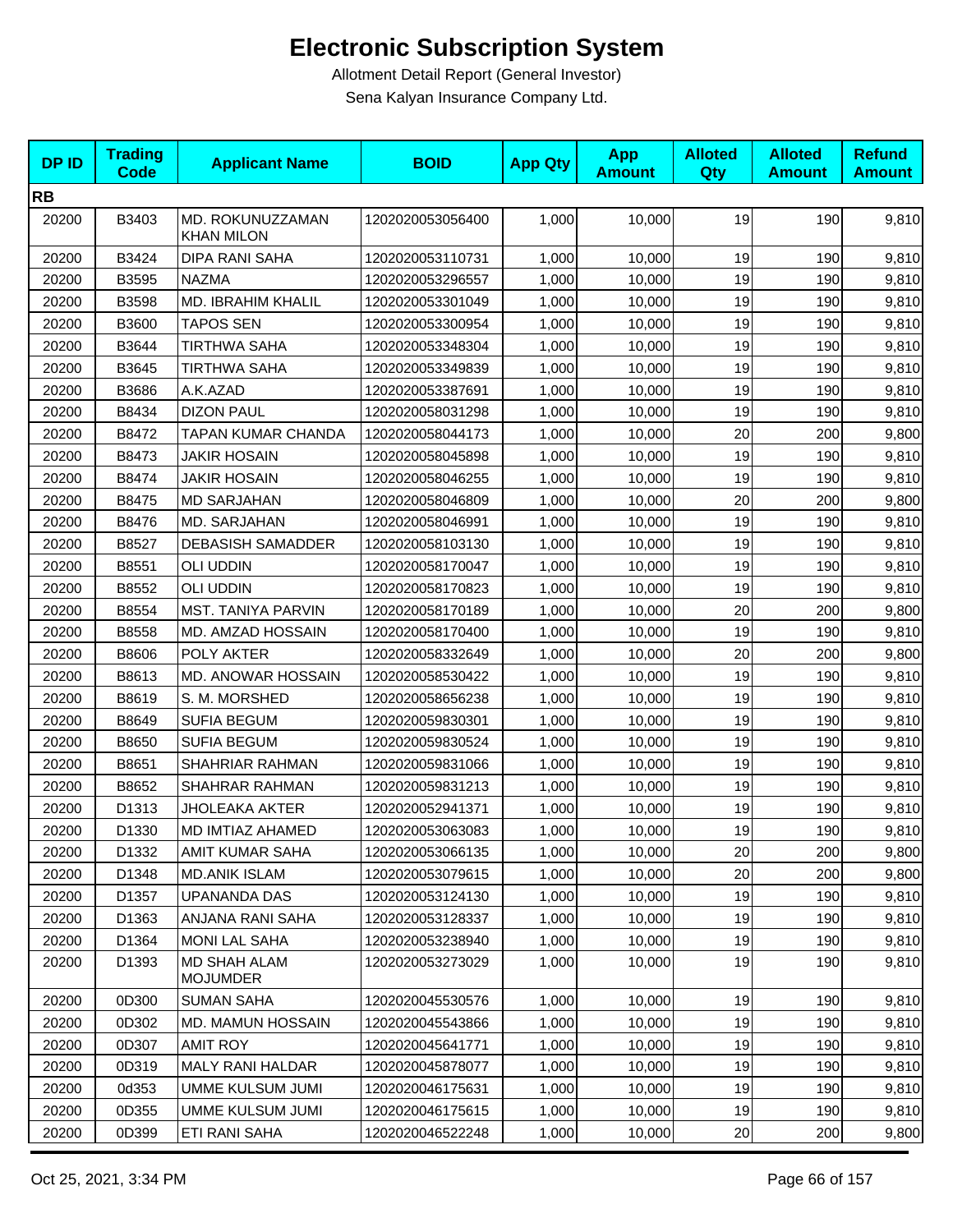| <b>DPID</b> | <b>Trading</b><br><b>Code</b> | <b>Applicant Name</b>                    | <b>BOID</b>      | <b>App Qty</b> | <b>App</b><br><b>Amount</b> | <b>Alloted</b><br><b>Qty</b> | <b>Alloted</b><br><b>Amount</b> | <b>Refund</b><br><b>Amount</b> |
|-------------|-------------------------------|------------------------------------------|------------------|----------------|-----------------------------|------------------------------|---------------------------------|--------------------------------|
| <b>RB</b>   |                               |                                          |                  |                |                             |                              |                                 |                                |
| 20200       | 0D464                         | SOBASH KUMAR ROY                         | 1202020046617793 | 1,000          | 10,000                      | 19                           | 190                             | 9,810                          |
| 20200       | 0D467                         | <b>MD. SHARIF HOSSAIN</b>                | 1202020046613455 | 1,000          | 10,000                      | 19                           | 190                             | 9,810                          |
| 20200       | a5556                         | MD. HASAN MEYA                           | 1202020074238746 | 1,000          | 10,000                      | 19                           | 190                             | 9,810                          |
| 20200       | A5601                         | <b>AKTARA BANU</b>                       | 1202020063989857 | 1,000          | 10,000                      | 19                           | 190                             | 9,810                          |
| 20200       | A5607                         | Mohiuddin Ahmed                          | 1202020000006372 | 1,000          | 10,000                      | 19                           | 190                             | 9,810                          |
| 20200       | A5619                         | MD. SHOWKAT OSMAN                        | 1202020069524891 | 1,000          | 10,000                      | 19                           | 190                             | 9,810                          |
| 20200       | A5651                         | <b>MOHAMMAD MOTIOUR</b><br><b>RAHMAN</b> | 1202020033770923 | 1,000          | 10,000                      | 19                           | 190                             | 9,810                          |
| 20200       | A5652                         | MD ROBIUL ALAM<br><b>CHOWDHURY</b>       | 1202020015284253 | 1,000          | 10,000                      | 19                           | 190                             | 9,810                          |
| 20200       | A5653                         | SHAHEDA AKTER<br><b>CHOEDHURY</b>        | 1202020015284261 | 1,000          | 10,000                      | 19                           | 190                             | 9,810                          |
| 20200       | A5656                         | MAHMUD HOSSAIN KHAN                      | 1202020033632507 | 1,000          | 10,000                      | 19                           | 190                             | 9,810                          |
| 20200       | A5657                         | A.K.M. HASANUZZAMAN                      | 1202020043615351 | 1,000          | 10.000                      | 19                           | 190                             | 9,810                          |
| 20200       | A5658                         | <b>FEROZA BEGUM</b>                      | 1202020019676950 | 1,000          | 10,000                      | 19                           | 190                             | 9,810                          |
| 20200       | A5661                         | <b>MD. ZAKIR HOSSAIN</b>                 | 1202020068095761 | 1,000          | 10,000                      | 19                           | 190                             | 9,810                          |
| 20200       | A5665                         | MD. ABDUR RAHMAN                         | 1202020017263306 | 1,000          | 10,000                      | 19                           | 190                             | 9,810                          |
| 20200       | A5667                         | <b>TAHEMENA ISLAM</b>                    | 1202020033900087 | 1,000          | 10,000                      | 19                           | 190                             | 9,810                          |
| 20200       | A5668                         | <b>MD. ABDUR RAHMAN</b>                  | 1202020017263314 | 1,000          | 10,000                      | 20                           | 200                             | 9,800                          |
| 20200       | A5669                         | PRITOM ENTERPRISE                        | 1202020005743364 | 1,000          | 10,000                      | 19                           | 190                             | 9,810                          |
| 20200       | A5671                         | A.K.M SHAMSUL ANWAR                      | 1202020063222583 | 1,000          | 10,000                      | 19                           | 190                             | 9,810                          |
| 20200       | A5681                         | <b>MD. ZAKIR HOSSAIN</b>                 | 1202020041006211 | 1,000          | 10,000                      | 19                           | 190                             | 9,810                          |
| 20200       | A5686                         | <b>MOHAMMAD SHIEF SAKIB</b>              | 1202020022016061 | 1,000          | 10,000                      | 19                           | 190                             | 9,810                          |
| 20200       | A5695                         | <b>NARGIS NIGAR</b>                      | 1202020058499359 | 1,000          | 10,000                      | 19                           | 190                             | 9,810                          |
| 20200       | A5697                         | <b>MD. ATAUR RAHMAN</b>                  | 1202020038720249 | 1,000          | 10,000                      | 19                           | 190                             | 9,810                          |
| 20200       | A5702                         | DR. SUPRITI KUMAR<br><b>CHOWDHURY</b>    | 1202020021624753 | 1,000          | 10,000                      | 19                           | 190                             | 9,810                          |
| 20200       | A5703                         | DR. SUPRITI KUMAR<br><b>CHOWDHURY</b>    | 1202020021622001 | 1,000          | 10,000                      | 19                           | 190                             | 9,810                          |
| 20200       | A5704                         | JOYSREE CHOWDHURY                        | 1202020021621982 | 1,000          | 10,000                      | 19                           | 190                             | 9,810                          |
| 20200       | A5714                         | JOGOMAYA MONDOL                          | 1202020027648508 | 1,000          | 10,000                      | 20                           | 200                             | 9,800                          |
| 20200       | A5715                         | <b>MANZUR HOSSAIN</b>                    | 1202020045698090 | 1,000          | 10,000                      | 19                           | 190                             | 9,810                          |
| 20200       | A5716                         | <b>SEONJUTI CHOWDHURY</b>                | 1202020038137310 | 1,000          | 10,000                      | 19                           | 190                             | 9,810                          |
| 20200       | A5717                         | <b>SEONJUTI CHOWDHURY</b>                | 1202020038137361 | 1,000          | 10,000                      | 19                           | 190                             | 9,810                          |
| 20200       | A5719                         | MD. KABIRUL ISLAM                        | 1202020059032128 | 1,000          | 10,000                      | 19                           | 190                             | 9,810                          |
| 20200       | A5726                         | <b>ISMAT JAHAN</b>                       | 1202020033642051 | 1,000          | 10,000                      | 19                           | 190                             | 9,810                          |
| 20200       | A5727                         | <b>ISMAT JAHAN</b>                       | 1202020033642033 | 1,000          | 10,000                      | 19                           | 190                             | 9,810                          |
| 20200       | A5733                         | MAHMUD FAISAL KHAN                       | 1202020015247464 | 1,000          | 10,000                      | 19                           | 190                             | 9,810                          |
| 20200       | A5734                         | SALMA AKTER                              | 1202020013147186 | 1,000          | 10,000                      | 19                           | 190                             | 9,810                          |
| 20200       | A5738                         | SELINA PARVIN                            | 1202020059035595 | 1,000          | 10,000                      | 20                           | 200                             | 9,800                          |
| 20200       | A5747                         | MD. HABIBUR RAHMAN                       | 1202020039460819 | 1,000          | 10,000                      | 19                           | 190                             | 9,810                          |
| 20200       | A5758                         | <b>AFIA BEGUM</b>                        | 1202020025877038 | 1,000          | 10,000                      | 19                           | 190                             | 9,810                          |
| 20200       | A5762                         | MD. AKRAMUL KABIR                        | 1202020016288170 | 1,000          | 10,000                      | 20                           | 200                             | 9,800                          |
| 20200       | A5763                         | MD. AKRAMUL KABIR                        | 1202020016288162 | 1,000          | 10,000                      | 19                           | 190                             | 9,810                          |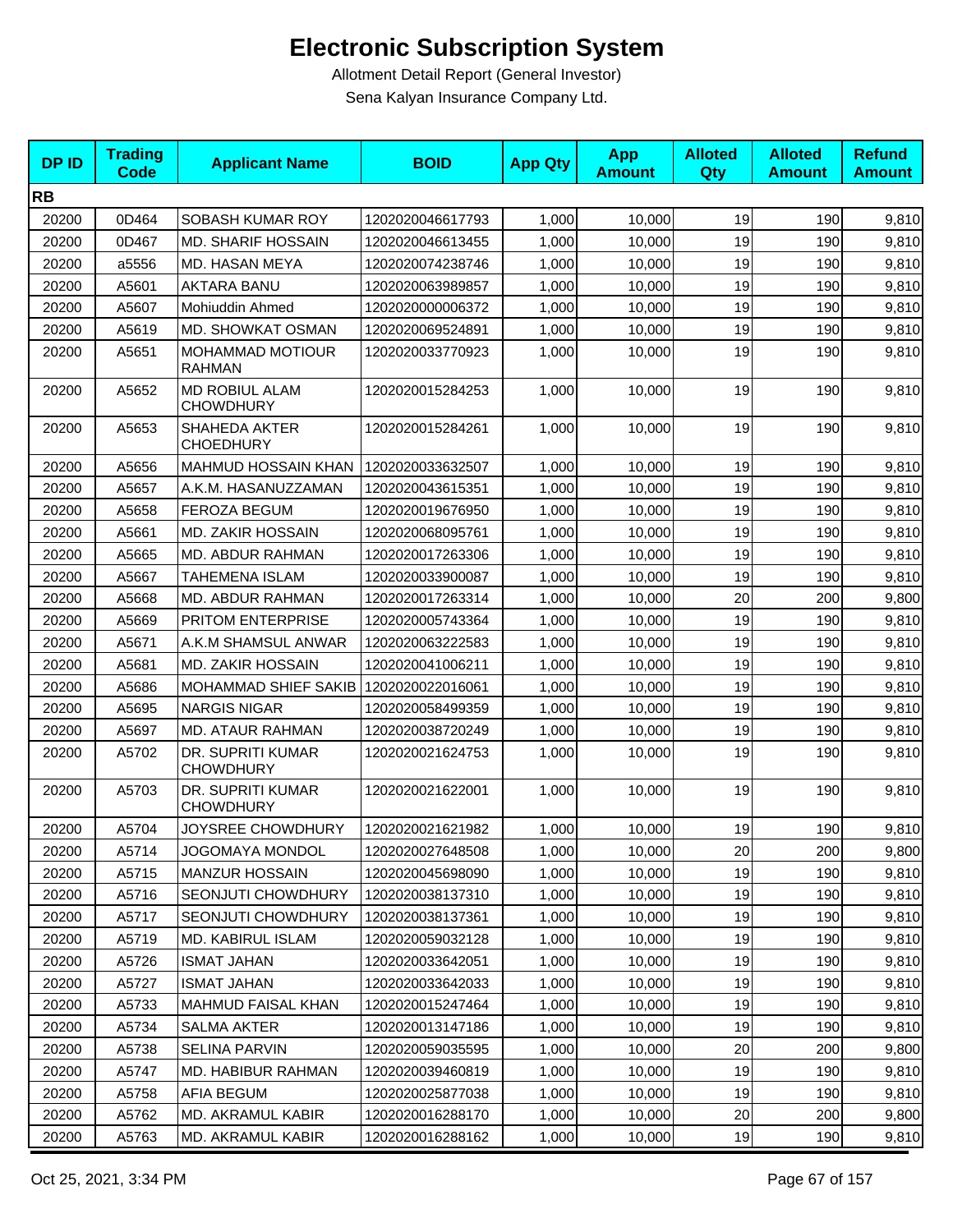| <b>DPID</b> | <b>Trading</b><br><b>Code</b> | <b>Applicant Name</b>                    | <b>BOID</b>      | <b>App Qty</b> | <b>App</b><br><b>Amount</b> | <b>Alloted</b><br>Qty | <b>Alloted</b><br><b>Amount</b> | <b>Refund</b><br><b>Amount</b> |
|-------------|-------------------------------|------------------------------------------|------------------|----------------|-----------------------------|-----------------------|---------------------------------|--------------------------------|
| <b>RB</b>   |                               |                                          |                  |                |                             |                       |                                 |                                |
| 20200       | A5781                         | MD. TOUHIDUL ISLAM                       | 1202020069735864 | 1,000          | 10,000                      | 19                    | 190                             | 9,810                          |
| 20200       | A5788                         | SHAHINOOR ISLAM                          | 1202020072371951 | 1,000          | 10,000                      | 19                    | 190                             | 9,810                          |
| 20200       | A5789                         | <b>MD. TOUHIDUL ISLAM</b>                | 1202020072372079 | 1,000          | 10,000                      | 19                    | 190                             | 9,810                          |
| 20200       | A5794                         | MD. MOTALEB HOSSAIN                      | 1202020073426322 | 1,000          | 10,000                      | 19                    | 190                             | 9,810                          |
| 20200       | A5796                         | <b>MOHAMMAD MOTIOUR</b><br><b>RAHMAN</b> | 1202020073704825 | 1,000          | 10,000                      | 20                    | 200                             | 9,800                          |
| 20200       | A5797                         | MD. HELLAL                               | 1202020073734158 | 1,000          | 10,000                      | 19                    | 190                             | 9,810                          |
| 20200       | A5798                         | MD. HELLAL                               | 1202020073734166 | 1,000          | 10,000                      | 19                    | 190                             | 9,810                          |
| 20200       | A5811                         | <b>SELINA PARVIN</b>                     | 1202020073823001 | 1,000          | 10,000                      | 19                    | 190                             | 9,810                          |
| 20200       | A5812                         | MAHBUBA BEGUM                            | 1202020074190964 | 1,000          | 10,000                      | 19                    | 190                             | 9,810                          |
| 20200       | A6001                         | <b>MD. MASHFIQUR</b><br>RAHAMAN MUNSI    | 1202020073360537 | 1,000          | 10,000                      | 19                    | 190                             | 9,810                          |
| 20200       | A6002                         | <b>MD. MASHFIQUR</b><br>RAHAMAN MUNSI    | 1202020073360510 | 1,000          | 10,000                      | 19                    | 190                             | 9,810                          |
| 20200       | A6003                         | MD. ZAHINUR ISLAM                        | 1202020073360877 | 1,000          | 10,000                      | 19                    | 190                             | 9,810                          |
| 20200       | A6004                         | MD. ZAHINUR ISLAM                        | 1202020073360869 | 1,000          | 10,000                      | 19                    | 190                             | 9,810                          |
| 20200       | A7777                         | SAYEDA ASMA AKTER                        | 1202020062410566 | 1,000          | 10,000                      | 19                    | 190                             | 9,810                          |
| 20200       | AIF01                         | APEX INVESTMENTS LTD-<br><b>ICB FUND</b> | 1202020068180904 | 1,000          | 10,000                      | 19                    | 190                             | 9,810                          |
| 20200       | B5596                         | <b>URMILA DASH</b>                       | 1202020055820918 | 1,000          | 10,000                      | 20                    | 200                             | 9,800                          |
| 20200       | B5641                         | <b>MASUM BEPARI</b>                      | 1202020055893096 | 1,000          | 10,000                      | 19                    | 190                             | 9,810                          |
| 20200       | B5642                         | <b>MASUM BEPARI</b>                      | 1202020055893872 | 1,000          | 10,000                      | 19                    | 190                             | 9,810                          |
| 20200       | B5643                         | MD. KAMAL KHAN                           | 1202020055894695 | 1,000          | 10,000                      | 20                    | 200                             | 9,800                          |
| 20200       | B5654                         | <b>MD. AINUL HOSSAIN</b>                 | 1202020055825897 | 1,000          | 10,000                      | 19                    | 190                             | 9,810                          |
| 20200       | B5714                         | ABDUR RAZZAK SHEIKH                      | 1202020060625931 | 1,000          | 10,000                      | 19                    | 190                             | 9,810                          |
| 20200       | B5737                         | <b>HASIBUL HASAN</b>                     | 1202020056674778 | 1,000          | 10,000                      | 19                    | 190                             | 9,810                          |
| 20200       | B5762                         | NAJMA RAHMAN RABEYA                      | 1202020059906705 | 1,000          | 10,000                      | 19                    | 190                             | 9,810                          |
| 20200       | B5905                         | UTTAM KUMER SAHA                         | 1202020055937712 | 1,000          | 10,000                      | 19                    | 190                             | 9,810                          |
| 20200       | B5907                         | <b>GOUTAM KUMAR SAHA</b>                 | 1202020055936833 | 1,000          | 10,000                      | 19                    | 190                             | 9,810                          |
| 20200       | B5912                         | ASEEM KRISHNA HALDER   1202020055939430  |                  | 1,000          | 10,000                      | 19                    | 190                             | 9,810                          |
| 20200       | B5913                         | BIDAN KUMAR SAHA                         | 1202020055939721 | 1,000          | 10,000                      | 19                    | 190                             | 9,810                          |
| 20200       | B5915                         | APU CHANDRA SAHA                         | 1202020055939952 | 1,000          | 10,000                      | 19                    | 190                             | 9,810                          |
| 20200       | B5917                         | PANGKAG SAHA                             | 1202020055940212 | 1,000          | 10.000                      | 19                    | 190                             | 9,810                          |
| 20200       | B5923                         | <b>BIPUL SAHA</b>                        | 1202020055940991 | 1,000          | 10,000                      | 19                    | 190                             | 9,810                          |
| 20200       | C1653                         | MD. HABIB                                | 1202020057644968 | 1,000          | 10,000                      | 19                    | 190                             | 9,810                          |
| 20200       | C1726                         | NASIMA AKTAR                             | 1202020057907963 | 1,000          | 10,000                      | 19                    | 190                             | 9,810                          |
| 20200       | C1727                         | NASIMA AKTER                             | 1202020057908090 | 1,000          | 10,000                      | 19                    | 190                             | 9,810                          |
| 20200       | C1819                         | KALI POD MONDOL                          | 1202020058240825 | 1,000          | 10,000                      | 19                    | 190                             | 9,810                          |
| 20200       | C1820                         | KALI POD MONDOL                          | 1202020058241027 | 1,000          | 10,000                      | 19                    | 190                             | 9,810                          |
| 20200       | C1822                         | <b>SAMLAL MITRA</b>                      | 1202020058242642 | 1,000          | 10,000                      | 19                    | 190                             | 9,810                          |
| 20200       | C1823                         | SONJOY MITRA                             | 1202020058242741 | 1,000          | 10,000                      | 20                    | 200                             | 9,800                          |
| 20200       | C1825                         | SAMIR MITRA                              | 1202020058243018 | 1,000          | 10,000                      | 19                    | 190                             | 9,810                          |
| 20200       | C1826                         | SAMIR MITRO                              | 1202020058247372 | 1,000          | 10,000                      | 19                    | 190                             | 9,810                          |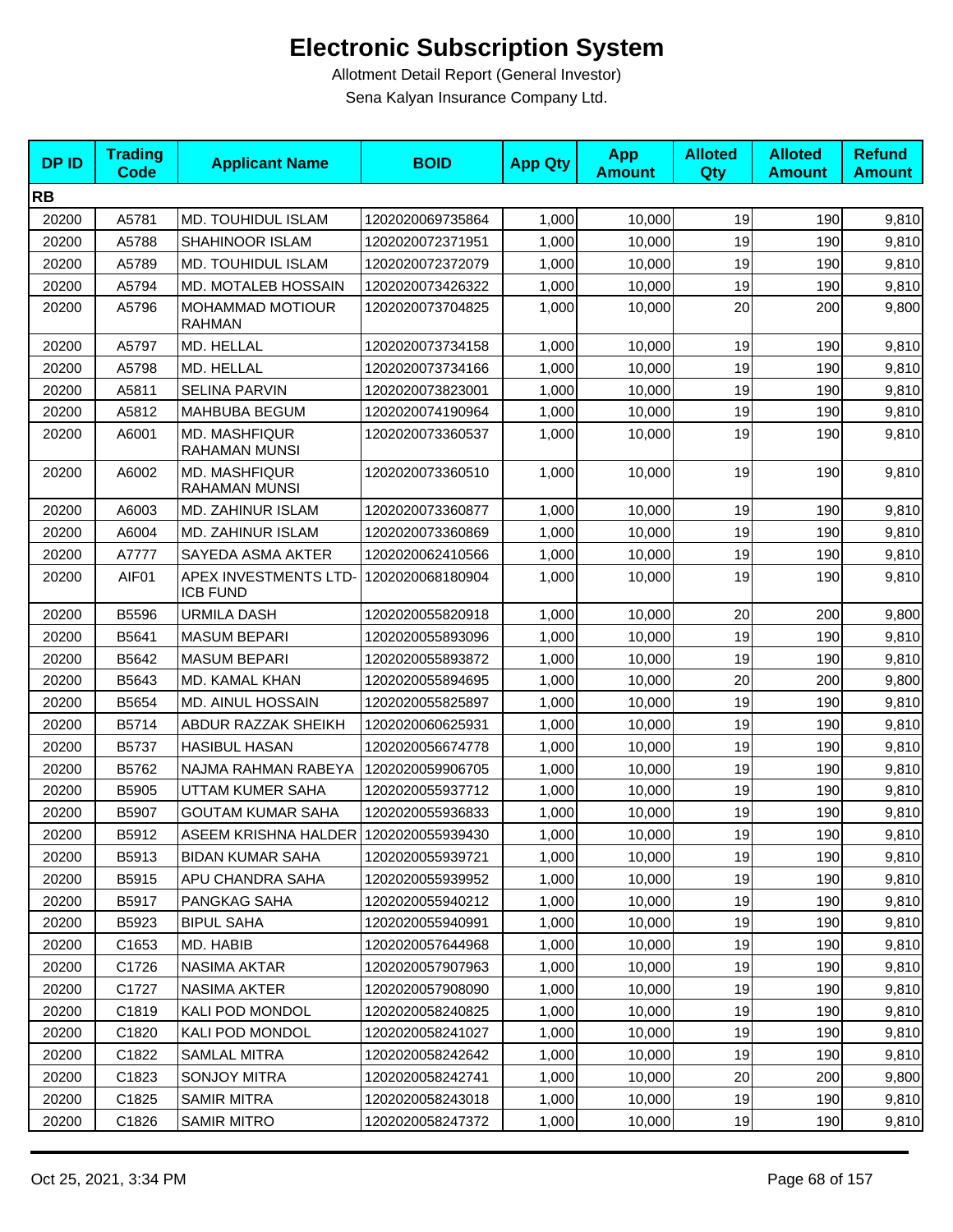| <b>DPID</b> | <b>Trading</b><br>Code | <b>Applicant Name</b>                  | <b>BOID</b>      | <b>App Qty</b> | <b>App</b><br><b>Amount</b> | <b>Alloted</b><br>Qty | <b>Alloted</b><br><b>Amount</b> | <b>Refund</b><br><b>Amount</b> |
|-------------|------------------------|----------------------------------------|------------------|----------------|-----------------------------|-----------------------|---------------------------------|--------------------------------|
| <b>RB</b>   |                        |                                        |                  |                |                             |                       |                                 |                                |
| 20200       | C1827                  | <b>SHISHIR MITRA</b>                   | 1202020058243050 | 1,000          | 10,000                      | 20                    | 200                             | 9,800                          |
| 20200       | C1828                  | <b>SHISHIR MITRA</b>                   | 1202020058280776 | 1,000          | 10,000                      | 19                    | 190                             | 9,810                          |
| 20200       | D3424                  | ROKSANA BEGUM                          | 1202020058863496 | 1,000          | 10,000                      | 19                    | 190                             | 9,810                          |
| 20200       | D3425                  | ROKSANA BEGUM                          | 1202020058862731 | 1,000          | 10,000                      | 20                    | 200                             | 9,800                          |
| 20200       | D3426                  | ABDUR RAHMAN                           | 1202020058863199 | 1,000          | 10,000                      | 19                    | 190                             | 9,810                          |
| 20200       | D3427                  | <b>ABDUR RAHMAN</b>                    | 1202020058863073 | 1,000          | 10,000                      | 19                    | 190                             | 9,810                          |
| 20200       | D3428                  | RAJIA BEGUM                            | 1202020058862277 | 1,000          | 10,000                      | 19                    | 190                             | 9,810                          |
| 20200       | D3429                  | RAJIA BEGUM                            | 1202020058861968 | 1,000          | 10,000                      | 19                    | 190                             | 9,810                          |
| 20200       | D3430                  | MST. ROKEYA BEGUM                      | 1202020058859014 | 1,000          | 10,000                      | 19                    | 190                             | 9,810                          |
| 20200       | 0E352                  | MST. KAMRUNNAHAR<br><b>KULSUM</b>      | 1202020045288990 | 1,000          | 10,000                      | 19                    | 190                             | 9,810                          |
| 20200       | 0E373                  | PULAK CHANDRA DAS<br>(TITU)            | 1202020045628678 | 1,000          | 10,000                      | 19                    | 190                             | 9,810                          |
| 20200       | 0E374                  | SUBORNA PROVA DAS                      | 1202020045699673 | 1,000          | 10,000                      | 19                    | 190                             | 9,810                          |
| 20200       | 0E429                  | <b>ALOK DAS</b>                        | 1202020046051121 | 1,000          | 10,000                      | 19                    | 190                             | 9,810                          |
| 20200       | 0E432                  | MD. ASHRAF GAIN                        | 1202020046076921 | 1,000          | 10,000                      | 19                    | 190                             | 9,810                          |
| 20200       | 0E435                  | <b>AJOY KUMAR DAS</b>                  | 1202020046211162 | 1,000          | 10,000                      | 19                    | 190                             | 9,810                          |
| 20200       | 0E436                  | <b>AJOY KUMAR DAS</b>                  | 1202020046210556 | 1,000          | 10,000                      | 19                    | 190                             | 9,810                          |
| 20200       | 0E444                  | RAFAT AKTER                            | 1202020046333911 | 1,000          | 10,000                      | 19                    | 190                             | 9,810                          |
| 20200       | 0E449                  | MD. NAJRUL ISLAM                       | 1202020046504772 | 1,000          | 10,000                      | 19                    | 190                             | 9,810                          |
| 20200       | 0E450                  | MD. NAJRUL ISLAM                       | 1202020046504764 | 1,000          | 10,000                      | 19                    | 190                             | 9,810                          |
| 20200       | 0E466                  | MOST. NAZMUNNAHAR                      | 1202020046576100 | 1,000          | 10,000                      | 19                    | 190                             | 9,810                          |
| 20200       | 0E467                  | MOST. NAZMUNNAHAR                      | 1202020046658414 | 1,000          | 10,000                      | 19                    | 190                             | 9,810                          |
| 20200       | 0E468                  | MR. RAMJAN ALI                         | 1202020046614831 | 1,000          | 10,000                      | 19                    | 190                             | 9,810                          |
| 20200       | 0E476                  | MR. RAMJAN ALI                         | 1202020046638535 | 1,000          | 10,000                      | 19                    | 190                             | 9,810                          |
| 20200       | B1286                  | <b>MD. LITON MATUBBAR</b>              | 1202020048412457 | 1,000          | 10,000                      | 19                    | 190                             | 9,810                          |
| 20200       | B1288                  | <b>JOSIM</b>                           | 1202020048412521 | 1,000          | 10,000                      | 20                    | 200                             | 9,800                          |
| 20200       | B1289                  | JOSIM                                  | 1202020048412564 | 1,000          | 10,000                      | 20                    | 200                             | 9,800                          |
| 20200       | B1308                  | RASHADA KABIR                          | 1202020048414697 | 1,000          | 10,000                      | 19                    | 190                             | 9,810                          |
| 20200       | B1400                  | <b>AZAD AHMED</b>                      | 1202020048573416 | 1,000          | 10,000                      | 19                    | 190                             | 9,810                          |
| 20200       | B1418                  | <b>MD.MOTALEB HOSSAIN</b>              | 1202020034063688 | 1,000          | 10,000                      | 19                    | 190                             | 9,810                          |
| 20200       | B1419                  | MOHAMMAD OSMAN<br><b>GONI TALUKDAR</b> | 1202020049436202 | 1,000          | 10,000                      | 19                    | 190                             | 9,810                          |
| 20200       | B1422                  | MD. ELIAS SARKAR                       | 1202020048908206 | 1,000          | 10,000                      | 19                    | 190                             | 9,810                          |
| 20200       | B1438                  | MD. RUHUL AMAIN                        | 1202020048932029 | 1,000          | 10,000                      | 20                    | 200                             | 9,800                          |
| 20200       | B1442                  | <b>CHAMPA</b>                          | 1202020048926493 | 1,000          | 10,000                      | 19                    | 190                             | 9,810                          |
| 20200       | B1443                  | <b>CHAMPA</b>                          | 1202020048925951 | 1,000          | 10,000                      | 19                    | 190                             | 9,810                          |
| 20200       | B1446                  | <b>LOKMAN</b>                          | 1202020048922669 | 1,000          | 10,000                      | 19                    | 190                             | 9,810                          |
| 20200       | B1447                  | <b>LOKMAN</b>                          | 1202020048921798 | 1.000          | 10.000                      | 19                    | 190                             | 9,810                          |
| 20200       | B1450                  | <b>MST RAJIA KHATUN</b>                | 1202020049450186 | 1,000          | 10,000                      | 20                    | 200                             | 9,800                          |
| 20200       | B1460                  | <b>MANJU BEGUM</b>                     | 1202020049456761 | 1,000          | 10,000                      | 20                    | 200                             | 9,800                          |
| 20200       | B1468                  | FATEMA AKTER NASRIN                    | 1202020049458653 | 1,000          | 10,000                      | 19                    | 190                             | 9,810                          |
| 20200       | B1469                  | FATEMA AKTER NASRIN                    | 1202020049456879 | 1,000          | 10,000                      | 19                    | 190                             | 9,810                          |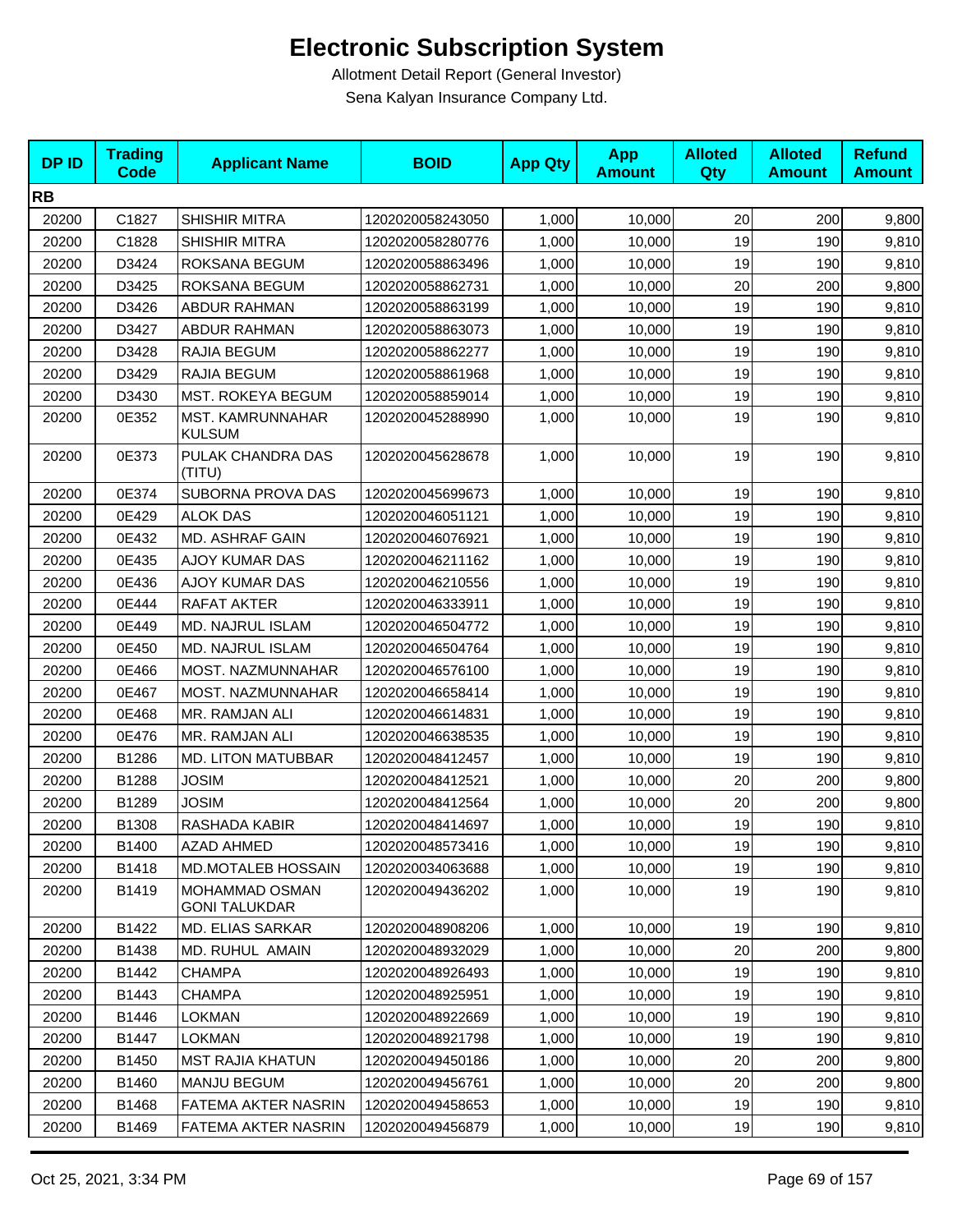| <b>DPID</b> | <b>Trading</b><br><b>Code</b> | <b>Applicant Name</b>                | <b>BOID</b>      | <b>App Qty</b> | <b>App</b><br><b>Amount</b> | <b>Alloted</b><br>Qty | <b>Alloted</b><br><b>Amount</b> | <b>Refund</b><br><b>Amount</b> |
|-------------|-------------------------------|--------------------------------------|------------------|----------------|-----------------------------|-----------------------|---------------------------------|--------------------------------|
| <b>RB</b>   |                               |                                      |                  |                |                             |                       |                                 |                                |
| 20200       | B1491                         | MD. ABUL KALAM AZAD                  | 1202020049251828 | 1,000          | 10,000                      | 19                    | 190                             | 9,810                          |
| 20200       | B1492                         | MD. ABUL KALAM AZAD                  | 1202020049334705 | 1,000          | 10.000                      | 19                    | 190                             | 9,810                          |
| 20200       | B6879                         | <b>KHAIRUN NAHAR</b>                 | 1202020059954753 | 1,000          | 10,000                      | 20                    | 200                             | 9,800                          |
| 20200       | B6881                         | <b>MONIRA PARVIN</b>                 | 1202020059955881 | 1,000          | 10,000                      | 19                    | 190                             | 9,810                          |
| 20200       | B6882                         | <b>MONIRA PARVIN</b>                 | 1202020059956629 | 1,000          | 10,000                      | 19                    | 190                             | 9,810                          |
| 20200       | B6883                         | <b>MAFRUHA KHATUN</b>                | 1202020059957326 | 1,000          | 10,000                      | 19                    | 190                             | 9,810                          |
| 20200       | B6884                         | <b>MAFRUHA KHATUN</b>                | 1202020059957848 | 1,000          | 10,000                      | 19                    | 190                             | 9,810                          |
| 20200       | B6885                         | <b>MOON MOON AKHTER</b>              | 1202020059959748 | 1,000          | 10,000                      | 19                    | 190                             | 9,810                          |
| 20200       | B6886                         | <b>MOON MOON AKHTER</b>              | 1202020059960404 | 1,000          | 10,000                      | 19                    | 190                             | 9,810                          |
| 20200       | B6887                         | <b>NUR NOBI</b>                      | 1202020059954464 | 1,000          | 10,000                      | 19                    | 190                             | 9,810                          |
| 20200       | B6888                         | <b>NUR NOBI</b>                      | 1202020059954322 | 1,000          | 10,000                      | 19                    | 190                             | 9,810                          |
| 20200       | B6889                         | MOHAMMAD ANISUR<br>RAHMAN PATOARY    | 1202020059954223 | 1,000          | 10,000                      | 20                    | 200                             | 9,800                          |
| 20200       | B6890                         | MOHAMMAD ANISUR<br>RAHMAN PATOARY    | 1202020059961096 | 1,000          | 10,000                      | 19                    | 190                             | 9,810                          |
| 20200       | B6918                         | MD. MOHIN ULLA                       | 1202020060061344 | 1,000          | 10,000                      | 19                    | 190                             | 9,810                          |
| 20200       | B6919                         | MD. MOHIN ULLA                       | 1202020060061451 | 1,000          | 10.000                      | 19                    | 190                             | 9,810                          |
| 20200       | B6920                         | <b>HARUN</b>                         | 1202020060061641 | 1,000          | 10,000                      | 19                    | 190                             | 9,810                          |
| 20200       | B6921                         | <b>HARUN</b>                         | 1202020060061882 | 1,000          | 10,000                      | 19                    | 190                             | 9,810                          |
| 20200       | B6934                         | <b>SHAHIN KHAN</b>                   | 1202020060069367 | 1,000          | 10,000                      | 20                    | 200                             | 9,800                          |
| 20200       | B6935                         | <b>SHAHIN KHAN</b>                   | 1202020060069482 | 1,000          | 10,000                      | 19                    | 190                             | 9,810                          |
| 20200       | B6938                         | MD. JUWEL KHAN                       | 1202020060071151 | 1,000          | 10,000                      | 19                    | 190                             | 9,810                          |
| 20200       | B6939                         | MD. JUWEL KHAN                       | 1202020060071541 | 1,000          | 10,000                      | 19                    | 190                             | 9,810                          |
| 20200       | B6942                         | MD. WALI ULLAH JUNAED                | 1202020060066660 | 1,000          | 10,000                      | 20                    | 200                             | 9,800                          |
| 20200       | B6952                         | MD. LOKMAN HOSSAIN                   | 1202020060090881 | 1,000          | 10,000                      | 19                    | 190                             | 9,810                          |
| 20200       | B6981                         | ANOWARA AKTER<br><b>CHOWDHURY</b>    | 1202020060157249 | 1,000          | 10,000                      | 19                    | 190                             | 9,810                          |
| 20200       | B6983                         | NARAYAN CHANDHAR<br><b>SUTRADHAR</b> | 1202020060156999 | 1,000          | 10,000                      | 19                    | 190                             | 9,810                          |
| 20200       | B6984                         | NARAYAN CHANDHAR<br><b>SUTRADHAR</b> | 1202020060156295 | 1,000          | 10,000                      | 19                    | 190                             | 9,810                          |
| 20200       | B6987                         | <b>MAMTA RANI</b>                    | 1202020060159304 | 1,000          | 10,000                      | 20                    | 200                             | 9,800                          |
| 20200       | B6988                         | <b>MAMTA RANI</b>                    | 1202020060159031 | 1,000          | 10,000                      | 19                    | 190                             | 9,810                          |
| 20200       | B6995                         | RAMPRASHAD<br><b>SUTRADHAR</b>       | 1202020060151648 | 1,000          | 10,000                      | 19                    | 190                             | 9,810                          |
| 20200       | B6999                         | <b>ASIFUR RAHMAN</b>                 | 1202020062164353 | 1,000          | 10,000                      | 19                    | 190                             | 9,810                          |
| 20200       | <b>B7000</b>                  | <b>TAHERA KHATUN</b>                 | 1202020056876394 | 1,000          | 10,000                      | 19                    | 190                             | 9,810                          |
| 20200       | B7006                         | PITU KAZI                            | 1202020056841349 | 1,000          | 10,000                      | 19                    | 190                             | 9,810                          |
| 20200       | B7069                         | MD. ABDUL MALEQUE                    | 1202020056986823 | 1,000          | 10,000                      | 19                    | 190                             | 9,810                          |
| 20200       | B7074                         | MST. KOLSOM AKTER                    | 1202020057023303 | 1,000          | 10,000                      | 19                    | 190                             | 9,810                          |
| 20200       | B7075                         | MST.SHAMIMA AKTER                    | 1202020057013480 | 1,000          | 10,000                      | 19                    | 190                             | 9,810                          |
| 20200       | B7076                         | MIST. DELWARA BEGUM                  | 1202020057018416 | 1,000          | 10,000                      | 19                    | 190                             | 9,810                          |
| 20200       | B7138                         | NIRMAL CHANDRA PAL                   | 1202020057197365 | 1,000          | 10,000                      | 19                    | 190                             | 9,810                          |
| 20200       | B7139                         | PADMA RANI GHOSH                     | 1202020057198394 | 1,000          | 10,000                      | 19                    | 190                             | 9,810                          |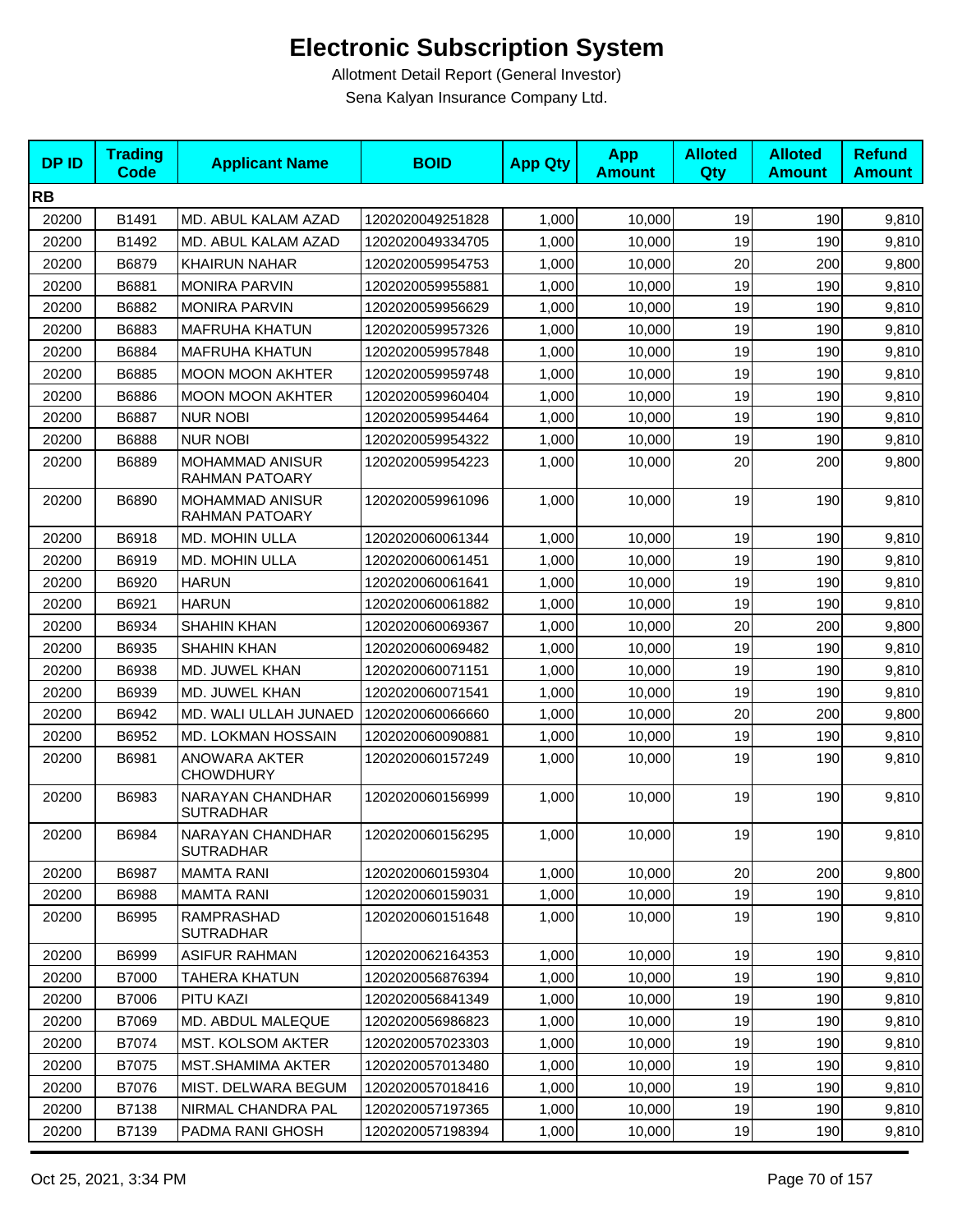| <b>DPID</b> | <b>Trading</b><br><b>Code</b> | <b>Applicant Name</b>                     | <b>BOID</b>      | <b>App Qty</b> | <b>App</b><br><b>Amount</b> | <b>Alloted</b><br>Qty | <b>Alloted</b><br><b>Amount</b> | <b>Refund</b><br><b>Amount</b> |
|-------------|-------------------------------|-------------------------------------------|------------------|----------------|-----------------------------|-----------------------|---------------------------------|--------------------------------|
| <b>RB</b>   |                               |                                           |                  |                |                             |                       |                                 |                                |
| 20200       | B7140                         | <b>CHAYA RANI PAUL</b>                    | 1202020057199257 | 1,000          | 10,000                      | 19                    | 190                             | 9,810                          |
| 20200       | B7162                         | MST. SALEHA BEGUM                         | 1202020057159116 | 1,000          | 10,000                      | 19                    | 190                             | 9,810                          |
| 20200       | C2575                         | <b>MAJEDA AKTER</b>                       | 1202020060023154 | 1,000          | 10,000                      | 19                    | 190                             | 9,810                          |
| 20200       | C2576                         | MAJEDA AKTER                              | 1202020060023400 | 1,000          | 10,000                      | 19                    | 190                             | 9,810                          |
| 20200       | C <sub>2577</sub>             | NISHADUL ISLAM                            | 1202020060140076 | 1,000          | 10,000                      | 19                    | 190                             | 9,810                          |
| 20200       | C2578                         | NISHADUL ISLAM                            | 1202020060139706 | 1,000          | 10.000                      | 19                    | 190                             | 9,810                          |
| 20200       | C2579                         | MOUSUMEE SULTANA                          | 1202020061093130 | 1,000          | 10,000                      | 19                    | 190                             | 9,810                          |
| 20200       | C2580                         | MOUSUMEE SULTANA                          | 1202020061092971 | 1,000          | 10,000                      | 19                    | 190                             | 9,810                          |
| 20200       | C2733                         | MST. NAZMA KHATUN                         | 1202020060547104 | 1,000          | 10,000                      | 19                    | 190                             | 9,810                          |
| 20200       | C2783                         | <b>QUHINUR AKTER</b>                      | 1202020060333219 | 1,000          | 10,000                      | 19                    | 190                             | 9,810                          |
| 20200       | C2784                         | <b>QUHINUR AKTER</b>                      | 1202020060333441 | 1,000          | 10,000                      | 19                    | 190                             | 9,810                          |
| 20200       | C2791                         | <b>EMDAD MOLLA</b>                        | 1202020060339738 | 1,000          | 10,000                      | 19                    | 190                             | 9,810                          |
| 20200       | C2792                         | <b>EMDAD MOLLA</b>                        | 1202020060339928 | 1,000          | 10,000                      | 19                    | 190                             | 9,810                          |
| 20200       | D4230                         | MD. SAHADATE HOSSAN                       | 1202020061152165 | 1,000          | 10,000                      | 19                    | 190                             | 9,810                          |
| 20200       | D4231                         | DIPA RANI SAHA                            | 1202020061166484 | 1,000          | 10,000                      | 19                    | 190                             | 9,810                          |
| 20200       | D4232                         | <b>DIPA RANI SAHA</b>                     | 1202020061166524 | 1,000          | 10,000                      | 19                    | 190                             | 9,810                          |
| 20200       | D4233                         | MD. ABU BAKKAR SIDDIK                     | 1202020061186992 | 1,000          | 10,000                      | 19                    | 190                             | 9,810                          |
| 20200       | d4251                         | MD. DELWAR HOSSAIN                        | 1202020061473470 | 1,000          | 10,000                      | 19                    | 190                             | 9,810                          |
| 20200       | D4256                         | A.K.M. MOINUL ISLAM<br><b>MUNNA</b>       | 1202020061519419 | 1,000          | 10,000                      | 19                    | 190                             | 9,810                          |
| 20200       | D4257                         | A.K.M. MOINUL ISLAM<br><b>MUNNA</b>       | 1202020061519435 | 1,000          | 10,000                      | 20                    | 200                             | 9,800                          |
| 20200       | D4262                         | A.K.M. NOYON MAHMUD                       | 1202020061736101 | 1,000          | 10,000                      | 19                    | 190                             | 9,810                          |
| 20200       | D4263                         | A.K.M. NOYON MAHMUD                       | 1202020061736187 | 1,000          | 10,000                      | 20                    | 200                             | 9,800                          |
| 20200       | D4325                         | <b>UDAY KUMAR SAHA</b>                    | 1202020062682330 | 1,000          | 10,000                      | 20                    | 200                             | 9,800                          |
| 20200       | D4326                         | <b>SANJIB KUMAR</b><br><b>CHOWDHURY</b>   | 1202020062690719 | 1,000          | 10,000                      | 19                    | 190                             | 9,810                          |
| 20200       | D4330                         | MD. GOLAM SAROWER                         | 1202020040704190 | 1,000          | 10,000                      | 19                    | 190                             | 9,810                          |
| 20200       | B7284                         | MD. BILLAL HOSSAIN                        | 1202020060446984 | 1,000          | 10,000                      | 20                    | 200                             | 9,800                          |
| 20200       | B7285                         | MD. BILLAL HOSSAIN                        | 1202020060447351 | 1,000          | 10,000                      | 19                    | 190                             | 9,810                          |
| 20200       | B7340                         | <b>SUZAN KUMAR SAHA</b>                   | 1202020060423788 | 1,000          | 10,000                      | 19                    | 190                             | 9,810                          |
| 20200       | B7341                         | <b>LUCKY SAHA</b>                         | 1202020060424873 | 1,000          | 10,000                      | 19                    | 190                             | 9,810                          |
| 20200       | B7344                         | <b>MONIKA KARMOKER</b>                    | 1202020060448501 | 1,000          | 10,000                      | 19                    | 190                             | 9,810                          |
| 20200       | B7348                         | <b>MANISH KANTHI SAHA</b>                 | 1202020060448271 | 1,000          | 10.000                      | 19                    | 190                             | 9,810                          |
| 20200       | B7362                         | OMA RANI PAUL                             | 1202020060487268 | 1,000          | 10,000                      | 19                    | 190                             | 9,810                          |
| 20200       | B7363                         | OMA RANI PAUL                             | 1202020060487522 | 1,000          | 10,000                      | 19                    | 190                             | 9,810                          |
| 20200       | B7366                         | <b>MOHAMMAD ASHRAFUR</b><br><b>RAHMAN</b> | 1202020060488401 | 1,000          | 10,000                      | 19                    | 190                             | 9,810                          |
| 20200       | B7367                         | MD. MUSTAFIZUR<br>RAHMAN MIAH             | 1202020060488741 | 1,000          | 10,000                      | 19                    | 190                             | 9,810                          |
| 20200       | B7513                         | MD. KHAIRUL ISLAM                         | 1202020057263029 | 1,000          | 10,000                      | 20                    | 200                             | 9,800                          |
| 20200       | B7515                         | SYEDA BOSRA                               | 1202020057262447 | 1,000          | 10,000                      | 19                    | 190                             | 9,810                          |
| 20200       | C3685                         | MD. SHADMAN SAKIB                         | 1202020070168680 | 1,000          | 10,000                      | 19                    | 190                             | 9,810                          |
| 20200       | C3686                         | MD. SHADMAN SAKIB                         | 1202020070168664 | 1,000          | 10,000                      | 19                    | 190                             | 9,810                          |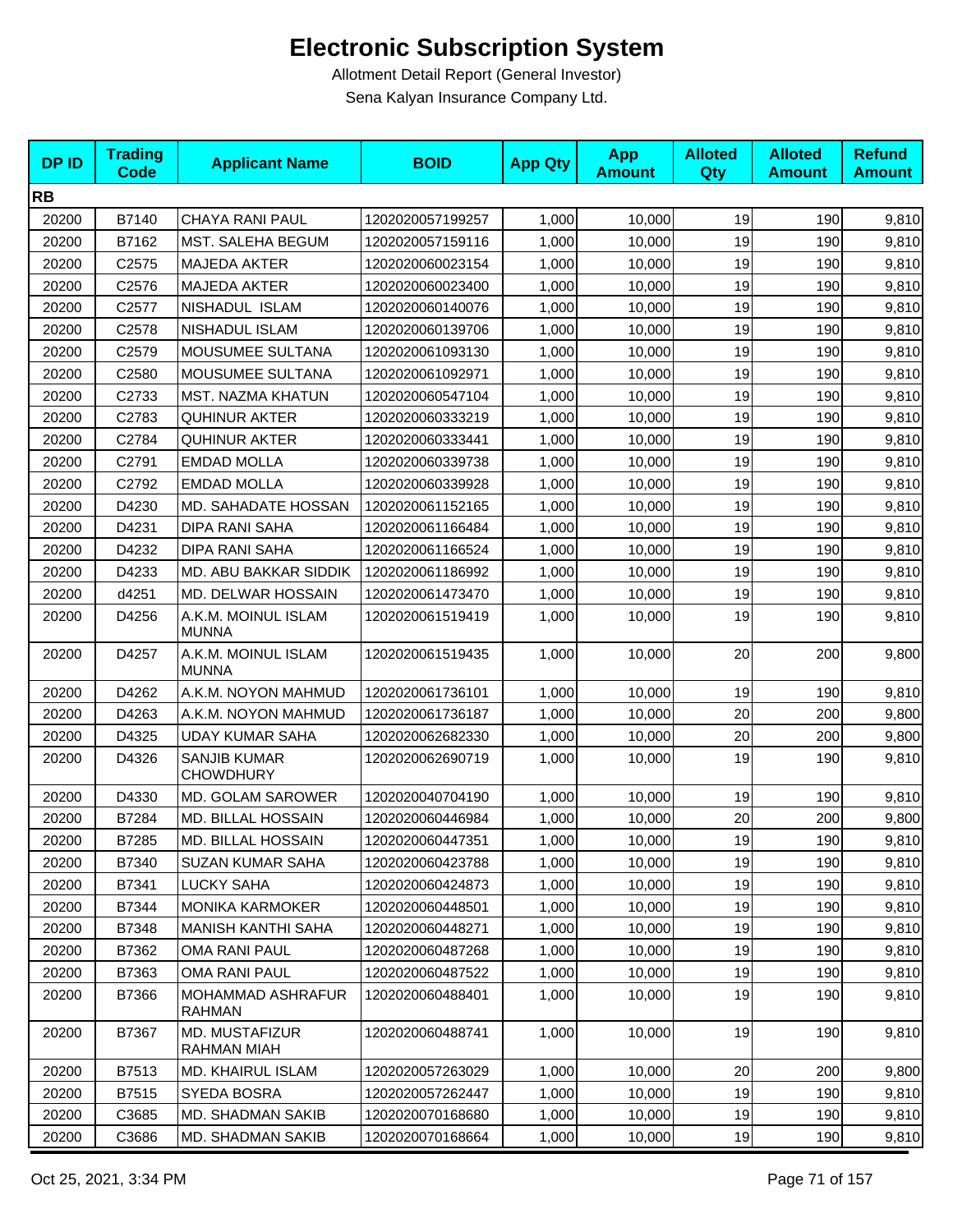| <b>DPID</b> | <b>Trading</b><br><b>Code</b> | <b>Applicant Name</b>                 | <b>BOID</b>      | <b>App Qty</b> | <b>App</b><br><b>Amount</b> | <b>Alloted</b><br>Qty | <b>Alloted</b><br><b>Amount</b> | <b>Refund</b><br><b>Amount</b> |
|-------------|-------------------------------|---------------------------------------|------------------|----------------|-----------------------------|-----------------------|---------------------------------|--------------------------------|
| <b>RB</b>   |                               |                                       |                  |                |                             |                       |                                 |                                |
| 20200       | C3687                         | MD. ADNAN AL RIAD<br><b>KHAN</b>      | 1202020070080634 | 1,000          | 10,000                      | 19                    | 190                             | 9,810                          |
| 20200       | C3688                         | MD. ADNAN AL RIAD<br><b>KHAN</b>      | 1202020070080768 | 1,000          | 10,000                      | 19                    | 190                             | 9,810                          |
| 20200       | C3689                         | ROWSHAN ALI MOLLAH                    | 1202020016806282 | 1,000          | 10,000                      | 19                    | 190                             | 9,810                          |
| 20200       | C3690                         | MASUDUL HAQUE                         | 1202020013871855 | 1,000          | 10,000                      | 19                    | 190                             | 9,810                          |
| 20200       | C3691                         | TAHMINA RAHMAN LOTA                   | 1202020011244404 | 1,000          | 10,000                      | 19                    | 190                             | 9,810                          |
| 20200       | C3692                         | TAHMINA RAHMAN LOTA                   | 1202020011244222 | 1,000          | 10,000                      | 19                    | 190                             | 9,810                          |
| 20200       | C3693                         | MOHAMMAD ZOBAER                       | 1202020011244313 | 1,000          | 10,000                      | 19                    | 190                             | 9,810                          |
| 20200       | C3694                         | MASUDAL HAQUE                         | 1202020013871681 | 1,000          | 10,000                      | 19                    | 190                             | 9,810                          |
| 20200       | C3695                         | JOBEYAR HOSSAIN                       | 1202020012112163 | 1,000          | 10,000                      | 19                    | 190                             | 9,810                          |
| 20200       | C3696                         | MD KAHIMUDDIN MOLLAH 1202020011972410 |                  | 1,000          | 10,000                      | 19                    | 190                             | 9,810                          |
| 20200       | C3697                         | MD. KAHIMUDDIN<br><b>MOLLAH</b>       | 1202020011878001 | 1,000          | 10,000                      | 19                    | 190                             | 9,810                          |
| 20200       | C3719                         | <b>KHAIRUL BASHAR</b>                 | 1202020011972967 | 1,000          | 10,000                      | 19                    | 190                             | 9,810                          |
| 20200       | C3720                         | <b>KHAIRUL BASHAR</b>                 | 1202020011972975 | 1,000          | 10,000                      | 20                    | 200                             | 9,800                          |
| 20200       | C3722                         | MD. SELIM REZA                        | 1202020012089237 | 1,000          | 10,000                      | 20                    | 200                             | 9,800                          |
| 20200       | C3723                         | MD. SELIM REZA                        | 1202020012089253 | 1,000          | 10,000                      | 19                    | 190                             | 9,810                          |
| 20200       | C3726                         | MD. FORHAD<br><b>CHOWDHURY</b>        | 1202020070652625 | 1,000          | 10,000                      | 19                    | 190                             | 9,810                          |
| 20200       | C3729                         | <b>MD. RANA SARKER</b>                | 1202020070732632 | 1,000          | 10,000                      | 19                    | 190                             | 9,810                          |
| 20200       | C3747                         | MD. ALI AKBER ASIF                    | 1202020071613079 | 1,000          | 10,000                      | 19                    | 190                             | 9,810                          |
| 20200       | C3748                         | MD. ALI AKBER ASIF                    | 1202020071613317 | 1,000          | 10,000                      | 19                    | 190                             | 9,810                          |
| 20200       | C3774                         | AHASAN UDDIN<br>AHAMMED               | 1202020072250518 | 1,000          | 10,000                      | 19                    | 190                             | 9,810                          |
| 20200       | C3775                         | AHASAN UDDIN<br>AHAMMED               | 1202020072250526 | 1,000          | 10,000                      | 20                    | 200                             | 9,800                          |
| 20200       | C3780                         | SYEDA SHAHANA<br>AFREEN JAHAN         | 1202020072312835 | 1,000          | 10,000                      | 19                    | 190                             | 9,810                          |
| 20200       | C3781                         | NEHERIN MAQSOOD                       | 1202020072312653 | 1,000          | 10,000                      | 19                    | 190                             | 9,810                          |
| 20200       | C3786                         | MD. HAFIZUR RAHMAN                    | 1202020072369496 | 1,000          | 10,000                      | 20                    | 200                             | 9,800                          |
| 20200       | C3787                         | SARMIN SULTANA                        | 1202020072369734 | 1,000          | 10,000                      | 19                    | 190                             | 9,810                          |
| 20200       | C3788                         | <b>SARMIN SULTANA</b>                 | 1202020072369785 | 1,000          | 10,000                      | 19                    | 190                             | 9,810                          |
| 20200       | C3789                         | ASIF BIN SABBIR                       | 1202020072415163 | 1,000          | 10,000                      | 19                    | 190                             | 9,810                          |
| 20200       | C3794                         | AGA AMIRUL ISLAM<br><b>CHOWDHURY</b>  | 1202020072572670 | 1,000          | 10,000                      | 19                    | 190                             | 9,810                          |
| 20200       | C3798                         | MOHAMMED JEWEL MIAH                   | 1202020072613153 | 1,000          | 10,000                      | 20                    | 200                             | 9,800                          |
| 20200       | C3800                         | <b>NAFISA HABIB</b>                   | 1202020072707602 | 1,000          | 10,000                      | 19                    | 190                             | 9,810                          |
| 20200       | C3801                         | <b>MD. MIZANUR RAHMAN</b>             | 1202020072726016 | 1,000          | 10,000                      | 19                    | 190                             | 9,810                          |
| 20200       | C3802                         | <b>MISS ISMAT ARA</b>                 | 1202020072722681 | 1,000          | 10,000                      | 19                    | 190                             | 9,810                          |
| 20200       | C3803                         | RAJIA KHATUN                          | 1202020072722315 | 1,000          | 10,000                      | 19                    | 190                             | 9,810                          |
| 20200       | C3804                         | RAJIA KHATUN                          | 1202020072728149 | 1,000          | 10,000                      | 19                    | 190                             | 9,810                          |
| 20200       | C3813                         | MD. MUJAHIDUL ISLAM                   | 1202020073190649 | 1,000          | 10,000                      | 19                    | 190                             | 9,810                          |
| 20200       | C3814                         | MD. MUJAHIDUL ISLAM                   | 1202020073190614 | 1,000          | 10,000                      | 19                    | 190                             | 9,810                          |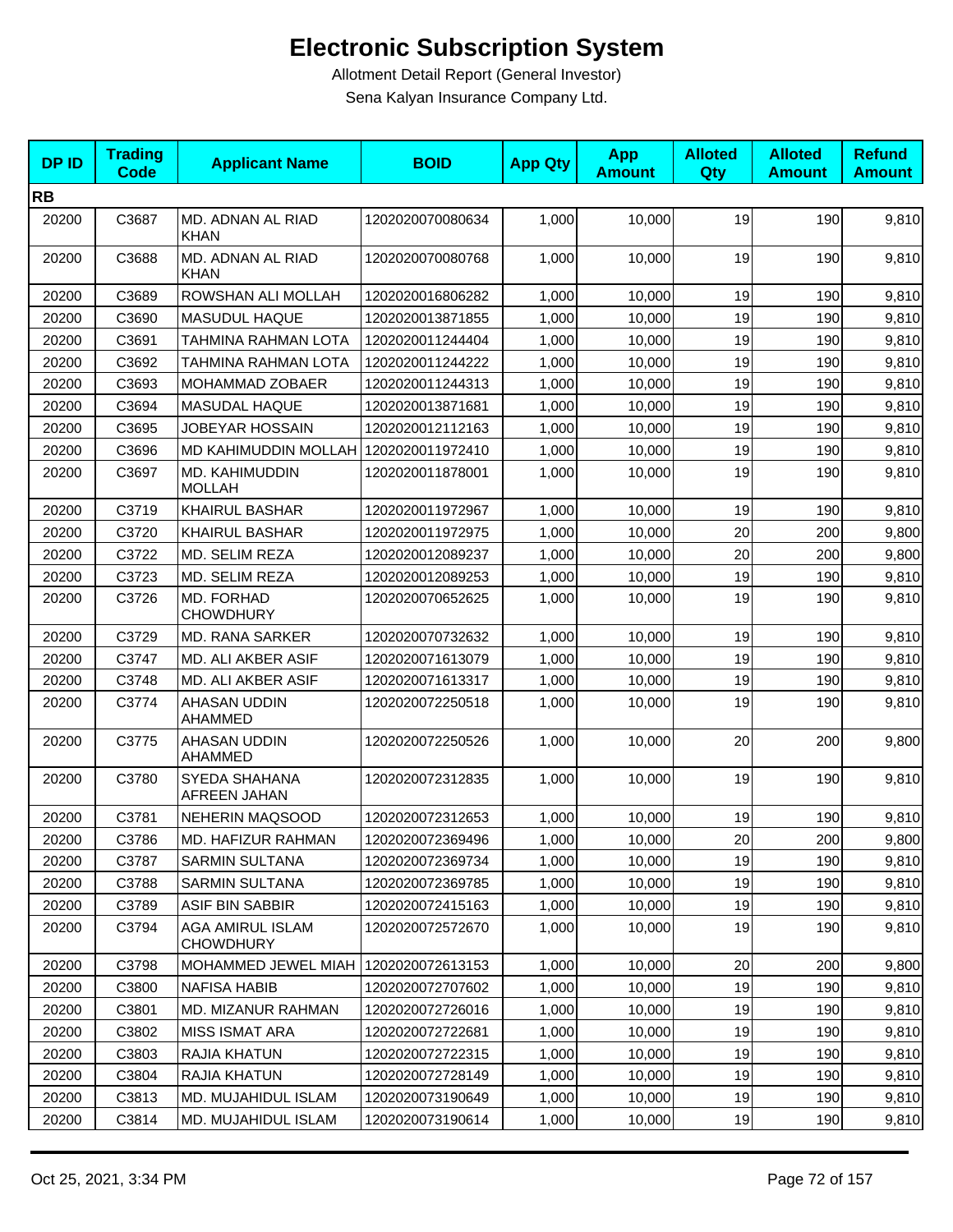| <b>DPID</b> | <b>Trading</b><br><b>Code</b> | <b>Applicant Name</b>                    | <b>BOID</b>      | <b>App Qty</b> | <b>App</b><br><b>Amount</b> | <b>Alloted</b><br><b>Qty</b> | <b>Alloted</b><br><b>Amount</b> | <b>Refund</b><br><b>Amount</b> |
|-------------|-------------------------------|------------------------------------------|------------------|----------------|-----------------------------|------------------------------|---------------------------------|--------------------------------|
| <b>RB</b>   |                               |                                          |                  |                |                             |                              |                                 |                                |
| 20200       | C3815                         | <b>FERDOUSE BEGUM</b>                    | 1202020073198969 | 1,000          | 10,000                      | 19                           | 190                             | 9,810                          |
| 20200       | C3816                         | <b>FERDOUSE BEGUM</b>                    | 1202020073199061 | 1,000          | 10.000                      | 19                           | 190                             | 9,810                          |
| 20200       | C3817                         | <b>MAKSUDA HAQUE</b>                     | 1202020073120177 | 1,000          | 10,000                      | 19                           | 190                             | 9,810                          |
| 20200       | C3818                         | <b>MAKSUDA HAQUE</b>                     | 1202020073200275 | 1,000          | 10,000                      | 19                           | 190                             | 9,810                          |
| 20200       | C3826                         | MD. TOWHIDUR RAHMAN                      | 1202020073336369 | 1,000          | 10,000                      | 19                           | 190                             | 9,810                          |
| 20200       | C3827                         | MD. TOWHIDUR RAHMAN                      | 1202020073336385 | 1,000          | 10,000                      | 19                           | 190                             | 9,810                          |
| 20200       | C3831                         | MD. GOLAM KIBRIA                         | 1202020073435143 | 1,000          | 10.000                      | 19                           | 190                             | 9,810                          |
| 20200       | C3832                         | MD. GOLAM KIBRIA                         | 1202020073435135 | 1,000          | 10,000                      | 19                           | 190                             | 9,810                          |
| 20200       | C3833                         | APURBA GHOSH                             | 1202020073464836 | 1,000          | 10,000                      | 19                           | 190                             | 9,810                          |
| 20200       | C3838                         | MD. JAMSHED IQBAL                        | 1202020073564492 | 1,000          | 10,000                      | 19                           | 190                             | 9,810                          |
| 20200       | C3849                         | NARAYAN CHANDRA<br><b>NATH</b>           | 1202020073748378 | 1,000          | 10,000                      | 19                           | 190                             | 9,810                          |
| 20200       | C3851                         | MOHAMMAD SAZZAD<br><b>HOSSAIN CHOWDH</b> | 1202020073758680 | 1,000          | 10,000                      | 19                           | 190                             | 9,810                          |
| 20200       | C3860                         | AKLIMA RAHMAN MITUL                      | 1202020073894966 | 1,000          | 10,000                      | 19                           | 190                             | 9,810                          |
| 20200       | C3861                         | RAISA AFROZ                              | 1202020073919584 | 1,000          | 10,000                      | 19                           | 190                             | 9,810                          |
| 20200       | C3862                         | <b>BIJOY CHANDRA SHIL</b>                | 1202020073926751 | 1,000          | 10,000                      | 19                           | 190                             | 9,810                          |
| 20200       | C3863                         | <b>BIJOY CHANDRA SHIL</b>                | 1202020073926727 | 1,000          | 10,000                      | 19                           | 190                             | 9,810                          |
| 20200       | C3866                         | <b>EKRAMUL KABIR</b>                     | 1202020073952530 | 1,000          | 10,000                      | 19                           | 190                             | 9,810                          |
| 20200       | C3867                         | PARVINA KHATUN                           | 1202020073980418 | 1,000          | 10,000                      | 19                           | 190                             | 9,810                          |
| 20200       | C3868                         | PARVINA KHATUN                           | 1202020073980426 | 1,000          | 10,000                      | 19                           | 190                             | 9,810                          |
| 20200       | C3872                         | <b>SUJOY KUMAR SAHA</b>                  | 1202020074020413 | 1,000          | 10,000                      | 19                           | 190                             | 9,810                          |
| 20200       | C3874                         | <b>UDVASH SAHA</b>                       | 1202020074031530 | 1,000          | 10,000                      | 19                           | 190                             | 9,810                          |
| 20200       | C3877                         | <b>NASRIN AKHTER</b>                     | 1202020074046027 | 1,000          | 10,000                      | 20                           | 200                             | 9,800                          |
| 20200       | C3878                         | <b>NUSRAT AKHTER</b>                     | 1202020074046359 | 1,000          | 10,000                      | 20                           | 200                             | 9,800                          |
| 20200       | C3879                         | <b>FAHIMA AKTER</b>                      | 1202020059742883 | 1,000          | 10,000                      | 20                           | 200                             | 9,800                          |
| 20200       | C3880                         | MOHAMMAD ZAHIRUL<br><b>HAQUE SARKER</b>  | 1202020016537866 | 1,000          | 10,000                      | 19                           | 190                             | 9,810                          |
| 20200       | C3881                         | MOHAMMAD ZAHIRUL<br><b>HAQUE SHARKER</b> | 1202020016537890 | 1,000          | 10,000                      | 20                           | 200                             | 9,800                          |
| 20200       | C3882                         | NANJIBA ZAHIN                            | 1202020072110622 | 1,000          | 10,000                      | 19                           | 190                             | 9,810                          |
| 20200       | C3883                         | NANJIBA ZAHIN                            | 1202020072110938 | 1,000          | 10,000                      | 19                           | 190                             | 9,810                          |
| 20200       | C3884                         | <b>SHAMIA AFRIN</b>                      | 1202020072109586 | 1,000          | 10,000                      | 19                           | 190                             | 9,810                          |
| 20200       | C3885                         | <b>SHAMIA AFRIN</b>                      | 1202020072109941 | 1,000          | 10.000                      | 19                           | 190                             | 9,810                          |
| 20200       | C3886                         | MD. RASHEDUZZAMAN                        | 1202020072106161 | 1,000          | 10,000                      | 19                           | 190                             | 9,810                          |
| 20200       | C3887                         | MD. RASHEDUZZAMAN                        | 1202020072107536 | 1,000          | 10,000                      | 19                           | 190                             | 9,810                          |
| 20200       | C3888                         | MD. MURTUZA ZAMAN                        | 1202020072108268 | 1,000          | 10,000                      | 19                           | 190                             | 9,810                          |
| 20200       | C3889                         | MD. MURTUZA ZAMAN                        | 1202020072109072 | 1,000          | 10,000                      | 19                           | 190                             | 9,810                          |
| 20200       | C3892                         | MD. ASHRAFUL HAQUE                       | 1202020074191901 | 1,000          | 10,000                      | 19                           | 190                             | 9,810                          |
| 20200       | C3902                         | ABDUL KUDDUS KHAN                        | 1202020074084889 | 1,000          | 10,000                      | 19                           | 190                             | 9,810                          |
| 20200       | C3903                         | <b>MONIRA JAHAN</b>                      | 1202020074094182 | 1,000          | 10,000                      | 19                           | 190                             | 9,810                          |
| 20200       | C3904                         | SAZID BIN SABBIR                         | 1202020074092365 | 1,000          | 10,000                      | 19                           | 190                             | 9,810                          |
| 20200       | C3905                         | <b>ZARIN TASNIM</b>                      | 1202020074176967 | 1,000          | 10,000                      | 19                           | 190                             | 9,810                          |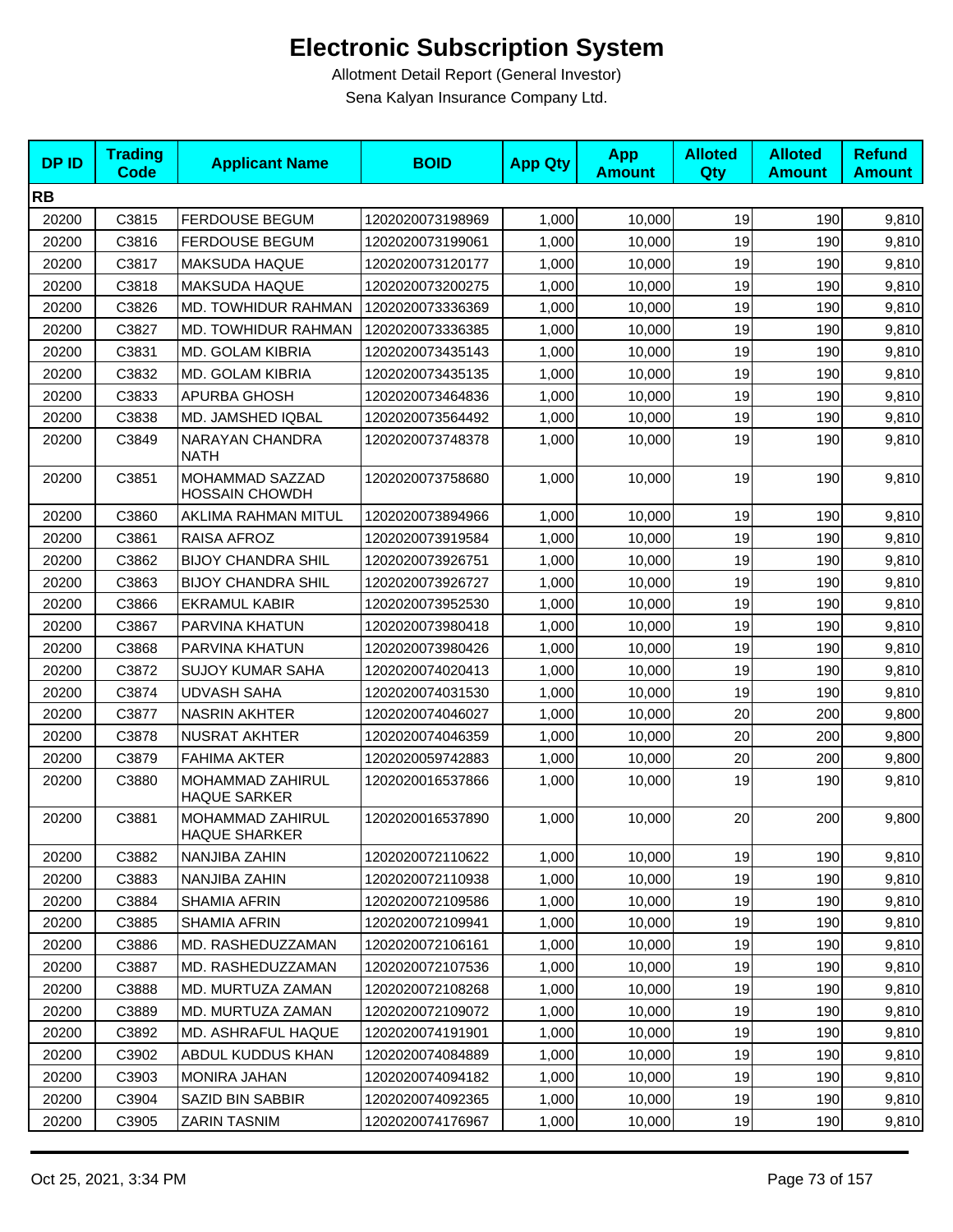| <b>DPID</b> | <b>Trading</b><br><b>Code</b> | <b>Applicant Name</b>                    | <b>BOID</b>      | <b>App Qty</b> | <b>App</b><br><b>Amount</b> | <b>Alloted</b><br>Qty | <b>Alloted</b><br><b>Amount</b> | <b>Refund</b><br><b>Amount</b> |
|-------------|-------------------------------|------------------------------------------|------------------|----------------|-----------------------------|-----------------------|---------------------------------|--------------------------------|
| <b>RB</b>   |                               |                                          |                  |                |                             |                       |                                 |                                |
| 20200       | C3906                         | DEWAN ASIFUR RAHMAN                      | 1202020074177118 | 1,000          | 10,000                      | 19                    | 190                             | 9,810                          |
| 20200       | C3907                         | <b>SALMA AKTER</b>                       | 1202020074177332 | 1,000          | 10,000                      | 19                    | 190                             | 9,810                          |
| 20200       | A3642                         | MD. HELAL UDDIN                          | 1202020061657455 | 1,000          | 10,000                      | 19                    | 190                             | 9,810                          |
| 20200       | a3657                         | MD. LIAKAT HOSSAIN                       | 1202020061994922 | 1,000          | 10,000                      | 20                    | 200                             | 9,800                          |
| 20200       | A3660                         | MD. RASEL                                | 1202020062047945 | 1,000          | 10,000                      | 19                    | 190                             | 9,810                          |
| 20200       | A3661                         | <b>MAHBUBUR RAHMAN</b>                   | 1202020021684441 | 1,000          | 10,000                      | 19                    | 190                             | 9,810                          |
| 20200       | A3670                         | <b>MD. TAHIR HOSSAIN</b>                 | 1202020062146703 | 1,000          | 10,000                      | 19                    | 190                             | 9,810                          |
| 20200       | A3684                         | <b>MONSUR RAHMAN</b><br><b>SUMAN</b>     | 1202020062454033 | 1,000          | 10,000                      | 19                    | 190                             | 9,810                          |
| 20200       | A3708                         | <b>MD.ATIQUR RAHMAN</b>                  | 1202020062719913 | 1,000          | 10,000                      | 19                    | 190                             | 9,810                          |
| 20200       | A3709                         | <b>ANNY RAHMAN</b>                       | 1202020062809580 | 1,000          | 10,000                      | 19                    | 190                             | 9,810                          |
| 20200       | A3713                         | MD. RAFIQUL ISLAM                        | 1202020062830292 | 1,000          | 10,000                      | 19                    | 190                             | 9,810                          |
| 20200       | A3756                         | MD.SHAHJAHAN                             | 1202020062401646 | 1,000          | 10,000                      | 19                    | 190                             | 9,810                          |
| 20200       | A4568                         | MD. AHSAN KABIR                          | 1202020065324729 | 1,000          | 10,000                      | 19                    | 190                             | 9,810                          |
| 20200       | A5111                         | MD. AZAD RAHMAN                          | 1202020061483098 | 1,000          | 10,000                      | 19                    | 190                             | 9,810                          |
| 20200       | A5291                         | SHARIF NOIMUL ISLAM                      | 1202020009234012 | 1,000          | 10,000                      | 19                    | 190                             | 9,810                          |
| 20200       | A5298                         | <b>ASRAFUL HOQUE</b>                     | 1202020062814121 | 1,000          | 10,000                      | 20                    | 200                             | 9,800                          |
| 20200       | A5384                         | S M BORHAN UDDIN                         | 1202020062658973 | 1,000          | 10,000                      | 19                    | 190                             | 9,810                          |
| 20200       | A5389                         | <b>ISTIYAQUE AHMED</b><br><b>MULLICK</b> | 1202020063601752 | 1,000          | 10,000                      | 19                    | 190                             | 9,810                          |
| 20200       | A5480                         | ALOCK KUMAR KUNDU                        | 1202020035301182 | 1,000          | 10,000                      | 19                    | 190                             | 9,810                          |
| 20200       | A5485                         | MD. MOKBUL HOSSAIN                       | 1202020072495335 | 1,000          | 10,000                      | 19                    | 190                             | 9,810                          |
| 20200       | A5488                         | NIPA RANI KUNDU                          | 1202020072716631 | 1,000          | 10,000                      | 19                    | 190                             | 9,810                          |
| 20200       | A5490                         | <b>MANIK CHANDRA DAS</b>                 | 1202020072201813 | 1,000          | 10,000                      | 19                    | 190                             | 9,810                          |
| 20200       | A5492                         | <b>ARCHANA DAS</b>                       | 1202020073490831 | 1,000          | 10,000                      | 19                    | 190                             | 9,810                          |
| 20200       | A5496                         | <b>MD.ALI AKBAR FARAJI</b>               | 1202020001094678 | 1,000          | 10,000                      | 19                    | 190                             | 9,810                          |
| 20200       | A5499                         | <b>MRS SUSMITA AHMED</b>                 | 1202020074083833 | 1,000          | 10,000                      | 19                    | 190                             | 9,810                          |
| 20200       | B4344                         | MD. GOLAM AZAM                           | 1202020054503098 | 1,000          | 10,000                      | 19                    | 190                             | 9,810                          |
| 20200       | B4347                         | <b>MAMUN MOJUMDER</b>                    | 1202020054502721 | 1,000          | 10,000                      | 19                    | 190                             | 9,810                          |
| 20200       | B4348                         | <b>MASHI AHAMED BABAR</b>                | 1202020054503542 | 1,000          | 10,000                      | 19                    | 190                             | 9,810                          |
| 20200       | B4349                         | <b>MASHI AHAMED BABAR</b>                | 1202020054506779 | 1,000          | 10,000                      | 19                    | 190                             | 9,810                          |
| 20200       | B4377                         | <b>KAWSER AHMMED</b>                     | 1202020054533587 | 1,000          | 10,000                      | 19                    | 190                             | 9,810                          |
| 20200       | B4378                         | FAHIMA HAIDER PINU                       | 1202020054687296 | 1,000          | 10,000                      | 19                    | 190                             | 9,810                          |
| 20200       | B4380                         | MD. DELWAR HOSSEN                        | 1202020054688017 | 1,000          | 10,000                      | 19                    | 190                             | 9,810                          |
| 20200       | B4381                         | <b>KAWSER AHMMED</b>                     | 1202020054688068 | 1,000          | 10,000                      | 19                    | 190                             | 9,810                          |
| 20200       | B4388                         | <b>BIJOY</b>                             | 1202020054532558 | 1,000          | 10,000                      | 19                    | 190                             | 9,810                          |
| 20200       | B4389                         | <b>BIJOY</b>                             | 1202020054533220 | 1,000          | 10,000                      | 19                    | 190                             | 9,810                          |
| 20200       | B4465                         | NURNAHER MUKTA<br><b>BEGUM</b>           | 1202020054633572 | 1,000          | 10,000                      | 19                    | 190                             | 9,810                          |
| 20200       | B4466                         | NURNAHER MUKTA<br><b>BEGUM</b>           | 1202020054633762 | 1,000          | 10,000                      | 19                    | 190                             | 9,810                          |
| 20200       | B4467                         | MD. OBAIDUL ISLAM                        | 1202020054635241 | 1,000          | 10,000                      | 19                    | 190                             | 9,810                          |
| 20200       | B4468                         | MD. OBAIDUL ISLAM                        | 1202020054643588 | 1,000          | 10,000                      | 19                    | 190                             | 9,810                          |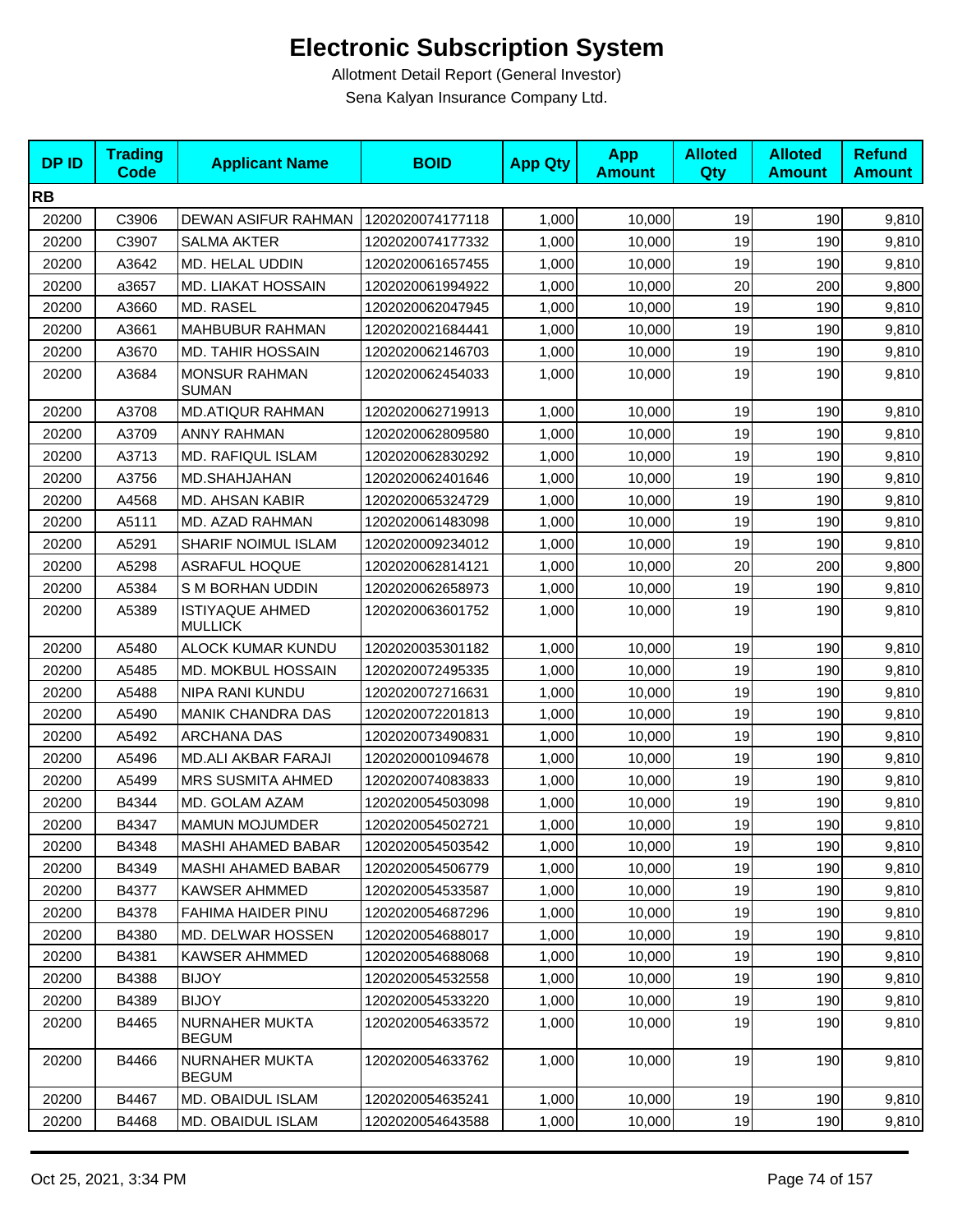| <b>DPID</b> | <b>Trading</b><br><b>Code</b> | <b>Applicant Name</b>                   | <b>BOID</b>      | <b>App Qty</b> | <b>App</b><br><b>Amount</b> | <b>Alloted</b><br>Qty | <b>Alloted</b><br><b>Amount</b> | <b>Refund</b><br><b>Amount</b> |
|-------------|-------------------------------|-----------------------------------------|------------------|----------------|-----------------------------|-----------------------|---------------------------------|--------------------------------|
| <b>RB</b>   |                               |                                         |                  |                |                             |                       |                                 |                                |
| 20200       | B4470                         | <b>BAKUL MIA</b>                        | 1202020054645105 | 1,000          | 10,000                      | 19                    | 190                             | 9,810                          |
| 20200       | B8696                         | <b>MD.KHURSHID ALAM</b>                 | 1202020052542966 | 1,000          | 10,000                      | 19                    | 190                             | 9,810                          |
| 20200       | B8761                         | <b>MST. SHUKLA KHATUN</b>               | 1202020058281746 | 1,000          | 10,000                      | 19                    | 190                             | 9,810                          |
| 20200       | B8855                         | <b>ATWAR RAHMAN</b>                     | 1202020058370903 | 1,000          | 10,000                      | 19                    | 190                             | 9,810                          |
| 20200       | B8856                         | RIPA RANI PAUL                          | 1202020058370218 | 1,000          | 10,000                      | 20                    | 200                             | 9,800                          |
| 20200       | B8857                         | RIPA RANI PAUL                          | 1202020058370566 | 1.000          | 10,000                      | 19                    | 190                             | 9,810                          |
| 20200       | B8858                         | REKHA RANI PAUL                         | 1202020058371006 | 1,000          | 10,000                      | 19                    | 190                             | 9,810                          |
| 20200       | B8860                         | RAM KRISHNO PAUL                        | 1202020058371940 | 1,000          | 10,000                      | 19                    | 190                             | 9,810                          |
| 20200       | B8861                         | RAM KRISHNO PAUL                        | 1202020058372134 | 1,000          | 10,000                      | 19                    | 190                             | 9,810                          |
| 20200       | B8862                         | DR. MD. ALAMGIR<br><b>HOSSAIN</b>       | 1202020058373337 | 1,000          | 10,000                      | 19                    | 190                             | 9,810                          |
| 20200       | B8869                         | MD. JOSIM UDDIN                         | 1202020058391431 | 1,000          | 10,000                      | 20                    | 200                             | 9,800                          |
| 20200       | B8870                         | MD. JOSIM UDDIN                         | 1202020058391621 | 1,000          | 10,000                      | 19                    | 190                             | 9,810                          |
| 20200       | B8884                         | MD. ABDUL QUDDUS<br><b>HOWLADER</b>     | 1202020058421667 | 1,000          | 10,000                      | 19                    | 190                             | 9,810                          |
| 20200       | B8898                         | <b>MUHAMMAD</b><br>MONIRUZZAMAN         | 1202020058431185 | 1,000          | 10,000                      | 20                    | 200                             | 9,800                          |
| 20200       | B8912                         | <b>MITALI RANI PAUL</b>                 | 1202020058454314 | 1,000          | 10,000                      | 19                    | 190                             | 9,810                          |
| 20200       | 00D31                         | <b>KHOKAN SAHA</b>                      | 1202020043568835 | 1,000          | 10,000                      | 19                    | 190                             | 9,810                          |
| 20200       | 0B497                         | <b>GANGA RANI PAUL</b>                  | 1202020038864068 | 1,000          | 10,000                      | 20                    | 200                             | 9,800                          |
| 20200       | 0B498                         | SHADAN CHANDRA PAUL                     | 1202020014546741 | 1,000          | 10,000                      | 19                    | 190                             | 9,810                          |
| 20200       | 0B499                         | SHADAN CHANDRA PAUL                     | 1202020014546891 | 1,000          | 10,000                      | 19                    | 190                             | 9,810                          |
| 20200       | 0B529                         | <b>MS. NASIMA AKTER</b>                 | 1202020045383338 | 1,000          | 10,000                      | 19                    | 190                             | 9,810                          |
| 20200       | 0B594                         | MD. AKTERUZZAMAN<br><b>MILON</b>        | 1202020045757751 | 1,000          | 10,000                      | 19                    | 190                             | 9,810                          |
| 20200       | 0B595                         | <b>MD. ABDUS SATTAR</b>                 | 1202020050817707 | 1,000          | 10,000                      | 19                    | 190                             | 9,810                          |
| 20200       | 0D689                         | MD. HEDU MIA                            | 1202020048336900 | 1,000          | 10,000                      | 19                    | 190                             | 9,810                          |
| 20200       | 0D690                         | MOHAMMAD SHAHAJADA                      | 1202020048337477 | 1,000          | 10,000                      | 19                    | 190                             | 9,810                          |
| 20200       | 0D710                         | RUBEL KUMAR SAHA                        | 1202020048317223 | 1,000          | 10,000                      | 19                    | 190                             | 9,810                          |
| 20200       | 0D711                         | RUBEL KUMAR SAHA                        | 1202020048317951 | 1,000          | 10,000                      | 19                    | 190                             | 9,810                          |
| 20200       | 0D712                         | <b>ANTU MODAK</b>                       | 1202020048382794 | 1,000          | 10,000                      | 19                    | 190                             | 9,810                          |
| 20200       | 0D713                         | ANTU MODAK                              | 1202020048383011 | 1,000          | 10,000                      | 19                    | 190                             | 9,810                          |
| 20200       | 0D714                         | <b>LIPON SAHA</b>                       | 1202020048386685 | 1,000          | 10,000                      | 19                    | 190                             | 9,810                          |
| 20200       | 0D715                         | <b>LIPON SAHA</b>                       | 1202020048364938 | 1,000          | 10,000                      | 19                    | 190                             | 9,810                          |
| 20200       | 0D733                         | MD. TAFAZZAL HOSSAIN                    | 1202020048417939 | 1,000          | 10,000                      | 19                    | 190                             | 9,810                          |
| 20200       | 0D780                         | MD. WAHID MURAD                         | 1202020048532083 | 1,000          | 10,000                      | 19                    | 190                             | 9,810                          |
| 20200       | 0D781                         | MD. WAHID MURAD                         | 1202020048532364 | 1,000          | 10,000                      | 19                    | 190                             | 9,810                          |
| 20200       | 0D782                         | <b>MRS. SHAHNAZ PARVIN</b>              | 1202020048580990 | 1,000          | 10,000                      | 20                    | 200                             | 9,800                          |
| 20200       | 0D783                         | MRS. SHAHNAZ PARVIN                     | 1202020048581457 | 1,000          | 10,000                      | 20                    | 200                             | 9,800                          |
| 20200       | 0D784                         | <b>SHAH ALAM</b>                        | 1202020048581845 | 1,000          | 10,000                      | 19                    | 190                             | 9,810                          |
| 20200       | 0D812                         | MINA HAFIZUR RAHMAN                     | 1202020048712648 | 1,000          | 10,000                      | 19                    | 190                             | 9,810                          |
| 20200       | 0D852                         | <b>MOST. SHAHIDA KHANAM</b>             | 1202020049260234 | 1,000          | 10,000                      | 19                    | 190                             | 9,810                          |
| 20200       | 0D853                         | MOST. SHAHIDA KHANAM   1202020049334903 |                  | 1,000          | 10,000                      | 19                    | 190                             | 9,810                          |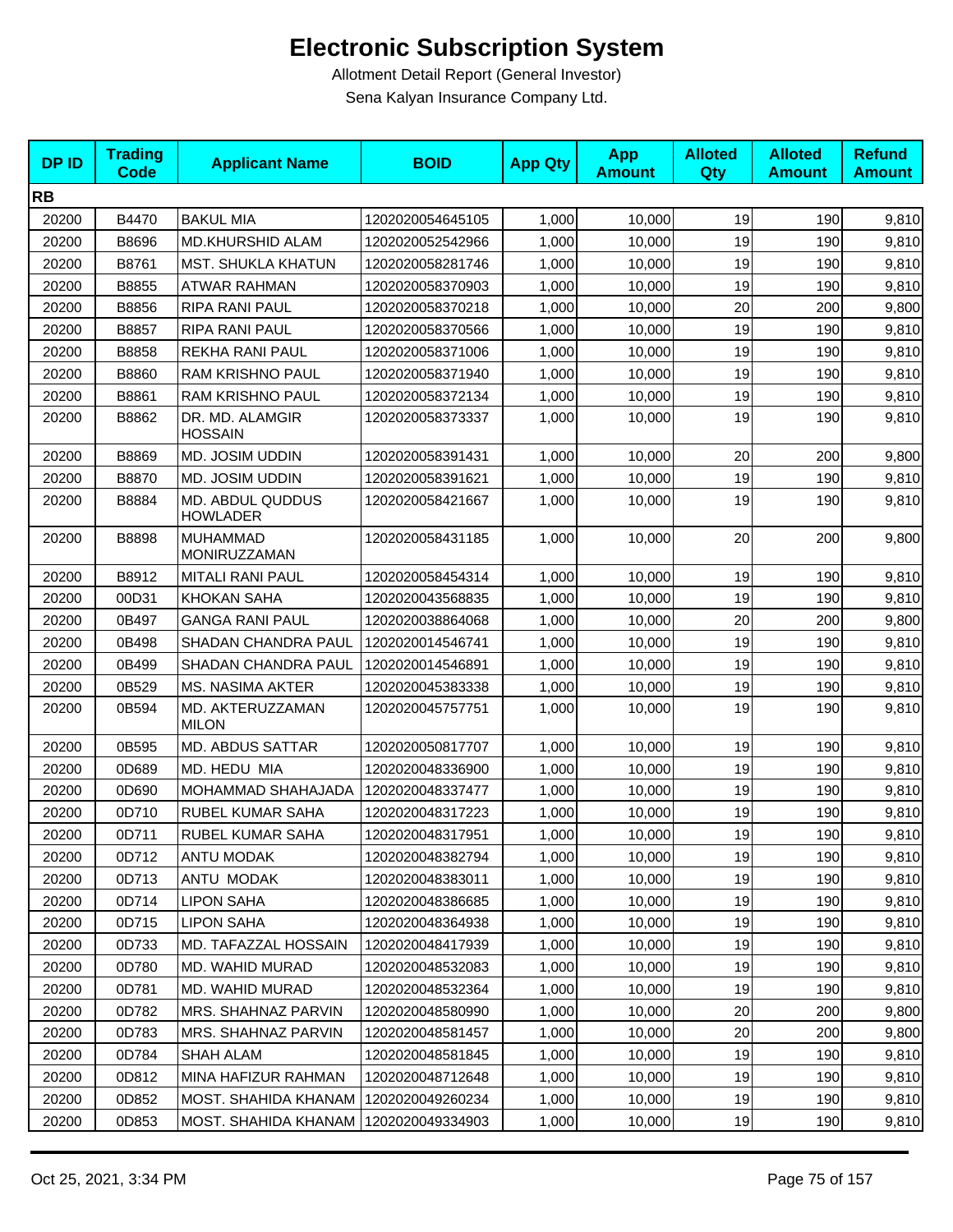| <b>DPID</b> | <b>Trading</b><br><b>Code</b> | <b>Applicant Name</b>                    | <b>BOID</b>      | <b>App Qty</b> | <b>App</b><br><b>Amount</b> | <b>Alloted</b><br>Qty | <b>Alloted</b><br><b>Amount</b> | <b>Refund</b><br><b>Amount</b> |
|-------------|-------------------------------|------------------------------------------|------------------|----------------|-----------------------------|-----------------------|---------------------------------|--------------------------------|
| <b>RB</b>   |                               |                                          |                  |                |                             |                       |                                 |                                |
| 20200       | 0D861                         | MD. BELAYET HOSSAIN                      | 1202020049423715 | 1,000          | 10,000                      | 19                    | 190                             | 9,810                          |
| 20200       | 0D862                         | MRS NURJAHAN BEGUM                       | 1202020049424141 | 1,000          | 10,000                      | 20                    | 200                             | 9,800                          |
| 20200       | 0D863                         | MD. DELWAR HOSSAIN<br><b>SHEKH</b>       | 1202020049426272 | 1,000          | 10,000                      | 19                    | 190                             | 9,810                          |
| 20200       | 0D864                         | <b>MD. RIPON SHEIKH</b>                  | 1202020049426644 | 1.000          | 10,000                      | 19                    | 190                             | 9,810                          |
| 20200       | 0D865                         | MR. BAKIBILLA KHAN                       | 1202020049427392 | 1,000          | 10,000                      | 19                    | 190                             | 9,810                          |
| 20200       | 0D866                         | MD. MOAZZEN HOSSAIN                      | 1202020049526035 | 1,000          | 10,000                      | 19                    | 190                             | 9,810                          |
| 20200       | 0D867                         | <b>MRS MASUDA BEGUM</b>                  | 1202020049427903 | 1,000          | 10,000                      | 20                    | 200                             | 9,800                          |
| 20200       | 12477                         | MR.ALA UDDIN BHUIYA                      | 1202020004366599 | 1,000          | 10,000                      | 19                    | 190                             | 9,810                          |
| 20200       | 66130                         | ROKSANA AKHTER                           | 1202020025276933 | 1,000          | 10,000                      | 19                    | 190                             | 9,810                          |
| 20200       | B1816                         | <b>MST. ROKEYA PARVIN</b>                | 1202020049688545 | 1,000          | 10,000                      | 20                    | 200                             | 9,800                          |
| 20200       | B1817                         | MD. SOLAIMAN                             | 1202020049689201 | 1,000          | 10,000                      | 19                    | 190                             | 9,810                          |
| 20200       | B1864                         | MD. ATAUR RAHAMAN                        | 1202020049799350 | 1,000          | 10,000                      | 19                    | 190                             | 9,810                          |
| 20200       | B1865                         | MD. ATAUR RAHAMAN                        | 1202020049799757 | 1,000          | 10,000                      | 19                    | 190                             | 9,810                          |
| 20200       | B1866                         | <b>GULSHAN ARA</b>                       | 1202020050278473 | 1,000          | 10,000                      | 19                    | 190                             | 9,810                          |
| 20200       | B1867                         | <b>GULSHAN ARA</b>                       | 1202020050270211 | 1,000          | 10,000                      | 19                    | 190                             | 9,810                          |
| 20200       | B1890                         | <b>ALIF AHMED</b>                        | 1202020049879622 | 1,000          | 10,000                      | 19                    | 190                             | 9,810                          |
| 20200       | B2025                         | MD. ABDUR RASHID                         | 1202020050148202 | 1,000          | 10,000                      | 19                    | 190                             | 9,810                          |
| 20200       | B2102                         | MR. KAZI SHAMSUL HUDA   1202020050318125 |                  | 1,000          | 10,000                      | 19                    | 190                             | 9,810                          |
| 20200       | B6507                         | MD. ABDUL MALEQUE                        | 1202020056492832 | 1,000          | 10,000                      | 19                    | 190                             | 9,810                          |
| 20200       | B6510                         | <b>MST. ROUSHANARA</b><br><b>BEGUM</b>   | 1202020056496517 | 1,000          | 10,000                      | 19                    | 190                             | 9,810                          |
| 20200       | B6511                         | <b>MST. SELINA AKTER</b><br>MIAZI        | 1202020056497886 | 1,000          | 10,000                      | 20                    | 200                             | 9,800                          |
| 20200       | B6512                         | <b>ANIS</b>                              | 1202020056498179 | 1,000          | 10,000                      | 19                    | 190                             | 9,810                          |
| 20200       | B6529                         | <b>MILON DEY</b>                         | 1202020056501373 | 1,000          | 10,000                      | 19                    | 190                             | 9,810                          |
| 20200       | B6530                         | <b>MILON DEY</b>                         | 1202020056502211 | 1,000          | 10,000                      | 19                    | 190                             | 9,810                          |
| 20200       | B6531                         | SADHON CHANDRA DEY                       | 1202020056693157 | 1,000          | 10,000                      | 19                    | 190                             | 9,810                          |
| 20200       | B6532                         | SADHON CHANDRA DEY                       | 1202020056693842 | 1,000          | 10,000                      | 19                    | 190                             | 9,810                          |
| 20200       | B6535                         | PINKY DEY                                | 1202020056535737 | 1,000          | 10,000                      | 19                    | 190                             | 9,810                          |
| 20200       | B6536                         | UTTOM DEY                                | 1202020056537356 | 1,000          | 10,000                      | 19                    | 190                             | 9,810                          |
| 20200       | B6537                         | RAJU PAUL                                | 1202020056429488 | 1,000          | 10,000                      | 19                    | 190                             | 9,810                          |
| 20200       | B6621                         | <b>BIBI KULSUM</b>                       | 1202020056709904 | 1,000          | 10,000                      | 19                    | 190                             | 9,810                          |
| 20200       | B6622                         | <b>BIBI KULSUM</b>                       | 1202020056710520 | 1,000          | 10,000                      | 20                    | 200                             | 9,800                          |
| 20200       | B6664                         | <b>ANIS</b>                              | 1202020056713136 | 1,000          | 10,000                      | 19                    | 190                             | 9,810                          |
| 20200       | B6667                         | <b>MST. SELINA AKTER</b><br>MIAZI        | 1202020056741329 | 1,000          | 10,000                      | 20                    | 200                             | 9,800                          |
| 20200       | B6668                         | <b>MD. SHOHEL SARKER</b>                 | 1202020056743098 | 1,000          | 10,000                      | 19                    | 190                             | 9,810                          |
| 20200       | B6686                         | <b>JAFOR IQBAL</b>                       | 1202020056757481 | 1,000          | 10,000                      | 19                    | 190                             | 9,810                          |
| 20200       | B6687                         | <b>ABU TALIB</b>                         | 1202020056757888 | 1,000          | 10,000                      | 19                    | 190                             | 9,810                          |
| 20200       | B6688                         | SHELU RANI DAS                           | 1202020056761548 | 1,000          | 10,000                      | 19                    | 190                             | 9,810                          |
| 20200       | B6690                         | MRS. MARUFA SULTANA                      | 1202020056752149 | 1,000          | 10,000                      | 19                    | 190                             | 9,810                          |
| 20200       | B6751                         | MD. YOUNUS                               | 1202020056768898 | 1,000          | 10,000                      | 19                    | 190                             | 9,810                          |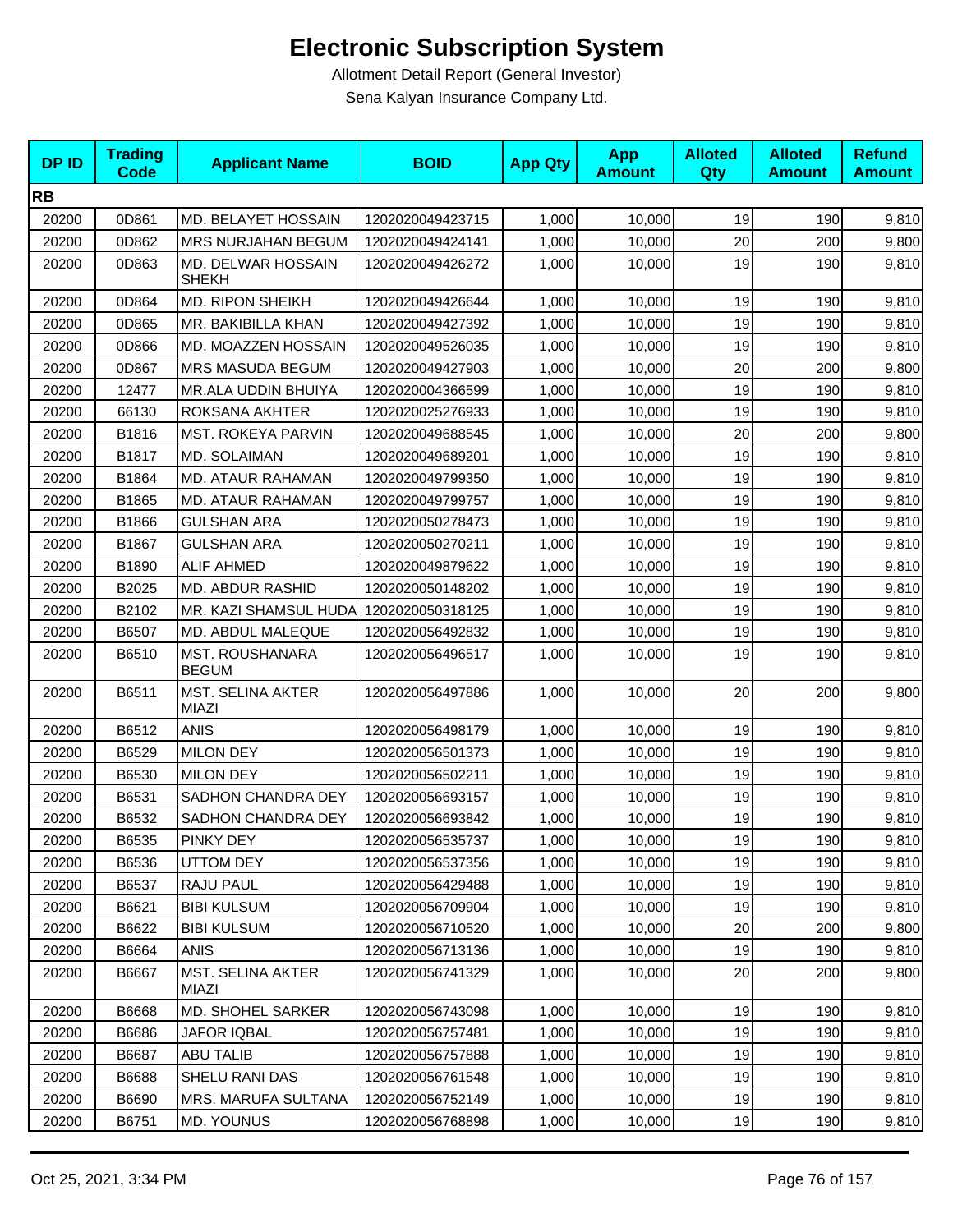| <b>DPID</b> | <b>Trading</b><br><b>Code</b> | <b>Applicant Name</b>                         | <b>BOID</b>      | <b>App Qty</b> | <b>App</b><br><b>Amount</b> | <b>Alloted</b><br>Qty | <b>Alloted</b><br><b>Amount</b> | <b>Refund</b><br><b>Amount</b> |
|-------------|-------------------------------|-----------------------------------------------|------------------|----------------|-----------------------------|-----------------------|---------------------------------|--------------------------------|
| <b>RB</b>   |                               |                                               |                  |                |                             |                       |                                 |                                |
| 20200       | 0B596                         | MD. ABDUL MALEK                               | 1202020050413798 | 1,000          | 10,000                      | 19                    | 190                             | 9,810                          |
| 20200       | 0B597                         | MRS, ARCHNA SHAHA                             | 1202020045564691 | 1,000          | 10,000                      | 20                    | 200                             | 9,800                          |
| 20200       | 0B598                         | MRS. SHAMSUN NAHAR                            | 1202020045564683 | 1,000          | 10,000                      | 19                    | 190                             | 9,810                          |
| 20200       | 0B600                         | <b>HOSSAIN MOHAMMED</b><br><b>IMAN MRIDHA</b> | 1202020039848328 | 1,000          | 10,000                      | 20                    | 200                             | 9,800                          |
| 20200       | 0B613                         | <b>CHAMPA RANI ROY</b>                        | 1202020045572483 | 1,000          | 10,000                      | 19                    | 190                             | 9,810                          |
| 20200       | 0B614                         | <b>CHAMPA RANI ROY</b>                        | 1202020045572491 | 1,000          | 10,000                      | 19                    | 190                             | 9,810                          |
| 20200       | 0B646                         | ABU SAYED SOHAG                               | 1202020045648811 | 1,000          | 10,000                      | 19                    | 190                             | 9,810                          |
| 20200       | 0B657                         | MD. NAHID ALAM                                | 1202020045792640 | 1,000          | 10,000                      | 19                    | 190                             | 9,810                          |
| 20200       | 0B658                         | MD. NAHID ALAM                                | 1202020045792319 | 1,000          | 10,000                      | 19                    | 190                             | 9,810                          |
| 20200       | 0B672                         | <b>SUJIT KUMAR MODAK</b>                      | 1202020045909398 | 1,000          | 10,000                      | 20                    | 200                             | 9,800                          |
| 20200       | 0B674                         | NIAZ MAHAMUD<br><b>CHOWDHURY</b>              | 1202020046008911 | 1,000          | 10,000                      | 19                    | 190                             | 9,810                          |
| 20200       | 0B677                         | <b>KHANDAKER JOSIM</b><br><b>UDDIN</b>        | 1202020046075504 | 1,000          | 10,000                      | 19                    | 190                             | 9,810                          |
| 20200       | 0B678                         | RAJIB CHANDRA PAUL                            | 1202020046074494 | 1,000          | 10,000                      | 19                    | 190                             | 9,810                          |
| 20200       | 0B679                         | <b>RAJIB CHANDRA PAUL</b>                     | 1202020046075017 | 1,000          | 10,000                      | 19                    | 190                             | 9,810                          |
| 20200       | 0B728                         | MD. MAHABUB ALAM                              | 1202020046233083 | 1,000          | 10,000                      | 19                    | 190                             | 9,810                          |
| 20200       | 0B741                         | MD. ENAMUL HOQUE                              | 1202020046656209 | 1,000          | 10,000                      | 19                    | 190                             | 9,810                          |
| 20200       | 0B742                         | MD. RASHIDUL ISLAM                            | 1202020046662746 | 1,000          | 10,000                      | 19                    | 190                             | 9,810                          |
| 20200       | 0B753                         | MR. S.M. FOYES IQBAL                          | 1202020046333921 | 1,000          | 10,000                      | 19                    | 190                             | 9,810                          |
| 20200       | 0B754                         | MR. S. M. FOYES IQBA                          | 1202020046323012 | 1,000          | 10,000                      | 19                    | 190                             | 9,810                          |
| 20200       | 0b781                         | AFROZA BEGUM                                  | 1202020046420103 | 1,000          | 10,000                      | 19                    | 190                             | 9,810                          |
| 20200       | 0B804                         | MD. ABDUL MALEK                               | 1202020051627302 | 1,000          | 10,000                      | 19                    | 190                             | 9,810                          |
| 20200       | 0B812                         | TANIA CHOWDHURY                               | 1202020046566577 | 1,000          | 10,000                      | 19                    | 190                             | 9,810                          |
| 20200       | 0B814                         | <b>TANIA CHOWDHURY</b>                        | 1202020046567662 | 1,000          | 10,000                      | 20                    | 200                             | 9,800                          |
| 20200       | 0B818                         | SHAZEDA KHANUM                                | 1202020046576095 | 1,000          | 10,000                      | 19                    | 190                             | 9,810                          |
| 20200       | 0B829                         | <b>AYESA BEGUM</b>                            | 1202020046558841 | 1,000          | 10.000                      | 20                    | 200                             | 9,800                          |
| 20200       | 01118                         | MD. ENAMUL HAQ                                | 1202020052078263 | 1,000          | 10,000                      | 19                    | 190                             | 9,810                          |
| 20200       | 01120                         | MD. AHASAN HABIB                              | 1202020052094029 | 1,000          | 10,000                      | 19                    | 190                             | 9,810                          |
| 20200       | 01135                         | MR. MIR KERAMAT ALI                           | 1202020052045169 | 1,000          | 10,000                      | 19                    | 190                             | 9,810                          |
| 20200       | 01148                         | <b>NAZMUL HUSEN</b>                           | 1202020052167926 | 1,000          | 10,000                      | 19                    | 190                             | 9,810                          |
| 20200       | 01152                         | <b>DOLY KHANOM</b>                            | 1202020052157664 | 1,000          | 10,000                      | 19                    | 190                             | 9,810                          |
| 20200       | 01153                         | <b>DOLY KHANOM</b>                            | 1202020052160488 | 1,000          | 10,000                      | 19                    | 190                             | 9,810                          |
| 20200       | 01159                         | MD. MAMUN HOSEN                               | 1202020052159853 | 1,000          | 10,000                      | 19                    | 190                             | 9,810                          |
| 20200       | 01170                         | <b>NASRIN AKTHER</b>                          | 1202020052179882 | 1,000          | 10,000                      | 19                    | 190                             | 9,810                          |
| 20200       | 40159                         | MD.MOFAZZAL HYDER<br><b>CHOWDHURY</b>         | 1202020017411225 | 1,000          | 10,000                      | 19                    | 190                             | 9,810                          |
| 20200       | A2061                         | <b>SUJIT KUMAR DAS</b>                        | 1202020056810749 | 1,000          | 10,000                      | 19                    | 190                             | 9,810                          |
| 20200       | A2068                         | ABU AHMAD BHUIYAN                             | 1202020057817627 | 1,000          | 10,000                      | 19                    | 190                             | 9,810                          |
| 20200       | A2093                         | <b>ALAK KUMER DEY</b>                         | 1202020062117773 | 1,000          | 10,000                      | 19                    | 190                             | 9,810                          |
| 20200       | A2151                         | SUDARSHAN KUMAR<br><b>BASAK</b>               | 1202020043660120 | 1,000          | 10,000                      | 19                    | 190                             | 9,810                          |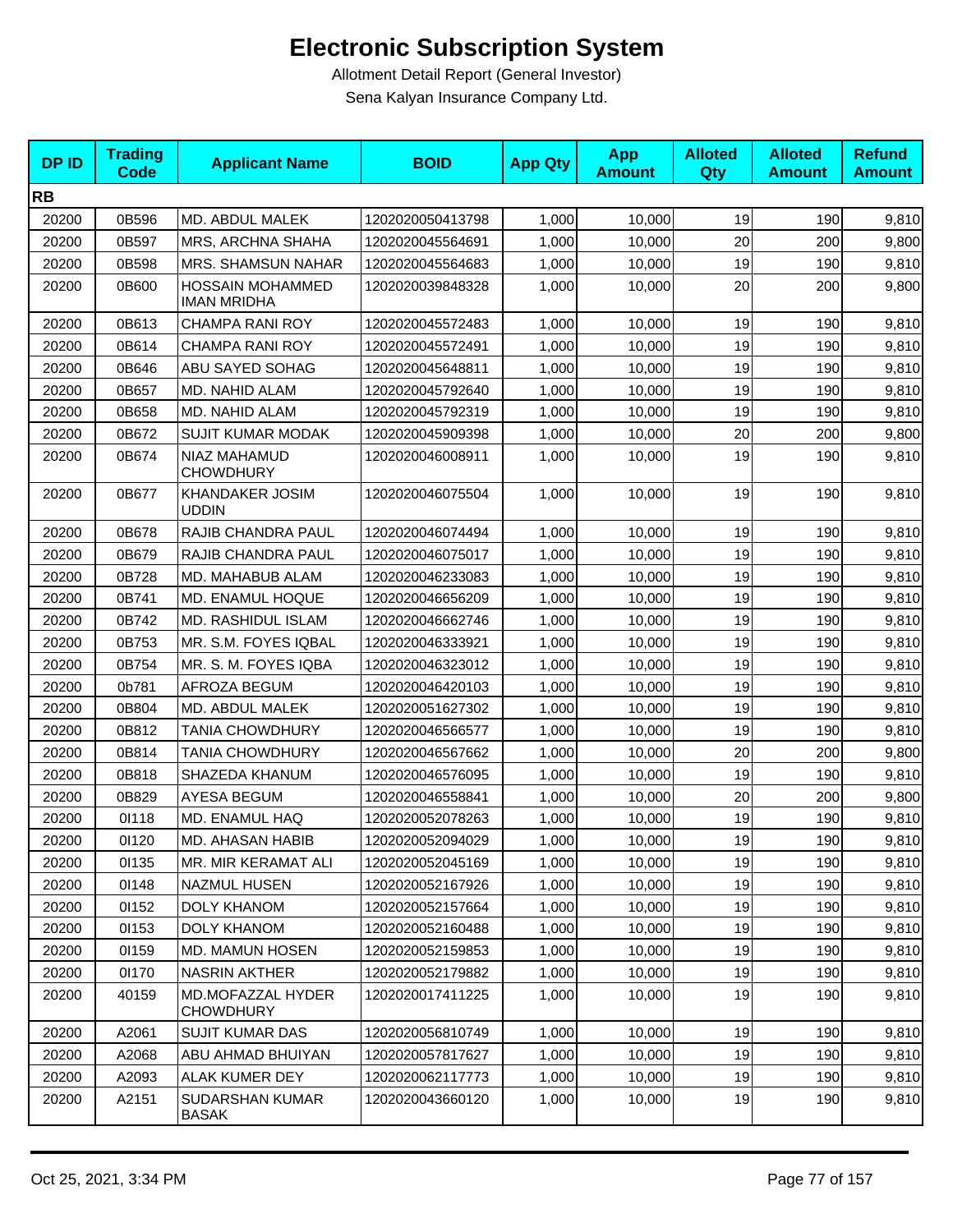| <b>DPID</b> | <b>Trading</b><br>Code | <b>Applicant Name</b>                    | <b>BOID</b>      | <b>App Qty</b> | <b>App</b><br><b>Amount</b> | <b>Alloted</b><br>Qty | <b>Alloted</b><br><b>Amount</b> | <b>Refund</b><br><b>Amount</b> |
|-------------|------------------------|------------------------------------------|------------------|----------------|-----------------------------|-----------------------|---------------------------------|--------------------------------|
| <b>RB</b>   |                        |                                          |                  |                |                             |                       |                                 |                                |
| 20200       | A2152                  | SUDARSHAN KUMAR<br><b>BASAK</b>          | 1202020044706641 | 1,000          | 10,000                      | 19                    | 190                             | 9,810                          |
| 20200       | A2153                  | <b>MST. FAIZUN NAHAR</b>                 | 1202020056497321 | 1,000          | 10,000                      | 19                    | 190                             | 9,810                          |
| 20200       | A2216                  | <b>IFTEKHER AHMED</b>                    | 1202020057153681 | 1,000          | 10,000                      | 19                    | 190                             | 9,810                          |
| 20200       | A2218                  | JOSNA BEGUM                              | 1202020057153541 | 1,000          | 10,000                      | 19                    | 190                             | 9,810                          |
| 20200       | A2220                  | <b>MST. FORENA KHATUN</b>                | 1202020057156056 | 1,000          | 10,000                      | 20                    | 200                             | 9,800                          |
| 20200       | A2223                  | <b>ASMA AKTER</b>                        | 1202020057250325 | 1,000          | 10.000                      | 19                    | 190                             | 9,810                          |
| 20200       | A2254                  | <b>ZERINA AFRIN</b>                      | 1202020041385313 | 1,000          | 10,000                      | 20                    | 200                             | 9,800                          |
| 20200       | A2272                  | MD. HABIBUR RAHMAN                       | 1202020062598505 | 1,000          | 10,000                      | 19                    | 190                             | 9,810                          |
| 20200       | A2274                  | <b>MOSLEH UDDIN AHMAD</b>                | 1202020062814922 | 1,000          | 10,000                      | 19                    | 190                             | 9,810                          |
| 20200       | A2279                  | <b>UMME KULSHUM</b><br><b>ROKSANA</b>    | 1202020016583524 | 1,000          | 10,000                      | 20                    | 200                             | 9,800                          |
| 20200       | A2281                  | MD. MAHAROZ ALAM                         | 1202020067893778 | 1,000          | 10,000                      | 19                    | 190                             | 9,810                          |
| 20200       | A2284                  | DILRUBA AKTER SUMI                       | 1202020068190928 | 1,000          | 10,000                      | 19                    | 190                             | 9,810                          |
| 20200       | A2285                  | <b>MOHAMMAD</b><br>SHERAZOUL ISLAM       | 1202020068212831 | 1,000          | 10.000                      | 19                    | 190                             | 9,810                          |
| 20200       | A2290                  | <b>FATIMA BILKIS</b>                     | 1202020068920107 | 1,000          | 10,000                      | 19                    | 190                             | 9,810                          |
| 20200       | A2293                  | <b>BIDHAN CHOWDHURY</b>                  | 1202020071703546 | 1,000          | 10,000                      | 19                    | 190                             | 9,810                          |
| 20200       | A2296                  | MD. HASSAN ALI<br><b>KHONDOKAR</b>       | 1202020071723856 | 1,000          | 10,000                      | 19                    | 190                             | 9,810                          |
| 20200       | A2297                  | MD. KUTU MIAH                            | 1202020071725277 | 1,000          | 10,000                      | 19                    | 190                             | 9,810                          |
| 20200       | A2298                  | <b>NASIMA AKTER</b>                      | 1202020071729430 | 1,000          | 10,000                      | 19                    | 190                             | 9,810                          |
| 20200       | A2299                  | <b>NASIMA AKTER</b>                      | 1202020071729457 | 1,000          | 10,000                      | 19                    | 190                             | 9,810                          |
| 20200       | B6752                  | MD. YOUNUS                               | 1202020056769362 | 1,000          | 10,000                      | 19                    | 190                             | 9,810                          |
| 20200       | B6759                  | SHUBHRA KANTI DEY                        | 1202020056777210 | 1,000          | 10,000                      | 19                    | 190                             | 9,810                          |
| 20200       | B6760                  | <b>MONTOSH KUMAR</b><br><b>SARKAR</b>    | 1202020056777550 | 1,000          | 10,000                      | 19                    | 190                             | 9,810                          |
| 20200       | B6761                  | <b>MONTOSH KUMAR</b><br><b>SARKAR</b>    | 1202020056777831 | 1,000          | 10,000                      | 19                    | 190                             | 9,810                          |
| 20200       | B6762                  | <b>SAMIRON KUMAR</b><br>SARKER           | 1202020056778581 | 1,000          | 10,000                      | 19                    | 190                             | 9,810                          |
| 20200       | B6763                  | <b>SAMIRON KUMAR</b><br>SARKER           | 1202020056791186 | 1,000          | 10,000                      | 19                    | 190                             | 9,810                          |
| 20200       | B6764                  | FOYAJ AHMMED                             | 1202020056778710 | 1,000          | 10,000                      | 19                    | 190                             | 9,810                          |
| 20200       | B6765                  | FOYAJ AHMMED                             | 1202020056791748 | 1,000          | 10,000                      | 19                    | 190                             | 9,810                          |
| 20200       | B6766                  | <b>MD. LOKMAN HOSSAIN</b>                | 1202020056778978 | 1,000          | 10,000                      | 19                    | 190                             | 9,810                          |
| 20200       | B6767                  | MD. LOKMAN HOSSAIN                       | 1202020056792303 | 1,000          | 10,000                      | 20                    | 200                             | 9,800                          |
| 20200       | B6768                  | MD. AHSAN HABIB                          | 1202020056779319 | 1,000          | 10,000                      | 19                    | 190                             | 9,810                          |
| 20200       | B6769                  | MD. AHSAN HABIB                          | 1202020056792940 | 1,000          | 10,000                      | 19                    | 190                             | 9,810                          |
| 20200       | B6775                  | MD. AMIR HAMZA                           | 1202020056918674 | 1,000          | 10,000                      | 19                    | 190                             | 9,810                          |
| 20200       | B6777                  | <b>MST. NURUN NAHER</b><br><b>KHATUN</b> | 1202020056929427 | 1,000          | 10,000                      | 19                    | 190                             | 9,810                          |
| 20200       | B6782                  | <b>MST. KAMRUN NAHAR</b>                 | 1202020056912246 | 1,000          | 10,000                      | 19                    | 190                             | 9,810                          |
| 20200       | B6824                  | <b>MST. NASIMA BEGUM</b>                 | 1202020056998506 | 1,000          | 10,000                      | 19                    | 190                             | 9,810                          |
| 20200       | B6829                  | <b>JABUN NESA</b>                        | 1202020059905058 | 1,000          | 10,000                      | 19                    | 190                             | 9,810                          |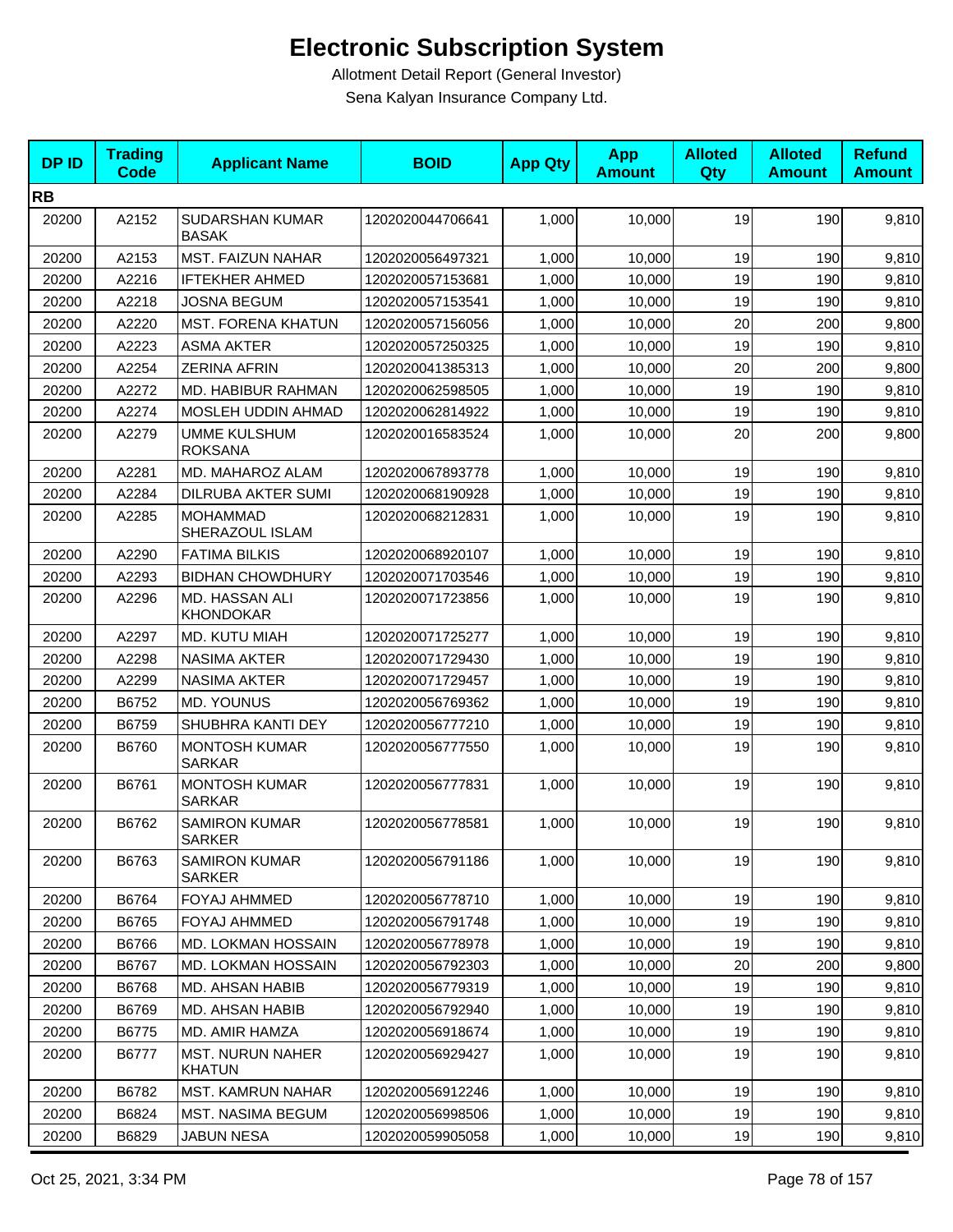| <b>DPID</b> | <b>Trading</b><br><b>Code</b> | <b>Applicant Name</b>                  | <b>BOID</b>      | <b>App Qty</b> | <b>App</b><br><b>Amount</b> | <b>Alloted</b><br>Qty | <b>Alloted</b><br><b>Amount</b> | <b>Refund</b><br><b>Amount</b> |
|-------------|-------------------------------|----------------------------------------|------------------|----------------|-----------------------------|-----------------------|---------------------------------|--------------------------------|
| <b>RB</b>   |                               |                                        |                  |                |                             |                       |                                 |                                |
| 20200       | B6830                         | <b>JABUN NESA</b>                      | 1202020059904251 | 1,000          | 10,000                      | 19                    | 190                             | 9,810                          |
| 20200       | B6833                         | MD. FAISAL AHMMED<br><b>FARAJI</b>     | 1202020059909056 | 1,000          | 10,000                      | 19                    | 190                             | 9,810                          |
| 20200       | B6834                         | MD. FAISAL AHMMED<br><b>FARAJI</b>     | 1202020059909677 | 1,000          | 10,000                      | 19                    | 190                             | 9,810                          |
| 20200       | B6835                         | <b>NAZRUL ISLAM</b>                    | 1202020059909883 | 1,000          | 10,000                      | 19                    | 190                             | 9,810                          |
| 20200       | B6836                         | <b>NAZRUL ISLAM</b>                    | 1202020059910087 | 1,000          | 10,000                      | 19                    | 190                             | 9,810                          |
| 20200       | B6837                         | MD. SHORIFUL ISLAM                     | 1202020059910863 | 1,000          | 10,000                      | 19                    | 190                             | 9,810                          |
| 20200       | B6838                         | MD. SHORIFUL ISLAM                     | 1202020059911022 | 1,000          | 10,000                      | 19                    | 190                             | 9,810                          |
| 20200       | C2805                         | NAZROL ISLAM<br><b>CHOWDURY</b>        | 1202020060354721 | 1,000          | 10,000                      | 19                    | 190                             | 9,810                          |
| 20200       | C2806                         | <b>AYUB ALI</b>                        | 1202020060381125 | 1,000          | 10,000                      | 19                    | 190                             | 9,810                          |
| 20200       | C2809                         | SYEDA SUBORNA<br><b>ANOWAR</b>         | 1202020060354341 | 1,000          | 10,000                      | 19                    | 190                             | 9,810                          |
| 20200       | C2825                         | MD. JAMAL UDDIN                        | 1202020060388011 | 1,000          | 10,000                      | 19                    | 190                             | 9,810                          |
| 20200       | C2832                         | <b>NAZROL ISLAM</b><br><b>CHOWDURY</b> | 1202020060382641 | 1,000          | 10,000                      | 19                    | 190                             | 9,810                          |
| 20200       | C2867                         | <b>RAFIQUL</b>                         | 1202020060651349 | 1,000          | 10,000                      | 19                    | 190                             | 9,810                          |
| 20200       | 0C227                         | MOHAMMED FUAD UDDIN 1202020045353103   |                  | 1,000          | 10,000                      | 20                    | 200                             | 9,800                          |
| 20200       | 0c228                         | MOHAMMED FUAD UDDIN                    | 1202020045353651 | 1,000          | 10,000                      | 19                    | 190                             | 9,810                          |
| 20200       | 0C277                         | <b>ESHITA RASHID</b>                   | 1202020045753167 | 1,000          | 10,000                      | 19                    | 190                             | 9,810                          |
| 20200       | 0C278                         | <b>MAHUA RASHID</b>                    | 1202020045753413 | 1,000          | 10,000                      | 20                    | 200                             | 9,800                          |
| 20200       | 0C292                         | BABITA RANI BARMAN                     | 1202020046125651 | 1,000          | 10,000                      | 19                    | 190                             | 9,810                          |
| 20200       | 0C296                         | <b>CHAITI SAHA</b>                     | 1202020046169956 | 1,000          | 10,000                      | 20                    | 200                             | 9,800                          |
| 20200       | 0C331                         | <b>SHAHANA AKTER</b>                   | 1202020047507023 | 1,000          | 10,000                      | 19                    | 190                             | 9,810                          |
| 20200       | 0C332                         | <b>SHAHANA AKTER</b>                   | 1202020047503745 | 1,000          | 10,000                      | 20                    | 200                             | 9,800                          |
| 20200       | 0C334                         | <b>MOHAMMAD ABDUS</b><br><b>SOBUR</b>  | 1202020047516366 | 1,000          | 10,000                      | 20                    | 200                             | 9,800                          |
| 20200       | 0C335                         | <b>MOHAMMAD ABDUS</b><br><b>SOBUR</b>  | 1202020047517301 | 1,000          | 10,000                      | 19                    | 190                             | 9,810                          |
| 20200       | 0C355                         | MOAREF HOWSEN                          | 1202020048171886 | 1,000          | 10,000                      | 19                    | 190                             | 9,810                          |
| 20200       | 0c358                         | MD. MAHFUZER RAHMAN                    | 1202020048167016 | 1,000          | 10,000                      | 20                    | 200                             | 9,800                          |
| 20200       | 0C379                         | MD. AYNAL HAQ                          | 1202020048283934 | 1,000          | 10,000                      | 19                    | 190                             | 9,810                          |
| 20200       | 0C380                         | MD. AYNAL HAQ                          | 1202020048284583 | 1,000          | 10,000                      | 19                    | 190                             | 9,810                          |
| 20200       | 0C381                         | SHAKAWAT HOSSAIN                       | 1202020048272239 | 1,000          | 10,000                      | 19                    | 190                             | 9,810                          |
| 20200       | 0C395                         | MD. MHAMUDUL HASAN                     | 1202020048489524 | 1,000          | 10,000                      | 20                    | 200                             | 9,800                          |
| 20200       | 0C396                         | MD. MHAMUDUL HASAN                     | 1202020048525004 | 1,000          | 10,000                      | 19                    | 190                             | 9,810                          |
| 20200       | 0c458                         | <b>MST AKTER BANU</b>                  | 1202020049827876 | 1,000          | 10.000                      | 19                    | 190                             | 9,810                          |
| 20200       | 0c459                         | RASHIDA BEGUM                          | 1202020049812619 | 1,000          | 10,000                      | 19                    | 190                             | 9,810                          |
| 20200       | 0c461                         | ANOWARA BEGUM                          | 1202020049991327 | 1,000          | 10,000                      | 20                    | 200                             | 9,800                          |
| 20200       | 0c462                         | ANOWARA BEGUM                          | 1202020050119925 | 1,000          | 10,000                      | 19                    | 190                             | 9,810                          |
| 20200       | 0C465                         | IFTAKHAIRUL ALAM                       | 1202020050142256 | 1,000          | 10,000                      | 19                    | 190                             | 9,810                          |
| 20200       | 0c484                         | MD. NAZRUL ISLAM                       | 1202020050958565 | 1,000          | 10,000                      | 19                    | 190                             | 9,810                          |
| 20200       | 0C485                         | MD. NAZRUL ISLAM                       | 1202020050958591 | 1,000          | 10,000                      | 20                    | 200                             | 9,800                          |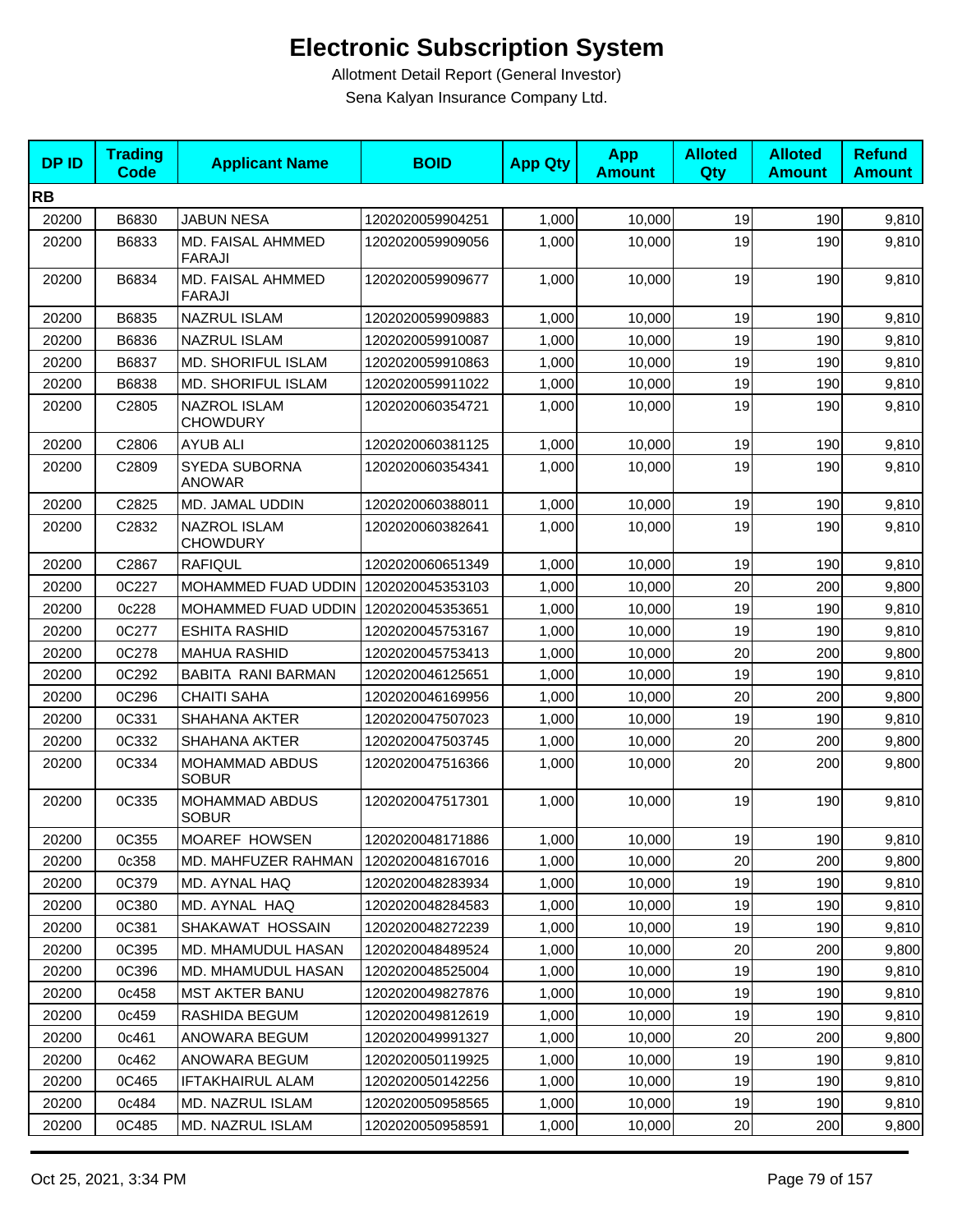| <b>DPID</b> | <b>Trading</b><br><b>Code</b> | <b>Applicant Name</b>                         | <b>BOID</b>      | <b>App Qty</b> | <b>App</b><br><b>Amount</b> | <b>Alloted</b><br><b>Qty</b> | <b>Alloted</b><br><b>Amount</b> | <b>Refund</b><br><b>Amount</b> |
|-------------|-------------------------------|-----------------------------------------------|------------------|----------------|-----------------------------|------------------------------|---------------------------------|--------------------------------|
| <b>RB</b>   |                               |                                               |                  |                |                             |                              |                                 |                                |
| 20200       | 01586                         | AHMED IMTIAZ                                  | 1202020053373718 | 1,000          | 10,000                      | 19                           | 190                             | 9,810                          |
| 20200       | 0i599                         | MD. ARSHADUZZAMAN                             | 1202020053529858 | 1,000          | 10,000                      | 19                           | 190                             | 9,810                          |
| 20200       | 01687                         | <b>MD MONIR HOSSAIN</b>                       | 1202020053601842 | 1,000          | 10,000                      | 20                           | 200                             | 9,800                          |
| 20200       | A2300                         | MOHAMMAD ZAHIR<br><b>HOSSAIN</b>              | 1202020071976406 | 1,000          | 10,000                      | 19                           | 190                             | 9,810                          |
| 20200       | A2313                         | MD. ABDUL WADUD<br><b>BISWAS</b>              | 1202020072130643 | 1,000          | 10,000                      | 19                           | 190                             | 9,810                          |
| 20200       | A2314                         | <b>MEHRA MOSTAFA</b>                          | 1202020072131803 | 1,000          | 10,000                      | 19                           | 190                             | 9,810                          |
| 20200       | A2317                         | AHSAN KARIM JINNAH                            | 1202020072535477 | 1,000          | 10,000                      | 19                           | 190                             | 9,810                          |
| 20200       | B3726                         | <b>TAPOS SEN</b>                              | 1202020053494512 | 1,000          | 10,000                      | 19                           | 190                             | 9,810                          |
| 20200       | B3729                         | MD. SHAMIMUZZAMAN<br><b>AZAD</b>              | 1202020053464695 | 1,000          | 10,000                      | 19                           | 190                             | 9,810                          |
| 20200       | B3730                         | MD. SHAMIMUZZAMAN<br><b>AZAD</b>              | 1202020053464687 | 1,000          | 10,000                      | 19                           | 190                             | 9,810                          |
| 20200       | B3740                         | MD. NAZRUL ISLAM                              | 1202020053494563 | 1,000          | 10,000                      | 19                           | 190                             | 9,810                          |
| 20200       | B3751                         | <b>MD. NAZRUL ISLAM</b>                       | 1202020053510239 | 1,000          | 10,000                      | 19                           | 190                             | 9,810                          |
| 20200       | B3753                         | MD. HABIBUR RAHMAN                            | 1202020053538122 | 1,000          | 10,000                      | 19                           | 190                             | 9,810                          |
| 20200       | B3754                         | MD. HABIBUR RAHMAN                            | 1202020053551069 | 1,000          | 10,000                      | 19                           | 190                             | 9,810                          |
| 20200       | B3755                         | <b>TAZUL ISLAM</b>                            | 1202020053551770 | 1,000          | 10,000                      | 19                           | 190                             | 9,810                          |
| 20200       | B3756                         | <b>TAZUL ISLAM</b>                            | 1202020053552352 | 1,000          | 10,000                      | 19                           | 190                             | 9,810                          |
| 20200       | B3757                         | MD. MINTO ALI                                 | 1202020053549702 | 1,000          | 10,000                      | 19                           | 190                             | 9,810                          |
| 20200       | B3758                         | MD. MINTO ALI                                 | 1202020053549935 | 1,000          | 10,000                      | 20                           | 200                             | 9,800                          |
| 20200       | B3789                         | <b>ROPALI AKTER</b>                           | 1202020053620700 | 1,000          | 10,000                      | 19                           | 190                             | 9,810                          |
| 20200       | B3865                         | <b>RUMA AKTER</b>                             | 1202020053784037 | 1,000          | 10,000                      | 20                           | 200                             | 9,800                          |
| 20200       | B3866                         | <b>RUMA AKTER</b>                             | 1202020053784096 | 1,000          | 10,000                      | 19                           | 190                             | 9,810                          |
| 20200       | B3960                         | MOHAMMAD MEHEDI<br><b>HASAN</b>               | 1202020053983120 | 1,000          | 10,000                      | 19                           | 190                             | 9,810                          |
| 20200       | B3961                         | KHAN MD.<br>ASSADUZZAMAN                      | 1202020053942515 | 1,000          | 10,000                      | 19                           | 190                             | 9,810                          |
| 20200       | B9469                         | AMIT KUMAR SAHA                               | 1202020059337560 | 1,000          | 10,000                      | 19                           | 190                             | 9,810                          |
| 20200       | B9482                         | <b>MST. JESMIN AKTER</b>                      | 1202020058876652 | 1,000          | 10,000                      | 19                           | 190                             | 9,810                          |
| 20200       | B9483                         | MST. MAFUJA BEGUM                             | 1202020058876850 | 1,000          | 10,000                      | 19                           | 190                             | 9,810                          |
| 20200       | B9486                         | <b>MST. ANGURI BEGUM</b>                      | 1202020058878105 | 1,000          | 10,000                      | 19                           | 190                             | 9,810                          |
| 20200       | B9487                         | MD. SAIFUL ISLAM                              | 1202020058878121 | 1,000          | 10,000                      | 19                           | 190                             | 9,810                          |
| 20200       | B9494                         | MD. REZAUL KARIM                              | 1202020058878303 | 1,000          | 10,000                      | 20                           | 200                             | 9,800                          |
| 20200       | B9523                         | MD. JAHIDUL ISLAM                             | 1202020058906521 | 1,000          | 10,000                      | 19                           | 190                             | 9,810                          |
| 20200       | 00792                         | <b>MD.NASIRUL ISLAM</b><br><b>CHOWDHURY</b>   | 1202020000230979 | 1,000          | 10,000                      | 19                           | 190                             | 9,810                          |
| 20200       | 0F853                         | MD. SHOHEL RANA                               | 1202020013945416 | 1,000          | 10,000                      | 19                           | 190                             | 9,810                          |
| 20200       | 0F877                         | <b>MUHAMMAD ASHRAF</b><br><b>UZZAMAN KHAN</b> | 1202020046357914 | 1,000          | 10.000                      | 19                           | 190                             | 9,810                          |
| 20200       | 0F880                         | MD. ZAFAR ULLAH KHAN                          | 1202020046369910 | 1,000          | 10,000                      | 19                           | 190                             | 9,810                          |
| 20200       | 0F881                         | MAJOR MD. HASMAT<br>ULLAH KHAN                | 1202020046369902 | 1,000          | 10,000                      | 19                           | 190                             | 9,810                          |
| 20200       | 0F883                         | KHALEDA BEGUM                                 | 1202020046391600 | 1,000          | 10,000                      | 19                           | 190                             | 9,810                          |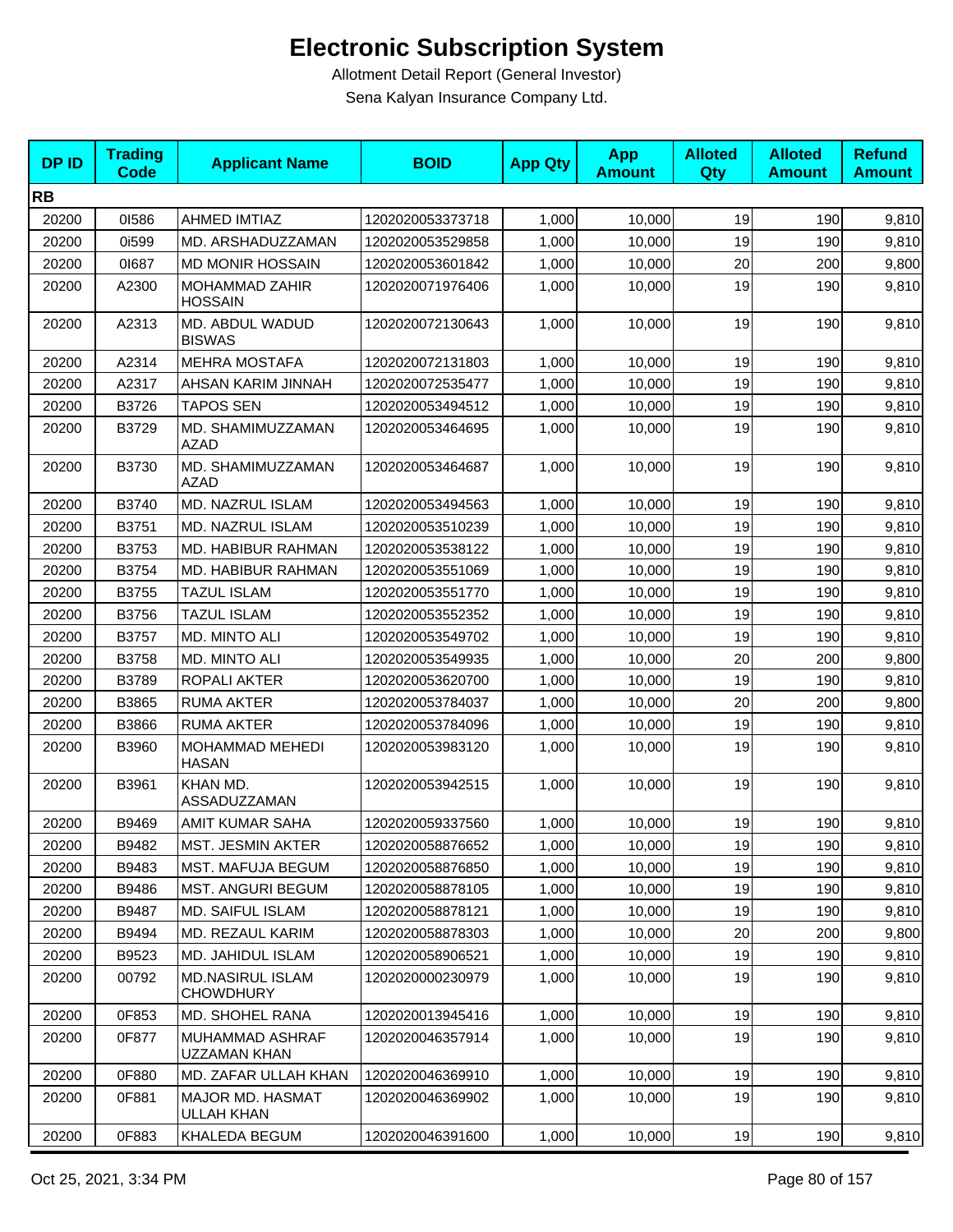| <b>DPID</b> | <b>Trading</b><br><b>Code</b> | <b>Applicant Name</b>    | <b>BOID</b>      | <b>App Qty</b> | <b>App</b><br><b>Amount</b> | <b>Alloted</b><br>Qty | <b>Alloted</b><br><b>Amount</b> | <b>Refund</b><br><b>Amount</b> |
|-------------|-------------------------------|--------------------------|------------------|----------------|-----------------------------|-----------------------|---------------------------------|--------------------------------|
| <b>RB</b>   |                               |                          |                  |                |                             |                       |                                 |                                |
| 20200       | 0F884                         | KHALEDA BEGUM            | 1202020046395973 | 1,000          | 10,000                      | 19                    | 190                             | 9,810                          |
| 20200       | 0F885                         | <b>HAFSA ABEDIN</b>      | 1202020046394151 | 1,000          | 10,000                      | 19                    | 190                             | 9,810                          |
| 20200       | 0F886                         | <b>HAFSA ABEDIN</b>      | 1202020046395486 | 1,000          | 10,000                      | 19                    | 190                             | 9,810                          |
| 20200       | 0F901                         | TAYEBA ABEDIN            | 1202020046483566 | 1,000          | 10,000                      | 19                    | 190                             | 9,810                          |
| 20200       | 0F902                         | TAYEBA ABEDIN            | 1202020046483558 | 1,000          | 10,000                      | 19                    | 190                             | 9,810                          |
| 20200       | 0F905                         | MD. SIDDQUE              | 1202020046487754 | 1,000          | 10,000                      | 19                    | 190                             | 9,810                          |
| 20200       | 0F906                         | MD. SIDDQUE              | 1202020046487604 | 1,000          | 10,000                      | 19                    | 190                             | 9,810                          |
| 20200       | 0F911                         | RAWSHAN ARA              | 1202020046491267 | 1,000          | 10,000                      | 19                    | 190                             | 9,810                          |
| 20200       | 0F912                         | RAWSHAN ARA              | 1202020046491275 | 1,000          | 10,000                      | 19                    | 190                             | 9,810                          |
| 20200       | 0F914                         | MD. BILLAL HOSSAIN       | 1202020046497304 | 1,000          | 10,000                      | 19                    | 190                             | 9,810                          |
| 20200       | 0F915                         | MD. BILLAL HOSSAIN       | 1202020046497074 | 1,000          | 10,000                      | 19                    | 190                             | 9,810                          |
| 20200       | 0F921                         | <b>NASIR UDDIN</b>       | 1202020046522231 | 1,000          | 10,000                      | 19                    | 190                             | 9,810                          |
| 20200       | 0F922                         | <b>NASIR UDDIN</b>       | 1202020046533191 | 1,000          | 10,000                      | 19                    | 190                             | 9,810                          |
| 20200       | 0F942                         | MD. LUTFOR RAHMAN        | 1202020046568171 | 1,000          | 10,000                      | 19                    | 190                             | 9,810                          |
| 20200       | 0F954                         | <b>ANWARA</b>            | 1202020046620234 | 1,000          | 10,000                      | 19                    | 190                             | 9,810                          |
| 20200       | 0F955                         | ANWARA                   | 1202020046620351 | 1,000          | 10,000                      | 19                    | 190                             | 9,810                          |
| 20200       | 0F956                         | MD. MOMIN MIA            | 1202020046619112 | 1,000          | 10,000                      | 19                    | 190                             | 9,810                          |
| 20200       | 0F957                         | MD. MOMIN MIA            | 1202020046620226 | 1,000          | 10,000                      | 20                    | 200                             | 9,800                          |
| 20200       | 0F965                         | MD. SANJU MIA            | 1202020046613471 | 1,000          | 10,000                      | 19                    | 190                             | 9,810                          |
| 20200       | 0F966                         | MD. SANJU MIA            | 1202020046614101 | 1,000          | 10,000                      | 19                    | 190                             | 9,810                          |
| 20200       | 0F993                         | MD. LUTFUR RAHMAN        | 1202020046667200 | 1,000          | 10,000                      | 19                    | 190                             | 9,810                          |
| 20200       | 0F994                         | LAILA SHARMEN KHAN       | 1202020046667623 | 1,000          | 10,000                      | 19                    | 190                             | 9,810                          |
| 20200       | 0F999                         | MD. ZAFAR ULLAH KHAN     | 1202020046686674 | 1,000          | 10,000                      | 19                    | 190                             | 9,810                          |
| 20200       | A4036                         | <b>SURANJIT SIKDER</b>   | 1202020067918221 | 1,000          | 10,000                      | 19                    | 190                             | 9,810                          |
| 20200       | 01688                         | MD. ABDUL HAI            | 1202020053612480 | 1,000          | 10,000                      | 19                    | 190                             | 9,810                          |
| 20200       | 01722                         | <b>MST. AJUFA KHATUN</b> | 1202020053674780 | 1,000          | 10,000                      | 20                    | 200                             | 9,800                          |
| 20200       | 01726                         | MST. AJUFA KHATUN        | 1202020053681693 | 1,000          | 10,000                      | 20                    | 200                             | 9,800                          |
| 20200       | 01753                         | MD. BABUL AKHTER         | 1202020053760987 | 1,000          | 10,000                      | 19                    | 190                             | 9,810                          |
| 20200       | 01760                         | MD. YOUNUS MIA           | 1202020053781183 | 1,000          | 10,000                      | 19                    | 190                             | 9,810                          |
| 20200       | B2217                         | MD. AMINUL ISLAM         | 1202020050806060 | 1,000          | 10,000                      | 20                    | 200                             | 9,800                          |
| 20200       | B2235                         | MD. AZAD AHMMED          | 1202020050904429 | 1,000          | 10,000                      | 19                    | 190                             | 9,810                          |
| 20200       | B2256                         | MD. SOFIKUL ISLAM        | 1202020053614779 | 1,000          | 10,000                      | 19                    | 190                             | 9,810                          |
| 20200       | B2258                         | SALIM                    | 1202020053614795 | 1,000          | 10,000                      | 19                    | 190                             | 9,810                          |
| 20200       | B2261                         | SALIM                    | 1202020053614800 | 1,000          | 10,000                      | 19                    | 190                             | 9,810                          |
| 20200       | B2293                         | <b>JALAL MIA</b>         | 1202020050905763 | 1,000          | 10,000                      | 19                    | 190                             | 9,810                          |
| 20200       | B2298                         | SADESH KUMAR GHOSH       | 1202020050926208 | 1,000          | 10,000                      | 19                    | 190                             | 9,810                          |
| 20200       | B2323                         | THAMINA FARHAD           | 1202020050983901 | 1,000          | 10,000                      | 19                    | 190                             | 9,810                          |
| 20200       | B2324                         | <b>MD. RAJJAB SHAKH</b>  | 1202020050983896 | 1,000          | 10,000                      | 19                    | 190                             | 9,810                          |
| 20200       | B2338                         | RUMANA ISLAM             | 1202020050952849 | 1,000          | 10,000                      | 19                    | 190                             | 9,810                          |
| 20200       | B2339                         | UZZALA RANI SARKER       | 1202020050952865 | 1,000          | 10,000                      | 19                    | 190                             | 9,810                          |
| 20200       | B2342                         | MD. SHAHJAHAN            | 1202020050952873 | 1,000          | 10,000                      | 19                    | 190                             | 9,810                          |
| 20200       | B2346                         | MRS. LUCKY BEGUM         | 1202020051016938 | 1,000          | 10,000                      | 19                    | 190                             | 9,810                          |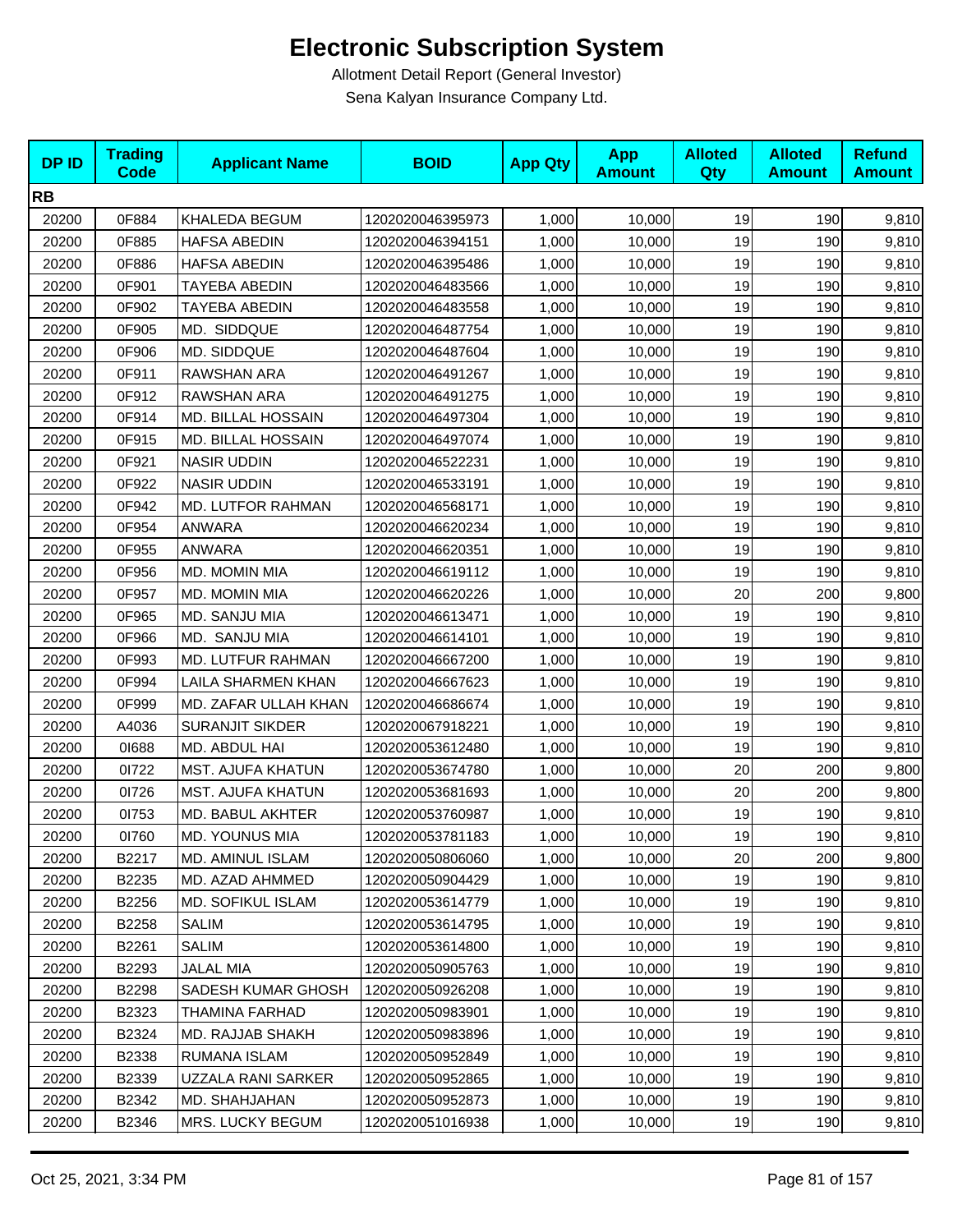| <b>DPID</b> | <b>Trading</b><br><b>Code</b> | <b>Applicant Name</b>                 | <b>BOID</b>      | <b>App Qty</b> | <b>App</b><br><b>Amount</b> | <b>Alloted</b><br>Qty | <b>Alloted</b><br><b>Amount</b> | <b>Refund</b><br><b>Amount</b> |
|-------------|-------------------------------|---------------------------------------|------------------|----------------|-----------------------------|-----------------------|---------------------------------|--------------------------------|
| <b>RB</b>   |                               |                                       |                  |                |                             |                       |                                 |                                |
| 20200       | B2353                         | <b>MD. SAIFUDDIN</b>                  | 1202020051110075 | 1,000          | 10,000                      | 19                    | 190                             | 9,810                          |
| 20200       | B2356                         | MR. A.K.S KADER                       | 1202020051449962 | 1,000          | 10,000                      | 19                    | 190                             | 9,810                          |
| 20200       | B2357                         | THAMINA FARHAD                        | 1202020050979449 | 1,000          | 10,000                      | 19                    | 190                             | 9,810                          |
| 20200       | B2358                         | MD. RAJJAB SHAKH                      | 1202020050981000 | 1,000          | 10,000                      | 19                    | 190                             | 9,810                          |
| 20200       | B2359                         | ROMANA SARKAR                         | 1202020050979457 | 1,000          | 10,000                      | 19                    | 190                             | 9,810                          |
| 20200       | B2360                         | ROMANA SARKAR                         | 1202020050981061 | 1,000          | 10,000                      | 19                    | 190                             | 9,810                          |
| 20200       | B2371                         | <b>JAHANGIR HOSSAIN</b>               | 1202020051154345 | 1,000          | 10,000                      | 19                    | 190                             | 9,810                          |
| 20200       | B2372                         | JAHANGIR HOSSAIN                      | 1202020051154875 | 1,000          | 10,000                      | 19                    | 190                             | 9,810                          |
| 20200       | B2401                         | ABDUL MANNAN                          | 1202020051154883 | 1,000          | 10,000                      | 19                    | 190                             | 9,810                          |
| 20200       | B7552                         | PADMA RANI GHOSH                      | 1202020057259278 | 1,000          | 10,000                      | 19                    | 190                             | 9,810                          |
| 20200       | B7553                         | LIPI RANI PAL                         | 1202020057259540 | 1,000          | 10,000                      | 19                    | 190                             | 9,810                          |
| 20200       | B7600                         | KAZI NASIM ARA HAQUE                  | 1202020057350875 | 1,000          | 10,000                      | 19                    | 190                             | 9,810                          |
| 20200       | B7601                         | KAZI NASIM ARA HAQUE                  | 1202020057351232 | 1,000          | 10,000                      | 19                    | 190                             | 9,810                          |
| 20200       | B7606                         | SHULI BEGUM                           | 1202020057407328 | 1,000          | 10,000                      | 20                    | 200                             | 9,800                          |
| 20200       | B7607                         | <b>SHULI BEGUM</b>                    | 1202020057407400 | 1,000          | 10,000                      | 19                    | 190                             | 9,810                          |
| 20200       | B7608                         | KAZI KHURSHIDA HAQUE                  | 1202020057407724 | 1,000          | 10,000                      | 19                    | 190                             | 9,810                          |
| 20200       | B7609                         | KAZI KHURSHIDA HAQUE                  | 1202020057408009 | 1,000          | 10,000                      | 19                    | 190                             | 9,810                          |
| 20200       | B7615                         | ABDULLAH KHAN GALIB                   | 1202020057363488 | 1,000          | 10,000                      | 19                    | 190                             | 9,810                          |
| 20200       | B7616                         | ABDULLAH KHAN GALIB                   | 1202020057363916 | 1,000          | 10,000                      | 19                    | 190                             | 9,810                          |
| 20200       | B7630                         | <b>MUKTER HOSSAIN</b>                 | 1202020057380007 | 1,000          | 10,000                      | 19                    | 190                             | 9,810                          |
| 20200       | B7631                         | <b>MUKTER HOSSAIN</b>                 | 1202020057382263 | 1,000          | 10,000                      | 19                    | 190                             | 9,810                          |
| 20200       | B7662                         | MR. RAJESH DEBNATH                    | 1202020057439923 | 1,000          | 10,000                      | 19                    | 190                             | 9,810                          |
| 20200       | B7664                         | MR. RAJESH DEBNATH                    | 1202020057441833 | 1,000          | 10,000                      | 19                    | 190                             | 9,810                          |
| 20200       | B7680                         | MD. MINNAL MIAH                       | 1202020057404945 | 1,000          | 10,000                      | 19                    | 190                             | 9,810                          |
| 20200       | B7686                         | <b>SANTA ISLAM</b>                    | 1202020057407210 | 1,000          | 10,000                      | 19                    | 190                             | 9,810                          |
| 20200       | B7688                         | <b>MITU ISLAM</b>                     | 1202020057408879 | 1,000          | 10,000                      | 19                    | 190                             | 9,810                          |
| 20200       | B7689                         | <b>MITU ISLAM</b>                     | 1202020057409153 | 1,000          | 10,000                      | 19                    | 190                             | 9,810                          |
| 20200       | B7690                         | MD. SHAUKAT HOSSAIN                   | 1202020057411534 | 1,000          | 10,000                      | 19                    | 190                             | 9,810                          |
| 20200       | B7694                         | ABDUL HALIM                           | 1202020057413394 | 1,000          | 10,000                      | 19                    | 190                             | 9,810                          |
| 20200       | B7697                         | ANSER ALI BEPARI                      | 1202020057414728 | 1,000          | 10,000                      | 20                    | 200                             | 9,800                          |
| 20200       | B7699                         | <b>MUKBUL HOSSAIN</b>                 | 1202020057415981 | 1,000          | 10,000                      | 19                    | 190                             | 9,810                          |
| 20200       | B7704                         | MST. KOLSOM AKTER                     | 1202020057470097 | 1,000          | 10,000                      | 19                    | 190                             | 9,810                          |
| 20200       | B7713                         | <b>NAZRUL ISLAM</b>                   | 1202020057492122 | 1,000          | 10,000                      | 19                    | 190                             | 9,810                          |
| 20200       | B7715                         | <b>JUBAIDA AKTER MITA</b>             | 1202020057493333 | 1,000          | 10,000                      | 19                    | 190                             | 9,810                          |
| 20200       | B7720                         | MD. MAZIBAR RAHMAN<br><b>CHOWDURY</b> | 1202020057495217 | 1,000          | 10,000                      | 19                    | 190                             | 9,810                          |
| 20200       | B7721                         | MD. MAZIBAR RAHMAN                    | 1202020057494694 | 1,000          | 10,000                      | 19                    | 190                             | 9,810                          |
| 20200       | B7722                         | RITA RANI BISWAS                      | 1202020057495332 | 1,000          | 10,000                      | 19                    | 190                             | 9,810                          |
| 20200       | B7783                         | MOHAMMAD AKKAS ALI                    | 1202020057521080 | 1,000          | 10,000                      | 19                    | 190                             | 9,810                          |
| 20200       | B7785                         | SOHEL DEWAN                           | 1202020057521198 | 1,000          | 10,000                      | 20                    | 200                             | 9,800                          |
| 20200       | B7786                         | SOHEL DEWAN                           | 1202020057521832 | 1,000          | 10,000                      | 19                    | 190                             | 9,810                          |
| 20200       | A4037                         | <b>SURANJIT SIKDER</b>                | 1202020067918211 | 1,000          | 10,000                      | 19                    | 190                             | 9,810                          |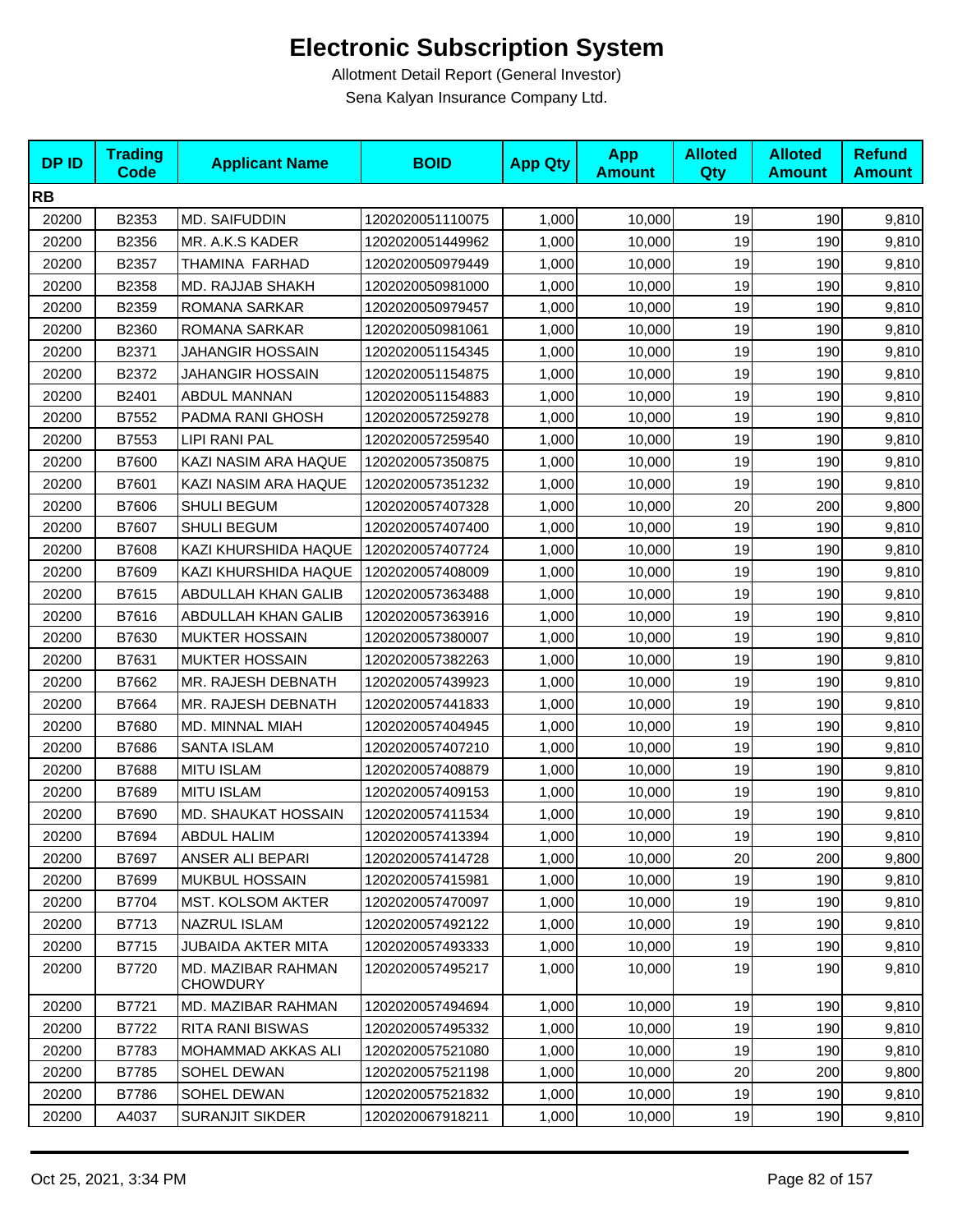| <b>DPID</b> | <b>Trading</b><br><b>Code</b> | <b>Applicant Name</b>                       | <b>BOID</b>      | <b>App Qty</b> | <b>App</b><br><b>Amount</b> | <b>Alloted</b><br>Qty | <b>Alloted</b><br><b>Amount</b> | <b>Refund</b><br><b>Amount</b> |
|-------------|-------------------------------|---------------------------------------------|------------------|----------------|-----------------------------|-----------------------|---------------------------------|--------------------------------|
| <b>RB</b>   |                               |                                             |                  |                |                             |                       |                                 |                                |
| 20200       | A4038                         | <b>TAPASI RANI ROY</b>                      | 1202020067918388 | 1,000          | 10,000                      | 19                    | 190                             | 9,810                          |
| 20200       | A4039                         | <b>TAPASI RANI ROY</b>                      | 1202020067918396 | 1,000          | 10,000                      | 19                    | 190                             | 9,810                          |
| 20200       | A4051                         | KERANIGANJ<br>DEVELOPER LTD                 | 1202020068175222 | 1,000          | 10,000                      | 19                    | 190                             | 9,810                          |
| 20200       | A4052                         | <b>O2 RENEWABLE ENERGY</b>                  | 1202020068175305 | 1,000          | 10,000                      | 19                    | 190                             | 9,810                          |
| 20200       | A4053                         | <b>H20 HOLDINGS LTD</b>                     | 1202020068175265 | 1,000          | 10,000                      | 19                    | 190                             | 9,810                          |
| 20200       | A4055                         | MD. MAHDI HASAN                             | 1202020068212328 | 1,000          | 10,000                      | 19                    | 190                             | 9,810                          |
| 20200       | A4063                         | <b>HOSSEN EMAM</b>                          | 1202020068611759 | 1,000          | 10,000                      | 19                    | 190                             | 9,810                          |
| 20200       | a4066                         | <b>AYESHA HOQUE</b>                         | 1202020068751205 | 1,000          | 10,000                      | 19                    | 190                             | 9,810                          |
| 20200       | A4073                         | S.M. KHODA BAKSH                            | 1202020045372577 | 1,000          | 10,000                      | 19                    | 190                             | 9,810                          |
| 20200       | A4086                         | MD. ABU TAIYAB                              | 1202020068902682 | 1,000          | 10,000                      | 19                    | 190                             | 9,810                          |
| 20200       | A4087                         | MD. SHARIFUL ISLAM                          | 1202020069573361 | 1,000          | 10,000                      | 19                    | 190                             | 9,810                          |
| 20200       | A4089                         | MD. MOHIUDDIN MERAZ                         | 1202020069047999 | 1,000          | 10,000                      | 20                    | 200                             | 9,800                          |
| 20200       | A4090                         | <b>MD. NASIR UDDIN</b>                      | 1202020069044366 | 1,000          | 10,000                      | 19                    | 190                             | 9,810                          |
| 20200       | A4104                         | MD. ASADUZZAMAN                             | 1202020070216555 | 1,000          | 10,000                      | 19                    | 190                             | 9,810                          |
| 20200       | A4106                         | MD. AL AMIN                                 | 1202020070217931 | 1,000          | 10,000                      | 19                    | 190                             | 9,810                          |
| 20200       | A4107                         | MD. AL AMIN                                 | 1202020070217972 | 1,000          | 10,000                      | 19                    | 190                             | 9,810                          |
| 20200       | A4117                         | <b>ABAID MONSUR</b><br><b>CONSTRUCTIONS</b> | 1202020069547799 | 1,000          | 10,000                      | 19                    | 190                             | 9,810                          |
| 20200       | A4119                         | RAJIB DAKUA                                 | 1202020070150735 | 1,000          | 10,000                      | 19                    | 190                             | 9,810                          |
| 20200       | A4120                         | RAJIB DAKUA                                 | 1202020070150421 | 1,000          | 10,000                      | 20                    | 200                             | 9,800                          |
| 20200       | A4122                         | DIPU ACHERJEE                               | 1202020071065776 | 1,000          | 10,000                      | 19                    | 190                             | 9,810                          |
| 20200       | A4131                         | <b>HOSSEN EMAM</b>                          | 1202020071324037 | 1,000          | 10,000                      | 19                    | 190                             | 9,810                          |
| 20200       | A4134                         | FARZANA SULTANA                             | 1202020071738045 | 1,000          | 10,000                      | 19                    | 190                             | 9,810                          |
| 20200       | A4136                         | KAZI MAFUZA BEGUM                           | 1202020071940664 | 1,000          | 10,000                      | 19                    | 190                             | 9,810                          |
| 20200       | A4144                         | <b>JULHAS HOSSAN SOHAN</b>                  | 1202020072223579 | 1,000          | 10,000                      | 19                    | 190                             | 9,810                          |
| 20200       | A4147                         | <b>TAHANI TASNEEM</b>                       | 1202020072259784 | 1,000          | 10,000                      | 19                    | 190                             | 9,810                          |
| 20200       | A4165                         | <b>MOSHARRAF HOSSAIN</b>                    | 1202020072626518 | 1,000          | 10,000                      | 19                    | 190                             | 9,810                          |
| 20200       | A4200                         | MD. ANISUR RAHMAN                           | 1202020071814252 | 1,000          | 10,000                      | 19                    | 190                             | 9,810                          |
| 20200       | A4201                         | MST. EVANA AKTER                            | 1202020071817571 | 1,000          | 10,000                      | 19                    | 190                             | 9,810                          |
| 20200       | A4202                         | MST. EVANA AKTER                            | 1202020071817561 | 1,000          | 10,000                      | 19                    | 190                             | 9,810                          |
| 20200       | A4203                         | <b>MD. OMAR FARUQUE</b>                     | 1202020073622372 | 1,000          | 10,000                      | 19                    | 190                             | 9,810                          |
| 20200       | A4204                         | FARHANA YEASMIN                             | 1202020073622380 | 1,000          | 10,000                      | 19                    | 190                             | 9,810                          |
| 20200       | A4227                         | <b>MD. SHAHIDUR RAHMAN</b>                  | 1202020073939265 | 1,000          | 10,000                      | 19                    | 190                             | 9,810                          |
| 20200       | A4228                         | <b>SADIKUR RAHMAN</b>                       | 1202020073939399 | 1,000          | 10,000                      | 19                    | 190                             | 9,810                          |
| 20200       | A4229                         | SADIKUR RAHMAN                              | 1202020073939380 | 1,000          | 10,000                      | 20                    | 200                             | 9,800                          |
| 20200       | A4231                         | MD. SHAKHAWAT<br><b>HOSSAIN</b>             | 1202020073996123 | 1,000          | 10,000                      | 19                    | 190                             | 9,810                          |
| 20200       | A4234                         | MD. MATIAR RAHMAN                           | 1202020004432386 | 1,000          | 10,000                      | 19                    | 190                             | 9,810                          |
| 20200       | A4304                         | SHUKLA RANI DABE                            | 1202020068446938 | 1,000          | 10,000                      | 19                    | 190                             | 9,810                          |
| 20200       | B4997                         | SHAHIN ALAM                                 | 1202020055258288 | 1,000          | 10,000                      | 19                    | 190                             | 9,810                          |
| 20200       | B5003                         | <b>SOTARUPA</b><br><b>CHAKRABORTY</b>       | 1202020055673241 | 1,000          | 10,000                      | 19                    | 190                             | 9,810                          |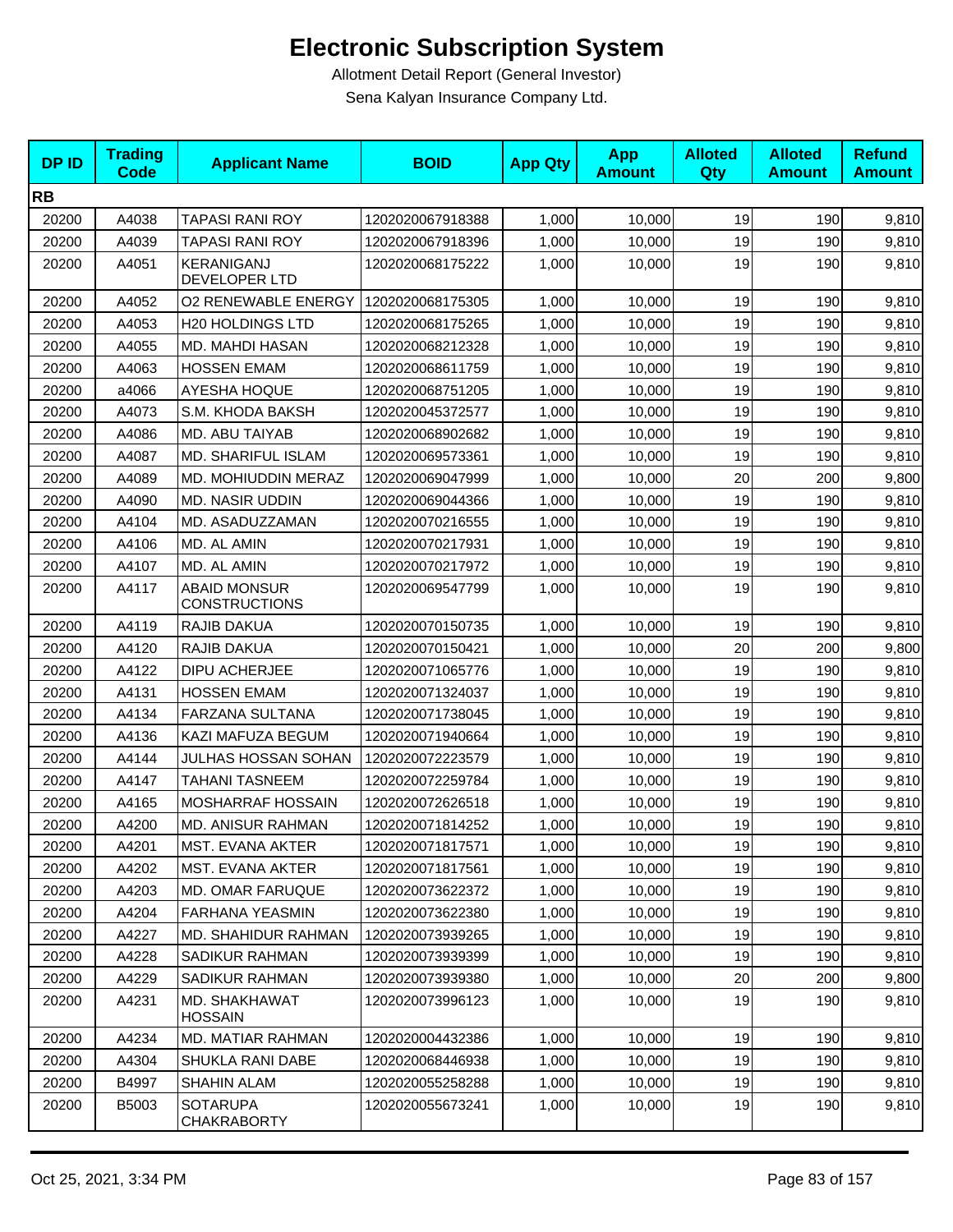| <b>DPID</b> | <b>Trading</b><br><b>Code</b> | <b>Applicant Name</b>                   | <b>BOID</b>      | <b>App Qty</b> | <b>App</b><br><b>Amount</b> | <b>Alloted</b><br>Qty | <b>Alloted</b><br><b>Amount</b> | <b>Refund</b><br><b>Amount</b> |
|-------------|-------------------------------|-----------------------------------------|------------------|----------------|-----------------------------|-----------------------|---------------------------------|--------------------------------|
| <b>RB</b>   |                               |                                         |                  |                |                             |                       |                                 |                                |
| 20200       | B5012                         | <b>BIPLAB KISHORE SAHA</b>              | 1202020055193644 | 1,000          | 10,000                      | 19                    | 190                             | 9,810                          |
| 20200       | B5013                         | <b>BIPLAB KISHORE SAHA</b>              | 1202020055194201 | 1,000          | 10,000                      | 19                    | 190                             | 9,810                          |
| 20200       | B5014                         | MRS, ELORA SAHA                         | 1202020055197396 | 1,000          | 10,000                      | 19                    | 190                             | 9,810                          |
| 20200       | B5025                         | <b>JOY HALDER</b>                       | 1202020055270393 | 1,000          | 10,000                      | 19                    | 190                             | 9,810                          |
| 20200       | B5038                         | MD. MASUM SHAKE                         | 1202020055270425 | 1,000          | 10,000                      | 20                    | 200                             | 9,800                          |
| 20200       | B5039                         | MD. MASUM SHAKE                         | 1202020055272001 | 1,000          | 10,000                      | 19                    | 190                             | 9,810                          |
| 20200       | B5046                         | <b>JOSIM UDDIN</b>                      | 1202020055293268 | 1,000          | 10,000                      | 19                    | 190                             | 9,810                          |
| 20200       | B5049                         | MD. NASARUL HOQUE                       | 1202020055951032 | 1,000          | 10,000                      | 19                    | 190                             | 9,810                          |
| 20200       | B5050                         | MD. NASARUL HOQUE                       | 1202020055951230 | 1,000          | 10,000                      | 19                    | 190                             | 9,810                          |
| 20200       | B5066                         | MD. MASUD PARVEZ                        | 1202020055277651 | 1,000          | 10,000                      | 20                    | 200                             | 9,800                          |
| 20200       | b5067                         | <b>BEGUM SWEETY</b>                     | 1202020055330611 | 1,000          | 10,000                      | 19                    | 190                             | 9,810                          |
| 20200       | B5068                         | <b>BEGUM SWEETY</b>                     | 1202020055330917 | 1,000          | 10,000                      | 20                    | 200                             | 9,800                          |
| 20200       | B5104                         | JAYANTI DAS JAYA                        | 1202020055337373 | 1,000          | 10,000                      | 19                    | 190                             | 9,810                          |
| 20200       | B5154                         | LAXMAN CHANDRA<br><b>SARKER</b>         | 1202020055439962 | 1,000          | 10,000                      | 19                    | 190                             | 9,810                          |
| 20200       | B5155                         | LAXMAN CHANDRA<br><b>SARKER</b>         | 1202020055440701 | 1,000          | 10,000                      | 19                    | 190                             | 9,810                          |
| 20200       | B5167                         | MD. MAHBUBUR RAHMAN                     | 1202020055343182 | 1,000          | 10,000                      | 20                    | 200                             | 9,800                          |
| 20200       | B5229                         | MD. MASUD AL FARUK                      | 1202020055435999 | 1,000          | 10,000                      | 19                    | 190                             | 9,810                          |
| 20200       | B7787                         | <b>MALEK KHAN</b>                       | 1202020057522358 | 1,000          | 10,000                      | 20                    | 200                             | 9,800                          |
| 20200       | B7790                         | <b>BANU BEGUM</b>                       | 1202020057522449 | 1,000          | 10,000                      | 19                    | 190                             | 9,810                          |
| 20200       | B7791                         | MOHAMMAD MIRAJ KHA                      | 1202020057522473 | 1,000          | 10,000                      | 19                    | 190                             | 9,810                          |
| 20200       | B7793                         | MD. BURHAN                              | 1202020057523004 | 1,000          | 10,000                      | 19                    | 190                             | 9,810                          |
| 20200       | B7794                         | MD. BURHAN                              | 1202020057523020 | 1,000          | 10,000                      | 19                    | 190                             | 9,810                          |
| 20200       | B7797                         | <b>DALIM KUMAR</b><br><b>TANCHANGYA</b> | 1202020057563525 | 1,000          | 10,000                      | 19                    | 190                             | 9,810                          |
| 20200       | B7800                         | <b>MILTON KUMAR KANDU</b>               | 1202020057564696 | 1,000          | 10,000                      | 19                    | 190                             | 9,810                          |
| 20200       | B7801                         | SHARMISTHA MRIDHA                       | 1202020057564800 | 1,000          | 10,000                      | 20                    | 200                             | 9,800                          |
| 20200       | B7803                         | MD. SAROAR MORSHED                      | 1202020057566398 | 1,000          | 10,000                      | 19                    | 190                             | 9,810                          |
| 20200       | C3125                         | MONIRUZZAMAN KHAN                       | 1202020061459069 | 1,000          | 10,000                      | 19                    | 1901                            | 9,810                          |
| 20200       | 0F624                         | <b>NAZMUL HASAN</b>                     | 1202020045150171 | 1,000          | 10,000                      | 19                    | 190                             | 9,810                          |
| 20200       | 0F671                         | <b>MOHAMMAD SAIFUL</b><br><b>ISLAM</b>  | 1202020045585540 | 1,000          | 10,000                      | 19                    | 190                             | 9,810                          |
| 20200       | 0F697                         | <b>SHAMIMA KHATUN</b>                   | 1202020045679320 | 1,000          | 10,000                      | 19                    | 190                             | 9,810                          |
| 20200       | 0F716                         | SHELINA AZAD                            | 1202020020458738 | 1,000          | 10.000                      | 19                    | 190                             | 9,810                          |
| 20200       | 0F728                         | MD. MIZANUR RAHMAN                      | 1202020045744595 | 1,000          | 10,000                      | 20                    | 200                             | 9,800                          |
| 20200       | 0F759                         | RASHIDUL HASAN                          | 1202020045944948 | 1,000          | 10,000                      | 19                    | 190                             | 9,810                          |
| 20200       | 0F761                         | <b>MD. SHOWKET HOSSAIN</b>              | 1202020045926348 | 1,000          | 10.000                      | 19                    | 190                             | 9,810                          |
| 20200       | 0F763                         | <b>ABIDA AKTER</b>                      | 1202020045989974 | 1,000          | 10,000                      | 19                    | 190                             | 9,810                          |
| 20200       | 0F769                         | SHOHEL RANA                             | 1202020045949661 | 1,000          | 10,000                      | 19                    | 190                             | 9,810                          |
| 20200       | 0F820                         | MD. SHOWKET HOSSAIN                     | 1202020046095568 | 1,000          | 10,000                      | 19                    | 190                             | 9,810                          |
| 20200       | 0F823                         | RASHIDUL HASAN                          | 1202020046052591 | 1,000          | 10,000                      | 19                    | 190                             | 9,810                          |
| 20200       | 0F824                         | ABIDA AKTER                             | 1202020046052557 | 1,000          | 10,000                      | 19                    | 190                             | 9,810                          |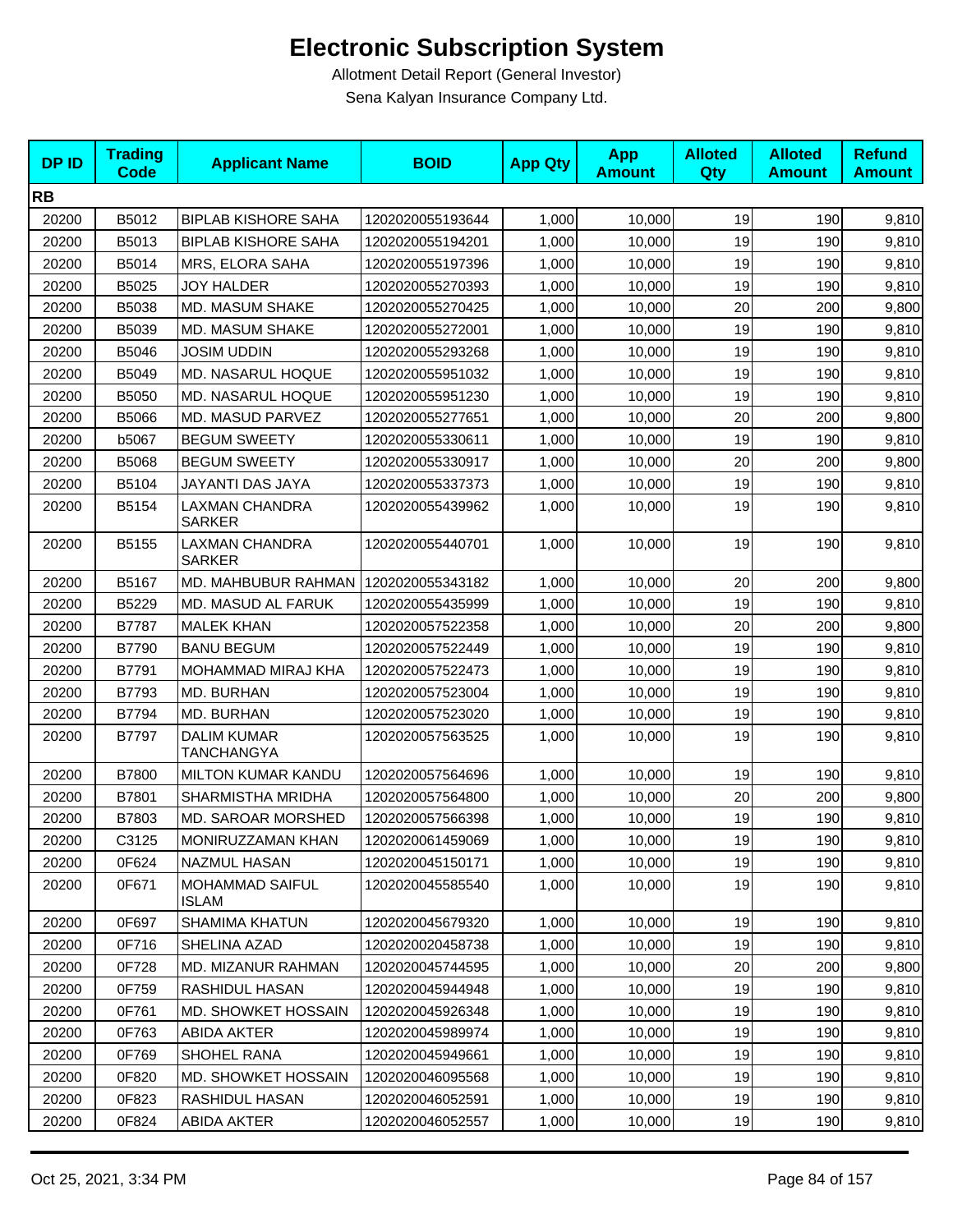| <b>DPID</b> | <b>Trading</b><br><b>Code</b> | <b>Applicant Name</b>                  | <b>BOID</b>      | <b>App Qty</b> | <b>App</b><br><b>Amount</b> | <b>Alloted</b><br>Qty | <b>Alloted</b><br><b>Amount</b> | <b>Refund</b><br><b>Amount</b> |
|-------------|-------------------------------|----------------------------------------|------------------|----------------|-----------------------------|-----------------------|---------------------------------|--------------------------------|
| <b>RB</b>   |                               |                                        |                  |                |                             |                       |                                 |                                |
| 20200       | A1071                         | SUSHIL KUMAR DAS                       | 1202020025985907 | 1,000          | 10,000                      | 19                    | 190                             | 9,810                          |
| 20200       | A1072                         | RADHA DAS                              | 1202020028324672 | 1,000          | 10,000                      | 19                    | 190                             | 9,810                          |
| 20200       | A1079                         | MD. ABDUL WADUD<br><b>BISWAS</b>       | 1202020053435240 | 1,000          | 10,000                      | 19                    | 190                             | 9,810                          |
| 20200       | A1108                         | MRS. SULTANA AFRIN                     | 1202020009832571 | 1,000          | 10,000                      | 19                    | 190                             | 9,810                          |
| 20200       | A1135                         | RAIHANA BEGUM                          | 1202020058157606 | 1,000          | 10,000                      | 19                    | 190                             | 9,810                          |
| 20200       | A1150                         | <b>SOUMEN SAHA</b>                     | 1202020053888419 | 1,000          | 10,000                      | 19                    | 190                             | 9,810                          |
| 20200       | A1154                         | MST. MOULUDA KHATUN                    | 1202020055288311 | 1,000          | 10,000                      | 19                    | 190                             | 9,810                          |
| 20200       | A1181                         | MD. MAFIDUL HASAN                      | 1202020058508684 | 1,000          | 10,000                      | 19                    | 190                             | 9,810                          |
| 20200       | A1315                         | M/S IQBAL & BROTHER                    | 1202020063864998 | 1,000          | 10,000                      | 19                    | 190                             | 9,810                          |
| 20200       | A1351                         | PINTU WILLIAM GOMES                    | 1202020020322834 | 1,000          | 10,000                      | 20                    | 200                             | 9,800                          |
| 20200       | B2710                         | MD. MUSTAFIJUR<br><b>RAHMAN</b>        | 1202020051865559 | 1,000          | 10,000                      | 19                    | 190                             | 9,810                          |
| 20200       | B2712                         | MD. MUSTAFIJUR<br><b>RAHMAN</b>        | 1202020051866272 | 1,000          | 10,000                      | 19                    | 190                             | 9,810                          |
| 20200       | B2713                         | MD. SHAMIM                             | 1202020051866299 | 1,000          | 10,000                      | 19                    | 190                             | 9,810                          |
| 20200       | B2715                         | MD. SHAMIM                             | 1202020051868940 | 1,000          | 10,000                      | 19                    | 190                             | 9,810                          |
| 20200       | B2716                         | <b>RAJIA</b>                           | 1202020051868959 | 1,000          | 10,000                      | 19                    | 190                             | 9,810                          |
| 20200       | B2718                         | <b>RAJIA</b>                           | 1202020051868975 | 1,000          | 10,000                      | 20                    | 200                             | 9,800                          |
| 20200       | B2719                         | MD. ROKON MIA                          | 1202020051868991 | 1,000          | 10,000                      | 20                    | 200                             | 9,800                          |
| 20200       | B2734                         | KHADIJATUL KOBRA                       | 1202020051812136 | 1,000          | 10,000                      | 19                    | 190                             | 9,810                          |
| 20200       | B2735                         | <b>KHADIJATUL KOBRA</b>                | 1202020051816581 | 1,000          | 10,000                      | 19                    | 190                             | 9,810                          |
| 20200       | B2736                         | <b>WASHIM UDDIN</b>                    | 1202020051816605 | 1,000          | 10,000                      | 19                    | 190                             | 9,810                          |
| 20200       | B2737                         | <b>WASHIM UDDIN</b>                    | 1202020052151161 | 1,000          | 10,000                      | 19                    | 190                             | 9,810                          |
| 20200       | B2786                         | <b>MORIUM BEGUM</b>                    | 1202020052058871 | 1,000          | 10,000                      | 20                    | 200                             | 9,800                          |
| 20200       | B2792                         | MD. MOTALEB SHEIKH                     | 1202020052021447 | 1,000          | 10,000                      | 19                    | 190                             | 9,810                          |
| 20200       | B2793                         | MD. MOTALEB SHEIKH                     | 1202020052021455 | 1,000          | 10,000                      | 19                    | 190                             | 9,810                          |
| 20200       | B2816                         | MD. RASEL GAZI                         | 1202020052132335 | 1,000          | 10,000                      | 20                    | 200                             | 9,800                          |
| 20200       | B2817                         | MD. RASEL GAZI                         | 1202020052152123 | 1,000          | 10,000                      | 20                    | 200                             | 9,800                          |
| 20200       | B2818                         | <b>RESMA</b>                           | 1202020052254043 | 1,000          | 10,000                      | 19                    | 190                             | 9,810                          |
| 20200       | B2819                         | <b>RESMA</b>                           | 1202020052254061 | 1.000          | 10,000                      | 19                    | 190                             | 9,810                          |
| 20200       | B2820                         | MD. NURUL AMIN                         | 1202020052254078 | 1,000          | 10,000                      | 19                    | 190                             | 9,810                          |
| 20200       | B2821                         | <b>MD. NURUL AMIN</b>                  | 1202020052254094 | 1,000          | 10,000                      | 19                    | 190                             | 9,810                          |
| 20200       | B2827                         | <b>NASIR UDDIN</b>                     | 1202020052121100 | 1,000          | 10,000                      | 19                    | 190                             | 9,810                          |
| 20200       | B2828                         | <b>MONIR HOSSIN</b>                    | 1202020052121657 | 1,000          | 10,000                      | 20                    | 200                             | 9,800                          |
| 20200       | B2829                         | RASHIDA AKTER                          | 1202020052122105 | 1,000          | 10,000                      | 20                    | 200                             | 9,800                          |
| 20200       | B2830                         | <b>HASINA BEGUM</b>                    | 1202020052126451 | 1,000          | 10,000                      | 19                    | 190                             | 9,810                          |
| 20200       | B2831                         | MR. MONIRUZZAMAN<br><b>MRIDHA</b>      | 1202020052170300 | 1,000          | 10,000                      | 19                    | 190                             | 9,810                          |
| 20200       | B2871                         | <b>HASINA BEGUM</b>                    | 1202020052458991 | 1,000          | 10,000                      | 19                    | 190                             | 9,810                          |
| 20200       | B5230                         | MD. MASUD AL FARUK                     | 1202020055436645 | 1,000          | 10,000                      | 19                    | 190                             | 9,810                          |
| 20200       | B5231                         | A.K.M. MAHAFOJUL<br><b>HAQUE MASUD</b> | 1202020055437781 | 1,000          | 10,000                      | 19                    | 190                             | 9,810                          |
| 20200       | B5232                         | ARIFA SHARMIN                          | 1202020055438470 | 1,000          | 10,000                      | 19                    | 190                             | 9,810                          |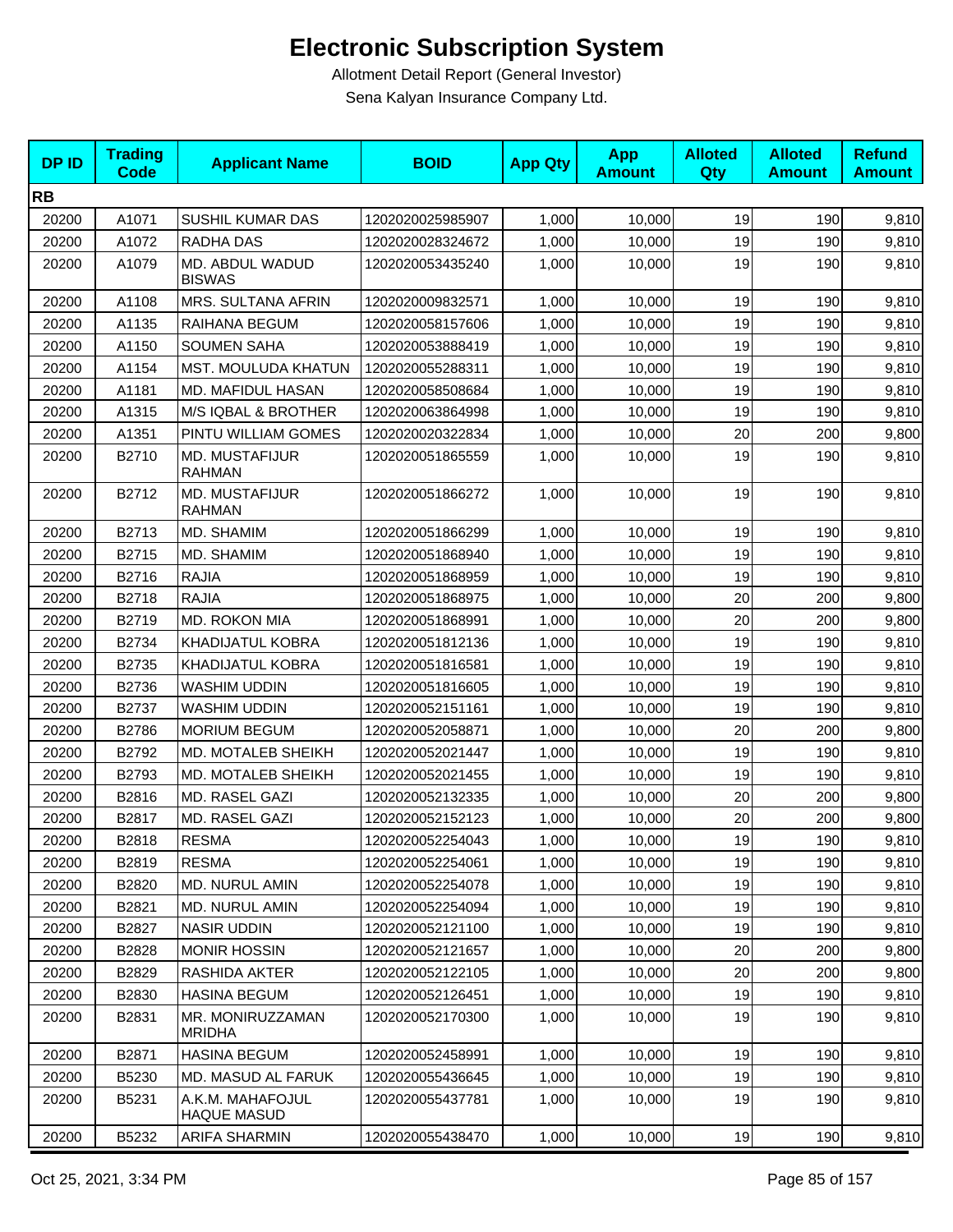| <b>DPID</b> | <b>Trading</b><br><b>Code</b> | <b>Applicant Name</b>                   | <b>BOID</b>      | <b>App Qty</b> | <b>App</b><br><b>Amount</b> | <b>Alloted</b><br><b>Qty</b> | <b>Alloted</b><br><b>Amount</b> | <b>Refund</b><br><b>Amount</b> |
|-------------|-------------------------------|-----------------------------------------|------------------|----------------|-----------------------------|------------------------------|---------------------------------|--------------------------------|
| <b>RB</b>   |                               |                                         |                  |                |                             |                              |                                 |                                |
| 20200       | B9732                         | ABDUS SALAM                             | 1202020059299784 | 1,000          | 10,000                      | 19                           | 190                             | 9,810                          |
| 20200       | B9733                         | ABDUS SALAM                             | 1202020059489923 | 1,000          | 10,000                      | 19                           | 190                             | 9,810                          |
| 20200       | B9734                         | <b>ABDUS SHAHID</b>                     | 1202020059299618 | 1,000          | 10,000                      | 19                           | 190                             | 9,810                          |
| 20200       | 0B858                         | MD. JAYDUL ISLAM                        | 1202020052288193 | 1,000          | 10,000                      | 19                           | 190                             | 9,810                          |
| 20200       | 0B860                         | MD. JAYDUL ISLAM                        | 1202020052288209 | 1,000          | 10,000                      | 19                           | 190                             | 9,810                          |
| 20200       | 0B894                         | MD. ROBI ULLAH                          | 1202020046678783 | 1,000          | 10.000                      | 19                           | 190                             | 9,810                          |
| 20200       | 0B895                         | MD. FARUQ HOSSAIN                       | 1202020046678882 | 1,000          | 10,000                      | 19                           | 190                             | 9,810                          |
| 20200       | 0B901                         | MD. JISHAN ISLAM                        | 1202020046674833 | 1,000          | 10,000                      | 19                           | 190                             | 9,810                          |
| 20200       | 0B910                         | MRS. ALEYA BEGUM                        | 1202020046673582 | 1,000          | 10,000                      | 19                           | 190                             | 9,810                          |
| 20200       | 0B911                         | MRS. ALEYA BEGUM                        | 1202020046673649 | 1,000          | 10,000                      | 20                           | 200                             | 9,800                          |
| 20200       | 0B944                         | MD. YEAHIA JONY                         | 1202020032641278 | 1,000          | 10,000                      | 19                           | 190                             | 9,810                          |
| 20200       | 0C147                         | MRS. ROKSANA BEGUM                      | 1202020015785826 | 1,000          | 10.000                      | 19                           | 190                             | 9,810                          |
| 20200       | 0c162                         | MD. ABBAS                               | 1202020015786201 | 1,000          | 10,000                      | 19                           | 190                             | 9,810                          |
| 20200       | 0C172                         | <b>KHODIZA AKHTER</b><br><b>BEGUM</b>   | 1202020045264037 | 1,000          | 10,000                      | 20                           | 200                             | 9,800                          |
| 20200       | 0C173                         | MANSURA AKTER BEGUM 1202020045264045    |                  | 1,000          | 10,000                      | 19                           | 190                             | 9,810                          |
| 20200       | 0C175                         | <b>TAZIN AKHTER</b>                     | 1202020045264010 | 1,000          | 10,000                      | 19                           | 190                             | 9,810                          |
| 20200       | 0C202                         | <b>MUKTA BEGUM</b>                      | 1202020010801883 | 1,000          | 10.000                      | 20                           | 200                             | 9,800                          |
| 20200       | 0c209                         | MD. MATLUBUR RAHMAN                     | 1202020045184097 | 1,000          | 10,000                      | 19                           | 190                             | 9,810                          |
| 20200       | 0C210                         | MD.MATLUBUR RAHMAN                      | 1202020045183994 | 1,000          | 10,000                      | 19                           | 190                             | 9,810                          |
| 20200       | 0H435                         | MD. AMINUL ISLAM<br><b>BHUIYAN</b>      | 1202020051315787 | 1,000          | 10,000                      | 19                           | 190                             | 9,810                          |
| 20200       | 0H436                         | MD. AMINUL ISLAM<br><b>BHUIYAN</b>      | 1202020051344768 | 1,000          | 10,000                      | 19                           | 190                             | 9,810                          |
| 20200       | 0H462                         | <b>MOHAMMAD OLIULLAH</b>                | 1202020009065806 | 1,000          | 10,000                      | 19                           | 190                             | 9,810                          |
| 20200       | 0H484                         | ABU MD. JAKIR HOSSAIN                   | 1202020051769596 | 1,000          | 10,000                      | 19                           | 190                             | 9,810                          |
| 20200       | 0H681                         | MOHAMMED NAZIBUR<br><b>RAHMAN</b>       | 1202020041125438 | 1,000          | 10,000                      | 20                           | 200                             | 9,800                          |
| 20200       | 45761                         | <b>BISHAWJIT DEBNATH</b>                | 1202020040438041 | 1,000          | 10,000                      | 19                           | 190                             | 9,810                          |
| 20200       | A1008                         | <b>MD. ABDUR ROB</b><br><b>HOWLADER</b> | 1202020053847209 | 1,000          | 10,000                      | 19                           | 190                             | 9,810                          |
| 20200       | B1551                         | <b>MST. ANITA KHATUN</b>                | 1202020049239747 | 1,000          | 10,000                      | 19                           | 190                             | 9,810                          |
| 20200       | B1559                         | MD. MOFIZ UDDIN                         | 1202020049263048 | 1,000          | 10,000                      | 19                           | 190                             | 9,810                          |
| 20200       | B1563                         | MD. SHAFIUL AZAM                        | 1202020049263104 | 1,000          | 10,000                      | 19                           | 190                             | 9,810                          |
| 20200       | B1582                         | MD. MONIRUZZAMAN                        | 1202020049142749 | 1,000          | 10,000                      | 19                           | 190                             | 9,810                          |
| 20200       | B1595                         | MD. WAZED ALI                           | 1202020049216144 | 1,000          | 10,000                      | 19                           | 190                             | 9,810                          |
| 20200       | B1596                         | MD. WAZED ALI                           | 1202020049217941 | 1,000          | 10,000                      | 19                           | 190                             | 9,810                          |
| 20200       | B1597                         | <b>MILON BARUA</b>                      | 1202020049220029 | 1,000          | 10,000                      | 19                           | 190                             | 9,810                          |
| 20200       | B1598                         | <b>MILON BARUA</b>                      | 1202020049222523 | 1,000          | 10,000                      | 19                           | 190                             | 9,810                          |
| 20200       | B1599                         | MD. ABDUR RASHID<br>SARKAR              | 1202020049224332 | 1,000          | 10,000                      | 19                           | 190                             | 9,810                          |
| 20200       | B1600                         | MD. ABDUR RASHID<br>SARKAR              | 1202020049224953 | 1,000          | 10,000                      | 19                           | 190                             | 9,810                          |
| 20200       | B1609                         | MD. PARVEZ                              | 1202020049655052 | 1,000          | 10,000                      | 19                           | 190                             | 9,810                          |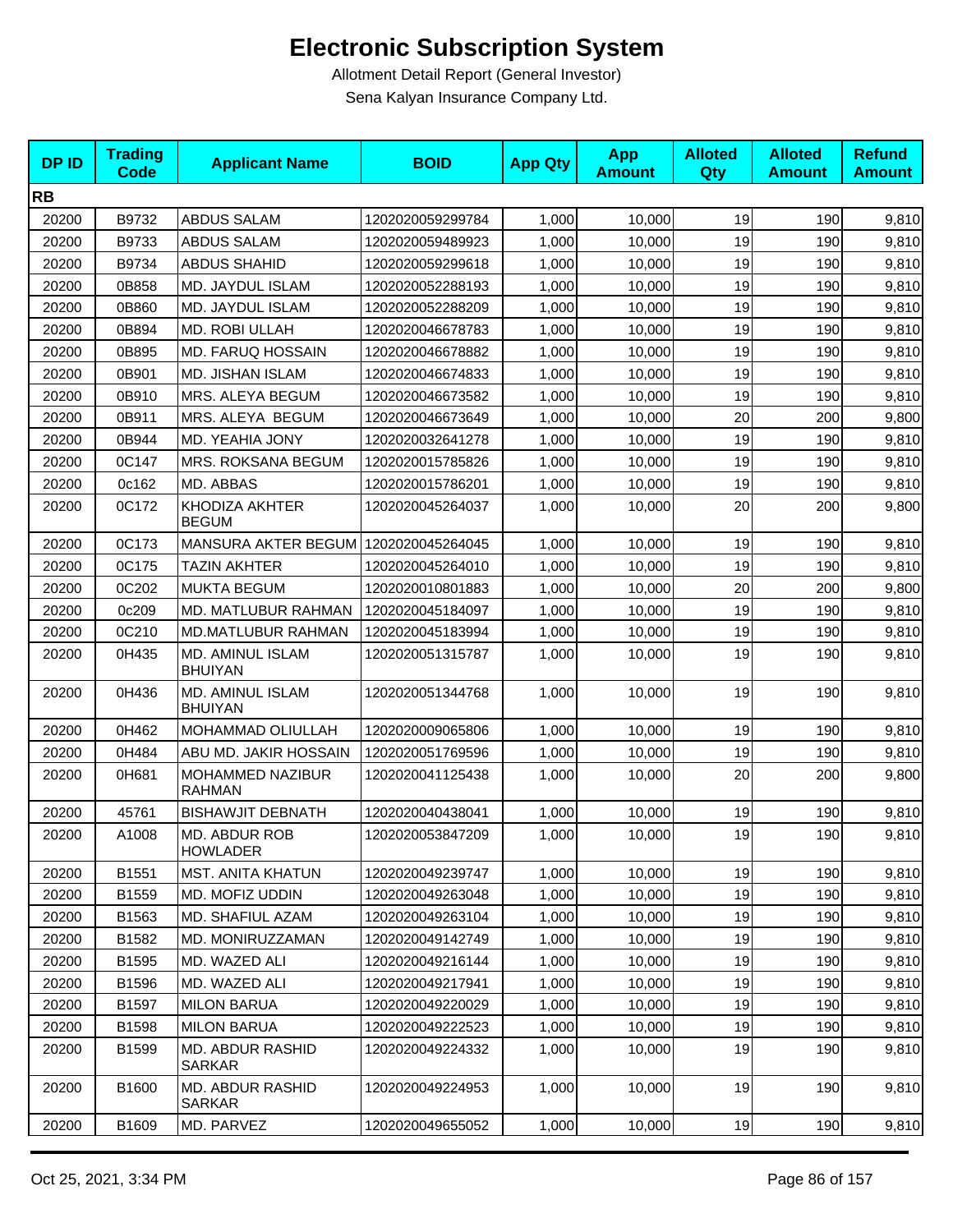| <b>DPID</b> | <b>Trading</b><br><b>Code</b> | <b>Applicant Name</b>                  | <b>BOID</b>      | <b>App Qty</b> | <b>App</b><br><b>Amount</b> | <b>Alloted</b><br>Qty | <b>Alloted</b><br><b>Amount</b> | <b>Refund</b><br><b>Amount</b> |
|-------------|-------------------------------|----------------------------------------|------------------|----------------|-----------------------------|-----------------------|---------------------------------|--------------------------------|
| <b>RB</b>   |                               |                                        |                  |                |                             |                       |                                 |                                |
| 20200       | B1610                         | MD. PARVEZ                             | 1202020049641113 | 1,000          | 10,000                      | 19                    | 190                             | 9,810                          |
| 20200       | B1617                         | MD. SHAHIDULLAH<br><b>KHISAR</b>       | 1202020049645146 | 1,000          | 10,000                      | 19                    | 190                             | 9,810                          |
| 20200       | B1619                         | <b>BASUDAB MIRDHA</b>                  | 1202020050734996 | 1,000          | 10,000                      | 20                    | 200                             | 9,800                          |
| 20200       | B1653                         | MOHAMMED MAMUNUL<br><b>ISLAM</b>       | 1202020049767558 | 1,000          | 10,000                      | 19                    | 190                             | 9,810                          |
| 20200       | B1659                         | MST. SALEMA BEGUM                      | 1202020049349309 | 1,000          | 10,000                      | 19                    | 190                             | 9,810                          |
| 20200       | B1700                         | <b>MST RAJIA KHATUN</b>                | 1202020049525180 | 1,000          | 10,000                      | 19                    | 190                             | 9,810                          |
| 20200       | B1723                         | <b>BENOY KUMAR PAUL</b>                | 1202020049769664 | 1,000          | 10,000                      | 19                    | 190                             | 9,810                          |
| 20200       | B1727                         | ABDULLAH AL MAMUN                      | 1202020049699116 | 1,000          | 10,000                      | 19                    | 190                             | 9,810                          |
| 20200       | B1728                         | ABDULLAH AL MAMUN                      | 1202020049698526 | 1,000          | 10,000                      | 19                    | 190                             | 9,810                          |
| 20200       | B1729                         | <b>MD. MOTIUR RAHMAN</b>               | 1202020049644291 | 1,000          | 10,000                      | 20                    | 200                             | 9,800                          |
| 20200       | B1766                         | <b>JOBAIDA AKTER</b>                   | 1202020049850793 | 1,000          | 10,000                      | 19                    | 190                             | 9,810                          |
| 20200       | B6277                         | MD. REFAT HOSSAN<br><b>MRIDA</b>       | 1202020056297490 | 1,000          | 10,000                      | 19                    | 190                             | 9,810                          |
| 20200       | B6282                         | JOLEKHA AKTER JULLY                    | 1202020057282002 | 1,000          | 10,000                      | 19                    | 190                             | 9,810                          |
| 20200       | B6304                         | <b>AMIR HOSSAIN</b>                    | 1202020056254787 | 1,000          | 10,000                      | 20                    | 200                             | 9,800                          |
| 20200       | B6305                         | <b>ASMA BEGUM</b>                      | 1202020056256735 | 1,000          | 10,000                      | 19                    | 190                             | 9,810                          |
| 20200       | B6306                         | <b>ASMA BEGUM</b>                      | 1202020056257392 | 1,000          | 10,000                      | 19                    | 190                             | 9,810                          |
| 20200       | B6309                         | <b>NARGISH AKTER</b>                   | 1202020056289805 | 1,000          | 10,000                      | 20                    | 200                             | 9,800                          |
| 20200       | B2872                         | RASHIDA AKTER                          | 1202020052459000 | 1,000          | 10,000                      | 19                    | 190                             | 9,810                          |
| 20200       | B2873                         | <b>NASIR UDDIN</b>                     | 1202020052459019 | 1,000          | 10,000                      | 19                    | 190                             | 9,810                          |
| 20200       | B2874                         | <b>MONIR HOSSAIN</b>                   | 1202020052459027 | 1,000          | 10,000                      | 20                    | 200                             | 9,800                          |
| 20200       | B2907                         | MOKHLESUR RAHMAN                       | 1202020052178422 | 1,000          | 10,000                      | 19                    | 190                             | 9,810                          |
| 20200       | B2908                         | <b>MOKHLESUR RAHMAN</b>                | 1202020052178430 | 1,000          | 10,000                      | 19                    | 190                             | 9,810                          |
| 20200       | B2912                         | RIZWANUL ISLAM KHAN                    | 1202020052485767 | 1,000          | 10,000                      | 19                    | 190                             | 9,810                          |
| 20200       | B2913                         | RIZWANUL ISLAM KHAN                    | 1202020052485775 | 1,000          | 10,000                      | 19                    | 190                             | 9,810                          |
| 20200       | B2929                         | RAJLAKSHMI SAHA                        | 1202020052305508 | 1,000          | 10,000                      | 20                    | 200                             | 9,800                          |
| 20200       | B2930                         | <b>GOURANGA CHANDRA</b><br><b>SAHA</b> | 1202020052768336 | 1,000          | 10,000                      | 19                    | 190                             | 9,810                          |
| 20200       | B2939                         | <b>RAHANA</b>                          | 1202020052326376 | 1,000          | 10,000                      | 19                    | 190                             | 9,810                          |
| 20200       | B2940                         | <b>RAHANA</b>                          | 1202020052326384 | 1,000          | 10,000                      | 19                    | 190                             | 9,810                          |
| 20200       | B2941                         | RIAD HASAN                             | 1202020052778871 | 1,000          | 10,000                      | 19                    | 190                             | 9,810                          |
| 20200       | B2942                         | <b>RIAD HASAN</b>                      | 1202020052779303 | 1,000          | 10,000                      | 19                    | 190                             | 9,810                          |
| 20200       | B2943                         | <b>TANJILA AKON</b>                    | 1202020052455278 | 1,000          | 10,000                      | 19                    | 190                             | 9,810                          |
| 20200       | B2944                         | TANJILA AKON                           | 1202020052455286 | 1,000          | 10,000                      | 19                    | 190                             | 9,810                          |
| 20200       | B2967                         | <b>MST. RESHMA AKTER</b>               | 1202020052460596 | 1,000          | 10,000                      | 20                    | 200                             | 9,800                          |
| 20200       | B2974                         | MD. ROKON MIA                          | 1202020052493409 | 1,000          | 10,000                      | 19                    | 190                             | 9,810                          |
| 20200       | <b>B3000</b>                  | <b>BARUN CHANDRA</b><br>SAMADDER       | 1202020052374191 | 1,000          | 10,000                      | 20                    | 200                             | 9,800                          |
| 20200       | B3001                         | RIMA RANI                              | 1202020052359794 | 1,000          | 10,000                      | 19                    | 190                             | 9,810                          |
| 20200       | B3002                         | RIMA RANI                              | 1202020052359801 | 1,000          | 10,000                      | 19                    | 190                             | 9,810                          |
| 20200       | B8002                         | HASSAN IQBAL                           | 1202020057054393 | 1,000          | 10,000                      | 19                    | 190                             | 9,810                          |
| 20200       | B8003                         | HASSAN IQBAL                           | 1202020057054540 | 1,000          | 10,000                      | 20                    | 200                             | 9,800                          |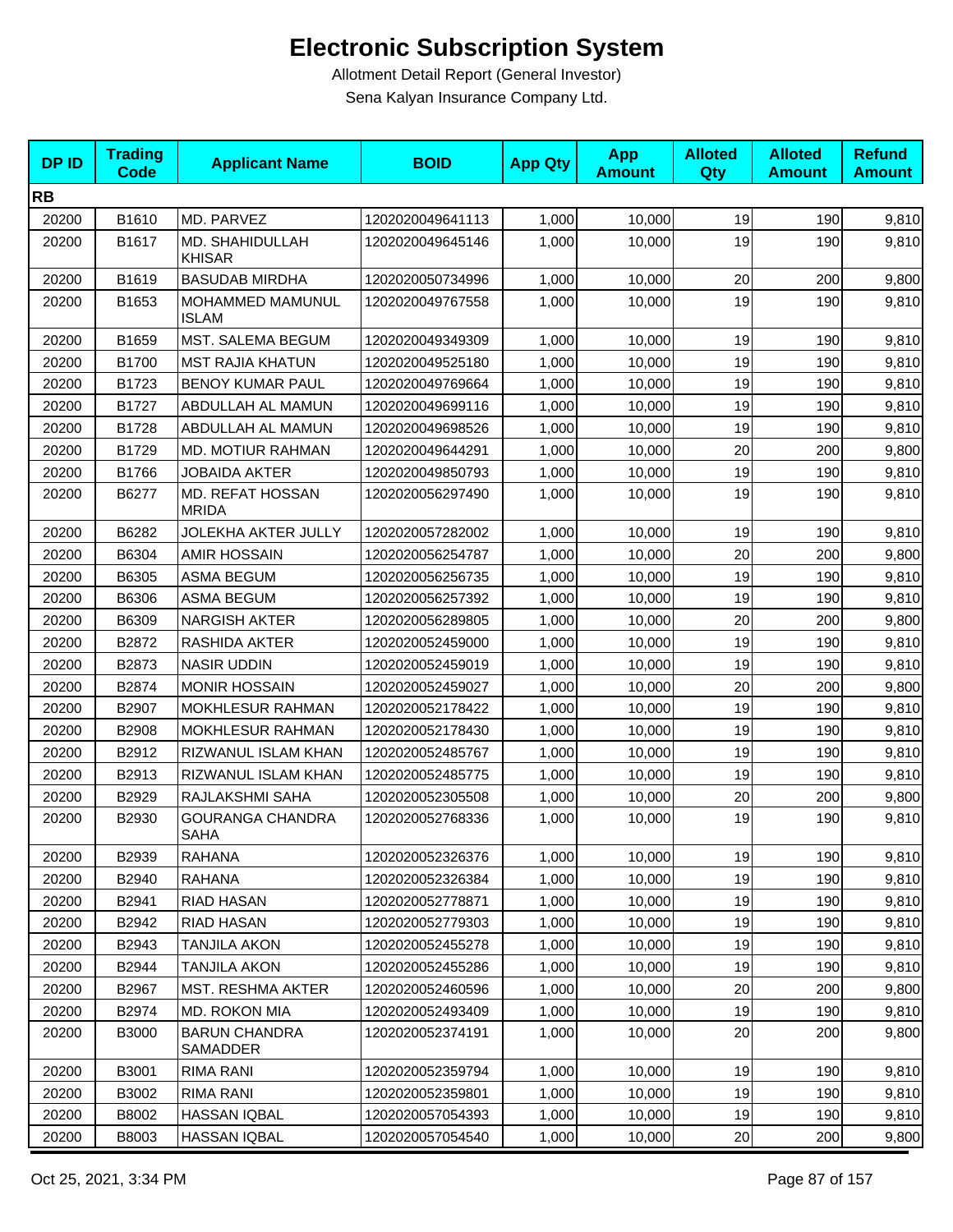| <b>DPID</b> | <b>Trading</b><br><b>Code</b> | <b>Applicant Name</b>                 | <b>BOID</b>      | <b>App Qty</b> | <b>App</b><br><b>Amount</b> | <b>Alloted</b><br>Qty | <b>Alloted</b><br><b>Amount</b> | <b>Refund</b><br><b>Amount</b> |
|-------------|-------------------------------|---------------------------------------|------------------|----------------|-----------------------------|-----------------------|---------------------------------|--------------------------------|
| <b>RB</b>   |                               |                                       |                  |                |                             |                       |                                 |                                |
| 20200       | B8004                         | MOHAMMAD MASUD                        | 1202020057054813 | 1,000          | 10,000                      | 20                    | 200                             | 9,800                          |
| 20200       | B8007                         | <b>FERDOUSI KHANAM</b>                | 1202020057055933 | 1,000          | 10,000                      | 19                    | 190                             | 9,810                          |
| 20200       | B8010                         | <b>HASINA BEGUM</b>                   | 1202020057056839 | 1,000          | 10,000                      | 19                    | 190                             | 9,810                          |
| 20200       | B8013                         | MST. SELINA BEGUM                     | 1202020057021644 | 1,000          | 10,000                      | 19                    | 190                             | 9,810                          |
| 20200       | B8015                         | <b>MST. SEMA AKTER</b>                | 1202020057020369 | 1,000          | 10,000                      | 19                    | 190                             | 9,810                          |
| 20200       | B8068                         | <b>MST. NADIRA BEGUM</b>              | 1202020057158949 | 1,000          | 10,000                      | 19                    | 190                             | 9,810                          |
| 20200       | B8069                         | MST. SALEHA BEGUM                     | 1202020057159108 | 1,000          | 10,000                      | 19                    | 190                             | 9,810                          |
| 20200       | B8070                         | MD. BABUL MIA SARKER                  | 1202020057158807 | 1,000          | 10,000                      | 19                    | 190                             | 9,810                          |
| 20200       | B8071                         | <b>MST. NADIRA BEGUM</b>              | 1202020057158866 | 1,000          | 10,000                      | 19                    | 190                             | 9,810                          |
| 20200       | B8072                         | MD. JAMAL MIA                         | 1202020057158882 | 1,000          | 10,000                      | 19                    | 190                             | 9,810                          |
| 20200       | C3391                         | ARIFA BANU                            | 1202020063036581 | 1,000          | 10,000                      | 19                    | 190                             | 9,810                          |
| 20200       | C3399                         | MOHAMMAD NIZAM<br><b>UDDIN</b>        | 1202020015161791 | 1,000          | 10,000                      | 19                    | 190                             | 9,810                          |
| 20200       | C3420                         | S.S. INTERNATIONAL                    | 1202020063412278 | 1,000          | 10,000                      | 19                    | 190                             | 9,810                          |
| 20200       | C3421                         | <b>SURIYA NASRIN</b>                  | 1202020063515109 | 1,000          | 10,000                      | 19                    | 190                             | 9,810                          |
| 20200       | C3438                         | RAHAT MAHMOOD KHAN                    | 1202020063699572 | 1,000          | 10,000                      | 19                    | 190                             | 9,810                          |
| 20200       | C3440                         | MOHD. NURUZZAMAN<br><b>SHEIKH</b>     | 1202020063700438 | 1,000          | 10,000                      | 19                    | 190                             | 9,810                          |
| 20200       | C3441                         | MOHD. NURUZZAMAN<br><b>SHEIKH</b>     | 1202020063700743 | 1,000          | 10,000                      | 19                    | 190                             | 9,810                          |
| 20200       | C3444                         | <b>MAHFUJA KHAN</b>                   | 1202020063765418 | 1,000          | 10,000                      | 20                    | 200                             | 9,800                          |
| 20200       | C3446                         | <b>ERSHADUR RAHMAN</b>                | 1202020063782906 | 1,000          | 10,000                      | 19                    | 190                             | 9,810                          |
| 20200       | C3452                         | MOHAMMAD AMINUL<br><b>ISLAM RUBEL</b> | 1202020064415701 | 1,000          | 10,000                      | 19                    | 190                             | 9,810                          |
| 20200       | C3480                         | RUPAK RAHMAN SUNDO                    | 1202020064391542 | 1,000          | 10,000                      | 19                    | 190                             | 9,810                          |
| 20200       | C3511                         | A.F.M. NAZRUL ISLAM                   | 1202020064987105 | 1,000          | 10,000                      | 19                    | 190                             | 9,810                          |
| 20200       | C3528                         | <b>MAHMUDA SULTANA</b>                | 1202020065321112 | 1,000          | 10,000                      | 19                    | 190                             | 9,810                          |
| 20200       | C3529                         | <b>MAHMUDA SULTANA</b>                | 1202020065320672 | 1,000          | 10,000                      | 19                    | 190                             | 9,810                          |
| 20200       | C3530                         | MD. ABDUL HAI                         | 1202020065378378 | 1,000          | 10,000                      | 19                    | 190                             | 9,810                          |
| 20200       | 0D868                         | <b>MD EAKUB HOSSAIN</b>               | 1202020049428908 | 1,000          | 10,000                      | 19                    | 190                             | 9,810                          |
| 20200       | 0D869                         | MD KHABIR UDDIN                       | 1202020049429431 | 1,000          | 10,000                      | 19                    | 190                             | 9,810                          |
| 20200       | 0D870                         | MD ABDUL AZIZ                         | 1202020049430106 | 1,000          | 10,000                      | 19                    | 190                             | 9,810                          |
| 20200       | 0D880                         | MD. MONIRUZZAMAN<br><b>ZULHAS</b>     | 1202020049611336 | 1,000          | 10,000                      | 19                    | 190                             | 9,810                          |
| 20200       | 0D881                         | MD. MONIRUZZAMAN<br><b>ZULHAS</b>     | 1202020049612033 | 1,000          | 10,000                      | 19                    | 190                             | 9,810                          |
| 20200       | 0D883                         | <b>JARNA AKTER</b>                    | 1202020049671688 | 1,000          | 10,000                      | 19                    | 190                             | 9,810                          |
| 20200       | 0D884                         | <b>JARNA AKTER</b>                    | 1202020049673850 | 1,000          | 10,000                      | 19                    | 190                             | 9,810                          |
| 20200       | 0D894                         | MST. AMINA BEGUM                      | 1202020050148890 | 1,000          | 10,000                      | 19                    | 190                             | 9,810                          |
| 20200       | 0D895                         | HAFAZ MD RAKIB HASAN                  | 1202020049750631 | 1,000          | 10,000                      | 19                    | 190                             | 9,810                          |
| 20200       | 0D896                         | <b>RUSHO AKTER</b>                    | 1202020049750468 | 1,000          | 10,000                      | 19                    | 190                             | 9,810                          |
| 20200       | B6311                         | UMMEY SHAIRA RAHMAN                   | 1202020056289912 | 1,000          | 10,000                      | 20                    | 200                             | 9,800                          |
| 20200       | B6371                         | MST. SHAMIMA AKTER                    | 1202020056322739 | 1,000          | 10,000                      | 19                    | 190                             | 9,810                          |
| 20200       | B6372                         | MST. HASINA AKTER                     | 1202020056323099 | 1,000          | 10,000                      | 19                    | 190                             | 9,810                          |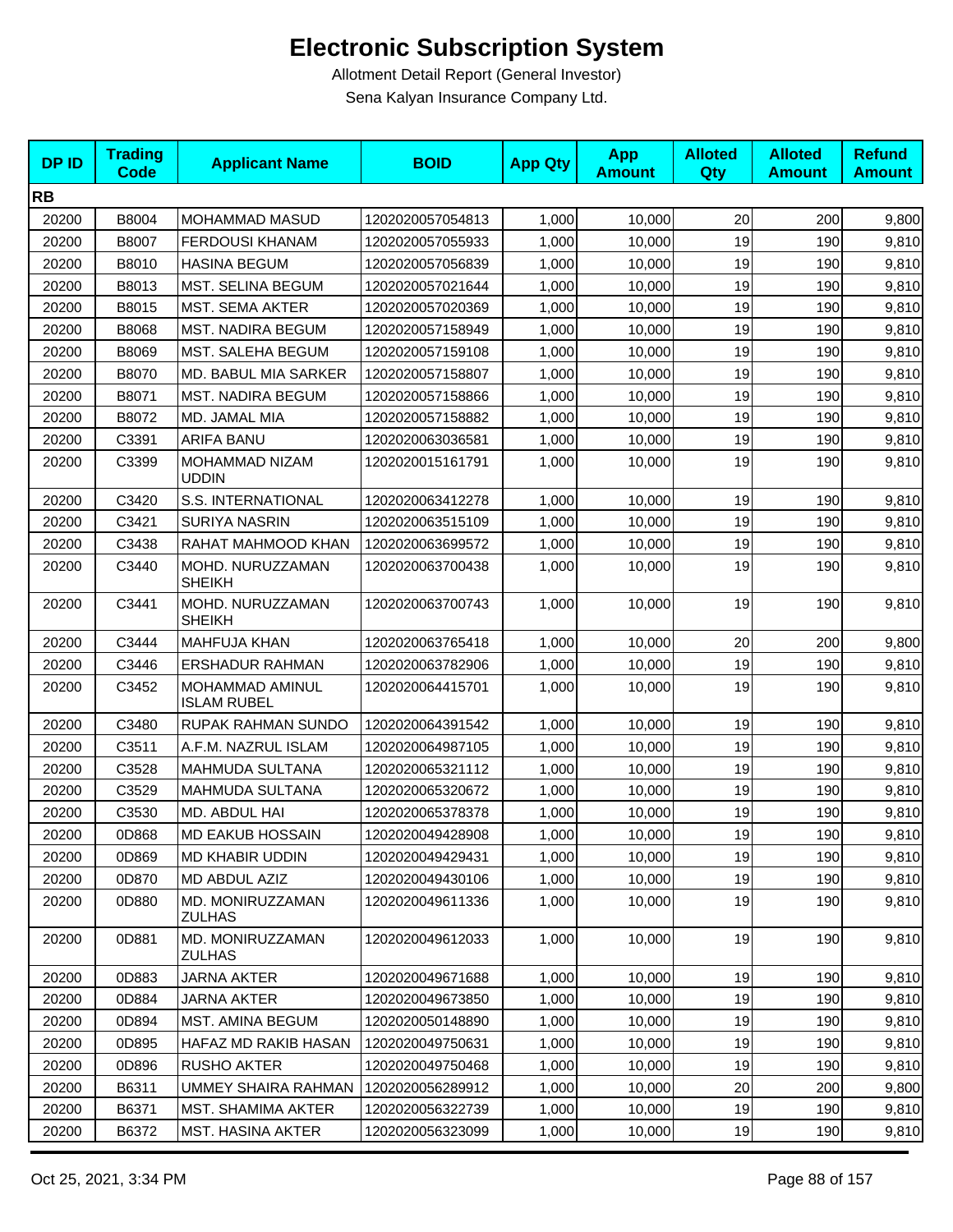| <b>DPID</b> | <b>Trading</b><br><b>Code</b> | <b>Applicant Name</b>                 | <b>BOID</b>      | <b>App Qty</b> | <b>App</b><br><b>Amount</b> | <b>Alloted</b><br>Qty | <b>Alloted</b><br><b>Amount</b> | <b>Refund</b><br><b>Amount</b> |
|-------------|-------------------------------|---------------------------------------|------------------|----------------|-----------------------------|-----------------------|---------------------------------|--------------------------------|
| <b>RB</b>   |                               |                                       |                  |                |                             |                       |                                 |                                |
| 20200       | B6459                         | MD. FARUK BHUIYAN                     | 1202020062162726 | 1,000          | 10,000                      | 19                    | 190                             | 9,810                          |
| 20200       | B6469                         | RASEDA BEGUM                          | 1202020056370364 | 1,000          | 10,000                      | 19                    | 190                             | 9,810                          |
| 20200       | B6470                         | MD. SHOHEL SARKER                     | 1202020056370942 | 1,000          | 10,000                      | 19                    | 190                             | 9,810                          |
| 20200       | B6494                         | RAJU PAUL                             | 1202020056424632 | 1,000          | 10,000                      | 19                    | 190                             | 9,810                          |
| 20200       | B6497                         | MOHAMMAD MAHMUD<br><b>HUSSAIN</b>     | 1202020056476900 | 1,000          | 10,000                      | 19                    | 190                             | 9,810                          |
| 20200       | C1833                         | <b>INDRAJIT KARMAKER</b>              | 1202020058248899 | 1,000          | 10,000                      | 19                    | 190                             | 9,810                          |
| 20200       | C1834                         | SOIYED TIPU SULTAN                    | 1202020058229912 | 1,000          | 10,000                      | 19                    | 190                             | 9,810                          |
| 20200       | C1837                         | MD. HASSAN                            | 1202020058229971 | 1,000          | 10,000                      | 19                    | 190                             | 9,810                          |
| 20200       | C1838                         | MD. HASSAN                            | 1202020058230076 | 1,000          | 10,000                      | 20                    | 200                             | 9,800                          |
| 20200       | C1841                         | RATNA AKTER                           | 1202020058229981 | 1,000          | 10,000                      | 19                    | 190                             | 9,810                          |
| 20200       | C1842                         | RATNA AKTER                           | 1202020058230092 | 1,000          | 10,000                      | 19                    | 190                             | 9,810                          |
| 20200       | C1843                         | <b>AYUB ALI</b>                       | 1202020058230365 | 1,000          | 10,000                      | 20                    | 200                             | 9,800                          |
| 20200       | C1853                         | <b>SYEDA SUBORNA</b><br><b>ANOWAR</b> | 1202020058236635 | 1,000          | 10,000                      | 19                    | 190                             | 9,810                          |
| 20200       | C1855                         | <b>EASIN ALI</b>                      | 1202020058236701 | 1,000          | 10,000                      | 20                    | 200                             | 9,800                          |
| 20200       | C1856                         | <b>EASIN ALI</b>                      | 1202020058236932 | 1,000          | 10,000                      | 20                    | 200                             | 9,800                          |
| 20200       | C1904                         | MRS. HAZERA KHANAM                    | 1202020058506634 | 1,000          | 10,000                      | 19                    | 190                             | 9,810                          |
| 20200       | C1924                         | MD. ZAMIR UDDIN                       | 1202020058526414 | 1,000          | 10,000                      | 19                    | 190                             | 9,810                          |
| 20200       | C1933                         | <b>MAHUA RASHID</b>                   | 1202020058543506 | 1,000          | 10,000                      | 19                    | 190                             | 9,810                          |
| 20200       | C1934                         | <b>ESHITA RASHID</b>                  | 1202020058543565 | 1,000          | 10,000                      | 19                    | 190                             | 9,810                          |
| 20200       | C1935                         | MD. SOHEL RANA                        | 1202020058533188 | 1,000          | 10,000                      | 19                    | 190                             | 9,810                          |
| 20200       | C1936                         | <b>QUAZI AHMED ALI</b>                | 1202020058543466 | 1,000          | 10,000                      | 19                    | 190                             | 9,810                          |
| 20200       | C1939                         | <b>ABU BAKAR</b>                      | 1202020058595321 | 1,000          | 10,000                      | 20                    | 200                             | 9,800                          |
| 20200       | C1940                         | <b>ABU BAKAR</b>                      | 1202020058595281 | 1,000          | 10,000                      | 19                    | 190                             | 9,810                          |
| 20200       | C1941                         | RASHEDUL HASAN                        | 1202020058594523 | 1,000          | 10,000                      | 19                    | 190                             | 9,810                          |
| 20200       | C1942                         | RASHEDUL HASAN                        | 1202020058594317 | 1,000          | 10,000                      | 19                    | 190                             | 9,810                          |
| 20200       | C1943                         | MD. MASUM KAZI                        | 1202020058595204 | 1,000          | 10,000                      | 19                    | 190                             | 9,810                          |
| 20200       | C1944                         | <b>MD. MASUM KAZI</b>                 | 1202020058594119 | 1,000          | 10,000                      | 19                    | 190                             | 9,810                          |
| 20200       | C1945                         | MD. MOSTOFA KAMAL                     | 1202020058593941 | 1,000          | 10,000                      | 19                    | 190                             | 9,810                          |
| 20200       | C1946                         | MD. MOSTOFA KAMAL                     | 1202020058596209 | 1,000          | 10,000                      | 19                    | 190                             | 9,810                          |
| 20200       | C1947                         | <b>SHAHALAM DEWAN</b>                 | 1202020058600341 | 1,000          | 10,000                      | 19                    | 190                             | 9,810                          |
| 20200       | C1948                         | SHAHALAM DEWAN                        | 1202020058599494 | 1,000          | 10,000                      | 19                    | 190                             | 9,810                          |
| 20200       | C1951                         | REAZ UDDIN                            | 1202020058595959 | 1,000          | 10,000                      | 19                    | 190                             | 9,810                          |
| 20200       | C1952                         | <b>REAZ UDDIN</b>                     | 1202020058599767 | 1,000          | 10,000                      | 19                    | 190                             | 9,810                          |
| 20200       | C1953                         | MD. ZAKARIA MOHIUDDIN                 | 1202020058595726 | 1,000          | 10,000                      | 19                    | 190                             | 9,810                          |
| 20200       | C1954                         | MD. ZAKARIA MOHIUDDIN                 | 1202020058595908 | 1,000          | 10,000                      | 19                    | 190                             | 9,810                          |
| 20200       | C1955                         | MD. SHAFIQUL ISLAM                    | 1202020058600178 | 1,000          | 10,000                      | 19                    | 190                             | 9,810                          |
| 20200       | C1956                         | MD. SHAFIQUL ISLAM                    | 1202020058598829 | 1,000          | 10,000                      | 19                    | 190                             | 9,810                          |
| 20200       | C1959                         | <b>MD. SIRAJUL ISLAM</b><br>SOJOL     | 1202020058599004 | 1,000          | 10,000                      | 19                    | 190                             | 9,810                          |
| 20200       | C1960                         | <b>MD. SIRAJUL ISLAM</b><br>SOJOL     | 1202020058598612 | 1,000          | 10,000                      | 19                    | 190                             | 9,810                          |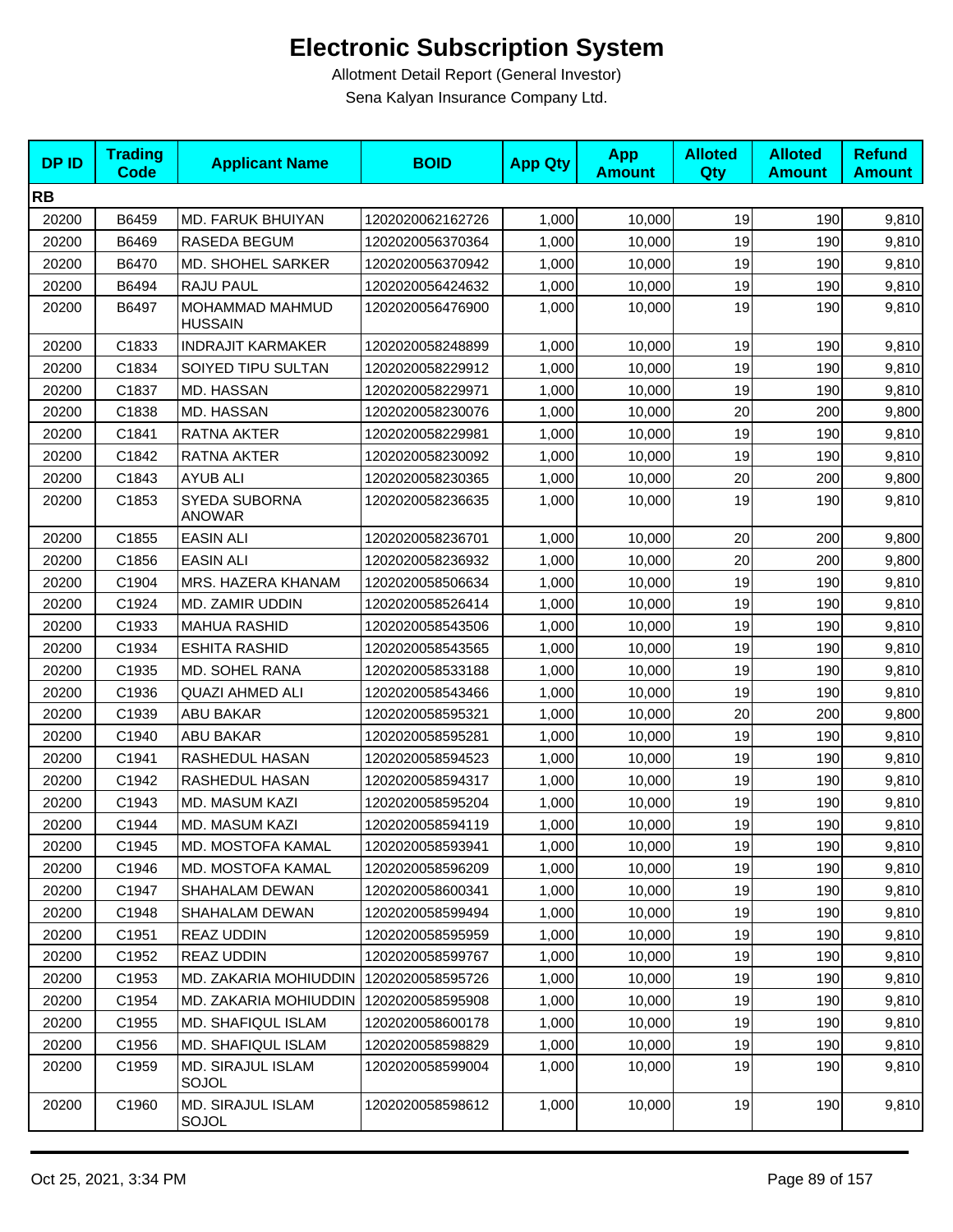| <b>DPID</b> | <b>Trading</b><br>Code | <b>Applicant Name</b>              | <b>BOID</b>      | <b>App Qty</b> | <b>App</b><br><b>Amount</b> | <b>Alloted</b><br><b>Qty</b> | <b>Alloted</b><br><b>Amount</b> | <b>Refund</b><br><b>Amount</b> |
|-------------|------------------------|------------------------------------|------------------|----------------|-----------------------------|------------------------------|---------------------------------|--------------------------------|
| <b>RB</b>   |                        |                                    |                  |                |                             |                              |                                 |                                |
| 20200       | C1961                  | RUMAIYA BINTE LATIF                | 1202020058598283 | 1,000          | 10,000                      | 19                           | 190                             | 9,810                          |
| 20200       | 0D602                  | MD. SHAFIQUL ISLAM<br><b>RAJU</b>  | 1202020047613746 | 1,000          | 10,000                      | 19                           | 190                             | 9,810                          |
| 20200       | 0D605                  | LIPI RAY (DURGA)                   | 1202020048015961 | 1,000          | 10,000                      | 19                           | 190                             | 9,810                          |
| 20200       | 0D625                  | <b>MINARA BEGUM</b>                | 1202020047878576 | 1,000          | 10,000                      | 19                           | 190                             | 9,810                          |
| 20200       | 0D681                  | MD. ABUL KASHEM                    | 1202020048242930 | 1,000          | 10,000                      | 19                           | 190                             | 9,810                          |
| 20200       | 0D682                  | MOHAMMAD SHAHAJADA                 | 1202020048184852 | 1,000          | 10,000                      | 19                           | 190                             | 9,810                          |
| 20200       | 0D683                  | <b>MST. SAHINUR</b>                | 1202020048244873 | 1,000          | 10,000                      | 19                           | 190                             | 9,810                          |
| 20200       | 0D684                  | NAZMUL HUDA                        | 1202020048187002 | 1,000          | 10,000                      | 19                           | 190                             | 9,810                          |
| 20200       | 0D685                  | MD. ABDUL HAQUE<br><b>KHOKAN</b>   | 1202020048210517 | 1,000          | 10,000                      | 19                           | 190                             | 9,810                          |
| 20200       | 0D686                  | <b>NAZMUL HUDA</b>                 | 1202020048335301 | 1,000          | 10,000                      | 20                           | 200                             | 9,800                          |
| 20200       | 31439                  | MR.AKHTERUZZAMAN                   | 1202020010569055 | 1,000          | 10,000                      | 20                           | 200                             | 9,800                          |
| 20200       | 31440                  | DR.MD.ZILLUR RAHMAN                | 1202020010393416 | 1,000          | 10,000                      | 19                           | 190                             | 9,810                          |
| 20200       | 31490                  | <b>MD.ASADUR RAHMAN</b>            | 1202020011097664 | 1,000          | 10,000                      | 19                           | 190                             | 9,810                          |
| 20200       | 31491                  | <b>MD.MOFIZ</b>                    | 1202020011094545 | 1,000          | 10,000                      | 19                           | 190                             | 9,810                          |
| 20200       | 31502                  | SHYAMAL CHANDRA<br><b>SAHA</b>     | 1202020010705050 | 1,000          | 10,000                      | 19                           | 190                             | 9,810                          |
| 20200       | 31505                  | <b>MONI RANI SAHA</b>              | 1202020010693939 | 1,000          | 10,000                      | 19                           | 190                             | 9,810                          |
| 20200       | 0D897                  | RAHIMA AKTER KEYA                  | 1202020049750342 | 1,000          | 10,000                      | 19                           | 190                             | 9,810                          |
| 20200       | 0D898                  | MD. ALAMGIR HOSSAIN                | 1202020049758084 | 1,000          | 10,000                      | 19                           | 190                             | 9,810                          |
| 20200       | 0D900                  | MRS. SHIKHA DAS                    | 1202020049795716 | 1,000          | 10,000                      | 19                           | 190                             | 9,810                          |
| 20200       | 0D906                  | MD. SHAFIQUL ISLAM<br><b>RAJU</b>  | 1202020049854973 | 1,000          | 10,000                      | 19                           | 190                             | 9,810                          |
| 20200       | 0D907                  | <b>MD. SHARIF HOSSAIN</b>          | 1202020049984911 | 1,000          | 10,000                      | 19                           | 190                             | 9,810                          |
| 20200       | 0D908                  | NIPA RANI DEY                      | 1202020049861024 | 1,000          | 10,000                      | 19                           | 190                             | 9,810                          |
| 20200       | 0D909                  | MD. EANUS MIA                      | 1202020049862029 | 1,000          | 10,000                      | 20                           | 200                             | 9,800                          |
| 20200       | 0D910                  | <b>DULAL MIAH</b>                  | 1202020049879087 | 1,000          | 10,000                      | 19                           | 190                             | 9,810                          |
| 20200       | 0D911                  | <b>AMJAD HOSSAIN</b>               | 1202020049882122 | 1,000          | 10,000                      | 19                           | 190                             | 9,810                          |
| 20200       | 0D912                  | <b>BADAL CHANDRA DEY</b>           | 1202020049879630 | 1,000          | 10,000                      | 19                           | 190                             | 9,810                          |
| 20200       | 0D917                  | MD. AKTERUZZAMAN<br><b>BHUIYAN</b> | 1202020049971258 | 1,000          | 10,000                      | 19                           | 190                             | 9,810                          |
| 20200       | 0D922                  | <b>UMA RANI SAHA</b>               | 1202020049994074 | 1,000          | 10,000                      | 19                           | 190                             | 9,810                          |
| 20200       | 0D923                  | <b>UMA RANI SAHA</b>               | 1202020049994601 | 1,000          | 10,000                      | 19                           | 190                             | 9,810                          |
| 20200       | 0D944                  | SAMPA RANI BANIK                   | 1202020050173640 | 1,000          | 10,000                      | 19                           | 190                             | 9,810                          |
| 20200       | 0D948                  | SANJIT KUMAR BARMAN                | 1202020050118880 | 1,000          | 10,000                      | 19                           | 190                             | 9,810                          |
| 20200       | 0D954                  | MR. KASHINATH<br><b>MAJUMDER</b>   | 1202020050383032 | 1,000          | 10,000                      | 20                           | 200                             | 9,800                          |
| 20200       | 0D960                  | <b>MALY RANI HALDAR</b>            | 1202020050317840 | 1,000          | 10,000                      | 19                           | 190                             | 9,810                          |
| 20200       | 0D978                  | MD. SHAHEDUL ISLAM<br>SAJU         | 1202020051145904 | 1,000          | 10,000                      | 19                           | 190                             | 9,810                          |
| 20200       | 0D979                  | MD. SHAHEDUL ISLAM<br>SAJU         | 1202020051133131 | 1,000          | 10,000                      | 19                           | 190                             | 9,810                          |
| 20200       | 0E132                  | RUHUL AMIN TARAFDER                | 1202020043594681 | 1,000          | 10,000                      | 20                           | 200                             | 9,800                          |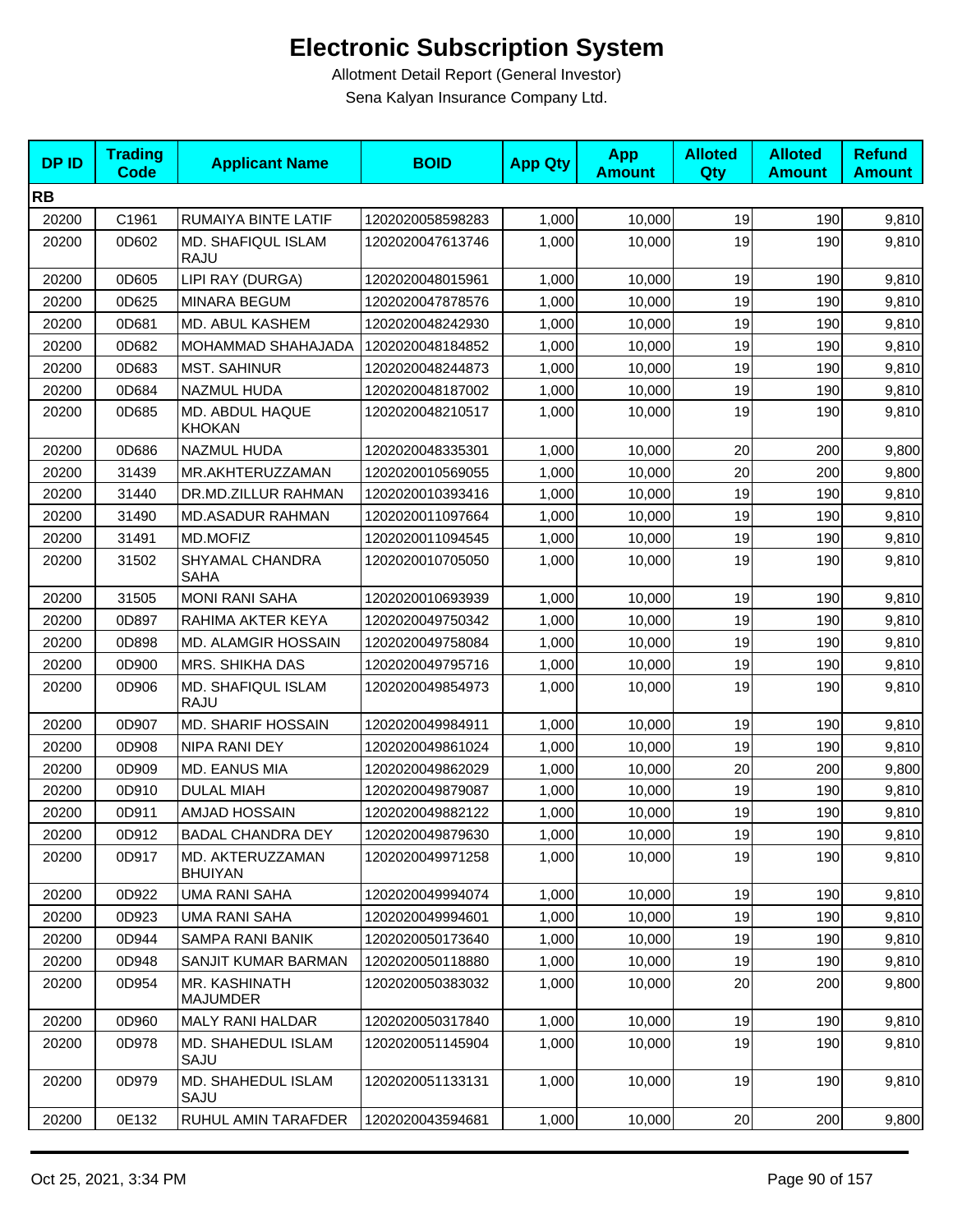| <b>DPID</b> | <b>Trading</b><br><b>Code</b> | <b>Applicant Name</b>                | <b>BOID</b>      | <b>App Qty</b> | <b>App</b><br><b>Amount</b> | <b>Alloted</b><br>Qty | <b>Alloted</b><br><b>Amount</b> | <b>Refund</b><br><b>Amount</b> |
|-------------|-------------------------------|--------------------------------------|------------------|----------------|-----------------------------|-----------------------|---------------------------------|--------------------------------|
| <b>RB</b>   |                               |                                      |                  |                |                             |                       |                                 |                                |
| 20200       | A2623                         | MD. MASUD MIAH                       | 1202020063482196 | 1,000          | 10,000                      | 19                    | 190                             | 9,810                          |
| 20200       | A2626                         | <b>MST. FARIDA BEGUM</b>             | 1202020063533768 | 1,000          | 10,000                      | 19                    | 190                             | 9,810                          |
| 20200       | A2634                         | MD. SAIFUZZAMAN                      | 1202020067379582 | 1,000          | 10,000                      | 19                    | 190                             | 9,810                          |
| 20200       | A2635                         | <b>MASUDA AKTER</b>                  | 1202020067492993 | 1,000          | 10,000                      | 19                    | 190                             | 9,810                          |
| 20200       | A2636                         | SARIYA MOMOTAJ<br><b>UPOMA</b>       | 1202020072609485 | 1,000          | 10,000                      | 19                    | 190                             | 9,810                          |
| 20200       | A2677                         | MD. ZAHIRUL ISLAM                    | 1202020063541062 | 1,000          | 10,000                      | 19                    | 190                             | 9,810                          |
| 20200       | a2681                         | MRS. ASMA ISLAM                      | 1202020064467469 | 1,000          | 10,000                      | 20                    | 200                             | 9,800                          |
| 20200       | A2686                         | MD. SHARIFUL ISLAM                   | 1202020067766211 | 1,000          | 10,000                      | 19                    | 190                             | 9,810                          |
| 20200       | A2689                         | MOHAMMAD BAHAUDDIN<br><b>PATOARY</b> | 1202020073486666 | 1,000          | 10,000                      | 19                    | 190                             | 9,810                          |
| 20200       | A2690                         | MOHAMMAD AMINUL<br><b>ISLAM</b>      | 1202020067989027 | 1,000          | 10,000                      | 20                    | 200                             | 9,800                          |
| 20200       | A2692                         | Morshed Alam Khan                    | 1202020061475410 | 1,000          | 10.000                      | 19                    | 190                             | 9,810                          |
| 20200       | A2698                         | MRS. MORSHEDA BANU                   | 1202020074221078 | 1,000          | 10,000                      | 19                    | 190                             | 9,810                          |
| 20200       | A2699                         | MR. MUZAMMEL HAQUE                   | 1202020074223267 | 1,000          | 10,000                      | 19                    | 190                             | 9,810                          |
| 20200       | A2702                         | <b>MD. ABDUR RASHID</b>              | 1202020062571972 | 1,000          | 10,000                      | 19                    | 190                             | 9,810                          |
| 20200       | A2705                         | MD. MOMINUR RAHMAN<br><b>SARKER</b>  | 1202020062835493 | 1,000          | 10,000                      | 20                    | 200                             | 9,800                          |
| 20200       | A2706                         | <b>KAMRUL HASAN</b>                  | 1202020062885647 | 1,000          | 10,000                      | 20                    | 200                             | 9,800                          |
| 20200       | A2725                         | <b>MD. ARIF TALUKDER</b>             | 1202020062579639 | 1,000          | 10,000                      | 19                    | 190                             | 9,810                          |
| 20200       | A2811                         | <b>ARIFUR RAHMAN</b>                 | 1202020058264282 | 1,000          | 10,000                      | 19                    | 190                             | 9,810                          |
| 20200       | A2901                         | <b>MD. YOUNUS MIAH</b>               | 1202020059508991 | 1,000          | 10,000                      | 20                    | 200                             | 9,800                          |
| 20200       | A2982                         | MOHAMMAD SHOHIDUL<br><b>ISLAM</b>    | 1202020062132692 | 1,000          | 10,000                      | 19                    | 190                             | 9,810                          |
| 20200       | A2983                         | <b>SHAHNAJ KHATUN</b>                | 1202020062132732 | 1,000          | 10,000                      | 19                    | 190                             | 9,810                          |
| 20200       | A2984                         | <b>SHAHNAJ KHATUN</b>                | 1202020062132716 | 1,000          | 10,000                      | 19                    | 190                             | 9,810                          |
| 20200       | A3058                         | MD. SAEAD GAZI                       | 1202020056916378 | 1,000          | 10.000                      | 19                    | 190                             | 9,810                          |
| 20200       | A3059                         | <b>NAZRUL ISLAM</b>                  | 1202020056917610 | 1,000          | 10,000                      | 19                    | 190                             | 9,810                          |
| 20200       | 31564                         | <b>MD.RIPON</b>                      | 1202020011089615 | 1,000          | 10,000                      | 19                    | 190                             | 9,810                          |
| 20200       | 31571                         | <b>MD.ISMAIL</b>                     | 1202020010700157 | 1,000          | 10,000                      | 19                    | 190                             | 9,810                          |
| 20200       | 31572                         | <b>MD.ISMAIL</b>                     | 1202020010700221 | 1,000          | 10,000                      | 19                    | 190                             | 9,810                          |
| 20200       | 42487                         | <b>KHANDOKER</b><br>MD.FARIDUDDIN    | 1202020021774167 | 1,000          | 10,000                      | 19                    | 190                             | 9,810                          |
| 20200       | 42492                         | DR.TEJENDRA CHANDRA<br>DAS           | 1202020021798095 | 1,000          | 10,000                      | 19                    | 190                             | 9,810                          |
| 20200       | 42493                         | DR.TEJENDRA CHANDRA<br>DAS           | 1202020021798135 | 1,000          | 10,000                      | 20                    | 200                             | 9,800                          |
| 20200       | 42509                         | MRS.NASRIN FATIMA                    | 1202020021834129 | 1,000          | 10,000                      | 19                    | 190                             | 9,810                          |
| 20200       | 42513                         | MD.YOUSUF                            | 1202020021834171 | 1,000          | 10,000                      | 19                    | 190                             | 9,810                          |
| 20200       | 42514                         | MD.YOUSUF                            | 1202020021834188 | 1,000          | 10,000                      | 19                    | 190                             | 9,810                          |
| 20200       | 42515                         | AMRITA LAL DAS                       | 1202020021849378 | 1,000          | 10,000                      | 20                    | 200                             | 9,800                          |
| 20200       | 42523                         | <b>BIBHUTI RANJAN SAHA</b>           | 1202020021909249 | 1,000          | 10,000                      | 19                    | 190                             | 9,810                          |
| 20200       | 42540                         | PARMITA DAS TITHI                    | 1202020021939331 | 1,000          | 10,000                      | 19                    | 190                             | 9,810                          |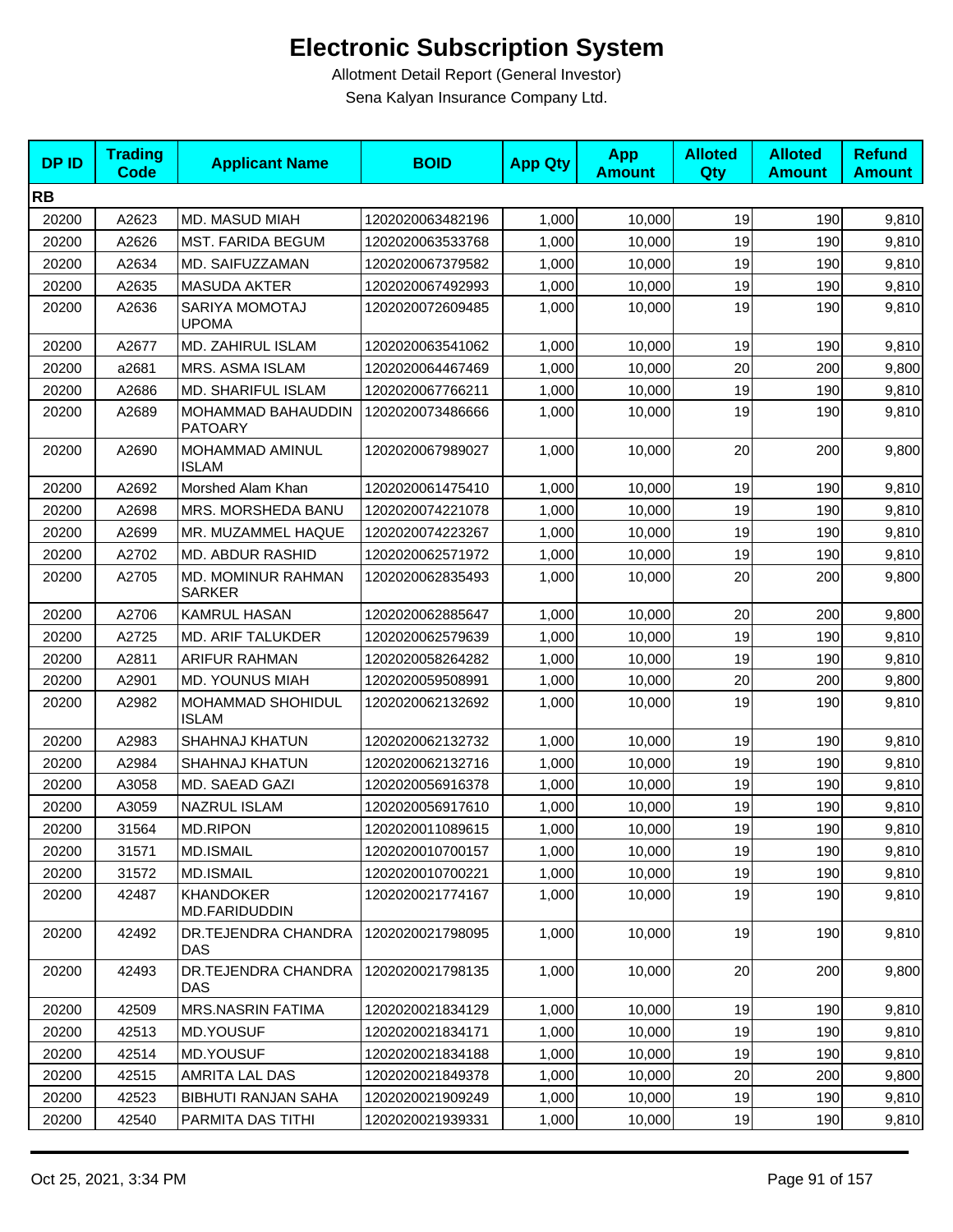| <b>DPID</b> | <b>Trading</b><br>Code | <b>Applicant Name</b>                      | <b>BOID</b>      | <b>App Qty</b> | <b>App</b><br><b>Amount</b> | <b>Alloted</b><br>Qty | <b>Alloted</b><br><b>Amount</b> | <b>Refund</b><br><b>Amount</b> |
|-------------|------------------------|--------------------------------------------|------------------|----------------|-----------------------------|-----------------------|---------------------------------|--------------------------------|
| <b>RB</b>   |                        |                                            |                  |                |                             |                       |                                 |                                |
| 20200       | 42547                  | <b>BIBHUTI RANJAN SAHA</b>                 | 1202020021939366 | 1,000          | 10,000                      | 20                    | 200                             | 9,800                          |
| 20200       | 42548                  | DR.PRIYANKA SAHA                           | 1202020021939374 | 1,000          | 10,000                      | 19                    | 190                             | 9,810                          |
| 20200       | 42549                  | <b>DR.AMITAV SAHA</b>                      | 1202020021939382 | 1,000          | 10,000                      | 19                    | 190                             | 9,810                          |
| 20200       | 42627                  | <b>BABU LAL AICH</b>                       | 1202020022168521 | 1,000          | 10,000                      | 19                    | 190                             | 9,810                          |
| 20200       | 42628                  | <b>BABU LAL AICH</b>                       | 1202020022168548 | 1,000          | 10,000                      | 19                    | 190                             | 9,810                          |
| 20200       | 42629                  | SHAMIR KUMAR DATTA                         | 1202020022168556 | 1,000          | 10,000                      | 19                    | 190                             | 9,810                          |
| 20200       | 42630                  | SHAMIR KUMAR DATTA                         | 1202020022168564 | 1,000          | 10,000                      | 19                    | 190                             | 9,810                          |
| 20200       | 42641                  | MD.SHOHAG                                  | 1202020022258892 | 1,000          | 10,000                      | 19                    | 190                             | 9,810                          |
| 20200       | 42642                  | MD.SHOHAG                                  | 1202020022276341 | 1,000          | 10,000                      | 20                    | 200                             | 9,800                          |
| 20200       | 42643                  | <b>MD.MONOAR AHSAN</b><br><b>CHOWDHURY</b> | 1202020022259177 | 1,000          | 10,000                      | 19                    | 190                             | 9,810                          |
| 20200       | 42644                  | <b>MD.MONOAR AHSAN</b><br><b>CHOWDHURY</b> | 1202020022259225 | 1,000          | 10,000                      | 19                    | 190                             | 9,810                          |
| 20200       | 42645                  | SHYMAL CHANDRA PAUL                        | 1202020022259241 | 1,000          | 10,000                      | 19                    | 190                             | 9,810                          |
| 20200       | 42646                  | <b>GANGA RANI PAUL</b>                     | 1202020022259268 | 1,000          | 10,000                      | 19                    | 190                             | 9,810                          |
| 20200       | 42661                  | ABUL KALAM AZAD                            | 1202020022259233 | 1,000          | 10,000                      | 19                    | 190                             | 9,810                          |
| 20200       | 42662                  | MOHAMMAD ABDUL<br><b>HAYE MEAH</b>         | 1202020022259251 | 1,000          | 10.000                      | 19                    | 190                             | 9,810                          |
| 20200       | 42663                  | MD.AL-AMIN HOWLADER                        | 1202020022259276 | 1,000          | 10,000                      | 19                    | 190                             | 9,810                          |
| 20200       | 42674                  | <b>SUMON CHANDRA DEY</b>                   | 1202020022324802 | 1,000          | 10,000                      | 19                    | 190                             | 9,810                          |
| 20200       | 42675                  | MONINDRA CHANDRA<br><b>SHILL</b>           | 1202020022430045 | 1,000          | 10,000                      | 19                    | 190                             | 9,810                          |
| 20200       | 42676                  | MONINDRA CHANDRA<br>SHILL                  | 1202020022427909 | 1,000          | 10,000                      | 20                    | 200                             | 9,800                          |
| 20200       | 42682                  | MOHD.HUMAYUN KABIR                         | 1202020022325858 | 1,000          | 10,000                      | 20                    | 200                             | 9,800                          |
| 20200       | 42692                  | MD.MOTALEB HOSSAIN                         | 1202020022429346 | 1,000          | 10,000                      | 19                    | 190                             | 9,810                          |
| 20200       | 42711                  | SHAMIMA SULTANA                            | 1202020022932168 | 1,000          | 10,000                      | 19                    | 190                             | 9,810                          |
| 20200       | 42712                  | SHAMIMA SULTANA                            | 1202020022932133 | 1,000          | 10,000                      | 19                    | 190                             | 9,810                          |
| 20200       | 42719                  | <b>SUMAN BHUIYAN</b>                       | 1202020022900662 | 1,000          | 10,000                      | 19                    | 190                             | 9,810                          |
| 20200       | 42733                  | <b>MODON KUMAR PAUL</b>                    | 1202020022720635 | 1,000          | 10,000                      | 19                    | 190                             | 9,810                          |
| 20200       | 65402                  | <b>BIPLOB CHANDRA DAS</b>                  | 1202020019979912 | 1,000          | 10,000                      | 20                    | 200                             | 9,800                          |
| 20200       | 65412                  | <b>M.A MOMIN</b>                           | 1202020020084828 | 1,000          | 10,000                      | 19                    | 190                             | 9,810                          |
| 20200       | 65440                  | NIRMAL KUMAR SAHA                          | 1202020020429955 | 1,000          | 10,000                      | 19                    | 190                             | 9,810                          |
| 20200       | 65441                  | NIRMAL KUMAR SAHA                          | 1202020020429963 | 1,000          | 10,000                      | 19                    | 190                             | 9,810                          |
| 20200       | 65461                  | MD. HARUN-UR-RASHID                        | 1202020020641554 | 1,000          | 10,000                      | 20                    | 200                             | 9,800                          |
| 20200       | 65465                  | <b>ARJUN SAHA</b>                          | 1202020020683742 | 1,000          | 10,000                      | 20                    | 200                             | 9,800                          |
| 20200       | 65469                  | SHANKAR KUMAR SAHA                         | 1202020020698220 | 1,000          | 10,000                      | 19                    | 190                             | 9,810                          |
| 20200       | 65486                  | <b>MD.ABU SAYEDUR</b><br><b>RAHMAN</b>     | 1202020020806472 | 1,000          | 10,000                      | 19                    | 190                             | 9,810                          |
| 20200       | 65487                  | <b>MD.ABU SAYEDUR</b><br>RAHMAN            | 1202020020806266 | 1,000          | 10,000                      | 20                    | 200                             | 9,800                          |
| 20200       | 65499                  | <b>MOHAMMAD SHAFI</b><br><b>UDDIN</b>      | 1202020020883632 | 1,000          | 10,000                      | 19                    | 190                             | 9,810                          |
| 20200       | 65507                  | MD.RUHUL AMIN                              | 1202020020917352 | 1,000          | 10,000                      | 19                    | 190                             | 9,810                          |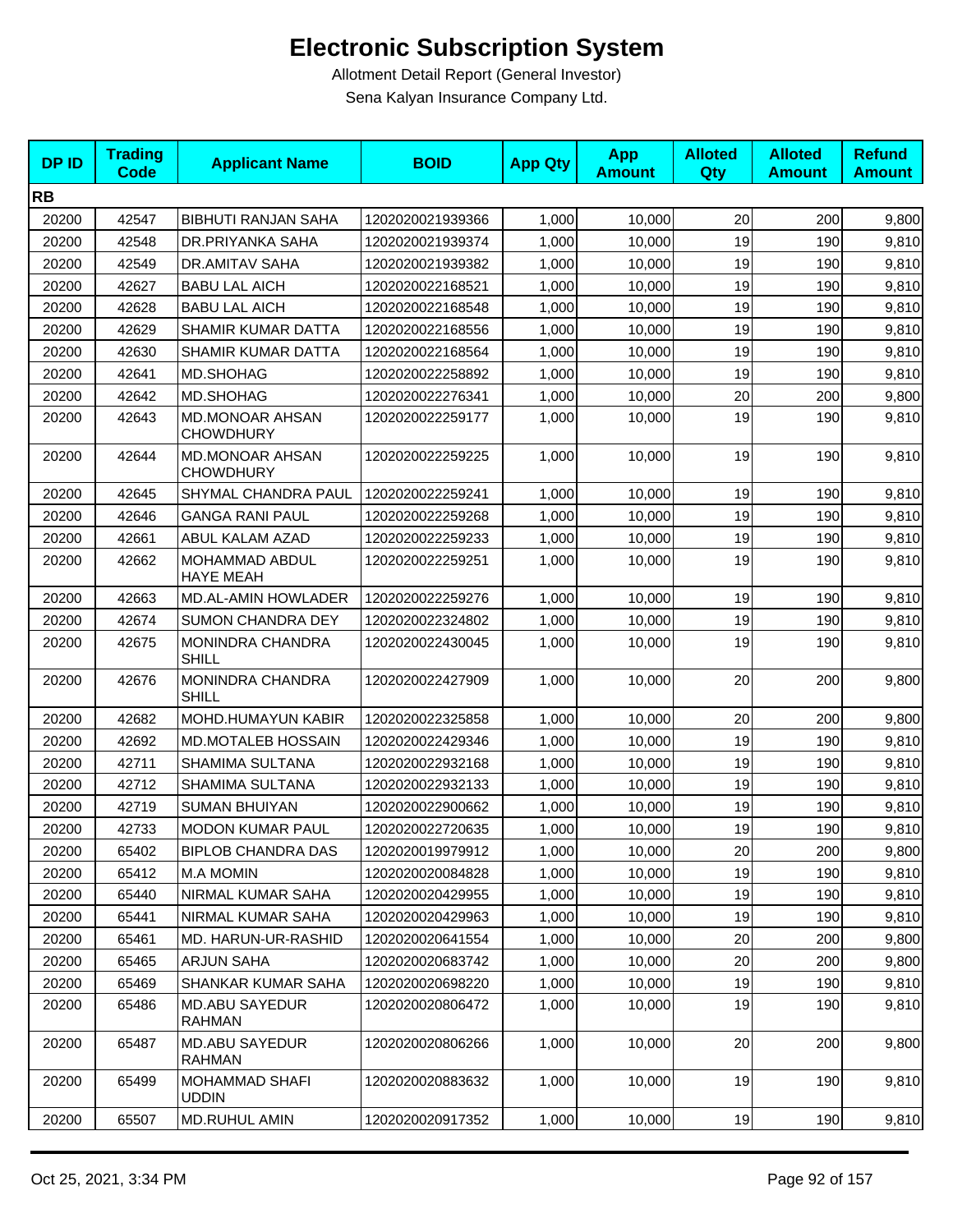| <b>DPID</b> | <b>Trading</b><br><b>Code</b> | <b>Applicant Name</b>                 | <b>BOID</b>      | <b>App Qty</b> | <b>App</b><br><b>Amount</b> | <b>Alloted</b><br>Qty | <b>Alloted</b><br><b>Amount</b> | <b>Refund</b><br><b>Amount</b> |
|-------------|-------------------------------|---------------------------------------|------------------|----------------|-----------------------------|-----------------------|---------------------------------|--------------------------------|
| <b>RB</b>   |                               |                                       |                  |                |                             |                       |                                 |                                |
| 20200       | 65527                         | <b>BIPLAB ROY</b>                     | 1202020021200309 | 1,000          | 10,000                      | 19                    | 190                             | 9,810                          |
| 20200       | 65528                         | <b>G.M ABU SADEQUE</b>                | 1202020021200285 | 1,000          | 10,000                      | 19                    | 190                             | 9,810                          |
| 20200       | 65553                         | RADHA MADHAB SAHA                     | 1202020021491761 | 1,000          | 10,000                      | 19                    | 190                             | 9,810                          |
| 20200       | 65567                         | <b>MD.YOSUF PATOARY</b>               | 1202020021584175 | 1,000          | 10,000                      | 19                    | 190                             | 9,810                          |
| 20200       | 65590                         | A.K.M AMIRUL ISLAM                    | 1202020021713407 | 1,000          | 10,000                      | 20                    | 200                             | 9,800                          |
| 20200       | 65599                         | <b>BIPLAB ROY</b>                     | 1202020021774207 | 1,000          | 10,000                      | 19                    | 190                             | 9,810                          |
| 20200       | 65612                         | SHIKHA RANI DAS                       | 1202020021834196 | 1,000          | 10,000                      | 19                    | 190                             | 9,810                          |
| 20200       | 65613                         | SHIKHA RANI DAS                       | 1202020021834211 | 1,000          | 10,000                      | 20                    | 200                             | 9,800                          |
| 20200       | 65644                         | SAIBAL SAHA SUNNY                     | 1202020022075612 | 1,000          | 10,000                      | 20                    | 200                             | 9,800                          |
| 20200       | 38809                         | <b>MD.EMAM HOSSAIN</b><br><b>EMON</b> | 1202020015920901 | 1,000          | 10,000                      | 19                    | 190                             | 9,810                          |
| 20200       | 38810                         | <b>MD.IMRAN HOSSAIN</b>               | 1202020015920918 | 1,000          | 10,000                      | 19                    | 190                             | 9,810                          |
| 20200       | 38811                         | KHADIZA AKTAR                         | 1202020015920894 | 1,000          | 10,000                      | 19                    | 190                             | 9,810                          |
| 20200       | 38812                         | MAHMUDA KHANAM                        | 1202020015920942 | 1,000          | 10,000                      | 19                    | 190                             | 9,810                          |
| 20200       | 38813                         | MAHMUDA KHANAM                        | 1202020015920926 | 1,000          | 10,000                      | 19                    | 190                             | 9,810                          |
| 20200       | 38833                         | TANVIR AHAMMAD RAJU                   | 1202020015975280 | 1,000          | 10,000                      | 19                    | 190                             | 9,810                          |
| 20200       | 38863                         | PABITRA KUMER<br><b>SUTRADHAR</b>     | 1202020016030071 | 1,000          | 10,000                      | 19                    | 190                             | 9,810                          |
| 20200       | 38868                         | <b>KISHOR DAS</b>                     | 1202020016041271 | 1,000          | 10,000                      | 19                    | 190                             | 9,810                          |
| 20200       | 38869                         | <b>KISHOR DAS</b>                     | 1202020016041281 | 1,000          | 10,000                      | 19                    | 190                             | 9,810                          |
| 20200       | 38870                         | <b>BISHNU DAS</b>                     | 1202020016041298 | 1,000          | 10,000                      | 20                    | 200                             | 9,800                          |
| 20200       | 38871                         | <b>NIRMOL DAS</b>                     | 1202020016041303 | 1,000          | 10,000                      | 19                    | 190                             | 9,810                          |
| 20200       | 38899                         | <b>MD.AMINUL ISLAM</b>                | 1202020016094967 | 1,000          | 10,000                      | 19                    | 190                             | 9,810                          |
| 20200       | 38919                         | <b>MD.SAMIR</b>                       | 1202020016104858 | 1,000          | 10,000                      | 19                    | 190                             | 9,810                          |
| 20200       | 38933                         | MD.MURAD                              | 1202020016114384 | 1,000          | 10,000                      | 19                    | 190                             | 9,810                          |
| 20200       | 38934                         | MD.MONIRUZZAMAN                       | 1202020016114392 | 1,000          | 10,000                      | 19                    | 190                             | 9,810                          |
| 20200       | 38935                         | RINA ZAMAN                            | 1202020016114408 | 1,000          | 10,000                      | 19                    | 190                             | 9,810                          |
| 20200       | 38936                         | RINA ZAMAN                            | 1202020016114416 | 1,000          | 10,000                      | 20                    | 200                             | 9,800                          |
| 20200       | 38964                         | MD.ASRAFUL ISLAM                      | 1202020016119146 | 1,000          | 10,000                      | 19                    | 190                             | 9,810                          |
| 20200       | 38977                         | NARAYAN CHANDRA<br><b>SAHA</b>        | 1202020016165714 | 1,000          | 10,000                      | 19                    | 190                             | 9,810                          |
| 20200       | 38978                         | NARAYAN CHANDRA<br>SAHA               | 1202020016165722 | 1,000          | 10,000                      | 19                    | 190                             | 9,810                          |
| 20200       | 39019                         | MD.ABDUL MOZID                        | 1202020016233626 | 1,000          | 10,000                      | 20                    | 200                             | 9,800                          |
| 20200       | 39021                         | DIPTI RANI DAS                        | 1202020016233677 | 1,000          | 10,000                      | 19                    | 190                             | 9,810                          |
| 20200       | 39043                         | MRS.HELENA BEGUM                      | 1202020016244679 | 1,000          | 10,000                      | 19                    | 190                             | 9,810                          |
| 20200       | 39047                         | MD.WAHIDUZZAMAN                       | 1202020016254301 | 1,000          | 10,000                      | 19                    | 190                             | 9,810                          |
| 20200       | 39052                         | SOURAV ROY                            | 1202020016267832 | 1,000          | 10,000                      | 19                    | 190                             | 9,810                          |
| 20200       | 39106                         | ABDUL KADER                           | 1202020016322695 | 1,000          | 10,000                      | 19                    | 190                             | 9,810                          |
| 20200       | 44205                         | MOMTAZ HASAN                          | 1202020028801573 | 1,000          | 10,000                      | 19                    | 190                             | 9,810                          |
| 20200       | 44243                         | <b>MRS.NAMITA DUTTA</b>               | 1202020028978596 | 1,000          | 10,000                      | 19                    | 190                             | 9,810                          |
| 20200       | 44249                         | KRISHNA RANI DUTTA                    | 1202020028978700 | 1,000          | 10,000                      | 19                    | 190                             | 9,810                          |
| 20200       | 44253                         | SONALI BHADRA                         | 1202020028978611 | 1,000          | 10,000                      | 19                    | 190                             | 9,810                          |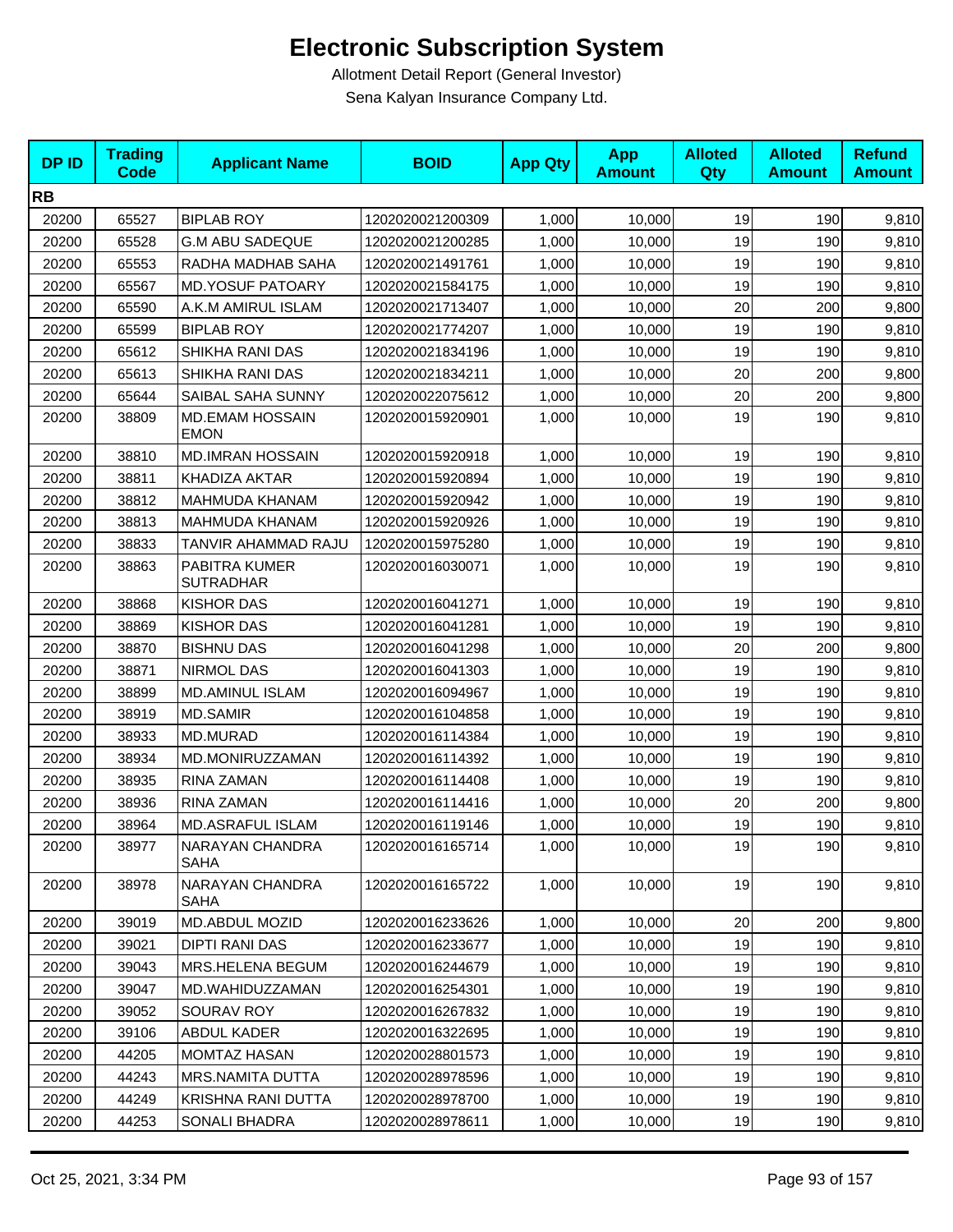| <b>DPID</b> | <b>Trading</b><br><b>Code</b> | <b>Applicant Name</b>                  | <b>BOID</b>      | <b>App Qty</b> | <b>App</b><br><b>Amount</b> | <b>Alloted</b><br>Qty | <b>Alloted</b><br><b>Amount</b> | <b>Refund</b><br><b>Amount</b> |
|-------------|-------------------------------|----------------------------------------|------------------|----------------|-----------------------------|-----------------------|---------------------------------|--------------------------------|
| <b>RB</b>   |                               |                                        |                  |                |                             |                       |                                 |                                |
| 20200       | 44261                         | <b>SALMA KABIR</b>                     | 1202020029013703 | 1,000          | 10,000                      | 19                    | 190                             | 9,810                          |
| 20200       | 44265                         | <b>MAHBUBUR RAHMAN</b>                 | 1202020029013604 | 1,000          | 10,000                      | 19                    | 190                             | 9,810                          |
| 20200       | 44266                         | <b>MAHBUBUR RAHMAN</b>                 | 1202020029013612 | 1,000          | 10,000                      | 20                    | 200                             | 9,800                          |
| 20200       | 44281                         | <b>SUFIA KHATUN</b>                    | 1202020029111807 | 1,000          | 10,000                      | 19                    | 190                             | 9,810                          |
| 20200       | 44282                         | <b>SUFIA KHATUN</b>                    | 1202020029111815 | 1,000          | 10,000                      | 20                    | 200                             | 9,800                          |
| 20200       | 44283                         | <b>MONOWARA KHATUN</b>                 | 1202020029111823 | 1,000          | 10,000                      | 20                    | 200                             | 9,800                          |
| 20200       | 44284                         | <b>MONOWARA KHATUN</b>                 | 1202020029111831 | 1,000          | 10,000                      | 19                    | 190                             | 9,810                          |
| 20200       | 44285                         | MRS. MILI                              | 1202020029111841 | 1,000          | 10,000                      | 19                    | 190                             | 9,810                          |
| 20200       | 44286                         | <b>MRS.MILI</b>                        | 1202020029111858 | 1,000          | 10,000                      | 19                    | 190                             | 9,810                          |
| 20200       | 44298                         | TRISHNA BAROI                          | 1202020029191899 | 1,000          | 10,000                      | 19                    | 190                             | 9,810                          |
| 20200       | 44301                         | SWAPAN KUMAR NANDI                     | 1202020029191615 | 1,000          | 10,000                      | 19                    | 190                             | 9,810                          |
| 20200       | 44302                         | SWAPAN KUMAR NANDI                     | 1202020029191631 | 1,000          | 10,000                      | 19                    | 190                             | 9,810                          |
| 20200       | 44307                         | PABITRA KUMAR NANDI                    | 1202020029191730 | 1,000          | 10,000                      | 19                    | 190                             | 9,810                          |
| 20200       | 44308                         | PABITRA KUMAR NANDI                    | 1202020029191765 | 1,000          | 10,000                      | 19                    | 190                             | 9,810                          |
| 20200       | 44309                         | JHUMUR RANI NANDI                      | 1202020029191781 | 1,000          | 10,000                      | 19                    | 190                             | 9,810                          |
| 20200       | 44310                         | JHUMUR RANI NANDI                      | 1202020029191805 | 1,000          | 10,000                      | 19                    | 190                             | 9,810                          |
| 20200       | 44313                         | MOHAMMED ABUL<br>KALAM AZAD            | 1202020029262828 | 1,000          | 10,000                      | 20                    | 200                             | 9,800                          |
| 20200       | 44331                         | MOHAMMAD FAISAL<br>AHMED               | 1202020029262844 | 1,000          | 10,000                      | 19                    | 190                             | 9,810                          |
| 20200       | 44378                         | MR.AMAL DAS                            | 1202020029496511 | 1,000          | 10,000                      | 19                    | 190                             | 9,810                          |
| 20200       | 44379                         | <b>MR.AMAL DAS</b>                     | 1202020029496544 | 1,000          | 10,000                      | 19                    | 190                             | 9,810                          |
| 20200       | 44417                         | MR.JALAL                               | 1202020030004408 | 1,000          | 10,000                      | 19                    | 190                             | 9,810                          |
| 20200       | 44418                         | MR.JALAL                               | 1202020030004424 | 1,000          | 10,000                      | 19                    | 190                             | 9,810                          |
| 20200       | 44422                         | NAHIDA BEGUM                           | 1202020030004242 | 1,000          | 10,000                      | 19                    | 190                             | 9,810                          |
| 20200       | 44423                         | <b>NAHIDA BEGUM</b>                    | 1202020030004250 | 1,000          | 10,000                      | 19                    | 190                             | 9,810                          |
| 20200       | 44459                         | <b>MD.SHAID KHAN</b>                   | 1202020030249656 | 1,000          | 10,000                      | 19                    | 190                             | 9,810                          |
| 20200       | 44462                         | SYED SHAKUR AHMED                      | 1202020030249621 | 1,000          | 10,000                      | 19                    | 190                             | 9,810                          |
| 20200       | 29048                         | AMAR NATH SEN                          | 1202020009277917 | 1,000          | 10,000                      | 19                    | 190                             | 9,810                          |
| 20200       | 29049                         | AMAR NATH SEN                          | 1202020009278333 | 1,000          | 10,000                      | 20                    | 200                             | 9,800                          |
| 20200       | 29075                         | CHITTA RANJAN SAHA                     | 1202020009185001 | 1,000          | 10,000                      | 19                    | 190                             | 9,810                          |
| 20200       | 29076                         | CHITTA RANJAN SAHA                     | 1202020009185100 | 1,000          | 10,000                      | 19                    | 190                             | 9,810                          |
| 20200       | 29101                         | <b>JAHANGIR HOSSAIN</b>                | 1202020009337028 | 1,000          | 10,000                      | 19                    | 190                             | 9,810                          |
| 20200       | 29102                         | <b>JAHANGIR HOSSAIN</b>                | 1202020009451781 | 1,000          | 10,000                      | 20                    | 200                             | 9,800                          |
| 20200       | 29103                         | RAKSONA PARVIN                         | 1202020009345133 | 1,000          | 10,000                      | 19                    | 190                             | 9,810                          |
| 20200       | 29104                         | RAKSONA PARVIN                         | 1202020009345093 | 1,000          | 10,000                      | 19                    | 190                             | 9,810                          |
| 20200       | 29105                         | <b>MD.MANIR HOSSAIN</b><br><b>KHAN</b> | 1202020009345018 | 1,000          | 10,000                      | 19                    | 190                             | 9,810                          |
| 20200       | 35469                         | <b>MANEKA RANI SAHA</b>                | 1202020013473975 | 1,000          | 10,000                      | 20                    | 200                             | 9,800                          |
| 20200       | 35471                         | DELIP CHANDRA SAHA                     | 1202020013474704 | 1,000          | 10,000                      | 19                    | 190                             | 9,810                          |
| 20200       | 35472                         | DELIP CHANDRA SAHA                     | 1202020013473817 | 1,000          | 10,000                      | 19                    | 190                             | 9,810                          |
| 20200       | 35473                         | <b>MANEKA RANI SAHA</b>                | 1202020013473892 | 1,000          | 10,000                      | 20                    | 200                             | 9,800                          |
| 20200       | 35483                         | SHARMIN CHOWDHURY                      | 1202020013459919 | 1,000          | 10,000                      | 20                    | 200                             | 9,800                          |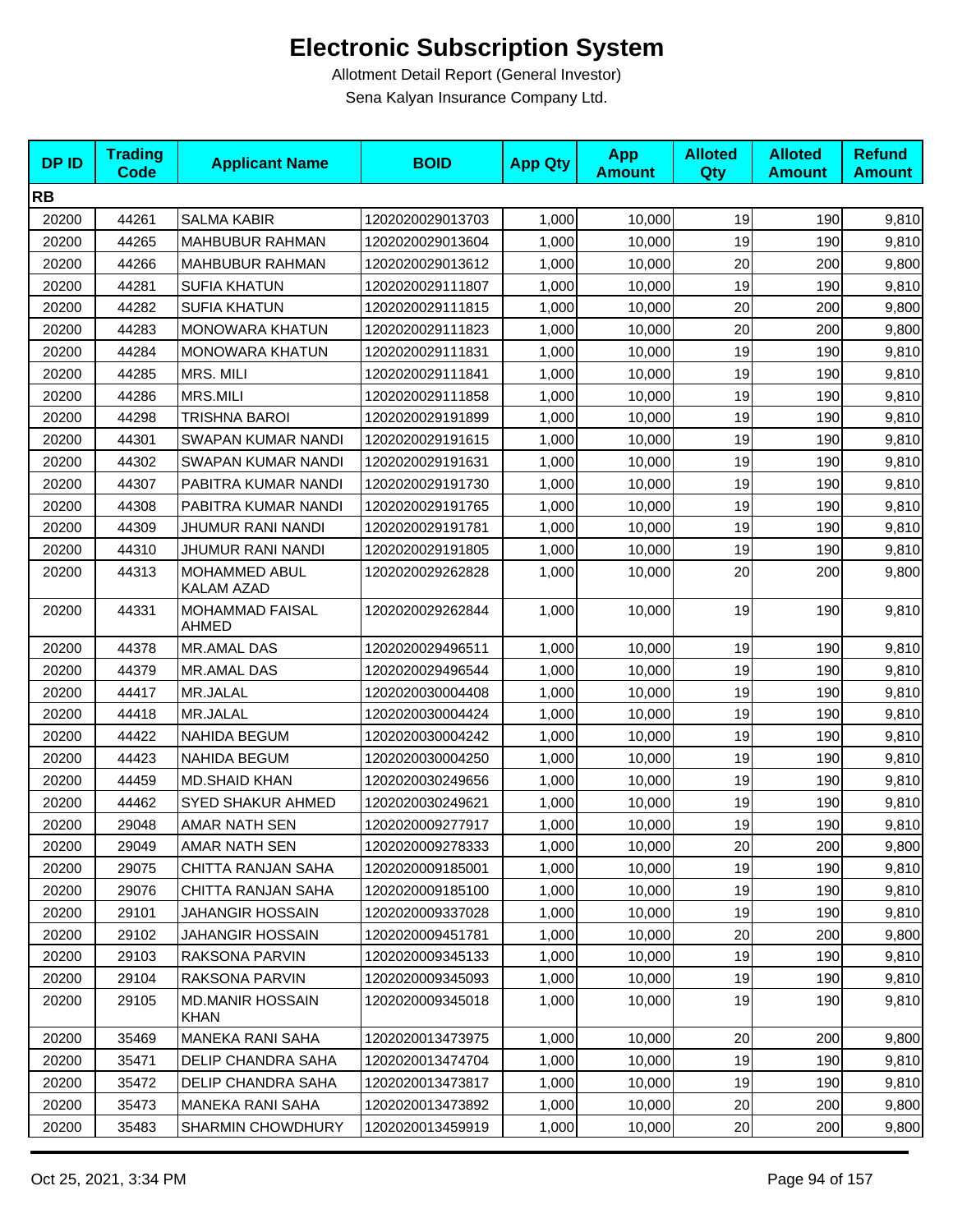| <b>DPID</b> | <b>Trading</b><br>Code | <b>Applicant Name</b>                      | <b>BOID</b>      | <b>App Qty</b> | <b>App</b><br><b>Amount</b> | <b>Alloted</b><br>Qty | <b>Alloted</b><br><b>Amount</b> | <b>Refund</b><br><b>Amount</b> |
|-------------|------------------------|--------------------------------------------|------------------|----------------|-----------------------------|-----------------------|---------------------------------|--------------------------------|
| <b>RB</b>   |                        |                                            |                  |                |                             |                       |                                 |                                |
| 20200       | 35484                  | <b>SHARMIN CHOWDHURY</b>                   | 1202020013459828 | 1,000          | 10,000                      | 19                    | 190                             | 9,810                          |
| 20200       | 35518                  | MD.DELWAR HOSSAIN                          | 1202020013534859 | 1,000          | 10,000                      | 19                    | 190                             | 9,810                          |
| 20200       | 35618                  | <b>DELWAR HOSSAIN</b>                      | 1202020013566389 | 1,000          | 10,000                      | 20                    | 200                             | 9,800                          |
| 20200       | 35619                  | <b>DELWAR HOSSAIN</b>                      | 1202020013566429 | 1,000          | 10,000                      | 20                    | 200                             | 9,800                          |
| 20200       | 35624                  | <b>ABDUR RAZAQ</b>                         | 1202020013567961 | 1,000          | 10,000                      | 19                    | 190                             | 9,810                          |
| 20200       | 35625                  | <b>ABDUR RAZAQ</b>                         | 1202020013567971 | 1,000          | 10,000                      | 19                    | 190                             | 9,810                          |
| 20200       | 35630                  | MD. MOJIBUR RAHMAN<br><b>BHUIYAN</b>       | 1202020013744746 | 1,000          | 10,000                      | 19                    | 190                             | 9,810                          |
| 20200       | 35631                  | <b>MD.MOJIBUR RAHMAN</b><br><b>BHUIYAN</b> | 1202020013744721 | 1,000          | 10,000                      | 19                    | 190                             | 9,810                          |
| 20200       | 35641                  | TAPASH KUMAR CHANDA                        | 1202020013779443 | 1,000          | 10,000                      | 19                    | 190                             | 9,810                          |
| 20200       | 35643                  | SYEDA.NAZMA AKTER                          | 1202020013779301 | 1,000          | 10.000                      | 19                    | 190                             | 9,810                          |
| 20200       | 35644                  | SYEDA NAZMA AKTER                          | 1202020013779395 | 1,000          | 10,000                      | 19                    | 190                             | 9,810                          |
| 20200       | 35647                  | <b>MONIR HOSSAIN BHUYIA</b>                | 1202020013788280 | 1,000          | 10,000                      | 19                    | 190                             | 9,810                          |
| 20200       | 35649                  | <b>NOOR HOSSAIN</b>                        | 1202020013788381 | 1,000          | 10,000                      | 19                    | 190                             | 9,810                          |
| 20200       | 35654                  | SYED LUTFUR RAHMAN                         | 1202020013788248 | 1,000          | 10,000                      | 19                    | 190                             | 9,810                          |
| 20200       | 35656                  | <b>BIPLOB CHANDRA</b><br><b>DEBONATH</b>   | 1202020013794321 | 1,000          | 10,000                      | 19                    | 190                             | 9,810                          |
| 20200       | 35697                  | JHARNA BEGUM                               | 1202020013813951 | 1,000          | 10,000                      | 19                    | 190                             | 9,810                          |
| 20200       | 35750                  | <b>RUPALY RANI DAS</b>                     | 1202020013917207 | 1,000          | 10,000                      | 19                    | 190                             | 9,810                          |
| 20200       | 35751                  | RUPALY RANI DAS                            | 1202020013917745 | 1,000          | 10,000                      | 19                    | 190                             | 9,810                          |
| 20200       | 35784                  | <b>SHOHANA AKTER</b>                       | 1202020013805844 | 1,000          | 10,000                      | 19                    | 190                             | 9,810                          |
| 20200       | 35785                  | MRS.DOLY AKHTER                            | 1202020013806394 | 1,000          | 10,000                      | 19                    | 190                             | 9,810                          |
| 20200       | 40916                  | MD. ANOWER HOSSAIN                         | 1202020018438132 | 1,000          | 10,000                      | 19                    | 190                             | 9,810                          |
| 20200       | 40917                  | MD. ANOWER HOSSAIN                         | 1202020018438140 | 1,000          | 10,000                      | 19                    | 190                             | 9,810                          |
| 20200       | 40931                  | <b>MD.SHAFIQUEL ISLAM</b><br>(SHANTO)      | 1202020018482412 | 1,000          | 10,000                      | 19                    | 190                             | 9,810                          |
| 20200       | 40932                  | MD.SHAFIQUEL ISLAM<br>(SHANTO)             | 1202020018482404 | 1,000          | 10,000                      | 19                    | 190                             | 9,810                          |
| 20200       | 40953                  | <b>MST.MONIRA KHATUN</b>                   | 1202020018550474 | 1,000          | 10,000                      | 19                    | 190                             | 9,810                          |
| 20200       | 40954                  | <b>MD.NAZRUL ISLAM</b>                     | 1202020018550340 | 1,000          | 10,000                      | 20                    | 200                             | 9,800                          |
| 20200       | 40955                  | <b>MD.NAZRUL ISALM</b>                     | 1202020018550324 | 1,000          | 10,000                      | 19                    | 190                             | 9,810                          |
| 20200       | 40956                  | <b>MD.SHARIF HOSSAIN</b>                   | 1202020018514026 | 1,000          | 10,000                      | 19                    | 190                             | 9,810                          |
| 20200       | 40967                  | HOSNE ARA RANU                             | 1202020018550466 | 1,000          | 10,000                      | 19                    | 190                             | 9,810                          |
| 20200       | 40968                  | HOSNE ARA RANU                             | 1202020018550482 | 1,000          | 10,000                      | 19                    | 190                             | 9,810                          |
| 20200       | 40969                  | <b>HASINA BEGUM</b>                        | 1202020018550332 | 1,000          | 10,000                      | 19                    | 190                             | 9,810                          |
| 20200       | 40970                  | MD. MONIRUZZAMAN                           | 1202020018550367 | 1,000          | 10,000                      | 19                    | 190                             | 9,810                          |
| 20200       | 40971                  | <b>HASINA BEGUM</b>                        | 1202020018550407 | 1,000          | 10,000                      | 19                    | 190                             | 9,810                          |
| 20200       | 40972                  | MD.MONIRUZZAMAN                            | 1202020018550391 | 1,000          | 10,000                      | 19                    | 190                             | 9,810                          |
| 20200       | 40979                  | SANJOY KUMER PAUL                          | 1202020018561326 | 1,000          | 10,000                      | 19                    | 190                             | 9,810                          |
| 20200       | 40984                  | <b>LITON CHANDRA</b><br><b>MAZUMDER</b>    | 1202020018565177 | 1,000          | 10,000                      | 19                    | 190                             | 9,810                          |
| 20200       | 40985                  | <b>LITON CHANDRA</b><br>MAZUMDER           | 1202020018565169 | 1,000          | 10,000                      | 19                    | 190                             | 9,810                          |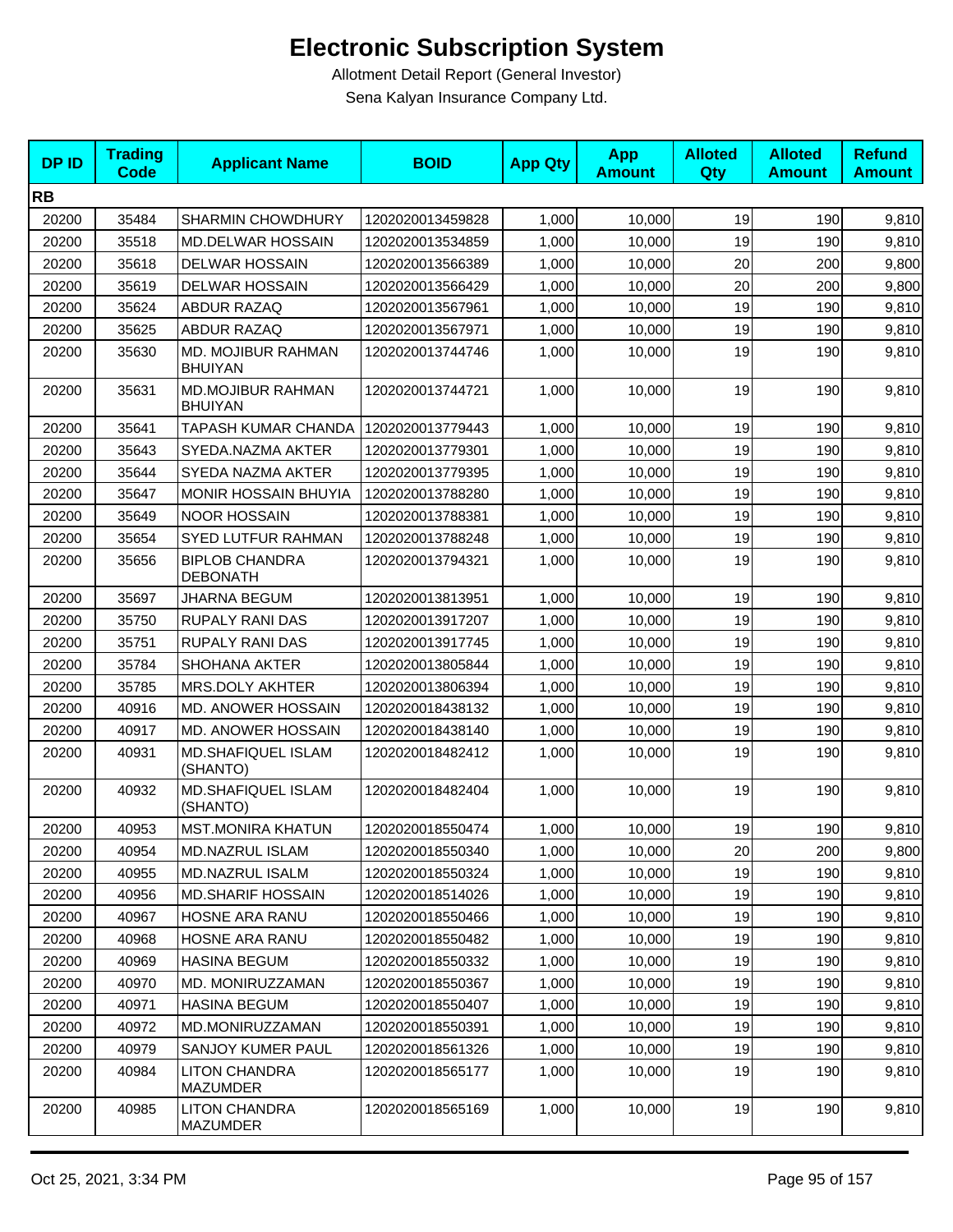| <b>DPID</b> | <b>Trading</b><br><b>Code</b> | <b>Applicant Name</b>                    | <b>BOID</b>      | <b>App Qty</b> | <b>App</b><br><b>Amount</b> | <b>Alloted</b><br>Qty | <b>Alloted</b><br><b>Amount</b> | <b>Refund</b><br><b>Amount</b> |
|-------------|-------------------------------|------------------------------------------|------------------|----------------|-----------------------------|-----------------------|---------------------------------|--------------------------------|
| <b>RB</b>   |                               |                                          |                  |                |                             |                       |                                 |                                |
| 20200       | 40994                         | MRS.MAKSUDA KHANAM                       | 1202020018564362 | 1,000          | 10,000                      | 19                    | 190                             | 9,810                          |
| 20200       | 41010                         | SANJAY KUMAR DAS                         | 1202020018598121 | 1,000          | 10,000                      | 19                    | 190                             | 9,810                          |
| 20200       | 41011                         | <b>SAYA RANI DAS</b>                     | 1202020018768764 | 1,000          | 10,000                      | 20                    | 200                             | 9,800                          |
| 20200       | 41016                         | RABINDRA NATH KUNDU                      | 1202020018667378 | 1,000          | 10,000                      | 19                    | 190                             | 9,810                          |
| 20200       | 41019                         | <b>MANIK CHANDRA PAUL</b>                | 1202020018676131 | 1,000          | 10,000                      | 19                    | 190                             | 9,810                          |
| 20200       | 41043                         | <b>SUMON CHANDRA DAS</b>                 | 1202020018651330 | 1,000          | 10,000                      | 20                    | 200                             | 9,800                          |
| 20200       | 41046                         | <b>SUMON CHANDRA DAS</b>                 | 1202020018651365 | 1,000          | 10,000                      | 19                    | 190                             | 9,810                          |
| 20200       | 41047                         | <b>PABITRA KUMER</b><br><b>SUTRADHAR</b> | 1202020018652485 | 1,000          | 10,000                      | 19                    | 190                             | 9,810                          |
| 20200       | 25819                         | MD. SHAFIUDDIN                           | 1202020008383471 | 1,000          | 10,000                      | 19                    | 190                             | 9,810                          |
| 20200       | 25825                         | KOHINOR BEGUM                            | 1202020008400151 | 1,000          | 10,000                      | 19                    | 190                             | 9,810                          |
| 20200       | 25848                         | MR.JAKIR                                 | 1202020008383273 | 1,000          | 10,000                      | 19                    | 190                             | 9,810                          |
| 20200       | 25850                         | <b>MD.KHAKON BAPERY</b>                  | 1202020008383696 | 1,000          | 10,000                      | 19                    | 190                             | 9,810                          |
| 20200       | 25851                         | <b>MD.KHAKON BAPERY</b>                  | 1202020008383728 | 1,000          | 10,000                      | 19                    | 190                             | 9,810                          |
| 20200       | 25852                         | <b>DESHAI SARATHI</b><br><b>BRAHMMA</b>  | 1202020008374551 | 1,000          | 10,000                      | 19                    | 190                             | 9,810                          |
| 20200       | 25853                         | <b>DESHAI SARATHI</b><br><b>BRAHMMA</b>  | 1202020008374561 | 1,000          | 10,000                      | 20                    | 200                             | 9,800                          |
| 20200       | 25862                         | <b>MD.JANE ALAM</b>                      | 1202020008374543 | 1,000          | 10,000                      | 20                    | 200                             | 9,800                          |
| 20200       | 25876                         | <b>MASUMA SAMAD</b>                      | 1202020008368022 | 1,000          | 10,000                      | 19                    | 190                             | 9,810                          |
| 20200       | 25891                         | MR.TOFAEL AHMED                          | 1202020008402381 | 1,000          | 10,000                      | 19                    | 190                             | 9,810                          |
| 20200       | 25894                         | MR.MASUDUR RAHMAN                        | 1202020008402571 | 1,000          | 10,000                      | 19                    | 190                             | 9,810                          |
| 20200       | 25900                         | MD.MAZEDUR RAHMAN                        | 1202020008402943 | 1,000          | 10,000                      | 19                    | 190                             | 9,810                          |
| 20200       | 25916                         | <b>MD.ABU SUFIAN</b>                     | 1202020008428177 | 1,000          | 10,000                      | 19                    | 190                             | 9,810                          |
| 20200       | 25917                         | <b>MD.SHAHIDUL ISLAM</b>                 | 1202020008428193 | 1,000          | 10,000                      | 19                    | 190                             | 9,810                          |
| 20200       | 26008                         | <b>SHAHIN KHAN</b>                       | 1202020008419637 | 1,000          | 10,000                      | 19                    | 190                             | 9,810                          |
| 20200       | 26009                         | <b>SHAHIN KHAN</b>                       | 1202020008420311 | 1,000          | 10,000                      | 19                    | 190                             | 9,810                          |
| 20200       | 26017                         | MRS.SHAHNAJ                              | 1202020008464392 | 1,000          | 10.000                      | 19                    | 190                             | 9,810                          |
| 20200       | 26018                         | RABEKA YASMIN                            | 1202020008464459 | 1,000          | 10,000                      | 20                    | 200                             | 9,800                          |
| 20200       | 26027                         | SEAULY AKTER                             | 1202020008470704 | 1,000          | 10,000                      | 19                    | 190                             | 9,810                          |
| 20200       | 02545                         | <b>MR.SHAMAL KANTI</b><br><b>BHOWMIK</b> | 1202020001034791 | 1,000          | 10,000                      | 20                    | 200                             | 9,800                          |
| 20200       | 02574                         | <b>MRS.UMA SARKER</b>                    | 1202020001045427 | 1,000          | 10,000                      | 19                    | 190                             | 9,810                          |
| 20200       | 02586                         | <b>SHAMSUN NAHAR</b><br><b>BHUIYAN</b>   | 1202020001045400 | 1,000          | 10,000                      | 20                    | 200                             | 9,800                          |
| 20200       | 02590                         | MR.MEER JABED KAYSER                     | 1202020001064981 | 1,000          | 10,000                      | 19                    | 190                             | 9,810                          |
| 20200       | 02591                         | MR.MIR ABDUL WADUD                       | 1202020001064973 | 1,000          | 10,000                      | 19                    | 190                             | 9,810                          |
| 20200       | 02593                         | MRS.MUN MUN TANJID                       | 1202020001051211 | 1,000          | 10,000                      | 19                    | 190                             | 9,810                          |
| 20200       | 02607                         | <b>MR.BASU DEV</b><br><b>CHAKRABORTY</b> | 1202020001067878 | 1.000          | 10.000                      | 19                    | 190                             | 9,810                          |
| 20200       | 02690                         | MD. REZAWUL HOQUE<br><b>CHOWDHURY</b>    | 1202020001154316 | 1,000          | 10,000                      | 19                    | 190                             | 9,810                          |
| 20200       | 02691                         | MOHAMMAD YESIN<br><b>BHUIYAN</b>         | 1202020001154332 | 1,000          | 10,000                      | 19                    | 190                             | 9,810                          |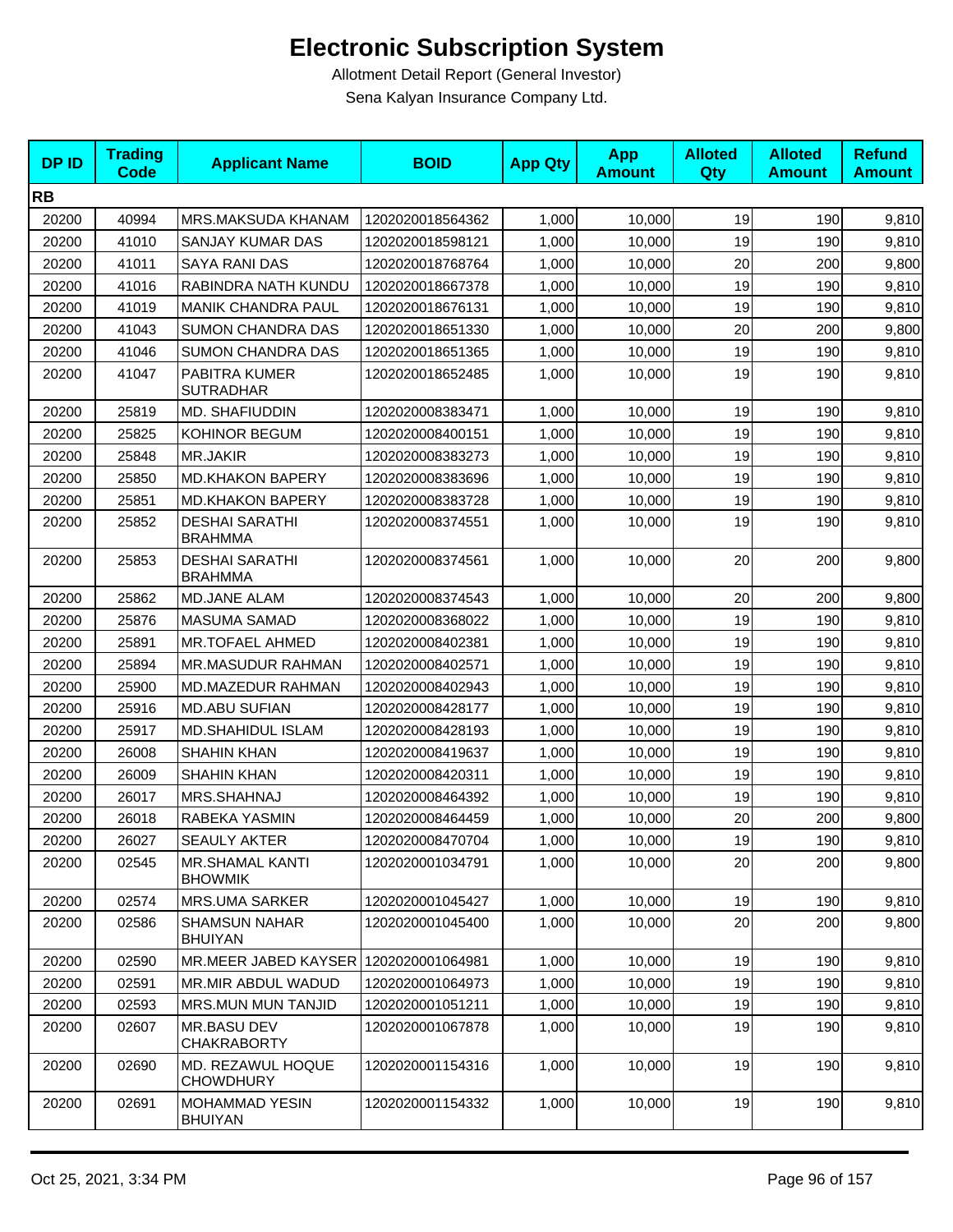| <b>DPID</b> | <b>Trading</b><br><b>Code</b> | <b>Applicant Name</b>                        | <b>BOID</b>      | <b>App Qty</b> | <b>App</b><br><b>Amount</b> | <b>Alloted</b><br>Qty | <b>Alloted</b><br><b>Amount</b> | <b>Refund</b><br><b>Amount</b> |
|-------------|-------------------------------|----------------------------------------------|------------------|----------------|-----------------------------|-----------------------|---------------------------------|--------------------------------|
| <b>RB</b>   |                               |                                              |                  |                |                             |                       |                                 |                                |
| 20200       | 02700                         | MRS.HALIMA<br><b>CHOWDHURY</b>               | 1202020001154415 | 1,000          | 10,000                      | 19                    | 190                             | 9,810                          |
| 20200       | 02701                         | <b>MRS.HALIMA</b><br><b>CHOWDHURY</b>        | 1202020001154431 | 1,000          | 10,000                      | 19                    | 190                             | 9,810                          |
| 20200       | 02702                         | <b>MR.MOSTAFA SHAHRIAR</b>                   | 1202020001154441 | 1,000          | 10,000                      | 19                    | 190                             | 9,810                          |
| 20200       | 02703                         | <b>MOSTAFA SHAHRIAR</b>                      | 1202020001154458 | 1,000          | 10,000                      | 19                    | 190                             | 9,810                          |
| 20200       | 02704                         | MR.MUHIUDDIN KHAN                            | 1202020001154466 | 1,000          | 10,000                      | 19                    | 190                             | 9,810                          |
| 20200       | 02706                         | <b>MRS.FAHIMA AKHTER</b>                     | 1202020001154482 | 1,000          | 10,000                      | 19                    | 190                             | 9,810                          |
| 20200       | 02714                         | <b>MR.GOBINDA CHANDRA</b><br><b>SAHA</b>     | 1202020001158084 | 1,000          | 10,000                      | 19                    | 190                             | 9,810                          |
| 20200       | 02715                         | <b>GOBINDA CHANDRA</b><br><b>SAHA</b>        | 1202020001159980 | 1,000          | 10,000                      | 19                    | 190                             | 9,810                          |
| 20200       | 02727                         | <b>MR.SHIMUL BARUA</b>                       | 1202020001159948 | 1,000          | 10.000                      | 19                    | 190                             | 9,810                          |
| 20200       | 02746                         | <b>INDRAJIT KUMAR DAS</b>                    | 1202020001158571 | 1,000          | 10,000                      | 19                    | 190                             | 9,810                          |
| 20200       | 02784                         | MR.JAGANMOY<br><b>KARMAKER</b>               | 1202020001158108 | 1,000          | 10,000                      | 19                    | 190                             | 9,810                          |
| 20200       | 02785                         | <b>MR.HIRONMOY</b><br><b>KARMAKER</b>        | 1202020001158241 | 1,000          | 10,000                      | 19                    | 190                             | 9,810                          |
| 20200       | 02786                         | <b>MR.HIRONMOY</b><br><b>KARMAKER</b>        | 1202020001159766 | 1,000          | 10,000                      | 19                    | 190                             | 9,810                          |
| 20200       | 02787                         | MR.CHINMOY KARMAKER   1202020001158124       |                  | 1,000          | 10,000                      | 19                    | 190                             | 9,810                          |
| 20200       | 07410                         | KAZI SALAH UDDIN<br><b>AHMED</b>             | 1202020005511184 | 1,000          | 10,000                      | 19                    | 190                             | 9,810                          |
| 20200       | 07419                         | MRS.BALY RAHMAN                              | 1202020005569749 | 1,000          | 10,000                      | 19                    | 190                             | 9,810                          |
| 20200       | 07436                         | MOHAMMED ZAKIR<br><b>HOSSAIN</b>             | 1202020005747065 | 1,000          | 10,000                      | 19                    | 190                             | 9,810                          |
| 20200       | 07437                         | <b>HASHIB AHSAN</b>                          | 1202020005766148 | 1,000          | 10,000                      | 19                    | 190                             | 9,810                          |
| 20200       | 07479                         | <b>SHAMSA ARA SHILPI</b>                     | 1202020005908456 | 1,000          | 10,000                      | 19                    | 190                             | 9,810                          |
| 20200       | 07480                         | <b>SHAMSA ARA SHILPI</b>                     | 1202020005908464 | 1,000          | 10,000                      | 19                    | 190                             | 9,810                          |
| 20200       | 07546                         | <b>MR.MD.BABAR ALI</b>                       | 1202020003680619 | 1,000          | 10.000                      | 19                    | 190                             | 9,810                          |
| 20200       | 07550                         | MR.MD.ABDUL HALIM                            | 1202020003680694 | 1,000          | 10,000                      | 19                    | 190                             | 9,810                          |
| 20200       | 07551                         | <b>MRS.SHAMIMA AKTER</b><br><b>REKHA</b>     | 1202020003680734 | 1,000          | 10,000                      | 19                    | 190                             | 9,810                          |
| 20200       | 07556                         | MR.MD.MONIRUL ISLAM                          | 1202020003680777 | 1,000          | 10,000                      | 19                    | 190                             | 9,810                          |
| 20200       | 07597                         | <b>MR.SHAKHAOUT</b><br><b>HOSSAIN SIKDER</b> | 1202020002913158 | 1,000          | 10,000                      | 19                    | 190                             | 9,810                          |
| 20200       | 07666                         | MD.KHAIRUZZAMAN                              | 1202020002982858 | 1,000          | 10,000                      | 19                    | 190                             | 9,810                          |
| 20200       | 14392                         | SHYAMAL KUMAR DHAR                           | 1202020005062219 | 1,000          | 10,000                      | 19                    | 190                             | 9,810                          |
| 20200       | 14393                         | MRS.SUPRIYA DHAR                             | 1202020005062227 | 1,000          | 10,000                      | 19                    | 190                             | 9,810                          |
| 20200       | 14424                         | <b>DIL AFROZ</b>                             | 1202020005075541 | 1,000          | 10,000                      | 19                    | 190                             | 9,810                          |
| 20200       | 07177                         | MR.MD.NAZRUL ISLAM                           | 1202020003788868 | 1,000          | 10,000                      | 20                    | 200                             | 9,800                          |
| 20200       | 07197                         | MR.MD, TASLIM<br><b>CHOWDHURY</b>            | 1202020003795599 | 1,000          | 10,000                      | 20                    | 200                             | 9,800                          |
| 20200       | 07242                         | MR.MD.TASLIM<br><b>CHOWDHURY</b>             | 1202020004046379 | 1,000          | 10,000                      | 19                    | 190                             | 9,810                          |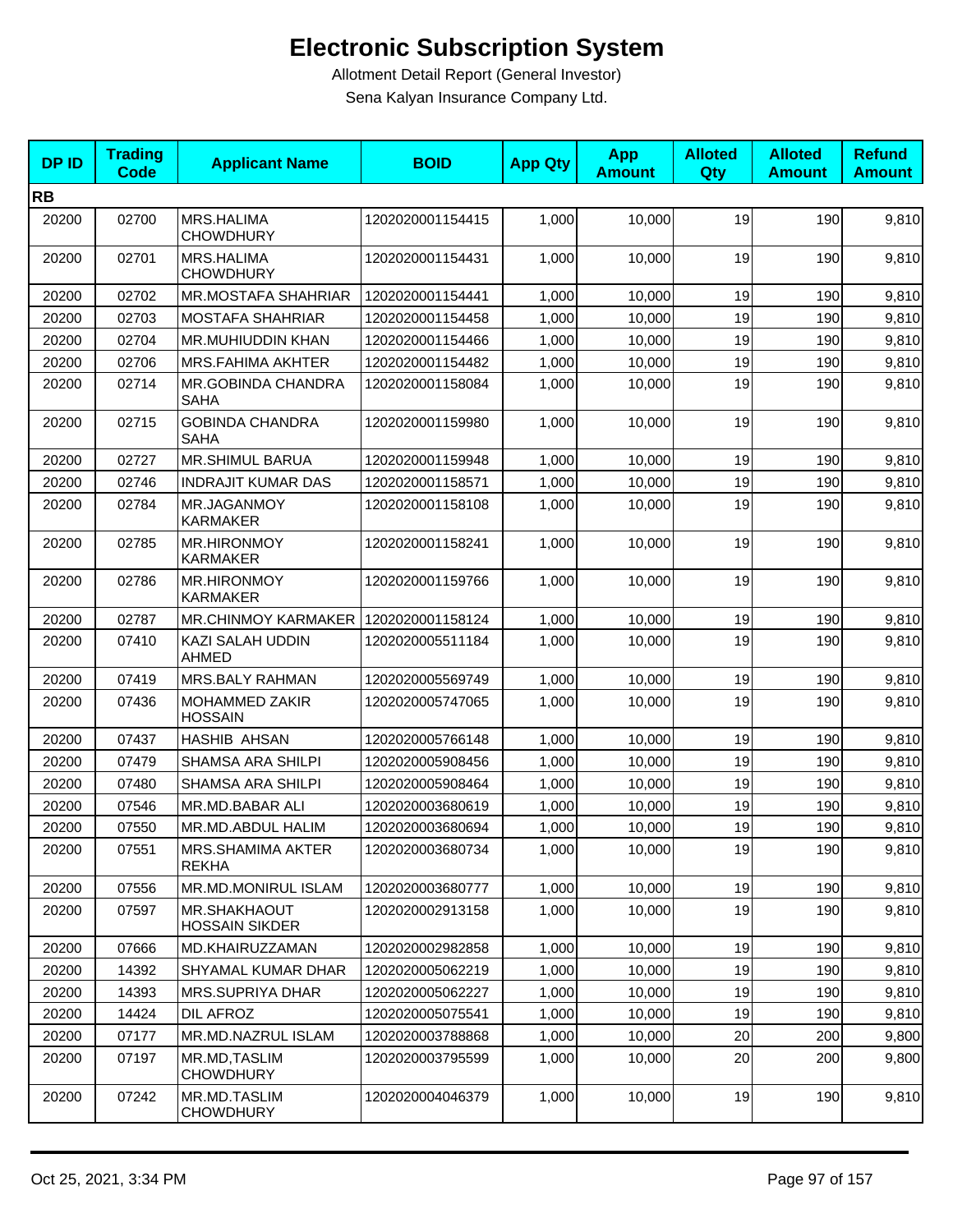| <b>DPID</b> | <b>Trading</b><br><b>Code</b> | <b>Applicant Name</b>                           | <b>BOID</b>      | <b>App Qty</b> | <b>App</b><br><b>Amount</b> | <b>Alloted</b><br>Qty | <b>Alloted</b><br><b>Amount</b> | <b>Refund</b><br><b>Amount</b> |
|-------------|-------------------------------|-------------------------------------------------|------------------|----------------|-----------------------------|-----------------------|---------------------------------|--------------------------------|
| <b>RB</b>   |                               |                                                 |                  |                |                             |                       |                                 |                                |
| 20200       | 07244                         | HOSNE ARA SAMSUN<br><b>NAHAR</b>                | 1202020004062019 | 1,000          | 10,000                      | 19                    | 190                             | 9,810                          |
| 20200       | 07296                         | <b>MAMUNUR ROSHID</b><br><b>CHOWDHURY LABU</b>  | 1202020004835541 | 1,000          | 10,000                      | 19                    | 190                             | 9,810                          |
| 20200       | 07324                         | MS.SHARMIN AHMED                                | 1202020005050552 | 1,000          | 10,000                      | 19                    | 190                             | 9,810                          |
| 20200       | 07354                         | <b>MD.ABDUL ALIM</b><br><b>CHOWDHURY FARHAD</b> | 1202020004425093 | 1,000          | 10,000                      | 19                    | 190                             | 9,810                          |
| 20200       | 07362                         | <b>MD.MAMUNUR RASHID</b><br><b>CHOWDHURY</b>    | 1202020005395322 | 1,000          | 10,000                      | 19                    | 190                             | 9,810                          |
| 20200       | 07389                         | MRS.SABIRA SULTANA                              | 1202020005486681 | 1,000          | 10,000                      | 19                    | 190                             | 9,810                          |
| 20200       | 0D101                         | <b>FATEMA BEGUM</b>                             | 1202020044575683 | 1,000          | 10,000                      | 20                    | 200                             | 9,800                          |
| 20200       | 0D102                         | NAZMA BEGUM                                     | 1202020044575691 | 1,000          | 10,000                      | 19                    | 190                             | 9,810                          |
| 20200       | 0D111                         | MD. JAHIDUL HASAN                               | 1202020044684291 | 1,000          | 10.000                      | 19                    | 190                             | 9,810                          |
| 20200       | 0D118                         | Sajal Chandra Singha                            | 1202020001014993 | 1,000          | 10,000                      | 19                    | 190                             | 9,810                          |
| 20200       | 0D125                         | SHIBU KUMAR SAHA                                | 1202020044760996 | 1,000          | 10,000                      | 19                    | 190                             | 9,810                          |
| 20200       | 0D142                         | <b>RUHIDAS SAHA</b>                             | 1202020033516566 | 1,000          | 10,000                      | 19                    | 190                             | 9,810                          |
| 20200       | 0D144                         | <b>MRS. NAHAR AKTER</b>                         | 1202020044774908 | 1,000          | 10,000                      | 19                    | 190                             | 9,810                          |
| 20200       | 0D145                         | <b>MANTI SAHA</b>                               | 1202020001045121 | 1,000          | 10,000                      | 19                    | 190                             | 9,810                          |
| 20200       | 0D146                         | <b>SANJIT SAHA</b>                              | 1202020001187661 | 1,000          | 10,000                      | 19                    | 190                             | 9,810                          |
| 20200       | 0D147                         | ANITA RANI SAHA                                 | 1202020044781414 | 1,000          | 10,000                      | 19                    | 190                             | 9,810                          |
| 20200       | 0D155                         | <b>BIKASH CHANDRA SAHA</b>                      | 1202020044809566 | 1,000          | 10,000                      | 19                    | 190                             | 9,810                          |
| 20200       | 0D170                         | DEWAN MOFIZUL ISLAM                             | 1202020044829303 | 1,000          | 10,000                      | 19                    | 190                             | 9,810                          |
| 20200       | 0D180                         | RADHA RANI BHOWMIK                              | 1202020044829081 | 1,000          | 10,000                      | 19                    | 190                             | 9,810                          |
| 20200       | 0D181                         | RADHA RANI BHOWMIK                              | 1202020044839418 | 1,000          | 10,000                      | 20                    | 200                             | 9,800                          |
| 20200       | 11020                         | MR.MD.AZIZUL HAQUE<br><b>KHAN</b>               | 1202020003862214 | 1,000          | 10,000                      | 19                    | 190                             | 9,810                          |
| 20200       | 11187                         | <b>MRS.SUPRIYA DHAR</b>                         | 1202020003629137 | 1,000          | 10,000                      | 19                    | 190                             | 9,810                          |
| 20200       | 11206                         | MR.MD.MOSLE UDDIN                               | 1202020003508781 | 1,000          | 10,000                      | 19                    | 190                             | 9,810                          |
| 20200       | 11207                         | MRS.SALINA AKTER                                | 1202020003508798 | 1,000          | 10,000                      | 19                    | 190                             | 9,810                          |
| 20200       | 11248                         | MR.MD.SABIR UDDIN<br><b>MAZUMDER</b>            | 1202020003812127 | 1,000          | 10,000                      | 19                    | 190                             | 9,810                          |
| 20200       | 11250                         | MRS.FERDOUS AKTER                               | 1202020003812143 | 1,000          | 10,000                      | 20                    | 200                             | 9,800                          |
| 20200       | 11251                         | MR.MD.SABIR UDDIN<br><b>MAZUMDER</b>            | 1202020003812151 | 1,000          | 10.000                      | 19                    | 190                             | 9,810                          |
| 20200       | 11322                         | NASIMA AKTER                                    | 1202020003682388 | 1,000          | 10,000                      | 19                    | 190                             | 9,810                          |
| 20200       | 11327                         | MRS.NILUFAR YASMIN                              | 1202020003693510 | 1,000          | 10,000                      | 20                    | 200                             | 9,800                          |
| 20200       | 16441                         | M.M.NAZMUZZAMAN<br>(JEWEL)                      | 1202020005679731 | 1,000          | 10,000                      | 19                    | 190                             | 9,810                          |
| 20200       | 16442                         | M.M.NAZMUZZAMAN<br>(JEWEL)                      | 1202020005679822 | 1,000          | 10,000                      | 19                    | 190                             | 9,810                          |
| 20200       | 16449                         | MD NADIM UL KARIM<br><b>KHAN</b>                | 1202020005679584 | 1,000          | 10,000                      | 19                    | 190                             | 9,810                          |
| 20200       | 16451                         | MD.ABDUL AWAL BABUL                             | 1202020005614660 | 1,000          | 10,000                      | 19                    | 190                             | 9,810                          |
| 20200       | 16559                         | MD.ABDUR RAZZAQUE                               | 1202020005668780 | 1,000          | 10,000                      | 19                    | 190                             | 9,810                          |
| 20200       | 16662                         | <b>TRIPTI DAS</b>                               | 1202020005716358 | 1,000          | 10,000                      | 19                    | 190                             | 9,810                          |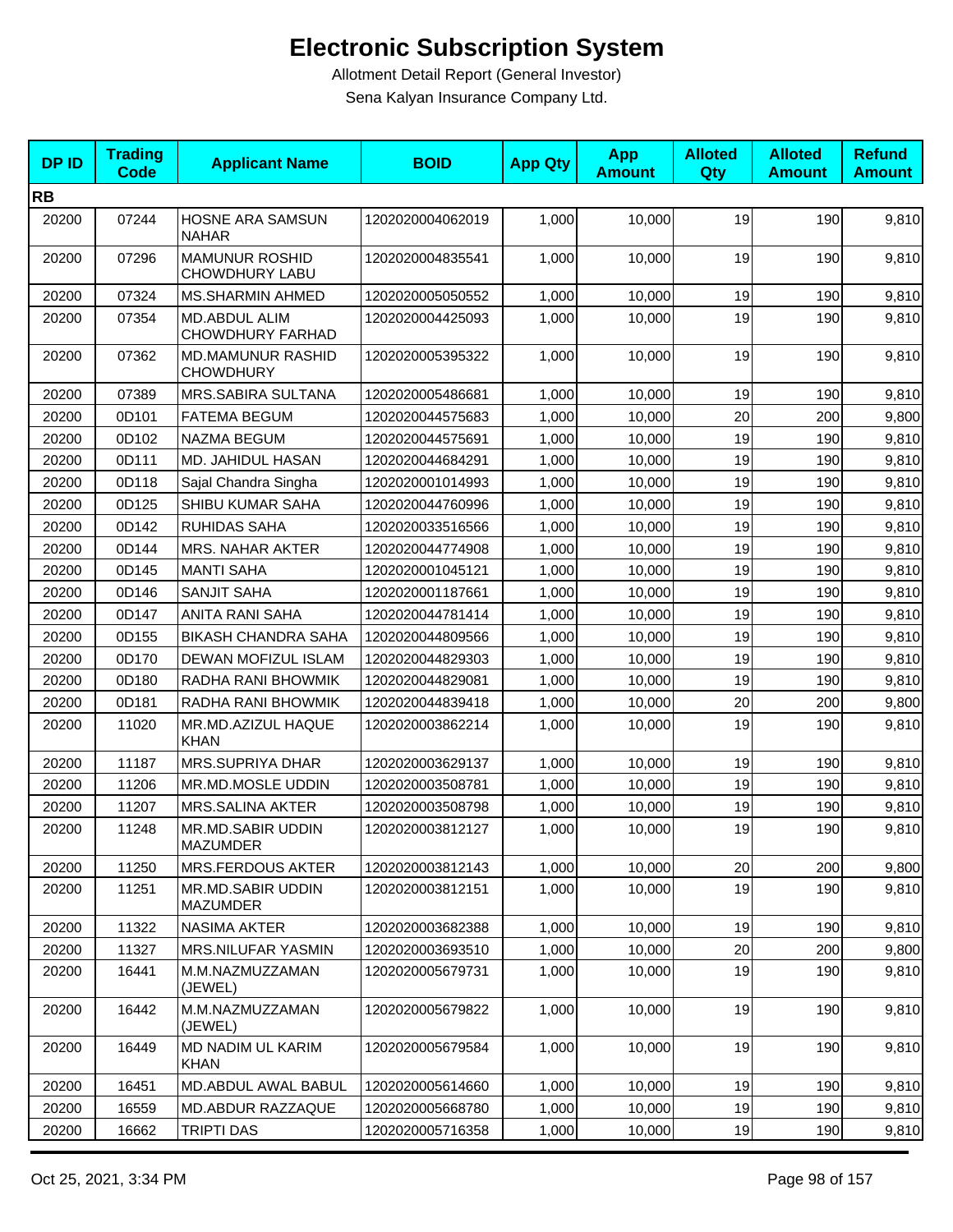| <b>DPID</b> | <b>Trading</b><br><b>Code</b> | <b>Applicant Name</b>      | <b>BOID</b>      | <b>App Qty</b> | <b>App</b><br><b>Amount</b> | <b>Alloted</b><br>Qty | <b>Alloted</b><br><b>Amount</b> | <b>Refund</b><br><b>Amount</b> |
|-------------|-------------------------------|----------------------------|------------------|----------------|-----------------------------|-----------------------|---------------------------------|--------------------------------|
| <b>RB</b>   |                               |                            |                  |                |                             |                       |                                 |                                |
| 20200       | 16663                         | TRIPTI DAS                 | 1202020005716374 | 1,000          | 10,000                      | 19                    | 190                             | 9,810                          |
| 20200       | 21794                         | <b>RONY FRANCIS GOMES</b>  | 1202020006970586 | 1,000          | 10,000                      | 19                    | 190                             | 9,810                          |
| 20200       | 21797                         | REBECA FOLIA               | 1202020006970709 | 1,000          | 10,000                      | 19                    | 190                             | 9,810                          |
| 20200       | 21801                         | PURNIMA RANI SARKER        | 1202020006938791 | 1,000          | 10,000                      | 19                    | 190                             | 9,810                          |
| 20200       | 21802                         | SUBODH KUMAR AICH          | 1202020006938831 | 1,000          | 10,000                      | 19                    | 190                             | 9,810                          |
| 20200       | 21803                         | SUBODH KUMAR AICH          | 1202020006938920 | 1,000          | 10,000                      | 20                    | 200                             | 9,800                          |
| 20200       | 21804                         | <b>DHANU BHOWMICK</b>      | 1202020006938947 | 1,000          | 10,000                      | 19                    | 190                             | 9,810                          |
| 20200       | 21805                         | <b>DHANU BHOWMICK</b>      | 1202020006938955 | 1,000          | 10,000                      | 19                    | 190                             | 9,810                          |
| 20200       | 21808                         | SANJIB CHANDA              | 1202020006940129 | 1,000          | 10,000                      | 19                    | 190                             | 9,810                          |
| 20200       | 21809                         | SANJIB CHANDA              | 1202020006940145 | 1,000          | 10,000                      | 20                    | 200                             | 9,800                          |
| 20200       | 21811                         | RUNU RANI CHANDA           | 1202020006940161 | 1,000          | 10,000                      | 19                    | 190                             | 9,810                          |
| 20200       | 21956                         | MR.PROSHANTO               | 1202020007180966 | 1,000          | 10,000                      | 19                    | 190                             | 9,810                          |
| 20200       | 21981                         | <b>SUJAN KUMAR PAUL</b>    | 1202020007182271 | 1,000          | 10,000                      | 19                    | 190                             | 9,810                          |
| 20200       | 21982                         | <b>SUJAN KUMAR PAUL</b>    | 1202020007182360 | 1,000          | 10,000                      | 19                    | 190                             | 9,810                          |
| 20200       | 26939                         | MIHIR CHANDRA SAHA         | 1202020008786884 | 1,000          | 10,000                      | 19                    | 190                             | 9,810                          |
| 20200       | 27043                         | SHAHINUR ISLAM             | 1202020008826065 | 1,000          | 10,000                      | 19                    | 190                             | 9,810                          |
| 20200       | 27115                         | <b>MD.JAKIR HOSSEN</b>     | 1202020008843951 | 1,000          | 10,000                      | 19                    | 190                             | 9,810                          |
| 20200       | 27117                         | <b>MRS.SHABNAZ SIKDER</b>  | 1202020008860977 | 1,000          | 10,000                      | 19                    | 190                             | 9,810                          |
| 20200       | 27118                         | MRS.SHABNAZ SIKDER         | 1202020008860985 | 1,000          | 10,000                      | 20                    | 200                             | 9,800                          |
| 20200       | 27147                         | ARUN CHANDRA SARKER        | 1202020008877984 | 1,000          | 10,000                      | 19                    | 190                             | 9,810                          |
| 20200       | 27148                         | ARUN CHANDRA SARKER        | 1202020008878127 | 1,000          | 10,000                      | 19                    | 190                             | 9,810                          |
| 20200       | 27150                         | <b>BAKUL RANI SARKER</b>   | 1202020008878151 | 1,000          | 10,000                      | 20                    | 200                             | 9,800                          |
| 20200       | 27153                         | <b>MD.RAKIB UDDIN</b>      | 1202020008878285 | 1,000          | 10,000                      | 19                    | 190                             | 9,810                          |
| 20200       | 27156                         | MD.RAKIB UDDIN             | 1202020008883661 | 1,000          | 10,000                      | 20                    | 200                             | 9,800                          |
| 20200       | 27179                         | <b>MD.WALIUL ISLAM</b>     | 1202020008916730 | 1,000          | 10,000                      | 19                    | 190                             | 9,810                          |
| 20200       | 27187                         | <b>MD.ZAHIDUL ALAM</b>     | 1202020008902826 | 1,000          | 10,000                      | 19                    | 190                             | 9,810                          |
| 20200       | 27192                         | <b>FARIDA YASMIN</b>       | 1202020008906875 | 1,000          | 10,000                      | 19                    | 190                             | 9,810                          |
| 20200       | 27193                         | <b>FARIDA YASMIN</b>       | 1202020008906907 | 1,000          | 10,000                      | 19                    | 190                             | 9,810                          |
| 20200       | 27199                         | ROWSHAN ARA RUNA           | 1202020008916813 | 1,000          | 10,000                      | 19                    | 190                             | 9,810                          |
| 20200       | 27205                         | <b>MD.HOSSAIN</b>          | 1202020008916981 | 1,000          | 10,000                      | 20                    | 200                             | 9,800                          |
| 20200       | 27249                         | <b>BADAL CHANDRA MITRA</b> | 1202020008916831 | 1,000          | 10,000                      | 19                    | 190                             | 9,810                          |
| 20200       | 27251                         | <b>SIPRA MITRA</b>         | 1202020008916864 | 1,000          | 10.000                      | 19                    | 190                             | 9,810                          |
| 20200       | 27258                         | MD.MASUD                   | 1202020008916998 | 1,000          | 10,000                      | 19                    | 190                             | 9,810                          |
| 20200       | 27262                         | DIPA RANI SAHA             | 1202020008917066 | 1,000          | 10,000                      | 19                    | 190                             | 9,810                          |
| 20200       | 32702                         | <b>GOURAB DAS</b>          | 1202020011371513 | 1,000          | 10,000                      | 19                    | 190                             | 9,810                          |
| 20200       | 32703                         | <b>GOURAB DAS</b>          | 1202020011372633 | 1,000          | 10,000                      | 20                    | 200                             | 9,800                          |
| 20200       | 32708                         | RATAN CHANDRA<br>SAMADDER  | 1202020011446146 | 1,000          | 10,000                      | 19                    | 190                             | 9,810                          |
| 20200       | 32709                         | RATAN CHANDRA<br>SAMADDER  | 1202020011446930 | 1,000          | 10,000                      | 19                    | 190                             | 9,810                          |
| 20200       | 32755                         | RAJU AHMED                 | 1202020011788295 | 1,000          | 10,000                      | 19                    | 190                             | 9,810                          |
| 20200       | 00A15                         | <b>SHARIFA HAQUE</b>       | 1202020043469306 | 1,000          | 10,000                      | 20                    | 200                             | 9,800                          |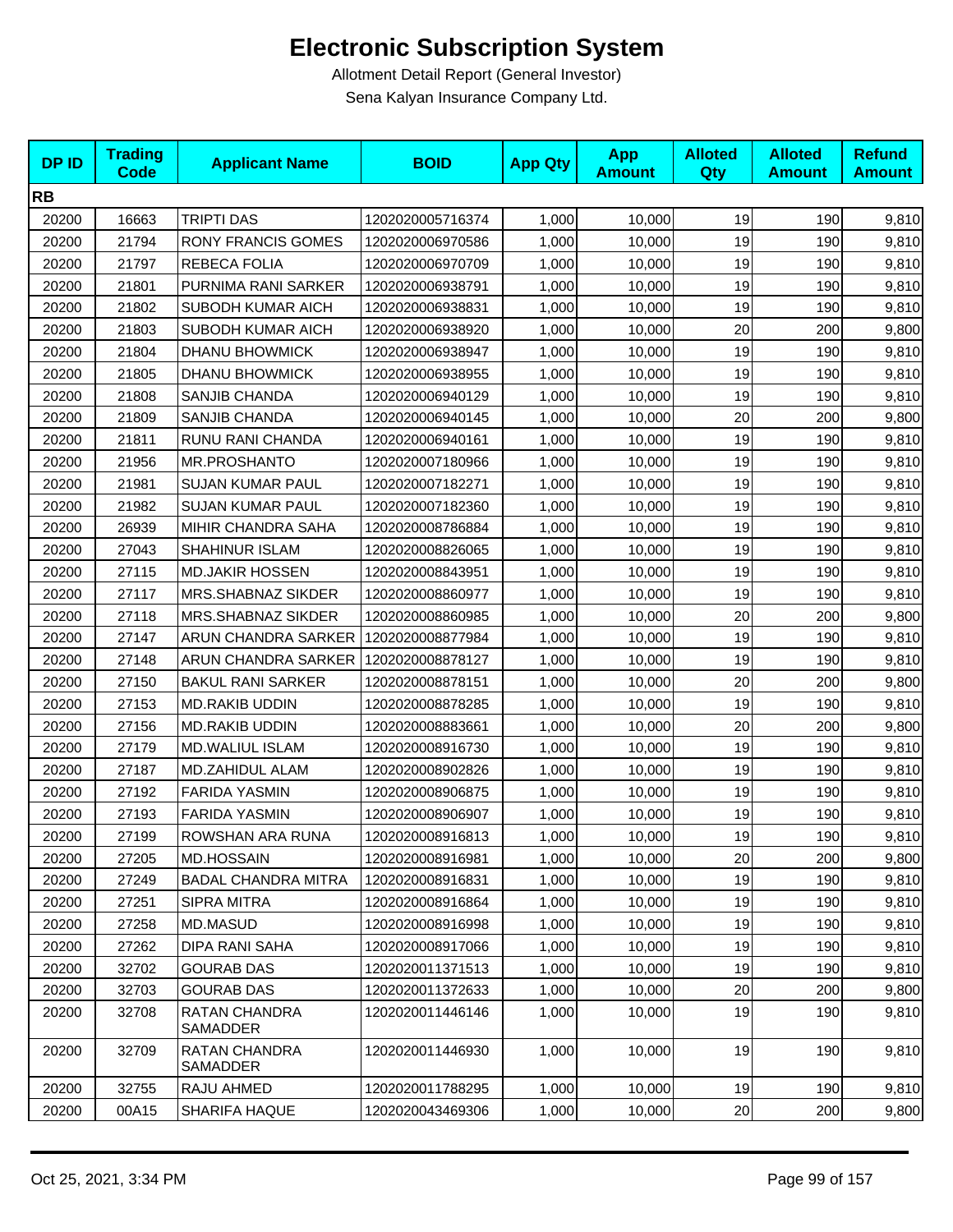| <b>DP ID</b> | <b>Trading</b><br><b>Code</b> | <b>Applicant Name</b>                         | <b>BOID</b>      | <b>App Qty</b> | <b>App</b><br><b>Amount</b> | <b>Alloted</b><br>Qty | <b>Alloted</b><br><b>Amount</b> | <b>Refund</b><br><b>Amount</b> |
|--------------|-------------------------------|-----------------------------------------------|------------------|----------------|-----------------------------|-----------------------|---------------------------------|--------------------------------|
| <b>RB</b>    |                               |                                               |                  |                |                             |                       |                                 |                                |
| 20200        | 00A33                         | KHITISH CHANDRA<br><b>BACHER</b>              | 1202020033311541 | 1,000          | 10,000                      | 19                    | 190                             | 9,810                          |
| 20200        | 00A35                         | Ashraf Uddin Ahmed                            | 1202020025573732 | 1,000          | 10,000                      | 19                    | 190                             | 9,810                          |
| 20200        | 00B46                         | <b>ABDUR ROUF</b>                             | 1202020043604042 | 1,000          | 10,000                      | 19                    | 190                             | 9,810                          |
| 20200        | 00B57                         | <b>SUBIR PAUL</b>                             | 1202020044216525 | 1,000          | 10,000                      | 19                    | 190                             | 9,810                          |
| 20200        | 00B66                         | M. TANVIR HOSEN                               | 1202020043803195 | 1,000          | 10,000                      | 19                    | 190                             | 9,810                          |
| 20200        | 00B89                         | PALASH DUTTA                                  | 1202020044173109 | 1,000          | 10,000                      | 19                    | 190                             | 9,810                          |
| 20200        | 00B90                         | PALASH DUTTA                                  | 1202020044178053 | 1,000          | 10,000                      | 19                    | 190                             | 9,810                          |
| 20200        | 00B91                         | <b>BILASH KUMAR DUTTA</b>                     | 1202020044178071 | 1,000          | 10,000                      | 20                    | 200                             | 9,800                          |
| 20200        | 00B92                         | <b>MITU SARKAR</b>                            | 1202020044178045 | 1,000          | 10,000                      | 19                    | 190                             | 9,810                          |
| 20200        | 00B93                         | MINA RANI DUTTA                               | 1202020044178061 | 1,000          | 10,000                      | 20                    | 200                             | 9,800                          |
| 20200        | 00B94                         | <b>MINA RANI DUTTA</b>                        | 1202020044178088 | 1,000          | 10,000                      | 20                    | 200                             | 9,800                          |
| 20200        | 00C55                         | <b>SAKIA SULTANA</b>                          | 1202020043818880 | 1,000          | 10,000                      | 19                    | 190                             | 9,810                          |
| 20200        | 00C64                         | <b>ZARIN TASNEEM</b>                          | 1202020044663712 | 1,000          | 10,000                      | 19                    | 190                             | 9,810                          |
| 20200        | 00C65                         | <b>ZARIN TASNEEM</b>                          | 1202020044663720 | 1,000          | 10,000                      | 19                    | 190                             | 9,810                          |
| 20200        | 00C66                         | <b>SALMA KABIR</b>                            | 1202020044681983 | 1,000          | 10,000                      | 19                    | 190                             | 9,810                          |
| 20200        | 05077                         | <b>MD.HUMAYUN KABIR</b>                       | 1202020001788492 | 1,000          | 10,000                      | 19                    | 190                             | 9,810                          |
| 20200        | 05087                         | MR.MD.SHIRAZUL ISLAM                          | 1202020001795777 | 1,000          | 10,000                      | 19                    | 190                             | 9,810                          |
| 20200        | 05089                         | MR.M.SHAFIQUL ISLAM                           | 1202020001795793 | 1,000          | 10,000                      | 19                    | 190                             | 9,810                          |
| 20200        | 05093                         | MR.MD.AMZAD HOSSAIN                           | 1202020001795876 | 1,000          | 10,000                      | 19                    | 190                             | 9,810                          |
| 20200        | 0B113                         | MD. SOWAB MIA                                 | 1202020044287183 | 1,000          | 10,000                      | 19                    | 190                             | 9,810                          |
| 20200        | 0B114                         | MD. SOAB MIA                                  | 1202020044289645 | 1,000          | 10,000                      | 19                    | 190                             | 9,810                          |
| 20200        | 11705                         | MR.BENI MADHAB DAS                            | 1202020003876980 | 1,000          | 10,000                      | 19                    | 190                             | 9,810                          |
| 20200        | 11707                         | MR.BENI MADHAB DAS                            | 1202020003877032 | 1,000          | 10,000                      | 19                    | 190                             | 9,810                          |
| 20200        | 11732                         | SALIM ULLAH MOZUMDER 1202020003878071         |                  | 1,000          | 10,000                      | 19                    | 190                             | 9,810                          |
| 20200        | 11733                         | SALIM ULLAH MOZUMDER 1202020003878096         |                  | 1,000          | 10,000                      | 19                    | 190                             | 9,810                          |
| 20200        | 11816                         | MS.MAMATAZ BEGUM                              | 1202020003920517 | 1,000          | 10,000                      | 19                    | 190                             | 9,810                          |
| 20200        | 11860                         | <b>MR.SUDIP KUMAR</b><br><b>BHATTACHARJEE</b> | 1202020003962622 | 1,000          | 10,000                      | 19                    | 190                             | 9,810                          |
| 20200        | 11862                         | MR.MD.JOYNAL ABEDIN                           | 1202020003966639 | 1,000          | 10,000                      | 19                    | 190                             | 9,810                          |
| 20200        | 11863                         | MR.SYED ANWAR ALI                             | 1202020003966647 | 1,000          | 10,000                      | 19                    | 190                             | 9,810                          |
| 20200        | 11904                         | MR.A.K.M.SAKHAWAT<br><b>HOSSAIN</b>           | 1202020003991456 | 1,000          | 10,000                      | 20                    | 200                             | 9,800                          |
| 20200        | 11926                         | MR.MD.HABIBUL ALAM                            | 1202020004002403 | 1,000          | 10,000                      | 19                    | 190                             | 9,810                          |
| 20200        | 11945                         | <b>MRS.MAHMUDA KHATUN</b>                     | 1202020004008261 | 1,000          | 10,000                      | 19                    | 190                             | 9,810                          |
| 20200        | 11947                         | MRS.JAHANARA<br><b>PERVEEN</b>                | 1202020004008245 | 1,000          | 10,000                      | 19                    | 190                             | 9,810                          |
| 20200        | 11948                         | MR.MD.MOMENUL<br><b>HOQUE BHUIYAN</b>         | 1202020004008229 | 1,000          | 10,000                      | 19                    | 190                             | 9,810                          |
| 20200        | 11959                         | MR.MOHAMMED ABDUL<br>ALIM                     | 1202020004021885 | 1,000          | 10,000                      | 19                    | 190                             | 9,810                          |
| 20200        | 11982                         | MR.HARADHAN<br><b>CHANDRA BAROI</b>           | 1202020004046360 | 1,000          | 10,000                      | 19                    | 190                             | 9,810                          |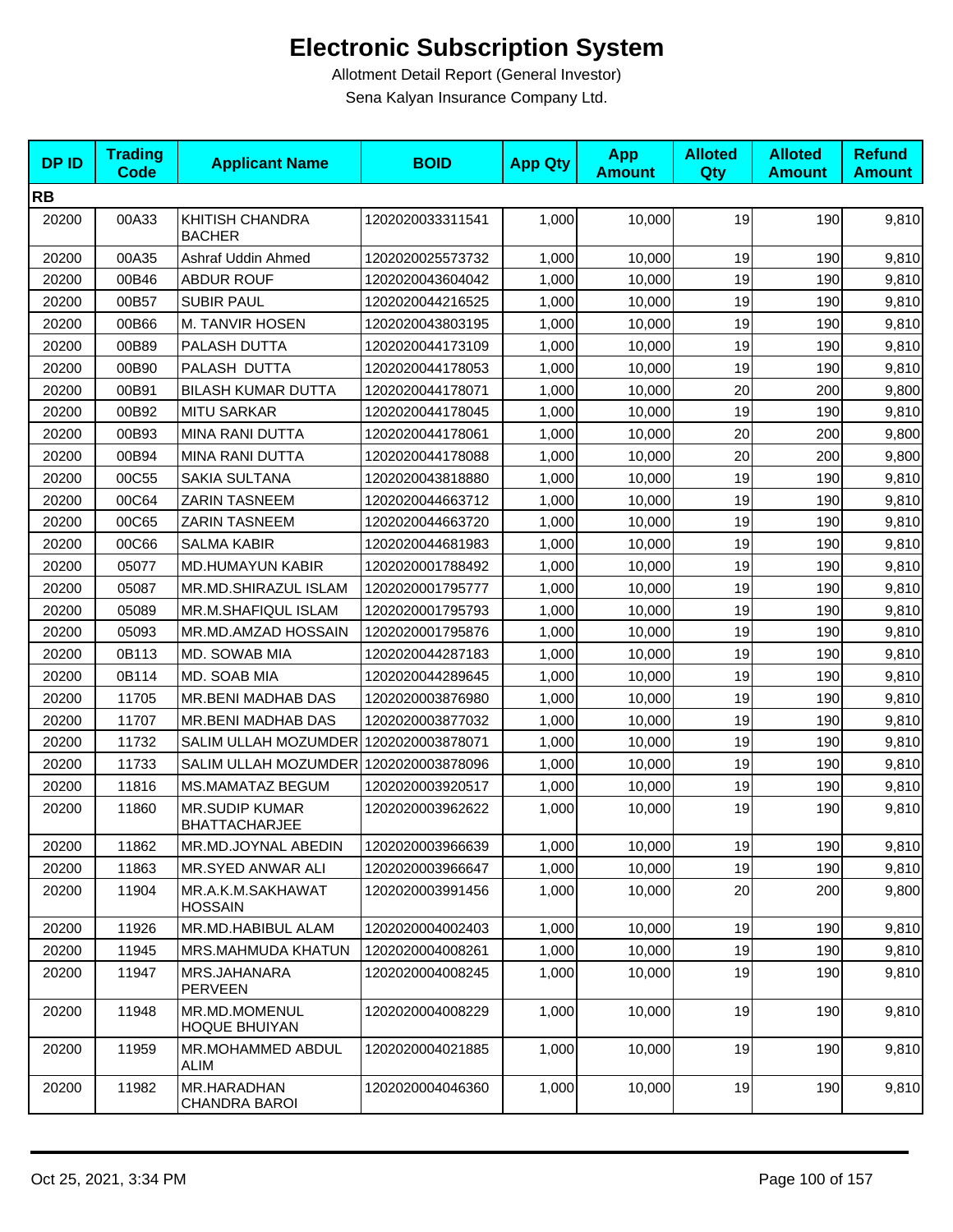| <b>DPID</b> | <b>Trading</b><br><b>Code</b> | <b>Applicant Name</b>                    | <b>BOID</b>      | <b>App Qty</b> | <b>App</b><br><b>Amount</b> | <b>Alloted</b><br>Qty | <b>Alloted</b><br><b>Amount</b> | <b>Refund</b><br><b>Amount</b> |
|-------------|-------------------------------|------------------------------------------|------------------|----------------|-----------------------------|-----------------------|---------------------------------|--------------------------------|
| <b>RB</b>   |                               |                                          |                  |                |                             |                       |                                 |                                |
| 20200       | 11983                         | MR.HARADHAN<br><b>CHANDRA BAROI</b>      | 1202020004046352 | 1,000          | 10,000                      | 19                    | 190                             | 9,810                          |
| 20200       | 17372                         | SYEDA SHAHANA<br>AFREEN JAHAN            | 1202020005915666 | 1,000          | 10,000                      | 19                    | 190                             | 9,810                          |
| 20200       | 17374                         | KHONDAKER SULTAN<br><b>GOLAM MAQSOOD</b> | 1202020005915641 | 1,000          | 10,000                      | 19                    | 190                             | 9,810                          |
| 20200       | 17464                         | <b>BANDHU DAS ROY</b>                    | 1202020005927662 | 1,000          | 10,000                      | 19                    | 190                             | 9,810                          |
| 20200       | 17476                         | S.A.SHELLY                               | 1202020005940440 | 1,000          | 10,000                      | 20                    | 200                             | 9,800                          |
| 20200       | 17477                         | S.A.SHELLY                               | 1202020005940432 | 1,000          | 10,000                      | 19                    | 190                             | 9,810                          |
| 20200       | 17565                         | PROBIR CHANDRA SAHA                      | 1202020006000052 | 1,000          | 10,000                      | 20                    | 200                             | 9,800                          |
| 20200       | 17568                         | PROBIR CHANDRA SAHA                      | 1202020006000079 | 1,000          | 10,000                      | 19                    | 190                             | 9,810                          |
| 20200       | 17570                         | LIPE SAHA                                | 1202020006000095 | 1,000          | 10,000                      | 19                    | 190                             | 9,810                          |
| 20200       | 17572                         | <b>RESHMA AKTAR</b>                      | 1202020005954917 | 1,000          | 10,000                      | 19                    | 190                             | 9,810                          |
| 20200       | 17586                         | <b>MD.MOTIN</b>                          | 1202020005986752 | 1,000          | 10,000                      | 20                    | 200                             | 9,800                          |
| 20200       | 17606                         | <b>DAIGI BEGUM</b>                       | 1202020006001777 | 1,000          | 10,000                      | 19                    | 190                             | 9,810                          |
| 20200       | 17626                         | DELIP KUMAR NATTA                        | 1202020005987781 | 1,000          | 10,000                      | 19                    | 190                             | 9,810                          |
| 20200       | 17627                         | <b>DELIP KUMAR NATTA</b>                 | 1202020005987765 | 1,000          | 10,000                      | 19                    | 190                             | 9,810                          |
| 20200       | 17635                         | <b>MINA RANI PAUL</b>                    | 1202020006024617 | 1,000          | 10,000                      | 19                    | 190                             | 9,810                          |
| 20200       | 17636                         | SUSANTA KUMAR PAUL                       | 1202020006024708 | 1,000          | 10,000                      | 20                    | 200                             | 9,800                          |
| 20200       | 17637                         | <b>MINA RANI PAUL</b>                    | 1202020006028524 | 1,000          | 10,000                      | 19                    | 190                             | 9,810                          |
| 20200       | 17663                         | JYOTSNA RANI SAHA                        | 1202020006004604 | 1,000          | 10,000                      | 19                    | 190                             | 9,810                          |
| 20200       | 22688                         | TAHAMINA AKTER                           | 1202020007255513 | 1,000          | 10,000                      | 19                    | 190                             | 9,810                          |
| 20200       | 22689                         | TAHAMINA AKTER                           | 1202020007255845 | 1,000          | 10,000                      | 19                    | 190                             | 9,810                          |
| 20200       | 22801                         | <b>MIZANUR RAHMAN</b>                    | 1202020007282305 | 1,000          | 10,000                      | 20                    | 200                             | 9,800                          |
| 20200       | 22805                         | <b>MIZANUR RAHMAN</b>                    | 1202020007281485 | 1,000          | 10,000                      | 20                    | 200                             | 9,800                          |
| 20200       | 22817                         | KALYANI RANI HALDER                      | 1202020007279631 | 1,000          | 10,000                      | 19                    | 190                             | 9,810                          |
| 20200       | 22905                         | <b>AJAY KUMAR RAY</b>                    | 1202020007329184 | 1,000          | 10,000                      | 19                    | 190                             | 9,810                          |
| 20200       | 22927                         | SADHAN CHANDRA PAUL                      | 1202020007557093 | 1,000          | 10,000                      | 19                    | 190                             | 9,810                          |
| 20200       | 22928                         | <b>RONY DATTA</b>                        | 1202020007498473 | 1,000          | 10,000                      | 19                    | 190                             | 9,810                          |
| 20200       | 27630                         | <b>MS.NIPA AKTER</b>                     | 1202020009101112 | 1,000          | 10,000                      | 19                    | 190                             | 9,810                          |
| 20200       | 27670                         | MD.JASIM UDDIN                           | 1202020009098935 | 1,000          | 10,000                      | 19                    | 190                             | 9,810                          |
| 20200       | 27682                         | ROSYNA AKTAR                             | 1202020009099675 | 1,000          | 10,000                      | 19                    | 190                             | 9,810                          |
| 20200       | 27705                         | PHILIP KUMER PANDEY                      | 1202020009094870 | 1,000          | 10,000                      | 19                    | 190                             | 9,810                          |
| 20200       | 27760                         | MD.AMJAD HOSSAIN<br><b>SARKER</b>        | 1202020009100621 | 1,000          | 10,000                      | 19                    | 190                             | 9,810                          |
| 20200       | 27840                         | SHAHENN SULTANA                          | 1202020009108173 | 1,000          | 10,000                      | 19                    | 190                             | 9,810                          |
| 20200       | 27848                         | MD.SOLAIMAN                              | 1202020009101891 | 1,000          | 10,000                      | 19                    | 190                             | 9,810                          |
| 20200       | 27856                         | <b>FRANCIS LITON D'COSTA</b>             | 1202020009109001 | 1,000          | 10,000                      | 19                    | 190                             | 9,810                          |
| 20200       | 27857                         | <b>JULIAT STALA D'COSTA</b>              | 1202020009108941 | 1,000          | 10,000                      | 19                    | 190                             | 9,810                          |
| 20200       | 27858                         | <b>JULIAT STALA D'COSTA</b>              | 1202020009108893 | 1,000          | 10,000                      | 19                    | 190                             | 9,810                          |
| 20200       | 33058                         | A.T.M. ABDUL HYE KHAN                    | 1202020012000064 | 1,000          | 10,000                      | 19                    | 190                             | 9,810                          |
| 20200       | 33075                         | MRS.SAZIDA BEGUM                         | 1202020012009180 | 1,000          | 10,000                      | 19                    | 190                             | 9,810                          |
| 20200       | 33076                         | A.H.M.KAMRUZZAMAN                        | 1202020012009354 | 1,000          | 10,000                      | 19                    | 190                             | 9,810                          |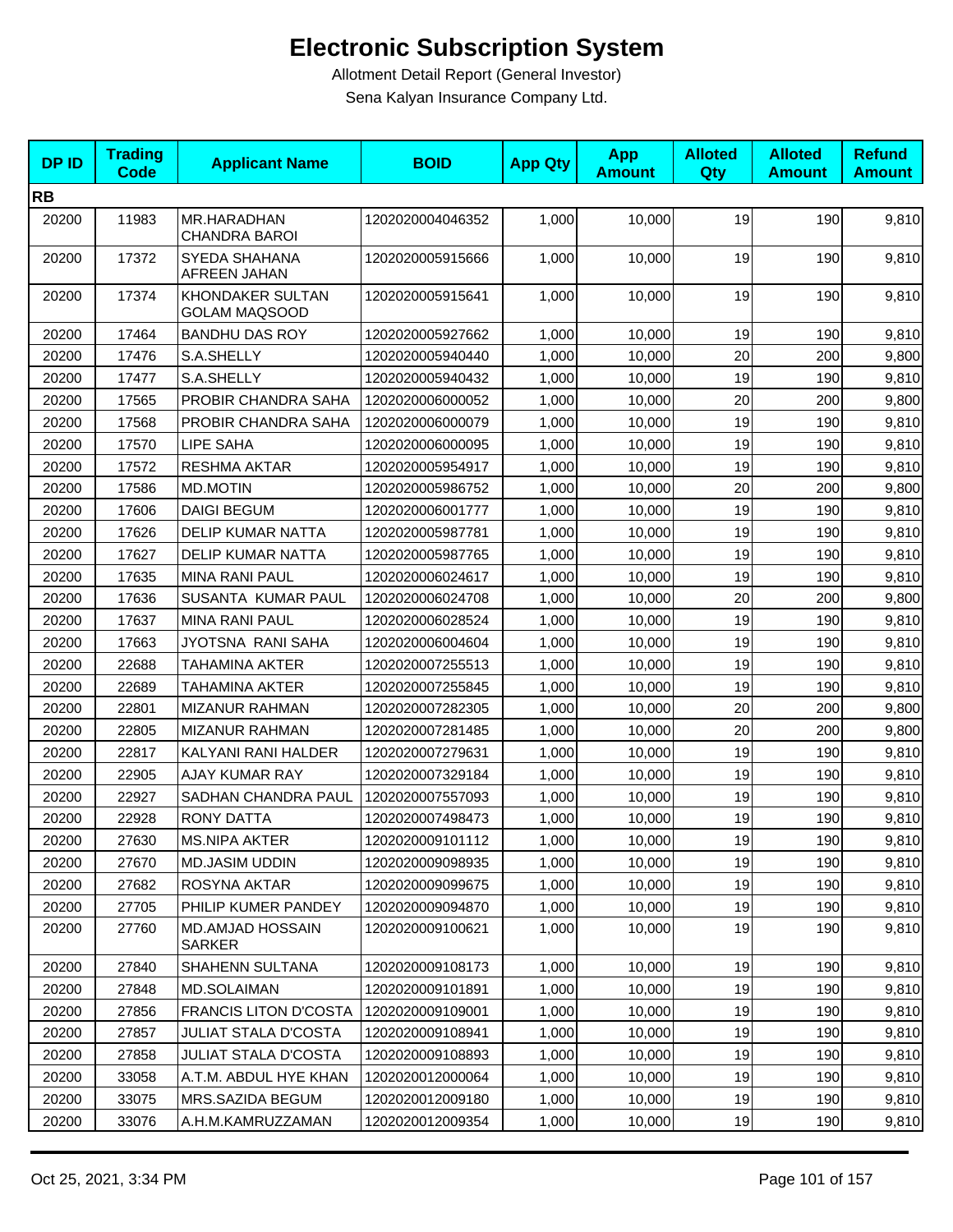| <b>DPID</b> | <b>Trading</b><br><b>Code</b> | <b>Applicant Name</b>     | <b>BOID</b>      | <b>App Qty</b> | <b>App</b><br><b>Amount</b> | <b>Alloted</b><br><b>Qty</b> | <b>Alloted</b><br><b>Amount</b> | <b>Refund</b><br><b>Amount</b> |
|-------------|-------------------------------|---------------------------|------------------|----------------|-----------------------------|------------------------------|---------------------------------|--------------------------------|
| <b>RB</b>   |                               |                           |                  |                |                             |                              |                                 |                                |
| 20200       | 33094                         | <b>MD.ALAMGIR HOSSAIN</b> | 1202020012036542 | 1,000          | 10,000                      | 19                           | 190                             | 9,810                          |
| 20200       | 33095                         | <b>MD.ALAMGIR HOSSAIN</b> | 1202020012036550 | 1,000          | 10,000                      | 19                           | 190                             | 9,810                          |
| 20200       | 33098                         | <b>MEHERUN NESSA</b>      | 1202020012036336 | 1,000          | 10,000                      | 20                           | 200                             | 9,800                          |
| 20200       | 33099                         | <b>MEHERUN NESSA</b>      | 1202020012036352 | 1,000          | 10,000                      | 19                           | 190                             | 9,810                          |
| 20200       | 33100                         | MD. ALAUDDIN MANZI        | 1202020012036360 | 1,000          | 10,000                      | 19                           | 190                             | 9,810                          |
| 20200       | 33101                         | MD. ALAUDDIN MANZI        | 1202020012036387 | 1,000          | 10,000                      | 19                           | 190                             | 9,810                          |
| 20200       | 33104                         | HOSNE-ARA-BEGUM           | 1202020012036435 | 1,000          | 10,000                      | 19                           | 190                             | 9,810                          |
| 20200       | 33105                         | HOSNE-ARA-BEGUM           | 1202020012036443 | 1,000          | 10,000                      | 19                           | 190                             | 9,810                          |
| 20200       | 33106                         | DR.ZILLUR RAHMAN          | 1202020012036451 | 1,000          | 10,000                      | 19                           | 190                             | 9,810                          |
| 20200       | 33107                         | DR.ZILLUR RAHMAN          | 1202020012036461 | 1,000          | 10,000                      | 19                           | 190                             | 9,810                          |
| 20200       | 33223                         | <b>MD.EMRAN HOSSAIN</b>   | 1202020012146401 | 1,000          | 10,000                      | 19                           | 190                             | 9,810                          |
| 20200       | 33224                         | <b>MD.EMRAN HOSSAIN</b>   | 1202020012146388 | 1,000          | 10,000                      | 19                           | 190                             | 9,810                          |
| 20200       | 33228                         | <b>MAMUNA AKTAR</b>       | 1202020012147599 | 1,000          | 10,000                      | 19                           | 190                             | 9,810                          |
| 20200       | 33229                         | MAMUNA AKTER              | 1202020012148296 | 1,000          | 10,000                      | 19                           | 190                             | 9,810                          |
| 20200       | 33252                         | ANAMIKA DEY               | 1202020012145522 | 1,000          | 10,000                      | 19                           | 190                             | 9,810                          |
| 20200       | 33253                         | ANAMIKA DEY               | 1202020012145431 | 1,000          | 10,000                      | 19                           | 190                             | 9,810                          |
| 20200       | 00C76                         | A.T.M. ABDUL MOMEN        | 1202020026254112 | 1,000          | 10,000                      | 19                           | 190                             | 9,810                          |
| 20200       | 00C85                         | MD. MASUDUR RAHMAN        | 1202020036954368 | 1,000          | 10,000                      | 19                           | 190                             | 9,810                          |
| 20200       | 00c88                         | MISHUK KUMAR SAHA         | 1202020044795907 | 1,000          | 10,000                      | 19                           | 190                             | 9,810                          |
| 20200       | 00D13                         | ANITA RANI SHAHA          | 1202020001187635 | 1,000          | 10,000                      | 19                           | 190                             | 9,810                          |
| 20200       | 00D32                         | MD. MOSARAF MOLLIK        | 1202020043572091 | 1,000          | 10,000                      | 19                           | 190                             | 9,810                          |
| 20200       | 00D40                         | <b>SUKHEN PODDER</b>      | 1202020043862614 | 1,000          | 10,000                      | 20                           | 200                             | 9,800                          |
| 20200       | 00D54                         | MD. MASUM                 | 1202020044017407 | 1,000          | 10,000                      | 19                           | 190                             | 9,810                          |
| 20200       | 00D55                         | MD. MASUM                 | 1202020044017027 | 1,000          | 10,000                      | 19                           | 190                             | 9,810                          |
| 20200       | 00D56                         | <b>SALIM SARWAR</b>       | 1202020044016908 | 1,000          | 10,000                      | 19                           | 190                             | 9,810                          |
| 20200       | 00D57                         | MD. EYNUSL AZAM SHAH      | 1202020044016338 | 1,000          | 10,000                      | 19                           | 190                             | 9,810                          |
| 20200       | 00D58                         | MD. RAHMAT ULLAH          | 1202020044016321 | 1,000          | 10,000                      | 19                           | 190                             | 9,810                          |
| 20200       | 00D59                         | MD. OBYDUR RAHMAN         | 1202020044016303 | 1,000          | 10,000                      | 19                           | 190                             | 9,810                          |
| 20200       | 00D60                         | MD. OBYDUR RAHMAN         | 1202020044015541 | 1,000          | 10,000                      | 19                           | 190                             | 9,810                          |
| 20200       | 00D61                         | MD. EYNUSL AZAM SHAH      | 1202020044015590 | 1,000          | 10,000                      | 19                           | 190                             | 9,810                          |
| 20200       | 00D62                         | MARUF HOSSION OZZUL       | 1202020044015574 | 1,000          | 10,000                      | 19                           | 190                             | 9,810                          |
| 20200       | 00D63                         | <b>ASIA BEGUM</b>         | 1202020044012795 | 1,000          | 10,000                      | 19                           | 190                             | 9,810                          |
| 20200       | 00D64                         | MD. RAHMAT ULLAH          | 1202020044015566 | 1,000          | 10,000                      | 19                           | 190                             | 9,810                          |
| 20200       | 00D70                         | <b>MD. MASUDUR RAHMAN</b> | 1202020044146178 | 1,000          | 10,000                      | 19                           | 190                             | 9,810                          |
| 20200       | 00D72                         | SALMA AFROZ SUPTI         | 1202020044163235 | 1,000          | 10,000                      | 20                           | 200                             | 9,800                          |
| 20200       | 00D98                         | FATEMA BEGUM              | 1202020044575608 | 1,000          | 10,000                      | 20                           | 200                             | 9,800                          |
| 20200       | 00D99                         | <b>MD. ABDUS SAMAD</b>    | 1202020044575632 | 1,000          | 10.000                      | 20                           | 200                             | 9,800                          |
| 20200       | 00E33                         | <b>MONIRA AKTHER</b>      | 1202020043342796 | 1,000          | 10,000                      | 19                           | 190                             | 9,810                          |
| 20200       | 00E35                         | <b>KHABIRON BEGUM</b>     | 1202020043338223 | 1,000          | 10,000                      | 19                           | 190                             | 9,810                          |
| 20200       | 00E36                         | <b>KHABIRON BEGUM</b>     | 1202020043338231 | 1,000          | 10,000                      | 19                           | 190                             | 9,810                          |
| 20200       | 00E39                         | <b>HUMAYUN KABIR</b>      | 1202020000230406 | 1,000          | 10,000                      | 19                           | 190                             | 9,810                          |
| 20200       | 00E55                         | FARJANA AHMED             | 1202020043282387 | 1,000          | 10,000                      | 19                           | 190                             | 9,810                          |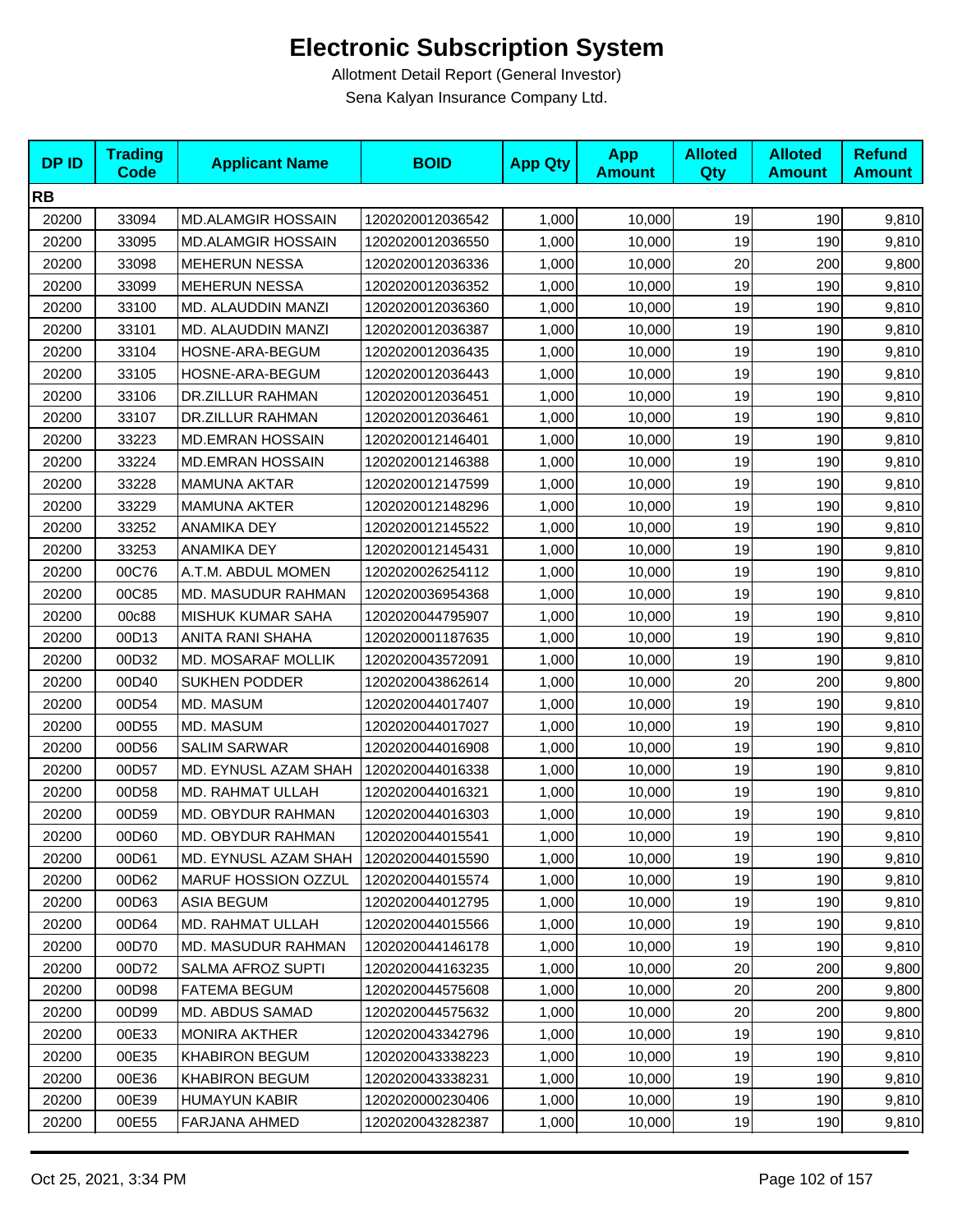| <b>DPID</b> | <b>Trading</b><br><b>Code</b> | <b>Applicant Name</b>                      | <b>BOID</b>      | <b>App Qty</b> | <b>App</b><br><b>Amount</b> | <b>Alloted</b><br>Qty | <b>Alloted</b><br><b>Amount</b> | <b>Refund</b><br><b>Amount</b> |
|-------------|-------------------------------|--------------------------------------------|------------------|----------------|-----------------------------|-----------------------|---------------------------------|--------------------------------|
| <b>RB</b>   |                               |                                            |                  |                |                             |                       |                                 |                                |
| 20200       | 00E59                         | MUSTAFA ALAMGIR                            | 1202020032128820 | 1,000          | 10,000                      | 19                    | 190                             | 9,810                          |
| 20200       | 00F30                         | ABANI KUMAR MONDAL                         | 1202020043557362 | 1,000          | 10,000                      | 19                    | 190                             | 9,810                          |
| 20200       | 00F48                         | <b>SALMA AKTER</b>                         | 1202020015839722 | 1,000          | 10,000                      | 19                    | 190                             | 9,810                          |
| 20200       | 00F58                         | <b>CHOWDHURY SHIRIN</b><br><b>SULTANA</b>  | 1202020043590196 | 1,000          | 10,000                      | 19                    | 190                             | 9,810                          |
| 20200       | 05653                         | <b>ASIT BARAN ADITYA</b>                   | 1202020002323450 | 1,000          | 10,000                      | 19                    | 190                             | 9,810                          |
| 20200       | 05655                         | PRASHANTA KUMAR<br><b>GUHA</b>             | 1202020002329332 | 1,000          | 10,000                      | 19                    | 190                             | 9,810                          |
| 20200       | 05680                         | <b>MR.SHEIKH SAIJUL ISLAM</b>              | 1202020002132231 | 1,000          | 10,000                      | 19                    | 190                             | 9,810                          |
| 20200       | 05681                         | <b>MRS.MOMENA KHATUN</b>                   | 1202020002132215 | 1,000          | 10,000                      | 19                    | 190                             | 9,810                          |
| 20200       | 05811                         | MRS.AYSHA AKTER                            | 1202020002108593 | 1,000          | 10,000                      | 20                    | 200                             | 9,800                          |
| 20200       | 05815                         | <b>MRS.AYSHA AKTHER</b>                    | 1202020002108823 | 1,000          | 10,000                      | 19                    | 190                             | 9,810                          |
| 20200       | 05941                         | <b>MD.FARUQ AHMED</b>                      | 1202020002167659 | 1,000          | 10,000                      | 19                    | 190                             | 9,810                          |
| 20200       | 05942                         | MR.MD.FARUQ AHMED                          | 1202020002167683 | 1,000          | 10,000                      | 19                    | 190                             | 9,810                          |
| 20200       | 05961                         | <b>MR.RUHI DAS BANIK</b>                   | 1202020002119511 | 1,000          | 10,000                      | 19                    | 190                             | 9,810                          |
| 20200       | 05962                         | <b>MR.RUHI DAS BANIK</b>                   | 1202020002119496 | 1,000          | 10,000                      | 20                    | 200                             | 9,800                          |
| 20200       | 0B570                         | <b>MD.SOHRAB HOSSAIN</b><br><b>SARKER</b>  | 1202020003731059 | 1,000          | 10,000                      | 19                    | 190                             | 9,810                          |
| 20200       | 12077                         | MR.MD.NURUN NABI<br><b>MOJUMDER</b>        | 1202020004142802 | 1,000          | 10,000                      | 19                    | 190                             | 9,810                          |
| 20200       | 12078                         | MR.MD.NURUN NABI<br><b>MOJUMDER</b>        | 1202020004142810 | 1,000          | 10,000                      | 19                    | 190                             | 9,810                          |
| 20200       | 12099                         | MR.MOHAMMAD ZOBAER                         | 1202020004160527 | 1,000          | 10,000                      | 19                    | 190                             | 9,810                          |
| 20200       | 12122                         | <b>MR.PRANTUSH</b><br><b>CHANDRA SHAHA</b> | 1202020004188528 | 1,000          | 10,000                      | 19                    | 190                             | 9,810                          |
| 20200       | 12123                         | <b>MR.PRANTUSH</b><br><b>CHANDRA SHAHA</b> | 1202020004188511 | 1,000          | 10,000                      | 19                    | 190                             | 9,810                          |
| 20200       | 12181                         | <b>MR.PALASH KUMAR</b><br><b>DUTTA</b>     | 1202020004217775 | 1,000          | 10,000                      | 19                    | 190                             | 9,810                          |
| 20200       | 12199                         | <b>MRS.KANTA GHOSHAL</b>                   | 1202020004224819 | 1,000          | 10,000                      | 19                    | 190                             | 9,810                          |
| 20200       | 12275                         | MRS.NAHIDA PARVIN                          | 1202020004286747 | 1,000          | 10,000                      | 19                    | 190                             | 9,810                          |
| 20200       | 12301                         | KANIJ FATEMA MUNMUN                        | 1202020004296800 | 1,000          | 10,000                      | 19                    | 190                             | 9,810                          |
| 20200       | 12321                         | MOHAMMAD OSMAN<br><b>GHANI</b>             | 1202020004303899 | 1,000          | 10,000                      | 19                    | 190                             | 9,810                          |
| 20200       | 12331                         | MR.MD.ABDUR RAHMAN                         | 1202020004312824 | 1,000          | 10,000                      | 19                    | 190                             | 9,810                          |
| 20200       | 12388                         | MRS.HOSNE ARA SHAFIQ                       | 1202020004327958 | 1,000          | 10,000                      | 20                    | 200                             | 9,800                          |
| 20200       | 12391                         | MR.MD.ZILLUR RAHMAN                        | 1202020004327931 | 1,000          | 10,000                      | 20                    | 200                             | 9,800                          |
| 20200       | 12392                         | MR.MD.ZILLUR RAHMAN                        | 1202020004327941 | 1,000          | 10,000                      | 19                    | 190                             | 9,810                          |
| 20200       | 17761                         | MD.ABDUL WAHAB                             | 1202020006048628 | 1,000          | 10,000                      | 20                    | 200                             | 9,800                          |
| 20200       | 17861                         | <b>MD.MANIK MIAH</b>                       | 1202020006071992 | 1,000          | 10,000                      | 19                    | 190                             | 9,810                          |
| 20200       | 17862                         | MD.MANIK MIAH                              | 1202020006072001 | 1,000          | 10,000                      | 19                    | 190                             | 9,810                          |
| 20200       | 17887                         | <b>FARIDA AKHTAR</b>                       | 1202020006086023 | 1,000          | 10,000                      | 19                    | 190                             | 9,810                          |
| 20200       | 17894                         | <b>MD AMIR HOSSAIN</b>                     | 1202020006082084 | 1,000          | 10,000                      | 19                    | 190                             | 9,810                          |
| 20200       | 17948                         | <b>ZINIA AKTHER</b>                        | 1202020006082689 | 1,000          | 10,000                      | 19                    | 190                             | 9,810                          |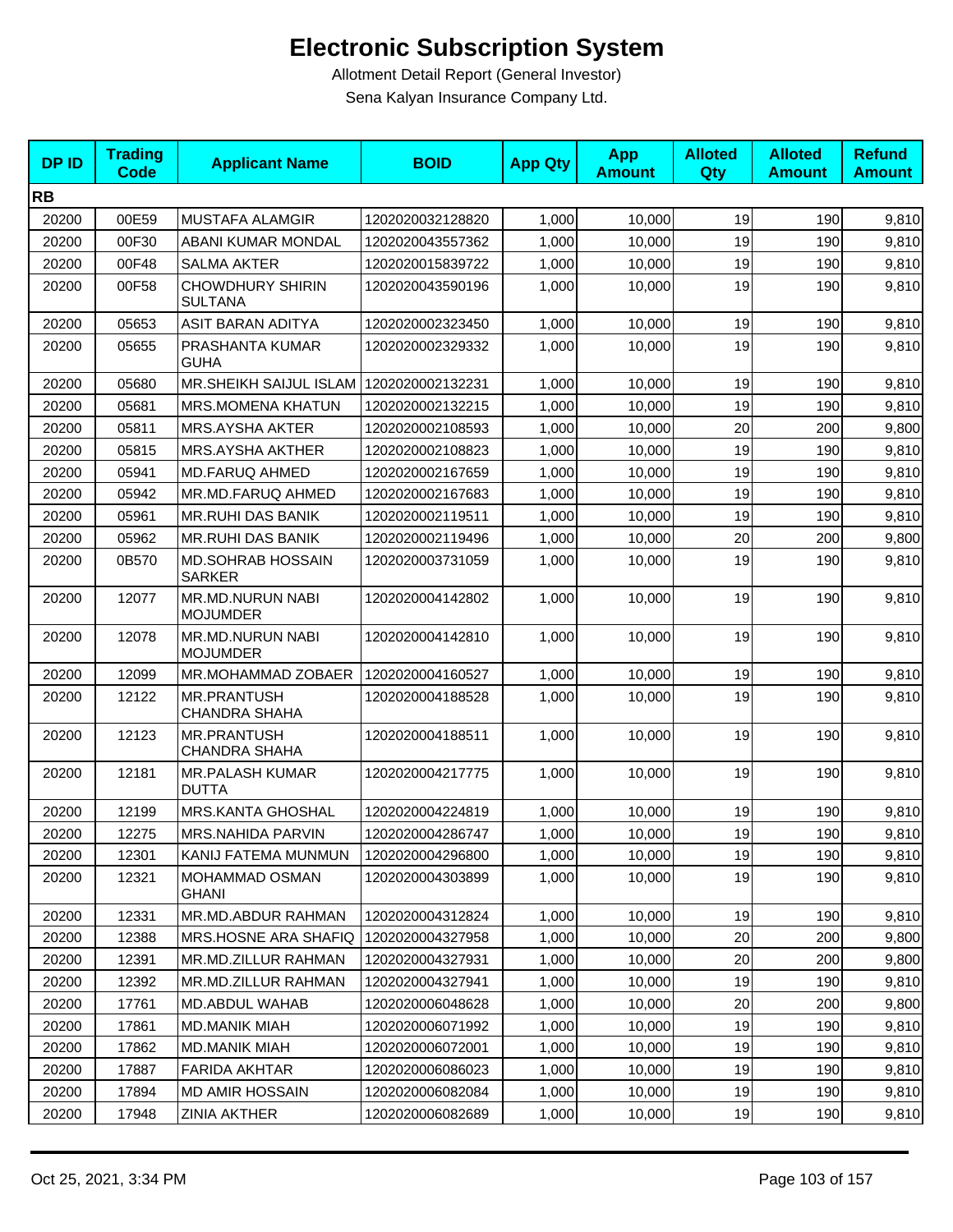| <b>DPID</b> | <b>Trading</b><br><b>Code</b> | <b>Applicant Name</b>                   | <b>BOID</b>      | <b>App Qty</b> | <b>App</b><br><b>Amount</b> | <b>Alloted</b><br>Qty | <b>Alloted</b><br><b>Amount</b> | <b>Refund</b><br><b>Amount</b> |
|-------------|-------------------------------|-----------------------------------------|------------------|----------------|-----------------------------|-----------------------|---------------------------------|--------------------------------|
| <b>RB</b>   |                               |                                         |                  |                |                             |                       |                                 |                                |
| 20200       | 17964                         | SUBODH CHANDRA<br><b>GHARAMI</b>        | 1202020006082092 | 1,000          | 10,000                      | 19                    | 190                             | 9,810                          |
| 20200       | 17965                         | SUBODH CHANDRA<br><b>GHARAMI</b>        | 1202020006082076 | 1,000          | 10,000                      | 19                    | 190                             | 9,810                          |
| 20200       | 18034                         | PALASH KUMAR PAUL                       | 1202020006169738 | 1,000          | 10,000                      | 19                    | 190                             | 9,810                          |
| 20200       | 18036                         | <b>BISHWAJIT CHANDRA</b><br><b>PAUL</b> | 1202020006169770 | 1,000          | 10,000                      | 20                    | 200                             | 9,800                          |
| 20200       | 18053                         | RAJU AHAMED                             | 1202020006116315 | 1,000          | 10,000                      | 19                    | 190                             | 9,810                          |
| 20200       | 18054                         | RAJU AHAMED                             | 1202020006116216 | 1,000          | 10,000                      | 19                    | 190                             | 9,810                          |
| 20200       | 23400                         | SAMORESH SARKAR                         | 1202020007496193 | 1,000          | 10,000                      | 19                    | 190                             | 9,810                          |
| 20200       | 23401                         | <b>SAMORESH SARKAR</b>                  | 1202020007496292 | 1,000          | 10,000                      | 19                    | 190                             | 9,810                          |
| 20200       | 23402                         | <b>KAMRUL SIKDER</b>                    | 1202020007496407 | 1,000          | 10,000                      | 20                    | 200                             | 9,800                          |
| 20200       | 23403                         | <b>KAMRUL SIKDER</b>                    | 1202020007496474 | 1,000          | 10,000                      | 19                    | 190                             | 9,810                          |
| 20200       | 23404                         | SANJIB KUMAR SARKAR                     | 1202020007496961 | 1,000          | 10.000                      | 19                    | 190                             | 9,810                          |
| 20200       | 23406                         | MD.SHAHIDUL ISLAM                       | 1202020007497401 | 1,000          | 10,000                      | 19                    | 190                             | 9,810                          |
| 20200       | 23407                         | <b>MD.SHAHIDUL ISLAM</b>                | 1202020007497586 | 1,000          | 10,000                      | 19                    | 190                             | 9,810                          |
| 20200       | 23465                         | MD HANIFUR RAHMAN                       | 1202020007519531 | 1,000          | 10,000                      | 19                    | 190                             | 9,810                          |
| 20200       | 00724                         | MS.SYEDA SHEGUFTA<br>AMEER              | 1202020000077857 | 1,000          | 10,000                      | 19                    | 190                             | 9,810                          |
| 20200       | 04796                         | <b>MR.DIN MOHAMMAD</b><br><b>DULAL</b>  | 1202020001583278 | 1,000          | 10,000                      | 19                    | 190                             | 9,810                          |
| 20200       | 04797                         | <b>MR.SHAKHAR SARKAR</b>                | 1202020001523241 | 1,000          | 10,000                      | 19                    | 190                             | 9,810                          |
| 20200       | 04798                         | <b>MR.SAHKHAR SARKAR</b>                | 1202020001523322 | 1,000          | 10,000                      | 19                    | 190                             | 9,810                          |
| 20200       | 04822                         | <b>MR.LITON KUMAR SAHA</b>              | 1202020001597637 | 1,000          | 10,000                      | 19                    | 190                             | 9,810                          |
| 20200       | 09997                         | MR.SUBHASH CHANDRA<br>DAS               | 1202020003031722 | 1,000          | 10,000                      | 19                    | 190                             | 9,810                          |
| 20200       | 0A129                         | <b>MR.MD.MONIR HOSSAIN</b>              | 1202020031822123 | 1,000          | 10,000                      | 19                    | 190                             | 9,810                          |
| 20200       | 0A133                         | PROSHANTA KUMAR<br><b>SAHA</b>          | 1202020006817505 | 1,000          | 10,000                      | 19                    | 190                             | 9,810                          |
| 20200       | 0A137                         | SAZEDA BEGUM                            | 1202020027740117 | 1,000          | 10,000                      | 20                    | 200                             | 9,800                          |
| 20200       | 0A138                         | MD. MAMUNUL ISLAM                       | 1202020027740085 | 1,000          | 10,000                      | 19                    | 190                             | 9,810                          |
| 20200       | 0A148                         | Md.Nazmul Hoque                         | 1202020000049142 | 1,000          | 10,000                      | 19                    | 190                             | 9,810                          |
| 20200       | 0A167                         | <b>MAMTAZ BEGUM</b>                     | 1202020044802837 | 1,000          | 10,000                      | 19                    | 190                             | 9,810                          |
| 20200       | 0A170                         | TAHMIDA MUSTAFIZ                        | 1202020044803004 | 1,000          | 10,000                      | 19                    | 190                             | 9,810                          |
| 20200       | 0A176                         | PROSHANTA KUMAR<br><b>SAHA</b>          | 1202020007906394 | 1,000          | 10,000                      | 19                    | 190                             | 9,810                          |
| 20200       | 0A188                         | Mohammed Shahed Hasan                   | 1202020018226669 | 1,000          | 10,000                      | 19                    | 190                             | 9,810                          |
| 20200       | 0A196                         | Kazi Habibur Rahman                     | 1202020023305218 | 1,000          | 10,000                      | 19                    | 190                             | 9,810                          |
| 20200       | 13718                         | MR.MD.SAIDUL ISLAM                      | 1202020004835657 | 1,000          | 10,000                      | 19                    | 190                             | 9,810                          |
| 20200       | 13801                         | <b>MS.THAHA SHINA</b><br><b>BHUIYAN</b> | 1202020004872157 | 1,000          | 10,000                      | 20                    | 200                             | 9,800                          |
| 20200       | 13839                         | MR.MD. ABDUL<br><b>KHALEQUE</b>         | 1202020004887023 | 1,000          | 10,000                      | 20                    | 200                             | 9,800                          |
| 20200       | 13841                         | MR.ABU SYEED<br><b>MOHAMMAD FARUK</b>   | 1202020004889022 | 1,000          | 10,000                      | 19                    | 190                             | 9,810                          |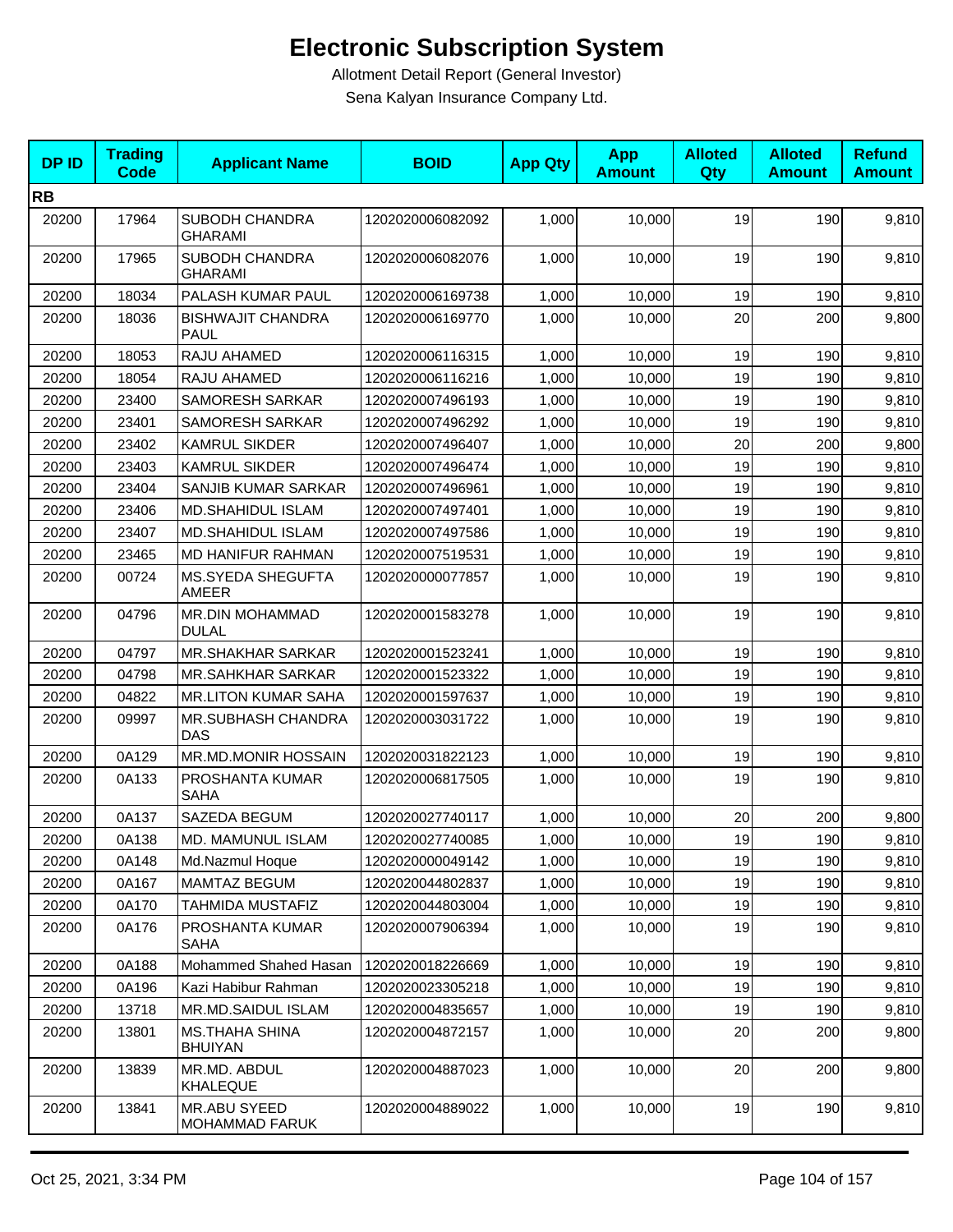| <b>DPID</b> | <b>Trading</b><br><b>Code</b> | <b>Applicant Name</b>                | <b>BOID</b>      | <b>App Qty</b> | <b>App</b><br><b>Amount</b> | <b>Alloted</b><br>Qty | <b>Alloted</b><br><b>Amount</b> | <b>Refund</b><br><b>Amount</b> |
|-------------|-------------------------------|--------------------------------------|------------------|----------------|-----------------------------|-----------------------|---------------------------------|--------------------------------|
| <b>RB</b>   |                               |                                      |                  |                |                             |                       |                                 |                                |
| 20200       | 13859                         | <b>MR.RANJAN DAS</b>                 | 1202020004886920 | 1,000          | 10,000                      | 20                    | 200                             | 9,800                          |
| 20200       | 13912                         | <b>MD.HABIBUR RAHMAN</b>             | 1202020004909582 | 1,000          | 10,000                      | 20                    | 200                             | 9,800                          |
| 20200       | 13926                         | <b>MRS.KHOSH AKTER</b>               | 1202020004922071 | 1,000          | 10,000                      | 19                    | 190                             | 9,810                          |
| 20200       | 13927                         | <b>MRS.KHOSH AKTER</b>               | 1202020004922138 | 1,000          | 10,000                      | 19                    | 190                             | 9,810                          |
| 20200       | 13979                         | <b>MR.M S ISLAM</b>                  | 1202020004902001 | 1,000          | 10,000                      | 19                    | 190                             | 9,810                          |
| 20200       | 13980                         | MR.M S ISLAM                         | 1202020004905731 | 1,000          | 10,000                      | 19                    | 190                             | 9,810                          |
| 20200       | 18358                         | <b>MS.SHARIFUN NAHAR</b>             | 1202020006198403 | 1,000          | 10,000                      | 19                    | 190                             | 9,810                          |
| 20200       | 18394                         | <b>ABDUL MALEK</b>                   | 1202020006190996 | 1,000          | 10,000                      | 19                    | 190                             | 9,810                          |
| 20200       | 18410                         | MD DIDARUL ALAM                      | 1202020006224938 | 1,000          | 10,000                      | 19                    | 190                             | 9,810                          |
| 20200       | 18411                         | MD DIDARUL ALAM                      | 1202020006225006 | 1,000          | 10,000                      | 19                    | 190                             | 9,810                          |
| 20200       | 18420                         | <b>BISHNU PRIYA ROY</b>              | 1202020006191021 | 1,000          | 10,000                      | 19                    | 190                             | 9,810                          |
| 20200       | 18450                         | <b>MD.MUKHLESUR</b><br><b>RAHMAN</b> | 1202020006264359 | 1,000          | 10,000                      | 20                    | 200                             | 9,800                          |
| 20200       | 18488                         | MD MONIRUZZAMAN                      | 1202020006225081 | 1,000          | 10,000                      | 19                    | 190                             | 9,810                          |
| 20200       | 18556                         | KOHINOOR AKTER                       | 1202020006312167 | 1,000          | 10,000                      | 20                    | 200                             | 9,800                          |
| 20200       | 18557                         | <b>DALIA SULTANA</b>                 | 1202020006312183 | 1,000          | 10,000                      | 19                    | 190                             | 9,810                          |
| 20200       | 14427                         | NILUFA AKTER                         | 1202020005075576 | 1,000          | 10,000                      | 19                    | 190                             | 9,810                          |
| 20200       | 14463                         | <b>HARIPADA SAHA</b>                 | 1202020005090080 | 1,000          | 10,000                      | 19                    | 190                             | 9,810                          |
| 20200       | 14506                         | <b>BIJAY KRISHNA SARKAR</b>          | 1202020005118735 | 1,000          | 10,000                      | 19                    | 190                             | 9,810                          |
| 20200       | 14507                         | <b>BIJAY KRISHNA SARKAR</b>          | 1202020005118727 | 1,000          | 10,000                      | 20                    | 200                             | 9,800                          |
| 20200       | 14512                         | MD.MONIRUZZAMAN                      | 1202020005118761 | 1,000          | 10,000                      | 19                    | 190                             | 9,810                          |
| 20200       | 14537                         | <b>FATEMA AKTHER</b>                 | 1202020005138459 | 1,000          | 10,000                      | 19                    | 190                             | 9,810                          |
| 20200       | 14558                         | <b>MD.NASAR UDDIN</b>                | 1202020005156909 | 1,000          | 10,000                      | 19                    | 190                             | 9,810                          |
| 20200       | 14559                         | MD. NASAR UDDIN                      | 1202020005156917 | 1,000          | 10,000                      | 19                    | 190                             | 9,810                          |
| 20200       | 14577                         | NIRMAL KUMAR SHIL                    | 1202020005143817 | 1,000          | 10,000                      | 19                    | 190                             | 9,810                          |
| 20200       | 14581                         | <b>MOHAMMAD</b><br>SHAKHAWAT HOSSAIN | 1202020005139785 | 1,000          | 10,000                      | 19                    | 190                             | 9,810                          |
| 20200       | 20050                         | MD.SAIDUZZAMAN<br><b>CHOWDHURY</b>   | 1202020006649038 | 1,000          | 10,000                      | 19                    | 190                             | 9,810                          |
| 20200       | 20051                         | MRS.DILRUBA<br><b>CHOWDHURY</b>      | 1202020006649418 | 1,000          | 10,000                      | 20                    | 200                             | 9,800                          |
| 20200       | 20064                         | MD.SAIDUZZAMAN<br><b>CHOWDHURY</b>   | 1202020006849953 | 1,000          | 10,000                      | 19                    | 190                             | 9,810                          |
| 20200       | 20065                         | DILRUBA CHOWDHURY                    | 1202020006850031 | 1,000          | 10,000                      | 19                    | 190                             | 9,810                          |
| 20200       | 20144                         | <b>MRS.HAFIZA AKTER</b>              | 1202020008158713 | 1,000          | 10,000                      | 19                    | 190                             | 9,810                          |
| 20200       | 20145                         | MRS.HAFIZA AKTER                     | 1202020008158721 | 1,000          | 10,000                      | 19                    | 190                             | 9,810                          |
| 20200       | 20193                         | <b>MONIR HOSSAIN</b>                 | 1202020008291369 | 1,000          | 10,000                      | 20                    | 200                             | 9,800                          |
| 20200       | 20195                         | <b>MONIR HOSSAIN</b>                 | 1202020008291631 | 1,000          | 10,000                      | 19                    | 190                             | 9,810                          |
| 20200       | 20203                         | KANCHI LAL DEBNATH                   | 1202020008280268 | 1,000          | 10,000                      | 19                    | 190                             | 9,810                          |
| 20200       | 20231                         | SABITA DEBNATH                       | 1202020008281618 | 1,000          | 10,000                      | 19                    | 190                             | 9,810                          |
| 20200       | 20265                         | <b>MD.SAHIDUL ISLAM</b>              | 1202020008281601 | 1,000          | 10,000                      | 19                    | 190                             | 9,810                          |
| 20200       | 20267                         | <b>MD.SALAHUDDIN</b>                 | 1202020008281551 | 1,000          | 10,000                      | 19                    | 190                             | 9,810                          |
| 20200       | 24452                         | MR.SHYAMAL CHANDRA<br>SAHA           | 1202020007924887 | 1,000          | 10,000                      | 20                    | 200                             | 9,800                          |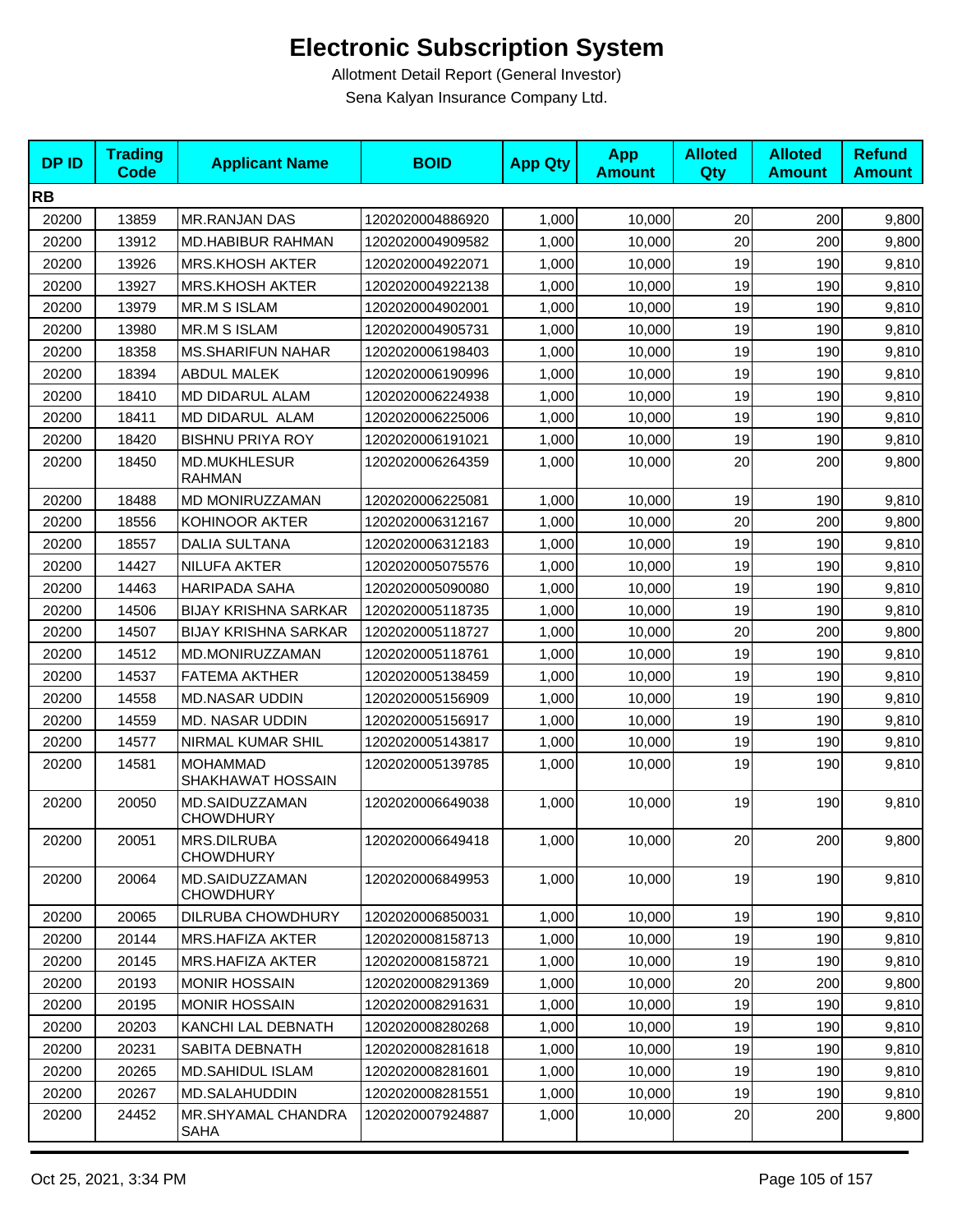| <b>DPID</b> | <b>Trading</b><br><b>Code</b> | <b>Applicant Name</b>                      | <b>BOID</b>      | <b>App Qty</b> | <b>App</b><br><b>Amount</b> | <b>Alloted</b><br>Qty | <b>Alloted</b><br><b>Amount</b> | <b>Refund</b><br><b>Amount</b> |
|-------------|-------------------------------|--------------------------------------------|------------------|----------------|-----------------------------|-----------------------|---------------------------------|--------------------------------|
| <b>RB</b>   |                               |                                            |                  |                |                             |                       |                                 |                                |
| 20200       | 24480                         | <b>MD.TAHER ALI</b>                        | 1202020007908053 | 1,000          | 10,000                      | 19                    | 190                             | 9,810                          |
| 20200       | 24613                         | MAHFUJA BEGUM                              | 1202020007944608 | 1,000          | 10,000                      | 20                    | 200                             | 9,800                          |
| 20200       | 24620                         | <b>MR.MD.NASIR UDDIN</b><br><b>SARKER</b>  | 1202020007950912 | 1,000          | 10,000                      | 19                    | 190                             | 9,810                          |
| 20200       | 24621                         | <b>MR.MD.NASIR UDDIN</b><br><b>SARKER</b>  | 1202020007950904 | 1,000          | 10,000                      | 19                    | 190                             | 9,810                          |
| 20200       | 24622                         | <b>MD.MONIRUL ISLAM</b><br><b>MIZAN</b>    | 1202020007954482 | 1,000          | 10,000                      | 19                    | 190                             | 9,810                          |
| 20200       | 24623                         | <b>MD.JAHIRUL ISLAM</b>                    | 1202020007955535 | 1,000          | 10,000                      | 19                    | 190                             | 9,810                          |
| 20200       | 24624                         | <b>MD.JAHIRUL ISLAM</b>                    | 1202020007955543 | 1,000          | 10,000                      | 19                    | 190                             | 9,810                          |
| 20200       | 24625                         | <b>MR.RAMENDRA</b><br><b>CHANDRA SHAHA</b> | 1202020007958009 | 1,000          | 10,000                      | 19                    | 190                             | 9,810                          |
| 20200       | 24632                         | MR.MD.ASHRAF MIAH<br>(RANA)                | 1202020007963188 | 1,000          | 10,000                      | 19                    | 190                             | 9,810                          |
| 20200       | 24633                         | <b>MRS.KANIZ FATEMA</b>                    | 1202020007963196 | 1,000          | 10.000                      | 19                    | 190                             | 9,810                          |
| 20200       | 24634                         | <b>MRS.KANIZ FATEMA</b>                    | 1202020007963201 | 1,000          | 10,000                      | 19                    | 190                             | 9,810                          |
| 20200       | 24635                         | MR.MONIRUZZAMAN                            | 1202020007962349 | 1,000          | 10,000                      | 19                    | 190                             | 9,810                          |
| 20200       | 24636                         | MR.MONIRUZZAMAN                            | 1202020007962357 | 1,000          | 10,000                      | 19                    | 190                             | 9,810                          |
| 20200       | 24676                         | MD. NAZRUL PATWARY                         | 1202020007968445 | 1,000          | 10,000                      | 19                    | 190                             | 9,810                          |
| 20200       | 24677                         | MD. NAZRUL PATWARY                         | 1202020007968461 | 1,000          | 10,000                      | 19                    | 190                             | 9,810                          |
| 20200       | 24678                         | MR.MD.MOZAFFAR<br><b>HOSSAIN</b>           | 1202020007968453 | 1,000          | 10,000                      | 19                    | 190                             | 9,810                          |
| 20200       | 24679                         | MR.MD.MOZAFFAR<br><b>HOSSAIN</b>           | 1202020007968471 | 1,000          | 10,000                      | 20                    | 200                             | 9,800                          |
| 20200       | 24729                         | <b>FRANCIS LITON D COSTA</b>               | 1202020007986095 | 1,000          | 10,000                      | 19                    | 190                             | 9,810                          |
| 20200       | 24741                         | <b>MS.SAMSUN NAHER</b>                     | 1202020007977499 | 1,000          | 10,000                      | 19                    | 190                             | 9,810                          |
| 20200       | 24742                         | <b>SAMSUN NAHER</b>                        | 1202020007977480 | 1,000          | 10,000                      | 19                    | 190                             | 9,810                          |
| 20200       | 24747                         | <b>MD.SHOFIQUL ISLAM</b>                   | 1202020007980311 | 1,000          | 10,000                      | 19                    | 190                             | 9,810                          |
| 20200       | 24748                         | MR.MD.SHOFIQUL ISLAM                       | 1202020007980189 | 1,000          | 10,000                      | 19                    | 190                             | 9,810                          |
| 20200       | 24749                         | <b>MD.SOHEL RANA</b>                       | 1202020007980202 | 1,000          | 10,000                      | 19                    | 190                             | 9,810                          |
| 20200       | 24750                         | MD.SOHEL RANA                              | 1202020007981729 | 1,000          | 10,000                      | $20\,$                | 200                             | 9,800                          |
| 20200       | 24775                         | MRS.LAYLA AKHTER                           | 1202020007990127 | 1,000          | 10,000                      | 19                    | 190                             | 9,810                          |
| 20200       | 29952                         | ZABA SULTANA                               | 1202020009466722 | 1,000          | 10,000                      | 19                    | 190                             | 9,810                          |
| 20200       | 30002                         | SANGITA BADHRA                             | 1202020009473362 | 1,000          | 10,000                      | 19                    | 190                             | 9,810                          |
| 20200       | 30007                         | MINU PODDER                                | 1202020009465412 | 1,000          | 10,000                      | 19                    | 190                             | 9,810                          |
| 20200       | 30055                         | <b>MD.SABDER RAHMAN</b>                    | 1202020009564636 | 1,000          | 10,000                      | 19                    | 190                             | 9,810                          |
| 20200       | 30056                         | <b>MD.SABDER RAHMAN</b>                    | 1202020009564735 | 1,000          | 10,000                      | 19                    | 190                             | 9,810                          |
| 20200       | 30192                         | <b>BIPLOB PODDER</b>                       | 1202020009591840 | 1,000          | 10,000                      | 19                    | 190                             | 9,810                          |
| 20200       | 01564                         | <b>KAMRUN MONIRA</b>                       | 1202020000420711 | 1,000          | 10,000                      | 19                    | 190                             | 9,810                          |
| 20200       | 01566                         | MR.MD.FAZLUL HOQUE                         | 1202020000420698 | 1,000          | 10,000                      | 19                    | 190                             | 9,810                          |
| 20200       | 01578                         | <b>MR.LITON KUMAR SAHA</b>                 | 1202020000430462 | 1,000          | 10,000                      | 19                    | 190                             | 9,810                          |
| 20200       | 01579                         | ASIT BARAN ADITYA                          | 1202020000430470 | 1,000          | 10,000                      | 19                    | 190                             | 9,810                          |
| 20200       | 01594                         | MR.K.M.ZIADUL ISLAM                        | 1202020000430248 | 1,000          | 10,000                      | 19                    | 190                             | 9,810                          |
| 20200       | 01596                         | MR.K.M.ZIADUL ISLAM                        | 1202020000420871 | 1,000          | 10,000                      | 20                    | 200                             | 9,800                          |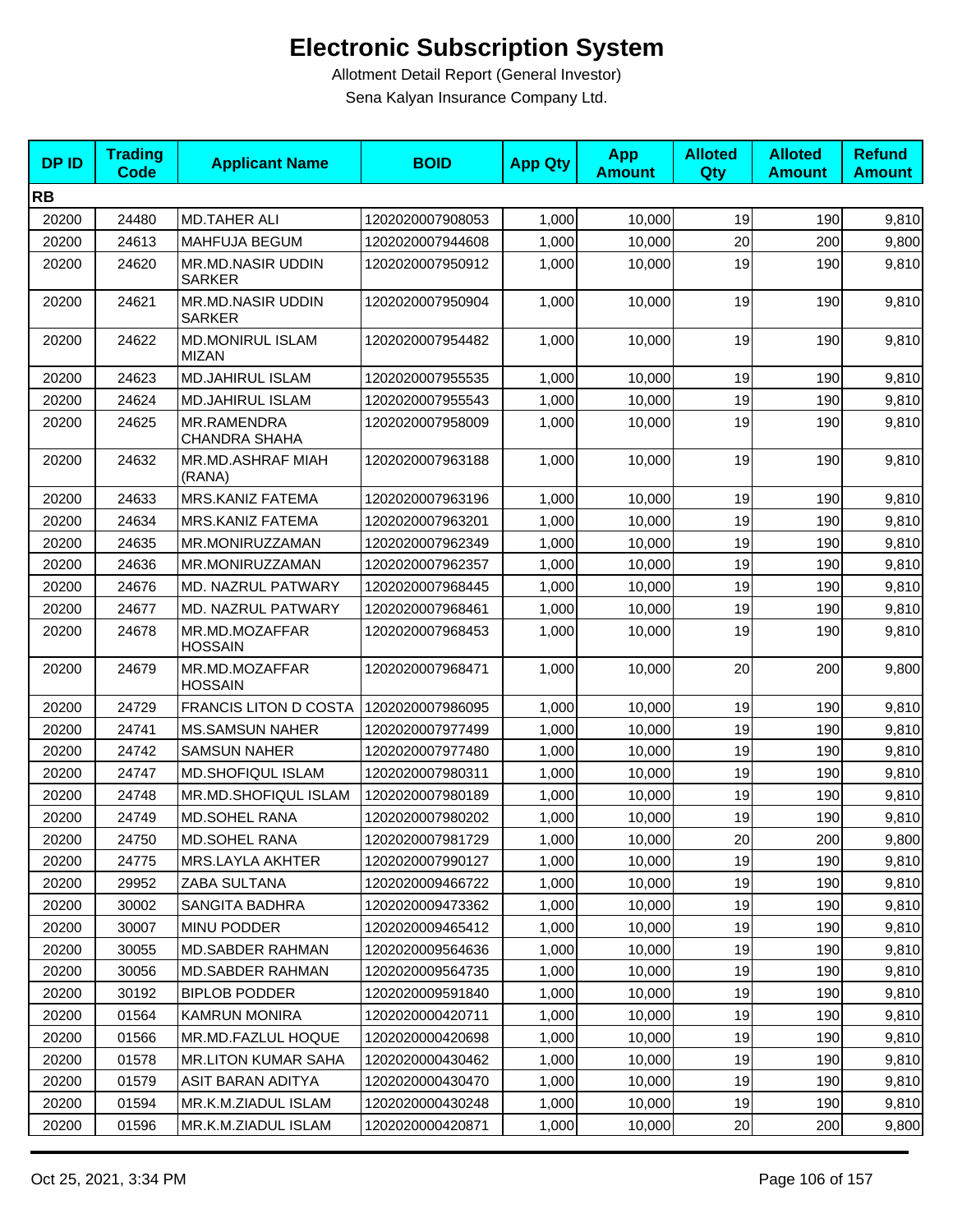| <b>DPID</b> | <b>Trading</b><br><b>Code</b> | <b>Applicant Name</b>                     | <b>BOID</b>      | <b>App Qty</b> | <b>App</b><br><b>Amount</b> | <b>Alloted</b><br>Qty | <b>Alloted</b><br><b>Amount</b> | <b>Refund</b><br><b>Amount</b> |
|-------------|-------------------------------|-------------------------------------------|------------------|----------------|-----------------------------|-----------------------|---------------------------------|--------------------------------|
| <b>RB</b>   |                               |                                           |                  |                |                             |                       |                                 |                                |
| 20200       | 01606                         | <b>MRS. MUNMUN TAMJID</b>                 | 1202020000420837 | 1,000          | 10,000                      | 19                    | 190                             | 9,810                          |
| 20200       | 01611                         | M.SHAFIQUL ISLAM                          | 1202020000420797 | 1,000          | 10,000                      | 19                    | 190                             | 9,810                          |
| 20200       | 01687                         | <b>MR.HARADHAN BANIK</b>                  | 1202020000470643 | 1,000          | 10,000                      | 19                    | 190                             | 9,810                          |
| 20200       | 01688                         | MRS.PENU RANI BANIK                       | 1202020000470635 | 1,000          | 10,000                      | 19                    | 190                             | 9,810                          |
| 20200       | 01689                         | MD. MONIRUZZAMAN                          | 1202020000470627 | 1,000          | 10,000                      | 19                    | 190                             | 9,810                          |
| 20200       | 01691                         | MR.MOHD.ABDUL MAJID                       | 1202020000470600 | 1,000          | 10,000                      | 19                    | 190                             | 9,810                          |
| 20200       | 01693                         | MR.MD.ANOWAR<br><b>HOSSAIN</b>            | 1202020000470496 | 1,000          | 10,000                      | 19                    | 190                             | 9,810                          |
| 20200       | 01694                         | MR.MD.ANOWAR<br><b>HOSSAIN</b>            | 1202020000470501 | 1,000          | 10,000                      | 20                    | 200                             | 9,800                          |
| 20200       | 01695                         | MRS.HOSNEARA                              | 1202020000470511 | 1,000          | 10,000                      | 20                    | 200                             | 9,800                          |
| 20200       | 01709                         | MR.SAMIR KUMAR SAHA                       | 1202020000500961 | 1,000          | 10,000                      | 19                    | 190                             | 9,810                          |
| 20200       | 01710                         | MRS.SHAKTI RANI SAHA                      | 1202020000500978 | 1,000          | 10,000                      | 19                    | 190                             | 9,810                          |
| 20200       | 01720                         | MRS NASHIMA KHANEM                        | 1202020000501070 | 1,000          | 10,000                      | 19                    | 190                             | 9,810                          |
| 20200       | 01721                         | <b>MRS.NILUFA AKTER</b>                   | 1202020000501089 | 1.000          | 10,000                      | 19                    | 190                             | 9,810                          |
| 20200       | 01722                         | MRS.RAWSHAN ARA                           | 1202020000501102 | 1,000          | 10,000                      | 19                    | 190                             | 9,810                          |
| 20200       | 01758                         | MR.A.B.M. ZAKIR<br><b>HOSSAIN</b>         | 1202020000530101 | 1,000          | 10,000                      | 19                    | 190                             | 9,810                          |
| 20200       | 01769                         | MR.K.M.ANOWARUL<br><b>ISLAM</b>           | 1202020000530268 | 1,000          | 10,000                      | 19                    | 190                             | 9,810                          |
| 20200       | 18600                         | <b>MR.ASHOK DEY</b>                       | 1202020006254110 | 1,000          | 10,000                      | 19                    | 190                             | 9,810                          |
| 20200       | 18601                         | <b>MR.ASHOK DEY</b>                       | 1202020006254137 | 1,000          | 10,000                      | 20                    | 200                             | 9,800                          |
| 20200       | 18656                         | ABDULLAH AL MAMON                         | 1202020006262812 | 1,000          | 10,000                      | 20                    | 200                             | 9,800                          |
| 20200       | 24093                         | MR.MD.MOTALEB ALI                         | 1202020007822073 | 1,000          | 10,000                      | 19                    | 190                             | 9,810                          |
| 20200       | 24094                         | MR.MD.MOTALEB ALI                         | 1202020007822081 | 1,000          | 10,000                      | 19                    | 190                             | 9,810                          |
| 20200       | 24095                         | <b>MR.MD.ABDUL MALEK</b>                  | 1202020007822091 | 1,000          | 10.000                      | 19                    | 190                             | 9,810                          |
| 20200       | 24096                         | MR.MD.ABDUL MALEK                         | 1202020007822105 | 1,000          | 10,000                      | 19                    | 190                             | 9,810                          |
| 20200       | 24113                         | MRS.HOSNE ARA BEGUM                       | 1202020007825232 | 1,000          | 10,000                      | 19                    | 190                             | 9,810                          |
| 20200       | 24116                         | DR.MD.ZILLUR RAHMAN                       | 1202020007825141 | 1,000          | 10,000                      | 20                    | 200                             | 9,800                          |
| 20200       | 24117                         | MR.DR.MD.ZILLUR<br><b>RAHMAN</b>          | 1202020007825168 | 1,000          | 10,000                      | 19                    | 190                             | 9,810                          |
| 20200       | 24118                         | MRS.HOSNE ARA BEGUM                       | 1202020007825151 | 1,000          | 10,000                      | 19                    | 190                             | 9,810                          |
| 20200       | 24166                         | <b>MR.ABUL HASHEM</b>                     | 1202020007836060 | 1,000          | 10,000                      | 19                    | 190                             | 9,810                          |
| 20200       | 24168                         | <b>MRS.SHIRIN SULTANA</b>                 | 1202020007835976 | 1,000          | 10,000                      | 20                    | 200                             | 9,800                          |
| 20200       | 24171                         | MR.FAKRUL ABEDIN                          | 1202020007836376 | 1,000          | 10,000                      | 20                    | 200                             | 9,800                          |
| 20200       | 24174                         | <b>MR.ANWAR HOSSAIN</b><br><b>WAHID</b>   | 1202020007834963 | 1,000          | 10,000                      | 19                    | 190                             | 9,810                          |
| 20200       | 24175                         | <b>MR.ANWAR HOSSAIN</b><br>WAHID          | 1202020007834947 | 1,000          | 10,000                      | 19                    | 190                             | 9,810                          |
| 20200       | 24178                         | MR.MD.MIZANUR<br>RAHMAN BHUYAN            | 1202020007834955 | 1,000          | 10,000                      | 19                    | 190                             | 9,810                          |
| 20200       | 24181                         | <b>MR.ENDRAJIT CHANDRA</b><br><b>PAUL</b> | 1202020007836847 | 1,000          | 10,000                      | 20                    | 200                             | 9,800                          |
| 20200       | 24212                         | <b>MR.ASHIS KUMAR</b><br><b>HOWLADER</b>  | 1202020007846041 | 1,000          | 10,000                      | 20                    | 200                             | 9,800                          |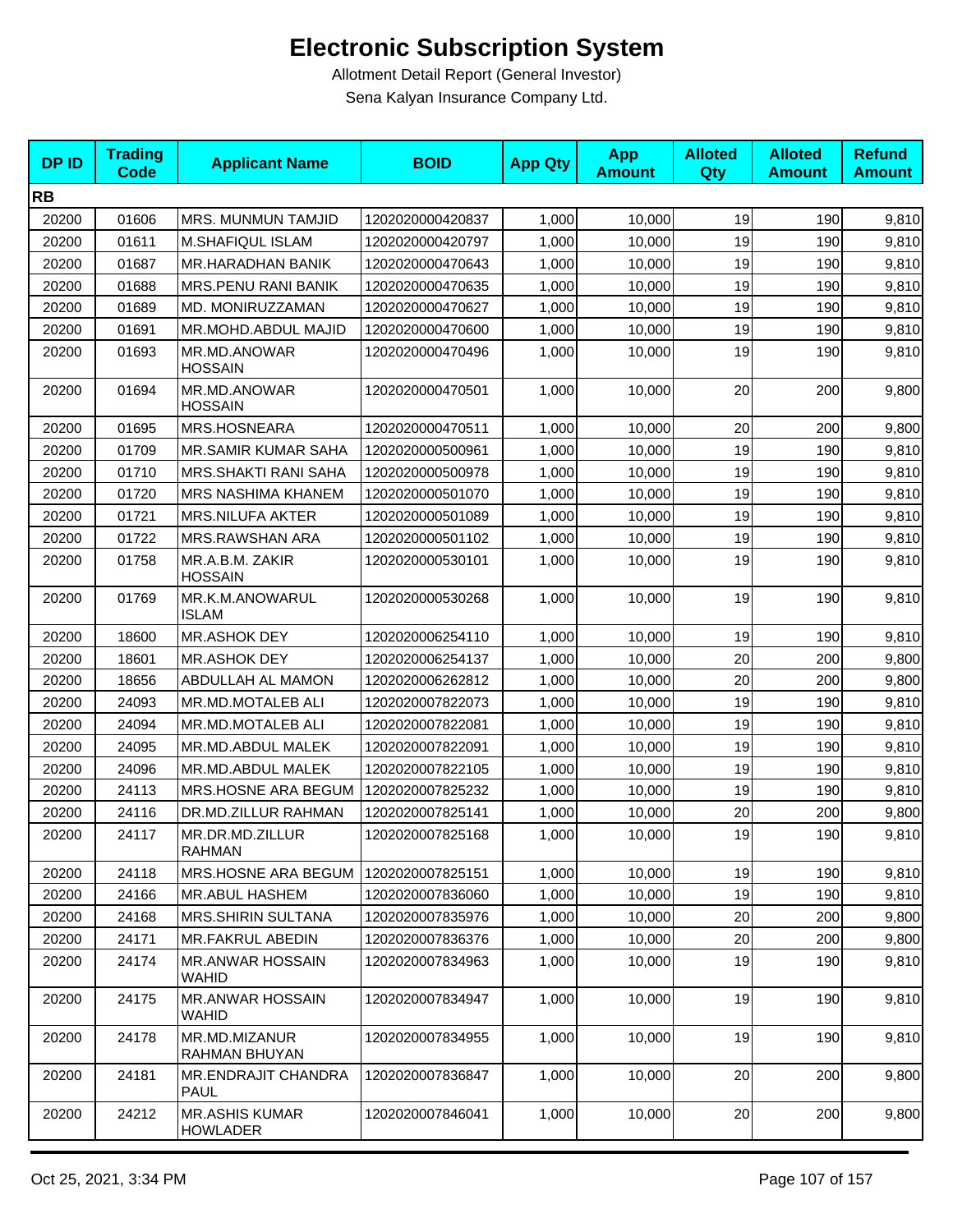| <b>DPID</b> | <b>Trading</b><br><b>Code</b> | <b>Applicant Name</b>                     | <b>BOID</b>      | <b>App Qty</b> | <b>App</b><br><b>Amount</b> | <b>Alloted</b><br><b>Qty</b> | <b>Alloted</b><br><b>Amount</b> | <b>Refund</b><br><b>Amount</b> |
|-------------|-------------------------------|-------------------------------------------|------------------|----------------|-----------------------------|------------------------------|---------------------------------|--------------------------------|
| <b>RB</b>   |                               |                                           |                  |                |                             |                              |                                 |                                |
| 20200       | 24217                         | <b>MD.KABIR HOSSEN</b>                    | 1202020007847830 | 1,000          | 10,000                      | 20                           | 200                             | 9,800                          |
| 20200       | 24218                         | <b>MD. KABIR HOSSEN</b>                   | 1202020007847865 | 1,000          | 10,000                      | 19                           | 190                             | 9,810                          |
| 20200       | 24254                         | <b>MD.MASEKUR RAHMAN</b>                  | 1202020007857101 | 1,000          | 10,000                      | 19                           | 190                             | 9,810                          |
| 20200       | 24256                         | MD.MIZANUR RAHMAN                         | 1202020007857126 | 1,000          | 10,000                      | 20                           | 200                             | 9,800                          |
| 20200       | 24289                         | MR.MD.EADUL ISLAM                         | 1202020007881444 | 1,000          | 10,000                      | 19                           | 190                             | 9,810                          |
| 20200       | 24291                         | MR.MD.MOJAMMEL<br><b>HAQUE</b>            | 1202020007881479 | 1.000          | 10,000                      | 19                           | 190                             | 9,810                          |
| 20200       | 24294                         | <b>MST.SABEKUN NAHAR</b>                  | 1202020007884290 | 1,000          | 10,000                      | 20                           | 200                             | 9,800                          |
| 20200       | 24313                         | MRS.SATI JOYARDER                         | 1202020007865978 | 1,000          | 10,000                      | 20                           | 200                             | 9,800                          |
| 20200       | 24330                         | <b>MR.PRABIR KUMAR SAHA</b>               | 1202020007870228 | 1,000          | 10,000                      | 19                           | 190                             | 9,810                          |
| 20200       | 24352                         | MR.MD.ASADULLAH                           | 1202020007870196 | 1,000          | 10,000                      | 20                           | 200                             | 9,800                          |
| 20200       | 24355                         | MR.MD.ASADULLAH                           | 1202020007870161 | 1,000          | 10,000                      | 19                           | 190                             | 9,810                          |
| 20200       | 24363                         | ASHIFA SIDDIKA                            | 1202020007870948 | 1,000          | 10,000                      | 20                           | 200                             | 9,800                          |
| 20200       | 03465                         | <b>MR.TARIQUL ALAM TITU</b>               | 1202020001297529 | 1,000          | 10.000                      | 19                           | 190                             | 9,810                          |
| 20200       | 03466                         | <b>TASHMINA HAQ RITA</b>                  | 1202020001297561 | 1,000          | 10,000                      | 19                           | 190                             | 9,810                          |
| 20200       | 03532                         | MRS.SURAVI RANI DAS                       | 1202020001320257 | 1,000          | 10,000                      | 19                           | 190                             | 9,810                          |
| 20200       | 03658                         | MR.ABUL KALAM KHAN                        | 1202020001289448 | 1,000          | 10,000                      | 19                           | 190                             | 9,810                          |
| 20200       | 03659                         | MRS.MOMOTAZ BEGUM                         | 1202020001289456 | 1,000          | 10,000                      | 19                           | 190                             | 9,810                          |
| 20200       | 03660                         | MR.ABUL KALAM KAHAN                       | 1202020001290535 | 1,000          | 10,000                      | 19                           | 190                             | 9,810                          |
| 20200       | 03739                         | <b>MR.RANJIT KUMAR</b><br><b>DEBNATH</b>  | 1202020001298946 | 1,000          | 10,000                      | 19                           | 190                             | 9,810                          |
| 20200       | 03740                         | <b>MR.RANJIT KUMAR</b><br><b>DEBNATH</b>  | 1202020001296451 | 1,000          | 10,000                      | 20                           | 200                             | 9,800                          |
| 20200       | 03789                         | MR.MD.NAZMUL HASAN                        | 1202020001688282 | 1,000          | 10,000                      | 19                           | 190                             | 9,810                          |
| 20200       | 03801                         | ANJAN KUMAR ADITYA                        | 1202020001672111 | 1,000          | 10,000                      | 19                           | 190                             | 9,810                          |
| 20200       | 03802                         | MRS.SHIPRA RANI DAS                       | 1202020001672138 | 1,000          | 10,000                      | 19                           | 190                             | 9,810                          |
| 20200       | 03813                         | MR. MD. ALI AZGOR                         | 1202020001603257 | 1,000          | 10,000                      | 20                           | 200                             | 9,800                          |
| 20200       | 03815                         | MR. MD. ALI AZGOR                         | 1202020001589259 | 1,000          | 10,000                      | 19                           | 190                             | 9,810                          |
| 20200       | 03817                         | MR. MD. BILLAL HOSSAIN                    | 1202020001687170 | 1,000          | 10,000                      | 19                           | 190                             | 9,810                          |
| 20200       | 03818                         | MR. MD. BILLAL HOSSAIN                    | 1202020001589323 | 1,000          | 10,000                      | 19                           | 190                             | 9,810                          |
| 20200       | 08209                         | MR.MD.ABUL KHAIR                          | 1202020002717520 | 1,000          | 10,000                      | 19                           | 190                             | 9,810                          |
| 20200       | 08247                         | MR.SHEIKH SAIJUL ISLAM   1202020002613735 |                  | 1,000          | 10,000                      | 19                           | 190                             | 9,810                          |
| 20200       | 08249                         | MR.SHEIKH HARUN-OR-<br><b>RASHID</b>      | 1202020002444983 | 1,000          | 10,000                      | 19                           | 190                             | 9,810                          |
| 20200       | 08306                         | MR.RANJIT KUMAR DAS                       | 1202020002641449 | 1,000          | 10,000                      | 19                           | 190                             | 9,810                          |
| 20200       | 08315                         | <b>MR.ABU SALEH</b><br>MOHD.YOUNUS        | 1202020002641133 | 1,000          | 10,000                      | 20                           | 200                             | 9,800                          |
| 20200       | 08331                         | MR.SANTOSH CHANDRA<br><b>SARKER</b>       | 1202020003180291 | 1,000          | 10,000                      | 20                           | 200                             | 9,800                          |
| 20200       | 08332                         | MR.SANTOSH CHANDRA<br><b>SARKER</b>       | 1202020003174710 | 1,000          | 10,000                      | 19                           | 190                             | 9,810                          |
| 20200       | 08334                         | MR.SUDIP KUMAR ROY<br><b>CHOWDHURY</b>    | 1202020003174771 | 1,000          | 10,000                      | 19                           | 190                             | 9,810                          |
| 20200       | 0E100                         | MD. JAHANGIR PARDDAN 1202020044079691     |                  | 1,000          | 10,000                      | 19                           | 190                             | 9,810                          |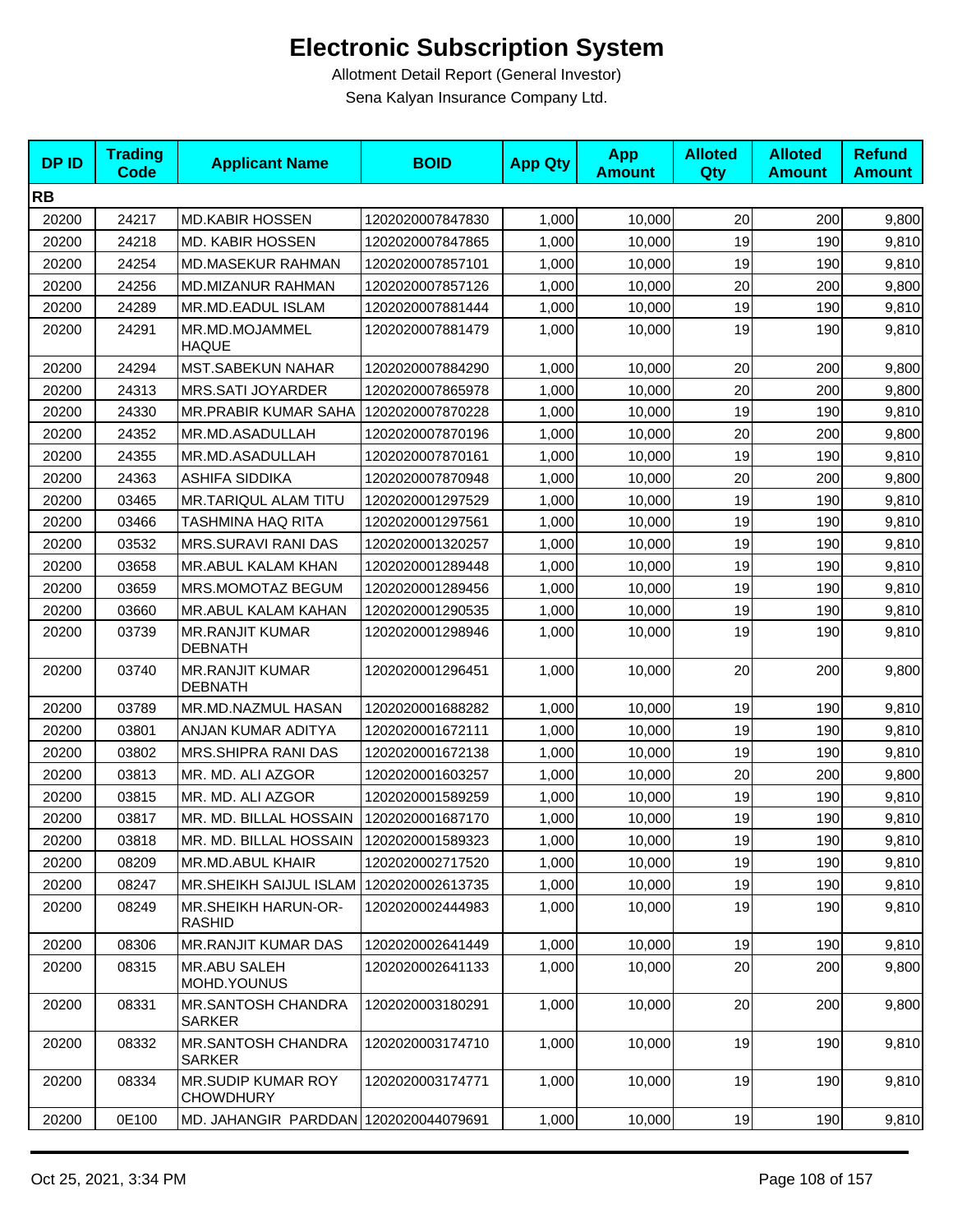| <b>DPID</b> | <b>Trading</b><br><b>Code</b> | <b>Applicant Name</b>                     | <b>BOID</b>      | <b>App Qty</b> | <b>App</b><br><b>Amount</b> | <b>Alloted</b><br>Qty | <b>Alloted</b><br><b>Amount</b> | <b>Refund</b><br><b>Amount</b> |
|-------------|-------------------------------|-------------------------------------------|------------------|----------------|-----------------------------|-----------------------|---------------------------------|--------------------------------|
| <b>RB</b>   |                               |                                           |                  |                |                             |                       |                                 |                                |
| 20200       | 0E118                         | MD. HANIF                                 | 1202020043559693 | 1,000          | 10,000                      | 20                    | 200                             | 9,800                          |
| 20200       | 0E131                         | MD. RUHUL AMIN<br><b>TARAFDER</b>         | 1202020026161444 | 1,000          | 10,000                      | 19                    | 190                             | 9,810                          |
| 20200       | 0E137                         | MUSTAFA ALAMGIR                           | 1202020032128839 | 1,000          | 10,000                      | 19                    | 190                             | 9,810                          |
| 20200       | 0e146                         | SHEIKH MOINUL ISLAM                       | 1202020043779173 | 1,000          | 10,000                      | 20                    | 200                             | 9,800                          |
| 20200       | 0E171                         | Md. Jahangir Hossain<br>Sikder            | 1202020032601774 | 1,000          | 10,000                      | 19                    | 190                             | 9,810                          |
| 20200       | 0E173                         | MD. MOHIUDDIN MERAZ                       | 1202020043863587 | 1,000          | 10,000                      | 19                    | 190                             | 9,810                          |
| 20200       | 0E179                         | MD. NASIR UDDIN                           | 1202020043914447 | 1,000          | 10,000                      | 19                    | 190                             | 9,810                          |
| 20200       | 0E241                         | KAZI FATIMA HASIN                         | 1202020044712021 | 1,000          | 10,000                      | 19                    | 190                             | 9,810                          |
| 20200       | 0E247                         | MOHAMMAD HASAN IMAM 1202020044753917      |                  | 1,000          | 10,000                      | 19                    | 190                             | 9,810                          |
| 20200       | 0E250                         | ZAKIRUL ISLAM                             | 1202020019455531 | 1,000          | 10.000                      | 19                    | 190                             | 9,810                          |
| 20200       | 0E252                         | K.M. MOKIT BILLAH                         | 1202020031946154 | 1,000          | 10,000                      | 19                    | 190                             | 9,810                          |
| 20200       | 10794                         | <b>MRS.MONIRA JAHAN</b>                   | 1202020005397711 | 1,000          | 10,000                      | 19                    | 190                             | 9,810                          |
| 20200       | 10931                         | MD.SADEQUR RAHMAN<br><b>KHAN</b>          | 1202020003884515 | 1,000          | 10,000                      | 19                    | 190                             | 9,810                          |
| 20200       | 16067                         | <b>MD.JASHMIN UDDIN</b>                   | 1202020005530315 | 1,000          | 10,000                      | 19                    | 190                             | 9,810                          |
| 20200       | 16117                         | PRABIR KUMAR SAHA                         | 1202020005543169 | 1,000          | 10,000                      | 19                    | 190                             | 9,810                          |
| 20200       | 16131                         | <b>MD ZAHIRUL ISLAM</b>                   | 1202020005562251 | 1,000          | 10,000                      | 19                    | 190                             | 9,810                          |
| 20200       | 16132                         | <b>MD.ZAHIRUL ISLAM</b>                   | 1202020005562316 | 1,000          | 10,000                      | 19                    | 190                             | 9,810                          |
| 20200       | 16133                         | <b>FARIDUDDIN AHMED</b>                   | 1202020005562937 | 1,000          | 10,000                      | 19                    | 190                             | 9,810                          |
| 20200       | 16135                         | <b>ASMA AHMED</b>                         | 1202020005562971 | 1,000          | 10,000                      | 20                    | 200                             | 9,800                          |
| 20200       | 16136                         | <b>ASMA AHMED</b>                         | 1202020005576057 | 1,000          | 10,000                      | 20                    | 200                             | 9,800                          |
| 20200       | 16137                         | <b>MOLINA BEGUM</b>                       | 1202020005576065 | 1,000          | 10,000                      | 19                    | 190                             | 9,810                          |
| 20200       | 16180                         | <b>AZIZUL ISLAM</b>                       | 1202020005580959 | 1,000          | 10,000                      | 19                    | 190                             | 9,810                          |
| 20200       | 16182                         | MD.MIZANUR RAHMAN                         | 1202020005580496 | 1,000          | 10,000                      | 20                    | 200                             | 9,800                          |
| 20200       | 16302                         | FARZANA IMAM                              | 1202020005562897 | 1,000          | 10,000                      | 19                    | 190                             | 9,810                          |
| 20200       | 16318                         | NAZMUL ISLAM BHUIYAN                      | 1202020005580528 | 1,000          | 10,000                      | 19                    | 190                             | 9,810                          |
| 20200       | 16330                         | TAPAN KUMAR SAHA                          | 1202020005614628 | 1,000          | 10,000                      | 19                    | 190                             | 9,810                          |
| 20200       | 16333                         | MAHBUB ALAM                               | 1202020005593850 | 1,000          | 10,000                      | 19                    | 190                             | 9,810                          |
| 20200       | 16334                         | AFROZA MAHMUD                             | 1202020005593885 | 1,000          | 10,000                      | 19                    | 190                             | 9,810                          |
| 20200       | 01776                         | MR.MD.HAROUN-OR-<br><b>RASHID SARKER</b>  | 1202020000560235 | 1,000          | 10,000                      | 20                    | 200                             | 9,800                          |
| 20200       | 01778                         | SWAPAN KUMAR NATH                         | 1202020000560251 | 1,000          | 10,000                      | 19                    | 190                             | 9,810                          |
| 20200       | 01824                         | MR.MUHAMMAD HAJJAJ-<br><b>BIN-MAHFOOZ</b> | 1202020000573865 | 1.000          | 10.000                      | 19                    | 190                             | 9,810                          |
| 20200       | 06667                         | <b>MR.MD.ZAKIR HOSSAIN</b>                | 1202020002341935 | 1,000          | 10,000                      | 19                    | 190                             | 9,810                          |
| 20200       | 06963                         | MR.BANIBRATA<br><b>CHAKRABORTY</b>        | 1202020002427428 | 1,000          | 10,000                      | 19                    | 190                             | 9,810                          |
| 20200       | 06965                         | <b>MR.SUBRATA</b><br><b>CHAKRABORTY</b>   | 1202020002427495 | 1,000          | 10,000                      | 19                    | 190                             | 9,810                          |
| 20200       | 06968                         | <b>MR.SUBRATA</b><br><b>CHAKRABORTY</b>   | 1202020002427634 | 1,000          | 10,000                      | 19                    | 190                             | 9,810                          |
| 20200       | 06983                         | MR.FAISAL UDDIN AHMED                     | 1202020002517756 | 1,000          | 10,000                      | 19                    | 190                             | 9,810                          |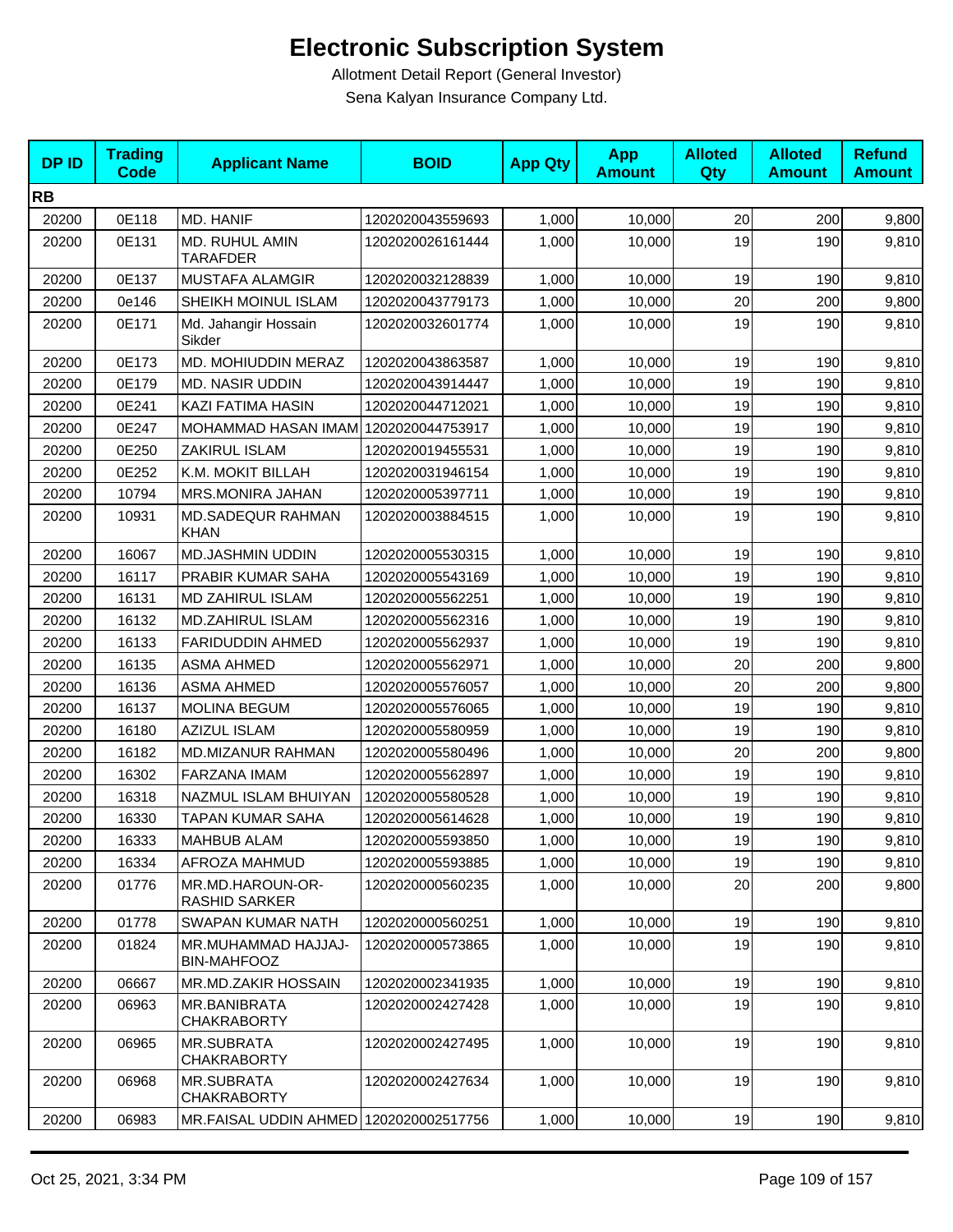| <b>DPID</b> | <b>Trading</b><br><b>Code</b> | <b>Applicant Name</b>                  | <b>BOID</b>      | <b>App Qty</b> | <b>App</b><br><b>Amount</b> | <b>Alloted</b><br>Qty | <b>Alloted</b><br><b>Amount</b> | <b>Refund</b><br><b>Amount</b> |
|-------------|-------------------------------|----------------------------------------|------------------|----------------|-----------------------------|-----------------------|---------------------------------|--------------------------------|
| <b>RB</b>   |                               |                                        |                  |                |                             |                       |                                 |                                |
| 20200       | 07002                         | MR.MD.MAHMUDUR<br><b>RAHMAN</b>        | 1202020002232111 | 1,000          | 10,000                      | 19                    | 190                             | 9,810                          |
| 20200       | 07028                         | <b>MR.FAZAL MAHMUD</b>                 | 1202020002295861 | 1,000          | 10,000                      | 19                    | 190                             | 9,810                          |
| 20200       | 12963                         | <b>MR.PRADIP BHOWMIK</b>               | 1202020004561047 | 1,000          | 10,000                      | 19                    | 190                             | 9,810                          |
| 20200       | 12964                         | MR.PRADIP BHOWMIK                      | 1202020004561039 | 1,000          | 10,000                      | 20                    | 200                             | 9,800                          |
| 20200       | 12983                         | <b>MONOARA ALAM</b>                    | 1202020004572718 | 1,000          | 10,000                      | 20                    | 200                             | 9,800                          |
| 20200       | 12989                         | <b>MONJUR HOSSAIN RONY</b>             | 1202020004572635 | 1,000          | 10.000                      | 19                    | 190                             | 9,810                          |
| 20200       | 13005                         | MRS.HOSNE ARA SHAFIQ                   | 1202020004585122 | 1,000          | 10,000                      | 19                    | 190                             | 9,810                          |
| 20200       | 13018                         | MRS.SABIHA SULTANA                     | 1202020004594109 | 1,000          | 10,000                      | 19                    | 190                             | 9,810                          |
| 20200       | 13082                         | RASANDU KANTA<br><b>CHOWDHURY</b>      | 1202020004619942 | 1,000          | 10,000                      | 19                    | 190                             | 9,810                          |
| 20200       | 13186                         | MR.A.K.M.KHORSHED<br><b>ALAM</b>       | 1202020004655068 | 1,000          | 10,000                      | 19                    | 190                             | 9,810                          |
| 20200       | 13197                         | MR.MD.ABDULLA AL<br><b>NOMAN</b>       | 1202020004664847 | 1,000          | 10,000                      | 19                    | 190                             | 9,810                          |
| 20200       | 13198                         | MR.HARUN-AR-RASHID                     | 1202020004664863 | 1,000          | 10.000                      | 19                    | 190                             | 9,810                          |
| 20200       | 13200                         | <b>MR.HARUN AR RASHID</b>              | 1202020004664903 | 1,000          | 10,000                      | 19                    | 190                             | 9,810                          |
| 20200       | 13202                         | MR.MOSTAFA ZABED<br><b>IQBAL</b>       | 1202020004658251 | 1,000          | 10,000                      | 19                    | 190                             | 9,810                          |
| 20200       | 13221                         | MR.MD.ABDUL KADER                      | 1202020004668789 | 1,000          | 10,000                      | 19                    | 190                             | 9,810                          |
| 20200       | 13270                         | MR.S M AHSANUL KARIM<br>SHAMOL         | 1202020004700434 | 1,000          | 10,000                      | 20                    | 200                             | 9,800                          |
| 20200       | 13271                         | MS.JESMIN NAHER RUMA                   | 1202020004700541 | 1,000          | 10,000                      | 19                    | 190                             | 9,810                          |
| 20200       | 13296                         | <b>MR.SUSANTA KUMAR</b><br><b>PAUL</b> | 1202020004712481 | 1,000          | 10,000                      | 19                    | 190                             | 9,810                          |
| 20200       | 19737                         | <b>MD MONJUR KARIM</b>                 | 1202020006573098 | 1,000          | 10,000                      | 19                    | 190                             | 9,810                          |
| 20200       | 19739                         | <b>MD. MONJUR KARIM</b>                | 1202020006573138 | 1,000          | 10,000                      | 20                    | 200                             | 9,800                          |
| 20200       | 16336                         | MAHBUB ALAM                            | 1202020005594582 | 1,000          | 10,000                      | 19                    | 190                             | 9,810                          |
| 20200       | 16352                         | <b>NASIMA AKTER</b>                    | 1202020005623797 | 1,000          | 10,000                      | 19                    | 190                             | 9,810                          |
| 20200       | 21414                         | MR.RUHUL AMIN                          | 1202020006828863 | 1,000          | 10,000                      | 20                    | 200                             | 9,800                          |
| 20200       | 21415                         | MD.JAHANGIR HOSSAIN<br><b>KHAN</b>     | 1202020006832772 | 1,000          | 10,000                      | 19                    | 190                             | 9,810                          |
| 20200       | 21416                         | MD.JAHANGIR HOSSAIN<br>KHAN            | 1202020006832756 | 1,000          | 10,000                      | 19                    | 190                             | 9,810                          |
| 20200       | 21417                         | MR.RUHUL AMIN                          | 1202020006828921 | 1,000          | 10,000                      | 19                    | 190                             | 9,810                          |
| 20200       | 21427                         | MD.SHAHJAMAL<br><b>HOWLADER</b>        | 1202020006962561 | 1,000          | 10,000                      | 19                    | 190                             | 9,810                          |
| 20200       | 21450                         | MOHAMMAD ALI                           | 1202020006974129 | 1,000          | 10,000                      | 19                    | 190                             | 9,810                          |
| 20200       | 21465                         | MD FARHADUL ISLAM                      | 1202020006960736 | 1,000          | 10,000                      | 19                    | 190                             | 9,810                          |
| 20200       | 21468                         | <b>MD.NASIR UDDIN</b>                  | 1202020006956222 | 1,000          | 10,000                      | 20                    | 200                             | 9,800                          |
| 20200       | 21489                         | <b>HASMAT ARA</b>                      | 1202020006984763 | 1,000          | 10,000                      | 19                    | 190                             | 9,810                          |
| 20200       | 21490                         | KERAMAT ALI HOWLADER 1202020006999241  |                  | 1,000          | 10,000                      | 19                    | 190                             | 9,810                          |
| 20200       | 21491                         | KERAMAT ALI HOWLADER 1202020006999383  |                  | 1,000          | 10,000                      | 19                    | 190                             | 9,810                          |
| 20200       | 21582                         | SK.NAZIA NAFIZ                         | 1202020006998983 | 1,000          | 10,000                      | 19                    | 190                             | 9,810                          |
| 20200       | 21583                         | <b>MOMOTAZ BEGUM</b>                   | 1202020006999118 | 1,000          | 10,000                      | 19                    | 190                             | 9,810                          |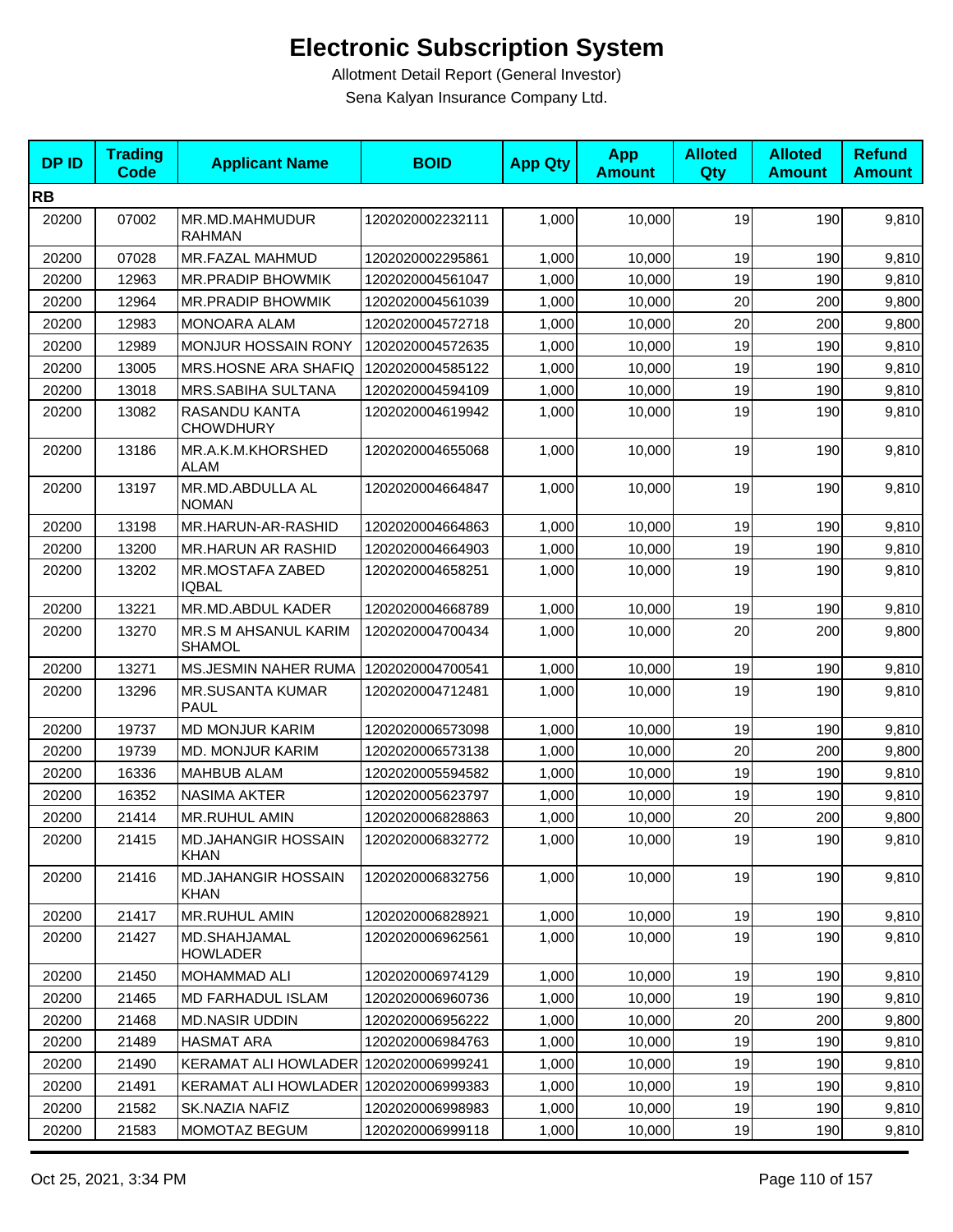| <b>DPID</b> | <b>Trading</b><br>Code | <b>Applicant Name</b>                     | <b>BOID</b>      | <b>App Qty</b> | <b>App</b><br><b>Amount</b> | <b>Alloted</b><br><b>Qty</b> | <b>Alloted</b><br><b>Amount</b> | <b>Refund</b><br><b>Amount</b> |
|-------------|------------------------|-------------------------------------------|------------------|----------------|-----------------------------|------------------------------|---------------------------------|--------------------------------|
| <b>RB</b>   |                        |                                           |                  |                |                             |                              |                                 |                                |
| 20200       | 21702                  | SAZAL KUMAR SARKAR                        | 1202020006939588 | 1,000          | 10,000                      | 20                           | 200                             | 9,800                          |
| 20200       | 21703                  | <b>MD.ZAHIDUL KABIR</b>                   | 1202020006939596 | 1,000          | 10,000                      | 19                           | 190                             | 9,810                          |
| 20200       | 21704                  | <b>MD.ZAHIDUL KABIR</b>                   | 1202020006939601 | 1,000          | 10,000                      | 19                           | 190                             | 9,810                          |
| 20200       | 21705                  | SHIPRA SARKAR                             | 1202020006939628 | 1,000          | 10,000                      | 19                           | 190                             | 9,810                          |
| 20200       | 21706                  | <b>SHIPRA SARKAR</b>                      | 1202020006939743 | 1,000          | 10.000                      | 20                           | 200                             | 9,800                          |
| 20200       | 21733                  | PARASA BEGUM                              | 1202020007030345 | 1,000          | 10,000                      | 19                           | 190                             | 9,810                          |
| 20200       | 21734                  | PARSHA BEGUM                              | 1202020007030361 | 1,000          | 10,000                      | 19                           | 190                             | 9,810                          |
| 20200       | 26055                  | <b>MD.ABUL KHAIR</b>                      | 1202020008449762 | 1,000          | 10,000                      | 20                           | 200                             | 9,800                          |
| 20200       | 26090                  | MOHAMMAD ARIF HASAN<br><b>MAMUN</b>       | 1202020008463023 | 1,000          | 10,000                      | 19                           | 190                             | 9,810                          |
| 20200       | 26091                  | ASIA KHAN SHOMA                           | 1202020008463761 | 1,000          | 10,000                      | 19                           | 190                             | 9,810                          |
| 20200       | 26092                  | MOHAMMAD ARIF HASAN<br><b>MAMUN</b>       | 1202020008464186 | 1,000          | 10,000                      | 19                           | 190                             | 9,810                          |
| 20200       | 26102                  | <b>ZAHURA KHATUN</b>                      | 1202020008466672 | 1,000          | 10,000                      | 19                           | 190                             | 9,810                          |
| 20200       | 26147                  | MOHAMMAD ABU<br><b>KAUSAR</b>             | 1202020008420534 | 1,000          | 10,000                      | 19                           | 190                             | 9,810                          |
| 20200       | 26148                  | MD.ANAMUL HAQUE<br><b>BHUIYAN</b>         | 1202020008420577 | 1,000          | 10,000                      | 20                           | 200                             | 9,800                          |
| 20200       | 26149                  | A.U.M.MANNA BHUIYAN                       | 1202020008420633 | 1,000          | 10,000                      | 19                           | 190                             | 9,810                          |
| 20200       | 26150                  | <b>RINA AKTER</b>                         | 1202020008420668 | 1,000          | 10,000                      | 19                           | 190                             | 9,810                          |
| 20200       | 26153                  | A.U.M.MANNA BHUIYAN                       | 1202020008417504 | 1,000          | 10,000                      | 19                           | 190                             | 9,810                          |
| 20200       | 26165                  | DR. KAMAL PASHA                           | 1202020008470565 | 1,000          | 10,000                      | 19                           | 190                             | 9,810                          |
| 20200       | 26180                  | <b>UMME ISLAM</b><br><b>CHOWDHURY</b>     | 1202020008492651 | 1,000          | 10,000                      | 19                           | 190                             | 9,810                          |
| 20200       | 26224                  | <b>MRS.SUCHITRA RANI</b><br><b>PODDAR</b> | 1202020008468341 | 1,000          | 10,000                      | 19                           | 190                             | 9,810                          |
| 20200       | 26225                  | <b>MRS.SUCHITRA RANI</b><br><b>PODDAR</b> | 1202020008468449 | 1,000          | 10,000                      | 19                           | 190                             | 9,810                          |
| 20200       | 26259                  | <b>MD.SHARIFUL ISLAM</b>                  | 1202020008478571 | 1,000          | 10,000                      | 19                           | 190                             | 9,810                          |
| 20200       | 26263                  | <b>MD.SHAFIQUL ISLAM</b>                  | 1202020008478644 | 1,000          | 10,000                      | 19                           | 190                             | 9,810                          |
| 20200       | 26264                  | <b>MD.ILLIAS BISWAS</b>                   | 1202020008478660 | 1,000          | 10,000                      | 19                           | 190                             | 9,810                          |
| 20200       | 26265                  | <b>MD.ABDUL WAHAB</b>                     | 1202020008478687 | 1,000          | 10,000                      | 19                           | 190                             | 9,810                          |
| 20200       | 00016                  | SHARIF AHMED                              | 1202020015256044 | 1,000          | 10,000                      | 19                           | 190                             | 9,810                          |
| 20200       | 00028                  | <b>MD.SHAMSUL ALAM</b>                    | 1202020015464363 | 1,000          | 10,000                      | 19                           | 190                             | 9,810                          |
| 20200       | 00055                  | PARESH CHANDRA<br>HALDER                  | 1202020015804985 | 1,000          | 10,000                      | 19                           | 190                             | 9,810                          |
| 20200       | 00073                  | MR JITENDRA CHANDRA<br><b>BARMAN</b>      | 1202020001499525 | 1,000          | 10,000                      | 19                           | 190                             | 9,810                          |
| 20200       | 00088                  | <b>MD.ALAUDDIN</b>                        | 1202020016486615 | 1,000          | 10,000                      | 20                           | 200                             | 9,800                          |
| 20200       | 00103                  | MR. ANJAN KUMAR ROY                       | 1202020000138301 | 1,000          | 10,000                      | 19                           | 190                             | 9,810                          |
| 20200       | 00111                  | MR. MD. SHAFIQUL<br><b>ISLAM MOLLAH</b>   | 1202020000184747 | 1,000          | 10,000                      | 19                           | 190                             | 9,810                          |
| 20200       | 00116                  | <b>MR.DOLAK BARUA</b>                     | 1202020000812057 | 1,000          | 10,000                      | 20                           | 200                             | 9,800                          |
| 20200       | 00118                  | <b>GANESH CHANDRA</b><br><b>BHADRA</b>    | 1202020014926723 | 1,000          | 10,000                      | 19                           | 190                             | 9,810                          |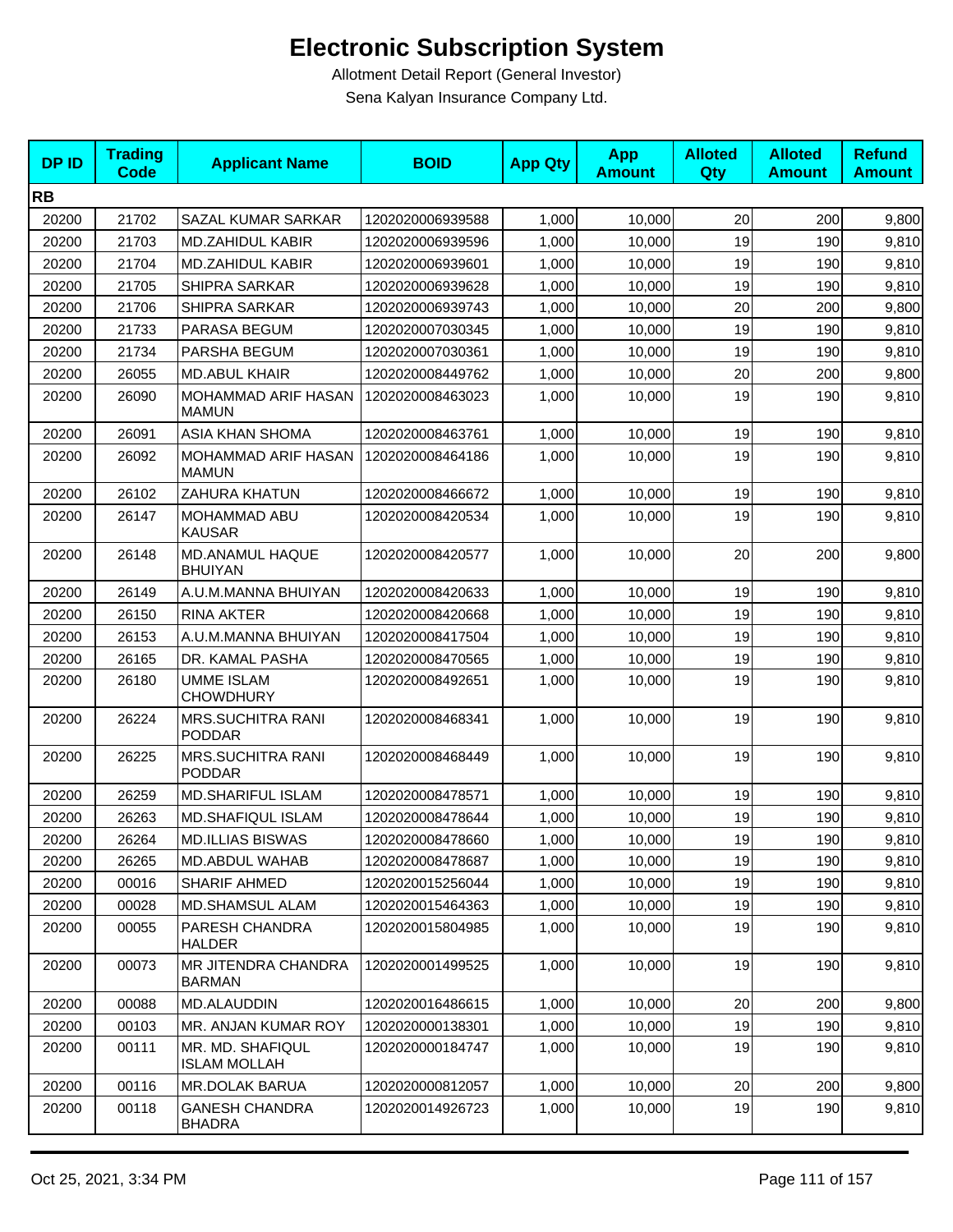| <b>DPID</b> | <b>Trading</b><br><b>Code</b> | <b>Applicant Name</b>                     | <b>BOID</b>      | <b>App Qty</b> | <b>App</b><br><b>Amount</b> | <b>Alloted</b><br>Qty | <b>Alloted</b><br><b>Amount</b> | <b>Refund</b><br><b>Amount</b> |
|-------------|-------------------------------|-------------------------------------------|------------------|----------------|-----------------------------|-----------------------|---------------------------------|--------------------------------|
| <b>RB</b>   |                               |                                           |                  |                |                             |                       |                                 |                                |
| 20200       | 00149                         | <b>MR.BISHWAJIT</b><br><b>SUTRADHAR</b>   | 1202020000037922 | 1,000          | 10,000                      | 19                    | 190                             | 9,810                          |
| 20200       | 00150                         | MR.MD.ALI HOSSAIN                         | 1202020000180261 | 1,000          | 10,000                      | 19                    | 190                             | 9,810                          |
| 20200       | 00179                         | MR.B.K.BISWAS                             | 1202020000071600 | 1,000          | 10,000                      | 19                    | 190                             | 9,810                          |
| 20200       | 00184                         | MR.BALARAM CHANDRA<br><b>SAHA</b>         | 1202020000038124 | 1,000          | 10,000                      | 19                    | 190                             | 9,810                          |
| 20200       | 00185                         | <b>MR.APURBA KUMAR DAS</b>                | 1202020000103671 | 1,000          | 10,000                      | 19                    | 190                             | 9,810                          |
| 20200       | 00191                         | <b>MRS.MANIRA BEGUM</b>                   | 1202020000116611 | 1,000          | 10,000                      | 19                    | 190                             | 9,810                          |
| 20200       | 00193                         | <b>MR.IFTAKHER UDDIN</b><br><b>AHMED</b>  | 1202020000805781 | 1,000          | 10,000                      | 19                    | 190                             | 9,810                          |
| 20200       | 00194                         | MR. MD. ABDUL WAHAB                       | 1202020000097950 | 1,000          | 10,000                      | 19                    | 190                             | 9,810                          |
| 20200       | 19859                         | ASIM KRISHNA NATH                         | 1202020006608639 | 1,000          | 10,000                      | 20                    | 200                             | 9,800                          |
| 20200       | 19860                         | ASHOK KRISHNA NATH                        | 1202020006608647 | 1,000          | 10,000                      | 19                    | 190                             | 9,810                          |
| 20200       | 19861                         | ROBINDRA NATH                             | 1202020006608655 | 1,000          | 10,000                      | 19                    | 190                             | 9,810                          |
| 20200       | 19997                         | <b>FAZLUL HAQUE</b>                       | 1202020006643678 | 1,000          | 10,000                      | 19                    | 190                             | 9,810                          |
| 20200       | 19998                         | SHAKILA NEWAZ                             | 1202020006643694 | 1,000          | 10,000                      | 19                    | 190                             | 9,810                          |
| 20200       | 24851                         | <b>MD.ABDUL KAIUM</b>                     | 1202020008021138 | 1,000          | 10,000                      | 20                    | 200                             | 9,800                          |
| 20200       | 24863                         | <b>MD.ALI HOSSAIN</b>                     | 1202020008020995 | 1,000          | 10,000                      | 19                    | 190                             | 9,810                          |
| 20200       | 24927                         | <b>SONJAY KUMAR</b><br><b>CHOWDHURY</b>   | 1202020008027606 | 1,000          | 10,000                      | 20                    | 200                             | 9,800                          |
| 20200       | 24928                         | <b>SONJAY KUMAR</b><br><b>CHOWDHURY</b>   | 1202020008027649 | 1,000          | 10,000                      | 20                    | 200                             | 9,800                          |
| 20200       | 24929                         | MR.MANAJ KUMAR<br><b>CHOWDHURY</b>        | 1202020008027954 | 1,000          | 10,000                      | 19                    | 190                             | 9,810                          |
| 20200       | 24930                         | <b>MR.MANAJ KUMAR</b><br><b>CHOWDHURY</b> | 1202020008027970 | 1,000          | 10,000                      | 19                    | 190                             | 9,810                          |
| 20200       | 24931                         | <b>ALOK KUMAR</b><br><b>CHOWDHURY</b>     | 1202020008027989 | 1,000          | 10,000                      | 19                    | 190                             | 9,810                          |
| 20200       | 24951                         | MD. DELWAR HOSSAIN                        | 1202020008041811 | 1,000          | 10,000                      | 19                    | 190                             | 9,810                          |
| 20200       | 25020                         | RABEYA KHATON                             | 1202020008053329 | 1,000          | 10,000                      | 19                    | 190                             | 9,810                          |
| 20200       | 25022                         | <b>MD.ZAHIR HOSSAIN</b>                   | 1202020008053345 | 1,000          | 10,000                      | 19                    | <b>190</b>                      | 9,810                          |
| 20200       | 25024                         | FEROZA BEGUM                              | 1202020008053361 | 1,000          | 10,000                      | 19                    | 190                             | 9,810                          |
| 20200       | 25026                         | SELINA RAHMAN                             | 1202020008053388 | 1,000          | 10,000                      | 19                    | 190                             | 9,810                          |
| 20200       | 25027                         | <b>MD.ABU BAKKAR</b>                      | 1202020008053396 | 1,000          | 10,000                      | 20                    | 200                             | 9,800                          |
| 20200       | 25028                         | <b>MD.ABU BAKKAR</b>                      | 1202020008053915 | 1,000          | 10,000                      | 19                    | 190                             | 9,810                          |
| 20200       | 25030                         | <b>BABUL KHAN</b>                         | 1202020008053931 | 1,000          | 10,000                      | 19                    | 190                             | 9,810                          |
| 20200       | 25032                         | <b>ASIT KUMER PAL</b>                     | 1202020008054853 | 1,000          | 10,000                      | 19                    | 190                             | 9,810                          |
| 20200       | 25033                         | <b>ASIT KUMER PAL</b>                     | 1202020008054861 | 1,000          | 10,000                      | 19                    | 190                             | 9,810                          |
| 20200       | 25050                         | MR.MD.RUHUL AMIN                          | 1202020008062059 | 1,000          | 10,000                      | 20                    | 200                             | 9,800                          |
| 20200       | 25055                         | <b>SUKLA BARUA</b>                        | 1202020008057252 | 1,000          | 10,000                      | 19                    | 190                             | 9,810                          |
| 20200       | 25062                         | MR.ABU MIRJA<br>MD.SAYEM                  | 1202020008060431 | 1,000          | 10,000                      | 19                    | 190                             | 9,810                          |
| 20200       | 25068                         | MD.ABDUR RAHMAN                           | 1202020008063682 | 1,000          | 10,000                      | 19                    | 190                             | 9,810                          |
| 20200       | 25070                         | MD.ROFIQUL ISLAM                          | 1202020008063765 | 1,000          | 10,000                      | 19                    | 190                             | 9,810                          |
| 20200       | 25071                         | <b>MR.ROFIQUL ISLAM</b>                   | 1202020008063773 | 1,000          | 10,000                      | 19                    | 190                             | 9,810                          |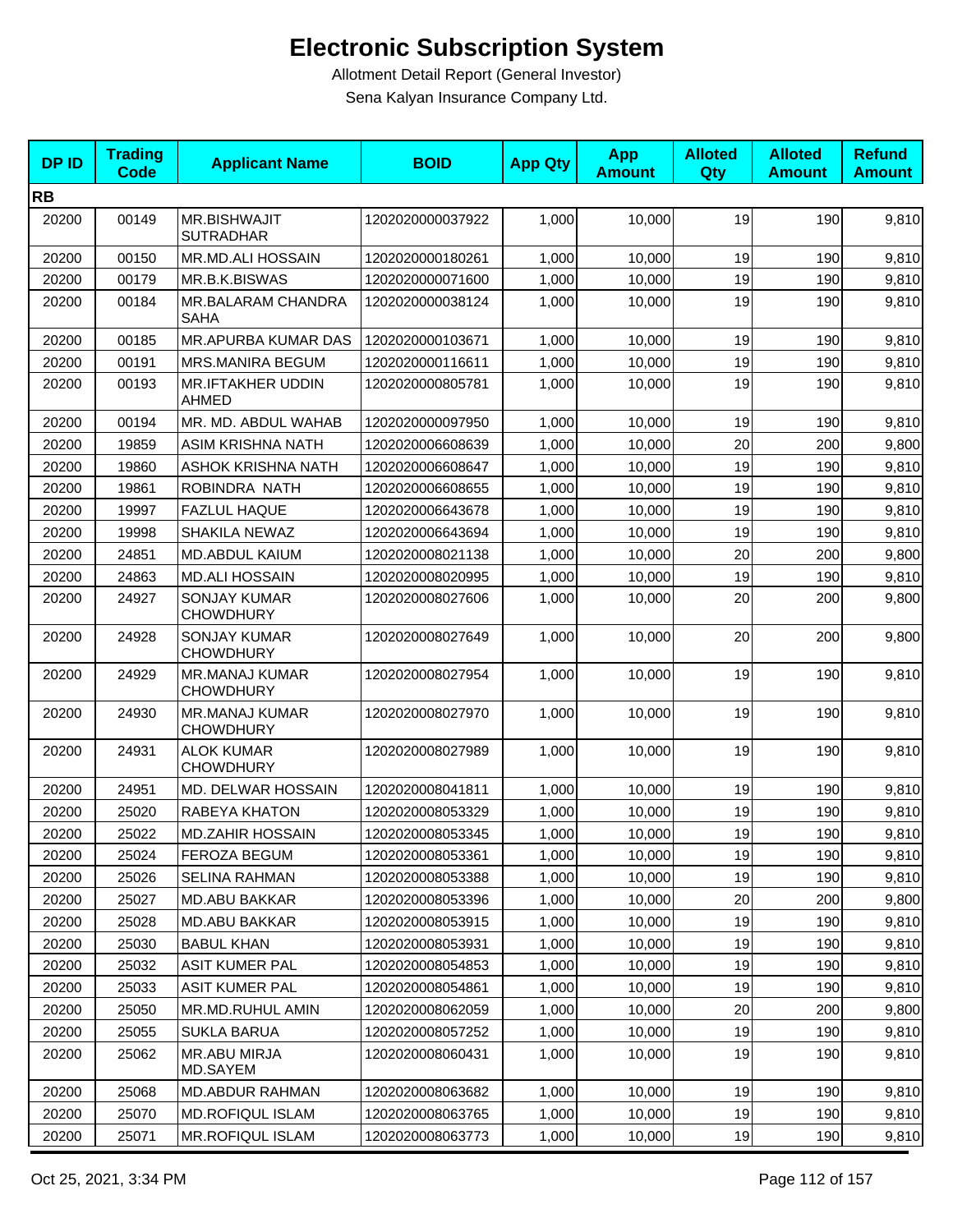| <b>DPID</b> | <b>Trading</b><br><b>Code</b> | <b>Applicant Name</b>                           | <b>BOID</b>      | <b>App Qty</b> | <b>App</b><br><b>Amount</b> | <b>Alloted</b><br>Qty | <b>Alloted</b><br><b>Amount</b> | <b>Refund</b><br><b>Amount</b> |
|-------------|-------------------------------|-------------------------------------------------|------------------|----------------|-----------------------------|-----------------------|---------------------------------|--------------------------------|
| <b>RB</b>   |                               |                                                 |                  |                |                             |                       |                                 |                                |
| 20200       | 25072                         | <b>MD.SOHIDUL ISLAM</b>                         | 1202020008063781 | 1,000          | 10,000                      | 20                    | 200                             | 9,800                          |
| 20200       | 25073                         | <b>MD.SOHIDUL ISLAM</b>                         | 1202020008063791 | 1,000          | 10,000                      | 19                    | 190                             | 9,810                          |
| 20200       | 25076                         | S M ASRAFUL HAQUE                               | 1202020008063821 | 1,000          | 10,000                      | 19                    | 190                             | 9,810                          |
| 20200       | 25077                         | S M ASRAFUL HAQUE                               | 1202020008063690 | 1,000          | 10,000                      | 19                    | 190                             | 9,810                          |
| 20200       | 25078                         | <b>BIBI FATEMA KHATON</b>                       | 1202020008063714 | 1,000          | 10,000                      | 19                    | 190                             | 9,810                          |
| 20200       | 25080                         | SYED A.K.M.SHAFIQUE                             | 1202020008064181 | 1,000          | 10,000                      | 19                    | 190                             | 9,810                          |
| 20200       | 25116                         | AZHAR ALI CHOWDHURY                             | 1202020008074841 | 1,000          | 10,000                      | 19                    | 190                             | 9,810                          |
| 20200       | 30579                         | <b>MD.GOLAM RASUL</b>                           | 1202020009755432 | 1,000          | 10,000                      | 19                    | 190                             | 9,810                          |
| 20200       | 30588                         | <b>ANATH BANDHU ROY</b>                         | 1202020009796428 | 1,000          | 10,000                      | 19                    | 190                             | 9,810                          |
| 20200       | 30599                         | ALI AKKAS                                       | 1202020009805611 | 1,000          | 10,000                      | 19                    | 190                             | 9,810                          |
| 20200       | 30611                         | MD.KAMAL                                        | 1202020009902563 | 1,000          | 10,000                      | 20                    | 200                             | 9,800                          |
| 20200       | 30614                         | MD.SOHIDUL ISLAM MIAH                           | 1202020009912263 | 1,000          | 10,000                      | 19                    | 190                             | 9,810                          |
| 20200       | 30615                         | <b>MD.SOHIDUL HOQUE</b>                         | 1202020009912370 | 1,000          | 10,000                      | 19                    | 190                             | 9,810                          |
| 20200       | 30617                         | <b>ABDUL MOMIN BHUYIA</b>                       | 1202020009912488 | 1,000          | 10,000                      | 19                    | 190                             | 9,810                          |
| 20200       | 01233                         | MR. MD. BASHIR UDDIN                            | 1202020000232314 | 1,000          | 10,000                      | 19                    | 190                             | 9,810                          |
| 20200       | 01236                         | MD. FARID UDDIN                                 | 1202020000232322 | 1,000          | 10,000                      | 19                    | 190                             | 9,810                          |
| 20200       | 01240                         | MR.MD. HAROUN-OR<br><b>RASHID SARKER</b>        | 1202020000232274 | 1,000          | 10,000                      | 19                    | 190                             | 9,810                          |
| 20200       | 01260                         | MR MD.KABIRUL ISLAM                             | 1202020000250012 | 1,000          | 10,000                      | 19                    | 190                             | 9,810                          |
| 20200       | 01277                         | MR.MD.MUSTAFA<br><b>SARWAR</b>                  | 1202020000251611 | 1,000          | 10,000                      | 19                    | 190                             | 9,810                          |
| 20200       | 01289                         | MR. LITON KUMAR ROY                             | 1202020000256989 | 1,000          | 10,000                      | 20                    | 200                             | 9,800                          |
| 20200       | 01321                         | MR.NAZIR AHMED<br><b>BHUIYAN</b>                | 1202020000270860 | 1,000          | 10,000                      | 19                    | 190                             | 9,810                          |
| 20200       | 01322                         | MR.BIJAN KUMAR DAS                              | 1202020000276461 | 1,000          | 10,000                      | 20                    | 200                             | 9,800                          |
| 20200       | 01326                         | MR.MD.KABIRUL ISLAM                             | 1202020000276544 | 1,000          | 10,000                      | 20                    | 200                             | 9,800                          |
| 20200       | 01429                         | MR.SHIMUL KRISHNA<br><b>SAHA</b>                | 1202020000306771 | 1,000          | 10,000                      | 19                    | 190                             | 9,810                          |
| 20200       | 01459                         | MR.PREMANANDA TARUA                             | 1202020000348679 | 1,000          | 10,000                      | 19                    | 190                             | 9,810                          |
| 20200       | 01463                         | <b>SRUTI KANA BARAL</b>                         | 1202020000348628 | 1,000          | 10,000                      | 19                    | 190                             | 9,810                          |
| 20200       | 01467                         | <b>MRS.GULAI NOOR</b><br><b>BEGUM</b>           | 1202020000351591 | 1,000          | 10,000                      | 19                    | 190                             | 9,810                          |
| 20200       | 01535                         | MR.MD.MONZURUL ISLAM 1202020000362360           |                  | 1,000          | 10,000                      | 20                    | 200                             | 9,800                          |
| 20200       | 07039                         | KHAN MD.TAUFIQUE<br><b>KASHEM</b>               | 1202020002295655 | 1,000          | 10,000                      | 19                    | 190                             | 9,810                          |
| 20200       | 00234                         | MR. JASHIM UDDIN<br>AHMED                       | 1202020000047277 | 1,000          | 10,000                      | 19                    | 190                             | 9,810                          |
| 20200       | 00246                         | <b>MR.PRAKASH BARUA</b>                         | 1202020000530233 | 1,000          | 10,000                      | 19                    | 190                             | 9,810                          |
| 20200       | 00256                         | <b>MR.KAZI RUHUL AMIN</b>                       | 1202020000040556 | 1,000          | 10,000                      | 19                    | 190                             | 9,810                          |
| 20200       | 00269                         | <b>MOHAMMAD FARID</b><br><b>UDDIN CHOWDHURY</b> | 1202020000048488 | 1,000          | 10,000                      | 19                    | 190                             | 9,810                          |
| 20200       | 00279                         | <b>MR.SANJIB KUMAR</b><br><b>DEBNATH</b>        | 1202020000044843 | 1,000          | 10,000                      | 19                    | 190                             | 9,810                          |
| 20200       | 03861                         | MR.MD.ZAKIR HOSSAIN                             | 1202020001714913 | 1,000          | 10,000                      | 20                    | 200                             | 9,800                          |
| 20200       | 03862                         | MR.MD.ZAKIR HOSSAIN                             | 1202020001714300 | 1,000          | 10,000                      | 20                    | 200                             | 9,800                          |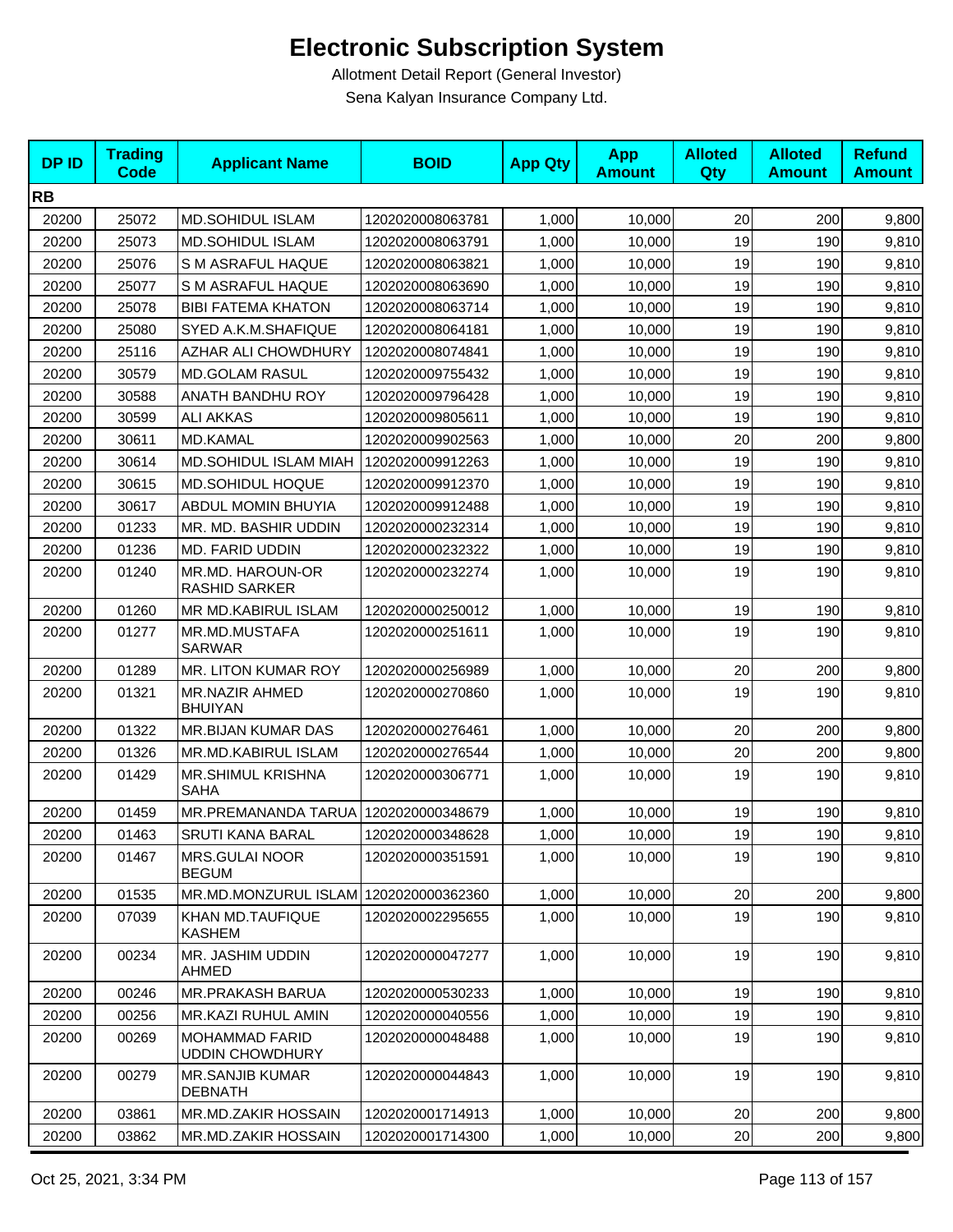| <b>DPID</b> | <b>Trading</b><br><b>Code</b> | <b>Applicant Name</b>                  | <b>BOID</b>      | <b>App Qty</b> | <b>App</b><br><b>Amount</b> | <b>Alloted</b><br>Qty | <b>Alloted</b><br><b>Amount</b> | <b>Refund</b><br><b>Amount</b> |
|-------------|-------------------------------|----------------------------------------|------------------|----------------|-----------------------------|-----------------------|---------------------------------|--------------------------------|
| <b>RB</b>   |                               |                                        |                  |                |                             |                       |                                 |                                |
| 20200       | 03865                         | MR.MD.KHURSHED ALAM                    | 1202020001714378 | 1,000          | 10,000                      | 20                    | 200                             | 9,800                          |
| 20200       | 03866                         | MR.MD.KHURSHED ALAM                    | 1202020001714386 | 1,000          | 10,000                      | 19                    | 190                             | 9,810                          |
| 20200       | 03867                         | SHEULY AKTER                           | 1202020001714401 | 1,000          | 10,000                      | 19                    | 190                             | 9,810                          |
| 20200       | 03870                         | MRS.ROKEYA BEGUM                       | 1202020001714485 | 1,000          | 10,000                      | 19                    | 190                             | 9,810                          |
| 20200       | 03871                         | MRS.ROKEYA BEGUM                       | 1202020001714493 | 1,000          | 10,000                      | 19                    | 190                             | 9,810                          |
| 20200       | 03948                         | MR.RONU CHANDRA DEY                    | 1202020001320281 | 1,000          | 10,000                      | 19                    | 190                             | 9,810                          |
| 20200       | 04117                         | MD. WAHIDUL HAIDER<br><b>CHOWDHURY</b> | 1202020001375976 | 1,000          | 10,000                      | 19                    | 190                             | 9,810                          |
| 20200       | 04119                         | MD. WAHIDUL HAIDER<br><b>CHOWDHURY</b> | 1202020001371092 | 1,000          | 10,000                      | 19                    | 190                             | 9,810                          |
| 20200       | 04139                         | S,M. ASHIQUR RAHMAN                    | 1202020001375727 | 1,000          | 10,000                      | 20                    | 200                             | 9,800                          |
| 20200       | 04162                         | MR.MD.ASADUR RAHMAN                    | 1202020001390662 | 1,000          | 10,000                      | 19                    | 190                             | 9,810                          |
| 20200       | 08718                         | MRS. SEAKHA RANI ROY                   | 1202020002558941 | 1,000          | 10,000                      | 19                    | 190                             | 9,810                          |
| 20200       | 08719                         | MS. SHOMA CHANDA                       | 1202020002558931 | 1,000          | 10,000                      | 19                    | 190                             | 9,810                          |
| 20200       | 08774                         | <b>MR.PHANI BHUSAN</b><br>SOMODDER     | 1202020002715770 | 1,000          | 10,000                      | 19                    | 190                             | 9,810                          |
| 20200       | 0E313                         | KHANDAKER ZAHID<br><b>AHMED</b>        | 1202020045032783 | 1,000          | 10,000                      | 19                    | 190                             | 9,810                          |
| 20200       | 10328                         | MR.MD.OHIDUZZAMAN                      | 1202020003645548 | 1,000          | 10,000                      | 19                    | 190                             | 9,810                          |
| 20200       | 10365                         | MR.MD.HOSSAIN ALI                      | 1202020003645620 | 1,000          | 10,000                      | 19                    | 190                             | 9,810                          |
| 20200       | 10414                         | MR.RAHAMAT ALI KHAN                    | 1202020003829292 | 1,000          | 10,000                      | 19                    | 190                             | 9,810                          |
| 20200       | 10415                         | MR.MD.KHURSHED ALAM                    | 1202020003829308 | 1,000          | 10,000                      | 19                    | 190                             | 9,810                          |
| 20200       | 10441                         | MUKTA MAJUMDER                         | 1202020003878872 | 1,000          | 10,000                      | 19                    | 190                             | 9,810                          |
| 20200       | 10559                         | <b>MD MASUD RANA</b>                   | 1202020006874125 | 1,000          | 10,000                      | 19                    | 190                             | 9,810                          |
| 20200       | 15865                         | MD.GOLAM HASAN                         | 1202020005498113 | 1,000          | 10,000                      | 19                    | 190                             | 9,810                          |
| 20200       | 15900                         | MD.ZEAUL HOQUE<br><b>CHOWDHURY</b>     | 1202020005494404 | 1,000          | 10,000                      | 19                    | 190                             | 9,810                          |
| 20200       | 15989                         | SHIPRA RANI ROY                        | 1202020005512121 | 1,000          | 10,000                      | 19                    | 190                             | 9,810                          |
| 20200       | 21028                         | <b>LAILA SHAFI</b>                     | 1202020006805228 | 1,000          | 10,000                      | 20                    | 200                             | 9,800                          |
| 20200       | 21036                         | <b>MD.TARIQUL ISLAM</b>                | 1202020006752749 | 1,000          | 10,000                      | 19                    | 190                             | 9,810                          |
| 20200       | 21037                         | <b>MD.TARIQUL ISLAM</b>                | 1202020006752765 | 1,000          | 10,000                      | 19                    | 190                             | 9,810                          |
| 20200       | 21080                         | A.K.M DELWAR HOSSAIN                   | 1202020006784153 | 1,000          | 10,000                      | 19                    | 190                             | 9,810                          |
| 20200       | 21098                         | <b>MD.MOINUL HOSSAIN</b>               | 1202020006874224 | 1,000          | 10,000                      | 19                    | 190                             | 9,810                          |
| 20200       | 21099                         | <b>MD.MOINUL HOSSAIN</b>               | 1202020006874240 | 1,000          | 10,000                      | 19                    | 190                             | 9,810                          |
| 20200       | 21175                         | DEBOBRATO SAHA                         | 1202020006893797 | 1,000          | 10,000                      | 20                    | 200                             | 9,800                          |
| 20200       | 21176                         | DEBOBRATO SAHA                         | 1202020006893770 | 1,000          | 10,000                      | 19                    | 190                             | 9,810                          |
| 20200       | 21177                         | <b>NASIM SNAL</b>                      | 1202020006893754 | 1,000          | 10,000                      | 19                    | 190                             | 9,810                          |
| 20200       | 21197                         | <b>ABDUL LATIF</b>                     | 1202020006794043 | 1,000          | 10,000                      | 19                    | 190                             | 9,810                          |
| 20200       | 21247                         | <b>ABUL HASNAT</b>                     | 1202020006832201 | 1,000          | 10,000                      | 20                    | 200                             | 9,800                          |
| 20200       | 21248                         | ABUL HASNAT                            | 1202020006834557 | 1,000          | 10,000                      | 19                    | 190                             | 9,810                          |
| 20200       | 21255                         | MD. MAHBUBUL HOQUE                     | 1202020006794094 | 1,000          | 10,000                      | 19                    | 190                             | 9,810                          |
| 20200       | 21256                         | MD. MAHBUBUL HOQUE                     | 1202020006794870 | 1,000          | 10,000                      | 19                    | 190                             | 9,810                          |
| 20200       | 21267                         | MD.NAZIM UDDIN NAZIM                   | 1202020006909254 | 1,000          | 10,000                      | 20                    | 200                             | 9,800                          |
| 20200       | 21268                         | MD.NAZIM UDDIN NAZIM                   | 1202020006909270 | 1,000          | 10,000                      | 19                    | 190                             | 9,810                          |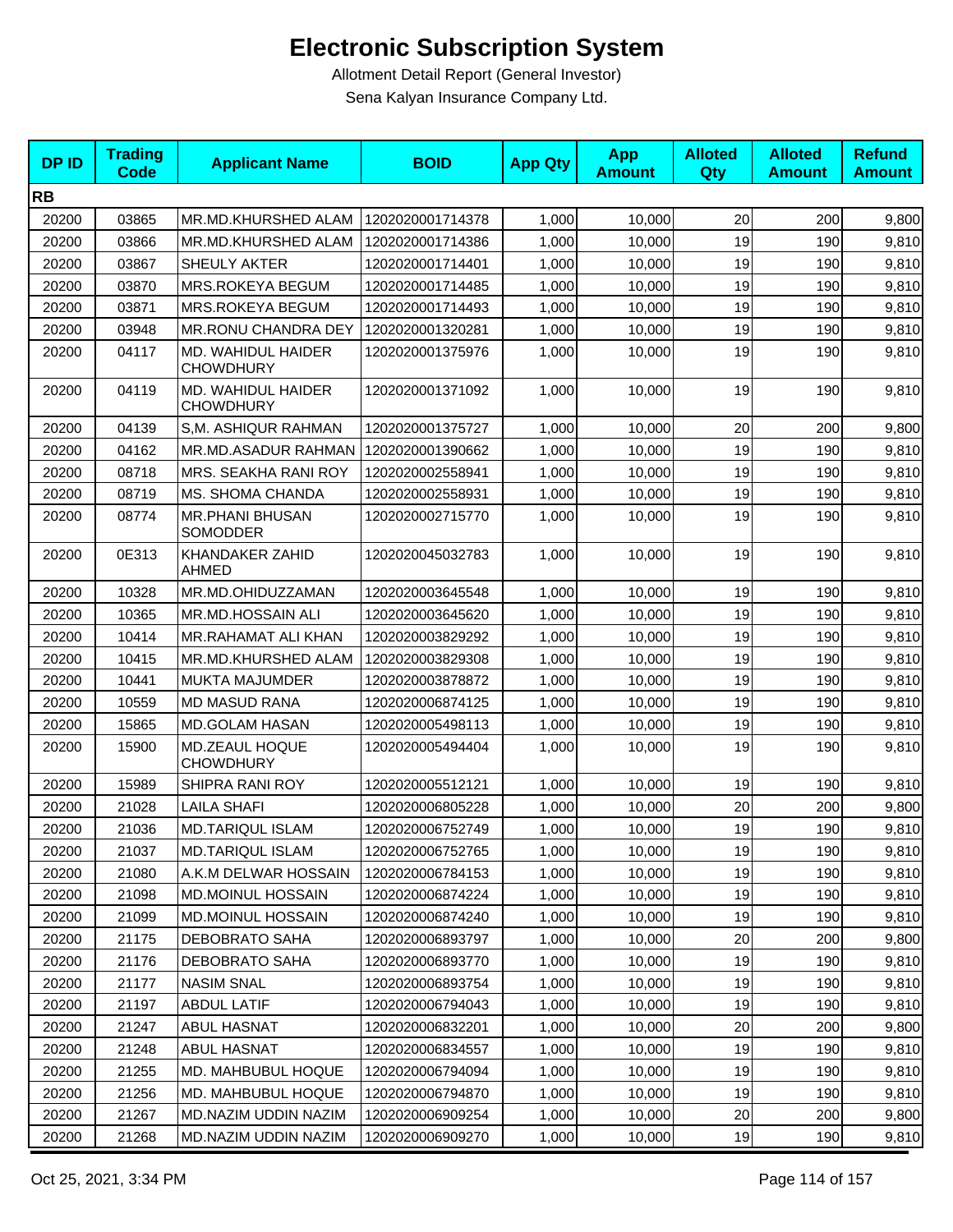| <b>DPID</b> | <b>Trading</b><br><b>Code</b> | <b>Applicant Name</b>                 | <b>BOID</b>      | <b>App Qty</b> | <b>App</b><br><b>Amount</b> | <b>Alloted</b><br>Qty | <b>Alloted</b><br><b>Amount</b> | <b>Refund</b><br><b>Amount</b> |
|-------------|-------------------------------|---------------------------------------|------------------|----------------|-----------------------------|-----------------------|---------------------------------|--------------------------------|
| <b>RB</b>   |                               |                                       |                  |                |                             |                       |                                 |                                |
| 20200       | 21280                         | <b>MD.ABU TAHER</b>                   | 1202020006921964 | 1,000          | 10,000                      | 19                    | 190                             | 9,810                          |
| 20200       | 21308                         | <b>BISHAWAZIT BHOWMIK</b>             | 1202020006874176 | 1,000          | 10,000                      | 19                    | 190                             | 9,810                          |
| 20200       | 21331                         | <b>AMINUL AZAM</b>                    | 1202020006903993 | 1,000          | 10,000                      | 19                    | 190                             | 9,810                          |
| 20200       | 21333                         | <b>LUTFOR RAHMAN</b>                  | 1202020006903918 | 1,000          | 10,000                      | 19                    | 190                             | 9,810                          |
| 20200       | 21335                         | <b>ASHIQUR RAHMAN</b>                 | 1202020006901159 | 1,000          | 10,000                      | 19                    | 190                             | 9,810                          |
| 20200       | 21336                         | <b>ISHA MOLLAH</b>                    | 1202020006901116 | 1,000          | 10,000                      | 19                    | 190                             | 9,810                          |
| 20200       | 21337                         | <b>MD.MOJIBUR RAHMAN</b>              | 1202020006812191 | 1,000          | 10,000                      | 19                    | 190                             | 9,810                          |
| 20200       | 21338                         | <b>MD.MOJIBUR RAHMAN</b>              | 1202020006812213 | 1,000          | 10,000                      | 19                    | 190                             | 9,810                          |
| 20200       | 21350                         | SHAHNAZ PARVIN                        | 1202020006909262 | 1,000          | 10,000                      | 19                    | 190                             | 9,810                          |
| 20200       | 25692                         | MD.ABDUL HYE                          | 1202020008367201 | 1,000          | 10,000                      | 20                    | 200                             | 9,800                          |
| 20200       | 25727                         | <b>MD.HARUNUR RASHID</b>              | 1202020008374371 | 1,000          | 10,000                      | 19                    | 190                             | 9,810                          |
| 20200       | 03201                         | MR.MD.MIZANUR<br><b>RAHMAN</b>        | 1202020001219206 | 1,000          | 10,000                      | 19                    | 190                             | 9,810                          |
| 20200       | 03203                         | <b>MR.ROMAN SARDER</b>                | 1202020001295498 | 1,000          | 10,000                      | 19                    | 190                             | 9,810                          |
| 20200       | 03245                         | S.M.TAREKUL ALAM                      | 1202020001293737 | 1,000          | 10,000                      | 19                    | 190                             | 9,810                          |
| 20200       | 03266                         | <b>MR.SAR WAR ALAM</b>                | 1202020001197145 | 1,000          | 10,000                      | 19                    | 190                             | 9,810                          |
| 20200       | 03267                         | <b>MR.SAR WAR ALAM</b>                | 1202020001197129 | 1,000          | 10,000                      | 19                    | 190                             | 9,810                          |
| 20200       | 03282                         | MONSUR AL MAMUN<br><b>MAZUMDER</b>    | 1202020001295610 | 1,000          | 10,000                      | 19                    | 190                             | 9,810                          |
| 20200       | 03290                         | MRS.SULTANA PARVEEN                   | 1202020001320249 | 1,000          | 10,000                      | 19                    | 190                             | 9,810                          |
| 20200       | 03292                         | <b>MR.SAIFUL ISLAM</b>                | 1202020001320313 | 1,000          | 10,000                      | 19                    | 190                             | 9,810                          |
| 20200       | 03294                         | MR.MD.ABDUL HALIM                     | 1202020001320024 | 1,000          | 10,000                      | 20                    | 200                             | 9,800                          |
| 20200       | 03295                         | MR.MD.SHAH ALAM<br><b>KABIR</b>       | 1202020001320032 | 1,000          | 10,000                      | 19                    | 190                             | 9,810                          |
| 20200       | 03296                         | <b>MRS.SHAMIMA AKTER</b>              | 1202020001320059 | 1,000          | 10,000                      | 19                    | 190                             | 9,810                          |
| 20200       | 03303                         | MR.MD.ABDUL KHALEK                    | 1202020001320182 | 1,000          | 10,000                      | 19                    | 190                             | 9,810                          |
| 20200       | 03340                         | <b>MR.SHOFIQUL ISLAM</b>              | 1202020001219016 | 1,000          | 10,000                      | 19                    | 190                             | 9,810                          |
| 20200       | 03345                         | MR.BIMAL MAJUMDER                     | 1202020001290401 | 1,000          | 10,000                      | 19                    | 190                             | 9,810                          |
| 20200       | 03353                         | <b>MRS.TAHMINA HOSSAIN</b>            | 1202020001296179 | 1,000          | 10,000                      | 19                    | 190                             | 9,810                          |
| 20200       | 03354                         | MR.ANHAR MAHMUD                       | 1202020001296243 | 1,000          | 10,000                      | 19                    | 190                             | 9,810                          |
| 20200       | 03355                         | <b>MR.NAHEEN MAHMOOD</b>              | 1202020001296301 | 1,000          | 10,000                      | 20                    | 200                             | 9,800                          |
| 20200       | 03357                         | <b>MRS.NASIMA AKTER</b><br>KHAN       | 1202020001274108 | 1,000          | 10,000                      | 19                    | 190                             | 9,810                          |
| 20200       | 03367                         | MR.MD.MAHABUBA ALAM                   | 1202020001407314 | 1,000          | 10,000                      | 19                    | 190                             | 9,810                          |
| 20200       | 03415                         | MR.BASHIR AHMED                       | 1202020001296955 | 1,000          | 10,000                      | 20                    | 200                             | 9,800                          |
| 20200       | 03416                         | MRS.TAHMINA HAQ<br><b>NOPUR</b>       | 1202020001296856 | 1,000          | 10,000                      | 19                    | 190                             | 9,810                          |
| 20200       | 03431                         | MS.FARHANA AWAL RUMI 1202020001298566 |                  | 1,000          | 10,000                      | 19                    | 190                             | 9,810                          |
| 20200       | 03432                         | MS.FARHANA AWAL RUMI                  | 1202020001294584 | 1,000          | 10,000                      | 19                    | 190                             | 9,810                          |
| 20200       | 03440                         | <b>MRS.UMMAY QULSUM</b>               | 1202020001294171 | 1,000          | 10,000                      | 19                    | 190                             | 9,810                          |
| 20200       | 09199                         | MRS.ANGUMAN ARA                       | 1202020003099955 | 1,000          | 10,000                      | 19                    | 190                             | 9,810                          |
| 20200       | 09200                         | MR.MD.SANWAR<br><b>HOSSAIN</b>        | 1202020003752339 | 1,000          | 10,000                      | 19                    | 190                             | 9,810                          |
| 20200       | 09244                         | <b>MR.RIPON SAHA</b>                  | 1202020003171021 | 1,000          | 10,000                      | 19                    | 190                             | 9,810                          |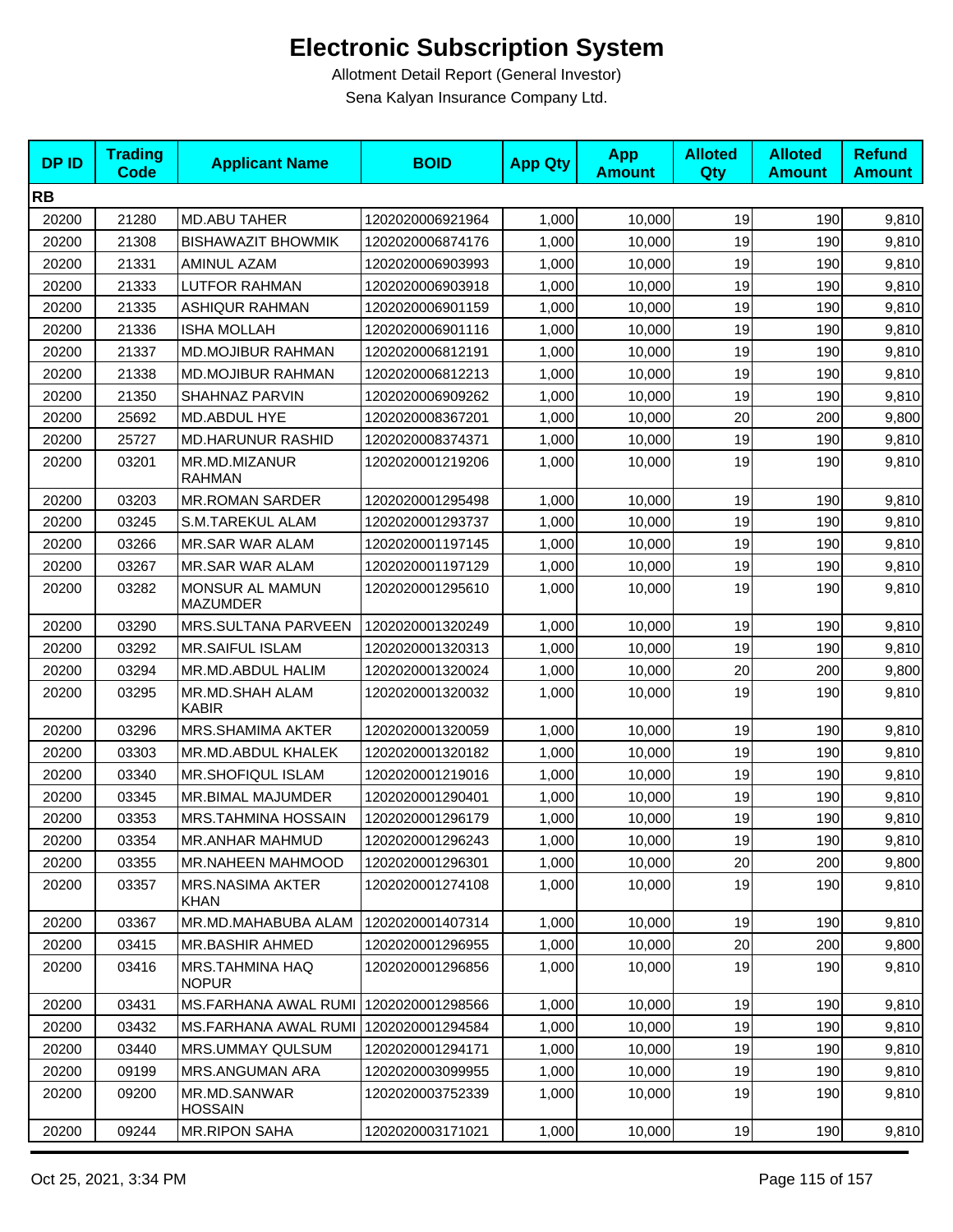| <b>DPID</b> | <b>Trading</b><br><b>Code</b> | <b>Applicant Name</b>                    | <b>BOID</b>      | <b>App Qty</b> | <b>App</b><br><b>Amount</b> | <b>Alloted</b><br>Qty | <b>Alloted</b><br><b>Amount</b> | <b>Refund</b><br><b>Amount</b> |
|-------------|-------------------------------|------------------------------------------|------------------|----------------|-----------------------------|-----------------------|---------------------------------|--------------------------------|
| <b>RB</b>   |                               |                                          |                  |                |                             |                       |                                 |                                |
| 20200       | 09325                         | MR.SHYAMAL KUMAR<br><b>DHAR</b>          | 1202020002734109 | 1,000          | 10,000                      | 19                    | 190                             | 9,810                          |
| 20200       | 09361                         | MR.MD.BABAR ALI                          | 1202020003047869 | 1,000          | 10,000                      | 19                    | 190                             | 9,810                          |
| 20200       | 09426                         | MRS.NASREEN TAMANNA                      | 1202020003161835 | 1,000          | 10,000                      | 19                    | 190                             | 9,810                          |
| 20200       | 0F282                         | SANDHA RANI DAS                          | 1202020020784534 | 1,000          | 10,000                      | 20                    | 200                             | 9,800                          |
| 20200       | 0F283                         | <b>JESMIN NAHAR</b>                      | 1202020044779413 | 1,000          | 10,000                      | 20                    | 200                             | 9,800                          |
| 20200       | 0F288                         | Mohammed Sadikur<br>Rahman               | 1202020007457263 | 1,000          | 10,000                      | 19                    | 190                             | 9,810                          |
| 20200       | 0F291                         | DR. MD. SHAHIN REZA                      | 1202020041085992 | 1,000          | 10,000                      | 19                    | 190                             | 9,810                          |
| 20200       | 0F292                         | <b>MONOTOSH SIKDER</b>                   | 1202020018678725 | 1,000          | 10,000                      | 19                    | 190                             | 9,810                          |
| 20200       | 0F423                         | MD. RUME                                 | 1202020044787510 | 1,000          | 10,000                      | 19                    | 190                             | 9,810                          |
| 20200       | 0F424                         | <b>MD. MUNSUR AKON</b>                   | 1202020044787502 | 1,000          | 10,000                      | 19                    | 190                             | 9,810                          |
| 20200       | 0F425                         | <b>MD. LITON HOSSAIN</b>                 | 1202020044848488 | 1,000          | 10,000                      | 19                    | 190                             | 9,810                          |
| 20200       | 0F428                         | MD. SUZAN HOSSAIN                        | 1202020044848437 | 1,000          | 10,000                      | 19                    | 190                             | 9,810                          |
| 20200       | 0F429                         | <b>MST. RAHIMAN BEGUM</b>                | 1202020044848496 | 1,000          | 10,000                      | 19                    | 190                             | 9,810                          |
| 20200       | 0F431                         | MD. HASAN HOWLADAR                       | 1202020044823231 | 1,000          | 10,000                      | 19                    | 190                             | 9,810                          |
| 20200       | 0F434                         | MD. RAZU                                 | 1202020044848471 | 1,000          | 10,000                      | 19                    | 190                             | 9,810                          |
| 20200       | 0F437                         | MD. KHALILUR RAHMAN<br><b>MALLIK</b>     | 1202020044848726 | 1,000          | 10,000                      | 19                    | 190                             | 9,810                          |
| 20200       | 0F438                         | MD. SUZAN HOSSAIN                        | 1202020044848734 | 1,000          | 10,000                      | 19                    | 190                             | 9,810                          |
| 20200       | 0F439                         | <b>MD. LITON HOSSAIN</b>                 | 1202020044847820 | 1,000          | 10,000                      | 19                    | 190                             | 9,810                          |
| 20200       | 0F440                         | <b>MD. TAKIB HOSSAIN</b>                 | 1202020044847839 | 1,000          | 10,000                      | 19                    | 190                             | 9,810                          |
| 20200       | 0F441                         | MD. HASAN HOWLADAR                       | 1202020044847847 | 1,000          | 10,000                      | 19                    | 190                             | 9,810                          |
| 20200       | 0F443                         | <b>TAMANNA KHONDAKER</b>                 | 1202020033872926 | 1,000          | 10,000                      | 19                    | 190                             | 9,810                          |
| 20200       | 0F453                         | SAMIMA SULTANA<br><b>LABONI</b>          | 1202020044792911 | 1,000          | 10,000                      | 19                    | 190                             | 9,810                          |
| 20200       | 0F454                         | <b>UMME KULSUM</b>                       | 1202020044792921 | 1,000          | 10,000                      | 19                    | 190                             | 9,810                          |
| 20200       | 0F457                         | MD. MASUDUR RAHMAN                       | 1202020044797146 | 1,000          | 10,000                      | 19                    | 190                             | 9,810                          |
| 20200       | 0F481                         | <b>MD. TUHIN SARDER</b>                  | 1202020016605248 | 1,000          | 10,000                      | 19                    | 190                             | 9,810                          |
| 20200       | 0F509                         | RAHILA AKTER                             | 1202020044823961 | 1,000          | 10,000                      | 20 <sub>l</sub>       | 200                             | 9,800                          |
| 20200       | 0F518                         | <b>FAHIMA KHANOM</b>                     | 1202020044836620 | 1,000          | 10,000                      | 19                    | 190                             | 9,810                          |
| 20200       | 0F552                         | ABDUL MANNAN                             | 1202020044876241 | 1,000          | 10,000                      | 19                    | 190                             | 9,810                          |
| 20200       | 0F567                         | SHAFIQUR RAHMAN                          | 1202020023466517 | 1,000          | 10.000                      | 19                    | 190                             | 9,810                          |
| 20200       | 0F575                         | SARKER FORHAD AHMED 1202020000035428     |                  | 1,000          | 10,000                      | 19                    | 190                             | 9,810                          |
| 20200       | 0F579                         | <b>SUNANDA BEPARI</b>                    | 1202020024922105 | 1,000          | 10,000                      | 19                    | 190                             | 9,810                          |
| 20200       | 0F580                         | <b>FARAH TAHMIN RUBU</b>                 | 1202020044980749 | 1,000          | 10,000                      | 19                    | 190                             | 9,810                          |
| 20200       | 0F581                         | NAZMUL HASAN                             | 1202020044988539 | 1,000          | 10,000                      | 19                    | 190                             | 9,810                          |
| 20200       | 13331                         | <b>MD.MONJUR KADER</b><br><b>HOSSAIN</b> | 1202020004732534 | 1,000          | 10,000                      | 19                    | 190                             | 9,810                          |
| 20200       | 13332                         | AMINA KATER                              | 1202020004732542 | 1,000          | 10,000                      | 19                    | 190                             | 9,810                          |
| 20200       | 13336                         | MRS.HASINA BEGUM<br><b>RINA</b>          | 1202020004732585 | 1,000          | 10,000                      | 19                    | 190                             | 9,810                          |
| 20200       | 13337                         | MR.MD.ABDUL MALAK                        | 1202020004732501 | 1,000          | 10,000                      | 19                    | 190                             | 9,810                          |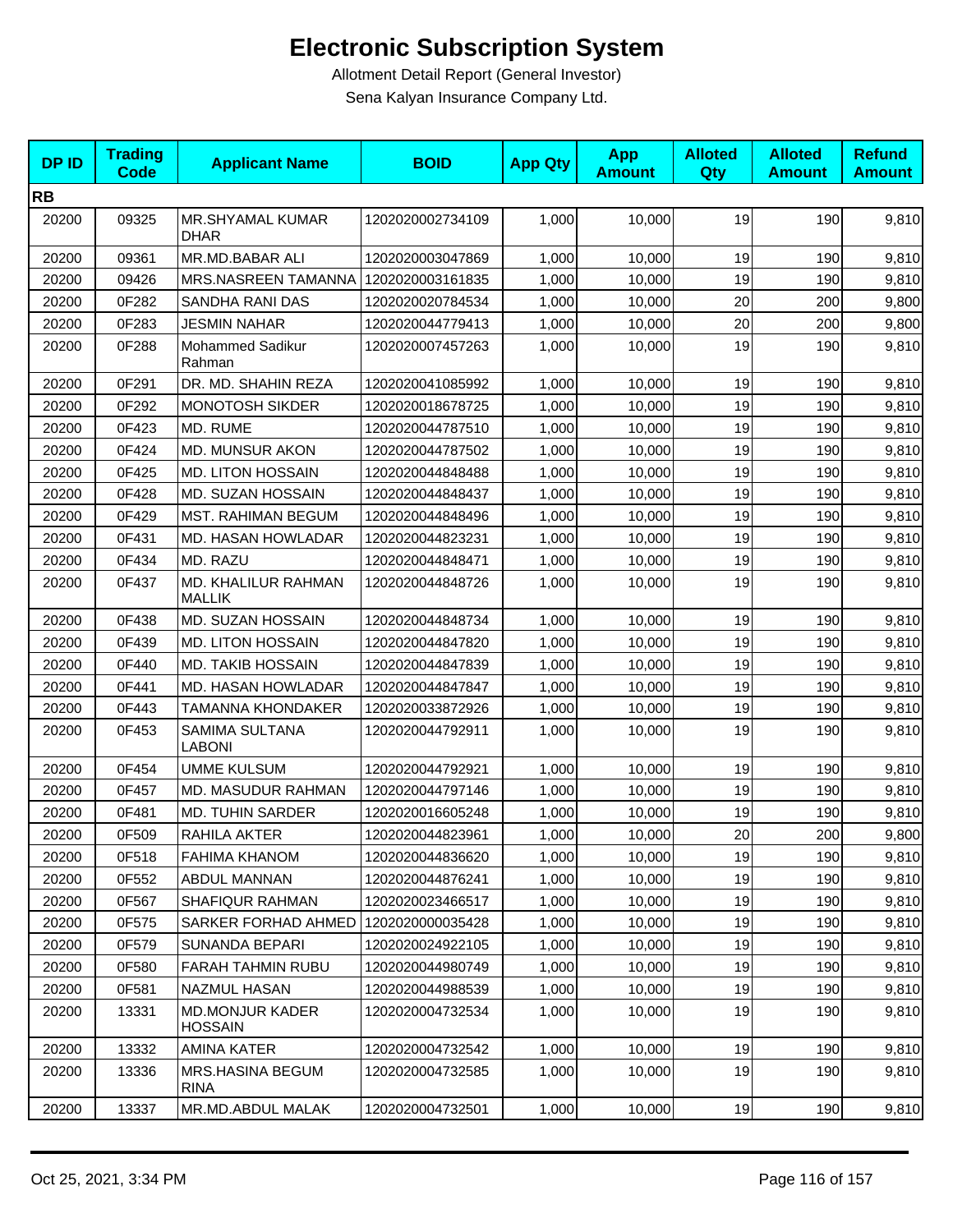| <b>DPID</b> | <b>Trading</b><br><b>Code</b> | <b>Applicant Name</b>                       | <b>BOID</b>      | <b>App Qty</b> | <b>App</b><br><b>Amount</b> | <b>Alloted</b><br>Qty | <b>Alloted</b><br><b>Amount</b> | <b>Refund</b><br><b>Amount</b> |
|-------------|-------------------------------|---------------------------------------------|------------------|----------------|-----------------------------|-----------------------|---------------------------------|--------------------------------|
| <b>RB</b>   |                               |                                             |                  |                |                             |                       |                                 |                                |
| 20200       | 13361                         | MR.MD.AKMAL HOSSAIN<br>(RUSSELL)            | 1202020004742863 | 1,000          | 10,000                      | 19                    | 190                             | 9,810                          |
| 20200       | 13383                         | <b>MS.MALLIKA KARMAKER</b>                  | 1202020004743199 | 1,000          | 10,000                      | 19                    | 190                             | 9,810                          |
| 20200       | 13384                         | <b>MRS.SABITA KARMAKER</b>                  | 1202020004743777 | 1,000          | 10,000                      | 19                    | 190                             | 9,810                          |
| 20200       | 13415                         | MR.MD.ABUL KALAM<br><b>AZAD</b>             | 1202020004756786 | 1,000          | 10,000                      | 19                    | 190                             | 9,810                          |
| 20200       | 13425                         | MR.MD.MOKBUL HOSSAIN 1202020004756801       |                  | 1,000          | 10,000                      | 19                    | 190                             | 9,810                          |
| 20200       | 13437                         | <b>MR.TOWHIDUL ALAM</b><br><b>CHOWDHURY</b> | 1202020004764768 | 1,000          | 10,000                      | 19                    | 190                             | 9,810                          |
| 20200       | 13439                         | MR.MD.MONIR HOSSAIN                         | 1202020004764883 | 1,000          | 10,000                      | 19                    | 190                             | 9,810                          |
| 20200       | 13460                         | MR.MD.MOSARAP<br><b>HOSSAIN</b>             | 1202020004767512 | 1,000          | 10,000                      | 19                    | 190                             | 9,810                          |
| 20200       | 13464                         | MR.MD.ZAKIR HOSSAIN                         | 1202020004767520 | 1,000          | 10,000                      | 19                    | 190                             | 9,810                          |
| 20200       | 13465                         | <b>MR.ZAKIR HOSSAIN</b>                     | 1202020004767539 | 1,000          | 10,000                      | 19                    | 190                             | 9,810                          |
| 20200       | 13466                         | <b>MR.JAHANGIR KABIR</b>                    | 1202020004767611 | 1,000          | 10,000                      | 19                    | 190                             | 9,810                          |
| 20200       | 13470                         | MR.A.K.M.ATIQUZZAMAN<br><b>BADAL</b>        | 1202020004774658 | 1,000          | 10,000                      | 19                    | 190                             | 9,810                          |
| 20200       | 13471                         | MR.A.K.M.ATIQUZZAMAN<br>BADAL               | 1202020004774623 | 1,000          | 10,000                      | 19                    | 190                             | 9,810                          |
| 20200       | 13641                         | <b>MRS.FATEMA BEGUM</b>                     | 1202020004816060 | 1,000          | 10,000                      | 19                    | 190                             | 9,810                          |
| 20200       | 13642                         | MRS.FATEMA BEGUM                            | 1202020004816087 | 1,000          | 10,000                      | 19                    | 190                             | 9,810                          |
| 20200       | 13647                         | MRS.SHAMIA AHMED                            | 1202020004804388 | 1,000          | 10,000                      | 19                    | 190                             | 9,810                          |
| 20200       | 13659                         | MR.MD.MOHIUDDIN<br><b>BHUIYAN</b>           | 1202020004820938 | 1,000          | 10,000                      | 20                    | 200                             | 9,800                          |
| 20200       | 13660                         | <b>MRS.SIRIN SATTER</b><br><b>BHUIYAN</b>   | 1202020004820989 | 1,000          | 10,000                      | 19                    | 190                             | 9,810                          |
| 20200       | 13661                         | MR.MD.ABDUS SATTER<br><b>BHUIYAN</b>        | 1202020004820997 | 1,000          | 10,000                      | 19                    | 190                             | 9,810                          |
| 20200       | 13662                         | MR.MD.ABDUS SATTER<br><b>BHUIYAN</b>        | 1202020004821022 | 1,000          | 10,000                      | 19                    | 190                             | 9,810                          |
| 20200       | 13664                         | MRS.THAHASHINA<br><b>BHUIYAN</b>            | 1202020004822094 | 1,000          | 10,000                      | 19                    | 190                             | 9,810                          |
| 20200       | 13665                         | <b>MRS.SIRIN SATTER</b><br><b>BHUIYAN</b>   | 1202020004825791 | 1,000          | 10,000                      | 19                    | 190                             | 9,810                          |
| 20200       | 13666                         | MR.MDMOHIUDDIN<br><b>BHUIYAN</b>            | 1202020004825815 | 1,000          | 10,000                      | 19                    | 190                             | 9,810                          |
| 20200       | 02201                         | KAZAL KUMAR SARKAR                          | 1202020000812172 | 1,000          | 10,000                      | 19                    | 190                             | 9,810                          |
| 20200       | 02202                         | MRS.SHAMIMA ARA                             | 1202020000785933 | 1,000          | 10,000                      | 19                    | 190                             | 9,810                          |
| 20200       | 02203                         | MR.MD.ZAKIR HOSSAIN                         | 1202020000785941 | 1,000          | 10,000                      | 19                    | 190                             | 9,810                          |
| 20200       | 02204                         | MR.MD.ZABED HOSSAIN                         | 1202020000785951 | 1,000          | 10,000                      | 19                    | 190                             | 9,810                          |
| 20200       | 02213                         | MR.MD.SALIM                                 | 1202020000787437 | 1,000          | 10,000                      | 20                    | 200                             | 9,800                          |
| 20200       | 02215                         | MR.MD.AMINUDDIN                             | 1202020000787453 | 1,000          | 10,000                      | 19                    | 190                             | 9,810                          |
| 20200       | 02237                         | <b>MRS.ANITA RANI</b><br><b>SUTRADHAR</b>   | 1202020000795146 | 1,000          | 10,000                      | 19                    | 190                             | 9,810                          |
| 20200       | 02250                         | <b>MRS.RATNA SARKAR</b>                     | 1202020000805235 | 1,000          | 10,000                      | 19                    | 190                             | 9,810                          |
| 20200       | 02251                         | <b>MRS.RATNA SARKAR</b>                     | 1202020000805243 | 1,000          | 10,000                      | 19                    | 190                             | 9,810                          |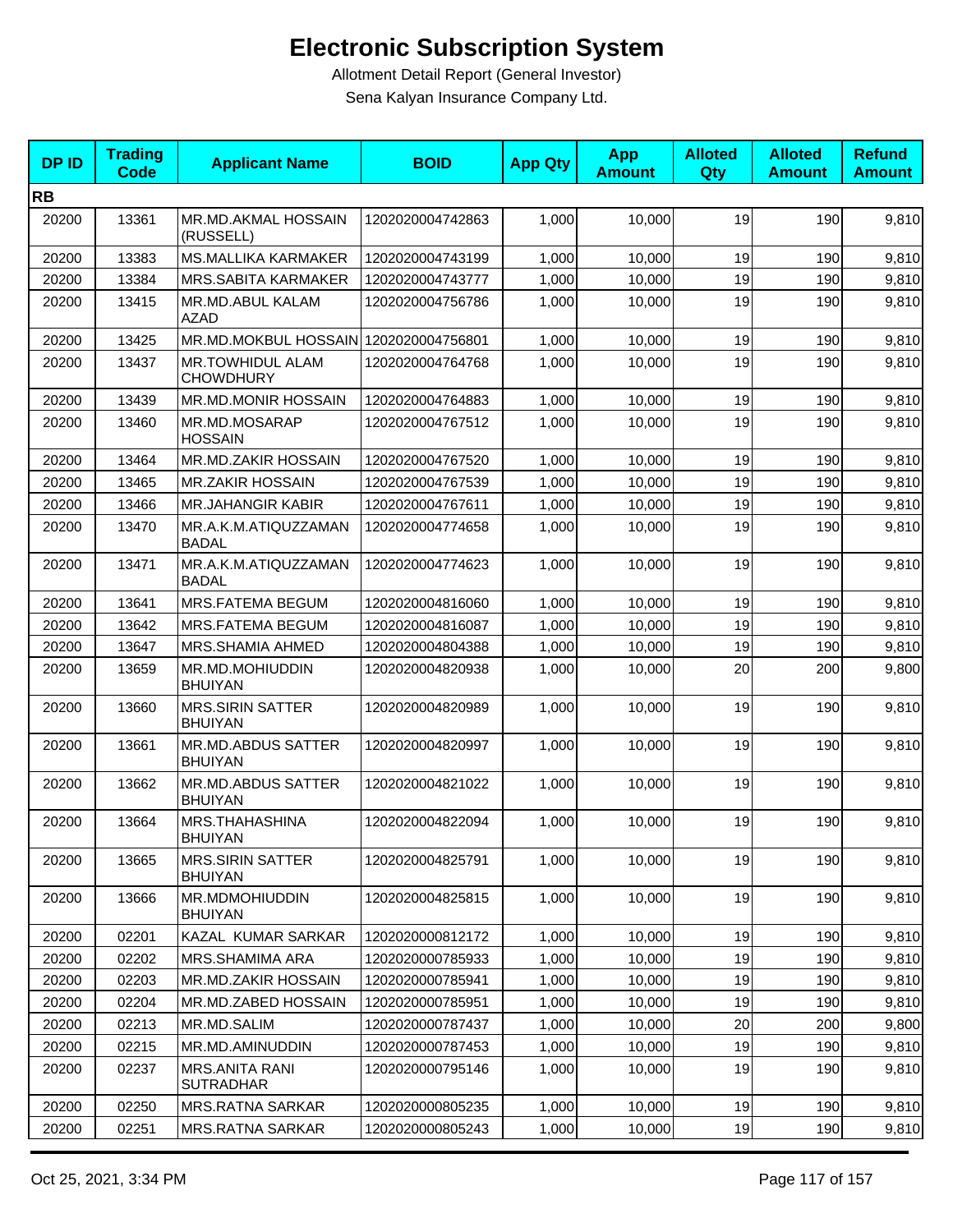| <b>DPID</b> | <b>Trading</b><br><b>Code</b> | <b>Applicant Name</b>                     | <b>BOID</b>      | <b>App Qty</b> | <b>App</b><br><b>Amount</b> | <b>Alloted</b><br><b>Qty</b> | <b>Alloted</b><br><b>Amount</b> | <b>Refund</b><br><b>Amount</b> |
|-------------|-------------------------------|-------------------------------------------|------------------|----------------|-----------------------------|------------------------------|---------------------------------|--------------------------------|
| <b>RB</b>   |                               |                                           |                  |                |                             |                              |                                 |                                |
| 20200       | 02301                         | <b>MRS.SARBORI SAHA</b>                   | 1202020000841295 | 1,000          | 10,000                      | 20                           | 200                             | 9,800                          |
| 20200       | 02302                         | <b>MR.AJIT RANJAN SAHA</b>                | 1202020000841319 | 1,000          | 10,000                      | 19                           | 190                             | 9,810                          |
| 20200       | 02316                         | MR.SHANKAR LAL SAHA                       | 1202020000858955 | 1,000          | 10,000                      | 19                           | 190                             | 9,810                          |
| 20200       | 02372                         | MR.SAJAL KUMAR ROY                        | 1202020000870712 | 1,000          | 10,000                      | 20                           | 200                             | 9,800                          |
| 20200       | 02393                         | MR.NABI-US-SALEEM                         | 1202020000907310 | 1,000          | 10,000                      | 19                           | 190                             | 9,810                          |
| 20200       | 02395                         | MRS. NIOTI RANI SARKER   1202020000934956 |                  | 1,000          | 10,000                      | 19                           | 190                             | 9,810                          |
| 20200       | 02396                         | <b>MR.SHEKHAR GHOSH</b>                   | 1202020000934964 | 1,000          | 10,000                      | 19                           | 190                             | 9,810                          |
| 20200       | 02397                         | <b>MR.SHEKHAR GHOSH</b>                   | 1202020000934972 | 1,000          | 10,000                      | 19                           | 190                             | 9,810                          |
| 20200       | 02401                         | MR.ANANDA SAHA                            | 1202020000919052 | 1,000          | 10,000                      | 19                           | 190                             | 9,810                          |
| 20200       | 02403                         | <b>MR.SHANTANU DAS</b>                    | 1202020000919087 | 1,000          | 10,000                      | 20                           | 200                             | 9,800                          |
| 20200       | 02420                         | <b>MRS.MALA AKHTER</b>                    | 1202020000962453 | 1,000          | 10,000                      | 20                           | 200                             | 9,800                          |
| 20200       | 02421                         | ANJAN KUMAR ADITYA                        | 1202020000962471 | 1,000          | 10,000                      | 19                           | 190                             | 9,810                          |
| 20200       | 02434                         | MR.MD.KHOORSHID<br><b>ALAM</b>            | 1202020000962389 | 1,000          | 10,000                      | 20                           | 200                             | 9,800                          |
| 20200       | 02454                         | <b>MR.AJIT RANJAN SAHA</b>                | 1202020000982086 | 1,000          | 10,000                      | 19                           | 190                             | 9,810                          |
| 20200       | 02495                         | MR.MD.ATAUR RAHMAN                        | 1202020001001007 | 1,000          | 10,000                      | 19                           | 190                             | 9,810                          |
| 20200       | 02502                         | MRS.RINA RANI DEY                         | 1202020001029008 | 1,000          | 10,000                      | 19                           | 190                             | 9,810                          |
| 20200       | 02503                         | <b>MR.PARITOSH DEY</b>                    | 1202020001029032 | 1,000          | 10.000                      | 19                           | 190                             | 9,810                          |
| 20200       | 02505                         | <b>MR.PARITOSH DEY</b>                    | 1202020001029024 | 1,000          | 10,000                      | 19                           | 190                             | 9,810                          |
| 20200       | 02508                         | MOHAMMAD ABDUL<br><b>HAYE MEAH</b>        | 1202020001033760 | 1,000          | 10,000                      | 19                           | 190                             | 9,810                          |
| 20200       | 02510                         | MR.ABUL KALAM AZAD                        | 1202020001067950 | 1,000          | 10,000                      | 19                           | 190                             | 9,810                          |
| 20200       | 02538                         | <b>MR.NIRMOL KANTI</b><br><b>BHOWMIK</b>  | 1202020001033787 | 1,000          | 10,000                      | 20                           | 200                             | 9,800                          |
| 20200       | 08854                         | MR.MD.SHEOKH SAADI                        | 1202020002936560 | 1,000          | 10,000                      | 20                           | 200                             | 9,800                          |
| 20200       | 08856                         | MRS.GULAI NOOR<br><b>BEGUM</b>            | 1202020002936389 | 1,000          | 10,000                      | 19                           | 190                             | 9,810                          |
| 20200       | 08895                         | MR.M.A.ROUF                               | 1202020002607629 | 1,000          | 10,000                      | 20                           | 200                             | 9,800                          |
| 20200       | 09036                         | MR.MOHAMMAD FOYEZ<br>AHMAD                | 1202020003113118 | 1,000          | 10,000                      | 20                           | 200                             | 9,800                          |
| 20200       | 0F120                         | MD. SHOWKAT HASAN                         | 1202020032873086 | 1,000          | 10,000                      | 19                           | 190                             | 9,810                          |
| 20200       | 0F145                         | PARVEJ HOSAIN                             | 1202020043324723 | 1,000          | 10,000                      | 19                           | 190                             | 9,810                          |
| 20200       | 0F161                         | SHAIKHA SHAMEEM                           | 1202020044032730 | 1,000          | 10,000                      | 19                           | 190                             | 9,810                          |
| 20200       | 0F162                         | SUMAIYA SHAMEEM                           | 1202020044153741 | 1,000          | 10,000                      | 19                           | 190                             | 9,810                          |
| 20200       | 0F163                         | SHAIKHA SHAMEEM                           | 1202020044153883 | 1,000          | 10,000                      | 19                           | 190                             | 9,810                          |
| 20200       | 0F164                         | SHAMS ARA SHAMEEM                         | 1202020044032749 | 1,000          | 10,000                      | 20                           | 200                             | 9,800                          |
| 20200       | 0F165                         | SUMAIYA SHAMEEM                           | 1202020044033601 | 1,000          | 10,000                      | 20                           | 200                             | 9,800                          |
| 20200       | 0F166                         | SHAMS ARA SHAMEEM                         | 1202020044153891 | 1,000          | 10,000                      | 19                           | 190                             | 9,810                          |
| 20200       | 0F167                         | RESHADUL ISLAM                            | 1202020044025654 | 1,000          | 10,000                      | 19                           | 190                             | 9,810                          |
| 20200       | 0F168                         | RESHADUL ISLAM                            | 1202020044030948 | 1,000          | 10,000                      | 19                           | 190                             | 9,810                          |
| 20200       | 0F169                         | MR. MD. ABDUL HANNAN                      | 1202020000388595 | 1,000          | 10,000                      | 19                           | 190                             | 9,810                          |
| 20200       | 0F189                         | MD. MIRAJUL ISLAM<br>KAZOL                | 1202020044260417 | 1,000          | 10,000                      | 19                           | 190                             | 9,810                          |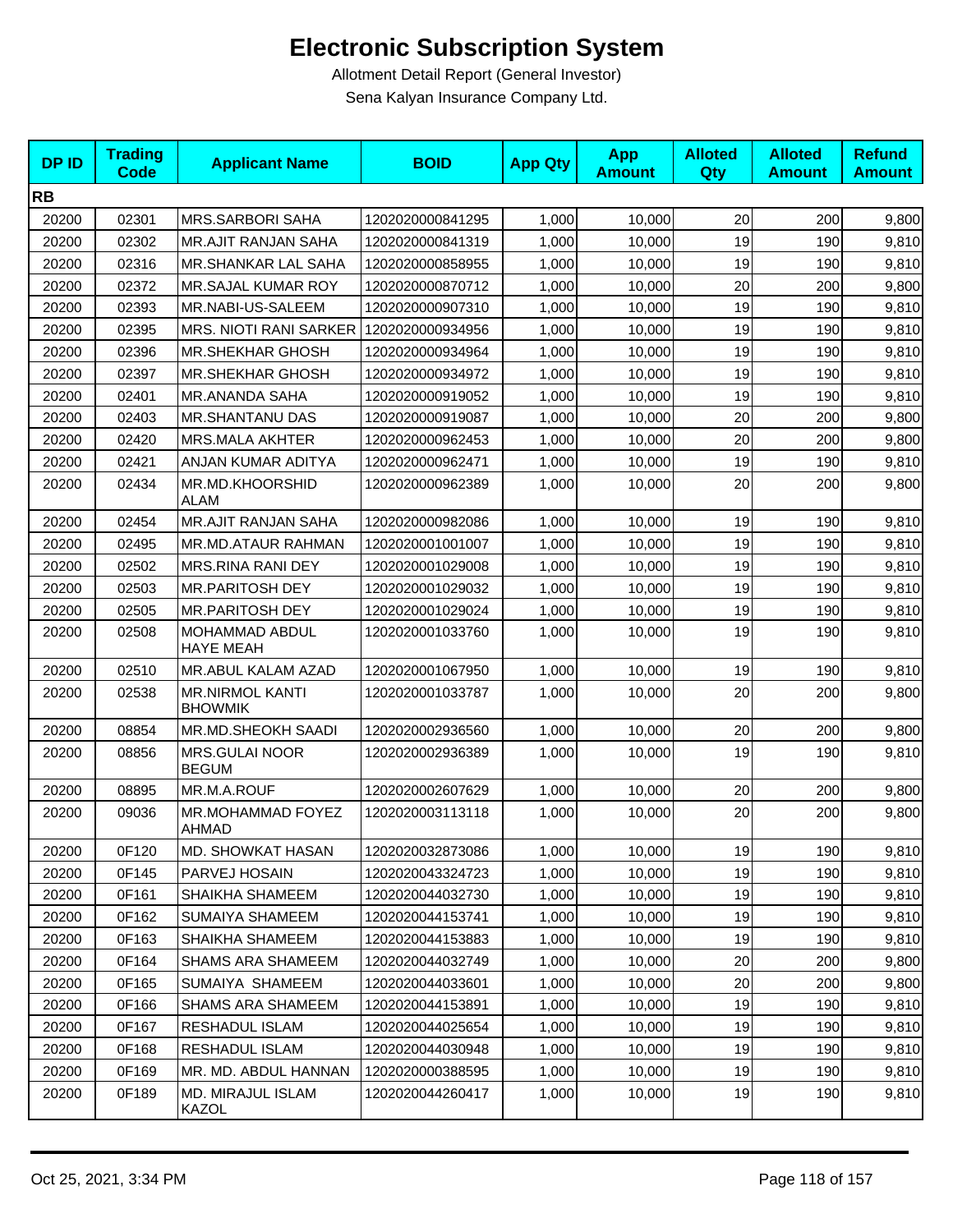| <b>DPID</b> | <b>Trading</b><br><b>Code</b> | <b>Applicant Name</b>                   | <b>BOID</b>      | <b>App Qty</b> | <b>App</b><br><b>Amount</b> | <b>Alloted</b><br>Qty | <b>Alloted</b><br><b>Amount</b> | <b>Refund</b><br><b>Amount</b> |
|-------------|-------------------------------|-----------------------------------------|------------------|----------------|-----------------------------|-----------------------|---------------------------------|--------------------------------|
| <b>RB</b>   |                               |                                         |                  |                |                             |                       |                                 |                                |
| 20200       | 0F203                         | A.K.M. SHAFIQUR<br><b>RAHMAN</b>        | 1202020044314141 | 1,000          | 10,000                      | 20                    | 200                             | 9,800                          |
| 20200       | 0F204                         | <b>MD. SUBBIRUL HUQUE</b>               | 1202020044314107 | 1,000          | 10,000                      | 19                    | 190                             | 9,810                          |
| 20200       | 0F205                         | MRS. RUKHSANA BEGUM                     | 1202020044314115 | 1,000          | 10,000                      | 19                    | 190                             | 9,810                          |
| 20200       | 0F206                         | KHALEDA BEGUM                           | 1202020044314123 | 1,000          | 10,000                      | 19                    | 190                             | 9,810                          |
| 20200       | 0F207                         | MD. NAZMUL HAQUE                        | 1202020044314131 | 1,000          | 10,000                      | 19                    | 190                             | 9,810                          |
| 20200       | 0F209                         | MRS. KHALEDA BEGUM                      | 1202020044314455 | 1,000          | 10,000                      | 19                    | 190                             | 9,810                          |
| 20200       | 0F211                         | MD. MONJU MIAH                          | 1202020044314471 | 1,000          | 10,000                      | 19                    | 190                             | 9,810                          |
| 20200       | 0F212                         | MIZANUR RAHAMAN                         | 1202020038408480 | 1,000          | 10,000                      | 19                    | 190                             | 9,810                          |
| 20200       | 0F227                         | Md. Habibur Rahman                      | 1202020019632292 | 1,000          | 10,000                      | 19                    | 190                             | 9,810                          |
| 20200       | 0F236                         | <b>MASUDA YASMIN</b>                    | 1202020044714243 | 1,000          | 10,000                      | 19                    | 190                             | 9,810                          |
| 20200       | 0F247                         | MD. ASHRAFUZZAMAN                       | 1202020044703268 | 1,000          | 10,000                      | 19                    | 190                             | 9,810                          |
| 20200       | 12705                         | MR.MD.ABDUL AWAL<br><b>BABLU</b>        | 1202020004451576 | 1,000          | 10,000                      | 19                    | 190                             | 9,810                          |
| 20200       | 12706                         | <b>NASIMA KHATUN</b>                    | 1202020004451551 | 1,000          | 10,000                      | 20                    | 200                             | 9,800                          |
| 20200       | 12707                         | <b>MR.PRADIP KUMAR</b><br><b>GHOSH</b>  | 1202020004467610 | 1,000          | 10,000                      | 19                    | 190                             | 9,810                          |
| 20200       | 12708                         | <b>MR.PRADIP KUMAR</b><br><b>GHOSH</b>  | 1202020004469917 | 1,000          | 10,000                      | 20                    | 200                             | 9,800                          |
| 20200       | 12754                         | MR.NARAYAN CHANDRA<br><b>BANIK</b>      | 1202020004473695 | 1,000          | 10,000                      | 19                    | 190                             | 9,810                          |
| 20200       | 12756                         | MRS.ARCHANA RANI<br><b>BANIK</b>        | 1202020004472722 | 1,000          | 10,000                      | 19                    | 190                             | 9,810                          |
| 20200       | 12798                         | MRS.SABIHA SULTANA                      | 1202020004498288 | 1,000          | 10,000                      | 20                    | 200                             | 9,800                          |
| 20200       | 12801                         | MRS.JANNATARA<br>YIASMIN MIRA           | 1202020004498261 | 1,000          | 10,000                      | 19                    | 190                             | 9,810                          |
| 20200       | 12809                         | MR.MD.ZIAUL KARIM                       | 1202020004500014 | 1,000          | 10,000                      | 19                    | 190                             | 9,810                          |
| 20200       | 12843                         | ARJUN CHANDRA SAHA                      | 1202020004514424 | 1,000          | 10,000                      | 19                    | 190                             | 9,810                          |
| 20200       | 12881                         | MR.ABU SALEH MD<br><b>YUNUS</b>         | 1202020004594085 | 1,000          | 10,000                      | 20                    | 200                             | 9,800                          |
| 20200       | 12909                         | MR.SARWAR ALAM                          | 1202020004539761 | 1,000          | 10,000                      | 19                    | 190                             | 9,810                          |
| 20200       | 12912                         | <b>MR SUMAN KUMAR SAHA</b>              | 1202020004545024 | 1,000          | 10,000                      | 19                    | 190                             | 9,810                          |
| 20200       | 12928                         | <b>MR.PARITOSH KUMAR</b><br><b>SAHA</b> | 1202020004549750 | 1,000          | 10,000                      | 20                    | 200                             | 9,800                          |
| 20200       | 12929                         | <b>MR.PARITOSH KUMAR</b><br>SAHA        | 1202020004549777 | 1,000          | 10,000                      | 19                    | 190                             | 9,810                          |
| 20200       | 19141                         | SAZAL SARKAR                            | 1202020006414970 | 1,000          | 10,000                      | 19                    | 190                             | 9,810                          |
| 20200       | 19142                         | JAYANTA ROY                             | 1202020006414989 | 1,000          | 10,000                      | 19                    | 190                             | 9,810                          |
| 20200       | 19143                         | <b>JAYANTA ROY</b>                      | 1202020006414997 | 1,000          | 10,000                      | 19                    | 190                             | 9,810                          |
| 20200       | 19144                         | REZAUL ISLAM                            | 1202020006415006 | 1,000          | 10,000                      | 19                    | 190                             | 9,810                          |
| 20200       | 19145                         | <b>REZAUL ISLAM</b>                     | 1202020006415014 | 1,000          | 10,000                      | 20                    | 200                             | 9,800                          |
| 20200       | 19162                         | <b>MD.DELOWER HOSSAIN</b>               | 1202020006420910 | 1,000          | 10,000                      | 19                    | 190                             | 9,810                          |
| 20200       | 19215                         | ALLO BARUA                              | 1202020006431631 | 1,000          | 10,000                      | 19                    | 190                             | 9,810                          |
| 20200       | 19219                         | RAM PROSHAD SARKER                      | 1202020006431468 | 1,000          | 10,000                      | 19                    | 190                             | 9,810                          |
| 20200       | 19241                         | JAMUNA DEV                              | 1202020006443662 | 1,000          | 10,000                      | 20                    | 200                             | 9,800                          |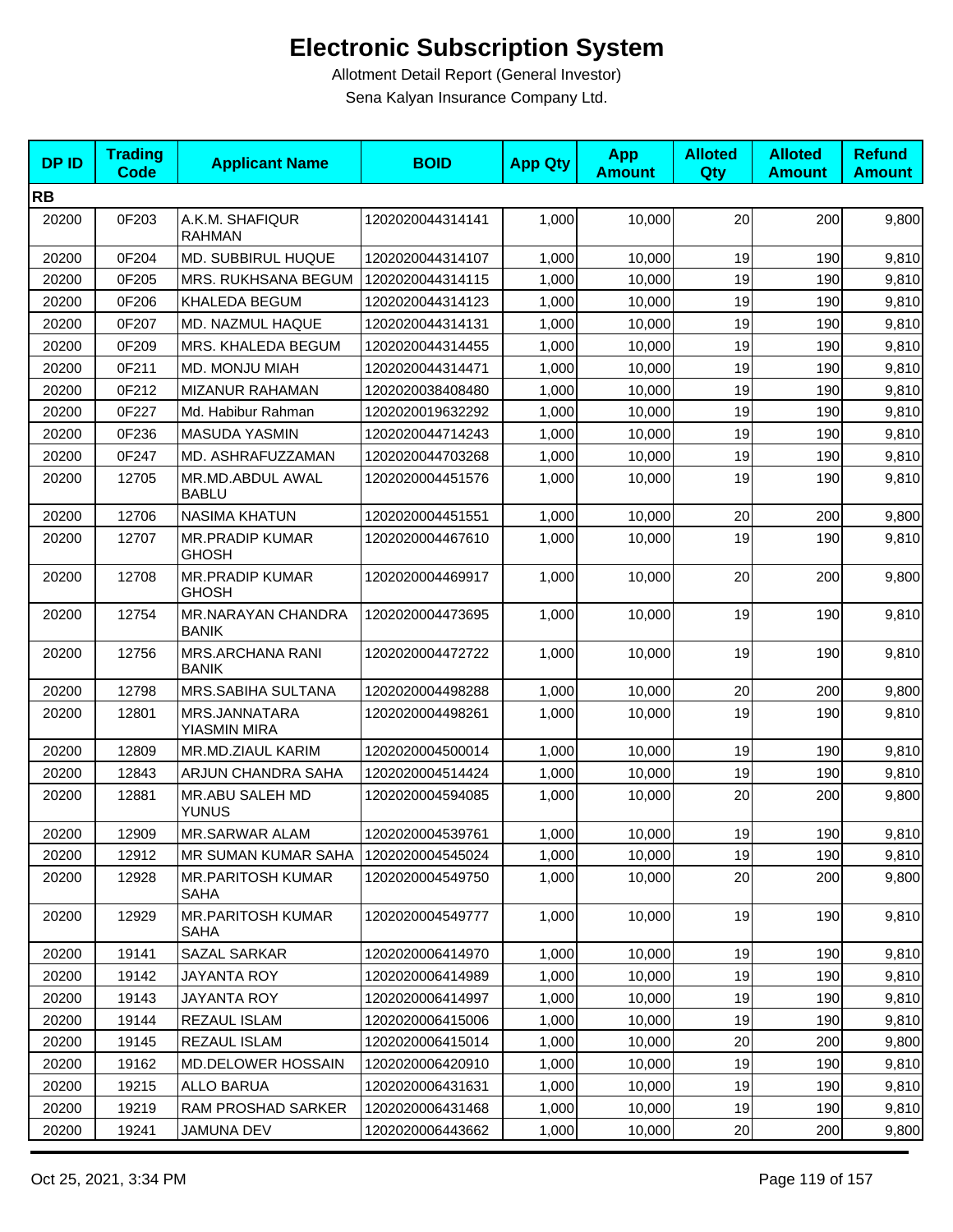| <b>DPID</b> | <b>Trading</b><br><b>Code</b> | <b>Applicant Name</b>                       | <b>BOID</b>      | <b>App Qty</b> | <b>App</b><br><b>Amount</b> | <b>Alloted</b><br><b>Qty</b> | <b>Alloted</b><br><b>Amount</b> | <b>Refund</b><br><b>Amount</b> |
|-------------|-------------------------------|---------------------------------------------|------------------|----------------|-----------------------------|------------------------------|---------------------------------|--------------------------------|
| <b>RB</b>   |                               |                                             |                  |                |                             |                              |                                 |                                |
| 20200       | 19243                         | MD ABDUL JALIL                              | 1202020006443689 | 1,000          | 10,000                      | 19                           | 190                             | 9,810                          |
| 20200       | 19244                         | MD ABDUL JALIL                              | 1202020006443697 | 1,000          | 10,000                      | 19                           | 190                             | 9,810                          |
| 20200       | 19247                         | PRADEP GHOSH                                | 1202020006444616 | 1,000          | 10,000                      | 19                           | 190                             | 9,810                          |
| 20200       | 19248                         | PRADEP GHOSH                                | 1202020006444624 | 1,000          | 10,000                      | 19                           | 190                             | 9,810                          |
| 20200       | 19251                         | <b>ASHIM GOSH</b>                           | 1202020006444659 | 1,000          | 10,000                      | 19                           | 190                             | 9,810                          |
| 20200       | 19256                         | MD JALAL MIA                                | 1202020006448186 | 1,000          | 10,000                      | 19                           | 190                             | 9,810                          |
| 20200       | 19257                         | <b>MD JALAL MIA</b>                         | 1202020006448194 | 1,000          | 10,000                      | 20                           | 200                             | 9,800                          |
| 20200       | 19362                         | SHARMIN KABIR KANTA                         | 1202020006487429 | 1,000          | 10,000                      | 19                           | 190                             | 9,810                          |
| 20200       | 25446                         | <b>MR.SHISHIR RANJAN</b><br><b>HOWLADER</b> | 1202020008207981 | 1,000          | 10,000                      | 19                           | 190                             | 9,810                          |
| 20200       | 25450                         | SABINA EIASMIN                              | 1202020008206802 | 1,000          | 10,000                      | 19                           | 190                             | 9,810                          |
| 20200       | 25451                         | <b>SABINA EIASMIN</b>                       | 1202020008206829 | 1,000          | 10,000                      | 19                           | 190                             | 9,810                          |
| 20200       | 00F69                         | SHOHEL RANA                                 | 1202020043642042 | 1,000          | 10,000                      | 19                           | 190                             | 9,810                          |
| 20200       | 00F71                         | <b>MD. SAYADUL ISLAM</b>                    | 1202020020021574 | 1,000          | 10,000                      | 19                           | 190                             | 9,810                          |
| 20200       | 00G74                         | MR.MD. ABDUL WADUD                          | 1202020001665530 | 1,000          | 10,000                      | 20                           | 200                             | 9,800                          |
| 20200       | 00G85                         | <b>SHILPI BARUA</b>                         | 1202020005148092 | 1.000          | 10,000                      | 19                           | 190                             | 9,810                          |
| 20200       | 00G86                         | <b>DILIP BARUA</b>                          | 1202020004344362 | 1,000          | 10,000                      | 19                           | 190                             | 9,810                          |
| 20200       | 00H14                         | NRURL ALAM MOZUMDER 1202020016145538        |                  | 1.000          | 10,000                      | 19                           | 190                             | 9,810                          |
| 20200       | 00H53                         | Md. Shariful Islam                          | 1202020020285549 | 1,000          | 10,000                      | 19                           | 190                             | 9,810                          |
| 20200       | 05260                         | MR.DELWAR HOSSAIN                           | 1202020002079661 | 1,000          | 10,000                      | 19                           | 190                             | 9,810                          |
| 20200       | 05272                         | KALLANI RANI BANIK                          | 1202020001661805 | 1,000          | 10,000                      | 19                           | 190                             | 9,810                          |
| 20200       | 05331                         | MD. JAHIDUR RAHMAN                          | 1202020002119793 | 1,000          | 10,000                      | 19                           | 190                             | 9,810                          |
| 20200       | 05335                         | <b>MR.SUZIT KUMAR ROY</b>                   | 1202020001702489 | 1,000          | 10,000                      | 19                           | 190                             | 9,810                          |
| 20200       | 05336                         | MR.SAJAL KUMAR ROY                          | 1202020001702588 | 1,000          | 10,000                      | 19                           | 190                             | 9,810                          |
| 20200       | 05349                         | MR.MD.REAZUL ISLAM                          | 1202020002090259 | 1,000          | 10,000                      | 19                           | 190                             | 9,810                          |
| 20200       | 05357                         | MR.DELWAR HOSSAIN                           | 1202020002090457 | 1,000          | 10,000                      | 19                           | 190                             | 9,810                          |
| 20200       | 05407                         | <b>MR.DENESH CHANDRA</b><br><b>MAJUMDER</b> | 1202020002079389 | 1,000          | 10,000                      | 19                           | 190                             | 9,810                          |
| 20200       | 05409                         | <b>MR.ASIM KRISHNA NATH</b>                 | 1202020002079793 | 1,000          | 10,000                      | 19                           | 190                             | 9,810                          |
| 20200       | 05410                         | ASHOK KRISHNA NATH                          | 1202020002079777 | 1,000          | 10,000                      | 19                           | 190                             | 9,810                          |
| 20200       | 05412                         | ROBINDRA NATH                               | 1202020002079742 | 1,000          | 10,000                      | 19                           | 190                             | 9,810                          |
| 20200       | 05503                         | MR.MD.AFJAL HOSSAIN                         | 1202020001764001 | 1,000          | 10,000                      | 19                           | 190                             | 9,810                          |
| 20200       | 05504                         | MR.MD.AFJAL HOSSAIN                         | 1202020001762988 | 1,000          | 10,000                      | 20                           | 200                             | 9,800                          |
| 20200       | 05569                         | MR.ABUL KALAM AZAD                          | 1202020001840549 | 1,000          | 10,000                      | 19                           | 190                             | 9,810                          |
| 20200       | 0B143                         | AFROZA AMIN                                 | 1202020044714963 | 1,000          | 10,000                      | 20                           | 200                             | 9,800                          |
| 20200       | 0B154                         | SAJJADUR RAHMAN                             | 1202020044681959 | 1,000          | 10,000                      | 19                           | 190                             | 9,810                          |
| 20200       | 0B158                         | MD. MAMUNUL HAQUE                           | 1202020012066718 | 1,000          | 10,000                      | 20                           | 200                             | 9,800                          |
| 20200       | 0B173                         | MD. FIROZ HOSSAIN                           | 1202020044783555 | 1,000          | 10,000                      | 19                           | 190                             | 9,810                          |
| 20200       | 0B174                         | MD. FIROZ HOSSAIN                           | 1202020044783571 | 1,000          | 10,000                      | 20                           | 200                             | 9,800                          |
| 20200       | 0B176                         | <b>BIPUL SAHA</b>                           | 1202020030077496 | 1,000          | 10,000                      | 20                           | 200                             | 9,800                          |
| 20200       | 0B182                         | MD. FAKIR ALI                               | 1202020044791007 | 1,000          | 10,000                      | 20                           | 200                             | 9,800                          |
| 20200       | 0B196                         | MD. MOKTAR HOSSAIN                          | 1202020044805153 | 1,000          | 10,000                      | 19                           | 190                             | 9,810                          |
| 20200       | 0B201                         | ARJUN DATTA                                 | 1202020044852552 | 1,000          | 10,000                      | 20                           | 200                             | 9,800                          |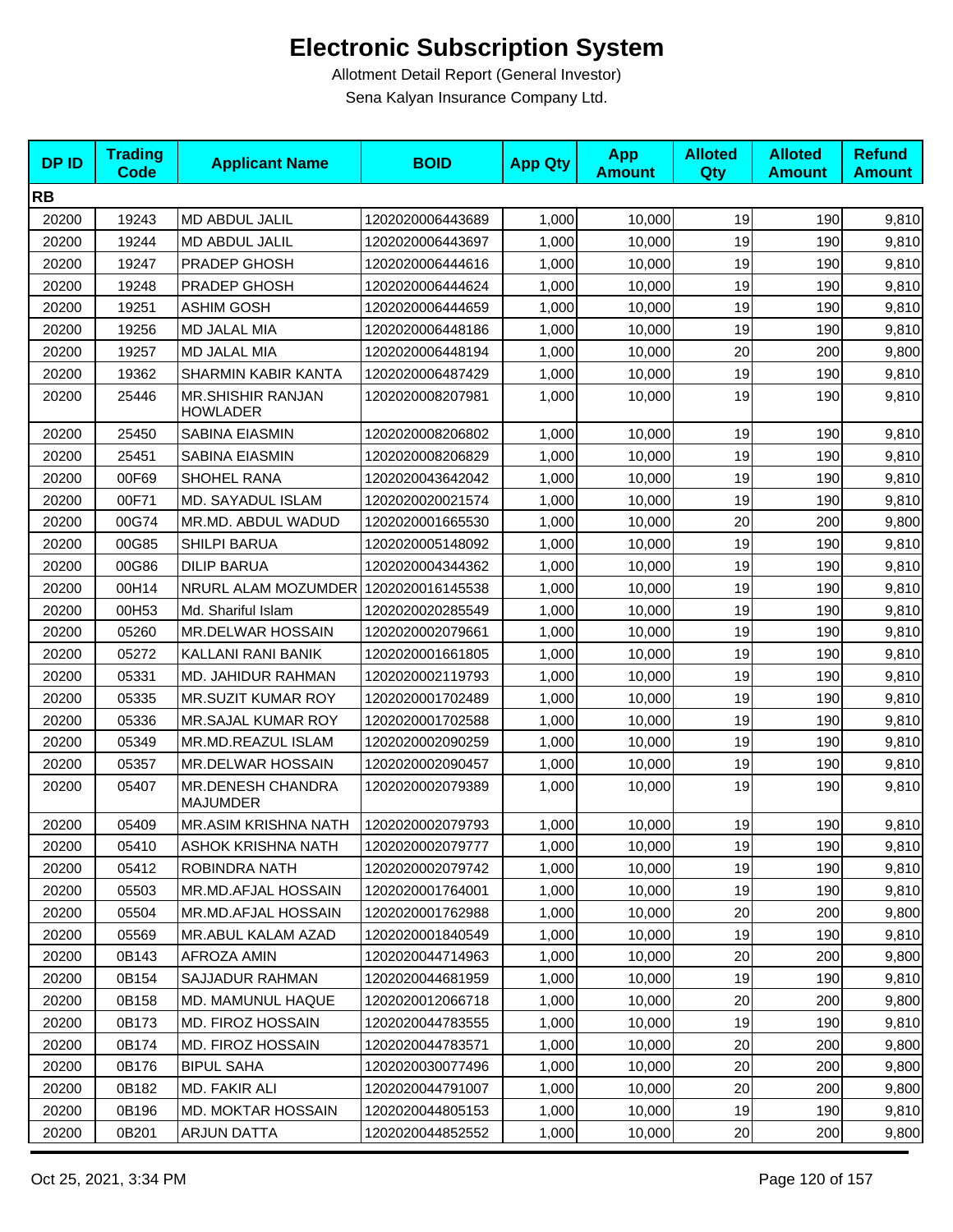| <b>DPID</b> | <b>Trading</b><br><b>Code</b> | <b>Applicant Name</b>             | <b>BOID</b>      | <b>App Qty</b> | <b>App</b><br><b>Amount</b> | <b>Alloted</b><br>Qty | <b>Alloted</b><br><b>Amount</b> | <b>Refund</b><br><b>Amount</b> |
|-------------|-------------------------------|-----------------------------------|------------------|----------------|-----------------------------|-----------------------|---------------------------------|--------------------------------|
| <b>RB</b>   |                               |                                   |                  |                |                             |                       |                                 |                                |
| 20200       | 0B202                         | <b>ARJUN DATTA</b>                | 1202020044926876 | 1,000          | 10,000                      | 19                    | 190                             | 9,810                          |
| 20200       | 0B207                         | JHARNA RANI DATTA                 | 1202020044881731 | 1,000          | 10,000                      | 19                    | 190                             | 9,810                          |
| 20200       | 0B208                         | JHARNA RANI DATTA                 | 1202020044931367 | 1,000          | 10,000                      | 19                    | 190                             | 9,810                          |
| 20200       | 0B211                         | RANJANA RANI                      | 1202020044852579 | 1,000          | 10,000                      | 19                    | 190                             | 9,810                          |
| 20200       | 0B212                         | RANJANA RANI                      | 1202020044947832 | 1,000          | 10,000                      | 19                    | 190                             | 9,810                          |
| 20200       | 0B213                         | <b>ARCHANA RANI</b>               | 1202020044852587 | 1,000          | 10,000                      | 20                    | 200                             | 9,800                          |
| 20200       | 0B214                         | <b>ARCHANA RANI</b>               | 1202020044947859 | 1,000          | 10,000                      | 19                    | 190                             | 9,810                          |
| 20200       | 0B219                         | RINKU RANI PUL                    | 1202020044844570 | 1,000          | 10,000                      | 19                    | 190                             | 9,810                          |
| 20200       | 0B220                         | RINKU RANI PUL                    | 1202020044941498 | 1,000          | 10,000                      | 19                    | 190                             | 9,810                          |
| 20200       | 0B221                         | SANJIB KUMAR KUNDU                | 1202020044852619 | 1,000          | 10,000                      | 19                    | 190                             | 9,810                          |
| 20200       | 0B224                         | SYED KAMAL UDDIN                  | 1202020044868019 | 1,000          | 10,000                      | 19                    | 190                             | 9,810                          |
| 20200       | 0B225                         | SYED KAMAL UDDIN                  | 1202020044871298 | 1,000          | 10,000                      | 19                    | 190                             | 9,810                          |
| 20200       | 0B244                         | MD. FAKHRUL ISLAM<br><b>HAZRA</b> | 1202020044833868 | 1,000          | 10,000                      | 19                    | 190                             | 9,810                          |
| 20200       | 0B247                         | SUDIPTA CHAKRABORTY<br>SHYAMOL    | 1202020044874960 | 1,000          | 10,000                      | 19                    | 190                             | 9,810                          |
| 20200       | 0B258                         | MD. MASUM HASAN                   | 1202020044901191 | 1,000          | 10,000                      | 19                    | 190                             | 9,810                          |
| 20200       | 0B293                         | SHAMIR KUMAR SAHA                 | 1202020044959606 | 1,000          | 10,000                      | 20                    | 200                             | 9,800                          |
| 20200       | 0B295                         | SATYA RANJAN SAHA                 | 1202020044972261 | 1,000          | 10,000                      | 19                    | 190                             | 9,810                          |
| 20200       | 0B296                         | SATYA RANJAN SAHA                 | 1202020044974161 | 1,000          | 10,000                      | 19                    | 190                             | 9,810                          |
| 20200       | 0B336                         | <b>MD. AMIN HOSSEN</b>            | 1202020044934858 | 1,000          | 10,000                      | 19                    | 190                             | 9,810                          |
| 20200       | 0B337                         | <b>GOBINDA SUTRADHAR</b>          | 1202020044935167 | 1,000          | 10,000                      | 19                    | 190                             | 9,810                          |
| 20200       | 0B347                         | <b>SOMA MONDAL</b>                | 1202020045034038 | 1,000          | 10,000                      | 19                    | 190                             | 9,810                          |
| 20200       | 14762                         | MR.TAPASH KUMAR DAS               | 1202020005170336 | 1,000          | 10,000                      | 20                    | 200                             | 9,800                          |
| 20200       | 14806                         | KANIZ FATEMA                      | 1202020005213083 | 1,000          | 10,000                      | 19                    | 190                             | 9,810                          |
| 20200       | 14807                         | <b>MONERA FERDOWS</b>             | 1202020005213091 | 1,000          | 10,000                      | 19                    | 190                             | 9,810                          |
| 20200       | 14808                         | KANIZ FATEMA                      | 1202020005213107 | 1,000          | 10,000                      | 19                    | 190                             | 9,810                          |
| 20200       | 14875                         | MD ABU KOWSER                     | 1202020005219561 | 1,000          | 10,000                      | 19                    | 190                             | 9,810                          |
| 20200       | 18708                         | <b>GOPAL KRISHNA KUNDU</b>        | 1202020006315981 | 1,000          | 10,000                      | 20                    | 200                             | 9,800                          |
| 20200       | 18860                         | RINA KHANAM                       | 1202020006322817 | 1,000          | 10,000                      | 20                    | 200                             | 9,800                          |
| 20200       | 18861                         | RINA KHANAM                       | 1202020006322884 | 1,000          | 10,000                      | 20                    | 200                             | 9,800                          |
| 20200       | 18863                         | JOYDEV CHANDRA DAS                | 1202020006322908 | 1,000          | 10,000                      | 19                    | 190                             | 9,810                          |
| 20200       | 18877                         | PALLAB KUMAR ROY                  | 1202020006334045 | 1,000          | 10,000                      | 20                    | 200                             | 9,800                          |
| 20200       | 18925                         | SHAILA RAHMAN                     | 1202020006350456 | 1,000          | 10,000                      | 19                    | 190                             | 9,810                          |
| 20200       | 18926                         | SADIA RAHMAN                      | 1202020006350464 | 1,000          | 10,000                      | 19                    | 190                             | 9,810                          |
| 20200       | 18927                         | SHAILA RAHMAN                     | 1202020006350472 | 1,000          | 10,000                      | 19                    | 190                             | 9,810                          |
| 20200       | 18956                         | <b>MD.NASHIRUL ALAM</b>           | 1202020006359521 | 1,000          | 10,000                      | 19                    | 190                             | 9,810                          |
| 20200       | 18957                         | <b>MD.NASHIRUL ALAM</b>           | 1202020006359531 | 1,000          | 10,000                      | 19                    | 190                             | 9,810                          |
| 20200       | 18958                         | <b>JUBAIDA AKTER MITA</b>         | 1202020006359548 | 1,000          | 10,000                      | 19                    | 190                             | 9,810                          |
| 20200       | 18960                         | MD.RAFI UDDIN BHUIYAN             | 1202020006359564 | 1,000          | 10,000                      | 19                    | 190                             | 9,810                          |
| 20200       | 18961                         | <b>MD.RAFI UDDIN BHUIYAN</b>      | 1202020006359572 | 1,000          | 10,000                      | 19                    | 190                             | 9,810                          |
| 20200       | 18967                         | MD.RABIUL ISLAM                   | 1202020006360030 | 1,000          | 10,000                      | 19                    | 190                             | 9,810                          |
| 20200       | 18983                         | HOSNA YESMIN SHEMU                | 1202020006366196 | 1,000          | 10,000                      | 19                    | 190                             | 9,810                          |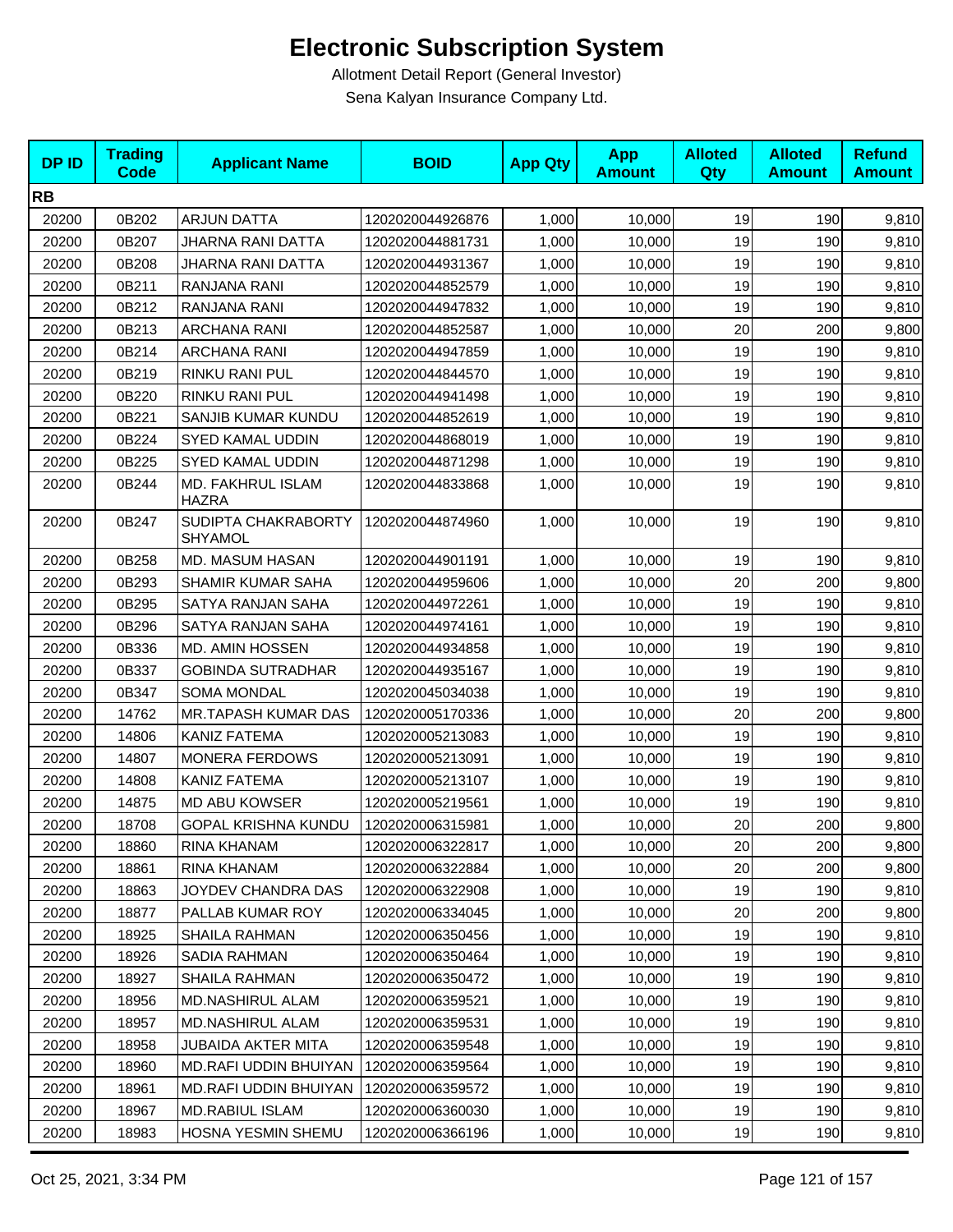| <b>DPID</b> | <b>Trading</b><br><b>Code</b> | <b>Applicant Name</b>                        | <b>BOID</b>      | <b>App Qty</b> | <b>App</b><br><b>Amount</b> | <b>Alloted</b><br>Qty | <b>Alloted</b><br><b>Amount</b> | <b>Refund</b><br><b>Amount</b> |
|-------------|-------------------------------|----------------------------------------------|------------------|----------------|-----------------------------|-----------------------|---------------------------------|--------------------------------|
| <b>RB</b>   |                               |                                              |                  |                |                             |                       |                                 |                                |
| 20200       | 18984                         | <b>SHAMSUN NAHAR</b>                         | 1202020006366201 | 1,000          | 10,000                      | 20                    | 200                             | 9,800                          |
| 20200       | 18985                         | MAHBUBUR RAHMAN                              | 1202020006366211 | 1,000          | 10,000                      | 20                    | 200                             | 9,800                          |
| 20200       | 23749                         | <b>MR.TAPASH PAUL</b>                        | 1202020006305990 | 1,000          | 10,000                      | 19                    | 190                             | 9,810                          |
| 20200       | 23831                         | MRS.TOPNA MODAK                              | 1202020007700581 | 1,000          | 10,000                      | 19                    | 190                             | 9,810                          |
| 20200       | 23883                         | <b>MR.JOY PROKASH</b><br><b>SARKER</b>       | 1202020007737641 | 1,000          | 10,000                      | 19                    | 190                             | 9,810                          |
| 20200       | 23884                         | <b>MR.JOY PROKASH</b><br><b>SARKER</b>       | 1202020007737658 | 1,000          | 10,000                      | 19                    | 190                             | 9,810                          |
| 20200       | 23952                         | AFSANA CHOWDHURY                             | 1202020007786957 | 1,000          | 10,000                      | 19                    | 190                             | 9,810                          |
| 20200       | 23953                         | AFSANA CHOWDHURY                             | 1202020007786949 | 1,000          | 10,000                      | 20                    | 200                             | 9,800                          |
| 20200       | 24000                         | MR. SAGAR DIP (BARUN)                        | 1202020008765181 | 1,000          | 10,000                      | 19                    | 190                             | 9,810                          |
| 20200       | 24002                         | LILA RANI SAHA                               | 1202020007791009 | 1,000          | 10,000                      | 19                    | 190                             | 9,810                          |
| 20200       | 24004                         | PRAN KRISHNA SAHA                            | 1202020007790981 | 1,000          | 10,000                      | 19                    | 190                             | 9,810                          |
| 20200       | 24012                         | KAMALESH ROY                                 | 1202020003997579 | 1,000          | 10,000                      | 19                    | 190                             | 9,810                          |
| 20200       | 24020                         | <b>MD.ANOWAR HOSSAIN</b><br><b>CHOWDHURY</b> | 1202020007796989 | 1,000          | 10,000                      | 19                    | 190                             | 9,810                          |
| 20200       | 24021                         | <b>NAZMA KHATUN</b>                          | 1202020007796997 | 1,000          | 10,000                      | 20                    | 200                             | 9,800                          |
| 20200       | 24059                         | <b>MS.RASHEDA KABIR</b>                      | 1202020007809608 | 1,000          | 10,000                      | 20                    | 200                             | 9,800                          |
| 20200       | 24082                         | <b>MRS.MAHRUN NASHA</b><br><b>BEGUM</b>      | 1202020007816173 | 1,000          | 10,000                      | 19                    | 190                             | 9,810                          |
| 20200       | 24091                         | MR.MD.REZAUL KARIM                           | 1202020007821242 | 1,000          | 10,000                      | 19                    | 190                             | 9,810                          |
| 20200       | 24092                         | MR.MD.MASEKUR<br><b>RAHMAN</b>               | 1202020007822065 | 1,000          | 10,000                      | 19                    | 190                             | 9,810                          |
| 20200       | 00292                         | MR.NIRMAL KANTI SAHA                         | 1202020000559959 | 1,000          | 10,000                      | 19                    | 190                             | 9,810                          |
| 20200       | 00312                         | MD.KHAIRUZZAMAN                              | 1202020000085044 | 1,000          | 10,000                      | 20                    | 200                             | 9,800                          |
| 20200       | 00323                         | MD. SAYED ULLAH<br><b>SHAHEEN</b>            | 1202020007400439 | 1,000          | 10,000                      | 19                    | 190                             | 9,810                          |
| 20200       | 00326                         | MR.MD.AMINUDDIN                              | 1202020000053482 | 1,000          | 10,000                      | 19                    | 190                             | 9,810                          |
| 20200       | 00335                         | MD. SHALAUDDIN                               | 1202020000116563 | 1,000          | 10,000                      | 19                    | 190                             | 9,810                          |
| 20200       | 00347                         | MD. SALIM ULLAH                              | 1202020000047250 | 1,000          | 10,000                      | 19                    | 190                             | 9,810                          |
| 20200       | 00395                         | MR.KAZI AHMADUL ISLAM 1202020000039110       |                  | 1,000          | 10,000                      | 19                    | 190                             | 9,810                          |
| 20200       | 00423                         | MR.SHAMIM AHMED                              | 1202020000230928 | 1,000          | 10,000                      | 19                    | 190                             | 9,810                          |
| 20200       | 00428                         | MR.SONJAY KUMAR<br><b>SAHA</b>               | 1202020000037914 | 1,000          | 10,000                      | 19                    | 190                             | 9,810                          |
| 20200       | 00439                         | MR. PRASANTA KUMAR<br><b>GUHA</b>            | 1202020000050700 | 1,000          | 10,000                      | 19                    | 190                             | 9,810                          |
| 20200       | 00444                         | MD.MOSHARROF<br><b>HOSSAIN MIAJIE</b>        | 1202020000037882 | 1,000          | 10,000                      | 19                    | 190                             | 9,810                          |
| 20200       | 00449                         | MRS. MAQSUDA MASUD                           | 1202020000052156 | 1,000          | 10,000                      | 19                    | 190                             | 9,810                          |
| 20200       | 00453                         | MR.MD.MOHIUDDIN                              | 1202020000072177 | 1,000          | 10,000                      | 19                    | 190                             | 9,810                          |
| 20200       | 00460                         | MR. MIR ABDUL HYE                            | 1202020000103760 | 1,000          | 10,000                      | 19                    | 190                             | 9,810                          |
| 20200       | 00489                         | MRS. SHAHANARA<br><b>BEGUM</b>               | 1202020000048544 | 1,000          | 10,000                      | 19                    | 190                             | 9,810                          |
| 20200       | 00511                         | <b>MAMUN HASAN</b>                           | 1202020019876388 | 1,000          | 10,000                      | 20                    | 200                             | 9,800                          |
| 20200       | 00666                         | MR. SAGAR DIP (BARUN)                        | 1202020007744496 | 1,000          | 10,000                      | 19                    | 190                             | 9,810                          |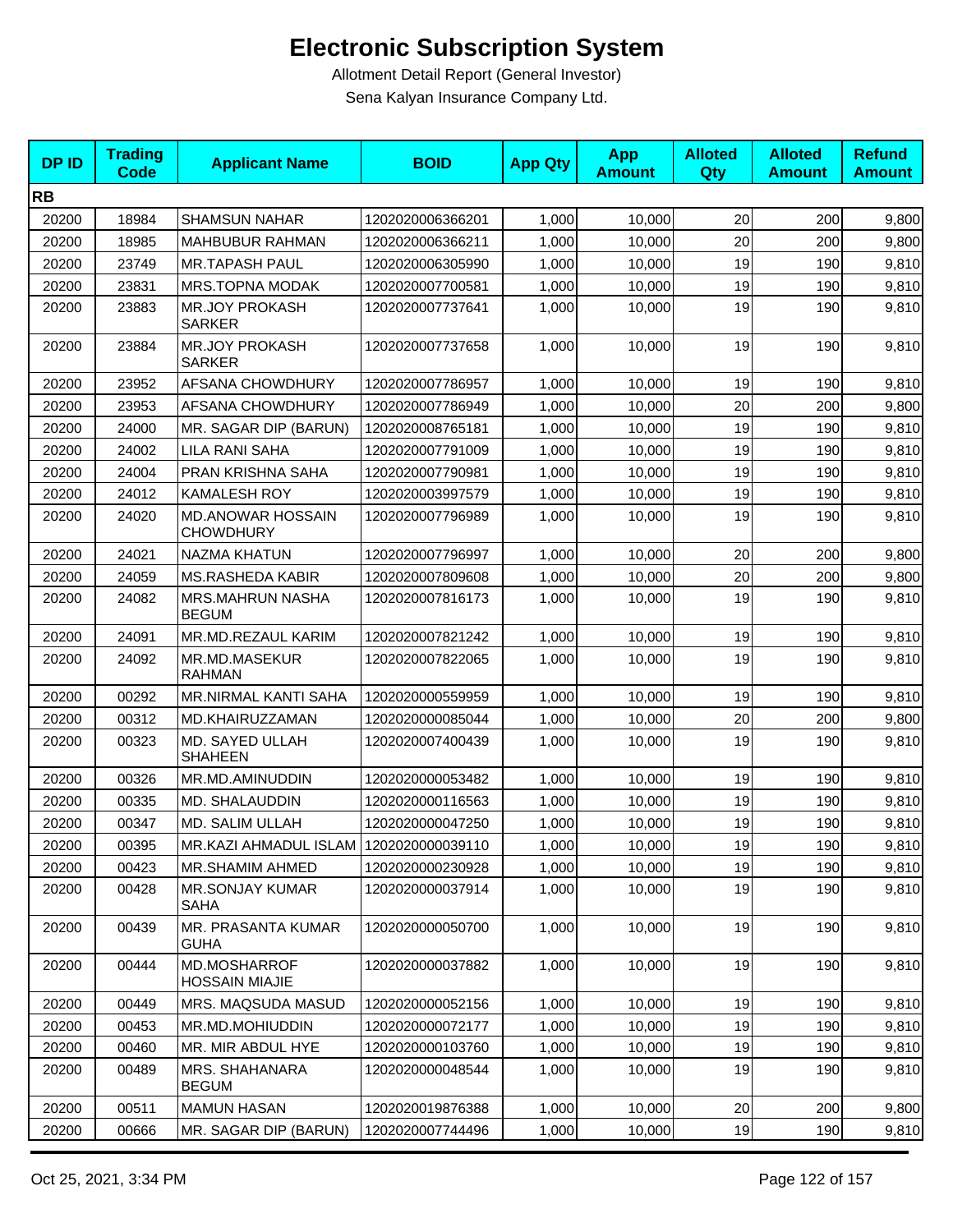| <b>DPID</b> | <b>Trading</b><br><b>Code</b> | <b>Applicant Name</b>                   | <b>BOID</b>      | <b>App Qty</b> | <b>App</b><br><b>Amount</b> | <b>Alloted</b><br>Qty | <b>Alloted</b><br><b>Amount</b> | <b>Refund</b><br><b>Amount</b> |
|-------------|-------------------------------|-----------------------------------------|------------------|----------------|-----------------------------|-----------------------|---------------------------------|--------------------------------|
| <b>RB</b>   |                               |                                         |                  |                |                             |                       |                                 |                                |
| 20200       | 00668                         | MR.SYED GIAS HUSSAIN                    | 1202020007727966 | 1,000          | 10,000                      | 19                    | 190                             | 9,810                          |
| 20200       | 00683                         | MEHRUBA TABASSUM                        | 1202020013507537 | 1,000          | 10,000                      | 19                    | 190                             | 9,810                          |
| 20200       | 00687                         | ARIF MOHAMMAD TOHA                      | 1202020013507877 | 1,000          | 10,000                      | 19                    | 190                             | 9,810                          |
| 20200       | 00690                         | SWADESH RANJAN SAHA                     | 1202020014842113 | 1,000          | 10,000                      | 19                    | 190                             | 9,810                          |
| 20200       | 00704                         | <b>MAHMOOD ALAM</b><br><b>CHOWDHURY</b> | 1202020000042132 | 1,000          | 10,000                      | 19                    | 190                             | 9,810                          |
| 20200       | 00707                         | LT.COL<br>MAZHARALICHOWDHURY(           | 1202020000134261 | 1,000          | 10,000                      | 19                    | 190                             | 9,810                          |
| 20200       | 00708                         | MD.MASUD CHOWDHURY                      | 1202020003845114 | 1,000          | 10,000                      | 19                    | 190                             | 9,810                          |
| 20200       | 00713                         | KAZI NADIRA SULTANA                     | 1202020000608788 | 1,000          | 10,000                      | 19                    | 190                             | 9,810                          |
| 20200       | 00715                         | MD.HASHMAT ULLAH                        | 1202020000037981 | 1,000          | 10,000                      | 19                    | 190                             | 9,810                          |
| 20200       | i1857                         | <b>MST. TASLIMA LIJU</b>                | 1202020056003414 | 1,000          | 10,000                      | 20                    | 200                             | 9,800                          |
| 20200       | i1858                         | <b>MST. TASLIMA LIZU</b>                | 1202020056003698 | 1,000          | 10,000                      | 19                    | 190                             | 9,810                          |
| 20200       | i1869                         | MD.MOFAZZAL HOSSAIN                     | 1202020056029119 | 1,000          | 10,000                      | 19                    | 190                             | 9,810                          |
| 20200       | i1914                         | HASINA MOMTAZ SEMU                      | 1202020056171974 | 1,000          | 10,000                      | 19                    | 190                             | 9,810                          |
| 20200       | i1915                         | <b>GIAS UDDIN</b>                       | 1202020056172655 | 1,000          | 10,000                      | 20                    | 200                             | 9,800                          |
| 20200       | i1916                         | <b>GIAS UDDIN</b>                       | 1202020056175632 | 1,000          | 10,000                      | 19                    | 190                             | 9,810                          |
| 20200       | i1934                         | RABEYA SULTANA                          | 1202020056243030 | 1,000          | 10,000                      | 19                    | 190                             | 9,810                          |
| 20200       | i1935                         | RABEYA SULTANA                          | 1202020056243528 | 1,000          | 10,000                      | 19                    | 190                             | 9,810                          |
| 20200       | i1938                         | MD SHAHIDUL ISLAM                       | 1202020056257368 | 1,000          | 10,000                      | 19                    | 190                             | 9,810                          |
| 20200       | i1939                         | <b>MD SHAHIDUL ISLAM</b>                | 1202020056259284 | 1,000          | 10,000                      | 20                    | 200                             | 9,800                          |
| 20200       | i1942                         | <b>MD.ANWAR HOSSAIN</b>                 | 1202020056269800 | 1,000          | 10,000                      | 19                    | 190                             | 9,810                          |
| 20200       | i1943                         | <b>MD.ANWAR HOSSAIN</b>                 | 1202020056270271 | 1,000          | 10,000                      | 20                    | 200                             | 9,800                          |
| 20200       | i1951                         | HASINA MOMTAZ SEMU                      | 1202020056182280 | 1,000          | 10,000                      | 19                    | 190                             | 9,810                          |
| 20200       | D3431                         | <b>MST. ROKEYA BEGUM</b>                | 1202020058861371 | 1,000          | 10,000                      | 19                    | 190                             | 9,810                          |
| 20200       | D3432                         | JESMIN AKTER SHATHI                     | 1202020058860508 | 1,000          | 10,000                      | 20                    | 200                             | 9,800                          |
| 20200       | D3433                         | <b>JESMIN AKTER SHATHI</b>              | 1202020058859841 | 1,000          | 10,000                      | 19                    | 190                             | 9,810                          |
| 20200       | D3437                         | <b>MST. FORIDA BEGUM</b>                | 1202020058865270 | 1,000          | 10,000                      | 19                    | 190                             | 9,810                          |
| 20200       | D3438                         | <b>MST. FORIDA BEGUM</b>                | 1202020058865401 | 1,000          | 10,000                      | 19                    | 190                             | 9,810                          |
| 20200       | D3439                         | MD. BADSA MIA                           | 1202020058865669 | 1,000          | 10,000                      | 20                    | 200                             | 9,800                          |
| 20200       | D3440                         | MD. BADSA MIA                           | 1202020058865915 | 1,000          | 10,000                      | 19                    | 190                             | 9,810                          |
| 20200       | D3441                         | <b>MST. NILOFA BEGUM</b>                | 1202020058866141 | 1,000          | 10,000                      | 19                    | 190                             | 9,810                          |
| 20200       | D3442                         | <b>MST. NILOFA BEGUM</b>                | 1202020058866572 | 1,000          | 10,000                      | 19                    | 190                             | 9,810                          |
| 20200       | D3449                         | MD. AZIZ                                | 1202020058870845 | 1,000          | 10,000                      | 20                    | 200                             | 9,800                          |
| 20200       | D3450                         | MD. AZIZ                                | 1202020058871301 | 1,000          | 10,000                      | 19                    | 190                             | 9,810                          |
| 20200       | D3519                         | <b>MUKTA AKTER</b>                      | 1202020059078017 | 1,000          | 10,000                      | 19                    | 190                             | 9,810                          |
| 20200       | D3520                         | <b>MUKTA AKTER</b>                      | 1202020059078306 | 1,000          | 10,000                      | 19                    | 190                             | 9,810                          |
| 20200       | D3524                         | <b>GIBAN KUMAR DEB</b>                  | 1202020033665601 | 1,000          | 10,000                      | 19                    | 190                             | 9,810                          |
| 20200       | D3527                         | <b>MOHAMMAD KAMAL</b><br><b>HOSSEN</b>  | 1202020059243657 | 1,000          | 10,000                      | 19                    | 190                             | 9,810                          |
| 20200       | D3529                         | ADHIR CHANDRA                           | 1202020059399431 | 1,000          | 10,000                      | 19                    | 190                             | 9,810                          |
| 20200       | D3530                         | <b>ADHIR CHANDRA</b>                    | 1202020059400073 | 1,000          | 10,000                      | 19                    | 190                             | 9,810                          |
| 20200       | D3531                         | <b>NASRIN SULTANA</b>                   | 1202020059428727 | 1,000          | 10,000                      | 19                    | 190                             | 9,810                          |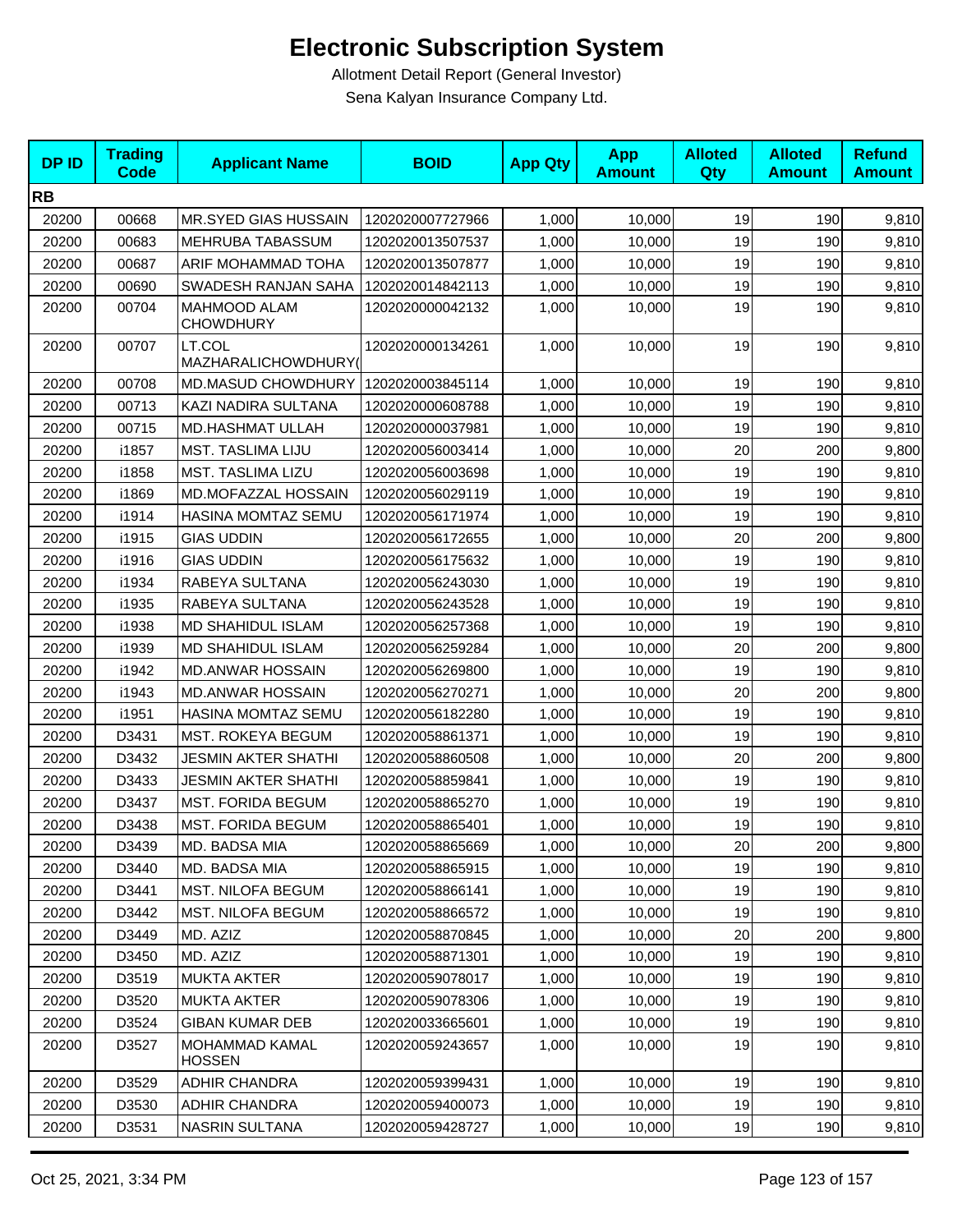| <b>DPID</b> | <b>Trading</b><br><b>Code</b> | <b>Applicant Name</b>                       | <b>BOID</b>      | <b>App Qty</b> | <b>App</b><br><b>Amount</b> | <b>Alloted</b><br>Qty | <b>Alloted</b><br><b>Amount</b> | <b>Refund</b><br><b>Amount</b> |
|-------------|-------------------------------|---------------------------------------------|------------------|----------------|-----------------------------|-----------------------|---------------------------------|--------------------------------|
| <b>RB</b>   |                               |                                             |                  |                |                             |                       |                                 |                                |
| 20200       | D3532                         | NASRIN SULTANA                              | 1202020059442914 | 1,000          | 10,000                      | 20                    | 200                             | 9,800                          |
| 20200       | G1453                         | MD. ATAUR RAHMAN                            | 1202020067290541 | 1,000          | 10,000                      | 20                    | 200                             | 9,800                          |
| 20200       | G1489                         | AMBIA KHANAM                                | 1202020067394335 | 1,000          | 10,000                      | 19                    | 190                             | 9,810                          |
| 20200       | G1490                         | AMBIA KHANAM                                | 1202020067394426 | 1,000          | 10,000                      | 20                    | 200                             | 9,800                          |
| 20200       | G1503                         | <b>KANCHAN MALA</b>                         | 1202020067497699 | 1,000          | 10,000                      | 19                    | 190                             | 9,810                          |
| 20200       | G1516                         | <b>BASANTI RANI</b><br><b>SUTRADAR</b>      | 1202020067775861 | 1,000          | 10,000                      | 19                    | 190                             | 9,810                          |
| 20200       | G1517                         | NAYAN SUTRADHAR                             | 1202020067776451 | 1,000          | 10,000                      | 20                    | 200                             | 9,800                          |
| 20200       | G1521                         | KANAI SUTRADHAR                             | 1202020067777264 | 1,000          | 10,000                      | 19                    | 190                             | 9,810                          |
| 20200       | G1523                         | <b>BISHWAJIT CHANDRA</b><br><b>SUTRADAR</b> | 1202020067780377 | 1,000          | 10,000                      | 19                    | 190                             | 9,810                          |
| 20200       | G1525                         | KANAI SUTRADHAR                             | 1202020067777256 | 1,000          | 10,000                      | 19                    | 190                             | 9,810                          |
| 20200       | G1526                         | <b>KAMOL SUTRADHAR</b>                      | 1202020067781403 | 1,000          | 10,000                      | 19                    | 190                             | 9,810                          |
| 20200       | G1527                         | <b>KAMOL SUTRADHAR</b>                      | 1202020067781438 | 1,000          | 10,000                      | 19                    | 190                             | 9,810                          |
| 20200       | G1531                         | <b>SAJOL KANTI</b><br><b>SUTRADHAR</b>      | 1202020067792330 | 1,000          | 10,000                      | 19                    | 190                             | 9,810                          |
| 20200       | G1533                         | SOUMEN SUTRADHAR                            | 1202020067793551 | 1,000          | 10,000                      | 19                    | 190                             | 9,810                          |
| 20200       | G1540                         | <b>SABNAM SABERA</b>                        | 1202020067842212 | 1,000          | 10,000                      | 19                    | 190                             | 9,810                          |
| 20200       | G1547                         | <b>ABUL KALAM</b>                           | 1202020067915408 | 1,000          | 10,000                      | 19                    | 190                             | 9,810                          |
| 20200       | G1551                         | <b>HALIMA AKTER</b>                         | 1202020067963520 | 1,000          | 10,000                      | 19                    | 190                             | 9,810                          |
| 20200       | G1556                         | MD. IBRAHIM                                 | 1202020067963900 | 1,000          | 10,000                      | 19                    | 190                             | 9,810                          |
| 20200       | G1569                         | <b>MAKSUDA ALAM</b>                         | 1202020068003922 | 1,000          | 10,000                      | 19                    | 190                             | 9,810                          |
| 20200       | G1570                         | <b>MAKSUDA ALAM</b>                         | 1202020068003981 | 1,000          | 10,000                      | 19                    | 190                             | 9,810                          |
| 20200       | G1576                         | KAZI SHAHIDUL ISLAM<br><b>SOMAR</b>         | 1202020068088618 | 1,000          | 10,000                      | 19                    | 190                             | 9,810                          |
| 20200       | G1579                         | DR. MD. NURUL ISLAM<br><b>CHOWDHURY</b>     | 1202020068163871 | 1,000          | 10,000                      | 19                    | 190                             | 9,810                          |
| 20200       | G1580                         | RF TOURS & TRAVELS                          | 1202020068167151 | 1,000          | 10,000                      | 19                    | 190                             | 9,810                          |
| 20200       | G1606                         | <b>GIAS UDDIN</b>                           | 1202020068401944 | 1,000          | 10,000                      | 19                    | 190                             | 9,810                          |
| 20200       | G1607                         | <b>GIAS UDDIN</b>                           | 1202020068401936 | 1,000          | 10,000                      | 20                    | 200                             | 9,800                          |
| 20200       | G1610                         | <b>HENA BEGUM</b>                           | 1202020068402930 | 1,000          | 10,000                      | 19                    | 190                             | 9,810                          |
| 20200       | G1611                         | <b>HENA BEGUM</b>                           | 1202020068402922 | 1,000          | 10,000                      | 19                    | 190                             | 9,810                          |
| 20200       | G1612                         | MD. BADAL MIA                               | 1202020068406912 | 1,000          | 10,000                      | 19                    | 190                             | 9,810                          |
| 20200       | G1613                         | MD. BADAL MIA                               | 1202020068406856 | 1,000          | 10,000                      | 19                    | 190                             | 9,810                          |
| 20200       | G1616                         | <b>KOHINUR</b>                              | 1202020068408194 | 1,000          | 10,000                      | 19                    | 190                             | 9,810                          |
| 20200       | G1617                         | <b>KOHINUR</b>                              | 1202020068408226 | 1,000          | 10,000                      | 19                    | 190                             | 9,810                          |
| 20200       | G1619                         | MUBARAK HUSSAIN                             | 1202020068454374 | 1,000          | 10,000                      | 19                    | 190                             | 9,810                          |
| 20200       | G1620                         | <b>AHAMMED RIAZ</b>                         | 1202020068524780 | 1,000          | 10,000                      | 20                    | 200                             | 9,800                          |
| 20200       | G1648                         | <b>TAPOSHI RABEYA</b><br><b>BASHRI</b>      | 1202020068888890 | 1,000          | 10,000                      | 19                    | 190                             | 9,810                          |
| 20200       | G1655                         | RABIN GOSH                                  | 1202020068938954 | 1,000          | 10,000                      | 19                    | 190                             | 9,810                          |
| 20200       | G1673                         | <b>MRS.JOBAIDA AKTER</b>                    | 1202020069002721 | 1,000          | 10,000                      | 19                    | 190                             | 9,810                          |
| 20200       | 15090                         | HAZI MD. HABIBUR<br><b>RAHMAN</b>           | 1202020072081442 | 1,000          | 10,000                      | 19                    | 190                             | 9,810                          |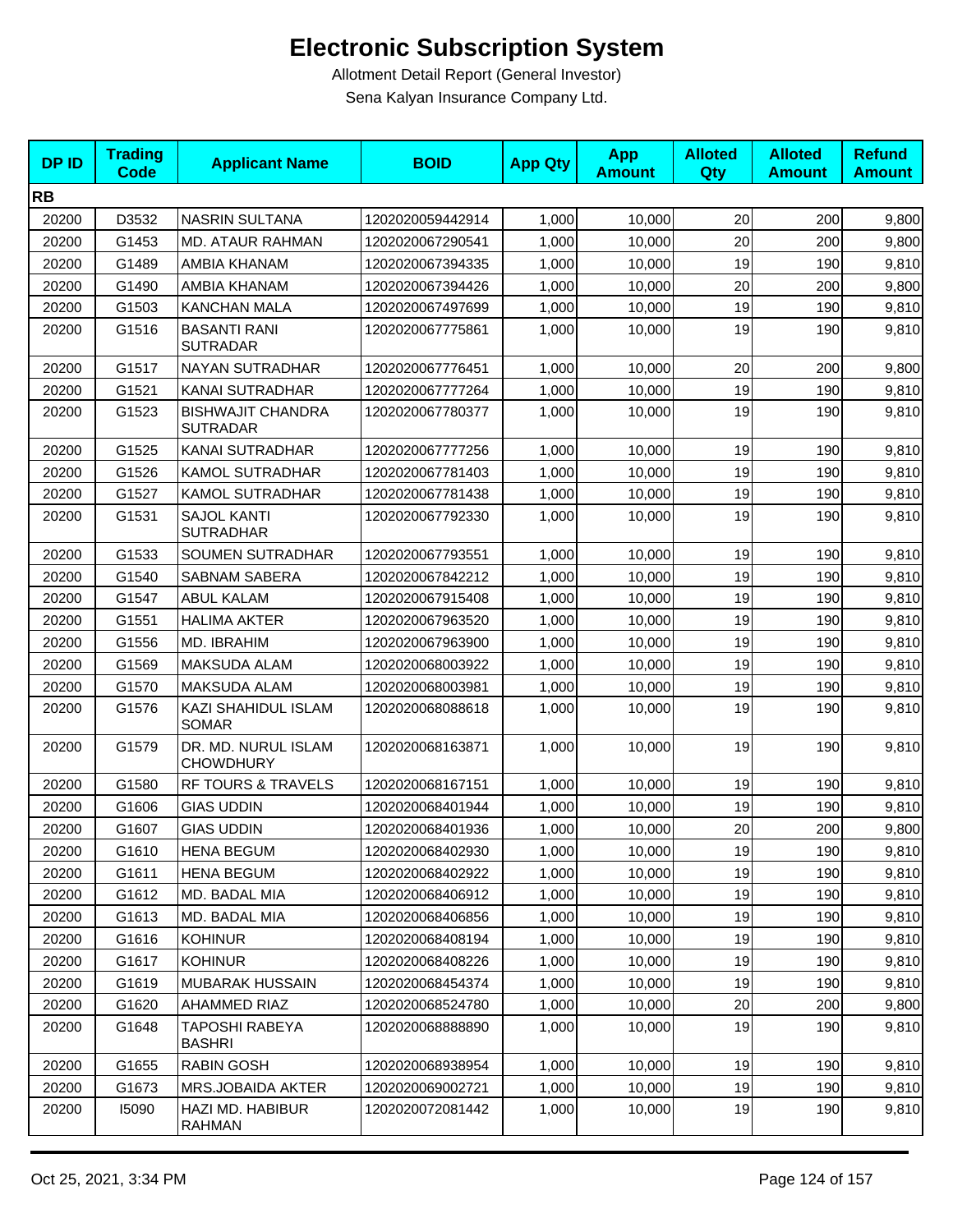| <b>DPID</b> | <b>Trading</b><br><b>Code</b> | <b>Applicant Name</b>                    | <b>BOID</b>      | <b>App Qty</b> | <b>App</b><br><b>Amount</b> | <b>Alloted</b><br><b>Qty</b> | <b>Alloted</b><br><b>Amount</b> | <b>Refund</b><br><b>Amount</b> |
|-------------|-------------------------------|------------------------------------------|------------------|----------------|-----------------------------|------------------------------|---------------------------------|--------------------------------|
| <b>RB</b>   |                               |                                          |                  |                |                             |                              |                                 |                                |
| 20200       | 15091                         | MAHAMODUL HASAN                          | 1202020072119920 | 1,000          | 10,000                      | 20                           | 200                             | 9,800                          |
| 20200       | 15093                         | <b>FAIRUZ HOSSAIN</b>                    | 1202020072178764 | 1,000          | 10,000                      | 19                           | 190                             | 9,810                          |
| 20200       | i5095                         | <b>SALMA ALAM</b>                        | 1202020072206056 | 1,000          | 10,000                      | 19                           | 190                             | 9,810                          |
| 20200       | i5096                         | <b>SHAMSUN NAHAR</b>                     | 1202020072205631 | 1,000          | 10,000                      | 19                           | 190                             | 9,810                          |
| 20200       | i5097                         | <b>SHAMSUN NAHAR</b>                     | 1202020072205704 | 1,000          | 10,000                      | 19                           | 190                             | 9,810                          |
| 20200       | i5098                         | MD. ARAFAT ALAM<br><b>SARKER</b>         | 1202020072200926 | 1,000          | 10,000                      | 19                           | 190                             | 9,810                          |
| 20200       | i5099                         | MD. AYUB                                 | 1202020072205971 | 1,000          | 10,000                      | 19                           | 190                             | 9,810                          |
| 20200       | i5100                         | <b>NUSRAT ZERIN USHA</b>                 | 1202020072200901 | 1,000          | 10,000                      | 19                           | 190                             | 9,810                          |
| 20200       | i5101                         | MOSTAFA MAHMUD                           | 1202020072223212 | 1,000          | 10,000                      | 19                           | 190                             | 9,810                          |
| 20200       | i5102                         | MOSTAFA MAHMUD                           | 1202020072223247 | 1,000          | 10,000                      | 19                           | 190                             | 9,810                          |
| 20200       | i5112                         | MR. MD. AZHARUL ISLAM                    | 1202020000031826 | 1,000          | 10,000                      | 19                           | 190                             | 9,810                          |
| 20200       | i5114                         | MD. JAMAL UDDIN                          | 1202020072304711 | 1,000          | 10,000                      | 19                           | 190                             | 9,810                          |
| 20200       | 15115                         | MONOWARA BEGUM                           | 1202020072304548 | 1,000          | 10,000                      | 19                           | 190                             | 9,810                          |
| 20200       | i5116                         | <b>SAYMON HOSSAIN</b><br><b>MAMUN</b>    | 1202020072351128 | 1,000          | 10,000                      | 19                           | 190                             | 9,810                          |
| 20200       | i5117                         | <b>MST. KOHINOOR AKTER</b>               | 1202020072375221 | 1,000          | 10,000                      | 19                           | 190                             | 9,810                          |
| 20200       | 15118                         | MOHAMMAD KURBAN ALI                      | 1202020072372847 | 1,000          | 10,000                      | 19                           | 190                             | 9,810                          |
| 20200       | 15119                         | MST. KOHINOOR AKTER                      | 1202020072375238 | 1,000          | 10,000                      | 19                           | 190                             | 9,810                          |
| 20200       | i5122                         | A.T.M. SHAMIM KABIR                      | 1202020072420845 | 1,000          | 10,000                      | 19                           | 190                             | 9,810                          |
| 20200       | i5123                         | <b>MD. GOLAM KABIR</b>                   | 1202020072451338 | 1,000          | 10,000                      | 19                           | 190                             | 9,810                          |
| 20200       | i5126                         | <b>HAFIZA AKTER</b>                      | 1202020072471375 | 1,000          | 10,000                      | 19                           | 190                             | 9,810                          |
| 20200       | 15127                         | <b>HAFIZA AKTER</b>                      | 1202020072471332 | 1,000          | 10,000                      | 19                           | 190                             | 9,810                          |
| 20200       | 15128                         | MD. MOSHARAF HOSSEN<br><b>TOTA MAZI</b>  | 1202020072515391 | 1,000          | 10,000                      | 20                           | 200                             | 9,800                          |
| 20200       | 15129                         | SUJIT RANJAN DEBNATH                     | 1202020072516450 | 1,000          | 10,000                      | 19                           | 190                             | 9,810                          |
| 20200       | i5133                         | LAILA NASIMA ISLAM                       | 1202020072573211 | 1,000          | 10,000                      | 19                           | 190                             | 9,810                          |
| 20200       | 15134                         | <b>ISLAM MD. FAIZUR</b><br><b>RASHID</b> | 1202020072573171 | 1,000          | 10,000                      | 19                           | 190                             | 9,810                          |
| 20200       | 15135                         | <b>MOWAZZAM HOSSAIN</b>                  | 1202020072564490 | 1,000          | 10,000                      | 19                           | 190                             | 9,810                          |
| 20200       | i5136                         | <b>IQBAL HOSSAIN</b>                     | 1202020072574249 | 1,000          | 10,000                      | 20                           | 200                             | 9,800                          |
| 20200       | i5138                         | MD. ARSHADUZZAMAN                        | 1202020072572175 | 1,000          | 10,000                      | 19                           | 190                             | 9,810                          |
| 20200       | B9542                         | <b>MST.FULMOTI</b>                       | 1202020058998435 | 1,000          | 10,000                      | 19                           | 190                             | 9,810                          |
| 20200       | B9543                         | MD. ABU HOSSAIN                          | 1202020059003345 | 1,000          | 10,000                      | 19                           | 190                             | 9,810                          |
| 20200       | B9544                         | MD. ABU HOSSAIN                          | 1202020059122852 | 1,000          | 10,000                      | 19                           | 190                             | 9,810                          |
| 20200       | B9567                         | MD. ALI AKBAR                            | 1202020059043732 | 1,000          | 10,000                      | 19                           | 190                             | 9,810                          |
| 20200       | B9568                         | MD. ALI AKBAR                            | 1202020059043039 | 1,000          | 10,000                      | 19                           | 190                             | 9,810                          |
| 20200       | B9572                         | MOHAMMAD MOSHLEE<br><b>UDDIN SARKER</b>  | 1202020059044520 | 1,000          | 10,000                      | 19                           | 190                             | 9,810                          |
| 20200       | B9573                         | MOHAMMED MOSHLEE<br><b>UDDIN SARKER</b>  | 1202020059046083 | 1,000          | 10,000                      | 19                           | 190                             | 9,810                          |
| 20200       | B9582                         | MD. KHARUL ALAM                          | 1202020059203813 | 1,000          | 10,000                      | 19                           | 190                             | 9,810                          |
| 20200       | B9583                         | MD. KHARUL ALAM                          | 1202020059206967 | 1,000          | 10,000                      | 19                           | 190                             | 9,810                          |
| 20200       | B9584                         | MD. KAMRUL HASAN                         | 1202020059959052 | 1,000          | 10,000                      | 19                           | 190                             | 9,810                          |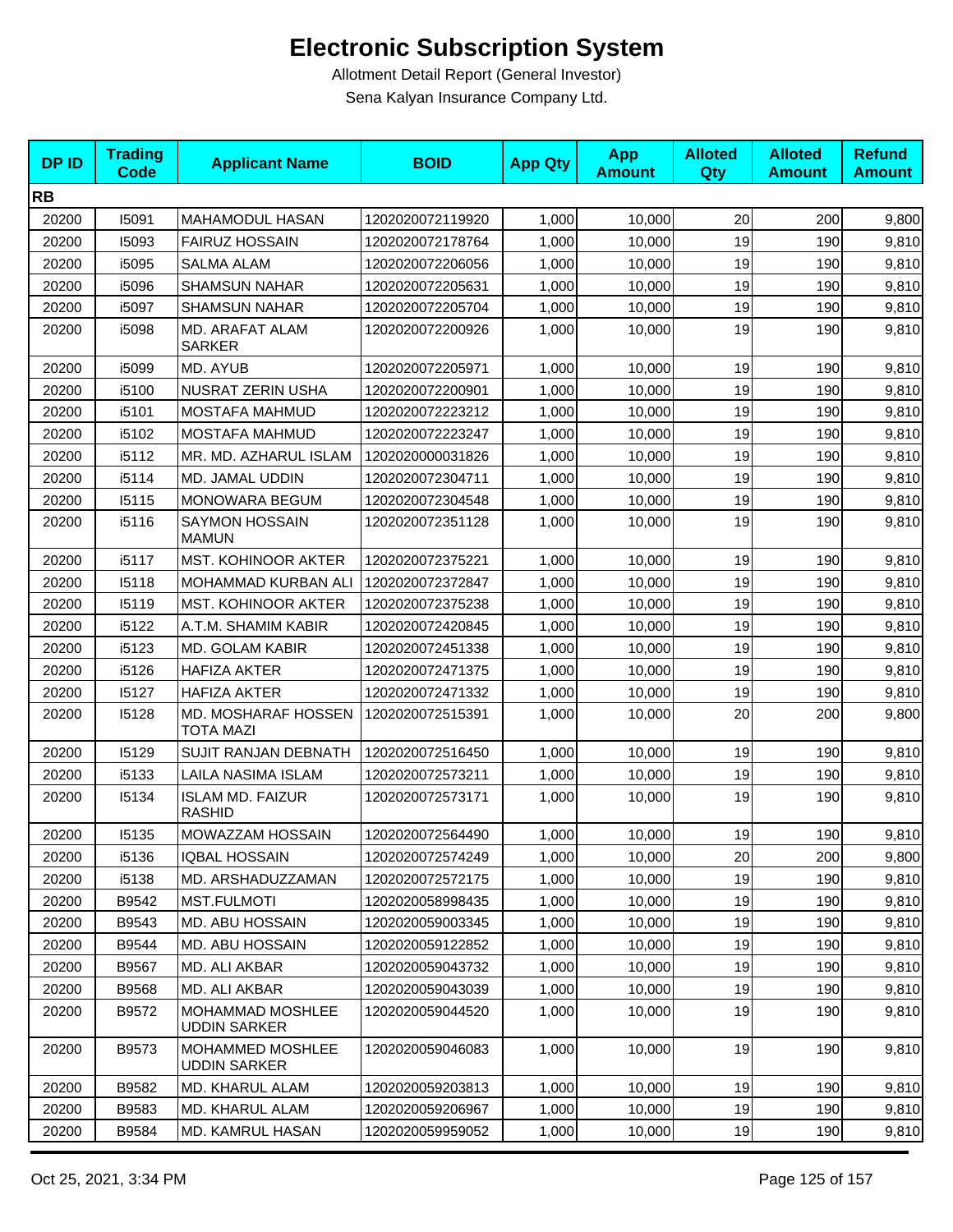| <b>DPID</b> | <b>Trading</b><br><b>Code</b> | <b>Applicant Name</b>                    | <b>BOID</b>      | <b>App Qty</b> | <b>App</b><br><b>Amount</b> | <b>Alloted</b><br>Qty | <b>Alloted</b><br><b>Amount</b> | <b>Refund</b><br><b>Amount</b> |
|-------------|-------------------------------|------------------------------------------|------------------|----------------|-----------------------------|-----------------------|---------------------------------|--------------------------------|
| <b>RB</b>   |                               |                                          |                  |                |                             |                       |                                 |                                |
| 20200       | B9585                         | MD. KAMRUL HASAN                         | 1202020059959317 | 1,000          | 10,000                      | 19                    | 190                             | 9,810                          |
| 20200       | B9652                         | PETER ADHIKARY                           | 1202020059257023 | 1,000          | 10,000                      | 19                    | 190                             | 9,810                          |
| 20200       | B9671                         | <b>MD. NASIR UDDIN</b><br><b>PATWARY</b> | 1202020059234598 | 1,000          | 10,000                      | 19                    | 190                             | 9,810                          |
| 20200       | B9679                         | MD. KAMAL HOSSAIN                        | 1202020059209341 | 1,000          | 10,000                      | 19                    | 190                             | 9,810                          |
| 20200       | B9680                         | MD. KAMAL HOSSAIN                        | 1202020059209810 | 1,000          | 10,000                      | 19                    | 190                             | 9,810                          |
| 20200       | D2200                         | ELORA AFSIN MUNA                         | 1202020055920459 | 1,000          | 10,000                      | 19                    | 190                             | 9,810                          |
| 20200       | D2222                         | ELORA AFSIN MUNA                         | 1202020055920756 | 1,000          | 10,000                      | 20                    | 200                             | 9,800                          |
| 20200       | D2257                         | <b>JAMONA SAHA</b>                       | 1202020056328439 | 1,000          | 10,000                      | 19                    | 190                             | 9,810                          |
| 20200       | D2258                         | JAMONA SAHA                              | 1202020056349231 | 1,000          | 10,000                      | 19                    | 190                             | 9,810                          |
| 20200       | D2291                         | MD. LOCKMAN HOSSAIN                      | 1202020056383994 | 1,000          | 10,000                      | 19                    | 190                             | 9,810                          |
| 20200       | D2338                         | RATNA RANI DAS                           | 1202020056487292 | 1,000          | 10,000                      | 20                    | 200                             | 9,800                          |
| 20200       | D2381                         | ARUN CHANDRA SAHA                        | 1202020056492824 | 1,000          | 10,000                      | 19                    | 190                             | 9,810                          |
| 20200       | D2400                         | SHAMIMA AKTER LIPA                       | 1202020056645358 | 1,000          | 10,000                      | 19                    | 190                             | 9,810                          |
| 20200       | F3539                         | MST. MAHAFUZA KHATUN   1202020055927905  |                  | 1,000          | 10,000                      | 20                    | 200                             | 9,800                          |
| 20200       | F3540                         | MST. MAHAFUZA KHATUN   1202020055922078  |                  | 1,000          | 10,000                      | 19                    | 190                             | 9,810                          |
| 20200       | F3541                         | MD. ABU TOAB AL BAKI                     | 1202020055921734 | 1,000          | 10,000                      | 19                    | 190                             | 9,810                          |
| 20200       | F3542                         | MD. ABU TOAB AL BAKI                     | 1202020055920804 | 1,000          | 10,000                      | 19                    | 190                             | 9,810                          |
| 20200       | F3543                         | MST. KHADIZA KHATUN                      | 1202020055918910 | 1,000          | 10,000                      | 19                    | 190                             | 9,810                          |
| 20200       | F3545                         | MD. SHAMIM AL MAHMUD<br><b>HASAN</b>     | 1202020055917643 | 1,000          | 10,000                      | 19                    | 190                             | 9,810                          |
| 20200       | F3546                         | MD. SHAMIM AL MAHMUD<br><b>HASAN</b>     | 1202020055917501 | 1,000          | 10,000                      | 19                    | 190                             | 9,810                          |
| 20200       | F3548                         | MD. ABDUS SALAM                          | 1202020055918193 | 1,000          | 10,000                      | 19                    | 190                             | 9,810                          |
| 20200       | F3659                         | <b>MOHAMMED ROUF</b>                     | 1202020056313040 | 1,000          | 10,000                      | 19                    | 190                             | 9,810                          |
| 20200       | F3662                         | SHA JAMAN MONDOL                         | 1202020056068247 | 1,000          | 10,000                      | 19                    | 190                             | 9,810                          |
| 20200       | F3663                         | SHA JAMAN MONDOL                         | 1202020056072156 | 1,000          | 10,000                      | 19                    | 190                             | 9,810                          |
| 20200       | F3665                         | MAJADA BEGUM                             | 1202020056074297 | 1,000          | 10,000                      | 20                    | 200                             | 9,800                          |
| 20200       | F3666                         | <b>LUTFA</b>                             | 1202020056076071 | 1,000          | 10,000                      | 19                    | 190                             | 9,810                          |
| 20200       | F3667                         | <b>LUTFA</b>                             | 1202020056078343 | 1,000          | 10,000                      | 19                    | 190                             | 9,810                          |
| 20200       | F3675                         | <b>MOFIZUL ISLAM SHAPON</b>              | 1202020056234236 | 1,000          | 10,000                      | 19                    | 190                             | 9,810                          |
| 20200       | F3678                         | <b>SALMA YESMIN</b>                      | 1202020056664845 | 1,000          | 10,000                      | 20                    | 200                             | 9,800                          |
| 20200       | F3690                         | MOHAMMED ROUF                            | 1202020056289575 | 1,000          | 10,000                      | 20                    | 200                             | 9,800                          |
| 20200       | F3718                         | SHABNAZ AKTER SUMI                       | 1202020056317940 | 1,000          | 10,000                      | 19                    | 190                             | 9,810                          |
| 20200       | F3719                         | SHABNAZ AKTER SUMI                       | 1202020056318648 | 1,000          | 10,000                      | 19                    | 190                             | 9,810                          |
| 20200       | F3724                         | JHANGIR ALAM                             | 1202020056322704 | 1,000          | 10,000                      | 19                    | 190                             | 9,810                          |
| 20200       | F3725                         | <b>JHANGIR ALAM</b>                      | 1202020056291972 | 1,000          | 10,000                      | 19                    | 190                             | 9,810                          |
| 20200       | F3726                         | JANNATUL FERDOUSI                        | 1202020056292141 | 1,000          | 10,000                      | 19                    | 190                             | 9,810                          |
| 20200       | F3727                         | <b>JANNATUL FERDOUSI</b>                 | 1202020056292447 | 1,000          | 10,000                      | 19                    | 190                             | 9,810                          |
| 20200       | F3764                         | KAZI DALOWAR<br><b>HOSSSAIN</b>          | 1202020056324979 | 1,000          | 10,000                      | 20                    | 200                             | 9,800                          |
| 20200       | F3766                         | KAZI MIZANUR RAHMAN                      | 1202020056321833 | 1,000          | 10,000                      | 19                    | 190                             | 9,810                          |
| 20200       | F3771                         | MD. RUHUL AMIN                           | 1202020056326116 | 1,000          | 10,000                      | 19                    | 190                             | 9,810                          |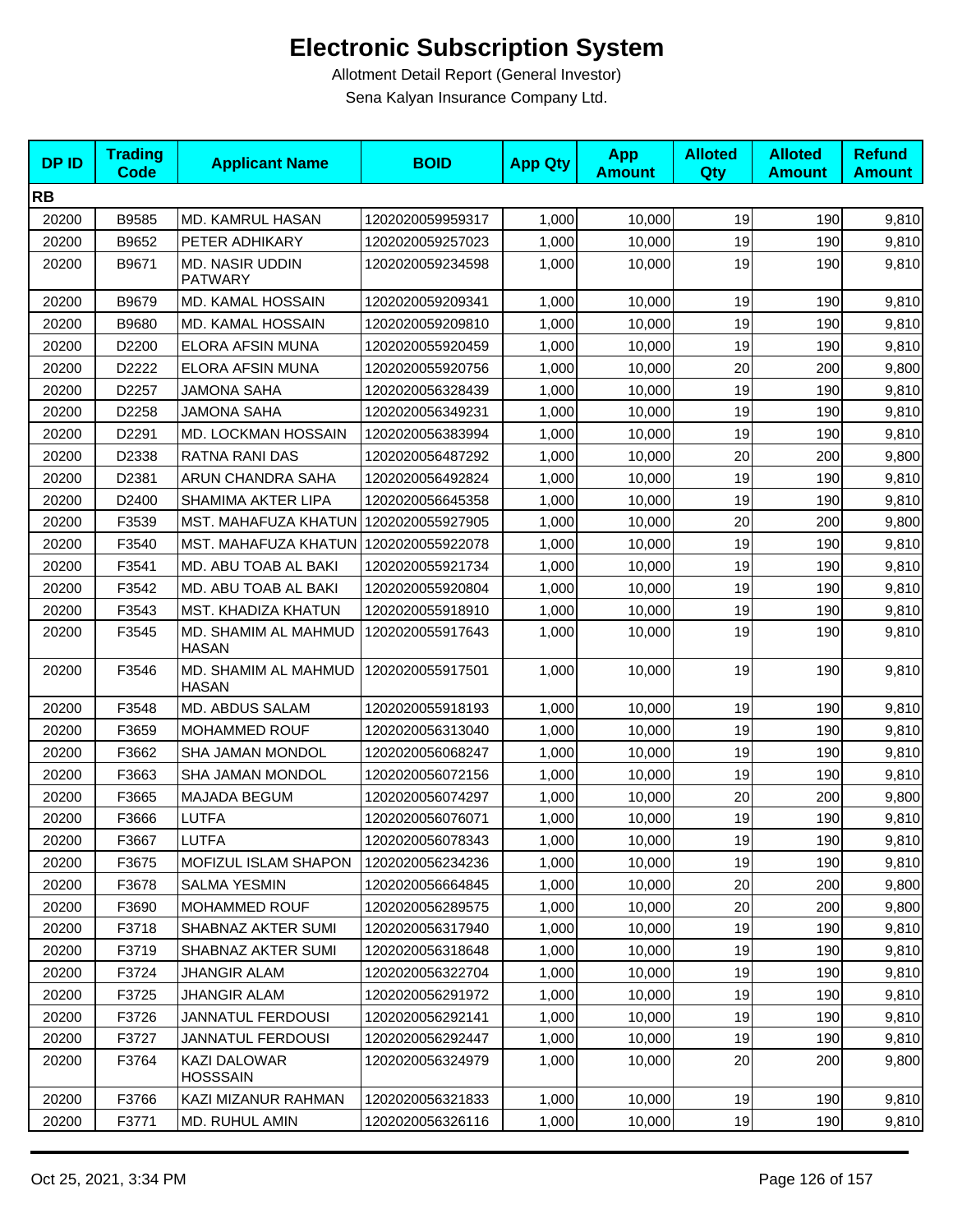| <b>DPID</b> | <b>Trading</b><br><b>Code</b> | <b>Applicant Name</b>                  | <b>BOID</b>      | <b>App Qty</b> | <b>App</b><br><b>Amount</b> | <b>Alloted</b><br>Qty | <b>Alloted</b><br><b>Amount</b> | <b>Refund</b><br><b>Amount</b> |
|-------------|-------------------------------|----------------------------------------|------------------|----------------|-----------------------------|-----------------------|---------------------------------|--------------------------------|
| <b>RB</b>   |                               |                                        |                  |                |                             |                       |                                 |                                |
| 20200       | i3541                         | MD. RABIUL ISLAM                       | 1202020058943254 | 1,000          | 10,000                      | 19                    | 190                             | 9,810                          |
| 20200       | i3542                         | MD. RABIUL ISLAM                       | 1202020058943345 | 1,000          | 10,000                      | 20                    | 200                             | 9,800                          |
| 20200       | i3549                         | REHANA AKTER                           | 1202020058994528 | 1,000          | 10,000                      | 19                    | 190                             | 9,810                          |
| 20200       | i5139                         | NURJAHAN BEGUM                         | 1202020072617574 | 1,000          | 10,000                      | 19                    | 190                             | 9,810                          |
| 20200       | 15140                         | <b>NURJAHAN BEGUM</b>                  | 1202020072617863 | 1,000          | 10,000                      | 19                    | 190                             | 9,810                          |
| 20200       | 15141                         | MD. ZAHIRUL ISLAM                      | 1202020072640921 | 1,000          | 10,000                      | 19                    | 190                             | 9,810                          |
| 20200       | 15145                         | MD. MASUDUL KABIR                      | 1202020072638241 | 1,000          | 10,000                      | 19                    | 190                             | 9,810                          |
| 20200       | i5146                         | MD. MASUDUL KABIR                      | 1202020072638276 | 1,000          | 10,000                      | 19                    | 190                             | 9,810                          |
| 20200       | i5147                         | MUHAMMAD MAINUL<br><b>ISLAM NEAZ</b>   | 1202020072707348 | 1,000          | 10,000                      | 19                    | 190                             | 9,810                          |
| 20200       | i5148                         | MUHAMMAD MAINUL<br><b>ISLAM NEAZ</b>   | 1202020072707331 | 1,000          | 10,000                      | 19                    | 190                             | 9,810                          |
| 20200       | i5149                         | <b>HABIBA RASHID</b>                   | 1202020072756473 | 1,000          | 10,000                      | 19                    | 190                             | 9,810                          |
| 20200       | 15151                         | MOHAMMAD ABDUL<br><b>MANNAN</b>        | 1202020072774072 | 1,000          | 10,000                      | 19                    | 190                             | 9,810                          |
| 20200       | 15153                         | MD. ANWAR HOSSAIN                      | 1202020072860054 | 1,000          | 10,000                      | 19                    | 190                             | 9,810                          |
| 20200       | i5154                         | MD. ANWAR HOSSAIN                      | 1202020072860089 | 1,000          | 10.000                      | 19                    | 190                             | 9,810                          |
| 20200       | i5155                         | <b>SONIA AKTER</b>                     | 1202020073222774 | 1,000          | 10,000                      | 19                    | 190                             | 9,810                          |
| 20200       | G2205                         | <b>SURIYA AKTER</b>                    | 1202020073515441 | 1,000          | 10,000                      | 19                    | 190                             | 9,810                          |
| 20200       | G2206                         | <b>SURIYA AKTER</b>                    | 1202020073515407 | 1,000          | 10,000                      | 19                    | 190                             | 9,810                          |
| 20200       | G2211                         | MOHAMMED SHAIFULLAH   1202020073540960 |                  | 1,000          | 10,000                      | 19                    | 190                             | 9,810                          |
| 20200       | G2212                         | <b>GAUTOM CHANDRA SAHA</b>             | 1202020073555960 | 1,000          | 10,000                      | 19                    | 190                             | 9,810                          |
| 20200       | G2214                         | <b>NAZMUN NAHAR</b>                    | 1202020073582661 | 1,000          | 10,000                      | 19                    | 190                             | 9,810                          |
| 20200       | G2216                         | NAZMUN NAHAR                           | 1202020073586809 | 1,000          | 10,000                      | 20                    | 200                             | 9,800                          |
| 20200       | G2218                         | <b>SIRIN AKTER</b>                     | 1202020073586742 | 1,000          | 10,000                      | 19                    | 190                             | 9,810                          |
| 20200       | G2219                         | <b>SIRIN AKTER</b>                     | 1202020073586734 | 1,000          | 10,000                      | 20                    | 200                             | 9,800                          |
| 20200       | G2220                         | NAZMA AKTER                            | 1202020073586619 | 1,000          | 10,000                      | 19                    | 190                             | 9,810                          |
| 20200       | G2221                         | NAZMA AKTER                            | 1202020073586627 | 1,000          | 10,000                      | 19                    | 190                             | 9,810                          |
| 20200       | G2224                         | <b>NUR NAHAR</b>                       | 1202020073622653 | 1,000          | 10,000                      | 19                    | 190                             | 9,810                          |
| 20200       | G2225                         | <b>NUR NAHAR</b>                       | 1202020073622671 | 1,000          | 10,000                      | 19                    | 190                             | 9,810                          |
| 20200       | G2226                         | RABEYA BOSRI                           | 1202020073622901 | 1,000          | 10.000                      | 19                    | 190                             | 9,810                          |
| 20200       | G2227                         | RABEYA BOSRI                           | 1202020073622894 | 1,000          | 10,000                      | 20                    | 200                             | 9,800                          |
| 20200       | G2231                         | <b>CHADNI AKTER</b>                    | 1202020073628211 | 1,000          | 10,000                      | 20                    | 200                             | 9,800                          |
| 20200       | G2232                         | <b>CHADNI AKTER</b>                    | 1202020073628238 | 1,000          | 10,000                      | 19                    | 190                             | 9,810                          |
| 20200       | G2235                         | <b>NAUSHIN MAMUN</b>                   | 1202020073645528 | 1,000          | 10,000                      | 19                    | 190                             | 9,810                          |
| 20200       | G2236                         | ASIA KHAN SHOMA                        | 1202020073645488 | 1,000          | 10,000                      | 19                    | 190                             | 9,810                          |
| 20200       | G2237                         | <b>SRETTEE AKTER</b>                   | 1202020073656538 | 1,000          | 10,000                      | 20                    | 200                             | 9,800                          |
| 20200       | G2244                         | MD. KHAZA HOSSEN                       | 1202020073661607 | 1,000          | 10,000                      | 20                    | 200                             | 9,800                          |
| 20200       | G2248                         | EHSAN MAJID                            | 1202020073669499 | 1,000          | 10,000                      | 19                    | 190                             | 9,810                          |
| 20200       | G2263                         | MOHAMMAD SHABIB<br><b>FAIYAB</b>       | 1202020073726184 | 1,000          | 10,000                      | 19                    | 190                             | 9,810                          |
| 20200       | G2266                         | SHAHNAZ FATIMA                         | 1202020019133438 | 1,000          | 10,000                      | 19                    | 190                             | 9,810                          |
| 20200       | G2267                         | SHAHNAZ FATIMA                         | 1202020019133497 | 1,000          | 10,000                      | 19                    | 190                             | 9,810                          |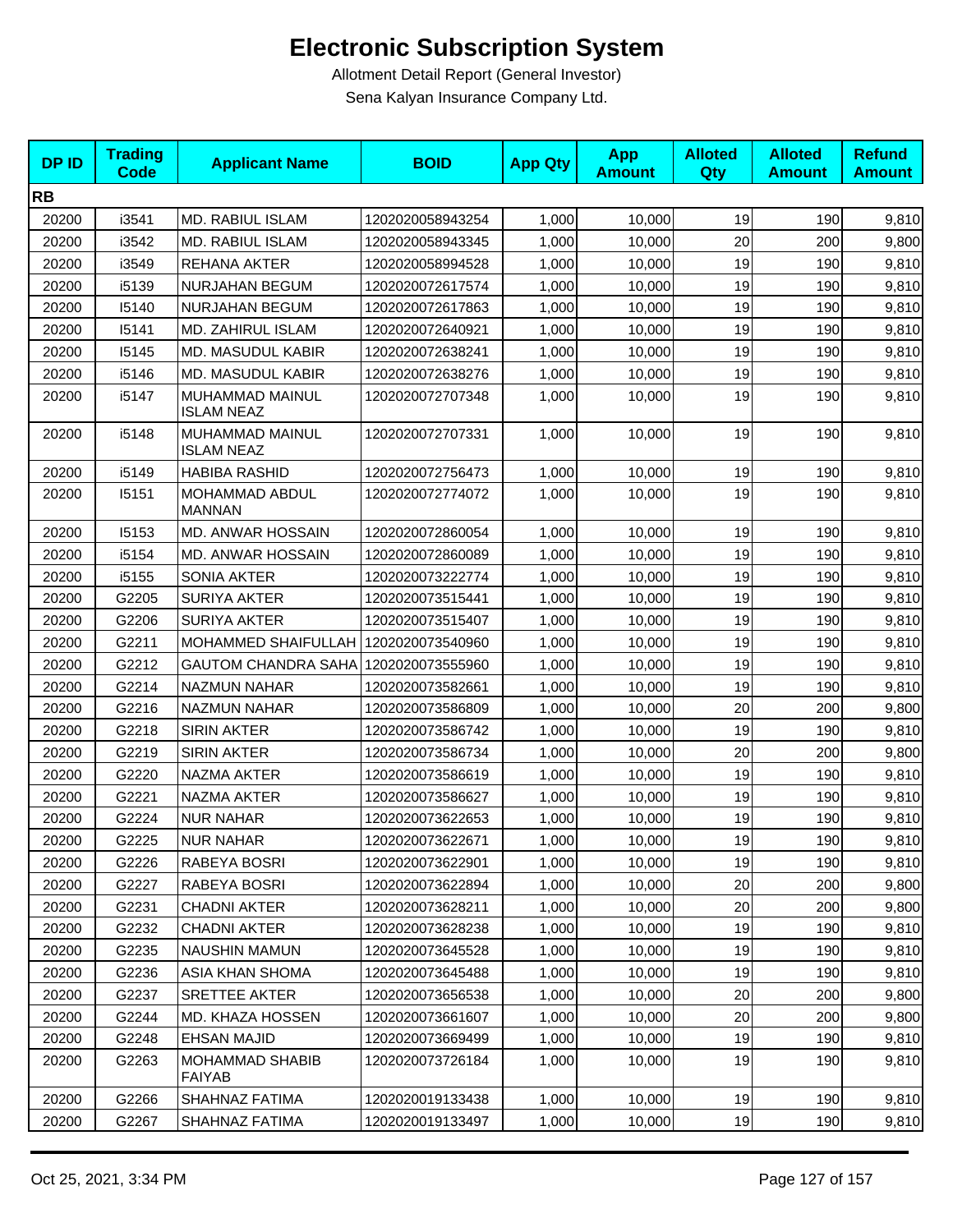| <b>DPID</b> | <b>Trading</b><br><b>Code</b> | <b>Applicant Name</b>                | <b>BOID</b>      | <b>App Qty</b> | <b>App</b><br><b>Amount</b> | <b>Alloted</b><br>Qty | <b>Alloted</b><br><b>Amount</b> | <b>Refund</b><br><b>Amount</b> |
|-------------|-------------------------------|--------------------------------------|------------------|----------------|-----------------------------|-----------------------|---------------------------------|--------------------------------|
| <b>RB</b>   |                               |                                      |                  |                |                             |                       |                                 |                                |
| 20200       | G2270                         | Kausar Akther                        | 1202020000119947 | 1,000          | 10,000                      | 19                    | 190                             | 9,810                          |
| 20200       | G2272                         | <b>MEHARUN NECA</b>                  | 1202020073769160 | 1,000          | 10,000                      | 19                    | 190                             | 9,810                          |
| 20200       | G2273                         | <b>FAISAL AHMED</b>                  | 1202020073769152 | 1,000          | 10,000                      | 19                    | 190                             | 9,810                          |
| 20200       | G2278                         | AKTER JAHAN TUHIN                    | 1202020073773128 | 1,000          | 10,000                      | 19                    | 190                             | 9,810                          |
| 20200       | G2284                         | <b>TAHERA KHATUN</b>                 | 1202020073785504 | 1,000          | 10,000                      | 19                    | 190                             | 9,810                          |
| 20200       | G2285                         | KAZI SHAMSUL HAQUE                   | 1202020073785520 | 1,000          | 10,000                      | 19                    | 190                             | 9,810                          |
| 20200       | G2286                         | KAZI HUMAYRA SHAMS                   | 1202020073792227 | 1,000          | 10,000                      | 20                    | 200                             | 9,800                          |
| 20200       | G2287                         | KAZI HUMAYRA SHAMS                   | 1202020073792195 | 1,000          | 10,000                      | 19                    | 190                             | 9,810                          |
| 20200       | G2288                         | KAZI SUMAIYA SHAMS                   | 1202020073792409 | 1,000          | 10,000                      | 19                    | 190                             | 9,810                          |
| 20200       | G2289                         | KAZI SUMAIYA SHAMS                   | 1202020073792393 | 1,000          | 10,000                      | 19                    | 190                             | 9,810                          |
| 20200       | G2291                         | <b>FATHAMA NARGIS</b>                | 1202020073945114 | 1,000          | 10,000                      | 19                    | 190                             | 9,810                          |
| 20200       | G2294                         | <b>ANAMIKA PATHOR</b>                | 1202020073831091 | 1,000          | 10,000                      | 19                    | 190                             | 9,810                          |
| 20200       | G2295                         | <b>ANAMIKA PATHOR</b>                | 1202020073831131 | 1,000          | 10,000                      | 19                    | 190                             | 9,810                          |
| 20200       | G2296                         | PARESH CHANDRA<br><b>PATHAR</b>      | 1202020073828947 | 1,000          | 10,000                      | 20                    | 200                             | 9,800                          |
| 20200       | G2297                         | PARESH CHANDRA<br><b>PATHAR</b>      | 1202020073828955 | 1,000          | 10,000                      | 19                    | 190                             | 9,810                          |
| 20200       | G2298                         | JOSNA RANY DAS                       | 1202020073828714 | 1,000          | 10.000                      | 20                    | 200                             | 9,800                          |
| 20200       | G2299                         | JOSNA RANY DAS                       | 1202020073828666 | 1,000          | 10,000                      | 19                    | 190                             | 9,810                          |
| 20200       | G2300                         | MD. ABDUL BATEN<br><b>FARUKI</b>     | 1202020073839501 | 1,000          | 10,000                      | 20                    | 200                             | 9,800                          |
| 20200       | G2301                         | MD. ABDUL BATEN<br><b>FARUKI</b>     | 1202020073839494 | 1,000          | 10,000                      | 19                    | 190                             | 9,810                          |
| 20200       | G2303                         | MD. TOHRUL ISLAM                     | 1202020073846918 | 1,000          | 10,000                      | 19                    | 190                             | 9,810                          |
| 20200       | F3860                         | <b>TARIK ULLAH</b>                   | 1202020056641269 | 1,000          | 10,000                      | 19                    | 190                             | 9,810                          |
| 20200       | F3865                         | <b>SHARIFF ULLAH</b>                 | 1202020056644396 | 1,000          | 10,000                      | 19                    | 190                             | 9,810                          |
| 20200       | i3571                         | MD. GOLAM MOSTAFA                    | 1202020059201161 | 1,000          | 10.000                      | 19                    | 190                             | 9,810                          |
| 20200       | i3572                         | MD. GOLAM MOSTAFA                    | 1202020059201300 | 1,000          | 10,000                      | 19                    | 190                             | 9,810                          |
| 20200       | i3586                         | MD. CHAND MIAH                       | 1202020059201426 | 1,000          | 10,000                      | 19                    | 190                             | 9,810                          |
| 20200       | i3587                         | MD. CHAND MIAH                       | 1202020059201683 | 1,000          | 10,000                      | 19                    | 190                             | 9,810                          |
| 20200       | i3735                         | SERAJUL ISLAM                        | 1202020059455601 | 1,000          | 10,000                      | 19                    | 190                             | 9,810                          |
| 20200       | i3736                         | <b>SERAJUL ISLAM</b>                 | 1202020059456473 | 1,000          | 10,000                      | 19                    | 190                             | 9,810                          |
| 20200       | i3738                         | MST. NASIMA AKTER                    | 1202020024380951 | 1,000          | 10,000                      | 19                    | 190                             | 9,810                          |
| 20200       | i3741                         | MST. SALMA BEGUM                     | 1202020059456358 | 1,000          | 10,000                      | 19                    | 190                             | 9,810                          |
| 20200       | i3748                         | ABEDA BEGUM                          | 1202020059684564 | 1,000          | 10,000                      | 19                    | 190                             | 9,810                          |
| 20200       | i3749                         | ABEDA BEGUM                          | 1202020059684176 | 1,000          | 10,000                      | 19                    | 190                             | 9,810                          |
| 20200       | i3797                         | <b>NASRIN JAHAN</b>                  | 1202020059884727 | 1,000          | 10,000                      | 19                    | 190                             | 9,810                          |
| 20200       | i3840                         | YESMIN HOSSAIN                       | 1202020060132897 | 1,000          | 10,000                      | 19                    | 190                             | 9,810                          |
| 20200       | D4343                         | MD. SHAMSUZZAMAN<br>MEHEDI           | 1202020062639676 | 1,000          | 10,000                      | 19                    | 190                             | 9,810                          |
| 20200       | D4350                         | GOPAL CHANDRA GHOSH 1202020020490294 |                  | 1,000          | 10,000                      | 19                    | 190                             | 9,810                          |
| 20200       | D4354                         | <b>BIKASH CHANDRA SAHA</b>           | 1202020062956686 | 1,000          | 10,000                      | 19                    | 190                             | 9,810                          |
| 20200       | D4357                         | <b>NAHID MAHMUD</b>                  | 1202020063046511 | 1,000          | 10,000                      | 19                    | 190                             | 9,810                          |
| 20200       | D4358                         | NAHID MAHMUD                         | 1202020063046736 | 1,000          | 10,000                      | 19                    | 190                             | 9,810                          |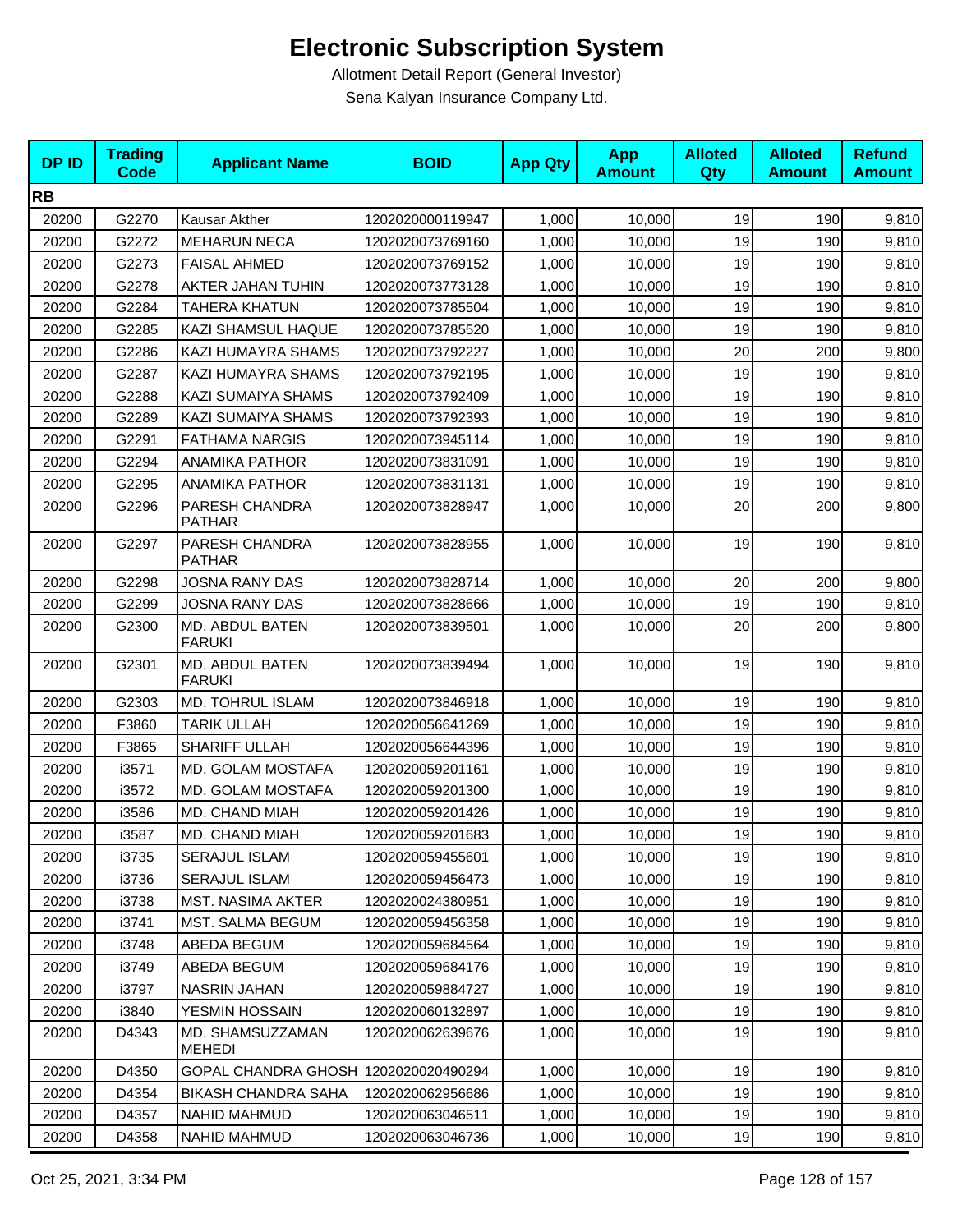| <b>DPID</b> | <b>Trading</b><br><b>Code</b> | <b>Applicant Name</b>      | <b>BOID</b>      | <b>App Qty</b> | <b>App</b><br><b>Amount</b> | <b>Alloted</b><br><b>Qty</b> | <b>Alloted</b><br><b>Amount</b> | <b>Refund</b><br><b>Amount</b> |
|-------------|-------------------------------|----------------------------|------------------|----------------|-----------------------------|------------------------------|---------------------------------|--------------------------------|
| <b>RB</b>   |                               |                            |                  |                |                             |                              |                                 |                                |
| 20200       | D4360                         | ANOWARA BEGUM              | 1202020063103801 | 1,000          | 10,000                      | 19                           | 190                             | 9,810                          |
| 20200       | D4363                         | <b>FARHAD KHAN</b>         | 1202020063341389 | 1,000          | 10,000                      | 19                           | 190                             | 9,810                          |
| 20200       | D4369                         | ANOWARA BEGUM              | 1202020063497551 | 1,000          | 10,000                      | 19                           | 190                             | 9,810                          |
| 20200       | D4378                         | <b>MD. OMUR FARUK</b>      | 1202020063805830 | 1,000          | 10,000                      | 19                           | 190                             | 9,810                          |
| 20200       | D4421                         | AFROJA BEGUM               | 1202020064018031 | 1,000          | 10,000                      | 19                           | 190                             | 9,810                          |
| 20200       | D4443                         | <b>MOKSHED HOSSAIN</b>     | 1202020064052520 | 1,000          | 10,000                      | 19                           | 190                             | 9,810                          |
| 20200       | D4484                         | <b>SHAHIDA KHATUN</b>      | 1202020064186516 | 1,000          | 10,000                      | 19                           | 190                             | 9,810                          |
| 20200       | G1936                         | MD. ENAMUL HOQUE           | 1202020071966532 | 1,000          | 10,000                      | 19                           | 190                             | 9,810                          |
| 20200       | G1937                         | MD. ZAHIRUL HAQUE          | 1202020071967023 | 1,000          | 10,000                      | 19                           | 190                             | 9,810                          |
| 20200       | G1938                         | <b>JANNATUL FERTHOUS</b>   | 1202020071970631 | 1,000          | 10,000                      | 20                           | 200                             | 9,800                          |
| 20200       | G1939                         | <b>JANNATUL FERTHOUS</b>   | 1202020071970690 | 1,000          | 10,000                      | 19                           | 190                             | 9,810                          |
| 20200       | G1954                         | MINU PODDER                | 1202020072039386 | 1,000          | 10,000                      | 19                           | 190                             | 9,810                          |
| 20200       | G1962                         | <b>SOURAV PODDER</b>       | 1202020072041858 | 1,000          | 10,000                      | 19                           | 190                             | 9,810                          |
| 20200       | G1968                         | NOOR JAHAN BEGUM           | 1202020072126734 | 1,000          | 10,000                      | 19                           | 190                             | 9,810                          |
| 20200       | G1972                         | <b>GAUTAM CHANDRA SEN</b>  | 1202020072188207 | 1,000          | 10,000                      | 19                           | 190                             | 9,810                          |
| 20200       | G1983                         | SWAPNA RANI BISWAS         | 1202020072206181 | 1,000          | 10,000                      | 19                           | 190                             | 9,810                          |
| 20200       | G2003                         | SYEDA SHARMIN JAHAN        | 1202020072251322 | 1,000          | 10,000                      | 19                           | 190                             | 9,810                          |
| 20200       | G2010                         | MD. JASIM MIA              | 1202020072354172 | 1,000          | 10,000                      | 19                           | 190                             | 9,810                          |
| 20200       | G2013                         | <b>MD. ABDUS SATTAR</b>    | 1202020072350894 | 1,000          | 10,000                      | 19                           | 190                             | 9,810                          |
| 20200       | G2018                         | SADIA AFRIN SONIA          | 1202020072298698 | 1,000          | 10,000                      | 19                           | 190                             | 9,810                          |
| 20200       | G2019                         | SADIA AFRIN SONIA          | 1202020072298721 | 1,000          | 10,000                      | 19                           | 190                             | 9,810                          |
| 20200       | G2021                         | MD. BIPLAB HOSSEN          | 1202020072298291 | 1,000          | 10,000                      | 19                           | 190                             | 9,810                          |
| 20200       | G2022                         | <b>FAROQUE HOSSAIN</b>     | 1202020072297941 | 1,000          | 10,000                      | 19                           | 190                             | 9,810                          |
| 20200       | G2023                         | MD. ABDUL MOKTADIR         | 1202020017047709 | 1,000          | 10,000                      | 19                           | 190                             | 9,810                          |
| 20200       | G2028                         | <b>MAHDI MUSA</b>          | 1202020072360297 | 1,000          | 10,000                      | 19                           | 190                             | 9,810                          |
| 20200       | G2030                         | MD. YOUSUF RANA            | 1202020072385591 | 1,000          | 10,000                      | 19                           | 190                             | 9,810                          |
| 20200       | G2036                         | <b>FARHA NAZ</b>           | 1202020072502787 | 1,000          | 10,000                      | 19                           | 190                             | 9,810                          |
| 20200       | G2043                         | <b>FATEMA AKTER</b>        | 1202020072522071 | 1,000          | 10,000                      | 19                           | 190                             | 9,810                          |
| 20200       | G2045                         | <b>ASSIM KUMAR RAY</b>     | 1202020072509208 | 1,000          | 10,000                      | 19                           | 190                             | 9,810                          |
| 20200       | G2046                         | <b>ASSIM KUMAR RAY</b>     | 1202020072509216 | 1,000          | 10.000                      | 19                           | 190                             | 9,810                          |
| 20200       | G2050                         | SANZIDA JAHAN              | 1202020072518128 | 1,000          | 10,000                      | 19                           | 190                             | 9,810                          |
| 20200       | G2051                         | SANZIDA JAHAN              | 1202020072547315 | 1,000          | 10,000                      | 19                           | 190                             | 9,810                          |
| 20200       | G2053                         | <b>BIPLOB MANDAL</b>       | 1202020072547050 | 1,000          | 10,000                      | 19                           | 190                             | 9,810                          |
| 20200       | G2054                         | <b>SUBASH KUMAR MONDAL</b> | 1202020072546527 | 1,000          | 10,000                      | 19                           | 190                             | 9,810                          |
| 20200       | G2055                         | DOLI RANI MONDOL           | 1202020072545648 | 1,000          | 10,000                      | 19                           | 190                             | 9,810                          |
| 20200       | G2056                         | AFSANA MILY                | 1202020072545101 | 1,000          | 10,000                      | 19                           | 190                             | 9,810                          |
| 20200       | G2057                         | AFSANA MILY                | 1202020072544701 | 1,000          | 10,000                      | 19                           | 190                             | 9,810                          |
| 20200       | G2059                         | KISHORE KUMAR SAHA         | 1202020072700587 | 1,000          | 10,000                      | 19                           | 190                             | 9,810                          |
| 20200       | G2062                         | SHILPI SAHA                | 1202020072759110 | 1,000          | 10,000                      | 20                           | 200                             | 9,800                          |
| 20200       | G2065                         | TUSHER CHANDRA DEB         | 1202020072746468 | 1,000          | 10,000                      | 19                           | 190                             | 9,810                          |
| 20200       | G2066                         | TUSHER CHANDRA DEB         | 1202020072746451 | 1,000          | 10,000                      | 19                           | 190                             | 9,810                          |
| 20200       | F3866                         | SHARIFF ULLAH              | 1202020056645109 | 1,000          | 10,000                      | 19                           | 190                             | 9,810                          |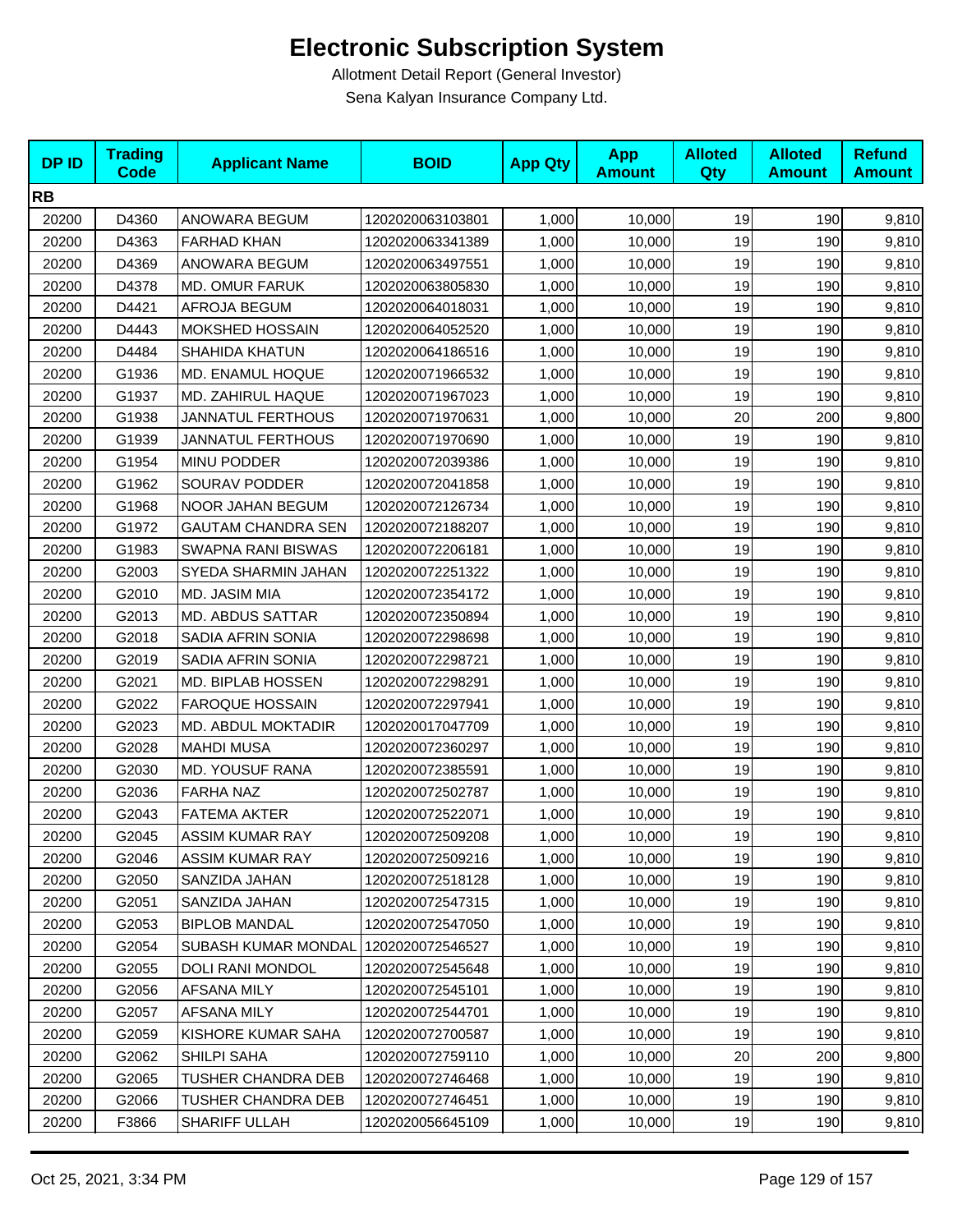| <b>DPID</b> | <b>Trading</b><br><b>Code</b> | <b>Applicant Name</b>                  | <b>BOID</b>      | <b>App Qty</b> | <b>App</b><br><b>Amount</b> | <b>Alloted</b><br>Qty | <b>Alloted</b><br><b>Amount</b> | <b>Refund</b><br><b>Amount</b> |
|-------------|-------------------------------|----------------------------------------|------------------|----------------|-----------------------------|-----------------------|---------------------------------|--------------------------------|
| <b>RB</b>   |                               |                                        |                  |                |                             |                       |                                 |                                |
| 20200       | F3867                         | MD. SAIFUL ISLAM                       | 1202020056645789 | 1,000          | 10,000                      | 19                    | 190                             | 9,810                          |
| 20200       | F3868                         | MD. SAIFUL ISLAM                       | 1202020056646443 | 1,000          | 10,000                      | 19                    | 190                             | 9,810                          |
| 20200       | F3871                         | <b>SALIM</b>                           | 1202020056682181 | 1,000          | 10,000                      | 20                    | 200                             | 9,800                          |
| 20200       | F3872                         | <b>SALIM</b>                           | 1202020056686021 | 1,000          | 10,000                      | 20                    | 200                             | 9,800                          |
| 20200       | F3877                         | <b>MST.HOSNA ARA</b>                   | 1202020056693826 | 1,000          | 10,000                      | 20                    | 200                             | 9,800                          |
| 20200       | F3878                         | <b>MST.HOSNA ARA</b>                   | 1202020056699708 | 1,000          | 10,000                      | 19                    | 190                             | 9,810                          |
| 20200       | F3893                         | <b>FARJANA HADI</b>                    | 1202020056706512 | 1,000          | 10,000                      | 19                    | 190                             | 9,810                          |
| 20200       | F3894                         | FARJANA HADI                           | 1202020056706051 | 1,000          | 10,000                      | 20                    | 200                             | 9,800                          |
| 20200       | F3895                         | <b>MST. RAJIYA KHATUN</b>              | 1202020056705914 | 1,000          | 10,000                      | 19                    | 190                             | 9,810                          |
| 20200       | F3896                         | MST. RAJIYA KHATUN                     | 1202020056707814 | 1,000          | 10,000                      | 19                    | 190                             | 9,810                          |
| 20200       | F3897                         | <b>MIR SHOHEL</b>                      | 1202020056707667 | 1,000          | 10,000                      | 19                    | 190                             | 9,810                          |
| 20200       | F3898                         | <b>MIR SHOHEL</b>                      | 1202020056707608 | 1,000          | 10,000                      | 19                    | 190                             | 9,810                          |
| 20200       | F3899                         | <b>ASRAFAT AHAMED</b><br><b>RIYADH</b> | 1202020056707576 | 1,000          | 10,000                      | 19                    | 190                             | 9,810                          |
| 20200       | F3900                         | <b>ASRAFAT AHAMED</b><br><b>RIYADH</b> | 1202020056700325 | 1,000          | 10,000                      | 19                    | 190                             | 9,810                          |
| 20200       | F3901                         | SHEBAN KUMAR NAHA                      | 1202020056698531 | 1,000          | 10,000                      | 19                    | 190                             | 9,810                          |
| 20200       | F3902                         | SHEBAN KUMAR NAHA                      | 1202020056697974 | 1,000          | 10,000                      | 19                    | 190                             | 9,810                          |
| 20200       | F3903                         | DIPAK KUMAR PODDAR                     | 1202020056693687 | 1,000          | 10,000                      | 19                    | 190                             | 9,810                          |
| 20200       | F3904                         | DIPAK KUMAR PODDAR                     | 1202020056692369 | 1,000          | 10,000                      | 19                    | 190                             | 9,810                          |
| 20200       | F3905                         | MD. MAHAMUDUL<br><b>HASSAN</b>         | 1202020056694226 | 1,000          | 10,000                      | 19                    | 190                             | 9,810                          |
| 20200       | F3906                         | MD. MAHAMUDUL<br><b>HASSAN</b>         | 1202020056690525 | 1,000          | 10,000                      | 19                    | 190                             | 9,810                          |
| 20200       | F3907                         | <b>FAZLE ALAHI</b>                     | 1202020056705542 | 1,000          | 10,000                      | 19                    | 190                             | 9,810                          |
| 20200       | F3908                         | <b>FAZLE ALAHI</b>                     | 1202020056705451 | 1,000          | 10.000                      | 19                    | 190                             | 9,810                          |
| 20200       | F3909                         | <b>SHAIFUL ISLAM</b>                   | 1202020056705288 | 1,000          | 10,000                      | 19                    | 190                             | 9,810                          |
| 20200       | F3910                         | SHAIFUL ISLAM                          | 1202020056705047 | 1,000          | 10,000                      | 19                    | 190                             | 9,810                          |
| 20200       | F3911                         | SHAMIM AL MAMUN                        | 1202020056704928 | 1,000          | 10,000                      | 19                    | 190                             | 9,810                          |
| 20200       | F3912                         | SHAMIM AL MAMUN                        | 1202020056704861 | 1,000          | 10,000                      | 19                    | 190                             | 9,810                          |
| 20200       | F3941                         | TANIA FERDOUSI                         | 1202020056788511 | 1,000          | 10,000                      | 19                    | 190                             | 9,810                          |
| 20200       | F3944                         | MD.MASUM REZA                          | 1202020056791178 | 1,000          | 10,000                      | 20                    | 200                             | 9,800                          |
| 20200       | F3947                         | <b>MOHELA KHATUN</b>                   | 1202020056793565 | 1,000          | 10,000                      | 19                    | 190                             | 9,810                          |
| 20200       | F3950                         | MOMTAZ ALAM                            | 1202020056774514 | 1,000          | 10,000                      | 19                    | 190                             | 9,810                          |
| 20200       | G1000                         | <b>BARUN CHANDRA</b><br><b>SARKER</b>  | 1202020062949061 | 1,000          | 10,000                      | 19                    | 190                             | 9,810                          |
| 20200       | G1001                         | <b>IMTIAZ HOSSAIN</b>                  | 1202020062949096 | 1,000          | 10,000                      | 19                    | 190                             | 9,810                          |
| 20200       | G1007                         | MEHERUNNECHA                           | 1202020062898704 | 1,000          | 10,000                      | 19                    | 190                             | 9,810                          |
| 20200       | G1014                         | <b>BARUN CHANDRA</b><br>SARKER         | 1202020062964651 | 1,000          | 10,000                      | 19                    | 190                             | 9,810                          |
| 20200       | G1019                         | <b>MST. MOMOTAJ PARVIN</b>             | 1202020063014462 | 1,000          | 10,000                      | 20                    | 200                             | 9,800                          |
| 20200       | G1023                         | SAMAPTI MANDAL                         | 1202020063041080 | 1,000          | 10,000                      | 19                    | 190                             | 9,810                          |
| 20200       | G1025                         | MUHAMMAD ASHRAFUL<br><b>ISLAM</b>      | 1202020063055407 | 1,000          | 10,000                      | 19                    | 190                             | 9,810                          |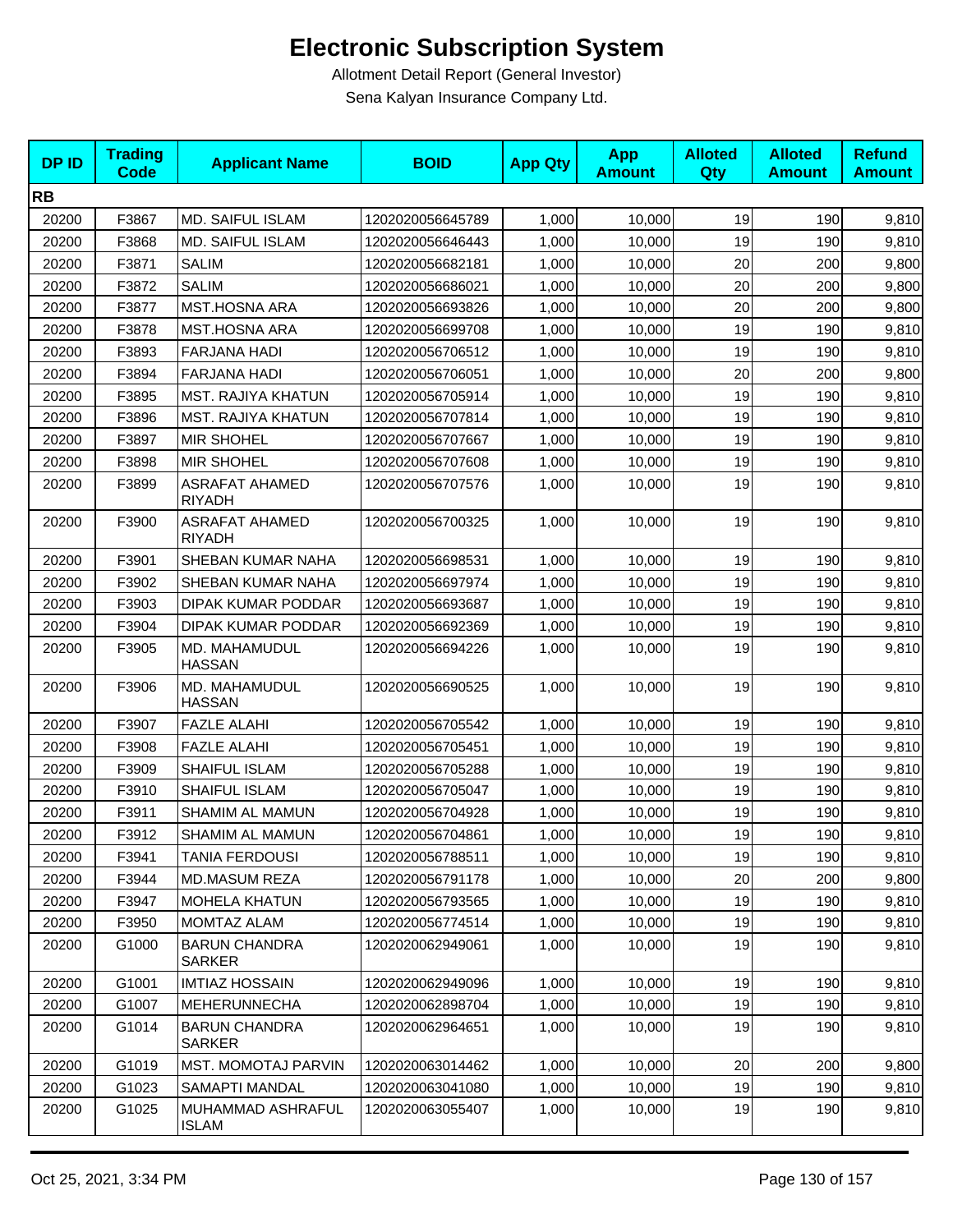| <b>DPID</b> | <b>Trading</b><br><b>Code</b> | <b>Applicant Name</b>                        | <b>BOID</b>      | <b>App Qty</b> | <b>App</b><br><b>Amount</b> | <b>Alloted</b><br><b>Qty</b> | <b>Alloted</b><br><b>Amount</b> | <b>Refund</b><br><b>Amount</b> |
|-------------|-------------------------------|----------------------------------------------|------------------|----------------|-----------------------------|------------------------------|---------------------------------|--------------------------------|
| <b>RB</b>   |                               |                                              |                  |                |                             |                              |                                 |                                |
| 20200       | G1027                         | KHANDOKER SALMA<br>JAHAN                     | 1202020063119691 | 1,000          | 10,000                      | 19                           | 190                             | 9,810                          |
| 20200       | G1028                         | <b>MEHERUNNECHA</b>                          | 1202020063121336 | 1,000          | 10,000                      | 20                           | 200                             | 9,800                          |
| 20200       | G1029                         | MST. BELY                                    | 1202020063128686 | 1,000          | 10,000                      | 19                           | 190                             | 9,810                          |
| 20200       | G1030                         | MST. BELY                                    | 1202020063128777 | 1,000          | 10,000                      | 19                           | 190                             | 9,810                          |
| 20200       | G1033                         | MD. MOMTAJUL HAQUE                           | 1202020063144904 | 1,000          | 10,000                      | 19                           | 190                             | 9,810                          |
| 20200       | G1034                         | MD. MOMTAJUL HAQUE                           | 1202020063145074 | 1,000          | 10,000                      | 19                           | 190                             | 9,810                          |
| 20200       | G1035                         | MOHAMMAD ULLAH                               | 1202020063157624 | 1,000          | 10,000                      | 19                           | 190                             | 9,810                          |
| 20200       | G1036                         | MOHAMMAD ULLAH                               | 1202020063157758 | 1,000          | 10,000                      | 19                           | 190                             | 9,810                          |
| 20200       | G1039                         | <b>SUMAN MANDAL</b>                          | 1202020063281691 | 1,000          | 10,000                      | $20\,$                       | 200                             | 9,800                          |
| 20200       | G1040                         | MOHAMMAD MOMINUL<br><b>ISLAM</b>             | 1202020063188382 | 1,000          | 10,000                      | 19                           | 190                             | 9,810                          |
| 20200       | G1042                         | MD. GOLAM MOSTAFA                            | 1202020063270531 | 1,000          | 10,000                      | 19                           | 190                             | 9,810                          |
| 20200       | G1043                         | MD. GOLAM MOSTAFA                            | 1202020063270620 | 1,000          | 10,000                      | 19                           | 190                             | 9,810                          |
| 20200       | G1055                         | MD. SABBIR HOSSAIN                           | 1202020063468049 | 1,000          | 10,000                      | 19                           | 190                             | 9,810                          |
| 20200       | G1056                         | MD. SABBIR HOSSAIN                           | 1202020063468091 | 1,000          | 10,000                      | 20                           | 200                             | 9,800                          |
| 20200       | G1059                         | <b>AKRAMUL HAQUE</b>                         | 1202020063491908 | 1,000          | 10,000                      | 19                           | 190                             | 9,810                          |
| 20200       | G1074                         | ABDUL HAQUE SIKDER                           | 1202020063735293 | 1,000          | 10,000                      | 20                           | 200                             | 9,800                          |
| 20200       | G1079                         | <b>NUPUR RANI BHADRA</b>                     | 1202020063794720 | 1,000          | 10,000                      | 19                           | 190                             | 9,810                          |
| 20200       | G1080                         | <b>JANNATUL FARDOUS</b>                      | 1202020063799038 | 1,000          | 10,000                      | 19                           | 190                             | 9,810                          |
| 20200       | G1081                         | <b>JANNATUL FARDOUS</b>                      | 1202020063799089 | 1,000          | 10,000                      | 20                           | 200                             | 9,800                          |
| 20200       | G2067                         | <b>AYESHA AKTER</b>                          | 1202020072699771 | 1,000          | 10,000                      | 19                           | 190                             | 9,810                          |
| 20200       | G2068                         | AYESHA AKTER                                 | 1202020072699828 | 1,000          | 10,000                      | 19                           | 190                             | 9,810                          |
| 20200       | G2069                         | JAHIR UDDIN BABAR                            | 1202020072699009 | 1,000          | 10,000                      | 20                           | 200                             | 9,800                          |
| 20200       | G2070                         | JAHIR UDDIN BABAR                            | 1202020072699041 | 1,000          | 10,000                      | 19                           | 190                             | 9,810                          |
| 20200       | G2082                         | SHAHIDUL ISLAM                               | 1202020072766636 | 1,000          | 10,000                      | 19                           | 190                             | 9,810                          |
| 20200       | G2083                         | SHAHIDUL ISLAM                               | 1202020072766687 | 1,000          | 10,000                      | 19                           | 190                             | 9,810                          |
| 20200       | G2089                         | <b>SHAMIMA PARVIN</b>                        | 1202020072855662 | 1,000          | 10,000                      | 19                           | 190                             | 9,810                          |
| 20200       | G2093                         | MD. SHAHIDUL HOSSAIN                         | 1202020072782244 | 1,000          | 10,000                      | 19                           | 190                             | 9,810                          |
| 20200       | G2094                         | <b>MD. SHAHIDUL HOSSAIN</b>                  | 1202020072781994 | 1,000          | 10,000                      | 19                           | 190                             | 9,810                          |
| 20200       | G2095                         | <b>MURSHIDA AKTER</b>                        | 1202020072782913 | 1,000          | 10,000                      | 19                           | 190                             | 9,810                          |
| 20200       | i3958                         | MST. SELINA KHAN                             | 1202020060545338 | 1,000          | 10,000                      | 19                           | 190                             | 9,810                          |
| 20200       | i3974                         | MD TAREKUL ISLAM                             | 1202020060607837 | 1,000          | 10,000                      | 19                           | 190                             | 9,810                          |
| 20200       | i3975                         | <b>MD TAREKUL ISLAM</b>                      | 1202020060607944 | 1,000          | 10,000                      | 19                           | 190                             | 9,810                          |
| 20200       | i3976                         | MOST FARJANA TUJ<br>JOHORA                   | 1202020060607979 | 1,000          | 10,000                      | 19                           | 190                             | 9,810                          |
| 20200       | i3977                         | MOST. FARZANA TUJ<br><b>JOHORA</b>           | 1202020060607681 | 1,000          | 10,000                      | 19                           | 190                             | 9,810                          |
| 20200       | i4015                         | MD. SOHEL RANA                               | 1202020060719810 | 1,000          | 10,000                      | 19                           | 190                             | 9,810                          |
| 20200       | i4020                         | ATAUR RAHAMAN MITUL<br><b>KHAN</b>           | 1202020060658284 | 1,000          | 10,000                      | 19                           | 190                             | 9,810                          |
| 20200       | 14911                         | ZAHIRUL ALAM                                 | 1202020069779513 | 1,000          | 10,000                      | 19                           | 190                             | 9,810                          |
| 20200       | 14914                         | <b>MOHAMMAD SANJID</b><br><b>KABIR ORIAN</b> | 1202020069908100 | 1,000          | 10,000                      | 19                           | 190                             | 9,810                          |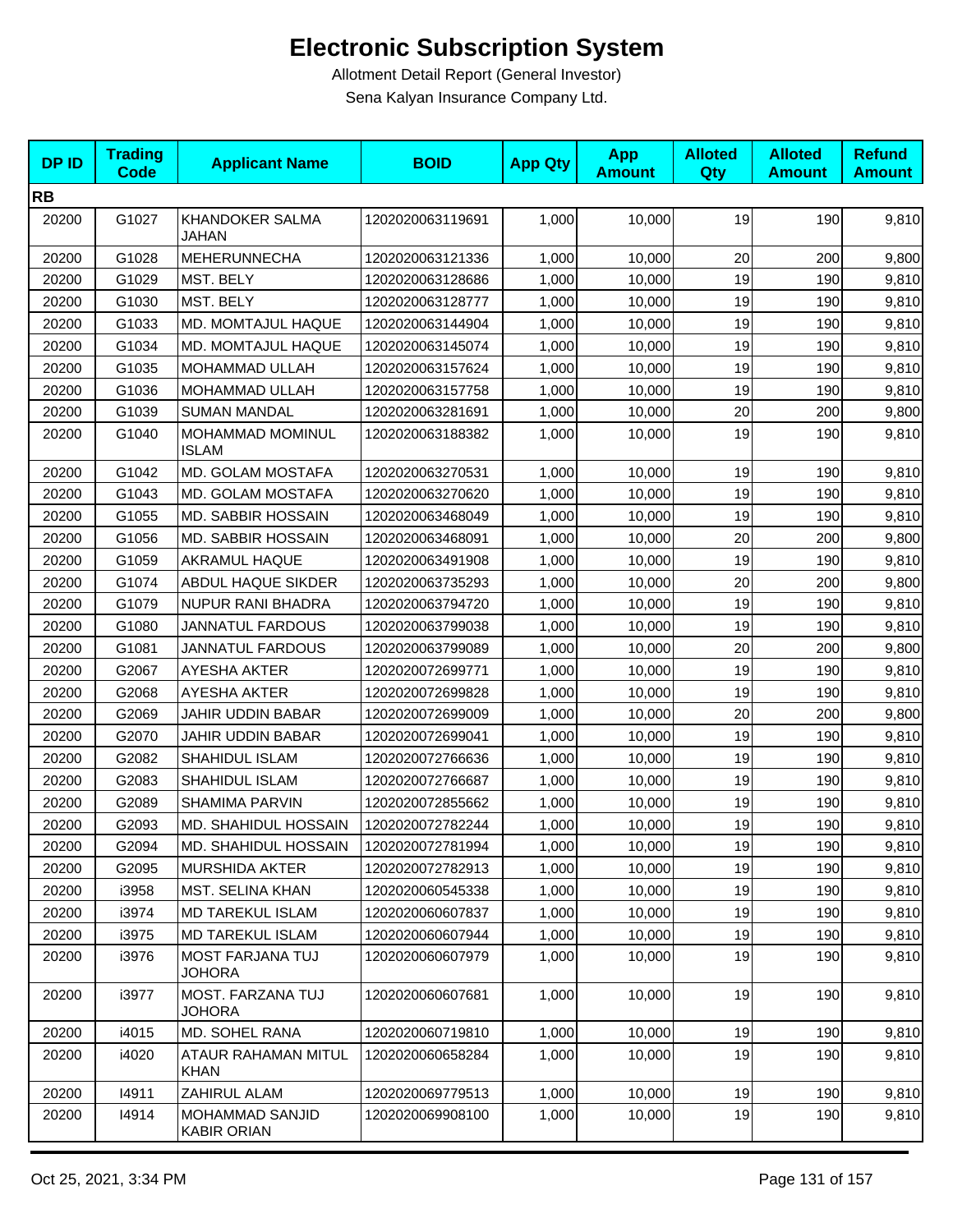| <b>DPID</b> | <b>Trading</b><br><b>Code</b> | <b>Applicant Name</b>              | <b>BOID</b>      | <b>App Qty</b> | <b>App</b><br><b>Amount</b> | <b>Alloted</b><br>Qty | <b>Alloted</b><br><b>Amount</b> | <b>Refund</b><br><b>Amount</b> |
|-------------|-------------------------------|------------------------------------|------------------|----------------|-----------------------------|-----------------------|---------------------------------|--------------------------------|
| <b>RB</b>   |                               |                                    |                  |                |                             |                       |                                 |                                |
| 20200       | 14916                         | MD. ROBEL MIA                      | 1202020069912756 | 1,000          | 10,000                      | 20                    | 200                             | 9,800                          |
| 20200       | 14917                         | MD. ROBEL MIA                      | 1202020069912839 | 1,000          | 10,000                      | 20                    | 200                             | 9,800                          |
| 20200       | 14918                         | <b>TOMALIKA</b>                    | 1202020070064017 | 1,000          | 10,000                      | 19                    | 190                             | 9,810                          |
| 20200       | 14919                         | <b>TOMALIKA</b>                    | 1202020070063991 | 1,000          | 10,000                      | 19                    | 190                             | 9,810                          |
| 20200       | 14922                         | MD. NIZAMUDDIN                     | 1202020070039491 | 1,000          | 10,000                      | 19                    | 190                             | 9,810                          |
| 20200       | 14923                         | MD. NIZAMUDDIN                     | 1202020070039580 | 1,000          | 10,000                      | 19                    | 190                             | 9,810                          |
| 20200       | 14924                         | NAFIS AL GANI                      | 1202020070166044 | 1,000          | 10,000                      | 19                    | 190                             | 9,810                          |
| 20200       | 14925                         | <b>NAFIS AL GANI</b>               | 1202020070166060 | 1,000          | 10,000                      | 20                    | 200                             | 9,800                          |
| 20200       | 14926                         | <b>MAHAMODUL HASAN</b>             | 1202020070198195 | 1,000          | 10,000                      | 19                    | 190                             | 9,810                          |
| 20200       | 14927                         | <b>ABDUL BATEN</b>                 | 1202020070153000 | 1,000          | 10,000                      | 19                    | 190                             | 9,810                          |
| 20200       | 14928                         | <b>SHAKIA NASRIN</b>               | 1202020070152429 | 1,000          | 10,000                      | 19                    | 190                             | 9,810                          |
| 20200       | 14949                         | RABIA BEGUM                        | 1202020070450610 | 1,000          | 10,000                      | 19                    | 190                             | 9,810                          |
| 20200       | 14954                         | <b>RIPAN MATUBBER</b>              | 1202020070472060 | 1,000          | 10,000                      | 19                    | 190                             | 9,810                          |
| 20200       | 14956                         | MD. BHURHAN UDDIN                  | 1202020070560431 | 1,000          | 10,000                      | 19                    | 190                             | 9,810                          |
| 20200       | 14963                         | <b>MASUM BILLAL</b>                | 1202020070717938 | 1,000          | 10,000                      | 19                    | 190                             | 9,810                          |
| 20200       | 14964                         | <b>MASUM BILLAL</b>                | 1202020070717970 | 1,000          | 10,000                      | 19                    | 190                             | 9,810                          |
| 20200       | 14967                         | <b>TASLIMA AKTHER</b>              | 1202020070800694 | 1,000          | 10,000                      | 19                    | 190                             | 9,810                          |
| 20200       | 14968                         | <b>TASLIMA AKTHER</b>              | 1202020070800932 | 1,000          | 10,000                      | 19                    | 190                             | 9,810                          |
| 20200       | 14969                         | MD. ROBIUL AWAL                    | 1202020070801821 | 1,000          | 10,000                      | 19                    | 190                             | 9,810                          |
| 20200       | 14970                         | MD. ROBIUL AWAL                    | 1202020070801747 | 1,000          | 10,000                      | 20                    | 200                             | 9,800                          |
| 20200       | 14972                         | <b>KAMRUN NAHAR NISAT</b>          | 1202020070715451 | 1,000          | 10,000                      | 20                    | 200                             | 9,800                          |
| 20200       | 14974                         | <b>ARIFUL ISLAM</b>                | 1202020070882062 | 1,000          | 10,000                      | 19                    | 190                             | 9,810                          |
| 20200       | 14976                         | <b>DULU AKTER</b>                  | 1202020071013738 | 1,000          | 10,000                      | 19                    | 190                             | 9,810                          |
| 20200       | 14983                         | AFRUKUZZAMAN KHAN                  | 1202020071173909 | 1,000          | 10,000                      | 19                    | 190                             | 9,810                          |
| 20200       | 14984                         | AFRUKUZZAMAN KHAN                  | 1202020071173984 | 1,000          | 10,000                      | 19                    | 190                             | 9,810                          |
| 20200       | 14986                         | MST. NURJAHAN BEGUM                | 1202020071174946 | 1,000          | 10,000                      | 19                    | 190                             | 9,810                          |
| 20200       | 14987                         | <b>KAMRUN NAHAR</b>                | 1202020071175410 | 1,000          | 10,000                      | 19                    | 190                             | 9,810                          |
| 20200       | 15006                         | MD. TOFAZZOL HOSSAIN               | 1202020071292415 | 1,000          | 10,000                      | 19                    | 190                             | 9,810                          |
| 20200       | 15008                         | MST. FIROJA BEGUM                  | 1202020071560720 | 1,000          | 10,000                      | 19                    | 190                             | 9,810                          |
| 20200       | 15010                         | <b>MD. FAISAL HOSSAIN</b>          | 1202020071552053 | 1,000          | 10,000                      | 19                    | 190                             | 9,810                          |
| 20200       | 15012                         | ASMA BEGUM                         | 1202020071565401 | 1,000          | 10,000                      | 20                    | 200                             | 9,800                          |
| 20200       | 15014                         | SOHAG MIA                          | 1202020071567591 | 1,000          | 10,000                      | 19                    | 190                             | 9,810                          |
| 20200       | 15015                         | SOHAG MIA                          | 1202020071567516 | 1,000          | 10,000                      | 19                    | 190                             | 9,810                          |
| 20200       | 15024                         | MD. RAJU HOSSEN                    | 1202020071330459 | 1,000          | 10,000                      | 19                    | 190                             | 9,810                          |
| 20200       | 15025                         | MD. RAJU HOSSEN                    | 1202020071330384 | 1,000          | 10,000                      | 20                    | 200                             | 9,800                          |
| 20200       | 15026                         | MST. SELINA BEGUM                  | 1202020071329289 | 1,000          | 10,000                      | 19                    | 190                             | 9,810                          |
| 20200       | 15030                         | <b>BILKIS BEGUM</b>                | 1202020071593204 | 1,000          | 10,000                      | 20                    | 200                             | 9,800                          |
| 20200       | 15031                         | <b>BILKIS BEGUM</b>                | 1202020071593220 | 1,000          | 10,000                      | 19                    | 190                             | 9,810                          |
| 20200       | 15037                         | SANJIDA AKTER                      | 1202020071631561 | 1,000          | 10,000                      | 19                    | 190                             | 9,810                          |
| 20200       | G1082                         | MD. ABUL KASHEM<br><b>MOJUMDER</b> | 1202020063804919 | 1,000          | 10,000                      | 20                    | 200                             | 9,800                          |
| 20200       | G1083                         | MD. SALAH UDDIN                    | 1202020063839525 | 1,000          | 10,000                      | 19                    | 190                             | 9,810                          |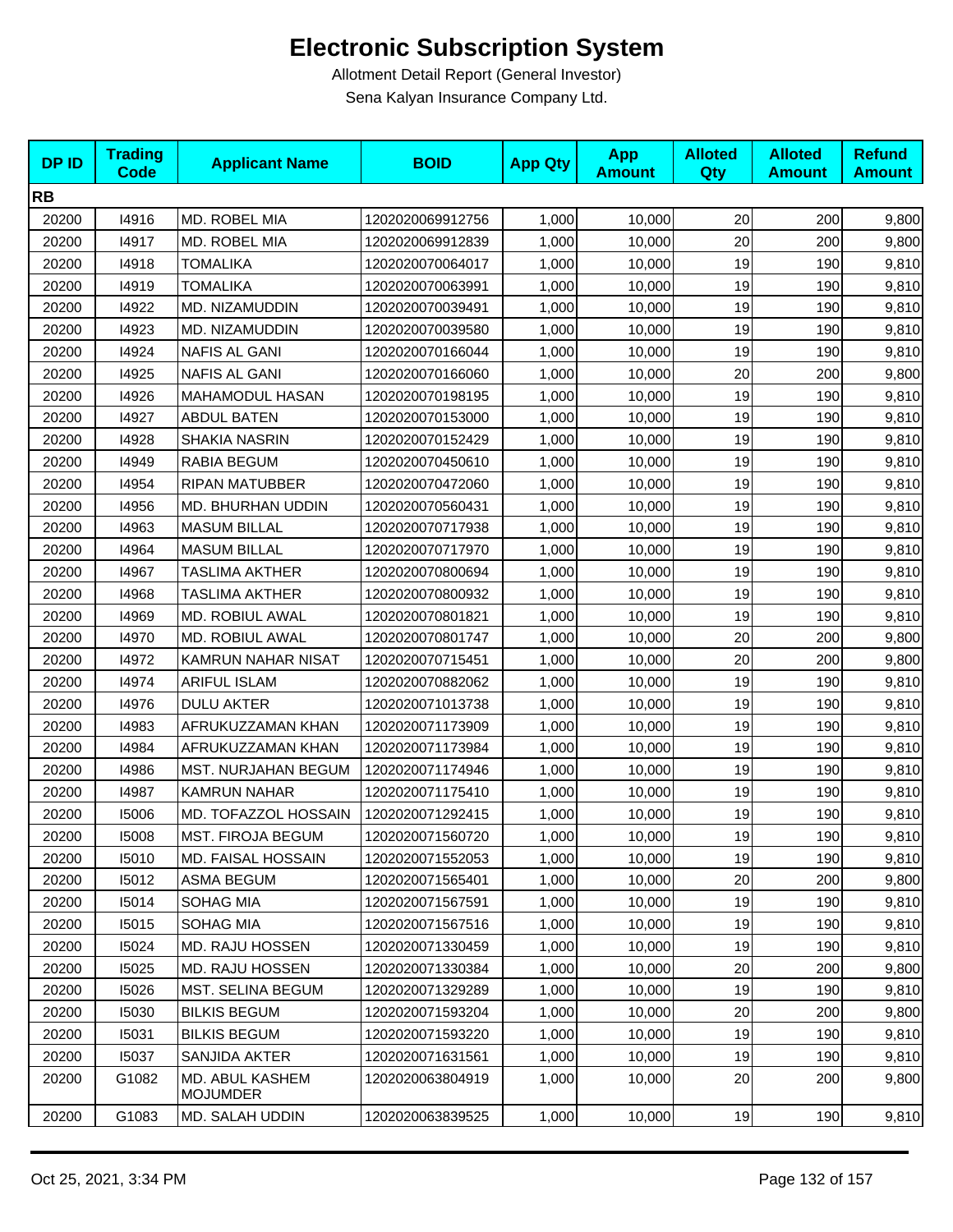| <b>DPID</b> | <b>Trading</b><br><b>Code</b> | <b>Applicant Name</b>              | <b>BOID</b>      | <b>App Qty</b> | <b>App</b><br><b>Amount</b> | <b>Alloted</b><br>Qty | <b>Alloted</b><br><b>Amount</b> | <b>Refund</b><br><b>Amount</b> |
|-------------|-------------------------------|------------------------------------|------------------|----------------|-----------------------------|-----------------------|---------------------------------|--------------------------------|
| <b>RB</b>   |                               |                                    |                  |                |                             |                       |                                 |                                |
| 20200       | G1084                         | MD. SALAH UDDIN                    | 1202020063839675 | 1,000          | 10,000                      | 20                    | 200                             | 9,800                          |
| 20200       | i4265                         | MD. ZAHANGIR HOSSAIN               | 1202020060976023 | 1,000          | 10,000                      | 19                    | 190                             | 9,810                          |
| 20200       | i4291                         | <b>MD SALIM UDDIN</b>              | 1202020061155631 | 1,000          | 10,000                      | 19                    | 190                             | 9,810                          |
| 20200       | i4292                         | MD ZAHIDUL ISLAM                   | 1202020061155514 | 1,000          | 10,000                      | 19                    | 190                             | 9,810                          |
| 20200       | i4310                         | MD. ABDUL JALIL<br><b>BHUIYAN</b>  | 1202020061417044 | 1,000          | 10,000                      | 20                    | 200                             | 9,800                          |
| 20200       | i4320                         | <b>MD. SIDDIQUL KABIR</b>          | 1202020061464501 | 1,000          | 10,000                      | 19                    | 190                             | 9,810                          |
| 20200       | 14344                         | RABIA BEGUM                        | 1202020061566695 | 1,000          | 10,000                      | 19                    | 190                             | 9,810                          |
| 20200       | i4364                         | <b>RIPAN MATUBBER</b>              | 1202020061702666 | 1,000          | 10,000                      | 19                    | 190                             | 9,810                          |
| 20200       | i4396                         | MOHD. MAINUL HAQUE<br><b>GHAZI</b> | 1202020062041236 | 1,000          | 10,000                      | 19                    | 190                             | 9,810                          |
| 20200       | i4398                         | MD. NASIR UDDIN                    | 1202020062100485 | 1,000          | 10,000                      | 19                    | 190                             | 9,810                          |
| 20200       | i4406                         | LUTFUN NAHAR SELY                  | 1202020062114512 | 1,000          | 10,000                      | 19                    | 190                             | 9,810                          |
| 20200       | 14409                         | MST. ANJUMAN ARA                   | 1202020062151866 | 1,000          | 10,000                      | 19                    | 190                             | 9,810                          |
| 20200       | i1182                         | <b>MOHIT AZAM</b>                  | 1202020055048754 | 1,000          | 10,000                      | 19                    | 190                             | 9,810                          |
| 20200       | i1201                         | MD. HAFIJUR RAHAMAN                | 1202020055093361 | 1,000          | 10,000                      | 19                    | 190                             | 9,810                          |
| 20200       | i1202                         | MD. HAFIJUR RAHAMAN                | 1202020055093418 | 1,000          | 10,000                      | 20                    | 200                             | 9,800                          |
| 20200       | i1207                         | <b>SWAMPA</b>                      | 1202020055077205 | 1,000          | 10,000                      | 19                    | 190                             | 9,810                          |
| 20200       | i1208                         | <b>SWAMPA</b>                      | 1202020055077644 | 1,000          | 10,000                      | 19                    | 190                             | 9,810                          |
| 20200       | i1215                         | JASMINE AKTER                      | 1202020055111556 | 1,000          | 10,000                      | 19                    | 190                             | 9,810                          |
| 20200       | i1259                         | MUNSHI MD. FAYSAL                  | 1202020055186766 | 1,000          | 10,000                      | 19                    | 190                             | 9,810                          |
| 20200       | i1260                         | MUNSHI MD. FAYSAL                  | 1202020055186814 | 1,000          | 10,000                      | 20                    | 200                             | 9,800                          |
| 20200       | i1263                         | RESHMA KHANOM                      | 1202020055222776 | 1,000          | 10,000                      | 19                    | 190                             | 9,810                          |
| 20200       | i1264                         | RESHMA KHANOM                      | 1202020055223232 | 1,000          | 10,000                      | 19                    | 190                             | 9,810                          |
| 20200       | i1265                         | MD. ZOHURUL ISLAM                  | 1202020055186972 | 1,000          | 10,000                      | 20                    | 200                             | 9,800                          |
| 20200       | i1266                         | MD. ZOHURUL ISLAM                  | 1202020055188326 | 1,000          | 10,000                      | 19                    | 190                             | 9,810                          |
| 20200       | i1267                         | SHILPE ISLAM                       | 1202020055190171 | 1,000          | 10,000                      | 19                    | 190                             | 9,810                          |
| 20200       | i1268                         | SHILPE ISLAM                       | 1202020055190097 | 1,000          | 10,000                      | 19                    | 190                             | 9,810                          |
| 20200       | i1269                         | MD. TORAB ALI                      | 1202020055190335 | 1,000          | 10,000                      | 19                    | 190                             | 9,810                          |
| 20200       | i1270                         | MD. TORAB ALI                      | 1202020055190525 | 1,000          | 10,000                      | 19                    | 190                             | 9,810                          |
| 20200       | i1279                         | MD. YAKUB ALI                      | 1202020055211972 | 1,000          | 10,000                      | 19                    | 190                             | 9,810                          |
| 20200       | i1280                         | MD. YAKUB ALI                      | 1202020055212206 | 1,000          | 10,000                      | 20                    | 200                             | 9,800                          |
| 20200       | i1285                         | MRS. SHOBHA BEGUM                  | 1202020055228880 | 1,000          | 10,000                      | 20                    | 200                             | 9,800                          |
| 20200       | i1286                         | MRS. SHOBHA BEGUM                  | 1202020055229231 | 1,000          | 10,000                      | 19                    | 190                             | 9,810                          |
| 20200       | i1289                         | <b>MAINA BEGUM</b>                 | 1202020055230913 | 1,000          | 10,000                      | 19                    | 190                             | 9,810                          |
| 20200       | i1290                         | <b>MAINA BEGUM</b>                 | 1202020055230921 | 1,000          | 10,000                      | 19                    | 190                             | 9,810                          |
| 20200       | i1293                         | <b>SHAPNA KHANOM</b>               | 1202020055313255 | 1,000          | 10,000                      | 19                    | 190                             | 9,810                          |
| 20200       | i1294                         | SHAPNA KHANOM                      | 1202020055313560 | 1,000          | 10,000                      | 19                    | 190                             | 9,810                          |
| 20200       | i1335                         | MD. JASHIM UDDIN                   | 1202020055315396 | 1,000          | 10,000                      | 19                    | 190                             | 9,810                          |
| 20200       | i5286                         | MD. HASHEM ALI                     | 1202020074155149 | 1,000          | 10,000                      | 19                    | 190                             | 9,810                          |
| 20200       | 15287                         | MD. HASHEM ALI                     | 1202020074155157 | 1,000          | 10,000                      | 19                    | 190                             | 9,810                          |
| 20200       | 15290                         | <b>SHAMIMA AKTER</b>               | 1202020074230667 | 1,000          | 10,000                      | 19                    | 190                             | 9,810                          |
| 20200       | 15291                         | MD. ABUL HALIM                     | 1202020074230418 | 1,000          | 10,000                      | 19                    | 190                             | 9,810                          |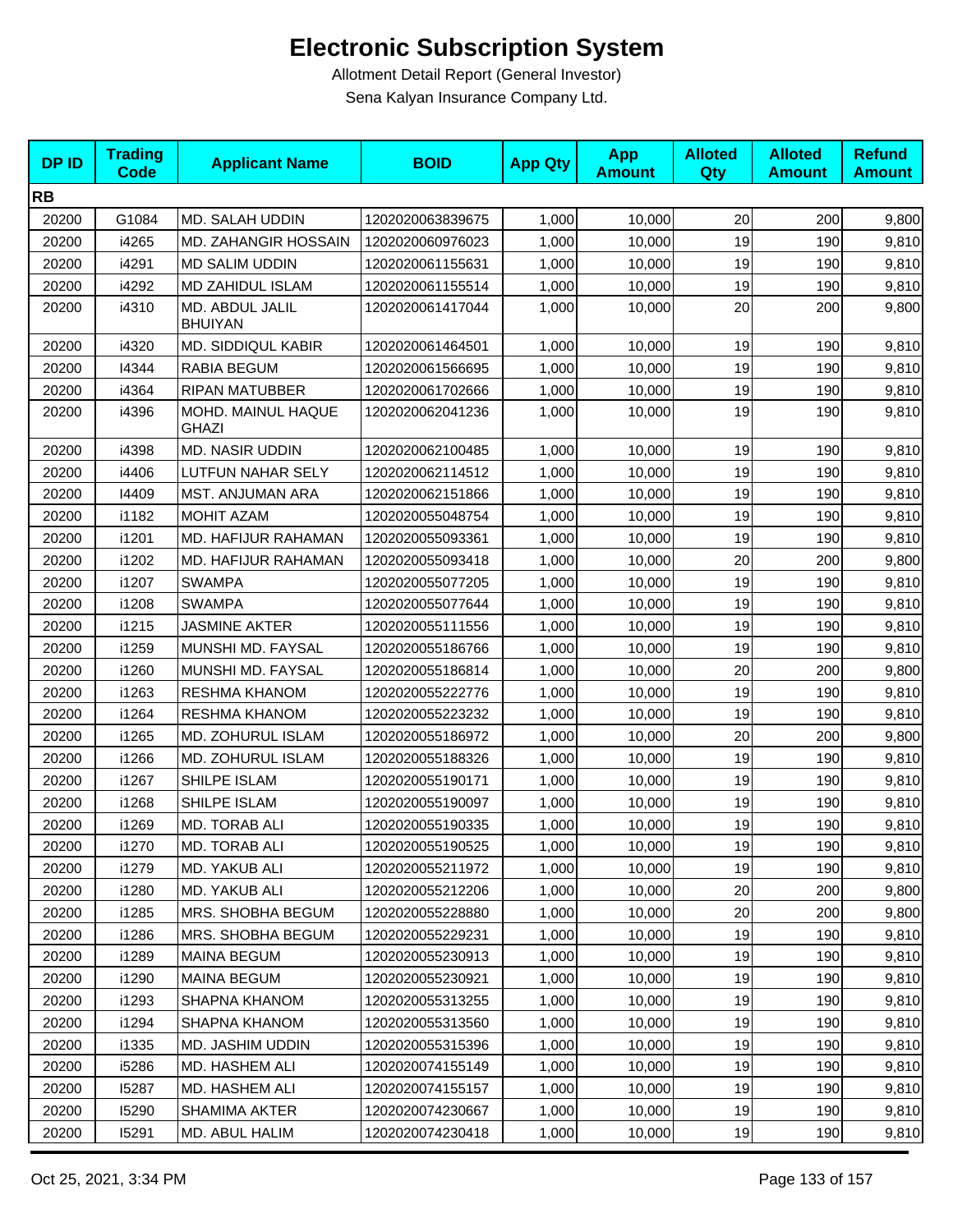| <b>DPID</b> | <b>Trading</b><br><b>Code</b> | <b>Applicant Name</b>                   | <b>BOID</b>      | <b>App Qty</b> | <b>App</b><br><b>Amount</b> | <b>Alloted</b><br>Qty | <b>Alloted</b><br><b>Amount</b> | <b>Refund</b><br><b>Amount</b> |
|-------------|-------------------------------|-----------------------------------------|------------------|----------------|-----------------------------|-----------------------|---------------------------------|--------------------------------|
| <b>RB</b>   |                               |                                         |                  |                |                             |                       |                                 |                                |
| 20200       | 15292                         | SHEIKA MD. SHAJAHAN                     | 1202020074231412 | 1,000          | 10,000                      | 19                    | 190                             | 9,810                          |
| 20200       | 15294                         | MD. ABUL HALIM                          | 1202020074230361 | 1,000          | 10,000                      | 19                    | 190                             | 9,810                          |
| 20200       | 15295                         | <b>RASIK HALDER</b>                     | 1202020074223746 | 1,000          | 10,000                      | 19                    | 190                             | 9,810                          |
| 20200       | i5296                         | <b>RASIK HALDER</b>                     | 1202020074223754 | 1,000          | 10,000                      | 19                    | 190                             | 9,810                          |
| 20200       | 15302                         | MIR AMIR HOSSAIN RAJIB                  | 1202020074233122 | 1,000          | 10,000                      | 19                    | 190                             | 9,810                          |
| 20200       | 15303                         | MIR AMIR HOSSAIN RAJIB 1202020074233149 |                  | 1,000          | 10,000                      | 19                    | 190                             | 9,810                          |
| 20200       | B8408                         | <b>NUR ALAM</b>                         | 1202020058012777 | 1,000          | 10,000                      | 19                    | 190                             | 9,810                          |
| 20200       | B8411                         | MD. SHAHADAT HOSSAIN<br><b>SOBUJ</b>    | 1202020057997348 | 1,000          | 10,000                      | 19                    | 190                             | 9,810                          |
| 20200       | B8413                         | <b>MD. AMIR HOSSAIN</b>                 | 1202020057997538 | 1,000          | 10,000                      | 19                    | 190                             | 9,810                          |
| 20200       | B8414                         | <b>MD. AMIR HOSSAIN</b>                 | 1202020057997653 | 1,000          | 10,000                      | 19                    | 190                             | 9,810                          |
| 20200       | d1011                         | <b>SALAH UDDIN</b>                      | 1202020051214240 | 1,000          | 10,000                      | 19                    | 190                             | 9,810                          |
| 20200       | D1055                         | POULOMI DAS                             | 1202020051605250 | 1,000          | 10,000                      | 19                    | 190                             | 9,810                          |
| 20200       | D1082                         | <b>SHAPON KUMAR SAHA</b>                | 1202020051950884 | 1,000          | 10,000                      | 19                    | 190                             | 9,810                          |
| 20200       | D1184                         | <b>ABUL HASHEM</b>                      | 1202020052474301 | 1,000          | 10,000                      | 19                    | 190                             | 9,810                          |
| 20200       | D1185                         | <b>ROHUL AMIN</b>                       | 1202020052474318 | 1,000          | 10,000                      | 19                    | 190                             | 9,810                          |
| 20200       | 15038                         | MST. BEAUTY AKTER                       | 1202020071637478 | 1,000          | 10,000                      | 19                    | 190                             | 9,810                          |
| 20200       | 15039                         | MST. BEAUTY AKTER                       | 1202020071637585 | 1,000          | 10,000                      | 19                    | 190                             | 9,810                          |
| 20200       | 15040                         | MD. HAMIDUR RAHMAN                      | 1202020071639533 | 1,000          | 10,000                      | 20                    | 200                             | 9,800                          |
| 20200       | 15041                         | MD. HAMIDUR RAHMAN                      | 1202020071639624 | 1,000          | 10,000                      | 19                    | 190                             | 9,810                          |
| 20200       | 15046                         | <b>BILAL MIA</b>                        | 1202020071781510 | 1,000          | 10,000                      | 19                    | 190                             | 9,810                          |
| 20200       | 15047                         | <b>BILAL MIA</b>                        | 1202020071646679 | 1,000          | 10,000                      | 19                    | 190                             | 9,810                          |
| 20200       | 15048                         | MD. KAMAL HOSSAIN                       | 1202020071648742 | 1,000          | 10,000                      | 19                    | 190                             | 9,810                          |
| 20200       | 15049                         | MD. KAMAL HOSSAIN                       | 1202020071648528 | 1,000          | 10,000                      | 19                    | 190                             | 9,810                          |
| 20200       | 15050                         | <b>RIKTAMANI</b>                        | 1202020071650893 | 1,000          | 10,000                      | 19                    | 190                             | 9,810                          |
| 20200       | 15051                         | <b>RIKTAMANI</b>                        | 1202020071650925 | 1,000          | 10,000                      | 19                    | 190                             | 9,810                          |
| 20200       | 15052                         | <b>ABU HANIF MOLLA</b>                  | 1202020071652785 | 1,000          | 10,000                      | 20                    | 200                             | 9,800                          |
| 20200       | 15059                         | RAJIA BEGUM                             | 1202020071671600 | 1,000          | 10,000                      | 19                    | 190                             | 9,810                          |
| 20200       | 15060                         | <b>FARIYA TABASSUM</b>                  | 1202020071668474 | 1,000          | 10,000                      | 19                    | 190                             | 9,810                          |
| 20200       | 15061                         | ABDULLAH AL MUGNI                       | 1202020071667851 | 1,000          | 10,000                      | 19                    | 190                             | 9,810                          |
| 20200       | 15062                         | ABDULLAH AL MUGNI                       | 1202020071667552 | 1,000          | 10,000                      | 19                    | 190                             | 9,810                          |
| 20200       | 15063                         | SONIA NARGIS                            | 1202020071684058 | 1,000          | 10,000                      | 19                    | 190                             | 9,810                          |
| 20200       | 15064                         | <b>SYED GOLAM MUKTADIR</b>              | 1202020071781951 | 1,000          | 10,000                      | 19                    | 190                             | 9,810                          |
| 20200       | 15073                         | <b>NARGIS AKTER</b>                     | 1202020071984249 | 1,000          | 10,000                      | 19                    | 190                             | 9,810                          |
| 20200       | i5074                         | <b>FAIRUZ HOSSAIN</b>                   | 1202020071992471 | 1,000          | 10,000                      | 19                    | 190                             | 9,810                          |
| 20200       | 15077                         | NURUNNABI KHAN                          | 1202020072064037 | 1,000          | 10,000                      | 19                    | 190                             | 9,810                          |
| 20200       | 15080                         | MD. AHIDUL ISLAM                        | 1202020072062881 | 1,000          | 10,000                      | 19                    | 190                             | 9,810                          |
| 20200       | 15087                         | HAZI MD. HABIBUR<br><b>RAHMAN</b>       | 1202020072081401 | 1,000          | 10,000                      | 19                    | 190                             | 9,810                          |
| 20200       | 15156                         | SONIA AKTER                             | 1202020073351229 | 1,000          | 10,000                      | 19                    | 190                             | 9,810                          |
| 20200       | i5157                         | A.T.M. SHAMIM KABIR                     | 1202020073068294 | 1,000          | 10,000                      | 19                    | 190                             | 9,810                          |
| 20200       | 15159                         | <b>HABIBA RASHID</b>                    | 1202020073053912 | 1,000          | 10,000                      | 19                    | 190                             | 9,810                          |
| 20200       | 15175                         | <b>RONI SHAHA</b>                       | 1202020073220271 | 1,000          | 10,000                      | 19                    | 190                             | 9,810                          |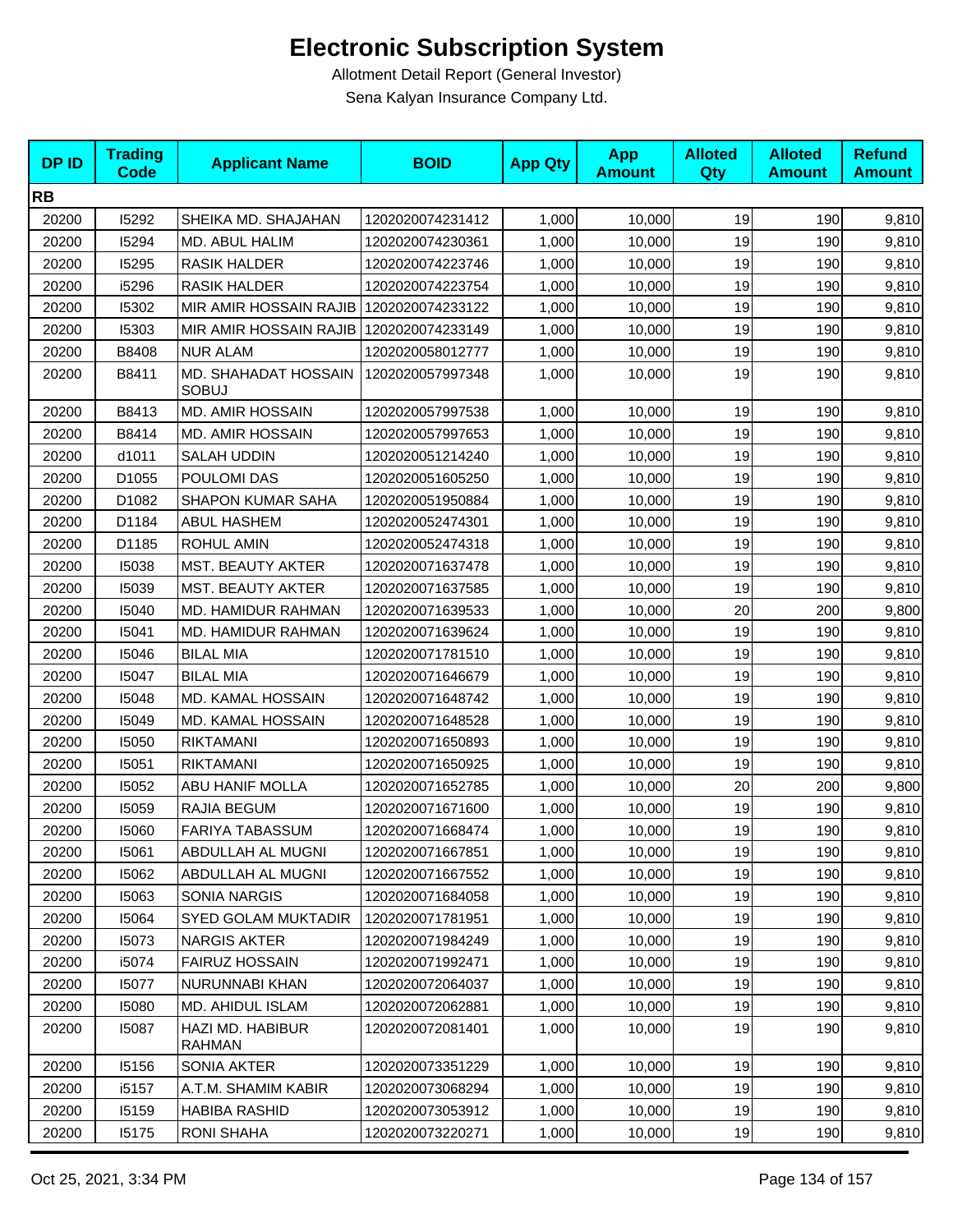| <b>DPID</b> | <b>Trading</b><br><b>Code</b> | <b>Applicant Name</b>                      | <b>BOID</b>      | <b>App Qty</b> | <b>App</b><br><b>Amount</b> | <b>Alloted</b><br>Qty | <b>Alloted</b><br><b>Amount</b> | <b>Refund</b><br><b>Amount</b> |
|-------------|-------------------------------|--------------------------------------------|------------------|----------------|-----------------------------|-----------------------|---------------------------------|--------------------------------|
| <b>RB</b>   |                               |                                            |                  |                |                             |                       |                                 |                                |
| 20200       | 15178                         | <b>JIBAN CHANDRA ROY</b>                   | 1202020073219843 | 1,000          | 10,000                      | 20                    | 200                             | 9,800                          |
| 20200       | 15180                         | YEAMINAR RASHID                            | 1202020073305255 | 1,000          | 10,000                      | 19                    | 190                             | 9,810                          |
| 20200       | i5181                         | SELINA NAZRUL MUKTA                        | 1202020073972859 | 1,000          | 10,000                      | 19                    | 190                             | 9,810                          |
| 20200       | 15183                         | MOWAZZAM HOSSAIN                           | 1202020073297869 | 1,000          | 10,000                      | 19                    | 190                             | 9,810                          |
| 20200       | 15188                         | MD. ZAHANGIR HOSSAIN                       | 1202020073337280 | 1,000          | 10,000                      | 19                    | 190                             | 9,810                          |
| 20200       | i5189                         | MD. ABDUR RAHMAN<br><b>SHEIKH</b>          | 1202020073527041 | 1,000          | 10,000                      | 19                    | 190                             | 9,810                          |
| 20200       | i5191                         | MD. TAZUL ISLAM                            | 1202020073384406 | 1,000          | 10,000                      | 19                    | 190                             | 9,810                          |
| 20200       | 15193                         | <b>SAJIB AHMED</b>                         | 1202020073395938 | 1,000          | 10,000                      | 20                    | 200                             | 9,800                          |
| 20200       | 15194                         | <b>SAJIB AHMED</b>                         | 1202020073395946 | 1,000          | 10,000                      | 19                    | 190                             | 9,810                          |
| 20200       | 15198                         | <b>MILONI HALDER</b>                       | 1202020073430852 | 1,000          | 10,000                      | 20                    | 200                             | 9,800                          |
| 20200       | 15199                         | <b>MILONI HALDER</b>                       | 1202020073430860 | 1,000          | 10,000                      | 19                    | 190                             | 9,810                          |
| 20200       | 15200                         | NIRMAL ROY                                 | 1202020073431129 | 1,000          | 10,000                      | 19                    | 190                             | 9,810                          |
| 20200       | 15201                         | NIRMAL ROY                                 | 1202020073431153 | 1,000          | 10,000                      | 19                    | 190                             | 9,810                          |
| 20200       | i5210                         | SHAKIL AHMED                               | 1202020073567595 | 1,000          | 10,000                      | 20                    | 200                             | 9,800                          |
| 20200       | 15212                         | SANZIDA SHARMIN                            | 1202020073793794 | 1,000          | 10,000                      | 19                    | 190                             | 9,810                          |
| 20200       | i5223                         | <b>MD. ABUL HOSSAIN</b><br><b>MAZUMDER</b> | 1202020073722351 | 1,000          | 10,000                      | 19                    | 190                             | 9,810                          |
| 20200       | i5224                         | <b>SAROJ KUMAR DAS</b>                     | 1202020073720111 | 1,000          | 10,000                      | 19                    | 190                             | 9,810                          |
| 20200       | 15225                         | <b>SAROJ KUMAR DAS</b>                     | 1202020073720128 | 1,000          | 10,000                      | 19                    | 190                             | 9,810                          |
| 20200       | 15229                         | <b>ARTNESS</b>                             | 1202020073768158 | 1,000          | 10,000                      | 19                    | 190                             | 9,810                          |
| 20200       | i5233                         | MD. NAZMUL HOQUE                           | 1202020073767956 | 1,000          | 10,000                      | 20                    | 200                             | 9,800                          |
| 20200       | 15239                         | <b>KAZI AYESHA</b>                         | 1202020073793700 | 1,000          | 10,000                      | 20                    | 200                             | 9,800                          |
| 20200       | 15245                         | MD. MOZAMMEL HOQUE                         | 1202020073834135 | 1,000          | 10,000                      | 19                    | 190                             | 9,810                          |
| 20200       | i5246                         | MEHERUNNESA.                               | 1202020073834079 | 1,000          | 10,000                      | 19                    | 190                             | 9,810                          |
| 20200       | 15247                         | SHAHIDA SULTANA                            | 1202020073833925 | 1,000          | 10,000                      | 19                    | 190                             | 9,810                          |
| 20200       | 15248                         | SHAHIDA SULTANA                            | 1202020073833933 | 1,000          | 10,000                      | 19                    | 190                             | 9,810                          |
| 20200       | i5250                         | MD. REZAUL ISLAM                           | 1202020073856021 | 1,000          | 10,000                      | 19                    | 190                             | 9,810                          |
| 20200       | i5251                         | SHABBIR AHMED<br><b>CHOUDHURY</b>          | 1202020073856784 | 1,000          | 10,000                      | 19                    | 190                             | 9,810                          |
| 20200       | 15253                         | <b>IREN AKTER</b>                          | 1202020073892528 | 1,000          | 10,000                      | 19                    | 190                             | 9,810                          |
| 20200       | i5256                         | <b>MASHFIKA HOSSAIN</b>                    | 1202020073927087 | 1,000          | 10,000                      | 19                    | 190                             | 9,810                          |
| 20200       | 15257                         | TANIA YEASMIN SHAMPA                       | 1202020073926951 | 1,000          | 10,000                      | 19                    | 190                             | 9,810                          |
| 20200       | i5258                         | <b>MD. ATIQUR RAHMAN</b>                   | 1202020073927151 | 1,000          | 10,000                      | 19                    | 190                             | 9,810                          |
| 20200       | i5262                         | SHAHEENA HAQUE                             | 1202020073961632 | 1,000          | 10,000                      | 19                    | 190                             | 9,810                          |
| 20200       | D1186                         | NADIA AKTER POLY                           | 1202020052474326 | 1,000          | 10,000                      | 19                    | 190                             | 9,810                          |
| 20200       | D1189                         | <b>MD. RAFIQUL ISLAM</b>                   | 1202020052474334 | 1,000          | 10,000                      | 19                    | 190                             | 9,810                          |
| 20200       | D1190                         | ABUL HASHEM                                | 1202020052482549 | 1,000          | 10,000                      | 19                    | 190                             | 9,810                          |
| 20200       | D1284                         | JHOLEAKA AKTER                             | 1202020052939197 | 1,000          | 10,000                      | 19                    | 190                             | 9,810                          |
| 20200       | F1860                         | SAYMA ABEDIN                               | 1202020051148595 | 1,000          | 10,000                      | 19                    | 190                             | 9,810                          |
| 20200       | F1861                         | SAYMA ABEDIN                               | 1202020051148600 | 1,000          | 10,000                      | 19                    | 190                             | 9,810                          |
| 20200       | F1889                         | <b>MABIA BEGUM</b>                         | 1202020051406581 | 1,000          | 10,000                      | 19                    | 190                             | 9,810                          |
| 20200       | F1890                         | MABIA BEGUM                                | 1202020051406611 | 1,000          | 10,000                      | 19                    | 190                             | 9,810                          |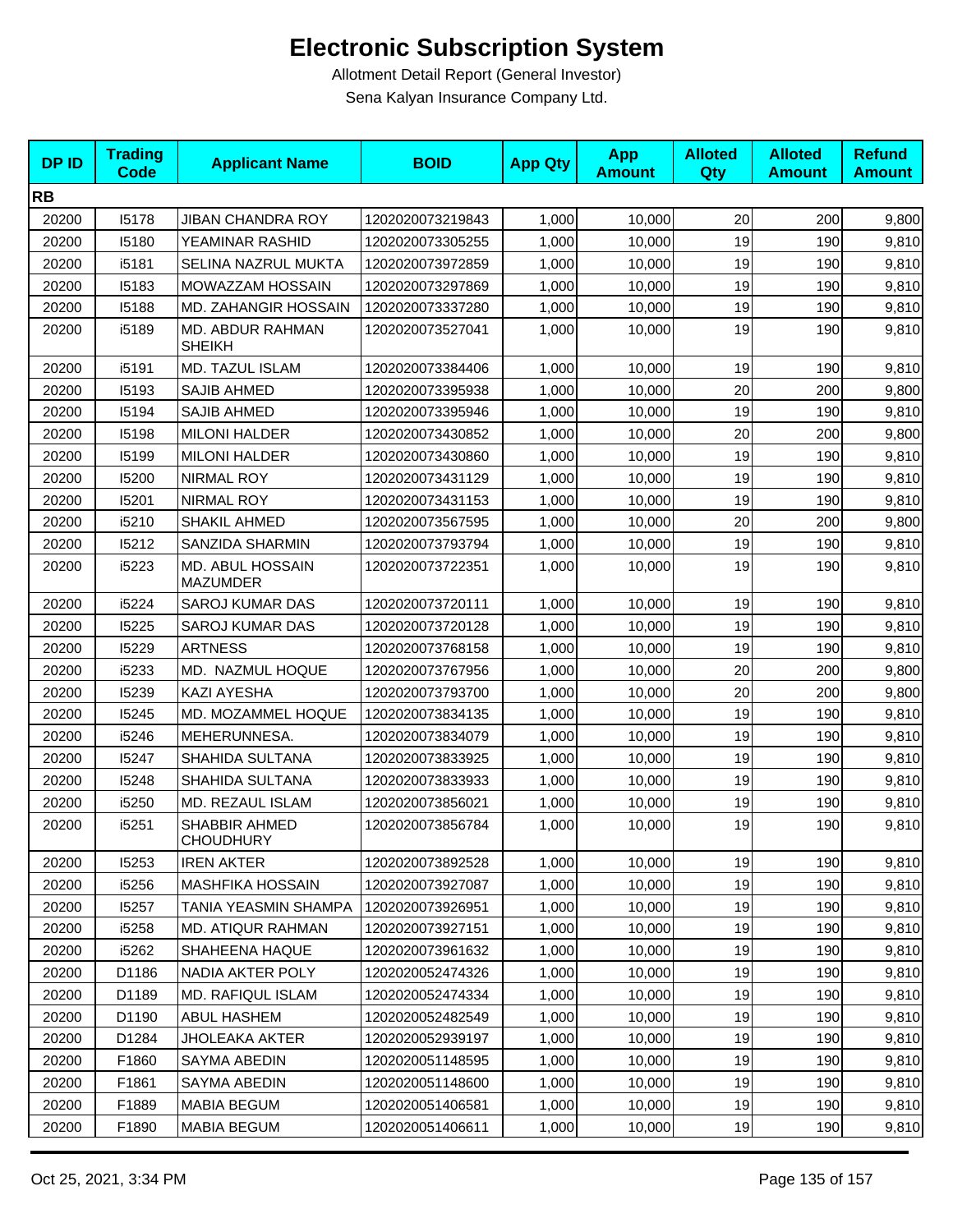| <b>DPID</b> | <b>Trading</b><br><b>Code</b> | <b>Applicant Name</b>                 | <b>BOID</b>      | <b>App Qty</b> | <b>App</b><br><b>Amount</b> | <b>Alloted</b><br><b>Qty</b> | <b>Alloted</b><br><b>Amount</b> | <b>Refund</b><br><b>Amount</b> |
|-------------|-------------------------------|---------------------------------------|------------------|----------------|-----------------------------|------------------------------|---------------------------------|--------------------------------|
| <b>RB</b>   |                               |                                       |                  |                |                             |                              |                                 |                                |
| 20200       | F1891                         | <b>DALIM BEGUM</b>                    | 1202020051315736 | 1,000          | 10,000                      | 20                           | 200                             | 9,800                          |
| 20200       | F1892                         | <b>DALIM BEGUM</b>                    | 1202020051316540 | 1,000          | 10,000                      | 19                           | 190                             | 9,810                          |
| 20200       | F1893                         | <b>MST. RENU BEGUM</b>                | 1202020051315503 | 1,000          | 10,000                      | 20                           | 200                             | 9,800                          |
| 20200       | F1894                         | MST. RENU BEGUM                       | 1202020051315521 | 1,000          | 10,000                      | 19                           | 190                             | 9,810                          |
| 20200       | F1897                         | SHAHANAZ BEGUM                        | 1202020051361600 | 1,000          | 10,000                      | 19                           | 190                             | 9,810                          |
| 20200       | F1898                         | SHAHANAZ BEGUM                        | 1202020051467066 | 1,000          | 10,000                      | 19                           | 190                             | 9,810                          |
| 20200       | F1899                         | MD. AMIN                              | 1202020051363021 | 1,000          | 10,000                      | 19                           | 190                             | 9,810                          |
| 20200       | F1900                         | MD. AMIN                              | 1202020051365823 | 1,000          | 10,000                      | 19                           | 190                             | 9,810                          |
| 20200       | F1901                         | MD. JAMIL MIA                         | 1202020051430707 | 1,000          | 10,000                      | 19                           | 190                             | 9,810                          |
| 20200       | F1902                         | MD. JAMIL MIA                         | 1202020051423871 | 1,000          | 10,000                      | 19                           | 190                             | 9,810                          |
| 20200       | F1927                         | MOHAMMAD JALAL<br><b>UDDIN SARKER</b> | 1202020051275040 | 1,000          | 10,000                      | 19                           | 190                             | 9,810                          |
| 20200       | F1930                         | MOHAMMAD JALAL<br><b>UDDIN SARKER</b> | 1202020051558265 | 1,000          | 10,000                      | 20                           | 200                             | 9,800                          |
| 20200       | F1957                         | <b>MD. MOKUL HOSSAIN</b>              | 1202020051685663 | 1,000          | 10,000                      | 19                           | 190                             | 9,810                          |
| 20200       | F2005                         | MD. MIZANUR RAHMAN                    | 1202020051850730 | 1,000          | 10,000                      | 19                           | 190                             | 9,810                          |
| 20200       | F2095                         | PAROMITA DAS                          | 1202020052947425 | 1,000          | 10,000                      | 20                           | 200                             | 9,800                          |
| 20200       | F2123                         | MD. SAMSUL HAQ HIRA                   | 1202020052596770 | 1,000          | 10.000                      | 20                           | 200                             | 9,800                          |
| 20200       | F2126                         | MD. SAMSUL HAQ HIRA                   | 1202020052646082 | 1,000          | 10,000                      | 19                           | 190                             | 9,810                          |
| 20200       | F2137                         | <b>MST ROWSHONARA</b><br><b>BEGUM</b> | 1202020052735737 | 1,000          | 10,000                      | 19                           | 190                             | 9,810                          |
| 20200       | F2138                         | <b>MST ROWSHONARA</b><br><b>BEGUM</b> | 1202020052735753 | 1,000          | 10,000                      | 19                           | 190                             | 9,810                          |
| 20200       | F2141                         | <b>MRS NAHAR AKTER</b><br>(SITA)      | 1202020052735788 | 1,000          | 10,000                      | 19                           | 190                             | 9,810                          |
| 20200       | F2142                         | <b>MEHEDI HASAN</b>                   | 1202020052808949 | 1,000          | 10,000                      | 20                           | 200                             | 9,800                          |
| 20200       | F2143                         | <b>MEHEDI HASAN</b>                   | 1202020052809282 | 1,000          | 10,000                      | 19                           | 190                             | 9,810                          |
| 20200       | F2144                         | <b>MD. SHARIF MIAH</b>                | 1202020052817090 | 1,000          | 10,000                      | 19                           | 190                             | 9,810                          |
| 20200       | F2145                         | <b>MD. SHARIF MIAH</b>                | 1202020052819560 | 1,000          | 10,000                      | 19                           | 190                             | 9,810                          |
| 20200       | F2146                         | MD. MASIDUR RAHMAN                    | 1202020052819587 | 1,000          | 10,000                      | 19                           | 190                             | 9,810                          |
| 20200       | F2147                         | MD. MASIDUR RAHMAN                    | 1202020052820451 | 1,000          | 10,000                      | 19                           | 190                             | 9,810                          |
| 20200       | F2148                         | <b>KANCHON KUMER</b><br><b>SARKER</b> | 1202020052820476 | 1,000          | 10,000                      | 19                           | 190                             | 9,810                          |
| 20200       | F2149                         | <b>KANCHON KUMER</b><br><b>SARKER</b> | 1202020052820492 | 1,000          | 10,000                      | 19                           | 190                             | 9,810                          |
| 20200       | F2157                         | MD. SHAMSUZZOHA                       | 1202020053612702 | 1,000          | 10,000                      | 20                           | 200                             | 9,800                          |
| 20200       | F2158                         | MD. SHAMSUZZOHA                       | 1202020053612927 | 1,000          | 10,000                      | 19                           | 190                             | 9,810                          |
| 20200       | 14413                         | MIRZA MD. AMIR KHASRU                 | 1202020062185451 | 1,000          | 10,000                      | 19                           | 190                             | 9,810                          |
| 20200       | i4415                         | MD. ABUL KASHEM                       | 1202020062184042 | 1,000          | 10,000                      | 19                           | 190                             | 9,810                          |
| 20200       | 14561                         | NUSRAT JAHAN                          | 1202020062540679 | 1,000          | 10,000                      | 20                           | 200                             | 9,800                          |
| 20200       | i4574                         | MD. MASUDUR RAHMAN                    | 1202020062647294 | 1,000          | 10,000                      | 20                           | 200                             | 9,800                          |
| 20200       | 14579                         | MARJINA AKTER                         | 1202020062704279 | 1,000          | 10,000                      | 19                           | 190                             | 9,810                          |
| 20200       | i4581                         | MD. KHALILUR RAHMAN                   | 1202020062710813 | 1,000          | 10,000                      | 19                           | 190                             | 9,810                          |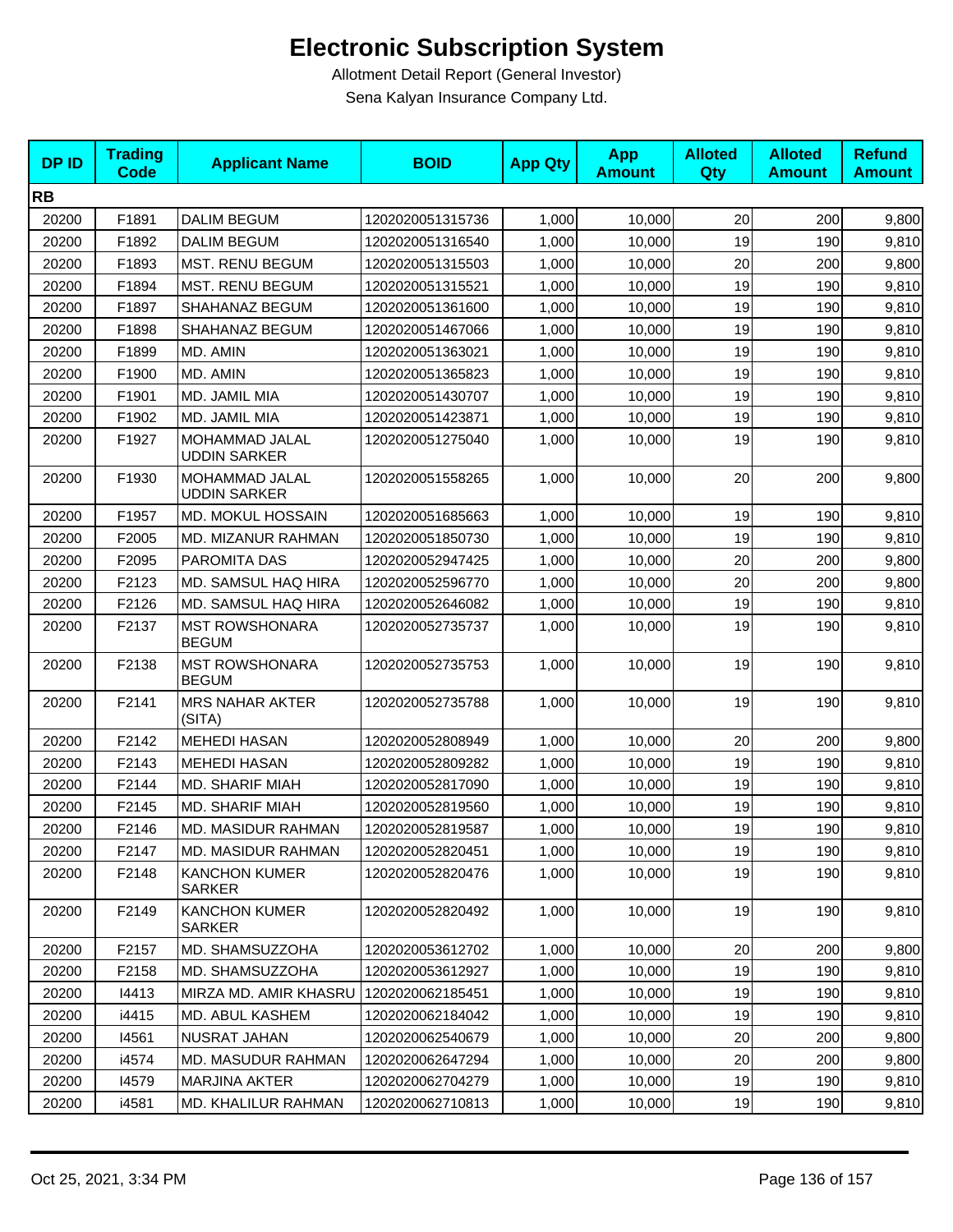| <b>DPID</b> | <b>Trading</b><br><b>Code</b> | <b>Applicant Name</b>                  | <b>BOID</b>      | <b>App Qty</b> | <b>App</b><br><b>Amount</b> | <b>Alloted</b><br><b>Qty</b> | <b>Alloted</b><br><b>Amount</b> | <b>Refund</b><br><b>Amount</b> |
|-------------|-------------------------------|----------------------------------------|------------------|----------------|-----------------------------|------------------------------|---------------------------------|--------------------------------|
| <b>RB</b>   |                               |                                        |                  |                |                             |                              |                                 |                                |
| 20200       | i4599                         | MOHAMMED MUZAMMEL<br><b>HAQUE</b>      | 1202020062846650 | 1,000          | 10,000                      | 19                           | 190                             | 9,810                          |
| 20200       | 14619                         | MD. SHAMSUDDIN                         | 1202020063199622 | 1,000          | 10,000                      | 19                           | 190                             | 9,810                          |
| 20200       | 14620                         | MD. SHAMSUDDIN                         | 1202020063200132 | 1,000          | 10,000                      | 19                           | 190                             | 9,810                          |
| 20200       | 14621                         | <b>DEWAN MAHMUDUL</b><br><b>HAQUE</b>  | 1202020063200961 | 1,000          | 10,000                      | 20                           | 200                             | 9,800                          |
| 20200       | 14622                         | <b>DEWAN MAHMUDUL</b><br>HAQUE         | 1202020063228698 | 1,000          | 10,000                      | 20                           | 200                             | 9,800                          |
| 20200       | 14623                         | MD. ABU SAYED                          | 1202020063260872 | 1,000          | 10,000                      | 20                           | 200                             | 9,800                          |
| 20200       | 14624                         | MD. ABU SAYED                          | 1202020063261320 | 1,000          | 10,000                      | 20                           | 200                             | 9,800                          |
| 20200       | 14625                         | MD. MIZANUR RAHMAN                     | 1202020063423534 | 1,000          | 10,000                      | 19                           | 190                             | 9,810                          |
| 20200       | 14641                         | <b>MD. SANOWAR HOSSEN</b>              | 1202020063513755 | 1,000          | 10,000                      | 19                           | 190                             | 9,810                          |
| 20200       | i4655                         | <b>SHAMSUN NAHAR</b>                   | 1202020063904029 | 1,000          | 10,000                      | 19                           | 190                             | 9,810                          |
| 20200       | B9532                         | KOHINUR BEGUM                          | 1202020058991061 | 1,000          | 10,000                      | 19                           | 190                             | 9,810                          |
| 20200       | B9533                         | KOHINUR BEGUM                          | 1202020058988700 | 1,000          | 10,000                      | 20                           | 200                             | 9,800                          |
| 20200       | B9541                         | <b>MST. FULMOTI</b>                    | 1202020058999231 | 1,000          | 10,000                      | 19                           | 190                             | 9,810                          |
| 20200       | i5264                         | A.K.M. SHAKHAWAT<br><b>HUSSAIN</b>     | 1202020074042516 | 1,000          | 10,000                      | 19                           | 190                             | 9,810                          |
| 20200       | i5266                         | MD. AFJAL ALI RATAN                    | 1202020074052888 | 1,000          | 10,000                      | 19                           | 190                             | 9,810                          |
| 20200       | i5268                         | <b>TANIA AKTER</b>                     | 1202020074050035 | 1,000          | 10,000                      | 19                           | 190                             | 9,810                          |
| 20200       | 15269                         | MOHAMMAD HANIIF MIAH                   | 1202020074046672 | 1,000          | 10,000                      | 19                           | 190                             | 9,810                          |
| 20200       | i5272                         | SANCHITA BISWAS                        | 1202020074070428 | 1,000          | 10,000                      | 19                           | 190                             | 9,810                          |
| 20200       | i5274                         | SYEDA TANJIDA ALAM                     | 1202020074083932 | 1,000          | 10,000                      | 19                           | 190                             | 9,810                          |
| 20200       | 15275                         | MRS. MORSHEDA BANU                     | 1202020074221094 | 1,000          | 10,000                      | 19                           | 190                             | 9,810                          |
| 20200       | i5277                         | <b>SHAHRIAR HOQUE</b>                  | 1202020074088581 | 1,000          | 10,000                      | 19                           | 190                             | 9,810                          |
| 20200       | i5281                         | <b>MST. SUFIA BEGUM</b>                | 1202020074132852 | 1,000          | 10,000                      | 19                           | 190                             | 9,810                          |
| 20200       | 15282                         | <b>MST. SUFIA BEGUM</b>                | 1202020074132836 | 1,000          | 10,000                      | 19                           | 190                             | 9,810                          |
| 20200       | i5283                         | MD. JAHANGIR ALAM                      | 1202020074134182 | 1,000          | 10,000                      | 20                           | 200                             | 9,800                          |
| 20200       | G1763                         | <b>NAZMUL HOSSAN</b>                   | 1202020069445811 | 1,000          | 10,000                      | 19                           | 190                             | 9,810                          |
| 20200       | G1764                         | NAZMUL HOSSAN                          | 1202020069445771 | 1,000          | 10,000                      | 19                           | 190                             | 9,810                          |
| 20200       | G1765                         | <b>MST. HASINA AKTER</b>               | 1202020069437902 | 1,000          | 10,000                      | 19                           | 190                             | 9,810                          |
| 20200       | G1766                         | <b>MST. HASINA AKTER</b>               | 1202020069437889 | 1,000          | 10,000                      | 19                           | 190                             | 9,810                          |
| 20200       | G1767                         | MD. HASAN                              | 1202020069438883 | 1,000          | 10,000                      | 19                           | 190                             | 9,810                          |
| 20200       | G1768                         | MD. HASAN                              | 1202020069438923 | 1,000          | 10,000                      | 19                           | 190                             | 9,810                          |
| 20200       | G1769                         | MD. SARIFUL ISLAM                      | 1202020069446675 | 1,000          | 10,000                      | 19                           | 190                             | 9,810                          |
| 20200       | G1770                         | MD. SARIFUL ISLAM                      | 1202020069446640 | 1,000          | 10,000                      | 19                           | 190                             | 9,810                          |
| 20200       | G1771                         | <b>MD. MAHSIN BWAIN</b>                | 1202020069447851 | 1,000          | 10,000                      | 20                           | 200                             | 9,800                          |
| 20200       | G1772                         | <b>MST. ROUSHANARA</b><br><b>BEGUM</b> | 1202020069448607 | 1,000          | 10,000                      | 20                           | 200                             | 9,800                          |
| 20200       | G1773                         | MD. LATIF                              | 1202020069450865 | 1,000          | 10,000                      | 20                           | 200                             | 9,800                          |
| 20200       | G1774                         | MD. SAIDUL HAQUE                       | 1202020069453909 | 1,000          | 10,000                      | 19                           | 190                             | 9,810                          |
| 20200       | G1776                         | SAHANAJ                                | 1202020069435036 | 1,000          | 10,000                      | 19                           | 190                             | 9,810                          |
| 20200       | G1809                         | KAZI ADIBA                             | 1202020069501535 | 1,000          | 10,000                      | 19                           | 190                             | 9,810                          |
| 20200       | G1815                         | AYESHA KHATUN                          | 1202020012181325 | 1,000          | 10,000                      | 19                           | 190                             | 9,810                          |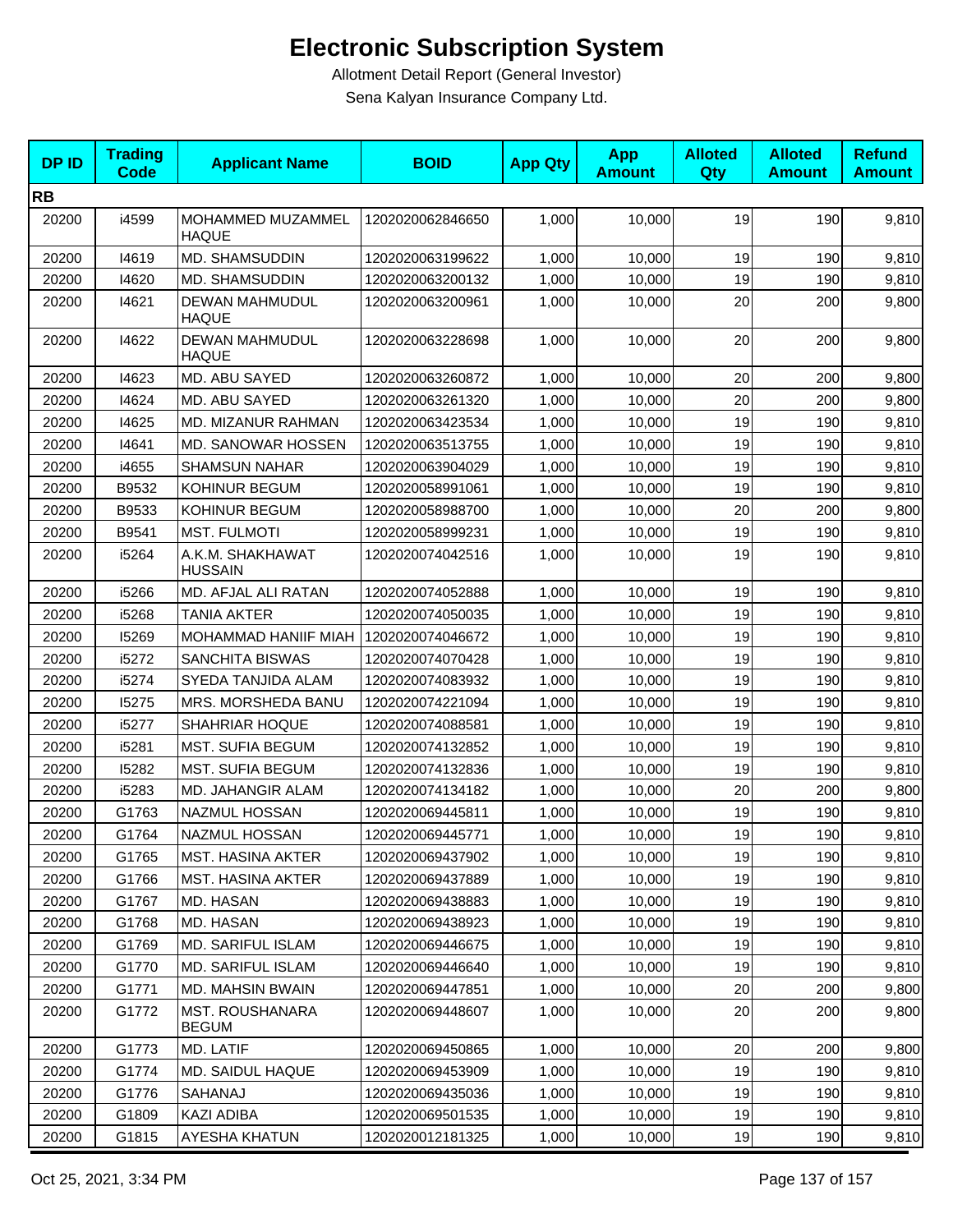| <b>DPID</b> | <b>Trading</b><br><b>Code</b> | <b>Applicant Name</b>                  | <b>BOID</b>      | <b>App Qty</b> | <b>App</b><br><b>Amount</b> | <b>Alloted</b><br>Qty | <b>Alloted</b><br><b>Amount</b> | <b>Refund</b><br><b>Amount</b> |
|-------------|-------------------------------|----------------------------------------|------------------|----------------|-----------------------------|-----------------------|---------------------------------|--------------------------------|
| <b>RB</b>   |                               |                                        |                  |                |                             |                       |                                 |                                |
| 20200       | G1817                         | <b>ASIK AHMED DIPTO</b>                | 1202020069700787 | 1,000          | 10,000                      | 20                    | 200                             | 9,800                          |
| 20200       | G1820                         | <b>BIJOY CHANDRA</b><br><b>DEBNATH</b> | 1202020069878729 | 1,000          | 10,000                      | 20                    | 200                             | 9,800                          |
| 20200       | G1821                         | <b>SUMI DEBNATH</b>                    | 1202020069877767 | 1,000          | 10,000                      | 19                    | 190                             | 9,810                          |
| 20200       | G1823                         | <b>UMME JAMILA</b>                     | 1202020070019353 | 1,000          | 10,000                      | 19                    | 190                             | 9,810                          |
| 20200       | G1824                         | <b>UMME JAMILA</b>                     | 1202020070019371 | 1,000          | 10,000                      | 19                    | 190                             | 9,810                          |
| 20200       | G1825                         | MD. SALAM KHAN                         | 1202020070020011 | 1,000          | 10,000                      | 19                    | 190                             | 9,810                          |
| 20200       | G1826                         | MD. SALAM KHAN                         | 1202020070019990 | 1,000          | 10,000                      | 19                    | 190                             | 9,810                          |
| 20200       | G1830                         | <b>SAMINA KABIR</b>                    | 1202020070032498 | 1,000          | 10,000                      | 19                    | 190                             | 9,810                          |
| 20200       | G1843                         | RASMA AKTER                            | 1202020070640447 | 1,000          | 10,000                      | 19                    | 190                             | 9,810                          |
| 20200       | G1844                         | RASMA AKTER                            | 1202020070640455 | 1,000          | 10,000                      | 19                    | 190                             | 9,810                          |
| 20200       | G1845                         | MD. JAHIDUR RAHMAN                     | 1202020070640851 | 1,000          | 10,000                      | 19                    | 190                             | 9,810                          |
| 20200       | G1851                         | NASIMA AKTER                           | 1202020071035046 | 1,000          | 10,000                      | 19                    | 190                             | 9,810                          |
| 20200       | G1852                         | SHAKHAOUT HOSSAIN<br><b>SIKDER</b>     | 1202020071051671 | 1,000          | 10,000                      | 20                    | 200                             | 9,800                          |
| 20200       | G1853                         | <b>NASIMA AKTER</b>                    | 1202020071034927 | 1,000          | 10,000                      | 19                    | 190                             | 9,810                          |
| 20200       | G1857                         | AIYESHA SIDDIQUEA                      | 1202020071320311 | 1,000          | 10,000                      | 19                    | 190                             | 9,810                          |
| 20200       | G1858                         | AIYESHA SIDDIQUEA                      | 1202020071320210 | 1,000          | 10,000                      | 19                    | 190                             | 9,810                          |
| 20200       | G1859                         | NILUFA BEGUM                           | 1202020071319546 | 1,000          | 10,000                      | 19                    | 190                             | 9,810                          |
| 20200       | G1860                         | NILUFA BEGUM                           | 1202020071319498 | 1,000          | 10,000                      | 19                    | 190                             | 9,810                          |
| 20200       | G1861                         | <b>MAHAMUDA AKTER</b>                  | 1202020071317670 | 1,000          | 10,000                      | 19                    | 190                             | 9,810                          |
| 20200       | G1862                         | <b>MAHAMUDA AKTER</b>                  | 1202020071317520 | 1,000          | 10,000                      | 19                    | 190                             | 9,810                          |
| 20200       | G1863                         | <b>AZMAIN AHNAF</b>                    | 1202020071160627 | 1,000          | 10,000                      | 19                    | 190                             | 9,810                          |
| 20200       | G1864                         | <b>AZMAIN AHNAF</b>                    | 1202020071160769 | 1,000          | 10,000                      | 20                    | 200                             | 9,800                          |
| 20200       | G1865                         | <b>MEHEDI HALIM</b>                    | 1202020071161739 | 1,000          | 10,000                      | 19                    | 190                             | 9,810                          |
| 20200       | G1866                         | <b>MEHEDI HALIM</b>                    | 1202020071161664 | 1,000          | 10,000                      | 20                    | 200                             | 9,800                          |
| 20200       | G1867                         | MRS. SUSHMITA<br><b>SHARMIN PRIYA</b>  | 1202020071163473 | 1,000          | 10,000                      | 20                    | 200                             | 9,800                          |
| 20200       | G1868                         | MRS. SUSHMITA<br>SHARMIN PRIYA         | 1202020071163414 | 1,000          | 10,000                      | 19                    | 190                             | 9,810                          |
| 20200       | G1871                         | <b>REMA BEGUM</b>                      | 1202020071169320 | 1,000          | 10,000                      | 20                    | 200                             | 9,800                          |
| 20200       | G1884                         | FAUZIA NISHAT LIN                      | 1202020071316301 | 1,000          | 10,000                      | 19                    | 190                             | 9,810                          |
| 20200       | G1885                         | FAUZIA NISHAT LIN                      | 1202020071316138 | 1,000          | 10,000                      | 19                    | 190                             | 9,810                          |
| 20200       | G1886                         | <b>MOHAMMAD NASIR</b><br><b>UDDIN</b>  | 1202020071315117 | 1,000          | 10,000                      | 19                    | 190                             | 9,810                          |
| 20200       | G1887                         | <b>MOHAMMAD NASIR</b><br><b>UDDIN</b>  | 1202020071314941 | 1,000          | 10,000                      | 19                    | 190                             | 9,810                          |
| 20200       | G1890                         | <b>HARES MAHMUD</b>                    | 1202020071530241 | 1,000          | 10,000                      | 19                    | 190                             | 9,810                          |
| 20200       | G1894                         | MD. ASFUZZAMAN<br><b>SHIMUL</b>        | 1202020071542578 | 1,000          | 10,000                      | 19                    | 190                             | 9,810                          |
| 20200       | G1900                         | MD. RAHMAT ULLAH                       | 1202020071624541 | 1,000          | 10,000                      | 19                    | 190                             | 9,810                          |
| 20200       | G1902                         | HOSNEARA BEGUM                         | 1202020018535175 | 1,000          | 10,000                      | 19                    | 190                             | 9,810                          |
| 20200       | G1911                         | SHULI RANI BISWAS                      | 1202020071762470 | 1,000          | 10,000                      | 19                    | 190                             | 9,810                          |
| 20200       | G1912                         | <b>SHULI RANI BISWAS</b>               | 1202020071762312 | 1,000          | 10,000                      | 19                    | 190                             | 9,810                          |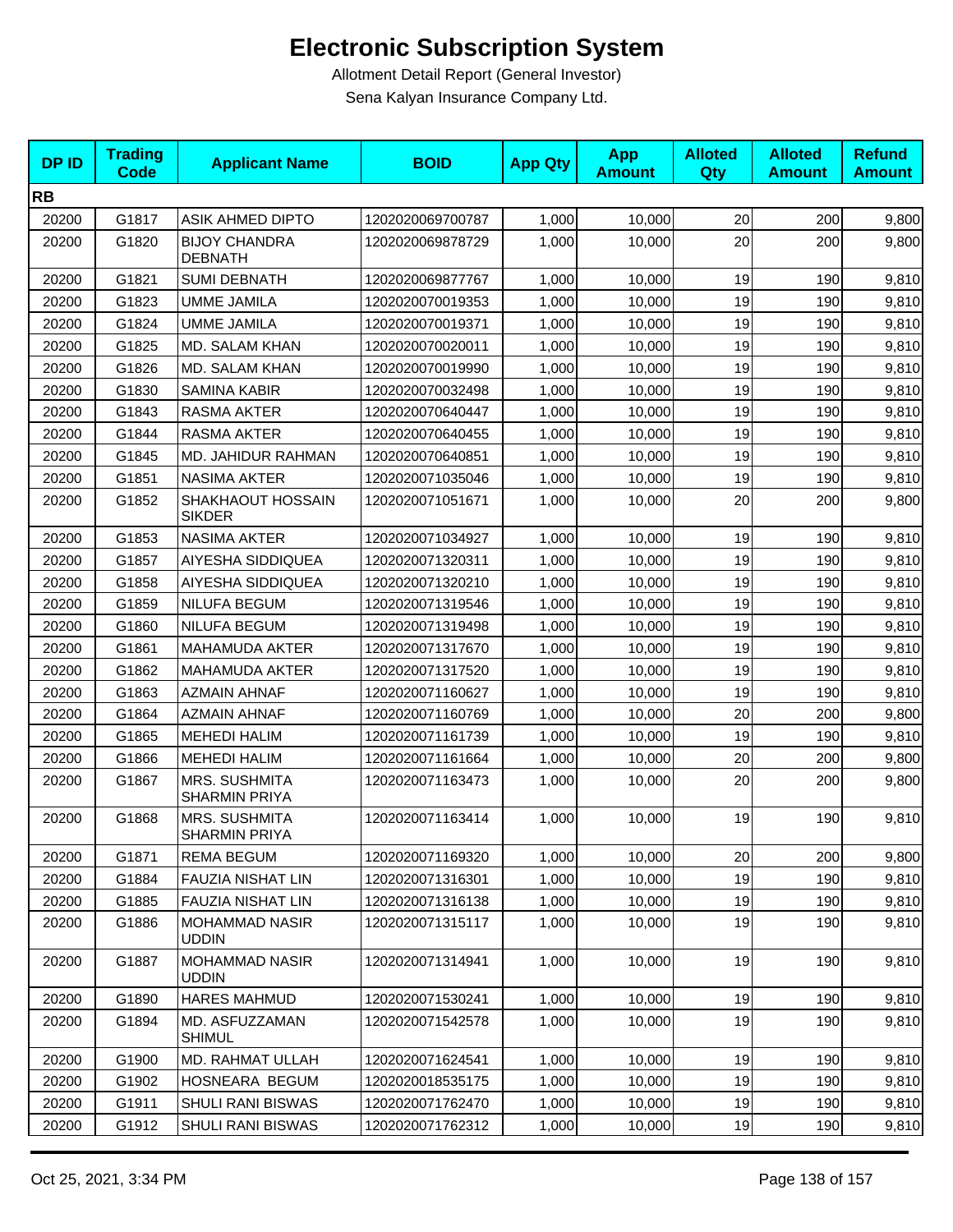| <b>DPID</b> | <b>Trading</b><br><b>Code</b> | <b>Applicant Name</b>                 | <b>BOID</b>      | <b>App Qty</b> | <b>App</b><br><b>Amount</b> | <b>Alloted</b><br>Qty | <b>Alloted</b><br><b>Amount</b> | <b>Refund</b><br><b>Amount</b> |
|-------------|-------------------------------|---------------------------------------|------------------|----------------|-----------------------------|-----------------------|---------------------------------|--------------------------------|
| <b>RB</b>   |                               |                                       |                  |                |                             |                       |                                 |                                |
| 20200       | G1920                         | <b>ANIK BHUIYA</b>                    | 1202020071883572 | 1,000          | 10,000                      | 19                    | 190                             | 9,810                          |
| 20200       | G1922                         | <b>TRINA BHUIYA</b>                   | 1202020071883521 | 1,000          | 10,000                      | 19                    | 190                             | 9,810                          |
| 20200       | i4662                         | RUHUL AMIN KHAN                       | 1202020001171087 | 1,000          | 10,000                      | 19                    | 190                             | 9,810                          |
| 20200       | 14668                         | MD. FAZLUR RAHMAN                     | 1202020064523358 | 1,000          | 10,000                      | 19                    | 190                             | 9,810                          |
| 20200       | 14676                         | ABUL KALAM AZAD                       | 1202020064827183 | 1,000          | 10,000                      | 20                    | 200                             | 9,800                          |
| 20200       | 14685                         | MD. AL- AMIN                          | 1202020065033838 | 1,000          | 10,000                      | 20                    | 200                             | 9,800                          |
| 20200       | 14688                         | MD. MAHBUB                            | 1202020065033897 | 1,000          | 10,000                      | 20                    | 200                             | 9,800                          |
| 20200       | i4690                         | MD. ATIQUR RAHMAN                     | 1202020065103912 | 1,000          | 10,000                      | 19                    | 190                             | 9,810                          |
| 20200       | 14695                         | MAHMUD KAISER NAFFEE 1202020065392209 |                  | 1,000          | 10,000                      | 20                    | 200                             | 9,800                          |
| 20200       | 14696                         | MAHMUD KAISER NAFFEE 1202020065392308 |                  | 1,000          | 10,000                      | 19                    | 190                             | 9,810                          |
| 20200       | i4730                         | MAHFUZA AKTHER LIPI                   | 1202020066052690 | 1,000          | 10,000                      | 19                    | 190                             | 9,810                          |
| 20200       | i4731                         | TANVIR INTERNATIONAL                  | 1202020066101171 | 1,000          | 10.000                      | 19                    | 190                             | 9,810                          |
| 20200       | 14732                         | <b>TANVIR ACCESSORIES</b>             | 1202020066129817 | 1,000          | 10,000                      | 19                    | 190                             | 9,810                          |
| 20200       | 14745                         | MD. EBRAHIM<br>KHALILULLAH            | 1202020066660409 | 1,000          | 10,000                      | 19                    | 190                             | 9,810                          |
| 20200       | 14762                         | MD. TASLEMUR RAHMAN                   | 1202020067274302 | 1,000          | 10,000                      | 19                    | 190                             | 9,810                          |
| 20200       | 14770                         | ROKSANA AKTER                         | 1202020067425094 | 1,000          | 10,000                      | 19                    | 190                             | 9,810                          |
| 20200       | 14794                         | MD. MAHABUB ALAM                      | 1202020067841574 | 1,000          | 10,000                      | 19                    | 190                             | 9,810                          |
| 20200       | 14815                         | <b>MST. MONIRA AKTHER</b>             | 1202020068032812 | 1,000          | 10,000                      | 19                    | 190                             | 9,810                          |
| 20200       | 14823                         | RONDHIR DAS                           | 1202020068120788 | 1,000          | 10,000                      | 19                    | 190                             | 9,810                          |
| 20200       | 14824                         | <b>HAPPY</b>                          | 1202020068122032 | 1,000          | 10,000                      | 19                    | 190                             | 9,810                          |
| 20200       | 14825                         | <b>HAPPY</b>                          | 1202020068122016 | 1,000          | 10,000                      | 19                    | 190                             | 9,810                          |
| 20200       | 14826                         | SANKAR KUMAR MONDOL                   | 1202020068121541 | 1,000          | 10,000                      | 20                    | 200                             | 9,800                          |
| 20200       | 14827                         | SANKAR KUMAR MONDOL                   | 1202020068121517 | 1,000          | 10,000                      | 19                    | 190                             | 9,810                          |
| 20200       | 14873                         | MD. NAZMUL HOQUE                      | 1202020068938989 | 1,000          | 10,000                      | 19                    | 190                             | 9,810                          |
| 20200       | i4874                         | <b>SAYMON HOSSAIN</b><br><b>MAMUN</b> | 1202020068957250 | 1,000          | 10,000                      | 19                    | 190                             | 9,810                          |
| 20200       | 14876                         | <b>NAFIZA YEASMIN</b>                 | 1202020069001221 | 1,000          | 10,000                      | 19                    | 190                             | 9,810                          |
| 20200       | 14877                         | <b>B. M. RAFIQUL ISLAM</b>            | 1202020069117634 | 1,000          | 10,000                      | 20                    | 200                             | 9,800                          |
| 20200       | i4878                         | MD. ABDUL MANNAN                      | 1202020069220684 | 1,000          | 10,000                      | 19                    | 190                             | 9,810                          |
| 20200       | 14879                         | <b>MST. UMMEHANI AKTER</b>            | 1202020069248709 | 1,000          | 10,000                      | 19                    | 190                             | 9,810                          |
| 20200       | 14881                         | MOHAMMED MUZAMMEL<br><b>HAQUE</b>     | 1202020069392257 | 1,000          | 10,000                      | 19                    | 190                             | 9,810                          |
| 20200       | 14882                         | <b>MAHMUDA AKTER</b>                  | 1202020069426638 | 1,000          | 10,000                      | 19                    | 190                             | 9,810                          |
| 20200       | 14883                         | MAHMUDA AKTER                         | 1202020069426654 | 1,000          | 10,000                      | 19                    | 190                             | 9,810                          |
| 20200       | 14888                         | <b>TANVIR WAHAB</b>                   | 1202020069439521 | 1,000          | 10,000                      | 19                    | 190                             | 9,810                          |
| 20200       | 14890                         | <b>SABUJ SIKDER</b>                   | 1202020069510222 | 1,000          | 10,000                      | 19                    | 190                             | 9,810                          |
| 20200       | 03140                         | <b>MRS.ANITA SARKER</b>               | 1202020001185438 | 1,000          | 10,000                      | 20                    | 200                             | 9,800                          |
| 20200       | 03142                         | <b>MR.AKHIL SARKER</b>                | 1202020001185411 | 1,000          | 10,000                      | 19                    | 190                             | 9,810                          |
| 20200       | 03144                         | MRS.ANITA SARKER                      | 1202020001185398 | 1,000          | 10,000                      | 19                    | 190                             | 9,810                          |
| 20200       | 03181                         | <b>MR.MIR JAHANGIR ALAM</b>           | 1202020001218533 | 1,000          | 10,000                      | 19                    | 190                             | 9,810                          |
| 20200       | 23500                         | MAINUL ISLAM BHUIYA                   | 1202020007585144 | 1,000          | 10,000                      | 19                    | 190                             | 9,810                          |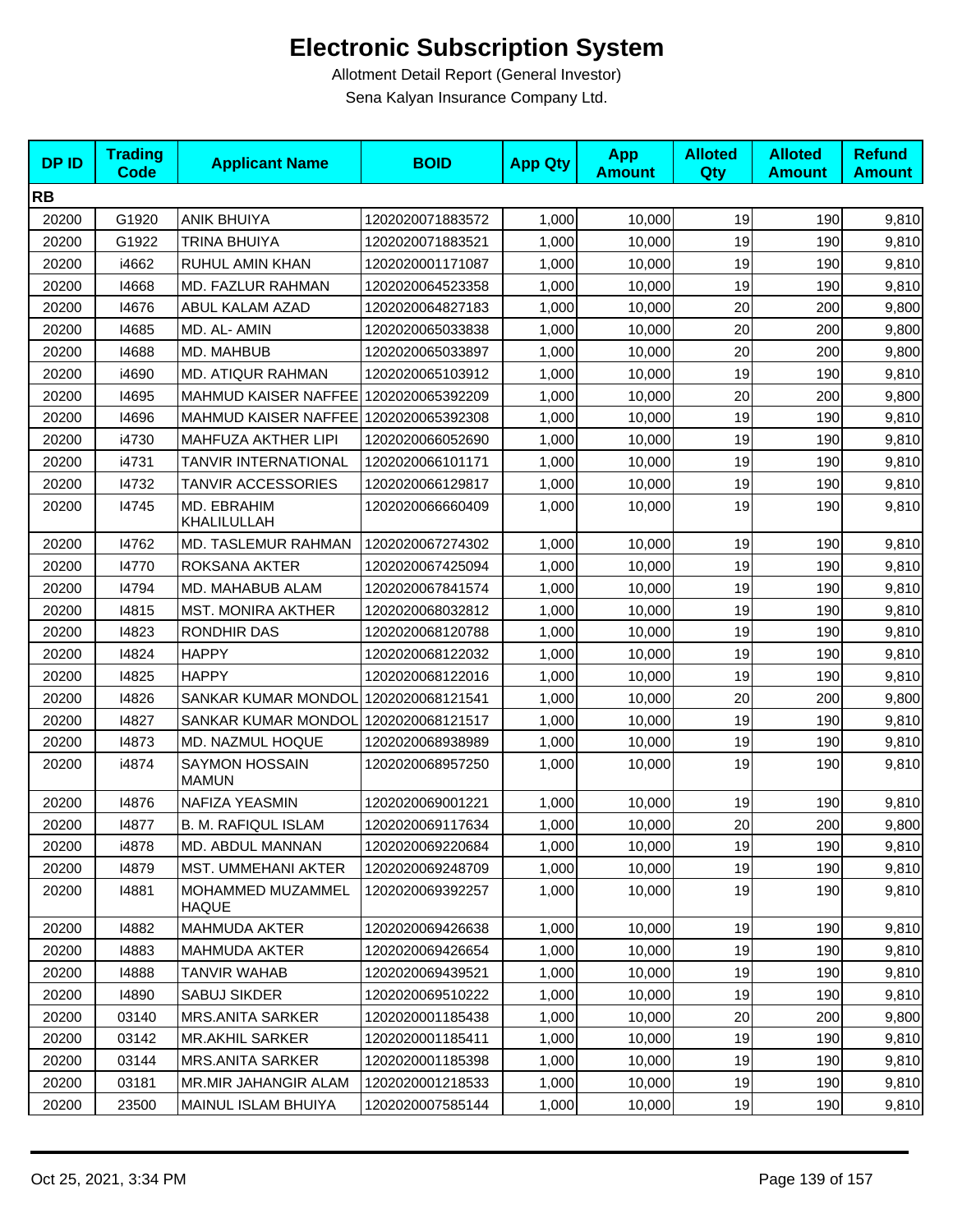| <b>DPID</b> | <b>Trading</b><br><b>Code</b> | <b>Applicant Name</b>                      | <b>BOID</b>      | <b>App Qty</b> | <b>App</b><br><b>Amount</b> | <b>Alloted</b><br><b>Qty</b> | <b>Alloted</b><br><b>Amount</b> | <b>Refund</b><br><b>Amount</b> |
|-------------|-------------------------------|--------------------------------------------|------------------|----------------|-----------------------------|------------------------------|---------------------------------|--------------------------------|
| <b>RB</b>   |                               |                                            |                  |                |                             |                              |                                 |                                |
| 20200       | 23528                         | MD. SHAFI ULLAH<br><b>CHOWDHURY</b>        | 1202020007526758 | 1,000          | 10,000                      | 19                           | 190                             | 9,810                          |
| 20200       | 23564                         | MD JAHID ALI SUJAN                         | 1202020007585912 | 1,000          | 10,000                      | 20                           | 200                             | 9,800                          |
| 20200       | 23609                         | <b>MS.RAKHA RANI</b>                       | 1202020007564252 | 1,000          | 10,000                      | 19                           | 190                             | 9,810                          |
| 20200       | 23655                         | <b>ALLO BARUA</b>                          | 1202020007614482 | 1,000          | 10,000                      | 19                           | 190                             | 9,810                          |
| 20200       | 23658                         | <b>JAYA SARKAR</b>                         | 1202020007614514 | 1,000          | 10,000                      | 20                           | 200                             | 9,800                          |
| 20200       | 23693                         | MIR ABDUL WADUD                            | 1202020007630149 | 1,000          | 10,000                      | 19                           | 190                             | 9,810                          |
| 20200       | 23706                         | MD. JOBEYAR HOSSAIN                        | 1202020007645205 | 1,000          | 10.000                      | 20                           | 200                             | 9,800                          |
| 20200       | 23709                         | <b>MR.DILIP BARUA</b>                      | 1202020007651536 | 1,000          | 10,000                      | 19                           | 190                             | 9,810                          |
| 20200       | 28555                         | <b>SUNIL NAHA</b>                          | 1202020009098159 | 1,000          | 10,000                      | 19                           | 190                             | 9,810                          |
| 20200       | 28558                         | MR. ASLAM                                  | 1202020009095436 | 1,000          | 10,000                      | 19                           | 190                             | 9,810                          |
| 20200       | 28559                         | MD. ABDUR ROUF                             | 1202020009095974 | 1,000          | 10,000                      | 19                           | 190                             | 9,810                          |
| 20200       | 28560                         | <b>ABDUR ROUF</b>                          | 1202020009096275 | 1,000          | 10,000                      | 19                           | 190                             | 9,810                          |
| 20200       | 28769                         | <b>SHYAM SUNDER SAHA</b>                   | 1202020009120859 | 1,000          | 10,000                      | 19                           | 190                             | 9,810                          |
| 20200       | 28770                         | <b>SHYAM SUNDER SAHA</b>                   | 1202020009120966 | 1,000          | 10,000                      | 20                           | 200                             | 9,800                          |
| 20200       | 28790                         | BANDANA RANI BANIK                         | 1202020009201927 | 1,000          | 10,000                      | 20                           | 200                             | 9,800                          |
| 20200       | 33777                         | MD.ABDUL WAHAB                             | 1202020012638578 | 1,000          | 10,000                      | 19                           | 190                             | 9,810                          |
| 20200       | 02885                         | <b>MR.M MOSHAROF</b><br><b>HOSSAIN</b>     | 1202020001114614 | 1,000          | 10,000                      | 19                           | 190                             | 9,810                          |
| 20200       | 02890                         | MR.MD.AZHARUL HOQUE<br><b>CHOWDHURY</b>    | 1202020001179273 | 1,000          | 10,000                      | 19                           | 190                             | 9,810                          |
| 20200       | 02893                         | <b>MRS.HALIMA BEGUM</b>                    | 1202020001179305 | 1,000          | 10,000                      | 19                           | 190                             | 9,810                          |
| 20200       | 02901                         | MRS.RASHIDA BEGUM                          | 1202020001116897 | 1,000          | 10,000                      | 19                           | 190                             | 9,810                          |
| 20200       | 02909                         | MUNJURA KHATUN<br><b>BHUIYAN</b>           | 1202020001121262 | 1,000          | 10,000                      | 19                           | 190                             | 9,810                          |
| 20200       | 02914                         | <b>MD ABUL KHAIR</b>                       | 1202020001121270 | 1,000          | 10,000                      | 19                           | 190                             | 9,810                          |
| 20200       | 02923                         | <b>MD ZAKIR HOSSAIN</b><br><b>MOZUMDER</b> | 1202020001154142 | 1,000          | 10,000                      | 19                           | 190                             | 9,810                          |
| 20200       | 02935                         | MR.MD.RABIUL ISALM                         | 1202020001154680 | 1,000          | 10,000                      | 19                           | 190                             | 9,810                          |
| 20200       | 02944                         | <b>MR.SHUVRA DAS</b>                       | 1202020001130950 | 1,000          | 10,000                      | 20                           | 200                             | 9,800                          |
| 20200       | 02959                         | MR.NABI-US-SALEEM                          | 1202020001154530 | 1,000          | 10,000                      | 19                           | 190                             | 9,810                          |
| 20200       | 02962                         | MR.A.K.M.FIROZ KHAN                        | 1202020001154126 | 1,000          | 10,000                      | 19                           | 190                             | 9,810                          |
| 20200       | 02971                         | SRUTI KANA BARAL                           | 1202020001156513 | 1,000          | 10,000                      | 19                           | 190                             | 9,810                          |
| 20200       | 03000                         | KAZAL KUMAR SARKAR                         | 1202020001522585 | 1,000          | 10,000                      | 19                           | 190                             | 9,810                          |
| 20200       | 03020                         | MRS.RAMA RANI GOON                         | 1202020001179455 | 1,000          | 10,000                      | 20                           | 200                             | 9,800                          |
| 20200       | 03093                         | MR. OBAIDUR RAHMAN                         | 1202020001158017 | 1,000          | 10,000                      | 19                           | 190                             | 9,810                          |
| 20200       | 06441                         | <b>MS.RAZIA SULTANA</b>                    | 1202020002210159 | 1,000          | 10,000                      | 19                           | 190                             | 9,810                          |
| 20200       | 11593                         | MRS.SHARMIN RAHMAN                         | 1202020003850839 | 1,000          | 10,000                      | 19                           | 190                             | 9,810                          |
| 20200       | 11609                         | <b>GAUTAM CHANDRA SEN</b>                  | 1202020003867268 | 1,000          | 10,000                      | 19                           | 190                             | 9,810                          |
| 20200       | 11636                         | <b>MAHBUBUR RAHMAN</b>                     | 1202020003896597 | 1,000          | 10,000                      | 19                           | 190                             | 9,810                          |
| 20200       | 16729                         | <b>NAHEDA PARVIN</b>                       | 1202020005734883 | 1,000          | 10,000                      | 19                           | 190                             | 9,810                          |
| 20200       | 16757                         | MD.NAZMUL ANOWAR                           | 1202020005751983 | 1,000          | 10,000                      | 19                           | 190                             | 9,810                          |
| 20200       | 16782                         | <b>IQBAL SHARIF</b>                        | 1202020005762281 | 1,000          | 10,000                      | 19                           | 190                             | 9,810                          |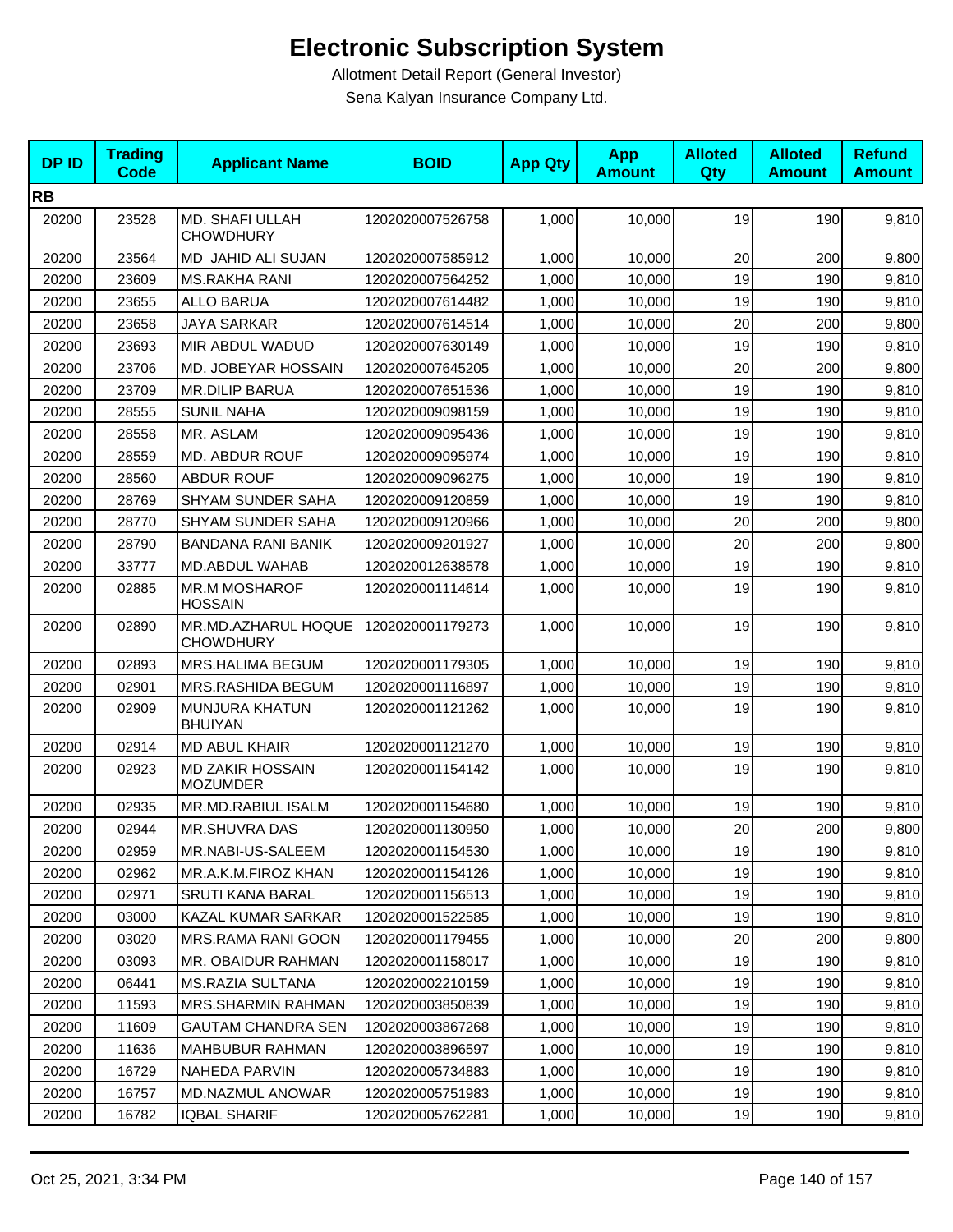| <b>DPID</b> | <b>Trading</b><br>Code | <b>Applicant Name</b>                     | <b>BOID</b>      | <b>App Qty</b> | <b>App</b><br><b>Amount</b> | <b>Alloted</b><br>Qty | <b>Alloted</b><br><b>Amount</b> | <b>Refund</b><br><b>Amount</b> |
|-------------|------------------------|-------------------------------------------|------------------|----------------|-----------------------------|-----------------------|---------------------------------|--------------------------------|
| <b>RB</b>   |                        |                                           |                  |                |                             |                       |                                 |                                |
| 20200       | 16918                  | SIKDER MOHAMMAD<br><b>NURUL MOMEN</b>     | 1202020005804312 | 1,000          | 10,000                      | 19                    | 190                             | 9,810                          |
| 20200       | 16933                  | <b>MRS.SULATA SARKER</b>                  | 1202020005809770 | 1,000          | 10,000                      | 19                    | 190                             | 9,810                          |
| 20200       | 16934                  | <b>MR.RANJIT CHANDRA</b><br><b>SARKER</b> | 1202020005809861 | 1,000          | 10,000                      | 19                    | 190                             | 9,810                          |
| 20200       | 16935                  | <b>MR.RANJIT CHANDRA</b><br><b>SARKER</b> | 1202020005809928 | 1,000          | 10,000                      | 19                    | 190                             | 9,810                          |
| 20200       | 16976                  | MD.WALIUL ISLAM                           | 1202020005810726 | 1,000          | 10,000                      | 19                    | 190                             | 9,810                          |
| 20200       | 22128                  | <b>MD ARIF HOSSEN</b>                     | 1202020007180859 | 1,000          | 10,000                      | 19                    | 190                             | 9,810                          |
| 20200       | 22241                  | SHAGOTOM BASAK                            | 1202020007056553 | 1,000          | 10,000                      | 19                    | 190                             | 9,810                          |
| 20200       | 22279                  | NAZMA HOSSAIN                             | 1202020007317774 | 1,000          | 10,000                      | 19                    | 190                             | 9,810                          |
| 20200       | 22281                  | NAZMA HOSSAIN                             | 1202020007317477 | 1,000          | 10,000                      | 19                    | 190                             | 9,810                          |
| 20200       | 22284                  | MOHSENA BEGUM                             | 1202020007172751 | 1,000          | 10,000                      | 19                    | 190                             | 9,810                          |
| 20200       | 22286                  | MOHSENA BEGUM                             | 1202020007174471 | 1,000          | 10,000                      | 19                    | 190                             | 9,810                          |
| 20200       | 22364                  | <b>HAFIZUR RAHMAN</b>                     | 1202020007260229 | 1,000          | 10,000                      | 19                    | 190                             | 9,810                          |
| 20200       | 22365                  | SAHIDA NASRIN                             | 1202020007260311 | 1,000          | 10,000                      | 19                    | 190                             | 9,810                          |
| 20200       | 28109                  | MUSTAQUE AHMED                            | 1202020009058681 | 1,000          | 10,000                      | 19                    | 190                             | 9,810                          |
| 20200       | 28110                  | MUSTAQUE AHMED                            | 1202020009059692 | 1,000          | 10,000                      | 19                    | 190                             | 9,810                          |
| 20200       | 28111                  | <b>MAMATA AHMED</b>                       | 1202020009060591 | 1,000          | 10,000                      | 19                    | 190                             | 9,810                          |
| 20200       | 28117                  | <b>SUBASH HOWLADER</b>                    | 1202020008992575 | 1,000          | 10,000                      | 19                    | 190                             | 9,810                          |
| 20200       | 28121                  | <b>BIPLOB DEY</b>                         | 1202020008991546 | 1,000          | 10,000                      | 19                    | 190                             | 9,810                          |
| 20200       | 28122                  | <b>BIPLOB DEY</b>                         | 1202020008991562 | 1,000          | 10,000                      | 19                    | 190                             | 9,810                          |
| 20200       | 28128                  | <b>RINA AKTER</b>                         | 1202020008991736 | 1,000          | 10,000                      | 19                    | 190                             | 9,810                          |
| 20200       | 28129                  | MD.HAYE MEAH                              | 1202020008991795 | 1,000          | 10,000                      | 19                    | 190                             | 9,810                          |
| 20200       | 28130                  | <b>MD.HAYE MEAH</b>                       | 1202020008991819 | 1,000          | 10,000                      | 19                    | 190                             | 9,810                          |
| 20200       | 28135                  | SHILLA RANI PAUL                          | 1202020009110985 | 1,000          | 10,000                      | 19                    | 190                             | 9,810                          |
| 20200       | 28136                  | SHILLA RANI PAUL                          | 1202020009111136 | 1,000          | 10,000                      | 19                    | 190                             | 9,810                          |
| 20200       | 28140                  | <b>KHANDAKER RAKIB</b><br>AHMED           | 1202020009111947 | 1,000          | 10,000                      | 20                    | 200                             | 9,800                          |
| 20200       | 28141                  | KHANDAKER RAKIB<br>AHMED                  | 1202020009111856 | 1,000          | 10,000                      | 19                    | <b>190</b>                      | 9,810                          |
| 20200       | 28142                  | MD.ASADUZZAMAN                            | 1202020009111706 | 1,000          | 10.000                      | 20                    | 200                             | 9,800                          |
| 20200       | 28148                  | MD.MINHAJUL ISLAM                         | 1202020009120031 | 1,000          | 10,000                      | 19                    | 190                             | 9,810                          |
| 20200       | 28150                  | <b>MD.ABUL KALAM</b>                      | 1202020009113226 | 1,000          | 10,000                      | 19                    | 190                             | 9,810                          |
| 20200       | 28152                  | REHANA KHANAM                             | 1202020009113087 | 1,000          | 10,000                      | 19                    | 190                             | 9,810                          |
| 20200       | 28153                  | MORSHDA BEGUM                             | 1202020009112381 | 1,000          | 10,000                      | 19                    | 190                             | 9,810                          |
| 20200       | 28154                  | MORSHEDA BEGUM                            | 1202020009112165 | 1,000          | 10,000                      | 19                    | 190                             | 9,810                          |
| 20200       | 28155                  | <b>JASMIN BEGUM</b>                       | 1202020009112992 | 1,000          | 10,000                      | 19                    | 190                             | 9,810                          |
| 20200       | 28211                  | MD.RATAN                                  | 1202020009120586 | 1,000          | 10,000                      | 19                    | 190                             | 9,810                          |
| 20200       | 28214                  | <b>TASLIMA AKHTER</b>                     | 1202020009077117 | 1,000          | 10,000                      | 19                    | 190                             | 9,810                          |
| 20200       | 28219                  | <b>TASLIMA AKTHER</b>                     | 1202020009077315 | 1,000          | 10,000                      | 19                    | 190                             | 9,810                          |
| 20200       | 28258                  | MD.BODIUL ALAM                            | 1202020009052666 | 1,000          | 10,000                      | 19                    | 190                             | 9,810                          |
| 20200       | 28259                  | <b>MD.BODIUL ALAM</b>                     | 1202020009053058 | 1,000          | 10,000                      | 19                    | 190                             | 9,810                          |
| 20200       | 34205                  | MD.AINUL HOSSAIN                          | 1202020012697328 | 1,000          | 10,000                      | 19                    | 190                             | 9,810                          |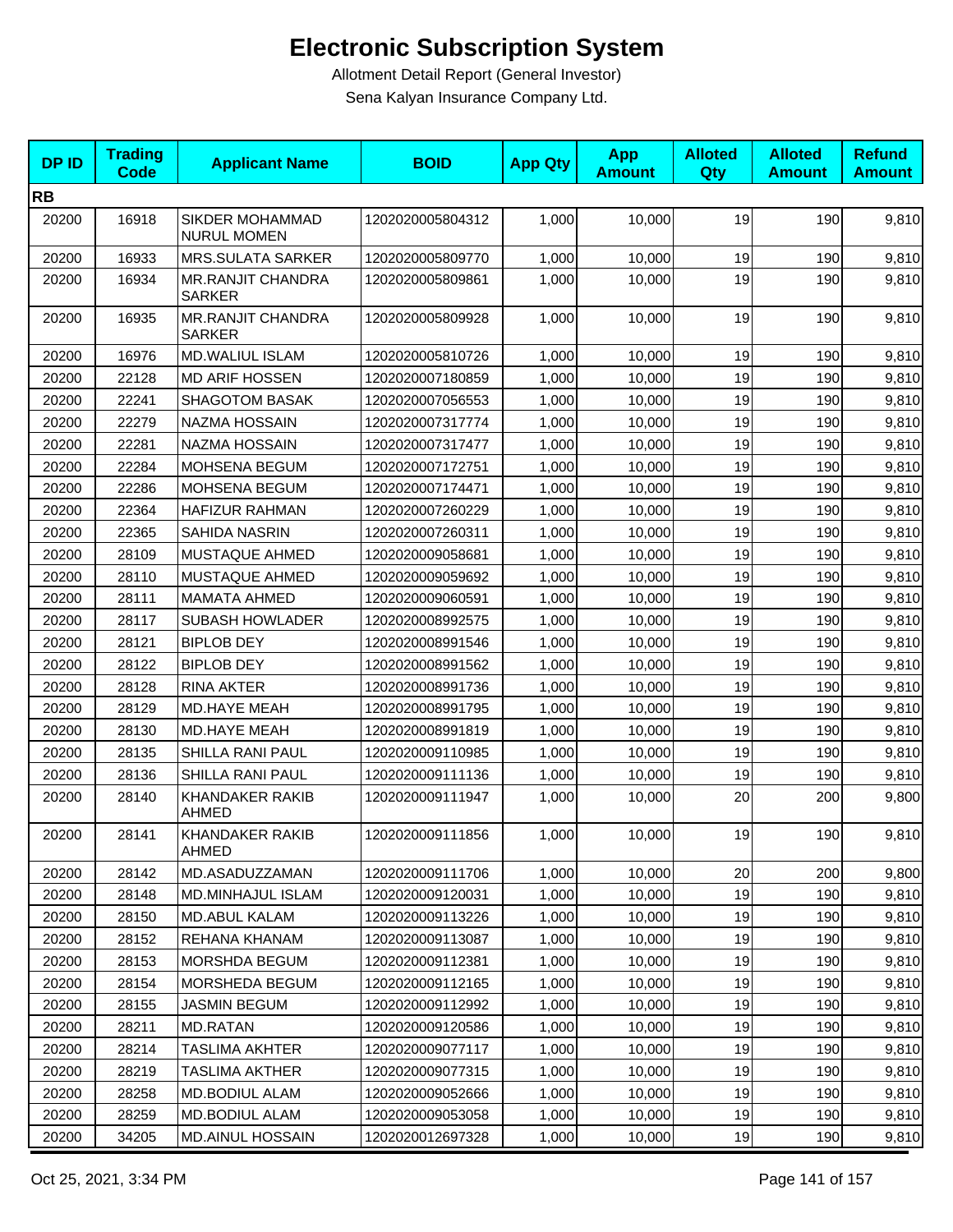| <b>DP ID</b> | <b>Trading</b><br><b>Code</b> | <b>Applicant Name</b>                        | <b>BOID</b>      | <b>App Qty</b> | <b>App</b><br><b>Amount</b> | <b>Alloted</b><br>Qty | <b>Alloted</b><br><b>Amount</b> | <b>Refund</b><br><b>Amount</b> |
|--------------|-------------------------------|----------------------------------------------|------------------|----------------|-----------------------------|-----------------------|---------------------------------|--------------------------------|
| <b>RB</b>    |                               |                                              |                  |                |                             |                       |                                 |                                |
| 20200        | 34206                         | ASRAFI SANJIDA EMA                           | 1202020012697301 | 1,000          | 10,000                      | 19                    | 190                             | 9,810                          |
| 20200        | 34218                         | KHONDAKER RAFIKUL<br><b>ISLAM</b>            | 1202020012817881 | 1,000          | 10,000                      | 19                    | 190                             | 9,810                          |
| 20200        | 34221                         | KAZI RAFIUR RAHMAN                           | 1202020012817905 | 1,000          | 10,000                      | 19                    | 190                             | 9,810                          |
| 20200        | 34230                         | <b>SWAPNA BANIK</b>                          | 1202020012954623 | 1,000          | 10,000                      | 19                    | 190                             | 9,810                          |
| 20200        | 06442                         | MR.NAJATUL AKTHER                            | 1202020002210191 | 1,000          | 10,000                      | 19                    | 190                             | 9,810                          |
| 20200        | 06508                         | MRS.ANJUMAN ARA<br><b>BEGUM</b>              | 1202020002210563 | 1,000          | 10,000                      | 19                    | 190                             | 9,810                          |
| 20200        | 06539                         | MRS.ROKEYA RAHMAN                            | 1202020002558907 | 1,000          | 10,000                      | 19                    | 190                             | 9,810                          |
| 20200        | 06564                         | <b>MR.LITON CHANDAR</b><br>SAHA              | 1202020002212993 | 1,000          | 10,000                      | 19                    | 190                             | 9,810                          |
| 20200        | 06581                         | <b>MR.MD.SAIFUL ISLAM</b>                    | 1202020002212412 | 1,000          | 10,000                      | 19                    | 190                             | 9,810                          |
| 20200        | 06582                         | MR.MD.SAIFUL ISLAM                           | 1202020002212439 | 1,000          | 10,000                      | 19                    | 190                             | 9,810                          |
| 20200        | 15108                         | <b>CHANDAN KUMAR SAHA</b>                    | 1202020005268700 | 1,000          | 10,000                      | 19                    | 190                             | 9,810                          |
| 20200        | 15118                         | MD.ABDUL KADER                               | 1202020005310439 | 1,000          | 10,000                      | 19                    | 190                             | 9,810                          |
| 20200        | 15120                         | <b>MR.MONIR</b>                              | 1202020005310281 | 1,000          | 10,000                      | 19                    | 190                             | 9,810                          |
| 20200        | 15187                         | MRS.RAHAT ARA MAYA                           | 1202020005276112 | 1,000          | 10,000                      | 19                    | 190                             | 9,810                          |
| 20200        | 15188                         | MRS.RAHAT ARA MAYA                           | 1202020005276139 | 1,000          | 10,000                      | 19                    | 190                             | 9,810                          |
| 20200        | 15242                         | MR.SHAHID ULLAH                              | 1202020005405231 | 1,000          | 10,000                      | 19                    | 190                             | 9,810                          |
| 20200        | 15243                         | MR.SHAHID ULLAH                              | 1202020005405264 | 1,000          | 10,000                      | 19                    | 190                             | 9,810                          |
| 20200        | 15262                         | <b>MD.MONIR AHAMED</b>                       | 1202020005406911 | 1,000          | 10,000                      | 19                    | 190                             | 9,810                          |
| 20200        | 15263                         | <b>MD.MONIR AHAMED</b>                       | 1202020005406938 | 1,000          | 10,000                      | 19                    | 190                             | 9,810                          |
| 20200        | 15266                         | MD MAHBUB HOSSAIN                            | 1202020005331636 | 1,000          | 10,000                      | 19                    | 190                             | 9,810                          |
| 20200        | 15269                         | MD.SHAHABUDDIN<br><b>SERKER</b>              | 1202020005335155 | 1,000          | 10,000                      | 19                    | 190                             | 9,810                          |
| 20200        | 15270                         | <b>MD.MAHBUB HOSSAIN</b>                     | 1202020005331794 | 1,000          | 10,000                      | 19                    | 190                             | 9,810                          |
| 20200        | 15271                         | MD.SHAHABUDDIN<br><b>SERKER</b>              | 1202020005331850 | 1,000          | 10,000                      | 19                    | 190                             | 9,810                          |
| 20200        | 20324                         | <b>MD.ZAKIR HOSSAIN</b>                      | 1202020008370181 | 1,000          | 10,000                      | 19                    | 190                             | 9,810                          |
| 20200        | 20325                         | <b>MR.PARTHA ROY</b>                         | 1202020008291326 | 1,000          | 10,000                      | 20                    | 200                             | 9,800                          |
| 20200        | 20397                         | <b>NAZMA KHATUN</b>                          | 1202020008313695 | 1,000          | 10,000                      | 19                    | 190                             | 9,810                          |
| 20200        | 20399                         | <b>MD.ANOWAR HOSSAIN</b><br><b>CHOWDHURY</b> | 1202020008313818 | 1,000          | 10,000                      | 19                    | 190                             | 9,810                          |
| 20200        | 20408                         | MD.ABDUL WALI                                | 1202020008326075 | 1,000          | 10,000                      | 19                    | 190                             | 9,810                          |
| 20200        | 20429                         | MD.LIAQAT HOSSAIN                            | 1202020008304311 | 1,000          | 10,000                      | 19                    | 190                             | 9,810                          |
| 20200        | 20430                         | <b>MD.LIAQAT HOSSAIN</b>                     | 1202020008304336 | 1,000          | 10,000                      | 19                    | 190                             | 9,810                          |
| 20200        | 20453                         | <b>MD.ABUL KALAM</b>                         | 1202020008344948 | 1,000          | 10,000                      | 19                    | 190                             | 9,810                          |
| 20200        | 20454                         | <b>MD.ABUL KALAM</b>                         | 1202020008347149 | 1,000          | 10,000                      | 19                    | 190                             | 9,810                          |
| 20200        | 20455                         | <b>ASHOK BIWSAS</b>                          | 1202020008368678 | 1,000          | 10,000                      | 19                    | 190                             | 9,810                          |
| 20200        | 20456                         | <b>MD.MILON</b>                              | 1202020008368701 | 1,000          | 10,000                      | 20                    | 200                             | 9,800                          |
| 20200        | 20457                         | <b>MD.MILION</b>                             | 1202020008368718 | 1,000          | 10,000                      | 19                    | 190                             | 9,810                          |
| 20200        | 20458                         | <b>MR.ASHOK BIWSAS</b>                       | 1202020008368734 | 1,000          | 10,000                      | 19                    | 190                             | 9,810                          |
| 20200        | 20459                         | <b>MD.IDRIS BHUIYAN</b>                      | 1202020008368750 | 1,000          | 10,000                      | 19                    | 190                             | 9,810                          |
| 20200        | 20460                         | MD.IDRAS BHUYIA                              | 1202020008368777 | 1,000          | 10,000                      | 20                    | 200                             | 9,800                          |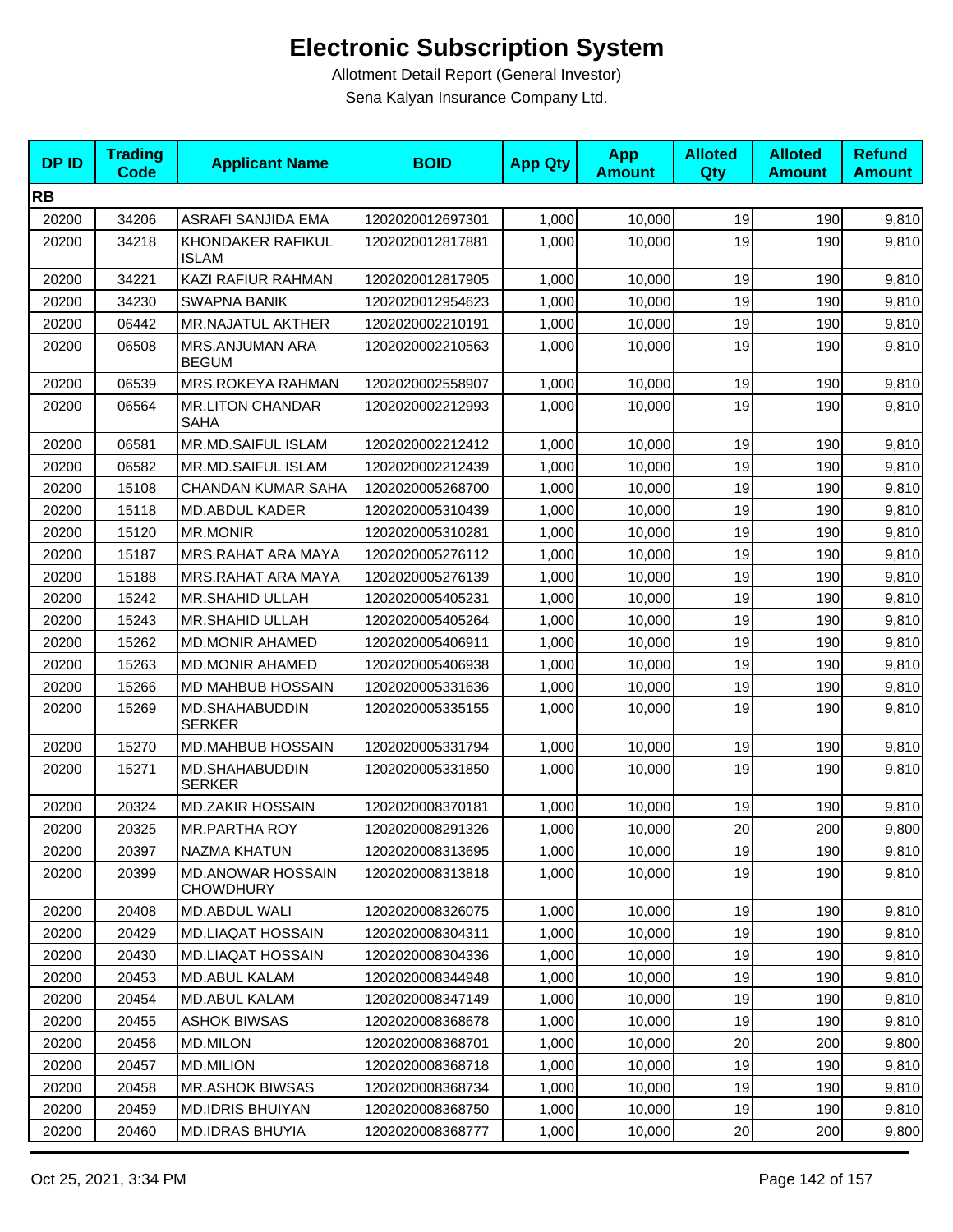| <b>DPID</b> | <b>Trading</b><br><b>Code</b> | <b>Applicant Name</b>                      | <b>BOID</b>      | <b>App Qty</b> | <b>App</b><br><b>Amount</b> | <b>Alloted</b><br>Qty | <b>Alloted</b><br><b>Amount</b> | <b>Refund</b><br><b>Amount</b> |
|-------------|-------------------------------|--------------------------------------------|------------------|----------------|-----------------------------|-----------------------|---------------------------------|--------------------------------|
| <b>RB</b>   |                               |                                            |                  |                |                             |                       |                                 |                                |
| 20200       | 20497                         | MD.SIDDIQUR RAHMAN<br><b>KHAN</b>          | 1202020008339994 | 1,000          | 10,000                      | 19                    | 190                             | 9,810                          |
| 20200       | 20498                         | <b>MD.SIDDIQUR RAHMAN</b><br><b>KHAN</b>   | 1202020008340005 | 1,000          | 10,000                      | 19                    | 190                             | 9,810                          |
| 20200       | 20563                         | MOHAMMAD ABUL<br><b>KASEM</b>              | 1202020006687715 | 1,000          | 10,000                      | 19                    | 190                             | 9,810                          |
| 20200       | 20589                         | <b>MD.TAHERUL ISLAM</b><br><b>MAJUMDER</b> | 1202020006687790 | 1,000          | 10,000                      | 19                    | 190                             | 9,810                          |
| 20200       | 20606                         | <b>ABDUL AKKESH</b>                        | 1202020006687394 | 1,000          | 10,000                      | 20                    | 200                             | 9,800                          |
| 20200       | 20608                         | ABDUL AKKESH                               | 1202020006687401 | 1,000          | 10,000                      | 19                    | 190                             | 9,810                          |
| 20200       | 26317                         | AZIT KUMAR KUNDU                           | 1202020008518933 | 1,000          | 10,000                      | 20                    | 200                             | 9,800                          |
| 20200       | 26318                         | AZIT KUMAR KUNDU                           | 1202020008519001 | 1,000          | 10,000                      | 19                    | 190                             | 9,810                          |
| 20200       | 26331                         | PROTIVA MONDAL                             | 1202020008519127 | 1,000          | 10,000                      | 19                    | 190                             | 9,810                          |
| 20200       | 26333                         | <b>URMILA MONDAL</b>                       | 1202020008518299 | 1,000          | 10,000                      | 19                    | 190                             | 9,810                          |
| 20200       | 26334                         | <b>LITON KUMAR MONDAL</b>                  | 1202020008518403 | 1,000          | 10,000                      | 19                    | 190                             | 9,810                          |
| 20200       | 26344                         | KABIR AHMAD TALUKDER                       | 1202020008528443 | 1,000          | 10,000                      | 19                    | 190                             | 9,810                          |
| 20200       | 26345                         | MD.ABDUL WAHAB                             | 1202020008528526 | 1,000          | 10,000                      | 19                    | 190                             | 9,810                          |
| 20200       | 26346                         | MD.ABDUL KARIM                             | 1202020008528716 | 1,000          | 10,000                      | 19                    | 190                             | 9,810                          |
| 20200       | 26348                         | <b>MD.KABIR MOLLAH</b>                     | 1202020008528478 | 1,000          | 10,000                      | 19                    | 190                             | 9,810                          |
| 20200       | 26349                         | MD.ABDUL WAHUB                             | 1202020008528991 | 1,000          | 10,000                      | 19                    | 190                             | 9,810                          |
| 20200       | 26353                         | <b>MD.JAHANGIR HOSSAIN</b>                 | 1202020008529322 | 1,000          | 10,000                      | 19                    | 190                             | 9,810                          |
| 20200       | 26355                         | MD.MAZED SARDAR                            | 1202020008530056 | 1,000          | 10,000                      | 19                    | 190                             | 9,810                          |
| 20200       | 26362                         | <b>MD.MOHSIN SARKER</b>                    | 1202020008545297 | 1,000          | 10,000                      | 19                    | 190                             | 9,810                          |
| 20200       | 26391                         | <b>MD.ABUL KALAM</b>                       | 1202020008551981 | 1,000          | 10,000                      | 19                    | 190                             | 9,810                          |
| 20200       | 26394                         | MD.PALASH MIA                              | 1202020008552322 | 1,000          | 10,000                      | 19                    | 190                             | 9,810                          |
| 20200       | 26396                         | <b>MD.PALASH MIA</b>                       | 1202020008552314 | 1,000          | 10,000                      | 19                    | 190                             | 9,810                          |
| 20200       | 26492                         | <b>MR.ABDUS SATTER</b>                     | 1202020008589261 | 1,000          | 10,000                      | 20                    | 200                             | 9,800                          |
| 20200       | 34268                         | <b>BIPLOB PODDER</b>                       | 1202020012762881 | 1,000          | 10,000                      | 19                    | 190                             | 9,810                          |
| 20200       | 34272                         | <b>HABIBUL ALOM</b>                        | 1202020012964390 | 1,000          | 10,000                      | 19                    | 190                             | 9,810                          |
| 20200       | 34326                         | MD.OBAIDUR RAHMAN                          | 1202020012805571 | 1,000          | 10,000                      | 20 <sub>l</sub>       | 200                             | 9,800                          |
| 20200       | 34335                         | MRS. BEAUTY AKTER                          | 1202020012781964 | 1,000          | 10,000                      | 19                    | 190                             | 9,810                          |
| 20200       | 34336                         | MRS.BEAUTY AKTER                           | 1202020012782206 | 1,000          | 10,000                      | 19                    | 190                             | 9,810                          |
| 20200       | 34362                         | <b>RANJIT SAHA</b>                         | 1202020012797222 | 1,000          | 10,000                      | 19                    | 190                             | 9,810                          |
| 20200       | 34372                         | <b>MD.ABDUL MOTALAB</b>                    | 1202020012963479 | 1,000          | 10.000                      | 19                    | 190                             | 9,810                          |
| 20200       | 34373                         | <b>FERDOWSI AKTER</b>                      | 1202020012963495 | 1,000          | 10,000                      | 19                    | 190                             | 9,810                          |
| 20200       | 38758                         | <b>TAHMINA AKTA</b>                        | 1202020015854593 | 1,000          | 10,000                      | 19                    | 190                             | 9,810                          |
| 20200       | 38761                         | <b>EMRAN HOSSAIN</b>                       | 1202020015855710 | 1,000          | 10,000                      | 19                    | 190                             | 9,810                          |
| 20200       | 38762                         | MD.MOAZZAM HOSSEN                          | 1202020015855702 | 1,000          | 10,000                      | 19                    | 190                             | 9,810                          |
| 20200       | 38763                         | MD.MOAZZAM HOSSEN                          | 1202020015855697 | 1,000          | 10,000                      | 19                    | 190                             | 9,810                          |
| 20200       | 00726                         | MR.MD.ABDUR RAZZAK                         | 1202020000042191 | 1,000          | 10,000                      | 19                    | 190                             | 9,810                          |
| 20200       | 00735                         | MR.A.T.M.ABDUL HYE<br>KHAN                 | 1202020000071635 | 1,000          | 10,000                      | 19                    | 190                             | 9,810                          |
| 20200       | 00772                         | MR.MD.MAHMUDUR<br>RAHMAN                   | 1202020000040125 | 1,000          | 10,000                      | 19                    | 190                             | 9,810                          |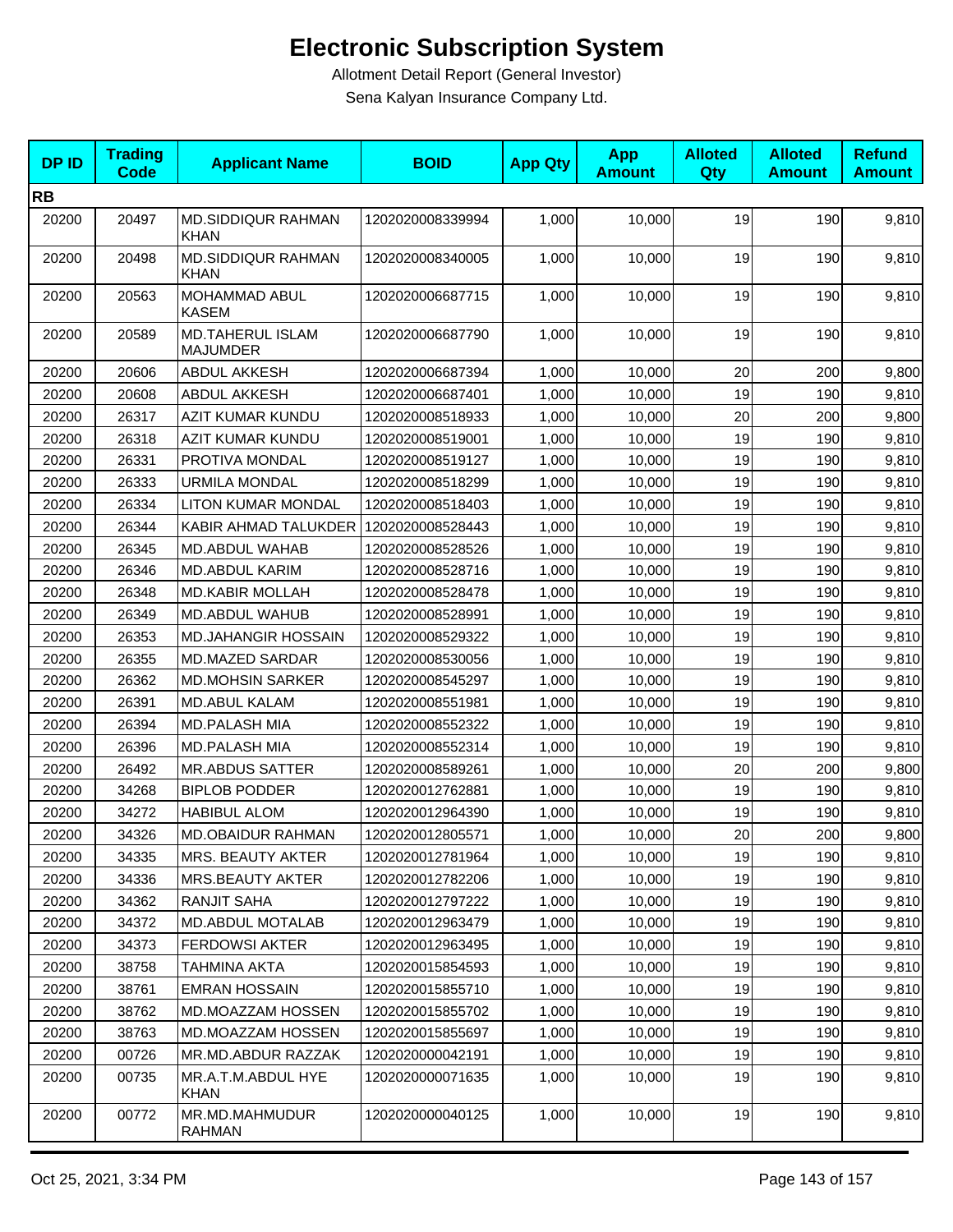| <b>DPID</b> | <b>Trading</b><br><b>Code</b> | <b>Applicant Name</b>                         | <b>BOID</b>      | <b>App Qty</b> | <b>App</b><br><b>Amount</b> | <b>Alloted</b><br>Qty | <b>Alloted</b><br><b>Amount</b> | <b>Refund</b><br><b>Amount</b> |
|-------------|-------------------------------|-----------------------------------------------|------------------|----------------|-----------------------------|-----------------------|---------------------------------|--------------------------------|
| <b>RB</b>   |                               |                                               |                  |                |                             |                       |                                 |                                |
| 20200       | 00789                         | MR.G.M.MAMUNUR<br><b>RASHID</b>               | 1202020000044861 | 1,000          | 10,000                      | 19                    | 190                             | 9,810                          |
| 20200       | 00804                         | <b>SK.GOLAM AHAMMED</b>                       | 1202020000056486 | 1,000          | 10,000                      | 20                    | 200                             | 9,800                          |
| 20200       | 00838                         | <b>KHAIRUN NESSA</b>                          | 1202020000585572 | 1,000          | 10,000                      | 19                    | 190                             | 9,810                          |
| 20200       | 00840                         | MRS.RAFEZA YEASMIN                            | 1202020000631167 | 1,000          | 10,000                      | 19                    | 190                             | 9,810                          |
| 20200       | 00881                         | MRS.MUSHFEQUA<br><b>CHOWDHURY</b>             | 1202020001037429 | 1,000          | 10,000                      | 19                    | 190                             | 9,810                          |
| 20200       | 00905                         | MD.HASHMAT ULLAH                              | 1202020001627846 | 1,000          | 10,000                      | 19                    | 190                             | 9,810                          |
| 20200       | 00934                         | MR.ASM AHSAN HABIB                            | 1202020001664113 | 1,000          | 10,000                      | 19                    | 190                             | 9,810                          |
| 20200       | 00950                         | MD. RAFIQUL ISLAM                             | 1202020001435293 | 1,000          | 10,000                      | 19                    | 190                             | 9,810                          |
| 20200       | 0G110                         | ARAFAT ALAM SARKER                            | 1202020016009640 | 1,000          | 10,000                      | 19                    | 190                             | 9,810                          |
| 20200       | 0G134                         | <b>MD. ANISUR RAHMAN</b>                      | 1202020043825081 | 1,000          | 10,000                      | 19                    | 190                             | 9,810                          |
| 20200       | 0G154                         | <b>GAURANGA CHANDRA</b><br><b>SHIL</b>        | 1202020043987219 | 1,000          | 10,000                      | 19                    | 190                             | 9,810                          |
| 20200       | 0G155                         | <b>GAURANGA CHANDRA</b><br>SHIL               | 1202020043987294 | 1,000          | 10,000                      | 20                    | 200                             | 9,800                          |
| 20200       | 0G156                         | <b>ABU RAIHAN</b>                             | 1202020044066318 | 1,000          | 10,000                      | 19                    | 190                             | 9,810                          |
| 20200       | 0G193                         | <b>BHAGABATI GHOSH</b>                        | 1202020044686413 | 1,000          | 10,000                      | 19                    | 190                             | 9,810                          |
| 20200       | 0G254                         | MD. RAFIQUEL ISLAM                            | 1202020022147332 | 1,000          | 10,000                      | 19                    | 190                             | 9,810                          |
| 20200       | 12428                         | <b>MR.SUDIP KUMAR</b><br><b>BHATTACHARJEE</b> | 1202020004338205 | 1,000          | 10,000                      | 20                    | 200                             | 9,800                          |
| 20200       | 12430                         | MR.MOHD.IBRAHIM KABIR 1202020004345000        |                  | 1,000          | 10,000                      | 20                    | 200                             | 9,800                          |
| 20200       | 12431                         | MOHD. IBRAHIM KABIR                           | 1202020004342130 | 1,000          | 10,000                      | 19                    | 190                             | 9,810                          |
| 20200       | 12491                         | <b>MR.APOLLO SARKER</b>                       | 1202020004378718 | 1,000          | 10,000                      | 19                    | 190                             | 9,810                          |
| 20200       | 12514                         | <b>MD.JAHANGIR HOSSAIN</b>                    | 1202020004388683 | 1,000          | 10,000                      | 19                    | 190                             | 9,810                          |
| 20200       | 12535                         | <b>MR.NEPAL CHANDRA</b><br><b>ROY</b>         | 1202020004400757 | 1,000          | 10,000                      | 19                    | 190                             | 9,810                          |
| 20200       | 12554                         | MR.MD.FAZLUL HAQUE                            | 1202020004403311 | 1,000          | 10,000                      | 19                    | 190                             | 9,810                          |
| 20200       | 12596                         | <b>GOPAL KRISHNA SAHA</b>                     | 1202020004411461 | 1,000          | 10,000                      | 20                    | 200                             | 9,800                          |
| 20200       | 12597                         | <b>GOPAL KRISHNA SAHA</b>                     | 1202020004411478 | 1,000          | 10,000                      | 19                    | 190                             | 9,810                          |
| 20200       | 12636                         | MR.S.M.FARAHADUL<br>ALAM                      | 1202020004436392 | 1,000          | 10,000                      | 19                    | 190                             | 9,810                          |
| 20200       | 17047                         | <b>NASIR UDDIN</b>                            | 1202020005810750 | 1,000          | 10,000                      | 19                    | <b>190</b>                      | 9,810                          |
| 20200       | 17213                         | <b>ENAMUL KABIR</b>                           | 1202020005882726 | 1,000          | 10,000                      | 19                    | 190                             | 9,810                          |
| 20200       | 17217                         | MILON KRISHNA HALDER                          | 1202020005894856 | 1,000          | 10.000                      | 19                    | 190                             | 9,810                          |
| 20200       | 17218                         | MILON KRISHNA HALDER                          | 1202020005921143 | 1,000          | 10,000                      | 19                    | 190                             | 9,810                          |
| 20200       | 17226                         | KHONDAKER SULTAN<br><b>GOLAMMAQSOOD</b>       | 1202020005876272 | 1,000          | 10,000                      | 19                    | 190                             | 9,810                          |
| 20200       | 22496                         | SHAH ALAM                                     | 1202020007230773 | 1,000          | 10,000                      | 19                    | 190                             | 9,810                          |
| 20200       | 22579                         | <b>MD.NURUL ISLAM MIAH</b>                    | 1202020007127806 | 1,000          | 10,000                      | 19                    | 190                             | 9,810                          |
| 20200       | 22582                         | MD.IFTEKHARUL ISLAM                           | 1202020007128661 | 1,000          | 10,000                      | 19                    | 190                             | 9,810                          |
| 20200       | 22583                         | MR.MD.ZAKER HOSSAIN                           | 1202020007232201 | 1,000          | 10,000                      | 20                    | 200                             | 9,800                          |
| 20200       | 27276                         | <b>MRS.SHIKHA RANI SAHA</b>                   | 1202020008878242 | 1,000          | 10,000                      | 19                    | 190                             | 9,810                          |
| 20200       | 27283                         | APU BANIK                                     | 1202020008878095 | 1,000          | 10,000                      | 20                    | 200                             | 9,800                          |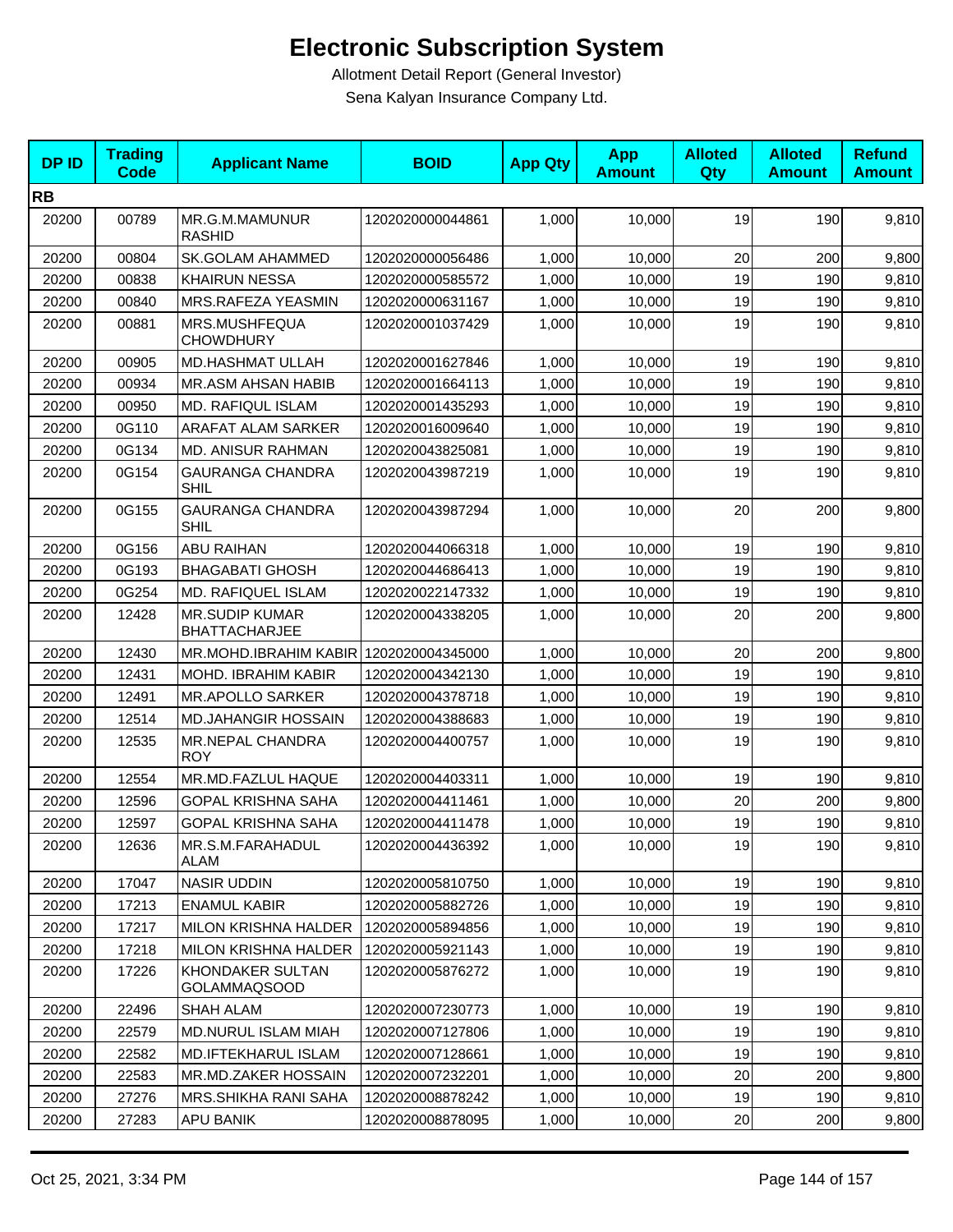| <b>DPID</b> | <b>Trading</b><br><b>Code</b> | <b>Applicant Name</b>                       | <b>BOID</b>      | <b>App Qty</b> | <b>App</b><br><b>Amount</b> | <b>Alloted</b><br>Qty | <b>Alloted</b><br><b>Amount</b> | <b>Refund</b><br><b>Amount</b> |
|-------------|-------------------------------|---------------------------------------------|------------------|----------------|-----------------------------|-----------------------|---------------------------------|--------------------------------|
| <b>RB</b>   |                               |                                             |                  |                |                             |                       |                                 |                                |
| 20200       | 27364                         | MD.ABDUR RAZZAK                             | 1202020008991779 | 1,000          | 10,000                      | 19                    | 190                             | 9,810                          |
| 20200       | 27365                         | MD.ABDUR RAZZAK                             | 1202020008991752 | 1,000          | 10,000                      | 19                    | 190                             | 9,810                          |
| 20200       | 27382                         | ARZU ARA                                    | 1202020008934985 | 1,000          | 10,000                      | 19                    | 190                             | 9,810                          |
| 20200       | 27383                         | <b>ARZU ARA</b>                             | 1202020008934934 | 1,000          | 10,000                      | 19                    | 190                             | 9,810                          |
| 20200       | 27387                         | <b>BAKUL RANI SARKER</b>                    | 1202020008916722 | 1,000          | 10,000                      | 19                    | 190                             | 9,810                          |
| 20200       | 27405                         | <b>TASLIMA SIKDER</b>                       | 1202020008917256 | 1,000          | 10,000                      | 19                    | 190                             | 9,810                          |
| 20200       | 26509                         | LUTFOR RAHMAN RIPON                         | 1202020008600339 | 1,000          | 10,000                      | 19                    | 190                             | 9,810                          |
| 20200       | 26510                         | <b>LUTFOR RAHMAN RIPON</b>                  | 1202020008600347 | 1,000          | 10,000                      | 19                    | 190                             | 9,810                          |
| 20200       | 26556                         | MOHAMMAD SHAMIM<br><b>SARWAR</b>            | 1202020008613538 | 1,000          | 10,000                      | 20                    | 200                             | 9,800                          |
| 20200       | 32064                         | PURNIMA AICH                                | 1202020010940003 | 1,000          | 10,000                      | 19                    | 190                             | 9,810                          |
| 20200       | 32065                         | PURNIMA AICH                                | 1202020010939941 | 1,000          | 10,000                      | 20                    | 200                             | 9,800                          |
| 20200       | 32068                         | UZZAL SARKAR                                | 1202020010939553 | 1,000          | 10,000                      | 19                    | 190                             | 9,810                          |
| 20200       | 32069                         | <b>UZZAL SARKAR</b>                         | 1202020010939462 | 1,000          | 10,000                      | 20                    | 200                             | 9,800                          |
| 20200       | 32073                         | <b>SAMU SARKAR</b>                          | 1202020010931870 | 1,000          | 10,000                      | 19                    | 190                             | 9,810                          |
| 20200       | 32078                         | PARIMOL DEY                                 | 1202020010930924 | 1,000          | 10,000                      | 19                    | 190                             | 9,810                          |
| 20200       | 32082                         | <b>TAPASH DAS</b>                           | 1202020010930263 | 1,000          | 10,000                      | 19                    | 190                             | 9,810                          |
| 20200       | 32083                         | <b>TAPASH DAS</b>                           | 1202020010930180 | 1,000          | 10,000                      | 19                    | 190                             | 9,810                          |
| 20200       | 32092                         | <b>ABDUR RAZZAK</b>                         | 1202020011128321 | 1,000          | 10,000                      | 19                    | 190                             | 9,810                          |
| 20200       | 32093                         | <b>MD.SYFUL ISLAM</b>                       | 1202020011127766 | 1,000          | 10,000                      | 19                    | 190                             | 9,810                          |
| 20200       | 32094                         | <b>MD.SYFUL ISLAM</b>                       | 1202020011127201 | 1,000          | 10,000                      | 19                    | 190                             | 9,810                          |
| 20200       | 32110                         | <b>GOUTOM KUMAR ROY</b>                     | 1202020012639491 | 1,000          | 10,000                      | 20                    | 200                             | 9,800                          |
| 20200       | 32159                         | <b>LITON KUMAR MONDAL</b>                   | 1202020011671268 | 1,000          | 10,000                      | 19                    | 190                             | 9,810                          |
| 20200       | 32160                         | <b>URMILA MONDAL</b>                        | 1202020011671391 | 1,000          | 10,000                      | 19                    | 190                             | 9,810                          |
| 20200       | 32199                         | SYED JAHANGIR ALAM                          | 1202020011605214 | 1,000          | 10,000                      | 19                    | 190                             | 9,810                          |
| 20200       | 32234                         | <b>MR.MOSHIOUR</b><br><b>RAHAMAM</b>        | 1202020011351808 | 1,000          | 10,000                      | 19                    | 190                             | 9,810                          |
| 20200       | 32303                         | SHARABANTI AICH                             | 1202020011111598 | 1,000          | 10,000                      | 19                    | 190                             | 9,810                          |
| 20200       | 01839                         | <b>MR.JOYDEB KUAMR</b><br><b>SAHA</b>       | 1202020000585599 | 1,000          | 10,000                      | 20                    | 200                             | 9,800                          |
| 20200       | 01887                         | MR.A.K.M.AZIM UDDIN                         | 1202020000621341 | 1,000          | 10,000                      | 19                    | 190                             | 9,810                          |
| 20200       | 01931                         | MRS.KAMRUN MANIRA                           | 1202020000637022 | 1,000          | 10,000                      | 19                    | 190                             | 9,810                          |
| 20200       | 01996                         | <b>MR.JAGADISH CHANDRA</b><br><b>BISWAS</b> | 1202020000671313 | 1,000          | 10,000                      | 19                    | 190                             | 9,810                          |
| 20200       | 01998                         | MR.MOHAMMAD ABDUL<br><b>MAJID</b>           | 1202020000671331 | 1,000          | 10,000                      | 19                    | 190                             | 9,810                          |
| 20200       | 02001                         | MRS.BEGUM SHAKERA                           | 1202020000671364 | 1,000          | 10,000                      | 19                    | 190                             | 9,810                          |
| 20200       | 02013                         | MR.MD.EMDADUL HOQUE   1202020000671471      |                  | 1,000          | 10,000                      | 19                    | 190                             | 9,810                          |
| 20200       | 02017                         | KANCHI LAL DEBNATH                          | 1202020000671521 | 1,000          | 10,000                      | 20                    | 200                             | 9,800                          |
| 20200       | 02022                         | MRS.LINA ISLAM                              | 1202020000671554 | 1,000          | 10,000                      | 19                    | 190                             | 9,810                          |
| 20200       | 02049                         | MR.MD.MOTASIM BILLAH                        | 1202020000695613 | 1,000          | 10,000                      | 19                    | 190                             | 9,810                          |
| 20200       | 02057                         | MRS.ROKAYA BEGUM                            | 1202020000699357 | 1,000          | 10,000                      | 19                    | 190                             | 9,810                          |
| 20200       | 02075                         | MRS.BIVA RANI SUTRA<br>DHAR                 | 1202020000702840 | 1,000          | 10,000                      | 20                    | 200                             | 9,800                          |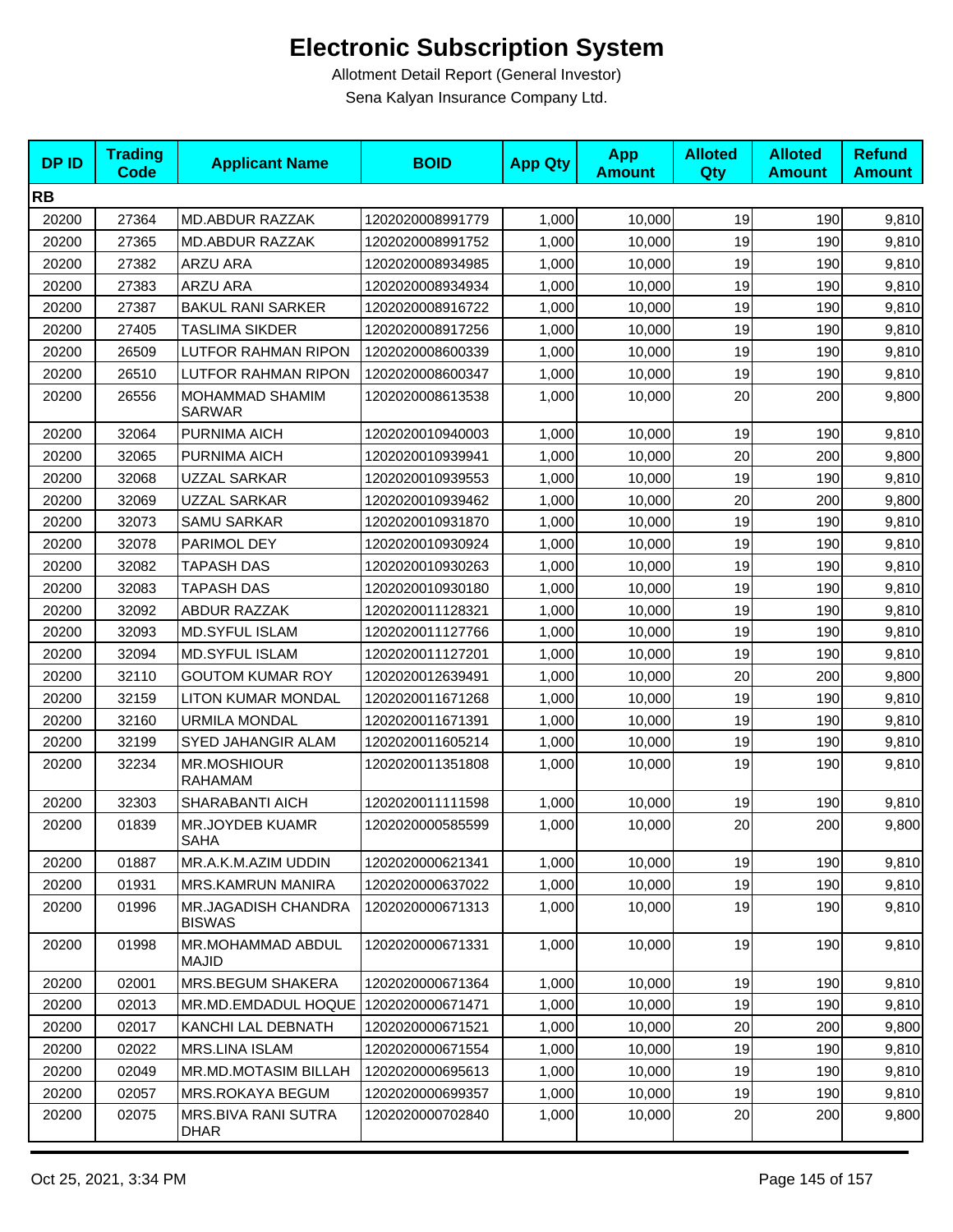| <b>DPID</b> | <b>Trading</b><br><b>Code</b> | <b>Applicant Name</b>                   | <b>BOID</b>      | <b>App Qty</b> | <b>App</b><br><b>Amount</b> | <b>Alloted</b><br>Qty | <b>Alloted</b><br><b>Amount</b> | <b>Refund</b><br><b>Amount</b> |
|-------------|-------------------------------|-----------------------------------------|------------------|----------------|-----------------------------|-----------------------|---------------------------------|--------------------------------|
| <b>RB</b>   |                               |                                         |                  |                |                             |                       |                                 |                                |
| 20200       | 02076                         | MRS.BIVA RANI SUTRA<br>DHAR             | 1202020000702859 | 1,000          | 10,000                      | 19                    | 190                             | 9,810                          |
| 20200       | 02133                         | <b>MOHAMMAD</b><br>MUSTAFIZUR RAHMAN    | 1202020000752001 | 1,000          | 10,000                      | 19                    | 190                             | 9,810                          |
| 20200       | 02142                         | MR DHRUBA KUMAR<br><b>GUHA</b>          | 1202020000757708 | 1,000          | 10,000                      | 19                    | 190                             | 9,810                          |
| 20200       | 02166                         | MR. MD. ISMAIL HOSSAIN                  | 1202020000771764 | 1,000          | 10,000                      | 19                    | 190                             | 9,810                          |
| 20200       | 07761                         | <b>FATHEMA BEGUM</b>                    | 1202020003743981 | 1,000          | 10,000                      | 20                    | 200                             | 9,800                          |
| 20200       | 07784                         | <b>MR.AVIJIT SAHA</b>                   | 1202020003045404 | 1,000          | 10,000                      | 19                    | 190                             | 9,810                          |
| 20200       | 07785                         | MR.MISHUK SAHA                          | 1202020003046219 | 1,000          | 10,000                      | 19                    | 190                             | 9,810                          |
| 20200       | 07786                         | <b>MR.MISHUK SAHA</b>                   | 1202020003045637 | 1,000          | 10,000                      | 20                    | 200                             | 9,800                          |
| 20200       | 07861                         | <b>MR.RAM PROSHAD</b><br><b>SARKER</b>  | 1202020003614434 | 1,000          | 10,000                      | 19                    | 190                             | 9,810                          |
| 20200       | 07897                         | <b>MRS.ANGUMAN ARA</b>                  | 1202020003617497 | 1,000          | 10,000                      | 19                    | 190                             | 9,810                          |
| 20200       | 07898                         | M.A. ROUF                               | 1202020003617502 | 1,000          | 10,000                      | 19                    | 190                             | 9,810                          |
| 20200       | 07961                         | <b>MS.NASIMA PARVIN</b>                 | 1202020003098728 | 1,000          | 10,000                      | 20                    | 200                             | 9,800                          |
| 20200       | 07980                         | MR.MUHAMMAD JAHID<br><b>SARKAR</b>      | 1202020003320970 | 1,000          | 10,000                      | 19                    | 190                             | 9,810                          |
| 20200       | 08085                         | MR.A.K.M MUNIRUL ISLAM 1202020002730424 |                  | 1,000          | 10,000                      | 20                    | 200                             | 9,800                          |
| 20200       | 08089                         | MR.MOHAMMAD<br><b>MOMINUL ISLAM</b>     | 1202020002727924 | 1,000          | 10,000                      | 19                    | 190                             | 9,810                          |
| 20200       | 0UT15                         | Pulak Chandra Das (Titu)                | 1202020016856487 | 1,000          | 10,000                      | 19                    | 190                             | 9,810                          |
| 20200       | OUT16                         | <b>ALOK DAS</b>                         | 1202020015315143 | 1,000          | 10,000                      | 19                    | 190                             | 9,810                          |
| 20200       | 10043                         | MR.ZAINAL ABEDIN                        | 1202020003056572 | 1,000          | 10,000                      | 19                    | 190                             | 9,810                          |
| 20200       | 10044                         | <b>MS.ROKAYA BEGAM</b>                  | 1202020003059434 | 1,000          | 10,000                      | 19                    | 190                             | 9,810                          |
| 20200       | 10171                         | MR.MD.ABDUL LATIF                       | 1202020003854928 | 1,000          | 10,000                      | 19                    | 190                             | 9,810                          |
| 20200       | 10194                         | <b>MRS.FARIDA YASMIN</b>                | 1202020003695164 | 1,000          | 10,000                      | 19                    | 190                             | 9,810                          |
| 20200       | 10195                         | MR.MONZURUL WAHAB                       | 1202020003695156 | 1,000          | 10,000                      | 19                    | 190                             | 9,810                          |
| 20200       | 10196                         | MR.MONZURUL WAHAB                       | 1202020003695148 | 1,000          | 10,000                      | 19                    | 190                             | 9,810                          |
| 20200       | 15415                         | MISS SHAZEDA BEGUM                      | 1202020005412747 | 1,000          | 10,000                      | 19                    | 190                             | 9,810                          |
| 20200       | 15416                         | MR.SUDIP KUMAR ROY<br><b>CHOWDHURY</b>  | 1202020005414117 | 1,000          | 10,000                      | 19                    | 190                             | 9,810                          |
| 20200       | 27408                         | MR.PRABIR KUMAR SAHA                    | 1202020008930711 | 1,000          | 10,000                      | 19                    | 190                             | 9,810                          |
| 20200       | 27409                         | <b>MR.PABIR KUMAR SAHA</b>              | 1202020008930746 | 1,000          | 10,000                      | 20                    | 200                             | 9,800                          |
| 20200       | 27446                         | <b>SUJAN MIAH</b>                       | 1202020009046426 | 1,000          | 10,000                      | 19                    | 190                             | 9,810                          |
| 20200       | 27447                         | <b>SUJAN MIAH</b>                       | 1202020009045978 | 1,000          | 10,000                      | 20                    | 200                             | 9,800                          |
| 20200       | 27448                         | JAY PROKASH SARKER                      | 1202020009045512 | 1,000          | 10,000                      | 19                    | 190                             | 9,810                          |
| 20200       | 27449                         | JAY PROKASH SARKER                      | 1202020009044154 | 1,000          | 10,000                      | 19                    | 190                             | 9,810                          |
| 20200       | 27523                         | KAZI ABDUR RAZZAQUE                     | 1202020008994028 | 1,000          | 10,000                      | 19                    | 190                             | 9,810                          |
| 20200       | 27545                         | <b>OAHID MIA</b>                        | 1202020008962846 | 1,000          | 10,000                      | 19                    | 190                             | 9,810                          |
| 20200       | 27546                         | MR.OAHID MIA                            | 1202020008962929 | 1,000          | 10,000                      | 20                    | 200                             | 9,800                          |
| 20200       | 27628                         | <b>MD.ZIAUR RAHMAN</b>                  | 1202020009101302 | 1,000          | 10,000                      | 20                    | 200                             | 9,800                          |
| 20200       | 32427                         | KHALEDA PERVIN                          | 1202020011322265 | 1,000          | 10,000                      | 19                    | 190                             | 9,810                          |
| 20200       | 32446                         | ZAKIA BEGUM                             | 1202020011730699 | 1,000          | 10,000                      | 20                    | 200                             | 9,800                          |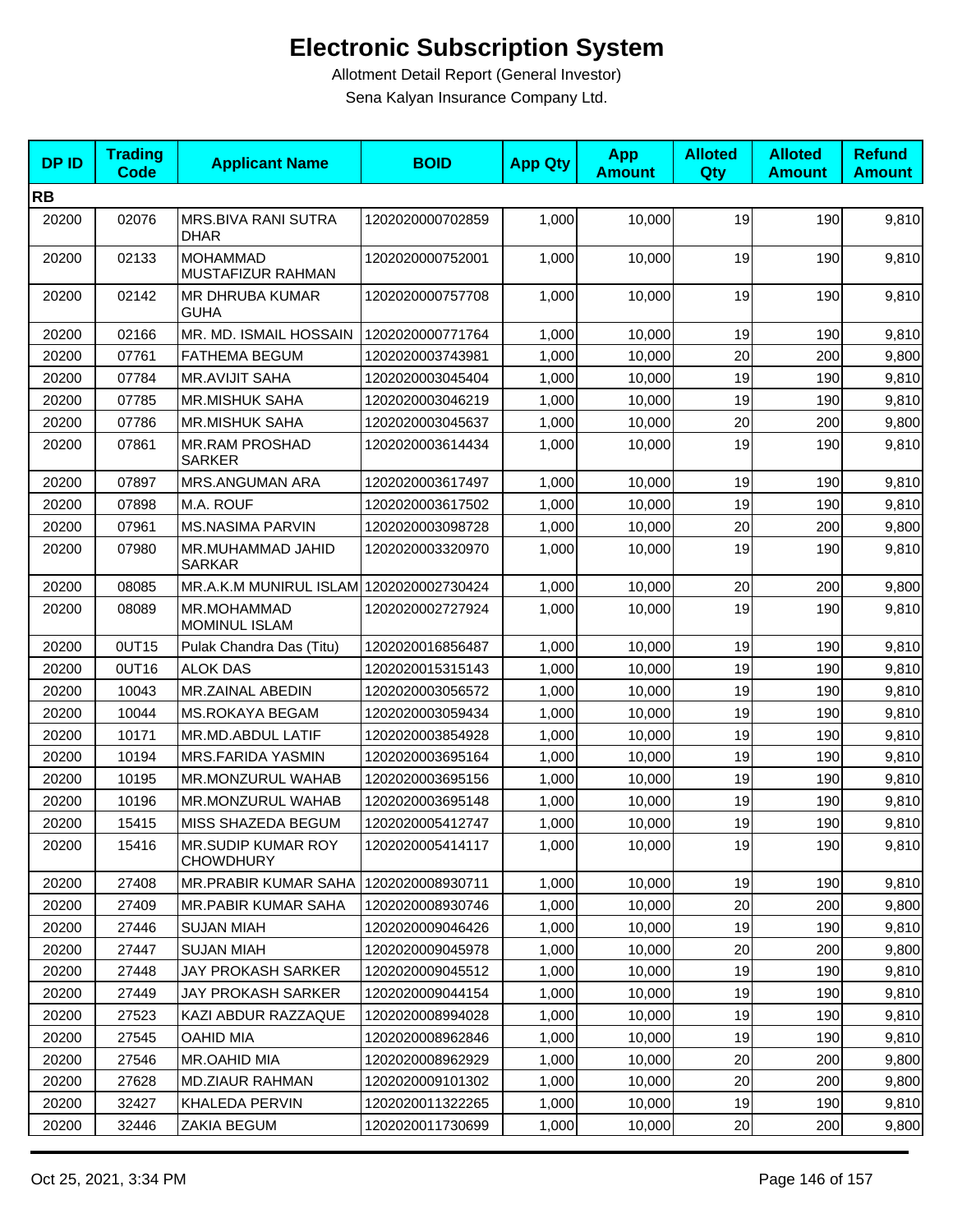| <b>DPID</b> | <b>Trading</b><br><b>Code</b> | <b>Applicant Name</b>                     | <b>BOID</b>      | <b>App Qty</b> | <b>App</b><br><b>Amount</b> | <b>Alloted</b><br>Qty | <b>Alloted</b><br><b>Amount</b> | <b>Refund</b><br><b>Amount</b> |
|-------------|-------------------------------|-------------------------------------------|------------------|----------------|-----------------------------|-----------------------|---------------------------------|--------------------------------|
| <b>RB</b>   |                               |                                           |                  |                |                             |                       |                                 |                                |
| 20200       | 32447                         | ZAKIA BEGUM                               | 1202020011711193 | 1,000          | 10,000                      | 19                    | 190                             | 9,810                          |
| 20200       | 32452                         | <b>SANJOY SARKAR</b>                      | 1202020011710841 | 1,000          | 10,000                      | 19                    | 190                             | 9,810                          |
| 20200       | 32453                         | <b>SANJOY SARKAR</b>                      | 1202020011710975 | 1,000          | 10,000                      | 19                    | 190                             | 9,810                          |
| 20200       | 32456                         | MD.SHAHIDUL ISLAM                         | 1202020011711506 | 1,000          | 10,000                      | 19                    | 190                             | 9,810                          |
| 20200       | 32457                         | MD.SHAHIDUL ISLAM                         | 1202020011711581 | 1,000          | 10,000                      | 19                    | 190                             | 9,810                          |
| 20200       | 32458                         | <b>MD.AMIN</b>                            | 1202020011711771 | 1,000          | 10,000                      | 19                    | 190                             | 9,810                          |
| 20200       | 32459                         | MD.AMIN                                   | 1202020011711971 | 1,000          | 10,000                      | 19                    | 190                             | 9,810                          |
| 20200       | 32462                         | <b>MD.RAFIQUL ISLAM</b>                   | 1202020011714585 | 1,000          | 10,000                      | 19                    | 190                             | 9,810                          |
| 20200       | 32463                         | <b>MD.RAFIQUL ISLAM</b>                   | 1202020011714676 | 1,000          | 10,000                      | 19                    | 190                             | 9,810                          |
| 20200       | 32466                         | PHANI BHUSAN                              | 1202020011714991 | 1,000          | 10,000                      | 19                    | 190                             | 9,810                          |
| 20200       | 32467                         | PHANI BHUSAN                              | 1202020011718583 | 1,000          | 10,000                      | 19                    | 190                             | 9,810                          |
| 20200       | 32470                         | <b>MD.ELISH HOSSAIN</b>                   | 1202020011681024 | 1,000          | 10,000                      | 20                    | 200                             | 9,800                          |
| 20200       | 32547                         | RINA RANI DUTTA                           | 1202020011549731 | 1,000          | 10,000                      | 19                    | 190                             | 9,810                          |
| 20200       | 32548                         | RINA RANI DUTTA                           | 1202020011553847 | 1,000          | 10,000                      | 19                    | 190                             | 9,810                          |
| 20200       | 32550                         | ANJALI RANI DUTTA                         | 1202020011553293 | 1,000          | 10,000                      | 19                    | 190                             | 9,810                          |
| 20200       | 32570                         | MOHAMMAD ALI BHUIYAN                      | 1202020011584934 | 1,000          | 10,000                      | 19                    | 190                             | 9,810                          |
| 20200       | 32573                         | <b>MD.ENAMUL HAQUE</b>                    | 1202020011571984 | 1,000          | 10,000                      | 19                    | 190                             | 9,810                          |
| 20200       | 32574                         | MOHAMMAD ALI BHUIYAN                      | 1202020011570111 | 1,000          | 10,000                      | 19                    | 190                             | 9,810                          |
| 20200       | 32579                         | RUPA RANI ADITYA                          | 1202020011791638 | 1,000          | 10,000                      | 20                    | 200                             | 9,800                          |
| 20200       | 32664                         | RUMANA AFROZ                              | 1202020011797204 | 1,000          | 10,000                      | 19                    | 190                             | 9,810                          |
| 20200       | 32665                         | ROKEYA BEGUM                              | 1202020011797030 | 1,000          | 10,000                      | 19                    | 190                             | 9,810                          |
| 20200       | 32668                         | MOHAMMAD AMZAD<br><b>HOSSAIN</b>          | 1202020011794377 | 1,000          | 10,000                      | 20                    | 200                             | 9,800                          |
| 20200       | 32683                         | NAZIR AHMED BHUIYAN                       | 1202020011459005 | 1,000          | 10,000                      | 20                    | 200                             | 9,800                          |
| 20200       | 37307                         | <b>MD.MONAEM HOSSAIN</b>                  | 1202020014479452 | 1,000          | 10,000                      | 19                    | 190                             | 9,810                          |
| 20200       | 37313                         | <b>MD.MOSHARAF HOSSAIN</b><br><b>KHAN</b> | 1202020014478019 | 1,000          | 10,000                      | 19                    | 190                             | 9,810                          |
| 20200       | 37356                         | RASHIDA BEGUM                             | 1202020014723441 | 1,000          | 10,000                      | 19                    | 190                             | 9,810                          |
| 20200       | 37379                         | <b>DIPTI MONI BISWAS</b>                  | 1202020014722511 | 1,000          | 10,000                      | 19                    | 190                             | 9,810                          |
| 20200       | 37380                         | <b>DIPTI MONI BISWAS</b>                  | 1202020014722546 | 1,000          | 10,000                      | 19                    | 190                             | 9,810                          |
| 20200       | 37423                         | JAYANTA KUMAR DAY                         | 1202020014798651 | 1,000          | 10,000                      | 19                    | 190                             | 9,810                          |
| 20200       | 37433                         | PINTU SARKAR                              | 1202020014811168 | 1,000          | 10,000                      | 19                    | 190                             | 9,810                          |
| 20200       | 37476                         | <b>SONTOS KUMAR</b><br>MAJUMDER           | 1202020014803954 | 1,000          | 10,000                      | 19                    | 190                             | 9,810                          |
| 20200       | 37485                         | MD.TOSHAR AHMED                           | 1202020014819924 | 1,000          | 10,000                      | 19                    | 190                             | 9,810                          |
| 20200       | 37486                         | <b>MD.TOSHAR AHMED</b>                    | 1202020014820152 | 1,000          | 10,000                      | 19                    | 190                             | 9,810                          |
| 20200       | 41858                         | ROKSANA KABIR                             | 1202020019948057 | 1,000          | 10,000                      | 19                    | 190                             | 9,810                          |
| 20200       | 41859                         | <b>MD.MONOWARUL HAQUE</b>                 | 1202020019948091 | 1,000          | 10,000                      | 19                    | 190                             | 9,810                          |
| 20200       | 41860                         | MD.MONOWARUL HAQUE                        | 1202020019948105 | 1,000          | 10,000                      | 19                    | 190                             | 9,810                          |
| 20200       | 32756                         | RAJU AHMED                                | 1202020011788477 | 1,000          | 10,000                      | 19                    | 190                             | 9,810                          |
| 20200       | 32792                         | SAJAL KUMAR DAS                           | 1202020011787555 | 1,000          | 10,000                      | 19                    | 190                             | 9,810                          |
| 20200       | 32820                         | MOHAMMAD LUTFUR<br>RAHMAN                 | 1202020011730423 | 1,000          | 10,000                      | 19                    | 190                             | 9,810                          |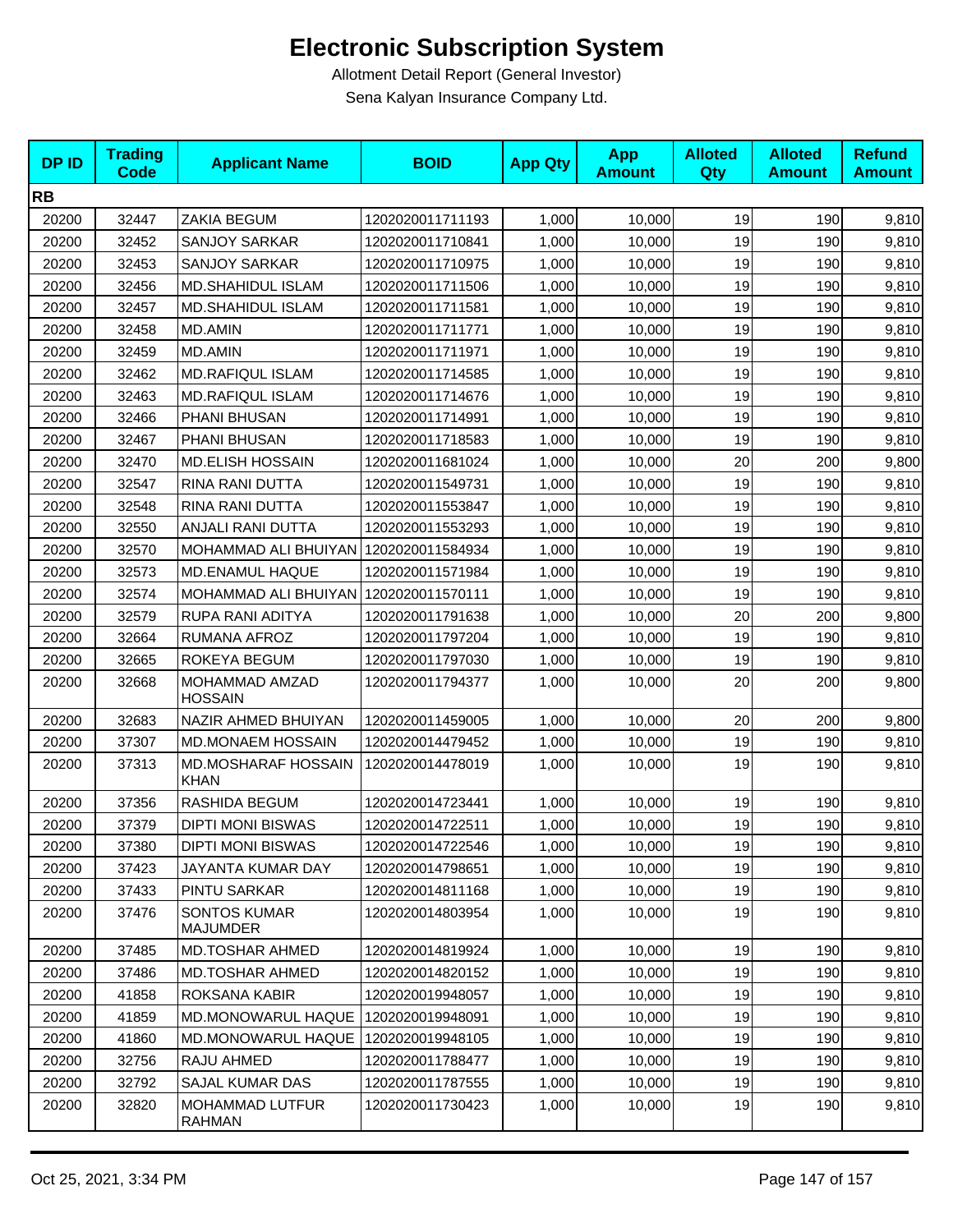| <b>DPID</b> | <b>Trading</b><br><b>Code</b> | <b>Applicant Name</b>                     | <b>BOID</b>      | <b>App Qty</b> | <b>App</b><br><b>Amount</b> | <b>Alloted</b><br>Qty | <b>Alloted</b><br><b>Amount</b> | <b>Refund</b><br><b>Amount</b> |
|-------------|-------------------------------|-------------------------------------------|------------------|----------------|-----------------------------|-----------------------|---------------------------------|--------------------------------|
| <b>RB</b>   |                               |                                           |                  |                |                             |                       |                                 |                                |
| 20200       | 32821                         | MD.MAKSUDUR RAHMAN                        | 1202020011731297 | 1,000          | 10,000                      | 20                    | 200                             | 9,800                          |
| 20200       | 32823                         | <b>MD.JALAL HOSSAIN</b>                   | 1202020011705515 | 1,000          | 10,000                      | 19                    | 190                             | 9,810                          |
| 20200       | 32824                         | <b>MD.JALAL HOSSAIN</b>                   | 1202020011705424 | 1,000          | 10,000                      | 19                    | 190                             | 9,810                          |
| 20200       | 32827                         | MD.JULEL HOWLADER                         | 1202020011685868 | 1,000          | 10,000                      | 19                    | 190                             | 9,810                          |
| 20200       | 32831                         | <b>HAFIZA BEGUM</b>                       | 1202020011681942 | 1,000          | 10,000                      | 19                    | 190                             | 9,810                          |
| 20200       | 32862                         | YASMEEN TALUKDER                          | 1202020011817954 | 1,000          | 10,000                      | 19                    | 190                             | 9,810                          |
| 20200       | 15427                         | MR.MD.SHEIKH SAADI                        | 1202020005420895 | 1,000          | 10,000                      | 19                    | 190                             | 9,810                          |
| 20200       | 15428                         | MR.MD.NAZMUL HASAN                        | 1202020005420919 | 1,000          | 10,000                      | 19                    | 190                             | 9,810                          |
| 20200       | 15438                         | <b>MRS.JOYATI ROY</b><br><b>CHOWDHURY</b> | 1202020005331893 | 1,000          | 10,000                      | 19                    | 190                             | 9,810                          |
| 20200       | 15479                         | MEER JABED KAYSER                         | 1202020005383227 | 1,000          | 10,000                      | 19                    | 190                             | 9,810                          |
| 20200       | 15545                         | <b>TRISHNA BAROI</b>                      | 1202020005427490 | 1,000          | 10,000                      | 19                    | 190                             | 9,810                          |
| 20200       | 15634                         | <b>MD.GOLAM FARUK</b>                     | 1202020005432436 | 1,000          | 10,000                      | 19                    | 190                             | 9,810                          |
| 20200       | 15638                         | <b>MR.RAJESH PAUL</b>                     | 1202020005432297 | 1,000          | 10,000                      | 19                    | 190                             | 9,810                          |
| 20200       | 20679                         | FARUK AHMED MOLLAH                        | 1202020006711571 | 1,000          | 10,000                      | 20                    | 200                             | 9,800                          |
| 20200       | 20680                         | <b>FARUK AHMED MOLLAH</b>                 | 1202020006710684 | 1,000          | 10,000                      | 19                    | 190                             | 9,810                          |
| 20200       | 20747                         | JOYANTA BAIDYA                            | 1202020006720764 | 1,000          | 10,000                      | 19                    | 190                             | 9,810                          |
| 20200       | 20819                         | <b>MD.WALI ULLAH</b>                      | 1202020006711555 | 1,000          | 10,000                      | 19                    | 190                             | 9,810                          |
| 20200       | 20822                         | MOHAMMAD ABUL KALAM 1202020006730646      |                  | 1,000          | 10,000                      | 19                    | 190                             | 9,810                          |
| 20200       | 20826                         | ABUL KAWSAR AZAD                          | 1202020006770728 | 1,000          | 10,000                      | 19                    | 190                             | 9,810                          |
| 20200       | 20827                         | ABUL KAWSAR AZAD                          | 1202020006770736 | 1,000          | 10,000                      | 19                    | 190                             | 9,810                          |
| 20200       | 20830                         | <b>MD.ZAHANGIR HOSSAIN</b>                | 1202020006770779 | 1,000          | 10,000                      | 20                    | 200                             | 9,800                          |
| 20200       | 20835                         | <b>SALIM AHMED</b>                        | 1202020006879714 | 1,000          | 10,000                      | 20                    | 200                             | 9,800                          |
| 20200       | 20837                         | MD.SHAHJAHAN<br>TALUKDER                  | 1202020006771037 | 1,000          | 10,000                      | 19                    | 190                             | 9,810                          |
| 20200       | 20922                         | <b>GUTAM KUMAR SAHA</b>                   | 1202020006751281 | 1,000          | 10,000                      | 19                    | 190                             | 9,810                          |
| 20200       | 20923                         | <b>GUTAM KUMAR SAHA</b>                   | 1202020006751331 | 1,000          | 10,000                      | 19                    | 190                             | 9,810                          |
| 20200       | 20998                         | <b>MD.ASHEKUL MOWLA</b>                   | 1202020006805327 | 1,000          | 10,000                      | 19                    | 190                             | 9,810                          |
| 20200       | 20999                         | MD.ASHEKUL MOWLA                          | 1202020006805335 | 1,000          | 10,000                      | 19                    | 190                             | 9,810                          |
| 20200       | 21000                         | <b>MR.KAZAL SARKAR</b>                    | 1202020008720543 | 1,000          | 10,000                      | 19                    | 190                             | 9,810                          |
| 20200       | 26577                         | <b>MD.EUNUS ALI</b>                       | 1202020008615114 | 1,000          | 10,000                      | 19                    | 190                             | 9,810                          |
| 20200       | 26604                         | MR. SHAMIM AHMED                          | 1202020000495881 | 1,000          | 10,000                      | 19                    | 190                             | 9,810                          |
| 20200       | 26607                         | TANJINA AHMED                             | 1202020001728638 | 1,000          | 10,000                      | 19                    | 190                             | 9,810                          |
| 20200       | 26628                         | Mrs. Lina Islam                           | 1202020000714341 | 1,000          | 10,000                      | 19                    | 190                             | 9,810                          |
| 20200       | 26664                         | KAZI JALAL                                | 1202020008671559 | 1,000          | 10,000                      | 19                    | 190                             | 9,810                          |
| 20200       | 26665                         | KAZI JALAL                                | 1202020008671567 | 1,000          | 10,000                      | 19                    | 190                             | 9,810                          |
| 20200       | 26761                         | MUNSUR AHMAD                              | 1202020008728649 | 1,000          | 10,000                      | 19                    | 190                             | 9,810                          |
| 20200       | 26786                         | MD.ABUL HOSSAIN                           | 1202020008720578 | 1,000          | 10,000                      | 19                    | 190                             | 9,810                          |
| 20200       | 26787                         | MR.MD.ABUL HOSSAIN                        | 1202020008720586 | 1,000          | 10,000                      | 19                    | 190                             | 9,810                          |
| 20200       | 26790                         | MR.A.K.AZAD                               | 1202020008720618 | 1,000          | 10,000                      | 20                    | 200                             | 9,800                          |
| 20200       | 26791                         | MR.A.K.AZAD                               | 1202020008720452 | 1,000          | 10,000                      | 20                    | 200                             | 9,800                          |
| 20200       | 26869                         | <b>MUNSUR AHMAD</b>                       | 1202020008742274 | 1,000          | 10,000                      | 19                    | 190                             | 9,810                          |
| 20200       | 26874                         | KHADIZA AKTER                             | 1202020008752975 | 1,000          | 10,000                      | 19                    | 190                             | 9,810                          |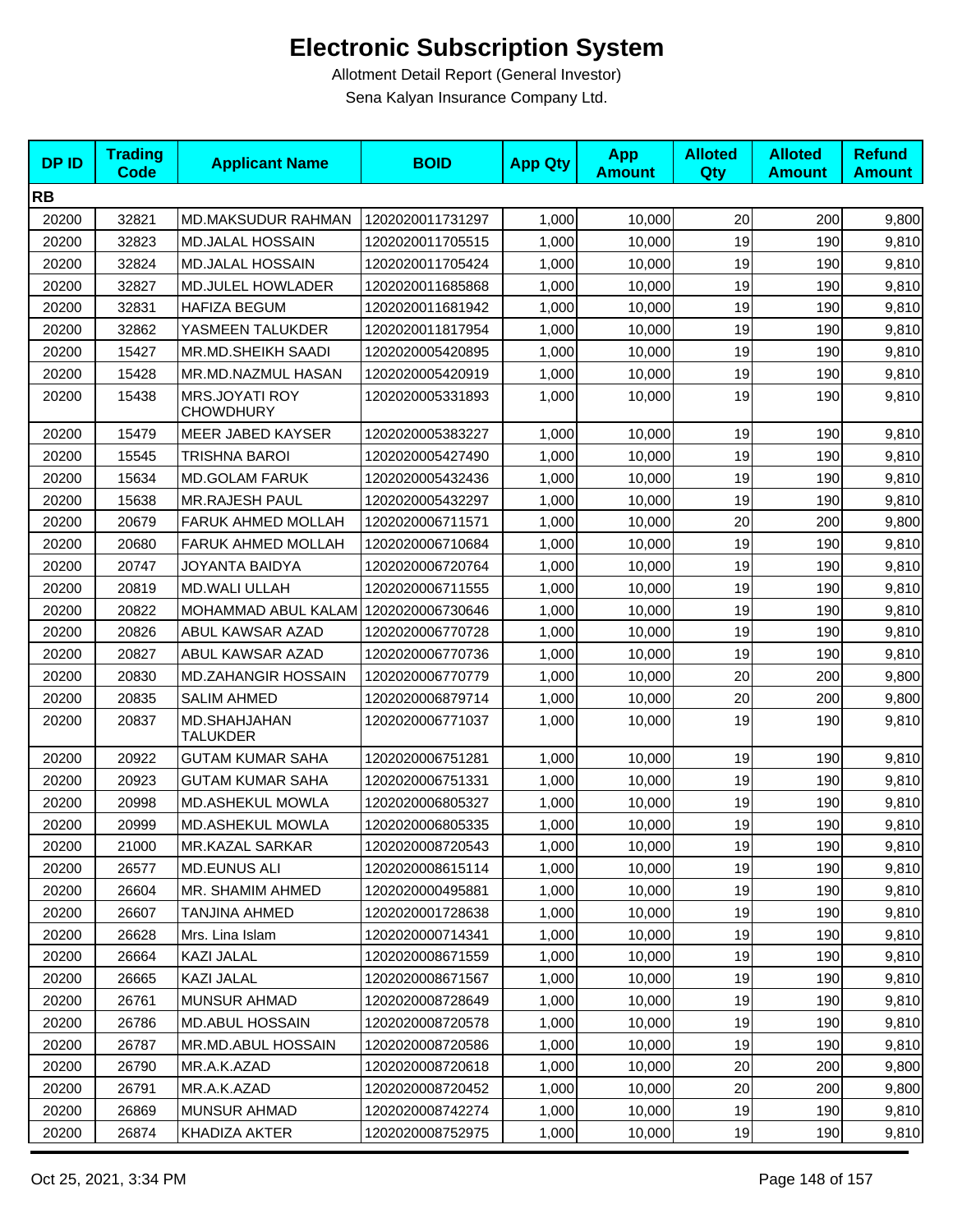| <b>DPID</b> | <b>Trading</b><br><b>Code</b> | <b>Applicant Name</b>                  | <b>BOID</b>      | <b>App Qty</b> | <b>App</b><br><b>Amount</b> | <b>Alloted</b><br><b>Qty</b> | <b>Alloted</b><br><b>Amount</b> | <b>Refund</b><br><b>Amount</b> |
|-------------|-------------------------------|----------------------------------------|------------------|----------------|-----------------------------|------------------------------|---------------------------------|--------------------------------|
| <b>RB</b>   |                               |                                        |                  |                |                             |                              |                                 |                                |
| 20200       | 26875                         | KHADIZA AKTER                          | 1202020008752991 | 1,000          | 10,000                      | 19                           | 190                             | 9,810                          |
| 20200       | 26877                         | <b>MD.SHAH ALAM SIKDER</b>             | 1202020008754005 | 1,000          | 10,000                      | 20                           | 200                             | 9,800                          |
| 20200       | 31630                         | <b>DELWAR HOSSAIN</b>                  | 1202020011140975 | 1,000          | 10,000                      | 20                           | 200                             | 9,800                          |
| 20200       | 31631                         | <b>DELWAR HOSSAIN</b>                  | 1202020011140501 | 1,000          | 10,000                      | 19                           | 190                             | 9,810                          |
| 20200       | 31634                         | <b>SAROWAR ALAM</b>                    | 1202020011138246 | 1,000          | 10,000                      | 19                           | 190                             | 9,810                          |
| 20200       | 31635                         | <b>SAROWAR ALAM</b>                    | 1202020011137838 | 1.000          | 10,000                      | 19                           | 190                             | 9,810                          |
| 20200       | 31759                         | <b>IMRAN HOSSAIN</b>                   | 1202020011258525 | 1,000          | 10,000                      | 19                           | 190                             | 9,810                          |
| 20200       | 31760                         | <b>IMRAN HOSSAIN</b>                   | 1202020011258905 | 1,000          | 10,000                      | 19                           | 190                             | 9,810                          |
| 20200       | 31776                         | <b>SURAIYA AKTER</b>                   | 1202020010724374 | 1,000          | 10,000                      | 20                           | 200                             | 9,800                          |
| 20200       | 31809                         | MD. MONJO ZAKARIA<br><b>KHAN</b>       | 1202020010751851 | 1,000          | 10,000                      | 19                           | 190                             | 9,810                          |
| 20200       | 31810                         | MD. MONJO ZAKARIA<br><b>KHAN</b>       | 1202020010751942 | 1,000          | 10,000                      | 20                           | 200                             | 9,800                          |
| 20200       | 31841                         | MD.KAMAL UDDIN                         | 1202020011625963 | 1,000          | 10,000                      | 19                           | 190                             | 9,810                          |
| 20200       | 31955                         | MD.MAMUN AHAMMED                       | 1202020010843541 | 1.000          | 10,000                      | 19                           | 190                             | 9,810                          |
| 20200       | 36839                         | <b>SABUJ KUMAR SAHA</b>                | 1202020014195383 | 1,000          | 10,000                      | 19                           | 190                             | 9,810                          |
| 20200       | 36840                         | SABUJ KUMAR SAHA                       | 1202020014195565 | 1,000          | 10,000                      | 19                           | 190                             | 9,810                          |
| 20200       | 36879                         | A.F.M HABIBUR RAHMAN                   | 1202020014474045 | 1,000          | 10,000                      | 20                           | 200                             | 9,800                          |
| 20200       | 36880                         | REZINA ARZU LOVELY                     | 1202020014474187 | 1,000          | 10,000                      | 19                           | 190                             | 9,810                          |
| 20200       | 36890                         | SAYEEDA SULTANA                        | 1202020014189269 | 1,000          | 10,000                      | 19                           | 190                             | 9,810                          |
| 20200       | 36894                         | <b>MARUF HAIDER</b>                    | 1202020014193178 | 1,000          | 10,000                      | 19                           | 190                             | 9,810                          |
| 20200       | 36897                         | <b>SANJOY KRISHNA</b><br><b>PODDER</b> | 1202020014189764 | 1,000          | 10,000                      | 19                           | 190                             | 9,810                          |
| 20200       | 36898                         | SANJOY KRISHNA<br><b>PODDER</b>        | 1202020014188917 | 1,000          | 10,000                      | 19                           | 190                             | 9,810                          |
| 20200       | 01017                         | MR. A.T.M ASHRAF<br><b>UDDIN AHMED</b> | 1202020000071686 | 1,000          | 10,000                      | 20                           | 200                             | 9,800                          |
| 20200       | 32864                         | ASM HARUNUL ISLAM                      | 1202020011818346 | 1,000          | 10,000                      | 19                           | 190                             | 9,810                          |
| 20200       | 32866                         | SAYMA ISLAM                            | 1202020011818081 | 1,000          | 10,000                      | 20                           | 200                             | 9,800                          |
| 20200       | 32888                         | <b>SUJAN CHOWDHURY</b>                 | 1202020011854850 | 1,000          | 10,000                      | 19                           | 190                             | 9,810                          |
| 20200       | 32892                         | HARA KRISHNA ROY                       | 1202020011850621 | 1,000          | 10,000                      | 19                           | 190                             | 9,810                          |
| 20200       | 32893                         | <b>KULSUM AKTER</b>                    | 1202020011850638 | 1,000          | 10,000                      | 20                           | 200                             | 9,800                          |
| 20200       | 32894                         | MD.MASUM                               | 1202020011850646 | 1,000          | 10,000                      | 20                           | 200                             | 9,800                          |
| 20200       | 32895                         | <b>BALARAM DAS</b>                     | 1202020011856678 | 1,000          | 10,000                      | 19                           | 190                             | 9,810                          |
| 20200       | 32896                         | <b>BALARAM DAS</b>                     | 1202020011856661 | 1,000          | 10,000                      | 19                           | 190                             | 9,810                          |
| 20200       | 32907                         | <b>MD.DELOWER HOSSAIN</b>              | 1202020011868757 | 1,000          | 10,000                      | 19                           | 190                             | 9,810                          |
| 20200       | 32908                         | <b>MD.DELOWER HOSSAIN</b>              | 1202020011868773 | 1,000          | 10,000                      | 19                           | 190                             | 9,810                          |
| 20200       | 32909                         | <b>KULSUM AKTER</b>                    | 1202020011868791 | 1,000          | 10,000                      | 20                           | 200                             | 9,800                          |
| 20200       | 32920                         | <b>MRITYUNJOY PAUL</b>                 | 1202020011876605 | 1,000          | 10,000                      | 19                           | 190                             | 9,810                          |
| 20200       | 32922                         | <b>MRITYUNJOY PAUL</b>                 | 1202020011876474 | 1,000          | 10,000                      | 20                           | 200                             | 9,800                          |
| 20200       | 32933                         | RIPON KUMAR SAHA                       | 1202020011889285 | 1,000          | 10,000                      | 19                           | 190                             | 9,810                          |
| 20200       | 32934                         | RIPON KUMAR SAHA                       | 1202020011889293 | 1,000          | 10,000                      | 19                           | 190                             | 9,810                          |
| 20200       | 32938                         | ABDUL JALIL                            | 1202020011902519 | 1,000          | 10,000                      | 19                           | 190                             | 9,810                          |
| 20200       | 32939                         | ABDUL JALIL                            | 1202020011902527 | 1,000          | 10,000                      | 19                           | 190                             | 9,810                          |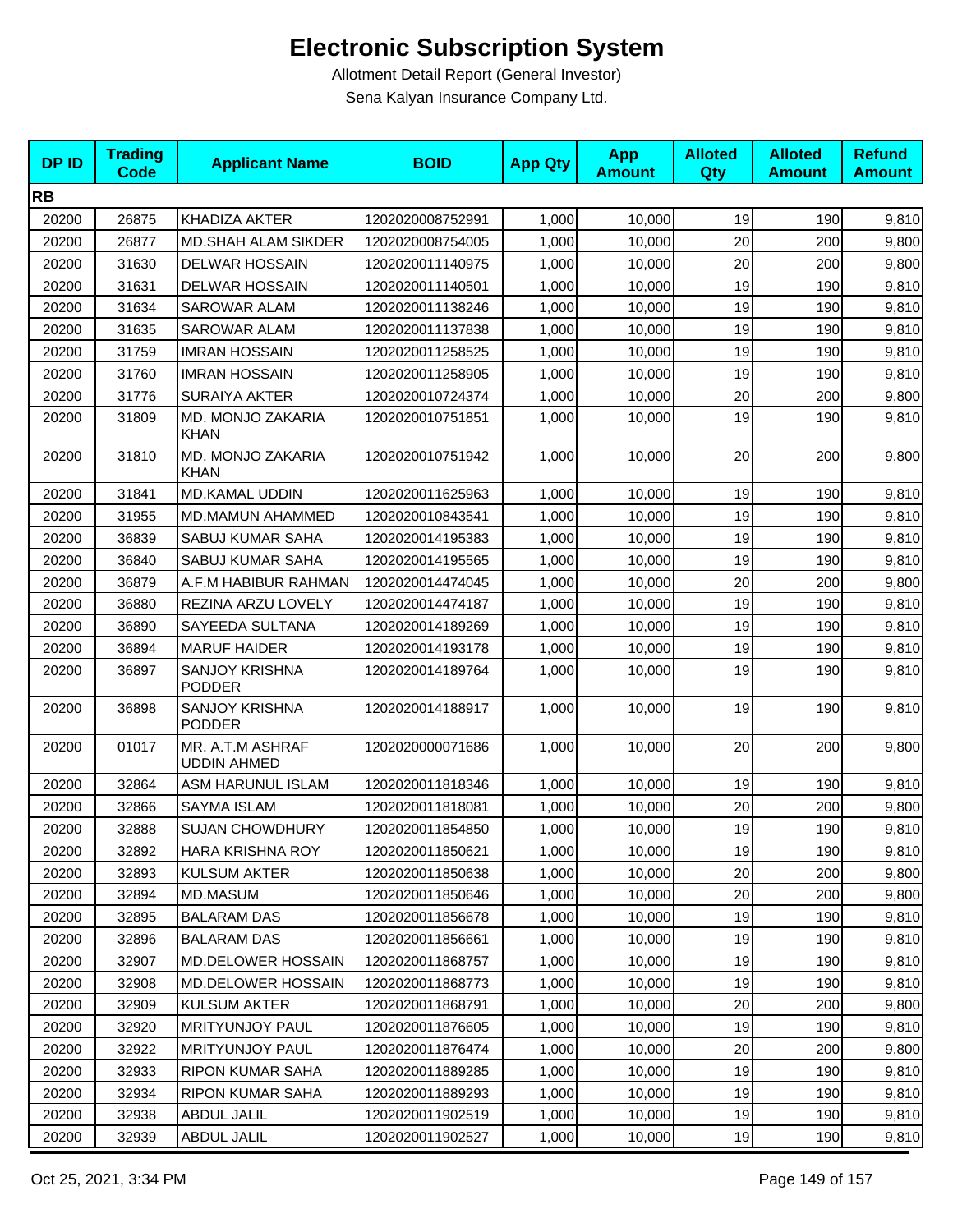| <b>DPID</b> | <b>Trading</b><br><b>Code</b> | <b>Applicant Name</b>     | <b>BOID</b>      | <b>App Qty</b> | <b>App</b><br><b>Amount</b> | <b>Alloted</b><br><b>Qty</b> | <b>Alloted</b><br><b>Amount</b> | <b>Refund</b><br><b>Amount</b> |
|-------------|-------------------------------|---------------------------|------------------|----------------|-----------------------------|------------------------------|---------------------------------|--------------------------------|
| <b>RB</b>   |                               |                           |                  |                |                             |                              |                                 |                                |
| 20200       | 32940                         | <b>MUNMUN SAHA</b>        | 1202020011902535 | 1,000          | 10,000                      | 19                           | 190                             | 9,810                          |
| 20200       | 32949                         | MD.RAMZAN ALI             | 1202020011918979 | 1,000          | 10,000                      | 19                           | 190                             | 9,810                          |
| 20200       | 32950                         | M/S.ASMA BEGUM            | 1202020011918513 | 1,000          | 10,000                      | 19                           | 190                             | 9,810                          |
| 20200       | 32951                         | <b>MD.MAHADI HASSAN</b>   | 1202020011918531 | 1,000          | 10,000                      | 19                           | 190                             | 9,810                          |
| 20200       | 32952                         | <b>MS.PRIYANGKA ISLAM</b> | 1202020011918556 | 1,000          | 10,000                      | 19                           | 190                             | 9,810                          |
| 20200       | 32953                         | <b>MD.MUSLIM</b>          | 1202020011918572 | 1,000          | 10,000                      | 19                           | 190                             | 9,810                          |
| 20200       | 32955                         | MD.RAMZAN ALI             | 1202020011918599 | 1,000          | 10,000                      | 19                           | 190                             | 9,810                          |
| 20200       | 32956                         | <b>MD.MUSLIM</b>          | 1202020011918620 | 1,000          | 10,000                      | 19                           | 190                             | 9,810                          |
| 20200       | 32958                         | <b>MD.MAHADI HASSAN</b>   | 1202020011918655 | 1,000          | 10,000                      | 20                           | 200                             | 9,800                          |
| 20200       | 32959                         | <b>MS.PRIYANGKA ISLAM</b> | 1202020011918663 | 1,000          | 10,000                      | 20                           | 200                             | 9,800                          |
| 20200       | 32960                         | M/S.ASMA BAGUM            | 1202020011918671 | 1,000          | 10,000                      | 20                           | 200                             | 9,800                          |
| 20200       | 32962                         | RAFIQUL ISLAM BABU        | 1202020011918738 | 1,000          | 10,000                      | 19                           | 190                             | 9,810                          |
| 20200       | 32963                         | RAFIQUL ISLAM BABU        | 1202020011918762 | 1,000          | 10,000                      | 19                           | 190                             | 9,810                          |
| 20200       | 32964                         | SHIRIN AKTER CHAYAN       | 1202020011918789 | 1,000          | 10,000                      | 20                           | 200                             | 9,800                          |
| 20200       | 32965                         | SHIRIN AKTER CHAYAN       | 1202020011918802 | 1,000          | 10,000                      | 19                           | 190                             | 9,810                          |
| 20200       | 32966                         | AYESHA AKTER AIRIN        | 1202020011918829 | 1,000          | 10,000                      | 20                           | 200                             | 9,800                          |
| 20200       | 32967                         | AYESHA AKTER AIRIN        | 1202020011918845 | 1,000          | 10,000                      | 20                           | 200                             | 9,800                          |
| 20200       | 32968                         | <b>MD.SAIFUL ISLAM</b>    | 1202020011918861 | 1,000          | 10,000                      | 19                           | 190                             | 9,810                          |
| 20200       | 32969                         | <b>MD.SAIFUL</b>          | 1202020011918896 | 1,000          | 10,000                      | 19                           | 190                             | 9,810                          |
| 20200       | 32971                         | <b>MD.MAMUN HASSAN</b>    | 1202020011919684 | 1,000          | 10,000                      | 19                           | 190                             | 9,810                          |
| 20200       | 32972                         | <b>MD.MAMUN HASSAN</b>    | 1202020011919692 | 1,000          | 10,000                      | 19                           | 190                             | 9,810                          |
| 20200       | 32985                         | <b>MD.SUMON MIA</b>       | 1202020011918944 | 1,000          | 10,000                      | 19                           | 190                             | 9,810                          |
| 20200       | 32986                         | <b>MD.SUMON MIA</b>       | 1202020011918853 | 1,000          | 10,000                      | 19                           | 190                             | 9,810                          |
| 20200       | 33022                         | <b>TAJUL ISLAM</b>        | 1202020011951611 | 1,000          | 10,000                      | 19                           | 190                             | 9,810                          |
| 20200       | 33039                         | <b>MD.ANISUR RAHMAN</b>   | 1202020011979364 | 1,000          | 10,000                      | 19                           | 190                             | 9,810                          |
| 20200       | 38444                         | HAFIZ MD.SOLAIMAN         | 1202020015441638 | 1,000          | 10,000                      | 19                           | 190                             | 9,810                          |
| 20200       | 38496                         | <b>MR.SULTAN MAHAMUD</b>  | 1202020015494788 | 1,000          | 10,000                      | 19                           | 190                             | 9,810                          |
| 20200       | 38545                         | MOHAMMAD SAYDUL<br>ALAM   | 1202020015546302 | 1,000          | 10,000                      | 19                           | 190                             | 9,810                          |
| 20200       | 38600                         | SANDHA RANI SHAHA         | 1202020015622619 | 1,000          | 10,000                      | 19                           | 190                             | 9,810                          |
| 20200       | 38603                         | <b>BISWANATH KUNDU</b>    | 1202020015625176 | 1,000          | 10,000                      | 19                           | 190                             | 9,810                          |
| 20200       | 38608                         | <b>BISWANATH KUNDU</b>    | 1202020015620700 | 1,000          | 10,000                      | 19                           | 190                             | 9,810                          |
| 20200       | 38649                         | <b>GOUR GOPAL SAHA</b>    | 1202020015690503 | 1,000          | 10,000                      | 19                           | 190                             | 9,810                          |
| 20200       | 38650                         | <b>GOUR GOPAL SAHA</b>    | 1202020015690521 | 1,000          | 10,000                      | 19                           | 190                             | 9,810                          |
| 20200       | 38652                         | <b>MD.JALAL UDDIN</b>     | 1202020015690570 | 1,000          | 10,000                      | 20                           | 200                             | 9,800                          |
| 20200       | 38653                         | MD.JALAL UDDIN            | 1202020015690589 | 1,000          | 10,000                      | 19                           | 190                             | 9,810                          |
| 20200       | 38657                         | ABDUL KADER               | 1202020015690455 | 1,000          | 10,000                      | 19                           | 190                             | 9,810                          |
| 20200       | 38666                         | MD.IQBAL HOSSAIN          | 1202020015690597 | 1,000          | 10,000                      | 19                           | 190                             | 9,810                          |
| 20200       | 38695                         | LIPI RANI PAUL            | 1202020015769549 | 1,000          | 10,000                      | 19                           | 190                             | 9,810                          |
| 20200       | 38696                         | UTTAM KUMAR SAHA          | 1202020015769506 | 1,000          | 10,000                      | 19                           | 190                             | 9,810                          |
| 20200       | 38749                         | FATEMA BEGUM              | 1202020015854585 | 1,000          | 10,000                      | 19                           | 190                             | 9,810                          |
| 20200       | 38750                         | RUMANA AHMED              | 1202020015854569 | 1,000          | 10,000                      | 19                           | 190                             | 9,810                          |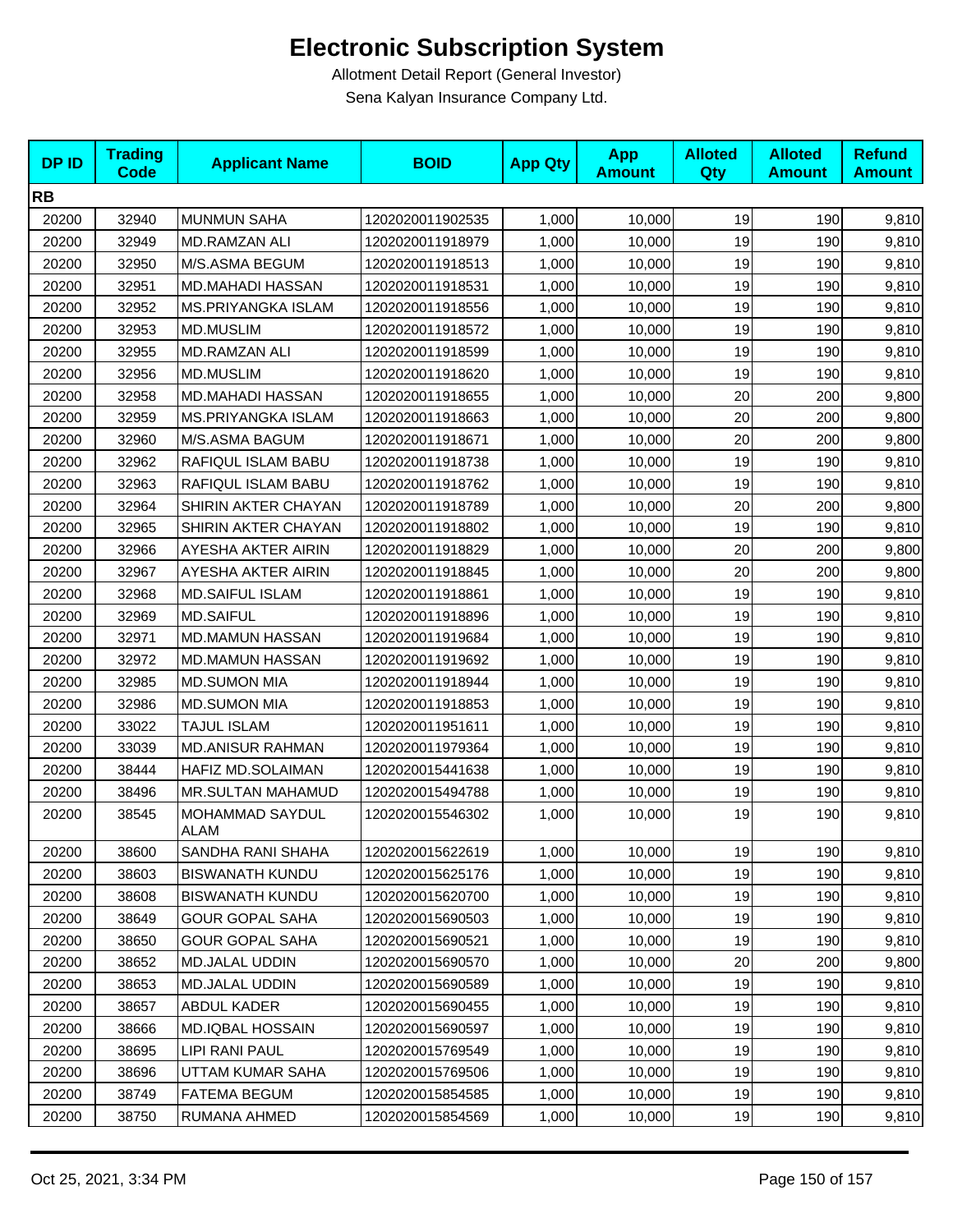| <b>DPID</b> | <b>Trading</b><br><b>Code</b> | <b>Applicant Name</b>                    | <b>BOID</b>      | <b>App Qty</b> | <b>App</b><br><b>Amount</b> | <b>Alloted</b><br>Qty | <b>Alloted</b><br><b>Amount</b> | <b>Refund</b><br><b>Amount</b> |
|-------------|-------------------------------|------------------------------------------|------------------|----------------|-----------------------------|-----------------------|---------------------------------|--------------------------------|
| <b>RB</b>   |                               |                                          |                  |                |                             |                       |                                 |                                |
| 20200       | 01021                         | MR.MD.MUSTAFA<br><b>SARWAR</b>           | 1202020000081343 | 1,000          | 10,000                      | 19                    | 190                             | 9,810                          |
| 20200       | 01030                         | MR. JAGANMOY<br><b>KARMAKER</b>          | 1202020000091811 | 1,000          | 10,000                      | 19                    | 190                             | 9,810                          |
| 20200       | 01034                         | <b>MRS.NIOTI RANI SARKER</b>             | 1202020000094668 | 1,000          | 10,000                      | 19                    | 190                             | 9,810                          |
| 20200       | 01075                         | MR. M. MOSHAROF<br><b>HOSSAIN</b>        | 1202020000104468 | 1,000          | 10,000                      | 20                    | 200                             | 9,800                          |
| 20200       | 01095                         | <b>MRS. UMMAY QULSUM</b>                 | 1202020000116621 | 1,000          | 10,000                      | 19                    | 190                             | 9,810                          |
| 20200       | 01110                         | <b>MR.SANJIB KUMAR</b><br><b>DEBNATH</b> | 1202020000116598 | 1,000          | 10,000                      | 19                    | 190                             | 9,810                          |
| 20200       | 01144                         | SHEULI SAHA                              | 1202020000138451 | 1,000          | 10,000                      | 19                    | 190                             | 9,810                          |
| 20200       | 01199                         | MR.MOHAMMAD ILLIAS                       | 1202020000203622 | 1,000          | 10,000                      | 20                    | 200                             | 9,800                          |
| 20200       | 01200                         | MRS. NILUFA YEASMIN                      | 1202020000203630 | 1,000          | 10,000                      | 19                    | 190                             | 9,810                          |
| 20200       | 01209                         | MR. MD. AMINUDDIN                        | 1202020000209571 | 1,000          | 10,000                      | 19                    | 190                             | 9,810                          |
| 20200       | 01211                         | MD. ABDUL LATIF                          | 1202020000211888 | 1,000          | 10,000                      | 19                    | 190                             | 9,810                          |
| 20200       | 06149                         | MD.MOZAMMEL HOSSAIN                      | 1202020002160483 | 1,000          | 10.000                      | 19                    | 190                             | 9,810                          |
| 20200       | 06158                         | MD.MOHIUDDIN                             | 1202020002074153 | 1,000          | 10,000                      | 19                    | 190                             | 9,810                          |
| 20200       | 06162                         | MRS. REHANA BEGUM                        | 1202020002057714 | 1,000          | 10,000                      | 19                    | 190                             | 9,810                          |
| 20200       | 06167                         | MRS. MONZURA SALMA<br><b>KHAN</b>        | 1202020002061433 | 1,000          | 10,000                      | 19                    | 190                             | 9,810                          |
| 20200       | 06287                         | MR.MD.RUHUL AMIN                         | 1202020002108740 | 1,000          | 10,000                      | 19                    | 190                             | 9,810                          |
| 20200       | 0C101                         | MD. MAHIBUL HASAN                        | 1202020001616512 | 1,000          | 10,000                      | 19                    | 190                             | 9,810                          |
| 20200       | 0C102                         | MD. MAHIBUL HASAN                        | 1202020001615609 | 1,000          | 10,000                      | 19                    | 190                             | 9,810                          |
| 20200       | 0C126                         | MD. MASUDUR RAHMAN                       | 1202020044971168 | 1,000          | 10,000                      | 20                    | 200                             | 9,800                          |
| 20200       | 14046                         | MR.MOHAN LAL KUNDU                       | 1202020004945071 | 1,000          | 10,000                      | 19                    | 190                             | 9,810                          |
| 20200       | 14049                         | MR.MD.AKHTER HOSSAIN                     | 1202020004917703 | 1,000          | 10,000                      | 19                    | 190                             | 9,810                          |
| 20200       | 14050                         | MR.MD.AKHTER HOSSAIN                     | 1202020004921928 | 1,000          | 10,000                      | 19                    | 190                             | 9,810                          |
| 20200       | 14101                         | MR.JAHID ALI SUZAN                       | 1202020004955556 | 1,000          | 10,000                      | 19                    | 190                             | 9,810                          |
| 20200       | 14116                         | MR.MD.RIPON SHEIKH                       | 1202020004951566 | 1,000          | 10,000                      | 20                    | 200                             | 9,800                          |
| 20200       | 14130                         | <b>MS.URMILA DAS</b>                     | 1202020004958236 | 1,000          | 10,000                      | 19                    | 190                             | 9,810                          |
| 20200       | 14131                         | MR.GOPAL CHANDRA<br><b>DAS</b>           | 1202020004958211 | 1,000          | 10,000                      | 19                    | 190                             | 9,810                          |
| 20200       | 14243                         | <b>MR.SUDIP KUMAR SAHA</b>               | 1202020004986579 | 1,000          | 10,000                      | 19                    | 190                             | 9,810                          |
| 20200       | 14275                         | MR.MD.ANOWAR<br><b>HOSSAIN</b>           | 1202020005018493 | 1,000          | 10,000                      | 19                    | 190                             | 9,810                          |
| 20200       | 14276                         | MR.MD.ANOWAR<br><b>HOSSAIN</b>           | 1202020005018485 | 1,000          | 10,000                      | 19                    | 190                             | 9,810                          |
| 20200       | 14295                         | MR.MD.AZAM KHAN                          | 1202020005031220 | 1,000          | 10,000                      | 19                    | 190                             | 9,810                          |
| 20200       | 14305                         | MR.MD.FARID UDDIN                        | 1202020005034901 | 1,000          | 10,000                      | 19                    | 190                             | 9,810                          |
| 20200       | 14368                         | MR.DIPAK KUMAR DUTTA                     | 1202020005051019 | 1,000          | 10,000                      | 19                    | 190                             | 9,810                          |
| 20200       | 14370                         | MR.SHAKHOR CHANDRA<br><b>HORE</b>        | 1202020005050560 | 1,000          | 10,000                      | 19                    | 190                             | 9,810                          |
| 20200       | 18159                         | <b>AKTER JAHAN</b>                       | 1202020006172642 | 1,000          | 10,000                      | 19                    | 190                             | 9,810                          |
| 20200       | 18160                         | <b>GOLAM AZAM</b>                        | 1202020006172601 | 1,000          | 10,000                      | 19                    | 190                             | 9,810                          |
| 20200       | 18161                         | <b>GOLAM AZAM</b>                        | 1202020006172551 | 1,000          | 10,000                      | 19                    | 190                             | 9,810                          |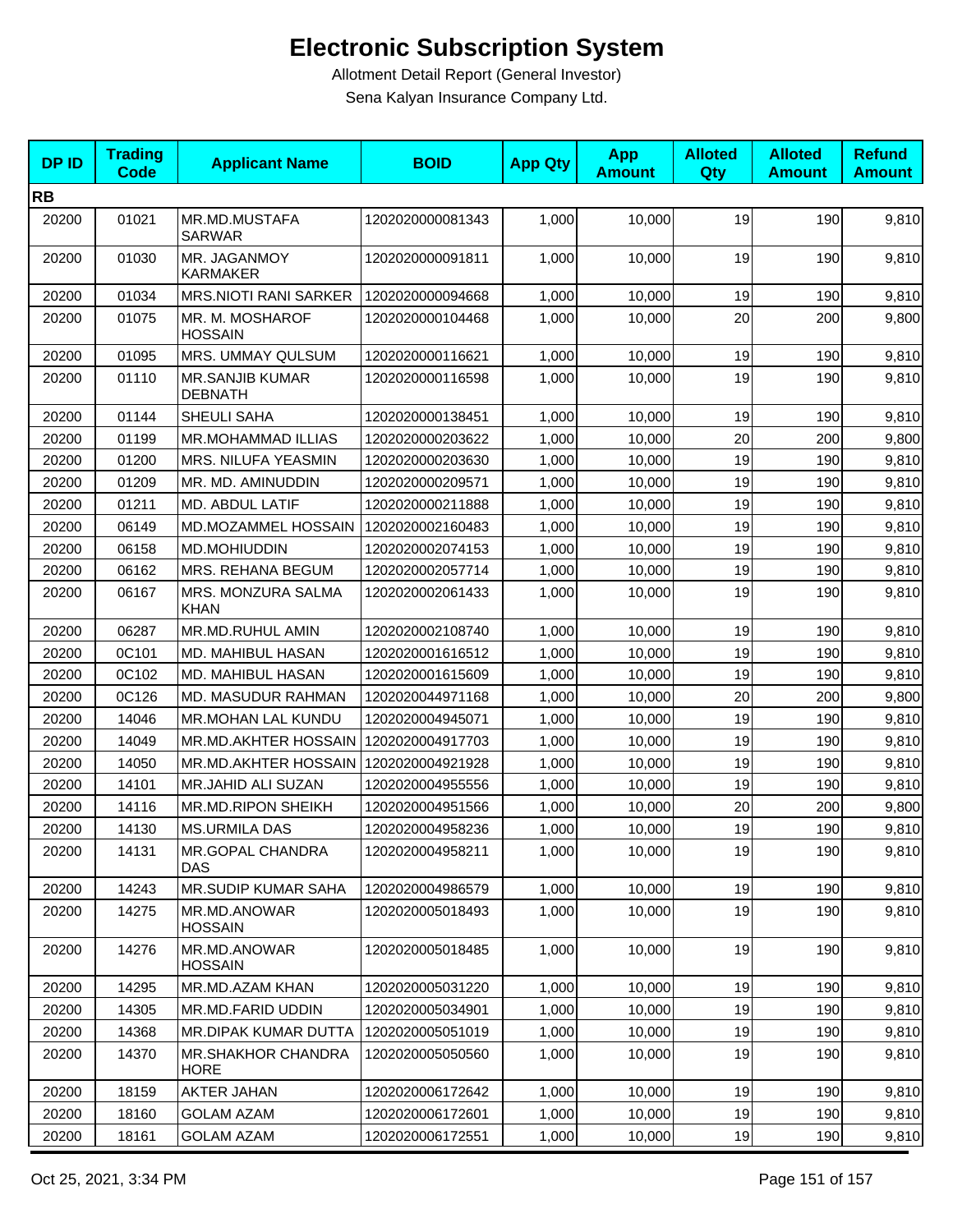| <b>DPID</b> | <b>Trading</b><br>Code | <b>Applicant Name</b>                 | <b>BOID</b>      | <b>App Qty</b> | <b>App</b><br><b>Amount</b> | <b>Alloted</b><br><b>Qty</b> | <b>Alloted</b><br><b>Amount</b> | <b>Refund</b><br><b>Amount</b> |
|-------------|------------------------|---------------------------------------|------------------|----------------|-----------------------------|------------------------------|---------------------------------|--------------------------------|
| <b>RB</b>   |                        |                                       |                  |                |                             |                              |                                 |                                |
| 20200       | 18171                  | M.A.SUMAN                             | 1202020006189461 | 1,000          | 10,000                      | 19                           | 190                             | 9,810                          |
| 20200       | 18172                  | <b>MD.JASHIM UDDIN</b>                | 1202020006189534 | 1,000          | 10,000                      | 19                           | 190                             | 9,810                          |
| 20200       | 18173                  | <b>MD.JASHIM UDDIN</b>                | 1202020006189518 | 1,000          | 10,000                      | 19                           | 190                             | 9,810                          |
| 20200       | 18174                  | <b>MD.ABU SUFIAN</b>                  | 1202020006190027 | 1,000          | 10,000                      | 20                           | 200                             | 9,800                          |
| 20200       | 18199                  | PRANNATH SAHA                         | 1202020006236348 | 1,000          | 10,000                      | 19                           | 190                             | 9,810                          |
| 20200       | 18200                  | PRANNATH SAHA                         | 1202020006230530 | 1,000          | 10,000                      | 19                           | 190                             | 9,810                          |
| 20200       | 18233                  | MD.ABDUL KHALEQUE                     | 1202020006215431 | 1,000          | 10,000                      | 19                           | 190                             | 9,810                          |
| 20200       | 18234                  | <b>MD.ABDUR RAFIQUE</b>               | 1202020006215456 | 1,000          | 10,000                      | 19                           | 190                             | 9,810                          |
| 20200       | 18236                  | MRS.KHALIDA NARGISH                   | 1202020006215499 | 1,000          | 10,000                      | 19                           | 190                             | 9,810                          |
| 20200       | 18261                  | MD ABUL HASHEM                        | 1202020006222451 | 1,000          | 10,000                      | 19                           | 190                             | 9,810                          |
| 20200       | 18262                  | <b>SELENA AKTER</b>                   | 1202020006222524 | 1,000          | 10,000                      | 19                           | 190                             | 9,810                          |
| 20200       | 18275                  | <b>MD SHAFIQUL ISLAM</b>              | 1202020006189271 | 1,000          | 10,000                      | 19                           | 190                             | 9,810                          |
| 20200       | 18276                  | <b>MD SHAFIQUL ISLAM</b>              | 1202020006189261 | 1,000          | 10,000                      | 19                           | 190                             | 9,810                          |
| 20200       | 18302                  | MD.HAIDER ALI AKNDA                   | 1202020006215330 | 1,000          | 10,000                      | 19                           | 190                             | 9,810                          |
| 20200       | 18303                  | MD.HAIDER ALI AKNDA                   | 1202020006215349 | 1,000          | 10,000                      | 19                           | 190                             | 9,810                          |
| 20200       | 18305                  | MD.RASHIDUL ISLAM                     | 1202020006215365 | 1,000          | 10,000                      | 19                           | 190                             | 9,810                          |
| 20200       | 18328                  | <b>MD.ABU TAHER</b>                   | 1202020006223553 | 1,000          | 10,000                      | 20                           | 200                             | 9,800                          |
| 20200       | 18329                  | MD. SHAHIDULLAH                       | 1202020006223652 | 1,000          | 10,000                      | 19                           | 190                             | 9,810                          |
| 20200       | 18331                  | ABDULLAH AL-MAMON                     | 1202020006223917 | 1,000          | 10,000                      | 19                           | 190                             | 9,810                          |
| 20200       | 23072                  | <b>NAZIA BEGUM</b>                    | 1202020007325341 | 1,000          | 10,000                      | 19                           | 190                             | 9,810                          |
| 20200       | 23106                  | MD.REAZUL HAQUE<br>(DULAL)            | 1202020007324877 | 1,000          | 10,000                      | 19                           | 190                             | 9,810                          |
| 20200       | 38752                  | <b>FATEMA BEGUM</b>                   | 1202020015854542 | 1,000          | 10,000                      | 20                           | 200                             | 9,800                          |
| 20200       | 43798                  | RUMKI SUTRADHAR                       | 1202020026613579 | 1,000          | 10,000                      | 19                           | 190                             | 9,810                          |
| 20200       | 43799                  | RUMKI SUTRADHAR                       | 1202020026613587 | 1,000          | 10,000                      | 19                           | 190                             | 9,810                          |
| 20200       | 43808                  | <b>MUNNI DAS</b>                      | 1202020026694266 | 1,000          | 10,000                      | 19                           | 190                             | 9,810                          |
| 20200       | 43809                  | <b>MUNNI DAS</b>                      | 1202020026694231 | 1,000          | 10,000                      | 19                           | 190                             | 9,810                          |
| 20200       | 43812                  | <b>MD.RAFIQUL ISLAM</b>               | 1202020026613511 | 1,000          | 10,000                      | 19                           | 190                             | 9,810                          |
| 20200       | 43838                  | SUNIL CHANDRA SAHA                    | 1202020026811344 | 1,000          | 10,000                      | 19                           | 190                             | 9,810                          |
| 20200       | 43839                  | SUNIL CHANDRA SAHA                    | 1202020026811352 | 1,000          | 10,000                      | 20                           | 200                             | 9,800                          |
| 20200       | 43841                  | RASAL DALY                            | 1202020026811379 | 1,000          | 10,000                      | 19                           | 190                             | 9,810                          |
| 20200       | 43873                  | MD.MILAN MAHMUD                       | 1202020027067324 | 1,000          | 10,000                      | 19                           | 190                             | 9,810                          |
| 20200       | 43875                  | <b>MD.SAFIKUL ALAM</b>                | 1202020027044813 | 1,000          | 10,000                      | 19                           | 190                             | 9,810                          |
| 20200       | 43885                  | <b>MD.MASUM HASAN</b>                 | 1202020027170192 | 1,000          | 10,000                      | 19                           | 190                             | 9,810                          |
| 20200       | 43897                  | ZAINAL ABEDIN                         | 1202020027133775 | 1,000          | 10,000                      | 19                           | 190                             | 9,810                          |
| 20200       | 43899                  | <b>MANSURA AKHTER</b><br><b>BEGUM</b> | 1202020027133791 | 1,000          | 10,000                      | 19                           | 190                             | 9,810                          |
| 20200       | 43900                  | MD.NAZRUL ISLAM                       | 1202020027133807 | 1,000          | 10,000                      | 19                           | 190                             | 9,810                          |
| 20200       | 43902                  | <b>TAZIN AKHTER</b>                   | 1202020027133823 | 1,000          | 10,000                      | 19                           | 190                             | 9,810                          |
| 20200       | 43903                  | TANVEER ISLAM                         | 1202020027133841 | 1,000          | 10,000                      | 19                           | 190                             | 9,810                          |
| 20200       | 43905                  | KHADIGA BEGUM                         | 1202020027133890 | 1,000          | 10,000                      | 19                           | 190                             | 9,810                          |
| 20200       | 43906                  | KHADIGA BEGUM                         | 1202020027133922 | 1,000          | 10,000                      | 20                           | 200                             | 9,800                          |
| 20200       | 43920                  | MONOROMA SAHA                         | 1202020027137848 | 1,000          | 10,000                      | 20                           | 200                             | 9,800                          |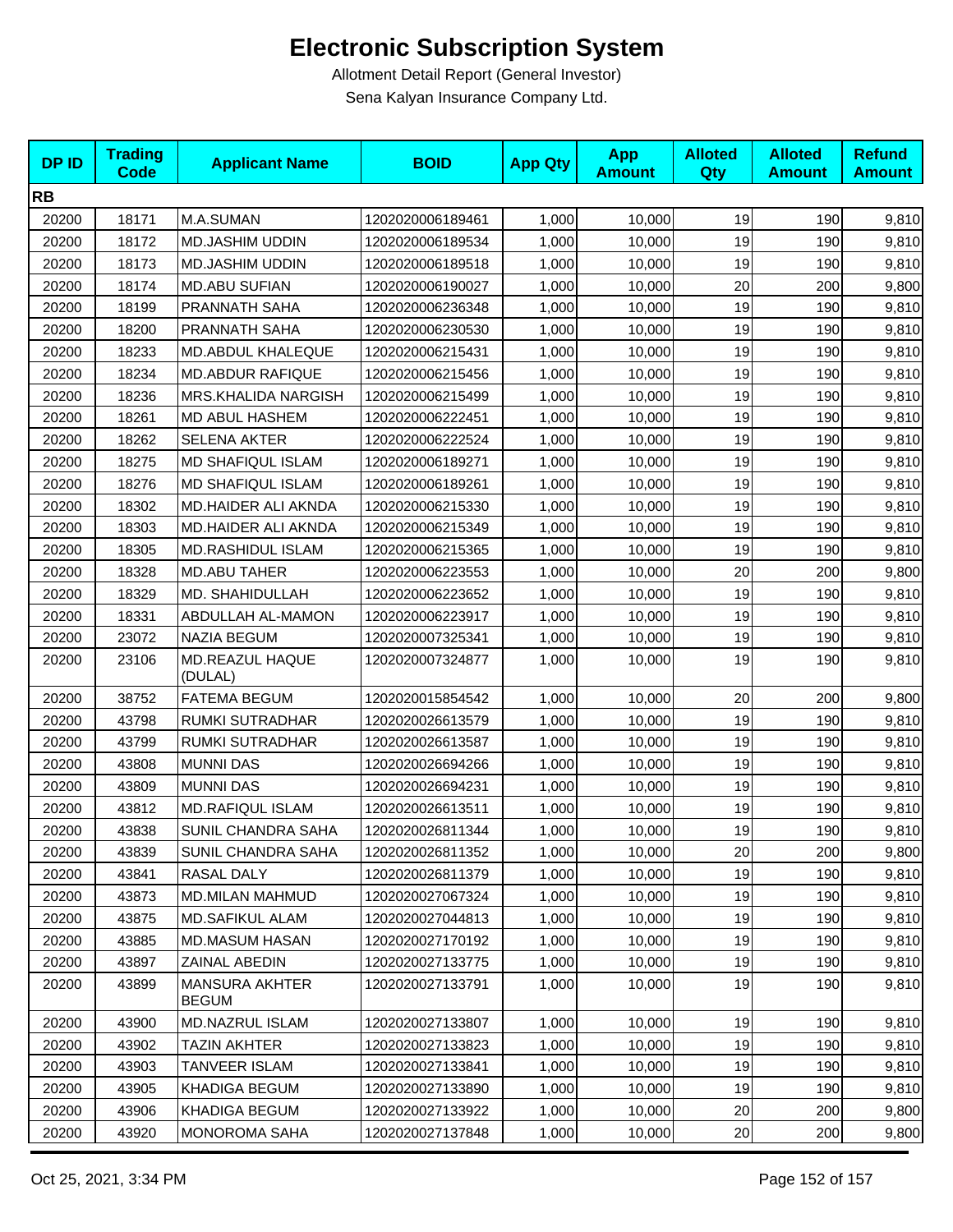| <b>DPID</b> | <b>Trading</b><br><b>Code</b> | <b>Applicant Name</b>          | <b>BOID</b>      | <b>App Qty</b> | <b>App</b><br><b>Amount</b> | <b>Alloted</b><br>Qty | <b>Alloted</b><br><b>Amount</b> | <b>Refund</b><br><b>Amount</b> |
|-------------|-------------------------------|--------------------------------|------------------|----------------|-----------------------------|-----------------------|---------------------------------|--------------------------------|
| <b>RB</b>   |                               |                                |                  |                |                             |                       |                                 |                                |
| 20200       | 43933                         | AFROZA AMIN                    | 1202020027175848 | 1,000          | 10,000                      | 19                    | 190                             | 9,810                          |
| 20200       | 43956                         | <b>MD.HEMAET GHARAMI</b>       | 1202020027289946 | 1,000          | 10,000                      | 20                    | 200                             | 9,800                          |
| 20200       | 43960                         | <b>GITA RANI CHANDA</b>        | 1202020027294389 | 1,000          | 10,000                      | 20                    | 200                             | 9,800                          |
| 20200       | 43961                         | <b>GITA RANI CHANDA</b>        | 1202020027294410 | 1,000          | 10,000                      | 19                    | 190                             | 9,810                          |
| 20200       | 43965                         | <b>MRS.MITU GHOSH</b>          | 1202020027302840 | 1,000          | 10,000                      | 19                    | 190                             | 9,810                          |
| 20200       | 43966                         | <b>MRS.MITU GHOSH</b>          | 1202020027302832 | 1,000          | 10,000                      | 19                    | 190                             | 9,810                          |
| 20200       | 43968                         | <b>MRS.LIPI BISWAS</b>         | 1202020027303871 | 1,000          | 10,000                      | 19                    | 190                             | 9,810                          |
| 20200       | 43970                         | ABUL KAYES MIA                 | 1202020027418616 | 1,000          | 10,000                      | 19                    | 190                             | 9,810                          |
| 20200       | 24370                         | MR.MD.FAZLUL HOQUE             | 1202020007893186 | 1,000          | 10,000                      | 19                    | 190                             | 9,810                          |
| 20200       | 24387                         | MD.IQBAL HOSSAIN               | 1202020007890503 | 1,000          | 10,000                      | 19                    | 190                             | 9,810                          |
| 20200       | 24389                         | MR.MD.TAHER ALI                | 1202020007886372 | 1,000          | 10,000                      | 19                    | 190                             | 9,810                          |
| 20200       | 24396                         | <b>MD.ROFIQUL ISLAM</b>        | 1202020007895522 | 1,000          | 10,000                      | 20                    | 200                             | 9,800                          |
| 20200       | 30213                         | <b>MD.NAHID SARWAR</b>         | 1202020009591792 | 1,000          | 10,000                      | 19                    | 190                             | 9,810                          |
| 20200       | 30358                         | HACHINA AKTER JAHAN            | 1202020009738573 | 1,000          | 10,000                      | 19                    | 190                             | 9,810                          |
| 20200       | 30359                         | HACHINA AKTER JAHAN            | 1202020009738581 | 1,000          | 10,000                      | 19                    | 190                             | 9,810                          |
| 20200       | 30360                         | MD.AHSANUL HOQUE               | 1202020009738591 | 1,000          | 10,000                      | 19                    | 190                             | 9,810                          |
| 20200       | 30361                         | MD.AHSANUL HOQUE               | 1202020009738605 | 1,000          | 10,000                      | 19                    | 190                             | 9,810                          |
| 20200       | 30362                         | A.B.M MOZAMMEL<br><b>HOQUE</b> | 1202020009738613 | 1,000          | 10,000                      | 19                    | 190                             | 9,810                          |
| 20200       | 30363                         | A.B.M MOZAMMEL<br><b>HOQUE</b> | 1202020009738621 | 1,000          | 10,000                      | 19                    | 190                             | 9,810                          |
| 20200       | 30491                         | SAFIQUL ISLAM                  | 1202020009653159 | 1,000          | 10,000                      | 19                    | 190                             | 9,810                          |
| 20200       | 30492                         | MD.SAFIQUL ISLAM               | 1202020009653167 | 1,000          | 10,000                      | 19                    | 190                             | 9,810                          |
| 20200       | 30498                         | MD.ASLAM                       | 1202020009643143 | 1,000          | 10,000                      | 19                    | 190                             | 9,810                          |
| 20200       | 30499                         | <b>MD.ABDUR RAHMAN</b>         | 1202020009643151 | 1,000          | 10,000                      | 19                    | 190                             | 9,810                          |
| 20200       | 30500                         | <b>MD.ABDUR RAHAMAN</b>        | 1202020009643161 | 1,000          | 10,000                      | 19                    | 190                             | 9,810                          |
| 20200       | 30501                         | MD.ISLAM                       | 1202020009643178 | 1,000          | 10,000                      | 19                    | 190                             | 9,810                          |
| 20200       | 30502                         | MD.ISLAM                       | 1202020009643186 | 1,000          | 10,000                      | 19                    | 190                             | 9,810                          |
| 20200       | 30513                         | MD.AMDADUL HAQUE               | 1202020009808920 | 1,000          | 10,000                      | 19                    | 190                             | 9,810                          |
| 20200       | 30514                         | MD.AMDADUL HAQUE               | 1202020009808939 | 1,000          | 10,000                      | 19                    | 190                             | 9,810                          |
| 20200       | 30515                         | <b>DALIA SULTANA</b>           | 1202020009808947 | 1,000          | 10,000                      | 19                    | 190                             | 9,810                          |
| 20200       | 30516                         | MOHAMMAD ANOWER                | 1202020009818911 | 1,000          | 10,000                      | 19                    | 190                             | 9,810                          |
| 20200       | 30517                         | MOHAMMAD ANOWAR                | 1202020009818928 | 1,000          | 10,000                      | 19                    | 190                             | 9,810                          |
| 20200       | 30531                         | <b>BARNA CHOWDHURY</b>         | 1202020009846864 | 1.000          | 10,000                      | 19                    | 190                             | 9,810                          |
| 20200       | 30532                         | <b>BARNA CHOWDHURY</b>         | 1202020009846880 | 1,000          | 10,000                      | 19                    | 190                             | 9,810                          |
| 20200       | 30533                         | <b>SENTO KUNDO</b>             | 1202020009846904 | 1,000          | 10,000                      | 19                    | 190                             | 9,810                          |
| 20200       | 30534                         | <b>SENTO KUNDO</b>             | 1202020009846516 | 1,000          | 10,000                      | 19                    | 190                             | 9,810                          |
| 20200       | 30539                         | <b>JUTHI RANI DAS</b>          | 1202020009846615 | 1,000          | 10,000                      | 19                    | 190                             | 9,810                          |
| 20200       | 30540                         | <b>JUTHI RANI DAS</b>          | 1202020009846631 | 1,000          | 10,000                      | 19                    | 190                             | 9,810                          |
| 20200       | 30548                         | <b>BISWAJIT DAS</b>            | 1202020009862076 | 1,000          | 10,000                      | 19                    | 190                             | 9,810                          |
| 20200       | 23198                         | <b>ASHEK MIAH RONY</b>         | 1202020007463487 | 1,000          | 10,000                      | 19                    | 190                             | 9,810                          |
| 20200       | 23199                         | <b>ASHEK MIAH RONY</b>         | 1202020007463527 | 1,000          | 10,000                      | 20                    | 200                             | 9,800                          |
| 20200       | 23223                         | <b>JUMA SAHA</b>               | 1202020007483620 | 1,000          | 10,000                      | 19                    | 190                             | 9,810                          |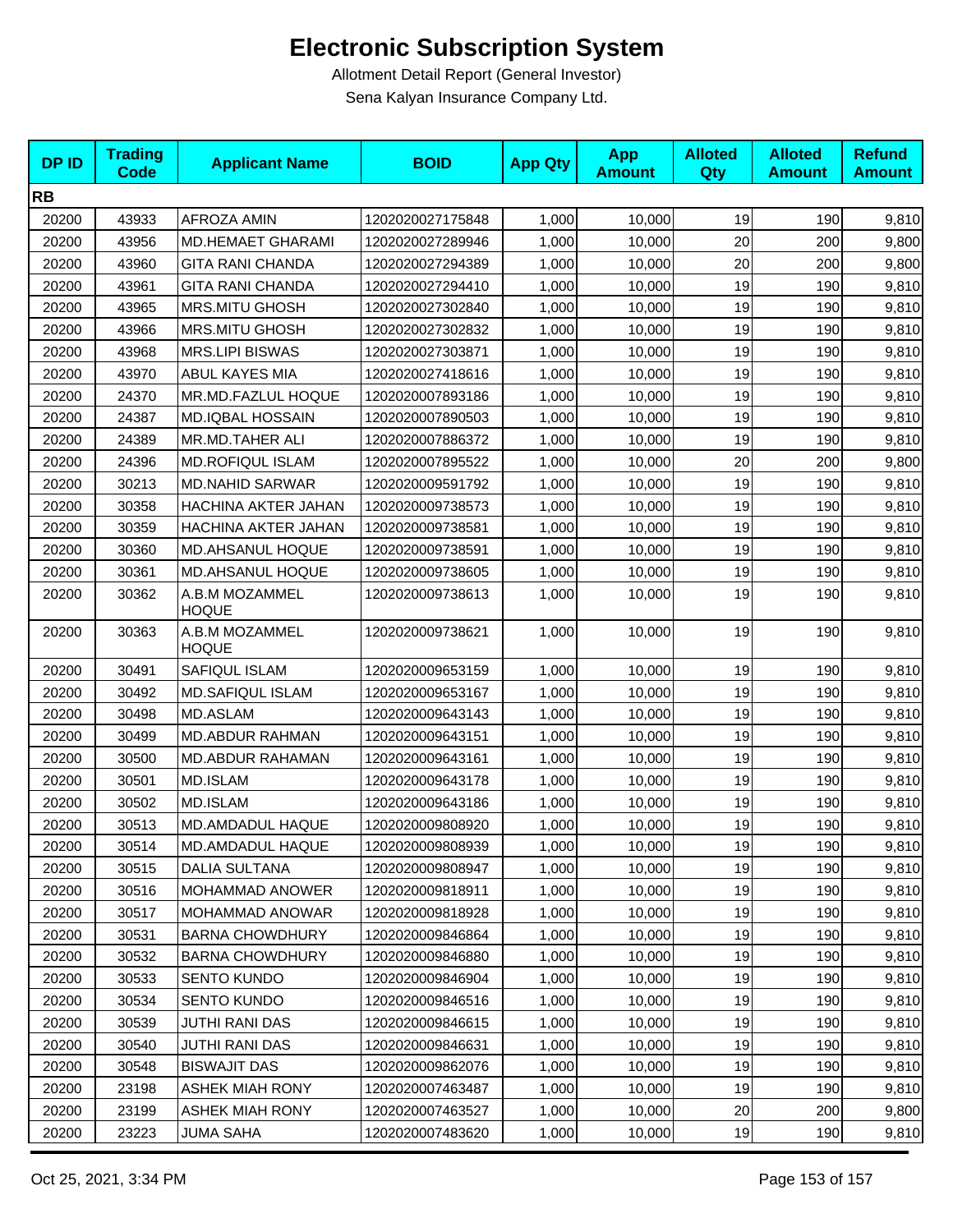| <b>DPID</b> | <b>Trading</b><br>Code | <b>Applicant Name</b>                | <b>BOID</b>      | <b>App Qty</b> | <b>App</b><br><b>Amount</b> | <b>Alloted</b><br><b>Qty</b> | <b>Alloted</b><br><b>Amount</b> | <b>Refund</b><br><b>Amount</b> |
|-------------|------------------------|--------------------------------------|------------------|----------------|-----------------------------|------------------------------|---------------------------------|--------------------------------|
| <b>RB</b>   |                        |                                      |                  |                |                             |                              |                                 |                                |
| 20200       | 23241                  | <b>SHAH ALAM</b>                     | 1202020007376227 | 1,000          | 10,000                      | 19                           | 190                             | 9,810                          |
| 20200       | 23314                  | <b>MD.MASUDUR RAHMAN</b>             | 1202020007507137 | 1,000          | 10,000                      | 19                           | 190                             | 9,810                          |
| 20200       | 23352                  | <b>MD.TARIQUL ISLAM</b>              | 1202020007440213 | 1,000          | 10,000                      | 19                           | 190                             | 9,810                          |
| 20200       | 28310                  | <b>BISHWAJIT CHATTERJEE</b>          | 1202020009045282 | 1,000          | 10,000                      | 19                           | 190                             | 9,810                          |
| 20200       | 28486                  | <b>MD.SAJJADUL ISLAM</b>             | 1202020009070075 | 1,000          | 10,000                      | 19                           | 190                             | 9,810                          |
| 20200       | 28489                  | <b>MD.ABU TASLIM</b>                 | 1202020009072529 | 1,000          | 10,000                      | 19                           | 190                             | 9,810                          |
| 20200       | 28490                  | SAKINA BEGUM                         | 1202020009072933 | 1,000          | 10,000                      | 19                           | 190                             | 9,810                          |
| 20200       | 28492                  | <b>MD.OMAR FAROQUE</b>               | 1202020009073847 | 1,000          | 10,000                      | 20                           | 200                             | 9,800                          |
| 20200       | 33567                  | MRS.SHAHANARA BEGUM 1202020012405417 |                  | 1,000          | 10,000                      | 19                           | 190                             | 9,810                          |
| 20200       | 33646                  | <b>TAPAN SAHA</b>                    | 1202020012458583 | 1,000          | 10,000                      | 19                           | 190                             | 9,810                          |
| 20200       | 33647                  | <b>TAPAN SAHA</b>                    | 1202020012458615 | 1,000          | 10,000                      | 19                           | 190                             | 9,810                          |
| 20200       | 33694                  | <b>URME AKTER</b>                    | 1202020012522695 | 1,000          | 10,000                      | 20                           | 200                             | 9,800                          |
| 20200       | 33695                  | <b>URME AKTER</b>                    | 1202020012522719 | 1,000          | 10,000                      | 19                           | 190                             | 9,810                          |
| 20200       | 33696                  | <b>SABNOM ISLAM</b>                  | 1202020012522601 | 1,000          | 10,000                      | 19                           | 190                             | 9,810                          |
| 20200       | 33697                  | <b>SABNOM ISLAM</b>                  | 1202020012522628 | 1,000          | 10,000                      | 19                           | 190                             | 9,810                          |
| 20200       | 33700                  | <b>SONY SAHA</b>                     | 1202020012493282 | 1,000          | 10,000                      | 19                           | 190                             | 9,810                          |
| 20200       | 33701                  | UTPAL KUMAR SAHA                     | 1202020012493274 | 1,000          | 10,000                      | 19                           | 190                             | 9,810                          |
| 20200       | 33702                  | UTPAL KUMAR SAHA                     | 1202020012493266 | 1,000          | 10,000                      | 20                           | 200                             | 9,800                          |
| 20200       | 33703                  | <b>SONY SAHA</b>                     | 1202020012493258 | 1,000          | 10,000                      | 19                           | 190                             | 9,810                          |
| 20200       | 33712                  | <b>ABUL KALAM</b>                    | 1202020012508738 | 1,000          | 10,000                      | 19                           | 190                             | 9,810                          |
| 20200       | 33713                  | KAMAN RANI SAHA                      | 1202020012508770 | 1,000          | 10,000                      | 20                           | 200                             | 9,800                          |
| 20200       | 33714                  | SREEDAM KUMAR SAHA                   | 1202020012508802 | 1,000          | 10,000                      | 20                           | 200                             | 9,800                          |
| 20200       | 38154                  | M.A.SALAM                            | 1202020015216261 | 1,000          | 10,000                      | 19                           | 190                             | 9,810                          |
| 20200       | 38158                  | <b>MD.RAMIJ UDDIN</b>                | 1202020015228231 | 1,000          | 10,000                      | 19                           | 190                             | 9,810                          |
| 20200       | 38159                  | <b>MD.RAMIJ UDDIN</b>                | 1202020015228266 | 1,000          | 10,000                      | 19                           | 190                             | 9,810                          |
| 20200       | 38160                  | DR.MOHAMMED KABIRUL<br><b>ISLAM</b>  | 1202020015228547 | 1,000          | 10,000                      | 19                           | 190                             | 9,810                          |
| 20200       | 38191                  | MD. SAFIKUL ALAM                     | 1202020015247860 | 1,000          | 10,000                      | 19                           | 190                             | 9,810                          |
| 20200       | 38210                  | <b>SALIM SARWAR</b>                  | 1202020015260194 | 1,000          | 10,000                      | 19                           | 190                             | 9,810                          |
| 20200       | 38213                  | <b>MANSURA AKTER</b>                 | 1202020015293850 | 1,000          | 10,000                      | 20                           | 200                             | 9,800                          |
| 20200       | 38214                  | <b>MANSURA AKHTER</b>                | 1202020015293877 | 1,000          | 10,000                      | 19                           | 190                             | 9,810                          |
| 20200       | 38217                  | MD.ZAMAN                             | 1202020015270900 | 1,000          | 10,000                      | 19                           | 190                             | 9,810                          |
| 20200       | 38246                  | <b>SAMPA PAUL</b>                    | 1202020015313301 | 1,000          | 10,000                      | 19                           | 190                             | 9,810                          |
| 20200       | 04274                  | MR.AZHARUL HOQUE<br><b>CHOWDHURY</b> | 1202020001408196 | 1,000          | 10,000                      | 19                           | 190                             | 9,810                          |
| 20200       | 04288                  | MR.MA HAMID                          | 1202020001460035 | 1,000          | 10,000                      | 19                           | 190                             | 9,810                          |
| 20200       | 04295                  | MR. DIPU ACHERJEE                    | 1202020001445041 | 1,000          | 10,000                      | 19                           | 190                             | 9,810                          |
| 20200       | 04316                  | MRS.ENA SIDDIQA<br><b>AFROZE</b>     | 1202020001441557 | 1,000          | 10,000                      | 19                           | 190                             | 9,810                          |
| 20200       | 04320                  | MR.BIMAL MAJUMDER                    | 1202020001435847 | 1,000          | 10,000                      | 19                           | 190                             | 9,810                          |
| 20200       | 04448                  | <b>MS.NAZNIN AKTER</b>               | 1202020001460193 | 1,000          | 10,000                      | 20                           | 200                             | 9,800                          |
| 20200       | 09567                  | <b>MR.LITON CHANDRA</b><br>SAHA      | 1202020003059089 | 1,000          | 10,000                      | 19                           | 190                             | 9,810                          |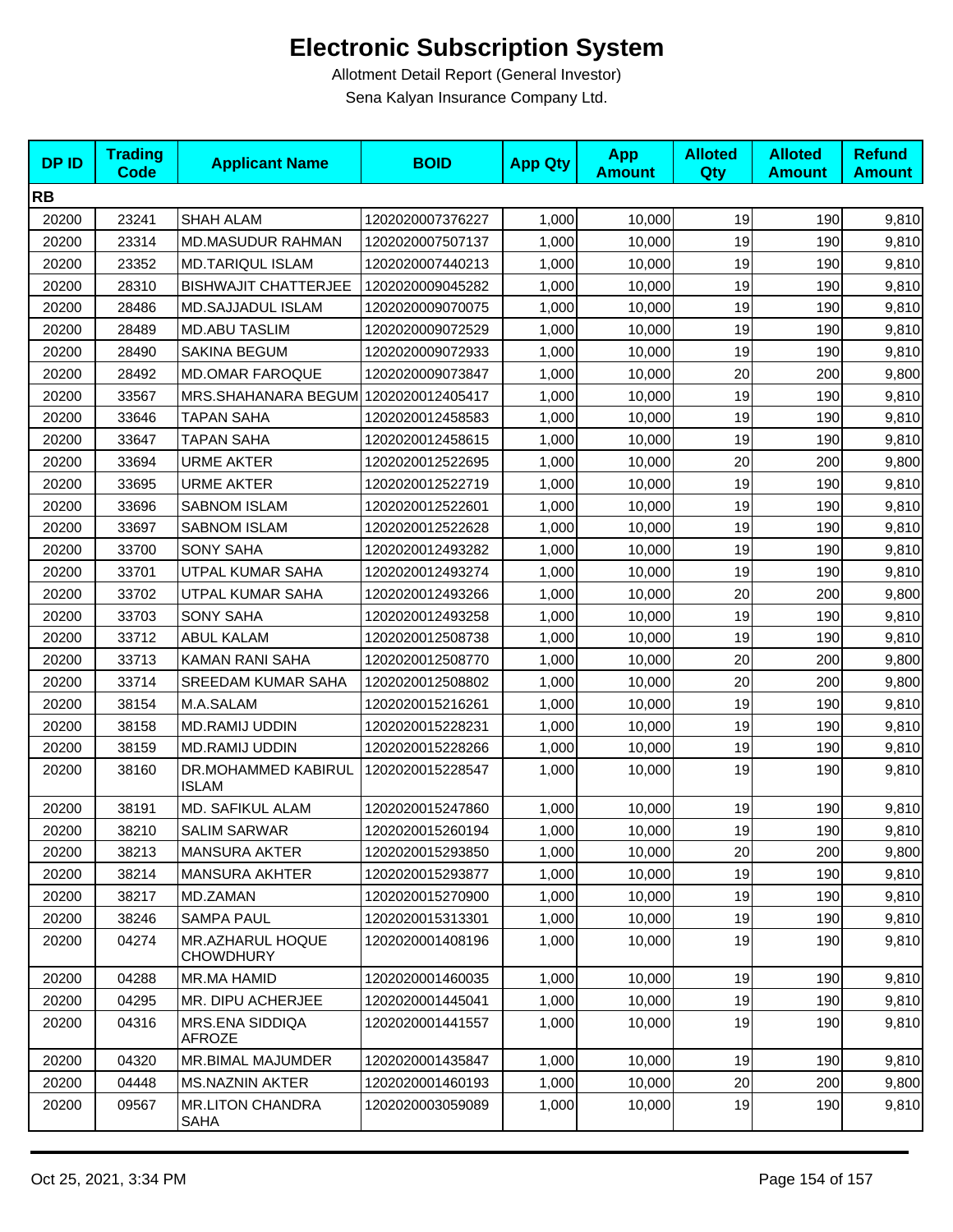| <b>DPID</b> | <b>Trading</b><br><b>Code</b> | <b>Applicant Name</b>                   | <b>BOID</b>      | <b>App Qty</b> | <b>App</b><br><b>Amount</b> | <b>Alloted</b><br>Qty | <b>Alloted</b><br><b>Amount</b> | <b>Refund</b><br><b>Amount</b> |
|-------------|-------------------------------|-----------------------------------------|------------------|----------------|-----------------------------|-----------------------|---------------------------------|--------------------------------|
| <b>RB</b>   |                               |                                         |                  |                |                             |                       |                                 |                                |
| 20200       | 09671                         | MR.MD.AMINUL ISLAM<br><b>KUHEL</b>      | 1202020003173676 | 1,000          | 10,000                      | 19                    | 190                             | 9,810                          |
| 20200       | 09672                         | MR.MD.AMINU ISLAM<br><b>KUHEL</b>       | 1202020003242119 | 1,000          | 10,000                      | 19                    | 190                             | 9,810                          |
| 20200       | 09674                         | <b>MRS.SHAHIN AKTHER</b>                | 1202020003179665 | 1,000          | 10,000                      | 19                    | 190                             | 9,810                          |
| 20200       | 09679                         | MR.MD.LAHAZUDDIN                        | 1202020003179847 | 1,000          | 10,000                      | 19                    | 190                             | 9,810                          |
| 20200       | 09680                         | MR.MD.LAHAZUDDIN                        | 1202020003179911 | 1,000          | 10,000                      | 19                    | 190                             | 9,810                          |
| 20200       | 09683                         | MR.MD.AMIN UDDIN                        | 1202020003184081 | 1,000          | 10,000                      | 20                    | 200                             | 9,800                          |
| 20200       | 09812                         | MRS.SHAFALY AKTER                       | 1202020003310914 | 1,000          | 10,000                      | 19                    | 190                             | 9,810                          |
| 20200       | 09841                         | TAJ NAHAR                               | 1202020003161589 | 1,000          | 10,000                      | 20                    | 200                             | 9,800                          |
| 20200       | 09847                         | TAJ NAHAR                               | 1202020003162690 | 1,000          | 10,000                      | 19                    | 190                             | 9,810                          |
| 20200       | 09848                         | MD. ALAUDDIN                            | 1202020003186155 | 1,000          | 10.000                      | 19                    | 190                             | 9,810                          |
| 20200       | 09856                         | MR.MD.SOGIR HOSSAIN                     | 1202020003673821 | 1,000          | 10,000                      | 19                    | 190                             | 9,810                          |
| 20200       | 09857                         | MD.SOGIR                                | 1202020003673831 | 1,000          | 10,000                      | 19                    | 190                             | 9,810                          |
| 20200       | 11329                         | MR.MD.KHALID HOSSAIN<br><b>BHUIYAN</b>  | 1202020003693497 | 1,000          | 10,000                      | 20                    | 200                             | 9,800                          |
| 20200       | 11420                         | MRS.MIRA RANI DAS                       | 1202020003738738 | 1,000          | 10,000                      | 19                    | 190                             | 9,810                          |
| 20200       | 11421                         | <b>BIJOY KUMAR ADITYA</b>               | 1202020003738746 | 1,000          | 10.000                      | 19                    | 190                             | 9,810                          |
| 20200       | 11422                         | <b>BIJOY KUMAR ADITYA</b>               | 1202020003738754 | 1,000          | 10,000                      | 19                    | 190                             | 9,810                          |
| 20200       | 30550                         | <b>BIPLAB DAS</b>                       | 1202020009862108 | 1,000          | 10,000                      | 19                    | 190                             | 9,810                          |
| 20200       | 30560                         | <b>MR.NITAY CHANDRA</b><br><b>NANDY</b> | 1202020009702392 | 1,000          | 10,000                      | 19                    | 190                             | 9,810                          |
| 20200       | 35830                         | <b>MD.GOLAM MUSTAFA</b>                 | 1202020013990751 | 1,000          | 10,000                      | 19                    | 190                             | 9,810                          |
| 20200       | 35835                         | <b>MD.ALI AHSAN</b>                     | 1202020013943219 | 1,000          | 10,000                      | 19                    | 190                             | 9,810                          |
| 20200       | 35860                         | ABEDA BEGUM                             | 1202020014004611 | 1,000          | 10,000                      | 19                    | 190                             | 9,810                          |
| 20200       | 35861                         | <b>KAYSAR PARVIN</b>                    | 1202020014004700 | 1,000          | 10,000                      | 19                    | 190                             | 9,810                          |
| 20200       | 35862                         | <b>ASIA BEGUM</b>                       | 1202020014004801 | 1,000          | 10,000                      | 19                    | 190                             | 9,810                          |
| 20200       | 35863                         | <b>ASIA BEGUM</b>                       | 1202020014004933 | 1,000          | 10,000                      | 19                    | 190                             | 9,810                          |
| 20200       | 35984                         | <b>MD.RIPON DHALI</b>                   | 1202020014028548 | 1,000          | 10,000                      | 19                    | 190                             | 9,810                          |
| 20200       | 35985                         | <b>MD.TUTUL DHALI</b>                   | 1202020014028366 | 1,000          | 10,000                      | 19                    | 190                             | 9,810                          |
| 20200       | 35986                         | <b>MD.TUTUL DHALI</b>                   | 1202020014028275 | 1,000          | 10,000                      | 19                    | 190                             | 9,810                          |
| 20200       | 35995                         | SHAKHAWAT HOSSAIN                       | 1202020013918715 | 1,000          | 10,000                      | 19                    | 190                             | 9,810                          |
| 20200       | 35997                         | REJAUL KARIM SELIM                      | 1202020013921563 | 1,000          | 10.000                      | 19                    | 190                             | 9,810                          |
| 20200       | 35999                         | REJAUL KARIM SELIM                      | 1202020013922632 | 1,000          | 10,000                      | 19                    | 190                             | 9,810                          |
| 20200       | 36002                         | <b>BABUL CHANDRA PAUL</b>               | 1202020014057925 | 1,000          | 10,000                      | 19                    | 190                             | 9,810                          |
| 20200       | 36003                         | <b>BABUL CHANDRA PAUL</b>               | 1202020014057941 | 1,000          | 10,000                      | 19                    | 190                             | 9,810                          |
| 20200       | 36004                         | TAPOSHI RANI SARKER                     | 1202020014094524 | 1,000          | 10,000                      | 19                    | 190                             | 9,810                          |
| 20200       | 36005                         | <b>TAPOSHI RANI SARKER</b>              | 1202020014094682 | 1,000          | 10,000                      | 20                    | 200                             | 9,800                          |
| 20200       | 36006                         | <b>SHAMSUN NAHAR</b>                    | 1202020014108753 | 1,000          | 10,000                      | 20                    | 200                             | 9,800                          |
| 20200       | 36008                         | ARCHNA SHAHA                            | 1202020014094904 | 1,000          | 10,000                      | 19                    | 190                             | 9,810                          |
| 20200       | 36009                         | UMME KULSUM SHAFA                       | 1202020014107858 | 1,000          | 10,000                      | 19                    | 190                             | 9,810                          |
| 20200       | 36010                         | <b>UMME KULSUM SHAFA</b>                | 1202020014108282 | 1,000          | 10,000                      | 19                    | 190                             | 9,810                          |
| 20200       | 36019                         | MD.HALIM                                | 1202020014058044 | 1,000          | 10,000                      | 19                    | 190                             | 9,810                          |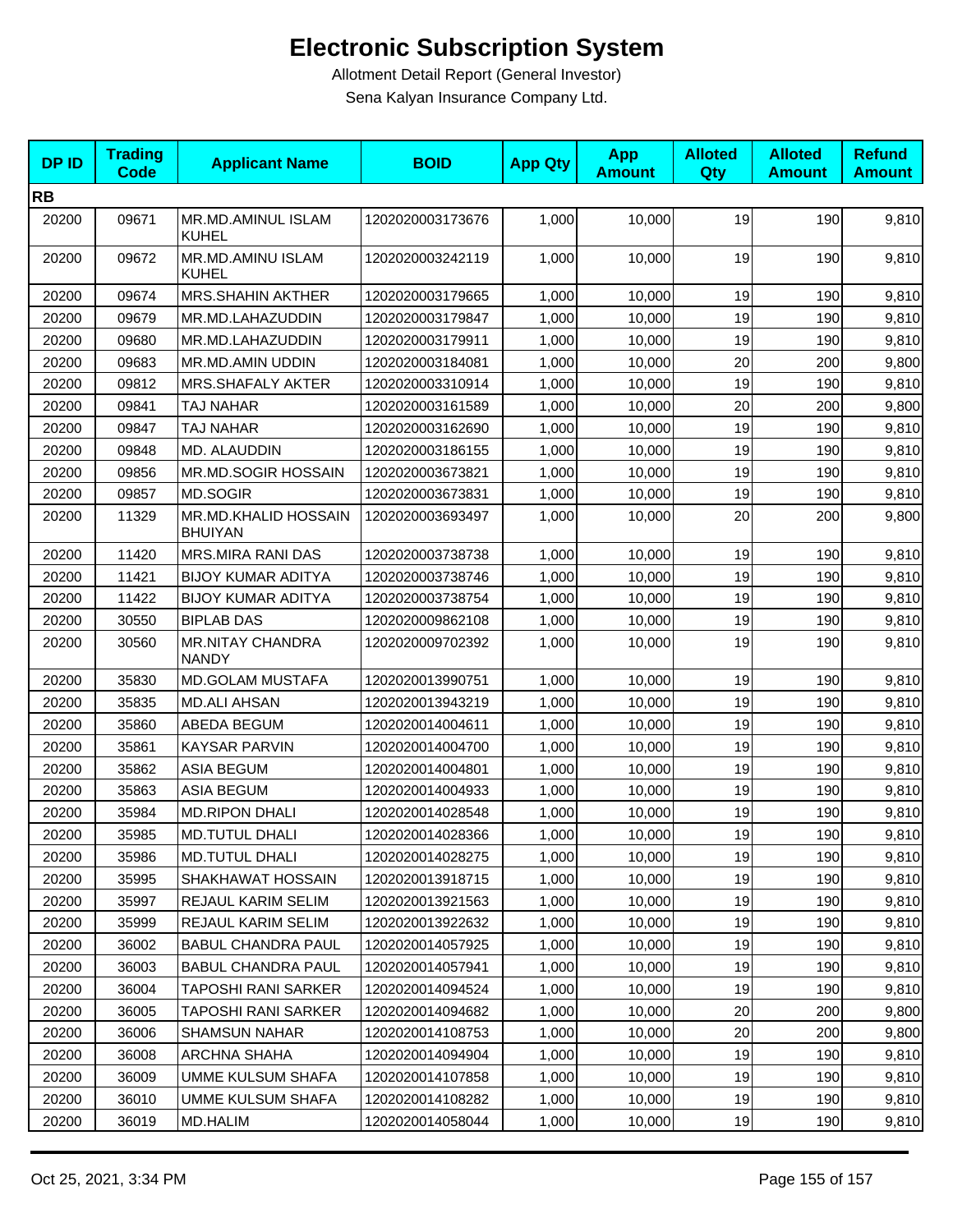| <b>DPID</b> | <b>Trading</b><br><b>Code</b> | <b>Applicant Name</b>                    | <b>BOID</b>      | <b>App Qty</b> | <b>App</b><br><b>Amount</b> | <b>Alloted</b><br><b>Qty</b> | <b>Alloted</b><br><b>Amount</b> | <b>Refund</b><br><b>Amount</b> |
|-------------|-------------------------------|------------------------------------------|------------------|----------------|-----------------------------|------------------------------|---------------------------------|--------------------------------|
| <b>RB</b>   |                               |                                          |                  |                |                             |                              |                                 |                                |
| 20200       | 36020                         | <b>MD.HALIM</b>                          | 1202020014059180 | 1,000          | 10,000                      | 19                           | 190                             | 9,810                          |
| 20200       | 39811                         | <b>TANBIR LAILA</b>                      | 1202020016970402 | 1,000          | 10.000                      | 20                           | 200                             | 9,800                          |
| 20200       | 39838                         | <b>SUJITA RANI SAHA</b>                  | 1202020017002295 | 1,000          | 10,000                      | 19                           | 190                             | 9,810                          |
| 20200       | 39839                         | SUBODH KUMAR SAHA                        | 1202020017003399 | 1,000          | 10,000                      | 19                           | 190                             | 9,810                          |
| 20200       | 39841                         | SUBODH KUMAR SAHA                        | 1202020017002287 | 1,000          | 10,000                      | 19                           | 190                             | 9,810                          |
| 20200       | 39842                         | ABDUL MANNAN                             | 1202020017002260 | 1,000          | 10,000                      | 19                           | 190                             | 9,810                          |
| 20200       | 39862                         | <b>KAMAL UDDIN</b>                       | 1202020017021731 | 1,000          | 10,000                      | 20                           | 200                             | 9,800                          |
| 20200       | 39887                         | MD.ZAKIR HOSSAIN AKON 1202020017043398   |                  | 1,000          | 10,000                      | 19                           | 190                             | 9,810                          |
| 20200       | 39932                         | REBECA FOLIA                             | 1202020017129260 | 1,000          | 10,000                      | 19                           | 190                             | 9,810                          |
| 20200       | 39933                         | MD. MOSLE UDDIN                          | 1202020017129161 | 1,000          | 10,000                      | 19                           | 190                             | 9,810                          |
| 20200       | 40012                         | NARENDRA NARAYAN<br>DAS                  | 1202020017182048 | 1,000          | 10,000                      | 20                           | 200                             | 9,800                          |
| 20200       | 40013                         | <b>QUAZI JUNAID AHMED</b>                | 1202020017182056 | 1,000          | 10,000                      | 19                           | 190                             | 9,810                          |
| 20200       | 40014                         | KAZI FAHRINA JUNAID                      | 1202020017182064 | 1,000          | 10,000                      | 19                           | 190                             | 9,810                          |
| 20200       | 40018                         | MD.MUZAMMEL HAQUE                        | 1202020017182120 | 1,000          | 10.000                      | 20                           | 200                             | 9,800                          |
| 20200       | 40040                         | <b>BIKASH BARUA</b>                      | 1202020017237990 | 1.000          | 10,000                      | 19                           | 190                             | 9,810                          |
| 20200       | 40049                         | JOY SHANKAR PAUL                         | 1202020017238001 | 1,000          | 10,000                      | 19                           | 190                             | 9,810                          |
| 20200       | 40057                         | MOHAMMAD OSMAN<br><b>GONI</b>            | 1202020017249962 | 1,000          | 10,000                      | 20                           | 200                             | 9,800                          |
| 20200       | 40068                         | HASNAT JAHAN                             | 1202020017260883 | 1,000          | 10,000                      | 19                           | 190                             | 9,810                          |
| 20200       | 40069                         | MD.ZAKIR HOSSAIN AKON 1202020017260875   |                  | 1,000          | 10,000                      | 19                           | 190                             | 9,810                          |
| 20200       | 40074                         | KHODEZA AKTER                            | 1202020017287250 | 1,000          | 10,000                      | 19                           | 190                             | 9,810                          |
| 20200       | 40075                         | KHODEZA AKTER                            | 1202020017287269 | 1,000          | 10,000                      | 19                           | 190                             | 9,810                          |
| 20200       | 40077                         | <b>MR.PRATAP CHANDRA</b><br>DAS          | 1202020017287277 | 1,000          | 10,000                      | 19                           | 190                             | 9,810                          |
| 20200       | 40111                         | <b>SHARMIN AKTER</b>                     | 1202020017332817 | 1,000          | 10,000                      | 19                           | 190                             | 9,810                          |
| 20200       | 40119                         | <b>BALARAM CHANDRA</b><br><b>TAPADER</b> | 1202020017332785 | 1,000          | 10,000                      | 19                           | 190                             | 9,810                          |
| 20200       | 44918                         | APU RANI BHADRA                          | 1202020032870411 | 1,000          | 10,000                      | 19                           | 190                             | 9,810                          |
| 20200       | 44944                         | <b>MD.SHAMIM HOSSAIN</b><br>(BABU)       | 1202020033079798 | 1,000          | 10,000                      | 19                           | 190                             | 9,810                          |
| 20200       | 44983                         | SALEHA BEGUM                             | 1202020033166533 | 1,000          | 10,000                      | 19                           | 190                             | 9,810                          |
| 20200       | 44984                         | <b>KAJAL SARER</b>                       | 1202020033210790 | 1,000          | 10,000                      | 19                           | 190                             | 9,810                          |
| 20200       | 11425                         | <b>MR.SRIKANTA SEN</b>                   | 1202020003738789 | 1,000          | 10,000                      | 19                           | 190                             | 9,810                          |
| 20200       | 11427                         | <b>MS.MUKTA DAS</b>                      | 1202020003738564 | 1,000          | 10,000                      | 19                           | 190                             | 9,810                          |
| 20200       | 11507                         | <b>MR.SHEIKH HUMAYUN</b><br><b>AZAD</b>  | 1202020003870841 | 1,000          | 10,000                      | 19                           | 190                             | 9,810                          |
| 20200       | 11508                         | MR.SHEIKH HUMAYUN<br>AZAD                | 1202020003870851 | 1,000          | 10,000                      | 19                           | 190                             | 9,810                          |
| 20200       | 11558                         | <b>MR.RATAN KUMAR</b><br>SOMADDER        | 1202020003841421 | 1,000          | 10,000                      | 19                           | 190                             | 9,810                          |
| 20200       | 11585                         | MR.TAIMUR ALAM                           | 1202020003847595 | 1,000          | 10,000                      | 20                           | 200                             | 9,800                          |
| 20200       | 11589                         | <b>AKTERY KHANAM</b>                     | 1202020003849411 | 1,000          | 10,000                      | 19                           | 190                             | 9,810                          |
| 20200       | 11590                         | <b>AKTERY KHANAM</b>                     | 1202020003849428 | 1,000          | 10,000                      | 20                           | 200                             | 9,800                          |